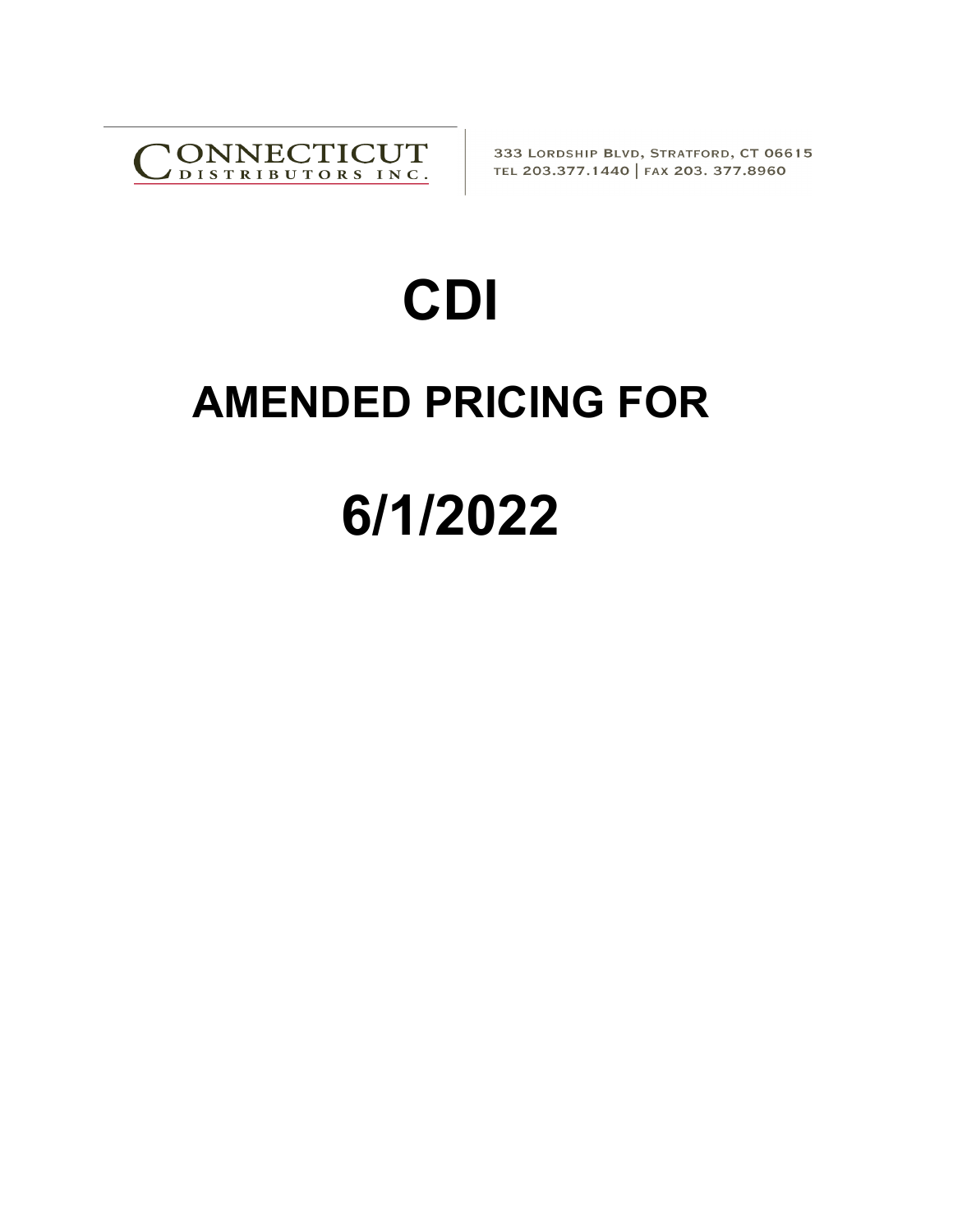Amended Prices for the Month of June 2022 Name of Licensee: Date:5/16/2022

|         | ічанне от пісеньее.<br>Date.J/ $10/2022$        |               |         |                                                      |                 |         |                             |        |         |                    |                          |        |                 |
|---------|-------------------------------------------------|---------------|---------|------------------------------------------------------|-----------------|---------|-----------------------------|--------|---------|--------------------|--------------------------|--------|-----------------|
|         |                                                 |               |         | <b>Initial Filing</b>                                |                 |         |                             |        |         | <b>Amending To</b> |                          |        | Notes1          |
| Item#   | Item                                            | <b>Bottle</b> | Case    | <b>Resale</b>                                        | <b>Bott PO</b>  | Case PO | <b>Amending To</b>          | Bottle | Case    | Resale             | <b>Bott PO   Case PO</b> |        |                 |
| 9024256 | ABSOLUT VDK 80 24B 200ML                        | 7.21          | 331.68  | 9.29                                                 | 18.24           | 18.24   | <b>HARTLEY &amp; PARKER</b> | 6.99   | 331.68  | 9.29               | 28.8                     | 18.24  |                 |
|         | 9024273 ABSOLUT VDK CITRON 24B 200ML            | 7.21          | 331.68  | 9.29                                                 | 18.24           | 18.24   | <b>HARTLEY &amp; PARKER</b> | 6.99   | 331.68  | 9.29               | 28.8                     | 18.24  |                 |
| 9024282 | ABSOLUT VDK MANDRIN 24B 200ML                   | 7.21          | 331.68  | 9.29                                                 | 18.24           | 18.24   | <b>HARTLEY &amp; PARKER</b> | 6.99   | 331.68  | 9.29               | 28.8                     | 18.24  |                 |
| 38042   | AMARULA CRM LIQ 750ML                           | 29.91         | 238.92  | 29.99                                                |                 |         | WORLDWINE WINES             | 17.49  | 208.92  | 24.99              |                          |        |                 |
| 9448160 | BACARDI RUM SUPERIOR 24B 100ML                  |               |         | <b>Ammended manually</b>                             |                 |         | <b>BARTON BRESCOME</b>      | 2.03   | 47.70   | 3.99               | 20                       | 20.00  | kept case       |
| 9614153 | <b>BACARDI RUM TROPICAL 1I</b>                  | 15.29         | 155.00  | 22.99                                                | 24              | 40.00   | <b>BARTON BRESCOME</b>      | 14.25  | 155.00  | 22.99              | 24                       | 40.00  |                 |
| 153429  | BALLANTINE S SCOTCH FINEST 1.75L                | 29.99         | 161.46  | 39.99                                                |                 | 18.00   | <b>BARTON BRESCOME</b>      | 29.99  | 137.46  | 38.99              |                          | 42.00  |                 |
| 9349476 | BOMBAY GIN SAPPHIRE 8/12PK 50ML                 |               |         | <b>Ammended manually</b>                             |                 |         | <b>BARTON BRESCOME</b>      | 2.98   | 267.60  | 3.99               | 16                       | 16.00  | kept case       |
| 9024498 | CALVERT EXTRA 70 1L                             | 13.19         | 142.92  | 16.99                                                |                 |         | <b>BARTON BRESCOME</b>      | 11.99  | 142.92  | 15.99              |                          |        |                 |
| 70276   | CANADIAN CLUB 1858 80 200ML                     | 4.89          | 220.32  | 5.39                                                 |                 |         | <b>BARTON BRESCOME</b>      | 4.75   | 220.32  | 5.39               |                          |        |                 |
| 70144   | CANADIAN CLUB RSV 9YR 750ML                     | 14.81         | 166.32  | 20.19                                                | 12              | 24.00   | ALLAN S. GOODMAN            | 14.69  | 163.32  | 19.99              | 12                       | 24.00  |                 |
| 9203791 | CAPRI BURGUNDY BIB 18L                          | 48.08         | 48.00   | 66.99                                                |                 |         | <b>HARTLEY &amp; PARKER</b> | 48.00  | 48.00   | 71.99              |                          |        |                 |
| 9203794 | <b>CAPRI CHABLIS BIB 18L</b>                    | 48.08         | 48.00   | 66.99                                                |                 |         | <b>HARTLEY &amp; PARKER</b> | 48.00  | 48.00   | 71.99              |                          |        |                 |
| 9083397 | CAPT MORGAN LONG ISL ICED TEA PET 1.75L         | 19.99         | 95.96   | 19.99                                                |                 | 23.50   | <b>BARTON BRESCOME</b>      | 19.99  | 93.46   | 19.99              |                          | 26.00  |                 |
| 9618203 | CAPT MORGAN MAI TAI PET 1.75L                   | 19.99         | 95.96   | 19.99                                                |                 | 23.50   | <b>BARTON BRESCOME</b>      | 19.99  | 93.46   | 19.99              |                          | 26.00  |                 |
| 9060410 | CAPT MORGAN RUM 100 1L                          | 24.12         | 283.92  | 28.99                                                | 15              | 15.00   | <b>BARTON BRESCOME</b>      | 23.74  | 283.92  | 28.99              | 15                       | 15.00  |                 |
| 9144176 | CAPT MORGAN RUM BLK SPICED 94.6 750ML           | 15.99         | 190.92  | 19.99                                                | 48              | 48.00   | <b>HARTLEY &amp; PARKER</b> | 15.95  | 190.42  | 24.99              | 48.48                    | 48.50  |                 |
| 9170551 | CAPT MORGAN RUM CARIB WT 1.75L                  | 19.99         | 95.96   | 24.99                                                |                 | 23.50   | <b>HARTLEY &amp; PARKER</b> | 19.99  | 93.96   | 25.39              |                          | 25.50  |                 |
| 9170553 | CAPT MORGAN RUM CARIB WT PET 12/10P 50ML        |               |         | <b>Ammended manually</b>                             |                 |         | <b>HARTLEY &amp; PARKER</b> | 0.89   | 78.80   | 0.99               | 0                        | 4.00   | amended to both |
| 9171446 | CAPT MORGAN RUM CARIB WT PET 375ML              | 4.99          | 89.83   | 5.99                                                 |                 | 22.25   | <b>HARTLEY &amp; PARKER</b> | 4.99   | 84.58   | 5.99               |                          | 27.50  |                 |
| 9446262 | CAPT MORGAN RUM SLICED APL 12/10PK 50ML         |               |         | Ammended manually                                    |                 |         | <b>BARTON BRESCOME</b>      | 1.16   | 136.37  | 1.99               | 40.03                    | 40.03  | amended to both |
| 9000357 | CAPT MORGAN RUM SLVR 1L                         | 23.99         | 249.48  | 25.99                                                |                 | 24.00   | <b>EDER BROTHERS</b>        | 22.99  | 249.48  | 27.99              |                          | 24.00  |                 |
| 9146666 | CAPT MORGAN RUM SPICED FL PET 375ML             | 7.98          | 143.76  | 9.99                                                 |                 | 40.00   | <b>HARTLEY &amp; PARKER</b> | 6.98   | 143.76  | 9.99               | 24                       | 40.00  |                 |
| 9000352 | CAPT MORGAN RUM SPICED PET 12/10PK 50ML         |               |         | <b>Ammended manually</b>                             |                 |         | <b>BARTON BRESCOME</b>      | 1.44   | 160.40  | 1.99               | 6                        | 16.00  | kept case       |
| 9618206 | CAPT MORGAN TROPICAL PUNCH PET 1.75L            | 19.99         | 95.96   | 19.99                                                |                 | 23.50   | <b>BARTON BRESCOME</b>      | 19.99  | 93.46   | 19.99              |                          | 26.00  |                 |
| 9024537 | CARDENAL BRANDY MENDOZA 6B 750ML                | 43.69         | 512.25  | 55.09                                                |                 | 9.60    | <b>HARTLEY &amp; PARKER</b> | 43.69  | 423.96  | 54.99              | 3.6                      | 94.56  |                 |
| 9261954 | CIGAR BOX CAB SAUV 750ML                        | 9.99          | 87.99   | 12.99                                                |                 | 8.00    | WORLDWINE WINES             | 9.99   | 74.00   | 12.99              |                          | 57.88  |                 |
| 9261955 | CIGAR BOX MALBEC 750ML                          | 9.99          | 87.99   | 12.99                                                |                 | 8.00    | <b>WORLDWINE WINES</b>      | 9.99   | 74.00   | 12.99              |                          | 30.00  |                 |
| 9262028 | CIGAR BOX P NOIR 750ML                          | 9.99          | 87.99   | 12.99                                                |                 | 8.00    | WORLDWINE WINES             | 9.99   | 74.00   | 12.99              |                          | 57.88  |                 |
| 9013653 | CLOS DU BOIS CAB SAUV AV RSV 750ML              | 20.01         | 175.16  | 29.99                                                |                 |         | <b>BARTON BRESCOME</b>      | 19.99  | 175.16  | 29.99              |                          | 63.76  |                 |
| 9166406 | CLOS DU BOIS CHARD CALCAIRE 6B 750ML            |               |         | <b>Ammended manually</b>                             |                 |         | <b>BARTON BRESCOME</b>      | 19.99  | 111.58  | 29.99              | $\mathbf 0$              | 0.00   | kept case       |
| 1073022 | CLOS DU BOIS CHARD CALIF 1.5L                   | 18.99         | 85.46   | 28.99                                                |                 | 22.00   | <b>BARTON BRESCOME</b>      | 17.99  | 85.46   | 24.99              | 6                        | 28.00  |                 |
| 9024753 | CONSTANTI NO BRANDY 1L                          | 18.49         | 199.27  | 19.99                                                |                 | 6.29    | <b>HARTLEY &amp; PARKER</b> | 16.99  | 183.96  | 20.99              | 12                       | 12.00  |                 |
| 9010927 | COPPOLA R&B ROSSO SHIRAZ 750ML                  | 10.99         | 130.92  | 14.99                                                |                 |         | ALLAN S. GOODMAN            | 10.99  | 90.00   | 14.99              |                          | 40.92  |                 |
| 9407432 | COURVOISIE R COGN AVANT GARDE 750ML             | 31.49         | 376.97  | 49.99                                                | 102             | 102.00  | <b>EDER BROTHERS</b>        | 31.49  | 376.92  | 50.95              | 102                      | 102.00 |                 |
| 91330   | COURVOISIE R COGN VSOP 1L                       | 48.99         | 577.98  | 64.99                                                | 24              | 30.00   | ALLAN S. GOODMAN            | 48.49  | 574.92  | 66.99              | 24                       | 30.00  |                 |
| 9044412 | CRIBARI MADEIRA 1.5L                            |               |         | <b>Ammended manually</b>                             |                 |         | <b>EDER BROTHERS</b>        | 9.99   | 47.82   | 10.99              | $\mathbf 0$              | 2.53   | kept bottle     |
| 9044760 | CRIBARI MARSALA 1.5L                            |               |         | <b>Ammended manually</b>                             |                 |         | <b>EDER BROTHERS</b>        | 9.99   | 47.82   | 10.99              | $\mathbf 0$              | 2.53   | kept bottle     |
| 9044759 | CRIBARI MARSALA 750ML                           |               |         |                                                      |                 |         | <b>EDER BROTHERS</b>        | 5.99   | 49.92   | 5.99               | $\mathbf 0$              | 8.00   |                 |
| 9044785 | <b>CRIBARI SHERRY 1.5L</b>                      |               |         | <b>Ammended manually</b><br><b>Ammended manually</b> |                 |         | <b>EDER BROTHERS</b>        | 9.99   | 47.82   | 10.99              | $\mathbf 0$              | 2.53   | kept bottle     |
| 9194440 | CRYSTAL HEAD VDK AURORA 6B 750ML                | 44.99         | 538.92  | 57.99                                                |                 |         | <b>SLOCUM</b>               | 35.08  | 420.00  | 56.99              | 120.84                   | 122.00 | kept bottle     |
| 9442209 | DEKUYPER PEANUT BUTTER LIQ 750ML                | 10.99         | 130.92  | 13.99                                                |                 |         | <b>BARTON BRESCOME</b>      | 9.32   | 110.92  | 13.99              |                          |        |                 |
|         |                                                 |               |         |                                                      |                 |         |                             |        |         |                    | 20                       | 20.00  |                 |
| 9024881 | DEKUYPER PUCKER CHERI BERI 750ML                | 11.19         | 130.92  | 13.99                                                |                 |         | <b>BARTON BRESCOME</b>      | 10.99  | 130.92  | 13.99              |                          |        |                 |
| 9024886 | <b>DEKUYPER PUCKER GRAPE 750ML</b>              | 11.19         | 130.92  | 13.99                                                |                 |         | <b>BARTON BRESCOME</b>      | 10.99  | 130.92  | 13.99              |                          |        |                 |
| 9024896 | <b>DEKUYPER PUCKER PEACH 750ML</b>              | 11.19         | 130.92  | 13.99                                                |                 |         | <b>BARTON BRESCOME</b>      | 10.99  | 130.92  | 13.99              |                          |        |                 |
| 9024902 | <b>DEKUYPER PUCKER RASPB 750MI</b>              | 11.19         | 130.92  | 13.99                                                |                 |         | <b>BARTON BRESCOME</b>      | 10.99  | 130.92  | 13.99              |                          |        |                 |
| 9024908 | DEKUYPER PUCKER SOUR APL 750ML                  | 11.19         | 130.92  | 13.99                                                |                 |         | <b>BARTON BRESCOME</b>      | 10.99  | 130.92  | 13.99              |                          |        |                 |
| 9024913 | DEKUYPER PUCKER STRWB PASSION 750ML             | 11.19         | 130.92  | 13.99                                                |                 |         | <b>BARTON BRESCOME</b>      | 10.99  | 130.92  | 13.99              |                          |        |                 |
| 9024919 | <b>DEKUYPER PUCKER WTRMLN 750ML</b>             | 11.19         | 130.92  | 13.99                                                |                 |         | <b>BARTON BRESCOME</b>      | 10.99  | 130.92  | 13.99              |                          |        |                 |
| 9024921 | DEKUYPER RAZZMATAZ Z LIQ 1L                     | 12.69         | 117.48  | 16.49                                                |                 | 24.00   | <b>BARTON BRESCOME</b>      | 11.99  | 130.18  | 16.99              |                          | 6.00   |                 |
| 9024934 | DEKUYPER SCHNPS BUTTERSHO TS 750ML              | 11.19         | 130.92  | 13.99                                                |                 |         | <b>BARTON BRESCOME</b>      | 10.99  | 130.92  | 13.99              |                          |        |                 |
| 9024940 | DEKUYPER SCHNPS HOT DAMN 100 750ML              | 12.99         | 143.88  | 16.69                                                |                 | 8.00    | <b>BARTON BRESCOME</b>      | 12.74  | 143.88  | 16.69              |                          | 8.00   |                 |
| 9024945 | DEKUYPER SCHNPS HOT DAMN 30 50ML                |               |         | <b>Ammended manually</b>                             |                 |         | <b>BARTON BRESCOME</b>      | 0.99   | 80.20   | 1.59               | 3.6                      | 9.00   | kept case       |
| 9024946 | DEKUYPER SCHNPS HOT DAMN 30 750ML               | 11.19         | 130.92  | 13.99                                                |                 |         | <b>BARTON BRESCOME</b>      | 10.99  | 130.92  | 13.99              |                          |        |                 |
| 9024954 | DEKUYPER SCHNPS PEACH TREE 50ML                 |               |         | <b>Ammended manually</b>                             |                 |         | <b>BARTON BRESCOME</b>      | 0.99   | 80.20   | 1.59               | 3.6                      | 9.00   | kept case       |
| 9024955 | DEKUYPER SCHNPS PEACH TREE 750ML                | 11.19         | 130.92  | 13.99                                                |                 |         | <b>BARTON BRESCOME</b>      | 10.99  | 130.92  | 13.99              |                          |        |                 |
| 9448013 | DEWAR'S SCOTCH 27YR DBL DBL 6B 375ML            | 94.99         | 2157.84 | 124.99                                               | 600             | 600.00  | <b>BARTON BRESCOME</b>      | 89.99  | 2157.84 | 124.99             | 600                      | 600.00 |                 |
| 9448014 | DEWAR'S SCOTCH 32YR DBL DBL 6B 375ML            | 130.99        | 3045.84 | 174.99                                               | 912             | 912.00  | <b>BARTON BRESCOME</b>      | 126.99 | 3045.84 | 174.99             | 912                      | 912.00 |                 |
| 46490   | DISARONNO AMARETTO 6/20PK 50ML                  |               |         | Ammended manually                                    |                 |         | <b>BARTON BRESCOME</b>      | 2.69   | 293.16  | 3.49               | $\mathbf 0$              | 20.04  | kept bottle     |
| 9256193 | DISARONNO AMARETTO 6B 1L                        | 39.99         | 227.46  | 45.99                                                |                 | 12.00   | HARTLEY & PARKER            | 39.99  | 221.46  | 54.99              |                          | 18.00  |                 |
| 46441   | DISARONNO AMARETTO 750ML                        | 29.99         | 326.92  | 35.99                                                |                 | 32.00   | <b>BARTON BRESCOME</b>      | 29.99  | 325.92  | 33.99              | 6                        | 39.00  |                 |
| 9419847 | DISARONNO AMARETTO VELVET 750ML                 | 29.99         | 326.92  | 33.99                                                |                 | 32.00   | <b>BARTON BRESCOME</b>      | 29.99  | 325.92  | 40.99              | 6                        | 39.00  |                 |
|         | 9401502 DISARONNO CKTL SOUR RTD CAN 6/4PK 200ML |               |         | <b>Ammended manually</b>                             |                 |         | <b>BARTON BRESCOME</b>      | 1.99   | 36.69   | 9.99               | $\mathbf 0$              | 9.31   | amended to both |
| 9185308 | DON Q RUM 151 750ML                             | 18.01         | 215.15  | 26.99                                                | 12              | 12.00   | <b>BARTON BRESCOME</b>      | 17.99  | 214.90  | 26.99              | 12                       | 12.00  |                 |
| 9027201 | DON Q RUM CRISTAL 1.75L                         | 22.99         | 101.46  | 27.99                                                |                 | 36.00   | <b>SLOCUM</b>               | 16.99  | 97.77   | 32.99              | 36                       | 39.69  |                 |
| 9027202 | DON Q RUM CRISTAL 1L                            | 16.99         | 165.48  | 21.65                                                |                 | 36.00   | HARTLEY & PARKER            | 13.99  | 165.48  | 20.99              | 36                       | 36.00  |                 |
| 9027204 | DON Q RUM CRISTAL 750ML                         | 14.99         | 153.48  | 19.10                                                |                 | 24.00   | <b>SLOCUM</b>               | 12.12  | 144.52  | 19.99              | 32.96                    | 32.96  |                 |
| 9027205 | DON Q RUM GLD 1.75L                             | 22.99         | 101.46  | 29.29                                                |                 | 36.00   | <b>SLOCUM</b>               | 16.99  | 97.77   | 32.99              | 36                       | 39.69  |                 |
| 9386990 | EL TESORO TEQ EX ANEJO 6B 750ML                 | 113.32        | 1349.96 | 105.99                                               | 323.04          | 323.04  | <b>BARTON BRESCOME</b>      | 112.58 | 1349.96 | 142.99             | 323.04                   | 323.04 |                 |
| 121244  | <b>FELIPE II BRANDY 750ML</b>                   | 17.99         | 209.92  | 20.99                                                |                 | 5.00    | <b>BARTON BRESCOME</b>      | 17.32  | 206.92  | 21.99              | 8                        | 8.00   |                 |
|         | 9447233 FLORIO MARSALA DRY SUPERIORE 750ML      |               |         | <b>Ammended manually</b>                             |                 |         | <b>HARTLEY &amp; PARKER</b> | 11.49  | 122.92  | 14.99              | 6                        | 20.00  | kept case       |
|         | 9447236 FLORIO MARSALA SWT SUPERIORE 750ML      |               |         | <b>Ammended manually</b>                             |                 |         | <b>HARTLEY &amp; PARKER</b> | 11.49  | 122.92  | 14.99              | 6                        | 20.00  | kept case       |
|         | 121434 FUNDADOR BRANDY 1L                       | 19.19         |         | 208.70 23.49                                         | $6\overline{6}$ | 12.00   | <b>SLOCUM</b>               | 18.99  | 206.52  | 23.99              | 14.64                    | 14.67  |                 |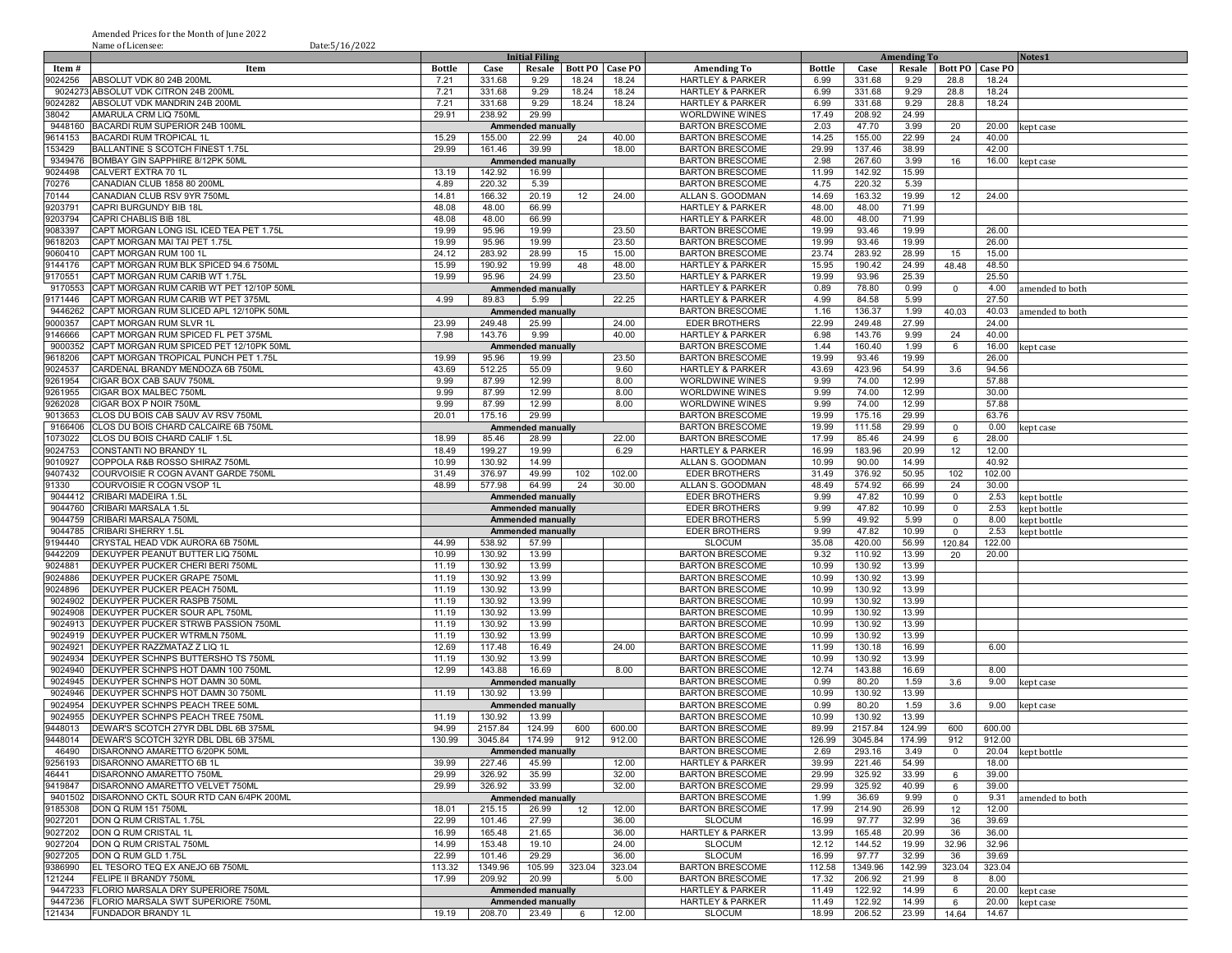|                    |                                                                                   |                 |                  | <b>Initial Filing</b>             |          |                |                                                       |                 |                  | <b>Amending To</b> |                |                | Notes1           |
|--------------------|-----------------------------------------------------------------------------------|-----------------|------------------|-----------------------------------|----------|----------------|-------------------------------------------------------|-----------------|------------------|--------------------|----------------|----------------|------------------|
| 121442             | <b>FUNDADOR BRANDY 750ML</b>                                                      | 14.69           | 168.67           | 19.29                             | 6        | 12.00          | <b>SLOCUM</b>                                         | 14.49           | 166.92           | 19.99              | 14             | 14.00          |                  |
| 1585348            | <b>GIRARD PETITE SIRAH 750ML</b><br>GODIVA LIQ CHOC 750ML                         | 24.99<br>23.99  | 289.23<br>269.92 | 32.99<br>37.39                    | 36       | 53.00          | <b>BARTON BRESCOME</b><br>ALLAN S. GOODMAN            | 24.99<br>12.99  | 248.00           | 29.99<br>19.99     |                | 41.23<br>46.92 |                  |
| 9000337<br>9092270 | GODIVA LIQ WT CHOC 12B 375ML                                                      | 8.58            | 90.04            | 15.29                             | 32       | 38.00          | <b>BARTON BRESCOME</b>                                | 8.32            | 108.00<br>90.04  | 9.99               | 32             | 38.00          |                  |
|                    | 9147314 GOSLINGS DRK & STORMY 24B 8.4Z                                            |                 |                  | <b>Ammended manually</b>          |          |                | <b>BARTON BRESCOME</b>                                | 2.50            | 47.46            | 10.99              | $\overline{0}$ | 12.00          | kept bottle      |
| 270546             | GOSLINGS RUM OLD FAMILY RSV 6B 750ML                                              | 51.99           | 564.42           | 74.99                             |          | 58.50          | <b>HARTLEY &amp; PARKER</b>                           | 47.12           | 564.42           | 65.99              | 58.44          | 58.50          |                  |
| 9087887            | GOSLINGS STORMY GINGER BEER CAN 12Z                                               | 0.87            | 20.40            | 1.29                              |          |                | <b>BARTON BRESCOME</b>                                | 0.84            | 20.25            | 7.49               |                |                |                  |
| 9098492            | GOSLINGS STORMY GINGER BEER DIET CAN 12Z                                          |                 |                  | Ammended manually                 |          |                | ALLAN S. GOODMAN                                      | 0.86            | 20.25            | 1.29               | $\mathbf 0$    | 0.00           | kept bottle      |
| 9082079            | GRAFFIGNA P GRIGIO CENTENARI O 750ML                                              | 13.01           | 155.13           | 14.99                             |          |                | <b>HARTLEY &amp; PARKER</b>                           | 10.99           | 90.00            | 19.99              | 36             | 70.92          |                  |
| 9016824            | GRAND MARNIER CORD RGE 12B 375ML                                                  | 19.57           | 220.92           | 23.99                             | 6        | 18.00          | <b>BARTON BRESCOME</b>                                | 18.49           | 208.92           | 23.99              | 6              | 18.00          |                  |
| 9002478            | GRAND MARNIER CORD RGE 750ML                                                      | 34.74           | 364.92           | 41.99                             | 12       | 60.00          | <b>BARTON BRESCOME</b>                                | 34.49           | 364.92           | 48.99              | 12             | 60.00          |                  |
| 9358967            | GRAND MARNIER CUV LOUIS ALEX 6B 750ML                                             | 56.49           | 314.46           | 69.99                             | 24       | 48.00          | <b>HARTLEY &amp; PARKER</b>                           | 48.99           | 272.46           | 83.99              | 69             | 90.00          |                  |
| 9001732<br>9025236 | <b>GRANTS SCOTCH BLENDED 750ML</b><br>GRAVES GRAIN ALCOHOL 190 750ML              | 16.99<br>14.99  | 202.92<br>178.92 | 21.79<br>16.29                    |          |                | <b>BARTON BRESCOME</b><br><b>BARTON BRESCOME</b>      | 16.99<br>14.99  | 166.92<br>166.92 | 21.79<br>18.99     |                | 36.00<br>12.00 |                  |
| 9074823            | HALL CAB SAUV NAPA 750ML                                                          | 54.99           | 444.00           | 59.99                             | 96       | 132.00         | <b>WORLDWINE WINES</b>                                | 49.99           | 444.00           | 59.99              |                | 130.92         |                  |
| 9067551            | HALL SAUV BL NAPA 750ML                                                           | 19.99           | 190.92           | 24.99                             |          | 48.00          | WORLDWINE WINES                                       | 19.99           | 180.00           | 29.99              |                | 108.00         |                  |
| 9002495            | HENNESSY COGN VS 50ML                                                             |                 |                  | <b>Ammended manually</b>          |          |                | <b>BARTON BRESCOME</b>                                | 4.65            | 533.50           | 6.49               | $\mathbf 0$    | 0.00           | kept case        |
| 9002497            | HENNESSY COGN VSOP PRIVLG 750ML                                                   | 49.99           | 565.05           | 62.99                             | 120      | 120.00         | <b>BARTON BRESCOME</b>                                | 47.99           | 565.05           | 62.99              | 120            | 120.00         |                  |
| 9631476            | HENNESSY COGN VSOP PRIVLG MALUMA 750ML                                            | 49.99           | 565.05           | 62.99                             | 120      | 120.00         | <b>BARTON BRESCOME</b>                                | 47.99           | 565.05           | 62.99              | 120            | 120.00         |                  |
| 81265              | HIRAM WALKER BRANDY BLKB 70 375ML                                                 |                 |                  | <b>Ammended manually</b>          |          |                | ALLAN S. GOODMAN                                      | 5.38            | 127.09           | 6.99               | $\mathbf 0$    | 0.00           | kept case        |
| 81240              | HIRAM WALKER BRANDY BLKB 70 750ML                                                 | 10.24           | 117.60           | 13.99                             |          |                | <b>BARTON BRESCOME</b>                                | 9.88            | 117.60           | 13.29              |                |                |                  |
| 9015381<br>89276   | HIRAM WALKER SCHNPS PEPPRMNT 60 375ML<br>HIRAM WALKER SCHNPS PEPPRMNT 90 200ML    | 5.86<br>3.99    | 124.68<br>148.48 | 8.19<br>4.29                      |          | 8.00<br>8.00   | <b>BARTON BRESCOME</b><br><b>BARTON BRESCOME</b>      | 5.64<br>3.36    | 124.68<br>148.48 | 7.79<br>4.69       |                | 8.00<br>8.00   |                  |
| 89268              | HIRAM WALKER SCHNPS PEPPRMNT 90 375ML                                             | 7.25            | 140.08           | 8.99                              |          | 8.00           | <b>BARTON BRESCOME</b>                                | 6.29            | 140.08           | 8.69               |                | 8.00           |                  |
| 87239              | HIRAM WALKER TRIPLE SEC 30 1L                                                     | 7.32            | 71.06            | 8.99                              |          | 3.86           | <b>BARTON BRESCOME</b>                                | 6.32            | 71.06            | 8.99               |                | 3.86           |                  |
| 87130              | HIRAM WALKER TRIPLE SEC 60 1L                                                     | 11.50           | 97.96            | 14.99                             |          | 32.60          | <b>BARTON BRESCOME</b>                                | 10.96           | 97.96            | 14.79              |                | 32.60          |                  |
| 87163              | HIRAM WALKER TRIPLE SEC 60 375ML                                                  | 6.33            | 114.32           | 7.99                              |          | 18.00          | ALLAN S. GOODMAN                                      | 5.59            | 114.24           | 7.99               |                | 18.00          |                  |
| 87148              | HIRAM WALKER TRIPLE SEC 60 750ML                                                  | 9.80            | 103.92           | 13.39                             |          | 12.00          | ALLAN S. GOODMAN                                      | 9.74            | 103.92           | 12.99              |                | 12.00          |                  |
| 9016921            | <b>IRISH MANOR IRISH CRM 1.75L</b>                                                | 22.99           | 125.28           | 32.29                             |          | 12.00          | <b>HARTLEY &amp; PARKER</b>                           | 22.99           | 115.26           | 32.29              | 1.8            | 24.00          |                  |
| 9016923            | IRISH MANOR IRISH CRM 750ML                                                       | 11.79           | 140.52           | 15.99                             |          |                | <b>HARTLEY &amp; PARKER</b>                           | 10.99           | 120.52           | 16.29              | 9.6            | 20.00          |                  |
| 9005235<br>9384923 | JAMESON IRISH WHSKY 1L<br>JIM BEAM BRBN APL 65 1L                                 | 35.11<br>23.87  | 384.41<br>268.92 | 41.99<br>27.99                    | 36       | 36.00<br>48.00 | <b>BARTON BRESCOME</b><br><b>BARTON BRESCOME</b>      | 35.11<br>23.49  | 384.36<br>268.92 | 44.99<br>33.99     |                | 36.00<br>48.00 |                  |
| 9384924            | JIM BEAM BRBN APL 65 750ML                                                        | 17.99           | 178.92           | 24.99                             | 36       | 72.00          | <b>BARTON BRESCOME</b>                                | 14.99           | 178.92           | 26.99              | 36<br>72       | 72.00          |                  |
|                    | 9025342 JIM BEAM BRBN BLK 86 1L                                                   | 28.85           | 317.75           | 36.99                             | 24       | 38.00          | <b>BARTON BRESCOME</b>                                | 27.99           | 317.75           | 37.99              | 24             | 38.00          |                  |
| 9385061            | JIM BEAM BRBN HONEY 65 750ML                                                      | 17.99           | 178.92           | 24.99                             | 36       | 72.00          | <b>BARTON BRESCOME</b>                                | 14.99           | 178.92           | 25.99              | 72             | 72.00          |                  |
|                    | 9385068 JIM BEAM BRBN KY FIRE 65 750ML                                            | 17.99           | 178.92           | 24.99                             | 36       | 72.00          | <b>BARTON BRESCOME</b>                                | 14.99           | 178.92           | 25.99              | 72             | 72.00          |                  |
|                    | 9611273 JIM BEAM BRBN ORNG 750ML                                                  | 17.99           | 178.92           | 23.99                             | 36       | 72.00          | <b>BARTON BRESCOME</b>                                | 14.99           | 178.92           | 26.99              | 72             | 72.00          |                  |
|                    | 9370535 JIM BEAM BRBN PEACH 65 1L<br>9370536 JIM BEAM BRBN PEACH 65 750ML         | 23.73<br>17.99  | 268.92<br>178.92 | 28.99<br>22.99                    | 36<br>36 | 48.00<br>72.00 | <b>BARTON BRESCOME</b><br><b>BARTON BRESCOME</b>      | 23.49<br>14.99  | 268.92<br>178.92 | 33.99<br>26.99     | 36<br>72       | 48.00<br>72.00 |                  |
|                    | 9385075 JIM BEAM BRBN RED STAG BLK CHRY 65 1L                                     | 24.49           | 268.92           | 29.99                             | 36       | 48.00          | <b>BARTON BRESCOME</b>                                | 23.49           | 268.92           | 33.99              | 36             | 48.00          |                  |
| 9385083            | JIM BEAM BRBN VANILLA 65 750ML                                                    | 17.99           | 178.92           | 24.99                             | 36       | 72.00          | <b>BARTON BRESCOME</b>                                | 14.99           | 178.92           | 26.99              | 72             | 72.00          |                  |
| 9371117            | JOSH CELLARS CAB SAUV 12B 375ML                                                   | 8.99            | 67.12            | 9.99                              |          | 16.30          | <b>BARTON BRESCOME</b>                                | 7.99            | 67.12            | 9.99               |                | 16.30          |                  |
| 9370651            | JUSTIN CAB SAUV 750ML                                                             |                 |                  | <b>Ammended manually</b>          |          |                | <b>HARTLEY &amp; PARKER</b>                           | 22.98           | 216.00           | 30.99              | 24             | 32.96          | kept bottle      |
| 9025365            | KAHLUA COFFEE LIQ 40 200ML                                                        | 6.57            | 287.32           | 9.29                              | 17       | 17.00          | <b>HARTLEY &amp; PARKER</b>                           | 6.07            | 287.32           | 8.79               | 27.36          | 17.00          |                  |
| 9025366<br>9448218 | KAHLUA COFFEE LIQ 40 375ML                                                        | 11.49<br>174.99 | 230.00<br>799.98 | 15.59<br>195.99                   | 8.08     | 40.00          | ALLAN S. GOODMAN<br><b>WORLDWINE WINES</b>            | 10.99<br>159.99 | 230.00           | 15.29<br>169.99    | 8.08           | 40.00<br>73.46 |                  |
| 9613494            | KATHRYN HALL CAB SAUV NAPA 17 6B 750ML<br>KNOB CRK BRBN 9YR LONGHORN 100 6B 750ML |                 |                  | <b>Ammended manually</b>          |          |                | <b>BARTON BRESCOME</b>                                | 35.99           | 790.00<br>430.92 | 44.99              | 24             | 24.00          | amended to both  |
| 9025591            | LORD CALVERT CANADIAN 1L                                                          | 13.99           | 150.58           | 16.99                             |          | 12.50          | <b>HARTLEY &amp; PARKER</b>                           | 13.19           | 150.58           | 17.29              | 8.4            | 12.50          |                  |
| 9025602            | MACIEIRA ROYAL OLD BRANDY 6B 1L                                                   | 17.49           | 195.39           | 21.49                             |          | 10.53          | <b>HARTLEY &amp; PARKER</b>                           | 17.01           | 180.12           | 21.49              | 11.76          | 22.80          |                  |
| 9188716            | MAKERS 46 BRBN 94 12B 375ML                                                       | 15.85           | 366.48           | 26.99                             | 96       | 96.00          | <b>BARTON BRESCOME</b>                                | 15.79           | 366.48           | 19.99              | 96             | 96.00          |                  |
| 95125              | MAKERS MARK BRBN 90 1.75L                                                         | 58.99           | 341.46           | 76.49                             | 21       | 21.00          | <b>BARTON BRESCOME</b>                                | 56.99           | 341.46           | 74.99              | 21             | 21.00          |                  |
| 9014651            | MAKERS MARK BRBN 90 12B 375ML                                                     | 16.99           | 340.30           | 20.99                             | 12       | 60.00          | <b>BARTON BRESCOME</b>                                | 16.49           | 340.30           | 21.99              | 12             | 60.00          |                  |
| 9129878<br>9044804 | MALIBU RUM BLK 750ML<br>MANISCHEW ITZ BLKB 1.5L                                   | 9.49            | 46.00            | <b>Ammended manually</b><br>13.49 |          | 6.00           | <b>HARTLEY &amp; PARKER</b><br><b>BARTON BRESCOME</b> | 13.51<br>8.99   | 161.16<br>46.00  | 25.99<br>10.99     | 77.8           | 77.80<br>6.00  | amended to both  |
| 9044805            | MANISCHEW ITZ BLKB 750ML                                                          | 6.23            | 58.50            | 7.99                              |          | 9.50           | <b>BARTON BRESCOME</b>                                | 5.99            | 58.50            | 7.49               |                | 9.50           |                  |
| 9044810            | MANISCHEW ITZ CHRY 750ML                                                          | 6.23            | 58.50            | 7.99                              |          | 9.50           | <b>BARTON BRESCOME</b>                                | 5.99            | 58.50            | 6.99               |                | 9.50           |                  |
|                    | 9044834 MANISCHEW ITZ CONCORD CRM PEACH 750ML                                     | 6.23            | 58.50            | 7.99                              |          | 9.50           | <b>BARTON BRESCOME</b>                                | 5.99            | 58.50            | 6.99               |                | 9.50           |                  |
|                    | 9044835 MANISCHEW ITZ CONCORD CRM RED 3L                                          | 17.99           | 53.96            | 19.49                             |          | 6.00           | <b>BARTON BRESCOME</b>                                | 15.49           | 53.96            | 19.99              |                | 6.00           |                  |
|                    | 9044837 MANISCHEW ITZ CONCORD CRM RED 750ML                                       | 6.23            | 58.50            | 7.99                              |          | 9.50           | <b>BARTON BRESCOME</b>                                | 5.99            | 58.50            | 6.99               |                | 9.50           |                  |
|                    | 9044842 MANISCHEW ITZ CONCORD CRM WT 1.5L                                         | 9.49            | 46.00            | 13.49                             |          | 6.00           | <b>BARTON BRESCOME</b><br><b>BARTON BRESCOME</b>      | 8.99            | 46.00            | 10.99              |                | 6.00           |                  |
|                    | 9044841 MANISCHEW ITZ CONCORD CRM WT 3L<br>9044824 MANISCHEWITZ CONCORD 1.5L      | 17.99           | 53.96            | 19.49<br><b>Ammended manually</b> |          | 6.00           | <b>BARTON BRESCOME</b>                                | 15.49<br>8.99   | 53.96<br>46.00   | 19.99<br>13.49     | 3              | 6.00<br>6.00   | kept case        |
|                    | 9044836 MANISCHEWITZ CONCORD CRM RED 1.5L                                         |                 |                  | <b>Ammended manually</b>          |          |                | <b>BARTON BRESCOME</b>                                | 8.99            | 45.00            | 13.49              | 3              | 7.00           | amended to both  |
|                    | 9044843 MANISCHEWITZ CONCORD CRM WT 750ML                                         |                 |                  | <b>Ammended manually</b>          |          |                | <b>BARTON BRESCOME</b>                                | 5.99            | 58.50            | 7.99               | 2.88           | 9.50           | kept case        |
|                    | 9244272 MARTINI VERM DRY 6B 1L                                                    | 11.99           | 68.46            | 12.69                             |          |                | <b>BARTON BRESCOME</b>                                | 11.49           | 68.46            | 12.69              |                |                |                  |
| 9244273            | MARTINI VERM ROSSO SWT 6B 1L                                                      | 11.99           | 68.46            | 12.99                             |          |                | <b>BARTON BRESCOME</b>                                | 11.49           | 68.46            | 12.69              |                |                |                  |
| 9114439            | MIDORI MELON LIQ 6B 1L                                                            | 25.49           | 134.46           | 33.29                             | 12       | 24.00          | <b>BARTON BRESCOME</b>                                | 24.49           | 134.46           | 37.49              | 12             | 24.00          |                  |
| 9025764            | 9185247 NIEBAUM ESTATE CAB SAUV 1882 750ML<br>OLD CROW BRBN 1L                    | 13.99           | 145.92           | <b>Ammended manually</b><br>15.99 |          | 15.00          | ALLAN S. GOODMAN<br><b>BARTON BRESCOME</b>            | 34.99<br>13.49  | 336.00<br>145.92 | 52.99<br>28.99     | 120            | 15.00          | 202.92 kept case |
| 9431610            | OLD OVERHOLT RYE WHSKY 86 1L                                                      | 18.11           | 214.92           | 19.99                             |          |                | <b>BARTON BRESCOME</b>                                | 17.99           | 214.92           | 22.99              |                |                |                  |
| 9027492            | OLD SMUGGLER SCOTCH 1.75L                                                         | 21.99           | 117.25           | 25.99                             |          |                | ALLAN S. GOODMAN                                      | 21.78           | 95.01            | 28.99              | 4.26           | 22.24          |                  |
| 9027493            | OLD SMUGGLER SCOTCH 1L                                                            | 12.99           | 144.27           | 15.99                             |          |                | ALLAN S. GOODMAN                                      | 11.99           | 133.16           | 15.99              |                | 9.76           |                  |
| 9159336            | PADDY OLD IRISH WHSKY 750ML                                                       | 20.29           | 194.40           | 30.99                             | 48       | 96.00          | <b>BARTON BRESCOME</b>                                | 19.99           | 194.33           | 19.99              | 51.53          | 96.00          |                  |
| 9027508            | PALO VIEJO RUM GLD 1L                                                             | 12.99           | 135.48           | 16.55                             |          | 18.00          | ALLAN S. GOODMAN                                      | 11.99           | 132.86           | 14.99              |                | 10.06          |                  |
| 9027511            | PALO VIEJO RUM GLD 750ML<br>9027507 PALO VIEJO RUM GLD PET 1.75L                  | 10.99<br>19.99  | 111.48<br>95.46  | 11.49<br>25.47                    |          | 18.00<br>24.00 | ALLAN S. GOODMAN<br>ALLAN S. GOODMAN                  | 9.99<br>18.49   | 110.46<br>95.46  | 14.99<br>23.59     |                | 8.46<br>15.00  |                  |
|                    |                                                                                   |                 |                  |                                   |          |                |                                                       |                 |                  |                    |                |                |                  |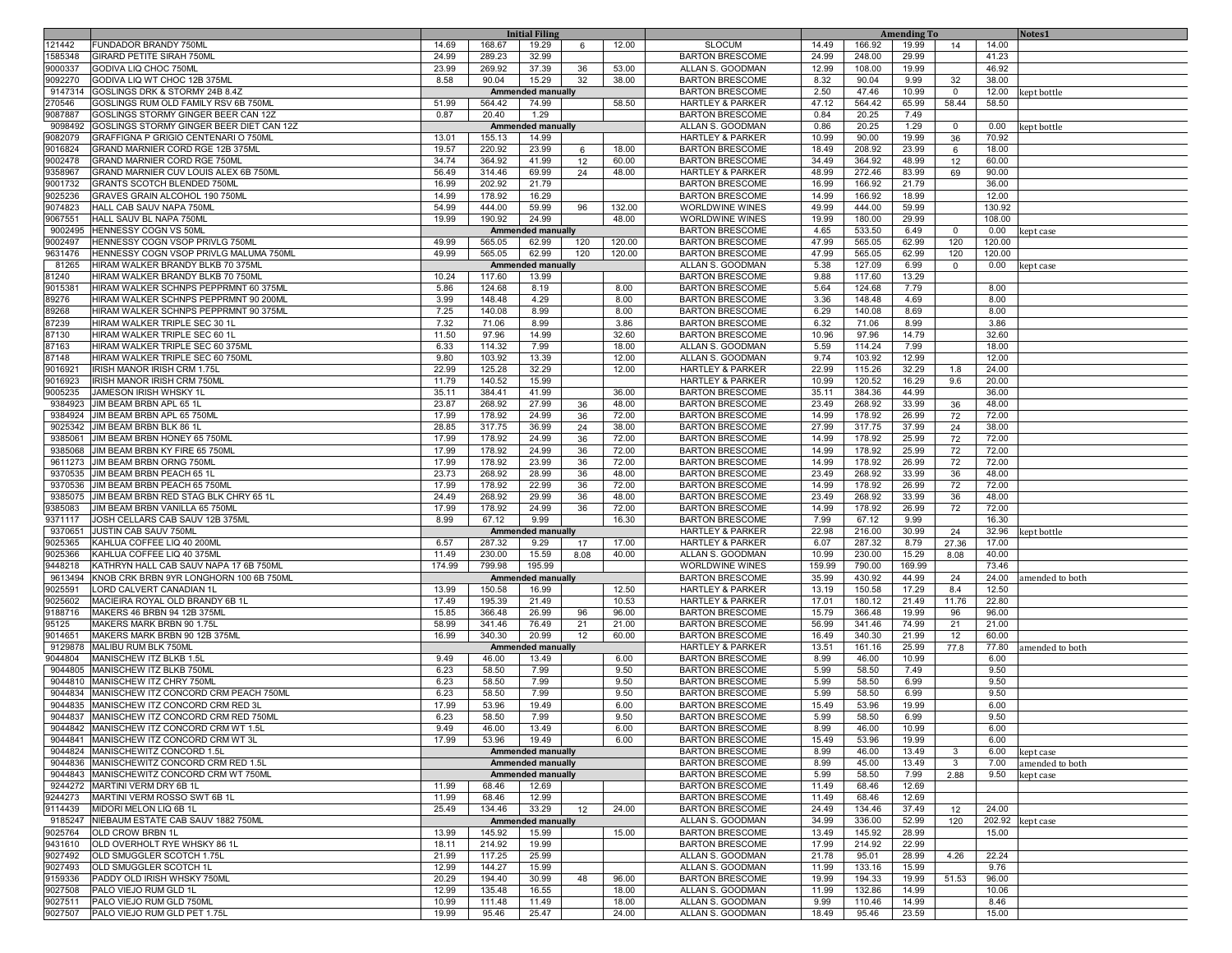|         | <b>Initial Filing</b>                            |        |         |                          |                |       |                             |        | <b>Amending To</b> |        |                | Notes1         |                 |
|---------|--------------------------------------------------|--------|---------|--------------------------|----------------|-------|-----------------------------|--------|--------------------|--------|----------------|----------------|-----------------|
|         | 9027509 PALO VIEJO RUM GLD PET 200ML             | 4.75   | 160.32  | 5.99                     |                | 36.00 | ALLAN S. GOODMAN            | 3.50   | 160.32             | 5.99   | 23.52          | 23.52          |                 |
|         | 9027510 PALO VIEJO RUM GLD PET 375ML             | 6.68   | 114.08  | 7.99                     |                | 34.00 | <b>SLOCUM</b>               | 5.26   | 112.62             | 6.39   | 29.52          | 35.46          |                 |
|         | 9027513 PALO VIEJO RUM WT 1L                     | 12.99  | 135.48  | 16.55                    |                | 18.00 | <b>SLOCUM</b>               | 11.99  | 132.86             | 15.49  | 12             | 20.62          |                 |
|         | 9027516 PALO VIEJO RUM WT 750ML                  | 10.99  | 111.48  | 11.49                    |                | 18.00 | ALLAN S. GOODMAN            | 9.99   | 110.46             | 14.99  |                | 8.46           |                 |
|         | 9027512 PALO VIEJO RUM WT PET 1.75L              | 19.99  | 95.46   | 25.47                    |                | 24.00 | ALLAN S. GOODMAN            | 18.49  | 95.46              | 23.59  |                | 15.00          |                 |
|         | 9027514 PALO VIEJO RUM WT PET 200ML              | 4.75   | 160.32  | 5.99                     |                | 36.00 | <b>SLOCUM</b>               | 3.50   | 160.32             | 4.39   | 39.84          | 39.84          |                 |
| 9027515 | PALO VIEJO RUM WT PET 375ML                      | 6.68   | 114.08  | 6.39                     |                | 34.00 | <b>SLOCUM</b>               | 5.26   | 112.62             | 6.39   | 29.52          | 35.46          |                 |
| 9613284 | PARROT BAY RUM BANANA 10/12PK PET 50ML           |        |         | <b>Ammended manually</b> |                |       | <b>BARTON BRESCOME</b>      | 0.84   | 82.80              | 0.99   | $\overline{7}$ | 15.46          |                 |
| 9020046 | PARROT BAY RUM COCO 42 PET 750ML                 | 13.75  | 164.03  | 19.99                    | 8.88           | 8.89  | <b>BARTON BRESCOME</b>      | 12.07  | 143.92             | 14.99  | 28.5           | 28.50          | kept bottle     |
| 9637617 | PARROT BAY RUM GLD 1L                            | 12.46  | 141.04  | 24.99                    | 54.36          | 54.36 | <b>HARTLEY &amp; PARKER</b> | 12.46  | 140.64             | 20.99  | 54.36          | 54.36          |                 |
| 9289664 | PARROT BAY RUM MANGO PET FL 750ML                | 13.75  | 164.03  | 19.99                    | 8.88           | 8.89  | <b>BARTON BRESCOME</b>      | 12.07  | 143.92             | 14.99  | 28.5           | 28.50          |                 |
| 9298481 | PARROT BAY RUM PINEAPL PET FL 750ML              |        | 164.03  | 19.99                    |                |       | <b>BARTON BRESCOME</b>      | 12.07  | 143.92             | 14.99  |                | 28.50          |                 |
|         |                                                  | 13.75  |         |                          | 8.88           | 8.89  |                             |        |                    |        | 28.5           |                |                 |
| 9289661 | PARROT BAY RUM STRWB PET FL 750ML                | 13.75  | 164.03  | 19.99                    | 8.88           | 8.89  | <b>BARTON BRESCOME</b>      | 12.07  | 143.92             | 14.99  | 28.5           | 28.50          |                 |
| 9637630 | PARROT BAY RUM WT 1L                             | 12.46  | 141.04  | 24.99                    | 54.36          | 54.36 | <b>HARTLEY &amp; PARKER</b> | 12.46  | 140.64             | 20.99  | 54.36          | 54.36          |                 |
| 9237511 | PAUL MASSON BRNDY GR AMB APL 1.75L               | 22.99  | 111.21  | 22.99                    | 16             | 16.00 | <b>BARTON BRESCOME</b>      | 18.62  | 111.21             | 23.99  | 16             | 16.00          |                 |
| 9263416 | PAUL MASSON BRNDY GR AMB MANGO PET 50ML          |        |         | <b>Ammended manually</b> |                |       | <b>BARTON BRESCOME</b>      | 0.82   | 80.00              | 1.25   | 9.6            | 24.60          | ept case        |
|         | 9173713 PAUL MASSON BRNDY GR AMB PEACH 50ML      |        |         | <b>Ammended manually</b> |                |       | <b>BARTON BRESCOME</b>      | 0.82   | 80.00              | 1.25   | 9.6            | 24.60          | cept case       |
|         | 9025853 PAUL MASSON BRNDY GR AMB VS 750ML        | 9.99   | 99.53   | 16.99                    | 13.56          | 32.96 | <b>BARTON BRESCOME</b>      | 9.99   | 99.45              | 11.99  | 13.57          | 33.04          |                 |
|         | 9019559 POZZI NERO D AVOLA 750ML                 | 11.99  | 105.10  | 14.99                    | 6.9            | 6.90  | <b>BARTON BRESCOME</b>      | 11.66  | 105.10             | 11.99  |                | 6.90           |                 |
| 9389626 | PRIMAL ROOTS RED BLEND 750ML                     | 8.99   | 96.00   | 13.99                    |                |       | <b>HARTLEY &amp; PARKER</b> | 8.99   | 87.92              | 13.39  |                | 19.00          |                 |
| 9102688 | R STRONG CAB SAUV BROS RIDGE 6B 750ML            | 56.99  | 341.46  | 74.99                    |                |       | <b>HARTLEY &amp; PARKER</b> | 54.99  | 324.15             | 82.99  | 42             | 7.85           |                 |
|         | 9004269 R STRONG CAB SAUV RSV 6B 750ML           | 32.99  | 197.46  | 46.99                    | 42             | 42.00 | <b>HARTLEY &amp; PARKER</b> | 32.99  | 195.15             | 61.99  | 84             | 51.81          |                 |
|         | 9044860 RICHARDS WILD IRISH RSE 17% 1.5L         | 7.21   | 35.00   | 7.99                     |                | 7.00  | <b>BARTON BRESCOME</b>      | 6.49   | 30.70              | 9.49   |                | 7.00           |                 |
| 9044858 | RICHARDS WILD IRISH RSE 17% 1L                   | 4.80   | 47.00   | 4.99                     |                | 4.00  | <b>BARTON BRESCOME</b>      | 4.49   | 47.00              | 5.49   |                | 4.00           |                 |
| 127027  | SALIGNAC COGN VS 1.75L                           | 45.99  | 257.48  | 57.99                    |                | 18.00 | <b>HARTLEY &amp; PARKER</b> | 45.99  | 257.46             | 57.99  |                | 18.00          |                 |
| 127035  | SALIGNAC COGN VS 1L                              | 27.99  | 316.92  | 34.39                    |                | 12.00 | <b>HARTLEY &amp; PARKER</b> | 26.99  | 316.92             | 34.99  | 12             | 12.00          |                 |
| 9001199 | SANDEMAN MADEIRA FINE RICH 750ML                 | 15.00  | 167.99  | 19.99                    | 6.01           | 6.01  | <b>BARTON BRESCOME</b>      | 14.08  | 167.99             | 19.99  | 6.01           | 6.01           |                 |
| 9005220 | SANDEMAN PORT TAWNY 20YR 6B 750ML                | 42.99  | 249.99  | 58.99                    | 18             | 20.00 | <b>BARTON BRESCOME</b>      | 41.99  | 247.96             | 57.99  | 8.5            | 12.00          |                 |
| 9079742 | SANDEMAN PORT TAWNY 30YR 6B 750ML                | 75.00  | 437.00  | 107.99                   | 6              | 13.00 | <b>BARTON BRESCOME</b>      | 74.66  | 432.11             | 107.99 |                | 9.85           |                 |
|         | 9016476 SANDEMAN PORT TAWNY 40YR 6B 750ML        | 122.00 | 725.00  | 164.99                   | 30             | 30.00 | <b>BARTON BRESCOME</b>      | 120.79 | 714.99             | 164.99 | 27.74          | 37.01          |                 |
| 9005224 | SANDEMAN PORT TAWNY 750ML                        | 13.99  | 144.00  | 24.99                    | 18             | 30.00 | <b>BARTON BRESCOME</b>      | 13.99  | 135.92             | 24.99  |                | 29.00          |                 |
| 9445249 | SANDEMAN SHERRY ARMADA CRM 6B 500ML              | 14.00  | 76.00   | 19.99                    | $\overline{a}$ | 4.00  | <b>BARTON BRESCOME</b>      | 10.79  | 64.26              | 19.99  |                |                |                 |
| 9445591 | SANDEMAN SHERRY DON FINO 6B 500ML                | 14.00  | 76.00   | 19.99                    | $\overline{4}$ | 4.00  | <b>BARTON BRESCOME</b>      | 10.79  | 64.26              | 19.99  |                |                |                 |
| 9619436 | SAUZA HORNITOS SELTZ LIME CAN 6/4P 355MI         |        |         | Ammended manually        |                |       | <b>BARTON BRESCOME</b>      | 2.95   | 41.91              | 14.99  | 0.8            | 28.80          | amended to both |
| 9619452 | SAUZA HORNITOS SELTZ MANGO CAN 6/4 355ML         |        |         |                          |                |       | <b>BARTON BRESCOME</b>      | 2.95   | 41.91              | 14.99  | 0.8            | 28.80          |                 |
|         | 9626654 SAUZA HORNITOS SELTZ PINEAPL CAN 6/4 355 |        |         | Ammended manually        |                |       | <b>BARTON BRESCOME</b>      | 2.95   | 41.91              | 14.99  | 0.8            | 28.80          | amended to both |
| 9635855 | SAUZA HORNITOS SELTZ PSNFRT CAN 6/4 355M         |        |         | Ammended manually        |                |       | <b>BARTON BRESCOME</b>      | 2.95   | 41.91              | 14.99  |                |                | amended to both |
| 9637265 | SAUZA HORNITOS SELTZ VAR CAN 24PK 355ML          |        |         | <b>Ammended manually</b> |                |       | <b>BARTON BRESCOME</b>      | 2.95   | 41.91              | 14.99  | 0.8            | 28.80<br>28.80 | amended to both |
|         |                                                  |        |         | Ammended manually        |                |       |                             |        |                    |        | 0.8            |                | amended to both |
| 9234079 | SAUZA TEQ HORNITOS BLK BBL ANEJO 1L              | 28.46  | 322.92  | 36.99                    | 24             | 24.00 | <b>BARTON BRESCOME</b>      | 26.99  | 322.92             | 36.99  | 24             | 24.00          |                 |
| 9026110 | SAUZA TEQ HORNITOS PLATA 1.75L                   | 42.96  | 203.46  | 57.19                    | 24             | 72.00 | <b>BARTON BRESCOME</b>      | 41.99  | 203.46             | 54.99  | 24             | 72.00          |                 |
| 9348498 | SEAGRAMS 7 CROWN PET FL 24B 200ML                | 4.58   | 186.50  | 5.49                     |                | 5.50  | <b>BARTON BRESCOME</b>      | 4.32   | 186.50             | 5.19   |                | 5.50           |                 |
| 9348533 | SEAGRAMS 7 CROWN PET FLSK 12B 375ML              | 7.86   | 168.22  | 9.69                     |                | 6.50  | <b>BARTON BRESCOME</b>      | 7.60   | 168.22             | 8.99   |                | 6.50           |                 |
| 9020033 | SEAGRAMS GIN EXTRA DRY 1L                        | 15.43  | 176.79  | 18.39                    | 7.4            | 7.40  | <b>BARTON BRESCOME</b>      | 14.81  | 176.79             | 19.99  | 7.4            | 7.40           |                 |
| 9020037 | SEAGRAMS GIN EXTRA DRY 200ML                     | 3.37   | 133.83  | 3.99                     | 21.16          | 21.16 | <b>BARTON BRESCOME</b>      | 2.99   | 133.83             | 3.99   | 21.16          | 21.16          |                 |
| 9020036 | SEAGRAMS GIN EXTRA DRY 375ML                     | 5.66   | 117.09  | 6.99                     | 9              | 9.00  | <b>BARTON BRESCOME</b>      | 5.46   | 117.09             | 6.99   | 9              | 9.00           |                 |
| 9005307 | SEAGRAMS GIN LIME TWISTED 375ML                  | 5.66   | 117.09  | 6.99                     | 9              | 9.00  | <b>BARTON BRESCOME</b>      | 5.46   | 117.09             | 6.99   | 9              | 9.00           |                 |
| 9431901 | SEAGRAMS GIN WTRMLN TWISTED 375ML                | 5.66   | 117.09  | 6.99                     | 9              | 9.00  | <b>BARTON BRESCOME</b>      | 5.46   | 117.09             | 6.99   | 9              | 9.00           |                 |
| 9016641 | SEAGRAMS VDK APL PET 1.75L                       | 17.99  | 107.46  | 19.99                    |                |       | <b>SLOCUM</b>               | 16.99  | 79.96              | 18.99  | 40.02          | 45.83          |                 |
| 9097417 | SEAGRAMS VDK EXTRA SMOOTH 80 24B 200ML           | 2.24   | 103.68  | 3.99                     | 12             | 12.00 | <b>SLOCUM</b>               | 2.16   | 100.46             | 4.99   | 48             | 49.67          |                 |
| 9078080 | SEAGRAMS VDK SWT TEA 1L                          | 10.99  | 124.92  | 16.59                    | 24             | 30.00 | <b>SLOCUM</b>               | 7.99   | 94.00              | 18.50  | 53.04          | 56.67          |                 |
|         | 9078079 SEAGRAMS VDK SWT TEA 750ML               | 8.99   | 106.92  | 13.99                    | 24             | 24.00 | <b>SLOCUM</b>               | 7.99   | 94.00              | 15.99  | 35.92          | 35.92          |                 |
| 9000313 | <b>SEAGRAMS VO 1L</b>                            | 22.19  | 251.91  | 25.99                    |                |       | <b>BARTON BRESCOME</b>      | 21.99  | 251.91             | 25.99  |                |                |                 |
| 9000299 | SEAGRAMS VO GLD 750ML                            | 18.19  | 188.62  | 22.99                    |                | 28.00 | <b>BARTON BRESCOME</b>      | 18.13  | 188.62             | 22.99  |                | 28.00          |                 |
| 9026207 | <b>STREGA LIQUORE 750ML</b>                      | 29.29  | 336.69  | 41.29                    | 6              | 12.00 | <b>BARTON BRESCOME</b>      | 28.49  | 333.74             | 36.99  |                |                |                 |
| 9417812 | <b>TANGENT ALBARINO 750ML</b>                    | 14.99  | 120.00  | 16.99                    |                | 24.00 | <b>WORLDWINE WINES</b>      | 14.99  | 95.44              | 15.99  |                | 95.48          |                 |
| 9238634 | TULLAMORE DEW 14YR SNGL MALT 6B 750ML            | 60.45  | 722.88  | 69.99                    | 48             | 48.00 | <b>EDER BROTHERS</b>        | 56.88  | 680.00             | 69.99  |                |                |                 |
| 9238635 | TULLAMORE DEW 18YR SNGL MALT 6B 750ML            | 102.06 | 1222.28 | 123.99                   |                |       | ALLAN S. GOODMAN            | 97.65  | 1169.40            | 139.99 | 52.08          | 53.52          |                 |
| 9027861 | <b>TULLAMORE DEW 50ML</b>                        |        |         | <b>Ammended manually</b> |                |       | <b>HARTLEY &amp; PARKER</b> | 1.48   | 165.20             | 2.19   | 19.2           | 19.20          | kept case       |
|         | 9027862 TULLAMORE DEW 750ML                      | 28.99  | 320.36  | 36.99                    |                | 24.00 | <b>BARTON BRESCOME</b>      | 28.99  | 284.36             | 36.99  |                | 60.00          |                 |
|         | 9284714 TULLAMORE DEW XO RUM CASK FIN 6B 750ML   | 26.66  | 313.90  | 33.99                    | 48             | 48.00 | <b>BARTON BRESCOME</b>      | 25.99  | 305.88             | 33.99  |                |                |                 |
|         | 9183531 WHISTLEPIG RYE 10YR 100 6B 750ML         | 67.99  | 772.92  | 89.99                    | 12             | 54.00 | <b>WORLDWINE WINES</b>      | 62.99  | 706.92             | 81.49  |                | 60.00          |                 |
|         | 9394829 WHISTLEPIG RYE 12YR OLD WLD 86 6B 750ML  | 115.99 | 1390.92 | 159.99                   |                |       | <b>WORLDWINE WINES</b>      | 108.99 | 1300.00            | 138.89 |                |                |                 |
|         | 9227113 WHISTLEPIG RYE 15YR 92 3B 750ML          | 196.08 | 2352.00 | 259.99                   |                |       | <b>WORLDWINE WINES</b>      | 166.99 | 2002.92            | 208.89 |                | 216.00         |                 |
|         | 9026467 WINDSOR CANADIAN 750ML                   |        |         | <b>Ammended manually</b> |                |       | <b>BARTON BRESCOME</b>      | 10.16  | 107.88             | 12.99  | 1.08           | 14.16          | kept our case   |
|         | 9161691 WRAY & NEPHEW RUM WT OVERPROOF 24B 200ML | 6.02   | 243.12  | 6.99                     |                | 18.00 | <b>BARTON BRESCOME</b>      | 5.74   | 243.12             | 7.59   |                | 18.00          |                 |
|         | 9026478 WRAY & NEPHEW RUM WT OVERPROOF 375ML     | 11.00  | 226.08  | 12.99                    |                | 24.00 | <b>BARTON BRESCOME</b>      | 10.74  | 226.08             | 13.99  |                | 24.00          |                 |
|         |                                                  |        |         |                          |                |       |                             |        |                    |        |                |                |                 |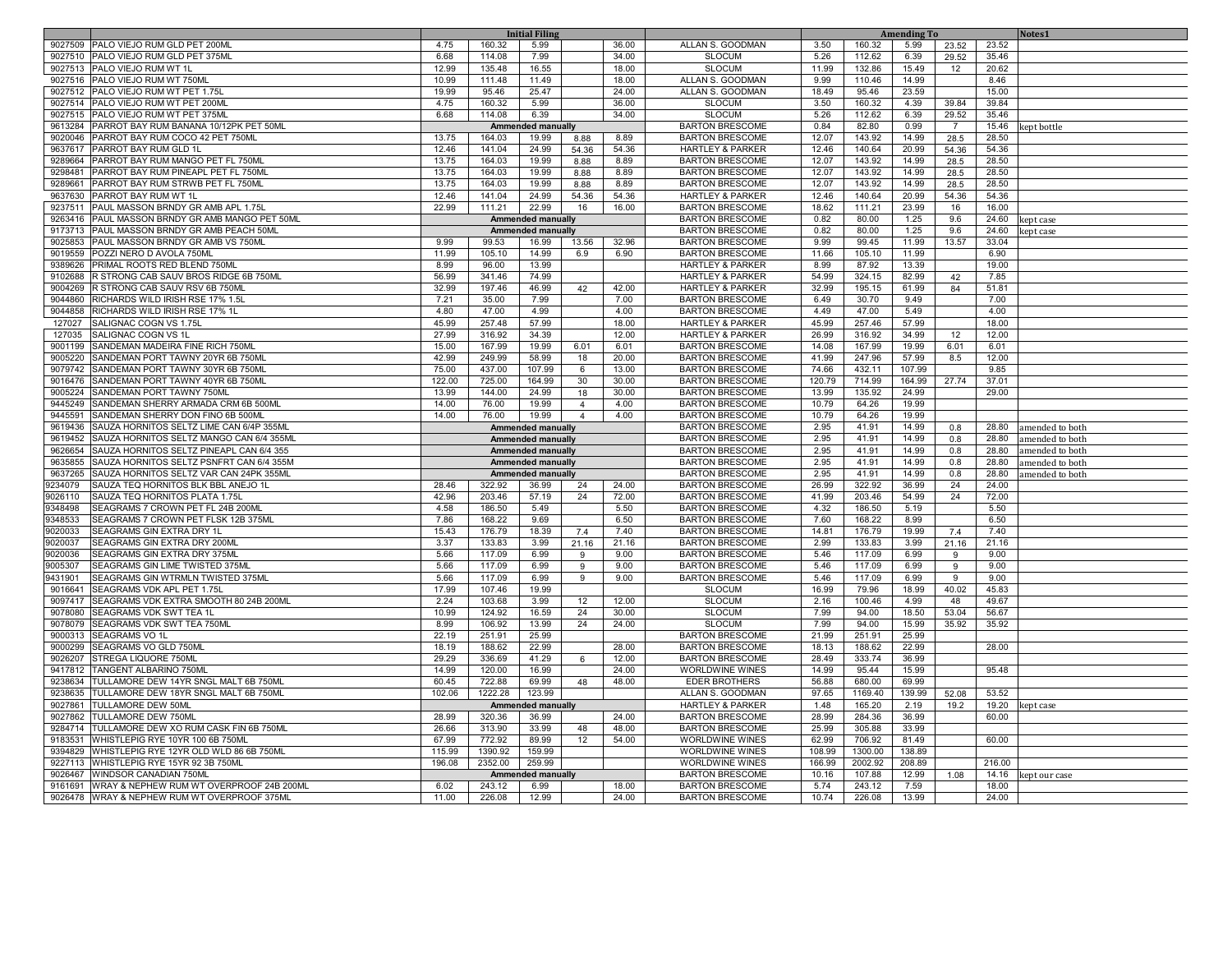

| <b>Material Number</b> | <b>Product Name</b>                              | <b>Size</b> | <b>Minimum Bottle Price</b> | <b>Selling Case Price</b> | <b>Suggested Resale</b> | <b>Bottle Post Off</b> | <b>Case Post Off</b> |
|------------------------|--------------------------------------------------|-------------|-----------------------------|---------------------------|-------------------------|------------------------|----------------------|
| 9642204                | 10000 HOURS CAB SAUV 19 750ML                    | 750ML       | \$27.99                     | \$252.92                  | \$34.99                 |                        | \$41.00              |
| 9340060                | 18.21 APL CARDAMOM SHRUB 12B 16Z                 | 16Z         | \$14.99                     | \$166.92                  | \$19.99                 |                        | \$12.00              |
| 9340071                | <b>18.21 BLOOD ORNG &amp; GING SHRUB 12B 16Z</b> | 16Z         | \$14.99                     | \$166.92                  | \$19.99                 |                        | \$12.00              |
| 9340101                | 18.21 BITTERS EARLY GREY 12B 4Z                  | 4Z          | \$11.99                     | \$142.92                  | \$15.99                 |                        |                      |
| 9340103                | <b>18.21 BITTERS GRPFRT LAVENDER 12B 4Z</b>      | 4Z          | \$11.99                     | \$142.92                  | \$15.99                 |                        |                      |
| 9340102                | 18.21 BITTERS HAVANA & HIDE 12B 4Z               | 4Z          | \$11.99                     | \$142.92                  | \$15.99                 |                        |                      |
| 9344892                | 18.21 HIBISCUS SYRUP 12PK 16Z                    | 16Z         | \$14.99                     | \$166.92                  | \$19.99                 |                        | \$12.00              |
| 9340104                | <b>18.21 BITTERS JAPANESE CHILI LIME 12B 4Z</b>  | 4Z          | \$11.99                     | \$142.92                  | \$15.99                 |                        |                      |
| 9344900                | 18.21 JALEP LIME CILANTRO SYRUP 12PK 16Z         | 16Z         | \$14.99                     | \$166.92                  | \$19.99                 |                        | \$12.00              |
| 9344897                | 18.21 LEMON BASIL SYRUP 12PK 16Z                 | 16Z         | \$14.99                     | \$166.92                  | \$19.99                 |                        | \$12.00              |
| 9340072                | 18.21 OLD FASH BBL AGED MIX 12B 16Z              | 16Z         | \$14.99                     | \$166.92                  | \$19.99                 |                        | \$12.00              |
| 9340105                | <b>18.21 BITTERS PROHIB AROMATIC 12B 4Z</b>      | 4Z          | \$11.99                     | \$142.92                  | \$15.99                 |                        |                      |
| 9340106                | 18.21 BITTERS TART CHRY SAFRON 12B 4Z            | 4Z          | \$11.99                     | \$142.92                  | \$15.99                 |                        |                      |
| 9434410                | 21 SEEDS TEQ CUCUM JALAPENO 70 6B 750ML          | 750ML       | \$24.99                     | \$256.92                  | \$32.99                 | \$60.00                | \$102.00             |
| 9434408                | 21 SEEDS TEQ GRPFRT HIB 70 6B 750ML              | 750ML       | \$24.99                     | \$256.92                  | \$32.99                 | \$60.00                | \$102.00             |
| 9434409                | 21 SEEDS TEQ VAL ORNG 70 6B 750ML                | 750ML       | \$24.99                     | \$256.92                  | \$32.99                 | \$60.00                | \$102.00             |
| 9324488                | 2 GINGERS IRISH WHSKY 1.75L                      | 1.75L       | \$29.99                     | \$145.98                  | \$39.99                 | \$0.56                 | \$34.00              |
| 9174550                | <b>2 GINGERS IRISH WHSKY 1L</b>                  | 1L          | \$19.69                     | \$233.88                  | \$27.99                 | \$30.00                | \$30.00              |
| 9174552                | 2 GINGERS IRISH WHSKY 750ML                      | 750ML       | \$13.99                     | \$166.92                  | \$18.99                 | \$72.00                | \$72.00              |
| 9040579                | 360 VDK 80 1.75L                                 | 1.75L       | \$25.99                     | \$120.00                  | \$32.99                 | \$0.00                 | \$35.46              |
| 9060182                | 360 VDK 80 6/10PK 50ML                           | 50ML        | \$0.71                      | \$82.80                   | \$1.49                  | \$96.00                | \$96.00              |
| 9019010                | <b>360 VDK 80 750ML</b>                          | 750ML       | \$12.99                     | \$154.92                  | \$17.99                 | \$36.00                | \$36.00              |
| 9115709                | 360 VDK GRAPE 70 750ML                           | 750ML       | \$10.99                     | \$130.92                  | \$17.99                 | \$60.00                | \$60.00              |
| 9127614                | <b>360 VDK DOUBLE CHOC 70 1.75L</b>              | 1.75L       | \$25.99                     | \$120.00                  | \$32.99                 | \$0.00                 | \$35.46              |
| 9100989                | 360 VDK DOUBLE CHOC 70 PET 6/10PK 50ML           | 50ML        | \$0.71                      | \$82.80                   | \$1.49                  | \$96.00                | \$96.00              |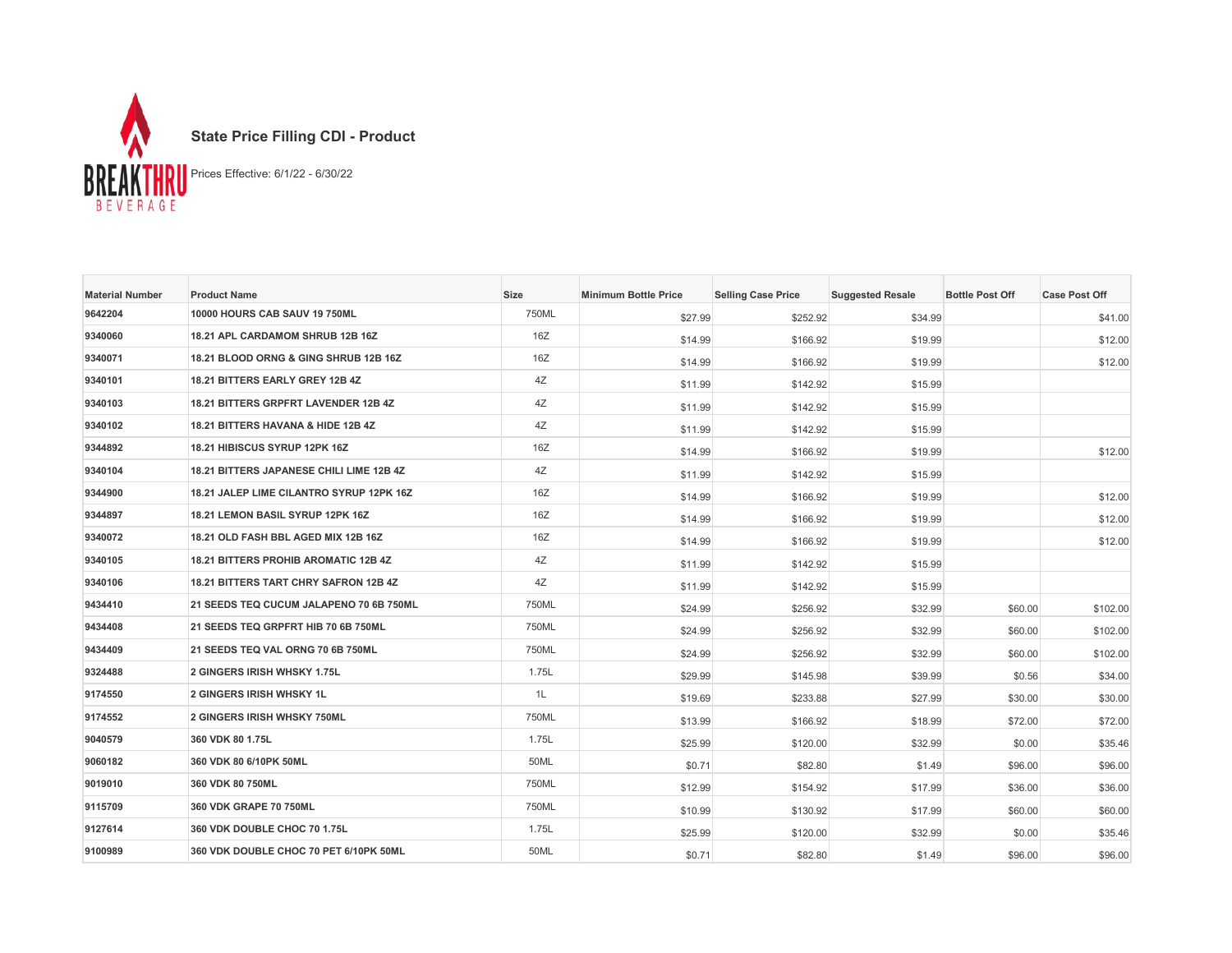| <b>Material Number</b> | <b>Product Name</b>                               | Size  | <b>Minimum Bottle Price</b> | <b>Selling Case Price</b> | <b>Suggested Resale</b> | <b>Bottle Post Off</b> | <b>Case Post Off</b> |
|------------------------|---------------------------------------------------|-------|-----------------------------|---------------------------|-------------------------|------------------------|----------------------|
| 9101147                | 360 VDK DOUBLE CHOC 70 750ML                      | 750ML | \$12.99                     | \$154.92                  | \$17.99                 | \$36.00                | \$36.00              |
| 9126413                | 360 VDK GEORGIA PEACH 70 PET 6/10PK 50ML          | 50ML  | \$0.71                      | \$82.80                   | \$1.49                  | \$96.00                | \$96.00              |
| 9118923                | 360 VDK GEORGIA PEACH 70 750ML                    | 750ML | \$10.99                     | \$130.92                  | \$17.99                 | \$60.00                | \$60.00              |
| 9154187                | 360 VDK HUCKLEBERRY 70 PET 6/10PK 50ML            | 50ML  | \$0.71                      | \$82.80                   | \$1.49                  | \$96.00                | \$96.00              |
| 9312250                | 360 VDK LIME 70 PET 6/10PK 50ML                   | 50ML  | \$0.50                      | \$58.00                   | \$1.49                  | \$0.00                 | \$0.00               |
| 9312261                | 360 VDK LIME 70 750ML                             | 750ML | \$10.99                     | \$130.92                  | \$17.99                 | \$60.00                | \$60.00              |
| 9115712                | 360 VDK VANILLA MADGC 70 750ML                    | 750ML | \$10.99                     | \$130.92                  | \$17.99                 | \$60.00                | \$60.00              |
| 9269592                | 360 VDK MANGO 70 750ML                            | 750ML | \$10.99                     | \$130.92                  | \$17.99                 | \$60.00                | \$60.00              |
| 9363385                | 360 VDK PINEAPL 70 1L                             | 1L    | \$9.99                      | \$118.00                  | \$22.99                 | \$120.92               | \$120.92             |
| 9362139                | 360 VDK PINEAPL 70 750ML                          | 750ML | \$10.99                     | \$130.92                  | \$17.99                 | \$60.00                | \$60.00              |
| 9435057                | 360 VDK WTRMLN 70 PET 6/10PK 50ML                 | 50ML  | \$0.81                      | \$82.80                   | \$1.49                  | \$84.00                | \$96.00              |
| 9435056                | 360 VDK WTRMLN 70 750ML                           | 750ML | \$10.99                     | \$130.92                  | \$17.99                 | \$60.00                | \$60.00              |
| 9450279                | 44 NORTH LIQ CRM HUCKLEBERRY 6B 750ML             | 750ML | \$23.99                     | \$136.96                  | \$31.99                 | \$12.00                | \$18.00              |
| 9175300                | 44 NORTH VDK IDAHO POTATO 750ML                   | 750ML | \$23.99                     | \$249.46                  | \$31.19                 | \$24.00                | \$60.00              |
| 9015391                | 44 NORTH VDK HUCKLEBERRY 750ML                    | 750ML | \$23.99                     | \$249.46                  | \$31.19                 | \$24.00                | \$60.00              |
| 9071827                | 44 NORTH VDK RAINIER CHRY 750ML                   | 750ML | \$23.99                     | \$249.46                  | \$31.19                 | \$24.00                | \$60.00              |
| 9175301                | 44 NORTH VDK SUNNY SLOPE NECTAR 750ML             | 750ML | \$23.99                     | \$249.46                  | \$31.19                 | \$24.00                | \$60.00              |
| 9640977                | 44 NORTH VDK WTRMLN 750ML                         | 750ML | \$23.99                     | \$249.46                  | \$31.19                 | \$24.00                | \$60.00              |
| 9402105                | FIVE FARMS IRISH CRM 16B 375ML                    | 375ML | \$10.99                     | \$170.72                  | \$16.99                 | \$64.00                | \$64.00              |
| 9439608                | FIVE FARMS IRISH CRM 30B 50ML                     | 50ML  | \$2.43                      | \$59.84                   | \$3.99                  |                        |                      |
| 9306921                | FIVE FARMS IRISH CRM 9B 750ML                     | 750ML | \$26.99                     | \$200.19                  | \$29.99                 | \$27.00                | \$69.00              |
| 9616321                | 818 TEQ ANEJO 6B 750ML                            | 750ML | \$48.49                     | \$544.96                  | \$64.99                 | \$36.00                | \$72.00              |
| 9616314                | 818 TEQ BL 6B 750ML                               | 750ML | \$33.49                     | \$376.90                  | \$44.99                 | \$30.00                | \$54.00              |
| 9616315                | 818 TEQ REP 6B 750ML                              | 750ML | \$41.49                     | \$464.90                  | \$54.99                 | \$28.00                | \$60.00              |
| 9027034                | 99 RUM WT 1L                                      | 1L    | \$7.33                      | \$87.00                   | \$8.99                  |                        |                      |
| 9027037                | 99 VDK 1L                                         | 1L    | \$7.33                      | \$87.00                   | \$8.99                  |                        |                      |
| 9642720                | A56 CAB SAUV 750ML                                | 750ML | \$39.99                     | \$418.92                  | \$54.99                 | \$240.00               | \$240.00             |
| 9642734                | A56 RED BLEND 750ML                               | 750ML | \$39.99                     | \$418.92                  | \$54.99                 | \$240.00               | \$240.00             |
| 9240348                | AALBORG AKVAVIT TAFFEL 6B 750ML                   | 750ML | \$21.67                     | \$259.10                  | \$26.99                 | \$21.67                | \$21.67              |
| 9367487                | ABADIA DE SAN CAMPO ALBARINO 750ML                | 750ML | \$12.99                     | \$144.24                  | \$17.99                 |                        |                      |
| 9107373                | ABSENTE LIQ GFT BX W/SPOON 750ML                  | 750ML | \$33.99                     | \$406.92                  | \$43.99                 | \$24.00                | \$24.00              |
| 9184230                | <b>GRANDE ABSENTE GFT BX W/BROUIL 6B 750ML</b>    | 750ML | \$53.99                     | \$646.92                  | \$69.99                 | \$48.00                | \$48.00              |
| 9624521                | <b>GRANDE ABSENTE W//GLS &amp; SPOON 6B 750ML</b> | 750ML | \$53.99                     | \$646.92                  | \$69.99                 | \$48.00                | \$48.00              |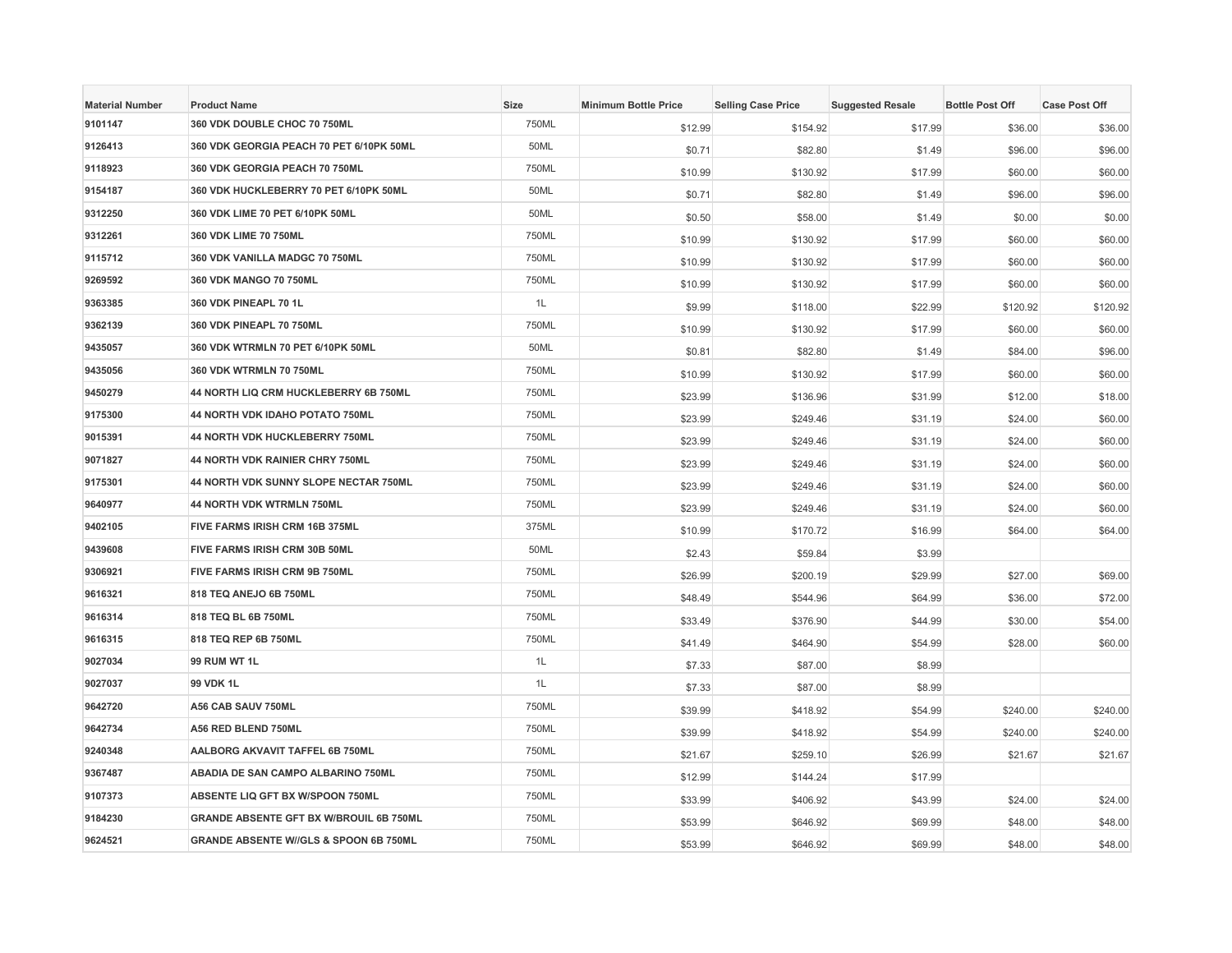| <b>Material Number</b> | <b>Product Name</b>                  | Size  | <b>Minimum Bottle Price</b> | <b>Selling Case Price</b> | <b>Suggested Resale</b> | <b>Bottle Post Off</b> | <b>Case Post Off</b> |
|------------------------|--------------------------------------|-------|-----------------------------|---------------------------|-------------------------|------------------------|----------------------|
| 9024268                | <b>ABSOLUT VDK APEACH 1L</b>         | 1L    | \$23.99                     | \$262.92                  | \$31.99                 | \$36.00                | \$60.00              |
| 9024270                | <b>ABSOLUT VDK APEACH 750ML</b>      | 750ML | \$15.98                     | \$190.80                  | \$26.69                 | \$60.00                | \$60.00              |
| 9024271                | <b>ABSOLUT VDK CITRON 1.75L</b>      | 1.75L | \$29.98                     | \$179.40                  | \$45.79                 | \$36.00                | \$36.00              |
| 9024272                | <b>ABSOLUT VDK CITRON 1L</b>         | 1L    | \$23.99                     | \$262.92                  | \$31.99                 | \$36.00                | \$60.00              |
| 9024273                | ABSOLUT VDK CITRON 24B 200ML         | 200ML | \$6.99                      | \$331.68                  | \$9.29                  | \$28.80                | \$18.24              |
| 9024274                | <b>ABSOLUT VDK CITRON 375ML</b>      | 375ML | \$7.99                      | \$189.84                  | \$15.19                 | \$83.00                | \$83.00              |
| 9024275                | <b>ABSOLUT VDK CITRON 50ML</b>       | 50ML  | \$1.83                      | \$168.00                  | \$2.19                  |                        | \$33.00              |
| 9024276                | ABSOLUT VDK CITRON 750ML             | 750ML | \$15.98                     | \$190.80                  | \$26.69                 | \$60.00                | \$60.00              |
| 9430962                | ABSOLUT CKTL BERRY CAN 6/4 355ML     | 355ML | \$2.74                      | \$54.00                   | \$14.99                 | \$6.00                 | \$14.46              |
| 9430963                | ABSOLUT CKTL GRPFRT CAN 6/4PK 355ML  | 355ML | \$2.74                      | \$54.00                   | \$14.99                 | \$6.00                 | \$14.46              |
| 9430961                | ABSOLUT CKTL MANGO CAN 6/4PK 355ML   | 355ML | \$2.74                      | \$54.00                   | \$14.99                 | \$6.00                 | \$14.46              |
| 9633895                | ABSOLUT CKTL PINEAPL CAN 6/4PK 355ML | 355ML | \$2.74                      | \$54.00                   | \$14.99                 | \$6.00                 | \$14.46              |
| 9178289                | ABSOLUT VDK 80 COLORS BTL 1L         | 1L    | \$23.99                     | \$262.92                  | \$31.99                 | \$36.00                | \$60.00              |
| 9178290                | ABSOLUT VDK 80 COLORS BTL 750ML      | 750ML | \$17.98                     | \$190.80                  | \$26.69                 | \$36.00                | \$60.00              |
| 9177943                | <b>ABSOLUT VDK ELYX 1.75L</b>        | 1.75L | \$63.99                     | \$383.46                  | \$89.99                 | \$96.00                | \$96.00              |
| 9177940                | ABSOLUT VDK ELYX 6B 1L               | 1L    | \$29.99                     | \$359.00                  | \$59.99                 | \$239.96               | \$239.96             |
| 9185188                | ABSOLUT VDK ELYX 12B 375ML           | 375ML | \$14.99                     | \$357.84                  | \$29.99                 | \$216.00               | \$216.00             |
| 9358133                | ABSOLUT VDK ELYX 84.6 LOOSE 50ML     | 50ML  | \$2.59                      | \$300.00                  | \$4.99                  | \$178.80               | \$178.80             |
| 9177942                | ABSOLUT VDK ELYX 6B 750ML            | 750ML | \$30.99                     | \$302.92                  | \$49.99                 | \$156.00               | \$224.00             |
| 9248317                | <b>ABSOLUT VDK LIME 1.75L</b>        | 1.75L | \$29.98                     | \$179.40                  | \$45.79                 | \$36.00                | \$36.00              |
| 9248318                | <b>ABSOLUT VDK LIME 1L</b>           | 1L    | \$23.99                     | \$262.92                  | \$31.99                 | \$36.00                | \$60.00              |
| 9248320                | ABSOLUT VDK LIME 10/12PK 50ML        | 50ML  | \$1.83                      | \$168.00                  | \$1.99                  |                        | \$33.00              |
| 9248319                | <b>ABSOLUT VDK LIME 750ML</b>        | 750ML | \$15.98                     | \$190.80                  | \$26.69                 | \$60.00                | \$60.00              |
| 9024283                | <b>ABSOLUT VDK MANDRIN 1.75L</b>     | 1.75L | \$29.98                     | \$179.40                  | \$45.79                 | \$36.00                | \$36.00              |
| 9024284                | <b>ABSOLUT VDK MANDRIN 1L</b>        | 1L    | \$23.99                     | \$262.92                  | \$31.99                 | \$36.00                | \$60.00              |
| 9024282                | ABSOLUT VDK MANDRIN 24B 200ML        | 200ML | \$6.99                      | \$331.68                  | \$9.29                  | \$28.80                | \$18.24              |
| 9024285                | <b>ABSOLUT VDK MANDRIN 375ML</b>     | 375ML | \$7.99                      | \$189.84                  | \$15.19                 | \$83.00                | \$83.00              |
| 9024286                | ABSOLUT VDK MANDRIN 50ML             | 50ML  | \$1.83                      | \$168.00                  | \$2.19                  |                        | \$33.00              |
| 9024287                | <b>ABSOLUT VDK MANDRIN 750ML</b>     | 750ML | \$15.98                     | \$190.80                  | \$26.69                 | \$60.00                | \$60.00              |
| 9079630                | <b>ABSOLUT VDK MANGO 1L</b>          | 1L    | \$23.99                     | \$262.92                  | \$31.99                 | \$36.00                | \$60.00              |
| 9079631                | ABSOLUT VDK MANGO 750ML              | 750ML | \$15.98                     | \$190.80                  | \$26.69                 | \$60.00                | \$60.00              |
| 9024290                | <b>ABSOLUT VDK PEARS 1L</b>          | 1L    | \$23.99                     | \$262.92                  | \$31.99                 | \$36.00                | \$60.00              |
| 9024292                | <b>ABSOLUT VDK PEARS 750ML</b>       | 750ML | \$15.98                     | \$190.80                  | \$26.69                 | \$60.00                | \$60.00              |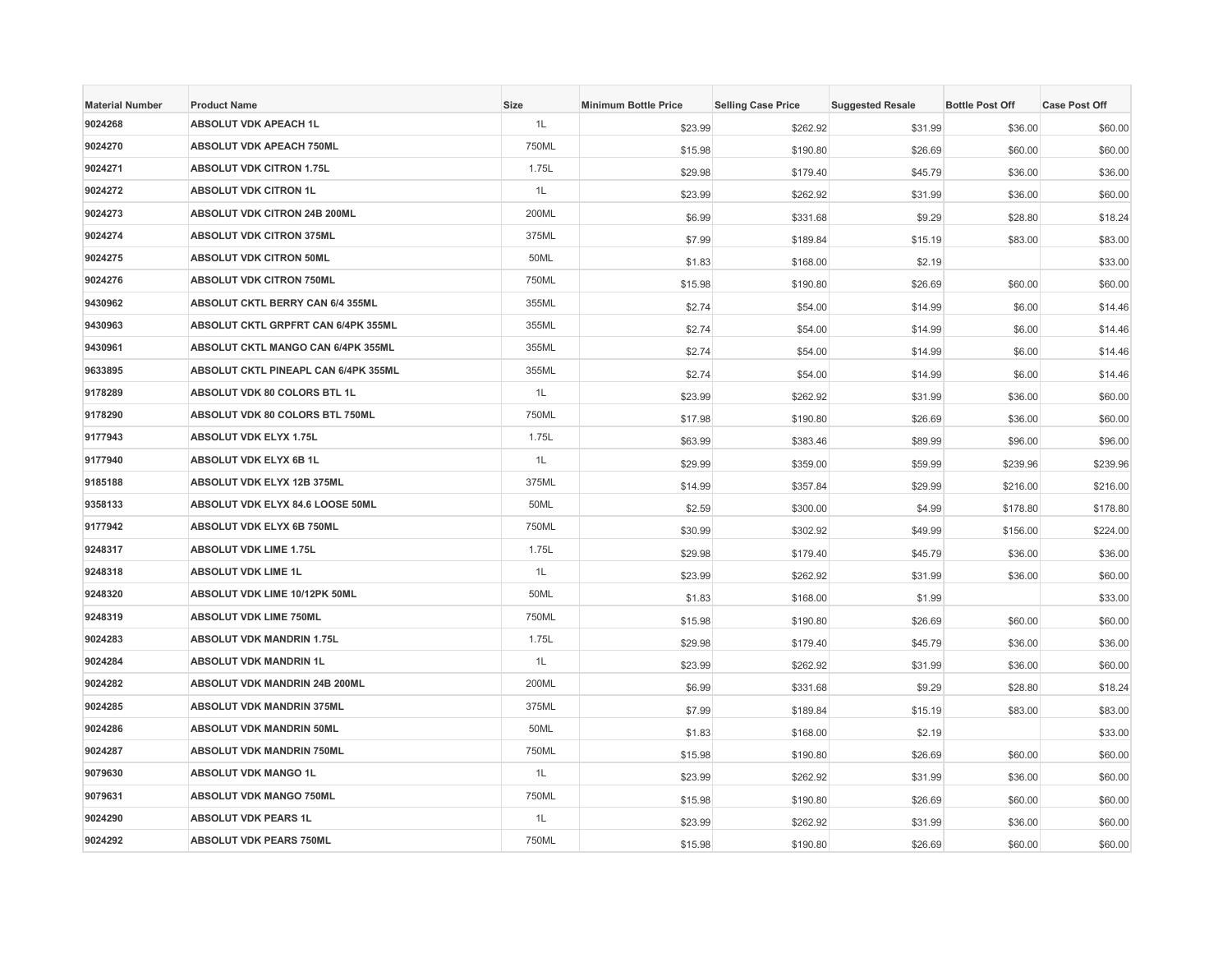| <b>Material Number</b> | <b>Product Name</b>                     | Size  | <b>Minimum Bottle Price</b> | <b>Selling Case Price</b> | <b>Suggested Resale</b> | <b>Bottle Post Off</b> | <b>Case Post Off</b> |
|------------------------|-----------------------------------------|-------|-----------------------------|---------------------------|-------------------------|------------------------|----------------------|
| 9024293                | ABSOLUT VDK PEPPAR 1L                   | 1L    | \$23.99                     | \$262.92                  | \$31.99                 | \$36.00                | \$60.00              |
| 9024295                | <b>ABSOLUT VDK PEPPAR 750ML</b>         | 750ML | \$15.98                     | \$190.80                  | \$26.69                 | \$60.00                | \$60.00              |
| 9024297                | ABSOLUT VDK RASPBERRI 1L                | 1L    | \$23.99                     | \$262.92                  | \$31.99                 | \$36.00                | \$60.00              |
| 9024299                | ABSOLUT VDK RASPBERRI 750ML             | 750ML | \$15.98                     | \$190.80                  | \$26.69                 | \$60.00                | \$60.00              |
| 9319341                | <b>ABSOLUT VDK GRPFRT 1.75L</b>         | 1.75L | \$29.98                     | \$179.40                  | \$45.79                 | \$36.00                | \$36.00              |
| 9319342                | <b>ABSOLUT VDK GRPFRT 1L</b>            | 1L    | \$23.99                     | \$262.92                  | \$31.99                 | \$36.00                | \$60.00              |
| 9319344                | <b>ABSOLUT VDK GRPFRT 50ML</b>          | 50ML  | \$1.83                      | \$168.00                  | \$2.19                  |                        | \$33.00              |
| 9319345                | ABSOLUT VDK GRPFRT 750ML                | 750ML | \$15.98                     | \$190.80                  | \$26.69                 | \$60.00                | \$60.00              |
| 9024306                | ABSOLUT VDK VANILIA 1L                  | 1L    | \$23.99                     | \$262.92                  | \$31.99                 | \$36.00                | \$60.00              |
| 9024308                | ABSOLUT VDK VANILIA 750ML               | 750ML | \$15.98                     | \$190.80                  | \$26.69                 | \$60.00                | \$60.00              |
| 9024254                | ABSOLUT VDK 80 1.75L                    | 1.75L | \$29.98                     | \$179.40                  | \$45.79                 | \$36.00                | \$36.00              |
| 9024255                | ABSOLUT VDK 80 1L                       | 1L    | \$23.99                     | \$262.92                  | \$31.99                 | \$36.00                | \$60.00              |
| 9024256                | ABSOLUT VDK 80 24B 200ML                | 200ML | \$6.99                      | \$331.68                  | \$9.29                  | \$28.80                | \$18.24              |
| 9024257                | ABSOLUT VDK 80 375ML                    | 375ML | \$7.99                      | \$189.84                  | \$15.19                 | \$83.00                | \$83.00              |
| 9024258                | <b>ABSOLUT VDK 80 50ML</b>              | 50ML  | \$1.83                      | \$168.00                  | \$2.19                  |                        | \$33.00              |
| 9024259                | ABSOLUT VDK 80 750ML                    | 750ML | \$17.98                     | \$190.80                  | \$26.69                 | \$36.00                | \$60.00              |
| 9430949                | ABSOLUT VDK SODA GRPFT CAN 6/4PK 355ML  | 355ML | \$0.52                      | \$12.00                   | \$14.99                 | \$0.00                 | \$0.00               |
| 9430948                | ABSOLUT VDK SODA LIME CAN 6/4PK 355ML   | 355ML | \$0.52                      | \$12.00                   | \$14.99                 | \$0.00                 | \$0.00               |
| 9430950                | ABSOLUT VDK SODA RAPSB CAN 6/4PK 355ML  | 355ML | \$0.52                      | \$12.00                   | \$14.99                 | \$0.00                 | \$0.00               |
| 9609258                | <b>ABSOLUT VDK WTRMLN 1.75L</b>         | 1.75L | \$29.98                     | \$179.40                  | \$36.99                 | \$36.00                | \$36.00              |
| 9609256                | ABSOLUT VDK WTRMLN 6B 1L                | 1L    | \$21.99                     | \$262.92                  | \$28.99                 | \$60.00                | \$60.00              |
| 9609254                | ABSOLUT VDK WTRMLN 10/12PK 50ML         | 50ML  | \$1.83                      | \$168.00                  | \$0.99                  | \$0.00                 | \$33.00              |
| 9609255                | ABSOLUT VDK WTRMLN 6B 750ML             | 750ML | \$15.98                     | \$190.80                  | \$22.99                 | \$60.00                | \$60.00              |
| 9616716                | ADOBE GUADALUPE JARDIN SECRETO 750ML    | 750ML | \$24.92                     | \$296.00                  | \$39.99                 |                        |                      |
| 9621477                | <b>ADULATION CAB SAUV 750ML</b>         | 750ML | \$5.45                      | \$64.00                   | \$12.99                 |                        |                      |
| 9621503                | <b>ADULATION CHARD 750ML</b>            | 750ML | \$5.25                      | \$62.00                   | \$12.99                 |                        |                      |
| 9621501                | <b>ADULATION P NOIR 750ML</b>           | 750ML | \$5.45                      | \$64.00                   | \$12.99                 |                        |                      |
| 9385823                | AERSTONE SCOTCH 10YR LAND CASK 6B 750ML | 750ML | \$27.99                     | \$324.96                  | \$33.99                 | \$52.00                | \$52.00              |
| 9385824                | AERSTONE SCOTCH 10YR SEA CASK 6B 750ML  | 750ML | \$27.99                     | \$324.96                  | \$33.99                 | \$52.00                | \$52.00              |
| 9007638                | ALAMOS MALBEC SELECCION 750ML           | 750ML | \$16.99                     | \$151.00                  | \$19.99                 |                        | \$0.00               |
| 2364149                | ALAMOS CAB SAUV 750ML                   | 750ML | \$10.99                     | \$113.36                  | \$11.99                 |                        | \$0.00               |
| 2364842                | <b>ALAMOS MALBEC 750ML</b>              | 750ML | \$10.99                     | \$113.36                  | \$11.99                 |                        | \$0.00               |
| 9017934                | ALAMOS MALBEC TRAY PK 750ML             | 750ML | \$10.99                     | \$113.36                  | \$11.99                 |                        | \$0.00               |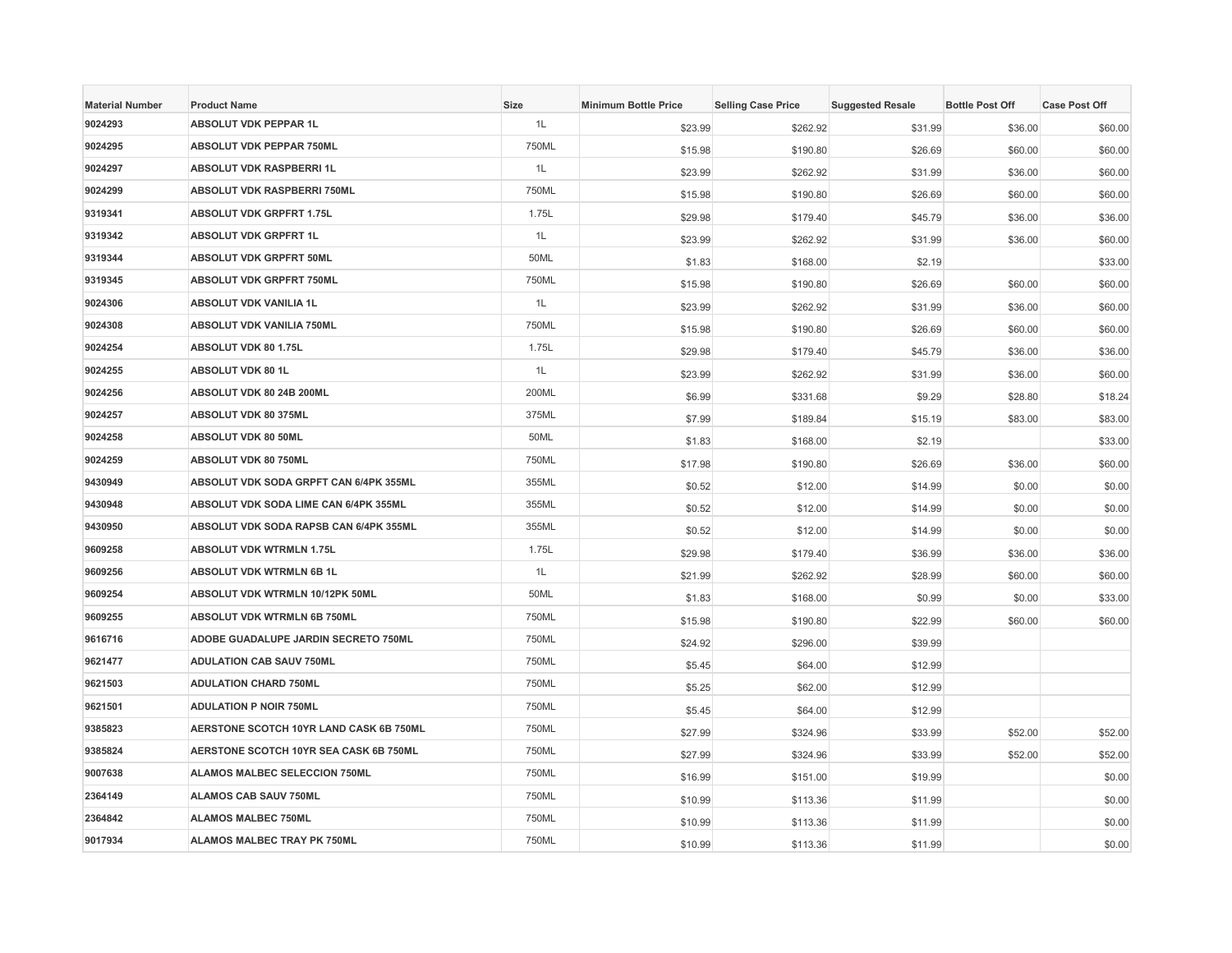| <b>Material Number</b> | <b>Product Name</b>                      | Size  | <b>Minimum Bottle Price</b> | <b>Selling Case Price</b> | <b>Suggested Resale</b> | <b>Bottle Post Off</b> | <b>Case Post Off</b> |
|------------------------|------------------------------------------|-------|-----------------------------|---------------------------|-------------------------|------------------------|----------------------|
| 9135968                | <b>ALAMOS RED BLEND 750ML</b>            | 750ML | \$10.99                     | \$113.36                  | \$11.99                 |                        | \$0.00               |
| 9639576                | <b>ALAVIDA MALBEC 750ML</b>              | 750ML | \$15.99                     | \$128.00                  | \$17.99                 |                        | \$16.00              |
| 9624415                | ALBERTA PREMIUM RYE WHSKY 750ML          | 750ML | \$18.49                     | \$220.92                  | \$23.99                 | \$78.00                | \$78.00              |
| 9625775                | ALBERTA PREMIUM RYE CSK S 127.4 6B 750ML | 750ML | \$56.99                     | \$682.92                  | \$75.99                 | \$216.00               | \$216.00             |
| 9190773                | ALLEGRINI AMARONE VALPOLICELLA 6B 750ML  | 750ML | \$60.32                     | \$339.96                  | \$95.99                 |                        | \$20.00              |
| 9101814                | ALLEGRINI LA GROLA IGT VERONESE 750ML    | 750ML | \$24.32                     | \$263.95                  | \$32.99                 |                        | \$16.05              |
| 9643119                | ALLEGRINI LUGANA DOC 6B 750ML            | 750ML | \$24.99                     | \$100.00                  | \$29.99                 |                        | \$20.00              |
| 9101815                | ALLEGRINI PALAZZO DELLE TORRE 750ML      | 750ML | \$19.99                     | \$151.92                  | \$19.99                 |                        | \$32.00              |
| 9101816                | ALLEGRINI VALPOLICELLA DOC 750ML         | 750ML | \$15.99                     | \$127.92                  | \$16.99                 | \$0.00                 | \$24.00              |
| 9143719                | ALLEGRO MOSCATO 750ML                    | 750ML | \$8.99                      | \$72.00                   | \$10.99                 |                        | \$16.00              |
| 9622768                | AMADOR BRBN DBL BBL CHARD FIN 6B 750ML   | 750ML | \$32.00                     | \$372.00                  | \$39.99                 |                        |                      |
| 9622742                | AMADOR WHSKY RYE DBL BBL PORT FIN 6B 750 | 750ML | \$46.00                     | \$540.00                  | \$59.99                 |                        |                      |
| 9622671                | AMADOR BRBN DBL BBL CAB FIN 6B 750ML     | 750ML | \$38.50                     | \$450.00                  | \$49.99                 |                        |                      |
| 9238931                | AMADOR WHSKY 10 BBL 96 6B 750ML          | 750ML | \$96.07                     | \$1,140.84                | \$124.99                |                        |                      |
| 9314923                | AMAROSSO IL TRULLO RED LBL 750ML         | 750ML | \$9.99                      | \$79.99                   | \$11.99                 |                        | \$16.00              |
| 38042                  | AMARULA CRM LIQ 750ML                    | 750ML | \$17.49                     | \$208.92                  | \$24.99                 | \$0.00                 | \$0.00               |
| 9449503                | ANAKOTA CAB SAUV H DAKOTA 17 6B 750ML    | 750ML | \$120.00                    | \$540.00                  | \$149.99                | \$0.00                 | \$120.00             |
| 9449504                | ANAKOTA CAB SAUV H MONTANA 17 6B 750ML   | 750ML | \$120.00                    | \$540.00                  | \$149.99                | \$0.00                 | \$120.00             |
| 9379709                | ANASTASIA A RED 750ML                    | 750ML | \$11.99                     | \$104.32                  | \$11.99                 |                        | \$16.00              |
| 9020951                | <b>ANDRE BLUSH 750ML</b>                 | 750ML | \$6.99                      | \$64.55                   | \$8.99                  |                        | \$0.00               |
| 1235647                | <b>ANDRE BRUT 750ML</b>                  | 750ML | \$6.99                      | \$64.55                   | \$8.99                  |                        | \$0.00               |
| 9244617                | <b>ANDRE BRUT ROSE 750ML</b>             | 750ML | \$6.99                      | \$64.55                   | \$8.99                  |                        | \$0.00               |
| 9180369                | <b>ANDRE MOSCATO CA 750ML</b>            | 750ML | \$6.99                      | \$64.55                   | \$8.99                  |                        | \$0.00               |
| 9180370                | <b>ANDRE PINK MOSCATO CA 750ML</b>       | 750ML | \$6.99                      | \$64.55                   | \$8.99                  |                        | \$0.00               |
| 1235340                | ANDRE COLD DUCK 750ML                    | 750ML | \$6.99                      | \$64.55                   | \$8.99                  |                        | \$0.00               |
| 9165623                | <b>ANDRE PEACH MOSCATO 750ML</b>         | 750ML | \$6.99                      | \$64.55                   | \$8.99                  |                        | \$0.00               |
| 1236140                | <b>ANDRE SPUMANTE 750ML</b>              | 750ML | \$6.99                      | \$64.55                   | \$8.99                  |                        | \$0.00               |
| 9165624                | ANDRE STRWB MOSCATO 750ML                | 750ML | \$6.99                      | \$64.55                   | \$8.99                  |                        | \$0.00               |
| 9014905                | ANDRE WT EX DRY 750ML                    | 750ML | \$6.99                      | \$64.55                   | \$8.99                  |                        | \$0.00               |
| 9334455                | <b>ANDROMEDA P NOIR 750ML</b>            | 750ML | \$49.99                     | \$518.92                  | \$71.99                 | \$0.00                 | \$80.00              |
| 9134436                | ANGEL'S ENVY KY BRBN 86 6B 750ML         | 750ML | \$40.99                     | \$490.92                  | \$54.99                 | \$120.00               | \$120.00             |
| 9271548                | ANGEL'S ENVY KY BRBN CASK 124.5 3B 750ML | 750ML | \$186.99                    | \$2,242.92                | \$199.99                | \$0.00                 | \$0.00               |
| 9164758                | ANGEL'S ENVY FINISHED RYE 100 6B 750ML   | 750ML | \$71.99                     | \$832.92                  | \$99.99                 | \$240.00               | \$270.00             |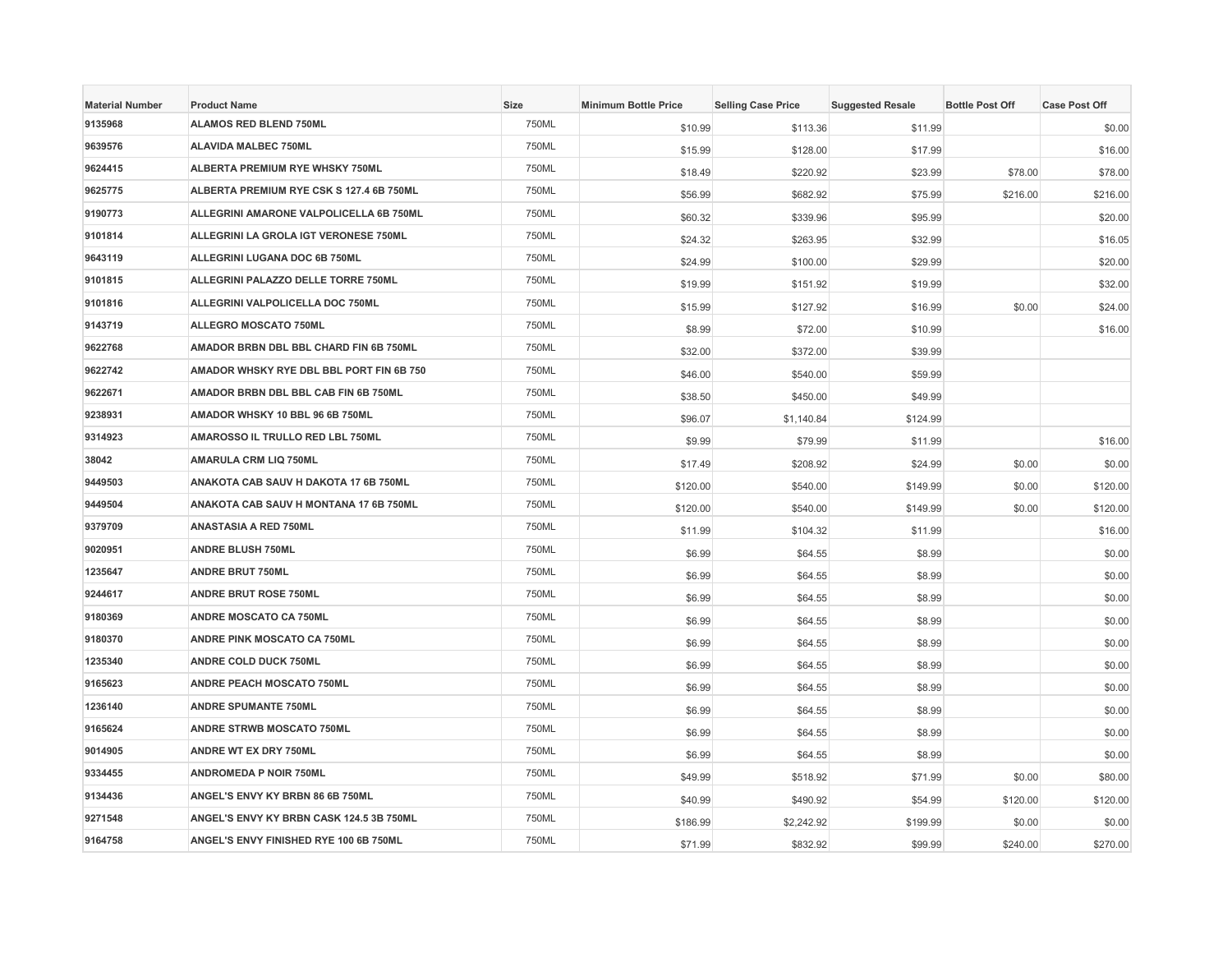| <b>Material Number</b> | <b>Product Name</b>                      | <b>Size</b> | <b>Minimum Bottle Price</b> | <b>Selling Case Price</b> | <b>Suggested Resale</b> | <b>Bottle Post Off</b> | <b>Case Post Off</b> |
|------------------------|------------------------------------------|-------------|-----------------------------|---------------------------|-------------------------|------------------------|----------------------|
| 9640474                | ANGEL'S ENVY KY BRBN MOHEGAN 6B 750ML    | 750ML       | \$89.99                     | \$754.92                  | \$99.99                 |                        | \$324.00             |
| 9423054                | ANGELS INK P NOIR CENT CST 750ML         | 750ML       | \$16.99                     | \$136.00                  | \$19.99                 |                        | \$66.92              |
| 9423053                | ANGELS INK P NOIR MONTEREY 750ML         | 750ML       | \$16.99                     | \$136.00                  | \$19.99                 |                        | \$66.92              |
| 9637199                | ANGELS INK ROSE 750ML                    | 750ML       | \$16.99                     | \$136.00                  | \$19.99                 |                        | \$66.92              |
| 9126823                | ANGOVES NINE VINES MOSCATO 750ML         | 750ML       | \$9.99                      | \$84.85                   | \$13.99                 |                        | \$15.40              |
| 1717040                | <b>ANTERRA MERLOT 750ML</b>              | 750ML       | \$5.99                      | \$47.92                   | \$8.99                  |                        | \$23.00              |
| 9024340                | <b>ANTERRA P GRIGIO 1.5L</b>             | 1.5L        | \$11.99                     | \$52.25                   | \$15.99                 | \$6.00                 | \$17.75              |
| 1717248                | <b>ANTERRA P GRIGIO 750ML</b>            | 750ML       | \$6.99                      | \$57.72                   | \$8.99                  |                        | \$17.27              |
| 9006512                | <b>ANTIOQUENO AGUARDIENTE 1.75L</b>      | 1.75L       | \$33.99                     | \$191.46                  | \$50.99                 | \$36.00                | \$48.00              |
| 9006513                | <b>ANTIOQUENO AGUARDIENTE 1L</b>         | 1L          | \$16.49                     | \$196.92                  | \$26.99                 | \$18.00                | \$18.00              |
| 9006515                | <b>ANTIOQUENO AGUARDIENTE 375ML</b>      | 375ML       | \$7.59                      | \$179.34                  | \$11.99                 | \$9.60                 | \$9.60               |
| 9006514                | <b>ANTIOQUENO AGUARDIENTE 750ML</b>      | 750ML       | \$14.24                     | \$166.92                  | \$22.99                 | \$39.00                | \$42.00              |
| 9345605                | SELECT APERITIVO 6B 1L                   | 1L          | \$25.58                     | \$153.00                  | \$33.99                 |                        |                      |
| 9437828                | SELECT APERITIVO 3/20PK 50ML             | 50ML        | \$1.44                      | \$81.41                   | \$1.99                  |                        |                      |
| 9267338                | SELECT APERITIVO 6B 750ML                | 750ML       | \$20.08                     | \$120.00                  | \$27.99                 |                        |                      |
| 9613088                | SELECT APERITIVO W/TIN 6B 750ML          | 750ML       | \$20.08                     | \$120.00                  |                         | \$0.00                 | \$0.00               |
| 9412342                | APOTHIC CAB SAUV CA 750ML                | 750ML       | \$10.99                     | \$97.45                   | \$12.99                 | \$0.00                 | \$15.80              |
| 9185713                | <b>APOTHIC CA CRUSH 750ML</b>            | 750ML       | \$10.99                     | \$97.45                   | \$11.99                 |                        | \$15.80              |
| 9167975                | <b>APOTHIC CA DRK 750ML</b>              | 750ML       | \$10.99                     | \$97.45                   | \$11.99                 |                        | \$15.80              |
| 9240468                | APOTHIC CA INFERNO LTD REL 750ML         | 750ML       | \$12.99                     | \$130.25                  | \$13.99                 |                        | \$14.00              |
| 9605948                | APOTHIC CA MERLOT 750ML                  | 750ML       | \$10.99                     | \$97.45                   | \$11.99                 | \$0.00                 | \$15.80              |
| 9605949                | <b>APOTHIC CA P NOIR 750ML</b>           | 750ML       | \$10.99                     | \$97.45                   | \$11.99                 | \$0.00                 | \$15.80              |
| 9093648                | <b>APOTHIC CA RED 750ML</b>              | 750ML       | \$10.99                     | \$97.45                   | \$11.99                 |                        | \$15.80              |
| 9388386                | <b>APOTHIC CA RED SPKL 750ML</b>         | 750ML       | \$12.99                     | \$104.43                  | \$12.99                 |                        | \$9.27               |
| 9163244                | <b>APOTHIC CA ROSE 750ML</b>             | 750ML       | \$10.99                     | \$97.45                   | \$11.99                 |                        | \$15.80              |
| 9145264                | <b>APOTHIC CA WT 750ML</b>               | 750ML       | \$10.99                     | \$97.45                   | \$11.99                 |                        | \$15.80              |
| 9059580                | APPLETON EST RUM 21YR 6B 750ML           | 750ML       | \$106.99                    | \$1,282.92                | \$139.99                | \$0.00                 | \$0.00               |
| 9197218                | APPLETON EST RUM 12YR RARE BLND 6B 750ML | 750ML       | \$35.24                     | \$421.92                  | \$46.99                 | \$24.00                | \$24.00              |
| 26229                  | APPLETON EST RUM VX SIG BLD 1.75L        | 1.75L       | \$34.99                     | \$185.46                  | \$39.99                 | \$12.00                | \$36.00              |
| 26237                  | APPLETON EST RUM VX SIG BLD 1L           | 1L          | \$22.49                     | \$268.92                  | \$27.99                 | \$24.00                | \$24.00              |
| 9024341                | APPLETON EST RUM VX SIG BLD 750ML        | 750ML       | \$19.24                     | \$205.92                  | \$22.99                 | \$12.00                | \$36.00              |
| 9044371                | <b>ARBOR MIST CHARD PEACH 1.5L</b>       | 1.5L        | \$8.49                      | \$44.00                   | \$11.99                 |                        | \$0.00               |
| 9044515                | ARBOR MIST CHARD PEACH 750ML             | 750ML       | \$4.99                      | \$44.00                   | \$5.99                  |                        |                      |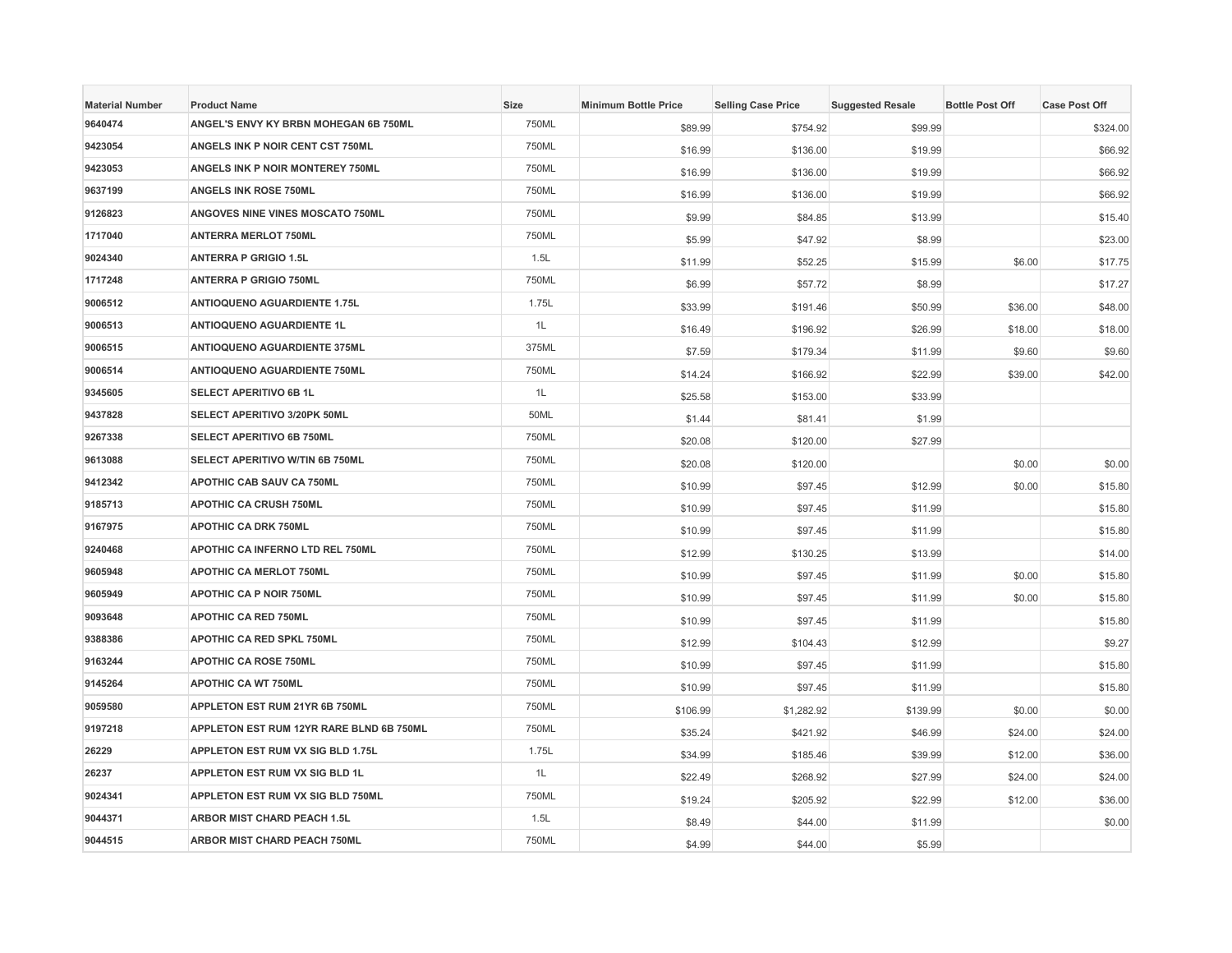| <b>Material Number</b> | <b>Product Name</b>                     | Size  | <b>Minimum Bottle Price</b> | <b>Selling Case Price</b> | <b>Suggested Resale</b> | <b>Bottle Post Off</b> | <b>Case Post Off</b> |
|------------------------|-----------------------------------------|-------|-----------------------------|---------------------------|-------------------------|------------------------|----------------------|
| 9044376                | ARBOR MIST CHARD TROP FRUITS 1.5L       | 1.5L  | \$8.49                      | \$44.00                   | \$11.99                 |                        | \$0.00               |
| 9044469                | <b>ARBOR MIST MERLOT BLKB 1.5L</b>      | 1.5L  | \$8.49                      | \$44.00                   | \$11.99                 |                        | \$0.00               |
| 9044470                | ARBOR MIST MERLOT BLKB 750ML            | 750ML | \$4.99                      | \$44.00                   | \$5.99                  |                        |                      |
| 9205195                | ARBOR MIST MOSCATO MANGO STRWB 1.5L     | 1.5L  | \$8.49                      | \$44.00                   | \$11.99                 |                        | \$0.00               |
| 9205196                | ARBOR MIST MOSCATO MANGO STRWB 750ML    | 750ML | \$4.99                      | \$44.00                   | \$5.99                  |                        |                      |
| 9205197                | ARBOR MIST MOSCATO PEACH 1.5L           | 1.5L  | \$8.49                      | \$44.00                   | \$11.99                 |                        | \$0.00               |
| 9205198                | <b>ARBOR MIST MOSCATO PEACH 750ML</b>   | 750ML | \$4.99                      | \$44.00                   | \$5.99                  |                        |                      |
| 9238712                | ARBOR MIST MOSCATO PINEAPL STRWB 1.5L   | 1.5L  | \$8.49                      | \$44.00                   | \$11.99                 |                        | \$0.00               |
| 9238711                | ARBOR MIST MOSCATO PINEAPL STRWB 750ML  | 750ML | \$4.99                      | \$44.00                   | \$5.99                  |                        |                      |
| 9205201                | ARBOR MIST PINK MOSCATO RASPB 1.5L      | 1.5L  | \$8.49                      | \$44.00                   | \$11.99                 |                        | \$0.00               |
| 9205202                | ARBOR MIST PINK MOSCATO RASPB 750ML     | 750ML | \$4.99                      | \$44.00                   | \$5.99                  |                        |                      |
| 9045471                | ARBOR MIST P GRIGIO ISLAND FRUITS 1.5L  | 1.5L  | \$8.49                      | \$44.00                   | \$11.99                 |                        | \$0.00               |
| 9045472                | ARBOR MIST P GRIGIO ISLAND FRUITS 750ML | 750ML | \$4.99                      | \$44.00                   | \$5.99                  |                        |                      |
| 9205203                | ARBOR MIST P GRIGIO WT PEAR 1.5L        | 1.5L  | \$8.49                      | \$44.00                   | \$11.99                 |                        | \$0.00               |
| 9205199                | ARBOR MIST P NOIR POMEGRNT BERRY 1.5L   | 1.5L  | \$8.49                      | \$44.00                   | \$11.99                 |                        | \$0.00               |
| 9205193                | ARBOR MIST RED MOSCATO CHRY 1.5L        | 1.5L  | \$8.49                      | \$44.00                   | \$11.99                 |                        | \$0.00               |
| 9205194                | ARBOR MIST RED MOSCATO CHRY 750ML       | 750ML | \$4.99                      | \$44.00                   | \$5.99                  |                        |                      |
| 9044350                | ARBOR MIST WT ZIN EX FRT 1.5L           | 1.5L  | \$8.49                      | \$44.00                   | \$11.99                 |                        | \$0.00               |
| 9044516                | ARBOR MIST WT ZIN EX FRT 750ML          | 750ML | \$4.99                      | \$44.00                   | \$5.99                  |                        |                      |
| 9044372                | ARBOR MIST WT ZIN STRWB 1.5L            | 1.5L  | \$8.49                      | \$44.00                   | \$11.99                 |                        | \$0.00               |
| 9044417                | ARBOR MIST WT ZIN STRWB 750ML           | 750ML | \$4.99                      | \$44.00                   | \$5.99                  |                        |                      |
| 9044377                | <b>ARBOR MIST ZIN SANGRIA 1.5L</b>      | 1.5L  | \$8.49                      | \$44.00                   | \$11.99                 |                        | \$0.00               |
| 9044373                | ARBOR MIST ZIN SANGRIA 750ML            | 750ML | \$4.99                      | \$44.00                   | \$7.49                  |                        |                      |
| 9622071                | ARCANUM IL FAUNO 18 750ML               | 750ML | \$30.00                     | \$300.00                  | \$40.99                 | \$12.00                | \$60.00              |
| 9640426                | ARCANUM IL FAUNO 19 750ML               | 750ML | \$37.99                     | \$318.00                  | \$39.99                 |                        | \$136.92             |
| 9157365                | ARCANUM RED WINE 6B 750ML               | 750ML | \$74.99                     | \$300.00                  | \$112.49                |                        | \$60.00              |
| 9075618                | ARDMORE SCOTCH SNGL MALT 6B 750ML       | 750ML | \$48.99                     | \$586.92                  | \$55.39                 | \$46.00                | \$46.00              |
| 9319977                | ARDUINI MONTEPUL D ABRUZ 750ML          | 750ML | \$8.99                      | \$64.00                   | \$8.99                  |                        | \$16.00              |
| 9635572                | ARGIANO BRUNELLO 17 1B 1.5L             | 1.5L  | \$133.49                    | \$133.41                  | \$149.99                |                        |                      |
| 9260788                | ARGIANO BRUNELLO 6B 750ML               | 750ML | \$53.66                     | \$319.96                  | \$69.99                 |                        |                      |
| 9260789                | ARGIANO NON CONFUNDITUR 750ML           | 750ML | \$19.99                     | \$159.93                  | \$22.99                 |                        | \$24.00              |
| 9260790                | ARGIANO ROSSO MONTALCINO 6B 750ML       | 750ML | \$29.99                     | \$139.96                  | \$29.99                 |                        |                      |
| 9430934                | ARGIANO SOLENGO 17 6B 750ML             | 750ML | \$53.99                     | \$319.96                  | \$79.99                 |                        |                      |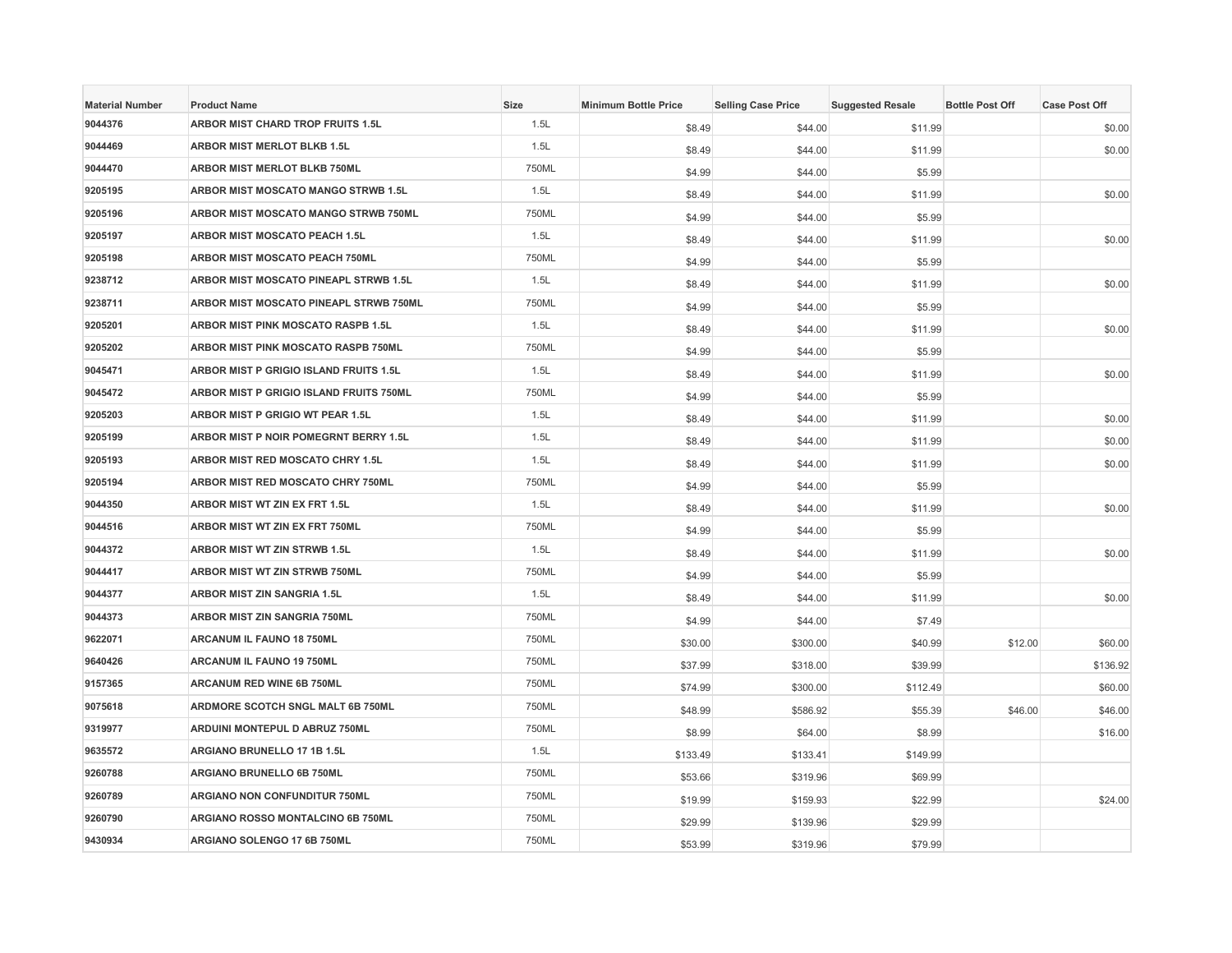| <b>Material Number</b> | <b>Product Name</b>                       | <b>Size</b>  | <b>Minimum Bottle Price</b> | <b>Selling Case Price</b> | <b>Suggested Resale</b> | <b>Bottle Post Off</b> | <b>Case Post Off</b> |
|------------------------|-------------------------------------------|--------------|-----------------------------|---------------------------|-------------------------|------------------------|----------------------|
| 9427887                | ARGIANO SUOLO 6B 750ML                    | 750ML        | \$133.41                    | \$800.00                  | \$199.99                |                        |                      |
| 9202827                | ARROWOOD CAB SAUV KNIGHTS VLY 750ML       | 750ML        | \$29.99                     | \$252.00                  | \$44.99                 |                        | \$52.00              |
| 9295189                | ARROWOOD CAB SAUV RSV 13 6B 750ML         | 750ML        | \$79.99                     | \$368.00                  | \$95.99                 |                        | \$14.00              |
| 9227210                | ARROWOOD CAB SAUV SON EST 750ML           | 750ML        | \$24.99                     | \$192.00                  | \$29.99                 |                        | \$64.00              |
| 9193015                | <b>AUSTERITY CAB SAUV 750ML</b>           | 750ML        | \$13.99                     | \$112.00                  | \$17.99                 |                        | \$28.00              |
| 9183148                | <b>AUSTERITY CHARD 750ML</b>              | 750ML        | \$13.99                     | \$112.00                  | \$17.99                 |                        | \$28.00              |
| 9195405                | <b>AUSTERITY P NOIR STA LUCIA 750ML</b>   | 750ML        | \$13.99                     | \$112.00                  | \$17.99                 |                        | \$28.00              |
| 9611850                | <b>AUSTERITY P NOIR MONTEREY 750ML</b>    | 750ML        | \$13.99                     | \$112.00                  | \$17.99                 |                        | \$28.00              |
| 9637298                | AVION TEQ CRISTALINO 4B 750ML             | 750ML        | \$99.99                     | \$1,198.86                | \$149.99                | \$600.00               | \$600.00             |
| 9130404                | AVION TEQ REP 12B 375ML                   | 375ML        | \$19.99                     | \$461.84                  | \$26.99                 | \$36.00                | \$36.00              |
| 9379232                | AVION TEQ REP CANNISTER 6B 750ML          | 750ML        | \$33.99                     | \$406.92                  | \$46.99                 | \$72.00                | \$72.00              |
| 9185267                | AVION TEQ RSV 44 EXTRA ANEJO 4B 750ML     | 750ML        | \$99.99                     | \$1,198.86                | \$149.99                | \$600.00               | \$600.00             |
| 9130408                | AVION TEQ SLVR 3B 1.75L                   | 1.75L        | \$61.99                     | \$323.48                  | \$89.99                 | \$120.00               | \$168.00             |
| 9262555                | <b>AVION TEQ SLVR 6B 1L</b>               | 1L           | \$37.01                     | \$443.16                  | \$39.99                 | \$60.00                | \$60.00              |
| 9130407                | <b>AVION TEQ SLVR 12B 375ML</b>           | 375ML        | \$15.99                     | \$381.84                  | \$19.99                 | \$68.00                | \$68.00              |
| 9130409                | AVION TEQ SLVR 60B 50ML                   | 50ML         | \$2.99                      | \$335.10                  | \$3.99                  |                        |                      |
| 9379235                | AVION TEQ SLVR CANNISTER 6B 750ML         | 750ML        | \$33.99                     | \$388.96                  | \$44.99                 | \$72.00                | \$90.00              |
| 9230624                | AVISSI PROSECCO 24B 187ML                 | <b>187ML</b> | \$5.99                      | \$96.12                   | \$7.99                  |                        | \$15.90              |
| 9137936                | AVISSI PROSECCO 6B 750ML                  | 750ML        | \$12.99                     | \$57.25                   | \$15.99                 |                        | \$10.00              |
| 9447522                | AVISSI SPKL ROSE 6B 750ML                 | 750ML        | \$8.99                      | \$36.00                   | \$12.99                 |                        | \$17.46              |
| 9630513                | AZEVEDO LOUREIRO ALBERINO 750ML           | 750ML        | \$9.99                      | \$80.00                   | \$12.99                 |                        |                      |
| 9113404                | AZUNIA TEQ ANEJO 6B 750ML                 | 750ML        | \$48.99                     | \$586.92                  | \$65.99                 | \$24.00                | \$24.00              |
| 9174467                | AZUNIA TEQ ANEJO BLK 6B 750ML             | 750ML        | \$84.49                     | \$1,012.92                | \$119.99                | \$120.00               | \$120.00             |
| 9113406                | AZUNIA TEQ PL BLANCO 6B 750ML             | 750ML        | \$35.99                     | \$418.92                  | \$46.99                 | \$12.00                | \$24.00              |
| 9113408                | AZUNIA TEQ REP 6B 750ML                   | 750ML        | \$39.99                     | \$478.92                  | \$52.99                 | \$24.00                | \$24.00              |
| 9188373                | BACARDI RUM RSVA OCHO 8YR 6B 1L           | 1L           | \$28.99                     | \$346.92                  | \$34.99                 | \$84.00                | \$84.00              |
| 41749                  | <b>BACARDI RUM RSVA OCHO 8YR 750ML</b>    | 750ML        | \$22.99                     | \$254.92                  | \$31.99                 | \$87.60                | \$106.00             |
| 9299622                | BACARDI RUM ANEJO CUATRO 6B 1L            | 1L           | \$20.99                     | \$240.92                  | \$31.99                 | \$70.00                | \$70.00              |
| 9299621                | BACARDI RUM ANEJO CUATRO 750ML            | 750ML        | \$14.99                     | \$169.92                  | \$24.99                 | \$63.00                | \$72.00              |
| 9389793                | <b>BACARDI COQUITO COCO CRM LIQ 750ML</b> | 750ML        | \$17.99                     | \$144.92                  | \$18.99                 |                        | \$70.00              |
| 42820                  | <b>BACARDI RUM COCO 1.75L</b>             | 1.75L        | \$19.98                     | \$109.40                  | \$25.99                 |                        | \$10.00              |
| 42838                  | <b>BACARDI RUM COCO 1L</b>                | 1L           | \$15.29                     | \$171.00                  | \$22.99                 | \$24.00                | \$24.00              |
| 42861                  | BACARDI RUM COCO 12B 375ML                | 375ML        | \$5.99                      | \$138.06                  | \$7.99                  | \$25.10                | \$25.10              |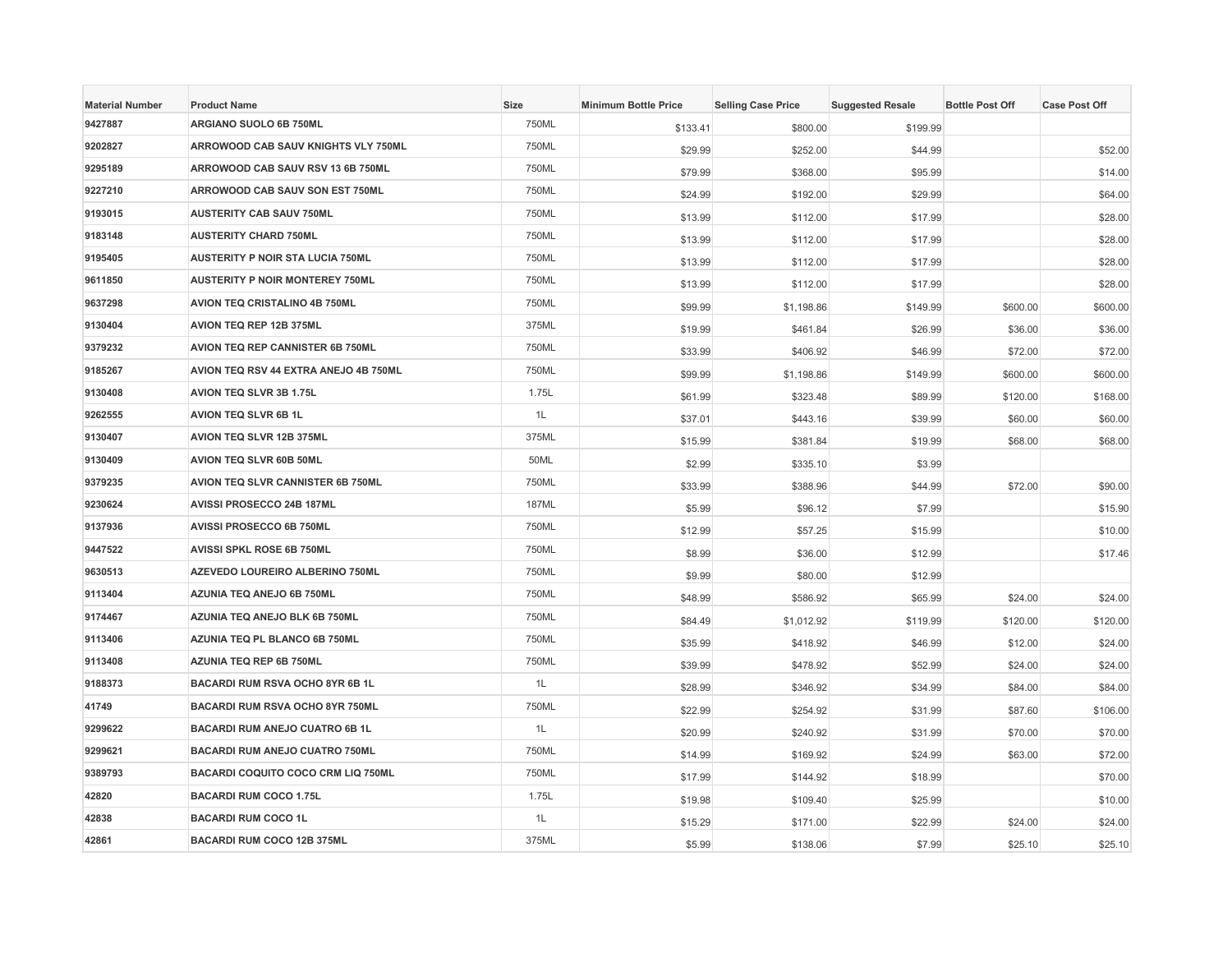| <b>Material Number</b> | <b>Product Name</b>                      | Size  | <b>Minimum Bottle Price</b> | <b>Selling Case Price</b> | <b>Suggested Resale</b> | <b>Bottle Post Off</b> | <b>Case Post Off</b> |
|------------------------|------------------------------------------|-------|-----------------------------|---------------------------|-------------------------|------------------------|----------------------|
| 42846                  | <b>BACARDI RUM COCO 750ML</b>            | 750ML | \$12.99                     | \$154.92                  | \$18.99                 |                        | \$0.00               |
| 9084184                | <b>BACARDI RUM DRAGON BERRY 1.75L</b>    | 1.75L | \$19.98                     | \$109.40                  | \$25.99                 |                        | \$10.00              |
| 9084185                | <b>BACARDI RUM DRAGON BERRY 1L</b>       | 1L    | \$15.29                     | \$171.00                  | \$22.99                 | \$24.00                | \$24.00              |
| 9084187                | BACARDI RUM DRAGON BERRY 12B 375ML       | 375ML | \$5.99                      | \$138.06                  | \$7.99                  | \$25.10                | \$25.10              |
| 9084186                | <b>BACARDI RUM DRAGON BERRY 750ML</b>    | 750ML | \$12.99                     | \$154.92                  | \$18.99                 |                        | \$0.00               |
| 9636083                | BACARDI RUM PARTY BUCKET PET 4/20PK 50ML | 50ML  | \$0.99                      | \$55.50                   | \$1.49                  |                        | \$20.50              |
| 41129                  | <b>BACARDI RUM LIMON 1.75L</b>           | 1.75L | \$19.98                     | \$109.40                  | \$25.99                 |                        | \$10.00              |
| 41137                  | <b>BACARDI RUM LIMON 1L</b>              | 1L    | \$15.29                     | \$171.00                  | \$22.99                 | \$24.00                | \$24.00              |
| 41178                  | <b>BACARDI RUM LIMON 24B 200ML</b>       | 200ML | \$4.10                      | \$176.77                  | \$5.99                  | \$23.66                | \$23.66              |
| 41160                  | <b>BACARDI RUM LIMON 12B 375ML</b>       | 375ML | \$5.99                      | \$138.06                  | \$7.99                  | \$25.10                | \$25.10              |
| 41194                  | BACARDI RUM LIMON PET 12/10PK 50ML       | 50ML  | \$0.99                      | \$83.80                   | \$1.99                  | \$0.00                 | \$30.00              |
| 41145                  | <b>BACARDI RUM LIMON 750ML</b>           | 750ML | \$12.99                     | \$154.92                  | \$18.99                 |                        | \$0.00               |
| 9173952                | BACARDI RUM MANGO 12B 375ML              | 375ML | \$5.99                      | \$138.06                  | \$7.99                  | \$25.10                | \$25.10              |
| 9174384                | <b>BACARDI RUM MANGO 750ML</b>           | 750ML | \$12.99                     | \$154.92                  | \$18.99                 |                        | \$0.00               |
| 9160888                | <b>BACARDI RUM PINEAPL 1.75L</b>         | 1.75L | \$19.98                     | \$109.40                  | \$25.99                 | \$0.00                 | \$10.00              |
| 9160887                | <b>BACARDI RUM PINEAPL 1L</b>            | 1L    | \$15.29                     | \$171.00                  | \$22.99                 | \$24.00                | \$24.00              |
| 9160890                | BACARDI RUM PINEAPL 12B 375ML            | 375ML | \$5.99                      | \$138.06                  | \$7.99                  | \$25.10                | \$25.10              |
| 9160889                | <b>BACARDI RUM PINEAPL 750ML</b>         | 750ML | \$12.99                     | \$154.92                  | \$18.99                 | \$0.00                 | \$0.00               |
| 9215381                | <b>BACARDI RUM RASPB 1.75L</b>           | 1.75L | \$19.98                     | \$109.40                  | \$25.99                 |                        | \$10.00              |
| 9215382                | <b>BACARDI RUM RASPB 1L</b>              | 1L    | \$15.29                     | \$171.00                  | \$22.99                 | \$24.00                | \$24.00              |
| 9215383                | <b>BACARDI RUM RASPB 750ML</b>           | 750ML | \$12.99                     | \$154.92                  | \$18.99                 |                        | \$0.00               |
| 9358530                | <b>BACARDI RUM LIME 1.75L</b>            | 1.75L | \$19.98                     | \$109.40                  | \$25.99                 |                        | \$10.00              |
| 9358681                | <b>BACARDI RUM LIME 1L</b>               | 1L    | \$15.29                     | \$155.00                  | \$22.99                 | \$24.00                | \$40.00              |
| 9358682                | BACARDI RUM LIME 12/10PK PET 50ML        | 50ML  | \$0.99                      | \$83.80                   | \$1.99                  | \$0.00                 | \$30.00              |
| 9358528                | <b>BACARDI RUM LIME 750ML</b>            | 750ML | \$12.99                     | \$154.92                  | \$18.99                 |                        |                      |
| 9611971                | <b>BACARDI RUM TROPICAL 1.75L</b>        | 1.75L | \$19.98                     | \$109.40                  | \$25.99                 |                        | \$10.00              |
| 9614153                | <b>BACARDI RUM TROPICAL 1L</b>           | 1L    | \$14.25                     | \$155.00                  | \$22.99                 | \$24.00                | \$40.00              |
| 9611973                | BACARDI RUM TROPICAL 12/10PK 50ML        | 50ML  | \$0.99                      | \$83.80                   | \$1.99                  |                        | \$30.00              |
| 9637886                | <b>BACARDI RUM TROPICAL 750ML</b>        | 750ML | \$9.99                      | \$118.92                  | \$18.99                 | \$36.00                | \$36.00              |
| 9299623                | BACARDI RUM GR RSV DIEZ 6B 750ML         | 750ML | \$29.99                     | \$336.92                  | \$42.99                 | \$123.60               | \$144.00             |
| 9447246                | BACARDI RUM GR RSV 16YR 6B 1L            | 1L    | \$69.99                     | \$838.92                  | \$99.99                 | \$360.00               | \$360.00             |
| 9127492                | BACARDI RUM GR RSV LIMITADA GFT 6B 750ML | 750ML | \$69.99                     | \$829.92                  | \$119.99                | \$120.00               | \$120.00             |
| 9609379                | BACARDI RTD BAHAMA MAMA CAN 6/4PK 355ML  | 355ML | \$2.49                      | \$47.90                   | \$0.00                  | \$6.00                 | \$17.00              |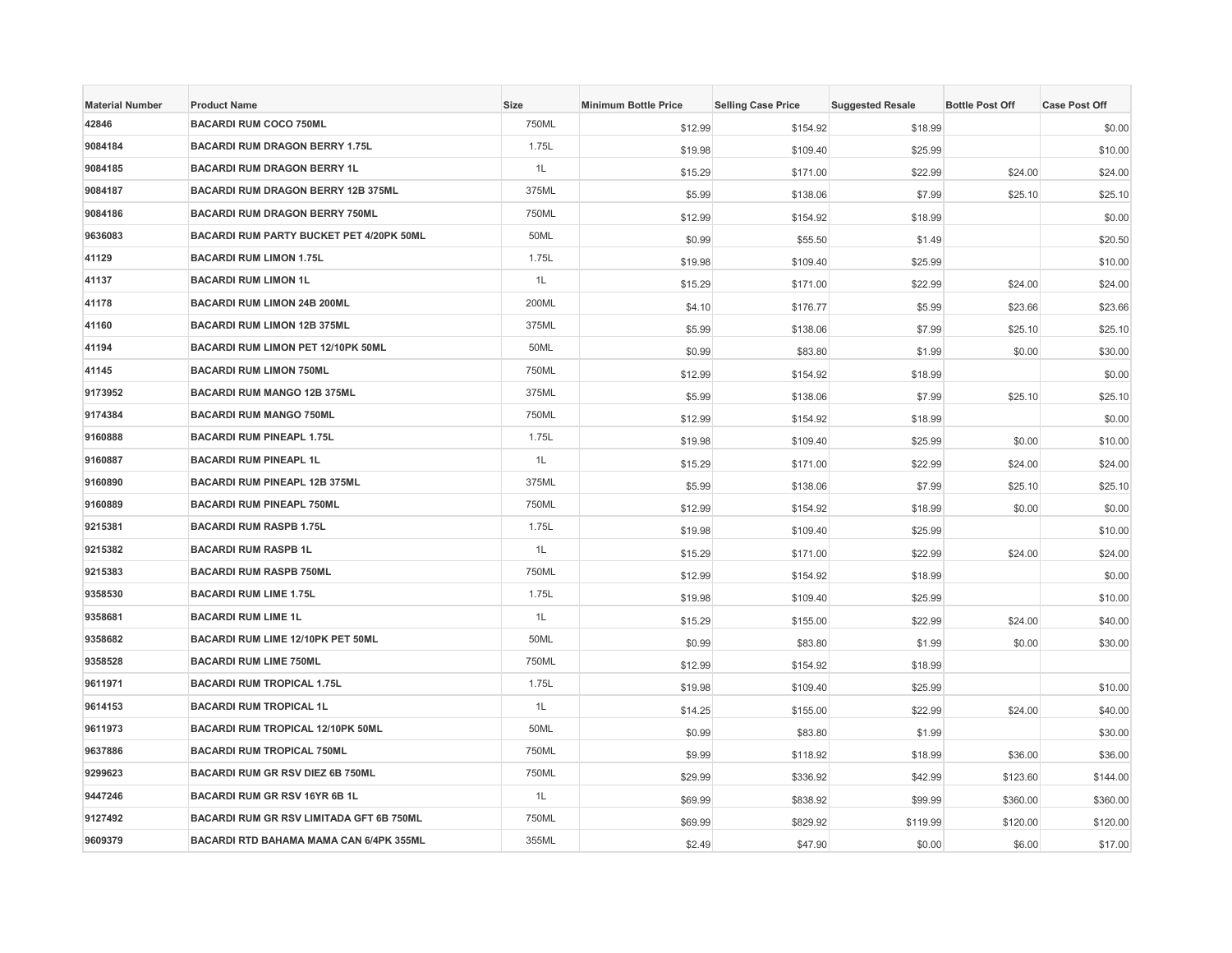| <b>Material Number</b> | <b>Product Name</b>                                 | <b>Size</b> | <b>Minimum Bottle Price</b> | <b>Selling Case Price</b> | <b>Suggested Resale</b> | <b>Bottle Post Off</b> | <b>Case Post Off</b> |
|------------------------|-----------------------------------------------------|-------------|-----------------------------|---------------------------|-------------------------|------------------------|----------------------|
| 9424515                | BACARDI RTD LIME & SODA CAN 6/4PK 355ML             | 355ML       | \$2.49                      | \$44.90                   | \$12.99                 | \$6.00                 | \$20.00              |
| 9424520                | <b>BACARDI RTD LIMON &amp; LMND CAN 6/4PK 355ML</b> | 355ML       | \$2.49                      | \$47.90                   | \$12.99                 | \$6.00                 | \$17.00              |
| 9609380                | BACARDI RTD SP/M/RP VAR CAN 4/6PK 355ML             | 355ML       | \$2.49                      | \$47.90                   | \$12.99                 | \$6.00                 | \$17.00              |
| 9634293                | BACARDI RTD MOJITO MIX PK CAN 4/6P 355ML            | 355ML       | \$2.49                      | \$47.90                   | \$12.99                 | \$6.00                 | \$17.00              |
| 9635503                | BACARDI RTD BM/PC/RP CAN 4/6PK 355ML                | 355ML       | \$2.49                      | \$47.90                   | \$12.99                 | \$6.00                 | \$17.00              |
| 9609378                | <b>BACARDI RTD MOJITO CAN 6/4PK 355ML</b>           | 355ML       | \$2.49                      | \$47.90                   | \$12.99                 | \$6.00                 | \$17.00              |
| 9634291                | <b>BACARDI RTD PINA COLADA CAN 6/4PK 355ML</b>      | 355ML       | \$2.49                      | \$47.90                   | \$12.99                 | \$6.00                 | \$17.00              |
| 9424522                | <b>BACARDI RTD RUM PUNCH CAN 6/4PK 355ML</b>        | 355ML       | \$2.49                      | \$47.90                   | \$12.99                 | \$6.00                 | \$17.00              |
| 9634282                | <b>BACARDI RTD SUNSET PUNCH CAN 6/4PK 335ML</b>     | 355ML       | \$2.49                      | \$47.90                   | \$12.99                 | \$6.00                 | \$17.00              |
| 9428857                | <b>BACARDI RTS BAHAMA MAMA 1.75L</b>                | 1.75L       | \$15.99                     | \$76.46                   | \$22.99                 |                        | \$19.00              |
| 9428874                | <b>BACARDI RTS BAHAMA MAMA 750ML</b>                | 750ML       | \$9.99                      | \$94.92                   | \$12.49                 |                        | \$24.00              |
| 9428858                | <b>BACARDI RTS HURRICANE 1.75L</b>                  | 1.75L       | \$15.99                     | \$76.46                   | \$22.99                 |                        | \$19.00              |
| 9428875                | <b>BACARDI RTS HURRICANE 750ML</b>                  | 750ML       | \$9.99                      | \$94.92                   | \$12.49                 |                        | \$24.00              |
| 9609395                | <b>BACARDI RTS ISLAND PUNCH 1.75L</b>               | 1.75L       | \$15.99                     | \$76.46                   | \$22.99                 |                        | \$19.00              |
| 9611257                | <b>BACARDI RTS ISLAND PUNCH 750ML</b>               | 750ML       | \$9.99                      | \$94.92                   | \$12.49                 |                        | \$24.00              |
| 9428859                | BACARDI RTS LONG ISLAND ICED TEA 1.75L              | 1.75L       | \$15.99                     | \$76.46                   | \$22.99                 |                        | \$19.00              |
| 9428877                | BACARDI RTS LONG ISLAND ICED TEA 750ML              | 750ML       | \$9.99                      | \$94.92                   | \$12.49                 |                        | \$24.00              |
| 9428865                | <b>BACARDI RTS MOJITO 1.75L</b>                     | 1.75L       | \$15.99                     | \$76.46                   | \$22.99                 |                        | \$19.00              |
| 9428878                | <b>BACARDI RTS MOJITO 750ML</b>                     | 750ML       | \$9.99                      | \$94.92                   | \$12.49                 |                        | \$24.00              |
| 9634320                | BACARDI RTS PINEAPL MAI TAI TRAY 1.75L              | 1.75L       | \$15.99                     | \$76.46                   | \$22.99                 |                        | \$19.00              |
| 9634655                | <b>BACARDI RTS PINEAPL MAI TAI 1.75L</b>            | 1.75L       | \$15.99                     | \$76.46                   | \$22.99                 |                        | \$19.00              |
| 9634322                | <b>BACARDI RTS PINEAPL MAI TAI 750ML</b>            | 750ML       | \$9.99                      | \$94.92                   | \$12.49                 |                        | \$24.00              |
| 9428869                | <b>BACARDI RTS RUM PUNCH 1.75L</b>                  | 1.75L       | \$15.99                     | \$76.46                   | \$22.99                 |                        | \$19.00              |
| 9428879                | <b>BACARDI RTS RUM PUNCH 750ML</b>                  | 750ML       | \$9.99                      | \$94.92                   | \$12.49                 |                        | \$24.00              |
| 9428872                | <b>BACARDI RTS ZOMBIE 1.75L</b>                     | 1.75L       | \$15.99                     | \$76.46                   | \$22.99                 |                        | \$19.00              |
| 9428880                | <b>BACARDI RTS ZOMBIE 750ML</b>                     | 750ML       | \$9.99                      | \$94.92                   | \$12.49                 |                        | \$24.00              |
| 9625286                | <b>BACARDI RUM RSVA SHERRY CSK 8YR 750ML</b>        | 750ML       | \$25.49                     | \$286.92                  | \$31.99                 | \$78.00                | \$96.00              |
| 9032021                | <b>BACARDI RUM SPICED 1.75L</b>                     | 1.75L       | \$17.98                     | \$86.40                   | \$25.99                 | \$12.00                | \$33.00              |
| 9032020                | <b>BACARDI RUM SPICED 1L</b>                        | 1L          | \$13.99                     | \$135.00                  | \$22.99                 | \$36.00                | \$60.00              |
| 9059321                | <b>BACARDI RUM SPICED 12B 375ML</b>                 | 375ML       | \$5.49                      | \$123.16                  | \$7.99                  | \$40.00                | \$40.00              |
| 9032019                | BACARDI RUM SPICED PET 12/10PK 50ML                 | 50ML        | \$0.99                      | \$83.80                   | \$1.99                  | \$0.00                 | \$30.00              |
| 9032018                | <b>BACARDI RUM SPICED 750ML</b>                     | 750ML       | \$10.99                     | \$104.92                  | \$18.99                 | \$24.00                | \$50.00              |
| 9188183                | <b>BACARDI RUM BLK 1.75L</b>                        | 1.75L       | \$19.98                     | \$109.40                  | \$25.99                 |                        | \$10.00              |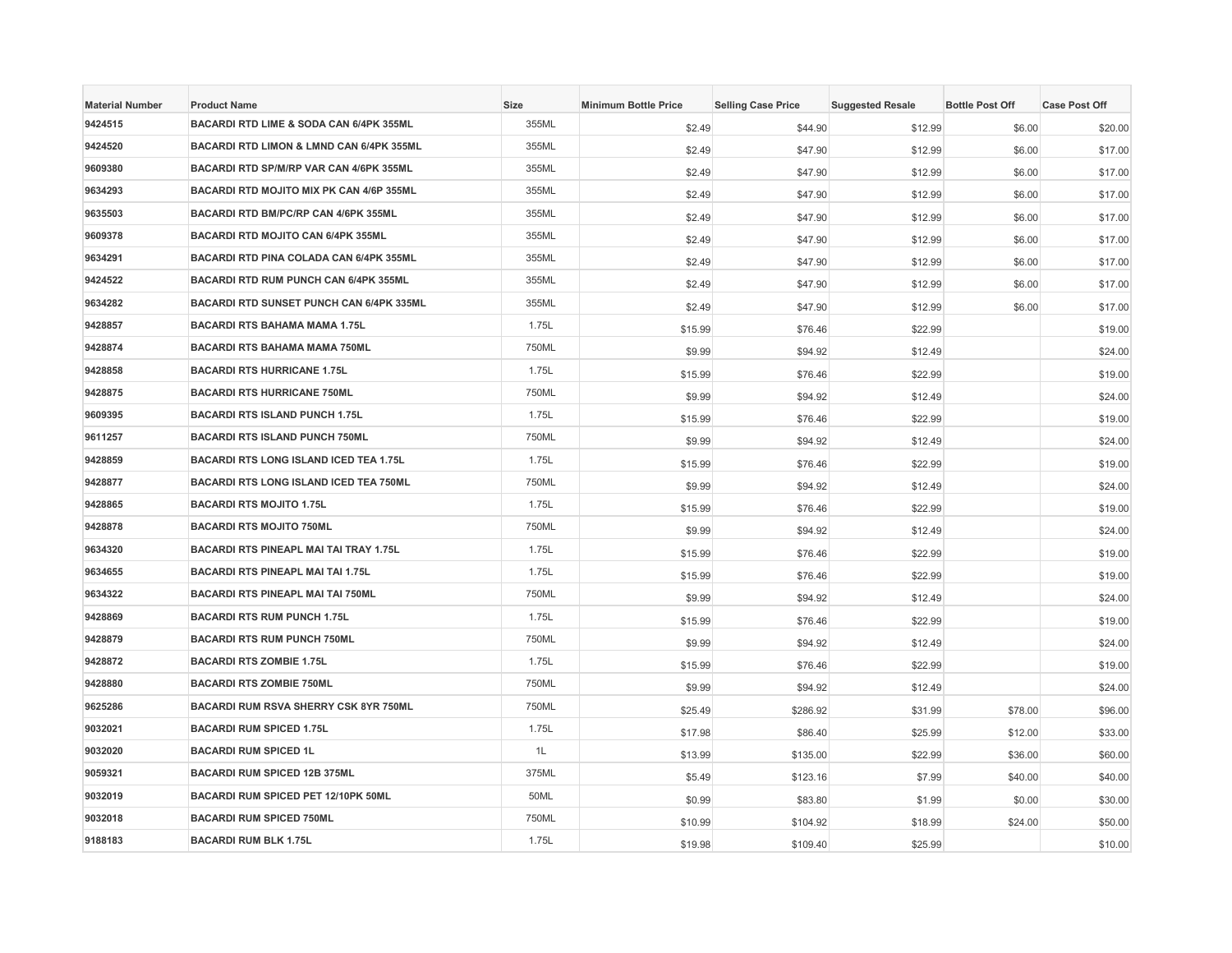| <b>Material Number</b> | <b>Product Name</b>                     | <b>Size</b> | <b>Minimum Bottle Price</b> | <b>Selling Case Price</b> | <b>Suggested Resale</b> | <b>Bottle Post Off</b> | <b>Case Post Off</b> |
|------------------------|-----------------------------------------|-------------|-----------------------------|---------------------------|-------------------------|------------------------|----------------------|
| 9188184                | <b>BACARDI RUM BLK 1L</b>               | 1L          | \$15.29                     | \$171.00                  | \$22.99                 | \$24.00                | \$24.00              |
| 9188187                | <b>BACARDI RUM BLK 200ML</b>            | 200ML       | \$4.09                      | \$176.77                  | \$5.99                  | \$23.66                | \$23.66              |
| 9188186                | <b>BACARDI RUM BLK 375ML</b>            | 375ML       | \$6.09                      | \$138.06                  | \$7.99                  | \$25.10                | \$25.10              |
| 9188185                | <b>BACARDI RUM BLK 750ML</b>            | 750ML       | \$12.99                     | \$124.42                  | \$18.99                 |                        | \$30.50              |
| 9448159                | BACARDI RUM GLD 24B 100ML               | 100ML       | \$2.09                      | \$47.70                   | \$3.99                  | \$20.00                | \$20.00              |
| 40220                  | <b>BACARDI RUM GLD 1.75L</b>            | 1.75L       | \$19.98                     | \$109.40                  | \$25.99                 | \$0.00                 | \$10.00              |
| 40238                  | <b>BACARDI RUM GLD 1L</b>               | 1L          | \$15.29                     | \$171.00                  | \$22.99                 | \$24.00                | \$24.00              |
| 9448162                | <b>BACARDI RUM GLD 24B 200ML</b>        | 200ML       | \$4.09                      | \$176.77                  | \$5.99                  | \$23.66                | \$23.66              |
| 40261                  | <b>BACARDI RUM GLD 375ML</b>            | 375ML       | \$6.09                      | \$138.06                  | \$7.99                  | \$25.10                | \$25.10              |
| 40295                  | BACARDI RUM GLD PET 12/10PK 50ML        | 50ML        | \$1.49                      | \$121.60                  | \$1.99                  | \$9.00                 | \$30.00              |
| 40246                  | <b>BACARDI RUM GLD 750ML</b>            | 750ML       | \$12.99                     | \$124.42                  | \$18.99                 |                        | \$30.50              |
| 41541                  | <b>BACARDI RUM GLD PET 750ML</b>        | 750ML       | \$12.99                     | \$124.42                  | \$18.99                 |                        | \$30.50              |
| 9448160                | <b>BACARDI RUM SUPERIOR 24B 100ML</b>   | 100ML       | \$2.03                      | \$47.70                   | \$3.99                  | \$20.00                | \$20.00              |
| 40121                  | <b>BACARDI RUM SUPERIOR 1.75L</b>       | 1.75L       | \$19.98                     | \$109.40                  | \$25.99                 | \$0.00                 | \$10.00              |
| 40139                  | <b>BACARDI RUM SUPERIOR 1L</b>          | 1L          | \$15.29                     | \$171.00                  | \$22.99                 | \$24.00                | \$24.00              |
| 9448163                | <b>BACARDI RUM SUPERIOR 24B 200ML</b>   | 200ML       | \$4.09                      | \$176.77                  | \$5.99                  | \$23.66                | \$23.66              |
| 40162                  | <b>BACARDI RUM SUPERIOR FLK 375ML</b>   | 375ML       | \$6.09                      | \$138.06                  | \$7.99                  | \$25.10                | \$25.10              |
| 40196                  | BACARDI RUM SUPERIOR PET 12/10PK 50ML   | 50ML        | \$1.49                      | \$121.60                  | \$1.99                  | \$9.00                 | \$30.00              |
| 40147                  | <b>BACARDI RUM SUPERIOR 750ML</b>       | 750ML       | \$12.99                     | \$124.42                  | \$18.99                 |                        | \$30.50              |
| 42242                  | <b>BACARDI RUM SUPERIOR TRAVL 750ML</b> | 750ML       | \$12.99                     | \$124.42                  | \$18.99                 |                        | \$30.50              |
| 9179016                | <b>BACKHOUSE CAB SAUV 750ML</b>         | 750ML       | \$9.98                      | \$56.00                   | \$13.99                 |                        | \$8.00               |
| 9179014                | <b>BACKHOUSE CHARD 750ML</b>            | 750ML       | \$9.98                      | \$56.00                   | \$13.99                 |                        | \$8.00               |
| 9179017                | <b>BACKHOUSE MERLOT 750ML</b>           | 750ML       | \$9.98                      | \$56.00                   | \$13.99                 |                        | \$8.00               |
| 9179015                | <b>BACKHOUSE P NOIR 750ML</b>           | 750ML       | \$9.98                      | \$56.00                   | \$13.99                 |                        | \$8.00               |
| 1451244                | <b>BAILEYANA CHARD FIREPEAK 750ML</b>   | 750ML       | \$23.99                     | \$192.00                  | \$29.99                 |                        | \$50.00              |
| 9618600                | <b>BAILEYANA CHARD EDNA VLY 750ML</b>   | 750ML       | \$19.99                     | \$160.00                  | \$21.99                 |                        | \$16.00              |
| 9618595                | <b>BAILEYANA P NOIR FIREPEAK 750ML</b>  | 750ML       | \$24.99                     | \$204.00                  | \$31.99                 |                        | \$44.00              |
| 9024366                | BAKER'S BRBN 7YR 107 6B 750ML           | 750ML       | \$47.49                     | \$550.92                  | \$60.99                 | \$12.00                | \$30.00              |
| 153429                 | <b>BALLANTINES SCOTCH FINEST 1.75L</b>  | 1.75L       | \$29.99                     | \$137.46                  | \$38.99                 | \$0.00                 | \$42.00              |
| 153445                 | <b>BALLANTINES SCOTCH FINEST 750ML</b>  | 750ML       | \$17.99                     | \$178.92                  | \$24.99                 | \$12.00                | \$48.00              |
| 1234848                | <b>BALLATORE SPUMANTE 750ML</b>         | 750ML       | \$8.99                      | \$78.55                   | \$10.99                 |                        | \$12.00              |
| 9148504                | <b>BALLATORE MOSCATO ROSE 750ML</b>     | 750ML       | \$8.99                      | \$78.55                   | \$10.99                 |                        | \$12.00              |
| 9008692                | BALVENIE SCOTCH 12YR DOUBLEWOOD 750ML   | 750ML       | \$59.99                     | \$645.92                  | \$64.99                 | \$20.00                | \$84.00              |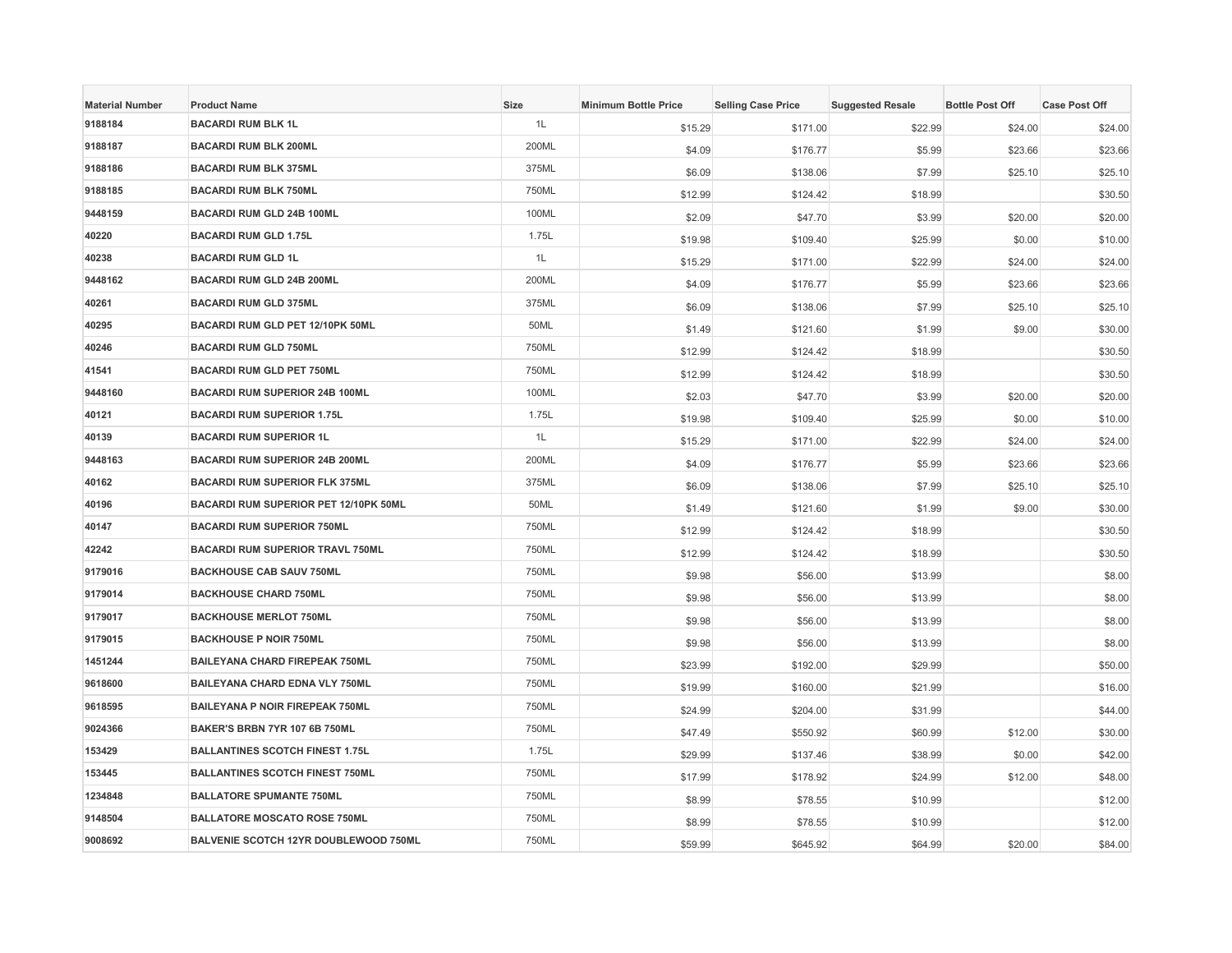| <b>Material Number</b> | <b>Product Name</b>                             | Size  | <b>Minimum Bottle Price</b> | <b>Selling Case Price</b> | <b>Suggested Resale</b> | <b>Bottle Post Off</b> | <b>Case Post Off</b> |
|------------------------|-------------------------------------------------|-------|-----------------------------|---------------------------|-------------------------|------------------------|----------------------|
| 9159765                | BALVENIE SCOTCH 12YR SNGL BBL 6B 750ML          | 750ML | \$83.99                     | \$966.92                  | \$84.99                 | \$12.00                | \$48.00              |
| 9365674                | BALVENIE SCOTCH 12YR SWT TOAST 6B 750ML         | 750ML | \$55.99                     | \$667.84                  | \$69.99                 | \$36.00                | \$36.00              |
| 9115429                | <b>BALVENIE SCOTCH 14YR CARIB CASK 6B 750ML</b> | 750ML | \$66.99                     | \$796.68                  | \$69.99                 | \$144.00               | \$144.00             |
| 9176256                | BALVENIE SCOTCH 15YR SHRY CASK 6B 750ML         | 750ML | \$115.99                    | \$1,390.00                | \$121.99                | \$96.00                | \$96.00              |
| 9641014                | <b>BALVENIE SCOTCH 16Y FO PINEAU CSK 6B 750</b> | 750ML | \$149.99                    | \$1,798.92                | \$179.99                | \$96.00                | \$96.00              |
| 9083417                | <b>BALVENIE SCOTCH 21YR PORT WD 3B 750ML</b>    | 750ML | \$227.99                    | \$2,696.12                | \$299.99                | \$240.00               | \$240.00             |
| 9005867                | BALVENIE SCOTCH 30YR 3B 750ML                   | 750ML | \$1,066.99                  | \$12,511.88               | \$1,259.99              |                        |                      |
| 9130579                | <b>BALVENIE SCOTCH 40YR 1B 750ML</b>            | 750ML | \$4,837.99                  | \$58,046.76               | \$5,394.99              |                        |                      |
| 9050820                | <b>BALVENIE SCOTCH 50YR 1B 750ML</b>            | 750ML | \$42,876.08                 | \$514,512.00              | \$55,000.00             |                        |                      |
| 9183250                | BALVENIE SCOTCH 25YR SBBL 95.6 3B 750ML         | 750ML | \$629.99                    | \$7,006.00                | \$749.00                | \$744.00               | \$744.00             |
| 9037755                | <b>BANDIT CAB SAUV 1L</b>                       | 1L    | \$7.99                      | \$64.25                   | \$8.99                  |                        | \$20.00              |
| 9026334                | <b>BANDIT CHARD 1L</b>                          | 1L    | \$7.99                      | \$64.25                   | \$8.99                  |                        | \$20.00              |
| 9043007                | <b>BANDIT MERLOT 1L</b>                         | 1L    | \$7.99                      | \$64.25                   | \$8.99                  |                        | \$20.00              |
| 9037766                | <b>BANDIT P GRIGIO 1L</b>                       | 1L    | \$7.99                      | \$64.25                   | \$8.99                  |                        | \$20.00              |
| 9441203                | BARBA I VASARI MONTEPUL OV 17 750ML             | 750ML | \$15.98                     | \$128.00                  | \$17.99                 | \$0.00                 | \$16.00              |
| 9026019                | <b>BARBANCOURT RHUM 3 STAR 4YR 750ML</b>        | 750ML | \$18.49                     | \$214.92                  | \$22.99                 | \$6.00                 | \$12.00              |
| 9026020                | <b>BARBANCOURT RHUM 5 STAR 8YR 750ML</b>        | 750ML | \$22.99                     | \$262.92                  | \$27.99                 | \$12.00                | \$24.00              |
| 9026022                | <b>BARBANCOURT RHUM EST RSV 15YR 750ML</b>      | 750ML | \$40.99                     | \$472.92                  | \$51.99                 | \$18.00                | \$36.00              |
| 9026024                | <b>BARBANCOURT RHUM WT 750ML</b>                | 750ML | \$14.99                     | \$172.92                  | \$19.99                 | \$6.00                 | \$12.00              |
| 9189024                | BAREFOOT ON TAP CAB SAUV BIB 6B 3L              | 3L    | \$17.99                     | \$80.00                   | \$17.99                 |                        | \$0.00               |
| 9306595                | BAREFOOT ON TAP CHARD BIB 6B 3L                 | 3L    | \$17.99                     | \$80.00                   | \$17.99                 |                        | \$0.00               |
| 9447020                | BAREFOOT ON TAP CHARD BUTTERY BIB 6B 3L         | 3L    | \$17.99                     | \$80.00                   | \$17.99                 |                        | \$0.00               |
| 9306594                | <b>BAREFOOT ON TAP MOSCATO BIB 6B 3L</b>        | 3L    | \$17.99                     | \$80.00                   | \$17.99                 |                        | \$0.00               |
| 9419663                | BAREFOOT ON TAP PINK MOSCATO BIB 6B 3L          | 3L    | \$17.99                     | \$80.00                   | \$17.99                 |                        | \$0.00               |
| 9189025                | BAREFOOT ON TAP P GRIGIO BIB 6B 3L              | 3L    | \$17.99                     | \$80.00                   | \$17.99                 |                        | \$0.00               |
| 9334040                | BAREFOOT ON TAP P NOIR BIB 6B 3L                | 3L    | \$17.99                     | \$80.00                   | \$17.99                 |                        | \$0.00               |
| 9412348                | BAREFOOT ON TAP RED SANGRIA BIB 6B 3L           | 3L    | \$17.99                     | \$80.00                   | \$17.99                 |                        | \$0.00               |
| 9412349                | BAREFOOT ON TAP RIES BIB 6B 3L                  | 3L    | \$17.99                     | \$80.00                   | \$17.99                 |                        | \$0.00               |
| 9334041                | BAREFOOT ON TAP ROSE BIB 6B 3L                  | 3L    | \$17.99                     | \$80.00                   | \$19.99                 |                        | \$0.00               |
| 9412350                | BAREFOOT ON TAP SAUV BL BIB 6B 3L               | 3L    | \$17.99                     | \$80.00                   | \$17.99                 |                        | \$0.00               |
| 9412347                | BAREFOOT ON TAP SUNSET RED BIB 6B 3L            | 3L    | \$17.99                     | \$64.00                   | \$17.99                 | \$0.00                 | \$16.00              |
| 9612402                | <b>BAREFOOT BRIGHT &amp; BREEZY CHARD 750ML</b> | 750ML | \$6.99                      | \$50.50                   | \$8.99                  | \$5.75                 | \$5.75               |
| 9612396                | BAREFOOT BRIGHT & BREEZY P GRIGIO 750ML         | 750ML | \$6.99                      | \$50.50                   | \$8.99                  | \$5.75                 | \$5.75               |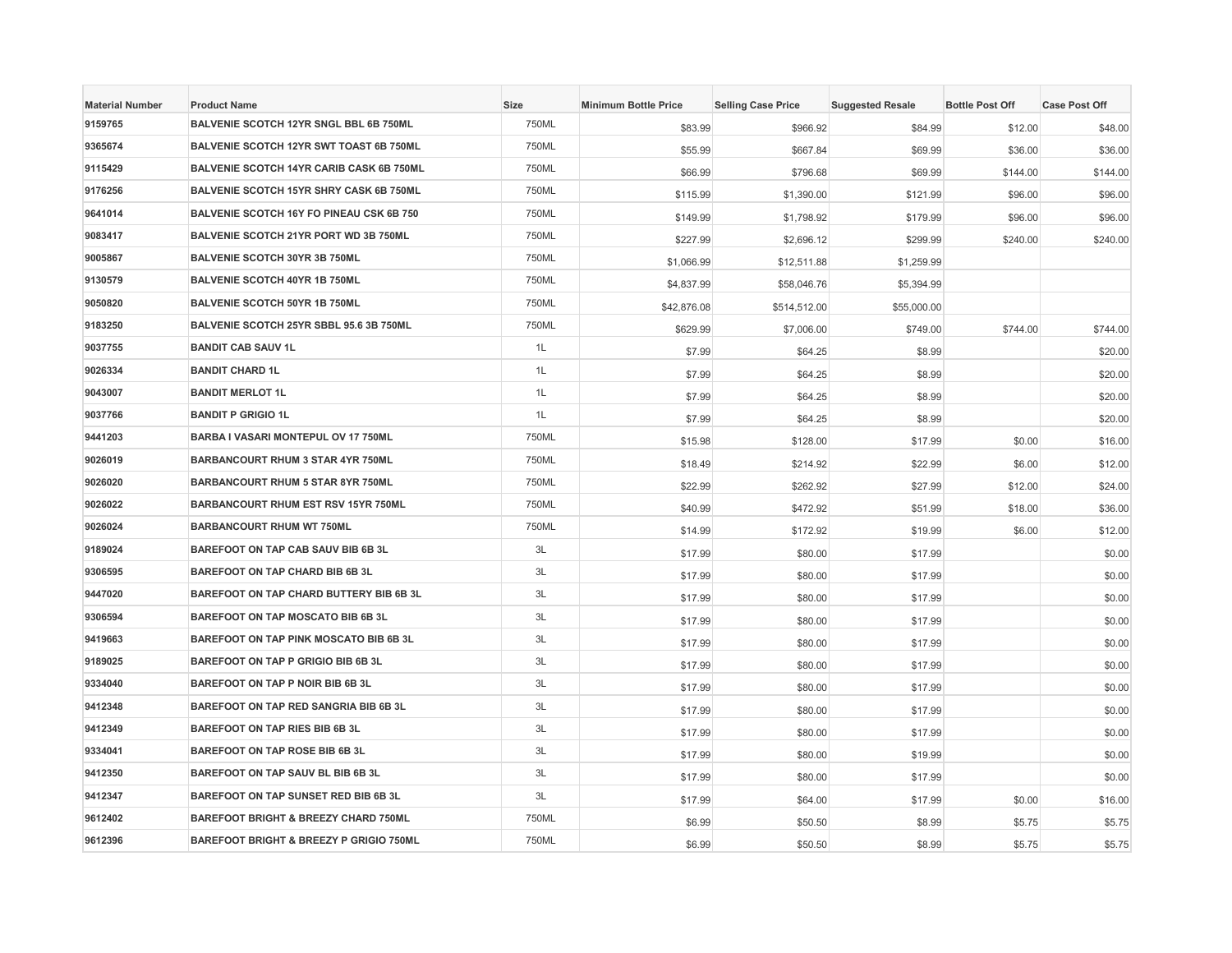| <b>Material Number</b> | <b>Product Name</b>                            | Size         | <b>Minimum Bottle Price</b> | <b>Selling Case Price</b> | <b>Suggested Resale</b> | <b>Bottle Post Off</b> | <b>Case Post Off</b> |
|------------------------|------------------------------------------------|--------------|-----------------------------|---------------------------|-------------------------|------------------------|----------------------|
| 9612395                | <b>BAREFOOT BRIGHT &amp; BREEZY ROSE 750ML</b> | 750ML        | \$6.99                      | \$50.50                   | \$8.99                  | \$5.75                 | \$5.75               |
| 9120363                | BAREFOOT BUBBLY BRUT CUV CA 6/4PK 187ML        | <b>187ML</b> | \$2.49                      | \$48.55                   | \$13.99                 | \$0.00                 | \$0.00               |
| 2116341                | <b>BAREFOOT BUBBLY BRUT 750ML</b>              | 750ML        | \$9.99                      | \$80.00                   | \$11.99                 | \$0.00                 | \$16.55              |
| 9274831                | BAREFOOT BUBBLY BRUT ROSE CA 6/4PK 187ML       | <b>187ML</b> | \$2.49                      | \$48.55                   | \$13.99                 |                        | \$0.00               |
| 9267311                | BAREFOOT BUBBLY BRUT ROSE CA 750ML             | 750ML        | \$9.99                      | \$80.00                   | \$11.99                 | \$0.00                 | \$16.55              |
| 9420441                | BAREFOOT BUBBLY BRUT ROSE PRIDE 750ML          | 750ML        | \$9.99                      | \$80.00                   | \$11.99                 |                        | \$16.55              |
| 9021228                | <b>BAREFOOT BUBBLY CHARD EX DRY 750ML</b>      | 750ML        | \$9.99                      | \$80.00                   | \$11.99                 | \$0.00                 | \$16.55              |
| 9251241                | BAREFOOT BUBBLY MOSCATO SPUM 6/4PK 187ML       | 187ML        | \$2.49                      | \$48.55                   | \$13.99                 | \$0.00                 | \$0.00               |
| 9092286                | <b>BAREFOOT BUBBLY MOSCATO SPUM 750ML</b>      | 750ML        | \$9.99                      | \$80.00                   | \$11.99                 | \$0.00                 | \$16.55              |
| 9180965                | <b>BAREFOOT BUBBLY PEACH FUSION 750ML</b>      | 750ML        | \$9.99                      | \$80.00                   | \$11.99                 | \$0.00                 | \$16.55              |
| 9168510                | BAREFOOT BUBBLY PINK MOSCATO 6/4PK 187ML       | <b>187ML</b> | \$2.49                      | \$48.55                   | \$13.99                 | \$0.00                 | \$0.00               |
| 9135855                | BAREFOOT BUBBLY PINK MOSCATO 750ML             | 750ML        | \$9.99                      | \$80.00                   | \$11.99                 | \$0.00                 | \$16.55              |
| 9040751                | <b>BAREFOOT BUBBLY P GRIGIO 750ML</b>          | 750ML        | \$9.99                      | \$80.00                   | \$11.99                 | \$0.00                 | \$16.55              |
| 9176336                | <b>BAREFOOT BUBBLY PROSECCO 750ML</b>          | 750ML        | \$9.99                      | \$84.00                   | \$13.99                 | \$0.00                 | \$12.55              |
| 2112225                | <b>BAREFOOT CAB SAUV 1.5L</b>                  | 1.5L         | \$11.99                     | \$61.25                   | \$11.99                 | \$0.00                 | \$10.15              |
| 9257463                | BAREFOOT CAB SAUV PET 6/4PK 187ML              | 187ML        | \$1.75                      | \$27.96                   | \$8.99                  |                        | \$2.00               |
| 9614088                | BAREFOOT CAB SAUV CAN 6/4PK 187ML              | <b>187ML</b> | \$1.75                      | \$27.96                   | \$8.99                  |                        | \$2.00               |
| 9013917                | <b>BAREFOOT CAB SAUV 750ML</b>                 | 750ML        | \$6.99                      | \$50.50                   | \$6.99                  |                        | \$32.42              |
| 9013918                | <b>BAREFOOT CHARD 1.5L</b>                     | 1.5L         | \$11.99                     | \$61.25                   | \$11.99                 | \$0.00                 | \$10.15              |
| 9253409                | BAREFOOT CHARD PET 6/4PK 187ML                 | <b>187ML</b> | \$1.75                      | \$27.96                   | \$8.99                  |                        | \$2.00               |
| 9614089                | <b>BAREFOOT CHARD CAN 6/4PK 187ML</b>          | 187ML        | \$1.75                      | \$27.96                   | \$8.99                  |                        | \$2.00               |
| 9013919                | <b>BAREFOOT CHARD 750ML</b>                    | 750ML        | \$6.99                      | \$50.50                   | \$6.99                  |                        | \$32.42              |
| 9607732                | <b>BAREFOOT CHARD BUTTERY 1.5L</b>             | 1.5L         | \$11.99                     | \$61.25                   | \$11.99                 | \$0.00                 | \$10.15              |
| 9605950                | <b>BAREFOOT CHARD BUTTERY 750ML</b>            | 750ML        | \$6.99                      | \$50.50                   | \$15.99                 |                        | \$32.42              |
| 9159904                | <b>BAREFOOT IMP/RICH RED 1.5L</b>              | 1.5L         | \$11.99                     | \$61.25                   | \$11.99                 | \$0.00                 | \$10.15              |
| 9096858                | <b>BAREFOOT IMP/RICH RED 750ML</b>             | 750ML        | \$6.99                      | \$50.50                   | \$6.99                  |                        | \$32.42              |
| 9166531                | <b>BAREFOOT MALBEC 1.5L</b>                    | 1.5L         | \$11.99                     | \$61.25                   | \$11.99                 | \$0.00                 | \$10.15              |
| 9166601                | <b>BAREFOOT MALBEC 750ML</b>                   | 750ML        | \$6.99                      | \$50.50                   | \$6.99                  |                        | \$32.42              |
| 2112423                | <b>BAREFOOT MERLOT 1.5L</b>                    | 1.5L         | \$11.99                     | \$61.25                   | \$11.99                 | \$0.00                 | \$10.15              |
| 9245918                | BAREFOOT MERLOT PET 6/4PK 187ML                | <b>187ML</b> | \$1.75                      | \$27.96                   | \$8.99                  |                        | \$2.00               |
| 2112449                | <b>BAREFOOT MERLOT 750ML</b>                   | 750ML        | \$6.99                      | \$50.50                   | \$6.99                  |                        | \$32.42              |
| 9042546                | <b>BAREFOOT MOSCATO 1.5L</b>                   | 1.5L         | \$11.99                     | \$61.25                   | \$11.99                 | \$0.00                 | \$10.15              |
| 9253410                | BAREFOOT MOSCATO PET 6/4PK 187ML               | <b>187ML</b> | \$1.75                      | \$27.96                   | \$8.99                  |                        | \$2.00               |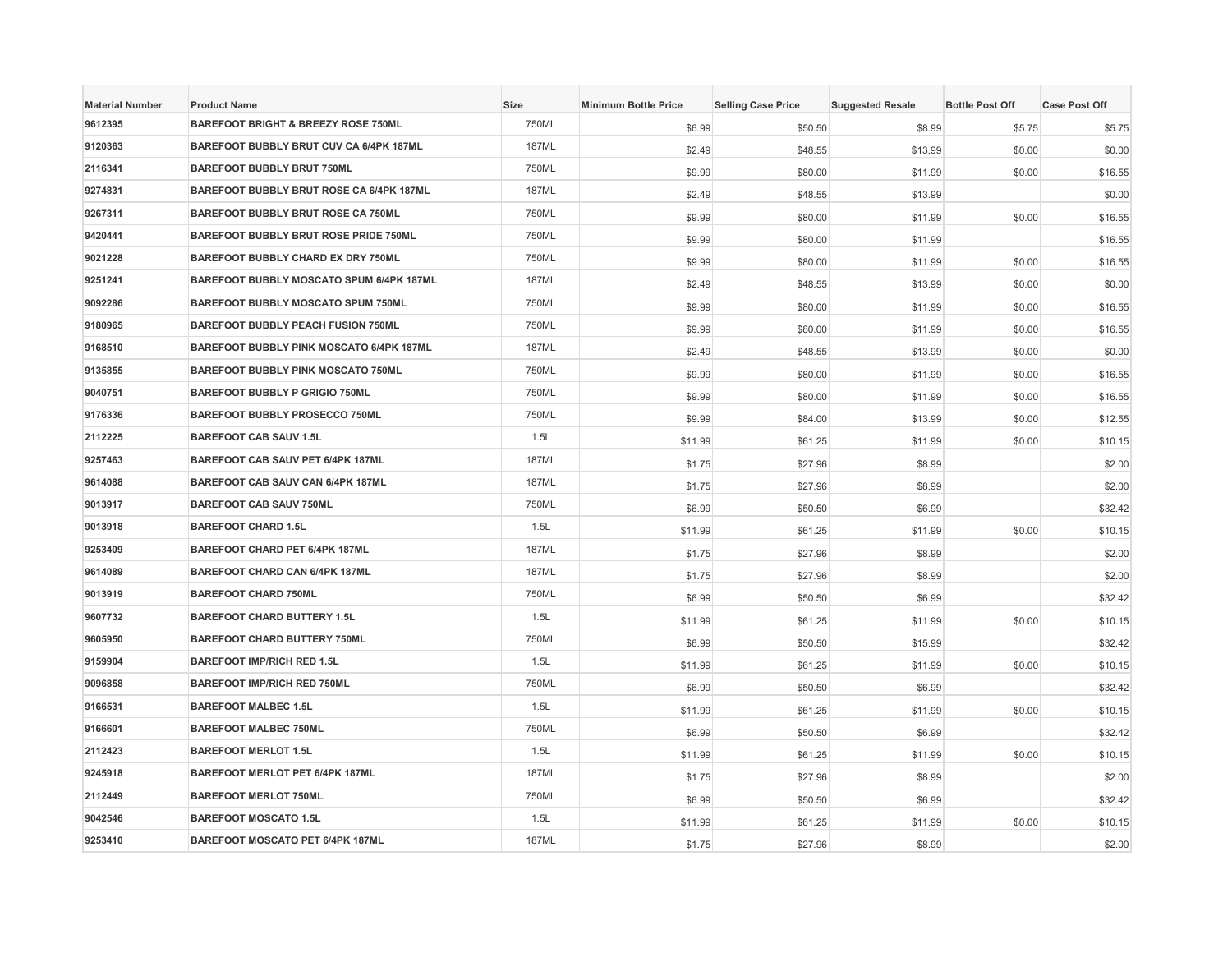| <b>Material Number</b> | <b>Product Name</b>                          | <b>Size</b>  | <b>Minimum Bottle Price</b> | <b>Selling Case Price</b> | <b>Suggested Resale</b> | <b>Bottle Post Off</b> | <b>Case Post Off</b> |
|------------------------|----------------------------------------------|--------------|-----------------------------|---------------------------|-------------------------|------------------------|----------------------|
| 9042547                | <b>BAREFOOT MOSCATO 750ML</b>                | 750ML        | \$6.99                      | \$50.50                   | \$6.99                  |                        | \$32.42              |
| 9154344                | <b>BAREFOOT MOSCATO PINK 1.5L</b>            | 1.5L         | \$11.99                     | \$61.25                   | \$11.99                 | \$0.00                 | \$10.15              |
| 9257465                | <b>BAREFOOT MOSCATO PINK PET 6/4PK 187ML</b> | 187ML        | \$1.75                      | \$27.96                   | \$8.99                  |                        | \$2.00               |
| 9154343                | <b>BAREFOOT MOSCATO PINK 750ML</b>           | 750ML        | \$6.99                      | \$50.50                   | \$6.99                  |                        | \$32.42              |
| 9145224                | <b>BAREFOOT MOSCATO RED 1.5L</b>             | 1.5L         | \$11.99                     | \$61.25                   | \$11.99                 | \$0.00                 | \$10.15              |
| 9257466                | BAREFOOT MOSCATO RED PET 6/4PK 187ML         | <b>187ML</b> | \$1.75                      | \$27.96                   | \$8.99                  |                        | \$2.00               |
| 9144843                | <b>BAREFOOT MOSCATO RED 750ML</b>            | 750ML        | \$6.99                      | \$50.50                   | \$6.99                  |                        | \$32.42              |
| 9006138                | <b>BAREFOOT P GRIGIO 1.5L</b>                | 1.5L         | \$11.99                     | \$61.25                   | \$11.99                 | \$0.00                 | \$10.15              |
| 9253411                | BAREFOOT P GRIGIO PET 6/4PK 187ML            | <b>187ML</b> | \$1.75                      | \$27.96                   | \$8.99                  |                        | \$2.00               |
| 9006139                | <b>BAREFOOT P GRIGIO 750ML</b>               | 750ML        | \$6.99                      | \$50.50                   | \$6.99                  |                        | \$32.42              |
| 9096135                | <b>BAREFOOT P NOIR 1.5L</b>                  | 1.5L         | \$11.99                     | \$61.25                   | \$11.99                 | \$0.00                 | \$10.15              |
| 9257464                | BAREFOOT P NOIR PET 6/4PK 187ML              | <b>187ML</b> | \$1.75                      | \$27.96                   | \$8.99                  |                        | \$2.00               |
| 9086348                | <b>BAREFOOT P NOIR 750ML</b>                 | 750ML        | \$6.99                      | \$50.50                   | \$6.99                  |                        | \$32.42              |
| 9089666                | <b>BAREFOOT RIES 1.5L</b>                    | 1.5L         | \$11.99                     | \$61.25                   | \$11.99                 | \$0.00                 | \$10.15              |
| 9257467                | BAREFOOT RIES PET 6/4PK 187ML                | <b>187ML</b> | \$1.75                      | \$27.96                   | \$8.99                  |                        | \$2.00               |
| 9078178                | <b>BAREFOOT RIES 750ML</b>                   | 750ML        | \$6.99                      | \$50.50                   | \$6.99                  |                        | \$32.42              |
| 9263829                | <b>BAREFOOT ROSE 1.5L</b>                    | 1.5L         | \$11.99                     | \$61.25                   | \$11.99                 |                        | \$10.15              |
| 9263830                | BAREFOOT ROSE PET 6/4PK 187ML                | <b>187ML</b> | \$1.75                      | \$27.96                   | \$8.99                  |                        | \$2.00               |
| 9251933                | <b>BAREFOOT ROSE 750ML</b>                   | 750ML        | \$6.99                      | \$50.50                   | \$6.99                  |                        | \$32.42              |
| 9235496                | <b>BAREFOOT SANGRIA RED 1.5L</b>             | 1.5L         | \$11.99                     | \$61.25                   | \$11.99                 |                        | \$10.15              |
| 9235495                | <b>BAREFOOT SANGRIA RED 750ML</b>            | 750ML        | \$6.99                      | \$50.50                   | \$6.99                  |                        | \$32.42              |
| 2113124                | <b>BAREFOOT SAUV BL 1.5L</b>                 | 1.5L         | \$11.99                     | \$61.25                   | \$11.99                 | \$0.00                 | \$10.15              |
| 2113140                | <b>BAREFOOT SAUV BL 750ML</b>                | 750ML        | \$6.99                      | \$50.50                   | \$6.99                  |                        | \$32.42              |
| 9123840                | <b>BAREFOOT SWT RED 1.5L</b>                 | 1.5L         | \$11.99                     | \$61.25                   | \$11.99                 | \$0.00                 | \$10.15              |
| 9257468                | BAREFOOT SWT RED PET 6/4PK 187ML             | <b>187ML</b> | \$1.75                      | \$27.96                   | \$8.99                  |                        | \$2.00               |
| 9115269                | <b>BAREFOOT SWT RED 750ML</b>                | 750ML        | \$6.99                      | \$50.50                   | \$6.99                  |                        | \$32.42              |
| 2113223                | <b>BAREFOOT WT ZIN 1.5L</b>                  | 1.5L         | \$11.99                     | \$61.25                   | \$11.99                 | \$0.00                 | \$10.15              |
| 9257469                | BAREFOOT WT ZIN PET 6/4PK 187ML              | <b>187ML</b> | \$1.75                      | \$27.96                   | \$8.99                  |                        | \$2.00               |
| 2113249                | <b>BAREFOOT WT ZIN 750ML</b>                 | 750ML        | \$6.99                      | \$50.50                   | \$6.99                  |                        | \$32.42              |
| 9412344                | <b>BAREFOOT FRUITSCATO APL 1.5L</b>          | 1.5L         | \$11.99                     | \$71.40                   | \$15.99                 | \$0.00                 | \$0.00               |
| 9359261                | <b>BAREFOOT FRUITSCATO APL 750ML</b>         | 750ML        | \$6.99                      | \$82.92                   | \$6.99                  |                        | \$0.00               |
| 9447988                | <b>BAREFOOT FRUITSCATO BLUEB 1.5L</b>        | 1.5L         | \$11.99                     | \$71.40                   | \$15.99                 |                        | \$0.00               |
| 9447977                | <b>BAREFOOT FRUITSCATO BLUEB 750ML</b>       | 750ML        | \$6.99                      | \$82.92                   | \$6.99                  |                        | \$0.00               |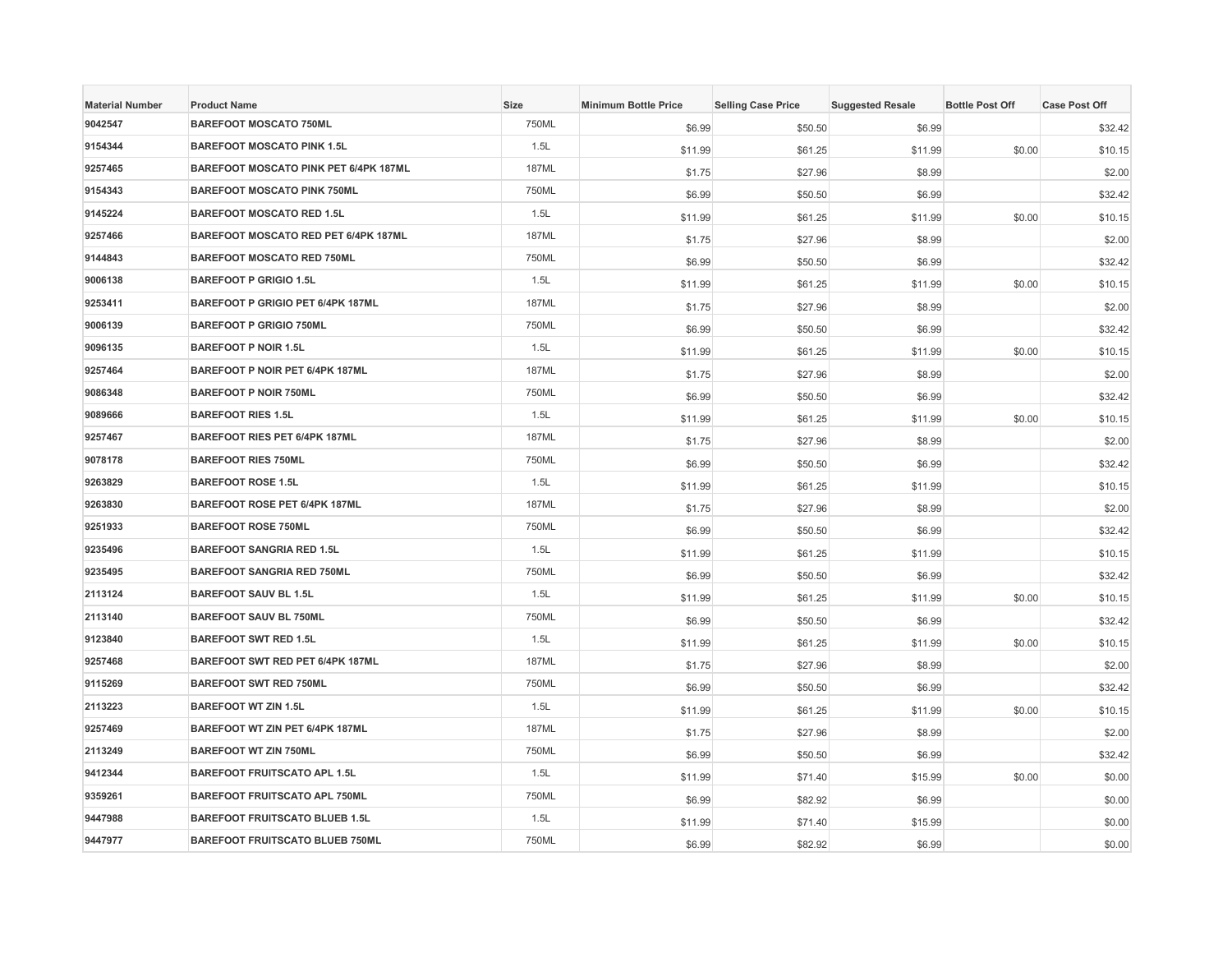| <b>Material Number</b> | <b>Product Name</b>                            | <b>Size</b> | <b>Minimum Bottle Price</b> | <b>Selling Case Price</b> | <b>Suggested Resale</b> | <b>Bottle Post Off</b> | <b>Case Post Off</b> |
|------------------------|------------------------------------------------|-------------|-----------------------------|---------------------------|-------------------------|------------------------|----------------------|
| 9607733                | <b>BAREFOOT FRUITSCATO MANGO 1.5L</b>          | 1.5L        | \$11.99                     | \$71.40                   | \$15.99                 |                        | \$0.00               |
| 9606001                | <b>BAREFOOT FRUITSCATO MANGO 750ML</b>         | 750ML       | \$6.99                      | \$82.92                   | \$6.99                  |                        | \$0.00               |
| 9412345                | <b>BAREFOOT FRUITSCATO PEACH 1.5L</b>          | 1.5L        | \$11.99                     | \$71.40                   | \$15.99                 | \$0.00                 | \$0.00               |
| 9359159                | <b>BAREFOOT FRUITSCATO PEACH 750ML</b>         | 750ML       | \$6.99                      | \$82.92                   | \$6.99                  |                        | \$0.00               |
| 9617596                | <b>BAREFOOT FRUITSCATO PINEAPL 1.5L</b>        | 1.5L        | \$11.99                     | \$71.40                   | \$15.99                 |                        | \$0.00               |
| 9619021                | <b>BAREFOOT FRUITSCATO PINEAPL 750ML</b>       | 750ML       | \$6.99                      | \$82.92                   | \$6.99                  |                        | \$0.00               |
| 9412346                | <b>BAREFOOT FRUITSCATO STRWB 1.5L</b>          | 1.5L        | \$11.99                     | \$71.40                   | \$15.99                 | \$0.00                 | \$0.00               |
| 9359160                | <b>BAREFOOT FRUITSCATO STRWB 750ML</b>         | 750ML       | \$6.99                      | \$82.92                   | \$6.99                  |                        | \$0.00               |
| 9631609                | <b>BAREFOOT FRUITSCATO SWT CRANB 1.5L</b>      | 1.5L        | \$11.99                     | \$71.40                   | \$14.99                 |                        |                      |
| 9631628                | <b>BAREFOOT FRUITSCATO SWT CRANB 750ML</b>     | 750ML       | \$6.99                      | \$82.92                   | \$6.99                  |                        |                      |
| 9412565                | <b>BAREFOOT FRUITSCATO WTRMLN 1.5L</b>         | 1.5L        | \$11.99                     | \$71.40                   | \$15.99                 | \$0.00                 | \$0.00               |
| 9412343                | <b>BAREFOOT FRUITSCATO WTRMLN 750ML</b>        | 750ML       | \$6.99                      | \$82.92                   | \$6.99                  |                        | \$0.00               |
| 9416211                | BAREFOOT HARD SLTZ CHER & CRAN 4PK 250ML       | 250ML       | \$1.10                      | \$25.50                   | \$5.99                  |                        | \$0.00               |
| 9419593                | BAREFOOT HARD SLTZ MIX CAN 2/12PK 250ML        | 250ML       | \$1.10                      | \$25.50                   | \$17.99                 |                        | \$0.00               |
| 9416212                | BAREFOOT HARD SLTZ PEA & NECTR 4PK 250ML       | 250ML       | \$1.10                      | \$25.50                   | \$5.99                  |                        | \$0.00               |
| 9416213                | BAREFOOT HARD SLTZ PIN & PASS 4PK 250ML        | 250ML       | \$1.10                      | \$25.50                   | \$5.99                  | \$0.00                 | \$0.00               |
| 9416214                | BAREFOOT HARD SLTZ STRW & GUAV 4PK 250ML       | 250ML       | \$1.10                      | \$25.50                   | \$5.99                  |                        | \$0.00               |
| 9163645                | <b>BAREFOOT SPRTZ CRISP WT 750ML</b>           | 750ML       | \$6.99                      | \$62.00                   | \$6.99                  |                        | \$2.25               |
| 9163767                | <b>BAREFOOT SPRTZ MOSCATO 750ML</b>            | 750ML       | \$6.99                      | \$62.00                   | \$6.99                  |                        | \$2.25               |
| 9163214                | <b>BAREFOOT SPRTZ ROSE 750ML</b>               | 750ML       | \$6.99                      | \$62.00                   | \$6.99                  |                        | \$2.25               |
| 9163766                | <b>BAREFOOT SPRTZ SUMMER RED 750ML</b>         | 750ML       | \$6.99                      | \$62.00                   | \$6.99                  |                        | \$2.25               |
| 9359652                | <b>BAREFOOT SPRTZ PINK MSC CAN 6/4PK 250ML</b> | 250ML       | \$1.74                      | \$28.75                   | \$6.99                  | \$0.00                 | \$3.36               |
| 9359653                | BAREFOOT SPRTZ P GRIG CAN 6/4PK 250ML          | 250ML       | \$1.74                      | \$28.75                   | \$6.99                  | \$0.00                 | \$3.36               |
| 9193232                | BAREFOOT SPRTZ CRISP WT CAN 6/4PK 250ML        | 250ML       | \$1.74                      | \$28.75                   | \$6.99                  | \$0.00                 | \$3.36               |
| 9246975                | BAREFOOT SPRTZ MOSCATO CAN 6/4PK 250ML         | 250ML       | \$1.74                      | \$28.75                   | \$6.99                  | \$0.00                 | \$3.36               |
| 9246974                | <b>BAREFOOT SPRTZ ROSE CAN 6/4PK 250ML</b>     | 250ML       | \$1.74                      | \$28.75                   | \$6.99                  | \$0.00                 | \$3.36               |
| 9255520                | BAREFOOT SPRTZ SANGRIA CAN 6/4PK 250ML         | 250ML       | \$1.74                      | \$28.75                   | \$6.99                  |                        | \$3.36               |
| 9193231                | BAREFOOT SPRTZ SUMM RED CAN 6/4PK 250ML        | 250ML       | \$1.74                      | \$28.75                   | \$6.99                  | \$0.00                 | \$3.36               |
| 9359669                | BAREFOOT SPRTZ VARIETY CAN 2/12P 250ML         | 250ML       | \$1.55                      | \$28.75                   | \$18.99                 | \$0.00                 | \$1.86               |
| 9356948                | <b>BAREFOOT CHARD TETRA 12B 500ML</b>          | 500ML       | \$4.49                      | \$36.00                   | \$6.99                  |                        |                      |
| 9359565                | BAREFOOT MOSCATO TETRA 12B 500ML               | 500ML       | \$4.49                      | \$36.00                   | \$6.99                  |                        |                      |
| 9358904                | <b>BAREFOOT P GRIGIO TETRA 12B 500ML</b>       | 500ML       | \$4.49                      | \$36.00                   | \$6.99                  |                        |                      |
| 9356949                | <b>BAREFOOT ROSE TETRA 12B 500ML</b>           | 500ML       | \$4.49                      | \$36.00                   | \$6.99                  |                        |                      |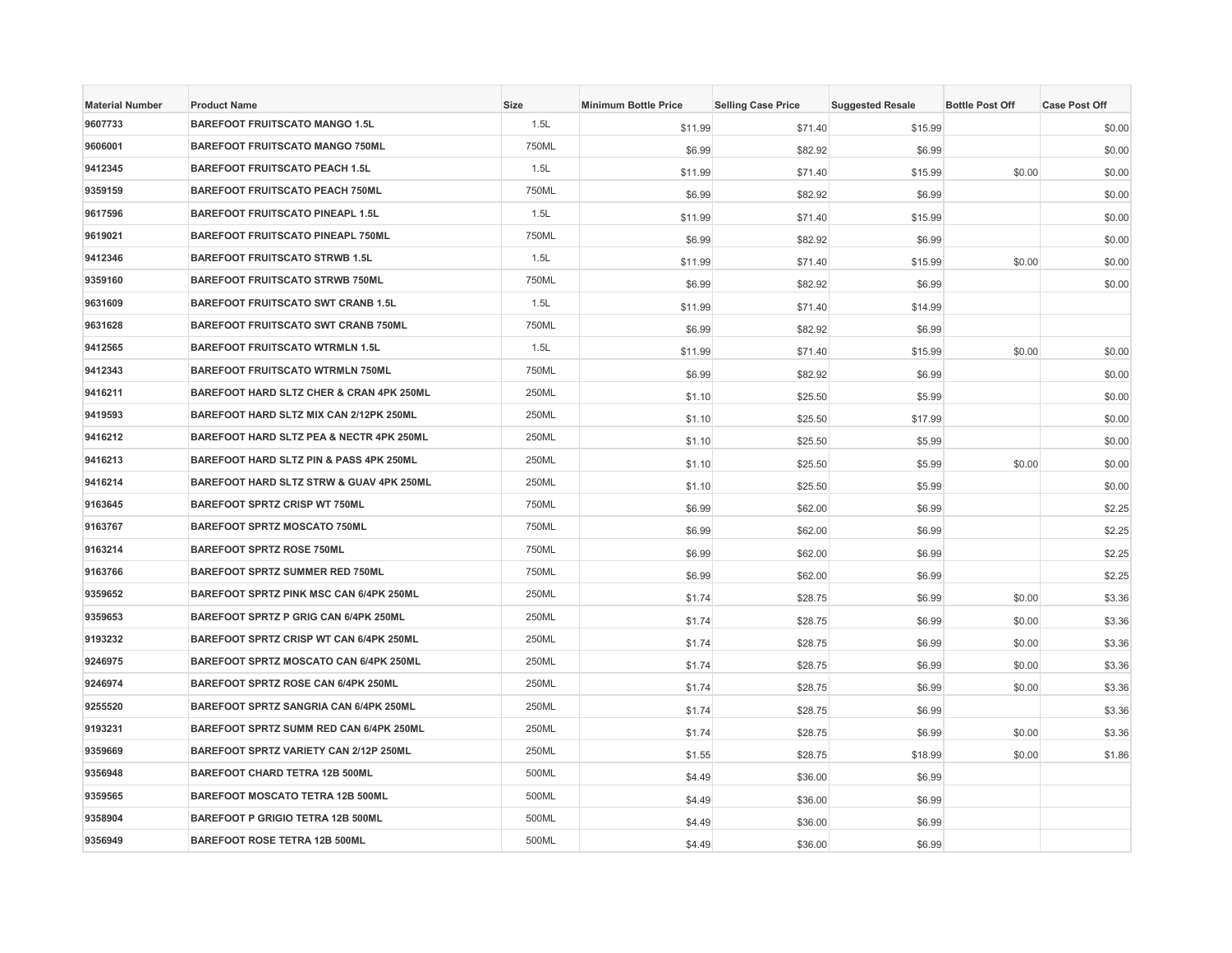| <b>Material Number</b> | <b>Product Name</b>                                 | Size  | <b>Minimum Bottle Price</b> | <b>Selling Case Price</b> | <b>Suggested Resale</b> | <b>Bottle Post Off</b> | <b>Case Post Off</b> |
|------------------------|-----------------------------------------------------|-------|-----------------------------|---------------------------|-------------------------|------------------------|----------------------|
| 9412461                | BAREFOOT WINE TO GO CAB SAUV 12B 500ML              | 500ML | \$4.49                      | \$36.00                   | \$4.99                  |                        | \$0.00               |
| 9412462                | BAREFOOT WINE TO GO RIES 12B 500ML                  | 500ML | \$4.49                      | \$36.00                   | \$4.99                  |                        | \$0.00               |
| 9412463                | BAREFOOT WINE TO GO SAUV BL 12B 500ML               | 500ML | \$4.49                      | \$36.00                   | \$4.99                  |                        | \$0.00               |
| 9412464                | BAREFOOT WINE TO GO SWT RED 12B 500ML               | 500ML | \$4.49                      | \$36.00                   | \$4.99                  |                        | \$0.00               |
| 9017947                | <b>BARONE FINI MERLOT 750ML</b>                     | 750ML | \$10.99                     | \$88.36                   | \$13.99                 |                        | \$26.10              |
| 9017946                | <b>BARONE FINI P GRIGIO 750ML</b>                   | 750ML | \$10.98                     | \$88.36                   | \$13.99                 |                        | \$26.10              |
| 9014778                | <b>BARRITTS GINGER BEER 6/4PK 12Z</b>               | 12Z   | \$1.62                      | \$34.99                   | \$1.99                  |                        | \$0.00               |
| 9021845                | <b>BARRITTS GINGER BEER CAN 4/6PK 12Z</b>           | 12Z   | \$1.09                      | \$22.99                   | \$1.29                  |                        | \$0.00               |
| 9168599                | BARRITTS SUGAR FREE GING BEER CN 4/6 12Z            | 12Z   | \$1.09                      | \$22.99                   | \$1.29                  |                        | \$0.00               |
| 9353747                | <b>BARRITTS SUGAR FREE GING BEER CN 6/4 12Z</b>     | 12Z   | \$1.15                      | \$24.50                   | \$1.29                  |                        |                      |
| 9024376                | <b>BARTON GIN PET 1.75L</b>                         | 1.75L | \$13.57                     | \$80.94                   | \$18.74                 |                        |                      |
| 9004608                | <b>BARTON GIN 1L</b>                                | 1L    | \$7.39                      | \$74.52                   | \$10.94                 |                        |                      |
| 9004677                | <b>BARTON LONG ISLAND ICED TEA 75 1L</b>            | 1L    | \$7.89                      | \$92.91                   | \$11.84                 | \$6.00                 | \$6.00               |
| 9024379                | <b>BARTON WHSKY PREMIUM BLEND 1L</b>                | 1L    | \$7.50                      | \$88.00                   | \$9.65                  | \$0.96                 | \$2.00               |
| 9024377                | <b>BARTON RUM LT WT 1L</b>                          | 1L    | \$8.28                      | \$93.00                   | \$12.42                 |                        | \$3.00               |
| 9024378                | BARTON VDK 80 PET 1.75L                             | 1.75L | \$13.50                     | \$75.00                   | \$17.24                 | \$0.48                 | \$6.00               |
| 9004607                | <b>BARTON VDK 80 1L</b>                             | 1L    | \$7.33                      | \$87.00                   | \$7.99                  | \$3.00                 | \$3.00               |
| 9034419                | <b>BARTON VDK 80 50ML</b>                           | 50ML  | \$0.99                      | \$66.00                   | \$1.49                  |                        | \$49.20              |
| 9420645                | <b>BASIL HAYDEN BRBN 8YR 1.75L</b>                  | 1.75L | \$67.99                     | \$407.46                  | \$89.99                 | \$114.46               | \$114.46             |
| 9272611                | <b>BASIL HAYDEN BRBN 8YR 6B 1L</b>                  | 1L    | \$54.99                     | \$658.92                  | \$69.99                 | \$156.00               | \$156.00             |
| 9265557                | <b>BASIL HAYDEN BRBN 8YR 12B 375ML</b>              | 375ML | \$21.99                     | \$525.92                  | \$28.99                 | \$96.00                | \$96.00              |
| 9623885                | <b>BASIL HAYDEN BRBN 8YR 750ML</b>                  | 750ML | \$39.99                     | \$406.92                  | \$44.99                 | \$60.00                | \$132.00             |
| 9636400                | BASIL HAYDEN BRBN SUBTLE SMOKE 6B 750ML             | 750ML | \$37.99                     | \$454.92                  | \$45.99                 | \$144.00               | \$144.00             |
| 9265673                | <b>BASIL HAYDEN DRK RYE 6B 750ML</b>                | 750ML | \$35.99                     | \$430.92                  | \$51.99                 | \$84.00                | \$84.00              |
| 9620972                | <b>BASIL HAYDEN BRBN TOAST 6B 750ML</b>             | 750ML | \$37.99                     | \$454.92                  | \$49.99                 | \$144.00               | \$144.00             |
| 9310010                | BATCH 198 CAB SAUV 6B 750ML                         | 750ML | \$10.99                     | \$64.00                   | \$15.99                 |                        |                      |
| 9632380                | <b>BATCH &amp; BTL GLENFIDDICH MANHTTN 6B 375ML</b> | 375ML | \$14.99                     | \$68.00                   | \$14.99                 | \$0.00                 | \$21.46              |
| 9632369                | <b>BATCH &amp; BTL HENDRICKS GIN MARTINI 6B 375</b> | 375ML | \$14.99                     | \$68.00                   | \$14.99                 | \$0.00                 | \$21.46              |
| 9632375                | BATCH & BTL MNKY SHLDR OLD FASHND 6B 375            | 375ML | \$14.99                     | \$68.00                   | \$14.99                 | \$0.00                 | \$21.46              |
| 9632381                | BATCH & BTL REYKA VDK RHUB COSMO 6B 375M            | 375ML | \$14.99                     | \$68.00                   | \$14.99                 | \$0.00                 | \$21.46              |
| 9262031                | <b>BATTLE AX MALBEC 750ML</b>                       | 750ML | \$11.99                     | \$95.99                   | \$14.99                 |                        | \$16.00              |
| 75234                  | <b>B&amp;B LIQ 1L</b>                               | 1L    | \$40.99                     | \$484.92                  | \$49.99                 | \$0.00                 | \$0.00               |
| 75259                  | <b>B&amp;B LIQ 12B 375ML</b>                        | 375ML | \$16.74                     | \$185.57                  | \$19.99                 | \$0.00                 | \$6.00               |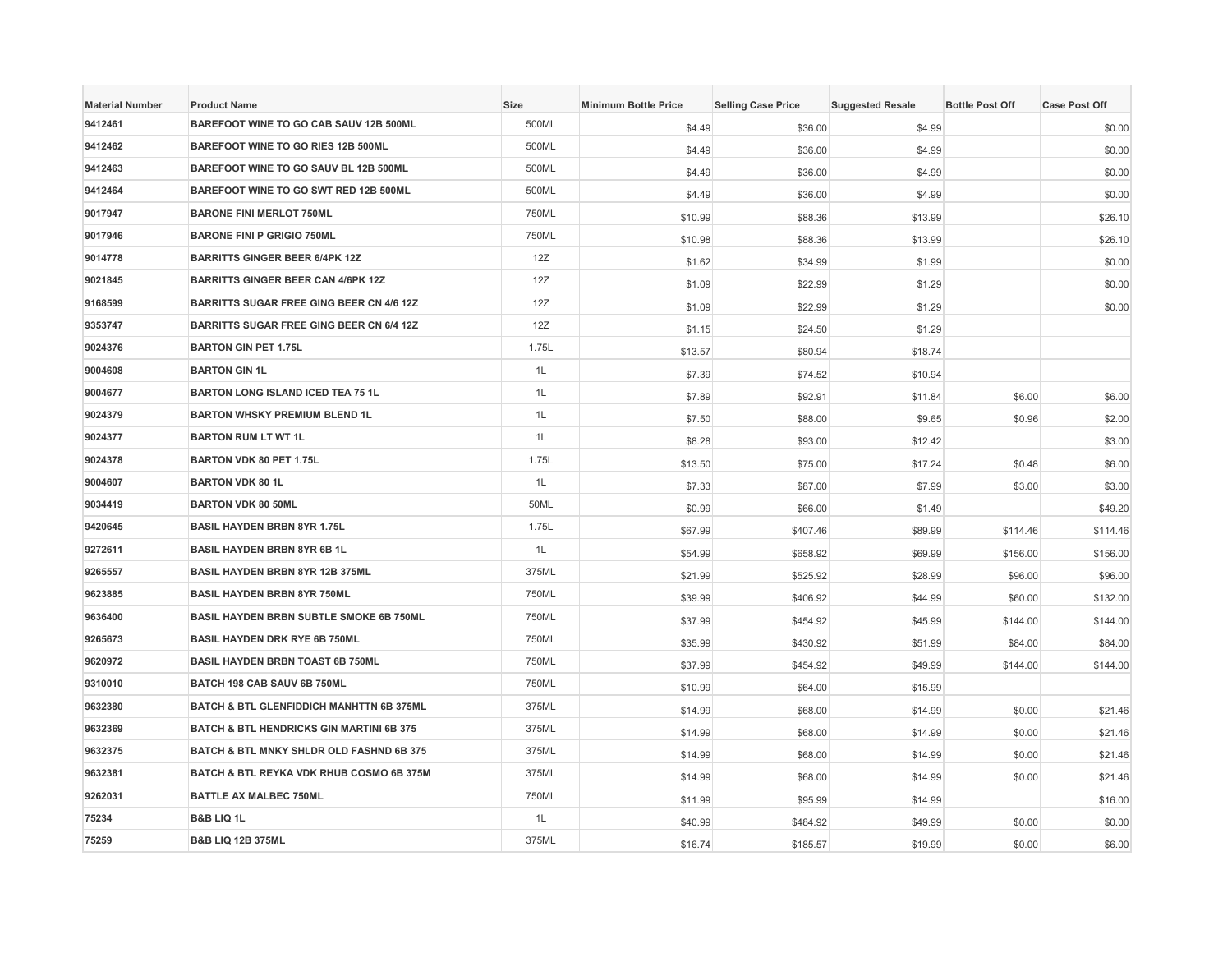| <b>Material Number</b> | <b>Product Name</b>                             | <b>Size</b> | <b>Minimum Bottle Price</b> | <b>Selling Case Price</b> | <b>Suggested Resale</b> | <b>Bottle Post Off</b> | <b>Case Post Off</b> |
|------------------------|-------------------------------------------------|-------------|-----------------------------|---------------------------|-------------------------|------------------------|----------------------|
| 9086761                | <b>B&amp;B LIQ 48B 50ML</b>                     | 50ML        | \$3.29                      | \$144.25                  | \$3.79                  |                        |                      |
| 75242                  | <b>B&amp;B LIQ 750ML</b>                        | 750ML       | \$32.99                     | \$370.92                  | \$39.99                 | \$0.00                 | \$24.00              |
| 75739                  | <b>DOM BENEDICTINE LIQ 1L</b>                   | 1L          | \$40.99                     | \$484.92                  | \$49.99                 | \$0.00                 | \$0.00               |
| 75754                  | DOM BENEDICTINE LIQ 12B 375ML                   | 375ML       | \$16.49                     | \$185.57                  | \$19.99                 | \$3.00                 | \$6.00               |
| 75747                  | <b>DOM BENEDICTINE LIQ 750ML</b>                | 750ML       | \$32.99                     | \$370.92                  | \$39.99                 | \$0.00                 | \$24.00              |
| 9377428                | BEAGANS RTD ALLIES MULE CAN 6/4PK 200ML         | 200ML       | \$1.69                      | \$39.00                   | \$3.99                  | \$7.50                 | \$7.50               |
| 9377427                | <b>BEAGANS RTD BLOODY MARY CAN 6/4PK 200ML</b>  | 200ML       | \$2.99                      | \$55.06                   | \$3.99                  |                        | \$14.40              |
| 9377430                | BEAGANS RTD COFFEE & CRM CAN 6/4PK 200ML        | 200ML       | \$2.99                      | \$55.06                   | \$3.99                  |                        | \$14.40              |
| 9606501                | BEAGANS RTD VDK VARIETY PK 4/6PK 200ML          | 200ML       | \$2.83                      | \$52.56                   | \$16.99                 | \$3.84                 | \$16.90              |
| 9606504                | BEAGANS RTD WHSKY VARIETY PK 4/6PK 200M         | 200ML       | \$2.83                      | \$52.56                   | \$16.99                 | \$3.84                 | \$16.90              |
| 9606506                | BEAGANS RTD PARTY PK 4/6PK 200ML                | 200ML       | \$2.83                      | \$52.56                   | \$16.99                 | \$3.84                 | \$16.90              |
| 9606507                | BEAGANS RTD ALL DAY PK 4/6PK 200ML              | 200ML       | \$2.83                      | \$52.56                   | \$16.99                 | \$3.84                 | \$16.90              |
| 9377424                | BEAGANS RTD MARG CAN 6/4PK 200ML                | 200ML       | \$2.04                      | \$46.50                   | \$3.99                  |                        | \$0.00               |
| 9404761                | BEAGANS RTD MARG CAN 24PK 200ML                 | 200ML       | \$2.04                      | \$46.50                   | \$3.99                  |                        |                      |
| 9354192                | BEAR FLAG CAB SAUV SON CNTY 750ML               | 750ML       | \$16.99                     | \$168.00                  | \$19.99                 |                        | \$0.00               |
| 9354191                | BEAR FLAG RED EUREKA NO.17 750ML                | 750ML       | \$16.99                     | \$168.00                  | \$19.99                 |                        | \$0.00               |
| 9263138                | <b>BEAR FLAG ZIN 750ML</b>                      | 750ML       | \$16.99                     | \$168.00                  | \$19.99                 | \$0.00                 | \$0.00               |
| 9617062                | BEAUTIFUL DRINKS GIN TON CAN 6/4PK 355ML        | 355ML       | \$2.24                      | \$46.00                   | \$12.99                 | \$9.50                 | \$16.96              |
| 9617056                | <b>BEAUTIFUL DRINKS SPKL MARG CAN 6/4PK 355</b> | 355ML       | \$2.24                      | \$46.00                   | \$12.99                 | \$9.50                 | \$16.96              |
| 9617030                | BEAUTIFUL DRINKS VDK COLL CAN 6/4PK 355M        | 355ML       | \$2.24                      | \$46.00                   | \$12.99                 | \$9.50                 | \$16.96              |
| 9015260                | BECHEROVKA HERBAL LIQ 6B 750ML                  | 750ML       | \$20.99                     | \$119.46                  | \$33.99                 | \$18.00                | \$24.00              |
| 9436000                | BEEFEATER GIN 88 1.75L                          | 1.75L       | \$29.98                     | \$148.40                  | \$43.99                 | \$24.00                | \$55.00              |
| 9436161                | <b>BEEFEATER GIN 88 1L</b>                      | 1L          | \$26.09                     | \$306.12                  | \$31.99                 | \$12.00                | \$18.00              |
| 9436162                | <b>BEEFEATER GIN 88 750ML</b>                   | 750ML       | \$19.99                     | \$238.92                  | \$25.49                 |                        | \$0.00               |
| 9132804                | BEEFEATER 24 GIN 6B 1L                          | 1L          | \$28.03                     | \$334.92                  | \$37.19                 | \$60.00                | \$60.00              |
| 9132803                | BEEFEATER 24 GIN 6B 750ML                       | 750ML       | \$24.99                     | \$294.92                  | \$31.99                 | \$60.00                | \$64.00              |
| 9332357                | BEEFEATER GIN PINK 6B 1L                        | 1L          | \$23.99                     | \$280.92                  | \$28.99                 | \$12.00                | \$18.00              |
| 9332358                | BEEFEATER GIN PINK 6B 750ML                     | 750ML       | \$11.99                     | \$142.92                  | \$24.99                 | \$96.00                | \$96.00              |
| 9643128                | BE HUMAN CAB SAUV 19 750ML                      | 750ML       | \$12.99                     | \$111.00                  | \$16.99                 |                        | \$43.92              |
| 9448248                | <b>BE HUMAN MERLOT 750ML</b>                    | 750ML       | \$12.99                     | \$111.00                  | \$16.99                 |                        | \$43.92              |
| 9448249                | BE HUMAN RED BLEND 750ML                        | 750ML       | \$12.99                     | \$111.00                  | \$16.99                 |                        | \$43.92              |
| 9448246                | BE HUMAN ROSE OF CAB SAUV 750ML                 | 750ML       | \$4.99                      | \$24.00                   | \$16.99                 |                        | \$0.00               |
| 9256329                | BELLACOSA CAB SAUV N CST 1.5L                   | 1.5L        | \$48.99                     | \$209.98                  | \$55.99                 |                        | \$83.00              |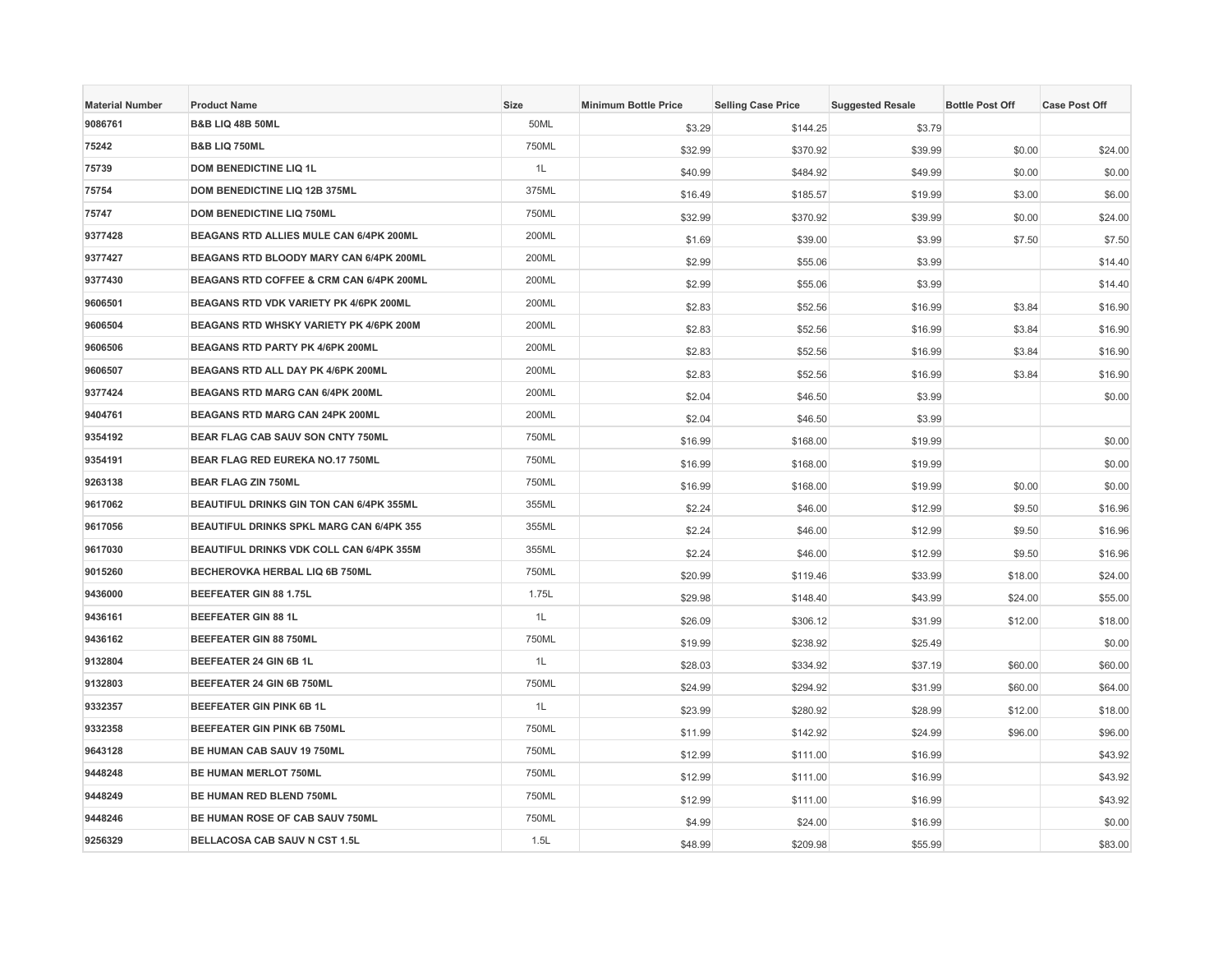| <b>Material Number</b> | <b>Product Name</b>                             | <b>Size</b> | <b>Minimum Bottle Price</b> | <b>Selling Case Price</b> | <b>Suggested Resale</b> | <b>Bottle Post Off</b> | <b>Case Post Off</b> |
|------------------------|-------------------------------------------------|-------------|-----------------------------|---------------------------|-------------------------|------------------------|----------------------|
| 9197640                | BELLACOSA CAB SAUV N CST 750ML                  | 750ML       | \$17.99                     | \$157.00                  | \$26.99                 | \$24.00                | \$67.92              |
| 9259877                | BELLACOSA CAB SAUV OAKVILLE 6B 750ML            | 750ML       | \$69.99                     | \$408.46                  | \$89.99                 | \$6.00                 | \$12.00              |
| 9123902                | <b>BELLA SERA MOSCATO 1.5L</b>                  | 1.5L        | \$10.99                     | \$51.25                   | \$14.99                 | \$0.00                 | \$14.21              |
| 9123903                | <b>BELLA SERA MOSCATO 750ML</b>                 | 750ML       | \$7.99                      | \$72.25                   | \$10.99                 |                        | \$0.00               |
| 1275320                | <b>BELLA SERA P GRIGIO 1.5L</b>                 | 1.5L        | \$10.99                     | \$51.25                   | \$14.99                 | \$0.00                 | \$14.21              |
| 1275346                | <b>BELLA SERA P GRIGIO 750ML</b>                | 750ML       | \$7.99                      | \$72.25                   | \$10.99                 |                        | \$0.00               |
| 9321739                | <b>BELLE PROVENCE ROSE 750ML</b>                | 750ML       | \$9.99                      | \$86.88                   | \$13.59                 |                        | \$21.91              |
| 9615385                | BELLE GLOS P NOIR VARIETY PK 19 750ML           | 750ML       | \$49.99                     | \$400.00                  | \$59.99                 |                        | \$80.00              |
| 9270268                | BELLE GLOS P NOIR BALADE 750ML                  | 750ML       | \$49.99                     | \$216.00                  | \$59.99                 |                        |                      |
| 9635580                | BELLE GLOS P NOIR BL ROSE OEIL 21 750ML         | 750ML       | \$19.99                     | \$160.00                  | \$21.99                 |                        | \$60.00              |
| 9614893                | BELLE GLOS P NOIR CLK & TEL 19 1.5L             | 1.5L        | \$66.79                     | \$400.00                  | \$99.99                 | \$79.74                | \$80.00              |
| 9627687                | BELLE GLOS P NOIR CLK & TEL 1B 3L               | 3L          | \$199.98                    | \$127.00                  | \$199.99                |                        |                      |
| 9060690                | BELLE GLOS P NOIR CLK & TEL 750ML               | 750ML       | \$49.98                     | \$400.00                  | \$59.99                 | \$0.00                 | \$80.00              |
| 9103197                | BELLE GLOS P NOIR CLK & TEL 6B 750ML            | 750ML       | \$49.98                     | \$120.00                  | \$59.99                 |                        |                      |
| 9419670                | BELLE GLOS P NOIR DAIRYMAN 18 1.5L              | 1.5L        | \$66.79                     | \$400.00                  | \$99.99                 | \$79.74                | \$80.00              |
| 9627685                | BELLE GLOS P NOIR DAIRYMAN 1B 3L                | 3L          | \$199.98                    | \$127.00                  | \$199.99                |                        |                      |
| 9415554                | BELLE GLOS P NOIR DAIRYMAN 750ML                | 750ML       | \$49.98                     | \$400.00                  | \$59.99                 | \$0.00                 | \$80.00              |
| 9365889                | BELLE GLOS P NOIR EULENLOCH 750ML               | 750ML       | \$49.98                     | \$400.00                  | \$59.99                 | \$0.00                 | \$80.00              |
| 9017822                | BELLE GLOS P NOIR ALTURAS 1.5L                  | 1.5L        | \$66.79                     | \$400.00                  | \$99.99                 | \$79.74                | \$80.00              |
| 9627691                | BELLE GLOS P NOIR ALTURAS 1B 3L                 | 3L          | \$199.98                    | \$127.00                  | \$199.99                |                        |                      |
| 9627678                | BELLE GLOS P NOIR ALTURAS 5L                    | 5L          | \$299.99                    | \$193.00                  | \$299.99                |                        |                      |
| 9072655                | <b>BELLE GLOS P NOIR ALTURAS 750ML</b>          | 750ML       | \$49.98                     | \$400.00                  | \$59.99                 | \$0.00                 | \$80.00              |
| 9386209                | BELLE GLOS P NOIR TAYLOR LN 11 3B 1.5L          | 1.5L        | \$149.98                    | \$255.00                  | \$199.99                | \$0.00                 | \$185.00             |
| 9024400                | <b>BELLOWS GIN 1.75L</b>                        | 1.75L       | \$13.99                     | \$76.90                   | \$16.99                 | \$0.00                 | \$6.00               |
| 9024401                | <b>BELLOWS GIN 1L</b>                           | 1L          | \$9.48                      | \$112.00                  | \$10.99                 | \$8.00                 | \$8.00               |
| 9181611                | <b>BELLOWS VDK 1L</b>                           | 1L          | \$8.49                      | \$90.35                   | \$9.99                  |                        | \$9.00               |
| 9197486                | BELVEDERE VDK PEACH NECTAR 6B 1L                | 1L          | \$26.99                     | \$322.92                  | \$41.99                 | \$96.00                | \$96.00              |
| 9088886                | BELVEDERE VDK INTENSE 100 6B 1L                 | 1L          | \$37.99                     | \$454.92                  | \$50.99                 | \$48.00                | \$48.00              |
| 9001912                | <b>BELVEDERE VDK PURE 1.75L</b>                 | 1.75L       | \$49.99                     | \$233.00                  | \$59.99                 | \$60.00                | \$105.46             |
| 9265230                | <b>BELVEDERE VDK SLVR SABER ENGRV LTD 1.75L</b> | 1.75L       | \$49.99                     | \$233.00                  | \$59.99                 | \$60.00                | \$105.46             |
| 9177149                | BELVEDERE VDK PURE 2014 6B 1L                   | 1L          | \$33.99                     | \$347.52                  | \$41.99                 | \$24.00                | \$78.00              |
| 9001899                | BELVEDERE VDK PURE 12B 200ML                    | 200ML       | \$9.99                      | \$435.84                  | \$12.99                 | \$0.00                 | \$0.00               |
| 9008477                | BELVEDERE VDK PURE 12B 375ML                    | 375ML       | \$12.04                     | \$226.96                  | \$18.99                 | \$60.00                | \$120.00             |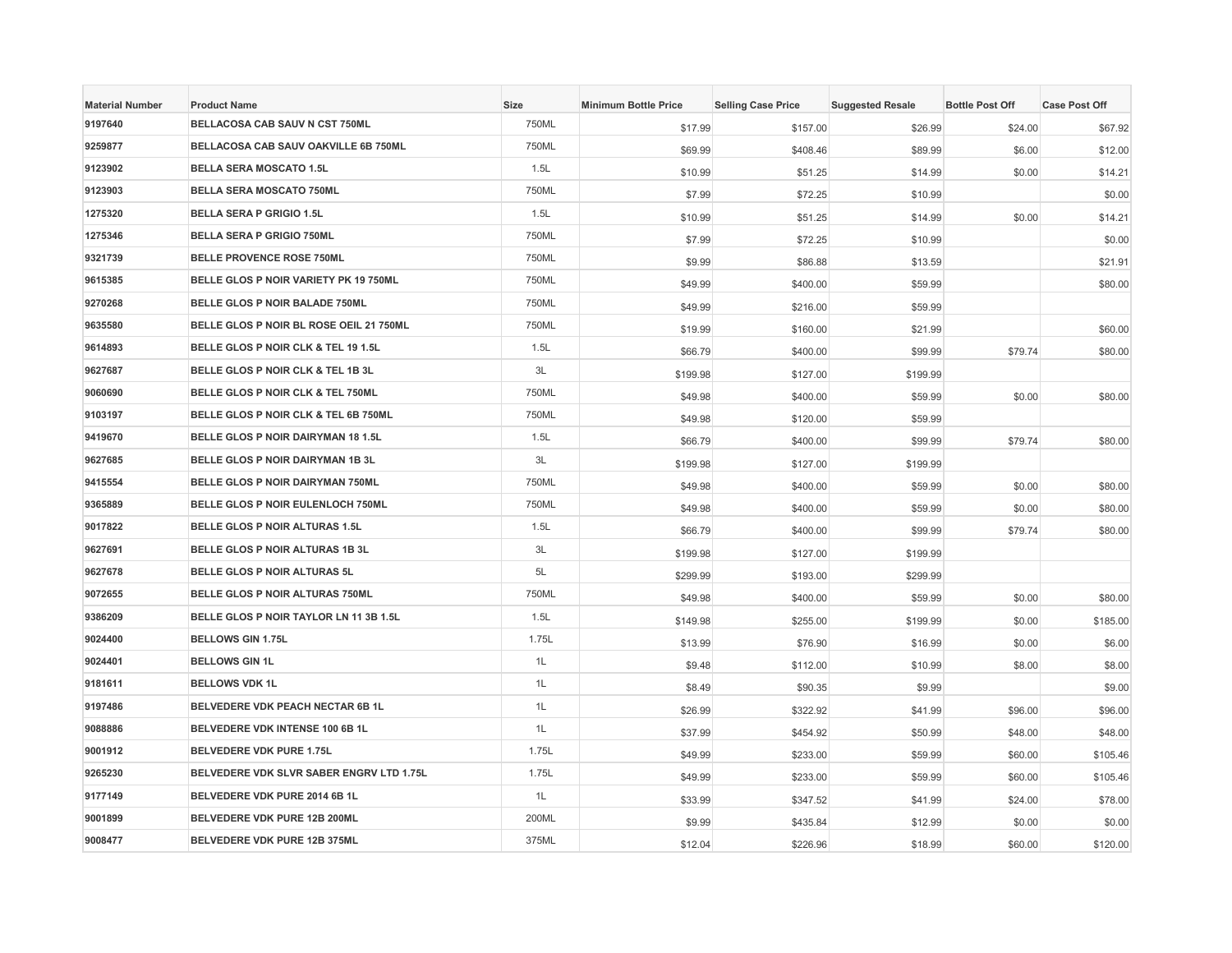| <b>Material Number</b> | <b>Product Name</b>                      | Size         | <b>Minimum Bottle Price</b> | <b>Selling Case Price</b> | <b>Suggested Resale</b> | <b>Bottle Post Off</b> | <b>Case Post Off</b> |
|------------------------|------------------------------------------|--------------|-----------------------------|---------------------------|-------------------------|------------------------|----------------------|
| 9013617                | BELVEDERE VDK PURE 60B 50ML              | 50ML         | \$3.99                      | \$396.00                  | \$4.99                  | \$30.00                | \$30.00              |
| 9005852                | <b>BELVEDERE VDK PURE 6B 750ML</b>       | 750ML        | \$28.99                     | \$286.92                  | \$32.99                 |                        | \$60.00              |
| 9271577                | BELVEDERE VDK SNGL EST BARTEZEK 6B 1L    | 1L           | \$35.58                     | \$426.00                  | \$44.99                 | \$78.00                | \$78.00              |
| 9365388                | BELVEDERE VDK SNGL EST BARTEZEK 6B 750ML | 750ML        | \$26.77                     | \$320.32                  | \$39.99                 | \$20.00                | \$20.00              |
| 9271578                | BELVEDERE VDK SNGL EST SMOGORY 6B 1L     | 1L           | \$35.58                     | \$426.00                  | \$44.99                 | \$78.00                | \$78.00              |
| 9365389                | BELVEDERE VDK SNGL EST SMOGORY 6B 750ML  | 750ML        | \$26.77                     | \$320.32                  | \$39.99                 | \$20.00                | \$20.00              |
| 9422115                | <b>BELVEDERE VDK HERITAGE 176 6B 1L</b>  | 1L           | \$22.03                     | \$263.34                  | \$29.99                 | \$0.00                 | \$0.00               |
| 9609313                | BELVEDERE VDK BLKB & LEM 6B 1L           | 1L           | \$29.99                     | \$358.92                  | \$43.99                 | \$81.08                | \$81.08              |
| 9609381                | BELVEDERE VDK BLKB & LEM 6B 750ML        | 750ML        | \$23.58                     | \$282.00                  | \$32.99                 | \$78.00                | \$78.00              |
| 9609314                | BELVEDERE VDK LEMON & BASIL 6B 1L        | 1L           | \$29.99                     | \$358.92                  | \$43.99                 | \$81.08                | \$81.08              |
| 9609382                | BELVEDERE VDK LEMON & BASIL 6B 750ML     | 750ML        | \$23.58                     | \$282.00                  | \$32.99                 | \$78.00                | \$78.00              |
| 9609315                | BELVEDERE VDK PEAR & GINGER 6B 1L        | 1L           | \$33.42                     | \$400.00                  | \$43.99                 | \$40.00                | \$40.00              |
| 9609383                | BELVEDERE VDK PEAR & GINGER 6B 750ML     | 750ML        | \$25.08                     | \$300.00                  | \$32.99                 | \$60.00                | \$60.00              |
| 9018146                | <b>BENVOLIO P GRIGIO 750ML</b>           | 750ML        | \$9.98                      | \$80.00                   | \$16.49                 | \$0.12                 | \$38.92              |
| 9398404                | BENVOLIO PROSECCO NV 24B 187ML           | <b>187ML</b> | \$4.99                      | \$80.00                   | \$4.99                  |                        | \$25.84              |
| 9183584                | BENVOLIO PROSECCO NV 750ML               | 750ML        | \$13.99                     | \$112.00                  | \$15.99                 |                        | \$54.92              |
| 9416079                | <b>BERAN ZIN SONOMA 750ML</b>            | 750ML        | \$19.99                     | \$160.00                  | \$24.99                 | \$80.00                | \$80.00              |
| 9614459                | BEV CAL GLAM CAN 6/4PK 250ML             | 250ML        | \$4.24                      | \$72.00                   | \$16.99                 |                        |                      |
| 9614471                | BEV CAL GLITZ CAN 6/4PK 250ML            | 250ML        | \$4.24                      | \$72.00                   | \$19.99                 |                        |                      |
| 9633357                | BEV CAL GLOW CAN 6/4PK 250ML             | 250ML        | \$4.24                      | \$72.00                   | \$19.99                 |                        |                      |
| 9614472                | BEV CAL P GRIGIO CAN 6/4PK 250ML         | 250ML        | \$3.74                      | \$63.00                   | \$14.99                 |                        |                      |
| 9614475                | BEV CAL P NOIR CAN 6/4PK 250ML           | 250ML        | \$3.74                      | \$63.00                   | \$14.99                 |                        |                      |
| 9643757                | BEV CAL PRIDE CAN 6/4PK 250ML            | 250ML        | \$3.74                      | \$63.00                   | \$14.99                 |                        |                      |
| 9614899                | BEV CAL ROSE CAN 6/4PK 250ML             | 250ML        | \$3.74                      | \$63.00                   | \$14.99                 |                        |                      |
| 9614898                | BEV CAL SAUV BL CAN 6/4PK 250ML          | 250ML        | \$3.74                      | \$63.00                   | \$14.99                 |                        |                      |
| 9627082                | BIB & TUCKER BRBN 10YR COLL ED 6B 750ML  | 750ML        | \$55.32                     | \$662.92                  | \$84.99                 |                        |                      |
| 9387127                | BIB & TUCKER BRBN 10YR PVT BBL 6B 750ML  | 750ML        | \$55.32                     | \$662.92                  | \$84.99                 |                        |                      |
| 9405088                | BIB & TUCKER BRBN 12YR PVT BBL 6B 750ML  | 750ML        | \$91.99                     | \$1,091.92                | \$119.99                |                        |                      |
| 9405089                | BIB & TUCKER BRBN 12YR BBL TWM 6B 750ML  | 750ML        | \$91.99                     | \$1,091.92                | \$119.99                |                        |                      |
| 9267949                | BIB & TUCKER BRBN 6YR SM BATCH 6B 750ML  | 750ML        | \$37.99                     | \$388.80                  | \$51.99                 | \$24.00                | \$90.12              |
| 9387087                | BIELER FAMILY CAB SAUV BTR 750ML         | 750ML        | \$11.99                     | \$96.17                   | \$13.99                 |                        | \$22.75              |
| 9627767                | BIG BABY SAKE NIGORI 12B 375ML           | 375ML        | \$9.68                      | \$115.00                  | \$14.99                 |                        |                      |
| 9602651                | <b>BIG HAND CHARD 750ML</b>              | 750ML        | \$5.08                      | \$60.00                   | \$8.99                  | \$12.41                | \$12.41              |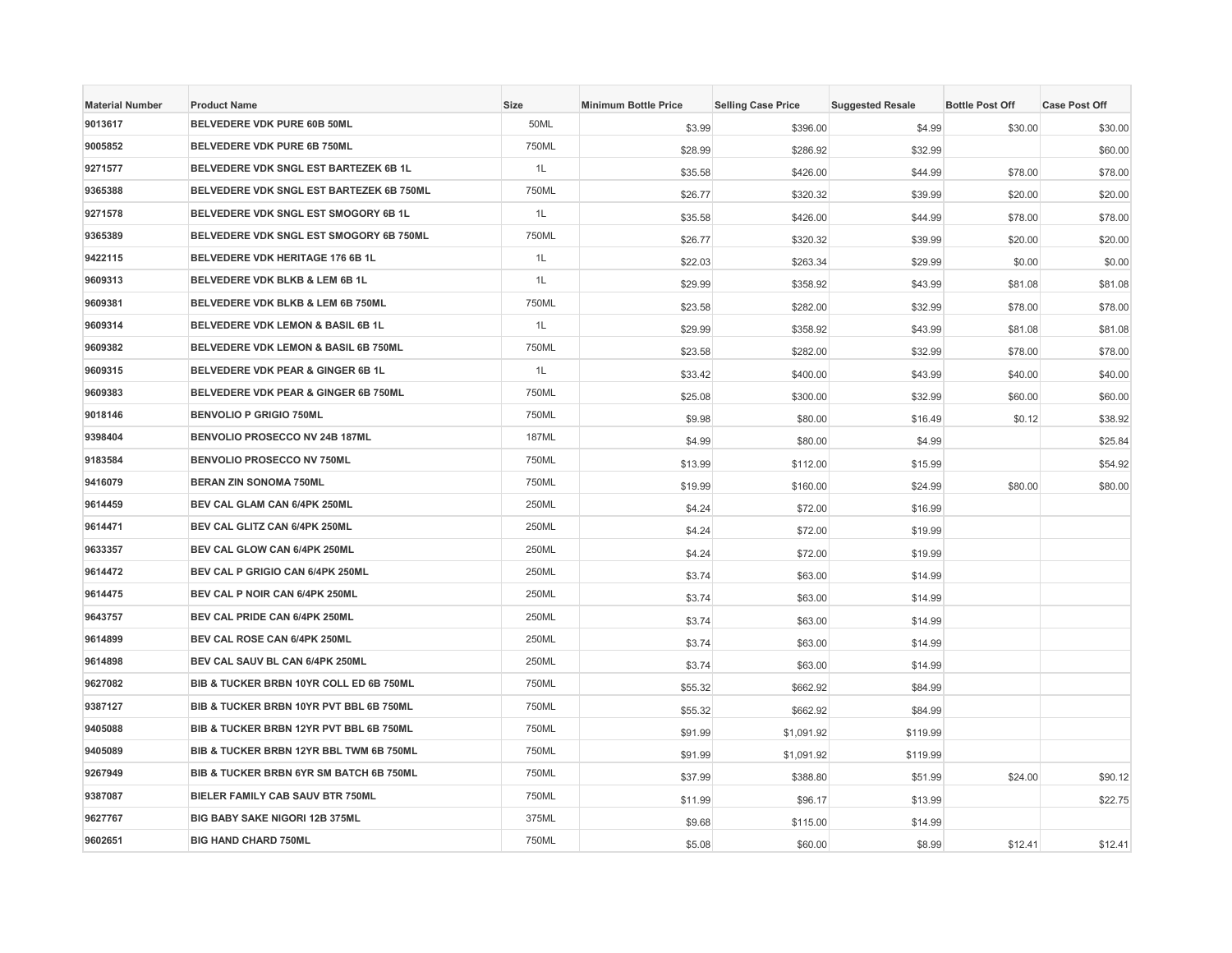| <b>Material Number</b> | <b>Product Name</b>                       | Size  | <b>Minimum Bottle Price</b> | <b>Selling Case Price</b> | <b>Suggested Resale</b> | <b>Bottle Post Off</b> | <b>Case Post Off</b> |
|------------------------|-------------------------------------------|-------|-----------------------------|---------------------------|-------------------------|------------------------|----------------------|
| 9602652                | <b>BIG HAND SYRAH ROSE 750ML</b>          | 750ML | \$5.08                      | \$60.00                   | \$8.99                  | \$12.41                | \$12.41              |
| 9633319                | <b>BLACK BOX CAB SAUV BRILLANT 6B 3L</b>  | 3L    | \$19.99                     | \$84.28                   | \$24.99                 |                        | \$6.00               |
| 9004297                | <b>BLACK BOX CAB SAUV CHILE 6B 3L</b>     | 3L    | \$19.99                     | \$84.28                   | \$22.99                 | \$0.00                 | \$6.00               |
| 9139724                | BLACK BOX CAB SAUV CHILE 12B 500ML        | 500ML | \$4.99                      | \$40.26                   | \$7.49                  |                        | \$0.00               |
| 9633354                | BLACK BOX CAB SAUV DEEP & DARK 6B 3L      | 3L    | \$19.99                     | \$84.28                   | \$24.99                 |                        | \$6.00               |
| 9139725                | BLACK BOX CHARD CALIF 12B 500ML           | 500ML | \$4.99                      | \$40.26                   | \$7.49                  |                        | \$0.00               |
| 9633335                | <b>BLACK BOX CHARD BRILLANT 6B 3L</b>     | 3L    | \$19.99                     | \$84.28                   | \$24.99                 |                        | \$6.00               |
| 9624957                | BLACK BOX CHARD BUTTERY CALIF 6B 3L       | 3L    | \$19.99                     | \$84.28                   | \$22.99                 | \$0.00                 | \$6.00               |
| 9624952                | BLACK BOX CHARD BUTTERY CALIF 12B 500ML   | 500ML | \$4.99                      | \$40.26                   | \$7.49                  |                        | \$0.00               |
| 9004298                | BLACK BOX CHARD CALIF 6B 3L               | 3L    | \$19.99                     | \$84.28                   | \$22.99                 | \$0.00                 | \$6.00               |
| 9103791                | <b>BLACK BOX MALBEC CHILE 6B 3L</b>       | 3L    | \$19.99                     | \$84.28                   | \$22.99                 | \$0.00                 | \$6.00               |
| 9015876                | <b>BLACK BOX MERLOT CALIF 6B 3L</b>       | 3L    | \$19.99                     | \$84.28                   | \$22.99                 | \$0.00                 | \$6.00               |
| 9139726                | BLACK BOX MERLOT CALIF 12B 500ML          | 500ML | \$4.99                      | \$40.26                   | \$7.49                  |                        | \$0.00               |
| 9633363                | <b>BLACK BOX P GRIGIO BRILLANT 6B 3L</b>  | 3L    | \$19.99                     | \$84.28                   | \$24.99                 |                        | \$6.00               |
| 9015878                | <b>BLACK BOX P GRIGIO CALIF 6B 3L</b>     | 3L    | \$19.99                     | \$84.28                   | \$22.99                 | \$0.00                 | \$6.00               |
| 9145306                | <b>BLACK BOX P GRIGIO CALIF 12B 500ML</b> | 500ML | \$4.99                      | \$40.26                   | \$7.49                  |                        | \$0.00               |
| 9172653                | BLACK BOX P NOIR CALIF 6B 3L              | 3L    | \$19.99                     | \$84.28                   | \$22.99                 | \$0.00                 | \$6.00               |
| 9220184                | BLACK BOX P NOIR CALIF 12B 500ML          | 500ML | \$4.99                      | \$40.26                   | \$7.49                  |                        | \$0.00               |
| 9145304                | <b>BLACK BOX RED BLEND CALIF 6B 3L</b>    | 3L    | \$19.99                     | \$84.28                   | \$22.99                 | \$0.00                 | \$6.00               |
| 9633347                | BLACK BOX RED BLEND VIB & VELVETY 6B 3L   | 3L    | \$19.99                     | \$84.28                   | \$24.99                 |                        | \$6.00               |
| 9087722                | <b>BLACK BOX RIES CALIF 6B 3L</b>         | 3L    | \$19.99                     | \$84.28                   | \$22.99                 | \$0.00                 | \$6.00               |
| 9251324                | <b>BLACK BOX ROSE CALIF 6B 3L</b>         | 3L    | \$19.99                     | \$84.28                   | \$22.99                 | \$0.00                 | \$6.00               |
| 9251325                | BLACK BOX ROSE CALIF 12B 500ML            | 500ML | \$4.99                      | \$40.26                   | \$7.49                  |                        | \$0.00               |
| 9289653                | <b>BLACK BOX SANGRIA 6B 3L</b>            | 3L    | \$19.99                     | \$84.28                   | \$22.99                 | \$0.00                 | \$6.00               |
| 9370912                | <b>BLACK BOX SANGRIA 12B 500ML</b>        | 500ML | \$4.99                      | \$40.26                   | \$7.49                  |                        | \$0.00               |
| 9086524                | BLACK BOX SAUV BL CHILE 6B 3L             | 3L    | \$19.99                     | \$84.28                   | \$22.99                 | \$0.00                 | \$6.00               |
| 9624953                | BLACK BOX SAUV BL CHILE 12B 500ML         | 500ML | \$4.99                      | \$40.26                   | \$7.49                  |                        | \$0.00               |
| 9633342                | BLACK BOX SAUV BL TART & TANGY 6B 3L      | 3L    | \$19.99                     | \$84.28                   | \$24.99                 |                        | \$6.00               |
| 9051525                | BLACK BOX SHIRAZ CALIF 6B 3L              | 3L    | \$19.99                     | \$84.28                   | \$22.99                 | \$0.00                 | \$6.00               |
| 9182228                | <b>BLACK INK RED BLEND 750ML</b>          | 750ML | \$9.99                      | \$80.26                   | \$11.99                 |                        | \$6.92               |
| 9314166                | <b>BLACK RIVER CAB SAUV 1.5L</b>          | 1.5L  | \$13.99                     | \$60.00                   | \$15.99                 | \$0.00                 | \$4.00               |
| 9314167                | <b>BLACK RIVER CAB SAUV 750ML</b>         | 750ML | \$7.99                      | \$64.00                   | \$9.99                  |                        | \$8.00               |
| 9314168                | <b>BLACK RIVER MALBEC 1.5L</b>            | 1.5L  | \$13.99                     | \$60.00                   | \$15.99                 | \$0.00                 | \$4.00               |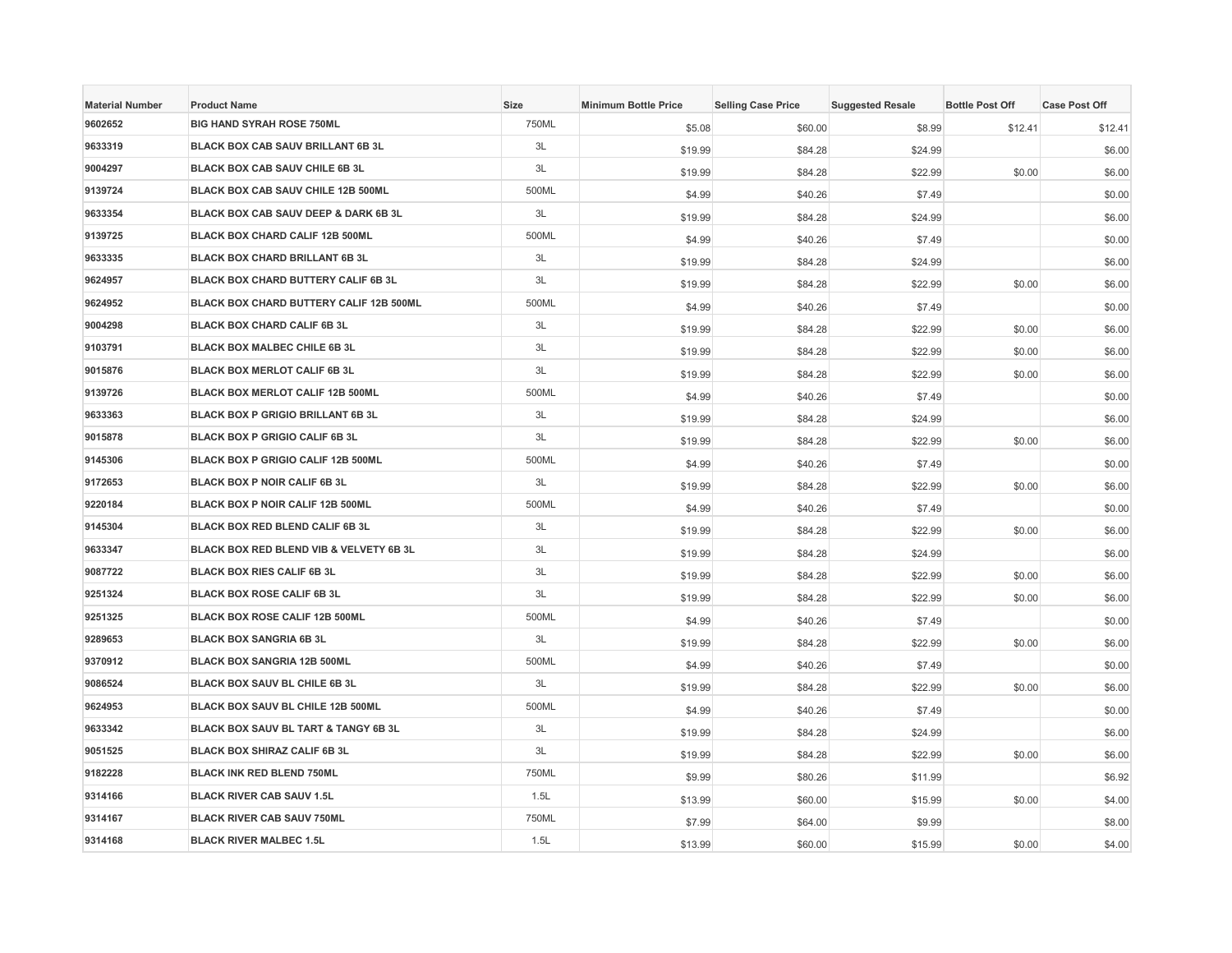| <b>Material Number</b> | <b>Product Name</b>                             | <b>Size</b> | <b>Minimum Bottle Price</b> | <b>Selling Case Price</b> | <b>Suggested Resale</b> | <b>Bottle Post Off</b> | <b>Case Post Off</b> |
|------------------------|-------------------------------------------------|-------------|-----------------------------|---------------------------|-------------------------|------------------------|----------------------|
| 9314169                | <b>BLACK RIVER MALBEC 750ML</b>                 | 750ML       | \$7.99                      | \$64.00                   | \$9.99                  |                        | \$8.00               |
| 9314181                | <b>BLACK RIVER MERLOT 750ML</b>                 | 750ML       | \$5.99                      | \$48.00                   | \$8.99                  |                        | \$0.00               |
| 9016162                | <b>BLACKSTONE CAB SAUV CALIF 1.5L</b>           | 1.5L        | \$15.99                     | \$84.00                   | \$28.99                 |                        | \$7.70               |
| 9044558                | <b>BLACKSTONE CAB SAUV CALIF 750ML</b>          | 750ML       | \$7.99                      | \$92.80                   | \$14.99                 |                        | \$0.00               |
| 9004307                | <b>BLACKSTONE CHARD CALIF 750ML</b>             | 750ML       | \$7.99                      | \$92.80                   | \$14.99                 |                        | \$0.00               |
| 9059933                | <b>BLACKSTONE MERLOT CALIF 1.5L</b>             | 1.5L        | \$15.99                     | \$84.00                   | \$28.99                 |                        | \$7.70               |
| 9004305                | <b>BLACKSTONE MERLOT CALIF 750ML</b>            | 750ML       | \$7.99                      | \$92.80                   | \$14.99                 |                        | \$0.00               |
| 9612416                | <b>BLACKSTONE MERLOT SS 750ML</b>               | 750ML       | \$6.16                      | \$72.92                   | \$14.99                 | \$0.00                 | \$0.00               |
| 9613746                | <b>BLANK FARM VDK 1.75L</b>                     | 1.75L       | \$22.58                     | \$135.00                  | \$29.99                 |                        |                      |
| 9616602                | <b>BLANK FARM VDK 1L</b>                        | 1L          | \$17.99                     | \$213.00                  | \$24.99                 |                        |                      |
| 9445989                | <b>BLANK FARM VDK 750ML</b>                     | 750ML       | \$13.99                     | \$162.60                  | \$19.99                 |                        |                      |
| 9620978                | <b>BLANK FARM VDK PLACE TO BE 750ML</b>         | 750ML       | \$13.99                     | \$162.60                  | \$19.99                 |                        |                      |
| 9642071                | BLOCKHEAD WHSKY POP PNUT CA PET 10/12 50        | 50ML        | \$1.27                      | \$150.00                  | \$1.99                  | \$79.20                | \$79.20              |
| 9642060                | <b>BLOCKHEAD WHSKY POPCORN PNUT CARAMEL 750</b> | 750ML       | \$17.49                     | \$201.92                  | \$24.99                 | \$90.00                | \$97.00              |
| 9429204                | <b>BLUECOAT GIN 1.75L</b>                       | 1.75L       | \$39.99                     | \$239.46                  | \$54.99                 | \$60.00                | \$60.00              |
| 9264996                | <b>BLUECOAT GIN 6B 1L</b>                       | 1L          | \$24.99                     | \$298.92                  | \$34.99                 | \$24.00                | \$24.00              |
| 9228097                | BLUECOAT GIN AMERICAN DRY 6B 750ML              | 750ML       | \$21.99                     | \$262.92                  | \$29.99                 | \$24.00                | \$24.00              |
| 9188645                | <b>BLUECOAT GIN BBL FINISH 6B 750ML</b>         | 750ML       | \$24.99                     | \$298.92                  | \$34.99                 | \$48.00                | \$48.00              |
| 9370772                | BLUECOAT GIN ELDERFLOWER 94 6B 750ML            | 750ML       | \$18.99                     | \$226.92                  | \$29.99                 | \$60.00                | \$60.00              |
| 9403893                | <b>BLUFELD RIES MOSEL 750ML</b>                 | 750ML       | \$9.99                      | \$80.00                   | \$9.99                  |                        |                      |
| 9367605                | <b>BOEN CHARD TRI COUNTY 750ML</b>              | 750ML       | \$17.98                     | \$144.00                  | \$24.99                 | \$96.00                | \$96.00              |
| 9618855                | BOEN CHARD TRI COUNTY COASTAL ST 6B 750M        | 750ML       | \$17.99                     | \$66.00                   | \$19.99                 |                        |                      |
| 9628779                | BOEN P NOIR COASTAL STANDARD 6B 750ML           | 750ML       | \$19.98                     | \$72.00                   | \$24.99                 |                        |                      |
| 9626516                | BOEN P NOIR RRV COASTAL STANDARD 6B 750M        | 750ML       | \$29.98                     | \$90.00                   | \$39.99                 | \$0.00                 | \$10.00              |
| 9237700                | <b>BOEN P NOIR RRV 750ML</b>                    | 750ML       | \$29.98                     | \$240.00                  | \$31.99                 | \$60.00                | \$60.00              |
| 9287621                | <b>BOEN P NOIR SLH 750ML</b>                    | 750ML       | \$29.98                     | \$240.00                  | \$31.99                 | \$60.00                | \$60.00              |
| 9290114                | <b>BOEN P NOIR SMV 750ML</b>                    | 750ML       | \$29.98                     | \$240.00                  | \$31.99                 | \$60.00                | \$60.00              |
| 9308508                | <b>BOEN P NOIR TRI COUNTY 750ML</b>             | 750ML       | \$19.98                     | \$160.00                  | \$24.99                 | \$80.00                | \$80.00              |
| 2331445                | <b>BOGLE CAB SAUV 750ML</b>                     | 750ML       | \$9.98                      | \$96.32                   | \$15.99                 | \$12.00                | \$24.00              |
| 2331049                | <b>BOGLE CHARD 750ML</b>                        | 750ML       | \$8.87                      | \$82.92                   | \$14.99                 | \$25.32                | \$37.40              |
| 9151018                | <b>BOGLE ESSENTIAL RED 750ML</b>                | 750ML       | \$9.98                      | \$96.32                   | \$15.99                 | \$12.00                | \$24.00              |
| 2332641                | <b>BOGLE MERLOT 750ML</b>                       | 750ML       | \$9.98                      | \$96.32                   | \$14.99                 | \$12.00                | \$24.00              |
| 2333045                | <b>BOGLE PETITE SIRAH 750ML</b>                 | 750ML       | \$9.98                      | \$96.32                   | \$15.99                 | \$12.00                | \$24.00              |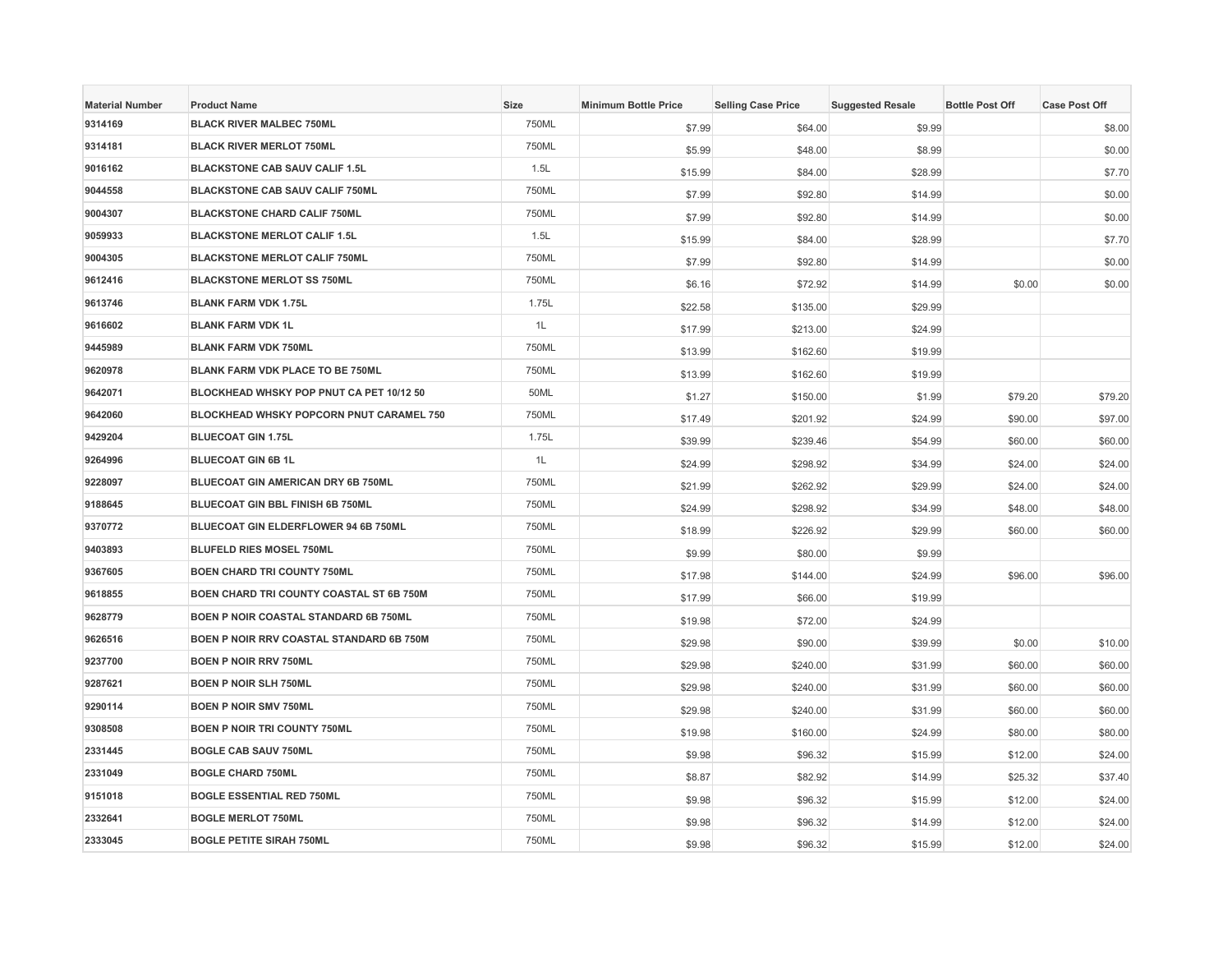| <b>Material Number</b> | <b>Product Name</b>                            | <b>Size</b> | <b>Minimum Bottle Price</b> | <b>Selling Case Price</b> | <b>Suggested Resale</b> | <b>Bottle Post Off</b> | <b>Case Post Off</b> |
|------------------------|------------------------------------------------|-------------|-----------------------------|---------------------------|-------------------------|------------------------|----------------------|
| 9635708                | <b>BOGLE P GRIGIO 750ML</b>                    | 750ML       | \$8.87                      | \$82.92                   | \$9.98                  | \$14.88                | \$37.40              |
| 9103043                | <b>BOGLE P NOIR CA 750ML</b>                   | 750ML       | \$9.98                      | \$96.32                   | \$15.99                 | \$12.00                | \$24.00              |
| 9351089                | <b>BOGLE ROSE 750ML</b>                        | 750ML       | \$9.98                      | \$87.32                   | \$14.99                 | \$12.00                | \$33.00              |
| 2332245                | <b>BOGLE SAUV BL 750ML</b>                     | 750ML       | \$9.98                      | \$96.32                   | \$14.99                 | \$12.00                | \$24.00              |
| 2333243                | <b>BOGLE PETITE SIRAH PORT 12B 500ML</b>       | 500ML       | \$12.19                     | \$144.40                  | \$17.99                 | \$22.92                | \$22.92              |
| 9024420                | <b>BOGLE ZIN OV 750ML</b>                      | 750ML       | \$9.98                      | \$96.32                   | \$15.99                 | \$12.00                | \$24.00              |
| 9252720                | <b>BONACCHI CHIANTI RSV 750ML</b>              | 750ML       | \$9.99                      | \$89.99                   | \$14.99                 | \$12.00                | \$30.00              |
| 9024424                | <b>BONGIOVANNI ARNEIS LANGHE 750ML</b>         | 750ML       | \$15.99                     | \$144.16                  | \$18.99                 | \$0.00                 | \$12.00              |
| 9434100                | <b>BONGIOVANNI BAROLO 16 750ML</b>             | 750ML       | \$39.99                     | \$450.00                  | \$63.99                 | \$60.00                | \$88.92              |
| 9434391                | BONGIOVANNI BAROLO PERNANNO 16 6B 750ML        | 750ML       | \$69.99                     | \$361.87                  | \$89.99                 |                        | \$18.00              |
| 9641853                | BOOKERS BRBN RONNIES BATCH 124.3 6B 750M       | 750ML       | \$65.49                     | \$778.92                  | \$77.99                 | \$42.00                | \$48.00              |
| 9647530                | BOOKERS BRBN LUMBERYARD 124.8 6B 750ML         | 750ML       | \$65.49                     | \$778.92                  | \$77.99                 | \$42.00                | \$48.00              |
| 9024435                | <b>BOONES BLUE HAWAIIAN 750ML</b>              | 750ML       | \$4.99                      | \$42.25                   | \$6.99                  |                        | \$0.00               |
| 9024436                | <b>BOONES FUZZY NAVEL 750ML</b>                | 750ML       | \$4.99                      | \$42.25                   | \$6.99                  |                        | \$0.00               |
| 1227842                | <b>BOONES SANGRIA 750ML</b>                    | 750ML       | \$4.99                      | \$42.25                   | \$6.99                  |                        | \$0.00               |
| 1227347                | <b>BOONES SNOWCREEK BERRY 750ML</b>            | 750ML       | \$4.99                      | \$42.25                   | \$6.99                  |                        | \$0.00               |
| 9063456                | <b>BOONES STRWB DAIQ 750ML</b>                 | 750ML       | \$4.99                      | \$42.25                   | \$6.99                  |                        | \$0.00               |
| 1227149                | <b>BOONES STRWB HILL 750ML</b>                 | 750ML       | \$4.99                      | \$42.25                   | \$6.99                  |                        | \$0.00               |
| 9262760                | BOOTLEG PREQUEL SYRAH 750ML                    | 750ML       | \$34.99                     | \$304.00                  | \$52.49                 | \$0.00                 | \$36.00              |
| 9193736                | <b>BOOTLEG RED BLEND 750ML</b>                 | 750ML       | \$34.99                     | \$304.00                  | \$52.49                 |                        | \$36.00              |
| 9024446                | <b>BORTOLUZZI P GRIGIO 750ML</b>               | 750ML       | \$16.99                     | \$147.92                  | \$18.99                 |                        | \$31.00              |
| 9024447                | BORTOLUZZI SAUV BL 750ML                       | 750ML       | \$18.99                     | \$166.92                  | \$20.99                 |                        | \$24.00              |
| 9624694                | <b>BOSCARELLI NOBILE MONT RS CASA 6B 750ML</b> | 750ML       | \$35.99                     | \$184.46                  | \$47.99                 |                        | \$12.00              |
| 9024448                | BOSCARELLI NOBILE MONTEPULCIANO 750ML          | 750ML       | \$32.99                     | \$278.92                  | \$34.99                 |                        | \$24.00              |
| 9266449                | <b>BOUNTY RUM GLD 80 1L</b>                    | 1L          | \$10.08                     | \$120.00                  | \$16.99                 | \$16.00                | \$16.00              |
| 9266463                | <b>BOUNTY RUM GLD 80 750ML</b>                 | 750ML       | \$9.25                      | \$110.00                  | \$19.99                 | \$12.00                | \$12.00              |
| 9266465                | BOUNTY RUM PREM SPICED 80 750ML                | 750ML       | \$9.25                      | \$110.00                  | \$19.99                 | \$12.00                | \$12.00              |
| 9393433                | BOUTIQUE ROSE WTR SPKL ROSE CN 4/6 250ML       | 250ML       | \$1.92                      | \$41.00                   | \$14.99                 | \$0.48                 | \$5.00               |
| 9605226                | BOUTIQUE WINE WTR SAUV BL CN 4/6 250ML         | 250ML       | \$1.92                      | \$41.00                   | \$14.99                 | \$0.48                 | \$5.00               |
| 9005943                | <b>BRANCAIA CHIANTI CLASS 6B 750ML</b>         | 750ML       | \$39.99                     | \$180.00                  | \$47.99                 |                        |                      |
| 9001506                | <b>BRANCAIA ILATRAIA 6B 750ML</b>              | 750ML       | \$59.99                     | \$260.00                  | \$65.99                 |                        |                      |
| 9012985                | <b>BRANCAIA IL BLUE 6B 750ML</b>               | 750ML       | \$66.99                     | \$400.00                  | \$99.99                 |                        |                      |
| 9001602                | <b>BRANCAIA TRE 750ML</b>                      | 750ML       | \$19.99                     | \$160.00                  | \$26.99                 |                        | \$16.00              |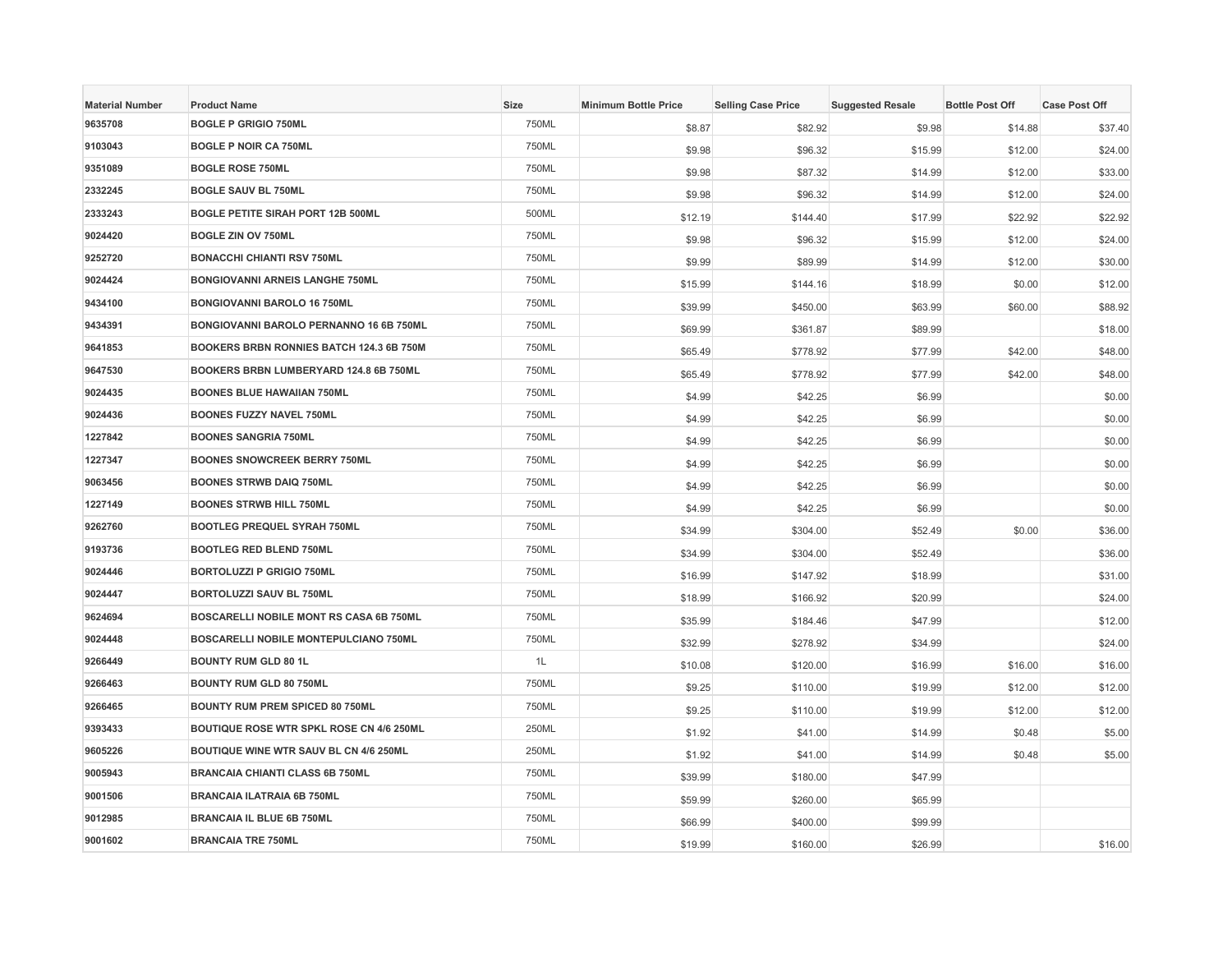| <b>Material Number</b> | <b>Product Name</b>                          | <b>Size</b> | <b>Minimum Bottle Price</b> | <b>Selling Case Price</b> | <b>Suggested Resale</b> | <b>Bottle Post Off</b> | <b>Case Post Off</b> |
|------------------------|----------------------------------------------|-------------|-----------------------------|---------------------------|-------------------------|------------------------|----------------------|
| 1055441                | <b>BRANCOTT P NOIR 750ML</b>                 | 750ML       | \$11.99                     | \$100.92                  | \$14.99                 |                        | \$42.00              |
| 1055946                | <b>BRANCOTT SAUV BL 750ML</b>                | 750ML       | \$11.99                     | \$100.92                  | \$14.99                 |                        | \$42.00              |
| 9171092                | <b>BRANCOTT FLIGHT SONG P GRIGIO 750ML</b>   | 750ML       | \$12.99                     | \$106.92                  | \$15.99                 | \$0.00                 | \$48.00              |
| 9171091                | <b>BRANCOTT FLIGHT SONG SAUV BL 750ML</b>    | 750ML       | \$12.99                     | \$106.92                  | \$15.99                 | \$0.00                 | \$48.00              |
| 9085217                | <b>BTL DEPOSIT</b>                           | EACH        |                             |                           |                         |                        |                      |
| 9402438                | <b>BRANSON COGN VSOP GR CHAMP 6B 750ML</b>   | 750ML       | \$51.99                     | \$622.92                  | \$69.99                 | \$108.00               | \$108.00             |
| 9402437                | <b>BRANSON COGN VS PHANTOM 750ML</b>         | 750ML       | \$39.99                     | \$428.92                  | \$54.99                 | \$108.00               | \$158.00             |
| 9402483                | <b>BRANSON COGN VSOP ROYAL 6B 750ML</b>      | 750ML       | \$44.99                     | \$538.92                  | \$59.99                 | \$96.00                | \$96.00              |
| 9445923                | <b>BRANSON COGN XO 6B 750ML</b>              | 750ML       | \$179.99                    | \$2,158.92                | \$249.99                | \$240.00               | \$240.00             |
| 9279264                | <b>BRAVIUM CHARD RRV 6B 750ML</b>            | 750ML       | \$19.99                     | \$80.20                   | \$29.99                 | \$6.00                 | \$40.00              |
| 9279265                | <b>BRAVIUM P NOIR ANDERSON 6B 750ML</b>      | 750ML       | \$29.99                     | \$120.20                  | \$44.99                 | \$6.00                 | \$60.00              |
| 9377604                | BRAVIUM P NOIR WILEY VYD 6B 750ML            | 750ML       | \$39.99                     | \$160.09                  | \$49.99                 |                        | \$65.00              |
| 9174470                | <b>BRENNE FRENCH EST CASK 6B 750ML</b>       | 750ML       | \$46.99                     | \$562.96                  | \$64.99                 | \$84.00                | \$84.00              |
| 9197850                | BRENNE FRENCH SNGL MALT 10YR 6B 750ML        | 750ML       | \$72.99                     | \$874.92                  | \$99.99                 | \$120.00               | \$120.00             |
| 9134497                | <b>BRICCO MONDALINO CASORZO MOL 6B 750ML</b> | 750ML       | \$15.99                     | \$79.96                   | \$23.99                 |                        | \$12.00              |
| 9118881                | BRIDLEWOOD CAB SAUV PASO ROBLES 750ML        | 750ML       | \$12.99                     | \$112.25                  | \$15.99                 |                        | \$0.00               |
| 9078327                | <b>BRIDLEWOOD CHARD MONTEREY 750ML</b>       | 750ML       | \$12.99                     | \$112.25                  | \$15.99                 | \$0.00                 | \$0.00               |
| 9118453                | <b>BRIDLEWOOD P NOIR CA 750ML</b>            | 750ML       | \$8.99                      | \$105.25                  | \$10.99                 |                        | \$0.00               |
| 9100889                | <b>BRIDLEWOOD P NOIR MONTEREY 750ML</b>      | 750ML       | \$12.99                     | \$112.25                  | \$15.99                 | \$0.00                 | \$8.00               |
| 9616584                | BROKEN SHED VDK 80 1.75L                     | 1.75L       | \$33.99                     | \$191.46                  | \$39.99                 | \$36.00                | \$48.00              |
| 9374066                | BROKEN SHED VDK 80 6B 1L                     | 1L          | \$24.99                     | \$252.92                  | \$34.99                 | \$52.00                | \$98.00              |
| 9311358                | <b>BROKEN SHED VDK 80 750ML</b>              | 750ML       | \$23.99                     | \$230.00                  | \$26.99                 | \$0.00                 | \$56.92              |
| 9161295                | <b>BROOKLYN GIN 6B 750ML</b>                 | 750ML       | \$29.99                     | \$346.92                  | \$39.99                 | \$60.00                | \$72.00              |
| 9616545                | BROTHERS BOND BRBN STRAIGHT 6B 750ML         | 750ML       | \$28.99                     | \$346.92                  | \$39.99                 | \$72.00                | \$72.00              |
| 9616751                | <b>BRUMA PLAN B CHARD 750ML</b>              | 750ML       | \$17.59                     | \$209.00                  | \$27.99                 | \$31.00                | \$31.00              |
| 9616739                | <b>BRUMA PLAN B TINTO 750ML</b>              | 750ML       | \$20.92                     | \$249.00                  | \$32.99                 | \$51.00                | \$51.00              |
| 9630556                | <b>BUCCI VERDICCHIO CLASS 19 750ML</b>       | 750ML       | \$21.99                     | \$179.92                  | \$22.99                 |                        | \$24.00              |
| 9632167                | <b>BUCCI VERDICCHIO CLASS 20 750ML</b>       | 750ML       | \$21.99                     | \$186.92                  | \$22.99                 |                        | \$18.00              |
| 9438357                | <b>BUSKER IRISH WHSKY BLEND 1.75L</b>        | 1.75L       | \$34.33                     | \$205.02                  | \$46.99                 | \$43.00                | \$43.48              |
| 9438354                | <b>BUSKER IRISH WHSKY BLEND 12B 375ML</b>    | 375ML       | \$10.99                     | \$251.76                  | \$13.99                 | \$72.00                | \$82.08              |
| 9438353                | BUSKER IRISH WHSKY BLEND 3/20PK 50ML         | 50ML        | \$1.77                      | \$209.92                  | \$2.99                  | \$139.68               | \$139.68             |
| 9438355                | <b>BUSKER IRISH WHSKY BLEND 750ML</b>        | 750ML       | \$25.99                     | \$310.92                  | \$26.99                 | \$0.00                 | \$0.00               |
| 9621395                | BUSKER IRISH WHSKY DISCOVERY 6/3PK 200ML     | 200ML       | \$7.66                      | \$137.22                  | \$29.99                 |                        |                      |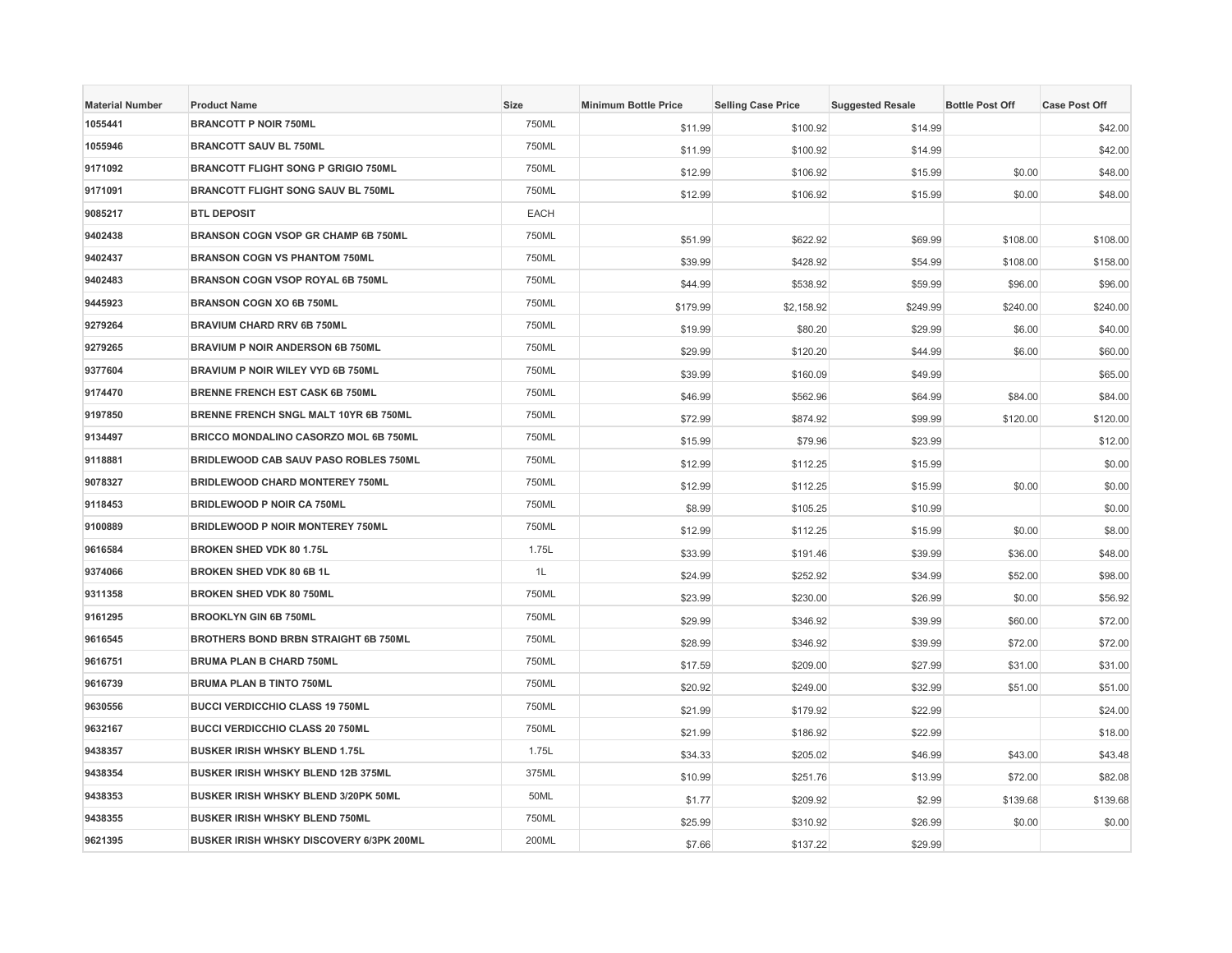| <b>Material Number</b> | <b>Product Name</b>                           | <b>Size</b> | <b>Minimum Bottle Price</b> | <b>Selling Case Price</b> | <b>Suggested Resale</b> | <b>Bottle Post Off</b> | <b>Case Post Off</b> |
|------------------------|-----------------------------------------------|-------------|-----------------------------|---------------------------|-------------------------|------------------------|----------------------|
| 9438358                | BUSKER IRISH WHSKY SNGL GRAIN 3/20P 50ML      | 50ML        | \$2.34                      | \$249.60                  | \$2.99                  | \$70.60                | \$100.00             |
| 9438359                | BUSKER IRISH WHSKY SNGL GRAIN 6B 750ML        | 750ML       | \$22.99                     | \$274.92                  | \$29.99                 | \$84.00                | \$84.00              |
| 9438361                | <b>BUSKER IRISH WHSKYS SNGL MALT 6B 750ML</b> | 750ML       | \$22.99                     | \$274.92                  | \$29.99                 | \$84.00                | \$84.00              |
| 9438362                | BUSKER IRISH WHSKYS SNGL POT 3/20PK 50ML      | 50ML        | \$2.34                      | \$249.60                  | \$2.99                  | \$70.60                | \$100.00             |
| 9438363                | BUSKER IRISH WHSKYS SNGL POT 6B 750ML         | 750ML       | \$22.99                     | \$274.92                  | \$29.99                 | \$84.00                | \$84.00              |
| 9052803                | <b>BUSNEL CALV FINE 750ML</b>                 | 750ML       | \$23.66                     | \$266.00                  | \$25.99                 |                        |                      |
| 2185940                | BYRON P NOIR NIELSON VYD 6B 750ML             | 750ML       | \$29.99                     | \$160.00                  | \$42.99                 | \$30.00                | \$49.46              |
| 9377451                | BYRON P NOIR JOHN SEBASTIANO VYD 750ML        | 750ML       | \$35.41                     | \$424.00                  | \$49.99                 |                        |                      |
| 9615425                | CAFE DE PARIS BRUT 750ML                      | 750ML       | \$11.99                     | \$99.00                   | \$14.99                 |                        | \$21.00              |
| 9615440                | CAFE DE PARIS BRUT ROSE 750ML                 | 750ML       | \$11.99                     | \$99.00                   | \$14.99                 |                        | \$21.00              |
| 9314211                | <b>CAFFO BRANDY DOMINIQUE 750ML</b>           | 750ML       | \$16.99                     | \$202.90                  | \$22.99                 | \$22.00                | \$22.00              |
| 9205968                | CAFFO LIQ AMARETTO 750ML                      | 750ML       | \$17.49                     | \$208.87                  | \$23.99                 | \$20.45                | \$20.45              |
| 9205969                | <b>CAFFO LIQ ANISETTE 750ML</b>               | 750ML       | \$16.99                     | \$202.88                  | \$23.99                 | \$21.40                | \$21.40              |
| 9205970                | <b>CAFFO LIQ LIMONCINO DEL ISOLA 750ML</b>    | 750ML       | \$14.49                     | \$172.95                  | \$22.49                 | \$16.00                | \$16.00              |
| 9388912                | <b>CAFFO LIQ MARASCHINO 60 750ML</b>          | 750ML       | \$18.99                     | \$226.92                  | \$26.99                 |                        |                      |
| 9314212                | CAFFO LIQ SAMBUCA 84 750ML                    | 750ML       | \$16.49                     | \$196.90                  | \$23.49                 | \$13.65                | \$13.65              |
| 9205971                | CAFFO LIQ SOLARA 750ML                        | 750ML       | \$20.49                     | \$244.89                  | \$28.99                 | \$14.75                | \$14.75              |
| 9205966                | <b>CAFFO GRAPPA ITALIANA 750ML</b>            | 750ML       | \$17.99                     | \$214.87                  | \$24.99                 | \$20.45                | \$20.45              |
| 9205967                | <b>CAFFO GRAPPA VECCHIA 750ML</b>             | 750ML       | \$20.99                     | \$250.92                  | \$29.99                 | \$20.40                | \$20.40              |
| 9606503                | <b>CALANICA FRAPPATO 750ML</b>                | 750ML       | \$9.99                      | \$94.92                   | \$11.99                 |                        | \$24.00              |
| 9606505                | <b>CALANICA GRILLO 750ML</b>                  | 750ML       | \$9.99                      | \$94.92                   | \$11.99                 |                        | \$24.00              |
| 9606502                | <b>CALANICA ROSATO 750ML</b>                  | 750ML       | \$9.99                      | \$94.92                   | \$11.99                 |                        | \$24.00              |
| 9440215                | <b>CALICE DE FAUGERES 750ML</b>               | 750ML       | \$17.41                     | \$208.00                  | \$24.99                 |                        |                      |
| 9024503                | <b>CALVERT GIN 1.75L</b>                      | 1.75L       | \$14.99                     | \$81.40                   | \$16.99                 | \$13.80                | \$20.54              |
| 9194994                | <b>CAMBRIA CHARD CLONE IV 750ML</b>           | 750ML       | \$12.99                     | \$96.00                   | \$18.99                 |                        |                      |
| 1111061                | <b>CAMBRIA CHARD KATHERINES 12B 375ML</b>     | 375ML       | \$10.99                     | \$92.00                   | \$15.99                 |                        | \$38.92              |
| 1111046                | <b>CAMBRIA CHARD KATHERINE 750ML</b>          | 750ML       | \$18.99                     | \$138.00                  | \$23.99                 | \$0.00                 | \$88.92              |
| 9380334                | CAMBRIA P NOIR JULIAS VYD 12B 375ML           | 375ML       | \$12.99                     | \$102.00                  | \$18.99                 |                        | \$52.92              |
| 9333022                | CAMBRIA P NOIR JULIAS VYD 750ML               | 750ML       | \$19.99                     | \$180.00                  | \$29.99                 |                        | \$58.92              |
| 9639212                | <b>CAMBRIA P NOIR ROSE 21 750ML</b>           | 750ML       | \$19.99                     | \$144.00                  | \$24.99                 |                        | \$82.92              |
| 9027123                | <b>CAMELOT CAB SAUV 750ML</b>                 | 750ML       | \$9.98                      | \$56.00                   | \$13.99                 | \$0.00                 | \$8.00               |
| 9002084                | <b>CAMELOT CHARD 750ML</b>                    | 750ML       | \$6.99                      | \$56.00                   | \$13.99                 |                        | \$8.00               |
| 1118447                | <b>CAMELOT MERLOT 750ML</b>                   | 750ML       | \$6.99                      | \$56.00                   | \$13.99                 | \$0.00                 | \$8.00               |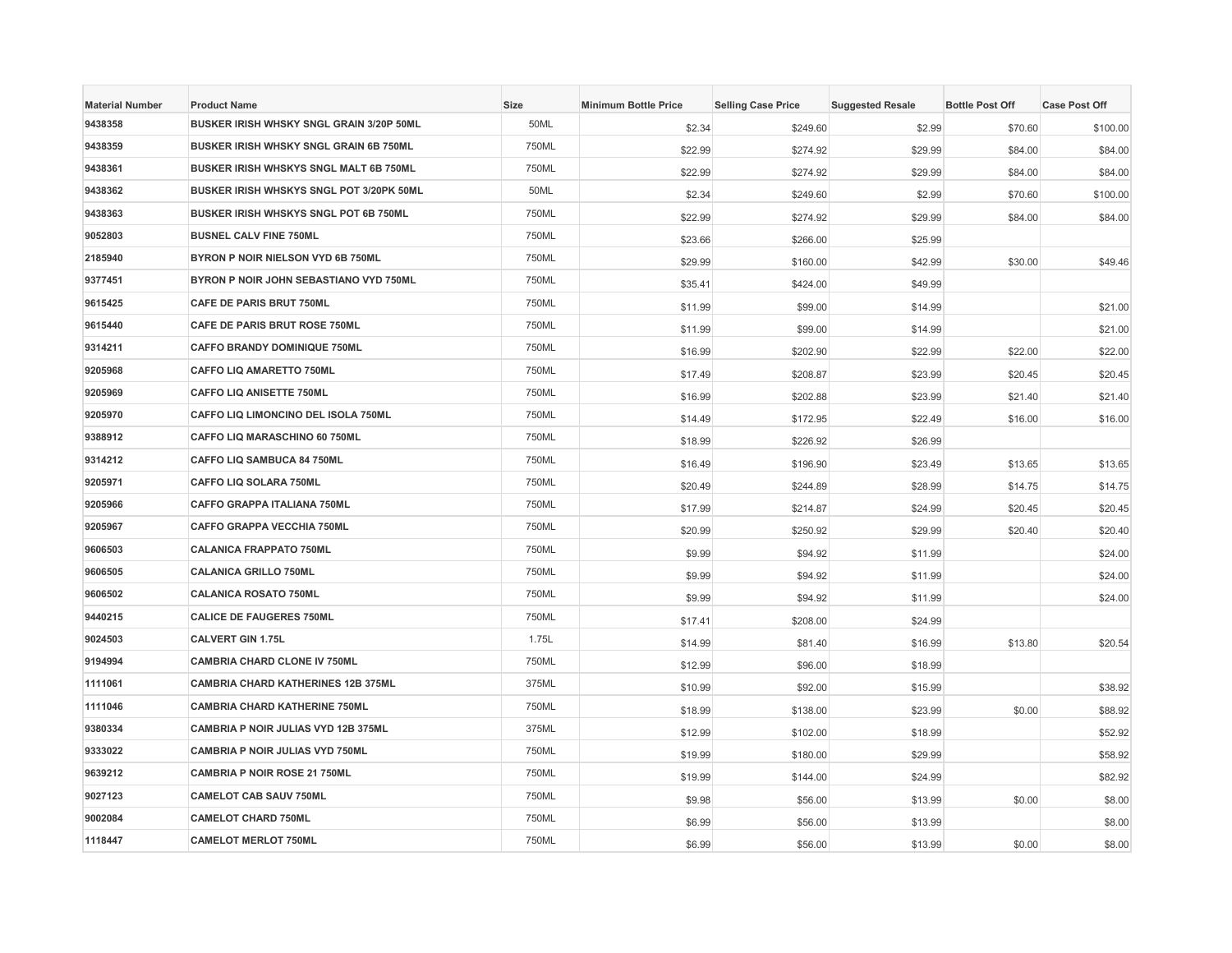| <b>Material Number</b> | <b>Product Name</b>                          | <b>Size</b>  | <b>Minimum Bottle Price</b> | <b>Selling Case Price</b> | <b>Suggested Resale</b> | <b>Bottle Post Off</b> | <b>Case Post Off</b> |
|------------------------|----------------------------------------------|--------------|-----------------------------|---------------------------|-------------------------|------------------------|----------------------|
| 9006520                | <b>CAMELOT P GRIGIO 750ML</b>                | 750ML        | \$6.99                      | \$56.00                   | \$13.99                 |                        | \$8.00               |
| 1118249                | <b>CAMELOT P NOIR 750ML</b>                  | 750ML        | \$6.99                      | \$56.00                   | \$13.99                 |                        | \$8.00               |
| 9238218                | <b>CAMELOT RED BLEND 750ML</b>               | 750ML        | \$6.99                      | \$56.00                   | \$13.99                 |                        | \$8.00               |
| 9638268                | <b>CAMPO DI FIORI P GRIGIO 750ML</b>         | 750ML        | \$9.99                      | \$76.80                   | \$12.99                 |                        |                      |
| 9167769                | CAMPO VIEJO CAVA BRUT RSV 6B 750ML           | 750ML        | \$11.99                     | \$51.96                   | \$15.99                 | \$0.00                 | \$19.50              |
| 9183894                | CAMPO VIEJO CAVA ROSE RSV 6B 750ML           | 750ML        | \$11.99                     | \$51.96                   | \$15.99                 | \$0.00                 | \$19.50              |
| 9167770                | <b>CAMPO VIEJO GARNACHA 750ML</b>            | 750ML        | \$9.99                      | \$85.92                   | \$12.99                 |                        | \$33.00              |
| 9436316                | <b>CAMPO VIEJO RED 6B 750ML</b>              | 750ML        | \$12.99                     | \$52.96                   | \$19.99                 |                        | \$24.50              |
| 9033854                | <b>CAMPO VIEJO GRAN RSV 750ML</b>            | 750ML        | \$21.99                     | \$199.92                  | \$29.99                 |                        | \$63.00              |
| 1086149                | CAMPO VIEJO RIOJA RSV 750ML                  | 750ML        | \$13.99                     | \$112.92                  | \$15.99                 |                        | \$54.00              |
| 9422432                | <b>CAMPO VIEJO ROSE 6B 750ML</b>             | 750ML        | \$9.99                      | \$40.46                   | \$12.99                 |                        | \$19.00              |
| 9188275                | <b>CAMPO VIEJO TEMPRANILLO 750ML</b>         | 750ML        | \$9.99                      | \$85.92                   | \$12.99                 |                        | \$33.00              |
| 70227                  | CANADIAN CLUB 1858 80 PET 1.75L              | 1.75L        | \$17.99                     | \$95.46                   | \$28.19                 | \$24.00                | \$36.00              |
| 70235                  | CANADIAN CLUB 1858 80 PROOF 1L               | 1L           | \$18.99                     | \$214.92                  | \$23.99                 | \$0.00                 | \$0.00               |
| 70276                  | CANADIAN CLUB 1858 80 200ML                  | 200ML        | \$4.75                      | \$220.32                  | \$5.39                  | \$0.00                 | \$0.00               |
| 70268                  | CANADIAN CLUB 1858 80 375ML                  | 375ML        | \$8.29                      | \$187.76                  | \$10.99                 | \$0.00                 | \$4.00               |
| 70292                  | CANADIAN CLUB 1858 80 50ML                   | 50ML         | \$1.57                      | \$162.00                  | \$1.99                  | \$0.00                 | \$0.00               |
| 70243                  | CANADIAN CLUB 1858 80 750ML                  | 750ML        | \$15.49                     | \$184.92                  | \$18.99                 | \$0.00                 | \$0.00               |
| 70144                  | <b>CANADIAN CLUB RSV 9YR 750ML</b>           | 750ML        | \$14.69                     | \$163.32                  | \$19.99                 | \$12.00                | \$24.00              |
| 9232372                | <b>CANADIAN CLUB RYE 750ML</b>               | 750ML        | \$17.99                     | \$202.92                  | \$25.49                 | \$24.00                | \$36.00              |
| 9024519                | CANELLA PROSECCO DI CONG LOOSE 24B 187ML     | 187ML        | \$5.99                      | \$88.23                   | \$7.99                  |                        | \$7.00               |
| 9249394                | <b>CANELLA PROSECCO DI CONEG 8/3PK 187ML</b> | <b>187ML</b> | \$5.33                      | \$95.92                   | \$17.99                 |                        | \$16.00              |
| 9024518                | CANELLA PROSECCO DI CONEGLIANO 750ML         | 750ML        | \$19.99                     | \$171.46                  | \$22.99                 |                        | \$20.00              |
| 9079138                | <b>CANELLA PROSECCO BRUT DOC NV 750ML</b>    | 750ML        | \$15.99                     | \$139.92                  | \$15.99                 | \$0.00                 | \$24.00              |
| 9624836                | CANELLA PROSECCO ROSE LIDO 24B 187ML         | <b>187ML</b> | \$5.99                      | \$88.23                   | \$7.99                  |                        | \$7.00               |
| 9611697                | CANELLA PROSECCO ROSE LIDO 750ML             | 750ML        | \$16.99                     | \$142.92                  | \$23.99                 |                        | \$24.00              |
| 9205996                | <b>CANELLA ROSE SPUMANTE 24B 187ML</b>       | <b>187ML</b> | \$5.99                      | \$88.73                   | \$7.99                  |                        | \$8.00               |
| 9216871                | <b>CANELLA ROSE SPUMANTE 6B 750ML</b>        | 750ML        | \$16.99                     | \$78.27                   | \$19.99                 |                        | \$8.00               |
| 9179239                | <b>CANELLA BELLINI FUSION 3PK 24B 250ML</b>  | 250ML        | \$4.99                      | \$95.92                   | \$16.99                 |                        | \$16.00              |
| 9024396                | <b>CANELLA BELLINI CKTL 750ML</b>            | 750ML        | \$14.99                     | \$127.92                  | \$16.99                 |                        | \$24.00              |
| 9624900                | CANELLA BELLINI CKTL GFT BOX 6B 750ML        | 750ML        | \$12.99                     | \$55.96                   | \$14.99                 |                        | \$9.50               |
| 9087579                | <b>CANELLA MIMOSA BLOOD ORNG CKTL 750ML</b>  | 750ML        | \$14.99                     | \$127.92                  | \$15.99                 |                        | \$24.00              |
| 9024521                | <b>CANYON ROAD CAB SAUV 1.5L</b>             | 1.5L         | \$8.40                      | \$49.92                   | \$14.99                 |                        |                      |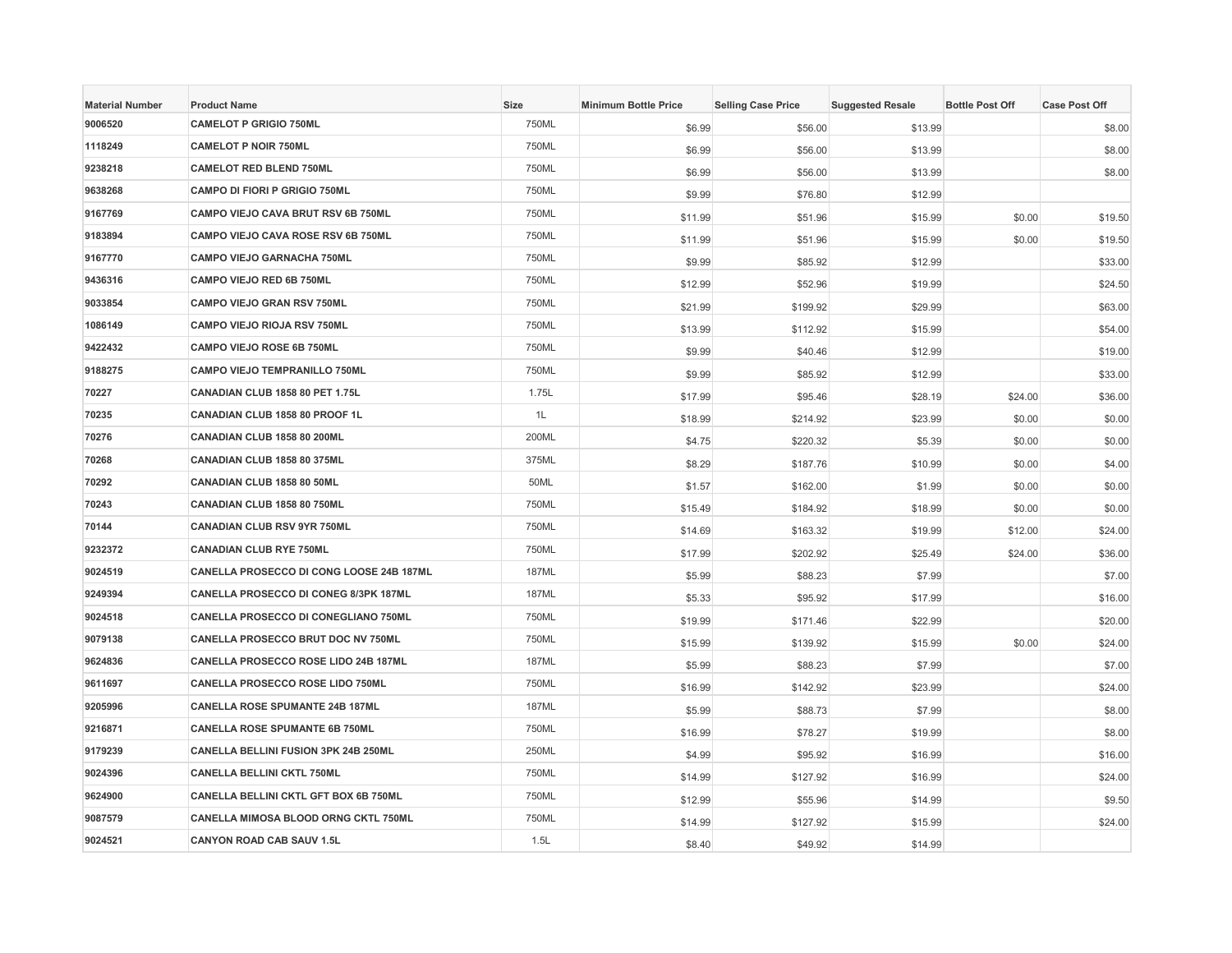| <b>Material Number</b> | <b>Product Name</b>                     | Size  | <b>Minimum Bottle Price</b> | <b>Selling Case Price</b> | <b>Suggested Resale</b> | <b>Bottle Post Off</b> | <b>Case Post Off</b> |
|------------------------|-----------------------------------------|-------|-----------------------------|---------------------------|-------------------------|------------------------|----------------------|
| 9024522                | <b>CANYON ROAD CAB SAUV 750ML</b>       | 750ML | \$4.24                      | \$49.92                   | \$8.99                  |                        |                      |
| 9024523                | <b>CANYON ROAD CHARD 1.5L</b>           | 1.5L  | \$8.40                      | \$49.92                   | \$14.99                 |                        |                      |
| 9024524                | <b>CANYON ROAD CHARD 750ML</b>          | 750ML | \$4.24                      | \$49.92                   | \$8.99                  |                        |                      |
| 9024525                | <b>CANYON ROAD MERLOT 1.5L</b>          | 1.5L  | \$8.40                      | \$49.92                   | \$14.99                 |                        |                      |
| 9024526                | <b>CANYON ROAD MERLOT 750ML</b>         | 750ML | \$4.24                      | \$49.92                   | \$8.99                  |                        |                      |
| 9135970                | <b>CANYON ROAD MOSCATO CA 750ML</b>     | 750ML | \$4.24                      | \$49.92                   | \$8.99                  |                        |                      |
| 9106762                | <b>CANYON ROAD P GRIGIO 1.5L</b>        | 1.5L  | \$8.40                      | \$49.92                   | \$14.99                 |                        |                      |
| 9084950                | <b>CANYON ROAD P GRIGIO 750ML</b>       | 750ML | \$4.24                      | \$49.92                   | \$8.99                  |                        |                      |
| 9106763                | <b>CANYON ROAD P NOIR 750ML</b>         | 750ML | \$4.24                      | \$49.92                   | \$8.99                  |                        |                      |
| 9024527                | <b>CANYON ROAD SAUV BL 750ML</b>        | 750ML | \$4.24                      | \$49.92                   | \$8.99                  |                        |                      |
| 9054478                | <b>CANYON ROAD WT ZIN 1.5L</b>          | 1.5L  | \$8.40                      | \$49.92                   | \$14.99                 |                        |                      |
| 9045515                | <b>CANYON ROAD WT ZIN 750ML</b>         | 750ML | \$4.24                      | \$49.92                   | \$8.99                  |                        |                      |
| 9191415                | <b>CAPENSIS CHARD 3B 750ML</b>          | 750ML | \$80.08                     | \$160.00                  | \$109.99                |                        | \$80.00              |
| 9203791                | <b>CAPRI BURGUNDY BIB 18L</b>           | 18L   | \$48.08                     | \$48.00                   | \$71.99                 | \$0.00                 | \$0.00               |
| 9203794                | <b>CAPRI CHABLIS BIB 18L</b>            | 18L   | \$48.08                     | \$48.00                   | \$71.99                 | \$0.00                 | \$0.00               |
| 9613284                | PARROT BAY RUM BANANA 10/12PK PET 50ML  | 50ML  | \$0.84                      | \$82.80                   | \$0.99                  | \$7.00                 | \$15.46              |
| 9613285                | PARROT BAY RUM LIME 10/12PK PET 50ML    | 50ML  | \$0.84                      | \$82.80                   | \$0.99                  | \$7.00                 | \$15.46              |
| 9092304                | PARROT BAY RUM COCO 42 PET 1.75L        | 1.75L | \$25.31                     | \$121.37                  | \$31.99                 |                        | \$30.00              |
| 9000363                | PARROT BAY RUM COCO 42 1L               | 1L    | \$16.59                     | \$171.04                  | \$21.99                 | \$0.00                 | \$27.08              |
| 9135963                | PARROT BAY RUM COCO 42 12B 375ML        | 375ML | \$7.56                      | \$77.27                   | \$9.99                  |                        | \$10.50              |
| 9000367                | PARROT BAY RUM COCO 12/10PK 50ML        | 50ML  | \$0.85                      | \$82.80                   | \$0.99                  | \$0.00                 | \$0.00               |
| 9020046                | PARROT BAY RUM COCO 42 PET 750ML        | 750ML | \$12.07                     | \$143.92                  | \$14.99                 | \$28.50                | \$28.50              |
| 9092548                | PARROT BAY RUM COCO 90 1.75L            | 1.75L | \$28.99                     | \$149.28                  | \$36.99                 | \$1.80                 | \$26.00              |
| 9426624                | PARROT BAY RUM COCO 90 10/12PK PET 50ML | 50ML  | \$0.84                      | \$82.80                   | \$0.99                  | \$7.00                 | \$15.46              |
| 9295840                | PARROT BAY RUM COCO 90 PET 750ML        | 750ML | \$18.99                     | \$194.92                  | \$23.99                 | \$1.92                 | \$33.88              |
| 9637619                | PARROT BAY RUM GLD 1.75L                | 1.75L | \$18.99                     | \$85.41                   | \$24.99                 |                        | \$28.08              |
| 9637617                | PARROT BAY RUM GLD 1L                   | 1L    | \$12.46                     | \$140.64                  | \$20.99                 | \$54.36                | \$54.36              |
| 9637615                | PARROT BAY RUM GLD 750ML                | 750ML | \$9.37                      | \$111.48                  | \$19.99                 | \$43.44                | \$43.44              |
| 9000690                | PARROT BAY RUM MANGO 1L                 | 1L    | \$16.79                     | \$171.04                  | \$24.99                 | \$0.00                 | \$27.08              |
| 9289664                | PARROT BAY RUM MANGO PET FL 750ML       | 750ML | \$12.07                     | \$143.92                  | \$14.99                 | \$28.50                | \$28.50              |
| 9435175                | PARROT BAY RUM PSNFRT PET 10/12PK 50ML  | 50ML  | \$0.71                      | \$82.80                   | \$0.99                  |                        |                      |
| 9290113                | PARROT BAY RUM PSNFRT PET FL 750ML      | 750ML | \$13.75                     | \$164.03                  | \$19.99                 | \$8.88                 | \$8.89               |
| 9298481                | PARROT BAY RUM PINEAPL PET FL 750ML     | 750ML | \$12.07                     | \$143.92                  | \$14.99                 | \$28.50                | \$28.50              |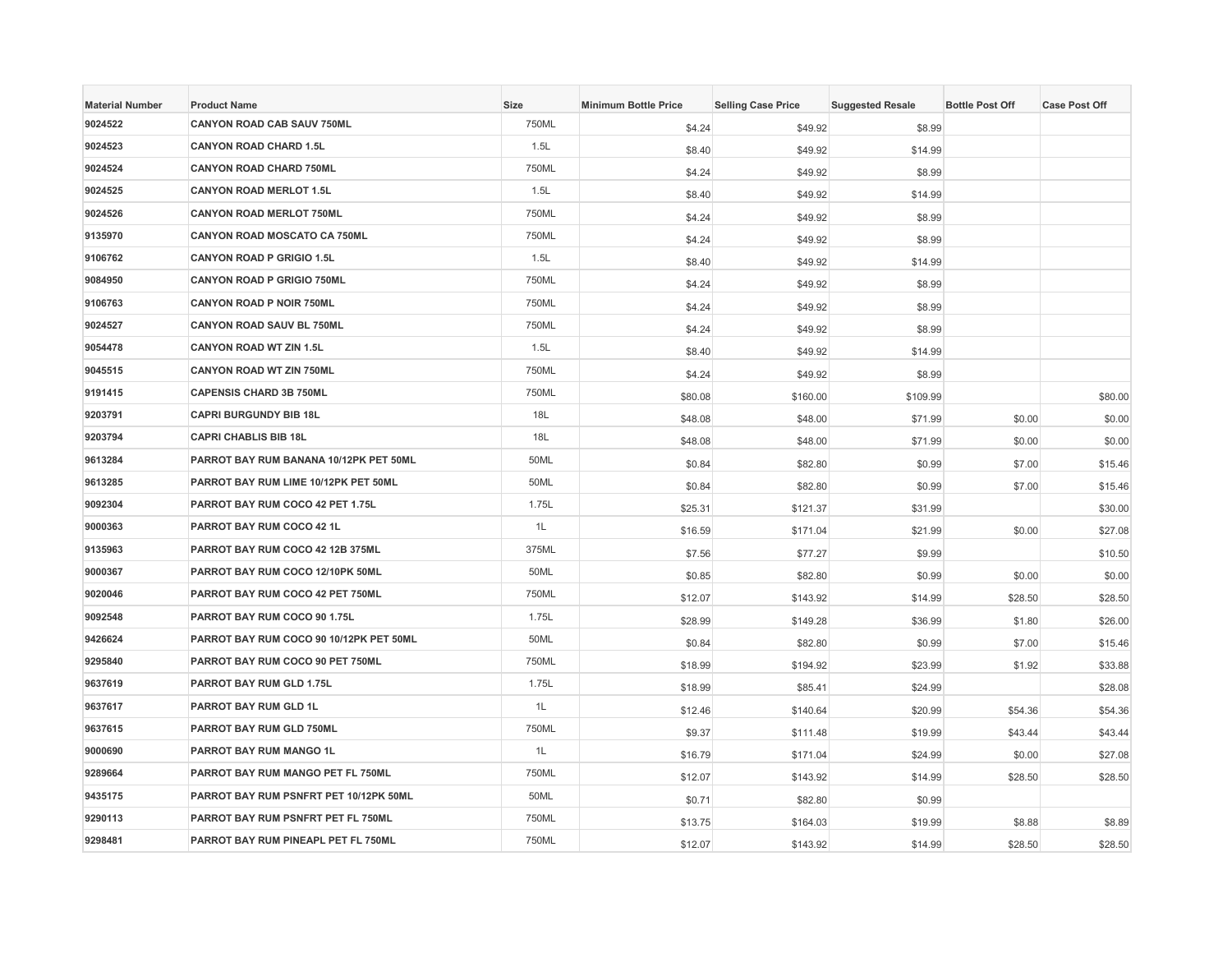| <b>Material Number</b> | <b>Product Name</b>                       | Size  | <b>Minimum Bottle Price</b> | <b>Selling Case Price</b> | <b>Suggested Resale</b> | <b>Bottle Post Off</b> | <b>Case Post Off</b> |
|------------------------|-------------------------------------------|-------|-----------------------------|---------------------------|-------------------------|------------------------|----------------------|
| 9422388                | PARROT BAY RUM PINEAPL 90 PET 10/12 50ML  | 50ML  | \$0.84                      | \$82.80                   | \$0.99                  | \$7.00                 | \$15.46              |
| 9637642                | <b>PARROT BAY RUM SPICED 1.75L</b>        | 1.75L | \$18.99                     | \$85.41                   | \$24.99                 |                        | \$28.08              |
| 9637636                | PARROT BAY RUM SPICED 1L                  | 1L    | \$12.46                     | \$141.04                  | \$24.99                 | \$54.36                | \$54.36              |
| 9637610                | PARROT BAY RUM SPICED 750ML               | 750ML | \$9.37                      | \$111.48                  | \$19.99                 | \$43.44                | \$43.44              |
| 9289661                | PARROT BAY RUM STRWB PET FL 750ML         | 750ML | \$12.07                     | \$143.92                  | \$14.99                 | \$28.50                | \$28.50              |
| 9422389                | PARROT BAY RUM STRWB 90 PET 12/10PK 50ML  | 50ML  | \$0.84                      | \$82.80                   | \$0.99                  | \$7.00                 | \$15.46              |
| 9637634                | <b>PARROT BAY RUM WT 1.75L</b>            | 1.75L | \$18.99                     | \$85.41                   | \$24.99                 |                        | \$28.08              |
| 9637630                | PARROT BAY RUM WT 1L                      | 1L    | \$12.46                     | \$140.64                  | \$20.99                 | \$54.36                | \$54.36              |
| 9637632                | PARROT BAY RUM WT 750ML                   | 750ML | \$9.37                      | \$111.48                  | \$19.99                 | \$43.44                | \$43.44              |
| 9613286                | PARROT BAY RUM WTRMLN 10/12PK PET 50ML    | 50ML  | \$0.84                      | \$82.80                   | \$0.99                  | \$7.00                 | \$15.46              |
| 9161154                | PARROT BAY LONG ISLAND ICE TEA 24B 200ML  | 200ML | \$2.46                      | \$48.29                   | \$2.99                  | \$1.92                 | \$6.30               |
| 9161155                | PARROT BAY TROP PUNCH 24B 200ML           | 200ML | \$2.50                      | \$48.59                   | \$2.99                  | \$2.00                 | \$6.00               |
| 9083397                | CAPT MORGAN LONG ISL ICED TEA PET 1.75L   | 1.75L | \$19.99                     | \$93.46                   | \$19.99                 | \$0.00                 | \$26.00              |
| 9083398                | CAPT MORGAN LONG ISL ICED TEA 750ML       | 750ML | \$12.49                     | \$134.92                  | \$14.99                 | \$0.00                 | \$14.00              |
| 9618203                | <b>CAPT MORGAN MAI TAI PET 1.75L</b>      | 1.75L | \$19.99                     | \$93.46                   | \$19.99                 | \$0.00                 | \$26.00              |
| 9618206                | CAPT MORGAN TROPICAL PUNCH PET 1.75L      | 1.75L | \$19.99                     | \$93.46                   | \$19.99                 | \$0.00                 | \$26.00              |
| 9060409                | CAPT MORGAN RUM 100 1.75L                 | 1.75L | \$33.99                     | \$167.96                  | \$42.99                 |                        | \$35.50              |
| 9060410                | <b>CAPT MORGAN RUM 100 1L</b>             | 1L    | \$23.74                     | \$283.92                  | \$28.99                 | \$15.00                | \$15.00              |
| 9060472                | <b>CAPT MORGAN RUM 100 PET 375ML</b>      | 375ML | \$10.44                     | \$233.88                  | \$12.99                 | \$6.00                 | \$15.00              |
| 9060474                | CAPT MORGAN RUM 100 PET 12/10PK 50ML      | 50ML  | \$0.92                      | \$91.20                   | \$0.99                  | \$8.76                 | \$17.90              |
| 9060471                | CAPT MORGAN RUM 100 750ML                 | 750ML | \$22.99                     | \$229.92                  | \$28.99                 |                        | \$45.00              |
| 9320134                | CAPT MORGAN RUM APL SM 60 PET 12/10 50ML  | 50ML  | \$0.72                      | \$79.20                   | \$0.99                  |                        |                      |
| 9144174                | CAPT MORGAN RUM BLK SPICED 94.6 1.75L     | 1.75L | \$29.99                     | \$179.46                  | \$29.99                 |                        |                      |
| 9144176                | CAPT MORGAN RUM BLK SPICED 94.6 750ML     | 750ML | \$15.95                     | \$190.42                  | \$24.99                 | \$48.48                | \$48.50              |
| 9193732                | CAPT MORGAN RUM CANNONBLAST 12/10PK 50ML  | 50ML  | \$0.74                      | \$83.20                   | \$0.99                  |                        |                      |
| 9185836                | CAPT MORGAN RUM CARIB COCO 1.75L          | 1.75L | \$19.99                     | \$95.96                   | \$24.99                 | \$0.00                 | \$23.50              |
| 9185831                | <b>CAPT MORGAN RUM CARIB COCO 1L</b>      | 1L    | \$11.86                     | \$139.92                  | \$14.99                 |                        | \$0.00               |
| 9185832                | CAPT MORGAN RUM CARIB COCO 750ML          | 750ML | \$9.99                      | \$95.92                   | \$15.29                 | \$24.00                | \$47.00              |
| 9185838                | CAPT MORGAN RUM CARIB PINEAPL 750ML       | 750ML | \$9.99                      | \$95.92                   | \$15.29                 | \$24.00                | \$47.00              |
| 9170551                | CAPT MORGAN RUM CARIB WT 1.75L            | 1.75L | \$19.99                     | \$93.96                   | \$25.39                 |                        | \$25.50              |
| 9171448                | CAPT MORGAN RUM CARIB WT 1L               | 1L    | \$11.86                     | \$139.92                  | \$14.99                 |                        | \$0.00               |
| 9171446                | <b>CAPT MORGAN RUM CARIB WT PET 375ML</b> | 375ML | \$4.99                      | \$84.58                   | \$5.99                  | \$0.00                 | \$27.50              |
| 9170553                | CAPT MORGAN RUM CARIB WT PET 12/10P 50ML  | 50ML  | \$0.89                      | \$78.80                   | \$0.99                  | \$0.00                 | \$4.00               |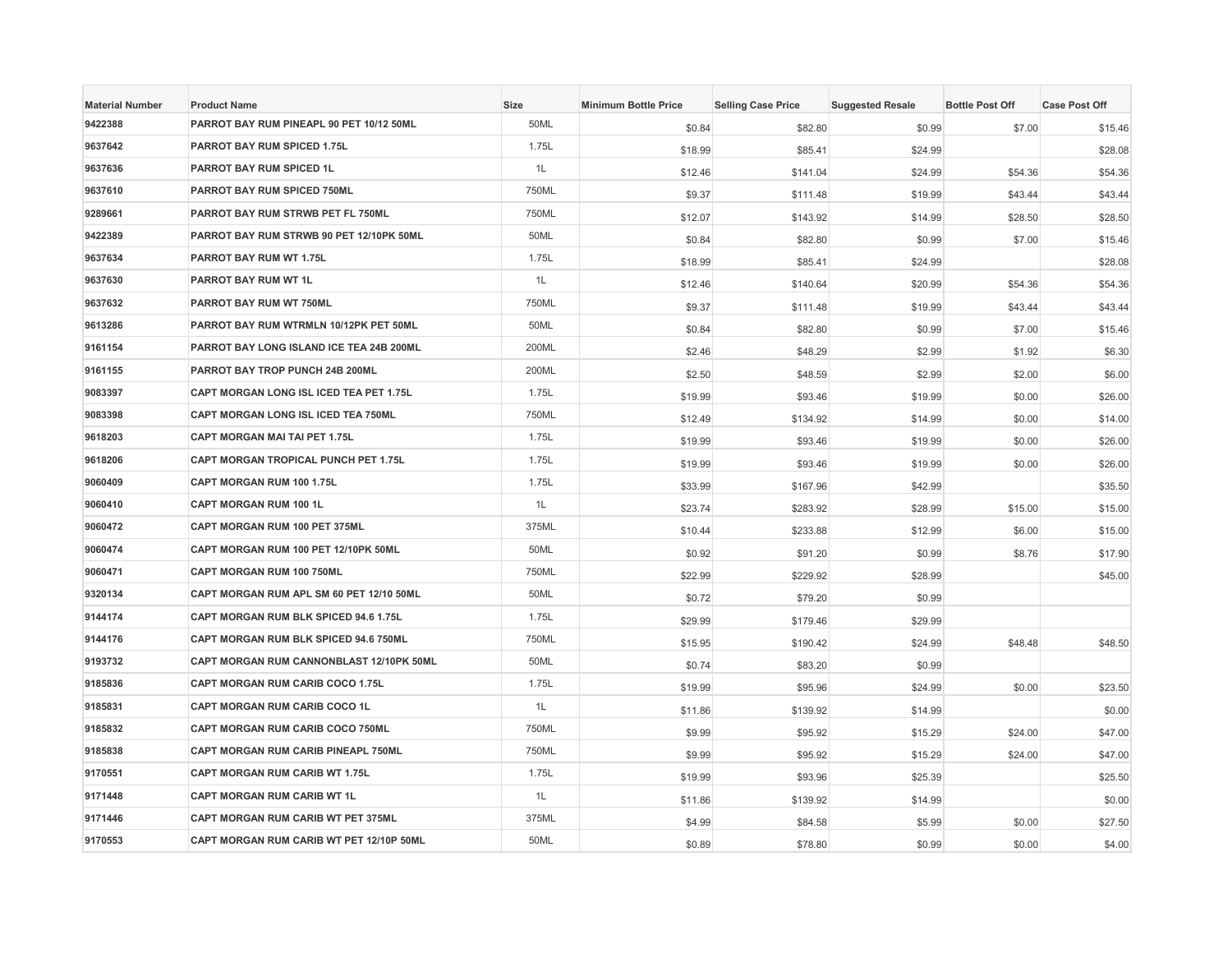| <b>Material Number</b> | <b>Product Name</b>                         | Size  | <b>Minimum Bottle Price</b> | <b>Selling Case Price</b> | <b>Suggested Resale</b> | <b>Bottle Post Off</b> | <b>Case Post Off</b> |
|------------------------|---------------------------------------------|-------|-----------------------------|---------------------------|-------------------------|------------------------|----------------------|
| 9170549                | CAPT MORGAN RUM CARIB WT 750ML              | 750ML | \$9.99                      | \$95.92                   | \$15.29                 | \$24.00                | \$47.00              |
| 9177096                | CAPT MORGAN RUM CARIB WT PET 750ML          | 750ML | \$9.99                      | \$95.92                   | \$15.29                 | \$24.00                | \$47.00              |
| 9632254                | <b>CAPT MORGAN RUM CHRY VAN TWIST 750ML</b> | 750ML | \$14.99                     | \$143.92                  | \$18.99                 |                        | \$35.00              |
| 9251435                | CAPT MORGAN RUM LOCO NUT 40 12/10PK 50ML    | 50ML  | \$0.72                      | \$79.20                   | \$0.99                  |                        |                      |
| 9421912                | CAPT MORGAN RUM ORNG VANILLA TWIST 750ML    | 750ML | \$12.07                     | \$143.92                  | \$14.99                 | \$35.00                | \$35.00              |
| 9331361                | CAPT MORGAN RUM SPICED FL PET 48B 100ML     | 100ML | \$1.86                      | \$71.00                   | \$1.99                  | \$9.00                 | \$15.00              |
| 9000343                | <b>CAPT MORGAN RUM SPICED 1.75L</b>         | 1.75L | \$26.65                     | \$159.41                  | \$26.99                 | \$32.05                | \$32.05              |
| 9086830                | CAPT MORGAN RUM SPICED PET 1.75L            | 1.75L | \$26.65                     | \$159.41                  | \$26.99                 | \$32.05                | \$32.05              |
| 9000344                | <b>CAPT MORGAN RUM SPICED 1L</b>            | 1L    | \$17.42                     | \$192.24                  | \$18.99                 |                        | \$14.40              |
| 9146667                | CAPT MORGAN RUM SPICED FL PET 200ML         | 200ML | \$4.99                      | \$215.16                  | \$6.09                  |                        | \$9.00               |
| 9146666                | CAPT MORGAN RUM SPICED FL PET 375ML         | 375ML | \$6.98                      | \$143.76                  | \$9.99                  | \$24.00                | \$40.00              |
| 9000352                | CAPT MORGAN RUM SPICED PET 12/10PK 50ML     | 50ML  | \$1.44                      | \$160.40                  | \$1.99                  | \$6.00                 | \$16.00              |
| 9000345                | CAPT MORGAN RUM SPICED 750ML                | 750ML | \$14.99                     | \$143.92                  | \$18.99                 |                        | \$35.00              |
| 9011247                | CAPT MORGAN RUM SPICED PET 750ML            | 750ML | \$14.99                     | \$143.92                  | \$18.99                 |                        | \$35.00              |
| 9000348                | CAPT MORGAN RUM PRIV STOCK 1.75L            | 1.75L | \$35.99                     | \$191.46                  | \$48.39                 | \$12.00                | \$36.00              |
| 9000361                | CAPT MORGAN RUM PRIV STOCK 1L               | 1L    | \$26.07                     | \$310.48                  | \$32.99                 | \$23.00                | \$23.00              |
| 9000355                | CAPT MORGAN RUM PRIV STOCK 750ML            | 750ML | \$21.99                     | \$238.92                  | \$24.99                 | \$12.00                | \$36.00              |
| 9000356                | <b>CAPT MORGAN RUM SLVR 1.75L</b>           | 1.75L | \$26.65                     | \$130.46                  | \$39.99                 | \$32.05                | \$61.00              |
| 9000357                | <b>CAPT MORGAN RUM SLVR 1L</b>              | 1L    | \$22.99                     | \$249.48                  | \$27.99                 |                        | \$24.00              |
| 9000358                | CAPT MORGAN RUM SLVR 750ML                  | 750ML | \$14.99                     | \$142.92                  | \$14.99                 |                        | \$36.00              |
| 9446264                | CAPT MORGAN RUM SLICED APL 1L               | 1L    | \$15.42                     | \$182.60                  | \$18.99                 | \$12.00                | \$12.00              |
| 9446262                | CAPT MORGAN RUM SLICED APL 12/10PK 50ML     | 50ML  | \$1.16                      | \$136.37                  | \$1.99                  | \$40.03                | \$40.03              |
| 9446263                | CAPT MORGAN RUM SLICED APL 750ML            | 750ML | \$14.99                     | \$143.92                  | \$14.99                 |                        | \$35.00              |
| 9290173                | CAPT MORGAN RUM WTRMLN SMSH 12/10PK 50ML    | 50ML  | \$0.74                      | \$83.16                   | \$0.99                  |                        |                      |
| 9640328                | CAPTURE CAB SAUV PINE MTN 19 6B 750ML       | 750ML | \$64.99                     | \$260.00                  | \$74.99                 |                        |                      |
| 9641828                | CAPTURE SAUV BL PINE MTN 19 6B 750ML        | 750ML | \$49.99                     | \$200.00                  | \$54.99                 |                        |                      |
| 9216207                | <b>CARA MIA CAB SAUV BIB 3L</b>             | 3L    | \$19.99                     | \$54.00                   | \$23.99                 |                        | \$18.00              |
| 9216208                | <b>CARA MIA CHARD BIB 3L</b>                | 3L    | \$19.99                     | \$54.00                   | \$23.99                 |                        | \$18.00              |
| 9216204                | <b>CARA MIA P GRIGIO BIB 3L</b>             | 3L    | \$19.99                     | \$54.00                   | \$23.99                 |                        | \$18.00              |
| 9216205                | CARA MIA P NOIR/P NERO BIB 3L               | 3L    | \$19.99                     | \$54.00                   | \$23.99                 |                        | \$18.00              |
| 9216206                | CARA MIA SAUV BL BIB 3L                     | 3L    | \$19.99                     | \$54.00                   | \$23.99                 |                        | \$18.00              |
| 9313146                | <b>CARAVEDO PISCO ACHOLADO 6B 750ML</b>     | 750ML | \$26.99                     | \$314.52                  | \$34.99                 | \$15.60                | \$24.00              |
| 9313145                | CARAVEDO PISCO MOSTO VERDE 6B 750ML         | 750ML | \$34.99                     | \$406.92                  | \$46.99                 | \$24.00                | \$36.00              |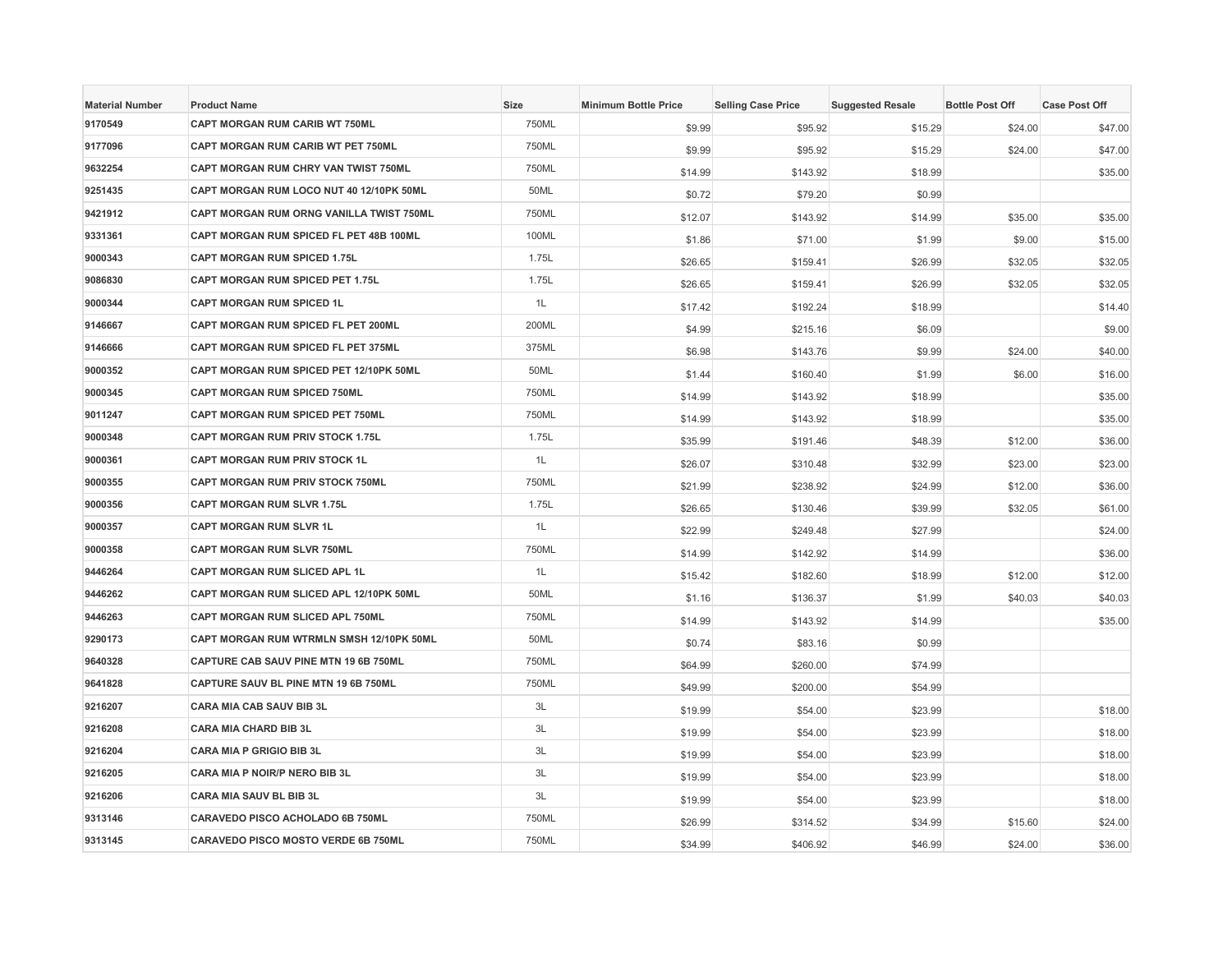| <b>Material Number</b> | <b>Product Name</b>                          | Size  | <b>Minimum Bottle Price</b> | <b>Selling Case Price</b> | <b>Suggested Resale</b> | <b>Bottle Post Off</b> | <b>Case Post Off</b> |
|------------------------|----------------------------------------------|-------|-----------------------------|---------------------------|-------------------------|------------------------|----------------------|
| 9313148                | CARAVEDO PISCO PURO QUEBRANT 6B 750ML        | 750ML | \$21.02                     | \$244.92                  | \$27.99                 | \$24.00                | \$30.00              |
| 9313147                | <b>CARAVEDO PISCO PURO TORONTEL 6B 750ML</b> | 750ML | \$27.99                     | \$328.92                  | \$36.99                 | \$24.00                | \$30.00              |
| 9024537                | <b>CARDENAL BRANDY MENDOZA 6B 750ML</b>      | 750ML | \$43.69                     | \$423.96                  | \$54.99                 | \$3.60                 | \$94.56              |
| 9625415                | CARDINALE CAB SAUV 18 3B 750ML               | 750ML | \$325.00                    | \$750.00                  | \$399.99                |                        | \$150.00             |
| 9619983                | CARLO ROSSI SANGRIA BLUEB BIB 6B 3L          | 3L    | \$14.99                     | \$57.08                   | \$14.99                 |                        |                      |
| 9607735                | CARLO ROSSI SANGRIA BLUEB 750ML              | 750ML | \$3.99                      | \$40.79                   | \$5.99                  |                        |                      |
| 9421922                | <b>CARLO ROSSI SWT ROSE 3L</b>               | 3L    | \$14.99                     | \$49.50                   | \$15.99                 |                        |                      |
| 9421918                | <b>CARLO ROSSI SWT ROSE 4L</b>               | $4L$  | \$17.99                     | \$59.50                   | \$18.99                 |                        |                      |
| 9261304                | CARLO ROSSI SANGRIA SWEET PNK BDX 1.5L       | 1.5L  | \$8.99                      | \$41.00                   | \$9.99                  |                        |                      |
| 9341554                | CARLO ROSSI SANGRIA MOSCATO PINK 3L          | 3L    | \$14.99                     | \$49.50                   | \$15.99                 |                        |                      |
| 9340358                | <b>CARLO ROSSI SANGRIA SWEET PINK 4L</b>     | 4L    | \$17.99                     | \$59.50                   | \$18.99                 |                        |                      |
| 9261709                | CARLO ROSSI PINK SWEET SANGRIA 750ML         | 750ML | \$3.99                      | \$40.79                   | \$5.99                  |                        |                      |
| 1225028                | <b>CARLO ROSSI BURGUNDY 1.5L</b>             | 1.5L  | \$8.99                      | \$41.00                   | \$9.99                  |                        | \$0.00               |
| 1225010                | <b>CARLO ROSSI BURGUNDY 3L</b>               | 3L    | \$14.99                     | \$49.50                   | \$15.99                 |                        | \$0.00               |
| 9009998                | <b>CARLO ROSSI BURGUNDY 4L</b>               | 4L    | \$17.99                     | \$59.50                   | \$18.99                 |                        | \$0.00               |
| 1226323                | <b>CARLO ROSSI CAB SAUV 1.5L</b>             | 1.5L  | \$8.99                      | \$41.00                   | \$10.99                 |                        | \$0.00               |
| 9010018                | CARLO ROSSI CAB SAUV 4L                      | 4L    | \$17.99                     | \$59.50                   | \$18.99                 |                        | \$0.00               |
| 1225226                | <b>CARLO ROSSI CHABLIS 1.5L</b>              | 1.5L  | \$8.99                      | \$41.00                   | \$9.99                  |                        | \$0.00               |
| 1225218                | <b>CARLO ROSSI CHABLIS 3L</b>                | 3L    | \$14.99                     | \$49.50                   | \$15.99                 |                        | \$0.00               |
| 9009999                | <b>CARLO ROSSI CHABLIS 4L</b>                | 4L    | \$17.99                     | \$59.50                   | \$18.99                 |                        | \$0.00               |
| 9005648                | <b>CARLO ROSSI CHARD 1.5L</b>                | 1.5L  | \$8.99                      | \$41.00                   | \$10.99                 |                        | \$0.00               |
| 9010021                | <b>CARLO ROSSI CHARD 4L</b>                  | 4L    | \$17.99                     | \$59.50                   | \$18.99                 |                        | \$0.00               |
| 9010000                | <b>CARLO ROSSI CHIANTI 4L</b>                | 4L    | \$17.99                     | \$59.50                   | \$18.99                 |                        | \$0.00               |
| 9005646                | <b>CARLO ROSSI MERLOT 1.5L</b>               | 1.5L  | \$8.99                      | \$41.00                   | \$10.99                 |                        | \$0.00               |
| 9010019                | <b>CARLO ROSSI MERLOT 4L</b>                 | 4L    | \$17.99                     | \$59.50                   | \$18.99                 |                        | \$0.00               |
| 9236101                | <b>CARLO ROSSI SWEET SANGRIA 750ML</b>       | 750ML | \$3.99                      | \$40.79                   | \$5.99                  |                        |                      |
| 1225721                | <b>CARLO ROSSI PAISANO 1.5L</b>              | 1.5L  | \$8.99                      | \$41.00                   | \$9.99                  |                        | \$0.00               |
| 1225713                | <b>CARLO ROSSI PAISANO 3L</b>                | 3L    | \$14.99                     | \$49.50                   | \$15.99                 |                        | \$0.00               |
| 9010001                | <b>CARLO ROSSI PAISANO 4L</b>                | 4L    | \$17.99                     | \$59.50                   | \$18.99                 |                        | \$0.00               |
| 9619981                | <b>CARLO ROSSI SANGRIA PEACH BIB 6B 3L</b>   | 3L    | \$14.99                     | \$57.08                   | \$14.99                 |                        | \$0.00               |
| 9607736                | CARLO ROSSI SANGRIA PEACH 750ML              | 750ML | \$3.99                      | \$40.79                   | \$5.99                  |                        |                      |
| 9388389                | CARLO ROSSI SANGRIA PINEAPL 750ML            | 750ML | \$3.99                      | \$40.79                   | \$5.99                  |                        |                      |
| 9388390                | <b>CARLO ROSSI SANGRIA RASPB 750ML</b>       | 750ML | \$3.99                      | \$40.79                   | \$5.99                  |                        |                      |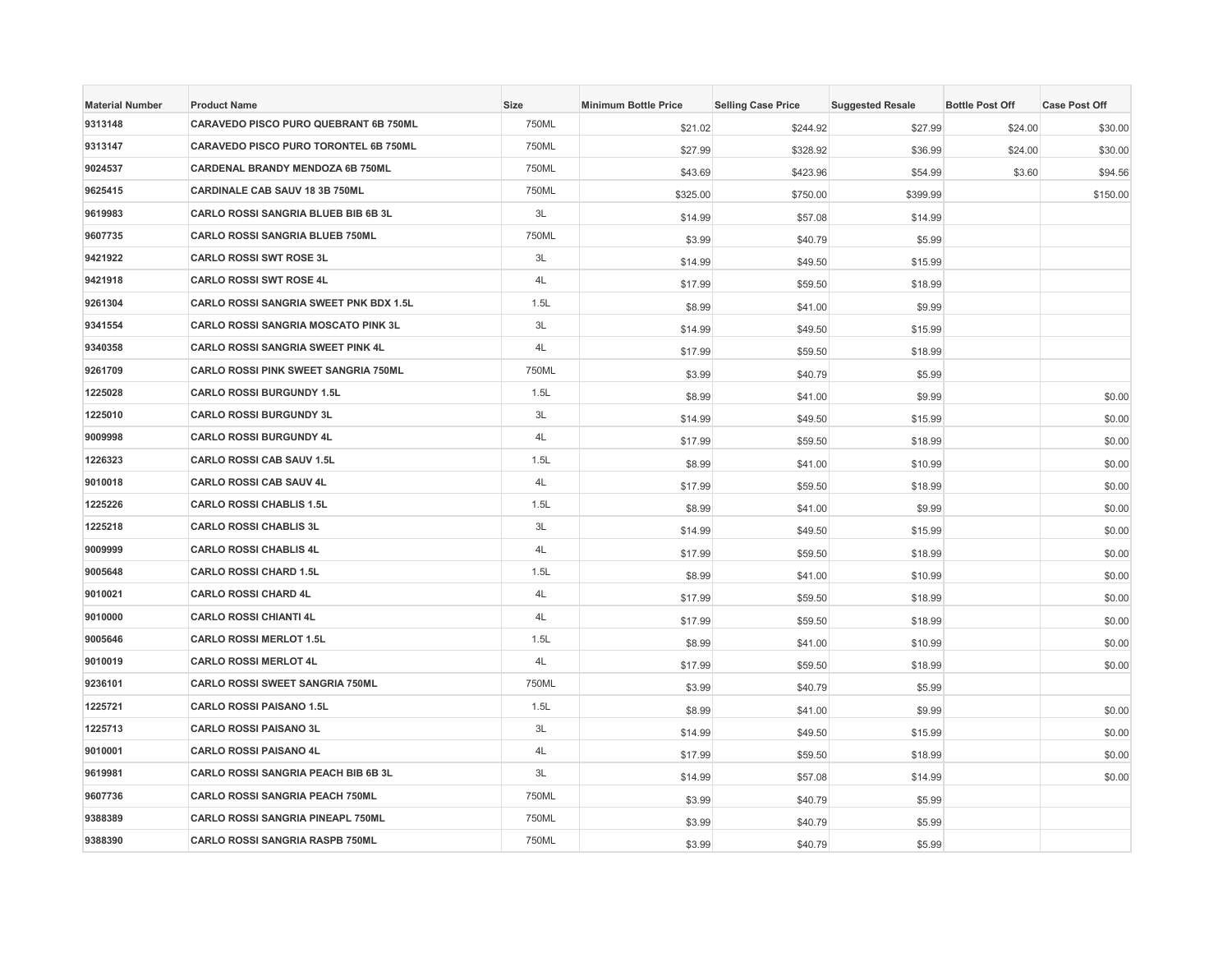| <b>Material Number</b> | <b>Product Name</b>                          | <b>Size</b> | <b>Minimum Bottle Price</b> | <b>Selling Case Price</b> | <b>Suggested Resale</b> | <b>Bottle Post Off</b> | <b>Case Post Off</b> |
|------------------------|----------------------------------------------|-------------|-----------------------------|---------------------------|-------------------------|------------------------|----------------------|
| 1225127                | <b>CARLO ROSSI RHINE 1.5L</b>                | 1.5L        | \$8.99                      | \$41.00                   | \$9.99                  |                        | \$0.00               |
| 9010002                | <b>CARLO ROSSI RHINE 4L</b>                  | 4L          | \$17.99                     | \$59.50                   | \$18.99                 |                        | \$0.00               |
| 1225622                | <b>CARLO ROSSI SANGRIA 1.5L</b>              | 1.5L        | \$8.99                      | \$41.00                   | \$9.99                  |                        | \$0.00               |
| 9010003                | <b>CARLO ROSSI SANGRIA 4L</b>                | 4L          | \$17.99                     | \$59.50                   | \$18.99                 |                        | \$0.00               |
| 9236102                | <b>CARLO ROSSI SANGRIA 750ML</b>             | 750ML       | \$3.99                      | \$40.79                   | \$5.99                  |                        |                      |
| 9632386                | <b>CARLO ROSSI SANGRIA CHRY 750ML</b>        | 750ML       | \$3.99                      | \$40.79                   | \$5.99                  |                        |                      |
| 9157282                | <b>CARLO ROSSI SWEET SANGRIA 1.5L</b>        | 1.5L        | \$8.99                      | \$41.00                   | \$9.99                  |                        | \$0.00               |
| 9156978                | <b>CARLO ROSSI SANGRIA MOSCATO 3L</b>        | 3L          | \$14.99                     | \$49.50                   | \$15.99                 |                        | \$0.00               |
| 9157283                | <b>CARLO ROSSI SWEET SANGRIA 4L</b>          | 4L          | \$17.99                     | \$59.50                   | \$18.99                 |                        | \$0.00               |
| 9119723                | <b>CARLO ROSSI SWT RED 1.5L</b>              | 1.5L        | \$8.99                      | \$41.00                   | \$9.99                  |                        | \$0.00               |
| 9119724                | <b>CARLO ROSSI SWT RED 3L</b>                | 3L          | \$14.99                     | \$49.50                   | \$15.99                 |                        | \$0.00               |
| 9120362                | <b>CARLO ROSSI SWT RED 4L</b>                | 4L          | \$17.99                     | \$59.50                   | \$18.99                 |                        | \$0.00               |
| 9236048                | <b>CARLO ROSSI SWT RED 750ML</b>             | 750ML       | \$3.99                      | \$40.79                   | \$5.99                  |                        |                      |
| 9607737                | <b>CARLO ROSSI SANGRIA WTRMLN 1.5L</b>       | 1.5L        | \$8.99                      | \$41.00                   | \$7.99                  |                        |                      |
| 9619957                | <b>CARLO ROSSI SANGRIA WTRMLN BIB 6B 3L</b>  | 3L          | \$14.99                     | \$57.08                   | \$14.99                 |                        |                      |
| 9388402                | <b>CARLO ROSSI SANGRIA WTRMLN 750ML</b>      | 750ML       | \$3.99                      | \$40.79                   | \$5.99                  |                        |                      |
| 1225523                | <b>CARLO ROSSI WT ZIN 1.5L</b>               | 1.5L        | \$8.99                      | \$41.00                   | \$10.99                 |                        | \$0.00               |
| 9010020                | <b>CARLO ROSSI WT ZIN 4L</b>                 | 4L          | \$17.99                     | \$59.50                   | \$18.99                 |                        | \$0.00               |
| 9449657                | <b>CARMEL ROAD CAB SAUV 750ML</b>            | 750ML       | \$12.99                     | \$103.92                  | \$17.99                 | \$12.00                | \$51.00              |
| 1129246                | <b>CARMEL ROAD CHARD MONTEREY 750ML</b>      | 750ML       | \$12.99                     | \$103.92                  | \$17.99                 | \$12.00                | \$51.00              |
| 9640247                | <b>CARMEL ROAD P NOIR MONTEREY 12B 375ML</b> | 375ML       | \$6.99                      | \$60.00                   | \$8.99                  |                        | \$22.92              |
| 1128842                | <b>CARMEL ROAD P NOIR MONTEREY 750ML</b>     | 750ML       | \$12.99                     | \$103.92                  | \$17.99                 | \$12.00                | \$51.00              |
| 9446940                | CARNIVOR CAB SAUV BRBN BBL 18 750ML          | 750ML       | \$8.99                      | \$88.25                   | \$12.99                 | \$32.26                | \$32.26              |
| 9154944                | <b>CARNIVOR CAB SAUV CA 750ML</b>            | 750ML       | \$8.99                      | \$88.25                   | \$14.99                 | \$32.26                | \$32.26              |
| 9245200                | <b>CARNIVOR ZIN CA 750ML</b>                 | 750ML       | \$8.99                      | \$88.25                   | \$14.99                 | \$32.26                | \$32.26              |
| 9027140                | <b>CAROLANS IRISH CRM 1.75L</b>              | 1.75L       | \$30.99                     | \$149.46                  | \$38.99                 | \$0.00                 | \$36.00              |
| 9027141                | <b>CAROLANS IRISH CRM 1L</b>                 | 1L          | \$19.99                     | \$235.92                  | \$22.49                 | \$12.00                | \$15.00              |
| 9027138                | <b>CAROLANS IRISH CRM 750ML</b>              | 750ML       | \$16.99                     | \$163.92                  | \$21.99                 | \$12.00                | \$51.00              |
| 9373836                | CARPINETA ROSSO DO UT DES 6B 750ML           | 750ML       | \$29.99                     | \$149.94                  | \$37.99                 | \$0.00                 | \$24.00              |
| 9129637                | <b>CASA DRAGONES TEQ JOV SIP 3B 750ML</b>    | 750ML       | \$259.99                    | \$3,118.92                | \$329.99                |                        |                      |
| 9164456                | CASA DRAGONES TEQ JOV SIP PERZD 3B 750ML     | 750ML       | \$259.99                    | \$3,118.92                | \$329.99                |                        |                      |
| 9441183                | CASA DRAGONES TEQ ANEJO BX 12B 375ML         | 375ML       | \$69.99                     | \$1,678.80                | \$99.99                 |                        |                      |
| 9441181                | CASA DRAGONES TEQ ANEJO BX 3B 750ML          | 750ML       | \$129.99                    | \$1,558.92                | \$179.99                |                        |                      |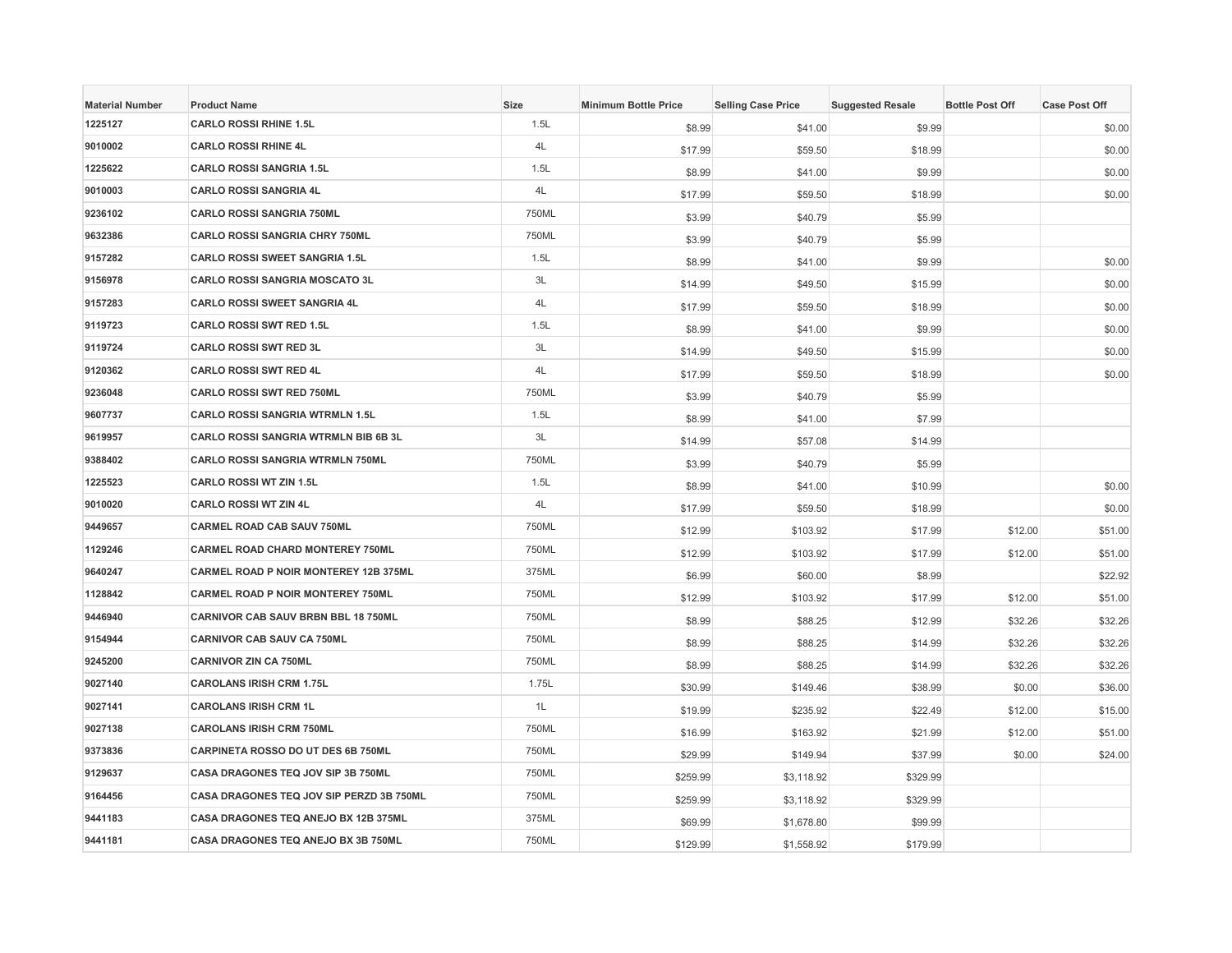| <b>Material Number</b> | <b>Product Name</b>                         | Size  | <b>Minimum Bottle Price</b> | <b>Selling Case Price</b> | <b>Suggested Resale</b> | <b>Bottle Post Off</b> | <b>Case Post Off</b> |
|------------------------|---------------------------------------------|-------|-----------------------------|---------------------------|-------------------------|------------------------|----------------------|
| 9441182                | CASA DRAGONES TEQ ANEJO 4B 750ML            | 750ML | \$104.99                    | \$1,258.92                | \$139.99                |                        |                      |
| 9396502                | CASA DRAGONES TEQ BL GFT BX 12B 375ML       | 375ML | \$34.99                     | \$838.80                  | \$48.99                 |                        |                      |
| 9178198                | <b>CASA DRAGONES TEQ BL 6B 750ML</b>        | 750ML | \$62.99                     | \$754.92                  | \$88.99                 | \$0.00                 | \$0.00               |
| 9396501                | CASA DRAGONES TEQ BL GFT BX 6B 750ML        | 750ML | \$62.99                     | \$754.92                  | \$88.99                 | \$0.00                 | \$0.00               |
| 9627111                | KOMOS TEQ ANEJO CRISTALINO 3B 1.75L         | 1.75L | \$199.99                    | \$1,199.46                | \$299.99                |                        |                      |
| 9627105                | KOMOS TEQ ANEJO CRISTALINO 12B 375ML        | 375ML | \$49.99                     | \$1,197.84                | \$69.99                 |                        |                      |
| 9609937                | KOMOS TEQ ANEJO CRISTALINO GFT 6B 750ML     | 750ML | \$83.99                     | \$1,006.92                | \$119.99                |                        |                      |
| 9625624                | KOMOS TEQ EX ANEJO 6B 750ML                 | 750ML | \$279.99                    | \$3,358.92                | \$399.99                |                        |                      |
| 9619880                | KOMOS TEQ REP ROSA 6B 750ML                 | 750ML | \$78.99                     | \$946.92                  | \$109.99                |                        |                      |
| 9616714                | CASA MAGONIA MANAZ VINO BL 750ML            | 750ML | \$12.08                     | \$143.92                  | \$21.99                 | \$32.08                | \$32.08              |
| 9254959                | CASK & BARREL CAB SAUV BRBN BBL 750ML       | 750ML | \$11.99                     | \$93.39                   | \$16.99                 |                        | \$42.60              |
| 1723543                | QUERCETO CHIANTI CLASS 750ML                | 750ML | \$13.99                     | \$126.90                  | \$14.99                 |                        | \$7.75               |
| 9012502                | QUERCETO CHIANTI CLASS RSV 750ML            | 750ML | \$20.79                     | \$201.08                  | \$29.99                 |                        | \$46.67              |
| 9082371                | <b>QUERCETO CHIANTI DOCG 1.5L</b>           | 1.5L  | \$12.99                     | \$68.71                   | \$18.99                 |                        | \$6.75               |
| 9021265                | QUERCETO CHIANTI DOCG 750ML                 | 750ML | \$8.69                      | \$78.50                   | \$10.99                 |                        | \$11.25              |
| 9153165                | <b>CAST MONSERAN GARNACHA WD 750ML</b>      | 750ML | \$6.99                      | \$68.98                   | \$10.99                 |                        | \$3.17               |
| 9120598                | <b>CATDADDY MOONSHINE 6B 750ML</b>          | 750ML | \$19.99                     | \$194.92                  | \$26.99                 | \$12.00                | \$56.00              |
| 9324573                | CAVE DE LUGNY COEUR CHARMES 6B 750ML        | 750ML | \$30.99                     | \$116.00                  | \$37.49                 |                        | \$40.00              |
| 9228214                | CAVE DE LUGNY LA COTE BLANCHE 750ML         | 750ML | \$12.99                     | \$105.00                  | \$17.99                 |                        | \$25.92              |
| 9228216                | CAVE DE LUGNY CHARMES MACON LUGNY 750ML     | 750ML | \$15.99                     | \$128.00                  | \$19.99                 |                        | \$48.00              |
| 9257151                | CAVE DE LUGNY MACON LA CARTE 750ML          | 750ML | \$13.99                     | \$166.92                  | \$19.99                 |                        |                      |
| 9320867                | CA VINI PROSECCO SPUMANTE 750ML             | 750ML | \$10.99                     | \$96.00                   | \$11.99                 | \$5.04                 | \$40.00              |
| 9632366                | <b>CAYEYA TEQ BLANCO 6B 750ML</b>           | 750ML | \$27.99                     | \$334.92                  | \$39.99                 |                        |                      |
| 9632391                | CAYEYA TEQ REP SNGL BBL 6B 750ML            | 750ML | \$89.99                     | \$1,078.92                | \$129.99                |                        |                      |
| 9634300                | CAZADORES RTD VAR PK CAN 4/6PK 355ML        | 355ML | \$3.24                      | \$61.80                   | \$15.99                 | \$12.00                | \$27.00              |
| 9632398                | <b>CAZADORES RTS MARG 1.75L</b>             | 1.75L | \$19.99                     | \$95.46                   | \$22.99                 |                        | \$24.00              |
| 9613604                | <b>CAZADORES RTD MARG CAN 6/4PK 355ML</b>   | 355ML | \$3.24                      | \$58.30                   | \$15.99                 | \$12.00                | \$30.50              |
| 9613607                | CAZADORES RTD MARG SPICY CAN 6/4PK 355ML    | 355ML | \$3.24                      | \$58.30                   | \$15.99                 | \$12.00                | \$30.50              |
| 9632396                | <b>CAZADORES RTS PALOMA 1.75L</b>           | 1.75L | \$19.99                     | \$95.46                   | \$22.99                 |                        | \$24.00              |
| 9613610                | <b>CAZADORES RTD PALOMA CAN 6/4PK 355ML</b> | 355ML | \$3.24                      | \$58.30                   | \$15.99                 | \$12.00                | \$30.50              |
| 9438845                | CEDERS GIN CLASS NA 6B 500ML                | 500ML | \$15.99                     | \$95.46                   | \$22.99                 | \$36.00                | \$36.00              |
| 9438846                | <b>CEDERS GIN CRISP NA 6B 500ML</b>         | 500ML | \$15.99                     | \$95.46                   | \$22.99                 | \$36.00                | \$36.00              |
| 9438848                | CEDERS GIN PINK ROSE NA 6B 500ML            | 500ML | \$15.99                     | \$95.46                   | \$22.99                 | \$36.00                | \$36.00              |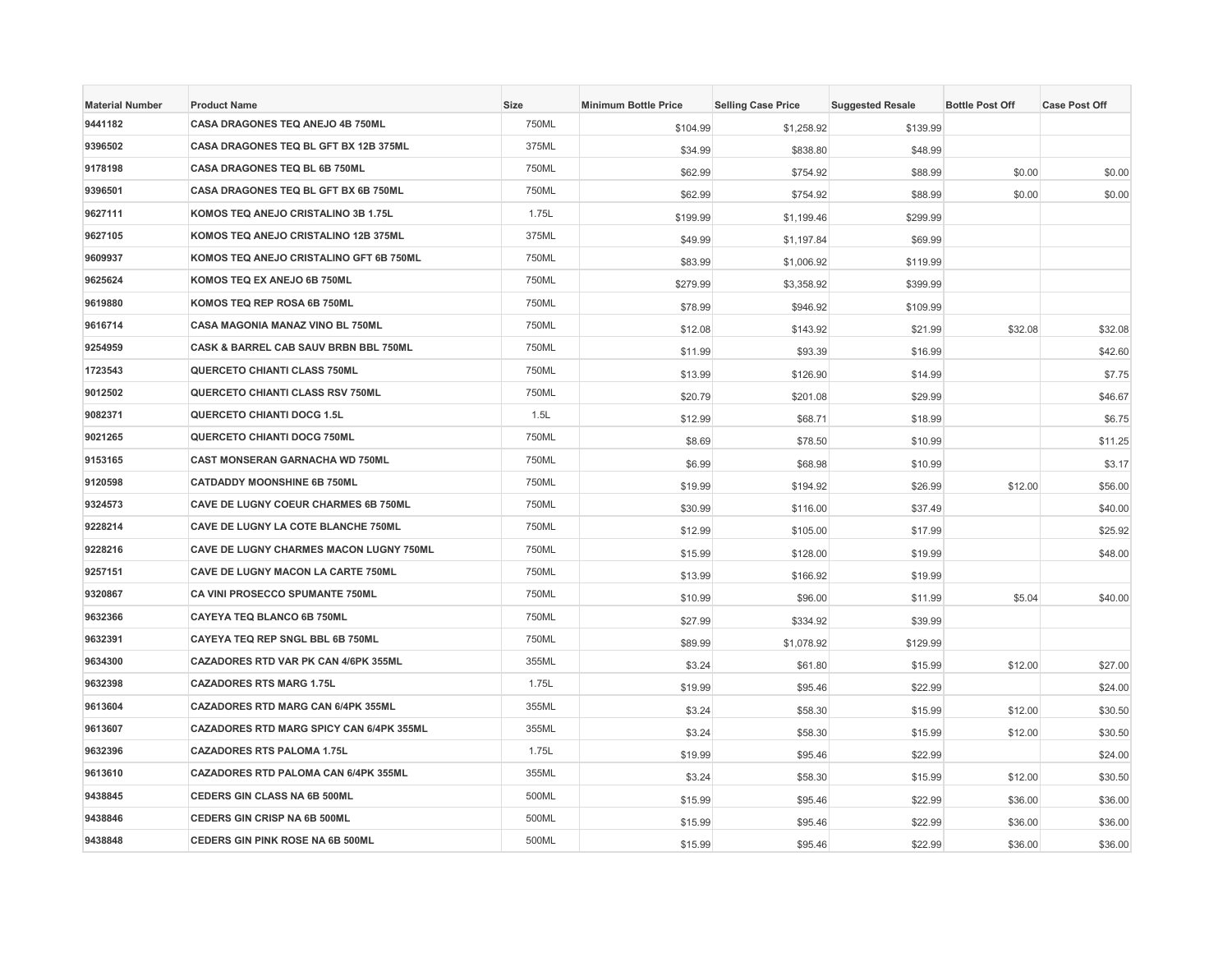| <b>Material Number</b> | <b>Product Name</b>                        | <b>Size</b> | <b>Minimum Bottle Price</b> | <b>Selling Case Price</b> | <b>Suggested Resale</b> | <b>Bottle Post Off</b> | <b>Case Post Off</b> |
|------------------------|--------------------------------------------|-------------|-----------------------------|---------------------------|-------------------------|------------------------|----------------------|
| 9438847                | CEDERS GIN WILD NA 6B 500ML                | 500ML       | \$15.99                     | \$95.46                   | \$22.99                 | \$36.00                | \$36.00              |
| 9320158                | <b>CELLIER DE MONTERAIL CDR VILL 750ML</b> | 750ML       | \$11.99                     | \$96.00                   | \$13.99                 |                        | \$16.00              |
| 9640865                | CELLIER ST ETIENNE BEAUJ VIL CRET 20 750   | 750ML       | \$15.99                     | \$128.00                  | \$16.99                 |                        | \$8.00               |
| 9640867                | CELLIER ST ETIENNE BEAUJ SOURCE 20 750ML   | 750ML       | \$12.99                     | \$104.00                  | \$15.99                 |                        | \$16.00              |
| 9221605                | CENYTH ROSE OF CAB FRANC 750ML             | 750ML       | \$28.99                     | \$210.00                  | \$42.99                 |                        | \$136.92             |
| 9002589                | <b>CERETTO ARNEIS BLANGE 750ML</b>         | 750ML       | \$19.99                     | \$160.00                  | \$24.99                 |                        | \$78.92              |
| 9630896                | <b>CERETTO BAROLO 750ML</b>                | 750ML       | \$69.99                     | \$560.20                  | \$79.99                 |                        | \$278.72             |
| 9002592                | CERETTO DOLCETTO ROSSANA 750ML             | 750ML       | \$19.99                     | \$160.00                  | \$24.99                 |                        | \$78.92              |
| 9630702                | CERETTO VIGNAIOLI DSS MOSCATO 750ML        | 750ML       | \$18.99                     | \$152.00                  | \$22.99                 |                        | \$74.92              |
| 9336274                | <b>CHANME FROSE 6/4PK 10Z</b>              | 10Z         | \$4.99                      | \$117.84                  | \$5.99                  |                        | \$0.00               |
| 9168447                | <b>CHARLES &amp; CHARLES CHARD 750ML</b>   | 750ML       | \$3.99                      | \$42.00                   | \$16.99                 |                        | \$0.00               |
| 9162693                | CHARLES & CHARLES CAB SAUV BLEND 750ML     | 750ML       | \$11.99                     | \$105.17                  | \$16.99                 |                        | \$37.75              |
| 9162692                | <b>CHARLES &amp; CHARLES ROSE 750ML</b>    | 750ML       | \$11.99                     | \$105.17                  | \$16.99                 |                        | \$37.75              |
| 9602929                | KRUG CAB SAUV HOWELL MTN 6B 750ML          | 750ML       | \$99.99                     | \$599.46                  | \$149.99                |                        |                      |
| 9415674                | KRUG CAB SAUV VS 16 6B 750ML               | 750ML       | \$89.99                     | \$499.99                  | \$134.99                |                        | \$39.47              |
| 9631527                | KRUG CAB SAUV VS 17 6B 750ML               | 750ML       | \$109.99                    | \$640.00                  | \$134.99                |                        | \$0.00               |
| 9081072                | <b>KRUG GENERATIONS 6B 750ML</b>           | 750ML       | \$49.99                     | \$281.94                  | \$79.99                 | \$18.00                | \$32.06              |
| 9025404                | KRUG CAB SAUV NAPA 750ML                   | 750ML       | \$29.99                     | \$276.00                  | \$39.99                 |                        | \$43.92              |
| 9396280                | <b>KRUG CHARD CARNEROS SC 750ML</b>        | 750ML       | \$15.99                     | \$151.95                  | \$18.99                 | \$12.00                | \$39.93              |
| 9025418                | <b>KRUG MERLOT NAPA 750ML</b>              | 750ML       | \$21.99                     | \$223.95                  | \$24.99                 | \$18.00                | \$56.00              |
| 9090468                | <b>KRUG P NOIR CARNEROS 750ML</b>          | 750ML       | \$25.99                     | \$231.04                  | \$29.99                 |                        | \$79.88              |
| 9068651                | <b>KRUG SAUV BL 750ML</b>                  | 750ML       | \$14.99                     | \$135.92                  | \$16.99                 |                        | \$36.00              |
| 9448257                | <b>CHASING RAIN RED BLEND 750ML</b>        | 750ML       | \$17.99                     | \$153.00                  | \$24.99                 | \$24.00                | \$85.92              |
| 9613004                | CH BENITEY ST EMILION GC 16 750ML          | 750ML       | \$15.79                     | \$184.00                  | \$27.99                 | \$40.00                | \$40.00              |
| 9314870                | CH BONFORT MONTAGNE ST EMILION 750ML       | 750ML       | \$13.79                     | \$160.00                  | \$21.99                 | \$0.00                 | \$0.00               |
| 9018012                | CH BONNET BL 750ML                         | 750ML       | \$15.99                     | \$136.92                  | \$16.59                 |                        | \$13.00              |
| 9018011                | <b>CH BONNET RGE 750ML</b>                 | 750ML       | \$17.99                     | \$148.92                  | \$16.59                 |                        | \$30.96              |
| 9314871                | CH CANTELOUP BORDEAUX 750ML                | 750ML       | \$15.99                     | \$120.00                  | \$17.99                 |                        | \$24.00              |
| 9314919                | CH CASENAVE ST EMILION GC 750ML            | 750ML       | \$14.79                     | \$176.00                  | \$27.99                 | \$47.52                | \$48.00              |
| 9610889                | CH CHARMAIL RGE 750ML                      | 750ML       | \$16.58                     | \$197.95                  | \$24.99                 |                        |                      |
| 9314873                | CH CHARRIER BORDEAUX 750ML                 | 750ML       | \$9.99                      | \$80.00                   | \$11.99                 |                        | \$16.00              |
| 9642580                | CH CHARRIER BORDEAUX 20 750ML              | 750ML       | \$9.99                      | \$80.00                   | \$11.99                 |                        | \$16.00              |
| 9314874                | CH CORNET BORDEAUX 750ML                   | 750ML       | \$9.99                      | \$80.00                   | \$11.99                 |                        | \$16.00              |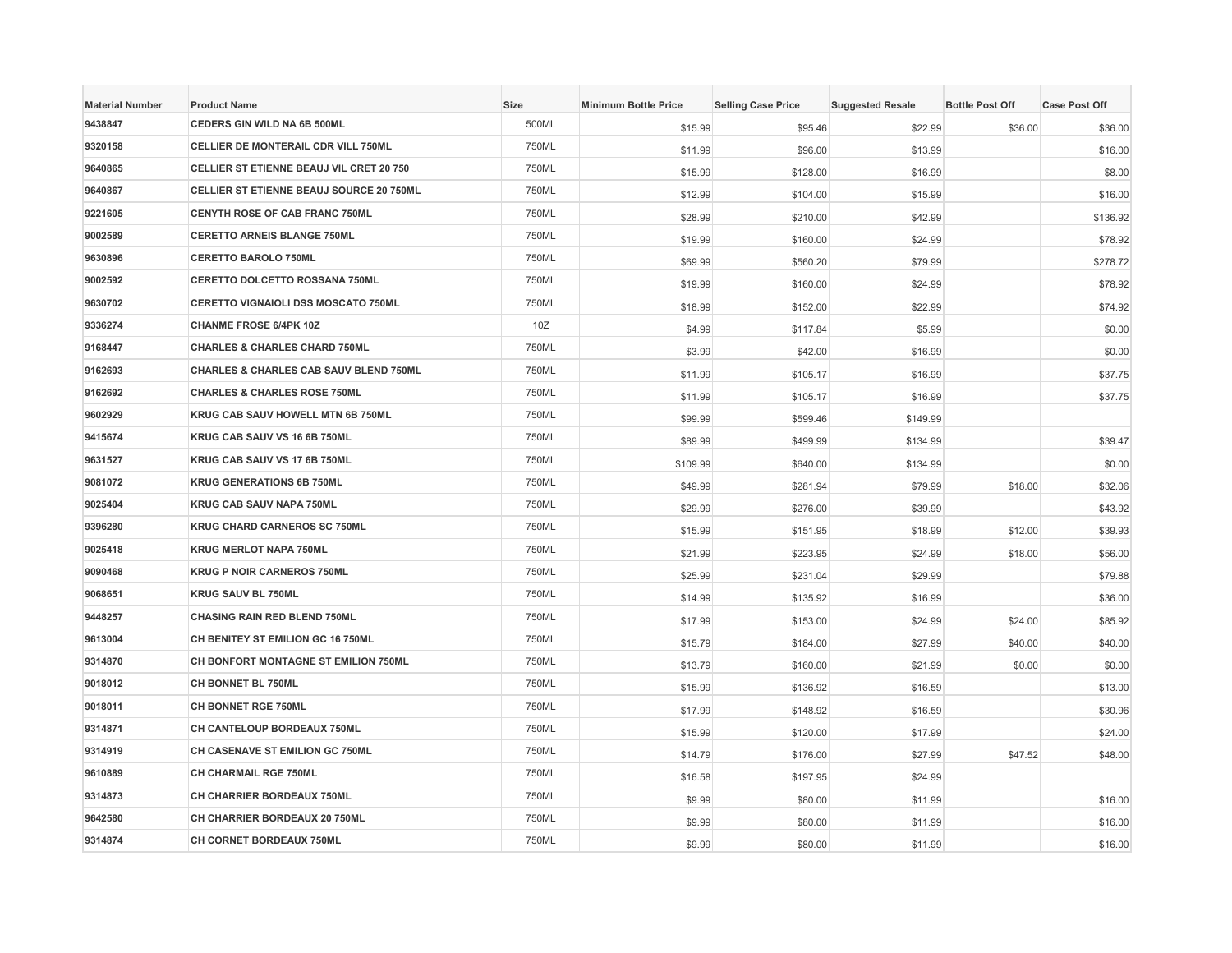| <b>Material Number</b> | <b>Product Name</b>                      | Size  | <b>Minimum Bottle Price</b> | <b>Selling Case Price</b> | <b>Suggested Resale</b> | <b>Bottle Post Off</b> | <b>Case Post Off</b> |
|------------------------|------------------------------------------|-------|-----------------------------|---------------------------|-------------------------|------------------------|----------------------|
| 9643513                | CH CORNET BORDEAUX 20 750ML              | 750ML | \$10.99                     | \$88.00                   | \$11.99                 |                        | \$8.00               |
| 9447031                | CH DE LA VRILLERE MUSCADET SUR LIE 750ML | 750ML | \$11.99                     | \$80.00                   | \$12.99                 |                        | \$16.00              |
| 9617526                | CH FOMBRAUGE RGE 6B 750ML                | 750ML | \$27.28                     | \$163.18                  | \$39.99                 |                        |                      |
| 9314737                | CH FONTOY ENTRE DEUX MERS 750ML          | 750ML | \$9.99                      | \$72.00                   | \$11.99                 |                        | \$24.00              |
| 9628854                | CH JACQUET DE LA GRAVE 19 750ML          | 750ML | \$8.99                      | \$72.00                   | \$11.99                 |                        | \$16.00              |
| 9314875                | CH LA FLEUR CLEMENCE BL 750ML            | 750ML | \$12.99                     | \$104.00                  | \$14.99                 |                        | \$16.00              |
| 9239306                | CH LARONDE BORDEAUX SUPER 750ML          | 750ML | \$15.76                     | \$188.16                  | \$25.99                 | \$4.00                 | \$4.00               |
| 9027154                | CH LASSEGUE ST EMILION GC 6B 750ML       | 750ML | \$49.99                     | \$120.00                  | \$74.99                 | \$0.00                 | \$120.00             |
| 9618649                | CH LASSEGUE ST EMILION GC 17 6B 750ML    | 750ML | \$49.99                     | \$210.00                  | \$74.99                 |                        | \$30.00              |
| 9623579                | CH LA VALLEE MONTAGNE ST EMILION 750ML   | 750ML | \$18.99                     | \$152.00                  | \$20.99                 |                        | \$16.00              |
| 9408992                | CH MARIS BL PAYS DOC 750ML               | 750ML | \$13.99                     | \$120.00                  | \$15.99                 |                        | \$8.00               |
| 9348281                | CH MARIS DYNAMIC 6B 750ML                | 750ML | \$64.89                     | \$380.00                  | \$59.99                 | \$21.12                | \$30.00              |
| 9408991                | CH MARIS GRENACHE BL BRAMA 6B 750ML      | 750ML | \$29.99                     | \$128.00                  | \$34.99                 |                        |                      |
| 9314337                | <b>CH MARIS LA TOUGE 750ML</b>           | 750ML | \$19.99                     | \$168.00                  | \$22.99                 |                        | \$0.00               |
| 9382486                | CH MARIS AMANDIER 6B 750ML               | 750ML | \$53.99                     | \$321.00                  | \$84.99                 |                        |                      |
| 9337037                | <b>CH MARIS ANCIENS 750ML</b>            | 750ML | \$44.89                     | \$528.00                  | \$67.99                 | \$11.12                | \$16.00              |
| 9378120                | CH MARIS LES PLANELS 750ML               | 750ML | \$24.99                     | \$212.00                  | \$28.99                 |                        | \$16.00              |
| 9628145                | CH MARIS NAIVE GRENACHE 6B 750ML         | 750ML | \$35.99                     | \$144.00                  | \$39.99                 |                        | \$16.00              |
| 9378117                | CH MARIS ROSE CAN 24B 250ML              | 250ML | \$4.99                      | \$80.00                   | \$21.99                 | \$0.00                 | \$10.00              |
| 9378118                | CH MARIS ROSE 750ML                      | 750ML | \$9.99                      | \$56.00                   | \$15.99                 | \$0.00                 | \$0.00               |
| 9642622                | CH MARIS ROSE 21 750ML                   | 750ML | \$13.99                     | \$112.00                  | \$15.99                 |                        | \$16.00              |
| 9337036                | <b>CH MARIS RGE 750ML</b>                | 750ML | \$13.99                     | \$120.00                  | \$16.99                 |                        | \$16.00              |
| 9348240                | CH MARIS BIODYNAMIC SYRAH/GRENACHE 750ML | 750ML | \$19.99                     | \$168.00                  | \$24.99                 |                        | \$8.00               |
| 9408850                | <b>CH MARIS VERMENTINO 750ML</b>         | 750ML | \$14.99                     | \$128.00                  | \$17.99                 |                        | \$8.00               |
| 9408849                | CH MARIS ZULU 750ML                      | 750ML | \$15.99                     | \$136.00                  | \$16.99                 |                        | \$0.00               |
| 9404847                | CH MARTIN RGE 750ML                      | 750ML | \$12.99                     | \$96.00                   | \$14.99                 |                        | \$24.00              |
| 9314895                | CH MEILLIER BORDEAUX SUPERIEUR 6B 750ML  | 750ML | \$13.99                     | \$56.00                   | \$15.99                 |                        | \$8.00               |
| 9269619                | CH ST EULALIE MINERVOIS PLASIR 750ML     | 750ML | \$12.99                     | \$111.19                  | \$17.99                 |                        | \$10.00              |
| 9244381                | CH SOUVERAIN CAB SAUV CALIF 750ML        | 750ML | \$9.98                      | \$101.48                  | \$9.98                  |                        | \$0.00               |
| 9435942                | CH SOUVERAIN CAB SAUV BRBN BBL 750ML     | 750ML | \$11.99                     | \$108.25                  | \$11.99                 |                        | \$0.00               |
| 9244382                | CH SOUVERAIN CHARD CALIF 750ML           | 750ML | \$9.98                      | \$101.48                  | \$9.98                  |                        | \$0.00               |
| 9239653                | CH SOUVERAIN MERLOT CALIF 750ML          | 750ML | \$9.98                      | \$101.48                  | \$9.98                  |                        | \$0.00               |
| 9353533                | CH SOUVERAIN P NOIR CALIF 750ML          | 750ML | \$9.98                      | \$101.48                  | \$9.98                  |                        | \$0.00               |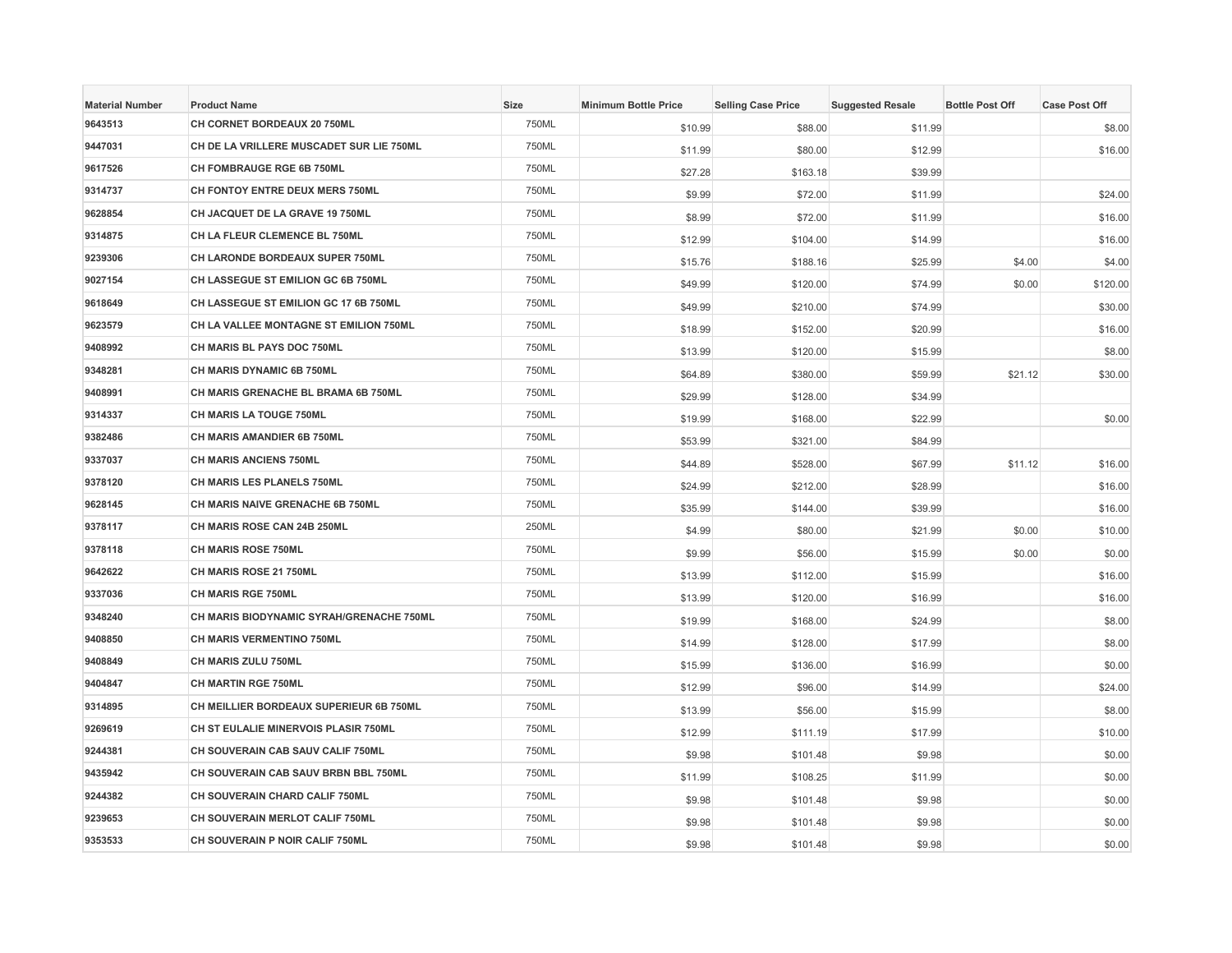| <b>Material Number</b> | <b>Product Name</b>                      | Size  | <b>Minimum Bottle Price</b> | <b>Selling Case Price</b> | <b>Suggested Resale</b> | <b>Bottle Post Off</b> | <b>Case Post Off</b> |
|------------------------|------------------------------------------|-------|-----------------------------|---------------------------|-------------------------|------------------------|----------------------|
| 9255507                | CH SOUVERAIN SAUV BL CALIF 750ML         | 750ML | \$9.98                      | \$101.48                  | \$9.98                  |                        | \$0.00               |
| 9250398                | CH TOUR DE GILET BORDEAUX SUPER 750ML    | 750ML | \$11.99                     | \$125.92                  | \$15.99                 |                        | \$5.00               |
| 9314898                | <b>CH TOUR CHAPOUX 750ML</b>             | 750ML | \$10.99                     | \$88.00                   | \$11.99                 |                        | \$24.00              |
| 9407478                | DOM DE ST GUIRONS PAUILLAC 750ML         | 750ML | \$24.30                     | \$290.61                  | \$35.99                 |                        |                      |
| 9628738                | CH LABEGORCE MARGAUX 750ML               | 750ML | \$29.99                     | \$358.94                  | \$44.99                 |                        |                      |
| 9607419                | CH LAFITE ROTHSCHILD 3B 750ML            | 750ML | \$638.99                    | \$1,916.49                | \$999.99                |                        |                      |
| 9632715                | <b>CH LAROQUE ST EMILION GC 750ML</b>    | 750ML | \$25.15                     | \$300.84                  | \$29.99                 |                        |                      |
| 9628743                | CH MARGAUX 3B 750ML                      | 750ML | \$555.52                    | \$1,666.31                | \$749.99                |                        |                      |
| 9628752                | CH PAVIE MACQUIN ST EMILION 750ML        | 750ML | \$72.76                     | \$872.21                  | \$99.99                 |                        |                      |
| 9391951                | CH PEDESCLAUX PAUILLAC 750ML             | 750ML | \$44.95                     | \$538.40                  | \$65.99                 |                        |                      |
| 9176727                | CH PONTET CANET PAUILLAC 6B 750ML        | 750ML | \$116.99                    | \$697.90                  | \$146.99                |                        |                      |
| 9123268                | CH ST ANTOINE BORDEAUX SUPERIEUR 750ML   | 750ML | \$6.23                      | \$73.83                   | \$11.99                 |                        |                      |
| 9603071                | CH SUDUIRAUT LES LIONS 12B 375ML         | 375ML | \$8.99                      | \$106.00                  | \$13.99                 |                        |                      |
| 9628750                | CH BEYCHEVELLE ST JULIEN 6B 750ML        | 750ML | \$84.11                     | \$504.21                  | \$124.99                |                        |                      |
| 9628128                | CH CONE BOURDEAUX TAILLASSO SABOURIN 750 | 750ML | \$6.16                      | \$73.00                   | \$9.99                  |                        |                      |
| 9628746                | DAME BOUARD MONTANGE ST EMILION 750ML    | 750ML | \$11.25                     | \$134.00                  | \$15.99                 |                        |                      |
| 9628146                | DAME GAFFELIERE ST EMILION GR CRU 750ML  | 750ML | \$26.65                     | \$318.79                  | \$39.99                 |                        |                      |
| 9140431                | KIRKLAND SIG BORDEAUX SUPERIEUR 750ML    | 750ML | \$6.17                      | \$73.05                   | \$7.99                  |                        |                      |
| 9333211                | <b>CHINOLA LIQ PSNFRT 42 6B 750ML</b>    | 750ML | \$22.99                     | \$131.46                  | \$29.99                 |                        |                      |
| 9345784                | CHIVAS REGAL SCOTCH MIZUNARA 6B 750ML    | 750ML | \$16.99                     | \$200.00                  | \$44.99                 | \$0.00                 | \$0.00               |
| 9016368                | CHIVAS REGAL SCOTCH 12YR BX 1.75L        | 1.75L | \$52.97                     | \$317.36                  | \$72.99                 | \$48.10                | \$48.10              |
| 9016369                | CHIVAS REGAL SCOTCH 12YR 1L              | 1L    | \$37.91                     | \$453.95                  | \$44.99                 | \$36.00                | \$36.00              |
| 9016360                | CHIVAS REGAL SCOTCH 12YR 24B 200ML       | 200ML | \$7.93                      | \$379.68                  | \$13.99                 | \$96.00                | \$96.00              |
| 9016347                | CHIVAS REGAL SCOTCH 12YR RD 12B 375ML    | 375ML | \$15.49                     | \$296.84                  | \$19.99                 | \$0.00                 | \$73.00              |
| 9016361                | CHIVAS REGAL SCOTCH 12YR 50ML            | 50ML  | \$2.99                      | \$315.60                  | \$3.39                  |                        |                      |
| 9016370                | CHIVAS REGAL SCOTCH 12YR CTN 750ML       | 750ML | \$31.99                     | \$382.92                  | \$37.99                 | \$48.00                | \$48.00              |
| 9379430                | CHIVAS REGAL SCOTCH 13YR 6B 750ML        | 750ML | \$29.32                     | \$348.92                  | \$39.99                 | \$96.00                | \$96.00              |
| 9605990                | CHIVAS REGAL SCOTCH SHRY CSK 13Y 6B 750M | 750ML | \$35.99                     | \$430.92                  | \$49.99                 | \$108.00               | \$108.00             |
| 9182277                | CHIVAS REGAL SCOTCH 18YR 3B 1.75L        | 1.75L | \$109.99                    | \$535.46                  | \$143.99                | \$36.00                | \$160.00             |
| 9018186                | CHIVAS REGAL SCOTCH 18YR 6B 1L           | 1L    | \$65.50                     | \$785.00                  | \$86.99                 | \$48.00                | \$48.00              |
| 9005282                | CHIVAS REGAL SCOTCH 18YR 6B 750ML        | 750ML | \$66.99                     | \$632.92                  | \$79.99                 | \$30.00                | \$200.00             |
| 9019814                | CHIVAS REGAL SCOTCH 25YR ULTRA 3B 750ML  | 750ML | \$255.57                    | \$3,058.64                | \$349.99                | \$125.00               | \$125.00             |
| 9194393                | CHIVAS REGAL SCOTCH EXTRA CTN 6B 1L      | 1L    | \$37.82                     | \$440.92                  | \$49.99                 | \$110.00               | \$110.00             |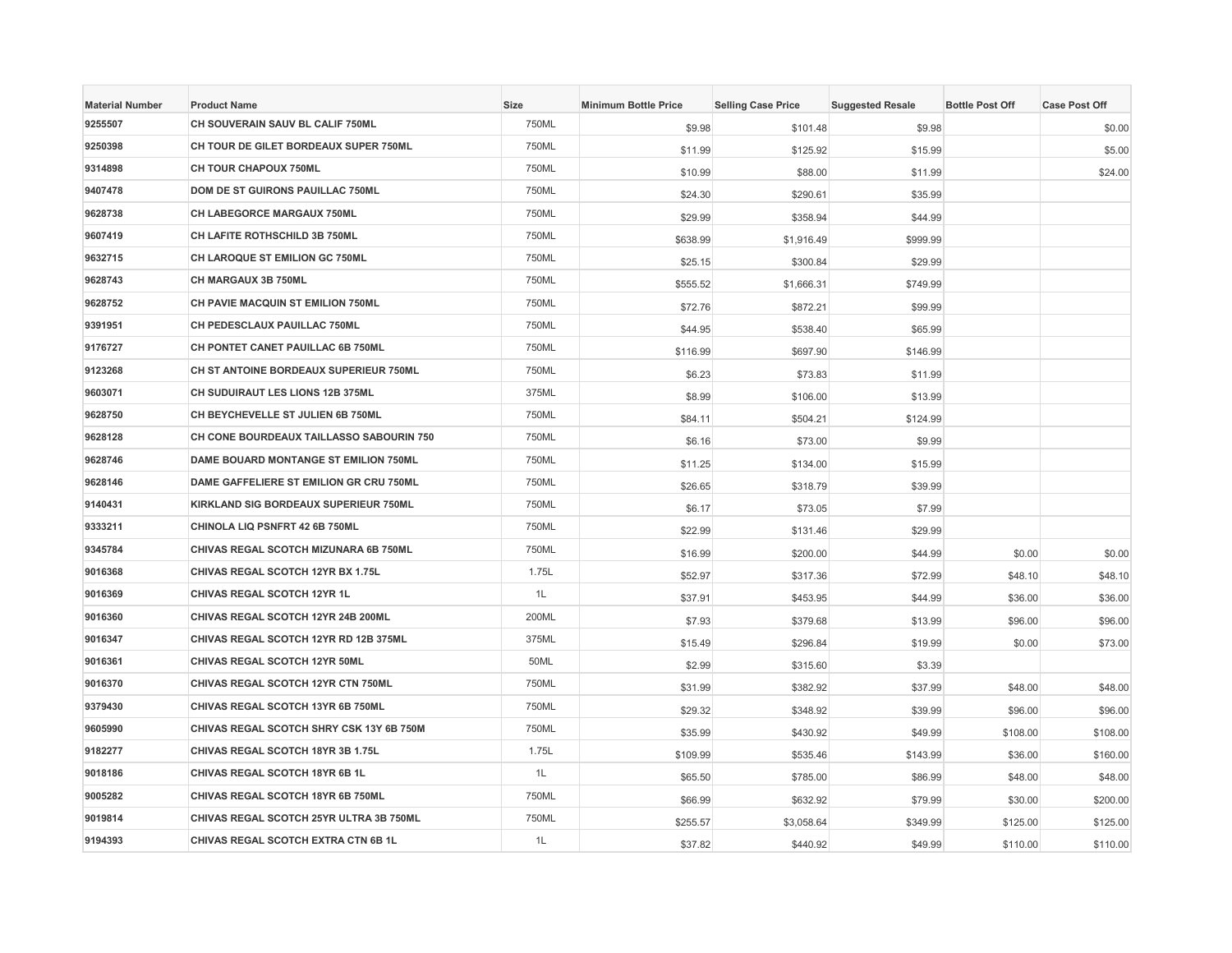| <b>Material Number</b> | <b>Product Name</b>                         | Size  | <b>Minimum Bottle Price</b> | <b>Selling Case Price</b> | <b>Suggested Resale</b> | <b>Bottle Post Off</b> | <b>Case Post Off</b> |
|------------------------|---------------------------------------------|-------|-----------------------------|---------------------------|-------------------------|------------------------|----------------------|
| 9638404                | CHIVAS REGAL ROYAL SALUTE 26YR 6B 750ML     | 750ML | \$283.71                    | \$3,403.54                | \$299.99                |                        |                      |
| 9016362                | CHIVAS REGAL ROYAL SALUTE BLUE 6B 750ML     | 750ML | \$167.99                    | \$2,014.92                | \$249.99                | \$144.00               | \$144.00             |
| 9246970                | CHIVAS REGAL SCOTCH ULTIS 3B 750ML          | 750ML | \$159.99                    | \$1,918.92                | \$249.99                | \$480.00               | \$480.00             |
| 9607420                | CH MOUTON ROTHSCHILD PAUILL 3B 750ML        | 750ML | \$555.99                    | \$1,666.31                | \$899.99                |                        |                      |
| 9261954                | <b>CIGAR BOX CAB SAUV 750ML</b>             | 750ML | \$9.99                      | \$74.00                   | \$12.99                 |                        | \$57.88              |
| 9261955                | <b>CIGAR BOX MALBEC 750ML</b>               | 750ML | \$9.99                      | \$74.00                   | \$12.99                 |                        | \$30.00              |
| 9262028                | <b>CIGAR BOX P NOIR 750ML</b>               | 750ML | \$9.99                      | \$74.00                   | \$12.99                 |                        | \$57.88              |
| 9382942                | CINCORO TEQ ANEJO GFT BX 4B 1.75L           | 1.75L | \$244.99                    | \$979.64                  | \$389.99                | \$96.00                | \$96.00              |
| 9382940                | <b>CINCORO TEQ ANEJO 6B 750ML</b>           | 750ML | \$99.29                     | \$1,190.48                | \$139.99                | \$48.00                | \$48.00              |
| 9382941                | CINCORO TEQ ANEJO GFT BX 6B 750ML           | 750ML | \$99.29                     | \$1,190.48                | \$139.99                | \$48.00                | \$48.00              |
| 9626662                | CINCORO TEQ BL 4B 1.75L                     | 1.75L | \$113.20                    | \$452.48                  | \$129.99                |                        |                      |
| 9382935                | <b>CINCORO TEQ BL 6B 750ML</b>              | 750ML | \$57.29                     | \$686.52                  | \$79.99                 | \$54.00                | \$54.00              |
| 9382937                | CINCORO TEQ BL GFT BX 6B 750ML              | 750ML | \$57.29                     | \$686.52                  | \$79.99                 | \$54.00                | \$54.00              |
| 9628635                | CINCORO TEQ EX ANEJO GFT BX 1B 1.75L        | 1.75L | \$2,999.99                  | \$17,999.46               | \$4,999.99              |                        |                      |
| 9382944                | <b>CINCORO TEQ EX ANEJO GFT BX 4B 750ML</b> | 750ML | \$1,184.99                  | \$14,218.92               | \$1,699.99              | \$0.00                 | \$0.00               |
| 9382938                | <b>CINCORO TEQ REP 6B 750ML</b>             | 750ML | \$71.29                     | \$854.48                  | \$99.99                 | \$48.00                | \$48.00              |
| 9382939                | CINCORO TEQ REP GFT BX 6B 750ML             | 750ML | \$71.29                     | \$854.48                  | \$99.99                 | \$48.00                | \$48.00              |
| 9637436                | CK MONDAVI CHARD BUTTERY 750ML              | 750ML | \$5.99                      | \$54.00                   | \$9.99                  |                        | \$16.92              |
| 9024729                | <b>CK MONDAVI CAB SAUV 1.5L</b>             | 1.5L  | \$10.99                     | \$49.50                   | \$14.99                 |                        | \$15.96              |
| 9024730                | CK MONDAVI CAB SAUV 750ML                   | 750ML | \$5.99                      | \$54.00                   | \$9.99                  |                        | \$16.92              |
| 9637438                | CK MONDAVI CAB SAUV DARK 750ML              | 750ML | \$5.99                      | \$54.00                   | \$9.99                  |                        | \$16.92              |
| 9024731                | <b>CK MONDAVI CHARD 1.5L</b>                | 1.5L  | \$10.99                     | \$49.50                   | \$14.99                 |                        | \$15.96              |
| 9024732                | <b>CK MONDAVI CHARD 750ML</b>               | 750ML | \$5.99                      | \$54.00                   | \$9.99                  |                        | \$16.92              |
| 9024733                | <b>CK MONDAVI MERLOT 1.5L</b>               | 1.5L  | \$10.99                     | \$49.50                   | \$14.99                 |                        | \$15.96              |
| 9024734                | CK MONDAVI MERLOT 750ML                     | 750ML | \$5.99                      | \$54.00                   | \$9.99                  |                        | \$16.92              |
| 9120796                | <b>CK MONDAVI MOSCATO 1.5L</b>              | 1.5L  | \$10.99                     | \$49.50                   | \$14.99                 | \$0.00                 | \$15.96              |
| 9120797                | <b>CK MONDAVI MOSCATO 750ML</b>             | 750ML | \$5.99                      | \$54.00                   | \$9.99                  |                        | \$16.92              |
| 9415600                | CK MONDAVI MOSCATO ROSE SPRITZ 750ML        | 750ML | \$3.99                      | \$45.00                   | \$9.99                  |                        | \$0.00               |
| 9024737                | <b>CK MONDAVI P GRIGIO 1.5L</b>             | 1.5L  | \$10.99                     | \$49.50                   | \$14.99                 |                        | \$15.96              |
| 9024738                | <b>CK MONDAVI P GRIGIO 750ML</b>            | 750ML | \$5.99                      | \$54.00                   | \$9.99                  |                        | \$16.92              |
| 9024735                | CK MONDAVI RED BLEND/SCARLET 5 1.5L         | 1.5L  | \$10.99                     | \$49.50                   | \$14.99                 |                        | \$15.96              |
| 9024736                | CK MONDAVI RED BLEND/SCARLET 5 750ML        | 750ML | \$5.99                      | \$54.00                   | \$9.99                  |                        | \$16.92              |
| 9024739                | CK MONDAVI SAUV BL 1.5L                     | 1.5L  | \$10.99                     | \$49.50                   | \$14.99                 |                        | \$15.96              |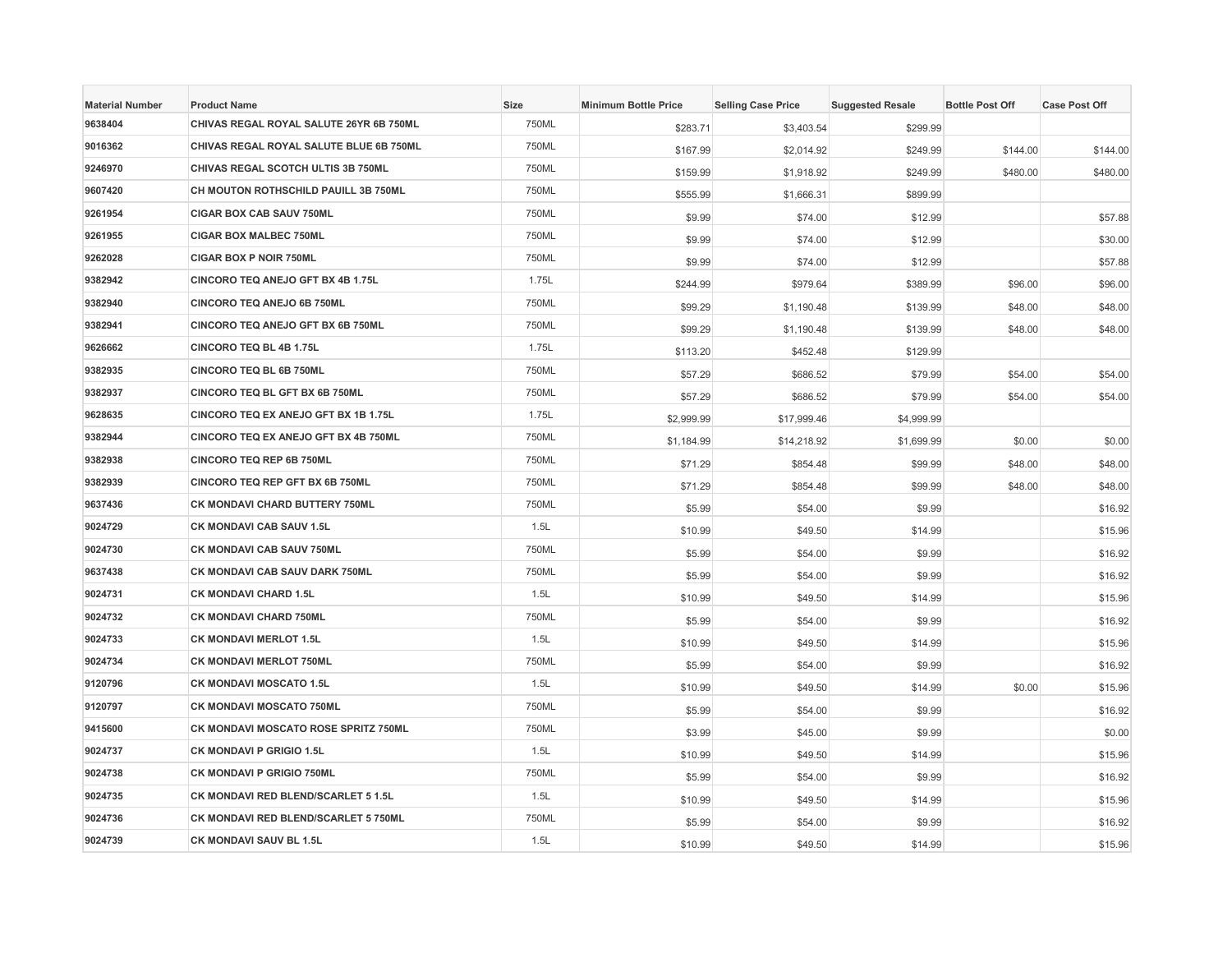| <b>Material Number</b> | <b>Product Name</b>                             | Size  | <b>Minimum Bottle Price</b> | <b>Selling Case Price</b> | <b>Suggested Resale</b> | <b>Bottle Post Off</b> | <b>Case Post Off</b> |
|------------------------|-------------------------------------------------|-------|-----------------------------|---------------------------|-------------------------|------------------------|----------------------|
| 9024740                | CK MONDAVI SAUV BL 750ML                        | 750ML | \$5.99                      | \$54.00                   | \$9.99                  |                        | \$16.92              |
| 9024741                | CK MONDAVI WT ZIN 1.5L                          | 1.5L  | \$10.99                     | \$49.50                   | \$14.99                 |                        | \$15.96              |
| 9024742                | <b>CK MONDAVI WT ZIN 750ML</b>                  | 750ML | \$5.99                      | \$54.00                   | \$9.99                  |                        | \$16.92              |
| 9001742                | <b>CLAN MACGREGOR SCOTCH 1.75L</b>              | 1.75L | \$20.99                     | \$119.46                  | \$28.99                 | \$18.00                | \$24.00              |
| 9001741                | <b>CLAN MACGREGOR SCOTCH 1L</b>                 | 1L    | \$13.99                     | \$154.92                  | \$17.99                 |                        |                      |
| 9005870                | <b>CLAN MACGREGOR SCOTCH 200ML</b>              | 200ML | \$4.52                      | \$184.45                  | \$5.19                  |                        | \$4.80               |
| 9005869                | <b>CLAN MACGREGOR SCOTCH 375ML</b>              | 375ML | \$6.75                      | \$139.45                  | \$7.89                  |                        | \$4.80               |
| 9001740                | <b>CLAN MACGREGOR SCOTCH 750ML</b>              | 750ML | \$12.99                     | \$139.92                  | \$15.39                 |                        | \$15.00              |
| 9637222                | <b>CLONAKILTY IRISH WHSKY CANT SHRY 6B 750M</b> | 750ML | \$47.58                     | \$570.00                  | \$65.99                 |                        |                      |
| 9450120                | <b>CLONAKILTY IRISH WHSKY PORT CSK 24B 50ML</b> | 50ML  | \$2.99                      | \$68.00                   | \$3.99                  | \$10.00                | \$10.00              |
| 9364207                | <b>CLONAKILTY IRISH WHSKY PORT CSK 6B 750ML</b> | 750ML | \$42.99                     | \$508.92                  | \$54.99                 | \$84.00                | \$90.00              |
| 9640220                | <b>CLONAKILTY IRISH WHSKY JOE'S FWS 6B 750M</b> | 750ML | \$47.58                     | \$570.00                  | \$65.99                 |                        |                      |
| 9450119                | <b>CLONAKILTY IRISH WHSKY DBL OAK 24B 50ML</b>  | 50ML  | \$2.99                      | \$68.00                   | \$3.99                  | \$10.00                | \$10.00              |
| 9626450                | <b>CLONAKILTY IRISH WHSKY SM CDN 6B 750ML</b>   | 750ML | \$35.99                     | \$420.82                  | \$45.99                 | \$72.00                | \$82.10              |
| 9614634                | CLONAKILTY IRISH WHSKY DBL OAK 6B 750ML         | 750ML | \$35.99                     | \$420.82                  | \$45.99                 | \$72.00                | \$82.10              |
| 9450118                | CLONAKILTY IRISH WHSKY S GR BDX 24B 50ML        | 50ML  | \$2.99                      | \$68.00                   | \$3.99                  | \$10.00                | \$10.00              |
| 9450117                | <b>CLONAKILTY IRISH WHSKY S GR BDX 6B 750ML</b> | 750ML | \$35.99                     | \$420.82                  | \$46.99                 | \$72.00                | \$82.10              |
| 9450121                | MINKE GIN IRISH 24B 50ML                        | 50ML  | \$1.99                      | \$43.60                   | \$2.49                  | \$16.20                | \$16.20              |
| 9376647                | MINKE GIN IRISH 6B 750ML                        | 750ML | \$22.99                     | \$250.92                  | \$29.99                 | \$12.00                | \$36.00              |
| 9224592                | CLOS DE LOS SIETE 750ML                         | 750ML | \$19.99                     | \$160.00                  | \$22.49                 |                        | \$32.00              |
| 9615496                | <b>CLOS DES LUNES LUNE D ARGENT 6B 750ML</b>    | 750ML | \$12.25                     | \$73.00                   | \$17.99                 |                        |                      |
| 9013653                | <b>CLOS DU BOIS CAB SAUV AV RSV 750ML</b>       | 750ML | \$19.99                     | \$175.16                  | \$29.99                 |                        | \$63.76              |
| 9055143                | <b>CLOS DU BOIS CAB SAUV CALIF 750ML</b>        | 750ML | \$9.99                      | \$89.92                   | \$14.99                 |                        | \$16.08              |
| 9632415                | CLOS DU BOIS CHARD BUTTERY 750ML                | 750ML | \$8.92                      | \$89.92                   | \$15.99                 |                        | \$16.08              |
| 9166406                | CLOS DU BOIS CHARD CALCAIRE 6B 750ML            | 750ML | \$19.99                     | \$111.58                  | \$29.99                 |                        |                      |
| 1073022                | CLOS DU BOIS CHARD CALIF 1.5L                   | 1.5L  | \$17.99                     | \$85.46                   | \$24.99                 | \$6.00                 | \$28.00              |
| 9013656                | CLOS DU BOIS CHARD CALIF 12B 375ML              | 375ML | \$4.75                      | \$56.00                   | \$7.99                  | \$4.00                 | \$4.00               |
| 1073048                | CLOS DU BOIS CHARD CALIF 750ML                  | 750ML | \$9.99                      | \$89.92                   | \$14.99                 |                        | \$16.08              |
| 9612388                | CLOS DU BOIS CHARD SP SEL CALIF 750ML           | 750ML | \$9.99                      | \$80.00                   | \$14.99                 | \$0.00                 | \$0.00               |
| 9257578                | CLOS DU BOIS CHARD LT BUB SPKL 750ML            | 750ML | \$11.99                     | \$97.16                   | \$17.99                 |                        |                      |
| 1073444                | CLOS DU BOIS CHARD RRV 750ML                    | 750ML | \$15.99                     | \$132.24                  |                         |                        |                      |
| 9013593                | <b>CLOS DU BOIS MARLSTONE 6B 750ML</b>          | 750ML | \$33.99                     | \$203.46                  | \$49.99                 |                        |                      |
| 1072040                | <b>CLOS DU BOIS MERLOT AV 750ML</b>             | 750ML | \$19.99                     | \$167.16                  | \$29.99                 |                        |                      |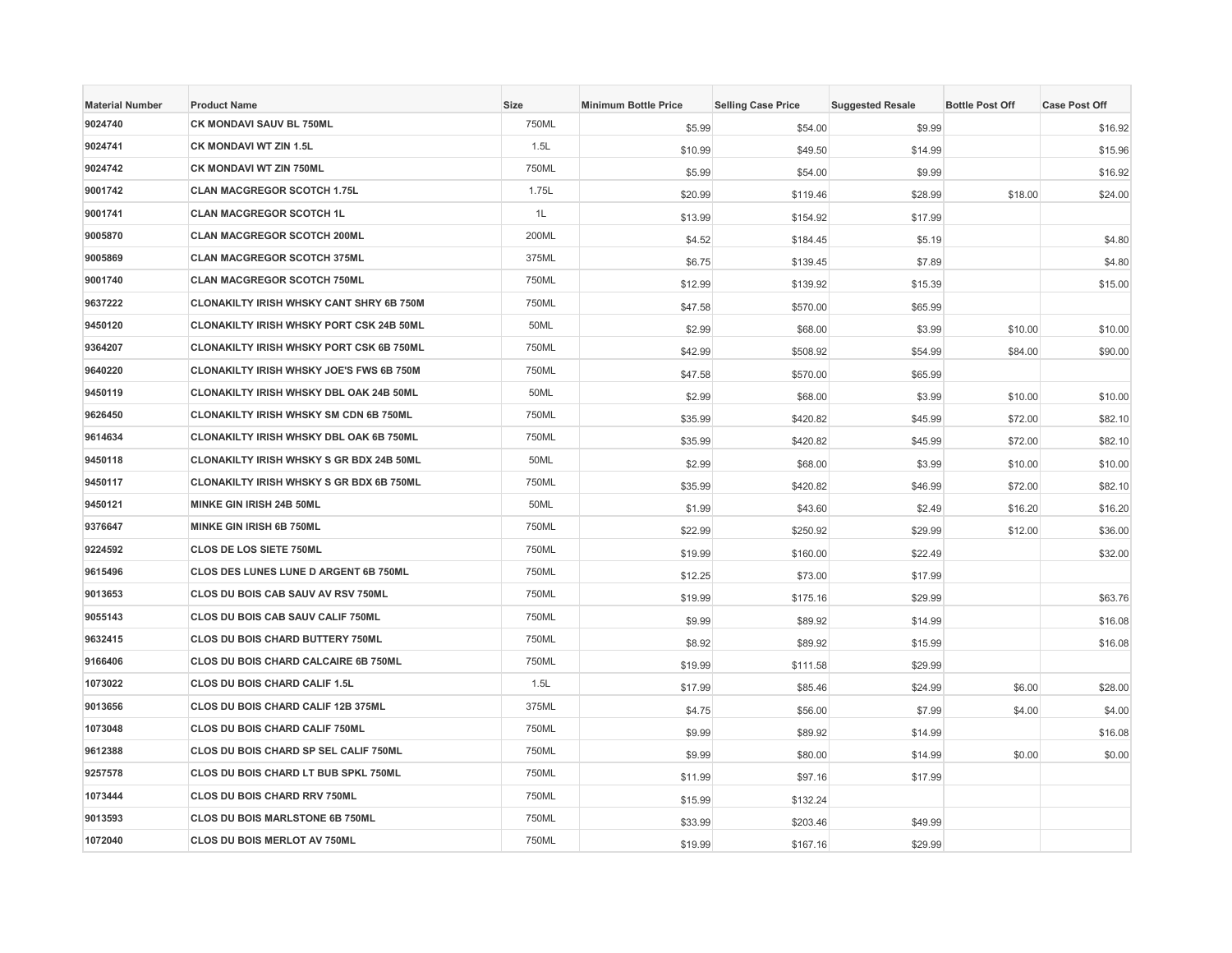| <b>Material Number</b> | <b>Product Name</b>                                 | Size  | <b>Minimum Bottle Price</b> | <b>Selling Case Price</b> | <b>Suggested Resale</b> | <b>Bottle Post Off</b> | <b>Case Post Off</b> |
|------------------------|-----------------------------------------------------|-------|-----------------------------|---------------------------|-------------------------|------------------------|----------------------|
| 1071968                | CLOS DU BOIS MERLOT CALIF 12B 375ML                 | 375ML | \$4.75                      | \$56.00                   | \$7.99                  | \$4.00                 | \$4.00               |
| 1071943                | CLOS DU BOIS MERLOT CALIF 750ML                     | 750ML | \$9.99                      | \$89.92                   | \$14.99                 |                        | \$16.08              |
| 1074640                | <b>CLOS DU BOIS P GRIGIO CALIF 750ML</b>            | 750ML | \$9.99                      | \$89.92                   | \$14.99                 |                        | \$16.08              |
| 1072248                | CLOS DU BOIS P NOIR CALIF 750ML                     | 750ML | \$9.99                      | \$89.92                   | \$14.99                 |                        | \$16.08              |
| 9059691                | CLOS DU BOIS ROSE CALIF 750ML                       | 750ML | \$9.99                      | \$89.92                   | \$14.99                 |                        | \$16.08              |
| 9385903                | CLOS DU BOIS ROSE LT BUB SPKL 750ML                 | 750ML | \$11.99                     | \$97.16                   | \$17.99                 |                        |                      |
| 1074442                | CLOS DU BOIS SAUV BL CALIF 750ML                    | 750ML | \$9.99                      | \$89.92                   | \$14.99                 |                        | \$16.08              |
| 1072644                | <b>CLOS DU BOIS ZIN CALIF 750ML</b>                 | 750ML | \$9.99                      | \$89.92                   | \$14.99                 |                        | \$16.08              |
| 9246289                | <b>CLOS PISSARRA ARISTAN 750ML</b>                  | 750ML | \$16.09                     | \$170.16                  | \$24.99                 |                        | \$12.00              |
| 9246290                | <b>CLOS PISSARRA EL RAMON 750ML</b>                 | 750ML | \$22.99                     | \$249.17                  | \$32.99                 |                        | \$12.00              |
| 9239504                | <b>CLOUDFALL CHARD 750ML</b>                        | 750ML | \$2.08                      | \$24.00                   | \$14.99                 |                        |                      |
| 9625466                | CLOUD WATER HEMP AZTEC CHOC/STRW 12B 12Z            | 12Z   | \$4.01                      | \$48.00                   | \$5.99                  |                        |                      |
| 9625465                | CLOUD WATER HEMP BLKB/LMN/RSMARY 12B 12Z            | 12Z   | \$4.01                      | \$48.00                   | \$5.99                  |                        |                      |
| 9625450                | CLOUD WATER HEMP BLOOD ORNG/COCO 12B 12Z            | 12Z   | \$4.01                      | \$48.00                   | \$5.99                  |                        |                      |
| 9625447                | <b>CLOUD WATER HEMP GRPFRT/MNT/BASL 12B 12Z</b>     | 12Z   | \$4.01                      | \$48.00                   | \$5.99                  |                        |                      |
| 9436283                | COCKTAIL CHEM ESPRESSO CAN 6/4PK 200ML              | 200ML | \$3.08                      | \$72.00                   | \$16.99                 | \$12.00                | \$12.00              |
| 9436282                | <b>COCKTAIL CHEM MOJITO CAN 6/4PK 200ML</b>         | 200ML | \$3.08                      | \$72.00                   | \$16.99                 | \$12.00                | \$12.00              |
| 9436284                | <b>COCKTAIL CHEM S GOOD CAN 6/4PK 200ML</b>         | 200ML | \$3.08                      | \$72.00                   | \$16.99                 | \$12.00                | \$12.00              |
| 9609945                | <b>COCKTAIL SQUAD BRBN SMASH CAN 6/4P 355ML</b>     | 355ML | \$4.49                      | \$82.46                   | \$17.99                 |                        | \$25.00              |
| 9609947                | <b>COCKTAIL SQUAD GREYHOUND CAN 6/4PK 355ML</b>     | 355ML | \$4.49                      | \$82.46                   | \$17.99                 |                        | \$25.00              |
| 9609944                | COCKTAIL SQUAD MARG CAN 6/4PK 355ML                 | 355ML | \$4.49                      | \$82.46                   | \$17.99                 |                        | \$25.00              |
| 9614963                | <b>COCKTAIL SQUAD VDK/WHS MIX CAN 4/6 355ML</b>     | 355ML | \$1.69                      | \$40.00                   | \$19.99                 |                        | \$0.00               |
| 9388920                | <b>COLLECTIVE ARTS GIN DRY 6B 750ML</b>             | 750ML | \$24.99                     | \$262.92                  | \$34.99                 | \$24.00                | \$60.00              |
| 9609270                | <b>COLLECTIVE ARTS GIN LVDR &amp; JUNP 6B 750ML</b> | 750ML | \$24.99                     | \$262.92                  | \$34.99                 | \$24.00                | \$60.00              |
| 9628770                | COLLECTIVE ARTS GIN ORN/CF/COCO 6B 750ML            | 750ML | \$24.99                     | \$262.92                  | \$34.99                 | \$24.00                | \$60.00              |
| 9426794                | <b>COLLECTIVE ARTS GIN PLUM &amp; BLKT 6B 750ML</b> | 750ML | \$24.99                     | \$262.92                  | \$34.99                 | \$24.00                | \$60.00              |
| 9388919                | <b>COLLECTIVE ARTS GIN RUB &amp; HIB 6B 750ML</b>   | 750ML | \$24.99                     | \$262.92                  | \$34.99                 | \$24.00                | \$60.00              |
| 9616118                | <b>COLLECTIVE ARTS GIN RAINBOW PK 6B 750ML</b>      | 750ML | \$24.99                     | \$262.92                  | \$34.99                 | \$24.00                | \$60.00              |
| 9021355                | COLUMBIA CAB SAUV COL VLY 750ML                     | 750ML | \$12.99                     | \$112.25                  | \$12.99                 |                        | \$0.00               |
| 9021358                | <b>COLUMBIA CHARD COL VLY 750ML</b>                 | 750ML | \$12.99                     | \$112.25                  | \$12.99                 |                        | \$0.00               |
| 9021361                | <b>COLUMBIA MERLOT COL VLY 750ML</b>                | 750ML | \$12.99                     | \$112.25                  | \$12.99                 |                        | \$0.00               |
| 9637834                | <b>COMPASS BOX EXPERIMENTAL GRAIN 6B 750ML</b>      | 750ML | \$111.08                    | \$1,332.00                | \$149.99                |                        |                      |
| 9333952                | COMPASS BOX SIGN COLL GFT 12/3PK 50ML               | 50ML  | \$5.33                      | \$183.92                  | \$19.99                 | \$55.00                | \$55.00              |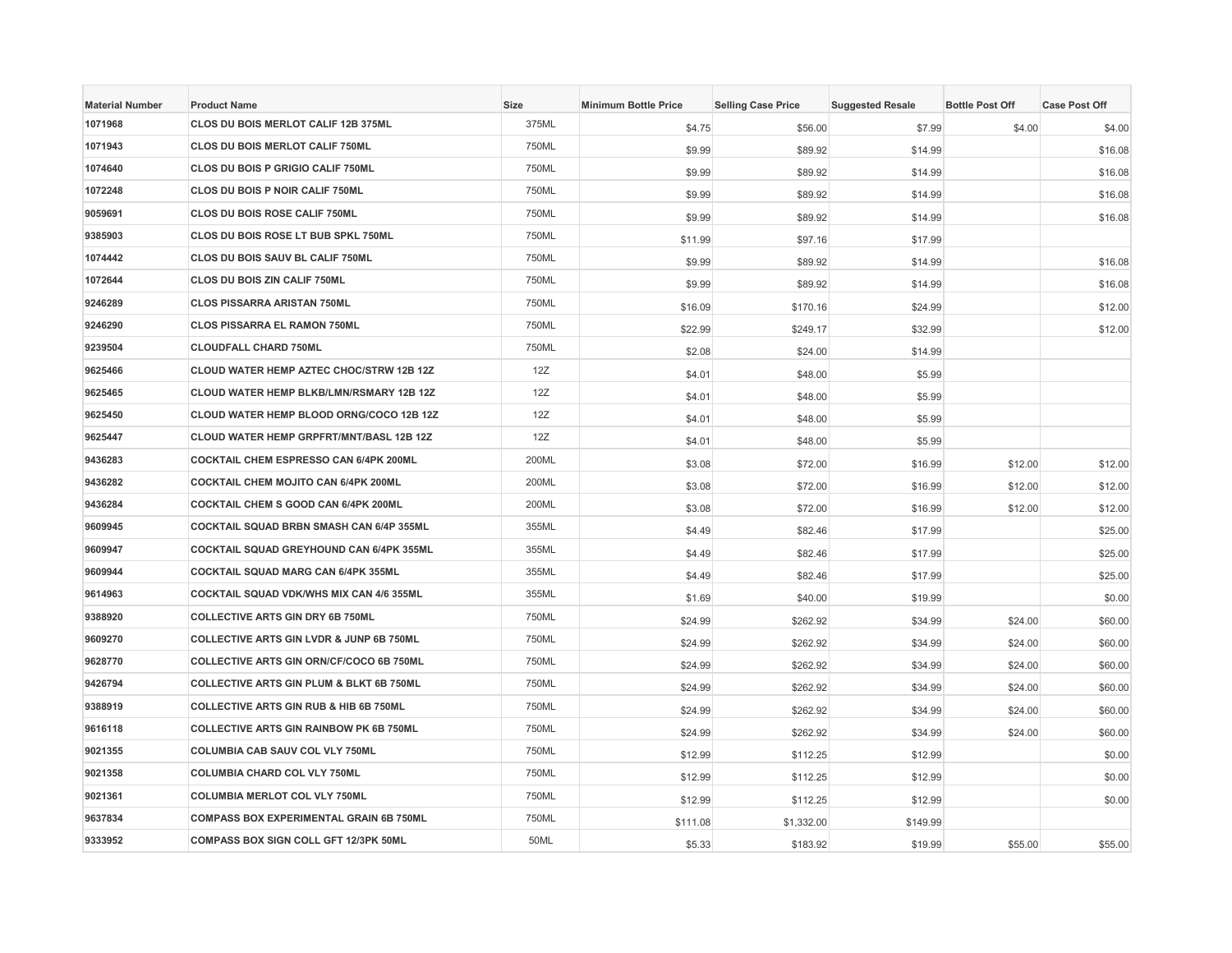| <b>Material Number</b> | <b>Product Name</b>                             | <b>Size</b> | <b>Minimum Bottle Price</b> | <b>Selling Case Price</b> | <b>Suggested Resale</b> | <b>Bottle Post Off</b> | <b>Case Post Off</b> |
|------------------------|-------------------------------------------------|-------------|-----------------------------|---------------------------|-------------------------|------------------------|----------------------|
| 9005484                | <b>COMPASS BOX HEDONISM 6B 750ML</b>            | 750ML       | \$91.99                     | \$1,102.92                | \$119.99                | \$36.00                | \$36.00              |
| 9627156                | COMPASS BOX NO NAME III 6B 750ML                | 750ML       | \$102.99                    | \$1,234.92                | \$139.99                |                        |                      |
| 9625459                | <b>COMPASS BOX ORCHARD HOUSE 6B 750ML</b>       | 750ML       | \$36.99                     | \$442.92                  | \$49.99                 |                        |                      |
| 9333981                | COMPASS BOX STORY SPANIARD 6B 750ML             | 750ML       | \$51.49                     | \$604.92                  | \$69.99                 | \$60.00                | \$72.00              |
| 9634513                | COMPASS BOX BLENDERS COLL 12/3PK 50ML           | 50ML        | \$5.33                      | \$183.92                  | \$19.99                 |                        |                      |
| 9024748                | <b>COMPASS BOX PEAT MONSTER 6B 750ML</b>        | 750ML       | \$48.99                     | \$578.92                  | \$60.99                 | \$32.00                | \$40.00              |
| 9623387                | COMPASS BOX PEAT MONSTER W/GLS 6B 750ML         | 750ML       | \$48.99                     | \$578.92                  | \$60.99                 | \$32.00                | \$40.00              |
| 9007366                | <b>COMPASS BOX SPICE TREE 6B 750ML</b>          | 750ML       | \$51.49                     | \$604.92                  | \$69.99                 | \$60.00                | \$72.00              |
| 9330996                | <b>CONCIERE LIQ AMARETTO 30 1L</b>              | 1L          | \$6.16                      | \$73.00                   | \$7.49                  |                        |                      |
| 9330995                | <b>CONCIERE LIQ COFFEE 30 1L</b>                | 1L          | \$6.16                      | \$73.00                   | \$7.49                  |                        |                      |
| 9330997                | <b>CONCIERE LIQ TRIPLE SEC 30 1L</b>            | 1L          | \$5.29                      | \$62.57                   | \$6.99                  |                        |                      |
| 9357090                | <b>CONCIERE BRBN 1L</b>                         | 1L          | \$10.58                     | \$126.00                  | \$12.99                 |                        |                      |
| 9331342                | <b>CONCIERE BRANDY 1L</b>                       | 1L          | \$11.16                     | \$132.92                  | \$14.99                 |                        |                      |
| 9331343                | <b>CONCIERE GIN 1L</b>                          | 1L          | \$7.66                      | \$90.90                   | \$8.99                  |                        |                      |
| 9331344                | <b>CONCIERE RUM GOLD 1L</b>                     | 1L          | \$7.27                      | \$86.26                   | \$8.99                  |                        |                      |
| 9331345                | <b>CONCIERE RUM SLVR 1L</b>                     | 1L          | \$7.27                      | \$86.26                   | \$8.99                  |                        |                      |
| 9331346                | <b>CONCIERE RUM SPICED 1L</b>                   | 1L          | \$7.27                      | \$86.26                   | \$8.99                  |                        |                      |
| 9331347                | <b>CONCIERE SCOTCH 1L</b>                       | 1L          | \$8.92                      | \$106.04                  | \$11.99                 |                        |                      |
| 9331348                | <b>CONCIERE TEQ GOLD 1L</b>                     | 1L          | \$9.49                      | \$112.97                  | \$12.99                 |                        |                      |
| 9357089                | <b>CONCIERE TEQ SLVR 1L</b>                     | 1L          | \$9.49                      | \$112.97                  | \$12.99                 |                        |                      |
| 9331753                | <b>CONCIERE VDK 1L</b>                          | 1L          | \$7.35                      | \$87.21                   | \$8.99                  |                        |                      |
| 9331754                | <b>CONCIERE WHSKY BLEND 1L</b>                  | 1L          | \$7.80                      | \$92.69                   | \$9.99                  |                        |                      |
| 9024753                | <b>CONSTANTINO BRANDY 1L</b>                    | 1L          | \$16.99                     | \$183.96                  | \$20.99                 | \$12.00                | \$12.00              |
| 9310694                | CONTERNO FANTINO BARBERA ALBA 6B 750ML          | 750ML       | \$22.99                     | \$97.46                   | \$24.99                 |                        | \$36.00              |
| 9620420                | CONTERNO FANTINO BAROLO GRIS 17 6B 750ML        | 750ML       | \$80.99                     | \$465.46                  | \$120.99                |                        | \$18.00              |
| 9620421                | CONTERNO FANTINO BAROLO PRES 17 6B 750ML        | 750ML       | \$81.99                     | \$473.46                  | \$117.99                |                        | \$18.00              |
| 9327920                | <b>CONTERNO FANTINO DOLCETTO ALBA 6B 750ML</b>  | 750ML       | \$18.99                     | \$101.46                  | \$24.99                 |                        | \$12.00              |
| 9297256                | <b>CONTERNO FANTINO NEBBIOLO GINES 6B 750ML</b> | 750ML       | \$29.99                     | \$164.59                  | \$40.99                 |                        | \$12.00              |
| 9620431                | CONTERNO FANTINO SORI GINEST 17 6B 750ML        | 750ML       | \$93.99                     | \$509.46                  | \$134.99                |                        | \$51.00              |
| 9059953                | <b>COPERTINO RED RSV 750ML</b>                  | 750ML       | \$14.99                     | \$120.27                  | \$14.99                 |                        | \$8.00               |
| 1224229                | <b>COPPER RIDGE CAB SAUV 1.5L</b>               | 1.5L        | \$7.38                      | \$43.80                   | \$12.99                 |                        |                      |
| 1224245                | <b>COPPER RIDGE CAB SAUV 750ML</b>              | 750ML       | \$3.99                      | \$45.00                   | \$6.99                  |                        | \$0.00               |
| 1224427                | <b>COPPER RIDGE CHARD 1.5L</b>                  | 1.5L        | \$7.38                      | \$43.80                   | \$12.99                 |                        |                      |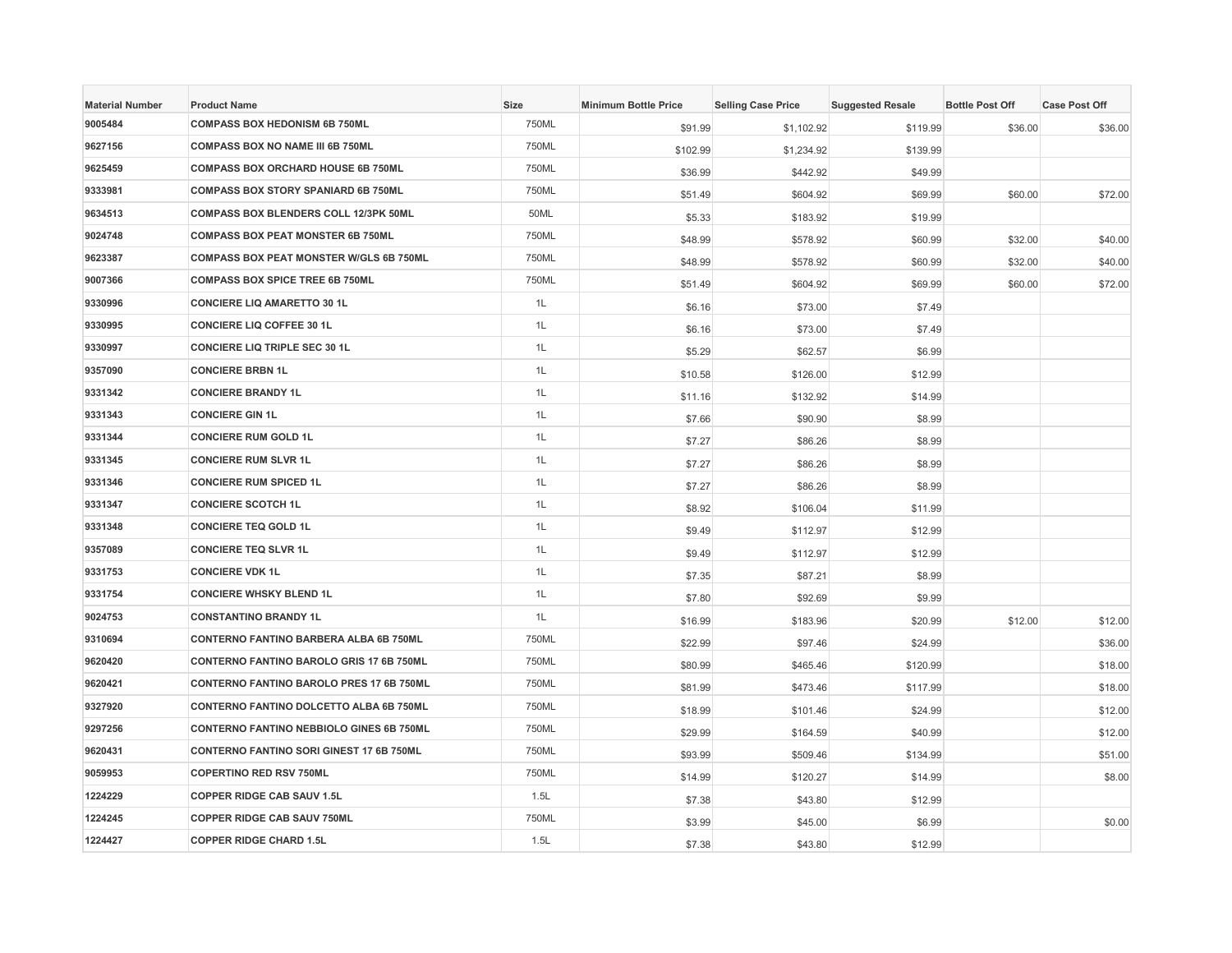| <b>Material Number</b> | <b>Product Name</b>                           | Size  | <b>Minimum Bottle Price</b> | <b>Selling Case Price</b> | <b>Suggested Resale</b> | <b>Bottle Post Off</b> | <b>Case Post Off</b> |
|------------------------|-----------------------------------------------|-------|-----------------------------|---------------------------|-------------------------|------------------------|----------------------|
| 1224443                | <b>COPPER RIDGE CHARD 750ML</b>               | 750ML | \$3.99                      | \$45.00                   | \$6.99                  |                        | \$0.00               |
| 1224328                | <b>COPPER RIDGE MERLOT 1.5L</b>               | 1.5L  | \$7.38                      | \$43.80                   | \$12.99                 |                        |                      |
| 9020954                | <b>COPPER RIDGE MERLOT 750ML</b>              | 750ML | \$3.99                      | \$45.00                   | \$6.99                  |                        | \$0.00               |
| 9107508                | <b>COPPER RIDGE P GRIGIO 1.5L</b>             | 1.5L  | \$7.38                      | \$43.80                   | \$12.99                 |                        | \$0.00               |
| 1224021                | <b>COPPER RIDGE WT ZIN 1.5L</b>               | 1.5L  | \$7.38                      | \$43.80                   | \$12.99                 |                        |                      |
| 1224047                | <b>COPPER RIDGE WT ZIN 750ML</b>              | 750ML | \$3.99                      | \$45.00                   | \$6.99                  |                        | \$0.00               |
| 9331067                | CORRALEJO TEQ BL/REP/ANEJO 16/3PK 100ML       | 100ML | \$5.33                      | \$254.56                  | \$17.99                 |                        |                      |
| 9269282                | CORRALEJO TEQ 1821 EX ANEJO 3B 750ML          | 750ML | \$109.99                    | \$1,318.92                | \$149.99                | \$240.00               | \$240.00             |
| 412148                 | CORRALEJO TEQ ANEJO 6B 750ML                  | 750ML | \$33.99                     | \$400.92                  | \$43.99                 | \$12.00                | \$18.00              |
| 9155044                | CORRALEJO TEQ ANEJO 99K HORAS 6B 750ML        | 750ML | \$43.99                     | \$514.92                  | \$54.99                 | \$12.00                | \$12.00              |
| 9207136                | <b>CORRALEJO TEQ BL 1.75L</b>                 | 1.75L | \$39.99                     | \$227.46                  | \$49.99                 | \$54.00                | \$66.00              |
| 9604665                | CORRALEJO TEQ BL 6B 1L                        | 1L    | \$21.99                     | \$238.92                  | \$21.99                 |                        | \$24.00              |
| 9600712                | CORRALEJO TEQ BL 12B 375ML                    | 375ML | \$13.49                     | \$309.84                  | \$18.99                 |                        |                      |
| 411942                 | CORRALEJO TEQ BL 6B 750ML                     | 750ML | \$18.99                     | \$226.92                  | \$29.99                 | \$60.00                | \$60.00              |
| 9625243                | <b>CORRALEJO TEQ EX ANEJO 6B 750ML</b>        | 750ML | \$63.99                     | \$766.92                  | \$84.99                 |                        |                      |
| 9208249                | CORRALEJO TEQ GR ANEJO 3B 1L                  | 1L    | \$83.99                     | \$1,005.48                | \$108.99                | \$12.00                | \$13.44              |
| 412387                 | CORRALEJO TEQ REP 48B 100ML                   | 100ML | \$5.69                      | \$269.28                  | \$7.99                  |                        |                      |
| 9043309                | <b>CORRALEJO TEQ REP 1.75L</b>                | 1.75L | \$44.99                     | \$269.46                  | \$59.99                 | \$24.00                | \$24.00              |
| 412361                 | CORRALEJO TEQ REP 12B 375ML                   | 375ML | \$14.49                     | \$333.84                  | \$19.99                 |                        |                      |
| 412346                 | CORRALEJO TEQ REP 6B 750ML                    | 750ML | \$23.49                     | \$280.92                  | \$34.99                 | \$42.00                | \$42.00              |
| 9624474                | CORRALEJO TEQ REP W/2 PINA GLS 6B 750ML       | 750ML | \$23.49                     | \$280.92                  | \$34.99                 | \$42.00                | \$42.00              |
| 9008766                | <b>CORRALEJO TEQ REP TRIPLE DIST 6B 750ML</b> | 750ML | \$32.87                     | \$393.48                  | \$43.99                 | \$12.50                | \$12.50              |
| 9342647                | <b>CORTE GIACOBBE P GRIGIO RAM 750ML</b>      | 750ML | \$16.99                     | \$144.14                  | \$18.99                 |                        | \$12.00              |
| 9232195                | <b>CORTE GIACOBBE SOAVE RUNCATA 6B 750ML</b>  | 750ML | \$28.29                     | \$142.57                  | \$35.99                 |                        | \$12.00              |
| 9431458                | <b>COSTANTI ARDINGO TOSCANO 6B 750ML</b>      | 750ML | \$39.99                     | \$223.96                  | \$59.99                 | \$6.00                 | \$18.00              |
| 9431459                | <b>COSTANTI BRUNELLO 15 6B 750ML</b>          | 750ML | \$79.99                     | \$455.46                  | \$114.99                |                        | \$21.00              |
| 9612582                | <b>COSTANTI BRUNELLO 16 6B 750ML</b>          | 750ML | \$82.99                     | \$473.46                  | \$117.99                |                        | \$24.00              |
| 9635992                | <b>COSTANTI BRUNELLO 17 6B 750ML</b>          | 750ML | \$78.99                     | \$449.46                  | \$112.99                |                        | \$24.00              |
| 9622414                | <b>COSTANTI BRUNELLO RSV 15 6B 750ML</b>      | 750ML | \$150.66                    | \$897.46                  | \$223.99                | \$18.00                | \$24.00              |
| 9635994                | <b>COSTANTI BRUNELLO RSV 16 6B 750ML</b>      | 750ML | \$152.99                    | \$911.46                  | \$227.99                | \$18.00                | \$24.00              |
| 9024783                | COSTANTI ROSSO DI MONTALCINO 750ML            | 750ML | \$38.99                     | \$442.92                  | \$54.99                 | \$0.00                 | \$18.00              |
| 9636275                | <b>COSTANTI VERMIGLIO 17 6B 750ML</b>         | 750ML | \$43.99                     | \$239.46                  | \$59.99                 |                        | \$24.00              |
| 9616783                | <b>COSTARIPA ROSAMARA 19 750ML</b>            | 750ML | \$14.99                     | \$130.92                  | \$15.99                 |                        | \$24.00              |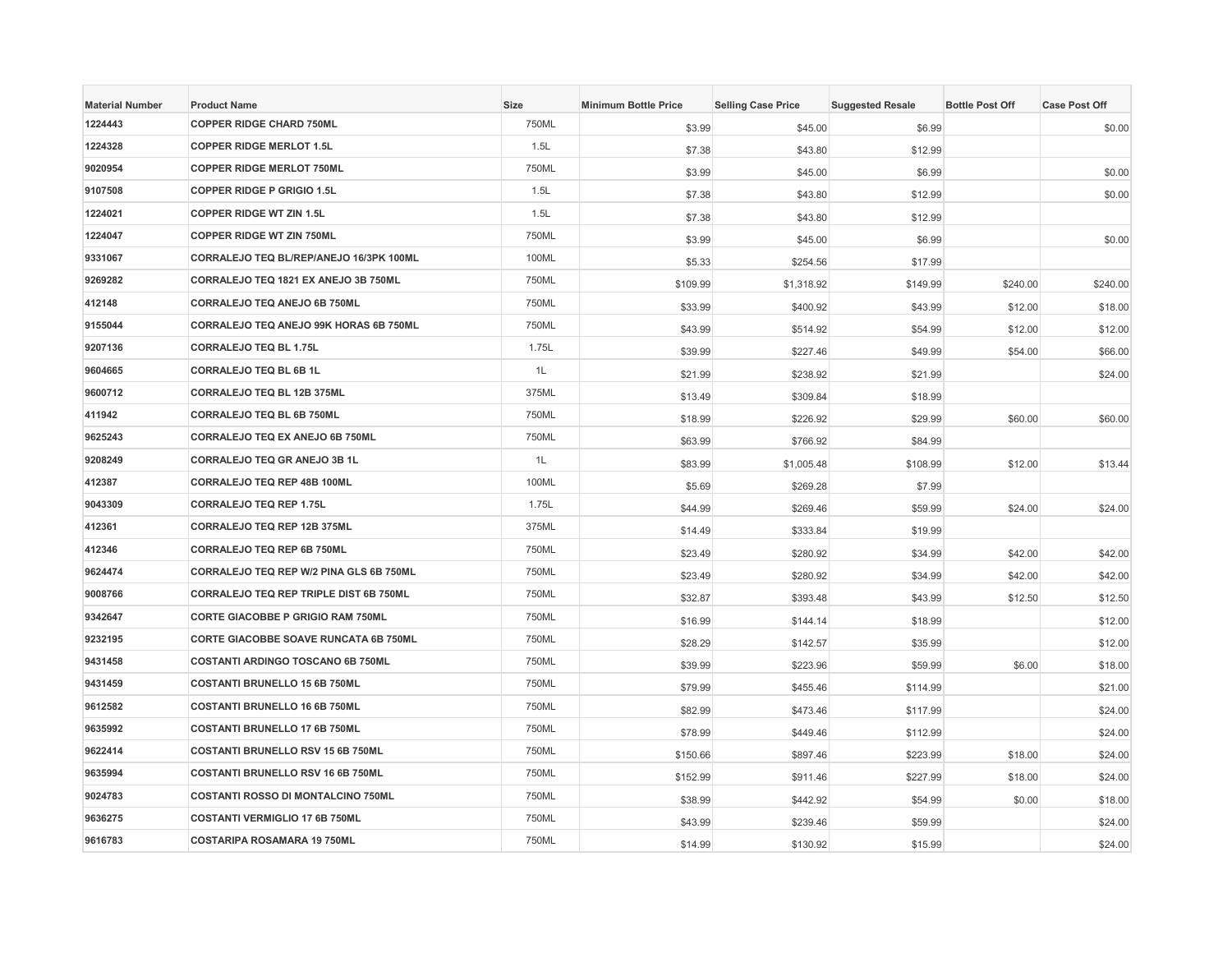| <b>Material Number</b> | <b>Product Name</b>                                 | Size  | <b>Minimum Bottle Price</b> | <b>Selling Case Price</b> | <b>Suggested Resale</b> | <b>Bottle Post Off</b> | <b>Case Post Off</b> |
|------------------------|-----------------------------------------------------|-------|-----------------------------|---------------------------|-------------------------|------------------------|----------------------|
| 9630337                | <b>COTARELLA FERENTANO 6B 750ML</b>                 | 750ML | \$19.99                     | \$100.00                  | \$24.99                 |                        | \$19.46              |
| 9622660                | <b>COTARELLA MERLOT SODALE 18 750ML</b>             | 750ML | \$24.99                     | \$200.00                  | \$24.99                 |                        | \$98.92              |
| 9615574                | <b>COURAGE &amp; CONVICTION BRBN CASK 48B 50ML</b>  | 50ML  | \$2.99                      | \$99.50                   | \$2.99                  | \$192.00               | \$232.00             |
| 9614943                | <b>COURAGE &amp; CONVICTION BRBN CASK 6B 750ML</b>  | 750ML | \$59.25                     | \$710.00                  | \$84.99                 | \$235.00               | \$235.00             |
| 9615584                | <b>COURAGE &amp; CONVICTION WHSKY CUV 48B 50ML</b>  | 50ML  | \$2.99                      | \$99.50                   | \$2.99                  | \$192.00               | \$232.00             |
| 9615116                | <b>COURAGE &amp; CONVICTION WHSKY CUV 6B 750ML</b>  | 750ML | \$59.25                     | \$710.00                  | \$84.99                 | \$235.00               | \$235.00             |
| 9643116                | <b>COURAGE &amp; CONVICTION WHSKY PIT ST 6B 750</b> | 750ML | \$79.99                     | \$958.92                  | \$109.99                |                        |                      |
| 9615577                | <b>COURAGE &amp; CONVICTION SHRY CASK 48B 50ML</b>  | 50ML  | \$2.99                      | \$99.50                   | \$2.99                  | \$192.00               | \$232.00             |
| 9614946                | <b>COURAGE &amp; CONVICTION SHRY CASK 6B 750ML</b>  | 750ML | \$59.25                     | \$710.00                  | \$84.99                 | \$235.00               | \$235.00             |
| 9442599                | <b>COURAGE &amp; CONVICTION WHSKY 92 48B 50ML</b>   | 50ML  | \$1.99                      | \$72.00                   | \$2.49                  |                        |                      |
| 9430780                | <b>COURAGE &amp; CONVICTION WHSKY 92 6B 750ML</b>   | 750ML | \$51.99                     | \$622.92                  | \$74.99                 | \$216.00               | \$216.00             |
| 9446804                | <b>COURAGE + STONE MANHATTAN 12B 200ML</b>          | 200ML | \$11.26                     | \$538.56                  | \$14.99                 |                        |                      |
| 9609967                | <b>COURAGE + STONE MANHATTAN 6B 750ML</b>           | 750ML | \$33.49                     | \$400.92                  | \$44.99                 | \$78.00                | \$78.00              |
| 9446803                | COURAGE + STONE OLD FASH 12B 200ML                  | 200ML | \$11.26                     | \$538.56                  | \$14.99                 |                        |                      |
| 9609968                | <b>COURAGE + STONE OLD FASH 6B 750ML</b>            | 750ML | \$33.49                     | \$400.92                  | \$44.99                 | \$78.00                | \$78.00              |
| 9642739                | <b>COURSEY GRAVES CAB SAUV HOWELL MTN 750ML</b>     | 750ML | \$100.08                    | \$1,200.00                | \$149.99                | \$60.00                | \$60.00              |
| 9632993                | <b>COURSEY GRAVES CHARD SON 6B 750ML</b>            | 750ML | \$46.75                     | \$280.00                  | \$69.99                 | \$30.00                | \$30.00              |
| 9633000                | <b>COURSEY GRAVES RED BENNET MTN EST 750ML</b>      | 750ML | \$57.08                     | \$684.00                  | \$84.99                 | \$24.00                | \$24.00              |
| 9407432                | <b>COURVOISIER COGN AVANT GARDE 750ML</b>           | 750ML | \$31.49                     | \$376.92                  | \$50.95                 | \$102.00               | \$102.00             |
| 9238843                | <b>COURVOISIER COGN VS 24B 100ML</b>                | 100ML | \$4.32                      | \$96.72                   | \$5.95                  | \$6.00                 | \$12.00              |
| 91124                  | <b>COURVOISIER COGN VS 1.75L</b>                    | 1.75L | \$69.49                     | \$344.48                  | \$78.99                 | \$0.00                 | \$72.00              |
| 91132                  | <b>COURVOISIER COGN VS 1L</b>                       | 1L    | \$39.81                     | \$473.88                  | \$49.99                 | \$0.00                 | \$0.00               |
| 91207                  | <b>COURVOISIER COGN VS 24B 200ML</b>                | 200ML | \$8.53                      | \$369.92                  | \$9.49                  | \$24.00                | \$48.00              |
| 9024787                | <b>COURVOISIER COGN VS FL 12B 375ML</b>             | 375ML | \$16.20                     | \$351.13                  | \$20.37                 | \$30.00                | \$60.00              |
| 9050796                | <b>COURVOISIER COGN VS 144B 50ML</b>                | 50ML  | \$2.39                      | \$317.16                  | \$3.99                  | \$15.00                | \$27.00              |
| 91140                  | <b>COURVOISIER COGN VS 750ML</b>                    | 750ML | \$35.99                     | \$406.92                  | \$39.66                 | \$0.00                 | \$24.00              |
| 91330                  | <b>COURVOISIER COGN VSOP 1L</b>                     | 1L    | \$48.49                     | \$574.92                  | \$66.99                 | \$24.00                | \$30.00              |
| 91397                  | COURVOISIER COGN VSOP 24B 200ML                     | 200ML | \$11.24                     | \$524.58                  | \$12.99                 | \$30.00                | \$30.00              |
| 91389                  | <b>COURVOISIER COGN VSOP 12B 375ML</b>              | 375ML | \$20.16                     | \$476.18                  | \$24.99                 | \$18.00                | \$18.00              |
| 91348                  | <b>COURVOISIER COGN VSOP GFT 750ML</b>              | 750ML | \$41.49                     | \$454.97                  | \$49.99                 | \$0.00                 | \$42.00              |
| 9140759                | <b>COURVOISIER COGN XO 6B 750ML</b>                 | 750ML | \$151.99                    | \$1,822.92                | \$165.99                | \$444.00               | \$444.00             |
| 9413804                | <b>CRAFTERS UNION BRUT CAN 12PK 375ML</b>           | 375ML | \$5.99                      | \$49.92                   | \$5.99                  | \$12.00                | \$33.00              |
| 9413805                | <b>CRAFTERS UNION BRUT ROSE CAN 12PK 375ML</b>      | 375ML | \$5.98                      | \$49.82                   | \$5.99                  | \$12.00                | \$33.00              |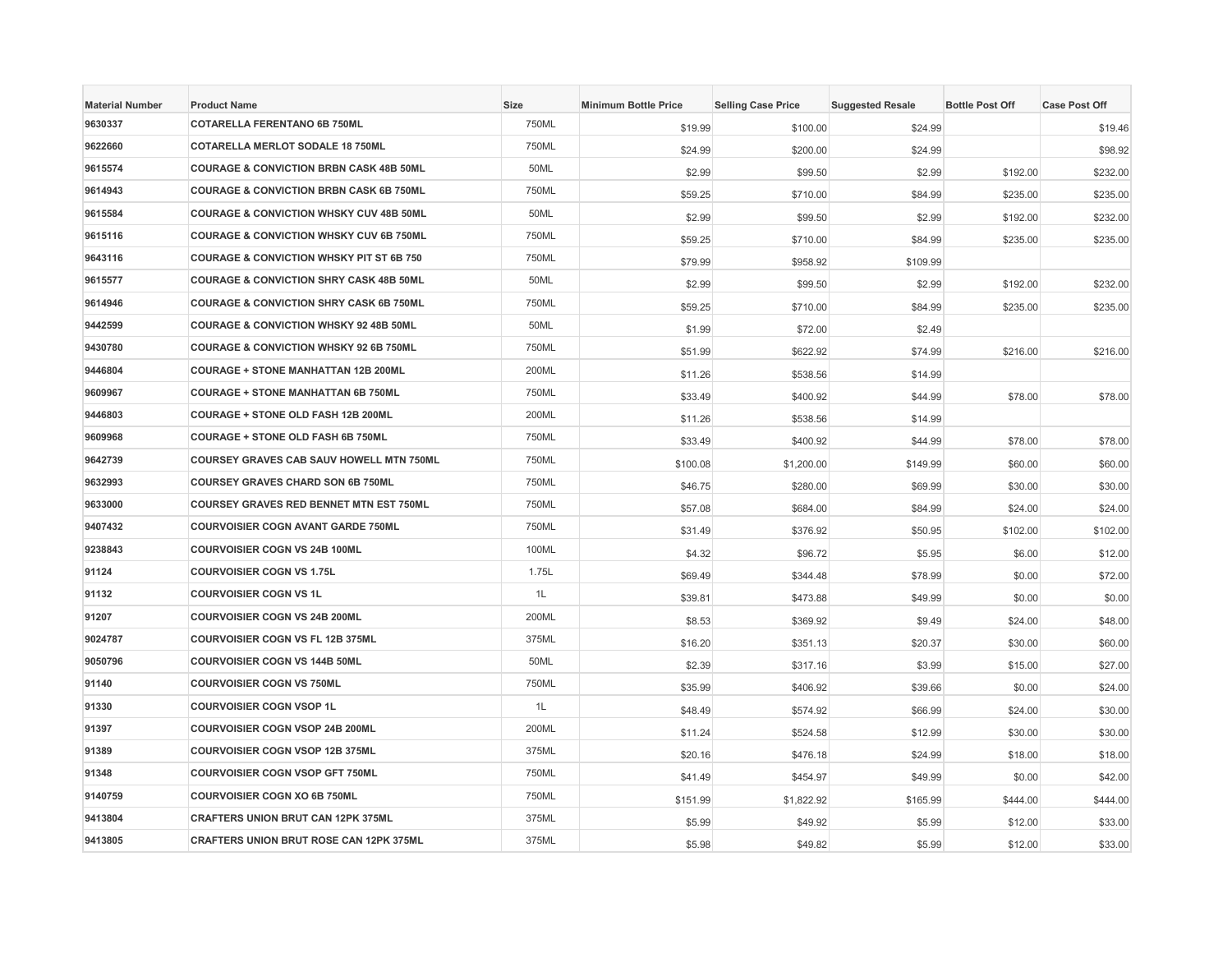| <b>Material Number</b> | <b>Product Name</b>                            | Size  | <b>Minimum Bottle Price</b> | <b>Selling Case Price</b> | <b>Suggested Resale</b> | <b>Bottle Post Off</b> | <b>Case Post Off</b> |
|------------------------|------------------------------------------------|-------|-----------------------------|---------------------------|-------------------------|------------------------|----------------------|
| 9614517                | <b>CRAFTERS UNION CAB SAUV BIB 1.5L</b>        | 1.5L  | \$17.99                     | \$75.56                   | \$19.99                 |                        | \$31.90              |
| 9614512                | <b>CRAFTERS UNION CHARD BIB 1.5L</b>           | 1.5L  | \$17.99                     | \$75.56                   | \$19.99                 |                        | \$31.90              |
| 9357174                | <b>CRAFTERS UNION P GRIGIO CAN 12PK 375ML</b>  | 375ML | \$5.99                      | \$49.92                   | \$5.99                  | \$12.00                | \$33.00              |
| 9357176                | CRAFTERS UNION RED BLEND CAN 12PK 375ML        | 375ML | \$5.99                      | \$49.92                   | \$5.99                  | \$12.00                | \$33.00              |
| 9357175                | <b>CRAFTERS UNION ROSE CAN 12PK 375ML</b>      | 375ML | \$5.99                      | \$49.92                   | \$5.99                  | \$12.00                | \$33.00              |
| 9183104                | <b>CRAIGELLACHIE SCOTCH 13YR MALT 6B 750ML</b> | 750ML | \$44.99                     | \$534.28                  | \$64.99                 | \$75.60                | \$75.60              |
| 9183105                | <b>CRAIGELLACHIE SCOTCH 23YR MALT 6B 750ML</b> | 750ML | \$240.99                    | \$2,881.92                | \$299.99                | \$120.00               | \$120.00             |
| 9377731                | <b>CRAIGELLACHIE SCOTCH 33YR MALT 6B 750ML</b> | 750ML | \$2,249.99                  | \$26,998.92               | \$2,999.99              | \$9,000.00             | \$9,000.00           |
| 9024795                | <b>CR CELLARS FORTISSIMO 1.5L</b>              | 1.5L  | \$12.99                     | \$69.96                   | \$16.99                 | \$6.00                 | \$11.58              |
| 9024796                | <b>CR CELLARS FORTISSIMO 3L</b>                | 3L    | \$17.99                     | \$66.80                   | \$23.99                 | \$8.00                 | \$9.96               |
| 9369427                | <b>CR CELLARS FORTISSIMO 750ML</b>             | 750ML | \$4.99                      | \$45.00                   | \$7.99                  | \$24.00                | \$27.00              |
| 9631104                | CREAM OF KY RYE WHSKY BOND 100 6B 750ML        | 750ML | \$52.99                     | \$634.92                  | \$69.99                 | \$48.00                | \$48.00              |
| 9044412                | <b>CRIBARI MADEIRA 1.5L</b>                    | 1.5L  | \$9.99                      | \$47.82                   | \$10.99                 |                        | \$2.53               |
| 9052580                | <b>CRIBARI MADEIRA 4B 5L</b>                   | 5L    | \$20.99                     | \$81.18                   | \$29.99                 |                        |                      |
| 9044760                | <b>CRIBARI MARSALA 1.5L</b>                    | 1.5L  | \$9.99                      | \$47.82                   | \$10.99                 |                        | \$2.53               |
| 9045133                | <b>CRIBARI MARSALA 4B 5L</b>                   | 5L    | \$20.99                     | \$81.18                   | \$29.99                 |                        |                      |
| 9044759                | <b>CRIBARI MARSALA 750ML</b>                   | 750ML | \$5.99                      | \$49.92                   | \$5.99                  |                        | \$8.00               |
| 9044785                | <b>CRIBARI SHERRY 1.5L</b>                     | 1.5L  | \$9.99                      | \$47.82                   | \$10.99                 |                        | \$2.53               |
| 9045134                | <b>CRIBARI SHERRY 4B 5L</b>                    | 5L    | \$20.99                     | \$81.18                   | \$29.99                 |                        |                      |
| 9002363                | <b>CRIBARI BURGUNDY 18L</b>                    | 18L   | \$52.07                     | \$51.99                   | \$51.99                 |                        |                      |
| 9002362                | <b>CRIBARI CHABLIS 18L</b>                     | 18L   | \$52.07                     | \$51.99                   | \$51.99                 |                        |                      |
| 9016151                | <b>CRIBARI CHIANTI 3L</b>                      | 3L    | \$10.33                     | \$41.00                   | \$14.99                 |                        |                      |
| 9252140                | <b>CROWDED HOUSE SAUV BL 750ML</b>             | 750ML | \$11.99                     | \$117.00                  | \$16.99                 | \$0.00                 | \$25.92              |
| 9103359                | <b>CROWN ROYAL BLK 1.75L</b>                   | 1.75L | \$49.99                     | \$239.96                  | \$49.99                 | \$0.00                 | \$59.50              |
| 9103360                | <b>CROWN ROYAL BLK 1L</b>                      | 1L    | \$32.90                     | \$392.40                  | \$42.99                 | \$24.00                | \$24.00              |
| 9103412                | <b>CROWN ROYAL BLK 375ML</b>                   | 375ML | \$16.45                     | \$359.52                  | \$19.99                 | \$0.00                 | \$27.60              |
| 9103413                | CROWN ROYAL BLK PET 10/6PK 50ML                | 50ML  | \$1.73                      | \$179.10                  | \$2.19                  | \$0.00                 | \$0.00               |
| 9103411                | <b>CROWN ROYAL BLK 750ML</b>                   | 750ML | \$25.99                     | \$287.88                  | \$31.99                 | \$36.00                | \$59.04              |
| 9621414                | CROWN ROYAL WHSKY 18YR 6B 750ML                | 750ML | \$129.99                    | \$1,259.92                | \$139.99                | \$60.00                | \$359.00             |
| 9000319                | <b>CROWN ROYAL WHSKY 1.75L</b>                 | 1.75L | \$47.99                     | \$238.68                  | \$47.99                 | \$3.00                 | \$51.78              |
| 9000320                | <b>CROWN ROYAL WHSKY 1L</b>                    | 1L    | \$31.99                     | \$381.48                  | \$39.99                 | \$19.44                | \$19.44              |
| 9008013                | <b>CROWN ROYAL WHSKY BAR PK 1L</b>             | 1L    | \$31.99                     | \$381.48                  | \$39.99                 | \$19.44                | \$19.44              |
| 9177095                | CROWN ROYAL WHSKY PET 44B 200ML                | 200ML | \$7.31                      | \$307.56                  | \$9.99                  | \$0.00                 | \$0.00               |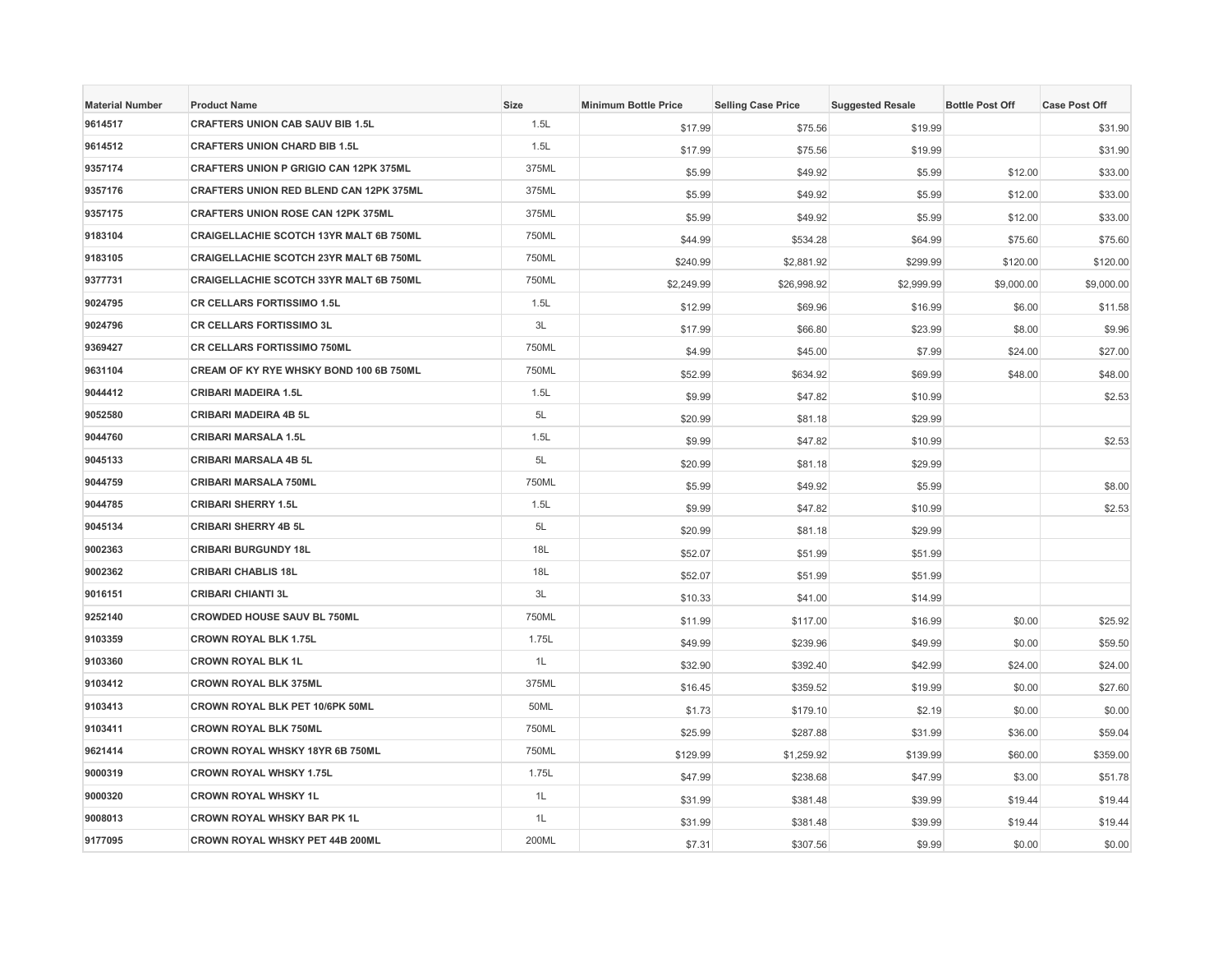| <b>Material Number</b> | <b>Product Name</b>                           | Size  | <b>Minimum Bottle Price</b> | <b>Selling Case Price</b> | <b>Suggested Resale</b> | <b>Bottle Post Off</b> | <b>Case Post Off</b> |
|------------------------|-----------------------------------------------|-------|-----------------------------|---------------------------|-------------------------|------------------------|----------------------|
| 9000322                | <b>CROWN ROYAL WHSKY 375ML</b>                | 375ML | \$12.48                     | \$278.94                  | \$16.99                 | \$24.00                | \$37.00              |
| 9000324                | CROWN ROYAL WHSKY PET 10/6PK 50ML             | 50ML  | \$1.81                      | \$187.80                  | \$1.99                  |                        |                      |
| 9000321                | <b>CROWN ROYAL WHSKY 750ML</b>                | 750ML | \$26.99                     | \$277.08                  | \$29.99                 |                        | \$45.84              |
| 9633565                | CROWN ROYAL WHSKY LMNADE CAN 6/4PK 355ML      | 355ML | \$3.24                      | \$58.46                   | \$12.99                 | \$12.24                | \$31.00              |
| 9609249                | CROWN ROYAL PEACH TEA CAN 6/4PK 355ML         | 355ML | \$3.24                      | \$58.46                   | \$12.99                 | \$12.24                | \$31.00              |
| 9609244                | CROWN ROYAL WASH APL CAN 6/4PK 355ML          | 355ML | \$3.24                      | \$58.46                   | \$12.99                 | \$12.24                | \$31.00              |
| 9609248                | <b>CROWN ROYAL WHSKY COLA CAN 6/4PK 355ML</b> | 355ML | \$3.24                      | \$58.46                   | \$12.99                 | \$12.24                | \$31.00              |
| 9189363                | CROWN ROYAL HAND SEL BBL WHSKY 750ML          | 750ML | \$49.99                     | \$498.92                  | \$54.99                 |                        | \$100.00             |
| 9323114                | CROWN ROYAL BLENDERS MASH 13YR 6B 750ML       | 750ML | \$52.50                     | \$629.04                  | \$69.99                 | \$120.00               | \$120.00             |
| 9622345                | CROWN ROYAL NOBLE COLL VI WHEAT 6B 750ML      | 750ML | \$52.50                     | \$629.04                  | \$69.99                 | \$120.00               | \$120.00             |
| 9354261                | <b>CROWN ROYAL PEACH 750ML</b>                | 750ML | \$24.99                     | \$274.56                  | \$29.99                 | \$36.00                | \$60.36              |
| 9184092                | <b>CROWN ROYAL REGAL APL 1.75L</b>            | 1.75L | \$44.99                     | \$225.96                  | \$47.99                 | \$24.00                | \$67.50              |
| 9184093                | CROWN ROYAL REGAL APL 1L                      | 1L    | \$31.99                     | \$381.48                  | \$39.99                 | \$19.44                | \$19.44              |
| 9245506                | CROWN ROYAL REGAL APL BAR 1L                  | 1L    | \$31.99                     | \$381.48                  | \$39.99                 | \$19.44                | \$19.44              |
| 9184096                | <b>CROWN ROYAL REGAL APL PET 44B 200ML</b>    | 200ML | \$7.31                      | \$307.56                  | \$9.99                  | \$0.00                 | \$0.00               |
| 9184095                | <b>CROWN ROYAL REGAL APL 375ML</b>            | 375ML | \$13.67                     | \$305.76                  | \$16.99                 | \$33.50                | \$48.18              |
| 9184097                | CROWN ROYAL REGAL APL PET 10/6PK 50ML         | 50ML  | \$1.74                      | \$161.00                  | \$1.99                  |                        | \$19.00              |
| 9184094                | CROWN ROYAL REGAL APL 750ML                   | 750ML | \$24.99                     | \$274.56                  | \$31.99                 | \$36.00                | \$60.36              |
| 9000325                | <b>CROWN ROYAL SPEC RSV 750ML</b>             | 750ML | \$39.24                     | \$449.92                  | \$50.99                 | \$9.00                 | \$29.00              |
| 9238461                | <b>CROWN ROYAL VANILLA 1.75L</b>              | 1.75L | \$44.99                     | \$225.96                  | \$47.99                 | \$24.00                | \$67.50              |
| 9238462                | <b>CROWN ROYAL VANILLA 1L</b>                 | 1L    | \$31.99                     | \$381.48                  | \$39.99                 | \$19.44                | \$19.44              |
| 9238464                | <b>CROWN ROYAL VANILLA 375ML</b>              | 375ML | \$13.67                     | \$305.76                  | \$16.99                 | \$33.50                | \$48.18              |
| 9238466                | CROWN ROYAL VANILLA PET 60B 50ML              | 50ML  | \$1.74                      | \$161.00                  | \$1.99                  | \$0.00                 | \$19.00              |
| 9238463                | <b>CROWN ROYAL VANILLA 750ML</b>              | 750ML | \$24.99                     | \$274.56                  | \$29.99                 | \$36.00                | \$60.36              |
| 9193408                | CROWN ROYAL XO 12B 375ML                      | 375ML | \$14.07                     | \$323.83                  | \$17.99                 | \$100.25               | \$100.25             |
| 9170544                | <b>CROWN ROYAL XO 750ML</b>                   | 750ML | \$29.99                     | \$358.92                  | \$39.99                 | \$300.00               | \$300.00             |
| 9113053                | <b>CRYSTAL HEAD VDK 3B 1.75L</b>              | 1.75L | \$73.99                     | \$413.46                  | \$94.99                 | \$18.00                | \$48.00              |
| 9614756                | CRYSTAL HEAD VDK PRIDE 3B 1.75L               | 1.75L | \$73.99                     | \$413.46                  | \$94.99                 | \$18.00                | \$48.00              |
| 9253725                | CRYSTAL HEAD VDK 2/24PK 50ML                  | 50ML  | \$4.79                      | \$229.02                  | \$6.99                  | \$117.52               | \$117.52             |
| 9070640                | CRYSTAL HEAD VDK 6B 750ML                     | 750ML | \$34.99                     | \$405.48                  | \$46.99                 | \$36.00                | \$36.00              |
| 9194440                | CRYSTAL HEAD VDK AURORA 6B 750ML              | 750ML | \$35.08                     | \$420.00                  | \$56.99                 | \$120.84               | \$122.00             |
| 9331694                | CRYSTAL HEAD VDK W/4 SKULL SHOT 4B 750ML      | 750ML | \$34.99                     | \$405.48                  | \$46.99                 | \$36.00                | \$36.00              |
| 9429309                | CRYSTAL HEAD VDK PRIDE 6B 750ML               | 750ML | \$34.99                     | \$405.48                  | \$46.99                 | \$36.00                | \$36.00              |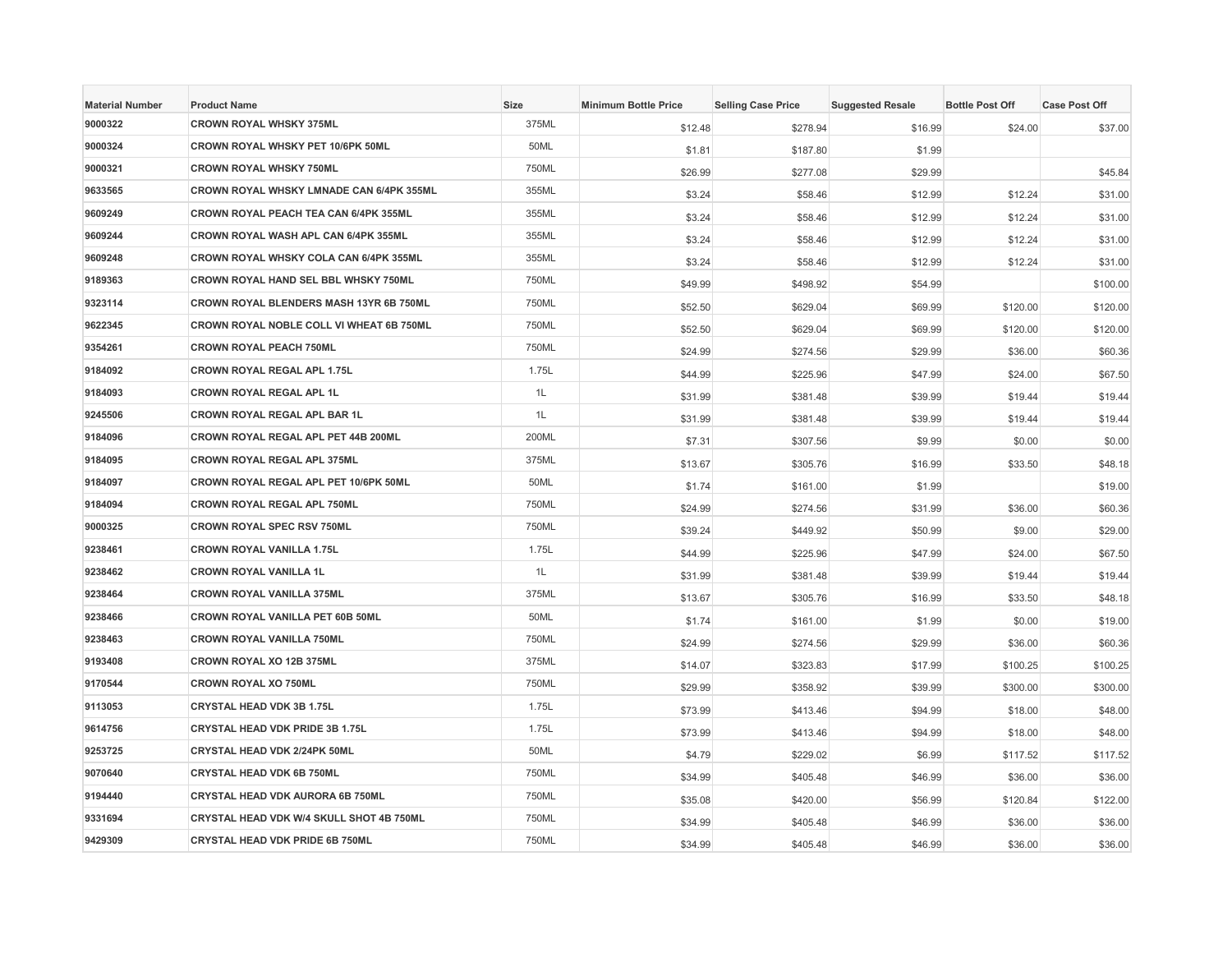| <b>Material Number</b> | <b>Product Name</b>                           | <b>Size</b>  | <b>Minimum Bottle Price</b> | <b>Selling Case Price</b> | <b>Suggested Resale</b> | <b>Bottle Post Off</b> | <b>Case Post Off</b> |
|------------------------|-----------------------------------------------|--------------|-----------------------------|---------------------------|-------------------------|------------------------|----------------------|
| 9440216                | CRYSTAL HEAD VDK ONYX BTL 6B 750ML            | 750ML        | \$40.99                     | \$490.92                  | \$54.99                 | \$36.00                | \$36.00              |
| 9263462                | <b>CUCINA MISTA MOSCATO SEMI SWT 6B 750ML</b> | 750ML        | \$11.99                     | \$48.71                   | \$11.99                 |                        | \$22.75              |
| 9637169                | <b>CULT CAB SAUV NAPA 750ML</b>               | 750ML        | \$26.41                     | \$316.00                  | \$39.99                 |                        |                      |
| 9027170                | CYPRESS CAB SAUV SCREW CAP 750ML              | 750ML        | \$8.66                      | \$74.13                   | \$9.99                  | \$10.12                | \$10.12              |
| 9027172                | <b>CYPRESS CHARD SCREW CAP 750ML</b>          | 750ML        | \$8.66                      | \$74.13                   | \$9.99                  | \$10.12                | \$10.12              |
| 9024816                | DALMORE SCOTCH SNGL MALT 12YR 6B 750ML        | 750ML        | \$51.99                     | \$604.00                  | \$68.99                 | \$0.00                 | \$0.00               |
| 9607738                | DALMORE SCOTCH SHRY CASK 12YR 6B 750ML        | 750ML        | \$60.25                     | \$721.72                  | \$79.99                 |                        |                      |
| 9148324                | DALMORE SCOTCH SNGL MALT 15YR 6B 750ML        | 750ML        | \$107.57                    | \$1,273.18                | \$132.99                | \$0.00                 | \$0.00               |
| 9148325                | DALMORE SCOTCH SNGL MALT 18YR 6B 750ML        | 750ML        | \$219.99                    | \$2,624.86                | \$233.99                | \$0.00                 | \$0.00               |
| 9207667                | DALMORE SCOTCH SNGL MALT 21YR 1B 750ML        | 750ML        | \$700.55                    | \$6,719.76                | \$599.99                |                        | \$0.00               |
| 9175315                | DALMORE SCOTCH SNGL MALT 25YR 1B 750ML        | 750ML        | \$1,120.07                  | \$13,439.88               | \$1,499.99              |                        | \$0.00               |
| 9148321                | DALMORE SCOTCH CIGAR MALT RSV 6B 750ML        | 750ML        | \$136.99                    | \$1,632.38                | \$174.99                | \$0.00                 | \$0.00               |
| 9148323                | DALMORE SCOTCH KING ALEX III 6B 750ML         | 750ML        | \$226.99                    | \$2,711.88                | \$299.99                | \$0.00                 | \$0.00               |
| 9253043                | DALMORE SCOTCH 12Y/15Y/CIG/WD 6B 750 CMB      | 750ML        | \$72.99                     | \$873.16                  | \$79.99                 |                        |                      |
| 9289479                | DALMORE SCOTCH PORTWOOD RSV 6B 750ML          | 750ML        | \$75.99                     | \$902.12                  | \$99.99                 |                        |                      |
| 9611423                | <b>DANICA ROSE 750ML</b>                      | 750ML        | \$19.99                     | \$166.92                  | \$19.99                 | \$60.00                | \$132.00             |
| 9310178                | DARK HORSE P GRIGIO CAN 12PK 375ML            | 375ML        | \$4.99                      | \$40.25                   | \$5.99                  |                        | \$0.00               |
| 9357374                | DARK HORSE P NOIR CAN 12PK 375ML              | 375ML        | \$4.99                      | \$40.25                   | \$4.99                  |                        | \$0.00               |
| 9310179                | DARK HORSE ROSE CAN 12PK 375ML                | 375ML        | \$4.99                      | \$40.25                   | \$5.99                  |                        | \$0.00               |
| 9357373                | DARK HORSE SAUV BL CAN 12PK 375ML             | 375ML        | \$4.99                      | \$40.25                   | \$4.99                  |                        | \$0.00               |
| 9376150                | DARK HORSE BRUT SPKL CA CAN 12B 375ML         | 375ML        | \$4.99                      | \$40.25                   | \$4.99                  |                        |                      |
| 9324640                | <b>DARK HORSE BRUT SPKL CA 750ML</b>          | 750ML        | \$9.99                      | \$76.55                   | \$12.99                 |                        | \$19.85              |
| 9376341                | DARK HORSE ROSE BRUT SPKL CAN 12B 375ML       | 375ML        | \$4.99                      | \$40.25                   | \$4.99                  |                        | \$0.00               |
| 9324915                | DARK HORSE ROSE BRUT SPKL CA 750ML            | 750ML        | \$9.99                      | \$76.55                   | \$12.99                 |                        | \$19.85              |
| 9257715                | DARK HORSE CAB SAUV PET KEG 20L               | 20L          | \$133.08                    | \$133.00                  | \$133.08                |                        |                      |
| 9150309                | DARK HORSE CAB SAUV 750ML                     | 750ML        | \$8.99                      | \$89.17                   | \$10.99                 |                        | \$0.00               |
| 9257714                | DARK HORSE CHARD PET KEG 20L                  | 20L          | \$133.08                    | \$133.00                  | \$133.08                |                        |                      |
| 9150310                | <b>DARK HORSE CHARD 750ML</b>                 | 750ML        | \$8.99                      | \$89.17                   | \$10.99                 |                        | \$0.00               |
| 9420443                | <b>DARK HORSE CHARD BUTTERY 750ML</b>         | 750ML        | \$8.99                      | \$89.17                   | \$10.99                 |                        | \$0.00               |
| 9259881                | DARK HORSE RED DBL DOWN LTD REL 750ML         | 750ML        | \$8.99                      | \$89.17                   | \$10.99                 |                        | \$0.00               |
| 9180710                | <b>DARK HORSE MERLOT 750ML</b>                | 750ML        | \$8.99                      | \$89.17                   | \$10.99                 |                        | \$0.00               |
| 9251936                | DARK HORSE P GRIGIO 750ML                     | 750ML        | \$8.99                      | \$89.17                   | \$10.99                 |                        | \$0.00               |
| 9192523                | <b>DARK HORSE P NOIR 750ML</b>                | <b>750ML</b> | \$8.99                      | \$89.17                   | \$10.99                 |                        | \$0.00               |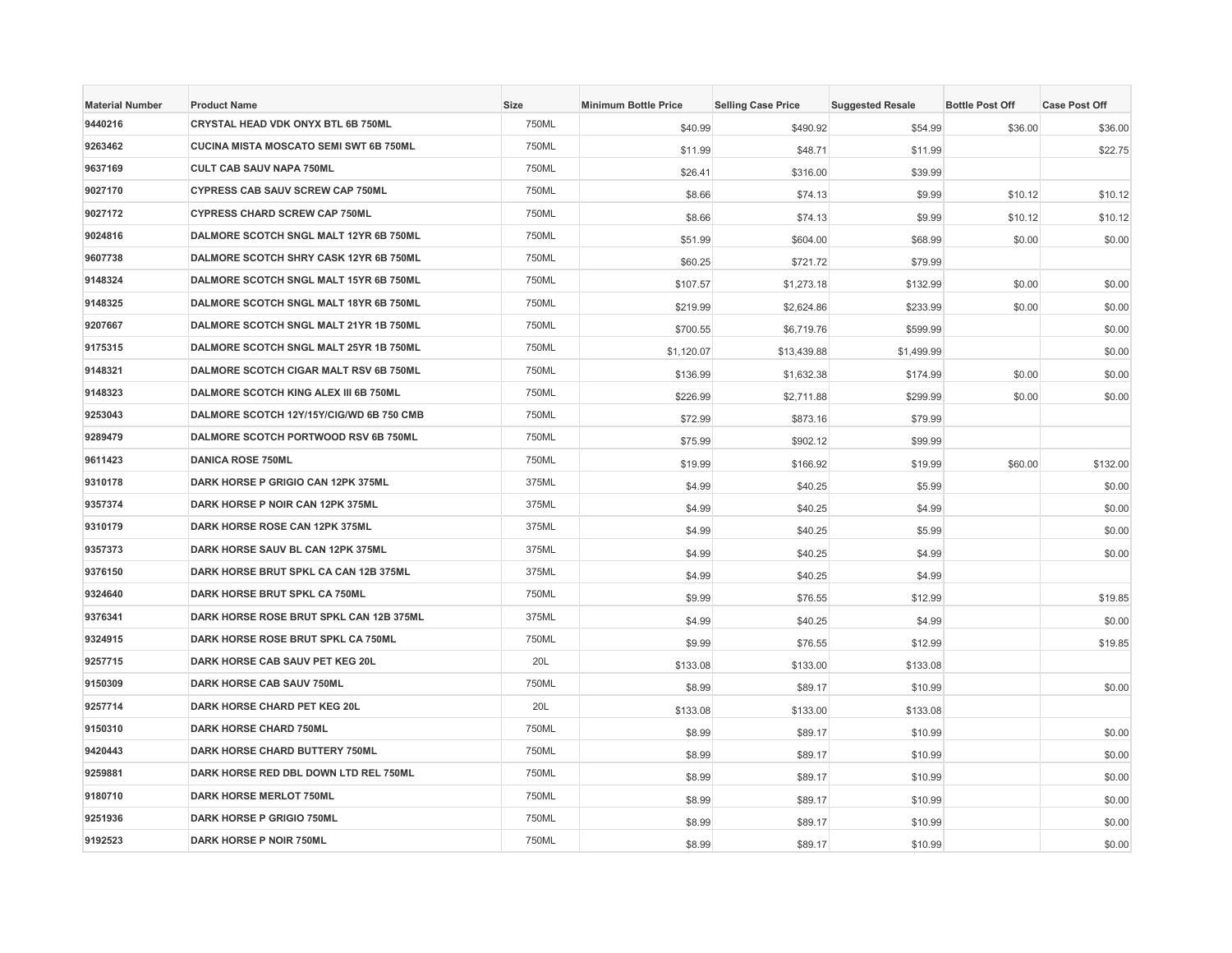| <b>Material Number</b> | <b>Product Name</b>                  | <b>Size</b> | <b>Minimum Bottle Price</b> | <b>Selling Case Price</b> | <b>Suggested Resale</b> | <b>Bottle Post Off</b> | <b>Case Post Off</b> |
|------------------------|--------------------------------------|-------------|-----------------------------|---------------------------|-------------------------|------------------------|----------------------|
| 9157583                | DARK HORSE RED 750ML                 | 750ML       | \$8.99                      | \$89.17                   | \$10.99                 |                        | \$0.00               |
| 9210705                | <b>DARK HORSE ROSE 750ML</b>         | 750ML       | \$8.99                      | \$89.17                   | \$10.99                 |                        | \$0.00               |
| 9187214                | DARK HORSE SAUV BL 750ML             | 750ML       | \$8.99                      | \$89.17                   | \$10.99                 |                        | \$0.00               |
| 9447906                | <b>DAVIDOFF COGN VS 750ML</b>        | 750ML       | \$24.49                     | \$292.92                  | \$34.99                 | \$126.00               | \$126.00             |
| 9447907                | DAVIDOFF COGN VSOP 750ML             | 750ML       | \$34.49                     | \$412.92                  | \$49.99                 | \$186.00               | \$186.00             |
| 9447908                | DAVIDOFF COGN XO 6B 750ML            | 750ML       | \$100.99                    | \$1,210.92                | \$149.99                | \$588.00               | \$588.00             |
| 1272947                | <b>DA VINCI CHIANTI RSV 6B 750ML</b> | 750ML       | \$19.99                     | \$76.82                   | \$23.99                 | \$0.00                 | \$13.13              |
| 9013777                | DA VINCI CHIANTI DOCG 750ML          | 750ML       | \$10.99                     | \$104.43                  | \$12.99                 |                        | \$8.04               |
| 9053128                | <b>DA VINCI P GRIGIO 750ML</b>       | 750ML       | \$9.98                      | \$104.43                  | \$12.99                 |                        | \$8.04               |
| 9061673                | DAVIS BYNUM CHARD RRV 750ML          | 750ML       | \$15.99                     | \$162.25                  | \$18.99                 | \$49.10                | \$77.75              |
| 9166251                | DAVIS BYNUM P NOIR RRV 6B 750ML      | 750ML       | \$18.99                     | \$96.25                   | \$22.99                 | \$24.00                | \$41.21              |
| 9427685                | DAY OWL ROSE CAN 6/4PK 250ML         | 250ML       | \$1.08                      | \$24.00                   | \$19.99                 |                        | \$0.00               |
| 9249938                | DAY OWL ROSE 750ML                   | 750ML       | \$12.99                     | \$112.00                  | \$15.99                 |                        |                      |
| 9024832                | <b>DEKUYPER AMARETTO 1L</b>          | 1L          | \$11.99                     | \$130.18                  | \$16.99                 | \$0.00                 | \$6.00               |
| 9628794                | <b>DEKUYPER AMARETTO PET 1L</b>      | 1L          | \$11.99                     | \$130.18                  | \$16.99                 |                        | \$6.00               |
| 9024834                | <b>DEKUYPER AMARETTO 750ML</b>       | 750ML       | \$9.49                      | \$106.60                  | \$12.79                 | \$6.00                 | \$8.00               |
| 9024837                | <b>DEKUYPER ANISETTE 750ML</b>       | 750ML       | \$9.49                      | \$106.60                  | \$12.79                 | \$6.00                 | \$8.00               |
| 9146718                | DEKUYPER BLOOD ORNG LIQ 1L           | 1L          | \$14.99                     | \$165.48                  | \$19.99                 | \$12.00                | \$12.00              |
| 9024849                | DEKUYPER CREME DE BANANA 1L          | 1L          | \$11.99                     | \$130.18                  | \$16.99                 | \$0.00                 | \$6.00               |
| 9024850                | DEKUYPER CREME DE BANANA 750ML       | 750ML       | \$9.79                      | \$116.52                  | \$12.79                 | \$0.00                 | \$0.00               |
| 9024851                | DEKUYPER CREME DE CACAO BROWN 1L     | 1L          | \$11.99                     | \$130.18                  | \$16.99                 | \$0.00                 | \$6.00               |
| 9024853                | DEKUYPER CREME DE CACAO BROWN 750ML  | 750ML       | \$9.79                      | \$116.52                  | \$12.79                 | \$0.00                 | \$0.00               |
| 9024854                | DEKUYPER CREME DE CACAO WT 48 1L     | 1L          | \$11.99                     | \$130.18                  | \$16.99                 | \$0.00                 | \$6.00               |
| 9024856                | DEKUYPER CREME DE CACAO WT 750ML     | 750ML       | \$9.79                      | \$116.52                  | \$12.79                 | \$0.00                 | \$0.00               |
| 9024857                | DEKUYPER CREME DE CASSIS 1L          | 1L          | \$11.99                     | \$130.18                  | \$16.99                 | \$0.00                 | \$6.00               |
| 9024858                | DEKUYPER CREME DE MENTHE GRN 1L      | 1L          | \$11.99                     | \$130.18                  | \$16.99                 | \$0.00                 | \$6.00               |
| 9024860                | DEKUYPER CREME DE MENTHE GRN 750ML   | 750ML       | \$9.79                      | \$116.52                  | \$12.79                 | \$0.00                 | \$0.00               |
| 9024861                | DEKUYPER CREME DE MENTHE WT 1L       | 1L          | \$11.99                     | \$130.18                  | \$16.99                 | \$0.00                 | \$6.00               |
| 9024863                | DEKUYPER CREME DE MENTHE WT 750ML    | 750ML       | \$9.79                      | \$116.52                  | \$12.79                 | \$0.00                 | \$0.00               |
| 9024864                | DEKUYPER CURACAO BLUE 1L             | 1L          | \$11.99                     | \$130.18                  | \$16.99                 | \$0.00                 | \$6.00               |
| 9628790                | DEKUYPER CURACAO BLUE PET 1L         | 1L          | \$11.99                     | \$130.18                  | \$16.99                 |                        | \$6.00               |
| 9024865                | DEKUYPER CURACAO ORNG 1L             | 1L          | \$11.99                     | \$130.18                  | \$16.99                 | \$0.00                 | \$6.00               |
| 9625776                | DEKUYPER ELDERFLOWER LIQ 1L          | 1L          | \$19.49                     | \$220.92                  | \$24.99                 | \$36.00                | \$36.00              |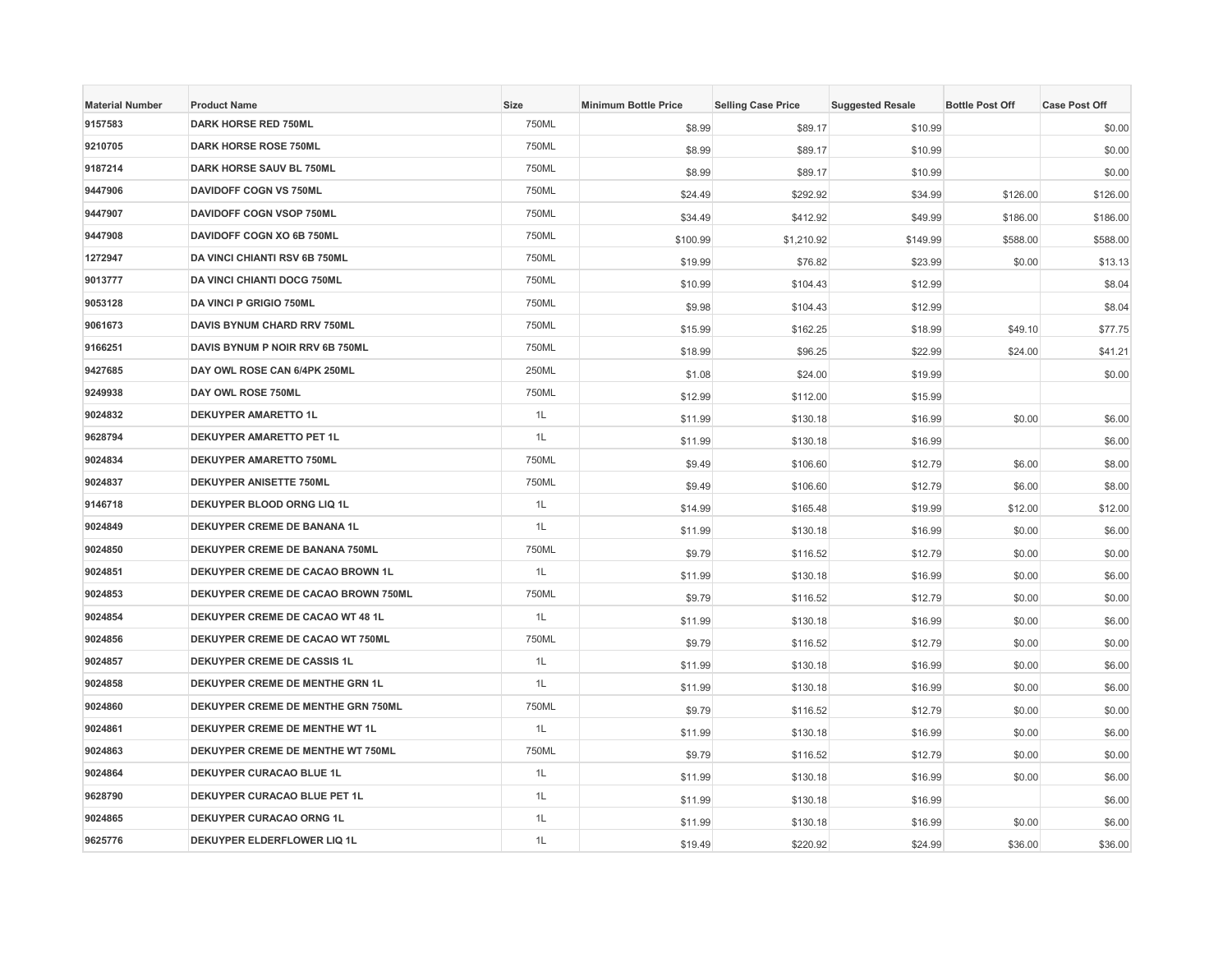| <b>Material Number</b> | <b>Product Name</b>                      | Size  | <b>Minimum Bottle Price</b> | <b>Selling Case Price</b> | <b>Suggested Resale</b> | <b>Bottle Post Off</b> | <b>Case Post Off</b> |
|------------------------|------------------------------------------|-------|-----------------------------|---------------------------|-------------------------|------------------------|----------------------|
| 9625756                | DEKUYPER ELDERFLOWER LIQ 750ML           | 750ML | \$14.49                     | \$172.92                  | \$21.99                 | \$36.00                | \$36.00              |
| 9146715                | <b>DEKUYPER GINGER LIQ 1L</b>            | 1L    | \$14.99                     | \$165.48                  | \$19.99                 | \$12.00                | \$12.00              |
| 9146716                | <b>DEKUYPER GINGER LIQ 750ML</b>         | 750ML | \$11.99                     | \$142.92                  | \$17.99                 | \$12.00                | \$12.00              |
| 9024866                | DEKUYPER HAZELNUT LIQ 1L                 | 1L    | \$11.99                     | \$130.18                  | \$16.99                 | \$0.00                 | \$6.00               |
| 9024867                | DEKUYPER HAZELNUT LIQ 750ML              | 750ML | \$9.79                      | \$116.52                  | \$12.79                 | \$0.00                 | \$0.00               |
| 9024868                | <b>DEKUYPER KIRSHWASSER CHRY 750ML</b>   | 750ML | \$12.99                     | \$151.88                  | \$16.99                 | \$0.00                 | \$0.00               |
| 9024869                | <b>DEKUYPER MELON LIQ 1L</b>             | 1L    | \$11.99                     | \$130.18                  | \$16.99                 | \$0.00                 | \$6.00               |
| 9024870                | <b>DEKUYPER MELON LIQ 750ML</b>          | 750ML | \$9.79                      | \$116.52                  | \$12.79                 | \$0.00                 | \$0.00               |
| 9420641                | DEKUYPER OL' FASHIONED 30 1L             | 1L    | \$13.11                     | \$154.97                  | \$16.99                 | \$48.00                | \$48.00              |
| 9420643                | DEKUYPER OL' FASHIONED 30 PET 375ML      | 375ML | \$6.33                      | \$144.10                  | \$7.99                  | \$12.00                | \$12.00              |
| 9420644                | DEKUYPER OL' FASHION 30 PET 12/10PK 50ML | 50ML  | \$1.26                      | \$79.80                   | \$1.49                  | \$3.00                 | \$3.00               |
| 9420642                | DEKUYPER OL' FASHIONED 30 750ML          | 750ML | \$9.99                      | \$118.92                  | \$12.99                 | \$36.00                | \$36.00              |
| 9442241                | DEKUYPER PEANUT BUT LIQ PET 12/10PK 50ML | 50ML  | \$0.99                      | \$80.20                   | \$0.99                  | \$3.60                 | \$9.00               |
| 9442209                | DEKUYPER PEANUT BUTTER LIQ 750ML         | 750ML | \$9.32                      | \$110.92                  | \$13.99                 | \$20.00                | \$20.00              |
| 9024871                | <b>DEKUYPER POMEGRNT LIQ 1L</b>          | 1L    | \$12.69                     | \$117.48                  | \$16.49                 | \$0.00                 | \$24.00              |
| 9128292                | DEKUYPER 03 ORNG LIQ 750ML               | 750ML | \$14.49                     | \$172.92                  | \$23.49                 | \$36.00                | \$36.00              |
| 9024921                | DEKUYPER RAZZMATAZZ LIQ 1L               | 1L    | \$11.99                     | \$130.18                  | \$16.99                 | \$0.00                 | \$6.00               |
| 9024922                | DEKUYPER RAZZMATAZZ LIQ 750ML            | 750ML | \$9.79                      | \$116.52                  | \$12.79                 | \$0.00                 | \$0.00               |
| 9024923                | DEKUYPER RED APL LIQ 1L                  | 1L    | \$12.69                     | \$117.48                  | \$16.49                 | \$0.00                 | \$24.00              |
| 9024973                | DEKUYPER SLOE GIN 1L                     | 1L    | \$11.99                     | \$130.18                  | \$16.99                 | \$0.00                 | \$6.00               |
| 9024976                | DEKUYPER TRIPLE SEC 30 1L                | 1L    | \$5.29                      | \$61.08                   | \$7.29                  | \$0.00                 | \$0.00               |
| 9629674                | DEKUYPER TRIPLE SEC 30 PET 1L            | 1L    | \$5.29                      | \$61.08                   | \$7.29                  |                        |                      |
| 9024977                | DEKUYPER TRIPLE SEC 48 PET 1.75L         | 1.75L | \$16.99                     | \$101.46                  | \$22.79                 | \$0.00                 | \$0.00               |
| 9024978                | DEKUYPER TRIPLE SEC 48 1L                | 1L    | \$8.86                      | \$98.36                   | \$11.99                 | \$0.00                 | \$4.00               |
| 9629659                | DEKUYPER TRIPLE SEC 48 PET 1L            | 1L    | \$8.86                      | \$98.36                   | \$11.99                 | \$0.00                 | \$4.00               |
| 9211209                | DEKUYPER TRIPLE SEC 48 PET 375ML         | 375ML | \$4.81                      | \$103.76                  | \$6.95                  | \$0.00                 | \$4.00               |
| 9024980                | DEKUYPER TRIPLE SEC 48 750ML             | 750ML | \$7.94                      | \$94.27                   | \$10.69                 | \$0.00                 | \$0.00               |
| 9024838                | DEKUYPER BRANDY APRICOT 1L               | 1L    | \$11.89                     | \$128.88                  | \$16.99                 | \$4.80                 | \$10.00              |
| 9024840                | DEKUYPER BRANDY BLKB 1L                  | 1L    | \$11.89                     | \$128.88                  | \$16.99                 | \$4.80                 | \$10.00              |
| 9628792                | DEKUYPER BRANDY BLKB PET 1L              | 1L    | \$11.89                     | \$128.88                  | \$16.99                 | \$4.80                 | \$10.00              |
| 9024881                | DEKUYPER PUCKER CHERI BERI 750ML         | 750ML | \$10.99                     | \$130.92                  | \$13.99                 | \$0.00                 | \$0.00               |
| 9024886                | <b>DEKUYPER PUCKER GRAPE 750ML</b>       | 750ML | \$10.99                     | \$130.92                  | \$13.99                 | \$0.00                 | \$0.00               |
| 9024887                | DEKUYPER PUCKER ISLAND PUNCH 1L          | 1L    | \$12.69                     | \$117.48                  | \$16.49                 | \$0.00                 | \$24.00              |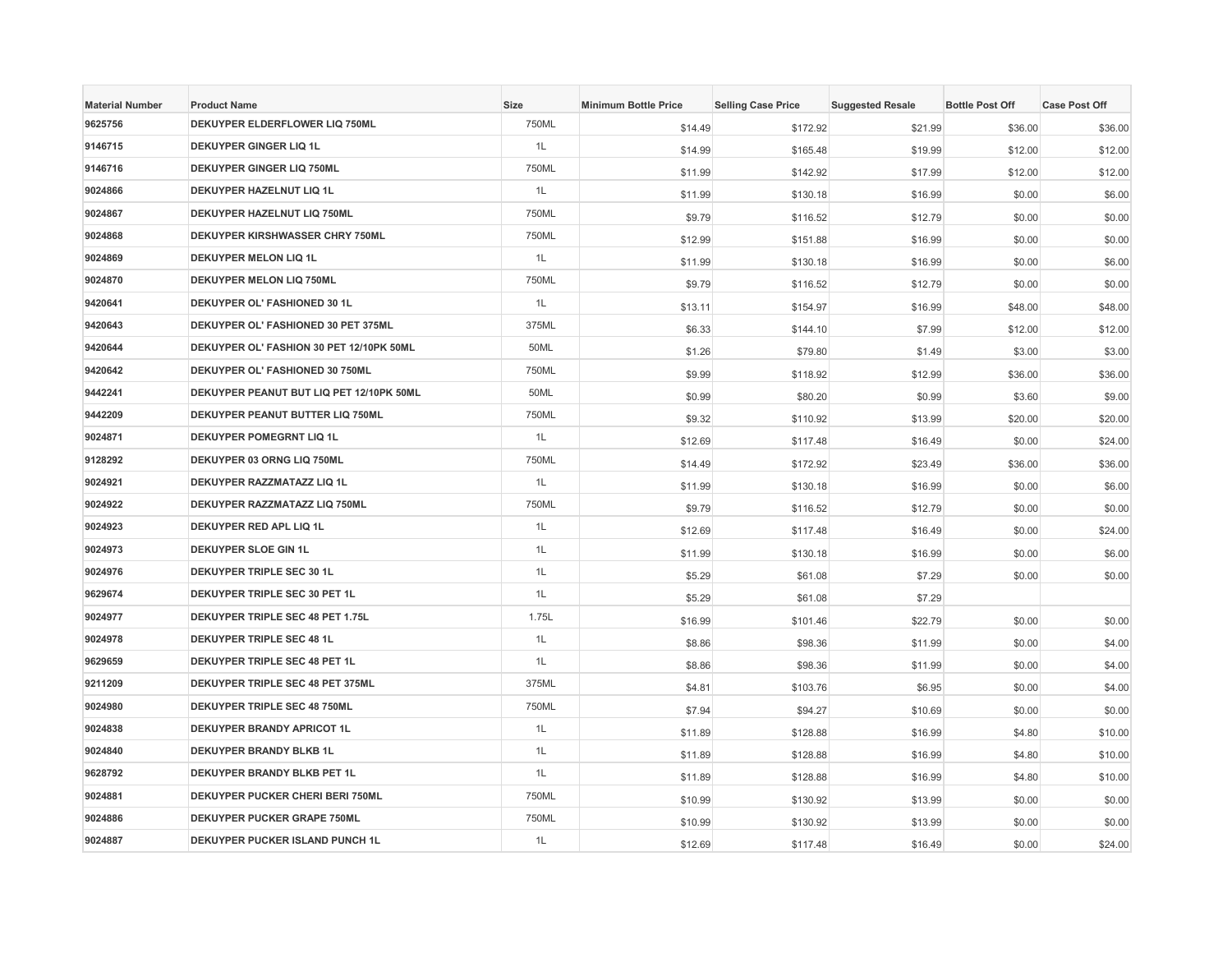| <b>Material Number</b> | <b>Product Name</b>                    | <b>Size</b> | <b>Minimum Bottle Price</b> | <b>Selling Case Price</b> | <b>Suggested Resale</b> | <b>Bottle Post Off</b> | <b>Case Post Off</b> |
|------------------------|----------------------------------------|-------------|-----------------------------|---------------------------|-------------------------|------------------------|----------------------|
| 9024891                | DEKUYPER PUCKER ISLAND PUNCH 750ML     | 750ML       | \$11.19                     | \$130.92                  | \$13.99                 |                        |                      |
| 9024896                | <b>DEKUYPER PUCKER PEACH 750ML</b>     | 750ML       | \$10.99                     | \$130.92                  | \$13.99                 | \$0.00                 | \$0.00               |
| 9024898                | <b>DEKUYPER PUCKER RASPB 1L</b>        | 1L          | \$12.69                     | \$117.48                  | \$16.49                 | \$0.00                 | \$24.00              |
| 9024902                | <b>DEKUYPER PUCKER RASPB 750ML</b>     | 750ML       | \$10.99                     | \$130.92                  | \$13.99                 | \$0.00                 | \$0.00               |
| 9024903                | DEKUYPER PUCKER SOUR APL 1.75L         | 1.75L       | \$19.99                     | \$95.46                   | \$26.99                 | \$0.00                 | \$24.00              |
| 9024904                | DEKUYPER PUCKER SOUR APL 1L            | 1L          | \$12.69                     | \$117.48                  | \$16.49                 | \$0.00                 | \$24.00              |
| 9628788                | DEKUYPER PUCKER SOUR APL PET 1L        | 1L          | \$12.69                     | \$117.48                  | \$16.49                 |                        | \$24.00              |
| 9024905                | DEKUYPER PUCKER SOUR APL 200ML         | 200ML       | \$3.98                      | \$175.57                  | \$4.49                  | \$0.00                 | \$0.00               |
| 9024906                | DEKUYPER PUCKER SOUR APL 375ML         | 375ML       | \$5.66                      | \$127.81                  | \$7.39                  | \$0.00                 | \$0.00               |
| 9024908                | DEKUYPER PUCKER SOUR APL 750ML         | 750ML       | \$10.99                     | \$130.92                  | \$13.99                 | \$0.00                 | \$0.00               |
| 9024913                | DEKUYPER PUCKER STRWB PASSION 750ML    | 750ML       | \$10.99                     | \$130.92                  | \$13.99                 | \$0.00                 | \$0.00               |
| 9024915                | <b>DEKUYPER PUCKER WTRMLN 1L</b>       | 1L          | \$12.69                     | \$117.48                  | \$16.49                 | \$0.00                 | \$24.00              |
| 9628791                | DEKUYPER PUCKER WTRMLN PET 1L          | 1L          | \$12.69                     | \$117.48                  | \$16.99                 |                        | \$24.00              |
| 9024919                | DEKUYPER PUCKER WTRMLN 750ML           | 750ML       | \$10.99                     | \$130.92                  | \$13.99                 | \$0.00                 | \$0.00               |
| 9024927                | <b>DEKUYPER SCHNPS BLUEB 1L</b>        | 1L          | \$12.69                     | \$117.48                  | \$16.49                 | \$0.00                 | \$24.00              |
| 9024929                | DEKUYPER SCHNPS BUTTERSHOTS 1.75L      | 1.75L       | \$19.99                     | \$95.46                   | \$26.99                 | \$0.00                 | \$24.00              |
| 9024930                | DEKUYPER SCHNPS BUTTERSHOTS 1L         | 1L          | \$12.69                     | \$117.48                  | \$16.49                 | \$0.00                 | \$24.00              |
| 9024931                | DEKUYPER SCHNPS BUTTERSHOTS 200ML      | 200ML       | \$3.98                      | \$175.57                  | \$4.49                  | \$0.00                 | \$0.00               |
| 9024932                | DEKUYPER SCHNPS BUTTERSHOTS 375ML      | 375ML       | \$5.66                      | \$127.81                  | \$7.39                  | \$0.00                 | \$0.00               |
| 9024933                | DEKUYPER SCHNPS BUTTERSHOTS PET 50ML   | 50ML        | \$1.29                      | \$80.20                   | \$1.59                  | \$3.60                 | \$9.00               |
| 9024934                | DEKUYPER SCHNPS BUTTERSHOTS 750ML      | 750ML       | \$10.99                     | \$130.92                  | \$13.99                 | \$0.00                 | \$0.00               |
| 9024938                | DEKUYPER SCHNPS HOT DAMN 100 200ML     | 200ML       | \$3.76                      | \$161.41                  | \$4.59                  | \$2.40                 | \$6.00               |
| 9024940                | DEKUYPER SCHNPS HOT DAMN 100 750ML     | 750ML       | \$12.74                     | \$143.88                  | \$16.69                 | \$0.00                 | \$8.00               |
| 9024941                | DEKUYPER SCHNPS HOT DAMN 30 1.75L      | 1.75L       | \$19.99                     | \$95.46                   | \$26.99                 | \$0.00                 | \$24.00              |
| 9024942                | DEKUYPER SCHNPS HOT DAMN 30 1L         | 1L          | \$12.69                     | \$117.48                  | \$16.49                 | \$0.00                 | \$24.00              |
| 9024944                | DEKUYPER SCHNPS HOT DAMN 30 375ML      | 375ML       | \$5.66                      | \$127.81                  | \$7.39                  | \$0.00                 | \$0.00               |
| 9024945                | DEKUYPER SCHNPS HOT DAMN 30 50ML       | 50ML        | \$0.99                      | \$80.20                   | \$1.59                  | \$3.60                 | \$9.00               |
| 9024946                | DEKUYPER SCHNPS HOT DAMN 30 750ML      | 750ML       | \$10.99                     | \$130.92                  | \$13.99                 | \$0.00                 | \$0.00               |
| 9024950                | DEKUYPER SCHNPS PEACH TREE 1.75L       | 1.75L       | \$19.99                     | \$95.46                   | \$26.99                 | \$0.00                 | \$24.00              |
| 9024951                | <b>DEKUYPER SCHNPS PEACH TREE 1L</b>   | 1L          | \$12.69                     | \$117.48                  | \$16.49                 | \$0.00                 | \$24.00              |
| 9024952                | DEKUYPER SCHNPS PEACH TREE 200ML       | 200ML       | \$3.98                      | \$175.57                  | \$4.49                  | \$0.00                 | \$0.00               |
| 9024953                | DEKUYPER SCHNPS PEACH TREE FL 375ML    | 375ML       | \$5.66                      | \$127.81                  | \$7.39                  | \$0.00                 | \$0.00               |
| 9024954                | <b>DEKUYPER SCHNPS PEACH TREE 50ML</b> | 50ML        | \$0.99                      | \$80.20                   | \$1.59                  | \$3.60                 | \$9.00               |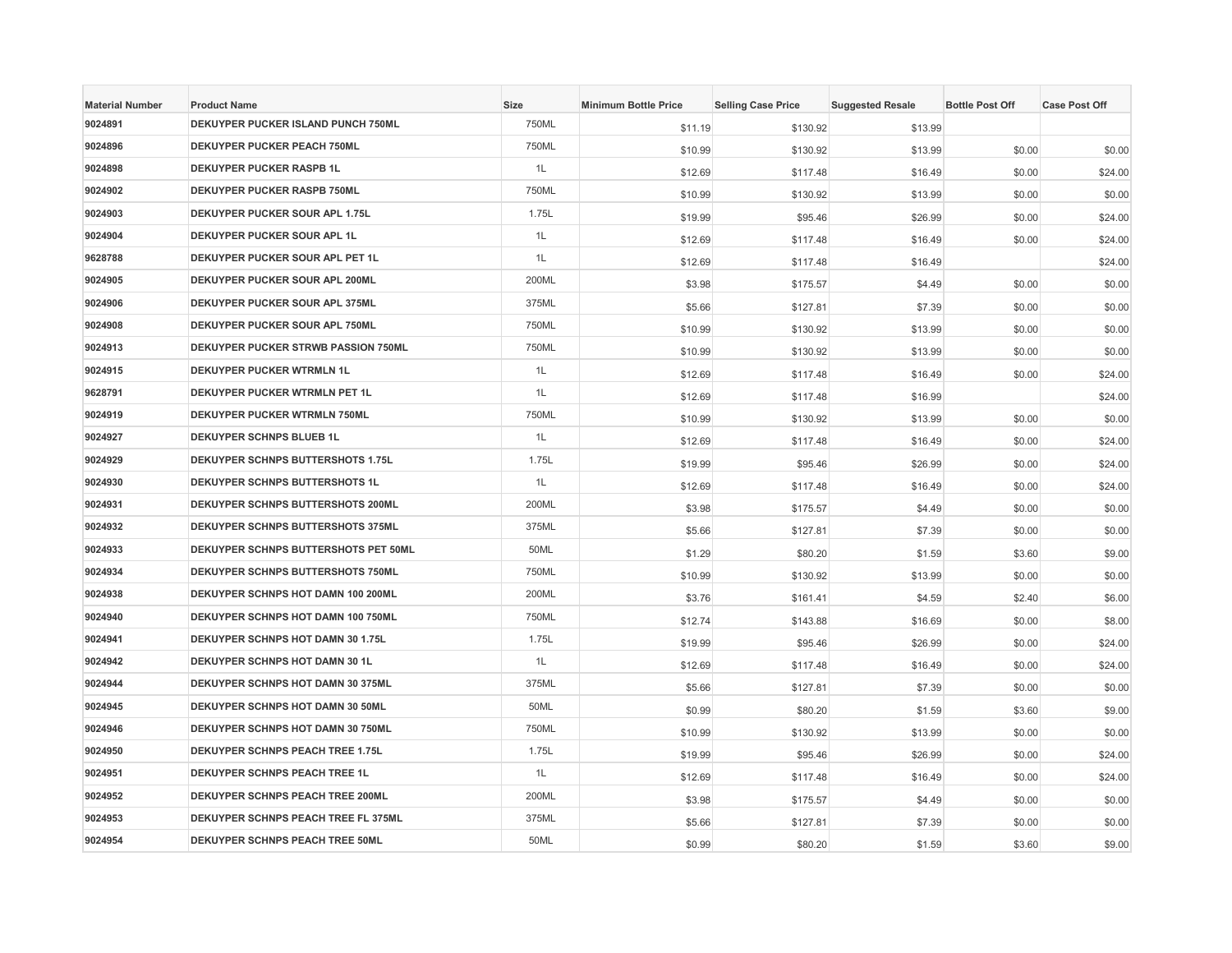| <b>Material Number</b> | <b>Product Name</b>                      | Size         | <b>Minimum Bottle Price</b> | <b>Selling Case Price</b> | <b>Suggested Resale</b> | <b>Bottle Post Off</b> | <b>Case Post Off</b> |
|------------------------|------------------------------------------|--------------|-----------------------------|---------------------------|-------------------------|------------------------|----------------------|
| 9024955                | DEKUYPER SCHNPS PEACH TREE 750ML         | 750ML        | \$10.99                     | \$130.92                  | \$13.99                 | \$0.00                 | \$0.00               |
| 9024963                | DEKUYPER SCHNPS ROOT BEER 750ML          | 750ML        | \$10.99                     | \$88.00                   | \$13.99                 | \$0.00                 | \$0.00               |
| 9027191                | <b>DELACOUR BRANDY PET 1.75L</b>         | 1.75L        | \$19.99                     | \$110.00                  | \$23.99                 |                        | \$7.00               |
| 9027192                | <b>DELACOUR BRANDY 1L</b>                | 1L           | \$11.99                     | \$126.00                  | \$14.99                 |                        | \$12.00              |
| 9424478                | DELEON TEQ ANEJO 750ML                   | 750ML        | \$37.57                     | \$449.90                  | \$49.99                 |                        |                      |
| 9424915                | <b>DELEON TEQ BL 750ML</b>               | 750ML        | \$30.49                     | \$364.92                  | \$39.99                 | \$114.00               | \$114.00             |
| 9184271                | <b>DELEON TEQ PLATINUM 3B 1.75L</b>      | 1.75L        | \$59.87                     | \$358.71                  | \$79.99                 | \$20.25                | \$20.25              |
| 9424480                | <b>DELEON TEQ REP 750ML</b>              | 750ML        | \$33.82                     | \$404.92                  | \$44.99                 | \$134.00               | \$134.00             |
| 9620583                | DEL MAR MARGARITA LIME RTD 1.5L          | 1.5L         | \$15.99                     | \$68.00                   | \$16.99                 |                        | \$27.46              |
| 9620409                | DEL MAR MARGARITA LIME RTD 6/4PK 187ML   | <b>187ML</b> | \$2.49                      | \$44.00                   | \$2.99                  |                        | \$15.28              |
| 9620585                | DEL MAR MARGARITA LIME RTD 750ML         | 750ML        | \$8.99                      | \$72.00                   | \$9.99                  |                        | \$34.92              |
| 9620587                | DEL MAR MARGARITA STRWB RTD 1.5L         | 1.5L         | \$15.99                     | \$68.00                   | \$16.99                 |                        | \$27.46              |
| 9620411                | DEL MAR MARGARITA STRWB RTD 6/4PK 187ML  | 187ML        | \$2.49                      | \$44.00                   | \$2.99                  |                        | \$15.28              |
| 9620611                | DEL MAR MARGARITA STRWB RTD 750ML        | 750ML        | \$8.99                      | \$72.00                   | \$9.99                  |                        | \$34.92              |
| 9432543                | DEL MAR SELTZER BLK CHRY CAN 6/4PK 355ML | 355ML        | \$1.74                      | \$30.66                   | \$8.99                  |                        | \$8.34               |
| 9432544                | DEL MAR SELTZER GRPFRT CAN 6/4PK 355ML   | 355ML        | \$1.74                      | \$30.66                   | \$8.99                  |                        | \$8.34               |
| 9432546                | DEL MAR SELTZER WTRMLN CAN 6/4PK 355ML   | 355ML        | \$1.74                      | \$30.66                   | \$8.99                  |                        | \$8.34               |
| 9432545                | DEL MAR SELTZER WT PEACH CAN 6/4PK 355ML | 355ML        | \$1.74                      | \$30.66                   | \$8.99                  |                        | \$8.34               |
| 9637942                | DE-NADA TEQ BL 6B 750ML                  | 750ML        | \$29.49                     | \$352.92                  | \$39.99                 | \$66.00                | \$66.00              |
| 9637944                | DE-NADA TEQ REP 6B 750ML                 | 750ML        | \$32.99                     | \$394.92                  | \$44.99                 | \$84.00                | \$84.00              |
| 9040402                | DEUCES WILD TEQ GLD 1.75L                | 1.75L        | \$16.24                     | \$96.50                   | \$16.99                 |                        |                      |
| 9371962                | DEVILS RIVER BRBN BBL STRGH 117 6B 750ML | 750ML        | \$31.79                     | \$380.56                  | \$39.99                 | \$47.36                | \$47.36              |
| 9602021                | DEVILS RIVER BRBN BBL CANTL 123 6B 750ML | 750ML        | \$49.99                     | \$423.92                  | \$59.99                 |                        | \$175.00             |
| 9449511                | DEVILS RIVER BRBN COFFEE PET 3/20PK 50ML | 50ML         | \$0.74                      | \$86.00                   | \$0.99                  | \$42.00                | \$42.00              |
| 9449508                | DEVILS RIVER BRBN COFFEE 6B 750ML        | 750ML        | \$23.79                     | \$284.58                  | \$29.99                 | \$41.34                | \$41.34              |
| 9372924                | DEVILS RIVER BRBN 90 PET 3/20PK 50ML     | 50ML         | \$0.74                      | \$86.00                   | \$0.99                  | \$42.00                | \$42.00              |
| 9371961                | DEVILS RIVER BRBN 90 6B 750ML            | 750ML        | \$23.79                     | \$284.58                  | \$29.99                 | \$41.34                | \$41.34              |
| 9372928                | DEVILS RIVER RYE WHSKY 90 PET 3/20P 50ML | 50ML         | \$0.74                      | \$86.00                   | \$0.99                  | \$42.00                | \$42.00              |
| 9371963                | DEVILS RIVER RYE WHSKY 90 6B 750ML       | 750ML        | \$23.79                     | \$284.56                  | \$29.99                 | \$53.36                | \$53.36              |
| 9331755                | <b>DEVLIN IRISH WHSKY 6B 750ML</b>       | 750ML        | \$15.44                     | \$184.28                  | \$22.99                 | \$58.00                | \$58.00              |
| 9608691                | DHOS GIN FREE NA 6B 750ML                | 750ML        | \$24.99                     | \$100.00                  | \$29.99                 |                        | \$20.00              |
| 9608694                | DHOS LIQ BITTERSWEET NA 6B 750ML         | 750ML        | \$24.99                     | \$100.00                  | \$29.99                 |                        | \$20.00              |
| 9608693                | DHOS LIQ ORNG NA 6B 750ML                | 750ML        | \$24.99                     | \$100.00                  | \$29.99                 |                        | \$20.00              |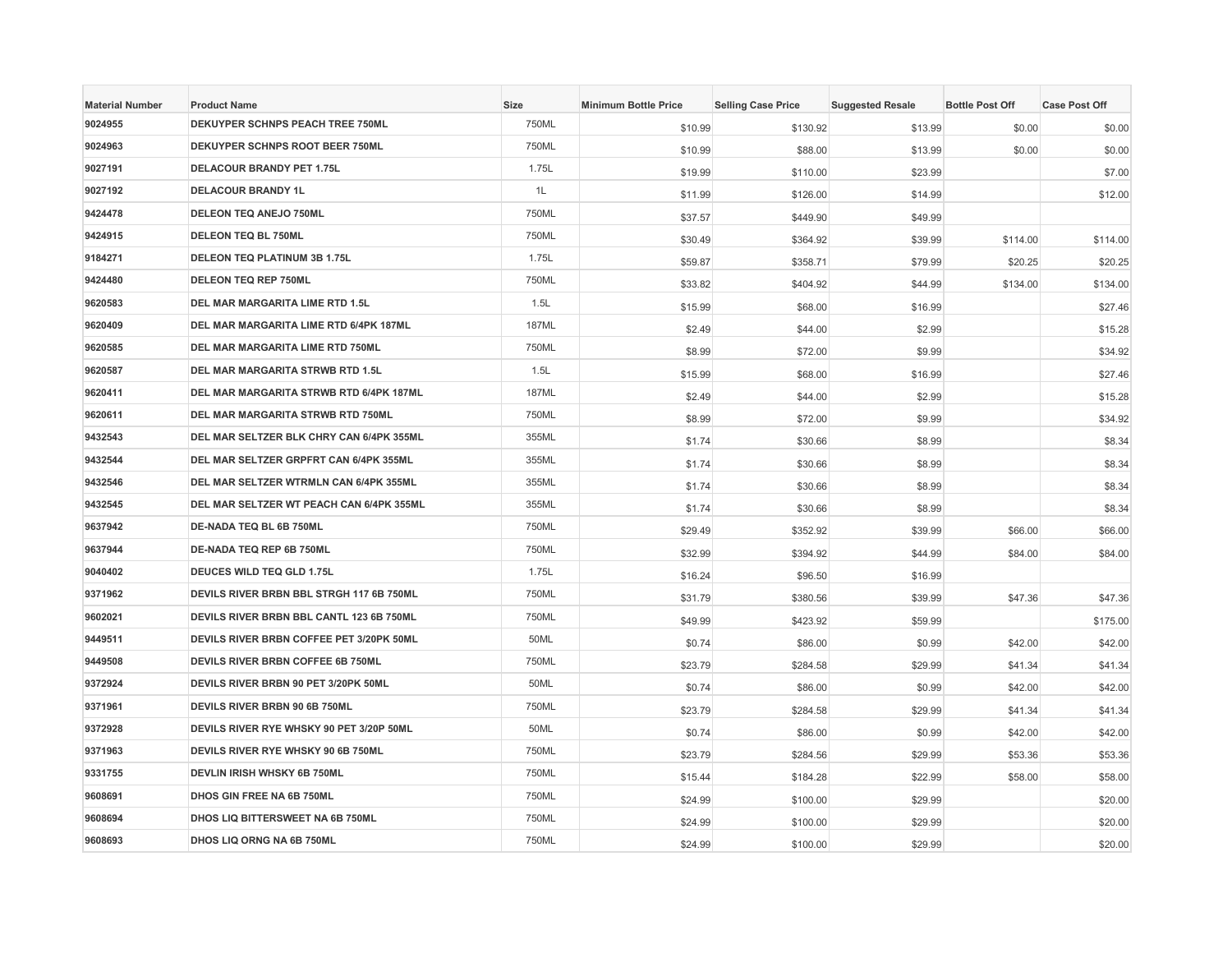| <b>Material Number</b> | <b>Product Name</b>                          | Size  | <b>Minimum Bottle Price</b> | <b>Selling Case Price</b> | <b>Suggested Resale</b> | <b>Bottle Post Off</b> | <b>Case Post Off</b> |
|------------------------|----------------------------------------------|-------|-----------------------------|---------------------------|-------------------------|------------------------|----------------------|
| 9320532                | <b>DIAMARINE ROSE 750ML</b>                  | 750ML | \$11.99                     | \$96.00                   | \$14.99                 |                        | \$24.00              |
| 9642365                | <b>DIAMARINE ROSE 21 750ML</b>               | 750ML | \$12.99                     | \$104.00                  | \$14.99                 |                        | \$16.00              |
| 9619940                | <b>DIAMONT DE LOIRE ROSE 750ML</b>           | 750ML | \$4.08                      | \$48.00                   | \$10.99                 | \$48.00                | \$48.00              |
| 9356846                | <b>DIATOM CHARD BAR M 750ML</b>              | 750ML | \$24.99                     | \$180.00                  | \$36.99                 | \$0.00                 | \$36.00              |
| 9161287                | DIPLOMATICO RUM AMBASSADOR 4B 750ML          | 750ML | \$210.49                    | \$2,519.91                | \$269.99                |                        |                      |
| 9421923                | DIPLOMATICO RUM BATCH #3 6B 750ML            | 750ML | \$60.08                     | \$720.04                  | \$79.99                 |                        |                      |
| 9256794                | DIPLOMATICO RUM MANTUANO 6B 750ML            | 750ML | \$21.39                     | \$255.12                  | \$26.99                 |                        |                      |
| 9256791                | DIPLOMATICO RUM PLANAS 6B 750ML              | 750ML | \$24.82                     | \$246.00                  | \$26.99                 |                        | \$46.00              |
| 9286142                | DIPLOMATICO RUM EXCLUSIVA 6/12PK 50ML        | 50ML  | \$3.30                      | \$463.82                  | \$4.99                  |                        |                      |
| 9161291                | DIPLOMATICO RUM EXCLUSIVA 6B 750ML           | 750ML | \$31.99                     | \$382.20                  | \$37.99                 |                        |                      |
| 9623740                | DIPLOMATICO RUM SELECCION DE FAM 6B 700M     | 700ML | \$32.59                     | \$389.92                  | \$49.99                 |                        |                      |
| 46425                  | <b>DISARONNO AMARETTO 1.75L</b>              | 1.75L | \$63.99                     | \$335.46                  | \$69.99                 | \$0.00                 | \$48.00              |
| 9256193                | <b>DISARONNO AMARETTO 6B 1L</b>              | 1L    | \$39.99                     | \$221.46                  | \$54.99                 | \$0.00                 | \$18.00              |
| 9436813                | <b>DISARONNO AMARETTO 24B 200ML</b>          | 200ML | \$11.49                     | \$249.84                  | \$13.99                 | \$0.00                 | \$24.00              |
| 46458                  | DISARONNO AMARETTO 12B 375ML                 | 375ML | \$16.99                     | \$160.92                  | \$17.99                 | \$0.00                 | \$42.00              |
| 46490                  | DISARONNO AMARETTO 6/20PK 50ML               | 50ML  | \$2.69                      | \$293.16                  | \$3.49                  | \$0.00                 | \$20.04              |
| 46441                  | <b>DISARONNO AMARETTO 750ML</b>              | 750ML | \$29.99                     | \$325.92                  | \$33.99                 | \$6.00                 | \$39.00              |
| 9401502                | DISARONNO CKTL SOUR RTD CAN 6/4PK 200ML      | 200ML | \$1.99                      | \$36.69                   | \$9.99                  |                        | \$9.31               |
| 9617069                | DISARONNO AMARETTO VELVET 12B 375ML          | 375ML | \$15.99                     | \$172.92                  | \$24.99                 | \$12.00                | \$30.00              |
| 9617096                | DISARONNO AMARETTO VELVET 5/12PK 50ML        | 50ML  | \$3.01                      | \$175.98                  | \$3.99                  | \$33.60                | \$33.60              |
| 9419847                | DISARONNO AMARETTO VELVET 750ML              | 750ML | \$29.99                     | \$325.92                  | \$40.99                 | \$6.00                 | \$39.00              |
| 9205214                | <b>DISENO MALBEC 750ML</b>                   | 750ML | \$9.99                      | \$80.00                   | \$12.99                 |                        | \$16.00              |
| 9205215                | <b>DISENO RED BLEND 750ML</b>                | 750ML | \$9.99                      | \$80.00                   | \$12.99                 |                        | \$16.00              |
| 9448259                | DIXIE & BASS CAB SAUV 750ML                  | 750ML | \$7.99                      | \$24.00                   | \$16.99                 |                        | \$0.00               |
| 9448260                | DIXIE & BASS RED BLEND 750ML                 | 750ML | \$7.99                      | \$24.00                   | \$16.99                 |                        | \$0.00               |
| 9630890                | DIXIE & BASS SAUV BL 20 750ML                | 750ML | \$16.99                     | \$135.00                  | \$16.99                 |                        | \$43.92              |
| 9236173                | DOM CHAMFORT CDR RGE 750ML                   | 750ML | \$14.99                     | \$122.20                  | \$17.99                 |                        | \$12.00              |
| 9640947                | DOM BELOUSE MACON VILS VV 20 750ML           | 750ML | \$21.99                     | \$168.00                  | \$24.99                 |                        | \$32.00              |
| 9640956                | <b>ESSENTIELLE CDR RASTEAU 20 750ML</b>      | 750ML | \$21.99                     | \$179.00                  | \$24.99                 |                        | \$21.00              |
| 9640970                | <b>ESSENTIELLE CDR VILS ST MAUR 20 750ML</b> | 750ML | \$13.99                     | \$112.00                  | \$14.99                 |                        | \$16.00              |
| 9640976                | <b>ESSENTIELLE CDP RGE 20 750ML</b>          | 750ML | \$44.99                     | \$360.00                  | \$49.99                 |                        | \$40.00              |
| 9610973                | <b>CORVEZZO P GRIGIO 750ML</b>               | 750ML | \$11.99                     | \$96.00                   | \$13.99                 |                        | \$24.00              |
| 9610971                | CORVEZZO PROSECCO 750ML                      | 750ML | \$12.99                     | \$104.00                  | \$14.99                 |                        | \$16.00              |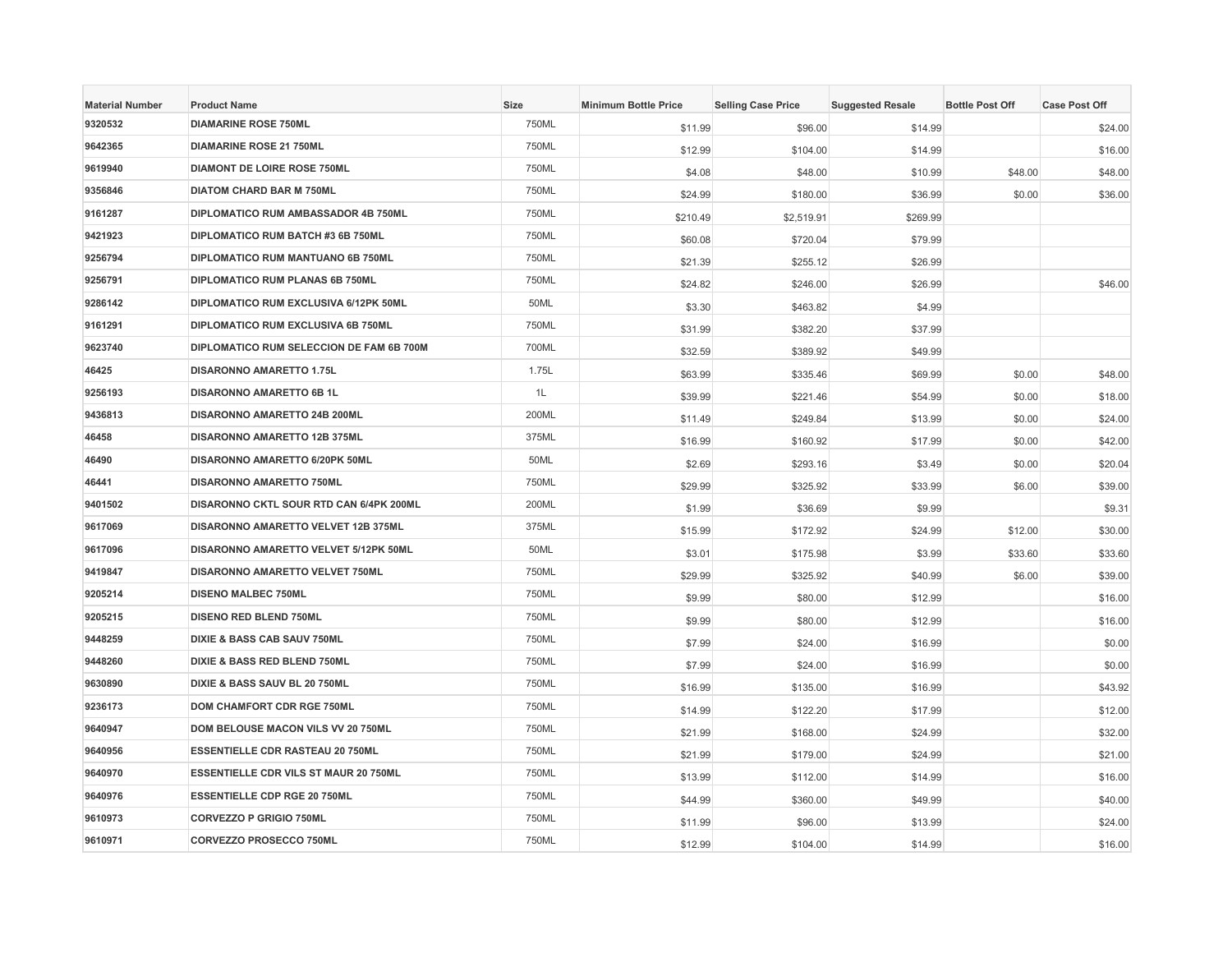| <b>Material Number</b> | <b>Product Name</b>                      | <b>Size</b> | <b>Minimum Bottle Price</b> | <b>Selling Case Price</b> | <b>Suggested Resale</b> | <b>Bottle Post Off</b> | <b>Case Post Off</b> |
|------------------------|------------------------------------------|-------------|-----------------------------|---------------------------|-------------------------|------------------------|----------------------|
| 9610972                | CORVEZZO PROSECCO ROSE 750ML             | 750ML       | \$12.99                     | \$104.00                  | \$14.99                 |                        | \$16.00              |
| 9314229                | <b>BOUSQUET AMERI 6B 750ML</b>           | 750ML       | \$30.09                     | \$120.00                  | \$33.99                 | \$15.58                | \$16.00              |
| 9359531                | <b>BOUSQUET CAB SAUV BLK ROCK 750ML</b>  | 750ML       | \$9.99                      | \$72.21                   | \$11.99                 |                        |                      |
| 9359520                | <b>BOUSQUET MALBEC BLK ROCK 750ML</b>    | 750ML       | \$9.99                      | \$72.21                   | \$11.99                 |                        |                      |
| 9626386                | <b>BOUSQUET BRUT ROSE KEG 19.5L</b>      | 19.5L       | \$175.08                    | \$175.00                  | \$249.99                |                        |                      |
| 9314230                | <b>BOUSQUET BRUT ROSE 750ML</b>          | 750ML       | \$11.99                     | \$95.99                   | \$14.99                 | \$12.00                | \$24.00              |
| 9315586                | <b>BOUSQUET BRUT 750ML</b>               | 750ML       | \$11.99                     | \$95.99                   | \$14.99                 | \$0.00                 | \$24.00              |
| 9422872                | <b>BOUSQUET CAB FRANC GAIA 750ML</b>     | 750ML       | \$16.99                     | \$136.00                  | \$19.99                 |                        | \$8.00               |
| 9640645                | <b>BOUSQUET CAB SAUV GAIA 19 750ML</b>   | 750ML       | \$16.99                     | \$136.00                  | \$19.99                 |                        | \$8.00               |
| 9314628                | <b>BOUSQUET CAB SAUV RSV 750ML</b>       | 750ML       | \$14.99                     | \$112.28                  | \$16.99                 |                        | \$24.00              |
| 9434501                | <b>BOUSQUET CAB SAUV PREM BIB 6B 3L</b>  | 3L          | \$19.99                     | \$79.99                   | \$23.99                 | \$0.00                 | \$16.01              |
| 9314344                | BOUSQUET CAB SAUV PREM 750ML             | 750ML       | \$9.99                      | \$88.28                   | \$11.99                 |                        | \$8.00               |
| 9422868                | BOUSQUET CAB SAUV VIRGEN 750ML           | 750ML       | \$11.99                     | \$104.00                  | \$13.99                 |                        | \$16.00              |
| 9439625                | <b>BOUSQUET CHARD PREM BIB 6B 3L</b>     | 3L          | \$19.99                     | \$79.99                   | \$23.99                 |                        | \$16.01              |
| 9314345                | <b>BOUSQUET CHARD PREM 750ML</b>         | 750ML       | \$9.99                      | \$88.28                   | \$11.99                 |                        | \$8.00               |
| 9628766                | <b>BOUSQUET CHARD VIRGEN 750ML</b>       | 750ML       | \$11.99                     | \$104.00                  | \$13.99                 |                        | \$16.00              |
| 9359532                | <b>BOUSQUET RED BLEND DANAUS 750ML</b>   | 750ML       | \$11.99                     | \$92.29                   | \$14.99                 |                        | \$12.00              |
| 9314341                | <b>BOUSQUET GAIA RED BLEND 750ML</b>     | 750ML       | \$16.99                     | \$136.00                  | \$21.99                 |                        | \$24.00              |
| 9445853                | <b>BOUSQUET GAIA ROSE 750ML</b>          | 750ML       | \$9.99                      | \$60.00                   | \$16.99                 |                        | \$0.00               |
| 9642629                | <b>BOUSQUET GAIA ROSE 21 750ML</b>       | 750ML       | \$14.99                     | \$123.00                  | \$17.99                 |                        | \$21.00              |
| 9314342                | <b>BOUSQUET GAIA WT BLEND 750ML</b>      | 750ML       | \$14.99                     | \$120.00                  | \$19.99                 |                        | \$32.00              |
| 9359518                | <b>BOUSQUET CHARD GR RSV 750ML</b>       | 750ML       | \$16.99                     | \$128.26                  | \$17.99                 |                        | \$8.00               |
| 9359517                | <b>BOUSQUET CAB SAUV GR RSV 750ML</b>    | 750ML       | \$19.99                     | \$160.25                  | \$21.99                 |                        | \$16.01              |
| 9620011                | <b>BOUSQUET MALBEC DULCE 6B 500ML</b>    | 500ML       | \$10.48                     | \$62.00                   | \$16.99                 |                        |                      |
| 9422870                | <b>BOUSQUET MALBEC GAIA 750ML</b>        | 750ML       | \$16.99                     | \$136.00                  | \$19.99                 | \$0.00                 | \$8.00               |
| 9314343                | <b>BOUSQUET MALBEC GR RSV 750ML</b>      | 750ML       | \$19.99                     | \$160.25                  | \$21.99                 |                        | \$16.00              |
| 9314623                | <b>BOUSQUET MALBEC PREM 1.5L</b>         | 1.5L        | \$17.99                     | \$72.30                   | \$19.99                 |                        | \$8.00               |
| 9340794                | <b>BOUSQUET MALBEC PREM 12B 375ML</b>    | 375ML       | \$6.98                      | \$56.14                   | \$8.99                  |                        | \$8.00               |
| 9434502                | <b>BOUSQUET MALBEC PREM BIB 6B 3L</b>    | 3L          | \$19.99                     | \$79.99                   | \$23.99                 | \$0.00                 | \$16.01              |
| 9314624                | <b>BOUSQUET MALBEC PREM 750ML</b>        | 750ML       | \$9.99                      | \$88.28                   | \$11.99                 |                        | \$8.00               |
| 9351161                | <b>BOUSQUET MALBEC RSV KEG 19.5L</b>     | 19.5L       | \$250.08                    | \$250.00                  | \$399.99                |                        | \$0.00               |
| 9314629                | <b>BOUSQUET MALBEC RSV 750ML</b>         | 750ML       | \$14.99                     | \$112.48                  | \$16.99                 |                        | \$24.00              |
| 9646745                | <b>BOUSQUET MALBEC RSV TRAY PK 750ML</b> | 750ML       | \$14.99                     | \$112.48                  | \$16.99                 |                        | \$24.00              |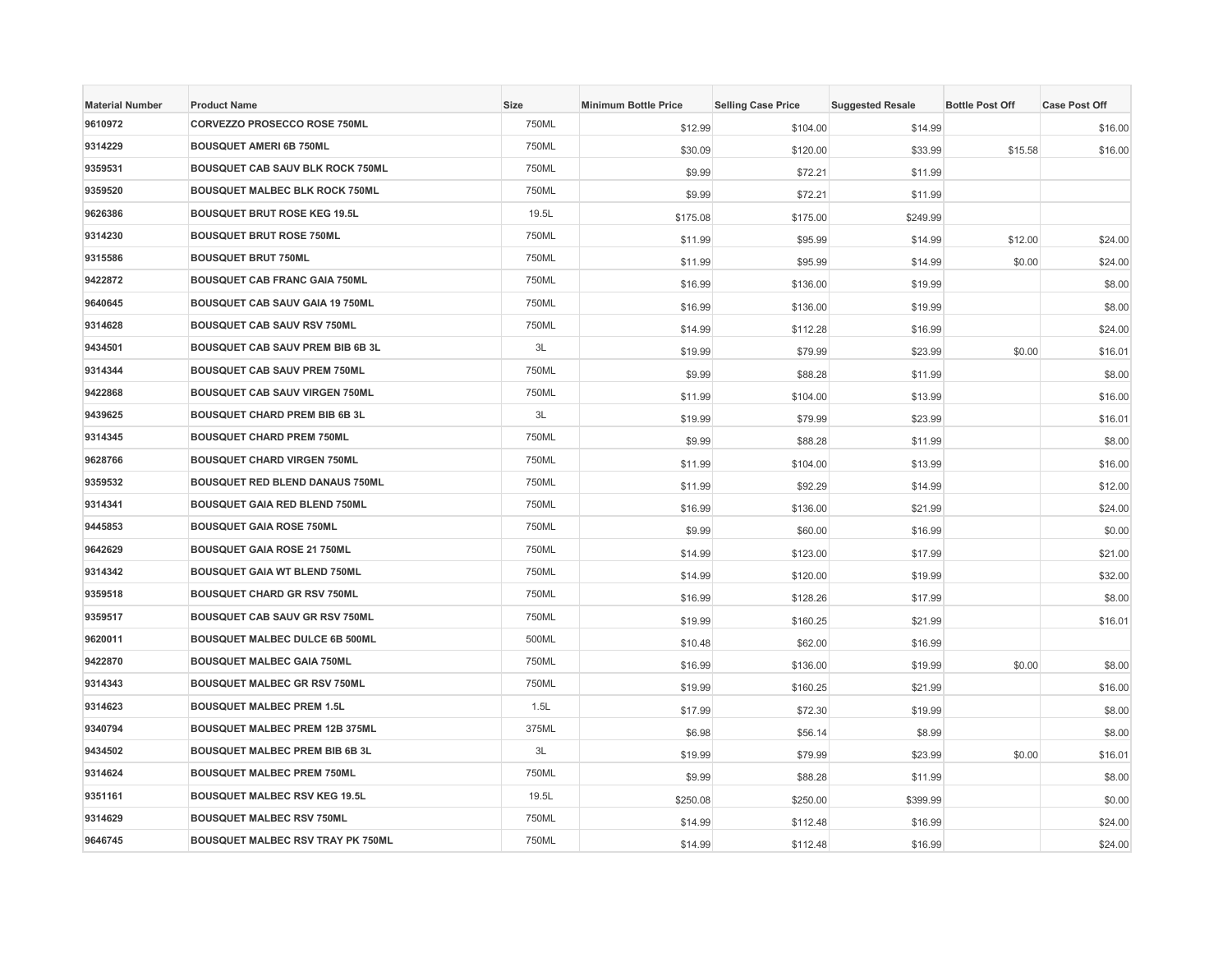| <b>Material Number</b> | <b>Product Name</b>                          | Size  | <b>Minimum Bottle Price</b> | <b>Selling Case Price</b> | <b>Suggested Resale</b> | <b>Bottle Post Off</b> | <b>Case Post Off</b> |
|------------------------|----------------------------------------------|-------|-----------------------------|---------------------------|-------------------------|------------------------|----------------------|
| 9388759                | <b>BOUSQUET MALBEC VIRGEN 750ML</b>          | 750ML | \$11.99                     | \$104.00                  | \$13.99                 |                        | \$16.00              |
| 9451133                | <b>BOUSQUET P GRIGIO BIB 6B 3L</b>           | 3L    | \$19.99                     | \$79.99                   | \$23.99                 | \$0.00                 | \$16.01              |
| 9422869                | <b>BOUSQUET P GRIGIO 750ML</b>               | 750ML | \$9.99                      | \$80.28                   | \$11.99                 |                        | \$16.00              |
| 9314630                | <b>BOUSQUET P NOIR RSV 750ML</b>             | 750ML | \$14.99                     | \$112.48                  | \$16.99                 |                        | \$24.00              |
| 9359519                | <b>BOUSQUET CHARD RSV 750ML</b>              | 750ML | \$14.99                     | \$95.99                   | \$17.99                 |                        | \$24.00              |
| 9613307                | <b>BOUSQUET ROSE PREM BIB 6B 3L</b>          | 3L    | \$19.99                     | \$71.99                   | \$23.99                 |                        | \$24.01              |
| 9314625                | <b>BOUSQUET ROSE PREM 750ML</b>              | 750ML | \$9.99                      | \$80.28                   | \$11.99                 |                        | \$16.00              |
| 9314626                | <b>BOUSQUET SAUV BL PREM 750ML</b>           | 750ML | \$9.99                      | \$88.28                   | \$11.99                 |                        | \$8.00               |
| 9314627                | <b>BOUSQUET TORRONTES/CHARD PREM 750ML</b>   | 750ML | \$9.99                      | \$88.28                   | \$11.99                 |                        | \$8.00               |
| 9359516                | <b>BOUSQUET VIRGEN RED BLEND 750ML</b>       | 750ML | \$11.99                     | \$104.00                  | \$13.99                 |                        | \$16.00              |
| 9349745                | DOM BOUZEREAU MEURS VIL 16 750ML             | 750ML | \$54.98                     | \$629.17                  | \$89.99                 |                        | \$21.08              |
| 9239290                | DOM CAMILLE BRAUN CREMANT BRUT 750ML         | 750ML | \$23.99                     | \$192.00                  | \$25.90                 |                        | \$28.00              |
| 9239302                | DOM CHEVALIER CROZE HM BL PENDS 14 750ML     | 750ML | \$19.99                     | \$215.17                  | \$27.99                 |                        | \$12.00              |
| 9239303                | <b>DOM CHEVALIER CROZE HM RGE MARI 750ML</b> | 750ML | \$19.99                     | \$224.00                  | \$27.99                 |                        | \$0.00               |
| 9239058                | <b>DOM EMILE BEYER P BLANC 750ML</b>         | 750ML | \$12.99                     | \$133.18                  | \$17.99                 |                        | \$12.00              |
| 9363574                | <b>FRANCK MILLET SANCERRE ROSE 750ML</b>     | 750ML | \$14.79                     | \$175.99                  | \$23.99                 | \$16.00                | \$16.00              |
| 9261300                | <b>FRANCK MILLET SANCERRE BL 750ML</b>       | 750ML | \$19.99                     | \$192.00                  | \$24.99                 | \$0.00                 | \$8.00               |
| 9320530                | FRANCK MILLET SANCERRE INSOLITE 6B 750ML     | 750ML | \$29.99                     | \$128.00                  | \$34.99                 |                        | \$16.00              |
| 9314868                | DOM GERARD BOULAY SANCERRE BL 750ML          | 750ML | \$21.79                     | \$256.00                  | \$37.99                 | \$0.00                 | \$0.00               |
| 9314869                | DOM GERARD BOULAY SANCERRE ROSE 750ML        | 750ML | \$21.79                     | \$256.00                  | \$37.99                 | \$0.00                 | \$0.00               |
| 9443660                | DOM GILLE BOURG P NOIR 14 750ML              | 750ML | \$29.99                     | \$248.00                  | \$32.99                 |                        | \$20.00              |
| 9378476                | JACQ GIRARDIN BOURG P NOIR 750ML             | 750ML | \$21.99                     | \$192.16                  | \$24.99                 |                        |                      |
| 9239310                | <b>DOM NOBLET MACON FUISSE 750ML</b>         | 750ML | \$15.52                     | \$185.00                  | \$22.99                 |                        | \$0.00               |
| 9245076                | DOM NOBLET P FUISSE 750ML                    | 750ML | \$21.08                     | \$252.00                  | \$28.99                 |                        | \$0.00               |
| 9382931                | DOM RASPAIL GIGONDAS RGE 750ML               | 750ML | \$29.99                     | \$344.00                  | \$41.99                 | \$0.00                 | \$0.00               |
| 9263562                | DOM MOREUX R SANCERRE BOUF 750ML             | 750ML | \$19.76                     | \$236.00                  | \$32.99                 |                        | \$0.00               |
| 9314735                | <b>DOM TABORDET P FUME 750ML</b>             | 750ML | \$14.79                     | \$168.00                  | \$23.99                 | \$0.00                 | \$0.00               |
| 9404843                | DOM TABORDET P FUME AUTRE RIVE 750ML         | 750ML | \$16.79                     | \$200.00                  | \$29.99                 | \$0.00                 | \$0.00               |
| 9404846                | <b>DOM TABORDET SANCERRE 750ML</b>           | 750ML | \$21.99                     | \$176.00                  | \$27.99                 | \$0.00                 | \$48.00              |
| 2306942                | DONA PAULA CAB SAUV EST 750ML                | 750ML | \$13.99                     | \$120.24                  | \$19.99                 |                        | \$15.76              |
| 2307148                | <b>DONA PAULA MALBEC EST 750ML</b>           | 750ML | \$13.99                     | \$120.24                  | \$19.99                 |                        | \$15.76              |
| 9265458                | DONA PAULA RED BLEND 1100 6B 750ML           | 750ML | \$13.99                     | \$60.12                   | \$19.99                 |                        | \$7.88               |
| 9173658                | DONA PAULA RED BLEND EST 750ML               | 750ML | \$13.99                     | \$120.24                  | \$19.99                 |                        | \$15.76              |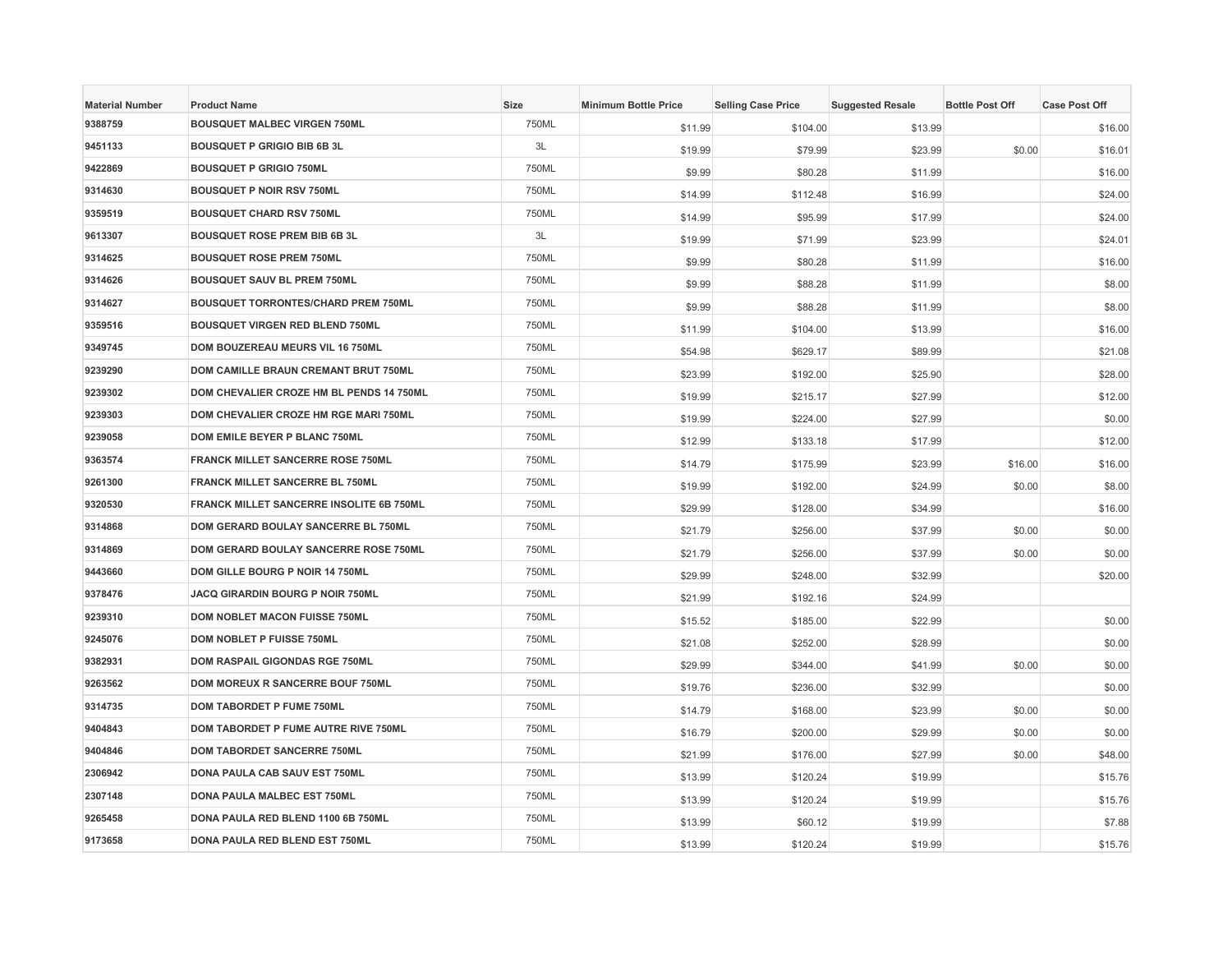| <b>Material Number</b> | <b>Product Name</b>                       | Size  | <b>Minimum Bottle Price</b> | <b>Selling Case Price</b> | <b>Suggested Resale</b> | <b>Bottle Post Off</b> | <b>Case Post Off</b> |
|------------------------|-------------------------------------------|-------|-----------------------------|---------------------------|-------------------------|------------------------|----------------------|
| 2306140                | DONA PAULA LOS CARDOS CAB SAUV 750ML      | 750ML | \$9.98                      | \$80.25                   | \$12.99                 |                        | \$11.75              |
| 2306546                | DONA PAULA LOS CARDOS CHARD 750ML         | 750ML | \$9.98                      | \$80.25                   | \$12.99                 |                        | \$11.75              |
| 2306348                | DONA PAULA LOS CARDOS MALBEC 750ML        | 750ML | \$9.98                      | \$80.25                   | \$12.99                 |                        | \$11.75              |
| 9005637                | DONA PAULA LOS CARDOS SAUV BL 750ML       | 750ML | \$9.98                      | \$80.25                   | \$12.99                 |                        | \$11.75              |
| 9058820                | DONA PAULA MALBEC SEL BODEGA 6B 750ML     | 750ML | \$29.99                     | \$160.25                  | \$34.99                 |                        |                      |
| 9259701                | <b>DONA PAULA ROSE MALBEC 750ML</b>       | 750ML | \$9.98                      | \$80.25                   | \$12.99                 |                        | \$0.00               |
| 9100905                | DON MIGUEL GASCON MALBEC RSV 6B 750ML     | 750ML | \$19.99                     | \$88.25                   | \$21.99                 |                        | \$0.00               |
| 9019651                | DON MIGUEL GASCON MALBEC 750ML            | 750ML | \$11.99                     | \$104.25                  | \$15.99                 |                        | \$8.00               |
| 9600652                | DONNACHIARA AGLIANICO CAMP 19 750ML       | 750ML | \$12.98                     | \$104.00                  | \$15.99                 |                        | \$24.00              |
| 9633205                | DONNACHIARA AGLIANICO CAMP 20 750ML       | 750ML | \$12.98                     | \$108.00                  | \$15.99                 |                        | \$24.00              |
| 9623158                | DONNACHIARA FALANGHINA 20 750ML           | 750ML | \$12.98                     | \$104.00                  | \$15.99                 |                        | \$24.00              |
| 9633942                | DONNACHIARA FALANGHINA 21 750ML           | 750ML | \$12.98                     | \$104.00                  | \$15.99                 |                        | \$24.00              |
| 9630030                | DONNACHIARA FIANO AVELLINO 20 750ML       | 750ML | \$16.98                     | \$143.00                  | \$19.99                 |                        | \$21.00              |
| 9643898                | DONNACHIARA FIANO AVELLINO 21 750ML       | 750ML | \$16.98                     | \$143.00                  | \$19.99                 |                        | \$21.00              |
| 9618592                | DONNACHIARA GRECO TUFO 20 750ML           | 750ML | \$16.98                     | \$143.00                  | \$19.99                 |                        | \$21.00              |
| 9643912                | DONNACHIARA GRECO TUFO 21 750ML           | 750ML | \$16.98                     | \$143.00                  | \$19.99                 |                        | \$21.00              |
| 9417590                | DONNACHIARA RESIL FALANGHINA 18 750ML     | 750ML | \$12.98                     | \$154.00                  | \$21.99                 | \$0.00                 | \$0.00               |
| 9618593                | DONNACHIARA TAURASI 17 6B 750ML           | 750ML | \$34.98                     | \$168.00                  | \$49.99                 |                        | \$36.00              |
| 9633225                | DONNACHIARA TAURASI RSV 17 6B 750ML       | 750ML | \$49.98                     | \$252.00                  | \$59.99                 |                        | \$24.00              |
| 9042391                | DONNA LAURA ALI SANGIO 750ML              | 750ML | \$11.99                     | \$95.26                   | \$12.99                 |                        | \$9.00               |
| 9123962                | DONNA OLIMPIA 1898 BOLGHERI 6B 750ML      | 750ML | \$34.99                     | \$108.00                  | \$34.99                 | \$0.00                 | \$101.46             |
| 9248947                | DONNA OLIMPIA MILLEPASSI 13 6B 750ML      | 750ML | \$44.99                     | \$240.00                  | \$63.99                 |                        | \$29.46              |
| 9123963                | DONNA OLIMPIA OBIZZO VERMENTINO 6B 750ML  | 750ML | \$16.99                     | \$72.00                   | \$25.99                 |                        | \$29.46              |
| 9185308                | <b>DON Q RUM 151 750ML</b>                | 750ML | \$17.99                     | \$214.90                  | \$26.99                 | \$12.00                | \$12.00              |
| 9027201                | <b>DON Q RUM CRISTAL 1.75L</b>            | 1.75L | \$16.99                     | \$97.77                   | \$32.99                 | \$36.00                | \$39.69              |
| 9027202                | <b>DON Q RUM CRISTAL 1L</b>               | 1L    | \$13.99                     | \$165.48                  | \$20.99                 | \$36.00                | \$36.00              |
| 9027204                | DON Q RUM CRISTAL 750ML                   | 750ML | \$12.12                     | \$144.52                  | \$19.99                 | \$32.96                | \$32.96              |
| 9027205                | DON Q RUM GLD 1.75L                       | 1.75L | \$16.99                     | \$97.77                   | \$32.99                 | \$36.00                | \$39.69              |
| 92007                  | <b>DRAMBUIE LIQ 6B 1L</b>                 | 1L    | \$42.99                     | \$247.15                  | \$56.99                 | \$9.00                 | \$18.00              |
| 92015                  | DRAMBUIE LIQ 12B 375ML                    | 375ML | \$18.99                     | \$225.22                  | \$23.59                 | \$12.00                | \$12.00              |
| 92049                  | <b>DRAMBUIE LIQ 750ML</b>                 | 750ML | \$33.99                     | \$406.91                  | \$46.99                 | \$12.60                | \$12.60              |
| 9635437                | DRAM HEMP SPKL WTR BEAUTY BUBBLES 12Z     | 12Z   | \$3.25                      | \$77.50                   | \$4.29                  |                        |                      |
| 9635451                | <b>DRAM HEMP SPKL WTR GINGERGRASS 12Z</b> | 12Z   | \$3.25                      | \$77.50                   | \$4.29                  |                        |                      |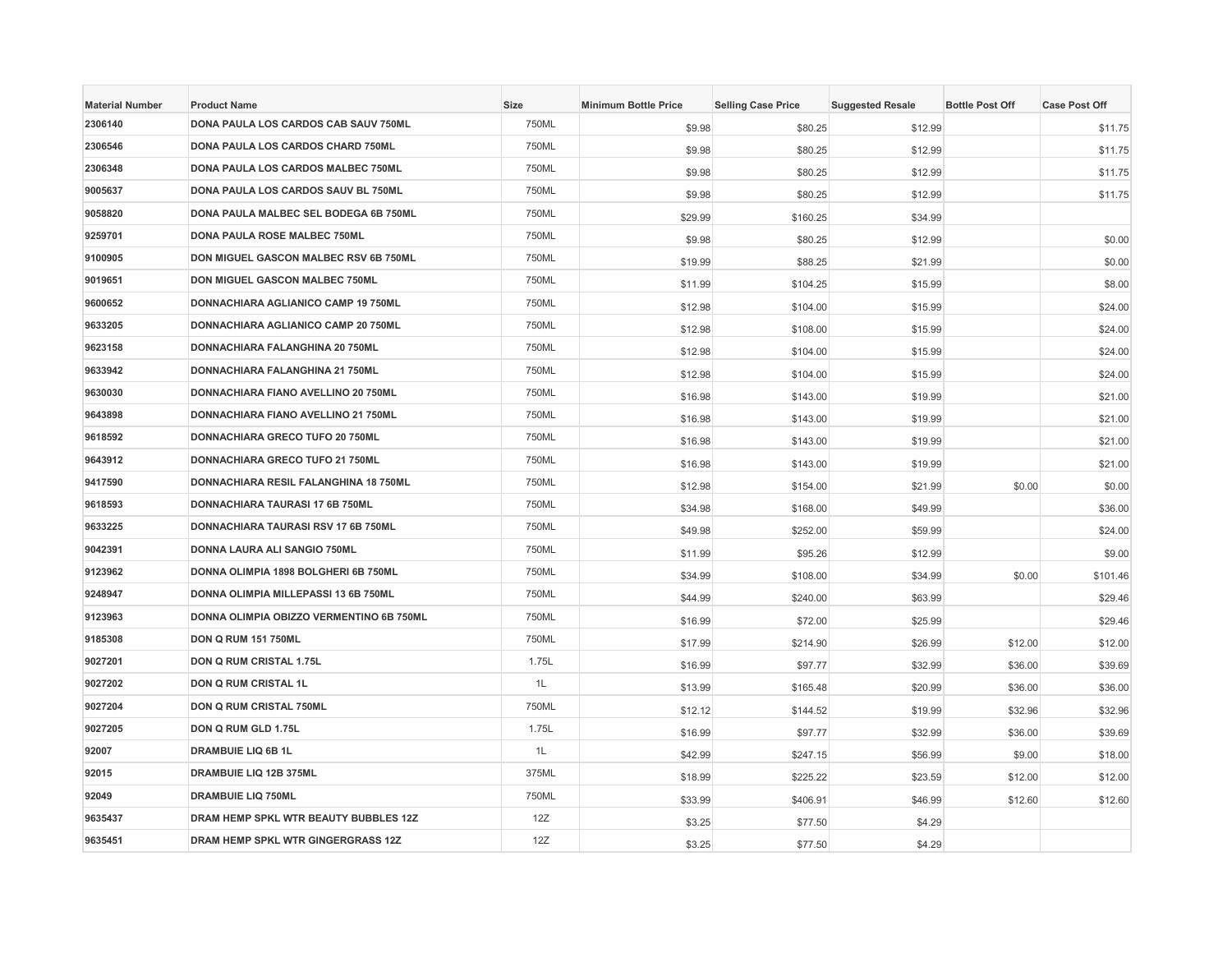| <b>Material Number</b> | <b>Product Name</b>                      | Size         | <b>Minimum Bottle Price</b> | <b>Selling Case Price</b> | <b>Suggested Resale</b> | <b>Bottle Post Off</b> | <b>Case Post Off</b> |
|------------------------|------------------------------------------|--------------|-----------------------------|---------------------------|-------------------------|------------------------|----------------------|
| 9635456                | DRAM HEMP SPKL WTR LEMONGRASS 12Z        | 12Z          | \$3.25                      | \$77.50                   | \$4.29                  |                        |                      |
| 9635459                | <b>DRAM HEMP SPKL WTR SWEETGRASS 12Z</b> | 12Z          | \$3.25                      | \$77.50                   | \$4.29                  |                        |                      |
| 9635471                | DRAM HEMP SPKL WTR VARIETY 2/12PK 12Z    | 12Z          | \$3.25                      | \$77.50                   | \$4.29                  |                        |                      |
| 9635460                | DRAM HEMP SPKL SWITCHEL GINGER CINNA 12Z | 12Z          | \$3.25                      | \$77.50                   | \$4.29                  |                        |                      |
| 9624410                | DUCK POND P GRIS 20 750ML                | 750ML        | \$14.99                     | \$119.26                  | \$15.99                 |                        | \$25.00              |
| 9624469                | <b>DUCK POND P NOIR 20 750ML</b>         | 750ML        | \$19.99                     | \$160.28                  | \$21.99                 |                        | \$40.00              |
| 9613240                | <b>DUVAL LEROY CUV BRUT RSV 750ML</b>    | 750ML        | \$39.99                     | \$399.96                  | \$44.99                 |                        |                      |
| 9189574                | DUVAL LEROY ROSE PRESTIGE 1ER 6B 750ML   | 750ML        | \$51.67                     | \$309.55                  | \$59.99                 |                        |                      |
| 1259845                | ECCO DOMANI MERLOT COLLEZIONE 750ML      | 750ML        | \$7.28                      | \$86.40                   | \$13.99                 |                        | \$0.00               |
| 1259746                | ECCO DOMANI P GRIGIO COLLEZIONE 750ML    | 750ML        | \$7.28                      | \$86.40                   | \$13.99                 |                        | \$0.00               |
| 1260249                | <b>ECCO DOMANI MERLOT 750ML</b>          | 750ML        | \$9.99                      | \$96.39                   | \$13.99                 |                        | \$8.04               |
| 9450000                | ECCO DOMANI P GRIGIO 8/3PK 187ML         | <b>187ML</b> | \$3.25                      | \$58.91                   | \$9.99                  |                        |                      |
| 9244871                | ECCO DOMANI P GRIGIO STLV 750ML          | 750ML        | \$9.99                      | \$96.39                   | \$13.99                 |                        | \$8.04               |
| 9617456                | ECCO DOMANI P GRIGIO OPULA 750ML         | 750ML        | \$12.99                     | \$85.80                   | \$18.99                 |                        |                      |
| 9620874                | ECCO DOMANI P GRIGIO DESIGNER 20 750ML   | 750ML        | \$9.99                      | \$96.39                   | \$13.99                 |                        | \$8.04               |
| 9157049                | ECHO BAY SAUV BL MARLB 750ML             | 750ML        | \$14.99                     | \$120.25                  | \$17.99                 |                        | \$15.75              |
| 9014922                | <b>EDMEADES ZIN MENDOCINO 750ML</b>      | 750ML        | \$19.99                     | \$144.00                  | \$22.99                 | \$0.00                 | \$70.92              |
| 9014436                | EDNA VALLEY CAB SAUV 750ML               | 750ML        | \$14.99                     | \$136.81                  | \$15.99                 | \$0.00                 | \$0.00               |
| 9008170                | <b>EDNA VALLEY CHARD 750ML</b>           | 750ML        | \$12.99                     | \$117.28                  | \$13.99                 |                        | \$0.00               |
| 9008206                | <b>EDNA VALLEY MERLOT 750ML</b>          | 750ML        | \$12.99                     | \$117.28                  | \$13.99                 |                        | \$0.00               |
| 9223957                | EDNA VALLEY P GRIGIO 750ML               | 750ML        | \$12.99                     | \$117.28                  | \$13.99                 | \$0.00                 | \$0.00               |
| 9008173                | EDNA VALLEY P NOIR 750ML                 | 750ML        | \$14.99                     | \$136.81                  | \$15.99                 | \$0.00                 | \$0.00               |
| 9008137                | EDNA VALLEY SAUV BL 750ML                | 750ML        | \$12.99                     | \$117.28                  | \$13.99                 |                        | \$0.00               |
| 9024999                | E DOLCE AMARETTO 1L                      | 1L           | \$10.00                     | \$105.42                  | \$14.24                 | \$6.00                 | \$10.00              |
| 9025000                | E DOLCE AMARETTO 750ML                   | 750ML        | \$8.15                      | \$95.88                   | \$11.99                 | \$12.00                | \$12.00              |
| 9407447                | EFFEN VDK BLK CHRY 75 1.75L              | 1.75L        | \$24.99                     | \$149.46                  | \$29.99                 | \$36.00                | \$36.00              |
| 9236517                | EFFEN VDK BLK CHRY 75 6B 1L              | 1L           | \$19.99                     | \$238.92                  | \$29.99                 | \$72.00                | \$72.00              |
| 9211332                | EFFEN VDK BLK CHRY 75 12B 375ML          | 375ML        | \$10.49                     | \$249.84                  | \$15.99                 | \$60.00                | \$60.00              |
| 9211334                | EFFEN VDK BLK CHRY 75 6B 750ML           | 750ML        | \$16.16                     | \$192.92                  | \$32.99                 | \$118.00               | \$118.00             |
| 9407448                | EFFEN VDK BLOOD ORNG 75 1.75L            | 1.75L        | \$24.99                     | \$149.46                  | \$29.99                 | \$36.00                | \$36.00              |
| 9245161                | EFFEN VDK BLOOD ORNG 75 6B 1L            | 1L           | \$19.99                     | \$238.92                  | \$29.99                 | \$72.00                | \$72.00              |
| 9248491                | EFFEN VDK BLOOD ORNG 75 12B 375ML        | 375ML        | \$10.49                     | \$249.84                  | \$15.99                 | \$60.00                | \$60.00              |
| 9245163                | EFFEN VDK BLOOD ORNG 75 6B 750ML         | 750ML        | \$16.16                     | \$192.92                  | \$32.99                 | \$118.00               | \$118.00             |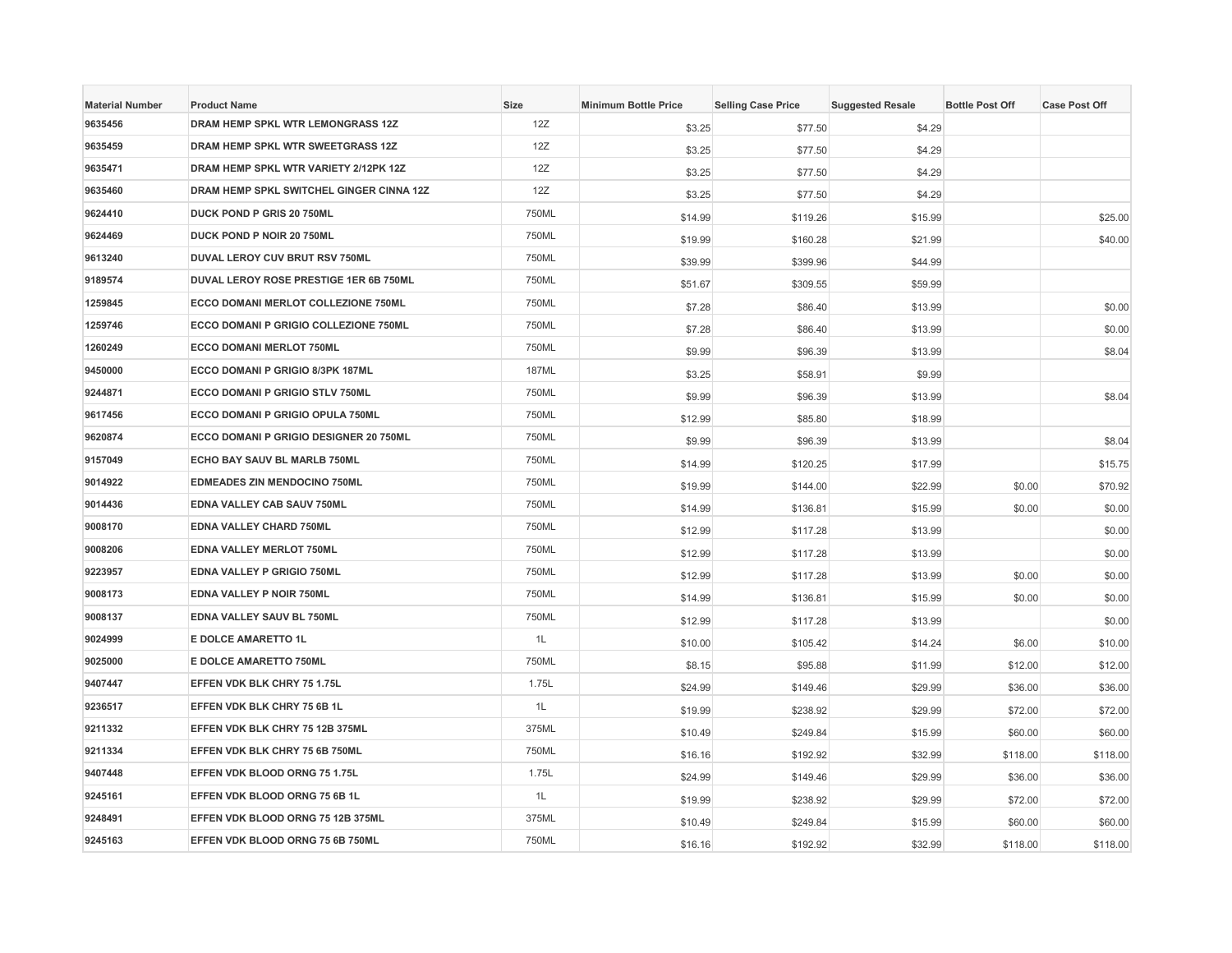| <b>Material Number</b> | <b>Product Name</b>                      | Size  | <b>Minimum Bottle Price</b> | <b>Selling Case Price</b> | <b>Suggested Resale</b> | <b>Bottle Post Off</b> | <b>Case Post Off</b> |
|------------------------|------------------------------------------|-------|-----------------------------|---------------------------|-------------------------|------------------------|----------------------|
| 9407449                | EFFEN VDK CUCUM 75 1.75L                 | 1.75L | \$24.99                     | \$149.46                  | \$29.99                 | \$36.00                | \$36.00              |
| 9238434                | EFFEN VDK CUCUM 75 6B 1L                 | 1L    | \$19.99                     | \$238.92                  | \$29.99                 | \$72.00                | \$72.00              |
| 9238435                | EFFEN VDK CUCUM 75 12B 375ML             | 375ML | \$7.99                      | \$188.00                  | \$15.99                 | \$121.84               | \$121.84             |
| 9211344                | EFFEN VDK CUCUM 75 6B 750ML              | 750ML | \$16.16                     | \$192.92                  | \$32.99                 | \$118.00               | \$118.00             |
| 9047447                | EFFEN VDK RASPB 75 12B 375ML             | 375ML | \$10.49                     | \$249.84                  | \$15.99                 | \$60.00                | \$60.00              |
| 9047417                | EFFEN VDK RASPB 75 6B 750ML              | 750ML | \$16.16                     | \$192.92                  | \$32.99                 | \$118.00               | \$118.00             |
| 9248470                | EFFEN VDK GRN APL 75 3B 1.75L            | 1.75L | \$24.99                     | \$149.46                  | \$29.99                 | \$36.00                | \$36.00              |
| 9245162                | EFFEN VDK GRN APL 75 6B 1L               | 1L    | \$19.99                     | \$238.92                  | \$29.99                 | \$72.00                | \$72.00              |
| 9248469                | EFFEN VDK GRN APL 75 12B 375ML           | 375ML | \$7.99                      | \$188.00                  | \$15.99                 | \$121.84               | \$121.84             |
| 9245164                | EFFEN VDK GRN APL 75 6B 750ML            | 750ML | \$16.16                     | \$192.92                  | \$32.99                 | \$118.00               | \$118.00             |
| 9357650                | EFFEN VDK ROSE 75 6B 750ML               | 750ML | \$16.16                     | \$192.92                  | \$32.99                 | \$118.00               | \$118.00             |
| 9355681                | EFFEN VDK YUZU CITRUS 75 6B 1L           | 1L    | \$19.99                     | \$238.92                  | \$29.99                 | \$72.00                | \$72.00              |
| 9355682                | EFFEN VDK YUZU CITRUS 75 6B 750ML        | 750ML | \$16.16                     | \$192.92                  | \$32.99                 | \$118.00               | \$118.00             |
| 9349720                | EFFEN VDK 80 1.75L                       | 1.75L | \$24.99                     | \$149.46                  | \$29.99                 | \$36.00                | \$36.00              |
| 9236516                | EFFEN VDK 80 6B 1L                       | 1L    | \$19.99                     | \$232.92                  | \$29.99                 | \$72.00                | \$78.00              |
| 9211331                | EFFEN VDK 80 12B 375ML                   | 375ML | \$10.49                     | \$249.84                  | \$15.99                 | \$60.00                | \$60.00              |
| 9211337                | EFFEN VDK 80 6B 750ML                    | 750ML | \$16.16                     | \$192.92                  | \$32.99                 | \$118.00               | \$118.00             |
| 9311407                | EFFEN VDK 80 PRIDE 6B 750ML              | 750ML | \$16.16                     | \$192.92                  | \$32.99                 | \$118.00               | \$118.00             |
| 9642172                | EINAUDI BARBARESCO LANGHE 750ML          | 750ML | \$36.99                     | \$406.92                  | \$50.99                 |                        | \$36.00              |
| 9371638                | EINAUDI BAROLO BUSSIA 15 6B 750ML        | 750ML | \$71.99                     | \$413.58                  | \$102.99                | \$24.00                | \$36.00              |
| 9434099                | EINAUDI BAROLO BUSSIA 16 6B 750ML        | 750ML | \$74.99                     | \$431.46                  | \$102.99                |                        | \$18.00              |
| 9620435                | EINAUDI BAROLO BUSSIA 17 6B 750ML        | 750ML | \$75.99                     | \$437.46                  | \$108.99                |                        | \$18.00              |
| 9620436                | EINAUDI BAROLO CANNUBI 17 6B 750ML       | 750ML | \$79.99                     | \$460.46                  | \$114.99                |                        | \$18.00              |
| 9434097                | EINAUDI BAROLO COSTA GRIMALD 16 6B 750ML | 750ML | \$66.99                     | \$383.46                  | \$95.99                 |                        | \$18.00              |
| 9620437                | EINAUDI BAROLO COSTA GRIMALD 17 6B 750ML | 750ML | \$67.99                     | \$387.46                  | \$96.99                 |                        | \$18.00              |
| 9620433                | EINAUDI BAROLO LUDO DOCG 17 750ML        | 750ML | \$32.99                     | \$356.92                  | \$44.99                 |                        | \$36.00              |
| 9115886                | EINAUDI DOLCETTO DOGLIANI 750ML          | 750ML | \$17.99                     | \$155.20                  | \$19.99                 |                        | \$22.00              |
| 9025047                | EINAUDI DOLCETTO VIGNA TECC 750ML        | 750ML | \$21.99                     | \$190.00                  | \$31.99                 |                        | \$71.18              |
| 9327987                | EINAUDI NEBBIOLO LANGHE 6B 750ML         | 750ML | \$23.99                     | \$128.59                  | \$30.99                 |                        | \$12.00              |
| 9013727                | <b>E&amp;J BRANDY SPEC RSV 1L</b>        | 1L    | \$11.58                     | \$137.96                  | \$14.99                 |                        | \$0.00               |
| 9240766                | E&J BRANDY APL LIQ 60 1.75L              | 1.75L | \$23.99                     | \$138.00                  | \$26.99                 | \$0.00                 | \$0.00               |
| 9194856                | E&J BRANDY APL LIQ 60 24B 200ML          | 200ML | \$3.39                      | \$79.00                   | \$4.99                  | \$0.00                 | \$0.00               |
| 9194855                | E&J BRANDY APL LIQ 60 375ML              | 375ML | \$5.50                      | \$130.00                  | \$7.49                  | \$0.00                 | \$0.00               |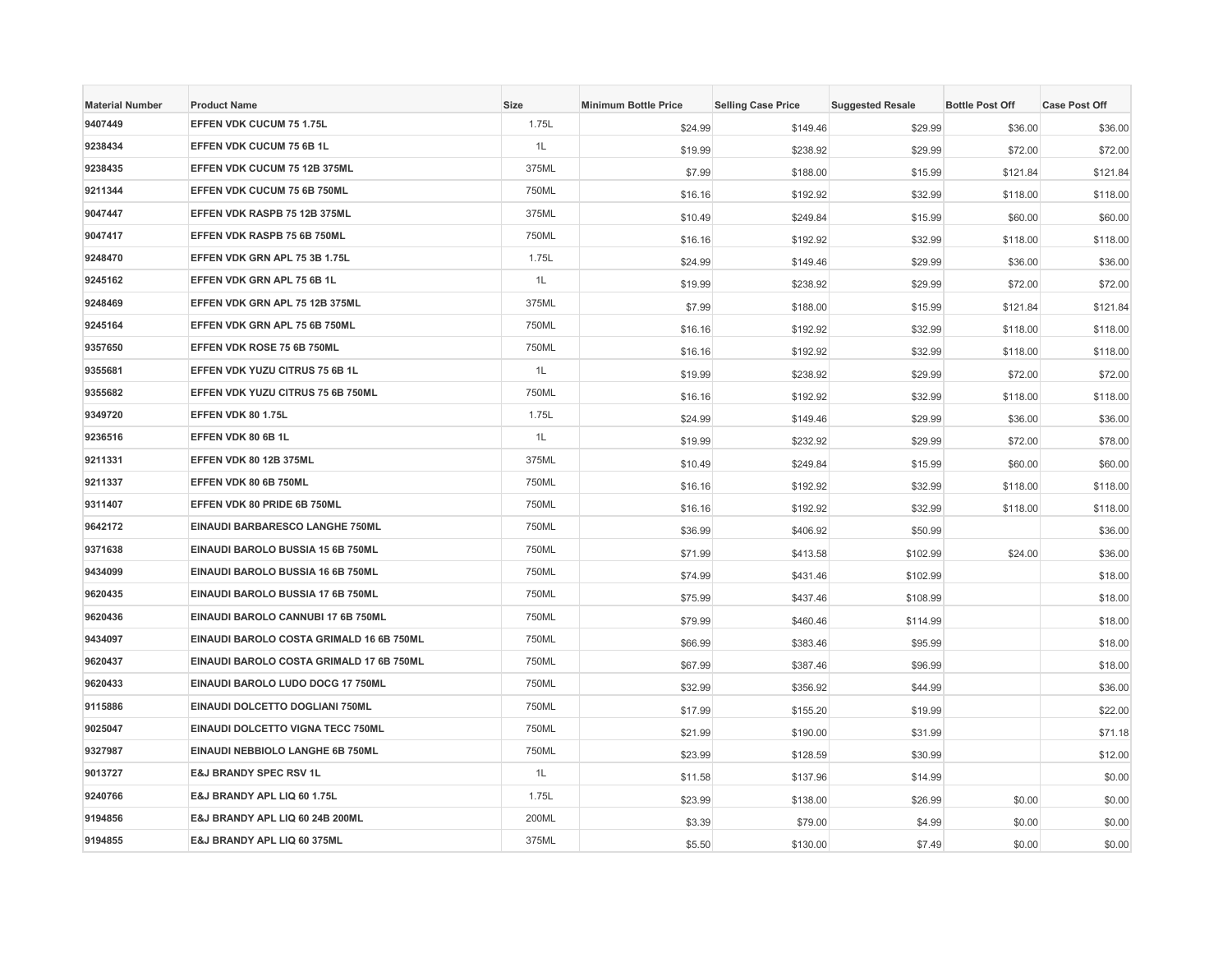| <b>Material Number</b> | <b>Product Name</b>                      | <b>Size</b> | <b>Minimum Bottle Price</b> | <b>Selling Case Price</b> | <b>Suggested Resale</b> | <b>Bottle Post Off</b> | <b>Case Post Off</b> |
|------------------------|------------------------------------------|-------------|-----------------------------|---------------------------|-------------------------|------------------------|----------------------|
| 9194832                | E&J BRANDY APL LIQ 60 PET 12/10PK 50ML   | 50ML        | \$0.70                      | \$81.00                   | \$0.99                  | \$0.00                 | \$0.00               |
| 9194831                | E&J BRANDY APL LIQ 60 750ML              | 750ML       | \$11.99                     | \$138.80                  | \$13.99                 | \$0.00                 | \$0.00               |
| 9239689                | E&J BRANDY PEACH LIQ 60 1.75L            | 1.75L       | \$23.99                     | \$138.00                  | \$26.99                 | \$0.00                 | \$0.00               |
| 9196970                | E&J BRANDY PEACH LIQ FL 60 24B 200ML     | 200ML       | \$3.39                      | \$79.00                   | \$4.99                  | \$0.00                 | \$0.00               |
| 9187835                | E&J BRANDY PEACH LIQ FL 60 375ML         | 375ML       | \$5.50                      | \$130.00                  | \$7.49                  | \$0.00                 | \$0.00               |
| 9271090                | E&J BRANDY PEACH LIQ 60 PET 10/12PK 50ML | 50ML        | \$0.70                      | \$81.00                   | \$0.99                  |                        |                      |
| 9415807                | E&J BRANDY PEACH LIQ PET CNTR 2/60P 50ML | 50ML        | \$0.70                      | \$81.00                   | \$0.99                  |                        |                      |
| 9187836                | E&J BRANDY PEACH LIQ 60 750ML            | 750ML       | \$11.99                     | \$138.80                  | \$13.99                 | \$0.00                 | \$0.00               |
| 9255836                | E&J BRANDY VANILLA LIQ 60 24B 200ML      | 200ML       | \$3.39                      | \$79.00                   | \$4.99                  | \$0.00                 | \$0.00               |
| 9255835                | E&J BRANDY VANILLA LIQ 60 375ML          | 375ML       | \$5.50                      | \$130.00                  | \$7.49                  | \$0.00                 | \$0.00               |
| 9296645                | E&J BRANDY VANIL LIQ PET 60 10/12PK 50ML | 50ML        | \$0.70                      | \$81.00                   | \$0.99                  |                        |                      |
| 9255737                | E&J BRANDY VANILLA LIQ 60 750ML          | 750ML       | \$11.99                     | \$138.80                  | \$13.99                 |                        | \$0.00               |
| 9025002                | E&J BRANDY VS 48B 100ML                  | 100ML       | \$1.99                      | \$86.00                   | \$2.99                  |                        |                      |
| 9025001                | E&J BRANDY VS 1.75L                      | 1.75L       | \$22.99                     | \$114.00                  | \$23.99                 |                        | \$16.57              |
| 9020818                | <b>E&amp;J BRANDY VS 1L</b>              | 1L          | \$12.99                     | \$142.00                  | \$13.99                 |                        | \$0.00               |
| 9025003                | E&J BRANDY VS 24B 200ML                  | 200ML       | \$2.99                      | \$140.00                  | \$3.99                  | \$0.00                 | \$0.00               |
| 9025004                | E&J BRANDY VS 375ML                      | 375ML       | \$5.34                      | \$122.00                  | \$6.99                  | \$0.00                 | \$0.00               |
| 9020824                | E&J BRANDY VS PET 10/12PK 50ML           | 50ML        | \$0.79                      | \$89.00                   | \$0.99                  | \$0.00                 | \$0.00               |
| 9025005                | E&J BRANDY VS 750ML                      | 750ML       | \$10.99                     | \$106.00                  | \$12.99                 |                        | \$12.80              |
| 220582                 | E&J BRANDY VSOP 48B 100ML                | 100ML       | \$2.15                      | \$94.00                   | \$2.99                  |                        |                      |
| 220525                 | E&J BRANDY VSOP 1.75L                    | 1.75L       | \$23.99                     | \$122.00                  | \$24.99                 |                        | \$16.00              |
| 220533                 | <b>E&amp;J BRANDY VSOP 1L</b>            | 1L          | \$13.99                     | \$153.00                  | \$18.99                 |                        | \$0.00               |
| 220574                 | E&J BRANDY VSOP 24B 200ML                | 200ML       | \$3.39                      | \$158.00                  | \$4.99                  | \$0.00                 | \$0.00               |
| 220566                 | E&J BRANDY VSOP 375ML                    | 375ML       | \$5.50                      | \$130.00                  | \$7.49                  | \$0.00                 | \$0.00               |
| 9265392                | E&J BRANDY VSOP PET 10/12PK 50ML         | 50ML        | \$0.79                      | \$89.00                   | \$0.99                  | \$0.00                 | \$0.00               |
| 220541                 | <b>E&amp;J BRANDY VSOP 750ML</b>         | 750ML       | \$11.99                     | \$112.77                  | \$13.99                 | \$0.00                 | \$26.03              |
| 9010013                | E&J BRANDY XO 48B 100ML                  | 100ML       | \$2.09                      | \$98.00                   | \$3.99                  |                        | \$0.00               |
| 9120356                | E&J BRANDY XO 1.75L                      | 1.75L       | \$22.99                     | \$134.00                  | \$28.99                 | \$0.00                 | \$0.00               |
| 9010012                | E&J BRANDY XO 24B 200ML                  | 200ML       | \$3.49                      | \$164.00                  | \$5.99                  | \$0.00                 | \$0.00               |
| 9010011                | E&J BRANDY XO 375ML                      | 375ML       | \$5.89                      | \$138.00                  | \$8.99                  | \$0.00                 | \$0.00               |
| 9236151                | E&J BRANDY XO PET 10/12PK 50ML           | 50ML        | \$0.79                      | \$89.00                   | \$0.99                  |                        |                      |
| 9016328                | E&J BRANDY XO 750ML                      | 750ML       | \$10.25                     | \$122.00                  | \$18.99                 | \$0.00                 | \$0.00               |
| 9334184                | ELOUAN CHARD 750ML                       | 750ML       | \$15.98                     | \$128.00                  | \$17.99                 | \$0.00                 | \$32.00              |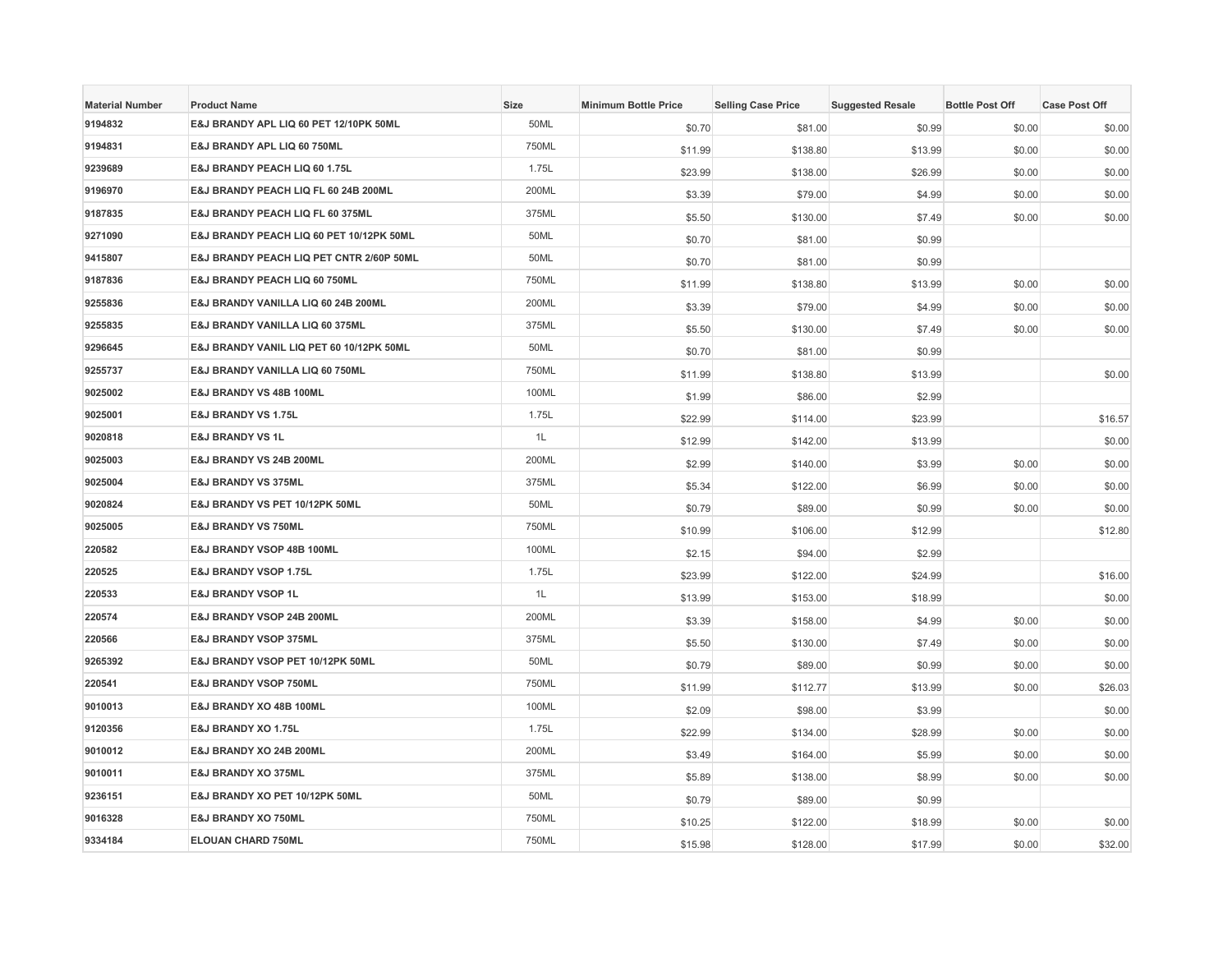| <b>Material Number</b> | <b>Product Name</b>                      | <b>Size</b> | <b>Minimum Bottle Price</b> | <b>Selling Case Price</b> | <b>Suggested Resale</b> | <b>Bottle Post Off</b> | <b>Case Post Off</b> |
|------------------------|------------------------------------------|-------------|-----------------------------|---------------------------|-------------------------|------------------------|----------------------|
| 9340825                | ELOUAN P NOIR 12B 375ML                  | 375ML       | \$8.99                      | \$72.00                   | \$10.99                 | \$60.00                | \$60.00              |
| 9367604                | <b>ELOUAN P NOIR 750ML</b>               | 750ML       | \$17.98                     | \$144.00                  | \$19.99                 | \$0.00                 | \$32.00              |
| 9624672                | ELOUAN P NOIR COASTAL STANDARD 6B 750ML  | 750ML       | \$12.08                     | \$70.00                   | \$15.99                 |                        |                      |
| 9373374                | ELOUAN P NOIR RSV KLAMATH 17 750ML       | 750ML       | \$39.99                     | \$200.00                  | \$44.99                 |                        | \$0.00               |
| 9635554                | ELOUAN ROSE 21 750ML                     | 750ML       | \$14.98                     | \$128.00                  | \$17.99                 |                        | \$32.00              |
| 9025053                | EL TESORO TEQ ANEJO 6B 750ML             | 750ML       | \$58.99                     | \$706.92                  | \$57.99                 | \$48.00                | \$48.00              |
| 9386990                | EL TESORO TEQ EX ANEJO 6B 750ML          | 750ML       | \$112.58                    | \$1,349.96                | \$142.99                | \$323.04               | \$323.04             |
| 9025051                | EL TESORO TEQ PARADISO 6B 750ML          | 750ML       | \$139.74                    | \$1,667.00                | \$114.99                | \$48.00                | \$48.00              |
| 9025055                | EL TESORO TEQ BL 6B 750ML                | 750ML       | \$37.99                     | \$454.90                  | \$51.59                 | \$72.00                | \$72.00              |
| 9025058                | EL TESORO TEQ REP 6B 750ML               | 750ML       | \$48.99                     | \$586.92                  | \$52.79                 | \$48.00                | \$48.00              |
| 9613315                | EL TESORO TEQ REP SNGL BBL 6B 750ML      | 750ML       | \$48.99                     | \$586.92                  | \$52.79                 | \$48.00                | \$48.00              |
| 9617258                | EMERALD VLY CAL SAUV BL 750ML            | 750ML       | \$6.08                      | \$72.00                   | \$9.99                  |                        |                      |
| 9623582                | <b>ENGINE GIN 750ML</b>                  | 750ML       | \$22.49                     | \$268.71                  | \$32.99                 | \$47.99                | \$47.99              |
| 9221930                | <b>ENTWINE CAB SAUV 750ML</b>            | 750ML       | \$8.99                      | \$79.99                   | \$11.99                 |                        | \$16.00              |
| 9221946                | <b>ENTWINE CHARD 750ML</b>               | 750ML       | \$8.99                      | \$79.99                   | \$11.99                 |                        | \$16.00              |
| 9221938                | <b>ENTWINE MERLOT 750ML</b>              | 750ML       | \$8.99                      | \$79.99                   | \$11.99                 |                        | \$16.00              |
| 9221931                | <b>ENTWINE P GRIGIO 750ML</b>            | 750ML       | \$8.99                      | \$79.99                   | \$11.99                 |                        | \$16.00              |
| 9641015                | ERADUS SAUV BL MARLB 21 750ML            | 750ML       | \$14.99                     | \$120.00                  | \$16.99                 |                        | \$16.00              |
| 9609491                | <b>ESPERO TEQ BL 1L</b>                  | 1L          | \$21.99                     | \$226.92                  | \$30.99                 | \$96.00                | \$132.00             |
| 9640937                | <b>ESSENTIELLE CDR RGE 19 750ML</b>      | 750ML       | \$11.99                     | \$96.00                   | \$12.99                 |                        | \$8.00               |
| 9103031                | <b>ESTANCIA CAB SAUV 750ML</b>           | 750ML       | \$10.99                     | \$104.00                  | \$12.99                 | \$0.00                 | \$0.00               |
| 9042957                | <b>ESTANCIA CHARD 750ML</b>              | 750ML       | \$10.99                     | \$104.00                  | \$14.99                 | \$0.00                 | \$0.00               |
| 9042963                | <b>ESTANCIA MERLOT 750ML</b>             | 750ML       | \$10.99                     | \$104.00                  | \$14.99                 | \$0.00                 | \$0.00               |
| 9053457                | <b>ESTANCIA P GRIGIO ESSENTIAL 750ML</b> | 750ML       | \$10.99                     | \$104.00                  | \$14.99                 | \$0.00                 | \$0.00               |
| 9048481                | <b>ESTANCIA P NOIR 750ML</b>             | 750ML       | \$10.99                     | \$104.00                  | \$12.99                 | \$0.00                 | \$0.00               |
| 9008521                | <b>ESTANCIA RED MERITAGE RSV 750ML</b>   | 750ML       | \$21.75                     | \$260.00                  | \$32.99                 | \$0.00                 | \$0.00               |
| 9047724                | <b>ESTANCIA SAUV BL 750ML</b>            | 750ML       | \$10.99                     | \$104.00                  | \$14.99                 | \$0.00                 | \$0.00               |
| 9084887                | <b>EXCLUSIV VDK NO1 1.75L</b>            | 1.75L       | \$19.99                     | \$98.96                   | \$24.99                 |                        | \$20.50              |
| 9097958                | <b>EXCLUSIV VDK NO1 6B 1L</b>            | 1L          | \$11.99                     | \$138.80                  | \$15.99                 | \$15.88                | \$20.00              |
| 9133817                | <b>EXCLUSIV VDK NO1 12B 375ML</b>        | 375ML       | \$4.50                      | \$98.00                   | \$5.99                  | \$11.76                | \$20.80              |
| 9097205                | <b>EXCLUSIV VDK NO1 750ML</b>            | 750ML       | \$9.99                      | \$99.92                   | \$12.99                 |                        | \$15.00              |
| 9141385                | <b>EXCLUSIV VDK NO4 BERRY 1.75L</b>      | 1.75L       | \$19.99                     | \$98.96                   | \$24.99                 |                        | \$20.50              |
| 9141387                | EXCLUSIV VDK NO4 BERRY 12B 375ML         | 375ML       | \$4.50                      | \$98.00                   | \$5.99                  | \$11.76                | \$20.80              |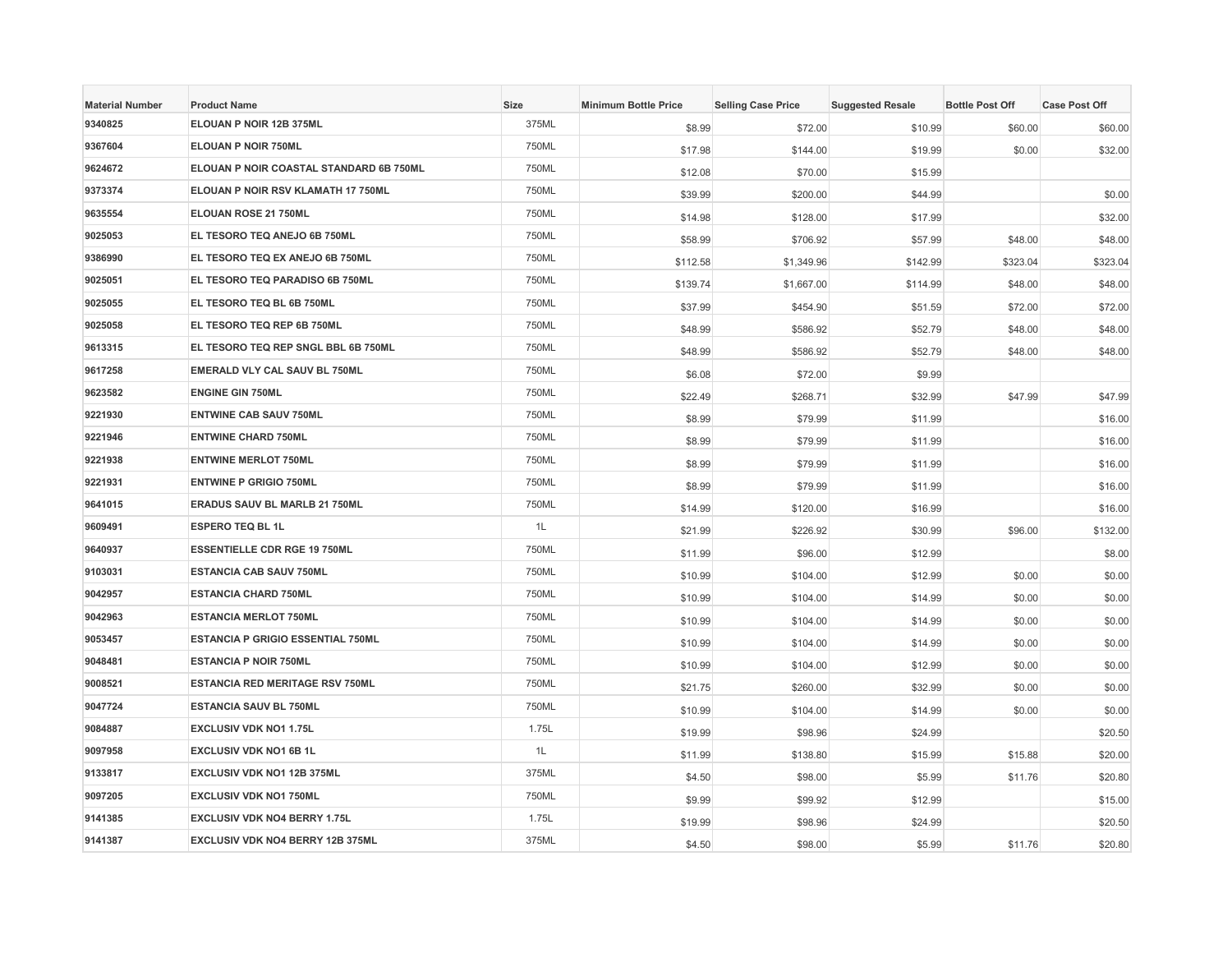| <b>Material Number</b> | <b>Product Name</b>                        | <b>Size</b> | <b>Minimum Bottle Price</b> | <b>Selling Case Price</b> | <b>Suggested Resale</b> | <b>Bottle Post Off</b> | <b>Case Post Off</b> |
|------------------------|--------------------------------------------|-------------|-----------------------------|---------------------------|-------------------------|------------------------|----------------------|
| 9141386                | <b>EXCLUSIV VDK NO4 BERRY 750ML</b>        | 750ML       | \$9.99                      | \$99.92                   | \$12.99                 |                        | \$15.00              |
| 9140965                | <b>EXCLUSIV VDK NO5 COCO 1.75L</b>         | 1.75L       | \$19.99                     | \$98.96                   | \$24.99                 |                        | \$20.50              |
| 9140967                | <b>EXCLUSIV VDK NO5 COCO 750ML</b>         | 750ML       | \$9.99                      | \$99.92                   | \$12.99                 |                        | \$15.00              |
| 9148579                | <b>EXCLUSIV VDK NO7 PEACH 1.75L</b>        | 1.75L       | \$19.99                     | \$98.96                   | \$24.99                 |                        | \$20.50              |
| 9148585                | EXCLUSIV VDK NO7 PEACH 24B 200ML           | 200ML       | \$1.99                      | \$92.00                   | \$3.99                  | \$48.00                | \$49.60              |
| 9148583                | <b>EXCLUSIV VDK NO7 PEACH 750ML</b>        | 750ML       | \$9.99                      | \$114.92                  | \$12.99                 |                        |                      |
| 9176667                | <b>EXCLUSIV VDK NO9 PINEAPL 1.75L</b>      | 1.75L       | \$19.99                     | \$98.96                   | \$24.99                 |                        | \$20.50              |
| 9176669                | <b>EXCLUSIV VDK NO9 PINEAPL 750ML</b>      | 750ML       | \$9.99                      | \$99.92                   | \$12.99                 |                        | \$15.00              |
| 9621466                | EX POST SYRAH 19 750ML                     | 750ML       | \$24.99                     | \$286.92                  | \$37.99                 |                        | \$12.00              |
| 9638313                | FABLE ROOTS RED BLEND 750ML                | 750ML       | \$9.99                      | \$76.80                   | \$12.99                 |                        |                      |
| 9615025                | FABRIZIA LIQ BLD ORNG 6B 750ML             | 750ML       | \$15.99                     | \$75.46                   | \$15.99                 |                        | \$20.00              |
| 9615071                | FABRIZIA CREMA DI CELLO 6B 750ML           | 750ML       | \$15.99                     | \$75.46                   | \$34.99                 |                        | \$20.00              |
| 9642589                | FABRIZIA CREMA DI PISTACHIO 6B 750ML       | 750ML       | \$15.99                     | \$75.46                   | \$19.99                 |                        | \$20.00              |
| 9614995                | <b>FABRIZIA LIMONCELLO 6B 375ML</b>        | 375ML       | \$9.99                      | \$41.46                   | \$11.99                 | \$12.00                | \$30.00              |
| 9615001                | FABRIZIA LIMONCELLO 6B 750ML               | 750ML       | \$15.99                     | \$75.46                   | \$19.99                 |                        | \$20.00              |
| 9608444                | FABRIZIA CKTL FREEZE MIX 8/12PK 100ML      | 100ML       | \$1.49                      | \$102.00                  | \$1.99                  |                        |                      |
| 9615090                | FABRIZIA RTD ITALIAN BREEZE 6/4PK 355ML    | 355ML       | \$2.21                      | \$42.00                   | \$11.99                 | \$1.20                 | \$11.25              |
| 9615063                | FABRIZIA RTD ITALIAN LMNADE 1.75L          | 1.75L       | \$19.99                     | \$97.46                   | \$21.99                 |                        | \$22.00              |
| 9615064                | FABRIZIA RTD ITALIAN LMNAD CAN 6/4 355ML   | 355ML       | \$2.21                      | \$42.00                   | \$11.99                 | \$1.20                 | \$11.25              |
| 9615194                | FABRIZIA RTD ITALIAN MARG 6B 1.75I         | 1.75L       | \$19.99                     | \$97.46                   | \$21.99                 |                        | \$22.00              |
| 9615072                | FABRIZIA RTD ITALIAN MARG CAN 6/4P 355ML   | 355ML       | \$2.21                      | \$42.00                   | \$11.99                 | \$1.20                 | \$11.25              |
| 9615059                | <b>FABRIZIA RTD ITALIAN MARG 6B 750ML</b>  | 750ML       | \$12.99                     | \$56.46                   | \$12.99                 |                        | \$21.00              |
| 9615061                | FABRIZIA RTD VARIETY PK CAN 3/8PK 355ML    | 355ML       | \$2.21                      | \$42.00                   | \$17.99                 | \$1.20                 | \$11.25              |
| 9616287                | FABRIZIA RTD VARIETY PK CAN 2/12PK 355ML   | 355ML       | \$2.24                      | \$42.00                   | \$26.99                 | \$0.48                 | \$11.25              |
| 9620953                | FABRIZIA RTD VAR VDK SODA CAN 3/8P 355ML   | 355ML       | \$1.74                      | \$41.00                   | \$19.99                 |                        | \$0.00               |
| 9620834                | FABRIZIA RTD VDK LMN SODA CAN 6/4P 355ML   | 355ML       | \$1.74                      | \$41.00                   | \$9.99                  |                        | \$0.00               |
| 9620835                | FABRIZIA RTD VDK BLD ORNG CAN 6/4P 355ML   | 355ML       | \$1.74                      | \$41.00                   | \$9.99                  |                        | \$0.00               |
| 9620847                | FABRIZIA RTD VDK RASPB SOD CAN 6/4 355ML   | 355ML       | \$1.74                      | \$41.00                   | \$9.99                  |                        | \$0.00               |
| 9229524                | <b>FALESCO EST EST EST 750ML</b>           | 750ML       | \$9.99                      | \$80.00                   | \$11.99                 |                        | \$38.92              |
| 9229678                | <b>FALESCO VITIANO BIANCO 750ML</b>        | 750ML       | \$11.99                     | \$96.00                   | \$15.99                 |                        | \$46.92              |
| 9229014                | FALESCO VITIANO ROSSO 750ML                | 750ML       | \$11.99                     | \$96.00                   | \$15.99                 |                        | \$46.92              |
| 9353973                | <b>FAMILIA CAMARENA TEQ ANEJO 6B 750ML</b> | 750ML       | \$22.91                     | \$274.00                  | \$29.99                 |                        |                      |
| 9125227                | FAMILIA CAMARENA TEQ REP 1.75L             | 1.75L       | \$33.99                     | \$198.47                  | \$42.99                 | \$27.53                | \$27.53              |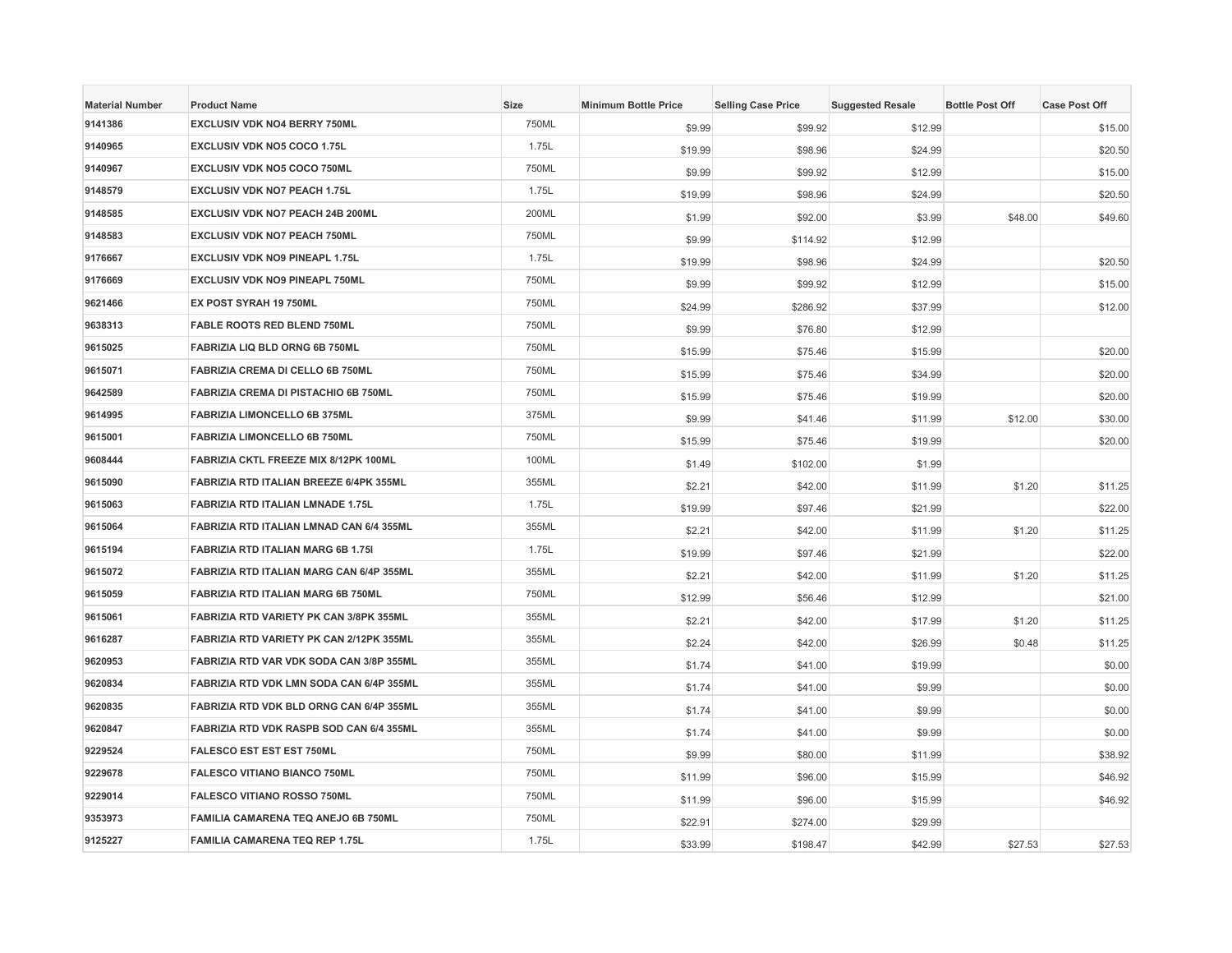| <b>Material Number</b> | <b>Product Name</b>                          | Size  | <b>Minimum Bottle Price</b> | <b>Selling Case Price</b> | <b>Suggested Resale</b> | <b>Bottle Post Off</b> | <b>Case Post Off</b> |
|------------------------|----------------------------------------------|-------|-----------------------------|---------------------------|-------------------------|------------------------|----------------------|
| 9156367                | FAMILIA CAMARENA TEQ REP 1L                  | 1L    | \$21.79                     | \$260.51                  | \$25.99                 | \$0.00                 | \$0.00               |
| 9125230                | FAMILIA CAMARENA TEQ REP 24B 200ML           | 200ML | \$5.47                      | \$260.06                  | \$7.99                  | \$0.00                 | \$0.00               |
| 9125228                | <b>FAMILIA CAMARENA TEQ REP 375ML</b>        | 375ML | \$8.50                      | \$202.75                  | \$9.99                  | \$0.00                 | \$0.00               |
| 9125229                | FAMILIA CAMARENA TEQ REP 6/10PK 50ML         | 50ML  | \$1.66                      | \$190.00                  | \$1.99                  | \$0.00                 | \$0.00               |
| 9119539                | <b>FAMILIA CAMARENA TEQ REP 750ML</b>        | 750ML | \$18.99                     | \$216.92                  | \$23.99                 | \$48.00                | \$48.00              |
| 9125223                | <b>FAMILIA CAMARENA TEQ SLVR 1.75L</b>       | 1.75L | \$33.99                     | \$198.47                  | \$42.99                 | \$27.53                | \$27.53              |
| 9156368                | <b>FAMILIA CAMARENA TEQ SLVR 1L</b>          | 1L    | \$21.79                     | \$260.51                  | \$25.99                 | \$0.00                 | \$0.00               |
| 9125226                | FAMILIA CAMARENA TEQ SLVR 24B 200ML          | 200ML | \$5.47                      | \$260.06                  | \$7.99                  | \$0.00                 | \$0.00               |
| 9125224                | <b>FAMILIA CAMARENA TEQ SLVR 375ML</b>       | 375ML | \$8.50                      | \$202.75                  | \$9.99                  | \$0.00                 | \$0.00               |
| 9125225                | FAMILIA CAMARENA TEQ SLVR 6/10PK 50ML        | 50ML  | \$1.66                      | \$190.00                  | \$1.99                  | \$0.00                 | \$0.00               |
| 9042965                | <b>FAMILIA CAMARENA TEQ SLVR 750ML</b>       | 750ML | \$18.99                     | \$216.92                  | \$23.99                 | \$48.00                | \$48.00              |
| 9216860                | FANTINI CERASUOLO ABRUZZO 750ML              | 750ML | \$9.99                      | \$72.17                   | \$10.99                 |                        | \$28.00              |
| 9195258                | FANTINI SPUMANTE GR CUV ROSE 6B 750ML        | 750ML | \$22.99                     | \$95.94                   | \$23.99                 |                        | \$12.00              |
| 9167657                | FANTINI MONTEPULCIANO ABRUZZO 750ML          | 750ML | \$11.99                     | \$94.92                   | \$12.99                 |                        | \$12.00              |
| 9167658                | <b>FANTINI SANGIO IGT 750ML</b>              | 750ML | \$11.99                     | \$94.92                   | \$12.99                 |                        | \$12.00              |
| 9099913                | <b>FARNESE EDIZIONE CINQUE AUTO 6B 750ML</b> | 750ML | \$36.99                     | \$217.96                  | \$52.99                 | \$12.00                | \$15.50              |
| 9025077                | <b>FARNESE OPI 6B 750ML</b>                  | 750ML | \$29.99                     | \$154.96                  | \$38.99                 |                        | \$24.50              |
| 121244                 | <b>FELIPE II BRANDY 750ML</b>                | 750ML | \$17.32                     | \$206.92                  | \$21.99                 | \$8.00                 | \$8.00               |
| 9167508                | FERGHETTINA FRANCIACORTA 6B 750ML            | 750ML | \$28.99                     | \$160.78                  | \$34.99                 |                        | \$12.00              |
| 9348094                | FEUDO ARANCIO CAB SAUV 750ML                 | 750ML | \$8.49                      | \$69.25                   | \$10.99                 |                        | \$30.75              |
| 9348095                | FEUDO ARANCIO CHARD 750ML                    | 750ML | \$8.49                      | \$69.25                   | \$10.99                 |                        | \$30.75              |
| 9348098                | <b>FEUDO ARANCIO P NOIR 750ML</b>            | 750ML | \$8.49                      | \$75.25                   | \$10.99                 |                        | \$24.75              |
| 9331756                | FID STREET GIN 6B 750ML                      | 750ML | \$27.99                     | \$290.00                  | \$29.99                 |                        |                      |
| 3441128                | FIJI NAT ARTESIAN WTR 12B 1.5L               | 1.5L  | \$2.35                      | \$27.99                   |                         |                        |                      |
| 9048437                | FIJI NAT ARTESIAN LOOSE 1L                   | 1L    | \$2.19                      | \$25.99                   |                         |                        |                      |
| 9006763                | FIJI NAT ARTESIAN WTR 36B 330ML              | 330ML | \$0.99                      | \$34.99                   |                         |                        |                      |
| 9048438                | FIJI NAT ARTESIAN WTR LOOSE 24B 500ML        | 500ML | \$1.14                      | \$26.99                   |                         |                        |                      |
| 9626522                | FIJI NAT ARTESIAN WTR LOOSE PET 12B 700M     | 700ML | \$2.19                      | \$25.99                   |                         |                        |                      |
| 9608817                | FILTHY ALL NAT BLOODY MARY MIX 2/6PK 8Z      | 8Z    | \$2.01                      | \$24.00                   | \$2.89                  |                        |                      |
| 9158741                | FILTHY BLK CHRY TIN 6B 44Z                   | 44Z   | \$29.18                     | \$175.00                  |                         |                        |                      |
| 9158740                | FILTHY BLK CHRY 8Z                           | 8Z    | \$11.20                     | \$134.25                  | \$15.99                 |                        |                      |
| 9158742                | FILTHY OLIVE BLUE CHEESE STUF PET 6B 64Z     | 64Z   | \$27.01                     | \$162.00                  |                         |                        |                      |
| 9158744                | FILTHY OLIVE BLUE CHEESE STUFFED 8Z          | 8Z    | \$5.61                      | \$67.25                   | \$7.99                  |                        |                      |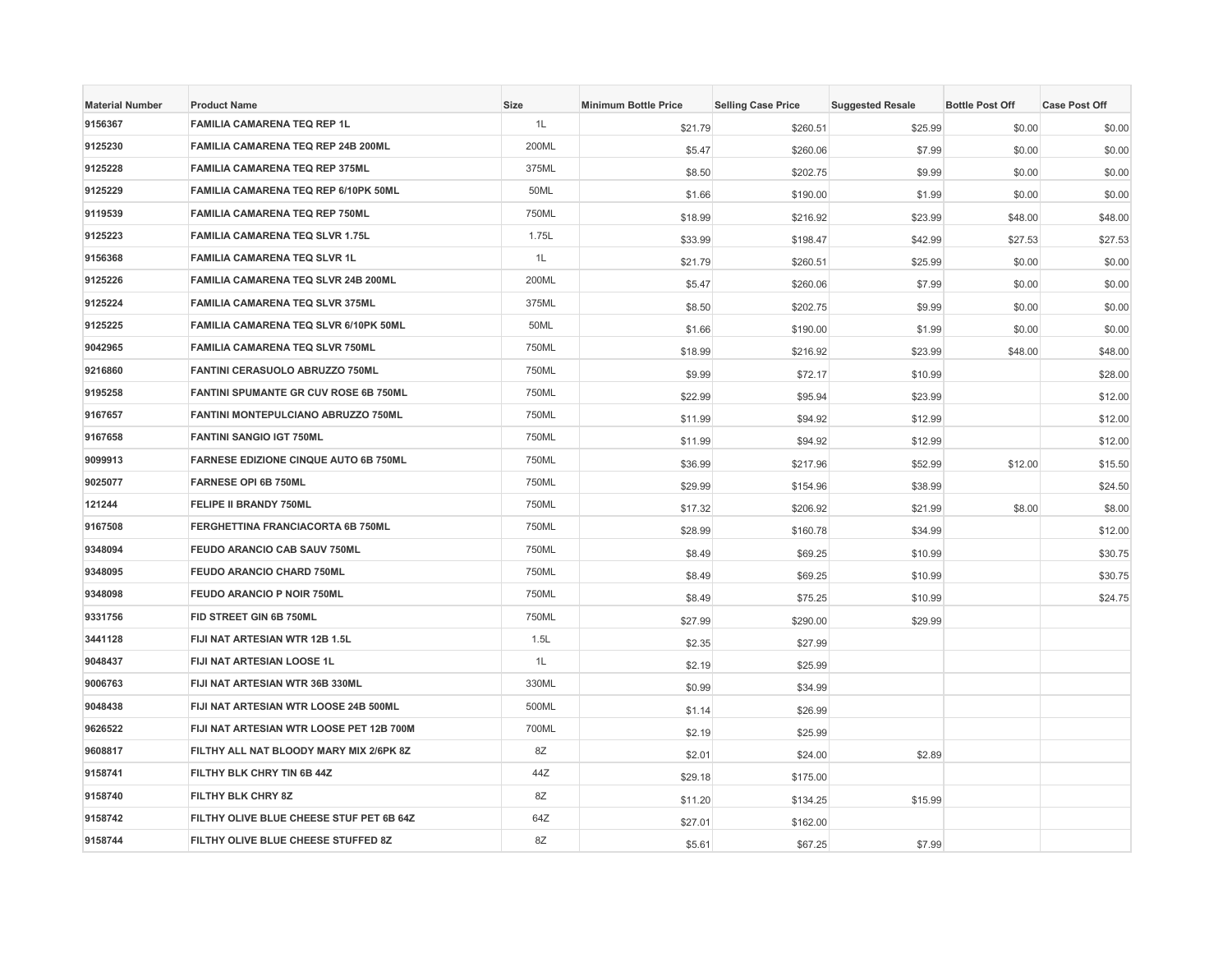| <b>Material Number</b> | <b>Product Name</b>                      | Size  | <b>Minimum Bottle Price</b> | <b>Selling Case Price</b> | <b>Suggested Resale</b> | <b>Bottle Post Off</b> | <b>Case Post Off</b> |
|------------------------|------------------------------------------|-------|-----------------------------|---------------------------|-------------------------|------------------------|----------------------|
| 9158746                | FILTHY RED CHRY PET 6B 64Z               | 64Z   | \$16.34                     | \$98.00                   |                         |                        |                      |
| 9158747                | FILTHY RED CHRY 8Z                       | 8Z    | \$4.20                      | \$50.28                   | \$5.99                  |                        |                      |
| 9608815                | FILTHY OLIVE BRINE 2/6PK 8Z              | 8Z    | \$2.68                      | \$32.00                   | \$3.99                  |                        |                      |
| 9158749                | FILTHY ONION 8Z                          | 8Z    | \$4.20                      | \$50.28                   | \$5.99                  |                        |                      |
| 9158751                | FILTHY OLIVE PEPPER STUFFED 8Z           | 8Z    | \$5.61                      | \$67.25                   | \$7.99                  |                        |                      |
| 9158737                | FILTHY OLIVE PICKLE STUFFED 8Z           | 8Z    | \$5.61                      | \$67.25                   | \$7.99                  |                        |                      |
| 9158756                | FILTHY OLIVE PIMENTO STUFFED PET 6B 64Z  | 64Z   | \$12.01                     | \$72.00                   |                         |                        |                      |
| 9158743                | FILTHY OLIVE PIMENTO STUFFED 8Z          | 8Z    | \$4.93                      | \$59.00                   | \$6.99                  |                        |                      |
| 9367484                | FINCA ALLENDE RED 6B 750ML               | 750ML | \$21.99                     | \$122.25                  | \$29.99                 |                        |                      |
| 9630517                | FINCA FLINCHMAN MALBEC RSV 750ML         | 750ML | \$13.99                     | \$112.96                  | \$15.99                 |                        | \$8.00               |
| 9416499                | FINCA LALANDE CAB SAUV 750ML             | 750ML | \$5.99                      | \$66.00                   | \$13.99                 |                        |                      |
| 9417596                | FINCA LALANDE CHARD 750ML                | 750ML | \$5.99                      | \$66.00                   | \$13.99                 |                        |                      |
| 9416500                | FINCA LALANDE MALBEC 750ML               | 750ML | \$5.99                      | \$66.00                   | \$13.99                 |                        |                      |
| 9367194                | <b>FINCA NUEVA ROSE 750ML</b>            | 750ML | \$10.99                     | \$120.15                  | \$14.99                 |                        |                      |
| 9367192                | FINCA NUEVA TEMPRANILLO CRIANZ 750ML     | 750ML | \$13.99                     | \$152.17                  | \$18.99                 |                        |                      |
| 9367191                | FINCA NUEVA TEMPRANILLO RSV 750ML        | 750ML | \$17.99                     | \$200.17                  | \$24.99                 |                        |                      |
| 9367193                | FINCA NUEVA VIURA WT 750ML               | 750ML | \$11.99                     | \$132.25                  | \$15.99                 |                        |                      |
| 9087474                | FINEST CALL AGAVE NECTAR SYRUP 4B 1L     | 1L    | \$20.59                     | \$69.36                   | \$25.99                 |                        | \$10.00              |
| 9022026                | FINEST CALL BAR SYRUP NA 1L              | 1L    | \$5.99                      | \$52.80                   | \$7.49                  | \$0.00                 | \$9.00               |
| 3671047                | FINEST CALL BLOODY MARY MIX NA 1L        | 1L    | \$5.99                      | \$52.80                   | \$7.49                  | \$0.00                 | \$9.00               |
| 3672045                | FINEST CALL BLOODY MARY LOADED MIX NA 1L | 1L    | \$5.99                      | \$52.80                   | \$7.49                  | \$0.00                 | \$9.00               |
| 9022027                | FINEST CALL CURACAO BLUE NA 1L           | 1L    | \$6.69                      | \$57.80                   | \$8.49                  | \$0.00                 | \$10.00              |
| 9157042                | FINEST CALL CITRUS SOUR RTU 1L           | 1L    | \$7.29                      | \$66.56                   | \$11.49                 |                        | \$10.00              |
| 9255670                | FINEST CALL ELDERFLOWER SYRUP NA 1L      | 1L    | \$6.69                      | \$57.80                   | \$8.49                  | \$2.50                 | \$10.00              |
| 9187672                | FINEST CALL ESPRESSO MARTINI NA PET 1L   | 1L    | \$6.69                      | \$57.80                   | \$8.99                  | \$2.50                 | \$10.00              |
| 9364430                | FINEST CALL FROSE PET 1L                 | 1L    | \$6.69                      | \$57.80                   | \$8.49                  |                        | \$10.00              |
| 3671948                | FINEST CALL GRENADINE NA 1L              | 1L    | \$5.99                      | \$52.80                   | \$7.49                  | \$0.00                 | \$9.00               |
| 3671740                | FINEST CALL LIME JUICE NA 1L             | 1L    | \$6.69                      | \$57.80                   | \$8.99                  | \$0.00                 | \$10.00              |
| 9130558                | FINEST CALL LIME SOUR RTU 1L             | 1L    | \$7.29                      | \$66.56                   | \$11.29                 |                        | \$10.00              |
| 9022028                | FINEST CALL MAI TAI NA 1L                | 1L    | \$5.99                      | \$61.80                   | \$7.49                  |                        |                      |
| 3673035                | FINEST CALL MANGO PUREE NA 1L            | 1L    | \$5.99                      | \$52.80                   | \$7.49                  | \$0.00                 | \$9.00               |
| 3671443                | FINEST CALL MARG MIX NA 1L               | 1L    | \$5.99                      | \$52.80                   | \$7.49                  | \$0.00                 | \$9.00               |
| 9025094                | FINEST CALL MOJITO MIXER NA 1L           | 1L    | \$5.99                      | \$52.80                   | \$7.49                  | \$0.00                 | \$9.00               |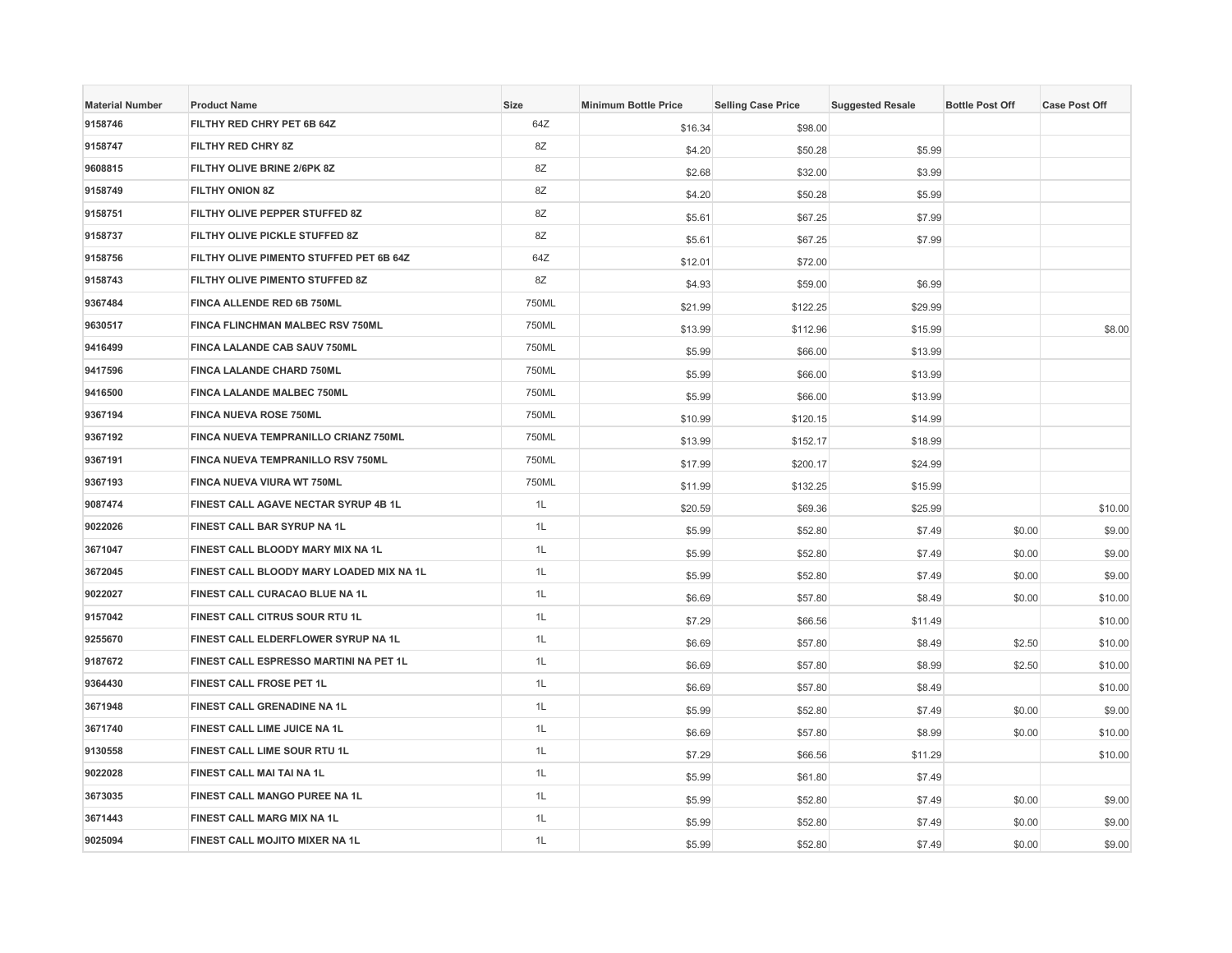| <b>Material Number</b> | <b>Product Name</b>                      | Size  | <b>Minimum Bottle Price</b> | <b>Selling Case Price</b> | <b>Suggested Resale</b> | <b>Bottle Post Off</b> | <b>Case Post Off</b> |
|------------------------|------------------------------------------|-------|-----------------------------|---------------------------|-------------------------|------------------------|----------------------|
| 3671641                | FINEST CALL ORGEAT SYRUP 1L              | 1L    | \$5.99                      | \$52.80                   | \$7.49                  | \$0.00                 | \$9.00               |
| 9022025                | <b>FINEST CALL PSNFRT PUREE 1L</b>       | 1L    | \$6.69                      | \$57.80                   | \$8.49                  |                        | \$10.00              |
| 3672433                | FINEST CALL PEACH PUREE NA 1L            | 1L    | \$6.29                      | \$56.84                   | \$7.99                  | \$0.00                 | \$10.00              |
| 3671245                | FINEST CALL PINA COLADA MIX NA 1L        | 1L    | \$5.99                      | \$52.80                   | \$7.99                  | \$0.00                 | \$9.00               |
| 9022032                | FINEST CALL POMEGRNT NA 1L               | 1L    | \$6.69                      | \$57.80                   | \$8.49                  | \$0.00                 | \$10.00              |
| 9063349                | FINEST CALL PRICKLY PEAR NA PET 1L       | 1L    | \$6.69                      | \$57.80                   | \$8.49                  | \$2.50                 | \$10.00              |
| 3672235                | FINEST CALL RASPB PUREE NA 1L            | 1L    | \$5.99                      | \$52.80                   | \$7.49                  | \$0.00                 | \$9.00               |
| 9092480                | FINEST CALL SANGRIA RED NA 1L            | 1L    | \$5.99                      | \$52.80                   | \$7.49                  | \$0.00                 | \$9.00               |
| 9258653                | FINEST CALL LEMN JUICE SNGL PRESS PET 1L | 1L    | \$8.99                      | \$86.96                   | \$11.29                 |                        | \$10.00              |
| 9211321                | FINEST CALL LIME JUICE SNGL PRESS PET 1L | 1L    | \$8.99                      | \$86.96                   | \$11.29                 |                        | \$10.00              |
| 9167592                | FINEST CALL BLOOD ORNG SOUR NA PET 1L    | 1L    | \$7.29                      | \$66.56                   | \$11.49                 |                        | \$10.00              |
| 3671542                | FINEST CALL STRWB PUREE NA 1L            | 1L    | \$5.99                      | \$52.80                   | \$7.49                  | \$0.00                 | \$9.00               |
| 9008658                | FINEST CALL LITE SWT & SOUR 1L           | 1L    | \$5.99                      | \$52.80                   | \$7.49                  | \$0.00                 | \$9.00               |
| 9025098                | FINEST CALL SWT & SOUR RTU NA 1L         | 1L    | \$5.99                      | \$52.80                   | \$7.49                  | \$0.00                 | \$9.00               |
| 3679123                | FINEST CALL TRIPLE SEC NA 1L             | 1L    | \$5.99                      | \$52.80                   | \$7.49                  | \$0.00                 | \$9.00               |
| 9155739                | FINEST CALL WTRMLN PUREE NA 1L           | 1L    | \$5.99                      | \$51.80                   | \$7.49                  | \$0.00                 | \$10.00              |
| 9116260                | FINEST CALL SANGRIA WT NA 1L             | 1L    | \$5.99                      | \$52.80                   | \$7.49                  | \$0.00                 | \$9.00               |
| 9159992                | FINEST CALL WILD BERRY PUREE NA 1L       | 1L    | \$5.99                      | \$51.80                   | \$7.49                  | \$0.00                 | \$10.00              |
| 9416377                | FISTFUL OF BOURBON BRBN 90 12/5PK 50ML   | 50ML  | \$1.41                      | \$167.16                  | \$19.99                 | \$48.00                | \$48.00              |
| 9406954                | FISTFUL OF BOURBON BRBN 90 6B 750ML      | 750ML | \$19.99                     | \$214.92                  | \$29.99                 | \$60.00                | \$84.00              |
| 9174975                | FLAT ROCK CAB SAUV 750ML                 | 750ML | \$9.98                      | \$46.00                   | \$13.99                 |                        |                      |
| 9174976                | <b>FLAT ROCK CHARD 750ML</b>             | 750ML | \$9.98                      | \$46.00                   | \$13.99                 |                        |                      |
| 9174977                | <b>FLAT ROCK MERLOT 750ML</b>            | 750ML | \$9.98                      | \$46.00                   | \$13.99                 |                        |                      |
| 9196527                | <b>FLAT ROCK P GRIGIO 750ML</b>          | 750ML | \$9.98                      | \$46.00                   | \$13.99                 |                        |                      |
| 9637434                | FLAT TOP HILLS CHARD BUTTERY 750ML       | 750ML | \$10.99                     | \$104.00                  | \$16.99                 |                        | \$24.00              |
| 9386910                | FLAT TOP HILLS CAB SAUV 750ML            | 750ML | \$12.99                     | \$120.00                  | \$18.99                 |                        | \$24.00              |
| 9386961                | FLAT TOP HILLS CHARD 750ML               | 750ML | \$10.99                     | \$104.00                  | \$16.99                 |                        | \$24.00              |
| 9637446                | FLAT TOP HILLS P NOIR 750ML              | 750ML | \$12.99                     | \$120.00                  | \$18.99                 |                        | \$24.00              |
| 9386962                | FLAT TOP HILLS RED BLEND 750ML           | 750ML | \$12.99                     | \$120.00                  | \$18.99                 |                        | \$24.00              |
| 9388164                | FLAT TOP HILLS ROSE 750ML                | 750ML | \$10.99                     | \$104.00                  | \$16.99                 |                        | \$24.00              |
| 9386963                | FLAT TOP HILLS SAUV BL 750ML             | 750ML | \$10.99                     | \$104.00                  | \$16.99                 |                        | \$24.00              |
| 9299959                | FLEURS DE PRAIRIE COTES PRV ROSE 1.5L    | 1.5L  | \$38.99                     | \$156.71                  | \$43.99                 |                        | \$16.52              |
| 9631710                | FLEURS DE PRAIRIE COTE PRV ROSE 21 750ML | 750ML | \$15.98                     | \$138.60                  | \$24.99                 |                        | \$37.41              |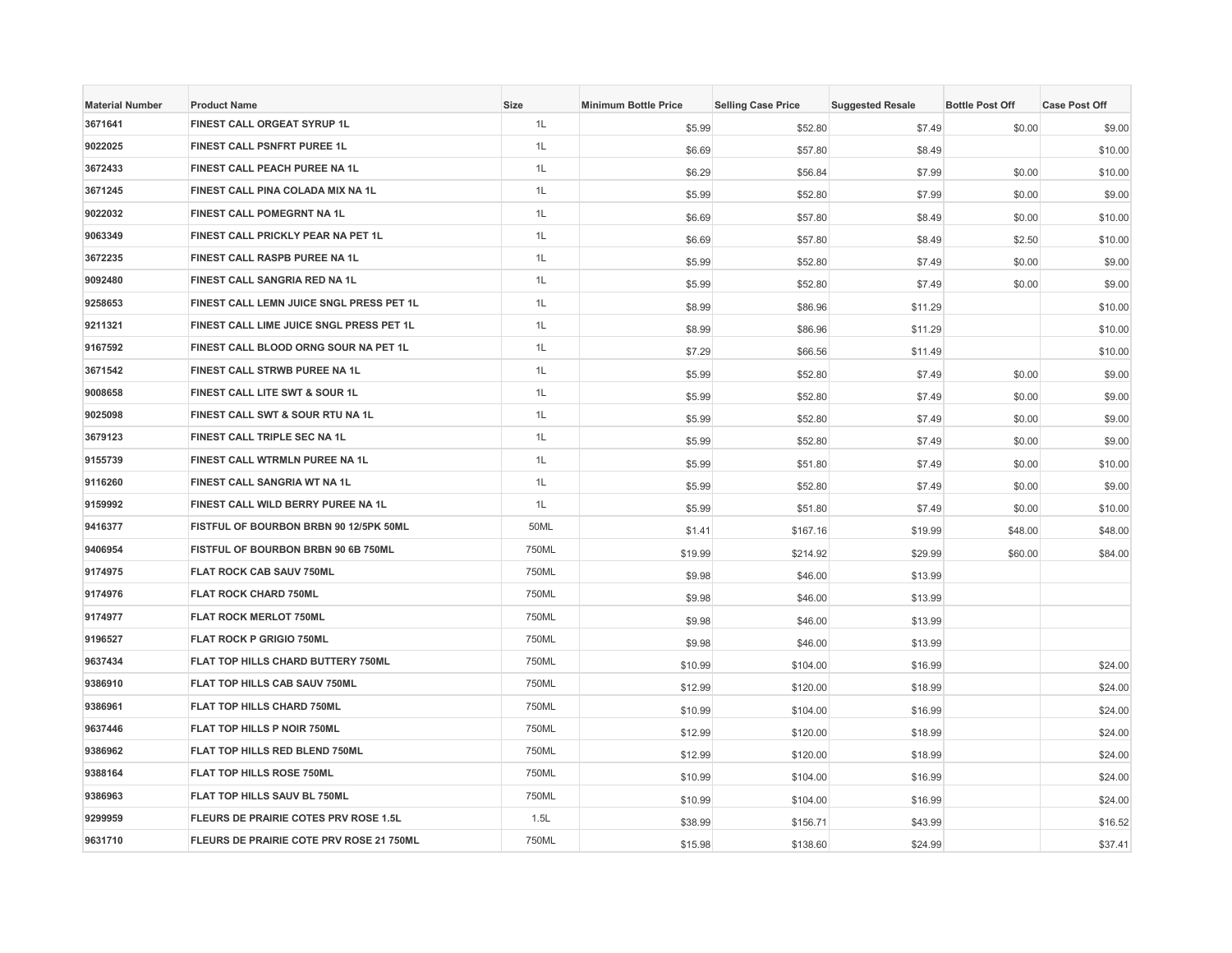| <b>Material Number</b> | <b>Product Name</b>                           | Size  | <b>Minimum Bottle Price</b> | <b>Selling Case Price</b> | <b>Suggested Resale</b> | <b>Bottle Post Off</b> | <b>Case Post Off</b> |
|------------------------|-----------------------------------------------|-------|-----------------------------|---------------------------|-------------------------|------------------------|----------------------|
| 9096681                | FLORIO MARSALA GR CHEF FINE AMBRA 750ML       | 750ML | \$7.83                      | \$93.00                   | \$11.99                 |                        | \$0.00               |
| 9447233                | <b>FLORIO MARSALA DRY SUPERIORE 750ML</b>     | 750ML | \$11.49                     | \$122.92                  | \$14.99                 | \$6.00                 | \$20.00              |
| 9447236                | <b>FLORIO MARSALA SWT SUPERIORE 750ML</b>     | 750ML | \$11.49                     | \$122.92                  | \$14.99                 | \$6.00                 | \$20.00              |
| 9145325                | FOLIE A DEUX CAB SAUV SON 750ML               | 750ML | \$19.99                     | \$168.25                  | \$30.99                 |                        | \$31.75              |
| 9146273                | FOLIE A DEUX CHARD RRV 750ML                  | 750ML | \$13.99                     | \$128.25                  | \$24.99                 | \$24.00                | \$51.75              |
| 9146308                | <b>FOLIE A DEUX MERLOT SON 750ML</b>          | 750ML | \$16.99                     | \$150.25                  | \$29.99                 | \$0.00                 | \$29.75              |
| 9274813                | FOLIE A DEUX P GRIS NV 750ML                  | 750ML | \$13.99                     | \$128.25                  | \$24.99                 | \$24.00                | \$51.75              |
| 9160459                | FOLIE A DEUX P NOIR SON CST 750ML             | 750ML | \$19.99                     | \$168.25                  | \$30.99                 |                        | \$31.75              |
| 9144126                | FOLIE A DEUX ZIN SON 750ML                    | 750ML | \$16.99                     | \$150.25                  | \$29.99                 | \$0.00                 | \$29.75              |
| 9192922                | <b>FORTRESS CAB SAUV 750ML</b>                | 750ML | \$19.99                     | \$168.25                  | \$25.99                 | \$0.00                 | \$70.67              |
| 9263465                | <b>FORTRESS CAB SAUV KNIGHTS RSV 6B 750ML</b> | 750ML | \$59.03                     | \$288.50                  | \$45.99                 |                        | \$0.00               |
| 9043174                | <b>FRANCISCAN CAB SAUV 750ML</b>              | 750ML | \$15.99                     | \$128.00                  | \$21.99                 |                        | \$16.00              |
| 9642357                | FRANCISCAN CAB SAUV SEL CALIF 750ML           | 750ML | \$19.99                     | \$120.00                  | \$24.99                 |                        |                      |
| 9008538                | <b>FRANCISCAN CHARD 750ML</b>                 | 750ML | \$12.99                     | \$104.00                  | \$22.49                 |                        | \$13.00              |
| 9642354                | <b>FRANCISCAN CHARD CA SEL 750ML</b>          | 750ML | \$14.99                     | \$96.00                   | \$22.99                 |                        |                      |
| 9403899                | <b>FRANCISCAN MERITAGE HALO 6B 750ML</b>      | 750ML | \$25.08                     | \$150.00                  | \$37.99                 |                        |                      |
| 9054042                | FRANCISCAN SAUV BL 750ML                      | 750ML | \$12.99                     | \$104.00                  | \$22.49                 |                        | \$22.00              |
| 9444309                | COPPOLA DIAMOND CAB SAUV 12B 375ML            | 375ML | \$8.99                      | \$78.00                   | \$10.99                 | \$0.00                 | \$28.92              |
| 9019476                | <b>COPPOLA DIAMOND CAB SAUV 750ML</b>         | 750ML | \$16.99                     | \$135.92                  | \$24.99                 |                        | \$67.00              |
| 9604089                | COPPOLA DIAMOND CAB SAUV PASO ROBL 750ML      | 750ML | \$17.99                     | \$144.00                  | \$24.99                 | \$0.00                 | \$70.92              |
| 9281617                | COPPOLA DIAMOND CHARD CAN 250ML               | 250ML | \$4.24                      | \$76.00                   | \$19.99                 | \$0.24                 | \$25.46              |
| 9056412                | COPPOLA DIAMOND CHARD 750ML                   | 750ML | \$12.99                     | \$107.00                  | \$19.49                 |                        | \$47.92              |
| 9640685                | COPPOLA DIAMOND CHARD APPELLATION 750ML       | 750ML | \$17.99                     | \$144.00                  |                         |                        | \$70.92              |
| 9094989                | COPPOLA DIAMOND CHARD PAVILLION 750ML         | 750ML | \$18.99                     | \$144.00                  | \$24.99                 | \$0.00                 | \$70.92              |
| 9010964                | COPPOLA DIAMOND CLARET 750ML                  | 750ML | \$17.99                     | \$144.00                  | \$24.99                 |                        | \$70.92              |
| 9162886                | COPPOLA DIAMOND CLARET ON PREMISE 750ML       | 750ML | \$17.99                     | \$144.00                  | \$24.99                 |                        | \$58.92              |
| 9018291                | COPPOLA DIAMOND MALBEC CELESTIAL 750ML        | 750ML | \$16.99                     | \$135.92                  | \$19.99                 | \$0.00                 | \$67.00              |
| 9010967                | COPPOLA DIAMOND MERLOT 750ML                  | 750ML | \$16.99                     | \$135.92                  | \$19.99                 |                        | \$67.00              |
| 9060807                | <b>COPPOLA DIAMOND P GRIGIO 750ML</b>         | 750ML | \$12.99                     | \$107.00                  | \$14.99                 |                        | \$47.92              |
| 9350569                | COPPOLA DIAMOND P NOIR CAN 6/4P 250ML         | 250ML | \$4.25                      | \$76.00                   | \$19.99                 |                        | \$25.46              |
| 9408456                | COPPOLA DIAMOND P NOIR 12B 375ML              | 375ML | \$8.99                      | \$78.00                   | \$10.99                 | \$0.00                 | \$28.92              |
| 9010975                | <b>COPPOLA DIAMOND P NOIR 750ML</b>           | 750ML | \$16.99                     | \$135.92                  | \$19.99                 | \$0.00                 | \$67.00              |
| 9626934                | COPPOLA DIAMOND P NOIR STA BARB 750ML         | 750ML | \$17.99                     | \$144.00                  | \$24.99                 |                        | \$70.92              |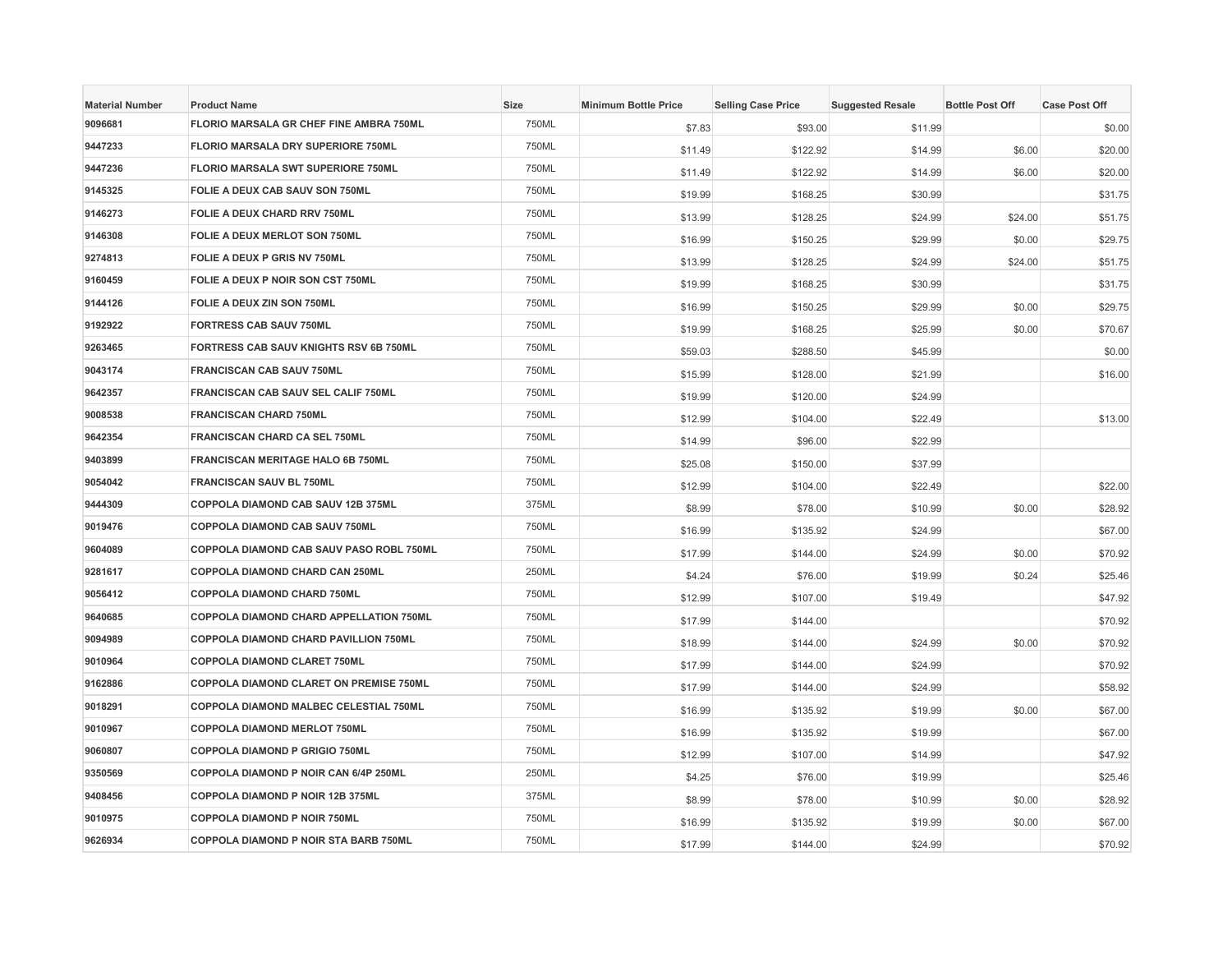| <b>Material Number</b> | <b>Product Name</b>                             | <b>Size</b> | <b>Minimum Bottle Price</b> | <b>Selling Case Price</b> | <b>Suggested Resale</b> | <b>Bottle Post Off</b> | <b>Case Post Off</b> |
|------------------------|-------------------------------------------------|-------------|-----------------------------|---------------------------|-------------------------|------------------------|----------------------|
| 9154949                | COPPOLA DIAMOND RED 750ML                       | 750ML       | \$16.99                     | \$135.92                  | \$19.99                 | \$0.00                 | \$67.00              |
| 9636935                | <b>COPPOLA DIAMOND ROSE 20 750ML</b>            | 750ML       | \$12.99                     | \$107.00                  | \$13.99                 |                        | \$47.92              |
| 9639297                | COPPOLA DIAMOND SAUV BL APPELLATION 750M        | 750ML       | \$17.99                     | \$144.00                  | \$24.99                 |                        | \$70.92              |
| 9281619                | COPPOLA DIAMOND SAUV BL CAN 250ML               | 250ML       | \$4.24                      | \$76.00                   | \$19.99                 | \$0.24                 | \$25.46              |
| 9010943                | COPPOLA DIAMOND SAUV BL 750ML                   | 750ML       | \$12.99                     | \$107.00                  | \$19.49                 |                        | \$47.92              |
| 9010968                | <b>COPPOLA DIAMOND ZIN 750ML</b>                | 750ML       | \$12.99                     | \$107.00                  | \$14.99                 |                        | \$47.92              |
| 9618283                | <b>COPPOLA DIRECTORS CUT CAB SAUV SON 750ML</b> | 750ML       | \$19.99                     | \$161.00                  | \$21.99                 | \$0.00                 | \$77.92              |
| 9618763                | COPPOLA DIRECTOR CUT CAB SAUV AV 6B 750M        | 750ML       | \$24.99                     | \$100.00                  | \$29.99                 |                        | \$49.46              |
| 9016925                | <b>COPPOLA DIRECTORS CUT CHARD RRV 750ML</b>    | 750ML       | \$17.99                     | \$144.00                  | \$28.99                 | \$0.00                 | \$70.92              |
| 9236795                | COPPOLA DIRECTORS CUT CINEMA 6B 750ML           | 750ML       | \$29.99                     | \$120.00                  | \$34.99                 | \$0.00                 | \$59.46              |
| 9016926                | <b>COPPOLA DIRECTORS CUT P NOIR RRV 750ML</b>   | 750ML       | \$22.99                     | \$184.00                  | \$28.99                 | \$12.00                | \$90.92              |
| 9630917                | COPPOLA DIRECTORS CUT ZIN DRY CRK 6B 750        | 750ML       | \$24.99                     | \$100.00                  | \$29.99                 |                        | \$49.46              |
| 9621093                | COPPOLA R&B BIANCO P GRIGIO 19 750ML            | 750ML       | \$10.99                     | \$90.00                   | \$14.99                 |                        | \$40.92              |
| 9010971                | COPPOLA R&B ROSSO CLASS 750ML                   | 750ML       | \$10.99                     | \$90.00                   | \$14.99                 |                        | \$40.92              |
| 9010927                | <b>COPPOLA R&amp;B ROSSO SHIRAZ 750ML</b>       | 750ML       | \$10.99                     | \$90.00                   | \$14.99                 |                        | \$40.92              |
| 9126229                | COPPOLA VOTRE SANTE P NOIR CA 750ML             | 750ML       | \$12.99                     | \$108.00                  | \$19.99                 |                        | \$46.92              |
| 9417593                | FRANCO AMOROSO BARB ASTI PENDIO 18 750ML        | 750ML       | \$12.98                     | \$107.88                  | \$14.99                 |                        | \$24.00              |
| 9423772                | FRANCO AMOROSO BARB ASTI PENDIO 17 750ML        | 750ML       | \$13.98                     | \$120.00                  | \$16.99                 |                        | \$16.00              |
| 9623145                | FRANCO AMOROSO BARBARESCO 18 750ML              | 750ML       | \$22.98                     | \$208.00                  | \$27.99                 |                        | \$48.00              |
| 9640758                | FRANCO AMOROSO BARBARESCO 19 750ML              | 750ML       | \$22.98                     | \$208.00                  | \$27.99                 |                        | \$48.00              |
| 9417601                | FRANCO AMOROSO BARBERA D ALBA 19 750ML          | 750ML       | \$11.98                     | \$96.00                   | \$14.99                 |                        | \$24.00              |
| 9615826                | FRANCO AMOROSO BARBERA D ALBA 20 750ML          | 750ML       | \$13.98                     | \$112.00                  | \$16.99                 |                        | \$24.00              |
| 9640756                | FRANCO AMOROSO BARBERA D ALBA 21 750ML          | 750ML       | \$13.98                     | \$112.00                  | \$16.99                 |                        | \$24.00              |
| 9615828                | FRANCO AMOROSO BARBERA D ASTI 19 750ML          | 750ML       | \$11.98                     | \$96.00                   | \$13.99                 |                        | \$12.00              |
| 9640749                | FRANCO AMOROSO BARBERA D ASTI 20 750ML          | 750ML       | \$11.98                     | \$96.00                   | \$13.99                 |                        | \$12.00              |
| 9618606                | FRANCO AMOROSO BAROLO 17 750ML                  | 750ML       | \$31.98                     | \$272.00                  | \$34.99                 |                        | \$64.00              |
| 9640768                | FRANCO AMOROSO BAROLO 18 750ML                  | 750ML       | \$31.98                     | \$272.00                  | \$34.99                 |                        | \$64.00              |
| 9615830                | FRANCO AMOROSO GAVI D GAVI 20 750ML             | 750ML       | \$13.98                     | \$120.00                  | \$15.99                 |                        | \$20.00              |
| 9633218                | FRANCO AMOROSO GAVI D GAVI 21 750ML             | 750ML       | \$13.98                     | \$120.00                  | \$15.99                 |                        | \$20.00              |
| 9600653                | FRANCO AMOROSO MOSCATO D ASTI 20 750ML          | 750ML       | \$10.98                     | \$92.00                   | \$12.99                 |                        | \$12.00              |
| 9627205                | FRANCO AMOROSO MOSCATO D ASTI 21 750ML          | 750ML       | \$11.98                     | \$100.00                  | \$13.99                 |                        | \$12.00              |
| 9620629                | FRANCO AMOROSO P GRIGIO 20 750ML                | 750ML       | \$9.98                      | \$84.00                   | \$11.99                 | \$0.00                 | \$28.00              |
| 9640731                | FRANCO AMOROSO P GRIGIO 21 750ML                | 750ML       | \$9.98                      | \$84.00                   | \$11.99                 |                        | \$28.00              |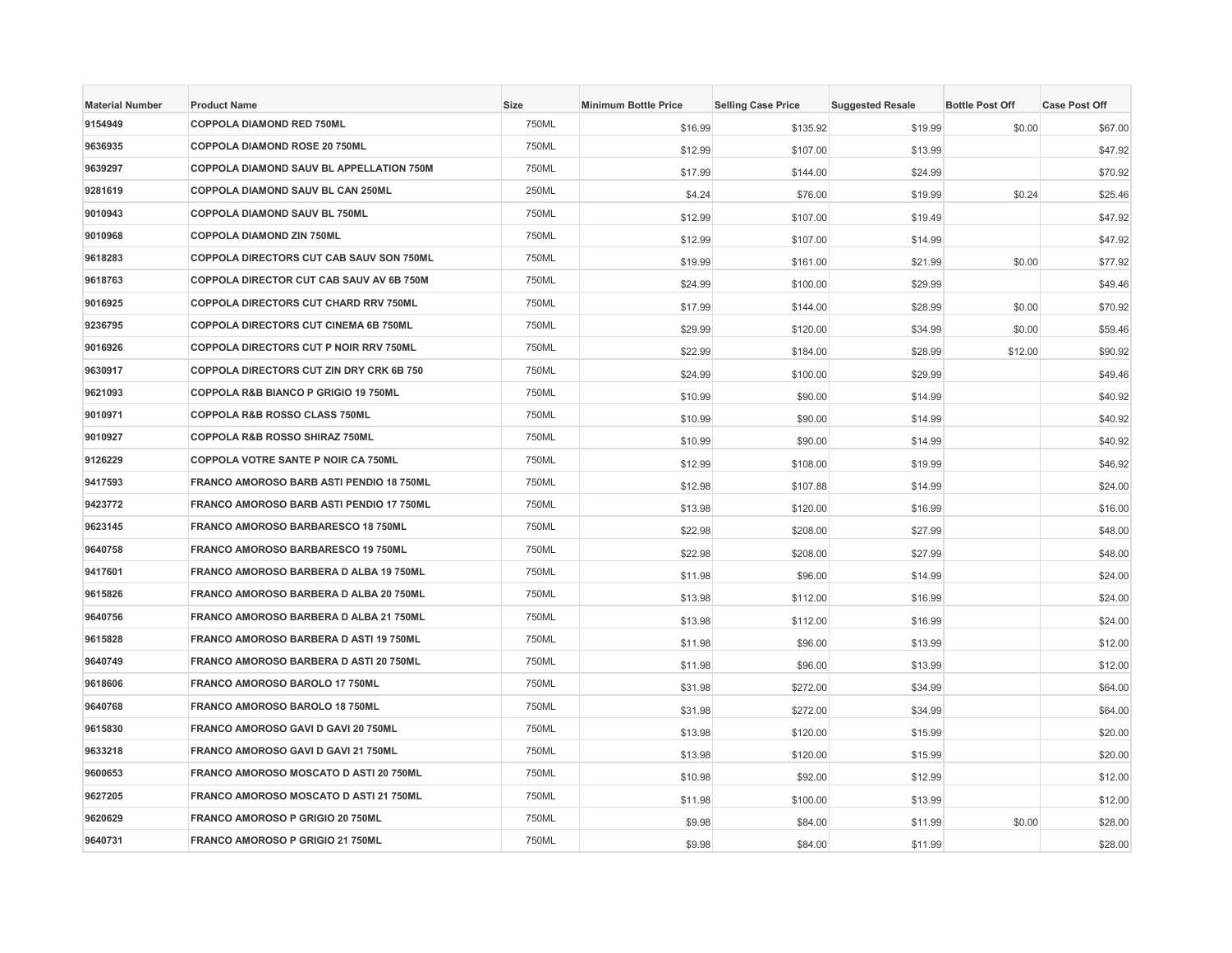| <b>Material Number</b> | <b>Product Name</b>                       | <b>Size</b>  | <b>Minimum Bottle Price</b> | <b>Selling Case Price</b> | <b>Suggested Resale</b> | <b>Bottle Post Off</b> | <b>Case Post Off</b> |
|------------------------|-------------------------------------------|--------------|-----------------------------|---------------------------|-------------------------|------------------------|----------------------|
| 9321940                | FRANCO AMOROSO PROSECCO 24B 187ML         | <b>187ML</b> | \$4.49                      | \$79.99                   | \$5.90                  | \$0.00                 | \$0.00               |
| 9181519                | FRANCO AMOROSO PROSECCO 750ML             | 750ML        | \$12.98                     | \$104.00                  | \$15.99                 | \$0.00                 | \$24.00              |
| 9607721                | <b>FRANCO AMOROSO PROSECCO ROSE 750ML</b> | 750ML        | \$12.98                     | \$104.00                  | \$15.99                 |                        | \$24.00              |
| 9316893                | <b>FRATELLI GRATI CHIANTI 1.5L</b>        | 1.5L         | \$15.99                     | \$72.00                   | \$19.99                 |                        | \$8.00               |
| 9314864                | <b>FRATELLI GRATI CHIANTI 750ML</b>       | 750ML        | \$9.99                      | \$80.00                   | \$11.99                 |                        | \$16.00              |
| 9370764                | <b>FRATELLI GRATI CHIANTI RSV 750ML</b>   | 750ML        | \$12.99                     | \$104.00                  | \$19.99                 | \$0.00                 | \$32.00              |
| 9195018                | FREEMARK ABBEY CAB SAUV BOSH 11 6B 750ML  | 750ML        | \$150.08                    | \$900.00                  | \$224.99                | \$0.00                 | \$0.00               |
| 9601788                | FREEMARK ABBEY CAB SAUV BOSH 16 6B 750ML  | 750ML        | \$149.99                    | \$720.00                  | \$225.00                |                        | \$179.46             |
| 9389925                | FREEMARK ABBEY CAB SAUV NAPA 6B 750ML     | 750ML        | \$64.99                     | \$270.00                  | \$65.99                 |                        | \$30.00              |
| 9207517                | FREEMARK ABBEY CAB SAUV SYCM 11 6B 750ML  | 750ML        | \$150.08                    | \$900.00                  | \$224.99                |                        |                      |
| 9355626                | FREEMARK ABBEY CAB SAUV SYCM 16 6B 750ML  | 750ML        | \$149.99                    | \$720.00                  | \$225.00                |                        | \$179.46             |
| 9192913                | FREEMARK ABBEY CAB SAUV RUTHFRD 6B 750ML  | 750ML        | \$60.07                     | \$269.94                  | \$74.99                 | \$0.00                 | \$90.00              |
| 9406139                | FREEMARK ABBEY CHARD NAPA 6B 750ML        | 750ML        | \$29.99                     | \$152.00                  | \$44.99                 |                        | \$27.46              |
| 9424926                | <b>FREEMARK ABBEY MERLOT 6B 750ML</b>     | 750ML        | \$39.99                     | \$179.46                  | \$44.99                 |                        | \$60.00              |
| 1280148                | FREI BROS CAB SAUV AV 750ML               | 750ML        | \$19.99                     | \$200.95                  | \$25.99                 | \$0.00                 | \$0.00               |
| 1281146                | FREI BROS CHARD RRV 750ML                 | 750ML        | \$16.99                     | \$160.71                  | \$19.99                 |                        | \$0.00               |
| 1280445                | FREI BROS MERLOT DCV 750ML                | 750ML        | \$17.99                     | \$144.63                  | \$19.99                 |                        | \$0.00               |
| 9013560                | <b>FREI BROS P NOIR 750ML</b>             | 750ML        | \$19.99                     | \$200.95                  | \$25.99                 | \$0.00                 | \$0.00               |
| 9017975                | FREI BROS SAUV BL 750ML                   | 750ML        | \$17.99                     | \$144.63                  | \$19.99                 |                        | \$0.00               |
| 9355625                | FRENCH BLUE BORD ROSE 750ML               | 750ML        | \$9.99                      | \$109.08                  | \$18.99                 | \$12.00                | \$18.87              |
| 9611251                | FRENCH BLUE BORD ROSE 20 750ML            | 750ML        | \$12.99                     | \$103.95                  | \$19.99                 |                        | \$24.00              |
| 9625807                | <b>FRENCH BLUE BORD RGE 750ML</b>         | 750ML        | \$12.99                     | \$103.95                  | \$17.99                 |                        | \$24.00              |
| 9448195                | FRENCH BLUE BORD SAUV BL 750ML            | 750ML        | \$12.99                     | \$103.95                  | \$18.99                 | \$0.00                 | \$24.00              |
| 9418300                | FRE SPKL BRUT CAN 6/4PK 250ML             | 250ML        | \$1.88                      | \$39.96                   | \$9.99                  |                        | \$4.02               |
| 9037465                | FRE SPKL BRUT 750ML                       | 750ML        | \$8.66                      | \$88.00                   | \$9.99                  |                        | \$7.99               |
| 9358087                | FRE CAB SAUV 750ML                        | 750ML        | \$7.65                      | \$79.99                   | \$9.99                  |                        | \$10.05              |
| 9037461                | FRE CHARD 750ML                           | 750ML        | \$7.65                      | \$79.99                   | \$9.99                  |                        | \$10.05              |
| 9037462                | FRE MERLOT 750ML                          | 750ML        | \$7.65                      | \$79.99                   | \$9.99                  |                        | \$10.05              |
| 9037464                | FRE MOSCATO 750ML                         | 750ML        | \$7.65                      | \$79.99                   | \$9.99                  |                        | \$10.05              |
| 9037463                | FRE PREM RED 750ML                        | 750ML        | \$7.65                      | \$79.99                   | \$9.99                  |                        | \$10.05              |
| 9418298                | FRE SPKL ROSE CAN 6/4PK 250ML             | 250ML        | \$1.88                      | \$39.96                   | \$9.99                  |                        | \$4.02               |
| 9358086                | FRE ROSE 750ML                            | 750ML        | \$7.65                      | \$79.99                   | \$9.99                  |                        | \$10.05              |
| 9448222                | FRE SPKL ROSE 750ML                       | 750ML        | \$8.66                      | \$88.00                   | \$9.99                  |                        | \$7.99               |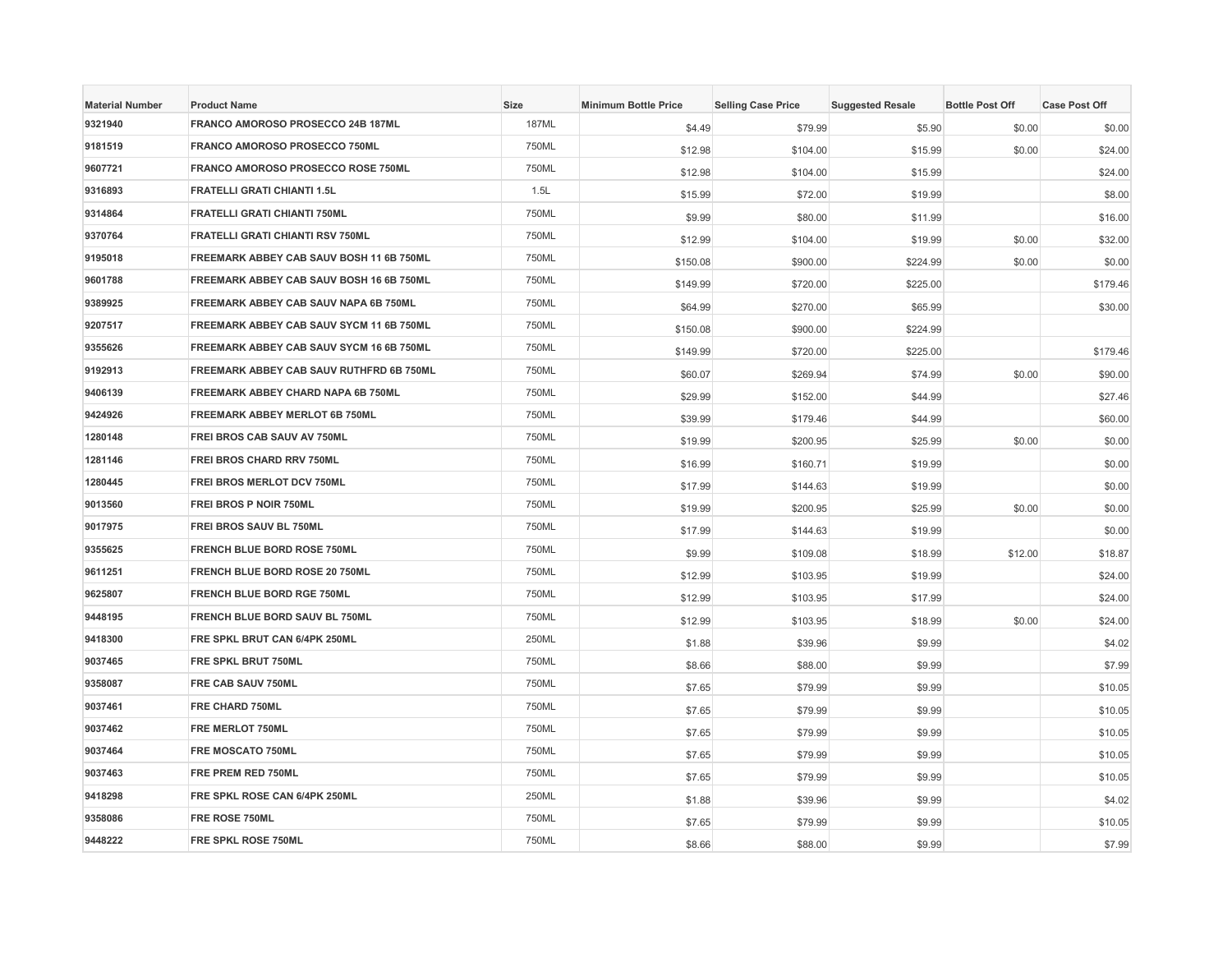| <b>Material Number</b> | <b>Product Name</b>                         | Size         | <b>Minimum Bottle Price</b> | <b>Selling Case Price</b> | <b>Suggested Resale</b> | <b>Bottle Post Off</b> | <b>Case Post Off</b> |
|------------------------|---------------------------------------------|--------------|-----------------------------|---------------------------|-------------------------|------------------------|----------------------|
| 9037467                | FRE WT ZIN 750ML                            | 750ML        | \$7.65                      | \$79.99                   | \$9.99                  |                        | \$10.05              |
| 9619142                | FRIDA KAHLO RED BLEND DOTD 750ML            | 750ML        | \$11.99                     | \$99.99                   | \$12.99                 | \$12.00                | \$43.00              |
| 9619138                | FRIDA KAHLO CAB SAUV SNGL VYD 750ML         | 750ML        | \$11.99                     | \$99.99                   | \$12.99                 | \$12.00                | \$43.00              |
| 9612583                | FULIGNI BRUNELLO 16 6B 750ML                | 750ML        | \$79.99                     | \$455.46                  | \$113.99                |                        | \$24.00              |
| 9636248                | FULIGNI BRUNELLO 17 6B 750ML                | 750ML        | \$80.99                     | \$461.46                  | \$119.99                |                        | \$24.00              |
| 9430790                | FULIGNI BRUNELLO RSV 13 6B 750ML            | 750ML        | \$147.99                    | \$869.46                  | \$220.99                | \$6.00                 | \$24.00              |
| 9622416                | FULIGNI BRUNELLO RSV 15 6B 750ML            | 750ML        | \$136.00                    | \$804.46                  | \$186.00                | \$18.00                | \$24.00              |
| 9636250                | FULIGNI BRUNELLO RSV 16 6B 750ML            | 750ML        | \$152.99                    | \$899.46                  | \$224.99                | \$6.00                 | \$24.00              |
| 9130937                | <b>FULIGNI ROSSO DI MONTALCINO 750ML</b>    | 750ML        | \$26.89                     | \$305.18                  | \$29.99                 | \$18.00                | \$30.00              |
| 9442255                | FULIGNI SJ TOSCANA IGT 6B 750ML             | 750ML        | \$25.99                     | \$137.46                  | \$36.99                 |                        | \$18.00              |
| 121434                 | <b>FUNDADOR BRANDY 1L</b>                   | 1L           | \$18.99                     | \$206.52                  | \$23.99                 | \$14.64                | \$14.67              |
| 121442                 | <b>FUNDADOR BRANDY 750ML</b>                | 750ML        | \$14.49                     | \$166.92                  | \$19.99                 | \$14.00                | \$14.00              |
| 9190551                | GALERIE CAB SAUV LATRO KV 6B 750ML          | 750ML        | \$39.99                     | \$160.00                  | \$59.99                 | \$0.00                 | \$20.00              |
| 9300296                | <b>GALERIE CAB SAUV PLEINAIR 6B 750ML</b>   | 750ML        | \$39.99                     | \$160.00                  | \$59.99                 | \$0.00                 | \$20.00              |
| 9153903                | <b>GALERIE SAUV BL NAISSANCE NAPA 750ML</b> | 750ML        | \$19.99                     | \$186.00                  | \$29.99                 | \$21.12                | \$74.00              |
| 9426046                | <b>GALIUS ST EMILION GC 750ML</b>           | 750ML        | \$29.99                     | \$240.00                  | \$34.99                 |                        | \$40.00              |
| 1221928                | GALLO FAMILY VYDS CAB SAUV 1.5L             | 1.5L         | \$8.99                      | \$49.75                   | \$10.99                 |                        | \$0.00               |
| 1221985                | GALLO FAMILY VYDS CAB SAUV 24B 187ML        | <b>187ML</b> | \$1.49                      | \$26.75                   | \$6.99                  |                        | \$0.00               |
| 1221944                | GALLO FAMILY VYDS CAB SAUV 750ML            | 750ML        | \$4.99                      | \$51.75                   | \$5.99                  |                        | \$0.00               |
| 1221720                | <b>GALLO FAMILY VYDS CHARD 1.5L</b>         | 1.5L         | \$8.99                      | \$49.75                   | \$10.99                 |                        | \$0.00               |
| 1222280                | GALLO FAMILY VYDS CHARD 6/4PK 187ML         | 187ML        | \$1.49                      | \$26.75                   | \$6.99                  |                        | \$0.00               |
| 1221746                | <b>GALLO FAMILY VYDS CHARD 750ML</b>        | 750ML        | \$4.99                      | \$51.75                   | \$5.99                  |                        | \$0.00               |
| 1223528                | GALLO FAMILY VYDS HEARTY BURGUNDY 1.5L      | 1.5L         | \$8.99                      | \$49.75                   | \$10.99                 |                        | \$0.00               |
| 1267129                | <b>GALLO FAMILY VYDS MERLOT 1.5L</b>        | 1.5L         | \$8.99                      | \$49.75                   | \$10.99                 |                        | \$0.00               |
| 1267186                | GALLO FAMILY VYDS MERLOT 24B 187ML          | <b>187ML</b> | \$1.49                      | \$26.75                   | \$6.99                  |                        | \$0.00               |
| 1267145                | <b>GALLO FAMILY VYDS MERLOT 750ML</b>       | 750ML        | \$4.99                      | \$51.75                   | \$5.99                  |                        | \$0.00               |
| 9007514                | <b>GALLO FAMILY VYDS MOSCATO 1.5L</b>       | 1.5L         | \$8.99                      | \$49.75                   | \$10.99                 |                        | \$0.00               |
| 9032036                | GALLO FAMILY VYDS MOSCATO 24B 187ML         | 187ML        | \$1.49                      | \$26.75                   | \$6.99                  |                        | \$0.00               |
| 9007515                | <b>GALLO FAMILY VYDS MOSCATO 750ML</b>      | 750ML        | \$4.99                      | \$51.75                   | \$5.99                  |                        | \$0.00               |
| 9144846                | <b>GALLO FAMILY VYDS PINK MOSCATO 1.5L</b>  | 1.5L         | \$8.99                      | \$49.75                   | \$10.99                 |                        | \$0.00               |
| 9144847                | GALLO FAMILY VYDS PINK MOSCATO 24B 187ML    | <b>187ML</b> | \$1.49                      | \$26.75                   | \$6.99                  |                        | \$0.00               |
| 9144845                | GALLO FAMILY VYDS PINK MOSC TWIN V 750ML    | 750ML        | \$4.99                      | \$51.75                   | \$5.99                  |                        | \$0.00               |
| 9018732                | <b>GALLO FAMILY VYDS P GRIGIO 1.5L</b>      | 1.5L         | \$8.99                      | \$49.75                   | \$10.99                 |                        | \$0.00               |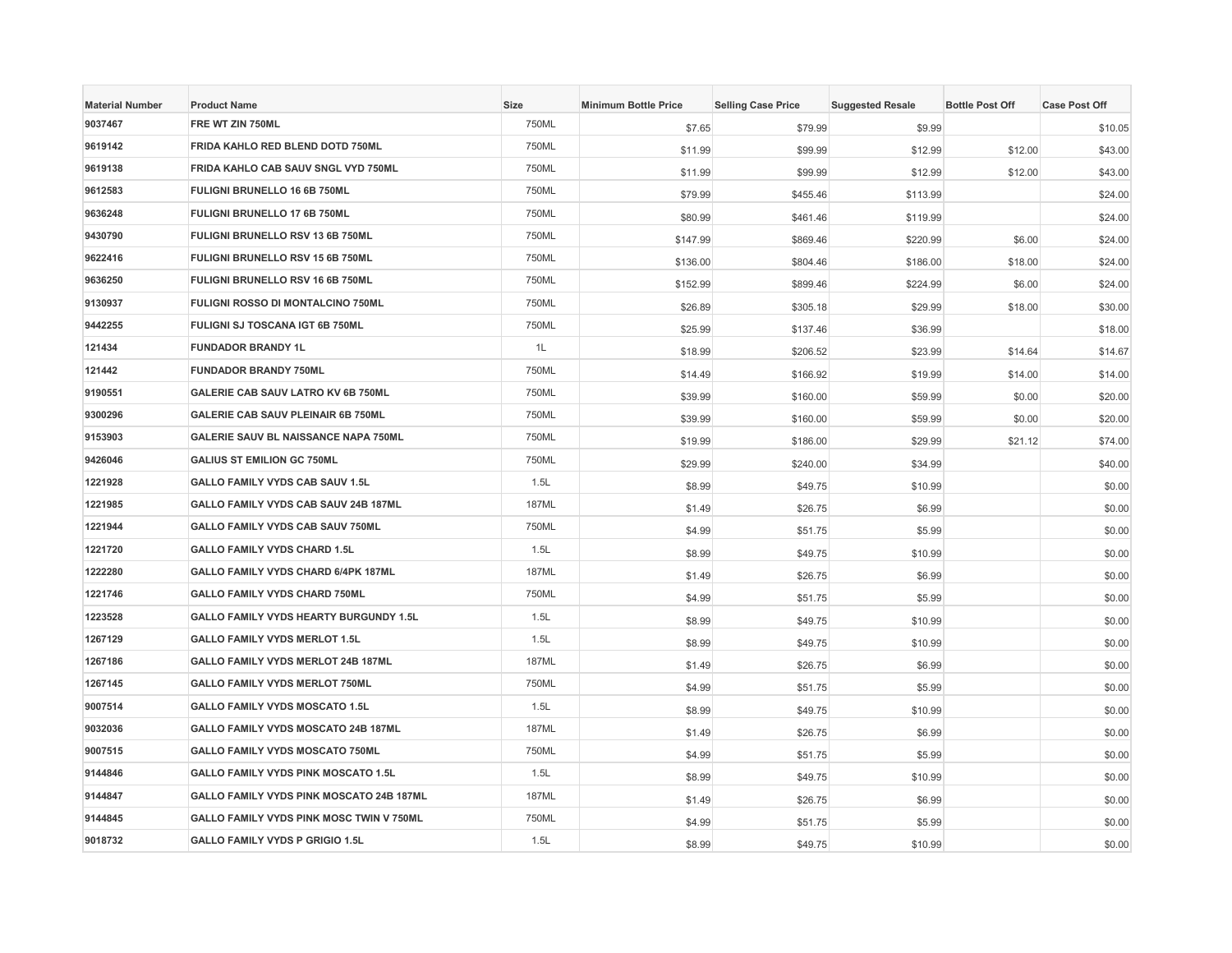| <b>Material Number</b> | <b>Product Name</b>                       | <b>Size</b>  | <b>Minimum Bottle Price</b> | <b>Selling Case Price</b> | <b>Suggested Resale</b> | <b>Bottle Post Off</b> | <b>Case Post Off</b> |
|------------------------|-------------------------------------------|--------------|-----------------------------|---------------------------|-------------------------|------------------------|----------------------|
| 9018969                | GALLO FAMILY VYDS P GRIGIO 24B 187ML      | <b>187ML</b> | \$1.49                      | \$26.75                   | \$6.99                  |                        | \$0.00               |
| 9018731                | <b>GALLO FAMILY VYDS P GRIGIO 750ML</b>   | 750ML        | \$4.99                      | \$51.75                   | \$5.99                  |                        | \$0.00               |
| 9019292                | <b>GALLO FAMILY VYDS P NOIR 1.5L</b>      | 1.5L         | \$8.99                      | \$49.75                   | \$10.99                 |                        | \$0.00               |
| 9154430                | GALLO FAMILY VYDS MOSCATO RED 1.5L        | 1.5L         | \$8.99                      | \$49.75                   | \$10.99                 |                        | \$0.00               |
| 9160699                | GALLO FAMILY VYDS MOSCATO RED 24B 187ML   | <b>187ML</b> | \$1.49                      | \$26.75                   | \$6.99                  |                        | \$0.00               |
| 9154455                | GALLO FAMILY VYDS MOSCATO RED 750ML       | 750ML        | \$4.99                      | \$51.75                   | \$5.99                  |                        | \$0.00               |
| 1222421                | GALLO FAMILY VYDS SAUV BL 1.5L            | 1.5L         | \$8.99                      | \$49.75                   | \$10.99                 |                        | \$0.00               |
| 1222447                | GALLO FAMILY VYDS SAUV BL 750ML           | 750ML        | \$4.99                      | \$51.75                   | \$5.99                  |                        | \$0.00               |
| 9121456                | GALLO FAMILY VYDS SWT RED 1.5L            | 1.5L         | \$8.99                      | \$49.75                   | \$10.99                 |                        | \$0.00               |
| 9121457                | GALLO FAMILY VYDS SWT RED 750ML           | 750ML        | \$4.99                      | \$51.75                   | \$5.99                  |                        | \$0.00               |
| 1265024                | <b>GALLO FAMILY VYDS WT MERLOT 1.5L</b>   | 1.5L         | \$8.99                      | \$49.75                   | \$10.99                 |                        | \$0.00               |
| 1222124                | <b>GALLO FAMILY VYDS WT ZIN 1.5L</b>      | 1.5L         | \$8.99                      | \$49.75                   | \$10.99                 |                        | \$0.00               |
| 1222181                | GALLO FAMILY VYDS WT ZIN 24B 187ML        | <b>187ML</b> | \$1.49                      | \$26.75                   | \$6.99                  |                        | \$0.00               |
| 1222140                | <b>GALLO FAMILY VYDS WT ZIN 750ML</b>     | 750ML        | \$4.99                      | \$51.75                   | \$5.99                  |                        | \$0.00               |
| 1221027                | <b>GALLO FAMILY VYDS ZIN CAFE 1.5L</b>    | 1.5L         | \$8.99                      | \$49.75                   | \$10.99                 |                        | \$0.00               |
| 9252253                | GALLO FAMILY VYDS SWT APL 1.5L            | 1.5L         | \$8.99                      | \$49.75                   | \$10.99                 |                        | \$0.00               |
| 9252243                | GALLO FAMILY VYDS SWT APL 750ML           | 750ML        | \$4.99                      | \$51.75                   | \$5.99                  |                        | \$0.00               |
| 9331577                | GALLO FAMILY VYDS SWT GRAPE 1.5L          | 1.5L         | \$8.99                      | \$49.75                   | \$10.99                 |                        | \$0.00               |
| 9331576                | GALLO FAMILY VYDS SWT GRAPE 750ML         | 750ML        | \$4.99                      | \$51.75                   | \$5.99                  |                        |                      |
| 9288916                | GALLO FAMILY VYDS SWT GRPFRT ROSE 1.5L    | 1.5L         | \$8.99                      | \$49.75                   | \$10.99                 |                        | \$0.00               |
| 9288917                | GALLO FAMILY VYDS SWT GRPFRT ROSE 750ML   | 750ML        | \$4.99                      | \$51.75                   | \$5.99                  |                        | \$0.00               |
| 9610052                | <b>GALLO FAMILY VYDS SWT MANGO 1.5L</b>   | 1.5L         | \$8.99                      | \$49.75                   | \$10.99                 |                        |                      |
| 9610053                | GALLO FAMILY VYDS SWT MANGO 750ML         | 750ML        | \$4.99                      | \$51.75                   | \$5.99                  |                        | \$0.00               |
| 9252255                | <b>GALLO FAMILY VYDS SWT PEACH 1.5L</b>   | 1.5L         | \$8.99                      | \$49.75                   | \$10.99                 |                        | \$0.00               |
| 9190479                | GALLO FAMILY VYDS SWT PEACH 750ML         | 750ML        | \$4.99                      | \$51.75                   | \$5.99                  |                        | \$0.00               |
| 9252257                | <b>GALLO FAMILY VYDS SWT PINEAPL 1.5L</b> | 1.5L         | \$8.99                      | \$49.75                   | \$10.99                 |                        | \$0.00               |
| 9190476                | GALLO FAMILY VYDS SWT PINEAPL 750ML       | 750ML        | \$4.99                      | \$51.75                   | \$5.99                  |                        | \$0.00               |
| 9252254                | <b>GALLO FAMILY VYDS SWT STRWB 1.5L</b>   | 1.5L         | \$8.99                      | \$49.75                   | \$10.99                 |                        | \$0.00               |
| 9190478                | <b>GALLO FAMILY VYDS SWT STRWB 750ML</b>  | 750ML        | \$4.99                      | \$51.75                   | \$5.99                  |                        | \$0.00               |
| 9423030                | <b>GALLO FAMILY VYDS SWT WTRMLN 1.5L</b>  | 1.5L         | \$8.99                      | \$49.75                   | \$10.99                 |                        |                      |
| 9420444                | GALLO FAMILY VYDS SWT WTRMLN 750ML        | 750ML        | \$4.99                      | \$51.75                   | \$5.99                  |                        |                      |
| 9135544                | GALLO SIGNATURE CAB SAUV NAP 6B 750ML     | 750ML        | \$30.23                     | \$180.85                  | \$34.99                 | \$0.00                 | \$0.00               |
| 1226042                | <b>GALLO VERM DRY 750ML</b>               | 750ML        | \$4.99                      | \$56.25                   | \$6.99                  |                        | \$0.00               |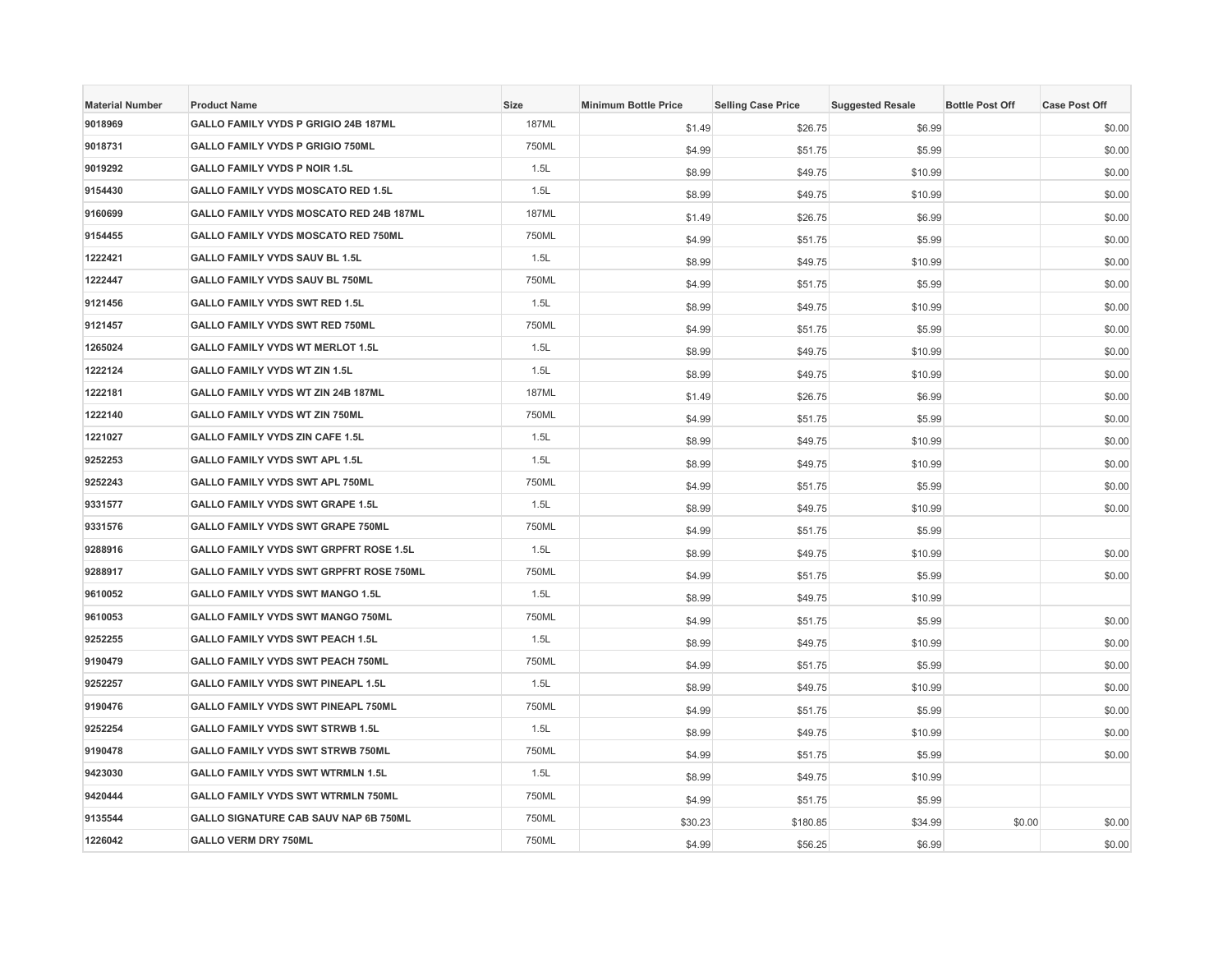| <b>Material Number</b> | <b>Product Name</b>                      | <b>Size</b> | <b>Minimum Bottle Price</b> | <b>Selling Case Price</b> | <b>Suggested Resale</b> | <b>Bottle Post Off</b> | <b>Case Post Off</b> |
|------------------------|------------------------------------------|-------------|-----------------------------|---------------------------|-------------------------|------------------------|----------------------|
| 1226141                | <b>GALLO VERM SWT 750ML</b>              | 750ML       | \$4.99                      | \$56.25                   | \$6.99                  |                        | \$0.00               |
| 9605946                | <b>GAME BOX CAB SAUV BIB 6B 3L</b>       | 3L          | \$19.99                     | \$88.00                   | \$24.99                 | \$12.00                | \$32.00              |
| 9605947                | GAME BOX P GRIGIO BIB 6B 3L              | 3L          | \$19.99                     | \$88.00                   | \$24.99                 | \$12.00                | \$32.00              |
| 9025164                | <b>GAZELA VINHO VERDE WT 750ML</b>       | 750ML       | \$8.99                      | \$66.24                   | \$13.99                 |                        | \$9.75               |
| 9630547                | <b>GAZELA VINHO VERDE ROSE 750ML</b>     | 750ML       | \$8.99                      | \$66.24                   | \$13.99                 |                        | \$9.75               |
| 9604667                | AURIEMMA CAB SAUV/MERLOT BARRIQ 6B 750ML | 750ML       | \$11.99                     | \$40.00                   | \$19.99                 |                        | \$8.00               |
| 9314926                | <b>AURIEMMA P GRIGIO 750ML</b>           | 750ML       | \$11.99                     | \$95.99                   | \$13.99                 |                        | \$16.00              |
| 9314927                | <b>AURIEMMA PROSECCO 750ML</b>           | 750ML       | \$15.99                     | \$127.99                  | \$17.99                 |                        | \$16.00              |
| 9314928                | AURIEMMA PUGLIA ROSSO IGT 750ML          | 750ML       | \$13.99                     | \$112.00                  | \$15.99                 |                        | \$16.00              |
| 9431183                | GERMAIN ROBIN BRANDY 7YR 6B 750ML        | 750ML       | \$60.08                     | \$720.00                  | \$79.99                 |                        |                      |
| 9349244                | <b>GERMAIN ROBIN BRANDY XO 6B 750ML</b>  | 750ML       | \$94.08                     | \$673.56                  | \$124.99                |                        | \$454.44             |
| 9241271                | GH MUMM CORDON RGE BRUT NV 6L            | 6L          | \$480.99                    | \$395.00                  | \$510.00                |                        | \$85.91              |
| 9025197                | GH MUMM CORDON RGE W/FLUTES 6B 750ML     | 750ML       | \$39.98                     | \$168.96                  | \$49.99                 |                        | \$70.44              |
| 9006786                | GH MUMM CORDON RGE BRUT 6B 750ML         | 750ML       | \$39.98                     | \$168.96                  | \$49.99                 |                        | \$70.44              |
| 9381998                | GH MUMM GRAND CORDON ROSE NV 6B 750ML    | 750ML       | \$59.99                     | \$257.94                  | \$69.99                 |                        | \$101.52             |
| 9019904                | GHOST PINES CAB SAUV WMKRS 750ML         | 750ML       | \$18.99                     | \$168.75                  | \$21.99                 | \$0.00                 | \$1.77               |
| 9019906                | GHOST PINES MERLOT WMKRS 750ML           | 750ML       | \$16.99                     | \$152.67                  | \$19.99                 | \$0.00                 | \$0.00               |
| 9180142                | GHOST PINES P NOIR WMKRS 750ML           | 750ML       | \$18.99                     | \$168.75                  | \$21.99                 | \$0.00                 | \$1.77               |
| 9139723                | GHOST PINES RED BLEND WMKRS 750ML        | 750ML       | \$18.99                     | \$168.75                  | \$21.99                 | \$0.00                 | \$1.77               |
| 9103905                | GHOST PINES ZIN WMKRS 750ML              | 750ML       | \$16.99                     | \$152.67                  | \$19.99                 |                        | \$0.00               |
| 9613482                | GHOST TEQ 2/60PK 50ML                    | 50ML        | \$1.50                      | \$177.80                  | \$1.99                  | \$61.00                | \$61.00              |
| 9347111                | GHOST TEQ 6B 750ML                       | 750ML       | \$23.99                     | \$262.92                  | \$29.99                 | \$72.00                | \$96.00              |
| 9152079                | GIBSON FINEST GLD 12YR CAN WHSKY 750ML   | 750ML       | \$21.99                     | \$249.50                  | \$25.99                 | \$48.00                | \$48.00              |
| 9025198                | GILBEYS GIN 1.75L                        | 1.75L       | \$19.99                     | \$93.46                   | \$24.89                 | \$0.00                 | \$26.00              |
| 9025203                | <b>GILBEYS GIN RD 1L</b>                 | 1L          | \$11.99                     | \$136.92                  | \$15.69                 |                        |                      |
| 9025205                | GILBEYS GIN SQ 1L                        | 1L          | \$11.99                     | \$136.92                  | \$15.69                 | \$0.00                 | \$0.00               |
| 9025199                | GILBEYS GIN 200ML                        | 200ML       | \$3.04                      | \$136.32                  | \$3.59                  | \$0.00                 | \$0.00               |
| 9025200                | <b>GILBEYS GIN 375ML</b>                 | 375ML       | \$5.24                      | \$120.96                  | \$6.45                  | \$0.00                 | \$0.00               |
| 9025206                | GILBEYS GIN SQ 750ML                     | 750ML       | \$10.99                     | \$124.92                  | \$12.39                 | \$0.00                 | \$6.00               |
| 9025207                | GILBEYS VDK PET 1.75L                    | 1.75L       | \$19.69                     | \$80.46                   | \$19.89                 | \$0.00                 | \$15.00              |
| 9025208                | <b>GILBEYS VDK 1L</b>                    | 1L          | \$10.49                     | \$103.92                  | \$11.99                 | \$0.00                 | \$15.00              |
| 9623336                | GIO BARBA CASALE 18 750ML                | 750ML       | \$12.98                     | \$108.00                  | \$15.99                 |                        | \$24.00              |
| 9623253                | GIO BARBA COLLE METALLO 20 750ML         | 750ML       | \$10.98                     | \$92.00                   | \$12.99                 |                        | \$20.00              |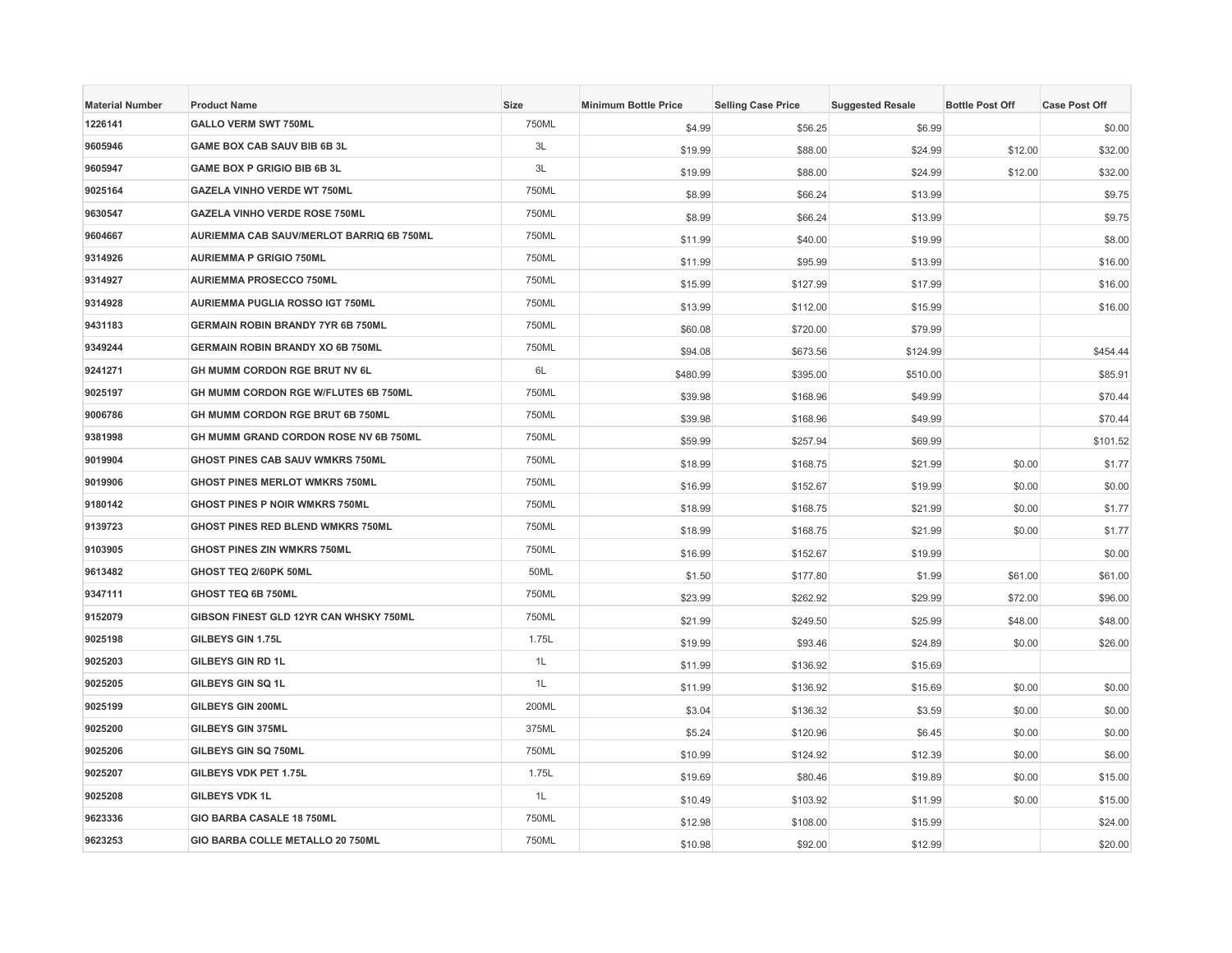| <b>Material Number</b> | <b>Product Name</b>                             | <b>Size</b> | <b>Minimum Bottle Price</b> | <b>Selling Case Price</b> | <b>Suggested Resale</b> | <b>Bottle Post Off</b> | <b>Case Post Off</b> |
|------------------------|-------------------------------------------------|-------------|-----------------------------|---------------------------|-------------------------|------------------------|----------------------|
| 9623228                | GIO BARBA FONTANELLE 20 750ML                   | 750ML       | \$7.98                      | \$72.00                   | \$9.99                  |                        | \$12.00              |
| 9643596                | <b>GIO BARBA FONTANELLE 21 750ML</b>            | 750ML       | \$7.98                      | \$72.00                   | \$9.99                  |                        | \$12.00              |
| 9623330                | GIO BARBA MONTEPULCIANO OV 18 750ML             | 750ML       | \$15.98                     | \$132.00                  | \$17.99                 |                        | \$16.00              |
| 1585041                | GIRARD ARTISTRY RED NAPA VLY 6B 750ML           | 750ML       | \$39.99                     | \$196.60                  | \$51.99                 |                        | \$27.86              |
| 9080786                | <b>GIRARD CAB SAUV NAPA 750ML</b>               | 750ML       | \$29.99                     | \$248.00                  | \$32.99                 |                        | \$41.23              |
| 1585942                | <b>GIRARD CHARD RRV 750ML</b>                   | 750ML       | \$17.99                     | \$196.00                  | \$25.49                 |                        | \$6.92               |
| 1585348                | <b>GIRARD PETITE SIRAH 750ML</b>                | 750ML       | \$24.99                     | \$248.00                  | \$29.99                 | \$0.00                 | \$41.23              |
| 1586148                | <b>GIRARD SAUV BL 750ML</b>                     | 750ML       | \$17.99                     | \$144.00                  | \$18.99                 | \$0.00                 | \$31.57              |
| 9229218                | <b>GIRARD ZIN OV 750ML</b>                      | 750ML       | \$19.99                     | \$214.92                  | \$32.99                 | \$0.00                 | \$12.00              |
| 9001619                | GLENFIDDICH SCOTCH 12YR 1.75L                   | 1.75L       | \$82.99                     | \$497.32                  | \$99.99                 | \$24.00                | \$24.00              |
| 9011439                | <b>GLENFIDDICH SCOTCH 12YR 1L</b>               | 1L          | \$51.99                     | \$612.77                  | \$69.99                 | \$48.00                | \$48.00              |
| 9020913                | <b>GLENFIDDICH SCOTCH 12YR 375ML</b>            | 375ML       | \$19.69                     | \$448.61                  | \$23.99                 | \$12.00                | \$24.00              |
| 9001625                | GLENFIDDICH SCOTCH 12YR 96B 50ML                | 50ML        | \$3.01                      | \$266.75                  | \$3.99                  | \$11.52                | \$19.20              |
| 9001621                | <b>GLENFIDDICH SCOTCH 12YR 750ML</b>            | 750ML       | \$47.99                     | \$503.92                  | \$59.99                 | \$12.00                | \$72.00              |
| 9191391                | <b>GLENFIDDICH SCOTCH 14YR BBL RSV 6B 750ML</b> | 750ML       | \$46.99                     | \$556.24                  | \$49.99                 | \$72.00                | \$72.00              |
| 9001623                | <b>GLENFIDDICH SCOTCH 15YR SOLERA RSV 1L</b>    | 1L          | \$60.99                     | \$729.74                  | \$75.99                 | \$24.00                | \$24.00              |
| 9001617                | GLENFIDDICH SCOTCH 15YR SOLERA RSV 750ML        | 750ML       | \$54.99                     | \$652.51                  | \$69.99                 | \$180.00               | \$180.00             |
| 9186065                | <b>GLENFIDDICH SCOTCH 18YR 6B 750ML</b>         | 750ML       | \$97.99                     | \$1,167.08                | \$111.99                | \$120.00               | \$120.00             |
| 9005881                | GLENFIDDICH SCOTCH 21YR GR RSV 3B 750ML         | 750ML       | \$169.99                    | \$2,030.20                | \$192.99                | \$144.00               | \$144.00             |
| 9005930                | GLENFIDDICH SCOTCH 30YR 3B 750ML                | 750ML       | \$634.99                    | \$7,613.48                | \$599.99                |                        |                      |
| 9239126                | GLENFIDDICH SCOTCH 40YR 96.4 1B 750ML           | 750ML       | \$4,125.99                  | \$49,386.00               | \$5,255.49              | \$120.00               | \$120.00             |
| 9376328                | <b>GLENFIDDICH SCOTCH 23YR GC 3B 750ML</b>      | 750ML       | \$254.99                    | \$3,056.52                | \$299.99                |                        |                      |
| 9616417                | GLENFIDDICH SCOTCH 26YR GR COUR 3B 750ML        | 750ML       | \$448.99                    | \$5,386.92                | \$475.99                |                        |                      |
| 9098867                | GLENFIDDICH SCOTCH 50YR 92.2 1B 750ML           | 750ML       | \$30,369.94                 | \$364,438.32              | \$40,000.00             |                        |                      |
| 9005269                | <b>GLENLIVET SCOTCH 12YR 1.75L</b>              | 1.75L       | \$88.99                     | \$533.46                  | \$102.99                | \$30.00                | \$30.00              |
| 9016364                | <b>GLENLIVET SCOTCH 12YR 1L</b>                 | 1L          | \$51.79                     | \$620.52                  | \$57.99                 | \$12.00                | \$12.00              |
| 9143526                | <b>GLENLIVET SCOTCH 12YR RD 12B 375ML</b>       | 375ML       | \$18.81                     | \$449.52                  | \$23.99                 | \$64.00                | \$64.00              |
| 9016367                | GLENLIVET SCOTCH 12YR 50ML                      | 50ML        | \$3.13                      | \$345.80                  | \$3.99                  | \$0.00                 | \$0.00               |
| 9016365                | <b>GLENLIVET SCOTCH 12YR 750ML</b>              | 750ML       | \$46.99                     | \$562.92                  | \$51.99                 |                        | \$0.00               |
| 9366789                | GLENLIVET SCOTCH 14YR COGN CASK 12B 375M        | 375ML       | \$23.99                     | \$573.84                  | \$29.99                 | \$144.00               | \$144.00             |
| 9366788                | GLENLIVET SCOTCH 14YR COGN CASK 6B 750ML        | 750ML       | \$54.99                     | \$634.92                  | \$71.99                 | \$96.00                | \$120.00             |
| 9016356                | GLENLIVET SCOTCH 15YR FO RSV 6B 750ML           | 750ML       | \$65.99                     | \$754.92                  | \$76.99                 | \$120.00               | \$156.00             |
| 9005284                | GLENLIVET SCOTCH 18YR 6B 750ML                  | 750ML       | \$106.99                    | \$1,248.90                | \$129.99                | \$120.00               | \$154.00             |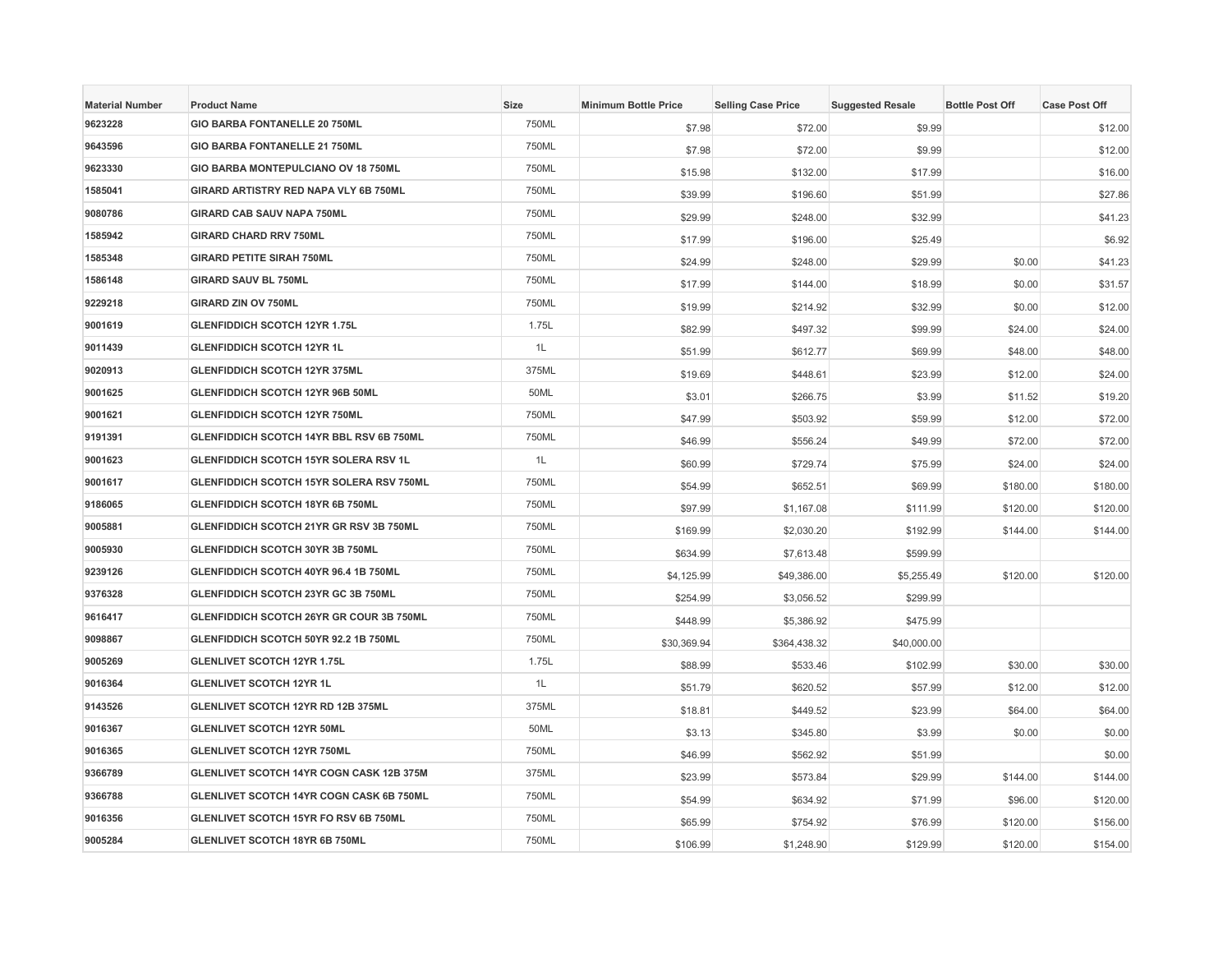| <b>Material Number</b> | <b>Product Name</b>                            | <b>Size</b> | <b>Minimum Bottle Price</b> | <b>Selling Case Price</b> | <b>Suggested Resale</b> | <b>Bottle Post Off</b> | <b>Case Post Off</b> |
|------------------------|------------------------------------------------|-------------|-----------------------------|---------------------------|-------------------------|------------------------|----------------------|
| 9005283                | GLENLIVET SCOTCH 21YR ARCHIVE 3B 750ML         | 750ML       | \$239.99                    | \$2,854.96                | \$299.99                | \$240.00               | \$264.00             |
| 9062592                | GLENLIVET SCOTCH 25YR 3B 750ML                 | 750ML       | \$364.04                    | \$4,367.52                | \$425.99                | \$288.00               | \$288.00             |
| 9351431                | <b>GLENLIVET SCOTCH FNDRS RSV 1.75L</b>        | 1.75L       | \$63.99                     | \$365.46                  | \$89.99                 | \$42.00                | \$60.00              |
| 9232140                | <b>GLENLIVET SCOTCH FNDRS RSV 750ML</b>        | 750ML       | \$33.99                     | \$384.92                  | \$39.69                 | \$50.00                | \$72.00              |
| 9428219                | <b>GLENLIVET SCOTCH CARIB RSV 6B 750ML</b>     | 750ML       | \$33.99                     | \$382.92                  | \$39.99                 | \$96.00                | \$120.00             |
| 9612949                | GLENLIVET SCOTCH ILLICIT STILL 6B 750ML        | 750ML       | \$44.99                     | \$538.96                  | \$59.99                 | \$120.00               | \$120.00             |
| 9329750                | <b>GLEN MORAY SCOTCH MALT CLASS 1.75L</b>      | 1.75L       | \$45.99                     | \$270.00                  | \$59.99                 |                        | \$0.00               |
| 9406331                | GLEN MORAY SCOTCH MALT CLASS 8/12PK 50ML       | 50ML        | \$1.59                      | \$140.00                  | \$2.99                  | \$67.65                | \$75.33              |
| 9173598                | GLEN MORAY SCOTCH MALT CLASS 6B 750ML          | 750ML       | \$24.99                     | \$288.00                  | \$31.99                 |                        | \$0.00               |
| 9366809                | <b>GLEN MORAY SCOTCH CAB CASK 6B 750ML</b>     | 750ML       | \$27.99                     | \$324.00                  | \$35.99                 |                        | \$0.00               |
| 9257795                | <b>GLEN MORAY SCOTCH PEATED CLASS 6B 750ML</b> | 750ML       | \$22.99                     | \$222.00                  | \$35.99                 | \$60.00                | \$60.00              |
| 9258112                | GLEN MORAY SCOTCH PORT CLASS 6B 750ML          | 750ML       | \$27.99                     | \$282.00                  | \$35.99                 | \$0.00                 | \$0.00               |
| 9299043                | GLEN MORAY SCOTCH SHERRY CASK 6B 750ML         | 750ML       | \$27.99                     | \$324.00                  | \$35.99                 |                        | \$0.00               |
| 9406333                | GLEN MORAY SCOTCH MALT 12YR 8/12PK 50ML        | 50ML        | \$1.99                      | \$185.00                  | \$3.99                  | \$98.16                | \$102.00             |
| 9173601                | <b>GLEN MORAY SCOTCH MALT 12YR 6B 750ML</b>    | 750ML       | \$23.99                     | \$281.92                  | \$37.99                 | \$60.00                | \$60.00              |
| 9258110                | GLEN MORAY SCOTCH MALT 15YR 6B 750ML           | 750ML       | \$37.99                     | \$439.92                  | \$59.99                 | \$96.00                | \$100.00             |
| 9406334                | GLEN MORAY SCOTCH GFT PK 12/4PK 50ML           | 50ML        | \$2.19                      | \$199.00                  | \$14.99                 | \$52.84                | \$52.84              |
| 9262185                | <b>GLEN MORAY SCOTCH MALT 18YR 6B 750ML</b>    | 750ML       | \$60.99                     | \$684.00                  | \$99.99                 | \$180.00               | \$216.00             |
| 9000336                | <b>GODIVA LIQ CHOC 12B 375ML</b>               | 375ML       | \$8.58                      | \$90.04                   | \$15.29                 | \$32.00                | \$38.00              |
| 9000337                | <b>GODIVA LIQ CHOC 750ML</b>                   | 750ML       | \$12.99                     | \$108.00                  | \$19.99                 | \$36.00                | \$46.92              |
| 9173662                | GODIVA LIQ DRK CHOC 750ML                      | 750ML       | \$23.99                     | \$269.92                  | \$37.39                 | \$36.00                | \$53.00              |
| 9092270                | GODIVA LIQ WT CHOC 12B 375ML                   | 375ML       | \$8.32                      | \$90.04                   | \$9.99                  | \$32.00                | \$38.00              |
| 9000339                | <b>GODIVA LIQ WT CHOC 750ML</b>                | 750ML       | \$23.99                     | \$269.92                  | \$37.39                 | \$36.00                | \$53.00              |
| 9075623                | CHELSEA GOLDSCHMIDT MERLOT 750ML               | 750ML       | \$18.99                     | \$188.04                  | \$22.99                 |                        | \$9.00               |
| 9298074                | HILARY GOLDSCHMIDT CAB SAUV AV 6B 750ML        | 750ML       | \$35.99                     | \$187.80                  | \$48.99                 |                        | \$6.00               |
| 9108485                | KATHERINE GOLDSCHMIDT CAB SAUV AV 750ML        | 750ML       | \$19.99                     | \$169.18                  | \$22.99                 |                        | \$12.00              |
| 9141201                | GOLDSCHMIDT CAB PLUS AV 6B 750ML               | 750ML       | \$85.99                     | \$503.00                  | \$130.00                | \$0.00                 | \$10.00              |
| 9141203                | GOLDSCHMIDT CAB PLUS OAKVL 6B 750ML            | 750ML       | \$85.99                     | \$503.00                  | \$130.00                | \$0.00                 | \$10.00              |
| 9183555                | GOLDSCHMIDT CAB SAUV YARDSTICK 750ML           | 750ML       | \$24.99                     | \$226.00                  | \$29.99                 |                        | \$12.00              |
| 9235254                | <b>GOLDSCHMIDT CHARD RRV SING TREE 750ML</b>   | 750ML       | \$18.99                     | \$156.00                  | \$23.99                 |                        | \$12.00              |
| 9183556                | GOLDSCHMIDT FIDELITY RED AV 750ML              | 750ML       | \$18.99                     | \$164.00                  | \$20.99                 |                        | \$8.00               |
| 9235255                | <b>GOLDSCHMIDT FIDELITY ZIN 750ML</b>          | 750ML       | \$18.99                     | \$164.00                  | \$20.99                 |                        | \$8.00               |
| 9325777                | <b>GOOSENECK BRUT ROSE 750ML</b>               | 750ML       | \$10.08                     | \$120.00                  | \$14.99                 | \$40.00                | \$40.00              |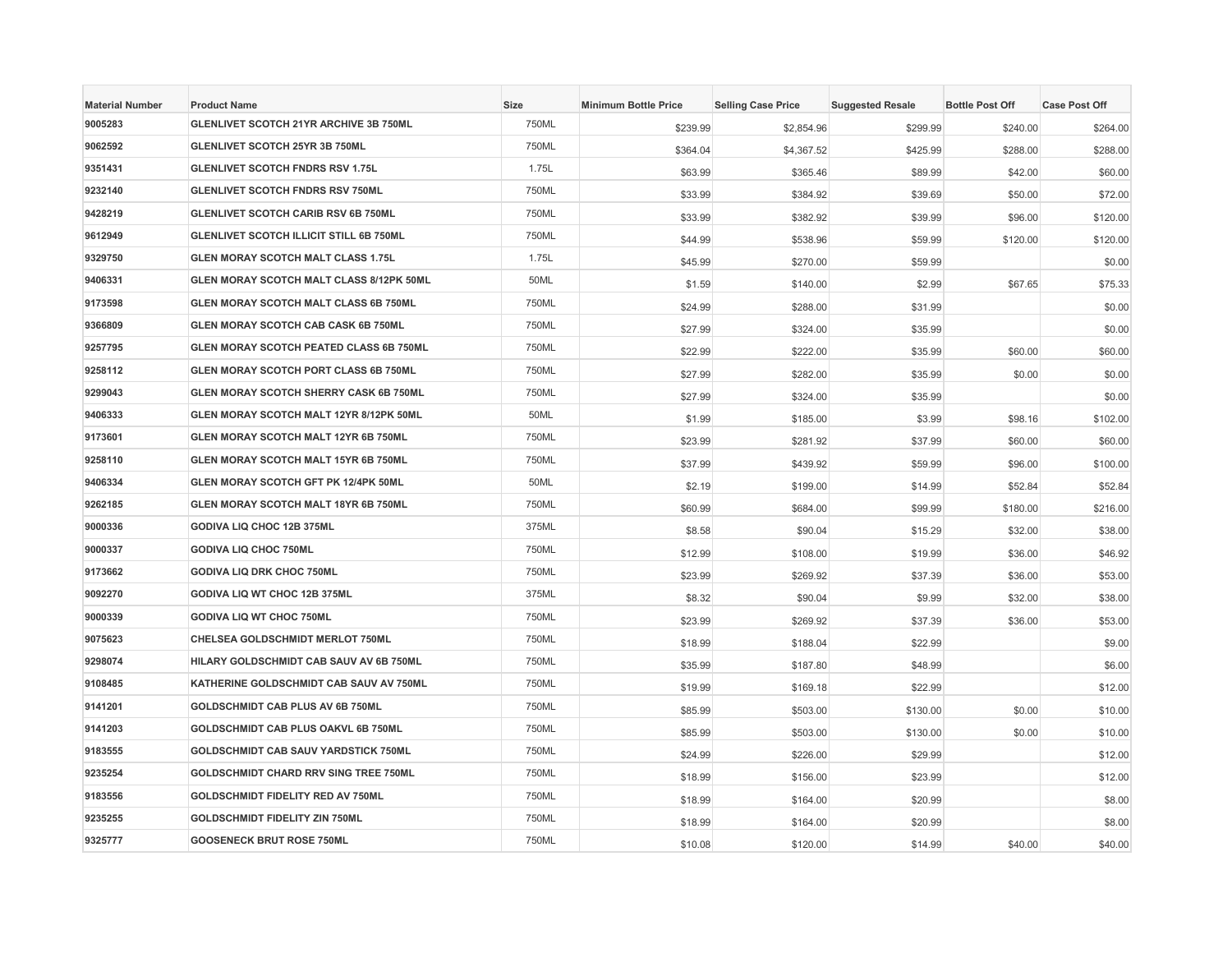| <b>Material Number</b> | <b>Product Name</b>                             | <b>Size</b>  | <b>Minimum Bottle Price</b> | <b>Selling Case Price</b> | <b>Suggested Resale</b> | <b>Bottle Post Off</b> | <b>Case Post Off</b> |
|------------------------|-------------------------------------------------|--------------|-----------------------------|---------------------------|-------------------------|------------------------|----------------------|
| 9450066                | GOOSENECK CAB SAUV PET KEG 20L                  | 20L          | \$165.99                    | \$165.00                  | \$165.99                |                        |                      |
| 9257173                | <b>GOOSENECK CAB SAUV 750ML</b>                 | 750ML        | \$8.75                      | \$104.00                  | \$12.99                 | \$31.00                | \$31.00              |
| 9257174                | <b>GOOSENECK CHARD 750ML</b>                    | 750ML        | \$8.75                      | \$104.00                  | \$12.99                 | \$31.00                | \$31.00              |
| 9273000                | <b>GOOSENECK HERITAGE RED 750ML</b>             | 750ML        | \$9.08                      | \$108.00                  | \$12.99                 | \$27.00                | \$27.00              |
| 9615308                | <b>GOOSENECK PICPOUL DE PINET 750ML</b>         | 750ML        | \$10.08                     | \$120.00                  | \$14.99                 | \$40.00                | \$40.00              |
| 9432094                | <b>GOOSENECK P GRIGIO PET KEG 20L</b>           | 20L          | \$140.08                    | \$140.00                  | \$199.99                |                        |                      |
| 9257175                | <b>GOOSENECK P GRIGIO 750ML</b>                 | 750ML        | \$8.08                      | \$96.00                   | \$12.99                 | \$39.00                | \$39.00              |
| 9257176                | <b>GOOSENECK P NOIR 750ML</b>                   | 750ML        | \$13.41                     | \$160.00                  | \$19.99                 | \$24.00                | \$24.00              |
| 9432093                | GOOSENECK PROSECCO SPKL 24B 187ML               | <b>187ML</b> | \$3.08                      | \$70.00                   | \$5.99                  | \$48.00                | \$50.00              |
| 9619658                | GOOSENECK PROSECCO PET KEG 20L                  | 20L          | \$152.08                    | \$152.00                  |                         |                        |                      |
| 9257177                | GOOSENECK PROSECCO SPKL 750ML                   | 750ML        | \$9.08                      | \$108.00                  | \$17.99                 | \$27.00                | \$27.00              |
| 9621842                | GOOSENECK PROSECCO ROSE SPKL 24B 200ML          | 200ML        | \$3.79                      | \$90.00                   | \$12.99                 |                        |                      |
| 9631073                | GOOSENECK PROSECCO ROSE SPK PET KEG 20L         | 20L          | \$158.08                    | \$158.00                  | \$239.99                |                        |                      |
| 9257179                | <b>GOOSENECK ROSE 750ML</b>                     | 750ML        | \$9.08                      | \$108.00                  | \$12.99                 | \$27.00                | \$27.00              |
| 9432095                | <b>GOOSENECK SAUV BL PET KEG 20L</b>            | 20L          | \$140.08                    | \$140.00                  | \$199.99                |                        |                      |
| 9317822                | <b>GOOSENECK SAUV BL 750ML</b>                  | 750ML        | \$9.08                      | \$108.00                  | \$12.99                 | \$27.00                | \$27.00              |
| 9621536                | <b>GOOSENECK WICKFORD WT 750ML</b>              | 750ML        | \$9.08                      | \$108.00                  | \$12.99                 | \$27.00                | \$27.00              |
| 270439                 | GOSLINGS BLK SEAL RUM DRK 151 1L                | 1L           | \$22.99                     | \$262.92                  | \$30.99                 | \$12.00                | \$24.00              |
| 270447                 | GOSLINGS BLK SEAL RUM DRK 151 750ML             | 750ML        | \$18.91                     | \$214.00                  | \$25.99                 | \$12.00                | \$24.00              |
| 270215                 | GOSLINGS BLK SEAL RUM DRK 80 1.75L              | 1.75L        | \$32.07                     | \$172.69                  | \$41.99                 | \$6.00                 | \$25.25              |
| 270231                 | GOSLINGS BLK SEAL RUM DRK 80 1L                 | 1L           | \$22.99                     | \$268.92                  | \$27.99                 | \$11.76                | \$12.96              |
| 270249                 | GOSLINGS BLK SEAL RUM DRK 80 750ML              | 750ML        | \$20.57                     | \$226.38                  | \$24.99                 | \$6.00                 | \$25.50              |
| 270033                 | GOSLINGS GOLD SEAL RUM GLD 1L                   | 1L           | \$21.49                     | \$237.67                  | \$28.99                 | \$6.00                 | \$25.25              |
| 270546                 | GOSLINGS RUM OLD FAMILY RSV 6B 750ML            | 750ML        | \$47.12                     | \$564.42                  | \$65.99                 | \$58.44                | \$58.50              |
| 9449716                | GOSLINGS PAPA SEAL RUM SBBL 83 6B 750ML         | 750ML        | \$154.99                    | \$1,858.92                | \$203.99                | \$96.00                | \$96.00              |
| 9147314                | <b>GOSLINGS DRK &amp; STORMY 24B 8.4Z</b>       | 8.4Z         | \$2.50                      | \$47.46                   | \$10.99                 | \$0.00                 | \$12.00              |
| 9087887                | <b>GOSLINGS STORMY GINGER BEER CAN 12Z</b>      | 12Z          | \$0.87                      | \$20.40                   | \$7.49                  |                        | \$0.00               |
| 9120077                | <b>GOSLINGS STORMY GINGER BEER PET 1L</b>       | 1L           | \$1.85                      | \$22.00                   | \$2.49                  |                        | \$0.00               |
| 9098492                | <b>GOSLINGS STORMY GINGER BEER DIET CAN 12Z</b> | 12Z          | \$0.86                      | \$20.25                   | \$1.29                  |                        |                      |
| 9082078                | <b>GRAFFIGNA MALBEC CENTENARIO 750ML</b>        | 750ML        | \$13.01                     | \$155.13                  | \$14.99                 | \$0.00                 | \$0.00               |
| 9082079                | GRAFFIGNA P GRIGIO CENTENARIO 750ML             | 750ML        | \$10.99                     | \$90.00                   | \$19.99                 | \$36.00                | \$70.92              |
| 9025223                | <b>GRAND MACNISH SCOTCH 3YR 1.75L</b>           | 1.75L        | \$18.99                     | \$110.94                  | \$23.99                 | \$6.00                 | \$8.52               |
| 9167141                | GRAND MARNIER 100 CENTENAIRE 13 6B 750ML        | 750ML        | \$127.99                    | \$767.46                  | \$159.99                | \$36.00                | \$36.00              |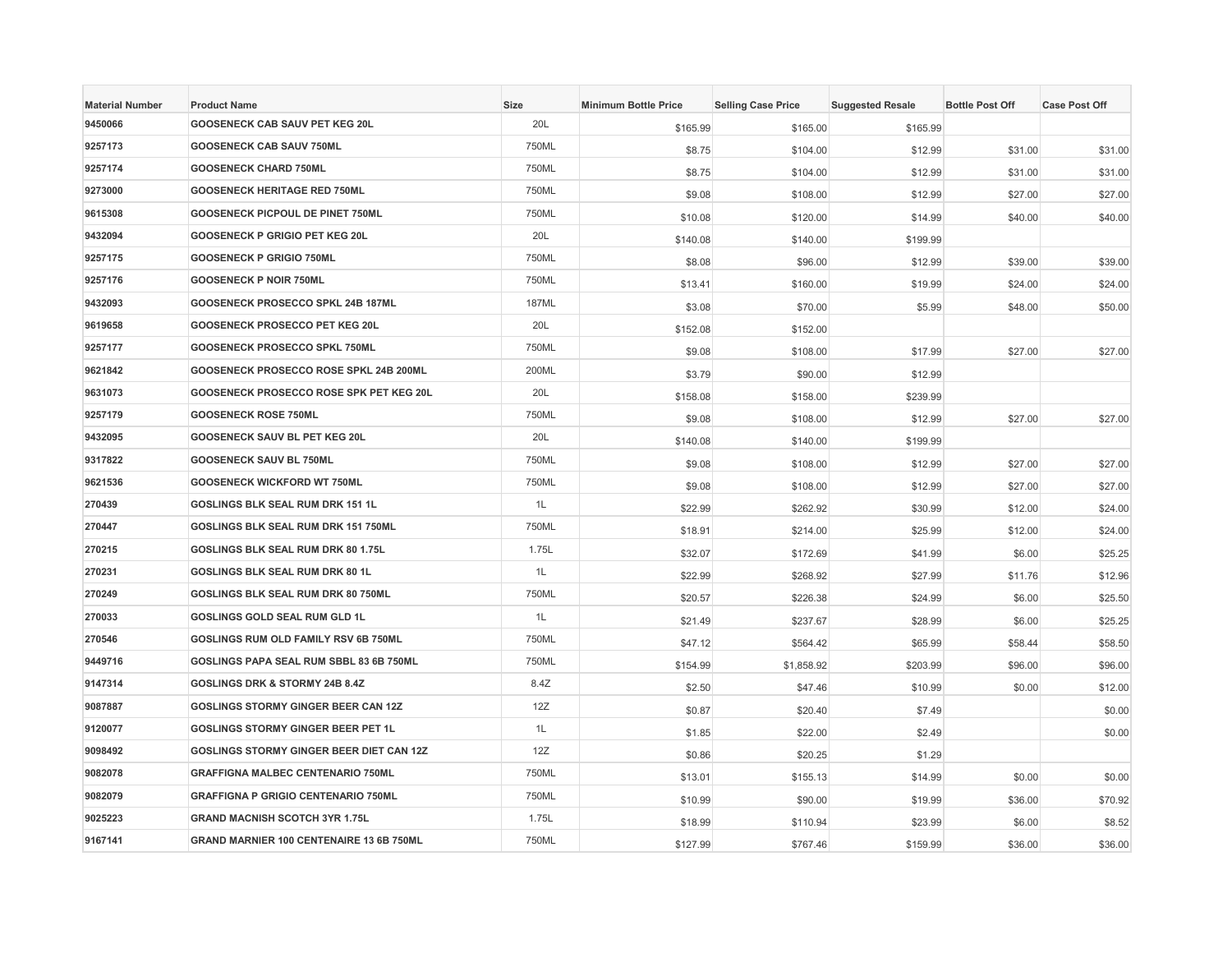| <b>Material Number</b> | <b>Product Name</b>                             | Size  | <b>Minimum Bottle Price</b> | <b>Selling Case Price</b> | <b>Suggested Resale</b> | <b>Bottle Post Off</b> | <b>Case Post Off</b> |
|------------------------|-------------------------------------------------|-------|-----------------------------|---------------------------|-------------------------|------------------------|----------------------|
| 9002465                | <b>GRAND MARNIER CORD RGE 1.75L</b>             | 1.75L | \$64.99                     | \$335.46                  | \$72.99                 | \$15.00                | \$69.00              |
| 9623319                | <b>GRAND MARNIER CORD RGE 6B 1L</b>             | 1L    | \$35.49                     | \$206.46                  | \$49.99                 | \$12.00                | \$18.00              |
| 9016825                | <b>GRAND MARNIER CORD RGE RD 24B 200ML</b>      | 200ML | \$8.99                      | \$204.89                  | \$11.99                 | \$7.00                 | \$16.00              |
| 9016824                | <b>GRAND MARNIER CORD RGE 12B 375ML</b>         | 375ML | \$18.49                     | \$208.92                  | \$23.99                 | \$6.00                 | \$18.00              |
| 9002480                | <b>GRAND MARNIER CORD RGE 50ML</b>              | 50ML  | \$2.58                      | \$288.00                  | \$3.99                  | \$12.00                | \$24.00              |
| 9002478                | <b>GRAND MARNIER CORD RGE 750ML</b>             | 750ML | \$34.49                     | \$364.92                  | \$48.99                 | \$12.00                | \$60.00              |
| 9626517                | <b>GRAND MARNIER CORD RGE W/2FLUTES 6B 750M</b> | 750ML | \$33.74                     | \$177.96                  | \$39.99                 | \$6.00                 | \$30.00              |
| 9358967                | <b>GRAND MARNIER CUV LOUIS ALEX 6B 750ML</b>    | 750ML | \$48.99                     | \$272.46                  | \$83.99                 | \$69.00                | \$90.00              |
| 9397278                | GRAN MORAINE BRUT ROSE YAMHILL 6B 750ML         | 750ML | \$54.99                     | \$240.00                  | \$75.99                 | \$0.54                 | \$90.00              |
| 9194171                | <b>GRAN MORAINE CHARD YAMHILL 6B 750ML</b>      | 750ML | \$45.00                     | \$180.00                  | \$66.99                 |                        | \$69.00              |
| 9358539                | <b>GRAN MORAINE P NOIR YAMHILL 16 750ML</b>     | 750ML | \$44.99                     | \$252.00                  | \$67.99                 | \$12.00                | \$288.00             |
| 9437224                | GRAN MORAINE P NOIR YAMHILL 18 6B 750ML         | 750ML | \$44.99                     | \$180.00                  | \$66.99                 | \$6.00                 | \$90.00              |
| 9627002                | <b>GRAN MORAINE P NOIR YAMHILL 19 6B 750ML</b>  | 750ML | \$44.99                     | \$225.00                  | \$54.99                 |                        |                      |
| 9253791                | <b>GRAN MORAINE ROSE YAMHILL 750ML</b>          | 750ML | \$29.99                     | \$240.00                  | \$44.99                 | \$12.00                | \$120.00             |
| 9123715                | PATRON TEQ GRAN BURDEOS ANEJO 3B 750ML          | 750ML | \$350.99                    | \$4,199.04                | \$550.39                | \$600.00               | \$612.00             |
| 9166088                | PATRON TEQ GRAN PIEDRA ANEJO 4B 750ML           | 750ML | \$275.00                    | \$3,299.04                | \$399.00                |                        |                      |
| 9092310                | PATRON TEQ GRAN PLATINUM 6B 375ML               | 375ML | \$70.99                     | \$1,677.84                | \$101.19                | \$216.00               | \$240.00             |
| 9009076                | PATRON TEQ GRAN PLATINUM BX 3B 750ML            | 750ML | \$138.99                    | \$1,643.88                | \$201.29                | \$168.00               | \$180.00             |
| 9025834                | PATRON TEQ GRAN PLATINUM BAR PK 3B 750ML        | 750ML | \$138.99                    | \$1,643.88                | \$201.29                | \$168.00               | \$180.00             |
| 9370740                | PATRON TEQ GRAN SLVR SMOKY BX 4B 750ML          | 750ML | \$149.99                    | \$1,787.88                | \$199.99                | \$240.00               | \$240.00             |
| 9370771                | PATRON TEQ GRAN SLVR SMOKY BAR 4B 750ML         | 750ML | \$149.99                    | \$1,787.88                | \$199.99                | \$240.00               | \$240.00             |
| 9188970                | <b>GRANTS SCOTCH ALE CASK RSV 750ML</b>         | 750ML | \$15.99                     | \$188.81                  | \$19.99                 | \$54.00                | \$54.00              |
| 9016086                | <b>GRANTS SCOTCH BLENDED 1.75L</b>              | 1.75L | \$24.99                     | \$119.46                  | \$35.89                 | \$18.00                | \$48.00              |
| 9001733                | <b>GRANTS SCOTCH BLENDED 1L</b>                 | 1L    | \$20.99                     | \$209.48                  | \$25.99                 |                        | \$28.00              |
| 9001732                | <b>GRANTS SCOTCH BLENDED 750ML</b>              | 750ML | \$16.99                     | \$202.92                  | \$21.79                 |                        | \$36.00              |
| 9025230                | <b>GRAO VASCO RED 750ML</b>                     | 750ML | \$7.99                      | \$75.00                   | \$9.99                  |                        | \$4.92               |
| 9320715                | <b>GRAVEL &amp; LOAM SAUV BL 750ML</b>          | 750ML | \$11.99                     | \$96.00                   | \$15.99                 |                        | \$32.00              |
| 9025232                | GRAVES GRAIN ALCOHOL 190 1.75L                  | 1.75L | \$29.99                     | \$179.46                  | \$36.29                 |                        | \$0.00               |
| 9025233                | <b>GRAVES GRAIN ALCOHOL 190 1L</b>              | 1L    | \$18.99                     | \$210.92                  | \$23.99                 |                        | \$12.00              |
| 9025235                | <b>GRAVES GRAIN ALCOHOL 190 375ML</b>           | 375ML | \$7.49                      | \$166.00                  | \$8.79                  | \$0.00                 | \$12.00              |
| 9025236                | <b>GRAVES GRAIN ALCOHOL 190 750ML</b>           | 750ML | \$14.99                     | \$166.92                  | \$18.99                 |                        | \$12.00              |
| 9421909                | GRAY WHALE GIN 86 6B 750ML                      | 750ML | \$27.75                     | \$288.00                  | \$34.99                 | \$27.92                | \$71.92              |
| 9182293                | COMPASS BOX SCOTCH GLASGW BLEND 6B 750ML        | 750ML | \$25.99                     | \$302.92                  | \$36.99                 | \$12.00                | \$20.00              |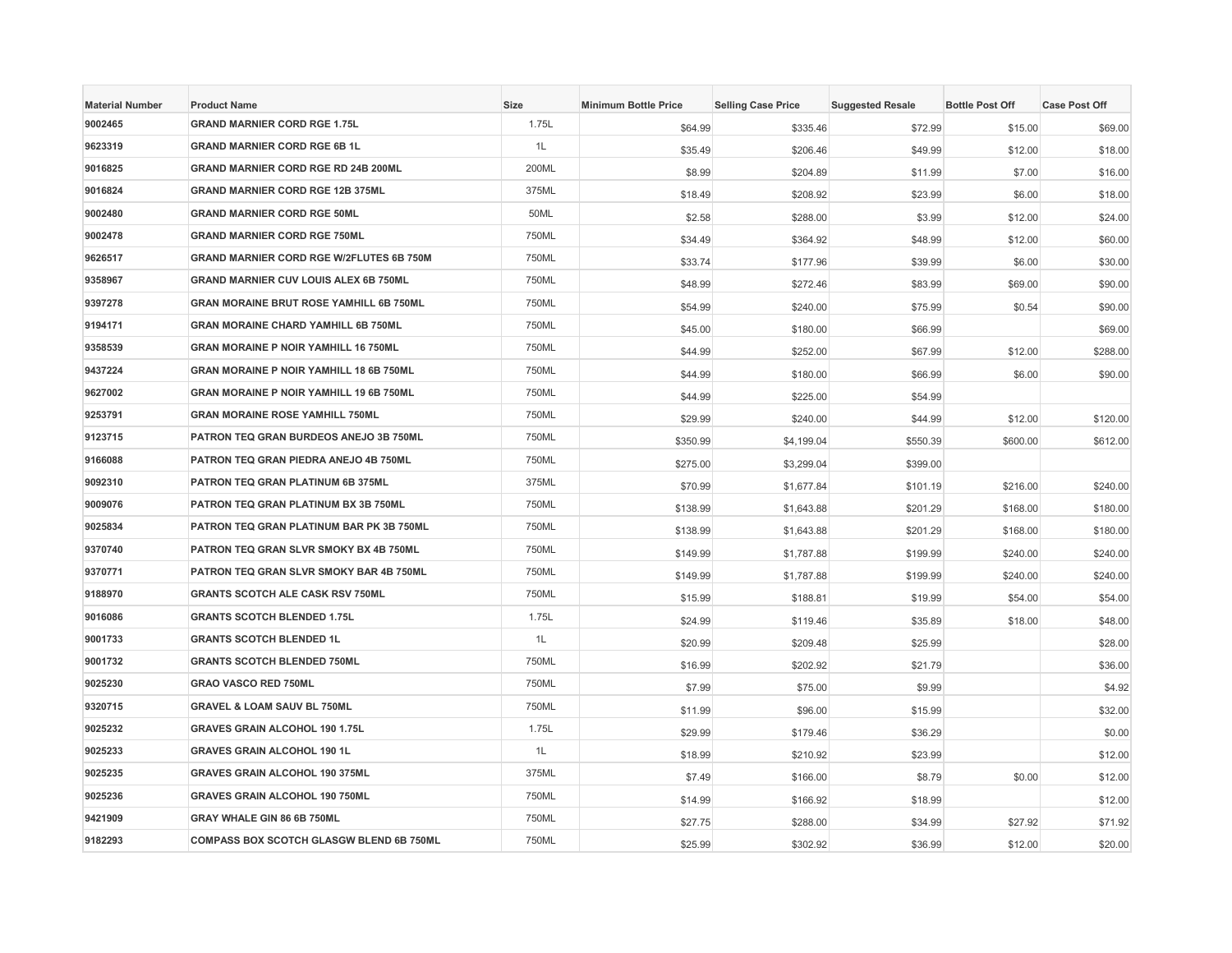| <b>Material Number</b> | <b>Product Name</b>                      | Size  | <b>Minimum Bottle Price</b> | <b>Selling Case Price</b> | <b>Suggested Resale</b> | <b>Bottle Post Off</b> | <b>Case Post Off</b> |
|------------------------|------------------------------------------|-------|-----------------------------|---------------------------|-------------------------|------------------------|----------------------|
| 9138962                | COMPASS BOX SCOTCH ARTIST BLEND 6B 750ML | 750ML | \$25.99                     | \$302.92                  | \$36.99                 | \$12.00                | \$20.00              |
| 9296593                | <b>GOWC P NOIR WILLAMETTE VLY 750ML</b>  | 750ML | \$19.99                     | \$160.28                  | \$24.99                 |                        | \$40.00              |
| 9432533                | GWS AMARO HYPATIA RUBI 88 6B 750ML       | 750ML | \$29.99                     | \$358.92                  | \$39.99                 | \$60.00                | \$60.00              |
| 9386417                | GWS BRANDY AGNESI 1799 6B 750ML          | 750ML | \$51.99                     | \$622.92                  | \$64.99                 | \$36.00                | \$36.00              |
| 9386415                | GWS GIN ADA LOVELACE 6B 750ML            | 750ML | \$33.49                     | \$400.92                  | \$44.99                 | \$78.00                | \$78.00              |
| 9386416                | GWS VDK COUNTESS WALEWSKA 6B 750ML       | 750ML | \$33.49                     | \$400.92                  | \$44.99                 | \$78.00                | \$78.00              |
| 9611779                | GWS WHSKY RYE DOROTHY ARZNER 6B 750ML    | 750ML | \$42.99                     | \$514.92                  | \$54.99                 | \$60.00                | \$60.00              |
| 9611084                | GREY GOOSE VDK ESS STRW LEM 6B 1L        | 1L    | \$25.98                     | \$274.80                  | \$46.99                 | \$72.00                | \$72.00              |
| 9611086                | GREY GOOSE VDK ESS STRW LEM 8/12PK 50ML  | 50ML  | \$1.44                      | \$134.20                  | \$1.99                  | \$53.00                | \$53.00              |
| 9611085                | GREY GOOSE VDK ESS STRW LEM 6B 750ML     | 750ML | \$18.49                     | \$218.92                  | \$39.99                 | \$78.00                | \$80.00              |
| 9611087                | GREY GOOSE VDK ESS WTRMLN BAS 6B 1L      | 1L    | \$25.98                     | \$274.80                  | \$46.99                 | \$72.00                | \$72.00              |
| 9611089                | GREY GOOSE VDK ESS WTRMLN BAS 8/12P 50ML | 50ML  | \$1.44                      | \$134.20                  | \$1.99                  | \$53.00                | \$53.00              |
| 9611088                | GREY GOOSE VDK ESS WTRMLN BAS 6B 750ML   | 750ML | \$18.49                     | \$218.92                  | \$39.99                 | \$78.00                | \$80.00              |
| 9611090                | GREY GOOSE VDK ESS WT PCH ROSE 6B 1L     | 1L    | \$25.98                     | \$274.80                  | \$46.99                 | \$72.00                | \$72.00              |
| 9611112                | GREY GOOSE VDK ESS WT PCH ROSE 8/12 50ML | 50ML  | \$1.44                      | \$134.20                  | \$1.99                  | \$53.00                | \$53.00              |
| 9611111                | GREY GOOSE VDK ESS WT PCH ROSE 6B 750ML  | 750ML | \$18.49                     | \$218.92                  | \$39.99                 | \$78.00                | \$80.00              |
| 9011170                | GREY GOOSE VDK LA POIRE 6B 1L            | 1L    | \$27.98                     | \$298.80                  | \$46.99                 | \$48.00                | \$48.00              |
| 9011171                | GREY GOOSE VDK LA POIRE 6B 750ML         | 750ML | \$24.99                     | \$268.92                  | \$39.99                 |                        | \$30.00              |
| 51284                  | <b>GREY GOOSE VDK LE CITRON 1.75L</b>    | 1.75L | \$36.99                     | \$215.96                  | \$72.99                 | \$48.00                | \$53.50              |
| 51235                  | GREY GOOSE VDK LE CITRON 6B 1L           | 1L    | \$27.98                     | \$298.80                  | \$46.99                 | \$48.00                | \$48.00              |
| 51243                  | GREY GOOSE VDK LE CITRON 6B 750ML        | 750ML | \$24.99                     | \$268.92                  | \$39.99                 |                        | \$30.00              |
| 51326                  | <b>GREY GOOSE VDK L'ORANGE 1.75L</b>     | 1.75L | \$36.99                     | \$215.96                  | \$72.99                 | \$48.00                | \$53.50              |
| 51334                  | <b>GREY GOOSE VDK L'ORANGE 6B 1L</b>     | 1L    | \$27.98                     | \$298.80                  | \$46.99                 | \$48.00                | \$48.00              |
| 51342                  | GREY GOOSE VDK L'ORANGE 6B 750ML         | 750ML | \$24.99                     | \$268.92                  | \$39.99                 |                        | \$30.00              |
| 51029                  | GREY GOOSE VDK 1.75L                     | 1.75L | \$44.99                     | \$234.91                  | \$72.99                 | \$0.00                 | \$34.55              |
| 9171502                | <b>GREY GOOSE VDK NIGHT VISION 1.75L</b> | 1.75L | \$44.99                     | \$234.91                  | \$72.99                 | \$0.00                 | \$34.55              |
| 9193264                | GREY GOOSE VDK W/2GLS/CLSD CS 3B 1.75L   | 1.75L | \$44.99                     | \$234.91                  | \$72.99                 | \$0.00                 | \$34.55              |
| 9000111                | GREY GOOSE VDK 6B 1L                     | 1L    | \$29.98                     | \$298.80                  | \$46.99                 | \$24.00                | \$48.00              |
| 9171501                | GREY GOOSE VDK NIGHT VISION 6B 1L        | 1L    | \$29.98                     | \$298.80                  | \$46.99                 | \$24.00                | \$48.00              |
| 9006588                | GREY GOOSE VDK 12B 200ML                 | 200ML | \$7.99                      | \$334.96                  | \$12.99                 | \$96.00                | \$122.00             |
| 51060                  | GREY GOOSE VDK 12B 375ML                 | 375ML | \$12.99                     | \$272.08                  | \$17.99                 | \$60.00                | \$60.00              |
| 9370989                | GREY GOOSE VDK 8/12PK 50ML               | 50ML  | \$2.79                      | \$241.00                  | \$3.99                  | \$96.00                | \$118.00             |
| 9038682                | <b>GREY GOOSE VDK 750ML</b>              | 750ML | \$24.99                     | \$298.92                  | \$39.99                 |                        |                      |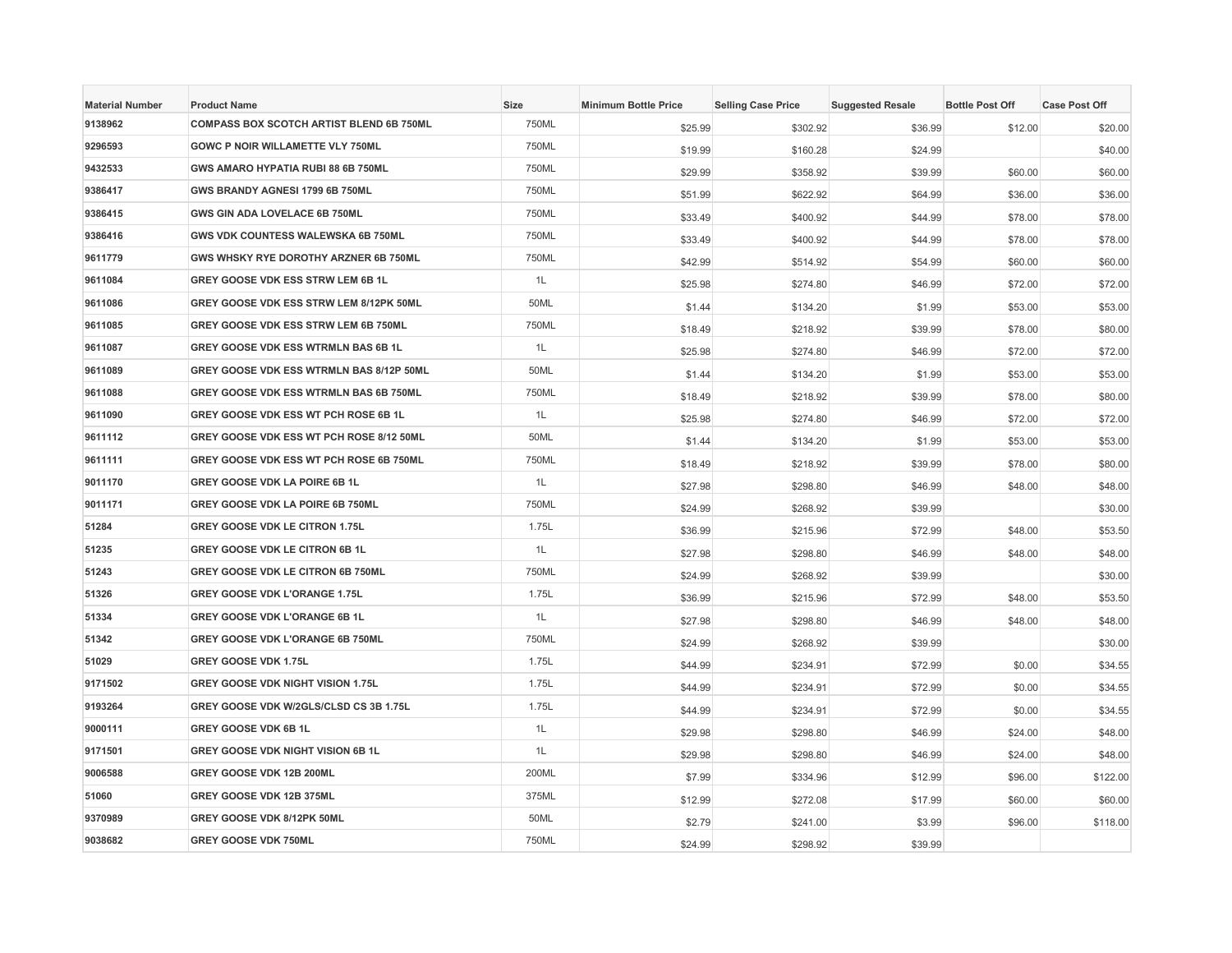| <b>Material Number</b> | <b>Product Name</b>                             | Size  | <b>Minimum Bottle Price</b> | <b>Selling Case Price</b> | <b>Suggested Resale</b> | <b>Bottle Post Off</b> | <b>Case Post Off</b> |
|------------------------|-------------------------------------------------|-------|-----------------------------|---------------------------|-------------------------|------------------------|----------------------|
| 9636362                | GREY GOOSE VDK W/FT SPKL GFRT 6B 750ML          | 750ML | \$24.99                     | \$298.92                  | \$39.99                 | \$0.00                 | \$0.00               |
| 9111905                | <b>GUARACHI CAB SAUV 6B 750ML</b>               | 750ML | \$62.99                     | \$377.46                  | \$89.99                 |                        |                      |
| 9436826                | GUNDLACH BUNDSCHU CAB SAUV 6B 750ML             | 750ML | \$36.99                     | \$207.00                  | \$54.99                 |                        | \$8.00               |
| 9006835                | GUNDLACH BUNDSCHU CHARD 750ML                   | 750ML | \$21.99                     | \$186.00                  | \$27.99                 |                        | \$28.00              |
| 9006837                | <b>GUNDLACH BUNDSCHU GEWZ 750ML</b>             | 750ML | \$19.99                     | \$165.00                  | \$22.99                 |                        | \$37.00              |
| 9006832                | <b>GUNDLACH BUNDSCHU MERLOT 750ML</b>           | 750ML | \$29.99                     | \$241.00                  | \$39.99                 |                        | \$37.00              |
| 9006818                | GUNDLACH BUNDSCHU MT CUV 750ML                  | 750ML | \$17.99                     | \$146.00                  | \$22.99                 |                        | \$27.00              |
| 9620681                | HALL CAB SAUV COEUR 16 750ML                    | 750ML | \$36.99                     | \$300.00                  | \$49.99                 |                        |                      |
| 9629067                | HALL CAB SAUV ELLIES 750ML                      | 750ML | \$36.99                     | \$300.00                  | \$49.99                 |                        |                      |
| 9006800                | <b>HALL CAB SAUV NAPA 1.5L</b>                  | 1.5L  | \$115.00                    | \$528.00                  | \$120.00                |                        | \$0.00               |
| 9074823                | HALL CAB SAUV NAPA 750ML                        | 750ML | \$49.99                     | \$444.00                  | \$59.99                 | \$96.00                | \$130.92             |
| 9143882                | HALL CAB SAUV CEL SEL 750ML                     | 750ML | \$59.99                     | \$420.00                  | \$79.99                 |                        |                      |
| 9405400                | HALL CAB SAUV T BAR T 750ML                     | 750ML | \$11.99                     | \$138.00                  | \$28.99                 |                        |                      |
| 9060117                | <b>HALL MERLOT NAPA 750ML</b>                   | 750ML | \$34.99                     | \$299.00                  | \$40.00                 |                        | \$69.00              |
| 9067551                | HALL SAUV BL NAPA 750ML                         | 750ML | \$19.99                     | \$180.00                  | \$29.99                 | \$0.00                 | \$108.00             |
| 9213794                | HANSON OF SONOMA VDK 6B 750ML                   | 750ML | \$20.08                     | \$240.00                  | \$29.99                 |                        |                      |
| 9221390                | HANSON OF SONOMA VDK CUCUM 6B 750ML             | 750ML | \$20.08                     | \$240.00                  | \$29.99                 |                        |                      |
| 9418307                | <b>HANSON OF SONOMA VDK HABANERO 6B 750ML</b>   | 750ML | \$20.08                     | \$240.00                  | \$29.99                 |                        |                      |
| 9221392                | HANSON OF SONOMA VDK MANDARIN 6B 750ML          | 750ML | \$20.08                     | \$240.00                  | \$29.99                 |                        |                      |
| 9418306                | HANSON OF SONOMA VDK MEYER LMN 6B 750ML         | 750ML | \$20.08                     | \$240.00                  | \$29.99                 |                        |                      |
| 9332159                | <b>HARKEN CHARD 12B 375ML</b>                   | 375ML | \$5.41                      | \$64.00                   | \$9.99                  |                        |                      |
| 9194024                | <b>HARKEN CHARD 750ML</b>                       | 750ML | \$14.99                     | \$108.00                  | \$19.99                 |                        | \$12.00              |
| 9353371                | <b>HARKEN P NOIR 750ML</b>                      | 750ML | \$14.99                     | \$108.00                  | \$19.99                 |                        | \$12.00              |
| 9638264                | HARMONY & SOUL CAB SAUV CA 750ML                | 750ML | \$9.99                      | \$76.80                   | \$12.99                 |                        |                      |
| 9143918                | <b>HARTFORD CT CHARD RRV 750ML</b>              | 750ML | \$29.99                     | \$240.00                  | \$37.49                 |                        | \$22.92              |
| 9039978                | <b>HARTFORD CT CHARD 4 HEARTS 750ML</b>         | 750ML | \$28.41                     | \$340.00                  | \$52.49                 | \$0.00                 | \$0.00               |
| 9638360                | <b>HARTFORD CT CHARD FOG DANCE 19 6B 750ML</b>  | 750ML | \$59.99                     | \$276.00                  | \$64.99                 |                        |                      |
| 9101422                | HARTFORD CT CHARD SEASCAPE 6B 750ML             | 750ML | \$64.99                     | \$300.00                  | \$64.99                 |                        | \$89.46              |
| 9254072                | HARTFORD CT CHARD SEVENS BENCH 6B 750ML         | 750ML | \$59.99                     | \$268.00                  | \$89.99                 |                        | \$91.46              |
| 9638373                | <b>HARTFORD CT CHARD 3 JCKS VYD 19 6B 750ML</b> | 750ML | \$59.99                     | \$276.00                  | \$65.99                 |                        |                      |
| 9638376                | HARTFORD CT P NOIR FAR CST 19 6B 750ML          | 750ML | \$64.99                     | \$288.00                  | \$69.99                 |                        |                      |
| 9039992                | HARTFORD CT P NOIR JENNIFER 6B 750ML            | 750ML | \$64.99                     | \$288.00                  | \$75.99                 |                        |                      |
| 9254137                | HARTFORD CT P NOIR MULDUNE 6B 750ML             | 750ML | \$52.08                     | \$288.00                  | \$74.99                 |                        | \$24.00              |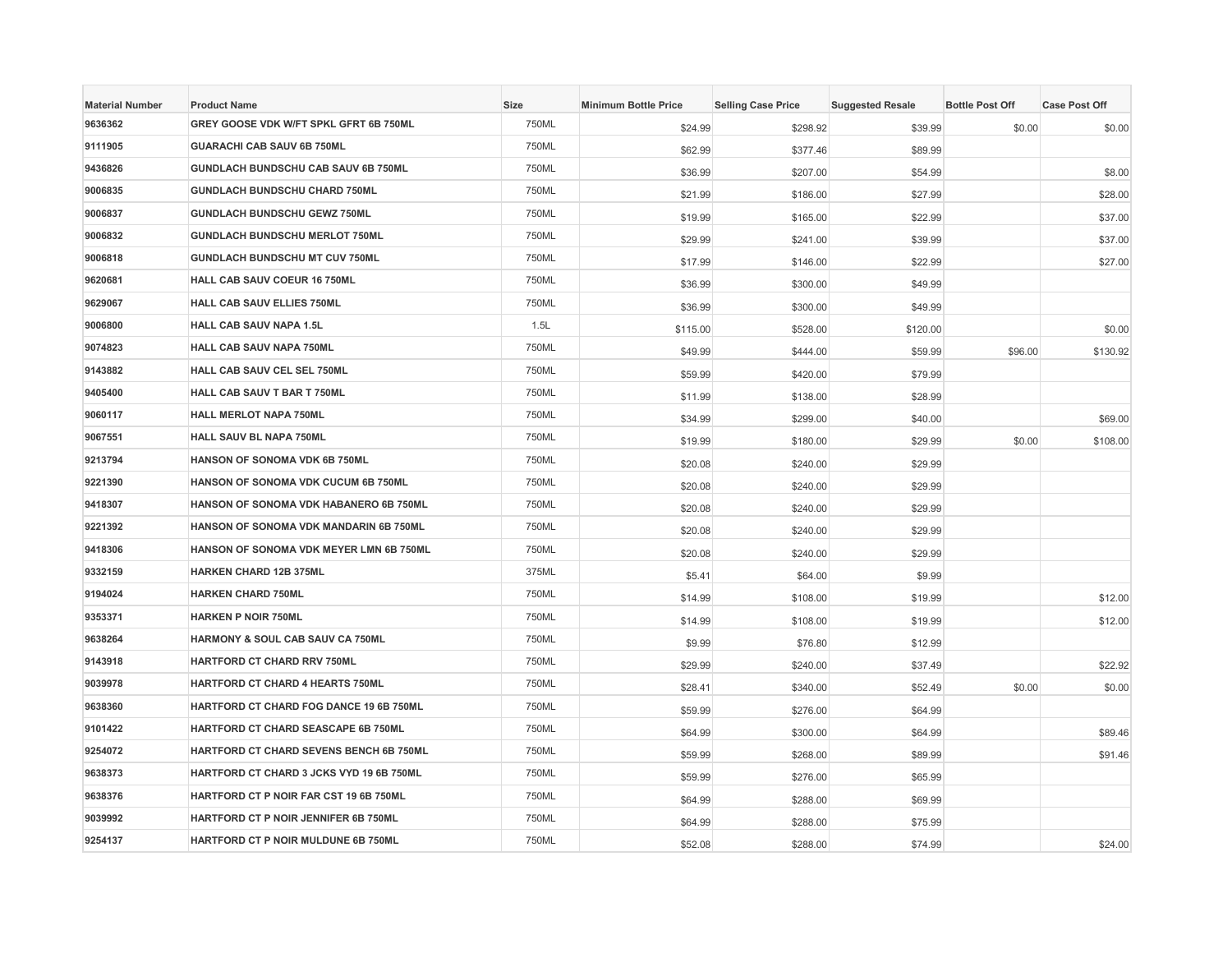| <b>Material Number</b> | <b>Product Name</b>                             | Size  | <b>Minimum Bottle Price</b> | <b>Selling Case Price</b> | <b>Suggested Resale</b> | <b>Bottle Post Off</b> | <b>Case Post Off</b> |
|------------------------|-------------------------------------------------|-------|-----------------------------|---------------------------|-------------------------|------------------------|----------------------|
| 9143919                | HARTFORD CT P NOIR RRV 750ML                    | 750ML | \$34.99                     | \$276.00                  | \$44.99                 |                        | \$28.00              |
| 1120948                | HARTFORD CT P NOIR SEASCAPE 6B 750ML            | 750ML | \$64.99                     | \$300.00                  | \$97.49                 |                        |                      |
| 9638377                | HARTFORD CT P NOIR WARRIOR 19 6B 750ML          | 750ML | \$64.99                     | \$288.00                  | \$69.99                 |                        |                      |
| 9619422                | HARTFORD SYRAH OUTER LIMITS 15 750ML            | 750ML | \$35.08                     | \$420.00                  | \$49.99                 |                        | \$0.00               |
| 9039994                | HARTFORD ZIN RRV 750ML                          | 750ML | \$29.99                     | \$300.00                  | \$44.99                 | \$0.00                 | \$20.00              |
| 9238230                | HAVANA CLUB RUM ANEJO BL PET 50ML               | 50ML  | \$0.74                      | \$84.80                   | \$1.79                  | \$46.40                | \$46.40              |
| 9238229                | HAVANA CLUB RUM ANEJO BL 750ML                  | 750ML | \$15.99                     | \$177.92                  | \$22.99                 | \$48.00                | \$61.00              |
| 9238232                | HAVANA CLUB RUM ANEJO CLAS PET 50ML             | 50ML  | \$0.74                      | \$84.80                   | \$1.79                  | \$46.40                | \$46.40              |
| 9238231                | HAVANA CLUB RUM ANEJO CLAS 750ML                | 750ML | \$17.99                     | \$194.92                  | \$24.99                 | \$48.00                | \$68.00              |
| 9221934                | HAYES RANCH CAB SAUV 750ML                      | 750ML | \$8.99                      | \$79.99                   | \$9.99                  |                        |                      |
| 9221929                | <b>HAYES RANCH CHARD 750ML</b>                  | 750ML | \$8.99                      | \$79.99                   | \$9.99                  |                        |                      |
| 9228161                | <b>HAYES RANCH MERLOT 750ML</b>                 | 750ML | \$8.99                      | \$79.99                   | \$9.99                  |                        |                      |
| 9228162                | HAYES RANCH P GRIGIO 750ML                      | 750ML | \$8.99                      | \$79.99                   | \$9.99                  |                        | \$0.00               |
| 9228163                | <b>HAYES RANCH RED 750ML</b>                    | 750ML | \$8.99                      | \$79.99                   | \$9.99                  |                        |                      |
| 9363561                | <b>HAYES RANCH ROSE 750ML</b>                   | 750ML | \$7.99                      | \$60.00                   | \$9.99                  |                        | \$19.99              |
| 9613202                | <b>HAYES RANCH SAUV BL 750ML</b>                | 750ML | \$8.99                      | \$79.99                   | \$9.99                  |                        |                      |
| 9628168                | HEAVENS DOOR WHSKY BOOTLEG 13YR 1B 750ML        | 750ML | \$389.99                    | \$4,678.92                | \$529.99                |                        |                      |
| 9426792                | HEAVENS DOOR BRBN BBL BS CDI 6B 750ML           | 750ML | \$59.99                     | \$538.92                  | \$59.99                 |                        | \$180.00             |
| 9426791                | <b>HEAVENS DOOR BRBN BBL CB CDI 6B 750ML</b>    | 750ML | \$59.99                     | \$538.92                  | \$59.99                 |                        | \$180.00             |
| 9618314                | HEAVENS DOOR BRBN CS SBBL 6B 750ML              | 750ML | \$59.99                     | \$538.92                  | \$59.99                 |                        | \$180.00             |
| 9620106                | HEAVENS DOOR BRBN SBBL GLENWOOD 6B 750ML        | 750ML | \$59.99                     | \$538.92                  | \$59.99                 |                        | \$180.00             |
| 9621471                | HEAVENS DOOR BRBN SBBL CANT #64 6B 750ML        | 750ML | \$59.99                     | \$538.92                  | \$59.99                 |                        | \$180.00             |
| 9621473                | HEAVENS DOOR BRBN SBBL CAN #9169 6B 750M        | 750ML | \$59.99                     | \$538.92                  | \$59.99                 |                        | \$180.00             |
| 9640131                | <b>HEAVENS DOOR BRBN CS GRN FRM#244 6B 750M</b> | 750ML | \$59.99                     | \$538.92                  | \$59.99                 |                        | \$180.00             |
| 9640133                | HEAVENS DOOR BRBN CS SAVRITE#9377 6B 750        | 750ML | \$59.99                     | \$538.92                  | \$59.99                 |                        | \$180.00             |
| 9640154                | HEAVENS DOOR BRBN CS GLEN RO #176 6B 750        | 750ML | \$59.99                     | \$538.92                  | \$59.99                 |                        | \$180.00             |
| 9640181                | <b>HEAVENS DOOR BRBN CS STEW #9872 6B 750</b>   | 750ML | \$59.99                     | \$538.92                  | \$59.99                 |                        | \$180.00             |
| 9641610                | HEAVENS DOOR BRBN CS SB NEJAIME 6B 750ML        | 750ML | \$59.99                     | \$538.92                  | \$59.99                 |                        | \$180.00             |
| 9638932                | HEAVENS DOOR BRBN DECADE 10YR 6B 750ML          | 750ML | \$64.99                     | \$778.92                  | \$89.99                 |                        |                      |
| 9306744                | <b>HEAVENS DOOR BRBN TN STRGHT 92 6B 750ML</b>  | 750ML | \$34.99                     | \$418.92                  | \$49.99                 | \$48.00                | \$48.00              |
| 9436297                | HEAVENS DOOR TRILOGY COLL 6/3PK 200ML           | 200ML | \$9.99                      | \$179.46                  | \$49.99                 | \$72.54                | \$72.54              |
| 9306746                | <b>HEAVENS DOOR RYE WHSKY STRT 92 6B 750ML</b>  | 750ML | \$49.99                     | \$598.92                  | \$69.99                 | \$48.00                | \$48.00              |
| 9306743                | HEAVENS DOOR WHSKY DBL BBL 100 6B 750ML         | 750ML | \$34.99                     | \$418.92                  | \$49.99                 | \$48.00                | \$48.00              |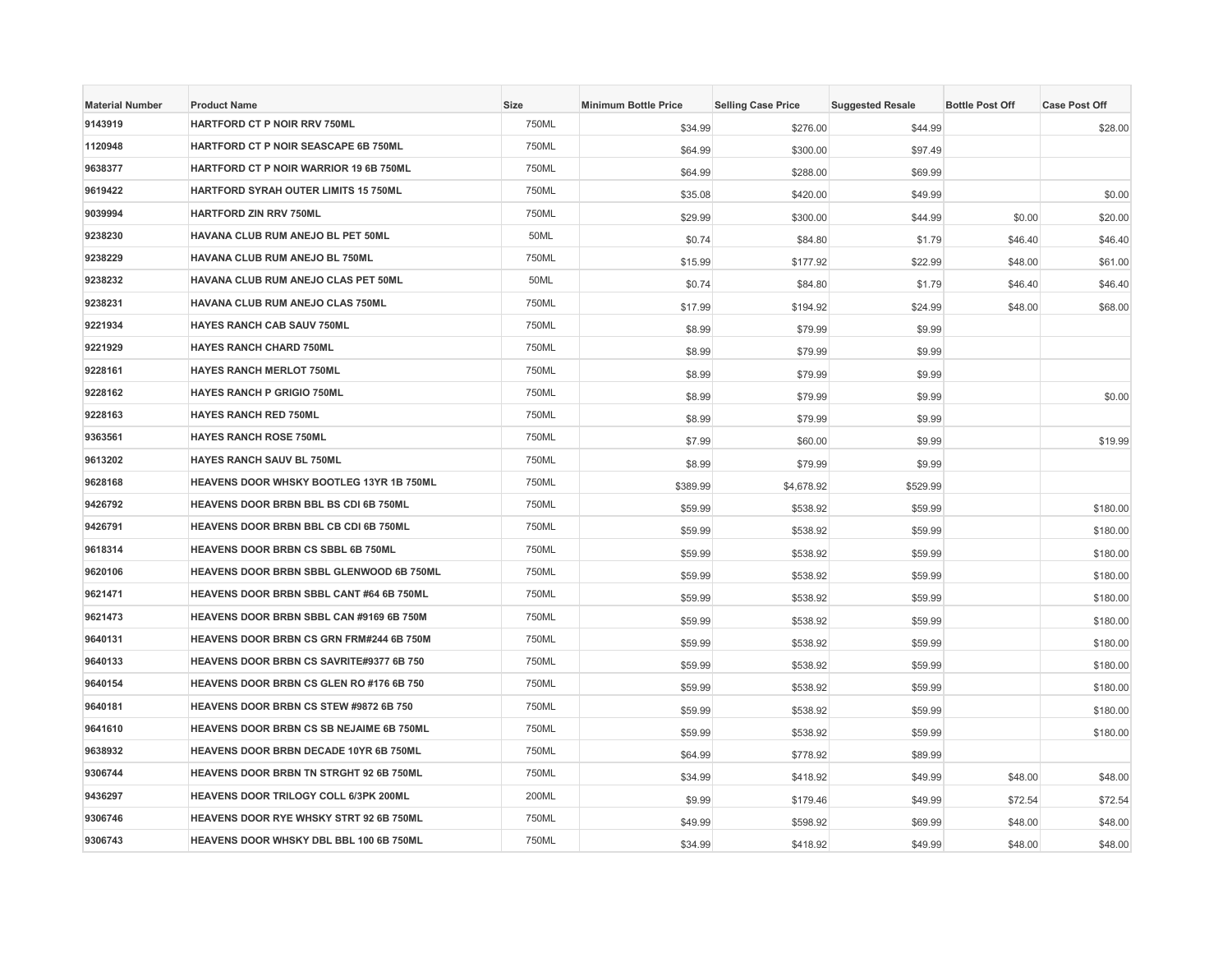| <b>Material Number</b> | <b>Product Name</b>                           | Size  | <b>Minimum Bottle Price</b> | <b>Selling Case Price</b> | <b>Suggested Resale</b> | <b>Bottle Post Off</b> | <b>Case Post Off</b> |
|------------------------|-----------------------------------------------|-------|-----------------------------|---------------------------|-------------------------|------------------------|----------------------|
| 9070208                | <b>HENDRICKS GIN 1.75L</b>                    | 1.75L | \$59.98                     | \$287.46                  | \$90.99                 | \$48.06                | \$120.00             |
| 9001723                | <b>HENDRICKS GIN 6B 1L</b>                    | 1L    | \$39.99                     | \$465.48                  | \$49.99                 | \$12.00                | \$24.00              |
| 9258038                | <b>HENDRICKS GIN 12B 375ML</b>                | 375ML | \$15.99                     | \$357.84                  | \$19.99                 | \$48.00                | \$72.00              |
| 9005883                | <b>HENDRICKS GIN 8/12PK 50ML</b>              | 50ML  | \$3.68                      | \$335.04                  | \$4.99                  | \$60.00                | \$60.00              |
| 9018599                | <b>HENDRICKS GIN 6B 750ML</b>                 | 750ML | \$32.99                     | \$306.92                  | \$44.99                 | \$24.00                | \$112.00             |
| 9631435                | <b>HENDRICKS GIN NEPTUNIA 6B 750ML</b>        | 750ML | \$31.99                     | \$382.92                  | \$39.99                 | \$96.00                | \$96.00              |
| 9282752                | <b>HENDRICKS GIN ORBIUM 86.8 6B 750ML</b>     | 750ML | \$31.99                     | \$382.92                  | \$39.99                 | \$96.00                | \$96.00              |
| 9085001                | <b>HENNESSY COGN BLK 1L</b>                   | 1L    | \$53.25                     | \$638.00                  | \$62.99                 | \$72.00                | \$72.00              |
| 9103430                | <b>HENNESSY COGN BLK 12B 375ML</b>            | 375ML | \$23.24                     | \$487.48                  | \$24.99                 | \$34.00                | \$88.00              |
| 9084040                | <b>HENNESSY COGN BLK 750ML</b>                | 750ML | \$45.57                     | \$459.60                  | \$49.99                 | \$29.04                | \$112.00             |
| 9443809                | HENNESSY COGN BLK W/2 GLS EOY 6B 750ML        | 750ML | \$45.57                     | \$459.60                  | \$49.99                 | \$29.04                | \$112.00             |
| 9179668                | <b>HENNESSY COGN PARADIS 3B 750ML</b>         | 750ML | \$1,074.00                  | \$12,887.06               | \$1,399.99              | \$587.86               | \$587.86             |
| 9087401                | HENNESSY COGN RICHARD HENNESSY 2B 750ML       | 750ML | \$5,175.08                  | \$62,100.00               | \$6,899.99              |                        |                      |
| 9158346                | HENNESSY COGN PARADIS IMPERIAL 3B 750ML       | 750ML | \$2,110.08                  | \$25,320.00               | \$2,599.99              | \$2,400.00             | \$2,400.00           |
| 9025260                | <b>HENNESSY COGN VSOP 1.75L</b>               | 1.75L | \$102.99                    | \$616.80                  | \$119.99                | \$102.00               | \$102.00             |
| 9002488                | HENNESSY COGN VSOP PRIVLG 1L                  | 1L    | \$64.12                     | \$768.50                  | \$79.99                 | \$60.00                | \$60.00              |
| 9011399                | HENNESSY COGN VSOP PRIVLG FL 24B 200ML        | 200ML | \$16.99                     | \$742.58                  | \$18.99                 | \$23.00                | \$72.00              |
| 9011400                | HENNESSY COGN VSOP PRIVLG FL 12B 375ML        | 375ML | \$27.99                     | \$581.70                  | \$32.99                 | \$24.00                | \$96.00              |
| 9043253                | <b>HENNESSY COGN VSOP PRIVLG RD 12B 375ML</b> | 375ML | \$27.99                     | \$581.70                  | \$32.99                 | \$24.00                | \$96.00              |
| 9025263                | <b>HENNESSY COGN VSOP PRIVLG 50ML</b>         | 50ML  | \$5.33                      | \$598.65                  | \$7.99                  | \$0.00                 | \$12.00              |
| 9002497                | HENNESSY COGN VSOP PRIVLG 750ML               | 750ML | \$47.99                     | \$565.05                  | \$62.99                 | \$120.00               | \$120.00             |
| 9449894                | HENNESSY COGN VSOP PRIVLG NBA GB 750ML        | 750ML | \$49.99                     | \$565.05                  | \$62.99                 | \$120.00               | \$120.00             |
| 9616198                | HENNESSY COGN VSOP PRIV FATH 21 6B 750ML      | 750ML | \$49.99                     | \$565.05                  | \$62.99                 | \$120.00               | \$120.00             |
| 9631476                | HENNESSY COGN VSOP PRIVLG MALUMA 750ML        | 750ML | \$47.99                     | \$565.05                  | \$62.99                 | \$120.00               | \$120.00             |
| 9002486                | HENNESSY COGN VS 96B 100ML                    | 100ML | \$7.99                      | \$665.65                  | \$9.99                  | \$0.00                 | \$72.00              |
| 9002485                | <b>HENNESSY COGN VS 1.75L</b>                 | 1.75L | \$83.99                     | \$462.50                  | \$84.99                 | \$0.00                 | \$33.00              |
| 9002487                | <b>HENNESSY COGN VS 1L</b>                    | 1L    | \$48.99                     | \$556.50                  | \$54.99                 |                        | \$28.00              |
| 9153056                | HENNESSY COGN VS FL 24B 200ML                 | 200ML | \$13.99                     | \$550.42                  | \$14.99                 |                        | \$40.00              |
| 9624907                | HENNESSY COGN VS NBA GFT BX 24B 200ML         | 200ML | \$13.99                     | \$550.42                  | \$14.99                 |                        | \$40.00              |
| 9153744                | HENNESSY COGN VS FL 12B 375ML                 | 375ML | \$23.99                     | \$479.68                  | \$24.99                 |                        | \$38.00              |
| 9154413                | HENNESSY COGN VS RD 12B 375ML                 | 375ML | \$23.99                     | \$479.68                  | \$24.99                 |                        | \$38.00              |
| 9002495                | <b>HENNESSY COGN VS 50ML</b>                  | 50ML  | \$4.65                      | \$533.50                  | \$6.49                  |                        | \$0.00               |
| 9002496                | <b>HENNESSY COGN VS 750ML</b>                 | 750ML | \$43.99                     | \$460.55                  | \$44.99                 | \$0.00                 | \$40.00              |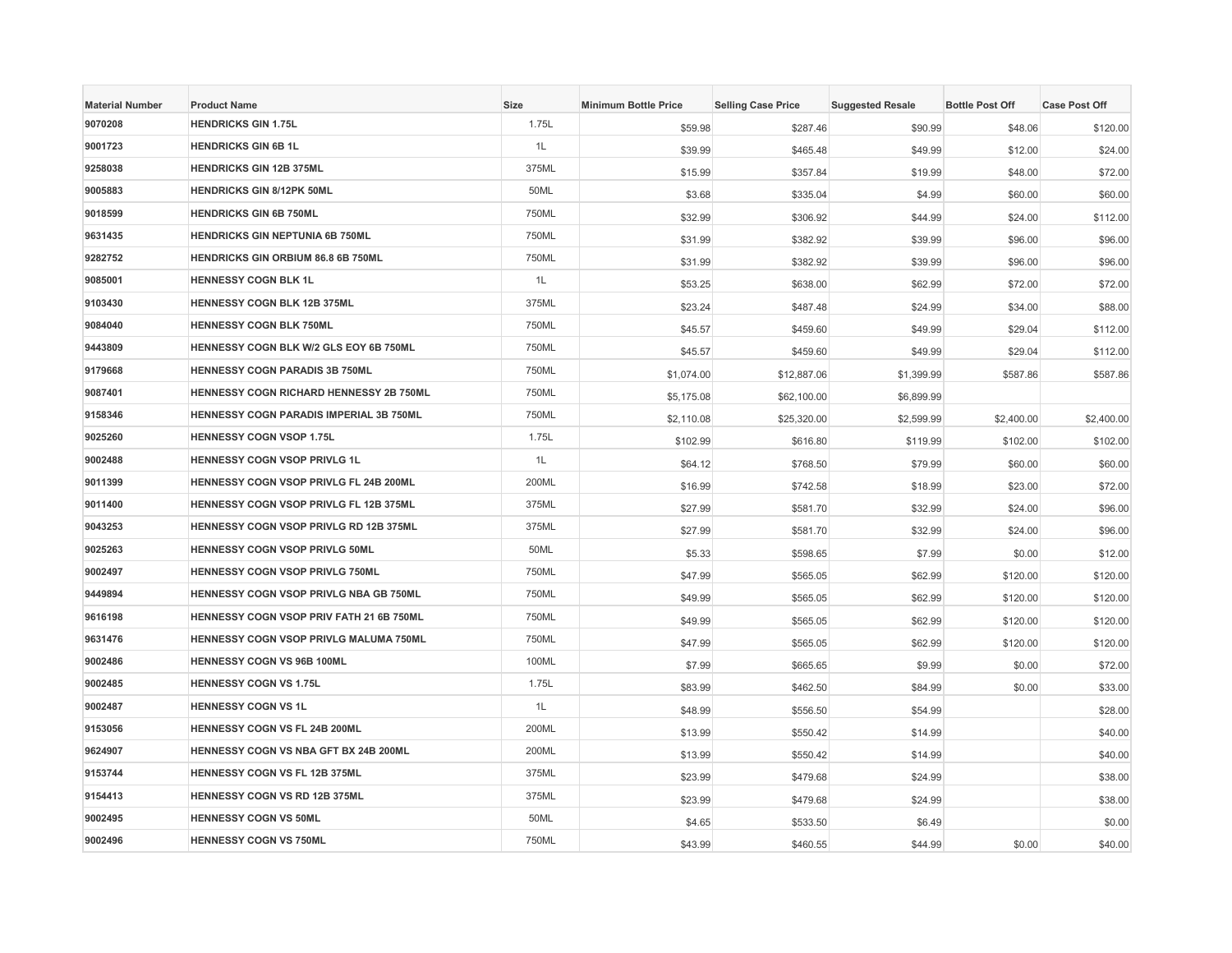| <b>Material Number</b> | <b>Product Name</b>                             | <b>Size</b> | <b>Minimum Bottle Price</b> | <b>Selling Case Price</b> | <b>Suggested Resale</b> | <b>Bottle Post Off</b> | <b>Case Post Off</b> |
|------------------------|-------------------------------------------------|-------------|-----------------------------|---------------------------|-------------------------|------------------------|----------------------|
| 9622026                | HENNESSY COGN VS COLOM GFT BX 2021 750ML        | 750ML       | \$43.99                     | \$460.55                  | \$44.99                 | \$0.00                 | \$40.00              |
| 9363460                | HENNESSY COGN XO GFT BX 12B 375ML               | 375ML       | \$87.99                     | \$2,088.00                | \$119.99                | \$192.00               | \$192.00             |
| 9002498                | HENNESSY COGN XO GFT BX 750ML                   | 750ML       | \$170.99                    | \$2,040.00                | \$209.99                | \$60.00                | \$60.00              |
| 9622029                | HENNESSY COGN XO COLOMBIER 2021 6B 750ML        | 750ML       | \$164.99                    | \$1,845.00                | \$184.99                |                        | \$130.00             |
| 9624280                | HENNESSY COGN XO NBA LE GFT BX 750ML            | 750ML       | \$170.99                    | \$2,040.00                | \$209.99                | \$60.00                | \$60.00              |
| 9632842                | <b>HERDADE PESO TRINCA BOLOTAS RED 6B 750ML</b> | 750ML       | \$12.99                     | \$56.00                   | \$15.99                 |                        |                      |
| 9185639                | HICKINBOTHAM CAB SAUV TRUMAN 6B 750ML           | 750ML       | \$74.99                     | \$260.00                  | \$99.99                 |                        | \$40.00              |
| 9185631                | HICKINBOTHAM CAB/SHIRAZ PEAKE 3B 750ML          | 750ML       | \$199.99                    | \$330.00                  | \$199.99                |                        | \$120.00             |
| 9185633                | HICKINBOTHAM MERLOT REVIVALIST 6B 750ML         | 750ML       | \$74.99                     | \$260.00                  | \$111.99                |                        | \$40.00              |
| 9436986                | HICKINBOTHAM MERLOT REVIVLST 17 6B 750ML        | 750ML       | \$74.99                     | \$260.00                  | \$111.99                |                        | \$40.00              |
| 9185630                | HICKINBOTHAM SHIRAZ BROOKS RD 6B 750ML          | 750ML       | \$74.99                     | \$260.00                  | \$99.99                 |                        | \$40.00              |
| 9386320                | HIDDEN CRUSH CAB SAUV CENT CST 750ML            | 750ML       | \$9.99                      | \$96.00                   | \$10.99                 |                        | \$8.24               |
| 9386342                | HIDDEN CRUSH CHARD CENT CST 750ML               | 750ML       | \$9.99                      | \$96.00                   | \$10.99                 |                        | \$0.00               |
| 9367380                | HIGH NOON CKTL BLK CHRY CAN 6/4PK 355ML         | 355ML       | \$2.49                      | \$45.00                   | \$9.99                  |                        |                      |
| 9367379                | HIGH NOON CKTL GRPFRT CAN 6/4PK 355ML           | 355ML       | \$2.49                      | \$45.00                   | \$9.99                  |                        |                      |
| 9631886                | HIGH NOON CKTL LEMON CAN 6/4PK 355ML            | 355ML       | \$2.49                      | \$45.00                   | \$9.99                  |                        |                      |
| 9423437                | HIGH NOON CKTL LIME CAN 6/4PK 355ML             | 355ML       | \$2.49                      | \$45.00                   | \$9.99                  |                        |                      |
| 9610040                | <b>HIGH NOON CKTL MANGO CAN 6/4PK 355ML</b>     | 355ML       | \$2.49                      | \$45.00                   | \$9.99                  |                        |                      |
| 9405659                | HIGH NOON CKTL MIXED CS CAN 2/12PK 355ML        | 355ML       | \$2.24                      | \$45.00                   | \$29.99                 | \$0.00                 | \$0.00               |
| 9624551                | HIGH NOON CKTL SHRINKLESS CLB 1/12 355ML        | 355ML       | \$2.24                      | \$22.50                   | \$29.99                 |                        | \$0.00               |
| 9631872                | HIGH NOON CKTL VAR POOL PK CAN 3/8 355ML        | 355ML       | \$2.37                      | \$45.00                   | \$19.99                 |                        |                      |
| 9633210                | HIGH NOON CKTL PSNFRT CAN 6/4PK 355ML           | 355ML       | \$2.49                      | \$45.00                   | \$9.99                  |                        |                      |
| 9423436                | HIGH NOON CKTL PEACH CAN 6/4PK 355ML            | 355ML       | \$2.49                      | \$45.00                   | \$9.99                  |                        |                      |
| 9637400                | HIGH NOON CKTL PEACH CAN LOOSE 24P 355ML        | 355ML       | \$2.49                      | \$45.00                   | \$9.99                  |                        |                      |
| 9637441                | HIGH NOON CKTL PEACH CAN 12PK 700ML             | 700ML       | \$3.99                      | \$45.00                   | \$5.99                  |                        |                      |
| 9367376                | HIGH NOON CKTL PINEAPL CAN 6/4PK 355ML          | 355ML       | \$2.49                      | \$45.00                   | \$9.99                  |                        |                      |
| 9637414                | HIGH NOON CKTL PINEAPL CN LOOSE 24P 355M        | 355ML       | \$2.49                      | \$45.00                   | \$9.99                  |                        |                      |
| 9637412                | HIGH NOON CKTL PINEAPL CAN 700ML                | 700ML       | \$3.99                      | \$45.00                   | \$5.99                  |                        |                      |
| 9435957                | HIGH NOON SUN SIPS VARTY CAN 3/8PK 355ML        | 355ML       | \$2.37                      | \$45.00                   | \$19.99                 |                        | \$0.00               |
| 9610051                | HIGH NOON CKTL TROPICAL CAN 3/8PK 355ML         | 355ML       | \$2.37                      | \$45.00                   | \$19.99                 |                        | \$0.00               |
| 9367378                | HIGH NOON CKTL WTRMLN CAN 6/4PK 355ML           | 355ML       | \$2.49                      | \$45.00                   | \$9.99                  |                        |                      |
| 9637229                | HIGH NOON CKTL WTRMLN CAN LOOSE 24P 355M        | 355ML       | \$2.49                      | \$45.00                   | \$9.99                  |                        |                      |
| 9631108                | HIGH PLAINS RYE 97 6B 750ML                     | 750ML       | \$39.99                     | \$478.92                  | \$54.99                 | \$60.00                | \$60.00              |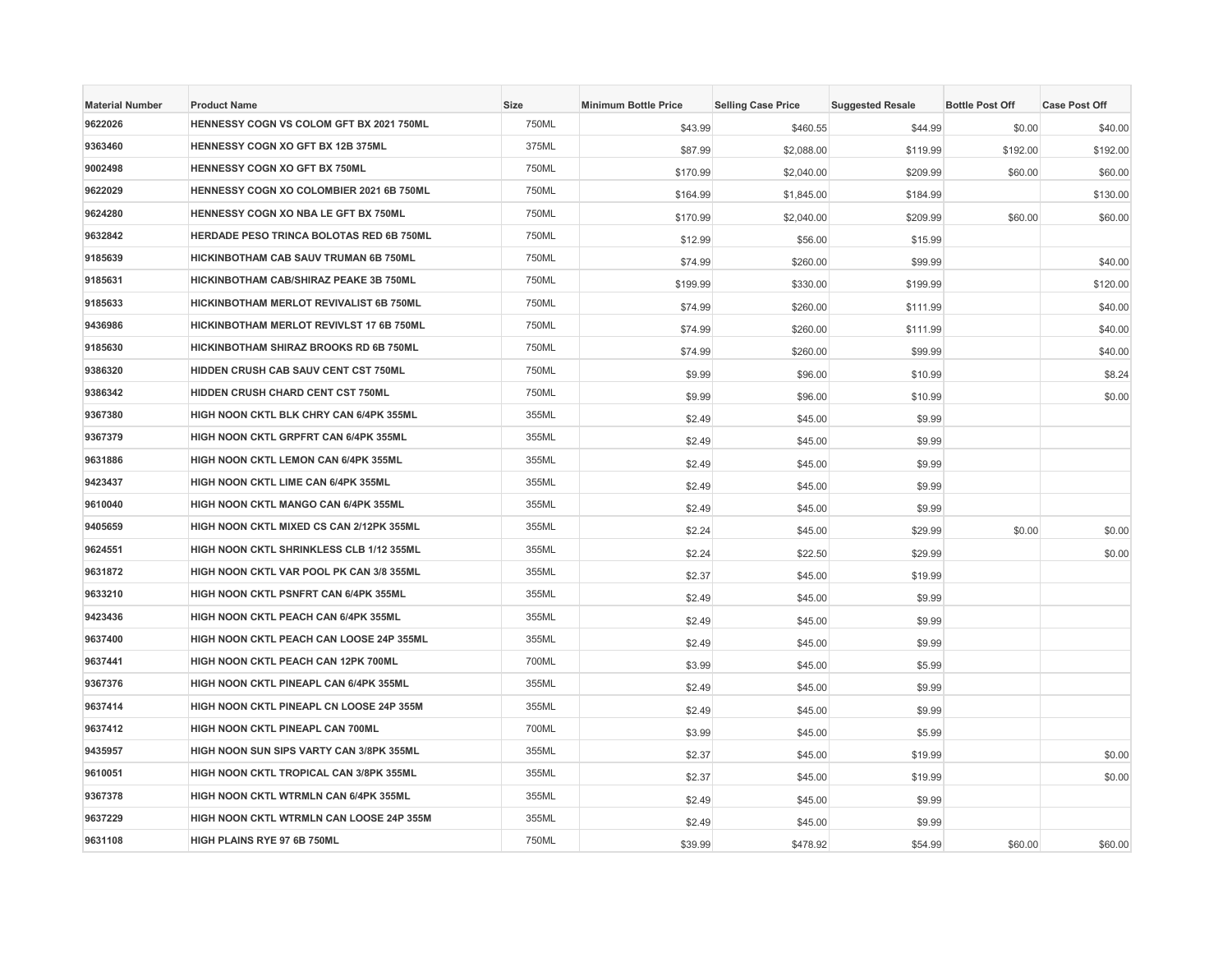| <b>Material Number</b> | <b>Product Name</b>                     | <b>Size</b> | <b>Minimum Bottle Price</b> | <b>Selling Case Price</b> | <b>Suggested Resale</b> | <b>Bottle Post Off</b> | <b>Case Post Off</b> |
|------------------------|-----------------------------------------|-------------|-----------------------------|---------------------------|-------------------------|------------------------|----------------------|
| 9449391                | HINDSIGHT CAB SAUV HOWELL MTN 6B 750ML  | 750ML       | \$53.41                     | \$320.00                  | \$79.99                 |                        |                      |
| 9449388                | <b>HINDSIGHT CAB SAUV NAPA 750ML</b>    | 750ML       | \$20.08                     | \$240.00                  | \$32.99                 |                        |                      |
| 9449389                | <b>HINDSIGHT RED NAPA 750ML</b>         | 750ML       | \$16.78                     | \$199.92                  | \$26.99                 | \$18.08                | \$18.08              |
| 83337                  | HIRAM WALKER AMARETTO 50 1L             | 1L          | \$12.75                     | \$126.60                  | \$16.99                 |                        | \$12.00              |
| 9015363                | HIRAM WALKER AMARETTO 50 750ML          | 750ML       | \$9.74                      | \$90.60                   | \$12.99                 |                        | \$25.30              |
| 9015387                | HIRAM WALKER ANISETTE WT 60 1.75L       | 1.75L       | \$17.79                     | \$91.26                   | \$22.79                 |                        | \$15.00              |
| 83147                  | HIRAM WALKER ANISETTE WT 60 750ML       | 750ML       | \$9.44                      | \$104.08                  | \$12.99                 |                        | \$8.00               |
| 83832                  | HIRAM WALKER BLK RASPB 33 1L            | 1L          | \$9.46                      | \$112.56                  | \$13.49                 | \$12.00                | \$12.00              |
| 85134                  | HIRAM WALKER CURACAO BLUE 30 1L         | 1L          | \$10.79                     | \$112.56                  | \$13.49                 |                        | \$15.00              |
| 85142                  | HIRAM WALKER CURACAO BLUE 30 750ML      | 750ML       | \$8.29                      | \$97.32                   | \$11.99                 | \$8.64                 | \$8.64               |
| 9000819                | HIRAM WALKER CRM DE BANANA 30 1L        | 1L          | \$10.79                     | \$112.56                  | \$13.49                 | \$0.00                 | \$15.00              |
| 83642                  | HIRAM WALKER CRM DE BANANA 30 750ML     | 750ML       | \$8.29                      | \$97.32                   | \$11.99                 | \$8.64                 | \$8.64               |
| 84046                  | HIRAM WALKER CRM DE CACAO DRK 30 750ML  | 750ML       | \$8.29                      | \$97.32                   | \$11.99                 | \$8.64                 | \$8.64               |
| 84442                  | HIRAM WALKER CRM DE CASSIS 30 750ML     | 750ML       | \$8.29                      | \$97.32                   | \$11.99                 | \$8.64                 | \$8.64               |
| 9000804                | HIRAM WALKER CRM DE CACAO WT 30 750ML   | 750ML       | \$8.29                      | \$97.32                   | \$11.99                 | \$8.64                 | \$8.64               |
| 9025292                | HIRAM WALKER CRM DE MENTHE GRN 30 375ML | 375ML       | \$6.25                      | \$119.68                  | \$7.99                  |                        | \$8.00               |
| 86041                  | HIRAM WALKER CRM DE MENTHE GRN 30 750ML | 750ML       | \$8.29                      | \$97.32                   | \$11.99                 | \$8.64                 | \$8.64               |
| 86249                  | HIRAM WALKER CRM DE MENTHE WT 30 750ML  | 750ML       | \$8.29                      | \$97.32                   | \$11.99                 | \$8.64                 | \$8.64               |
| 85548                  | HIRAM WALKER KIRSCHWASSER 90 750ML      | 750ML       | \$12.99                     | \$136.92                  | \$17.19                 |                        | \$18.00              |
| 85431                  | HIRAM WALKER ORNG CURACO 30 1L          | 1L          | \$10.79                     | \$112.56                  | \$13.49                 |                        | \$15.00              |
| 80846                  | HIRAM WALKER SAMBUCA LIQ 84 750ML       | 750ML       | \$11.49                     | \$122.52                  | \$16.49                 | \$6.00                 | \$18.00              |
| 87239                  | HIRAM WALKER TRIPLE SEC 30 1L           | 1L          | \$6.32                      | \$71.06                   | \$8.99                  |                        | \$3.86               |
| 87122                  | HIRAM WALKER TRIPLE SEC 60 1.75L        | 1.75L       | \$17.49                     | \$89.46                   | \$23.49                 |                        | \$15.00              |
| 87130                  | HIRAM WALKER TRIPLE SEC 60 1L           | 1L          | \$10.96                     | \$97.96                   | \$14.79                 |                        | \$32.60              |
| 87163                  | HIRAM WALKER TRIPLE SEC 60 375ML        | 375ML       | \$5.59                      | \$114.24                  | \$7.99                  |                        | \$18.00              |
| 87148                  | HIRAM WALKER TRIPLE SEC 60 750ML        | 750ML       | \$9.74                      | \$103.92                  | \$12.99                 |                        | \$12.00              |
| 81026                  | HIRAM WALKER BRANDY APRICOT 60 1.75L    | 1.75L       | \$19.29                     | \$94.26                   | \$26.39                 |                        | \$21.00              |
| 81034                  | HIRAM WALKER BRANDY APRICOT 60 1L       | 1L          | \$12.16                     | \$138.20                  | \$16.69                 | \$0.00                 | \$0.00               |
| 81042                  | HIRAM WALKER BRANDY APRICOT 60 750ML    | 750ML       | \$10.24                     | \$117.60                  | \$12.99                 |                        | \$0.00               |
| 81224                  | HIRAM WALKER BRANDY BLKB 70 1.75L       | 1.75L       | \$19.29                     | \$94.26                   | \$26.39                 |                        | \$21.00              |
| 81232                  | HIRAM WALKER BRANDY BLKB 70 1L          | 1L          | \$12.16                     | \$138.20                  | \$16.69                 | \$0.00                 | \$0.00               |
| 81265                  | HIRAM WALKER BRANDY BLKB 70 375ML       | 375ML       | \$5.38                      | \$127.09                  | \$6.99                  | \$0.00                 | \$0.00               |
| 81299                  | HIRAM WALKER BRANDY BLKB 70 50ML        | 50ML        | \$1.08                      | \$100.60                  | \$1.49                  |                        |                      |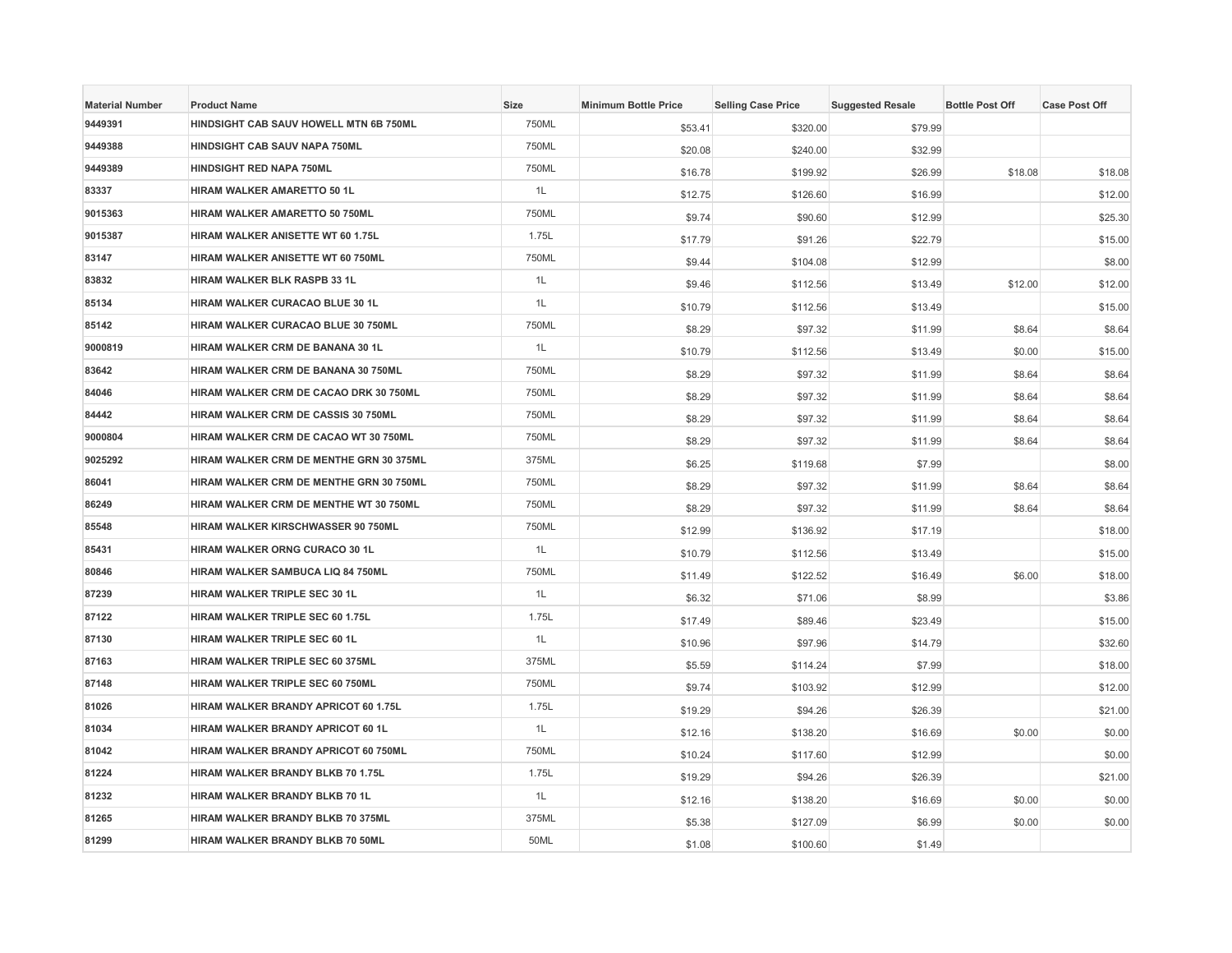| <b>Material Number</b> | <b>Product Name</b>                       | <b>Size</b> | <b>Minimum Bottle Price</b> | <b>Selling Case Price</b> | <b>Suggested Resale</b> | <b>Bottle Post Off</b> | <b>Case Post Off</b> |
|------------------------|-------------------------------------------|-------------|-----------------------------|---------------------------|-------------------------|------------------------|----------------------|
| 81240                  | HIRAM WALKER BRANDY BLKB 70 750ML         | 750ML       | \$9.88                      | \$117.60                  | \$13.29                 |                        | \$0.00               |
| 81422                  | HIRAM WALKER BRANDY COFFEE 60 1.75L       | 1.75L       | \$19.29                     | \$94.26                   | \$26.39                 |                        | \$21.00              |
| 81448                  | HIRAM WALKER BRANDY COFFEE 60 750ML       | 750ML       | \$10.24                     | \$117.60                  | \$13.29                 |                        | \$0.00               |
| 82040                  | HIRAM WALKER BRANDY PEACH 60 750ML        | 750ML       | \$10.24                     | \$117.60                  | \$13.29                 |                        | \$0.00               |
| 87734                  | HIRAM WALKER SCHNPS PEACH 30 1L           | 1L          | \$11.99                     | \$124.56                  | \$16.69                 | \$9.00                 | \$15.00              |
| 89029                  | HIRAM WALKER SCHNPS PEPPRMNT 60 1.75L     | 1.75L       | \$17.49                     | \$89.46                   | \$23.49                 |                        | \$15.00              |
| 89037                  | HIRAM WALKER SCHNPS PEPPRMNT 60 1L        | 1L          | \$11.24                     | \$112.56                  | \$15.29                 | \$12.00                | \$12.00              |
| 89078                  | HIRAM WALKER SCHNPS PEPPRMNT 60 200ML     | 200ML       | \$3.10                      | \$136.96                  | \$3.99                  |                        | \$8.00               |
| 9015381                | HIRAM WALKER SCHNPS PEPPRMNT 60 375ML     | 375ML       | \$5.64                      | \$124.68                  | \$7.79                  |                        | \$8.00               |
| 89094                  | HIRAM WALKER SCHNPS PEPPRMNT 60 50ML      | 50ML        | \$1.00                      | \$102.40                  | \$1.59                  |                        | \$8.00               |
| 9015380                | HIRAM WALKER SCHNPS PEPPRMNT 60 750ML     | 750ML       | \$8.99                      | \$88.92                   | \$12.49                 |                        | \$18.00              |
| 89276                  | HIRAM WALKER SCHNPS PEPPRMNT 90 200ML     | 200ML       | \$3.36                      | \$148.48                  | \$4.69                  |                        | \$8.00               |
| 89268                  | HIRAM WALKER SCHNPS PEPPRMNT 90 375ML     | 375ML       | \$6.29                      | \$140.08                  | \$8.69                  |                        | \$8.00               |
| 82230                  | <b>HIRAM WALKER SCHNPS SOUR APL 30 1L</b> | 1L          | \$10.96                     | \$124.56                  | \$13.49                 | \$9.00                 | \$15.00              |
| 9019261                | <b>HOBNOB CHARD 750ML</b>                 | 750ML       | \$13.99                     | \$115.00                  | \$13.99                 |                        | \$21.00              |
| 9019432                | <b>HOBNOB P NOIR 750ML</b>                | 750ML       | \$13.99                     | \$115.00                  | \$14.99                 |                        | \$21.00              |
| 9154435                | <b>HOBNOB RED 750ML</b>                   | 750ML       | \$13.99                     | \$115.00                  | \$13.99                 |                        | \$21.00              |
| 9182984                | HOBNOB WICKED RED BLEND LTD ED 750ML      | 750ML       | \$13.99                     | \$115.00                  | \$14.99                 |                        | \$21.00              |
| 9621881                | HOBNOB WICKED RED BLEND LTD ED 20 750ML   | 750ML       | \$13.99                     | \$115.00                  | \$14.99                 |                        | \$21.00              |
| 9626643                | HOCHSTADTER SLO&LO COFF OLD FASH 6B 750M  | 750ML       | \$18.49                     | \$220.92                  | \$24.99                 | \$42.00                | \$42.00              |
| 9241047                | HOCHSTADTER ROCK&RYE S&L CAN 24B 100ML    | 100ML       | \$2.99                      | \$71.25                   | \$3.99                  | \$10.00                | \$10.00              |
| 9383506                | HOCHSTADTER ROCK&RYE S&L CAN 6/4PK 100ML  | 100ML       | \$2.99                      | \$71.25                   | \$3.99                  | \$10.00                | \$10.00              |
| 9163218                | HOCHSTADTER ROCK&RYE SLOW&LO 84 6B 750ML  | 750ML       | \$19.99                     | \$220.92                  | \$26.99                 | \$24.00                | \$42.00              |
| 9027244                | <b>HOGUE CAB SAUV 750ML</b>               | 750ML       | \$9.99                      | \$88.00                   | \$12.99                 |                        | \$0.00               |
| 9027245                | HOGUE CHARD COLUMBIA 750ML                | 750ML       | \$9.99                      | \$88.00                   | \$12.99                 |                        | \$0.00               |
| 9010788                | <b>HOGUE GEWZ 750ML</b>                   | 750ML       | \$9.99                      | \$88.00                   | \$12.99                 |                        | \$0.00               |
| 2171940                | <b>HOGUE MERLOT 750ML</b>                 | 750ML       | \$9.99                      | \$88.00                   | \$12.99                 |                        | \$0.00               |
| 2173441                | <b>HOGUE P GRIGIO 750ML</b>               | 750ML       | \$9.99                      | \$88.00                   | \$12.99                 |                        | \$0.00               |
| 2173540                | <b>HOGUE RIES 750ML</b>                   | 750ML       | \$9.99                      | \$88.00                   | \$12.99                 |                        | \$0.00               |
| 2173946                | <b>HOGUE RIES LH 750ML</b>                | 750ML       | \$9.99                      | \$88.00                   | \$12.99                 |                        | \$0.00               |
| 9110005                | <b>HOGUE SAUV BL 750ML</b>                | 750ML       | \$9.99                      | \$88.00                   | \$12.99                 |                        | \$0.00               |
| 9389485                | HOME FIELD RED BLEND DCV 750ML            | 750ML       | \$19.99                     | \$159.97                  | \$23.99                 |                        | \$16.03              |
| 9376369                | <b>HOOTERS TEQ GLD 1L</b>                 | 1L          | \$11.49                     | \$136.00                  | \$19.99                 | \$17.00                | \$17.00              |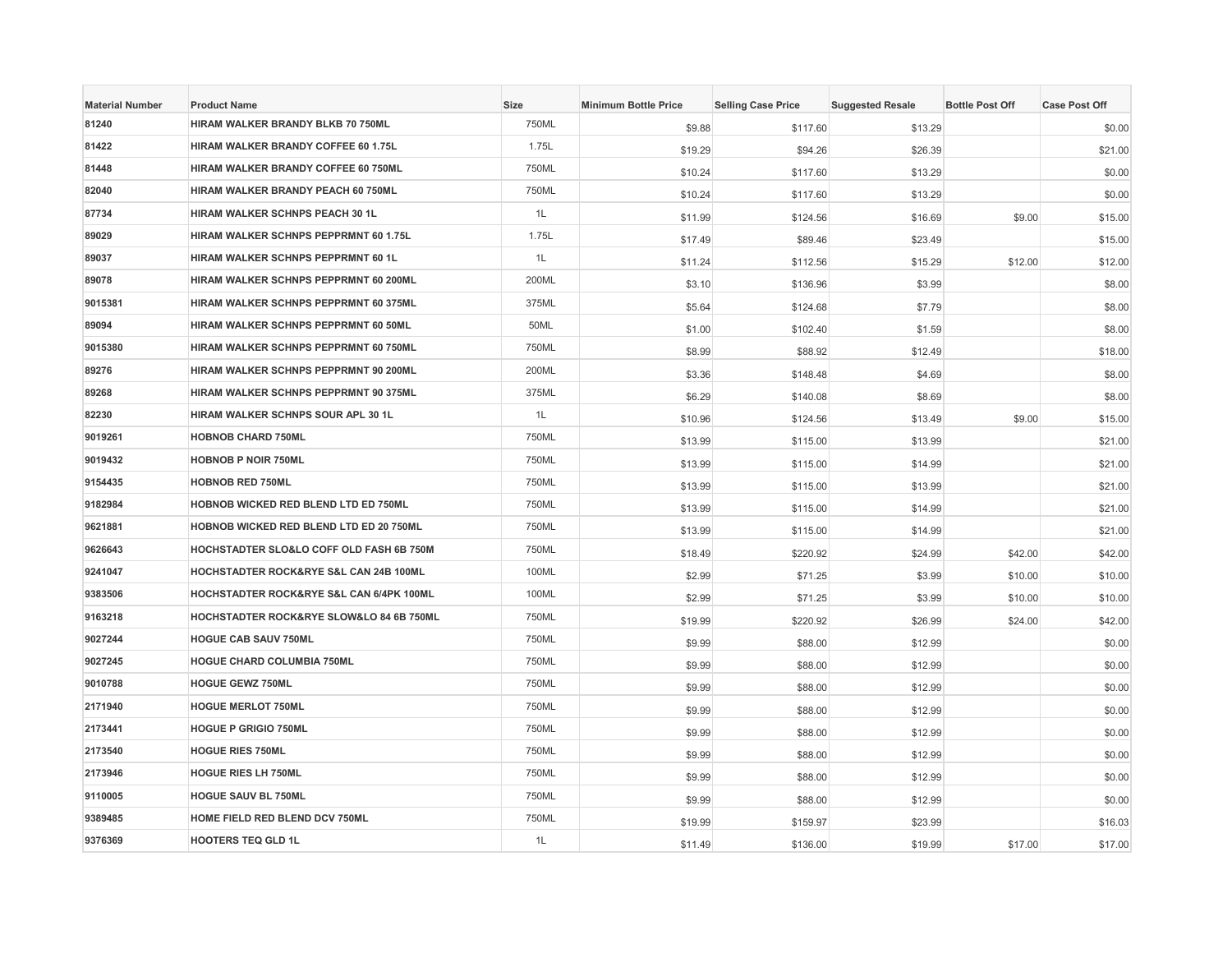| <b>Material Number</b> | <b>Product Name</b>                             | Size  | <b>Minimum Bottle Price</b> | <b>Selling Case Price</b> | <b>Suggested Resale</b> | <b>Bottle Post Off</b> | <b>Case Post Off</b> |
|------------------------|-------------------------------------------------|-------|-----------------------------|---------------------------|-------------------------|------------------------|----------------------|
| 9376383                | <b>HOOTERS TEQ SLVR 1L</b>                      | 1L    | \$11.49                     | \$136.00                  | \$19.99                 | \$17.00                | \$17.00              |
| 9376301                | <b>HOOTERS AMERICAN STRAIGHT WHSKY 1L</b>       | 1L    | \$8.99                      | \$106.00                  | \$15.99                 | \$17.04                | \$18.00              |
| 9367169                | <b>HOPES END CAB SAUV BRANDY AGED 750ML</b>     | 750ML | \$9.99                      | \$80.25                   | \$14.99                 | \$12.00                | \$39.75              |
| 9006530                | ABERFELDY SCOTCH 12YR 6B 750ML                  | 750ML | \$38.99                     | \$448.92                  | \$49.99                 | \$54.00                | \$72.00              |
| 9435152                | ABERFELDY SCOTCH 12YR W/GLD BRK 6B 750ML        | 750ML | \$38.99                     | \$448.92                  | \$49.99                 | \$54.00                | \$72.00              |
| 9625803                | ABERFELDY SCOTCH 18YR CR CASK 6B 750ML          | 750ML | \$89.99                     | \$1,078.92                | \$119.99                | \$360.00               | \$360.00             |
| 9447957                | ABERFELDY SCOTCH 20YR 6B 750ML                  | 750ML | \$149.99                    | \$1,798.92                | \$199.99                | \$600.00               | \$600.00             |
| 9006541                | ABERFELDY SCOTCH 21YR 4B 750ML                  | 750ML | \$129.99                    | \$1,558.92                | \$199.99                | \$360.00               | \$360.00             |
| 9633449                | ABERFELDY SCOTCH 21YR FW CASK 6B 750ML          | 750ML | \$136.99                    | \$1,637.92                | \$179.99                | \$881.00               | \$881.00             |
| 9631075                | ABERFELDY SCOTCH 24YR OLOR CASK 6B 750ML        | 750ML | \$174.99                    | \$2,098.92                | \$249.99                | \$900.00               | \$900.00             |
| 9611012                | <b>BOMBAY GIN BRAMBLE 6B 1L</b>                 | 1L    | \$28.99                     | \$320.92                  | \$40.79                 | \$54.00                | \$66.00              |
| 9611014                | <b>BOMBAY GIN BRAMBLE 8/12PK 50ML</b>           | 50ML  | \$1.12                      | \$103.20                  | \$1.99                  | \$36.00                | \$36.00              |
| 9611013                | <b>BOMBAY GIN BRAMBLE 6B 750ML</b>              | 750ML | \$19.99                     | \$234.92                  | \$29.99                 | \$72.00                | \$72.00              |
| 49429                  | <b>BOMBAY GIN ORIGINAL 1.75L</b>                | 1.75L | \$28.99                     | \$173.46                  | \$32.99                 | \$24.00                | \$24.00              |
| 49437                  | <b>BOMBAY GIN ORIGINAL 1L</b>                   | 1L    | \$23.99                     | \$277.92                  | \$29.99                 | \$12.00                | \$12.00              |
| 49445                  | <b>BOMBAY GIN ORIGINAL 750ML</b>                | 750ML | \$19.99                     | \$190.92                  | \$26.99                 | \$12.00                | \$60.00              |
| 49122                  | <b>BOMBAY GIN SAPPHIRE 1.75L</b>                | 1.75L | \$34.99                     | \$209.46                  | \$39.99                 | \$39.00                | \$39.00              |
| 49130                  | <b>BOMBAY GIN SAPPHIRE 1L</b>                   | 1L    | \$30.49                     | \$338.92                  | \$40.79                 | \$36.00                | \$48.00              |
| 49189                  | <b>BOMBAY GIN SAPPHIRE FLK 12B 200ML</b>        | 200ML | \$7.50                      | \$331.52                  | \$9.39                  | \$0.00                 | \$0.00               |
| 49155                  | <b>BOMBAY GIN SAPPHIRE FLK 12B 375ML</b>        | 375ML | \$9.99                      | \$225.84                  | \$15.49                 | \$12.00                | \$12.00              |
| 9000051                | <b>BOMBAY GIN SAPPHIRE SQ 12B 375ML</b>         | 375ML | \$9.99                      | \$225.84                  | \$15.49                 | \$12.00                | \$12.00              |
| 9349476                | <b>BOMBAY GIN SAPPHIRE 8/12PK 50ML</b>          | 50ML  | \$2.98                      | \$267.60                  | \$3.99                  | \$16.00                | \$16.00              |
| 49148                  | <b>BOMBAY GIN SAPPHIRE 750ML</b>                | 750ML | \$25.99                     | \$306.92                  | \$29.99                 |                        | \$0.00               |
| 9636285                | <b>BOMBAY GIN SAPPHIRE W/3 FT TONIC 6B 750M</b> | 750ML | \$25.99                     | \$306.92                  | \$29.99                 |                        |                      |
| 9135527                | <b>BOMBAY GIN SAPPHIRE EAST 750ML</b>           | 750ML | \$20.99                     | \$246.92                  | \$29.99                 | \$60.00                | \$60.00              |
| 9613477                | BOMBAY SAPPH RTD G&T CAN 6/4PK 250ML            | 250ML | \$2.99                      | \$55.00                   | \$12.99                 | \$6.00                 | \$21.75              |
| 9613501                | <b>BOMBAY SAPPH RTD G&lt; T CAN 6/4PK 250ML</b> | 250ML | \$2.99                      | \$55.00                   | \$12.99                 | \$6.00                 | \$21.75              |
| 40626                  | <b>CASTILLO RUM GLD PET 1.75L</b>               | 1.75L | \$19.98                     | \$94.99                   | \$24.99                 |                        | \$16.00              |
| 40634                  | <b>CASTILLO RUM GLD 1L</b>                      | 1L    | \$10.29                     | \$99.49                   | \$14.99                 | \$3.75                 | \$15.00              |
| 40642                  | <b>CASTILLO RUM GLD 750ML</b>                   | 750ML | \$10.99                     | \$100.99                  | \$12.99                 | \$0.00                 | \$12.00              |
| 40527                  | <b>CASTILLO RUM SLVR PET 1.75L</b>              | 1.75L | \$19.98                     | \$94.99                   | \$24.99                 |                        | \$16.00              |
| 40535                  | <b>CASTILLO RUM SLVR 1L</b>                     | 1L    | \$10.29                     | \$99.49                   | \$14.99                 | \$3.75                 | \$15.00              |
| 40543                  | <b>CASTILLO RUM SLVR 750ML</b>                  | 750ML | \$10.99                     | \$100.99                  | \$12.99                 | \$0.00                 | \$12.00              |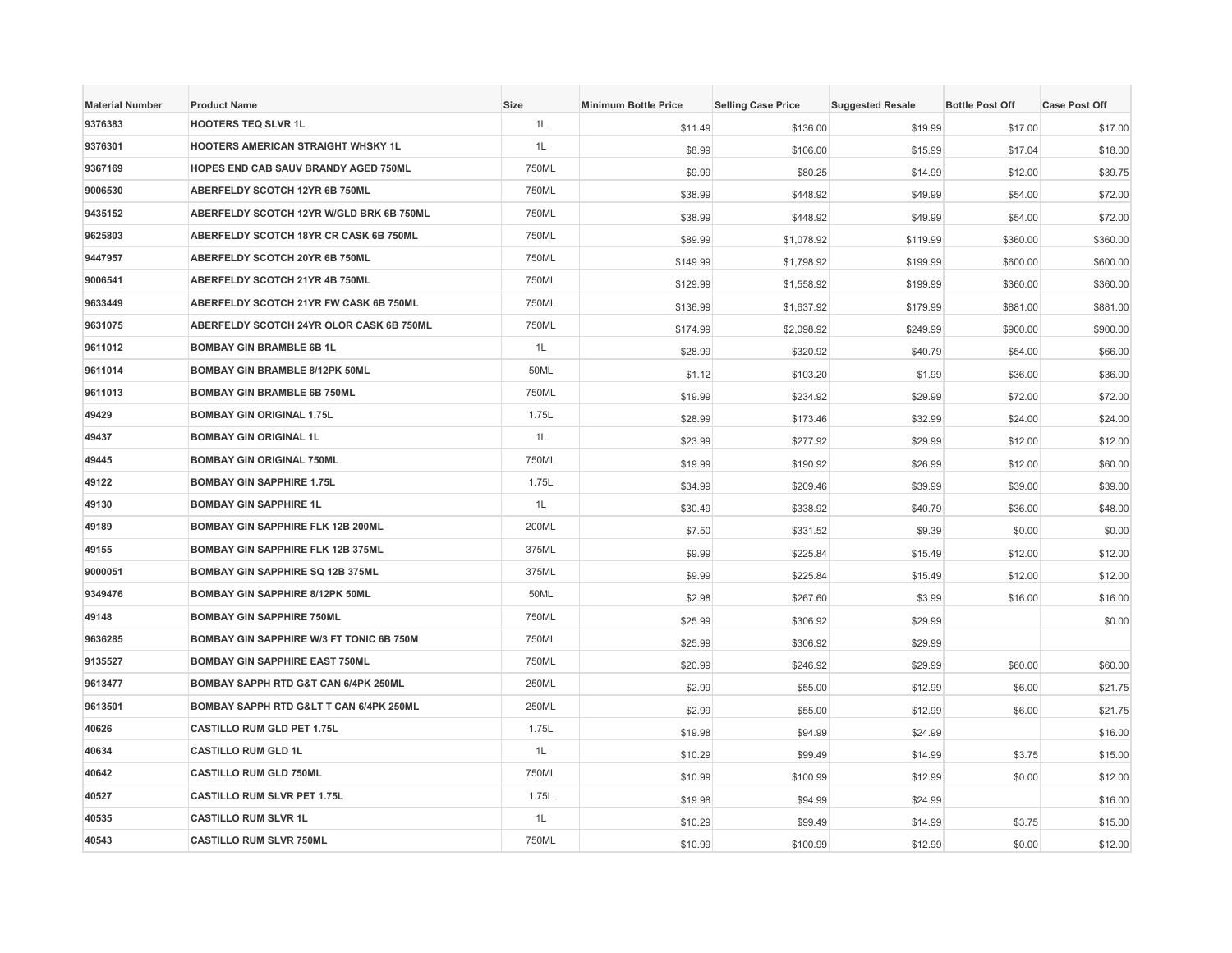| <b>Material Number</b> | <b>Product Name</b>                          | Size  | <b>Minimum Bottle Price</b> | <b>Selling Case Price</b> | <b>Suggested Resale</b> | <b>Bottle Post Off</b> | <b>Case Post Off</b> |
|------------------------|----------------------------------------------|-------|-----------------------------|---------------------------|-------------------------|------------------------|----------------------|
| 9014578                | <b>CASTILLO RUM SPICED PET 1.75L</b>         | 1.75L | \$19.98                     | \$94.99                   | \$24.99                 |                        | \$16.00              |
| 40741                  | <b>CASTILLO RUM SPICED 750ML</b>             | 750ML | \$10.99                     | \$100.99                  | \$12.99                 | \$0.00                 | \$12.00              |
| 412932                 | <b>CAZADORES TEQ ANEJO 6B 1L</b>             | 1L    | \$39.99                     | \$468.92                  | \$54.99                 | \$54.00                | \$60.00              |
| 412940                 | CAZADORES TEQ ANEJO 6B 750ML                 | 750ML | \$27.99                     | \$312.92                  | \$39.99                 | \$60.00                | \$78.00              |
| 9411069                | CAZADORES TEQ ANEJO CRISTALINO 6B 750ML      | 750ML | \$29.99                     | \$358.92                  | \$39.99                 | \$120.00               | \$120.00             |
| 9131042                | <b>CAZADORES TEQ BL 1.75L</b>                | 1.75L | \$32.99                     | \$161.46                  | \$49.99                 | \$43.50                | \$79.50              |
| 412833                 | <b>CAZADORES TEQ BL 1L</b>                   | 1L    | \$24.49                     | \$265.92                  | \$40.99                 | \$60.00                | \$84.00              |
| 9133737                | <b>CAZADORES TEQ BL 375ML</b>                | 375ML | \$7.99                      | \$190.75                  | \$12.99                 | \$48.00                | \$48.00              |
| 412841                 | <b>CAZADORES TEQ BL 750ML</b>                | 750ML | \$21.99                     | \$238.92                  | \$29.99                 | \$48.00                | \$72.00              |
| 9141728                | CAZADORES TEQ EXTRA ANEJO 6B 750ML           | 750ML | \$45.99                     | \$540.92                  | \$59.99                 | \$120.00               | \$120.00             |
| 412627                 | <b>CAZADORES TEQ REP 1.75L</b>               | 1.75L | \$32.99                     | \$161.46                  | \$49.99                 | \$43.50                | \$79.50              |
| 9007924                | <b>CAZADORES TEQ REP BAR 1L</b>              | 1L    | \$24.49                     | \$265.92                  | \$40.99                 | \$60.00                | \$84.00              |
| 412668                 | <b>CAZADORES TEQ REP 375ML</b>               | 375ML | \$7.99                      | \$190.75                  | \$12.99                 | \$48.00                | \$48.00              |
| 412643                 | <b>CAZADORES TEQ REP 750ML</b>               | 750ML | \$21.99                     | \$238.92                  | \$29.99                 | \$48.00                | \$72.00              |
| 9150648                | <b>CAZADORES TEQ REP W/JARRITOS 6B 750ML</b> | 750ML | \$21.99                     | \$238.92                  | \$29.99                 | \$48.00                | \$72.00              |
| 9006721                | CORZO TEQ ANEJO 6B 750ML                     | 750ML | \$45.99                     | \$540.92                  | \$59.99                 | \$60.00                | \$60.00              |
| 55046                  | CORZO TEQ REP 6B 750ML                       | 750ML | \$39.99                     | \$465.88                  | \$54.99                 | \$60.00                | \$60.00              |
| 55244                  | CORZO TEQ SLVR 6B 750ML                      | 750ML | \$37.99                     | \$432.92                  | \$49.99                 | \$60.00                | \$60.00              |
| 44826                  | DEWAR'S SCOTCH 12YR SP RSV 1.75L             | 1.75L | \$39.99                     | \$229.46                  | \$59.99                 | \$60.00                | \$70.00              |
| 44834                  | DEWAR'S SCOTCH 12YR SP RSV 6B 1L             | 1L    | \$33.99                     | \$372.92                  | \$39.99                 | \$78.00                | \$108.00             |
| 44867                  | DEWAR'S SCOTCH 12YR SP RSV 12B 375ML         | 375ML | \$11.99                     | \$251.84                  | \$22.29                 | \$24.00                | \$46.00              |
| 44842                  | DEWAR'S SCOTCH 12YR SP RSV 750ML             | 750ML | \$22.99                     | \$250.86                  | \$29.99                 | \$96.00                | \$110.00             |
| 9404909                | DEWAR'S SCOTCH 15YR 1.75L                    | 1.75L | \$49.99                     | \$287.46                  | \$65.99                 | \$60.00                | \$72.00              |
| 9183392                | DEWAR'S SCOTCH 15YR 6B 750ML                 | 750ML | \$31.99                     | \$359.92                  | \$39.99                 | \$120.00               | \$143.00             |
| 9085334                | DEWAR'S SCOTCH 18YR 6B 750ML                 | 750ML | \$53.49                     | \$628.92                  | \$69.99                 | \$108.00               | \$120.00             |
| 9635837                | DEWAR'S SCOTCH 19YR US OPEN 6B 750ML         | 750ML | \$59.99                     | \$706.92                  | \$79.99                 | \$240.00               | \$252.00             |
| 9448012                | DEWAR'S SCOTCH 21YR DBL DBL 6B 375ML         | 375ML | \$37.49                     | \$897.84                  | \$49.99                 | \$300.00               | \$300.00             |
| 9642775                | DEWAR'S SCOTCH 21YR DBL DBL 3B 750ML         | 750ML | \$76.99                     | \$898.92                  | \$99.99                 | \$276.00               | \$300.00             |
| 9265560                | DEWAR'S SCOTCH 25YR 6B 750ML                 | 750ML | \$119.99                    | \$1,354.92                | \$149.99                | \$360.00               | \$444.00             |
| 9448013                | DEWAR'S SCOTCH 27YR DBL DBL 6B 375ML         | 375ML | \$89.99                     | \$2,157.84                | \$124.99                | \$600.00               | \$600.00             |
| 9448014                | DEWAR'S SCOTCH 32YR DBL DBL 6B 375ML         | 375ML | \$126.99                    | \$3,045.84                | \$174.99                | \$912.00               | \$912.00             |
| 9389481                | DEWAR'S SCOTCH 8YR RUM CSK 6B 750ML          | 750ML | \$17.99                     | \$202.92                  | \$28.99                 | \$48.00                | \$60.00              |
| 9615304                | DEWAR'S SCOTCH 8YR JAPAN CASK 6B 750ML       | 750ML | \$19.99                     | \$220.92                  | \$28.99                 | \$60.00                | \$78.00              |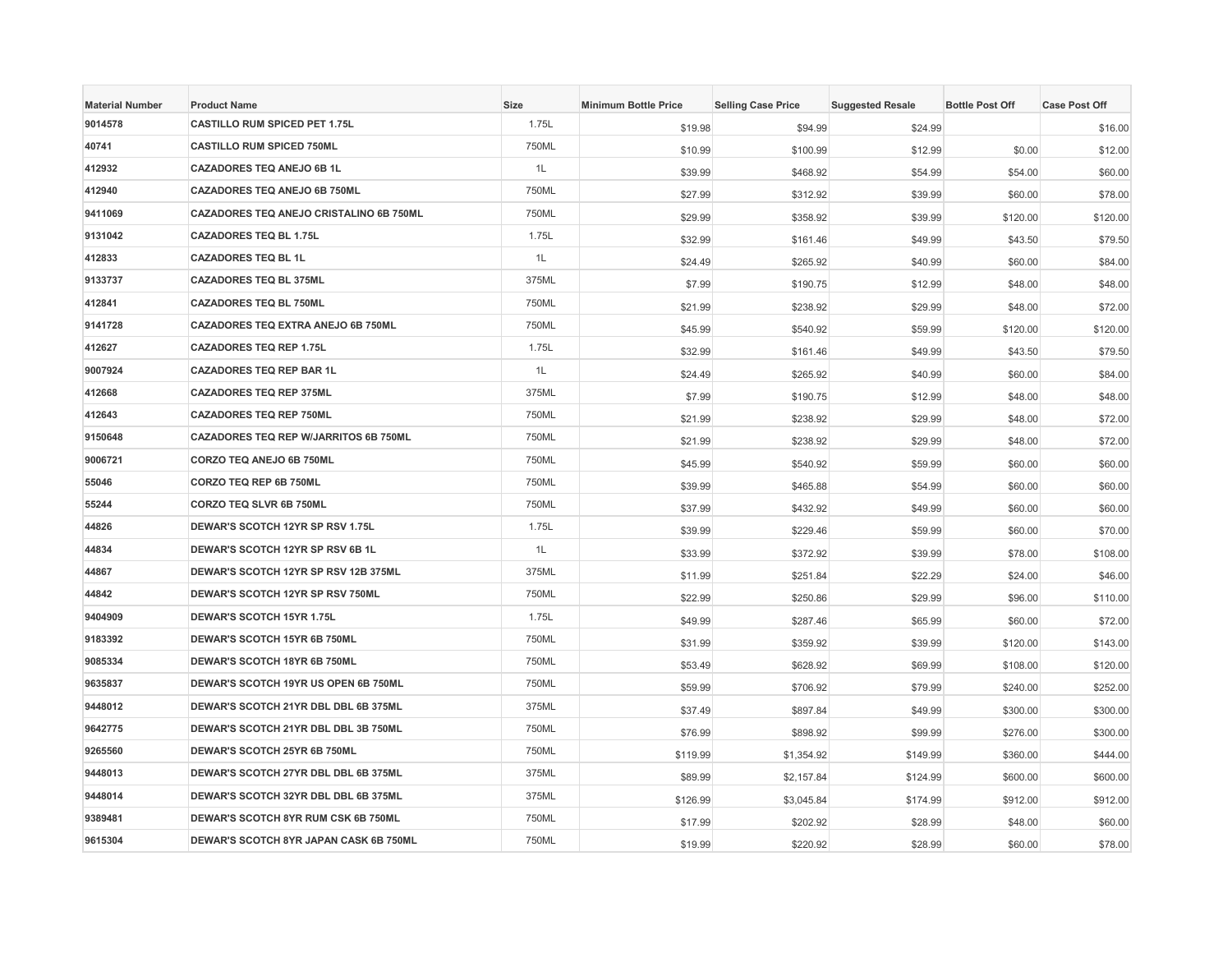| <b>Material Number</b> | <b>Product Name</b>                           | <b>Size</b> | <b>Minimum Bottle Price</b> | <b>Selling Case Price</b> | <b>Suggested Resale</b> | <b>Bottle Post Off</b> | <b>Case Post Off</b> |
|------------------------|-----------------------------------------------|-------------|-----------------------------|---------------------------|-------------------------|------------------------|----------------------|
| 9449117                | DEWAR'S SCOTCH 8YR PORT CASK 6B 750ML         | 750ML       | \$17.99                     | \$202.92                  | \$28.99                 | \$48.00                | \$60.00              |
| 44222                  | <b>DEWAR'S SCOTCH WT LBL 1.75L</b>            | 1.75L       | \$34.99                     | \$209.46                  | \$39.99                 | \$36.00                | \$36.00              |
| 44230                  | <b>DEWAR'S SCOTCH WT LBL 1L</b>               | 1L          | \$28.49                     | \$305.70                  | \$32.99                 |                        | \$9.00               |
| 44271                  | DEWAR'S SCOTCH WT LBL 200ML                   | 200ML       | \$7.49                      | \$328.25                  | \$9.99                  |                        | \$9.00               |
| 9024992                | DEWAR'S SCOTCH WT LBL 375ML                   | 375ML       | \$9.99                      | \$219.60                  | \$12.99                 | \$72.00                | \$78.00              |
| 44297                  | DEWAR'S SCOTCH WT LBL PET 12/10PK 50ML        | 50ML        | \$0.99                      | \$84.00                   | \$0.99                  |                        | \$30.00              |
| 44248                  | <b>DEWAR'S SCOTCH WT LBL 750ML</b>            | 750ML       | \$22.99                     | \$220.92                  | \$28.99                 |                        | \$36.00              |
| 9176786                | D'USSE COGN XO GFT BX 6B 750ML                | 750ML       | \$133.99                    | \$1,593.92                | \$199.99                | \$492.00               | \$492.00             |
| 9265591                | <b>D'USSE COGN VSOP 24B 200ML</b>             | 200ML       | \$13.29                     | \$599.52                  | \$19.99                 | \$96.00                | \$120.00             |
| 9167430                | D'USSE COGN VSOP 12B 375ML                    | 375ML       | \$22.49                     | \$489.70                  | \$30.99                 | \$48.00                | \$60.00              |
| 9151592                | D'USSE COGN VSOP 6B 750ML                     | 750ML       | \$43.99                     | \$496.92                  | \$53.59                 | \$48.00                | \$72.00              |
| 9448425                | HUDSON WHSKY BACK ROOM DEAL 6B 750ML          | 750ML       | \$41.99                     | \$497.68                  | \$54.99                 | \$48.00                | \$48.00              |
| 9448410                | HUDSON BRBN BRIGHT LIGHTS BIG 12B 375ML       | 375ML       | \$19.99                     | \$459.32                  | \$24.99                 | \$48.00                | \$48.00              |
| 9448421                | HUDSON BRBN BRIGHT LIGHTS BIG 6B 750ML        | 750ML       | \$30.99                     | \$369.40                  | \$39.99                 | \$48.00                | \$48.00              |
| 9448422                | <b>HUDSON DO THE RYE THING 12B 375ML</b>      | 375ML       | \$19.99                     | \$459.32                  | \$24.99                 | \$48.00                | \$48.00              |
| 9448423                | HUDSON DO THE RYE THING 6B 750ML              | 750ML       | \$30.99                     | \$369.40                  | \$39.99                 | \$48.00                | \$48.00              |
| 9624602                | <b>HUDSON WHSKY FOUR HAROMNY 7YR 6B 750ML</b> | 750ML       | \$55.99                     | \$670.00                  | \$69.99                 | \$48.00                | \$48.00              |
| 9448424                | HUDSON BRBN SHORT STACK 6B 750ML              | 750ML       | \$41.99                     | \$497.68                  | \$54.99                 | \$48.00                | \$48.00              |
| 9314126                | <b>HUMBERTO CANALE EST MALBEC 750ML</b>       | 750ML       | \$9.99                      | \$80.00                   | \$11.99                 |                        | \$16.00              |
| 9314127                | HUMBERTO CANALE EST P NOIR 750ML              | 750ML       | \$4.90                      | \$54.00                   | \$11.99                 | \$0.00                 | \$0.00               |
| 9631679                | HUMBERTO CANALE MALBEC GR RSV 19 6B 750M      | 750ML       | \$19.99                     | \$80.00                   | \$23.99                 |                        | \$16.00              |
| 9421554                | HUSSONG TEQ ANEJO 100% 6B 750ML               | 750ML       | \$45.99                     | \$550.92                  | \$54.99                 | \$12.00                | \$12.00              |
| 9214651                | HUSSONG TEQ PLATINUM ANEJO 100% 6B 750ML      | 750ML       | \$49.99                     | \$598.92                  | \$49.99                 | \$12.00                | \$12.00              |
| 493759                 | HUSSONG TEQ REP 100% 6B 750ML                 | 750ML       | \$33.99                     | \$406.92                  | \$39.99                 | \$48.00                | \$48.00              |
| 9421555                | HUSSONG TEQ SLVR 100% 6B 750ML                | 750ML       | \$29.99                     | \$358.92                  | \$34.99                 | \$48.00                | \$48.00              |
| 9626531                | ICE & INK CHAMPAGNE GFT 6B 375ML              | 375ML       | \$11.49                     | \$68.66                   | \$15.99                 |                        |                      |
| 9314208                | IL CAVALIERE P GRIGIO 1.5L                    | 1.5L        | \$15.99                     | \$64.00                   | \$19.99                 |                        | \$16.00              |
| 9031338                | IL CAVALIERE P GRIGIO 750ML                   | 750ML       | \$9.99                      | \$80.00                   | \$11.99                 |                        | \$16.00              |
| 9623881                | IL CONTE VILLA PRANDONE MARINUS 750ML         | 750ML       | \$17.28                     | \$206.40                  | \$23.99                 |                        |                      |
| 9392900                | ILEGAL MEZCAL ANEJO 12B 375ML                 | 375ML       | \$41.49                     | \$994.80                  | \$59.99                 | \$444.00               | \$444.00             |
| 9170173                | ILEGAL MEZCAL ANEJO 6B 750ML                  | 750ML       | \$78.99                     | \$946.92                  | \$108.99                | \$24.00                | \$24.00              |
| 9392911                | ILEGAL MEZCAL JOVEN 12B 375ML                 | 375ML       | \$16.49                     | \$394.80                  | \$23.99                 | \$204.00               | \$204.00             |
| 9170175                | ILEGAL MEZCAL JOVEN 6B 750ML                  | 750ML       | \$28.99                     | \$298.92                  | \$37.99                 | \$12.00                | \$60.00              |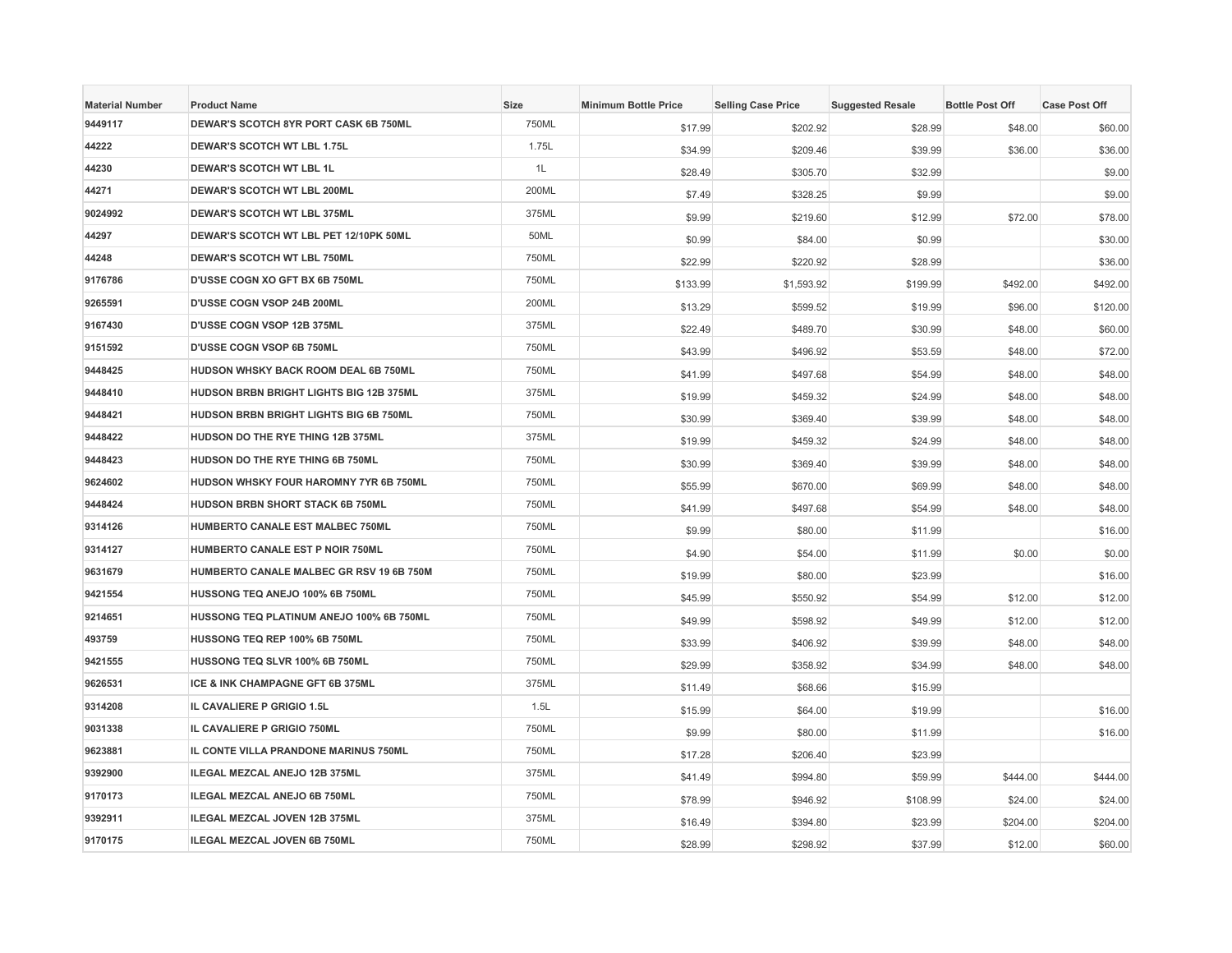| <b>Material Number</b> | <b>Product Name</b>                             | <b>Size</b> | <b>Minimum Bottle Price</b> | <b>Selling Case Price</b> | <b>Suggested Resale</b> | <b>Bottle Post Off</b> | <b>Case Post Off</b> |
|------------------------|-------------------------------------------------|-------------|-----------------------------|---------------------------|-------------------------|------------------------|----------------------|
| 9392912                | ILEGAL MEZCAL REP 12B 375ML                     | 375ML       | \$24.49                     | \$586.80                  | \$34.99                 | \$252.00               | \$252.00             |
| 9170177                | ILEGAL MEZCAL REP 6B 750ML                      | 750ML       | \$46.99                     | \$562.92                  | \$66.99                 | \$78.00                | \$78.00              |
| 9025320                | <b>IL FEUDUCCIO MONTEPULCIANO 750ML</b>         | 750ML       | \$17.99                     | \$167.21                  | \$25.99                 |                        | \$44.00              |
| 9091205                | IL FEUDUCCIO PECORINO 750ML                     | 750ML       | \$15.91                     | \$166.92                  | \$19.99                 | \$24.00                | \$24.00              |
| 9130737                | IL FEUDUCCIO URSONIA RSV 6B 750ML               | 750ML       | \$27.99                     | \$149.46                  | \$39.99                 | \$18.00                | \$18.00              |
| 9017905                | IL TRAMONTO LIMONCELLO 6B 750ML                 | 750ML       | \$14.99                     | \$89.46                   | \$19.99                 | \$30.00                | \$30.00              |
| 9263100                | IMEA GIN 94 6B 750ML                            | 750ML       | \$4.08                      | \$48.00                   | \$45.99                 | \$0.00                 | \$0.00               |
| 9447487                | <b>INDOGGO GIN 6/10PK 50ML</b>                  | 50ML        | \$0.99                      | \$72.00                   | \$1.99                  | \$122.40               | \$166.80             |
| 9447486                | <b>INDOGGO GIN 750ML</b>                        | 750ML       | \$14.99                     | \$178.92                  | \$29.99                 | \$180.00               | \$180.00             |
| 9164143                | <b>INGLENOOK BLANCANEAUX 6B 750ML</b>           | 750ML       | \$40.99                     | \$240.14                  | \$59.99                 | \$60.00                | \$60.00              |
| 9621023                | <b>INGLENOOK CAB SAUV 3B 1.5L</b>               | 1.5L        | \$125.00                    | \$348.00                  | \$199.99                | \$90.00                | \$102.00             |
| 9630537                | <b>INGLENOOK CAB SAUV 17 6B 750ML</b>           | 750ML       | \$59.91                     | \$315.98                  | \$74.99                 |                        | \$32.02              |
| 9350552                | INGLENOOK EDIZIONE PENNI ZIN 15 6B 750ML        | 750ML       | \$37.99                     | \$216.59                  | \$53.99                 | \$6.00                 | \$12.00              |
| 9640352                | INGLENOOK EDIZIONE PENNI ZIN 19 6B 750ML        | 750ML       | \$37.99                     | \$216.59                  | \$53.99                 | \$6.00                 | \$12.00              |
| 9371245                | <b>INGLENOOK SAUV BL 6B 750ML</b>               | 750ML       | \$29.99                     | \$167.46                  | \$39.99                 |                        | \$12.00              |
| 9388263                | <b>INSCRIPTION P NOIR 750ML</b>                 | 750ML       | \$18.99                     | \$158.00                  | \$19.99                 |                        | \$57.00              |
| 9391169                | <b>INTERCEPT CAB SAUV 750ML</b>                 | 750ML       | \$19.99                     | \$152.00                  | \$23.99                 |                        | \$8.00               |
| 9391170                | <b>INTERCEPT CHARD 750ML</b>                    | 750ML       | \$19.99                     | \$152.00                  | \$23.99                 |                        | \$8.00               |
| 9391251                | <b>INTERCEPT P NOIR 750ML</b>                   | 750ML       | \$19.99                     | \$152.00                  | \$23.99                 |                        | \$8.00               |
| 9391252                | <b>INTERCEPT RED BLEND 750ML</b>                | 750ML       | \$19.99                     | \$152.00                  | \$23.99                 |                        | \$8.00               |
| 9642583                | IRELAND FAMILY VYD ROSE RRV 21 750ML            | 750ML       | \$16.75                     | \$200.00                  | \$24.99                 | \$40.00                | \$40.00              |
| 9633069                | <b>IRELAND FAMILY VYD P NOIR PEAKE 6B 750ML</b> | 750ML       | \$50.08                     | \$300.00                  | \$74.99                 | \$30.00                | \$30.00              |
| 9016921                | <b>IRISH MANOR IRISH CRM 1.75L</b>              | 1.75L       | \$22.99                     | \$115.26                  | \$32.29                 | \$1.80                 | \$24.00              |
| 9634255                | <b>IRISH MANOR IRISH CRM 1L</b>                 | 1L          | \$14.99                     | \$175.32                  | \$19.45                 |                        |                      |
| 9016923                | IRISH MANOR IRISH CRM 750ML                     | 750ML       | \$10.99                     | \$120.52                  | \$16.29                 | \$9.60                 | \$20.00              |
| 9103053                | <b>IRISH MIST LIQ 6B 1L</b>                     | 1L          | \$32.99                     | \$185.46                  | \$37.99                 | \$0.00                 | \$12.00              |
| 9027246                | IRISH MIST LIQ 12B 375ML                        | 375ML       | \$13.99                     | \$152.36                  | \$17.99                 | \$0.00                 | \$14.56              |
| 9103052                | IRISH MIST LIQ 6B 750ML                         | 750ML       | \$24.99                     | \$141.46                  | \$29.99                 | \$6.00                 | \$14.00              |
| 9333377                | <b>IRMANA FRAPPATO 750ML</b>                    | 750ML       | \$10.99                     | \$103.92                  | \$13.99                 |                        | \$27.00              |
| 9605352                | <b>IRMANA GRILLO 750ML</b>                      | 750ML       | \$10.99                     | \$103.92                  | \$13.99                 |                        | \$27.00              |
| 9408378                | IRON & SAND CAB SAUV 6B 750ML                   | 750ML       | \$16.99                     | \$100.00                  | \$24.99                 |                        |                      |
| 9642000                | ISCHIA SAPORI AMARO RUCOLINO 60 6B 700ML        | 700ML       | \$39.99                     | \$178.92                  | \$47.99                 | \$0.00                 | \$12.00              |
| 9017483                | <b>JACOBS CREEK CAB SAUV 1.5L</b>               | 1.5L        | \$9.98                      | \$48.42                   | \$18.99                 |                        | \$10.98              |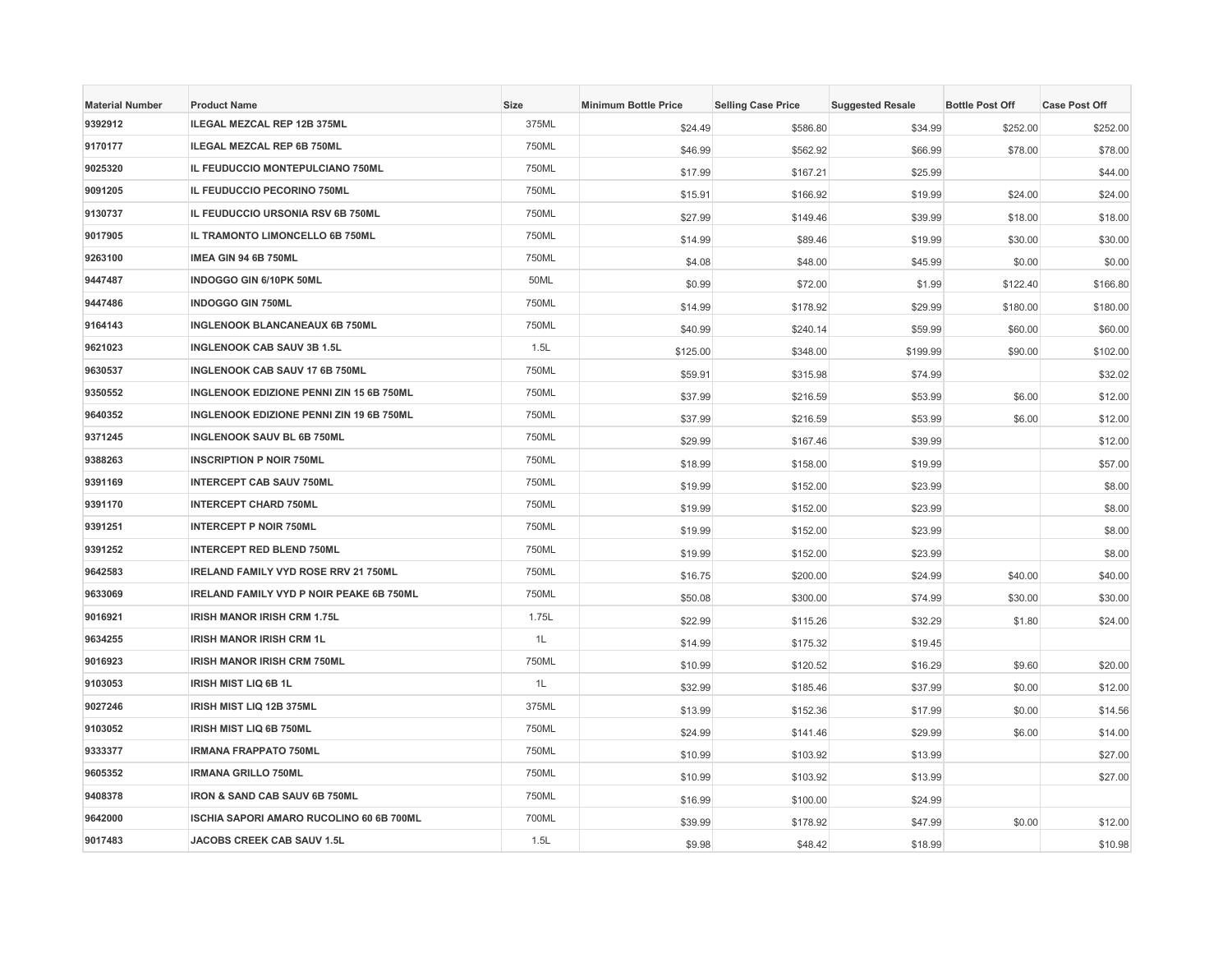| <b>Material Number</b> | <b>Product Name</b>                              | <b>Size</b> | <b>Minimum Bottle Price</b> | <b>Selling Case Price</b> | <b>Suggested Resale</b> | <b>Bottle Post Off</b> | <b>Case Post Off</b> |
|------------------------|--------------------------------------------------|-------------|-----------------------------|---------------------------|-------------------------|------------------------|----------------------|
| 9004996                | JACOBS CREEK CAB SAUV 750ML                      | 750ML       | \$6.98                      | \$60.00                   | \$10.99                 |                        | \$22.80              |
| 9017484                | <b>JACOBS CREEK CHARD 1.5L</b>                   | 1.5L        | \$9.98                      | \$48.42                   | \$18.99                 |                        | \$10.98              |
| 9004989                | <b>JACOBS CREEK CHARD 750ML</b>                  | 750ML       | \$6.98                      | \$60.00                   | \$10.99                 |                        | \$22.80              |
| 9017485                | JACOBS CREEK MERLOT 1.5L                         | 1.5L        | \$9.98                      | \$48.42                   | \$18.99                 |                        | \$10.98              |
| 9004990                | JACOBS CREEK MERLOT 750ML                        | 750ML       | \$6.98                      | \$60.00                   | \$10.99                 |                        | \$22.80              |
| 9185007                | <b>JACOBS CREEK MOSCATO 750ML</b>                | 750ML       | \$6.98                      | \$60.00                   | \$10.99                 |                        | \$22.80              |
| 9185126                | <b>JACOBS CREEK P GRIGIO 1.5L</b>                | 1.5L        | \$9.98                      | \$48.42                   | \$18.99                 |                        | \$10.98              |
| 9017486                | <b>JACOBS CREEK SHIRAZ 1.5L</b>                  | 1.5L        | \$9.98                      | \$48.42                   | \$18.99                 |                        | \$10.98              |
| 9004993                | <b>JACOBS CREEK SHIRAZ 750ML</b>                 | 750ML       | \$6.98                      | \$60.00                   | \$10.99                 |                        | \$22.80              |
| 9017487                | JACOBS CREEK SHIRAZ/CAB 1.5L                     | 1.5L        | \$9.98                      | \$48.42                   | \$18.99                 |                        | \$10.98              |
| 9004995                | JACOBS CREEK SHIRAZ/CAB 750ML                    | 750ML       | \$6.98                      | \$60.00                   | \$10.99                 |                        | \$22.80              |
| 9210849                | JACOBS CREEK DBL BBL CAB SAUV 6B 750ML           | 750ML       | \$12.98                     | \$53.42                   | \$22.99                 |                        | \$23.98              |
| 9210850                | JACOBS CREEK DBL BBL SHIRAZ 6B 750ML             | 750ML       | \$12.98                     | \$53.42                   | \$22.99                 |                        | \$23.98              |
| 9004992                | <b>JACOBS CREEK SHIRAZ RSV 750ML</b>             | 750ML       | \$12.99                     | \$106.92                  | \$19.49                 |                        | \$48.00              |
| 9633879                | <b>JAMESON GINGER &amp; LIME CAN 6/4PK 355ML</b> | 355ML       | \$2.81                      | \$58.54                   | \$16.99                 |                        | \$8.00               |
| 9005236                | <b>JAMESON IRISH WHSKY 1.75L</b>                 | 1.75L       | \$53.99                     | \$323.46                  | \$63.69                 |                        |                      |
| 9005235                | JAMESON IRISH WHSKY 1L                           | 1L          | \$35.11                     | \$384.36                  | \$44.99                 |                        | \$36.00              |
| 9138175                | JAMESON IRISH WHSKY 24B 200ML                    | 200ML       | \$10.38                     | \$494.62                  | \$12.99                 | \$18.00                | \$18.00              |
| 9005238                | <b>JAMESON IRISH WHSKY 375ML</b>                 | 375ML       | \$16.34                     | \$366.24                  | \$18.99                 | \$12.00                | \$36.00              |
| 9415200                | JAMESON IRISH WHSKY 12/10PK 50ML                 | 50ML        | \$2.08                      | \$235.20                  | \$3.09                  | \$12.00                | \$24.00              |
| 9005234                | JAMESON IRISH WHSKY 750ML                        | 750ML       | \$30.99                     | \$370.92                  | \$37.99                 |                        |                      |
| 9317057                | JAMESON IRISH WHSKY LTD RS 18YR 3B 750ML         | 750ML       | \$129.99                    | \$1,558.92                | \$162.99                | \$12.00                | \$12.00              |
| 9605989                | JAMESON IRISH WHSKY BOW ST 18YR 3B 750ML         | 750ML       | \$134.99                    | \$1,618.92                | \$179.99                |                        |                      |
| 9256829                | JAMESON IRISH WHSKY BLK BBL 6B 1L                | 1L          | \$39.99                     | \$454.92                  | \$50.99                 | \$24.00                | \$48.00              |
| 9394110                | JAMESON IRISH WHSKY BLK BBL 12B 375ML            | 375ML       | \$16.49                     | \$393.84                  | \$21.99                 | \$60.00                | \$60.00              |
| 9155640                | JAMESON IRISH WHSKY BLK BBL 750ML                | 750ML       | \$39.99                     | \$408.92                  | \$46.99                 | \$36.00                | \$106.00             |
| 9191498                | JAMESON IRISH WHSKY CASKM STOUT 6B 1L            | 1L          | \$39.99                     | \$442.92                  | \$49.99                 | \$24.00                | \$60.00              |
| 9325599                | JAMESON IRISH WHSKY CASKM STOUT 50ML             | 50ML        | \$1.79                      | \$198.00                  | \$1.99                  | \$95.10                | \$95.10              |
| 9191497                | JAMESON IRISH WHSKY CASKM STOUT 750ML            | 750ML       | \$37.99                     | \$358.92                  | \$45.99                 |                        | \$96.00              |
| 9281567                | JAMESON IRISH WHSKY CASKM IPA 375ML              | 375ML       | \$11.99                     | \$285.00                  | \$19.99                 | \$168.00               | \$168.84             |
| 9269746                | JAMESON IRISH WHSKY CASKM IPA 750ML              | 750ML       | \$37.99                     | \$358.92                  | \$36.99                 |                        | \$96.00              |
| 9413801                | JAMESON IRISH WHSKY CO BREW 10/12PK 50ML         | 50ML        | \$1.22                      | \$143.52                  | \$1.99                  | \$126.00               | \$126.00             |
| 9413530                | JAMESON IRISH WHSKY COLD BREW 6B 750ML           | 750ML       | \$24.99                     | \$298.92                  | \$31.99                 | \$72.00                | \$72.00              |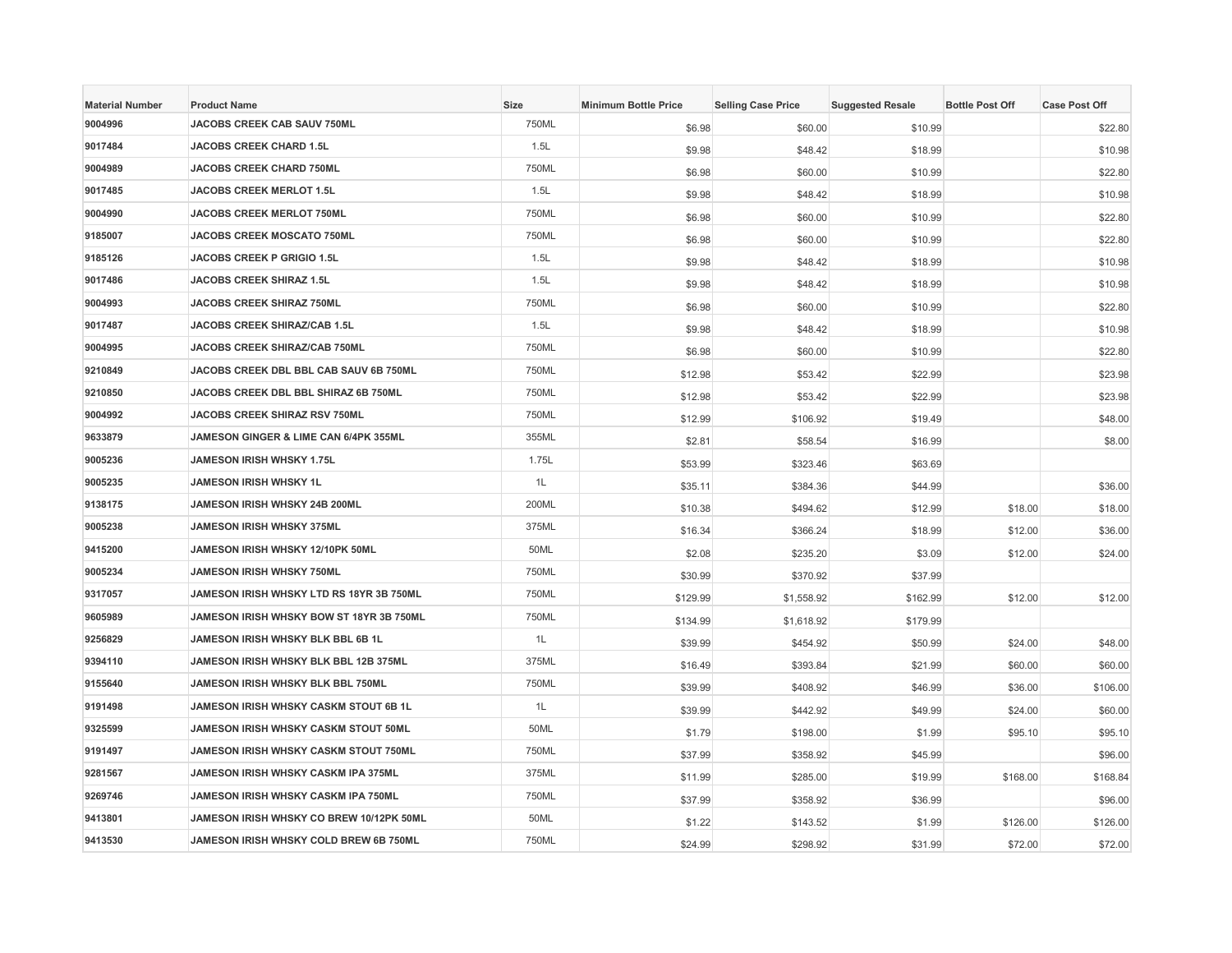| <b>Material Number</b> | <b>Product Name</b>                      | Size  | <b>Minimum Bottle Price</b> | <b>Selling Case Price</b> | <b>Suggested Resale</b> | <b>Bottle Post Off</b> | <b>Case Post Off</b> |
|------------------------|------------------------------------------|-------|-----------------------------|---------------------------|-------------------------|------------------------|----------------------|
| 9624318                | JAMESON IRISH WHSKY ORNG 6B 1L           | 1L    | \$34.99                     | \$382.92                  | \$38.99                 |                        | \$36.00              |
| 9627352                | JAMESON IRISH WHSKY ORNG 12/10PK 50ML    | 50ML  | \$1.47                      | \$173.52                  | \$1.99                  | \$96.00                | \$96.00              |
| 9624331                | JAMESON IRISH WHSKY ORNG 6B 750ML        | 750ML | \$27.99                     | \$298.92                  | \$35.99                 | \$36.00                | \$72.00              |
| 9610444                | JAYSON CAB SAUV 18 6B 750ML              | 750ML | \$60.99                     | \$360.00                  | \$89.99                 | \$0.00                 | \$0.00               |
| 9604712                | JAYSON CHARD 18 6B 750ML                 | 750ML | \$36.75                     | \$220.00                  | \$49.99                 |                        |                      |
| 9430434                | JAYSON P NOIR 18 6B 750ML                | 750ML | \$33.99                     | \$200.00                  | \$49.99                 |                        |                      |
| 9622607                | JAYSON RED 18 6B 750ML                   | 750ML | \$44.32                     | \$260.00                  | \$59.99                 |                        |                      |
| 9603925                | JAYSON SAUV BL 19 6B 750ML               | 750ML | \$25.41                     | \$152.00                  | \$37.99                 |                        |                      |
| 9138808                | <b>JERMANN P GRIGIO IGT 750ML</b>        | 750ML | \$22.66                     | \$191.92                  | \$22.99                 | \$0.00                 | \$8.08               |
| 9151852                | JERMANN P NOIR RED ANGEL 750ML           | 750ML | \$20.99                     | \$239.92                  | \$26.99                 | \$0.00                 | \$0.00               |
| 9261186                | JERMANN SAUV IGT 750ML                   | 750ML | \$15.41                     | \$184.00                  | \$26.99                 | \$56.00                | \$56.00              |
| 9125291                | JERMANN VINNAE BL 6B 750ML               | 750ML | \$22.99                     | \$132.00                  | \$32.99                 | \$0.00                 | \$0.00               |
| 9116885                | JERMANN TUNINA 6B 750ML                  | 750ML | \$46.79                     | \$280.00                  | \$67.99                 | \$0.00                 | \$0.00               |
| 9626500                | JERMANN DREAMS IGT 1B 1.5L               | 1.5L  | \$93.41                     | \$93.33                   | \$139.99                |                        |                      |
| 9116882                | <b>JERMANN DREAMS IGT 6B 750ML</b>       | 750ML | \$47.32                     | \$279.96                  | \$64.99                 | \$0.00                 | \$0.00               |
| 9220830                | <b>JESSE JAMES BRBN 750ML</b>            | 750ML | \$13.99                     | \$160.92                  | \$16.99                 | \$36.00                | \$42.00              |
| 9220831                | JESSE JAMES WHSKY HONEY 750ML            | 750ML | \$13.99                     | \$160.92                  | \$16.99                 | \$36.00                | \$42.00              |
| 9269256                | JESSE JAMES WHSKY SB 6B 750ML            | 750ML | \$24.70                     | \$292.92                  | \$33.99                 | \$81.48                | \$81.48              |
| 9220832                | <b>JESSE JAMES WHSKY SPICED 750ML</b>    | 750ML | \$13.99                     | \$160.92                  | \$16.99                 | \$36.00                | \$42.00              |
| 9614352                | <b>BEAM &amp; GINGER CAN 6/4PK 355ML</b> | 355ML | \$2.49                      | \$43.59                   | \$9.99                  | \$1.75                 | \$16.00              |
| 9614363                | <b>BEAM HIGHBALL CAN 6/4PK 355ML</b>     | 355ML | \$2.49                      | \$43.59                   | \$11.99                 | \$1.75                 | \$16.00              |
| 9025335                | JIM BEAM BRBN 80 1.75L                   | 1.75L | \$31.99                     | \$155.46                  | \$40.99                 | \$6.00                 | \$42.00              |
| 9221217                | JIM BEAM BRBN 80 PET 1.75L               | 1.75L | \$31.99                     | \$155.46                  | \$40.99                 | \$6.00                 | \$42.00              |
| 9025336                | <b>JIM BEAM BRBN 80 1L</b>               | 1L    | \$25.49                     | \$292.92                  | \$32.99                 | \$24.00                | \$24.00              |
| 9025337                | JIM BEAM BRBN 80 PET 200ML               | 200ML | \$4.09                      | \$151.82                  | \$8.99                  | \$13.00                | \$48.00              |
| 9025338                | JIM BEAM BRBN 80 FL PET 375ML            | 375ML | \$8.99                      | \$174.96                  | \$12.99                 | \$24.00                | \$60.00              |
| 9025339                | JIM BEAM BRBN 80 PET 12/10PK 50ML        | 50ML  | \$0.99                      | \$93.96                   | \$1.09                  | \$8.00                 | \$16.00              |
| 9025340                | JIM BEAM BRBN 80 750ML                   | 750ML | \$18.99                     | \$226.92                  | \$25.49                 | \$24.00                | \$24.00              |
| 9025351                | JIM BEAM BRBN 80 PET 750ML               | 750ML | \$18.99                     | \$226.92                  | \$25.49                 | \$24.00                | \$24.00              |
| 9384922                | JIM BEAM BRBN APL 65 1.75L               | 1.75L | \$26.99                     | \$155.46                  | \$40.99                 | \$36.00                | \$42.00              |
| 9623238                | JIM BEAM BRBN APL 65 PET 1.75L           | 1.75L | \$26.99                     | \$155.46                  | \$40.99                 | \$36.00                | \$42.00              |
| 9384923                | JIM BEAM BRBN APL 65 1L                  | 1L    | \$23.49                     | \$268.92                  | \$33.99                 | \$36.00                | \$48.00              |
| 9384926                | JIM BEAM BRBN APL 65 PET 200ML           | 200ML | \$3.49                      | \$157.82                  | \$5.99                  | \$42.00                | \$42.00              |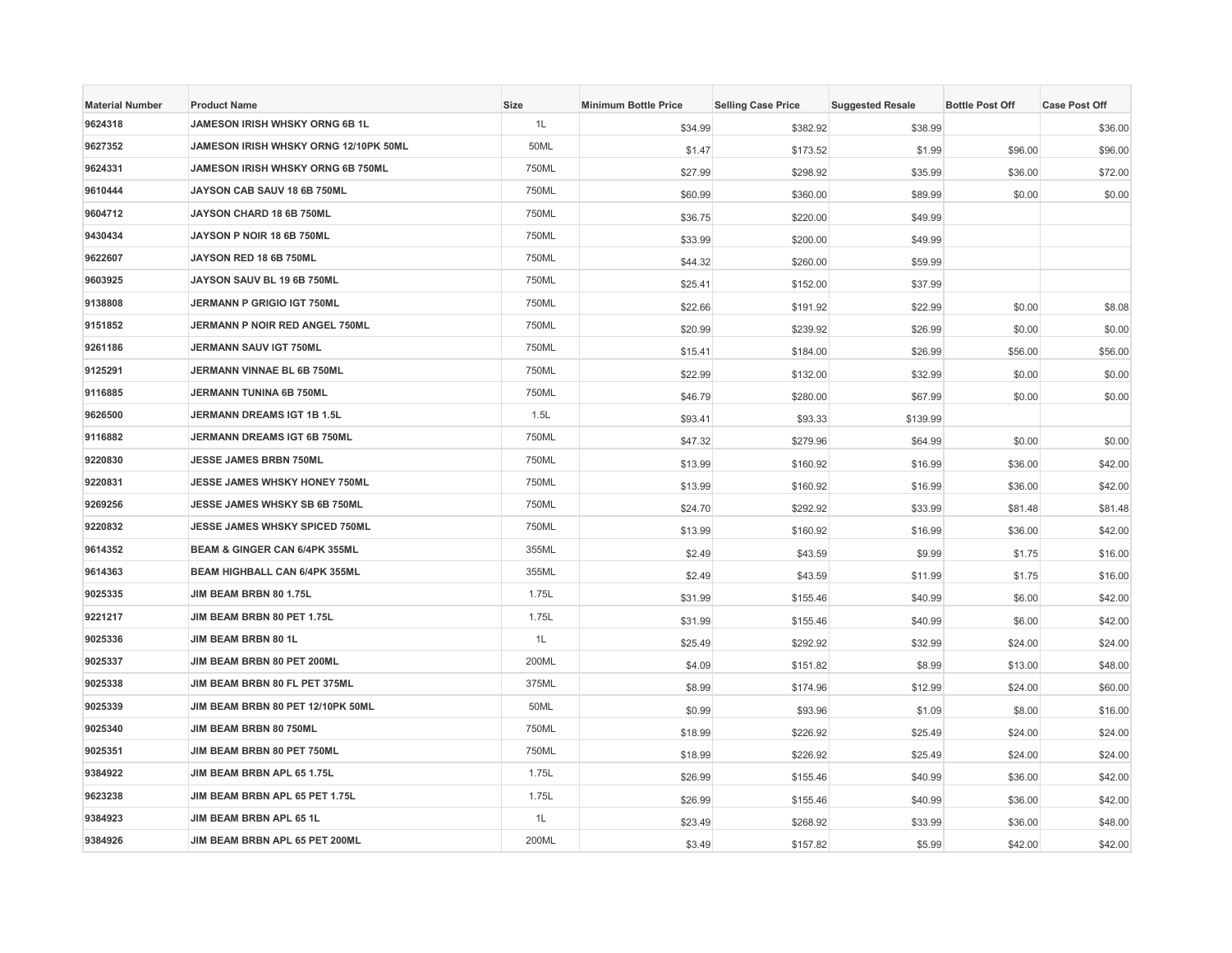| <b>Material Number</b> | <b>Product Name</b>                      | Size  | <b>Minimum Bottle Price</b> | <b>Selling Case Price</b> | <b>Suggested Resale</b> | <b>Bottle Post Off</b> | <b>Case Post Off</b> |
|------------------------|------------------------------------------|-------|-----------------------------|---------------------------|-------------------------|------------------------|----------------------|
| 9384927                | JIM BEAM BRBN APL 65 PET 375ML           | 375ML | \$8.49                      | \$198.96                  | \$12.49                 | \$36.00                | \$36.00              |
| 9384925                | JIM BEAM BRBN APL 65 PET 12/10PK 50ML    | 50ML  | \$0.99                      | \$101.96                  | \$1.09                  | \$8.00                 | \$8.00               |
| 9384924                | JIM BEAM BRBN APL 65 750ML               | 750ML | \$14.99                     | \$178.92                  | \$26.99                 | \$72.00                | \$72.00              |
| 9025341                | JIM BEAM BRBN BLK 86 1.75L               | 1.75L | \$42.99                     | \$257.46                  | \$54.99                 | \$12.00                | \$12.00              |
| 9025342                | JIM BEAM BRBN BLK 86 1L                  | 1L    | \$27.99                     | \$317.75                  | \$37.99                 | \$24.00                | \$38.00              |
| 9254878                | JIM BEAM BRBN BLK 86 SQ 12B 375ML        | 375ML | \$8.07                      | \$174.08                  | \$11.99                 | \$12.00                | \$24.00              |
| 9025334                | JIM BEAM BRBN BLK 86 8YR 750ML           | 750ML | \$23.99                     | \$286.92                  | \$30.99                 | \$12.00                | \$12.00              |
| 9138034                | JIM BEAM BRBN BLK W/2ROCKS GLS 6B 750ML  | 750ML | \$23.99                     | \$286.92                  | \$30.99                 | \$12.00                | \$12.00              |
| 9128783                | JIM BEAM BRBN DEVILS CUT 90 1.75L        | 1.75L | \$36.99                     | \$221.46                  | \$58.29                 | \$48.00                | \$48.00              |
| 9128784                | JIM BEAM BRBN DEVILS CUT 90 1L           | 1L    | \$27.87                     | \$307.48                  | \$36.29                 | \$24.00                | \$38.00              |
| 9128786                | JIM BEAM BRBN DEVILS CUT 90 FL 375ML     | 375ML | \$10.24                     | \$238.08                  | \$14.49                 | \$18.00                | \$18.00              |
| 9254877                | JIM BEAM BRBN DEVILS CUT 90 12B 375ML    | 375ML | \$7.57                      | \$174.08                  | \$14.49                 | \$24.00                | \$24.00              |
| 9128787                | JIM BEAM BRBN DEVILS CUT PET 12/10P 50ML | 50ML  | \$1.53                      | \$154.64                  | \$2.39                  | \$28.00                | \$28.00              |
| 9128785                | JIM BEAM BRBN DEVILS CUT 90 750ML        | 750ML | \$23.99                     | \$256.92                  | \$29.99                 | \$12.00                | \$42.00              |
| 9237442                | <b>JIM BEAM BRBN DOUBLE OAK 86 750ML</b> | 750ML | \$20.99                     | \$232.92                  | \$30.99                 | \$48.00                | \$66.00              |
| 9384929                | JIM BEAM BRBN HONEY 65 1.75L             | 1.75L | \$26.99                     | \$155.46                  | \$41.99                 | \$36.00                | \$42.00              |
| 9623240                | JIM BEAM BRBN HONEY 65 PET 1.75L         | 1.75L | \$26.99                     | \$155.46                  | \$41.99                 | \$36.00                | \$42.00              |
| 9384930                | JIM BEAM BRBN HONEY 65 1L                | 1L    | \$23.49                     | \$268.92                  | \$27.99                 | \$36.00                | \$48.00              |
| 9385063                | JIM BEAM BRBN HONEY 65 PET 200ML         | 200ML | \$3.49                      | \$157.82                  | \$5.99                  | \$42.00                | \$42.00              |
| 9385064                | JIM BEAM BRBN HONEY 65 PET 375ML         | 375ML | \$8.49                      | \$198.96                  | \$12.49                 | \$36.00                | \$36.00              |
| 9385062                | JIM BEAM BRBN HONEY 65 PET 12/10PK 50ML  | 50ML  | \$0.99                      | \$93.96                   | \$1.09                  | \$8.00                 | \$16.00              |
| 9385061                | <b>JIM BEAM BRBN HONEY 65 750ML</b>      | 750ML | \$14.99                     | \$178.92                  | \$25.99                 | \$72.00                | \$72.00              |
| 9385066                | JIM BEAM BRBN KY FIRE 65 1.75L           | 1.75L | \$26.99                     | \$155.46                  | \$40.99                 | \$36.00                | \$42.00              |
| 9623774                | JIM BEAM BRBN KY FIRE 65 PET 1.75L       | 1.75L | \$26.99                     | \$155.46                  | \$40.99                 | \$36.00                | \$42.00              |
| 9385067                | JIM BEAM BRBN KY FIRE 65 1L              | 1L    | \$19.75                     | \$219.48                  | \$27.99                 | \$48.00                | \$60.00              |
| 9385071                | JIM BEAM BRBN KY FIRE 65 PET 375ML       | 375ML | \$8.49                      | \$198.96                  | \$12.49                 | \$36.00                | \$36.00              |
| 9385069                | JIM BEAM BRBN KY FIRE 65 PET 12/10P 50ML | 50ML  | \$0.99                      | \$101.96                  | \$1.09                  | \$8.00                 | \$8.00               |
| 9385068                | JIM BEAM BRBN KY FIRE 65 750ML           | 750ML | \$14.99                     | \$178.92                  | \$25.99                 | \$72.00                | \$72.00              |
| 9612612                | JIM BEAM BRBN ORNG 1.75L                 | 1.75L | \$26.99                     | \$155.46                  | \$35.99                 | \$36.00                | \$42.00              |
| 9623235                | JIM BEAM BRBN ORNG PET 1.75L             | 1.75L | \$26.99                     | \$155.46                  | \$40.99                 | \$36.00                | \$42.00              |
| 9611274                | <b>JIM BEAM BRBN ORNG 1L</b>             | 1L    | \$23.49                     | \$268.92                  | \$27.99                 | \$36.00                | \$48.00              |
| 9611299                | JIM BEAM BRBN ORNG PET 12/10PK 50ML      | 50ML  | \$0.99                      | \$101.96                  | \$1.29                  | \$8.00                 | \$8.00               |
| 9611273                | JIM BEAM BRBN ORNG 750ML                 | 750ML | \$14.99                     | \$178.92                  | \$26.99                 | \$72.00                | \$72.00              |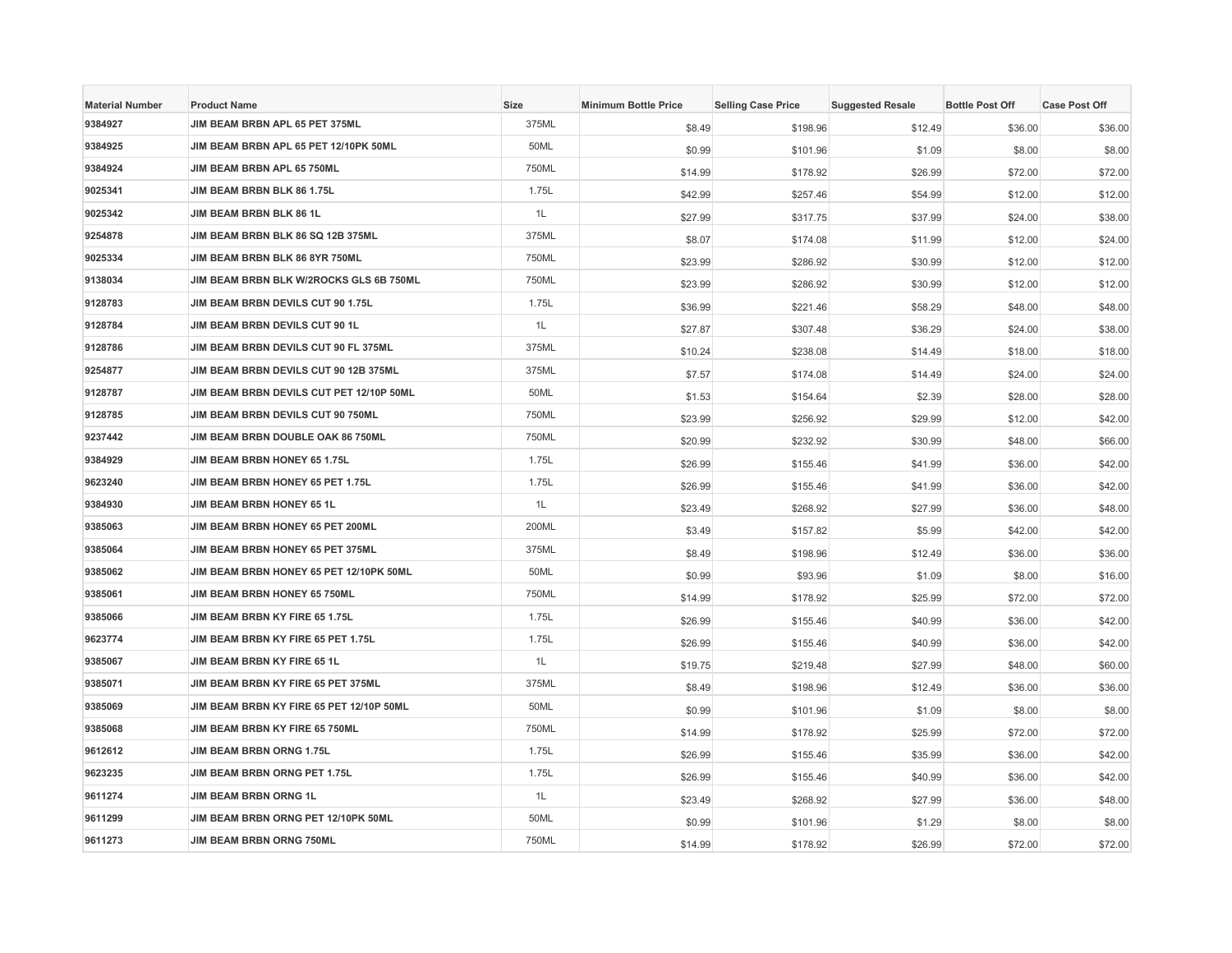| <b>Material Number</b> | <b>Product Name</b>                      | Size  | <b>Minimum Bottle Price</b> | <b>Selling Case Price</b> | <b>Suggested Resale</b> | <b>Bottle Post Off</b> | <b>Case Post Off</b> |
|------------------------|------------------------------------------|-------|-----------------------------|---------------------------|-------------------------|------------------------|----------------------|
| 9370534                | JIM BEAM BRBN PEACH 65 1.75L             | 1.75L | \$26.99                     | \$155.46                  | \$41.99                 | \$36.00                | \$42.00              |
| 9622836                | JIM BEAM BRBN PEACH 65 PET 1.75L         | 1.75L | \$26.99                     | \$155.46                  | \$41.99                 | \$36.00                | \$42.00              |
| 9370535                | <b>JIM BEAM BRBN PEACH 65 1L</b>         | 1L    | \$23.49                     | \$268.92                  | \$33.99                 | \$36.00                | \$48.00              |
| 9370539                | JIM BEAM BRBN PEACH 65 PET 200ML         | 200ML | \$3.49                      | \$157.82                  | \$5.99                  | \$42.00                | \$42.00              |
| 9370540                | JIM BEAM BRBN PEACH 65 PET 375ML         | 375ML | \$8.49                      | \$198.96                  | \$11.99                 | \$36.00                | \$36.00              |
| 9370538                | JIM BEAM BRBN PEACH 65 PET 12/10PK 50ML  | 50ML  | \$0.99                      | \$101.96                  | \$1.29                  | \$8.00                 | \$8.00               |
| 9370536                | JIM BEAM BRBN PEACH 65 750ML             | 750ML | \$14.99                     | \$178.92                  | \$26.99                 | \$72.00                | \$72.00              |
| 9385074                | JIM BEAM BRBN RED STAG BLK CHRY 65 1.75L | 1.75L | \$26.99                     | \$155.46                  | \$41.99                 | \$36.00                | \$42.00              |
| 9623242                | JIM BEAM BRBN RED STAG BLK 65 PET 1.75L  | 1.75L | \$26.99                     | \$155.46                  | \$41.99                 | \$36.00                | \$42.00              |
| 9385075                | JIM BEAM BRBN RED STAG BLK CHRY 65 1L    | 1L    | \$23.49                     | \$268.92                  | \$33.99                 | \$36.00                | \$48.00              |
| 9385077                | JIM BEAM BRBN RED STAG BLK CHRY 65 200ML | 200ML | \$3.59                      | \$157.82                  | \$7.99                  | \$42.00                | \$42.00              |
| 9385078                | JIM BEAM BRBN RED STAG BLK CHRY 65 375ML | 375ML | \$8.49                      | \$198.96                  | \$12.99                 | \$36.00                | \$36.00              |
| 9385080                | JIM BEAM BRBN RED STAG BL CH 65 PET 50ML | 50ML  | \$0.99                      | \$101.96                  | \$1.09                  | \$8.00                 | \$8.00               |
| 9385079                | JIM BEAM BRBN RED STAG BLK CHRY 65 750ML | 750ML | \$17.99                     | \$178.92                  |                         | \$36.00                | \$72.00              |
| 9411746                | JIM BEAM BRBN SNGL BBL 108 6B 750ML      | 750ML | \$30.99                     | \$352.92                  | \$39.99                 | \$12.00                | \$30.00              |
| 9388462                | JIM BEAM BRBN VANILLA 65 1.75L           | 1.75L | \$26.99                     | \$155.46                  | \$40.99                 | \$36.00                | \$42.00              |
| 9622832                | JIM BEAM BRBN VANILLA 65 PET 1.75L       | 1.75L | \$26.99                     | \$155.46                  | \$40.99                 | \$36.00                | \$42.00              |
| 9385085                | JIM BEAM BRBN VANILLA 65 PET 200ML       | 200ML | \$3.49                      | \$157.82                  | \$5.99                  | \$42.00                | \$42.00              |
| 9385086                | JIM BEAM BRBN VANILLA 65 PET 375ML       | 375ML | \$8.49                      | \$198.96                  | \$12.49                 | \$36.00                | \$36.00              |
| 9385084                | JIM BEAM BRBN VANILLA 65 PET 12/10P 50ML | 50ML  | \$0.99                      | \$101.96                  | \$1.09                  | \$8.00                 | \$8.00               |
| 9385083                | JIM BEAM BRBN VANILLA 65 750ML           | 750ML | \$14.99                     | \$178.92                  | \$26.99                 | \$72.00                | \$72.00              |
| 9186085                | JIM BEAM RYE WHSKY 4YR 90 1L             | 1L    | \$26.49                     | \$316.92                  | \$36.99                 | \$42.00                | \$42.00              |
| 9186086                | JIM BEAM RYE WHSKY 4YR 90 750ML          | 750ML | \$23.49                     | \$244.92                  | \$27.99                 | \$24.00                | \$60.00              |
| 9027255                | <b>J LOHR CAB SAUV SEVEN OAKS 1.5L</b>   | 1.5L  | \$31.99                     | \$147.76                  | \$39.99                 | \$0.00                 | \$42.14              |
| 9027256                | J LOHR CAB SAUV SEVEN OAKS 12B 375ML     | 375ML | \$9.99                      | \$88.25                   | \$9.99                  | \$0.00                 | \$0.00               |
| 9027257                | <b>J LOHR CAB SAUV SEVEN OAKS 750ML</b>  | 750ML | \$16.99                     | \$179.92                  | \$19.99                 |                        |                      |
| 9014352                | <b>J LOHR CHARD RIVERSTONE 1.5L</b>      | 1.5L  | \$23.99                     | \$111.92                  | \$33.99                 | \$6.00                 | \$36.00              |
| 9027259                | J LOHR CHARD RIVERSTONE 12B 375ML        | 375ML | \$8.99                      | \$72.25                   | \$8.99                  | \$0.00                 | \$24.63              |
| 9015002                | J LOHR CHARD RIVERSTONE 750ML            | 750ML | \$13.99                     | \$157.92                  | \$16.99                 |                        |                      |
| 9027263                | J LOHR MERLOT 12B 375ML                  | 375ML | \$8.49                      | \$79.25                   | \$9.99                  | \$6.00                 | \$10.75              |
| 9015006                | J LOHR MERLOT 750ML                      | 750ML | \$14.99                     | \$152.00                  | \$17.99                 |                        |                      |
| 9116087                | J LOHR P NOIR FALCONS PRCH 750ML         | 750ML | \$15.99                     | \$174.92                  | \$21.99                 |                        |                      |
| 9165355                | J LOHR SAUV BL FLUME CROSSING 750ML      | 750ML | \$12.99                     | \$153.79                  | \$16.99                 |                        |                      |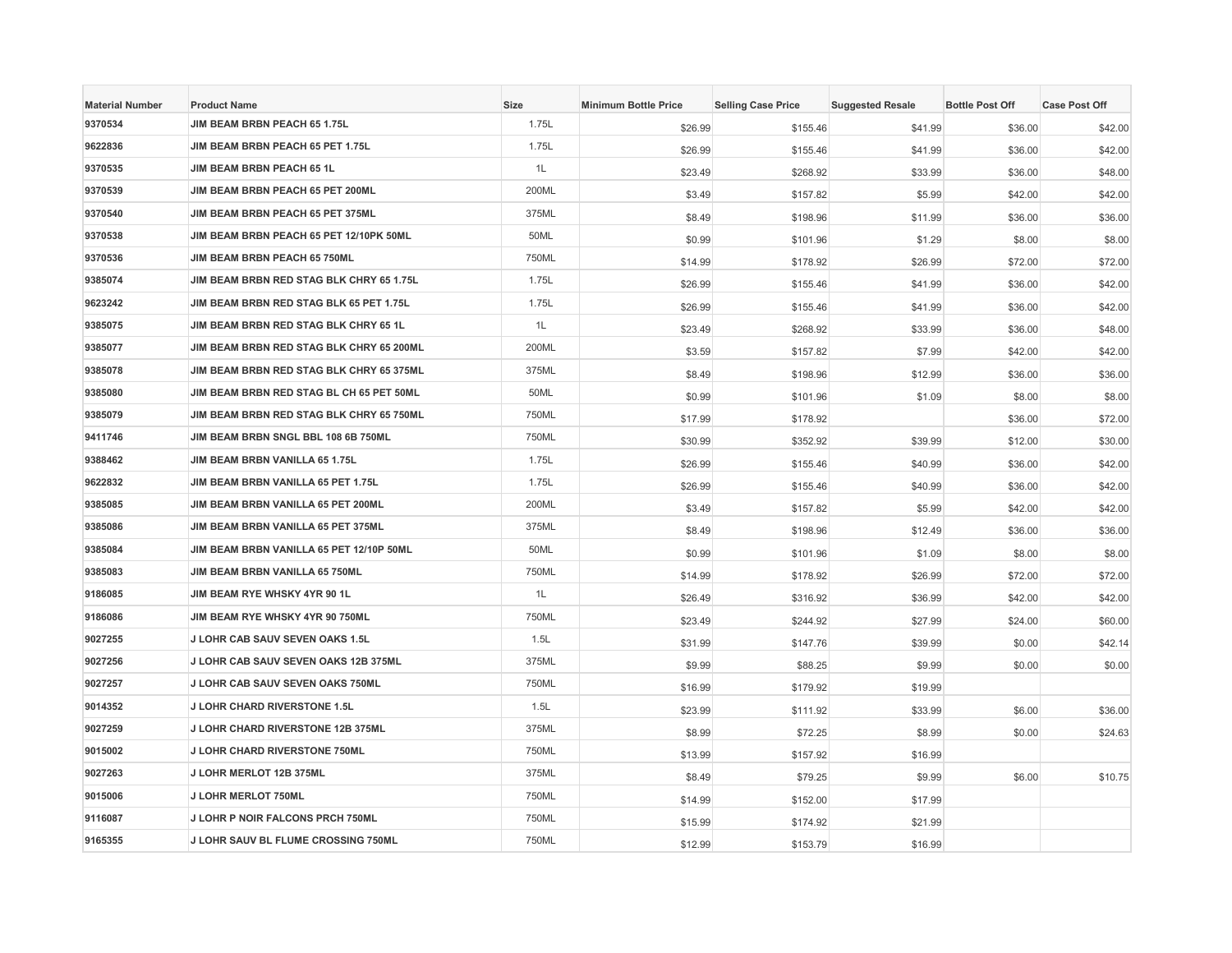| <b>Material Number</b> | <b>Product Name</b>                      | <b>Size</b> | <b>Minimum Bottle Price</b> | <b>Selling Case Price</b> | <b>Suggested Resale</b> | <b>Bottle Post Off</b> | <b>Case Post Off</b> |
|------------------------|------------------------------------------|-------------|-----------------------------|---------------------------|-------------------------|------------------------|----------------------|
| 9010644                | J LOHR SYRAH SOUTH RIDGE 750ML           | 750ML       | \$12.99                     | \$151.92                  | \$19.99                 |                        |                      |
| 9062044                | J LOHR RIES BAY MIST 750ML               | 750ML       | \$10.99                     | \$106.00                  | \$13.99                 |                        | \$0.00               |
| 9027267                | J LOHR VALDIGUIE WILDFLOWER 750ML        | 750ML       | \$10.99                     | \$106.00                  | \$13.99                 |                        |                      |
| 9027253                | J LOHR CAB SAUV CAROLS VYD 6B 750ML      | 750ML       | \$54.49                     | \$253.00                  | \$66.99                 | \$0.00                 | \$36.00              |
| 9027254                | J LOHR CAB SAUV HILLTOP 12B 375ML        | 375ML       | \$11.99                     | \$126.25                  | \$15.29                 |                        | \$9.75               |
| 9087216                | J LOHR CAB SAUV HILLTOP 6B 750ML         | 750ML       | \$25.99                     | \$126.92                  | \$27.99                 | \$0.00                 | \$17.00              |
| 9631775                | J LOHR CAB SAUV HILLTOP REST 6B 750ML    | 750ML       | \$25.99                     | \$96.94                   | \$27.99                 |                        | \$53.00              |
| 9431327                | J LOHR CAB SAUV SIGN PASO RB 16 3B 750ML | 750ML       | \$74.99                     | \$224.20                  | \$100.00                |                        |                      |
| 9610463                | J LOHR CAB SAUV SIGN PASO RB 17 3B 750ML | 750ML       | \$74.81                     | \$224.20                  | \$109.99                |                        |                      |
| 9087212                | J LOHR CHARD ARROYO VISTA 6B 750ML       | 750ML       | \$19.99                     | \$79.00                   | \$23.99                 |                        | \$17.00              |
| 9087213                | J LOHR CHARD OCTOBER NIGHT 6B 750ML      | 750ML       | \$18.99                     | \$96.00                   | \$23.99                 |                        |                      |
| 9015011                | J LOHR CUV PAU 6B 750ML                  | 750ML       | \$55.99                     | \$258.99                  | \$68.99                 | \$0.00                 | \$76.47              |
| 9027261                | J LOHR CUV POM 6B 750ML                  | 750ML       | \$55.99                     | \$258.99                  | \$55.99                 | \$0.00                 | \$76.47              |
| 9027262                | J LOHR CUV ST E 6B 750ML                 | 750ML       | \$55.99                     | \$258.99                  | \$55.99                 | \$0.00                 | \$76.47              |
| 9087214                | J LOHR PETITE SIRAH TOWER RD 6B 750ML    | 750ML       | \$20.99                     | \$111.00                  | \$27.99                 |                        |                      |
| 9087215                | J LOHR P NOIR FOGS REACH 6B 750ML        | 750ML       | \$26.99                     | \$129.00                  | \$35.99                 | \$0.00                 | \$8.00               |
| 9027252                | J LOHR CAB SAUV REST CUV 750ML           | 750ML       | \$15.99                     | \$120.17                  | \$21.99                 |                        | \$49.75              |
| 9027258                | J LOHR CHARD REST CUV 750ML              | 750ML       | \$15.99                     | \$100.24                  | \$19.99                 |                        | \$42.68              |
| 9027264                | J LOHR MERLOT REST CUV 750ML             | 750ML       | \$15.99                     | \$108.25                  | \$19.99                 |                        | \$35.67              |
| 9162945                | J LOHR P NOIR REST CUV 750ML             | 750ML       | \$15.99                     | \$120.25                  | \$22.99                 |                        | \$46.67              |
| 9628812                | JM GOBILLARD GR RSV 1ER 750ML            | 750ML       | \$44.99                     | \$368.00                  |                         |                        | \$64.00              |
| 9315660                | <b>JM GOBILLARD ROSE BRUT 6B 750ML</b>   | 750ML       | \$44.99                     | \$186.00                  | \$49.99                 | \$30.00                | \$30.00              |
| 9628796                | JM GOBILLARD ROSE BRUT 750ML             | 750ML       | \$44.99                     | \$368.00                  |                         |                        | \$64.00              |
| 9628800                | <b>JM GOBILLARD BRUT TRADITION 750ML</b> | 750ML       | \$39.99                     | \$340.00                  | \$42.99                 | \$0.00                 | \$60.00              |
| 9633147                | <b>JNSQ ROSE CRU 20 6B 750ML</b>         | 750ML       | \$23.99                     | \$143.46                  | \$29.99                 |                        |                      |
| 9269148                | JOEL GOTT CAB SAUV 815 KEG 19.5L         | 19.5L       | \$295.08                    | \$295.00                  | \$450.00                |                        |                      |
| 9446136                | JOEL GOTT CAB SAUV 815 12B 375ML         | 375ML       | \$7.99                      | \$88.00                   | \$10.99                 |                        |                      |
| 9053157                | JOEL GOTT CAB SAUV 815 750ML             | 750ML       | \$16.99                     | \$136.25                  | \$22.99                 |                        | \$20.00              |
| 9370971                | JOEL GOTT CAB SAUV 815 SS 750ML          | 750ML       | \$16.98                     | \$136.25                  | \$19.99                 |                        | \$0.00               |
| 9258344                | JOEL GOTT CAB SAUV NAPA 6B 750ML         | 750ML       | \$45.98                     | \$220.25                  | \$54.99                 |                        |                      |
| 9609878                | JOEL GOTT CHARD BBL FERM 750ML           | 750ML       | \$16.99                     | \$136.25                  | \$22.99                 |                        | \$20.00              |
| 9056283                | <b>JOEL GOTT CHARD CA 750ML</b>          | 750ML       | \$14.98                     | \$120.00                  | \$22.99                 |                        | \$12.00              |
| 9232035                | <b>JOEL GOTT MERLOT CA 750ML</b>         | 750ML       | \$16.99                     | \$136.25                  | \$22.99                 |                        | \$20.00              |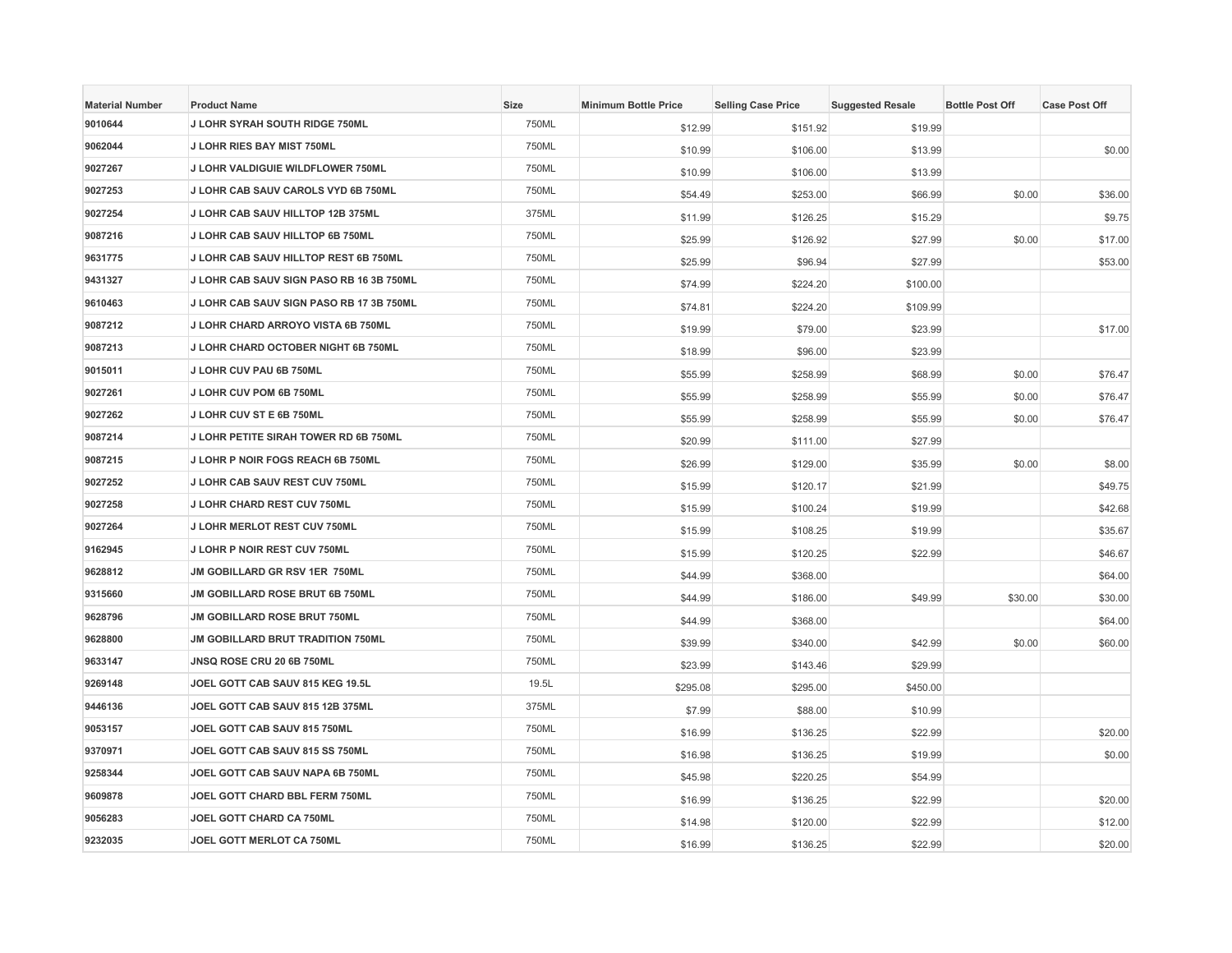| <b>Material Number</b> | <b>Product Name</b>                    | <b>Size</b> | <b>Minimum Bottle Price</b> | <b>Selling Case Price</b> | <b>Suggested Resale</b> | <b>Bottle Post Off</b> | <b>Case Post Off</b> |
|------------------------|----------------------------------------|-------------|-----------------------------|---------------------------|-------------------------|------------------------|----------------------|
| 9620014                | JOEL GOTT P GRIGIO 750ML               | 750ML       | \$16.99                     | \$136.25                  | \$22.99                 |                        | \$20.00              |
| 9289487                | JOEL GOTT P NOIR CAL 750ML             | 750ML       | \$16.99                     | \$136.25                  | \$22.99                 |                        | \$20.00              |
| 9317775                | JOEL GOTT P NOIR OREGON 750ML          | 750ML       | \$25.98                     | \$204.25                  | \$32.99                 |                        |                      |
| 9184516                | JOEL GOTT P NOIR STA BARB 750ML        | 750ML       | \$19.98                     | \$160.25                  | \$25.99                 |                        | \$0.00               |
| 9340881                | JOEL GOTT RED BLEND PALISADES 750ML    | 750ML       | \$14.98                     | \$120.00                  | \$22.99                 |                        | \$12.00              |
| 9189411                | JOEL GOTT RED BLEND WA 750ML           | 750ML       | \$14.98                     | \$120.00                  | \$22.99                 |                        | \$12.00              |
| 9264122                | <b>JOEL GOTT ROSE 750ML</b>            | 750ML       | \$14.98                     | \$120.00                  | \$22.99                 |                        | \$12.00              |
| 9263467                | <b>JOEL GOTT SAUV BL CA KEG 19.5L</b>  | 19.5L       | \$242.08                    | \$242.00                  | \$363.00                |                        |                      |
| 9446137                | JOEL GOTT SAUV BL CA 12B 375ML         | 375ML       | \$5.08                      | \$60.00                   | \$7.99                  |                        |                      |
| 9203374                | <b>JOEL GOTT SAUV BL CA 750ML</b>      | 750ML       | \$14.98                     | \$120.00                  | \$22.99                 | \$0.00                 | \$12.00              |
| 9039887                | <b>JOEL GOTT ZIN CA 750ML</b>          | 750ML       | \$16.99                     | \$136.25                  | \$22.99                 |                        | \$20.00              |
| 9240881                | JOHN BARR SCOTCH BLK LBL RSV 80 1.75L  | 1.75L       | \$22.58                     | \$135.00                  | \$29.99                 | \$67.00                | \$67.00              |
| 9240890                | JOHN BARR SCOTCH BLK LBL RSV 80 750ML  | 750ML       | \$15.08                     | \$180.00                  | \$22.99                 | \$70.00                | \$70.00              |
| 9321407                | <b>JOIA CKTL COSMO 6/4PK CAN 355ML</b> | 355ML       | \$2.49                      | \$49.00                   | \$10.99                 | \$0.00                 | \$5.00               |
| 9386003                | JOIA CKTL GIMLET CAN 6/4PK 355ML       | 355ML       | \$2.49                      | \$49.00                   | \$10.99                 | \$0.00                 | \$5.00               |
| 9321404                | JOIA CKTL GREYHOUND CAN 6/4PK 355ML    | 355ML       | \$2.49                      | \$49.00                   | \$10.99                 | \$0.00                 | \$5.00               |
| 9386005                | JOIA CKTL MARG CAN 6/4PK 355ML         | 355ML       | \$2.49                      | \$49.00                   | \$10.99                 | \$0.00                 | \$5.00               |
| 9321406                | JOIA CKTL MOSCOW MULE CAN 6/4PK 355ML  | 355ML       | \$2.49                      | \$49.00                   | \$10.99                 | \$0.00                 | \$5.00               |
| 9386004                | JOIA CKTL VDK SODA CAN 6/4PK 355ML     | 355ML       | \$2.49                      | \$49.00                   | \$10.99                 | \$0.00                 | \$5.00               |
| 9007427                | JOSEPH CARR CAB SAUV NAPA 750ML        | 750ML       | \$29.99                     | \$269.87                  | \$39.99                 |                        | \$16.85              |
| 9232989                | JOSEPH CARR CAB SAUV PASO ROBLES 750ML | 750ML       | \$19.99                     | \$159.92                  | \$29.99                 |                        | \$55.00              |
| 9012834                | JOSEPH CARR CHARD CARNEROS 750ML       | 750ML       | \$16.99                     | \$143.92                  | \$25.49                 |                        | \$51.00              |
| 9371117                | JOSH CELLARS CAB SAUV 12B 375ML        | 375ML       | \$7.99                      | \$67.12                   | \$9.99                  |                        | \$16.30              |
| 9094064                | JOSH CELLARS CAB SAUV 750ML            | 750ML       | \$14.98                     | \$125.76                  | \$18.99                 | \$0.00                 | \$29.04              |
| 9371119                | JOSH CELLARS CHARD 12B 375ML           | 375ML       | \$6.99                      | \$58.72                   | \$8.99                  |                        | \$14.26              |
| 9246396                | JOSH CELLARS CHARD 750ML               | 750ML       | \$12.98                     | \$117.52                  | \$17.99                 |                        | \$25.40              |
| 9176758                | JOSH CELLARS LEGACY RED 750ML          | 750ML       | \$14.98                     | \$125.76                  | \$19.99                 | \$0.00                 | \$29.04              |
| 9246395                | JOSH CELLARS MERLOT 750ML              | 750ML       | \$14.98                     | \$125.76                  | \$19.99                 |                        | \$29.04              |
| 9420270                | JOSH CELLARS P GRIGIO 750ML            | 750ML       | \$12.98                     | \$117.52                  | \$19.99                 |                        | \$25.40              |
| 9166966                | JOSH CELLARS P NOIR 750ML              | 750ML       | \$17.98                     | \$151.12                  | \$23.99                 |                        | \$12.95              |
| 9285266                | JOSH CELLARS PROSECCO 750ML            | 750ML       | \$15.99                     | \$134.32                  | \$20.99                 |                        | \$32.48              |
| 9602000                | JOSH CELLARS PROSECCO ROSE 750ML       | 750ML       | \$15.99                     | \$134.32                  | \$20.99                 |                        | \$32.48              |
| 9225459                | JOSH CELLARS ROSE 750ML                | 750ML       | \$12.98                     | \$117.52                  | \$17.99                 | \$0.00                 | \$25.40              |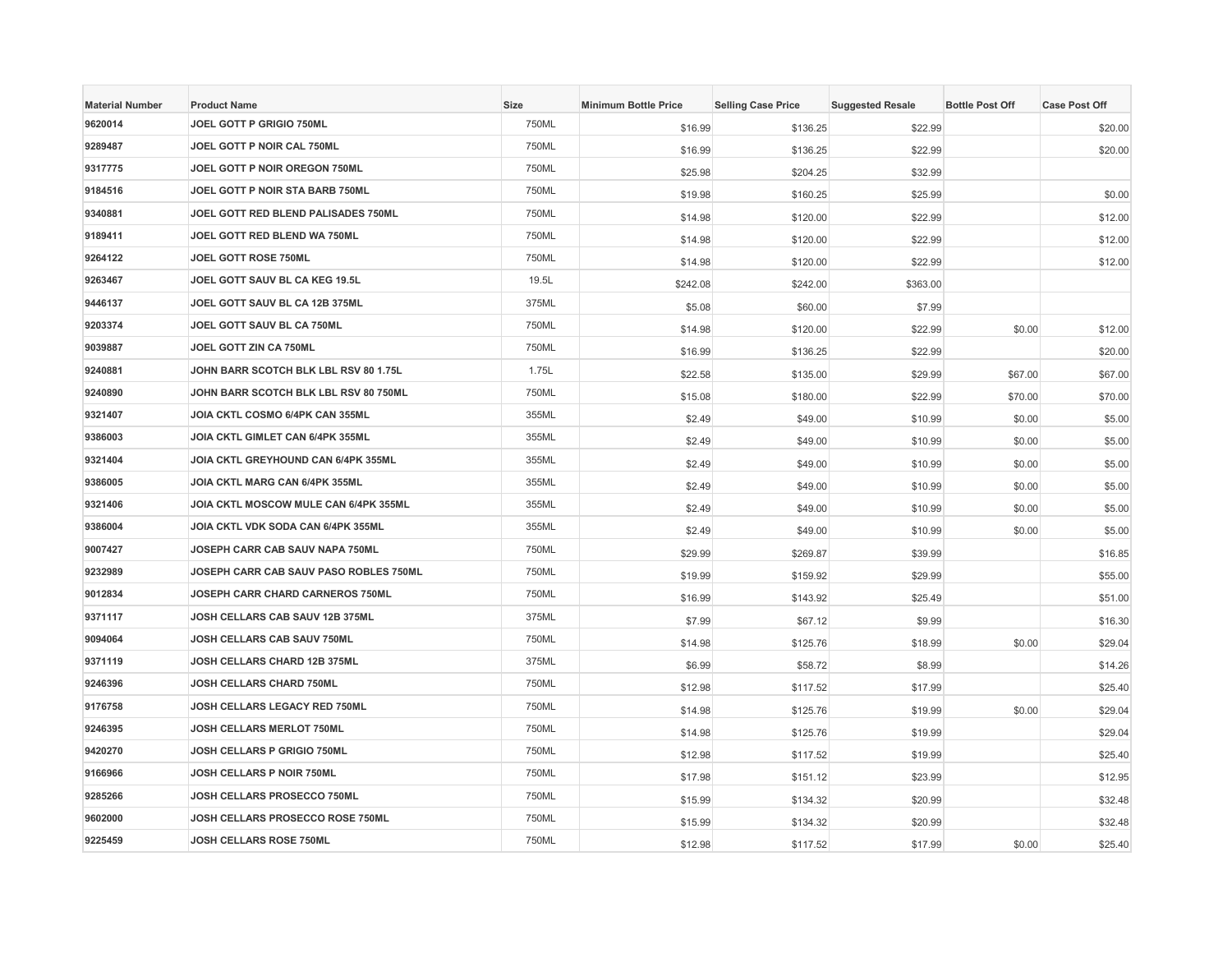| <b>Material Number</b> | <b>Product Name</b>                      | <b>Size</b> | <b>Minimum Bottle Price</b> | <b>Selling Case Price</b> | <b>Suggested Resale</b> | <b>Bottle Post Off</b> | <b>Case Post Off</b> |
|------------------------|------------------------------------------|-------------|-----------------------------|---------------------------|-------------------------|------------------------|----------------------|
| 9166959                | JOSH CELLARS SAUV BL 750ML               | 750ML       | \$12.98                     | \$117.52                  | \$17.99                 |                        | \$25.40              |
| 9232986                | JOSH CELLARS CAB SAUV CRAFTM COLL 750ML  | 750ML       | \$14.99                     | \$125.76                  | \$18.99                 |                        | \$29.04              |
| 9232987                | JOSH CELLARS CHARD CRAFTM COLL 750ML     | 750ML       | \$12.98                     | \$117.52                  | \$17.99                 |                        | \$25.40              |
| 9359269                | JOSH CELLARS CAB SAUV RSV LODI 750ML     | 750ML       | \$18.99                     | \$145.85                  | \$20.99                 |                        | \$25.05              |
| 9232988                | JOSH CELLARS CAB SAUV RSV N CST 750ML    | 750ML       | \$18.99                     | \$145.85                  | \$20.99                 |                        | \$25.05              |
| 9280488                | JOSH CELLARS CAB SAUV RSV PASO ROB 750ML | 750ML       | \$18.99                     | \$145.85                  | \$20.99                 |                        | \$25.05              |
| 9422105                | JOSH CELLARS CAB SAUV RSV BBL BRBN 750ML | 750ML       | \$18.99                     | \$145.85                  | \$26.99                 |                        | \$25.05              |
| 9423399                | JOSH CELLARS CHARD BUTTERY RSV 750ML     | 750ML       | \$15.99                     | \$126.65                  | \$18.99                 |                        | \$16.27              |
| 9264476                | JOSH CELLARS CHARD RSV N CST 750ML       | 750ML       | \$15.99                     | \$126.65                  | \$18.99                 |                        | \$16.27              |
| 9632251                | JOSH CELLARS ZIN RSV BRBN BBL AGED 750ML | 750ML       | \$18.99                     | \$145.85                  | \$26.99                 |                        | \$25.05              |
| 9295747                | JUGGERNAUT CAB SAUV 750ML                | 750ML       | \$19.98                     | \$166.00                  | \$24.99                 |                        | \$18.00              |
| 9411599                | <b>JUGGERNAUT P NOIR RRV 750ML</b>       | 750ML       | \$19.98                     | \$166.00                  | \$24.99                 |                        | \$18.00              |
| 9615495                | <b>JULIETTE ROSE 20 750ML</b>            | 750ML       | \$13.99                     | \$108.00                  | \$14.99                 |                        | \$12.00              |
| 9120601                | <b>MIDNIGHT MOON 6B 750ML</b>            | 750ML       | \$15.99                     | \$172.92                  | \$22.99                 | \$60.00                | \$78.00              |
| 9317185                | MIDNIGHT MOON 100 4/12PK 50ML            | 50ML        | \$2.00                      | \$95.20                   | \$2.99                  | \$44.48                | \$44.48              |
| 9168231                | MIDNIGHT MOON 100 6B 750ML               | 750ML       | \$15.99                     | \$172.92                  | \$22.99                 | \$60.00                | \$78.00              |
| 9249805                | MIDNIGHT MOON WHSKY AMERICAN 90 6B 750ML | 750ML       | \$15.99                     | \$172.92                  | \$22.99                 | \$60.00                | \$78.00              |
| 9636370                | <b>MIDNIGHT MOON APLPIE 1.75L</b>        | 1.75L       | \$29.99                     | \$136.46                  | \$34.99                 |                        | \$43.00              |
| 9317184                | <b>MIDNIGHT MOON APLPIE 4/12PK 50ML</b>  | 50ML        | \$2.00                      | \$95.20                   | \$2.99                  | \$44.48                | \$44.48              |
| 9126403                | <b>MIDNIGHT MOON APLPIE 6B 750ML</b>     | 750ML       | \$15.99                     | \$172.92                  | \$22.99                 | \$60.00                | \$78.00              |
| 9189028                | MIDNIGHT MOON APLPIE BAR 6B 750ML        | 750ML       | \$15.99                     | \$172.92                  | \$22.99                 | \$60.00                | \$78.00              |
| 9154536                | MIDNIGHT MOON BLKB 6B 750ML              | 750ML       | \$15.99                     | \$172.92                  | \$22.99                 | \$60.00                | \$78.00              |
| 9140844                | <b>MIDNIGHT MOON BLUEB 6B 750ML</b>      | 750ML       | \$15.99                     | \$172.92                  | \$22.99                 | \$60.00                | \$78.00              |
| 9126404                | <b>MIDNIGHT MOON CHRY 6B 750ML</b>       | 750ML       | \$15.99                     | \$172.92                  | \$22.99                 | \$60.00                | \$78.00              |
| 9640263                | <b>MIDNIGHT MOON VARIETY BIB 1.75L</b>   | 1.75L       | \$29.99                     | \$136.46                  | \$34.99                 |                        | \$43.00              |
| 9618654                | MIDNIGHT MOON 100/AP/LL/WM 12/4PK 50ML   | 50ML        | \$2.00                      | \$95.20                   | \$2.99                  | \$44.48                | \$44.48              |
| 9636381                | <b>MIDNIGHT MOON LMNADE 1.75L</b>        | 1.75L       | \$29.99                     | \$136.46                  | \$34.99                 |                        | \$43.00              |
| 9615416                | MIDNIGHT MOON LMNADE RTD 6/4PK 355ML     | 355ML       | \$3.74                      | \$66.84                   | \$14.99                 |                        | \$21.96              |
| 9612268                | MIDNIGHT MOON LMNADE 4/12PK 50ML         | 50ML        | \$2.00                      | \$95.20                   | \$2.99                  | \$44.48                | \$44.48              |
| 9612271                | MIDNIGHT MOON LMNADE 6B 750ML            | 750ML       | \$15.99                     | \$170.92                  | \$22.99                 | \$60.00                | \$80.00              |
| 9632989                | MIDNIGHT MOON PEACH 4/12PK 50ML          | 50ML        | \$2.00                      | \$95.20                   | \$2.99                  | \$44.48                | \$44.48              |
| 9192564                | <b>MIDNIGHT MOON PEACH 6B 750ML</b>      | 750ML       | \$15.99                     | \$172.92                  | \$22.99                 | \$60.00                | \$78.00              |
| 9397124                | MIDNIGHT MOON PEPPRMNT 4/12PK 50ML       | 50ML        | \$1.29                      | \$58.20                   | \$2.99                  | \$16.80                | \$16.80              |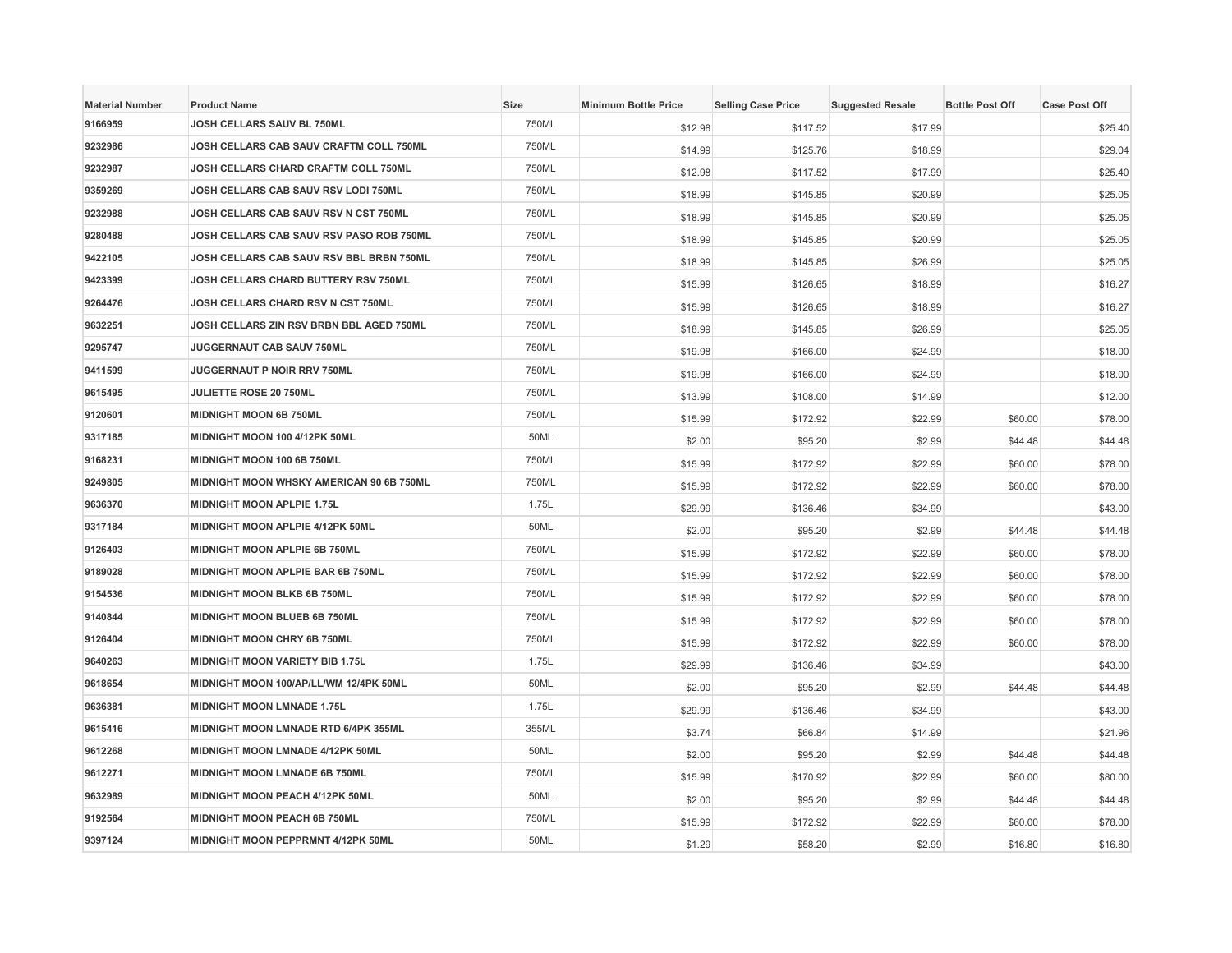| <b>Material Number</b> | <b>Product Name</b>                      | <b>Size</b> | <b>Minimum Bottle Price</b> | <b>Selling Case Price</b> | <b>Suggested Resale</b> | <b>Bottle Post Off</b> | <b>Case Post Off</b> |
|------------------------|------------------------------------------|-------------|-----------------------------|---------------------------|-------------------------|------------------------|----------------------|
| 9448392                | MIDNIGHT MOON PEPPRMNT W/SHT GLS 6B 750M | 750ML       | \$12.66                     | \$150.92                  | \$22.99                 | \$100.00               | \$100.00             |
| 9435945                | MIDNIGHT MOON PICKLE 60 6B 750ML         | 750ML       | \$15.99                     | \$172.92                  | \$22.99                 | \$60.00                | \$78.00              |
| 9185822                | MIDNIGHT MOON RASPB 90 6B 750ML          | 750ML       | \$15.99                     | \$172.92                  | \$22.99                 | \$60.00                | \$78.00              |
| 9126405                | MIDNIGHT MOON STRWB 6B 750ML             | 750ML       | \$15.99                     | \$172.92                  | \$22.99                 | \$60.00                | \$78.00              |
| 9636384                | <b>MIDNIGHT MOON WTRMLN 1.75L</b>        | 1.75L       | \$29.99                     | \$136.46                  | \$34.99                 |                        | \$43.00              |
| 9615419                | MIDNIGHT MOON WTRMLN RTD 6/4PK 355ML     | 355ML       | \$3.74                      | \$66.84                   | \$14.99                 |                        | \$21.96              |
| 9427152                | MIDNIGHT MOON WTRMLN 70 4/12PK 50ML      | 50ML        | \$2.00                      | \$95.20                   | \$2.99                  | \$44.48                | \$44.48              |
| 9427151                | MIDNIGHT MOON WTRMLN 70 6B 750ML         | 750ML       | \$15.99                     | \$172.92                  | \$22.99                 | \$60.00                | \$78.00              |
| 9617300                | MIDNIGHT MOON WTRMLN W/50ML LMN 6B 750ML | COMBO       | \$15.99                     | \$170.92                  | \$22.99                 | \$60.00                | \$80.00              |
| 9413655                | MIDNIGHT MOON REBEL RAZZ 4/12PK 50ML     | 50ML        | \$2.00                      | \$95.20                   | \$2.99                  | \$44.48                | \$44.48              |
| 9632990                | MIDNIGHT MOON PEACH TEA RTD CN 6/4P 355M | 355ML       | \$3.74                      | \$66.84                   | \$14.99                 |                        | \$21.96              |
| 9020358                | JURA SCOTCH SNGL MALT 10YR 6B 750ML      | 750ML       | \$30.41                     | \$364.00                  | \$39.99                 |                        |                      |
| 9437823                | JURA SCOTCH SNGL MALT 12YR 6B 750ML      | 750ML       | \$37.69                     | \$451.12                  | \$49.99                 |                        |                      |
| 9270304                | JURA SCOTCH 18YR SNGL MALT 6B 750ML      | 750ML       | \$75.99                     | \$903.06                  | \$99.99                 | \$270.94               | \$270.94             |
| 9207843                | JURA SCOTCH SNGL MALT 21YR 6B 750ML      | 750ML       | \$118.27                    | \$1,418.28                | \$196.99                |                        |                      |
| 9270302                | JURA SCOTCH SNGL MALT SEVEN WD 6B 750ML  | 750ML       | \$45.39                     | \$542.98                  | \$59.99                 | \$181.02               | \$181.02             |
| 9370653                | JUSTIN CAB SAUV 1.5L                     | 1.5L        | \$53.99                     | \$277.87                  | \$76.89                 |                        | \$29.75              |
| 9370652                | JUSTIN CAB SAUV 12B 375ML                | 375ML       | \$13.99                     | \$155.07                  | \$18.99                 |                        |                      |
| 9370651                | <b>JUSTIN CAB SAUV 750ML</b>             | 750ML       | \$22.98                     | \$216.00                  | \$30.99                 | \$24.00                | \$32.96              |
| 9370659                | JUSTIN RED ISO RSV 6B 750ML              | 750ML       | \$95.99                     | \$570.15                  | \$165.99                | \$90.00                | \$95.31              |
| 9370656                | JUSTIN RED ISOSCELES 1.5L                | 1.5L        | \$108.99                    | \$653.46                  | \$163.39                | \$0.00                 | \$0.00               |
| 9370654                | <b>JUSTIN RED ISOSCELES 6B 750ML</b>     | 750ML       | \$63.99                     | \$332.00                  | \$88.99                 |                        | \$47.31              |
| 9370657                | <b>JUSTIN RED JUSTIFICATION 6B 750ML</b> | 750ML       | \$64.00                     | \$287.61                  | \$71.99                 |                        |                      |
| 9370662                | JUSTIN RED SAVANT 750ML                  | 750ML       | \$42.99                     | \$503.17                  | \$62.99                 |                        |                      |
| 9370660                | <b>JUSTIN ROSE 750ML</b>                 | 750ML       | \$17.99                     | \$146.00                  | \$22.39                 |                        | \$32.92              |
| 9370661                | <b>JUSTIN SAUV BL 750ML</b>              | 750ML       | \$15.99                     | \$132.00                  | \$17.99                 |                        | \$24.00              |
| 9088341                | J VYDS CUV 20 BRUT 750ML                 | 750ML       | \$25.99                     | \$301.22                  | \$32.99                 | \$0.00                 | \$0.00               |
| 9088343                | J VYDS BRUT ROSE NV 750ML                | 750ML       | \$30.99                     | \$363.66                  | \$36.99                 | \$0.00                 | \$0.00               |
| 9317840                | <b>J VYDS CUV SPKL CA 750ML</b>          | 750ML       | \$18.71                     | \$204.00                  | \$23.99                 |                        |                      |
| 9342317                | J VYDS CHARD NAP/SON/MONT 750ML          | 750ML       | \$19.99                     | \$184.25                  | \$19.99                 |                        |                      |
| 9359262                | J VYDS CHARD NAP/SON/MONT WMKRS 750ML    | 750ML       | \$29.99                     | \$144.00                  | \$29.99                 |                        |                      |
| 9017193                | J VYDS CHARD EST 750ML                   | 750ML       | \$20.99                     | \$241.11                  | \$26.99                 | \$0.00                 | \$0.00               |
| 9017182                | J VYDS P GRIS CA 750ML                   | 750ML       | \$15.99                     | \$148.83                  | \$17.99                 |                        |                      |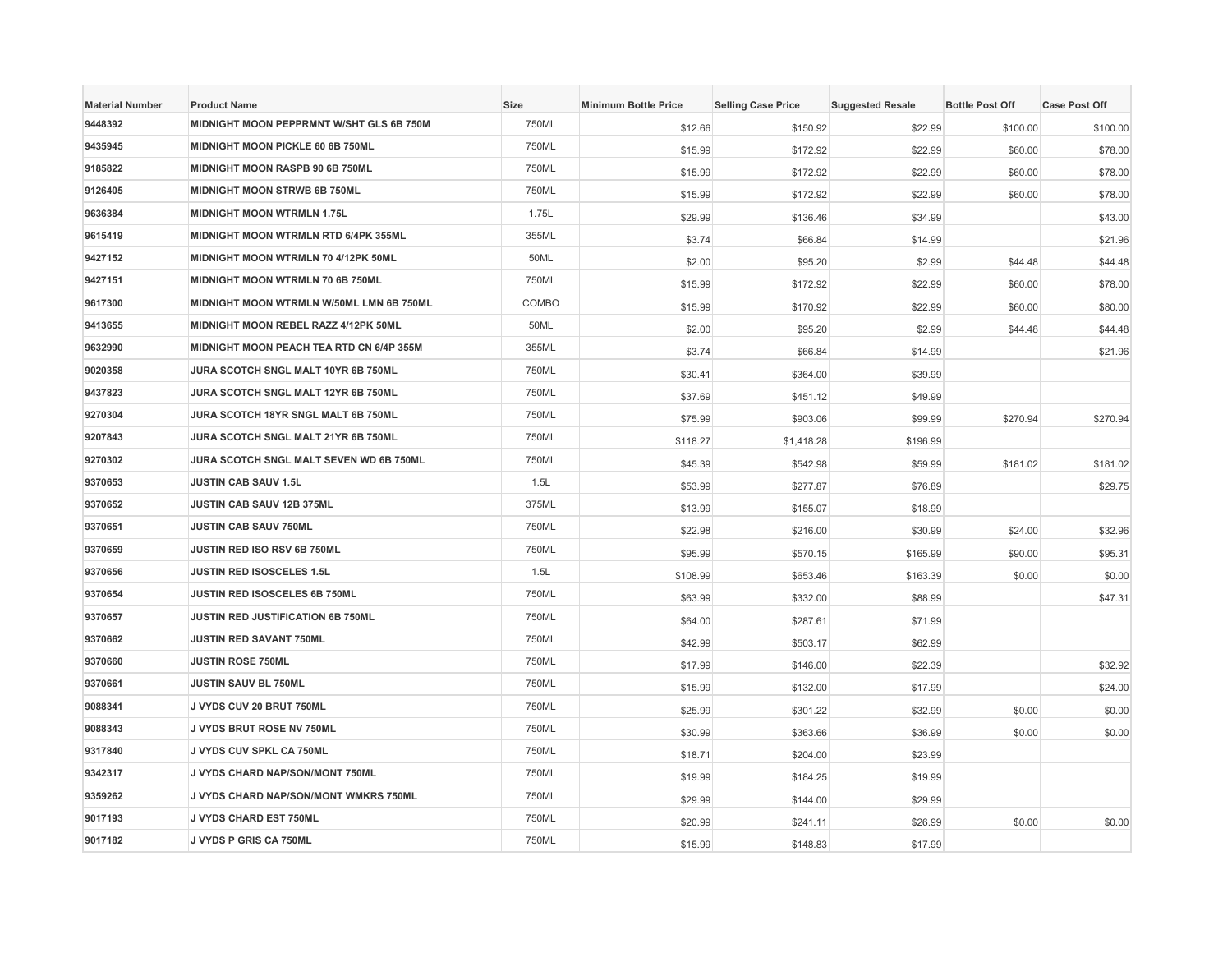| <b>Material Number</b> | <b>Product Name</b>                      | <b>Size</b> | <b>Minimum Bottle Price</b> | <b>Selling Case Price</b> | <b>Suggested Resale</b> | <b>Bottle Post Off</b> | <b>Case Post Off</b> |
|------------------------|------------------------------------------|-------------|-----------------------------|---------------------------|-------------------------|------------------------|----------------------|
| 9017185                | J VYDS P NOIR EST RRV SON 750ML          | 750ML       | \$28.99                     | \$342.62                  | \$39.99                 | \$0.00                 | \$0.00               |
| 9332783                | J VYDS P NOIR MONT/SON/STA BAR 12B 375ML | 375ML       | \$8.79                      | \$104.43                  | \$12.99                 |                        |                      |
| 9243964                | J VYDS P NOIR MONT/SON/STA BAR 750ML     | 750ML       | \$19.99                     | \$184.25                  | \$19.99                 |                        | \$0.00               |
| 9360393                | J VYDS P NOIR MONT/SON/STA BARB WM 750ML | 750ML       | \$29.99                     | \$144.00                  | \$29.99                 |                        |                      |
| 9025363                | KAHLUA COFFEE LIQ 40 1.75L               | 1.75L       | \$37.99                     | \$188.46                  | \$52.99                 | \$9.00                 | \$48.00              |
| 9025364                | KAHLUA COFFEE LIQ 40 1L                  | 1L          | \$29.49                     | \$334.92                  | \$37.99                 |                        | \$18.00              |
| 9025365                | KAHLUA COFFEE LIQ 40 200ML               | 200ML       | \$6.07                      | \$287.32                  | \$8.79                  | \$27.36                | \$17.00              |
| 9025366                | KAHLUA COFFEE LIQ 40 375ML               | 375ML       | \$10.99                     | \$230.00                  | \$15.29                 | \$8.08                 | \$40.00              |
| 9025367                | KAHLUA COFFEE LIQ 40 50ML                | 50ML        | \$1.73                      | \$203.60                  | \$2.39                  | \$6.00                 | \$6.00               |
| 9025368                | KAHLUA COFFEE LIQ 40 750ML               | 750ML       | \$22.99                     | \$220.92                  | \$29.99                 | \$36.00                | \$90.00              |
| 9415312                | KAHLUA CTG COLD BREW NIT CAN 6/4PK 200ML | 200ML       | \$2.74                      | \$48.00                   | \$12.99                 | \$6.24                 | \$23.46              |
| 9439644                | KAHLUA BLONDE ROAST 750ML                | 750ML       | \$13.99                     | \$162.00                  | \$24.99                 | \$144.00               | \$148.92             |
| 9187276                | KAHLUA SALTED CARAMEL 750ML              | 750ML       | \$20.99                     | \$250.92                  | \$28.99                 | \$60.00                | \$60.00              |
| 9013631                | KAHLUA RTD ORIGINAL MUDSLIDE 1.75L       | 1.75L       | \$15.99                     | \$89.46                   | \$24.89                 | \$12.00                | \$18.00              |
| 9013632                | KAHLUA RTD WT RUSSIAN 1.75L              | 1.75L       | \$15.99                     | \$89.46                   | \$24.89                 | \$12.00                | \$18.00              |
| 2586543                | KAIKEN CAB SAUV 750ML                    | 750ML       | \$11.99                     | \$96.00                   | \$12.99                 | \$23.04                | \$24.29              |
| 2586642                | KAIKEN MALBEC RSV/EST 750ML              | 750ML       | \$11.99                     | \$96.00                   | \$12.99                 | \$23.04                | \$24.29              |
| 9626245                | KAIKEN MALBEC INDOMITO 750ML             | 750ML       | \$12.99                     | \$154.92                  | \$16.99                 | \$12.00                | \$12.00              |
| 9025378                | KAMCHATKA VDK 1.75L                      | 1.75L       | \$13.99                     | \$71.48                   | \$15.99                 | \$0.00                 | \$12.00              |
| 9025379                | <b>KAMCHATKA VDK 1L</b>                  | 1L          | \$9.99                      | \$112.92                  | \$10.99                 | \$0.00                 | \$0.00               |
| 9025380                | <b>KAMCHATKA VDK 200ML</b>               | 200ML       | \$1.91                      | \$77.87                   | \$2.89                  | \$0.00                 | \$4.00               |
| 9025381                | <b>KAMCHATKA VDK 375ML</b>               | 375ML       | \$3.16                      | \$67.00                   | \$4.49                  | \$0.00                 | \$4.00               |
| 9025382                | <b>KAMCHATKA VDK 750ML</b>               | 750ML       | \$7.99                      | \$94.92                   | \$8.49                  | \$0.00                 | \$0.00               |
| 9419161                | KAMIKI JAPAN WHSKY 6B 750ML              | 750ML       | \$52.99                     | \$634.92                  | \$74.99                 | \$52.00                | \$52.00              |
| 9419162                | KAMIKI JAPAN WHSKY INTENSE 6B 750ML      | 750ML       | \$62.99                     | \$754.92                  | \$88.99                 | \$44.00                | \$44.00              |
| 9428849                | KAMIKI JAPAN WHSKY SAKURA 6B 750ML       | 750ML       | \$62.99                     | \$754.92                  | \$88.99                 | \$44.00                | \$44.00              |
| 9025383                | KAMORA COFFEE LIQ 1.75L                  | 1.75L       | \$18.99                     | \$83.46                   | \$26.49                 | \$6.00                 | \$36.00              |
| 9025384                | KAMORA COFFEE LIQ 1L                     | 1L          | \$11.49                     | \$114.92                  | \$17.09                 | \$12.00                | \$28.00              |
| 9025386                | KAMORA COFFEE LIQ 750ML                  | 750ML       | \$10.49                     | \$124.92                  | \$14.99                 | \$0.00                 | \$0.00               |
| 9447162                | KATHRYN HALL CAB SAUV NAPA 16 12B 375ML  | 375ML       | \$79.99                     | \$750.00                  | \$99.99                 |                        | \$38.00              |
| 9448218                | KATHRYN HALL CAB SAUV NAPA 17 6B 750ML   | 750ML       | \$159.99                    | \$790.00                  | \$169.99                |                        | \$73.46              |
| 9621665                | KATHRYN HALL CAB SAUV NAPA 18 6B 750ML   | 750ML       | \$174.99                    | \$840.00                  | \$195.00                |                        |                      |
| 9103224                | <b>KEGSPEDITER KEG DEPOSIT</b>           | <b>EACH</b> |                             |                           |                         |                        |                      |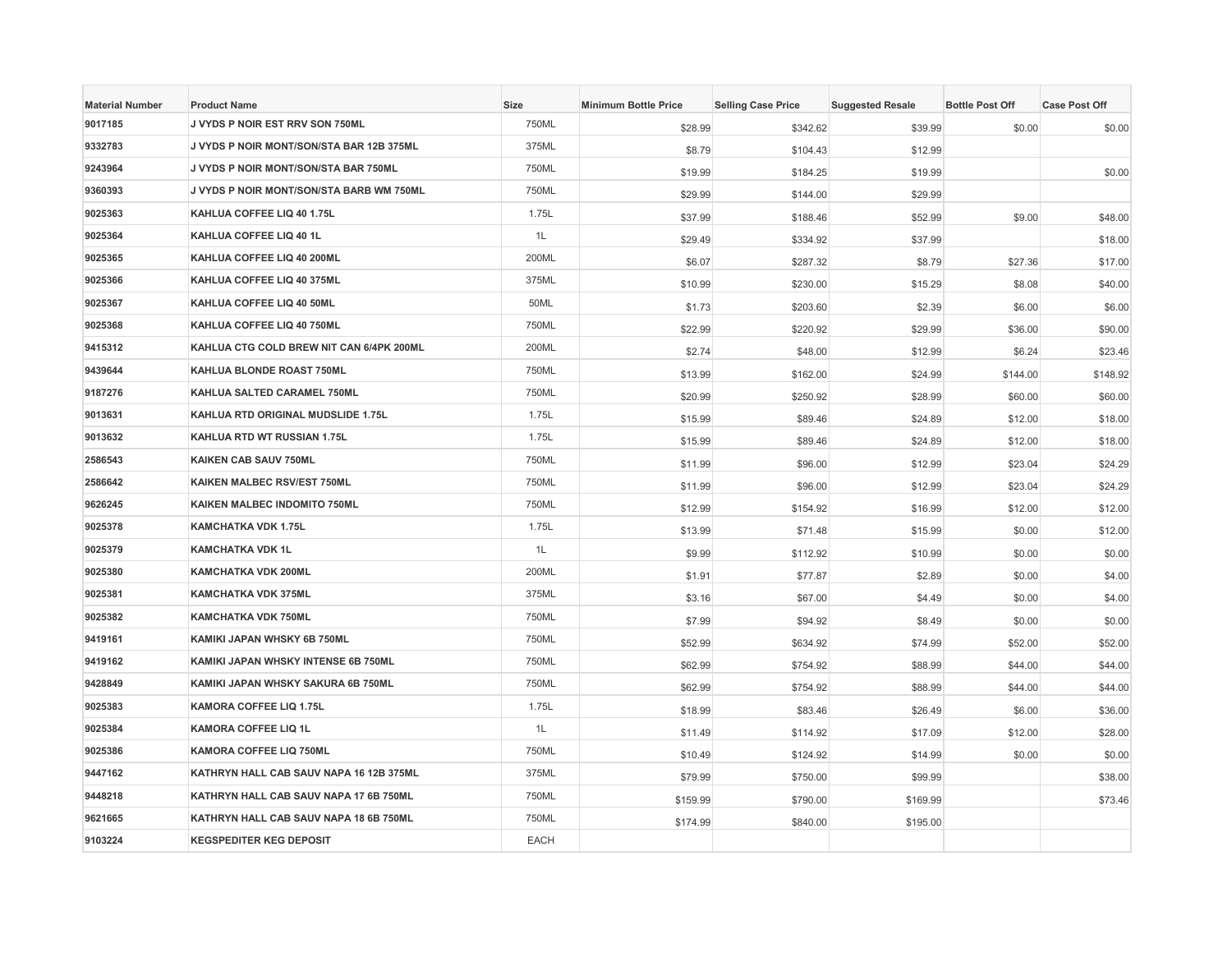| <b>Material Number</b> | <b>Product Name</b>                       | <b>Size</b>  | <b>Minimum Bottle Price</b> | <b>Selling Case Price</b> | <b>Suggested Resale</b> | <b>Bottle Post Off</b> | <b>Case Post Off</b> |
|------------------------|-------------------------------------------|--------------|-----------------------------|---------------------------|-------------------------|------------------------|----------------------|
| 493445                 | KE KE BEACH LIQ 30 750ML                  | 750ML        | \$20.99                     | \$226.92                  | \$24.99                 | \$0.00                 | \$24.00              |
| 9027356                | <b>KENWOOD CAB SAUV DISCOVERIES 750ML</b> | 750ML        | \$12.99                     | \$112.00                  | \$15.99                 | \$0.00                 | \$42.92              |
| 9027360                | <b>KENWOOD CHARD DISCOVERIES 750ML</b>    | 750ML        | \$10.99                     | \$87.00                   | \$14.99                 | \$0.00                 | \$43.92              |
| 9027366                | KENWOOD MERLOT DISCOVERIES 750ML          | 750ML        | \$12.99                     | \$112.00                  | \$15.99                 | \$0.00                 | \$42.92              |
| 9027370                | KENWOOD P NOIR DISCOVERIES 750ML          | 750ML        | \$12.99                     | \$112.00                  | \$15.99                 | \$0.00                 | \$42.92              |
| 9027374                | <b>KENWOOD SAUV BL DISCOVERIES 750ML</b>  | 750ML        | \$10.99                     | \$87.00                   | \$14.99                 |                        | \$43.92              |
| 9027386                | <b>KENWOOD ZIN DISCOVERIES 750ML</b>      | 750ML        | \$12.99                     | \$112.00                  | \$15.99                 | \$0.00                 | \$42.92              |
| 9098395                | KENWOOD CAB SAUV J LONDON 6B 750ML        | 750ML        | \$25.99                     | \$118.00                  | \$28.99                 | \$0.00                 | \$37.46              |
| 9211549                | KENWOOD CAB SAUV 6 RIDGES 6B 750ML        | 750ML        | \$19.99                     | \$78.00                   | \$24.99                 |                        | \$41.46              |
| 9211550                | KENWOOD CHARD 6 RIDGES 6B 750ML           | 750ML        | \$17.99                     | \$72.00                   | \$24.99                 |                        | \$35.46              |
| 9211552                | KENWOOD P NOIR 6 RIDGES 6B 750ML          | 750ML        | \$19.99                     | \$78.00                   | \$24.99                 |                        | \$41.46              |
| 9281143                | KENWOOD SAUV BL 6 RIDGES 6B 750ML         | 750ML        | \$17.99                     | \$72.00                   | \$24.99                 |                        | \$35.46              |
| 9027358                | KENWOOD CAB SAUV YULUPA 750ML             | 750ML        | \$8.99                      | \$80.00                   | \$10.99                 |                        | \$26.92              |
| 9027362                | <b>KENWOOD CHARD YULUPA 750ML</b>         | 750ML        | \$8.99                      | \$80.00                   | \$10.99                 |                        | \$26.92              |
| 9144834                | <b>KENWOOD P NOIR YULUPA 750ML</b>        | 750ML        | \$8.99                      | \$80.00                   | \$10.99                 |                        | \$26.92              |
| 9141622                | KENWOOD BRUT CUV YULUPA CAP 24B 187ML     | <b>187ML</b> | \$2.99                      | \$62.00                   | \$4.99                  | \$0.00                 | \$7.84               |
| 9027345                | KENWOOD BRUT CUV YULUPA 750ML             | 750ML        | \$8.99                      | \$80.00                   | \$10.99                 |                        | \$26.92              |
| 9022350                | KIM CRAWFORD P NOIR 750ML                 | 750ML        | \$13.99                     | \$166.92                  | \$15.99                 | \$12.00                | \$12.00              |
| 9637205                | KIM CRAWFORD PROSECCO 750ML               | 750ML        | \$14.43                     | \$128.92                  | \$15.99                 | \$6.70                 | \$50.00              |
| 9038598                | KIM CRAWFORD ROSE 750ML                   | 750ML        | \$14.43                     | \$128.92                  | \$15.99                 | \$6.70                 | \$50.00              |
| 9613305                | KIM CRAWFORD ROSE ILLUMINATE 750ML        | 750ML        | \$14.43                     | \$128.92                  | \$15.99                 | \$6.70                 | \$50.00              |
| 9613312                | KIM CRAWFORD SAUV BL ILLUMINATE 750ML     | 750ML        | \$14.43                     | \$128.92                  | \$15.99                 | \$6.70                 | \$50.00              |
| 9402001                | KIM CRAWFORD SAUV BL CAN 12/2PK 250ML     | 250ML        | \$4.41                      | \$92.00                   | \$12.99                 |                        | \$11.92              |
| 9085589                | KIM CRAWFORD SAUV BL MARLB 12B 375ML      | 375ML        | \$7.99                      | \$78.00                   | \$9.99                  |                        | \$16.92              |
| 9025362                | KIM CRAWFORD SAUV BL MARLB 750ML          | 750ML        | \$14.43                     | \$146.92                  | \$15.99                 | \$6.70                 | \$32.00              |
| 9432535                | KIM CRAWFORD SAUV BL SS MARLB 6B 750ML    | 750ML        | \$10.91                     | \$65.00                   | \$15.99                 |                        |                      |
| 9637224                | KIM CRAWFORD SPRITZ LEM TEA CAN 6/4 355M  | 355ML        | \$3.74                      | \$63.00                   | \$14.99                 |                        | \$26.39              |
| 9637226                | KIM CRAWFORD SPRITZ PCH TEA CAN 6/4 355M  | 355ML        | \$3.74                      | \$63.00                   | \$14.99                 |                        | \$26.39              |
| 9013829                | KIM CRAWFORD CHARD MARLB UNOAK 750ML      | 750ML        | \$14.43                     | \$128.92                  | \$15.99                 | \$6.70                 | \$50.00              |
| 9615890                | KING ESTATE BRUT CUV 750ML                | 750ML        | \$27.33                     | \$327.00                  | \$39.99                 |                        | \$0.00               |
| 9615875                | <b>KING ESTATE CHARD 750ML</b>            | 750ML        | \$19.99                     | \$169.00                  | \$22.99                 |                        | \$46.00              |
| 9264299                | KING ESTATE P GRIS DOM 6B 750ML           | 750ML        | \$23.50                     | \$128.00                  | \$29.99                 | \$13.00                | \$13.00              |
| 9291995                | KING ESTATE P GRIS WILLAM 12B 375ML       | 375ML        | \$8.48                      | \$92.00                   | \$9.99                  |                        | \$8.00               |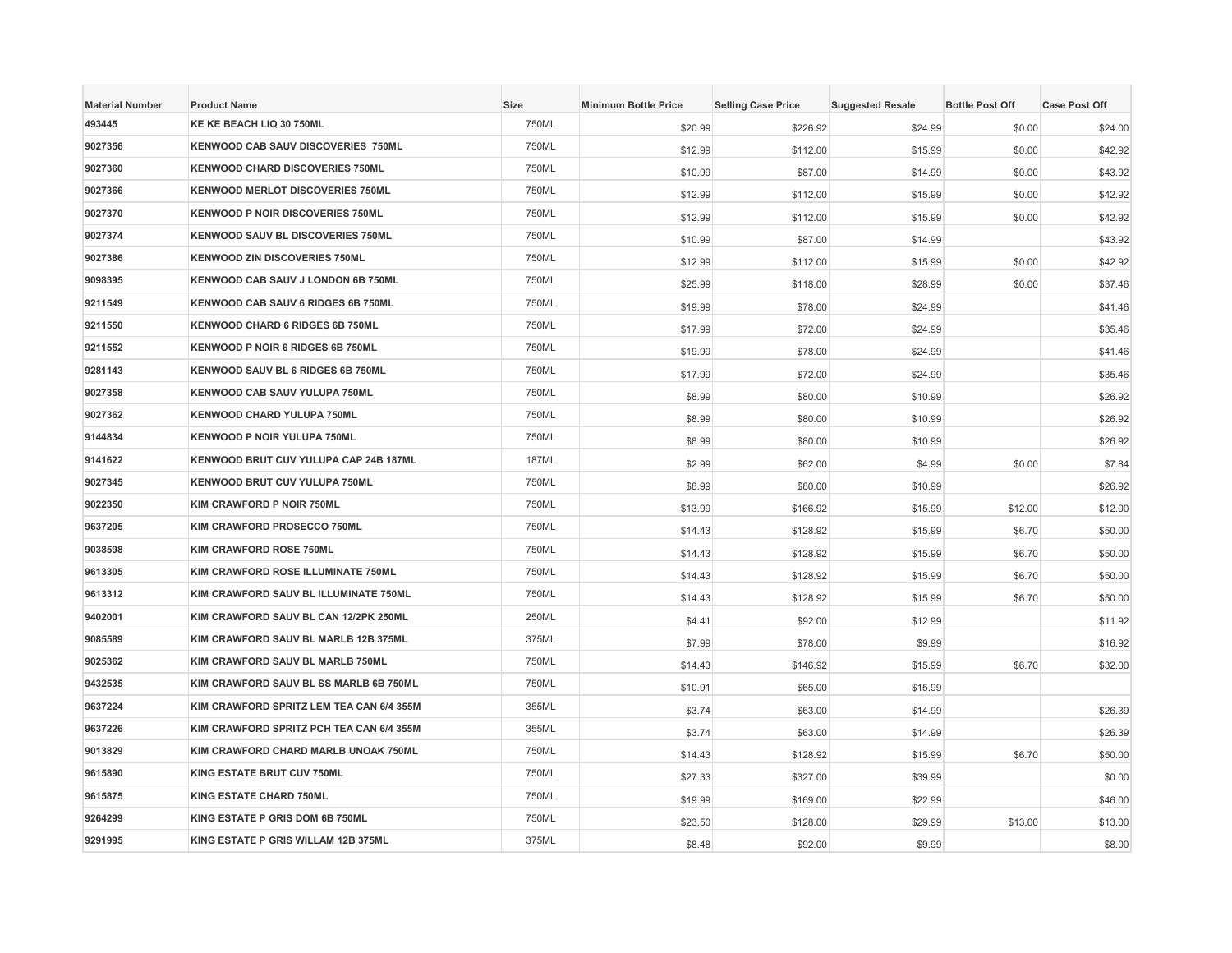| <b>Material Number</b> | <b>Product Name</b>                      | Size  | <b>Minimum Bottle Price</b> | <b>Selling Case Price</b> | <b>Suggested Resale</b> | <b>Bottle Post Off</b> | <b>Case Post Off</b> |
|------------------------|------------------------------------------|-------|-----------------------------|---------------------------|-------------------------|------------------------|----------------------|
| 9355085                | KING ESTATE P GRIS WILLAMETTE 750ML      | 750ML | \$17.99                     | \$152.00                  | \$18.99                 |                        | \$28.00              |
| 9385285                | KING ESTATE P NOIR DOM 6B 750ML          | 750ML | \$49.99                     | \$240.00                  | \$69.99                 | \$6.00                 | \$60.00              |
| 9265188                | KING ESTATE P NOIR WILLAMETTE 12B 375ML  | 375ML | \$11.00                     | \$121.00                  | \$13.99                 |                        | \$10.00              |
| 9080996                | KING ESTATE P NOIR WILLAMETTE 750ML      | 750ML | \$24.99                     | \$215.52                  | \$28.99                 |                        | \$24.00              |
| 9614782                | KING ESTATE P NOIR ROSE 20 750ML         | 750ML | \$6.99                      | \$80.00                   | \$18.99                 |                        | \$0.00               |
| 9637687                | KING ESTATE P NOIR ROSE 21 750ML         | 750ML | \$17.99                     | \$152.00                  | \$18.99                 |                        | \$28.00              |
| 9372607                | KING ESTATE SAUV BL 750ML                | 750ML | \$17.99                     | \$152.00                  | \$18.99                 |                        | \$28.00              |
| 9446802                | KING STREET VDK 6B 750ML                 | 750ML | \$17.99                     | \$208.91                  | \$24.99                 | \$10.00                | \$16.00              |
| 9297260                | KINKY LIQ ALOHA PET CLEAR 60B 50ML       | 50ML  | \$0.89                      | \$47.60                   | \$0.99                  | \$6.00                 | \$10.00              |
| 9297259                | KINKY LIQ ALOHA 6B 750ML                 | 750ML | \$14.99                     | \$80.96                   | \$17.99                 | \$0.00                 | \$7.04               |
| 9168490                | KINKY LIQ BLUE 12B 375ML                 | 375ML | \$7.29                      | \$84.00                   | \$9.99                  | \$6.00                 | \$8.00               |
| 9166222                | KINKY LIQ BLUE PET CLEAR 60B 50ML        | 50ML  | \$0.89                      | \$47.60                   | \$0.99                  | \$6.00                 | \$10.00              |
| 9299601                | KINKY LIQ BLUE 6B 750ML                  | 750ML | \$14.99                     | \$80.96                   | \$17.99                 | \$0.00                 | \$7.04               |
| 9614926                | KINKY LIQ FRUIT PUNCH PET GRAV 60B 50ML  | 50ML  | \$0.89                      | \$47.60                   | \$0.99                  | \$6.00                 | \$10.00              |
| 9613507                | KINKY LIQ FRUIT PUNCH 6B 750ML           | 750ML | \$14.99                     | \$80.96                   | \$17.99                 | \$0.00                 | \$7.04               |
| 9259499                | KINKY LIQ GRN PET CLEAR 60B 50ML         | 50ML  | \$0.89                      | \$47.60                   | \$0.99                  | \$6.00                 | \$10.00              |
| 9161022                | KINKY LIQ PINK 12B 375ML                 | 375ML | \$7.29                      | \$84.00                   | \$9.99                  | \$6.00                 | \$8.00               |
| 9235617                | KINKY LIQ PINK PET CLEAR 60B 50ML        | 50ML  | \$0.89                      | \$47.60                   | \$0.99                  | \$6.00                 | \$10.00              |
| 9151642                | KINKY LIQ PINK 6B 750ML                  | 750ML | \$14.99                     | \$80.96                   | \$17.99                 | \$0.00                 | \$7.04               |
| 9235221                | KINKY LIQ RED PET CLEAR 60B 50ML         | 50ML  | \$0.89                      | \$47.60                   | \$0.99                  | \$6.00                 | \$10.00              |
| 9299529                | KINKY LIQ RED 6B 750ML                   | 750ML | \$14.99                     | \$80.96                   | \$17.99                 | \$0.00                 | \$7.04               |
| 9375102                | KINKY LIQ RUBY PET 6/10PK 50ML           | 50ML  | \$0.89                      | \$47.60                   | \$0.99                  | \$6.00                 | \$10.00              |
| 9374124                | KINKY LIQ RUBY 6B 750ML                  | 750ML | \$14.99                     | \$80.96                   | \$17.99                 | \$0.00                 | \$7.04               |
| 9632427                | KINKY CKTL ALOHA BREEZE RTD 1.75L        | 1.75L | \$17.99                     | \$81.00                   | \$19.99                 | \$12.00                | \$38.46              |
| 9632420                | KINKY CKTL MARG RTD 1.75L                | 1.75L | \$17.99                     | \$81.00                   | \$19.99                 | \$12.00                | \$38.46              |
| 9632423                | KINKY CKTL PATIO PUNCH RTD 1.75L         | 1.75L | \$17.99                     | \$81.00                   | \$19.99                 | \$12.00                | \$38.46              |
| 9609019                | KIRKLAND CITRA HOP SESS IPA CAN 24PK 12Z | 12Z   | \$0.83                      | \$17.89                   | \$19.99                 |                        |                      |
| 9265598                | KIRKLAND SIG RIBERA DEL DUERO 750ML      | 750ML | \$12.45                     | \$148.49                  | \$13.99                 |                        |                      |
| 9255921                | KIRKLAND ROSE COTE D PROV 750ML          | 750ML | \$7.49                      | \$88.49                   | \$8.99                  |                        |                      |
| 9227461                | KIRKLAND SIG CHABLIS 1ER 750ML           | 750ML | \$15.27                     | \$182.31                  | \$22.99                 |                        |                      |
| 9264623                | <b>KIRKLAND SIG GIGONDAS 750ML</b>       | 750ML | \$12.99                     | \$152.93                  | \$14.99                 |                        |                      |
| 9250151                | <b>KIRKLAND SIG PAUILLAC 750ML</b>       | 750ML | \$19.99                     | \$235.31                  | \$27.99                 |                        |                      |
| 9227410                | KIRKLAND SIG SANGRIA TRAY PK 1.5L        | 1.5L  | \$6.23                      | \$36.40                   | \$8.99                  |                        |                      |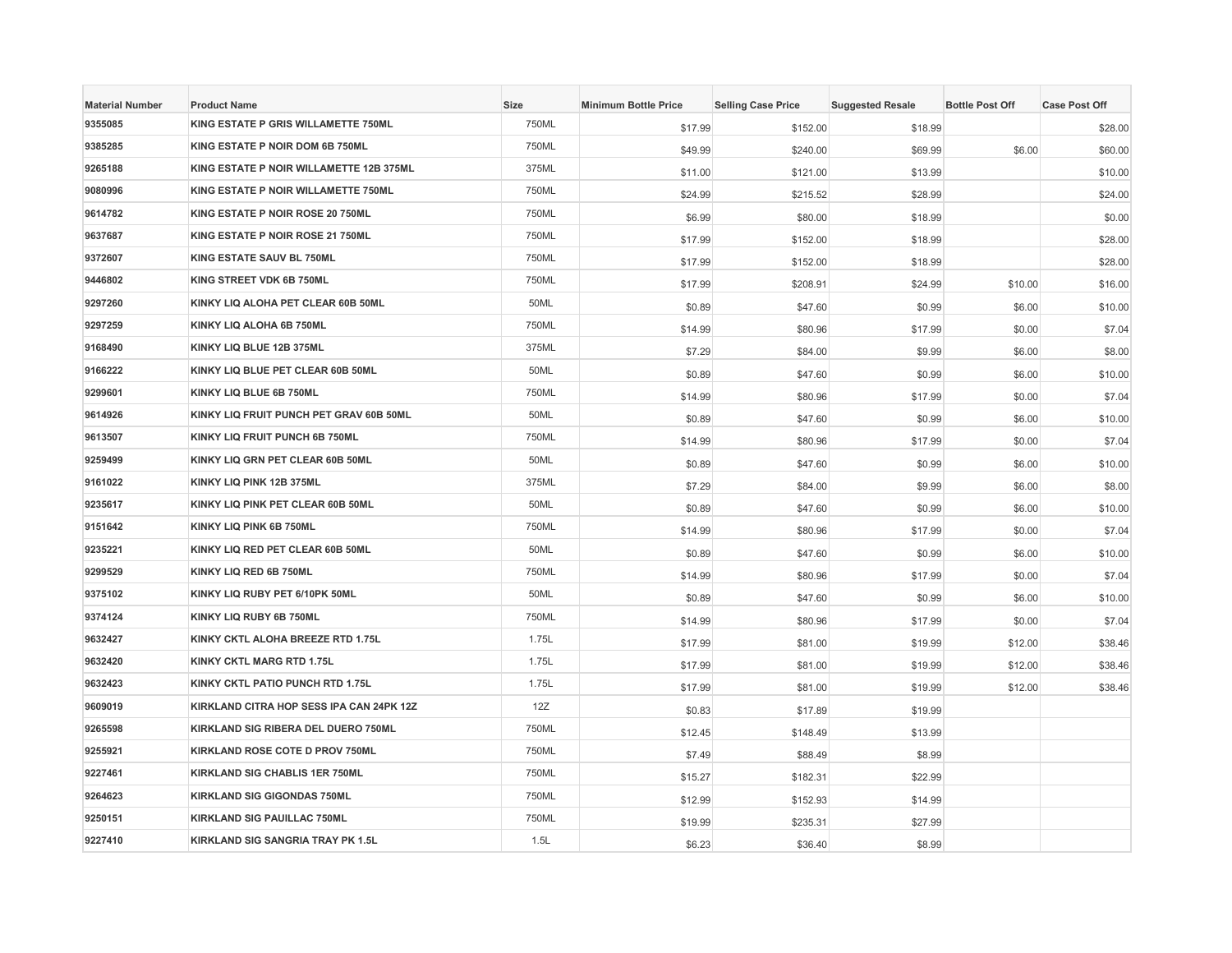| <b>Material Number</b> | <b>Product Name</b>                      | Size  | <b>Minimum Bottle Price</b> | <b>Selling Case Price</b> | <b>Suggested Resale</b> | <b>Bottle Post Off</b> | <b>Case Post Off</b> |
|------------------------|------------------------------------------|-------|-----------------------------|---------------------------|-------------------------|------------------------|----------------------|
| 9443020                | KIRKLAND HARD SELTZ VARI CAN 24PK 355ML  | 355ML | \$0.93                      | \$20.96                   | \$23.79                 |                        |                      |
| 9193148                | KIRKLAND SIG RTD GLD MARG PET TRAY 1.75L | 1.75L | \$8.86                      | \$49.26                   | \$9.99                  |                        |                      |
| 9437229                | KIRKLAND SIG RTD STRW MARG PET TRAY 1.75 | 1.75L | \$8.86                      | \$49.26                   | \$9.99                  |                        |                      |
| 9195800                | KIRKLAND SIG COGN XO TRAY 6B 750ML       | 750ML | \$39.95                     | \$478.44                  | \$61.99                 |                        |                      |
| 9617894                | KIRKLAND SIG BRBN BTL IN BOND 1L         | 1L    | \$24.54                     | \$293.56                  | \$27.99                 |                        |                      |
| 9617895                | KIRKLAND SIG BRBN SNGL BBL 1L            | 1L    | \$29.47                     | \$352.71                  | \$33.99                 |                        |                      |
| 9617892                | <b>KIRKLAND SIG BRBN SM BATCH 1L</b>     | 1L    | \$19.61                     | \$234.36                  | \$21.99                 |                        |                      |
| 9195823                | KIRKLAND SIG BRUNELLO 750ML              | 750ML | \$23.06                     | \$275.82                  | \$26.99                 |                        |                      |
| 9169124                | KIRKLAND SIG CANADIAN WHSKY TRAY 1.75L   | 1.75L | \$17.99                     | \$98.05                   | \$26.99                 |                        | \$3.01               |
| 9158513                | KIRKLAND SIG CHARD SON TRAY PK 750ML     | 750ML | \$6.46                      | \$76.53                   | \$9.99                  |                        |                      |
| 9151087                | KIRKLAND SIG RED COLUMBIA VLY 750ML      | 750ML | \$14.52                     | \$173.27                  | \$19.99                 |                        |                      |
| 9168112                | KIRKLAND SIG EGG NOG LIQ 1.75L           | 1.75L | \$8.77                      | \$52.16                   | \$11.99                 |                        |                      |
| 9027397                | KIRKLAND SIG VDK IMPORTED 1.75L          | 1.75L | \$17.53                     | \$104.72                  | \$24.99                 |                        |                      |
| 9193777                | KIRKLAND SIG IRISH CRM TRAY 1.75L        | 1.75L | \$14.52                     | \$86.65                   | \$21.99                 |                        |                      |
| 9286650                | KIRKLAND SIG IRISH WHSKY 1.75L           | 1.75L | \$24.98                     | \$149.40                  | \$36.99                 |                        |                      |
| 9169203                | KIRKLAND SIG SCOTCH 12YR 1.75L           | 1.75L | \$31.57                     | \$188.95                  | \$42.99                 |                        |                      |
| 9190331                | KIRKLAND SIG SCOTCH 3YR TRAY 1.75L       | 1.75L | \$16.65                     | \$99.44                   | \$22.99                 |                        |                      |
| 9158772                | KIRKLAND SIG SCOTCH 20YR SPEYSIDE 750ML  | 750ML | \$59.00                     | \$706.99                  | \$89.99                 |                        |                      |
| 9419842                | KIRKLAND SIG SCOTCH 22YR SPEYSIDE 750ML  | 750ML | \$71.49                     | \$855.11                  | \$99.99                 |                        |                      |
| 9602255                | KIRKLAND SIG SCOTCH 23YR SPEYSIDE 750ML  | 750ML | \$70.37                     | \$843.48                  | \$89.99                 |                        |                      |
| 9622799                | KIRKLAND SIG SCOTCH 24YR SPEYSIDE 750ML  | 750ML | \$58.51                     | \$701.18                  | \$75.99                 |                        |                      |
| 9109282                | <b>KIRKLAND SIG P GRIGIO 750ML</b>       | 750ML | \$4.33                      | \$50.94                   | \$7.99                  |                        |                      |
| 9638387                | KIRKLAND SIG P GRIGIO 21 750ML           | 750ML | \$4.74                      | \$55.95                   | \$6.99                  |                        |                      |
| 9187828                | KIRKLAND SIG P NOIR WILLAMETTE 750ML     | 750ML | \$11.25                     | \$134.09                  | \$18.99                 |                        |                      |
| 9447164                | KIRKLAND SIG PROSECCO DOCG 1B 3L         | 3L    | \$26.59                     | \$26.51                   | \$29.99                 |                        |                      |
| 9184802                | KIRKLAND SIG PROSECCO DOCG TRAY PK 750ML | 750ML | \$6.89                      | \$81.51                   | \$8.99                  |                        |                      |
| 9610031                | <b>KIRKLAND SIG SANCERRE 750ML</b>       | 750ML | \$12.82                     | \$152.93                  | \$17.99                 |                        |                      |
| 9359631                | KIRKLAND SIG TEQ SLVR TRAY PK 1.75L      | 1.75L | \$22.99                     | \$124.50                  | \$24.99                 |                        |                      |
| 9617655                | KIRKLAND SIG SCOTCH SNGL MALT 750ML      | 750ML | \$34.07                     | \$407.93                  | \$52.99                 |                        |                      |
| 9210452                | KIRKLAND SIG RUM SPICED TRAY PK 1.75L    | 1.75L | \$12.30                     | \$73.34                   | \$14.99                 |                        |                      |
| 9397774                | KIRKLAND SIG TEQ ANEJO TRAY 1L           | 1L    | \$27.74                     | \$329.64                  | \$38.99                 |                        |                      |
| 9293936                | <b>KIRKLAND SIG TOSCANA 750ML</b>        | 750ML | \$12.82                     | \$152.94                  | \$18.99                 |                        |                      |
| 9153703                | KIRKLAND SIG VDK DOMESTIC TRAY 1.75L     | 1.75L | \$11.33                     | \$67.48                   | \$15.49                 |                        |                      |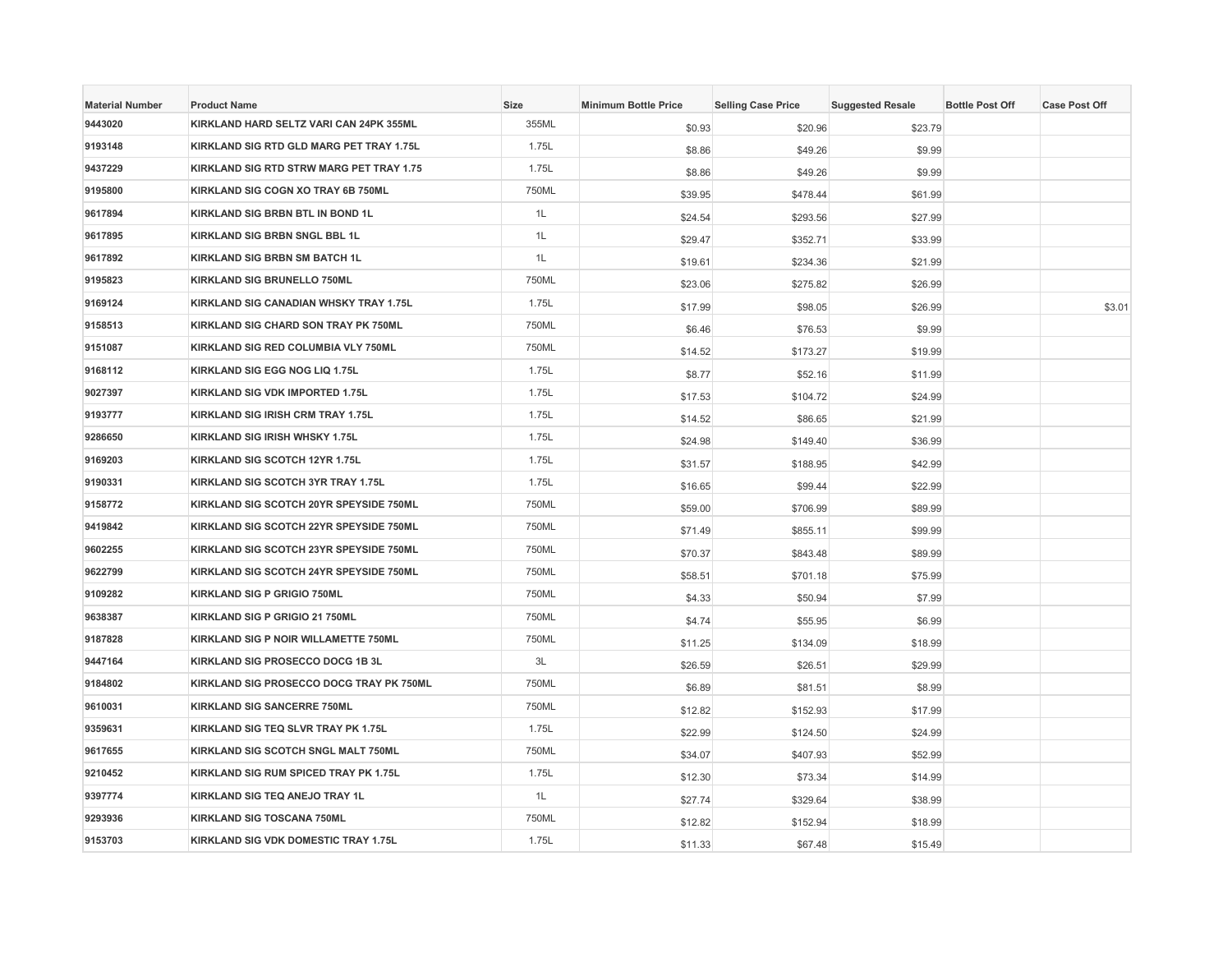| <b>Material Number</b> | <b>Product Name</b>                     | Size  | <b>Minimum Bottle Price</b> | <b>Selling Case Price</b> | <b>Suggested Resale</b> | <b>Bottle Post Off</b> | <b>Case Post Off</b> |
|------------------------|-----------------------------------------|-------|-----------------------------|---------------------------|-------------------------|------------------------|----------------------|
| 9222749                | KIRKLAND SIG BRBN 103 TRAY 1L           | 1L    | \$25.72                     | \$307.69                  | \$29.99                 |                        |                      |
| 9184435                | KIRKLAND SIG GIN LONDON DRY TRAY 1.75L  | 1.75L | \$16.99                     | \$87.78                   | \$24.99                 |                        |                      |
| 9388760                | KIRKLAND SIG VDK POPSICLE 6/18PK 100ML  | 100ML | \$0.78                      | \$81.54                   | \$20.99                 |                        |                      |
| 9197804                | KIRKLAND SIG TENNESSEE WHSKY 1.75L      | 1.75L | \$23.29                     | \$139.01                  | \$24.99                 |                        |                      |
| 9615931                | KIRKLAND SIG BRUNELLO 750ML             | 750ML | \$17.23                     | \$205.80                  | \$19.99                 |                        |                      |
| 9615919                | KIRKLAND SIG PROSECCO ROSE DOC 750ML    | 750ML | \$6.99                      | \$82.44                   | \$22.99                 |                        |                      |
| 9090675                | KIRKLAND SIG CAB SAUV NAPA CTY 750ML    | 750ML | \$12.82                     | \$152.92                  | \$14.99                 |                        |                      |
| 9614102                | KIRKLAND SIG CAB SAUV SUSCOL 750ML      | 750ML | \$14.59                     | \$173.43                  | \$16.99                 |                        |                      |
| 9158022                | KIRKLAND SIG CAB SAUV CA TRAY PK 1.5L   | 1.5L  | \$7.99                      | \$42.61                   | \$11.99                 |                        |                      |
| 9310891                | KIRKLAND SIG CAB SAUV BIB 6B 3L         | 3L    | \$12.26                     | \$73.10                   | \$13.99                 |                        |                      |
| 9121762                | KIRKLAND SIG CAB SAUV OAKVILLE 750ML    | 750ML | \$17.34                     | \$207.07                  | \$19.99                 |                        |                      |
| 9128753                | KIRKLAND SIG CAB SAUV RUTHERFORD 750ML  | 750ML | \$16.22                     | \$193.67                  | \$18.99                 |                        |                      |
| 9115808                | KIRKLAND SIG CAB SAUV SLD 750ML         | 750ML | \$21.13                     | \$252.60                  | \$31.99                 |                        |                      |
| 9085922                | KIRKLAND SIG CAB SAUV AV TRAY PK 750ML  | 750ML | \$8.57                      | \$101.89                  | \$9.99                  |                        |                      |
| 9075759                | <b>KIRKLAND SIG CDP RGE 750ML</b>       | 750ML | \$17.90                     | \$213.84                  | \$26.99                 |                        | \$0.00               |
| 9075749                | KIRKLAND SIG CHAMPAGNE 750ML            | 750ML | \$19.99                     | \$209.39                  | \$29.99                 |                        |                      |
| 9158024                | KIRKLAND SIG CHARD CA TRAY PK 1.5L      | 1.5L  | \$7.99                      | \$41.74                   | \$11.99                 |                        |                      |
| 9618191                | KIRKLAND SIG CHARD CA BIB 6B 3L         | 3L    | \$10.76                     | \$64.08                   | \$11.99                 |                        |                      |
| 9176754                | <b>KIRKLAND SIG CHARD RRV 750ML</b>     | 750ML | \$12.99                     | \$132.49                  | \$18.99                 |                        |                      |
| 9148797                | KIRKLAND SIG CDR VILS 750ML             | 750ML | \$6.19                      | \$71.41                   | \$6.99                  |                        |                      |
| 9304082                | KIRKLAND SIG MALBEC TRAY 750ML          | 750ML | \$6.02                      | \$71.28                   | \$8.99                  |                        |                      |
| 9075757                | KIRKLAND SIG RED BLEND NAPA TRAY 750ML  | 750ML | \$9.81                      | \$116.71                  | \$14.99                 |                        |                      |
| 9101181                | KIRKLAND SIG CAB COL VLY TRAY 750ML     | 750ML | \$7.99                      | \$91.62                   | \$8.99                  |                        |                      |
| 9422846                | KIRKLAND SIG P GRIGIO CA BIB 6B 3L      | 3L    | \$11.24                     | \$66.95                   | \$12.99                 |                        |                      |
| 9103496                | KIRKLAND SIG P NOIR CARNEROS TRAY 750ML | 750ML | \$8.60                      | \$101.99                  | \$9.99                  |                        |                      |
| 9090676                | KIRKLAND SIG P NOIR RRV 750ML           | 750ML | \$11.12                     | \$132.49                  | \$15.99                 |                        |                      |
| 9075758                | KIRKLAND SIG SAUV BL MARLB TRAY 750ML   | 750ML | \$6.99                      | \$72.54                   | \$9.99                  |                        |                      |
| 9159825                | KIRKLAND SIG ZIN OV SON TRAY 750ML      | 750ML | \$8.67                      | \$103.07                  | \$9.99                  |                        |                      |
| 9126417                | KJ AVANT CHARD 750ML                    | 750ML | \$12.99                     | \$120.25                  | \$16.99                 |                        | \$34.67              |
| 9613981                | KJ AVANT CHARD LOW ALC 750ML            | 750ML | \$12.99                     | \$120.25                  | \$16.99                 |                        | \$34.67              |
| 1105105                | KJ CAB SAUV GR RSV 1B 3L                | 3L    | \$86.08                     | \$86.00                   | \$159.99                |                        |                      |
| 9027398                | KJ CAB SAUV GR RSV 750ML                | 750ML | \$29.99                     | \$251.00                  | \$31.99                 |                        | \$107.92             |
| 9015367                | KJ CHARD GR RSV 750ML                   | 750ML | \$18.99                     | \$150.00                  | \$22.99                 | \$0.00                 | \$52.92              |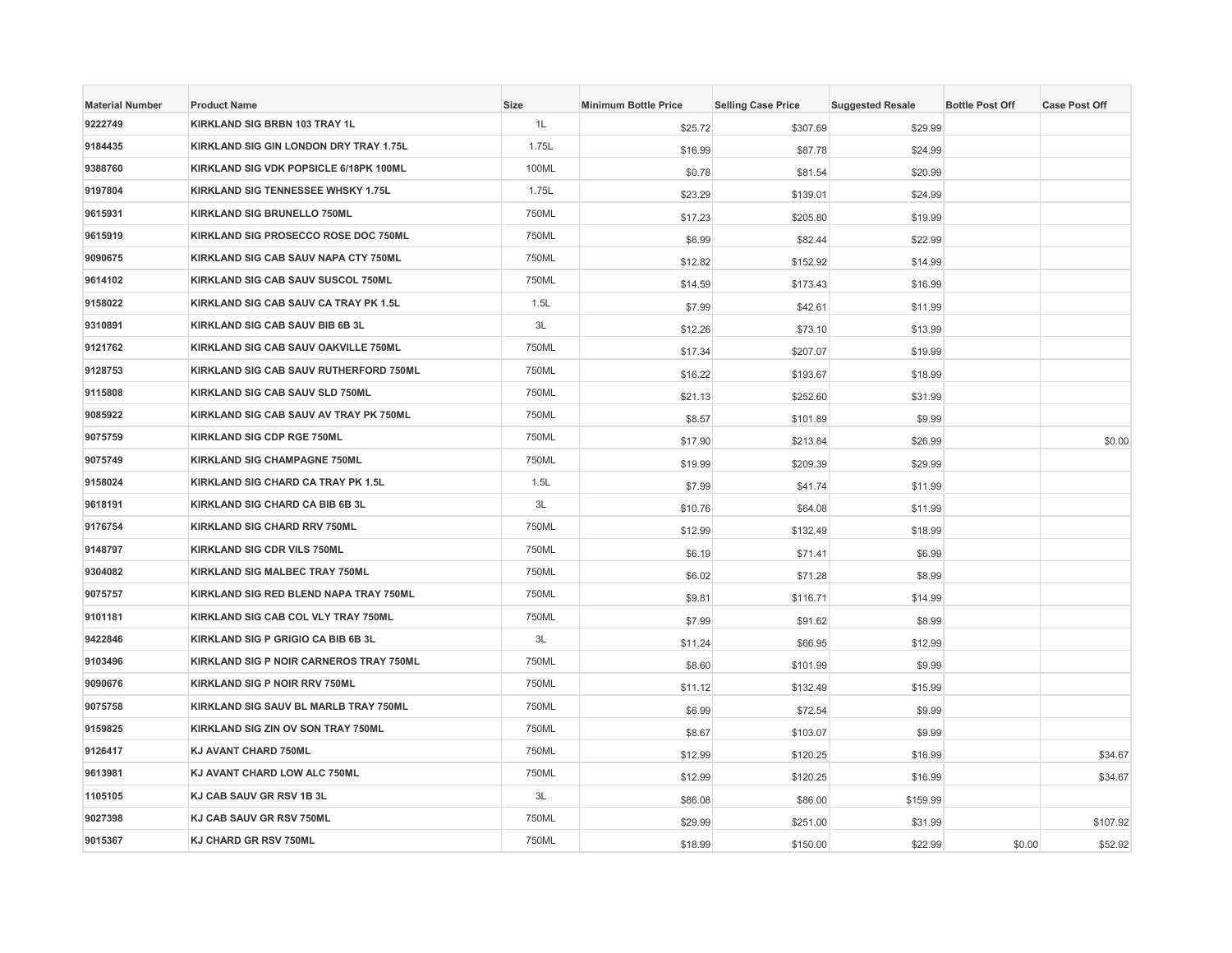| <b>Material Number</b> | <b>Product Name</b>                      | <b>Size</b> | <b>Minimum Bottle Price</b> | <b>Selling Case Price</b> | <b>Suggested Resale</b> | <b>Bottle Post Off</b> | <b>Case Post Off</b> |
|------------------------|------------------------------------------|-------------|-----------------------------|---------------------------|-------------------------|------------------------|----------------------|
| 9176562                | KJ P NOIR GR RSV 750ML                   | 750ML       | \$29.99                     | \$251.00                  | \$31.99                 |                        | \$107.92             |
| 9647407                | KJ JACKSON EST CAB SAUV AV 17 6B 750ML   | 750ML       | \$24.99                     | \$108.00                  | \$32.99                 |                        |                      |
| 9647383                | KJ JACKSON EST CHARD STA MAR 20 6B 750ML | 750ML       | \$18.99                     | \$78.00                   | \$22.99                 |                        |                      |
| 9189361                | KJ JACKSON EST P NOIR ANDERSON 6B 750ML  | 750ML       | \$21.99                     | \$90.00                   | \$21.99                 |                        |                      |
| 9634587                | KJ CAB SAUV KY DERBY 750ML               | 750ML       | \$24.99                     | \$210.00                  | \$29.99                 |                        | \$88.92              |
| 9002041                | KJ CAB SAUV VINT RSV 12B 375ML           | 375ML       | \$9.99                      | \$92.00                   | \$12.99                 | \$0.00                 | \$26.92              |
| 1101146                | KJ CAB SAUV VINT RSV 750ML               | 750ML       | \$18.99                     | \$170.92                  | \$22.99                 | \$0.00                 | \$56.00              |
| 9015382                | KJ CAB SAUV SS VINT RSV 750ML            | 750ML       | \$16.99                     | \$144.00                  | \$22.99                 |                        | \$0.00               |
| 9634585                | KJ CHARD KY DERBY 750ML                  | 750ML       | \$16.99                     | \$144.00                  | \$17.99                 |                        | \$58.92              |
| 9636241                | KJ CHARD LOW CAL 21 750ML                | 750ML       | \$12.99                     | \$120.00                  | \$15.99                 |                        |                      |
| 9002120                | KJ CHARD SS VINT RSV 750ML               | 750ML       | \$12.99                     | \$118.75                  | \$16.99                 |                        | \$1.25               |
| 1102466                | KJ CHARD VINT RSV 12B 375ML              | 375ML       | \$5.99                      | \$60.00                   | \$9.99                  | \$0.00                 | \$10.92              |
| 9015369                | KJ CHARD VINT RSV 750ML                  | 750ML       | \$11.99                     | \$117.00                  | \$16.99                 | \$12.00                | \$37.92              |
| 1103043                | <b>KJ RIES VINT RSV 750ML</b>            | 750ML       | \$12.99                     | \$99.92                   | \$14.99                 |                        | \$55.00              |
| 9027409                | KJ MERLOT SS VINT RSV 750ML              | 750ML       | \$16.99                     | \$144.00                  | \$22.99                 | \$0.00                 | \$58.92              |
| 9015365                | KJ MERLOT VINT RSV 750ML                 | 750ML       | \$18.99                     | \$170.92                  | \$22.99                 | \$0.00                 | \$56.00              |
| 9185717                | KJ P GRIS VINT RSV 750ML                 | 750ML       | \$12.99                     | \$99.92                   | \$14.99                 | \$0.00                 | \$55.00              |
| 9018582                | KJ P NOIR SS 750ML                       | 750ML       | \$16.99                     | \$144.00                  | \$22.99                 |                        | \$58.92              |
| 1101740                | KJ P NOIR VINT RSV 750ML                 | 750ML       | \$16.99                     | \$142.92                  | \$22.99                 |                        | \$60.00              |
| 9609928                | KJ ROSE VINT RSV 20 750ML                | 750ML       | \$12.99                     | \$120.00                  | \$12.99                 |                        |                      |
| 1102748                | KJ SAUV BL VINT RSV 750ML                | 750ML       | \$12.99                     | \$99.92                   | \$14.99                 | \$0.00                 | \$55.00              |
| 9435544                | KJ RED VINT RSV 750ML                    | 750ML       | \$14.99                     | \$132.00                  | \$22.99                 |                        | \$46.92              |
| 1102045                | KJ ZIN VINT RSV 750ML                    | 750ML       | \$16.99                     | \$136.92                  | \$22.99                 |                        | \$66.00              |
| 9341447                | KJ CHARD WMKRS TWM 750ML                 | 750ML       | \$17.76                     | \$122.28                  | \$17.99                 | \$2.76                 | \$92.64              |
| 9025399                | KNOB CRK BRBN 9YR 100 1.75L              | 1.75L       | \$59.99                     | \$308.46                  | \$76.99                 | \$18.00                | \$69.00              |
| 9025401                | KNOB CRK BRBN 9YR 100 6B 1L              | 1L          | \$41.99                     | \$490.92                  | \$52.99                 | \$12.00                | \$24.00              |
| 9025400                | <b>KNOB CRK BRBN 9YR 100 12B 375ML</b>   | 375ML       | \$17.99                     | \$352.18                  | \$22.99                 | \$30.00                | \$102.00             |
| 9025402                | KNOB CRK BRBN 9YR 100 6B 750ML           | 750ML       | \$37.99                     | \$454.92                  | \$44.99                 | \$0.00                 | \$0.00               |
| 9613494                | KNOB CRK BRBN 9YR LONGHORN 100 6B 750ML  | 750ML       | \$35.99                     | \$430.92                  | \$44.99                 | \$24.00                | \$24.00              |
| 9389385                | KNOB CRK BRBN 12YR 100 6B 750ML          | 750ML       | \$48.99                     | \$586.92                  | \$59.99                 | \$180.00               | \$180.00             |
| 9121755                | KNOB CRK BRBN SNGL BBL RSV 120 6B 750ML  | 750ML       | \$44.99                     | \$538.96                  | \$51.99                 | \$105.00               | \$105.00             |
| 9158598                | KNOB CRK BRBN SNGL BBL FULL 6B 750ML     | 750ML       | \$44.99                     | \$538.96                  | \$51.99                 | \$105.00               | \$105.00             |
| 9439185                | KNOB CRK BRBN SNGL BBL CANTERB 6B 750ML  | 750ML       | \$44.99                     | \$538.96                  | \$51.99                 | \$105.00               | \$105.00             |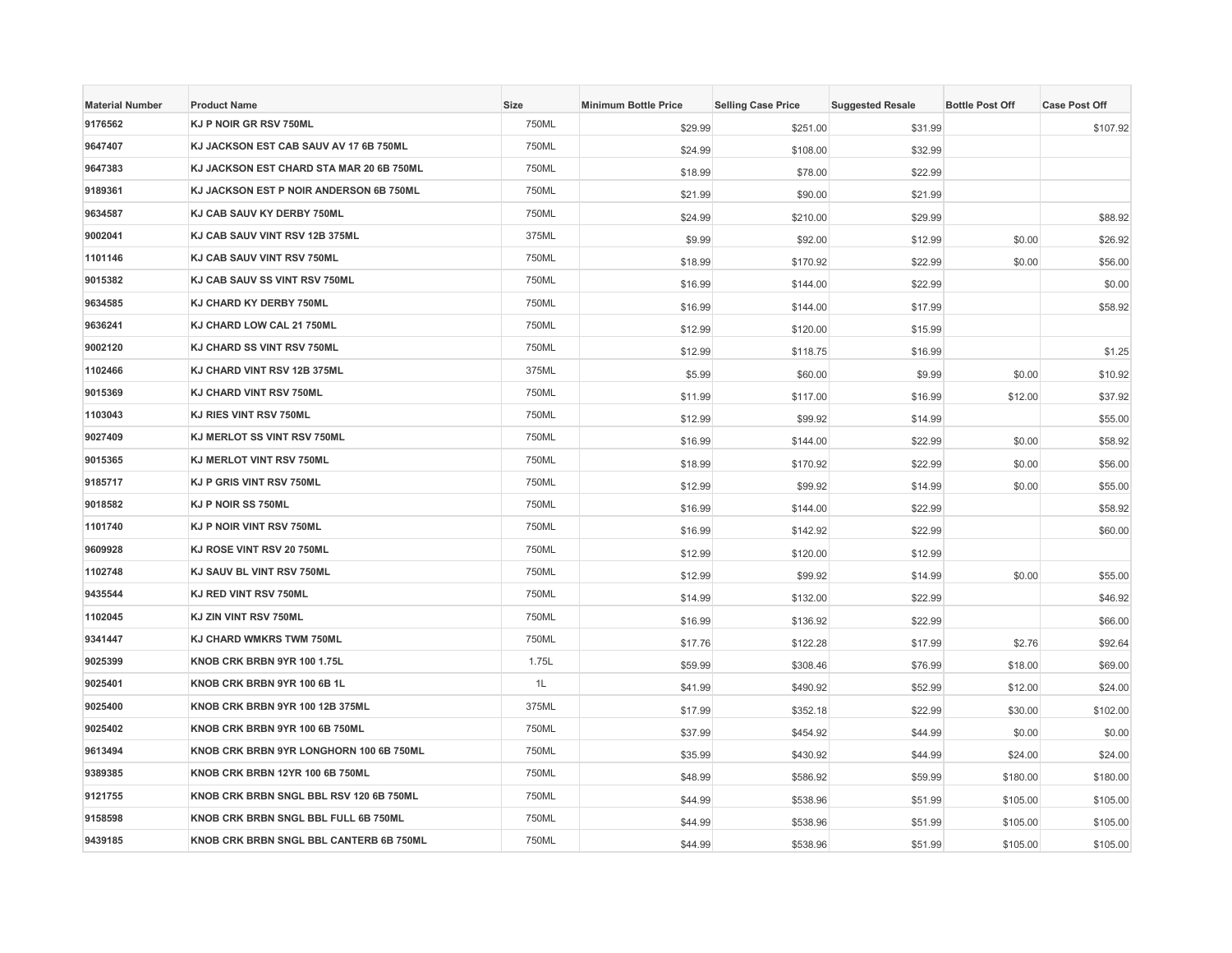| <b>Material Number</b> | <b>Product Name</b>                      | Size  | <b>Minimum Bottle Price</b> | <b>Selling Case Price</b> | <b>Suggested Resale</b> | <b>Bottle Post Off</b> | <b>Case Post Off</b> |
|------------------------|------------------------------------------|-------|-----------------------------|---------------------------|-------------------------|------------------------|----------------------|
| 9446952                | KNOB CRK BRBN SNGL BBL CHEERSCT 6B 750ML | 750ML | \$44.99                     | \$538.96                  | \$51.99                 | \$105.00               | \$105.00             |
| 9447588                | KNOB CRK BRBN SNGL BBL WRLDWIDE 6B 750ML | 750ML | \$44.99                     | \$538.96                  | \$51.99                 | \$105.00               | \$105.00             |
| 9623052                | KNOB CRK BRBN SNGL BBL FOUNDERS 6B 750ML | 750ML | \$44.99                     | \$538.96                  | \$51.99                 | \$105.00               | \$105.00             |
| 9626267                | KNOB CRK BRBN SNGL BBL GRN FARM 6B 750ML | 750ML | \$44.99                     | \$538.96                  | \$51.99                 | \$105.00               | \$105.00             |
| 9632109                | KNOB CRK BRBN SNGL BBL PIT STOP 6B 750ML | 750ML | \$44.99                     | \$538.96                  | \$51.99                 | \$105.00               | \$105.00             |
| 9632121                | KNOB CRK BRBN SNGL BBL WALRUS A 6B 750ML | 750ML | \$44.99                     | \$538.96                  | \$51.99                 | \$105.00               | \$105.00             |
| 9642190                | KNOB CRK BRBN SNGL BBL GFRM TBT3 6B 750M | 750ML | \$44.99                     | \$538.96                  | \$51.99                 | \$105.00               | \$105.00             |
| 9642198                | KNOB CRK BRBN SNGL BBL GFRM TBT1 6B 750M | 750ML | \$44.99                     | \$538.96                  | \$51.99                 | \$105.00               | \$105.00             |
| 9642200                | KNOB CRK BRBN SNGL BBL GFRM TBT2 6B 750M | 750ML | \$44.99                     | \$538.96                  | \$51.99                 | \$105.00               | \$105.00             |
| 9168136                | KNOB CRK BRBN SMK MAPLE 90 6B 750ML      | 750ML | \$30.49                     | \$364.92                  | \$42.99                 | \$90.00                | \$90.00              |
| 9229722                | KNOB CRK RYE WHSKY 100 1.75L             | 1.75L | \$51.49                     | \$308.46                  | \$79.99                 | \$69.00                | \$69.00              |
| 9228257                | KNOB CRK RYE WHSKY 100 6B 1L             | 1L    | \$40.99                     | \$490.92                  | \$52.99                 | \$24.00                | \$24.00              |
| 9243899                | KNOB CRK RYE WHSKY 100 12B 375ML         | 375ML | \$17.99                     | \$424.18                  | \$22.99                 | \$30.00                | \$30.00              |
| 9153669                | KNOB CRK RYE WHSKY 100 6B 750ML          | 750ML | \$30.49                     | \$364.92                  | \$47.99                 | \$90.00                | \$90.00              |
| 9415592                | <b>KNOTTY VINES CAB SAUV 750ML</b>       | 750ML | \$10.99                     | \$87.96                   | \$13.99                 |                        | \$42.96              |
| 9415593                | <b>KNOTTY VINES CHARD 750ML</b>          | 750ML | \$10.99                     | \$87.96                   | \$13.99                 |                        | \$42.96              |
| 9444286                | KNOTTY VINES P NOIR 750ML                | 750ML | \$10.99                     | \$87.96                   | \$13.99                 |                        | \$42.96              |
| 9415594                | KNOTTY VINES RED BLEND 750ML             | 750ML | \$10.99                     | \$87.96                   | \$13.99                 |                        | \$42.96              |
| 9264123                | KOSKENKORVA VDK 6B 1L                    | 1L    | \$23.99                     | \$285.48                  | \$32.99                 | \$24.00                | \$24.00              |
| 9265427                | KOSKENKORVA VDK 6B 750ML                 | 750ML | \$19.99                     | \$237.48                  | \$31.99                 | \$48.00                | \$48.00              |
| 9639119                | MINOGUE CDP ROSE 6B 750ML                | 750ML | \$24.99                     | \$119.94                  | \$24.99                 |                        | \$18.00              |
| 9639152                | MINOGUE PROSECCO ROSE DOC 6B 750ML       | 750ML | \$17.99                     | \$81.94                   | \$17.99                 |                        | \$14.00              |
| 9639160                | <b>MINOGUE SIGNATURE ROSE 6B 750ML</b>   | 750ML | \$13.99                     | \$59.94                   | \$13.99                 |                        | \$12.00              |
| 9079592                | LA CREMA CHARD MONTEREY 750ML            | 750ML | \$15.99                     | \$138.50                  | \$20.99                 | \$0.00                 | \$52.42              |
| 9162557                | LA CREMA P GRIS MONTEREY 750ML           | 750ML | \$15.99                     | \$133.00                  | \$20.99                 | \$0.00                 | \$57.92              |
| 9079593                | LA CREMA P NOIR MONTEREY 750ML           | 750ML | \$16.99                     | \$138.00                  | \$23.99                 |                        | \$64.92              |
| 9609929                | LA CREMA P NOIR ROSE MONTEREY 20 750ML   | 750ML | \$15.99                     | \$132.00                  | \$22.99                 |                        | \$58.92              |
| 9642396                | LA CREMA P NOIR ROSE MONTEREY 21 750ML   | 750ML | \$14.99                     | \$126.50                  | \$25.99                 |                        | \$52.42              |
| 9342128                | LA CREMA P NOIR WILLAMETTE 750ML         | 750ML | \$29.99                     | \$264.00                  | \$36.99                 |                        | \$72.00              |
| 1115252                | LA CREMA CHARD RRV 6B 750ML              | 750ML | \$24.99                     | \$105.00                  | \$32.99                 | \$0.00                 | \$44.46              |
| 9027413                | LA CREMA P NOIR RRV RSV 6B 750ML         | 750ML | \$27.99                     | \$148.45                  | \$36.99                 | \$0.00                 | \$19.01              |
| 9040083                | LA CREMA CHARD SON CST 12B 375ML         | 375ML | \$9.99                      | \$88.00                   | \$14.99                 |                        | \$30.92              |
| 1115013                | LA CREMA CHARD SON CST 1B 3L             | 3L    | \$62.18                     | \$62.10                   | \$71.99                 |                        |                      |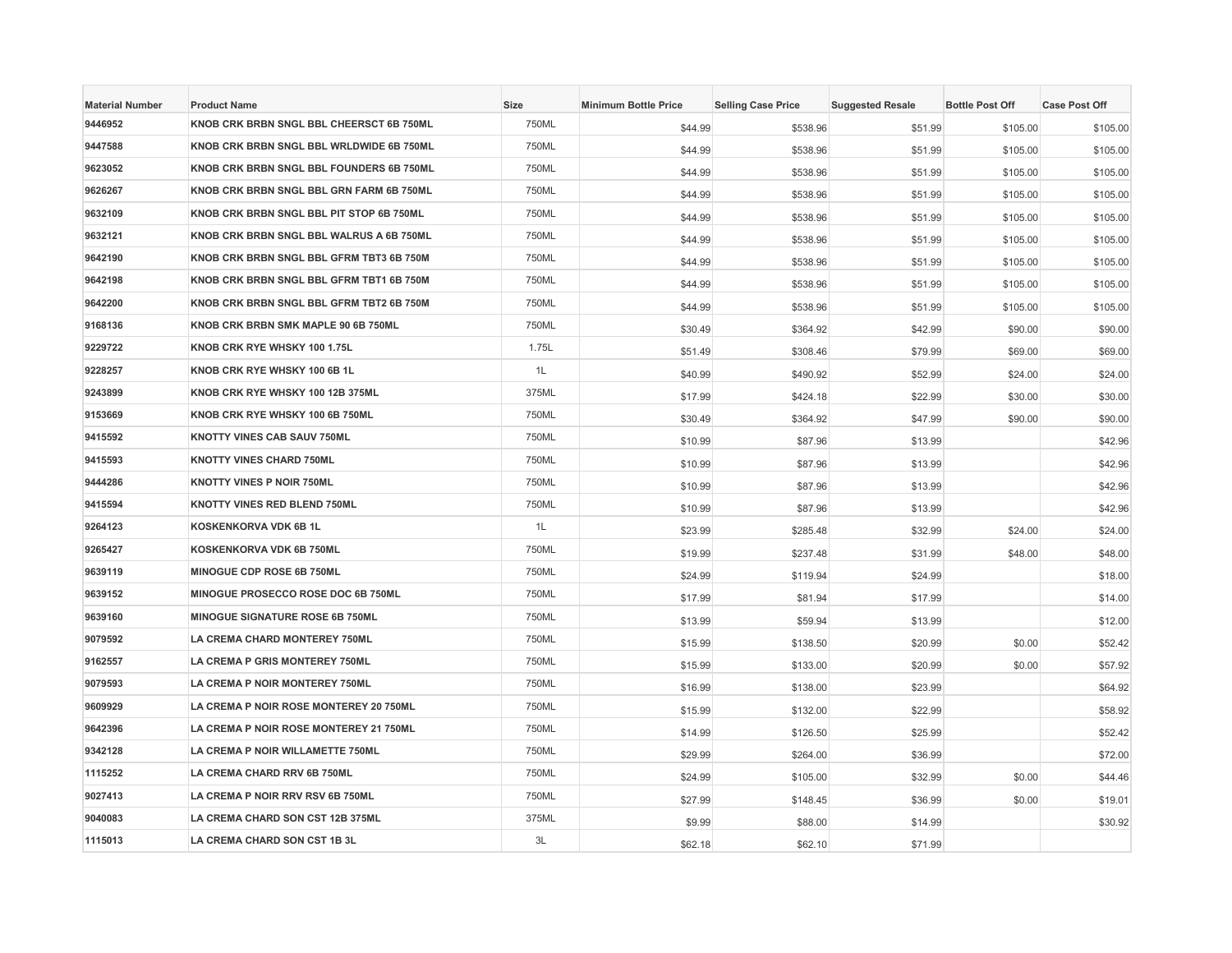| <b>Material Number</b> | <b>Product Name</b>                       | <b>Size</b>  | <b>Minimum Bottle Price</b> | <b>Selling Case Price</b> | <b>Suggested Resale</b> | <b>Bottle Post Off</b> | <b>Case Post Off</b> |
|------------------------|-------------------------------------------|--------------|-----------------------------|---------------------------|-------------------------|------------------------|----------------------|
| 1115047                | LA CREMA CHARD SON CST 750ML              | 750ML        | \$17.99                     | \$152.42                  | \$23.99                 |                        | \$62.50              |
| 1114560                | LA CREMA P NOIR SON CST 12B 375ML         | 375ML        | \$12.99                     | \$106.00                  | \$12.99                 | \$0.00                 | \$48.92              |
| 9014451                | LA CREMA P NOIR SON CST 750ML             | 750ML        | \$24.99                     | \$204.00                  | \$29.99                 | \$0.00                 | \$94.92              |
| 9436978                | LA CREMA SAUV BL SON CST 750ML            | 750ML        | \$17.99                     | \$150.00                  | \$17.99                 | \$12.00                | \$52.92              |
| 9393421                | LA CREMA SPKL ROSE 750ML                  | 750ML        | \$29.99                     | \$358.92                  | \$44.99                 | \$0.00                 | \$0.00               |
| 9025453                | LAGARIA P GRIGIO 1.5L                     | 1.5L         | \$13.99                     | \$71.68                   | \$17.99                 | \$0.00                 | \$6.00               |
| 9025454                | <b>LAGARIA P GRIGIO 750ML</b>             | 750ML        | \$11.99                     | \$91.92                   | \$12.99                 |                        | \$18.00              |
| 9431879                | LAGARIA P GRIGIO DOLOMITI 750ML           | 750ML        | \$12.99                     | \$72.00                   | \$13.99                 |                        | \$47.92              |
| 9632309                | LA JOTA CAB FRANC HOWELL MT 18 6B 750ML   | 750ML        | \$124.99                    | \$500.00                  | \$136.99                |                        | \$100.00             |
| 9625417                | LA JOTA CAB SAUV HOWELL MT 18 6B 750ML    | 750ML        | \$149.99                    | \$675.00                  | \$209.99                |                        | \$165.00             |
| 9608977                | LA JOTA MERLOT HOWELL MT 17 6B 750ML      | 750ML        | \$84.99                     | \$375.00                  | \$125.99                | \$6.00                 | \$135.00             |
| 9305749                | LA MARCA PROSECCO LUMINORE SUP 750ML      | 750ML        | \$13.47                     | \$160.71                  | \$19.99                 | \$45.81                | \$45.81              |
| 9064479                | LA MARCA PROSECCO DOC 1.5L                | 1.5L         | \$24.37                     | \$145.74                  | \$32.99                 |                        | \$0.00               |
| 9174974                | LA MARCA PROSECCO 24B 187ML               | <b>187ML</b> | \$3.99                      | \$88.55                   | \$4.99                  |                        | \$0.00               |
| 9195310                | LA MARCA PROSECCO 8/3PK 187ML             | <b>187ML</b> | \$4.99                      | \$88.55                   | \$14.99                 | \$0.00                 | \$0.00               |
| 9420320                | LA MARCA PROSECCO 12B 375ML               | 375ML        | \$7.44                      | \$88.35                   | \$10.99                 |                        |                      |
| 9064483                | LA MARCA PROSECCO 750ML                   | 750ML        | \$15.99                     | \$145.70                  | \$18.99                 |                        | \$15.70              |
| 9296236                | LA MARCA PROSECCO DOC COLLEZIONE 750ML    | 750ML        | \$29.99                     | \$114.00                  | \$29.99                 |                        |                      |
| 9642390                | LA MARCA ROSE PROSECCO 24B 187ML          | <b>187ML</b> | \$3.99                      | \$88.55                   | \$15.99                 |                        |                      |
| 9601744                | LA MARCA ROSE PROSECCO 750ML              | 750ML        | \$15.99                     | \$145.70                  | \$18.99                 |                        | \$15.70              |
| 9369356                | <b>LANDMARK CHARD OVERLOOK 750ML</b>      | 750ML        | \$19.99                     | \$168.00                  | \$32.49                 | \$24.00                | \$92.00              |
| 9369360                | LANDMARK P NOIR HOP KIN EST RRV 750ML     | 750ML        | \$32.99                     | \$372.00                  | \$44.99                 | \$0.00                 | \$0.00               |
| 9369358                | <b>LANDMARK P NOIR OVERLOOK 750ML</b>     | 750ML        | \$21.99                     | \$204.00                  | \$41.99                 |                        | \$56.00              |
| 9643223                | LANGUAGE OF YES GRENACHE SMV 6B 750ML     | 750ML        | \$26.99                     | \$160.00                  | \$39.99                 |                        |                      |
| 9643216                | LANGUAGE OF YES SYRAH STA MARIA 6B 750ML  | 750ML        | \$26.99                     | \$160.00                  | \$39.99                 |                        |                      |
| 9013515                | LAPHROAIG SCOTCH CASK 117.2 6B 750ML      | 750ML        | \$74.99                     | \$898.92                  | \$93.99                 | \$24.00                | \$24.00              |
| 9311067                | LAPHROAIG SCOTCH 25YR 104 6B 750ML        | 750ML        | \$419.99                    | \$5,038.92                | \$529.99                | \$1,200.00             | \$1,200.00           |
| 9449978                | LAPHROAIG SCOTCH 25YR 99.6 6B 750ML       | 750ML        | \$419.99                    | \$5,038.92                | \$499.99                | \$1,200.00             | \$1,200.00           |
| 9623961                | LAPHROAIG SCOTCH 25YR 103.8 6B 750ML      | 750ML        | \$419.99                    | \$5,038.92                | \$499.99                | \$1,200.00             | \$1,200.00           |
| 9048676                | <b>LAPHROAIG SCOTCH QTR CASK 6B 750ML</b> | 750ML        | \$55.99                     | \$670.92                  | \$73.99                 | \$48.00                | \$48.00              |
| 9643737                | LAPHROAIG SCOTCH CAIRDEAS 2022 6B 750ML   | 750ML        | \$91.99                     | \$1,102.92                | \$121.99                | \$60.00                | \$60.00              |
| 9232197                | LAPHROAIG SCOTCH LORE 96 6B 750ML         | 750ML        | \$80.49                     | \$964.92                  | \$114.99                | \$120.00               | \$120.00             |
| 9181472                | LAPHROAIG SCOTCH SEL 6B 750ML             | 750ML        | \$43.99                     | \$526.90                  | \$67.99                 | \$0.00                 | \$0.00               |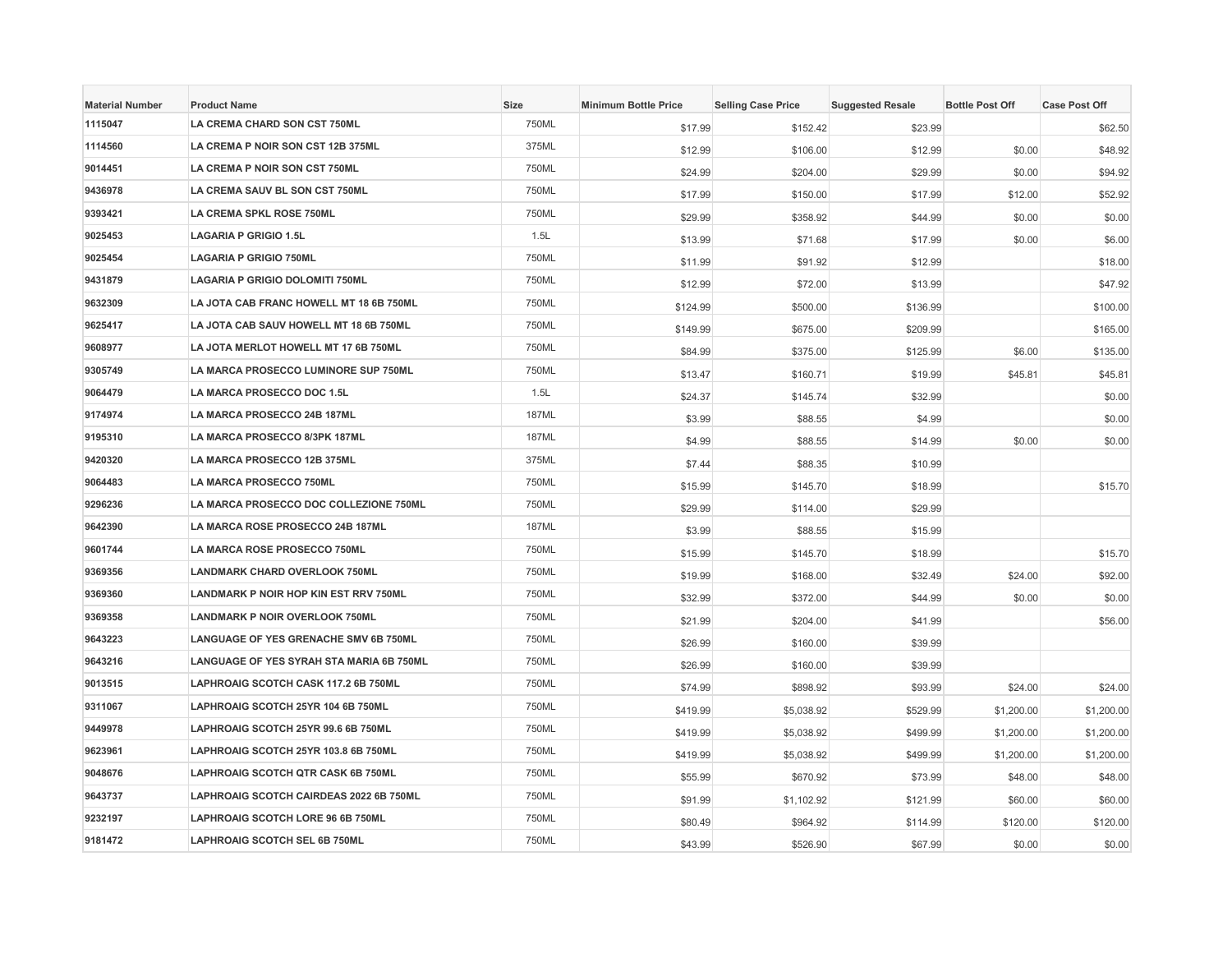| <b>Material Number</b> | <b>Product Name</b>                        | <b>Size</b> | <b>Minimum Bottle Price</b> | <b>Selling Case Price</b> | <b>Suggested Resale</b> | <b>Bottle Post Off</b> | <b>Case Post Off</b> |
|------------------------|--------------------------------------------|-------------|-----------------------------|---------------------------|-------------------------|------------------------|----------------------|
| 9613322                | LAPHROAIG SCOTCH SHERRY CSK 10YR 6B 750M   | 750ML       | \$65.99                     | \$790.92                  | \$95.99                 | \$288.00               | \$288.00             |
| 72249                  | <b>LAPHROAIG SCOTCH 10YR 750ML</b>         | 750ML       | \$51.99                     | \$592.92                  | \$65.99                 | \$12.00                | \$42.00              |
| 9386278                | LAPHROAIG SCOTCH 16YR 6B 750ML             | 750ML       | \$89.99                     | \$1,078.94                | \$122.99                | \$240.14               | \$240.14             |
| 9628909                | LAPHROAIG SCOTCH 33YR IAN HUNTR 6B 750ML   | 750ML       | \$837.49                    | \$10,048.92               | \$1,299.99              |                        |                      |
| 9378297                | UPCHURCH LTL CAB SAUV 750ML                | 750ML       | \$23.45                     | \$279.96                  | \$39.99                 | \$36.00                | \$36.04              |
| 9086921                | <b>LAS ROCAS GARNACHA 750ML</b>            | 750ML       | \$10.66                     | \$92.44                   | \$14.99                 | \$0.00                 | \$11.99              |
| 9087627                | <b>LAS ROCAS GARNACHA VV 6B 750ML</b>      | 750ML       | \$12.62                     | \$75.22                   | \$18.99                 | \$0.00                 | \$0.00               |
| 9046083                | LA TERRE CAB SAUV 1.5L                     | 1.5L        | \$10.99                     | \$44.00                   | \$14.99                 |                        |                      |
| 9046082                | LA TERRE CAB SAUV 750ML                    | 750ML       | \$6.14                      | \$44.00                   | \$7.99                  |                        |                      |
| 9004902                | <b>LA TERRE CHARD 1.5L</b>                 | 1.5L        | \$10.99                     | \$44.00                   | \$14.99                 |                        |                      |
| 9046111                | <b>LA TERRE MERLOT 1.5L</b>                | 1.5L        | \$10.99                     | \$44.00                   | \$14.99                 |                        |                      |
| 9086123                | <b>LA TERRE MERLOT 750ML</b>               | 750ML       | \$6.14                      | \$44.00                   | \$7.99                  |                        |                      |
| 9047349                | LA TERRE WT ZIN 1.5L                       | 1.5L        | \$10.99                     | \$44.00                   | \$14.99                 |                        |                      |
| 9047350                | <b>LA TERRE WT ZIN 750ML</b>               | 750ML       | \$6.14                      | \$44.00                   | \$7.99                  |                        |                      |
| 9385970                | <b>LAUVERJAT MOULIN SANCERRE 12B 375ML</b> | 375ML       | \$15.99                     | \$129.00                  | \$15.99                 | \$0.00                 | \$0.00               |
| 9315687                | <b>LAUVERJAT MOULIN SANCERRE 750ML</b>     | 750ML       | \$22.99                     | \$192.00                  | \$27.99                 | \$0.00                 | \$32.00              |
| 9315688                | <b>LAUVERJAT P FUME 750ML</b>              | 750ML       | \$15.79                     | \$184.00                  | \$27.99                 | \$40.00                | \$40.00              |
| 9385981                | <b>LAUVERJAT ROSE 750ML</b>                | 750ML       | \$13.49                     | \$159.99                  | \$23.99                 | \$64.00                | \$64.00              |
| 9318392                | LAYER CAKE CAB SAUV BRBN BBL 750ML         | 750ML       | \$17.99                     | \$144.00                  | \$26.99                 |                        | \$54.23              |
| 9221571                | LAYER CAKE CAB SAUV CALIF 750ML            | 750ML       | \$13.99                     | \$116.00                  | \$18.99                 | \$0.00                 | \$50.92              |
| 9221579                | <b>LAYER CAKE CHARD 750ML</b>              | 750ML       | \$12.99                     | \$96.00                   | \$16.99                 |                        | \$46.92              |
| 9420717                | <b>LAYER CAKE CHARD CREAMY 750ML</b>       | 750ML       | \$12.99                     | \$96.00                   | \$14.99                 |                        | \$46.92              |
| 9221573                | LAYER CAKE MALBEC MENDOZA 750ML            | 750ML       | \$13.99                     | \$116.00                  | \$18.99                 | \$0.00                 | \$50.92              |
| 9221574                | LAYER CAKE P NOIR CEN CST 750ML            | 750ML       | \$13.99                     | \$116.00                  | \$18.99                 | \$0.00                 | \$50.92              |
| 9221575                | <b>LAYER CAKE PRIMITIVO 750ML</b>          | 750ML       | \$13.99                     | \$116.00                  | \$18.99                 |                        | \$50.92              |
| 9420564                | LAYER CAKE RED JAMPACKED 750ML             | 750ML       | \$13.99                     | \$116.00                  | \$15.99                 |                        | \$50.92              |
| 9221576                | <b>LAYER CAKE RED SEA OF STONES 750ML</b>  | 750ML       | \$13.99                     | \$116.00                  | \$18.99                 |                        | \$50.92              |
| 9420563                | LAYER CAKE SAUV BL NZ 750ML                | 750ML       | \$12.99                     | \$103.92                  | \$14.99                 |                        | \$39.00              |
| 9221578                | LAYER CAKE SHIRAZ BAROSSA VLY 750ML        | 750ML       | \$13.99                     | \$116.00                  | \$18.99                 |                        | \$50.92              |
| 9634681                | LE CAPRICE DE CLEMENTINE ROSE 750ML        | 750ML       | \$18.99                     | \$152.00                  | \$19.99                 |                        | \$0.00               |
| 9626639                | LE CASEMATTE ROSSO PELORO 750ML            | 750ML       | \$19.99                     | \$187.46                  | \$24.99                 |                        | \$12.00              |
| 9337408                | LE CHEMIN DU ROI BL DE BL 1B 750ML         | 750ML       | \$650.07                    | \$649.99                  | \$999.00                |                        |                      |
| 9337403                | LE CHEMIN DU ROI BRUT NV 3B 1.5L           | 1.5L        | \$299.99                    | \$899.73                  | \$399.00                | \$750.00               | \$750.00             |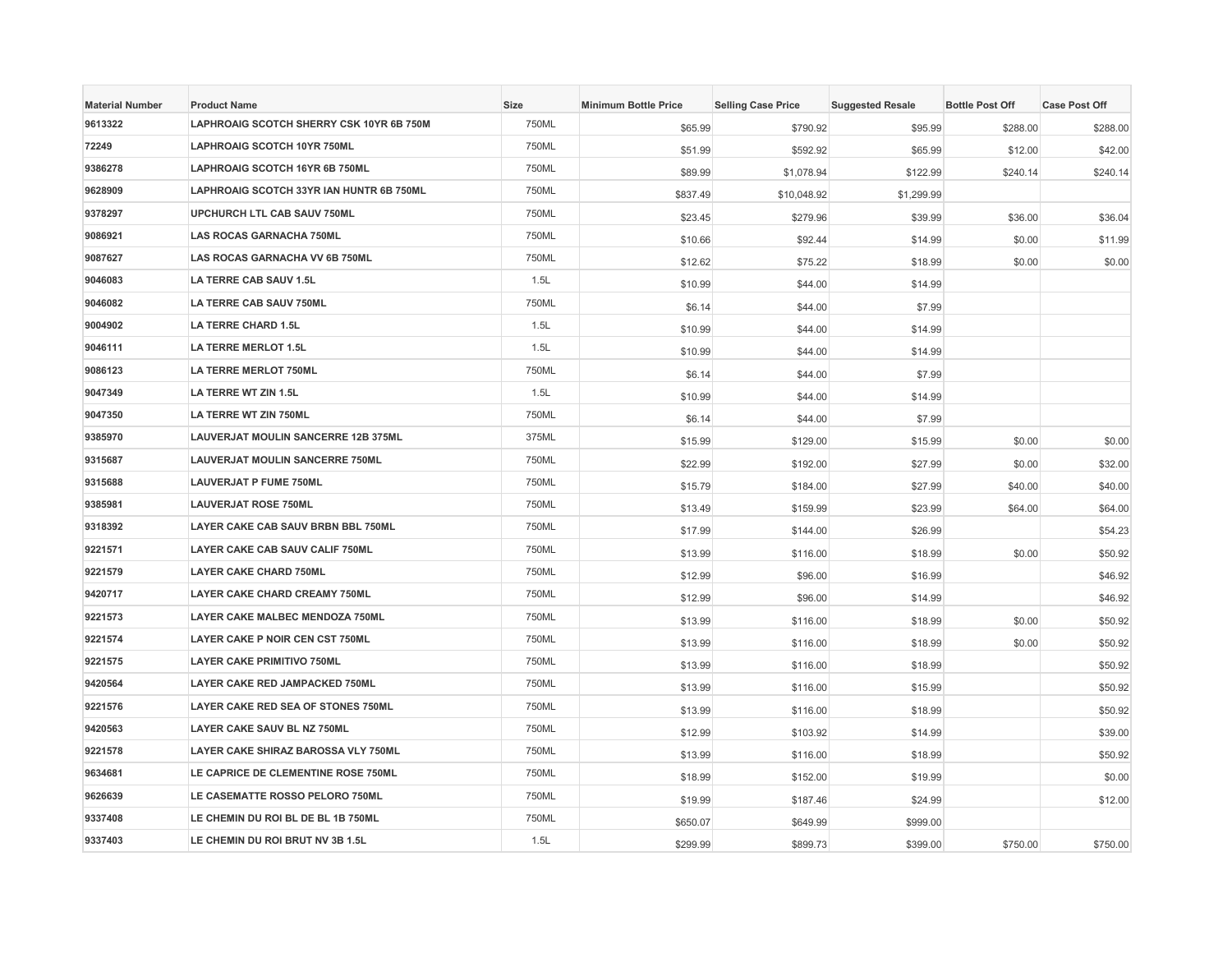| <b>Material Number</b> | <b>Product Name</b>                      | Size  | <b>Minimum Bottle Price</b> | <b>Selling Case Price</b> | <b>Suggested Resale</b> | <b>Bottle Post Off</b> | <b>Case Post Off</b> |
|------------------------|------------------------------------------|-------|-----------------------------|---------------------------|-------------------------|------------------------|----------------------|
| 9627680                | LE CHEMIN DU ROI BRUT NV 12B 375ML       | 375ML | \$56.00                     | \$671.00                  | \$99.99                 | \$228.00               | \$228.00             |
| 9337404                | LE CHEMIN DU ROI BRUT NV 1B 3L           | 3L    | \$575.08                    | \$575.00                  | \$799.00                | \$425.92               | \$425.92             |
| 9337402                | LE CHEMIN DU ROI BRUT NV 6B 750ML        | 750ML | \$111.99                    | \$671.00                  | \$159.99                | \$227.54               | \$228.00             |
| 9627742                | LE CHEMIN DU ROI BRUT LUMINOUS 6B 750ML  | 750ML | \$111.99                    | \$671.00                  | \$199.99                | \$227.54               | \$228.00             |
| 9337407                | LE CHEMIN DU ROI ROSE NV 3B 1.5L         | 1.5L  | \$499.99                    | \$1,499.73                | \$699.00                | \$900.00               | \$900.00             |
| 9337406                | LE CHEMIN DU ROI ROSE NV 6B 750ML        | 750ML | \$229.99                    | \$1,369.79                | \$324.99                | \$120.39               | \$130.00             |
| 9323115                | <b>LEFTIE RED BLEND 750ML</b>            | 750ML | \$8.99                      | \$76.96                   |                         | \$0.00                 | \$0.00               |
| 9319972                | <b>LEFTIE WT BLEND 750ML</b>             | 750ML | \$8.99                      | \$76.96                   |                         |                        | \$0.00               |
| 9360340                | LEGENT BRBN 94 6B 750ML                  | 750ML | \$33.99                     | \$406.92                  | \$37.99                 | \$108.00               | \$108.00             |
| 9632275                | LE PETIT VERRE ROSE SPKL CAN 6/4PK 250ML | 250ML | \$3.99                      | \$54.00                   | \$14.99                 |                        | \$18.00              |
| 9314213                | LE PREARE AMARONE VALPOLICELLA 6B 750ML  | 750ML | \$22.08                     | \$132.00                  | \$37.99                 | \$20.00                | \$20.00              |
| 9314214                | LE PREARE RIPASSO VALPOLICELLA 6B 750ML  | 750ML | \$14.99                     | \$64.00                   | \$19.99                 |                        | \$16.00              |
| 9025460                | <b>LEROUX AMARETTO DI ESTASI 1L</b>      | 1L    | \$13.49                     | \$152.64                  | \$18.55                 | \$0.00                 | \$6.00               |
| 9025462                | <b>LEROUX ANISETTE 1L</b>                | 1L    | \$11.75                     | \$131.92                  | \$15.75                 | \$0.00                 | \$5.00               |
| 9025465                | <b>LEROUX ANISETTE 750ML</b>             | 750ML | \$10.49                     | \$118.20                  | \$14.19                 | \$0.00                 | \$6.00               |
| 9025467                | <b>LEROUX BANANA LIQ 750ML</b>           | 750ML | \$10.49                     | \$118.20                  | \$14.19                 | \$0.00                 | \$6.00               |
| 9025496                | LEROUX CREME DE CACAO BROWN 1L           | 1L    | \$11.75                     | \$131.92                  | \$15.75                 | \$0.00                 | \$5.00               |
| 9025497                | <b>LEROUX CREME DE CACAO BROWN 750ML</b> | 750ML | \$10.49                     | \$118.20                  | \$14.19                 | \$0.00                 | \$6.00               |
| 9025500                | <b>LEROUX CREME DE CASSIS 750ML</b>      | 750ML | \$10.49                     | \$118.20                  | \$14.19                 | \$0.00                 | \$6.00               |
| 9025502                | <b>LEROUX CREME DE MENTHE GRN 750ML</b>  | 750ML | \$10.49                     | \$118.20                  | \$14.19                 | \$0.00                 | \$6.00               |
| 9025503                | LEROUX CREME DE MENTHE WT 1L             | 1L    | \$11.75                     | \$131.92                  | \$15.75                 | \$0.00                 | \$5.00               |
| 9025504                | <b>LEROUX CREME DE MENTHE WT 750ML</b>   | 750ML | \$10.49                     | \$118.20                  | \$14.19                 | \$0.00                 | \$6.00               |
| 9025506                | <b>LEROUX CURACAO BLUE 750ML</b>         | 750ML | \$10.49                     | \$118.20                  | \$14.19                 | \$0.00                 | \$6.00               |
| 9025507                | <b>LEROUX CURACAO ORNG 1L</b>            | 1L    | \$11.75                     | \$131.92                  | \$15.75                 | \$0.00                 | \$5.00               |
| 9025508                | <b>LEROUX KIRSCHWASSER 750ML</b>         | 750ML | \$10.99                     | \$123.00                  | \$14.19                 | \$0.00                 | \$6.00               |
| 9025512                | <b>LEROUX ROCK &amp; RYE 1L</b>          | 1L    | \$11.99                     | \$134.80                  | \$15.75                 | \$0.00                 | \$5.00               |
| 9025515                | <b>LEROUX ROCK &amp; RYE 750ML</b>       | 750ML | \$10.99                     | \$122.52                  | \$14.19                 | \$0.00                 | \$6.00               |
| 9025540                | <b>LEROUX TRIPLE SEC 48 1L</b>           | 1L    | \$11.49                     | \$127.60                  | \$15.75                 | \$0.00                 | \$5.00               |
| 9025541                | <b>LEROUX TRIPLE SEC 48 375ML</b>        | 375ML | \$5.55                      | \$117.68                  | \$7.39                  | \$0.00                 | \$4.00               |
| 9025542                | <b>LEROUX TRIPLE SEC 48 750ML</b>        | 750ML | \$10.39                     | \$115.80                  | \$14.19                 | \$0.00                 | \$6.00               |
| 9025468                | <b>LEROUX BRANDY APRICOT 1L</b>          | 1L    | \$13.99                     | \$147.32                  | \$17.19                 | \$0.00                 | \$16.00              |
| 9025470                | <b>LEROUX BRANDY APRICOT 750ML</b>       | 750ML | \$11.49                     | \$136.92                  | \$14.89                 | \$0.00                 | \$0.00               |
| 9025471                | <b>LEROUX BRANDY BLKB 1.75L</b>          | 1.75L | \$23.99                     | \$143.46                  | \$27.69                 | \$0.00                 | \$0.00               |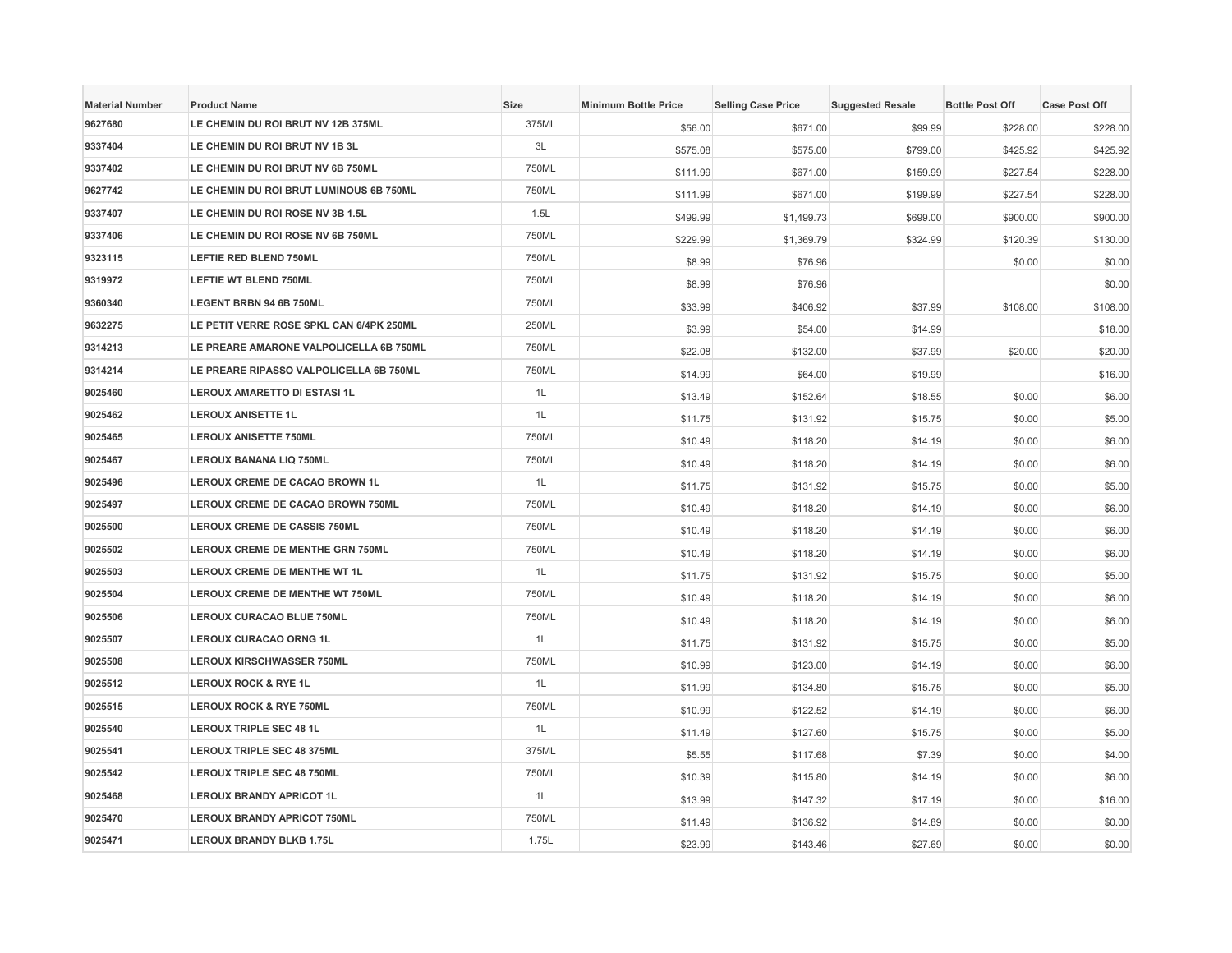| <b>Material Number</b> | <b>Product Name</b>                      | Size  | <b>Minimum Bottle Price</b> | <b>Selling Case Price</b> | <b>Suggested Resale</b> | <b>Bottle Post Off</b> | <b>Case Post Off</b> |
|------------------------|------------------------------------------|-------|-----------------------------|---------------------------|-------------------------|------------------------|----------------------|
| 9025472                | <b>LEROUX BRANDY BLKB 1L</b>             | 1L    | \$13.99                     | \$147.32                  | \$17.19                 | \$0.00                 | \$16.00              |
| 9025476                | <b>LEROUX BRANDY BLKB 750ML</b>          | 750ML | \$11.49                     | \$136.92                  | \$14.89                 | \$0.00                 | \$0.00               |
| 9025479                | <b>LEROUX BRANDY CHRY 750ML</b>          | 750ML | \$11.49                     | \$136.92                  | \$14.89                 | \$0.00                 | \$0.00               |
| 9025481                | <b>LEROUX BRANDY COFFEE 1L</b>           | 1L    | \$13.99                     | \$147.32                  | \$17.19                 | \$0.00                 | \$16.00              |
| 9025484                | <b>LEROUX BRANDY GINGER 1L</b>           | 1L    | \$13.99                     | \$147.32                  | \$17.19                 | \$0.00                 | \$16.00              |
| 9025486                | <b>LEROUX BRANDY GINGER 375ML</b>        | 375ML | \$6.59                      | \$150.96                  | \$7.89                  | \$0.00                 | \$0.00               |
| 9025487                | <b>LEROUX BRANDY GINGER 750ML</b>        | 750ML | \$11.49                     | \$136.92                  | \$14.89                 | \$0.00                 | \$0.00               |
| 9025489                | <b>LEROUX BRANDY PEACH 750ML</b>         | 750ML | \$11.49                     | \$136.92                  | \$14.89                 | \$0.00                 | \$0.00               |
| 9025490                | LEROUX BRANDY POLISH BLKB 1.75L          | 1.75L | \$23.99                     | \$143.46                  | \$31.29                 | \$0.00                 | \$0.00               |
| 9025491                | LEROUX BRANDY POLISH BLKB 1L             | 1L    | \$14.99                     | \$169.32                  | \$19.79                 | \$0.00                 | \$0.00               |
| 9025492                | LEROUX BRANDY POLISH BLKB 200ML          | 200ML | \$3.99                      | \$168.00                  | \$5.15                  | \$0.00                 | \$0.00               |
| 9025493                | LEROUX BRANDY POLISH BLKB 375ML          | 375ML | \$6.74                      | \$149.76                  | \$8.45                  | \$0.00                 | \$0.00               |
| 9025494                | LEROUX BRANDY POLISH BLKB 50ML           | 50ML  | \$1.04                      | \$96.40                   | \$1.41                  | \$10.80                | \$28.00              |
| 9025495                | LEROUX BRANDY POLISH BLKB 750ML          | 750ML | \$11.99                     | \$142.92                  | \$15.19                 | \$0.00                 | \$0.00               |
| 9025525                | <b>LEROUX SCHNPS PEPPRMNT 40 1.75L</b>   | 1.75L | \$16.99                     | \$92.20                   | \$22.79                 | \$0.00                 | \$8.00               |
| 9025526                | <b>LEROUX SCHNPS PEPPRMNT 40 1L</b>      | 1L    | \$10.49                     | \$115.76                  | \$13.79                 | \$0.00                 | \$6.00               |
| 9025527                | LEROUX SCHNPS PEPPRMNT 40 200ML          | 200ML | \$2.88                      | \$121.44                  | \$3.75                  | \$0.00                 | \$6.00               |
| 9025528                | LEROUX SCHNPS PEPPRMNT 40 375ML          | 375ML | \$5.00                      | \$108.24                  | \$6.49                  | \$0.00                 | \$6.00               |
| 9025529                | <b>LEROUX SCHNPS PEPPRMNT 40 50ML</b>    | 50ML  | \$0.97                      | \$98.40                   | \$1.29                  | \$0.00                 | \$6.00               |
| 9025530                | LEROUX SCHNPS PEPPRMNT 40 750ML          | 750ML | \$8.99                      | \$100.20                  | \$11.35                 | \$0.00                 | \$6.00               |
| 9025520                | LEROUX SCHNPS PEPPRMNT 100 1L            | 1L    | \$13.99                     | \$147.81                  | \$18.99                 | \$0.00                 | \$16.00              |
| 9025521                | LEROUX SCHNPS PEPPRMNT 100 200ML         | 200ML | \$3.89                      | \$172.16                  | \$4.99                  | \$0.00                 | \$4.00               |
| 9025522                | LEROUX SCHNPS PEPPRMNT 100 375ML         | 375ML | \$6.33                      | \$140.16                  | \$8.49                  | \$0.00                 | \$6.00               |
| 9025523                | <b>LEROUX SCHNPS PEPPRMNT 100 50ML</b>   | 50ML  | \$1.01                      | \$83.92                   | \$1.29                  | \$10.80                | \$36.00              |
| 9025524                | LEROUX SCHNPS PEPPRMNT 100 750ML         | 750ML | \$10.99                     | \$118.20                  | \$14.89                 | \$0.00                 | \$12.00              |
| 9141331                | CH CADRANS DE LASSEGUE 6B 750ML          | 750ML | \$34.99                     | \$120.00                  | \$39.99                 | \$18.00                | \$89.46              |
| 9012096                | <b>LIBERTY CREEK CAB SAUV 1.5L</b>       | 1.5L  | \$7.99                      | \$34.50                   | \$7.99                  |                        | \$8.75               |
| 9167979                | LIBERTY CREEK CAB SAUV TETRAPK 12B 500ML | 500ML | \$2.99                      | \$30.15                   | \$5.99                  |                        | \$3.37               |
| 9012097                | <b>LIBERTY CREEK CHARD 1.5L</b>          | 1.5L  | \$7.99                      | \$34.50                   | \$7.99                  |                        | \$8.75               |
| 9167980                | LIBERTY CREEK CHARD TETRA PK 12B 500ML   | 500ML | \$2.99                      | \$30.15                   | \$5.99                  |                        | \$3.37               |
| 9251937                | <b>LIBERTY CREEK FOUNDERS RED 1.5L</b>   | 1.5L  | \$7.99                      | \$34.50                   | \$7.99                  |                        | \$8.75               |
| 9012098                | <b>LIBERTY CREEK MERLOT 1.5L</b>         | 1.5L  | \$7.99                      | \$34.50                   | \$7.99                  |                        | \$8.75               |
| 9167981                | LIBERTY CREEK MERLOT TETRA PK 12B 500ML  | 500ML | \$2.99                      | \$30.15                   | \$5.99                  |                        | \$3.37               |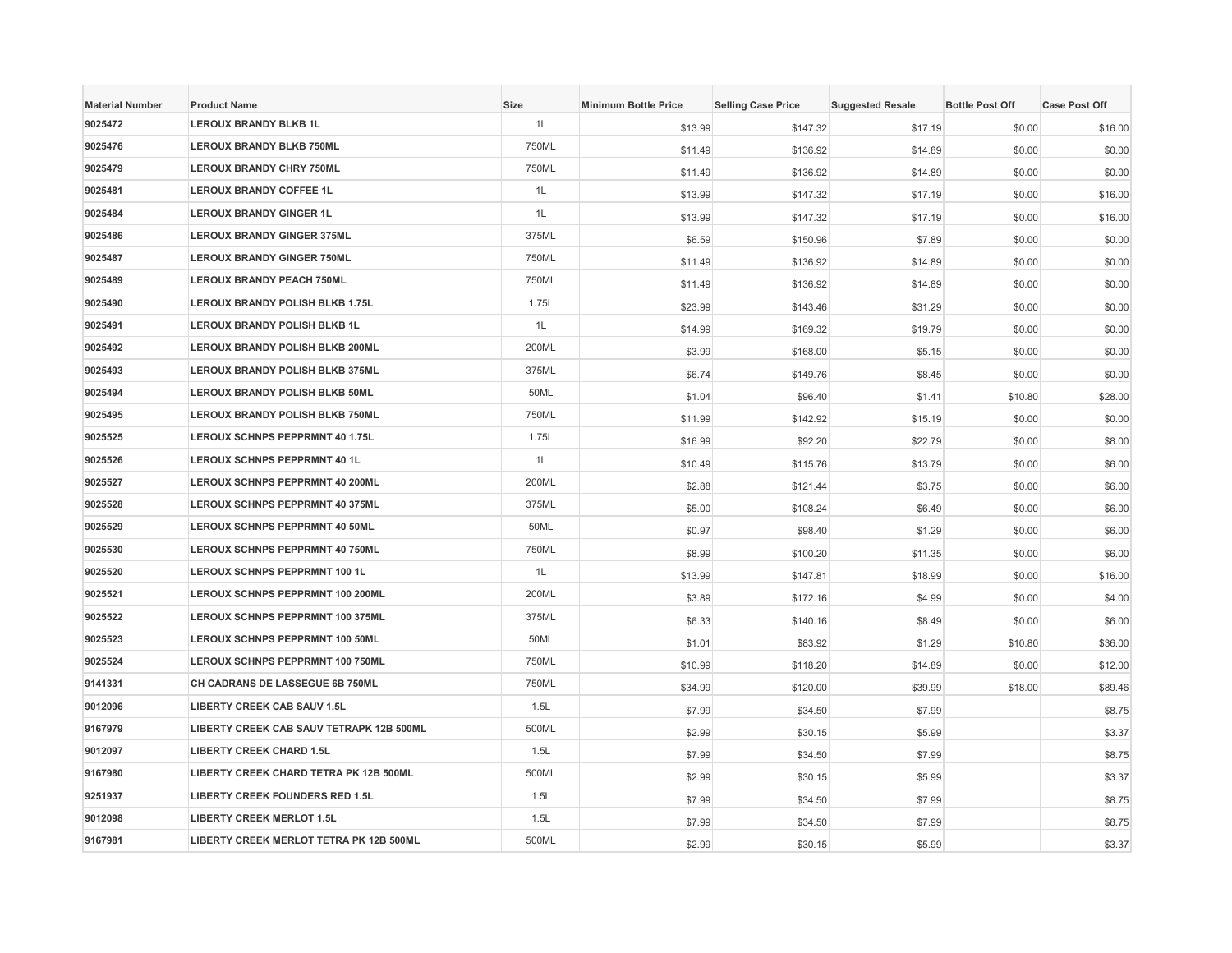| <b>Material Number</b> | <b>Product Name</b>                             | <b>Size</b> | <b>Minimum Bottle Price</b> | <b>Selling Case Price</b> | <b>Suggested Resale</b> | <b>Bottle Post Off</b> | <b>Case Post Off</b> |
|------------------------|-------------------------------------------------|-------------|-----------------------------|---------------------------|-------------------------|------------------------|----------------------|
| 9101929                | <b>LIBERTY CREEK MOSCATO 1.5L</b>               | 1.5L        | \$7.99                      | \$34.50                   | \$7.99                  |                        | \$8.75               |
| 9182168                | LIBERTY CREEK MOSCATO TETRA PK 12B 500ML        | 500ML       | \$2.99                      | \$30.15                   | \$5.99                  |                        | \$3.37               |
| 9163997                | <b>LIBERTY CREEK MOSCATO PINK 1.5L</b>          | 1.5L        | \$7.99                      | \$34.50                   | \$7.99                  |                        | \$8.75               |
| 9287977                | LIBERTY CREEK MOSC PINK TETRA 12B 500ML         | 500ML       | \$2.99                      | \$30.15                   | \$5.99                  |                        | \$3.37               |
| 9115839                | <b>LIBERTY CREEK P GRIGIO 1.5L</b>              | 1.5L        | \$7.99                      | \$34.50                   | \$7.99                  |                        | \$8.75               |
| 9182169                | <b>LIBERTY CREEK P GRIGIO TETRAPK 12B 500ML</b> | 500ML       | \$2.99                      | \$30.15                   | \$5.99                  |                        | \$3.37               |
| 9115840                | <b>LIBERTY CREEK P NOIR 1.5L</b>                | 1.5L        | \$7.99                      | \$34.50                   | \$7.99                  |                        | \$8.75               |
| 9376393                | <b>LIBERTY CREEK ROSE 1.5L</b>                  | 1.5L        | \$7.99                      | \$34.50                   | \$7.99                  |                        | \$8.75               |
| 9101930                | <b>LIBERTY CREEK SWT RED 1.5L</b>               | 1.5L        | \$7.99                      | \$34.50                   | \$7.99                  |                        | \$8.75               |
| 9287978                | LIBERTY CREEK SWT RED TETRA PK 12B 500ML        | 500ML       | \$2.99                      | \$30.15                   | \$5.99                  |                        | \$3.37               |
| 9012099                | <b>LIBERTY CREEK WT ZIN 1.5L</b>                | 1.5L        | \$7.99                      | \$34.50                   | \$7.99                  |                        | \$8.75               |
| 9380517                | <b>LIFEVINE CAB SAUV 750ML</b>                  | 750ML       | \$14.99                     | \$120.26                  | \$17.99                 |                        | \$24.00              |
| 9380513                | <b>LIFEVINE CHARD 750ML</b>                     | 750ML       | \$14.99                     | \$120.26                  | \$17.99                 |                        | \$24.00              |
| 9380426                | <b>LIFEVINE P NOIR 750ML</b>                    | 750ML       | \$14.99                     | \$120.26                  | \$17.99                 |                        | \$24.00              |
| 9001535                | <b>LILLET BL 750ML</b>                          | 750ML       | \$15.49                     | \$178.92                  | \$23.99                 | \$12.00                | \$18.00              |
| 9143011                | <b>LILLET ROSE 750ML</b>                        | 750ML       | \$15.49                     | \$178.92                  | \$23.99                 | \$12.00                | \$18.00              |
| 9001530                | <b>LILLET RGE 750ML</b>                         | 750ML       | \$15.49                     | \$178.92                  | \$23.99                 | \$12.00                | \$18.00              |
| 9610767                | LINE 39 SPRITZ P NR BLK CH ALUM 6/4 250M        | 250ML       | \$2.49                      | \$44.00                   | \$12.99                 | \$0.00                 | \$8.00               |
| 9610770                | LINE 39 SPRITZ ROSE STRWB ALUM 6/4 250ML        | 250ML       | \$2.49                      | \$44.00                   | \$12.99                 | \$0.00                 | \$8.00               |
| 9610771                | LINE 39 SPRITZ SV BL LEMN ALUM 6/4 250ML        | 250ML       | \$2.49                      | \$44.00                   | \$12.99                 | \$0.00                 | \$8.00               |
| 9193016                | LINE 39 CAB SAUV KEG 19.5L                      | 19.5L       | \$143.08                    | \$143.00                  | \$199.00                |                        |                      |
| 9332160                | LINE 39 CAB SAUV 12B 375ML                      | 375ML       | \$6.99                      | \$56.00                   | \$9.99                  |                        |                      |
| 9179061                | LINE 39 CAB SAUV 750ML                          | 750ML       | \$9.98                      | \$72.00                   | \$12.99                 |                        | \$24.00              |
| 9193739                | LINE 39 CHARD KEG 19.5L                         | 19.5L       | \$143.08                    | \$143.00                  | \$199.00                |                        |                      |
| 9332262                | LINE 39 CHARD 12B 375ML                         | 375ML       | \$6.99                      | \$56.00                   | \$9.99                  |                        |                      |
| 9179019                | LINE 39 CHARD 750ML                             | 750ML       | \$9.98                      | \$72.00                   | \$12.99                 |                        | \$24.00              |
| 9186491                | LINE 39 MERLOT 750ML                            | 750ML       | \$9.98                      | \$72.00                   | \$12.99                 |                        | \$24.00              |
| 9179062                | LINE 39 PETITE SIRAH 750ML                      | 750ML       | \$9.98                      | \$72.00                   | \$12.99                 |                        | \$24.00              |
| 9192631                | LINE 39 P GRIGIO 750ML                          | 750ML       | \$9.98                      | \$72.00                   | \$12.99                 |                        | \$24.00              |
| 9280145                | LINE 39 P NOIR KEG 19.5L                        | 19.5L       | \$143.08                    | \$143.00                  | \$199.00                |                        |                      |
| 9332261                | LINE 39 P NOIR 12B 375ML                        | 375ML       | \$6.99                      | \$56.00                   | \$9.99                  |                        |                      |
| 9179063                | LINE 39 P NOIR 750ML                            | 750ML       | \$9.98                      | \$72.00                   | \$12.99                 |                        | \$24.00              |
| 9264126                | LINE 39 RED BLEND EXCURSION 750ML               | 750ML       | \$9.98                      | \$72.00                   | \$12.99                 |                        | \$24.00              |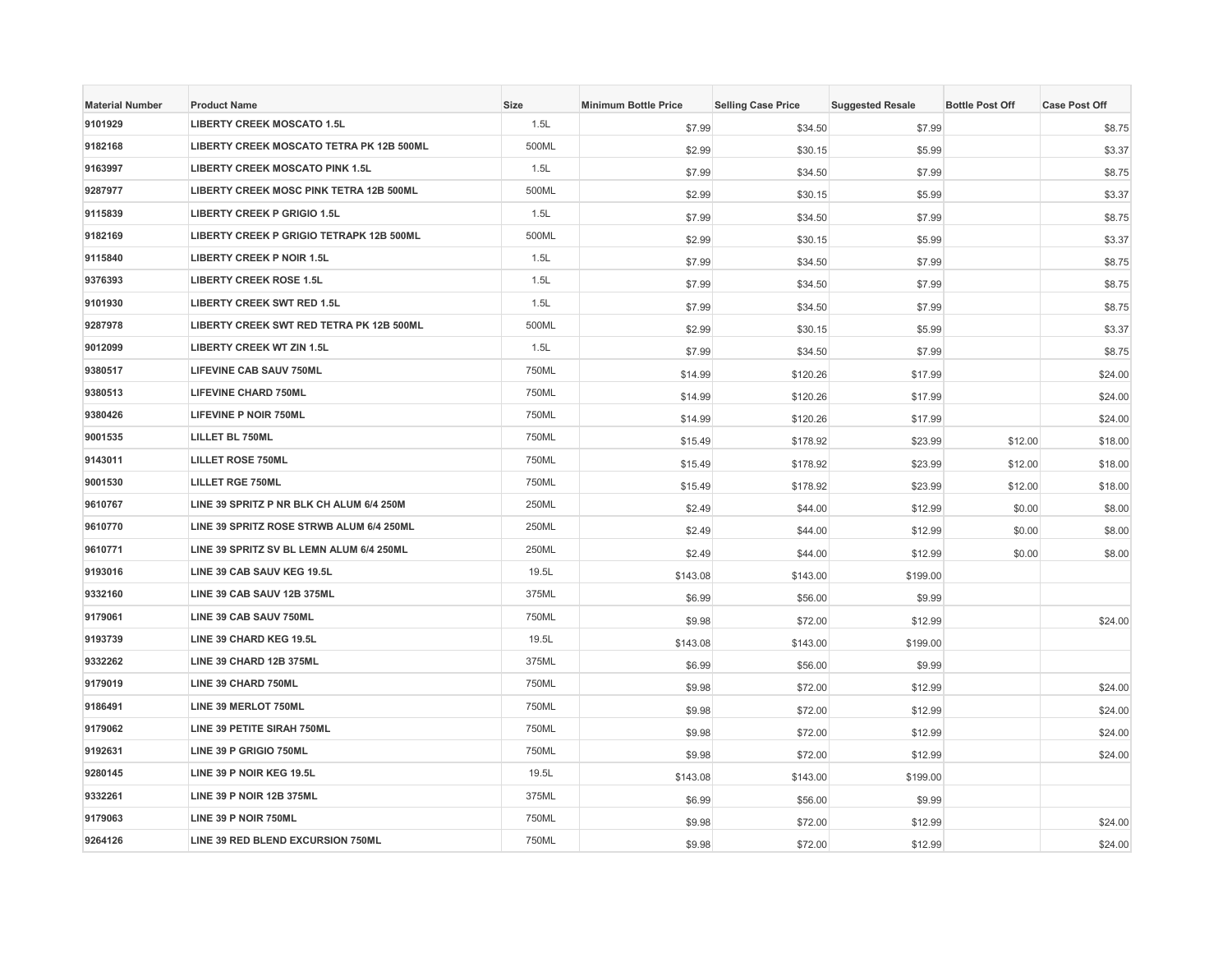| <b>Material Number</b> | <b>Product Name</b>                     | <b>Size</b> | <b>Minimum Bottle Price</b> | <b>Selling Case Price</b> | <b>Suggested Resale</b> | <b>Bottle Post Off</b> | <b>Case Post Off</b> |
|------------------------|-----------------------------------------|-------------|-----------------------------|---------------------------|-------------------------|------------------------|----------------------|
| 9612365                | <b>LINE 39 ROSE 12B 375ML</b>           | 375ML       | \$6.99                      | \$56.00                   | \$9.99                  |                        |                      |
| 9413163                | LINE 39 ROSE 750ML                      | 750ML       | \$9.98                      | \$72.00                   | \$12.99                 |                        | \$24.00              |
| 9193017                | LINE 39 SAUV BL KEG 19.5L               | 19.5L       | \$143.08                    | \$143.00                  | \$199.00                |                        |                      |
| 9332263                | LINE 39 SAUV BL 12B 375ML               | 375ML       | \$6.99                      | \$56.00                   | \$9.99                  |                        |                      |
| 9179020                | LINE 39 SAUV BL 750ML                   | 750ML       | \$9.98                      | \$72.00                   | \$12.99                 |                        | \$24.00              |
| 653840                 | <b>LINIE AQUAVIT 750ML</b>              | 750ML       | \$21.15                     | \$234.66                  | \$31.49                 | \$0.00                 | \$17.96              |
| 9360901                | LIQS TEQ CINNAMON ORNG PET 8/4PK 50ML   | 50ML        | \$2.24                      | \$50.00                   | \$9.99                  |                        | \$0.00               |
| 9360848                | LIQS VDK KAMIKAZE PET 8/4PK 50ML        | 50ML        | \$2.24                      | \$50.00                   | \$9.99                  |                        | \$0.00               |
| 9360849                | LIQS VDK LEMON DROP PET 8/4PK 50ML      | 50ML        | \$2.24                      | \$50.00                   | \$9.99                  |                        | \$0.00               |
| 9360850                | LIQS VDK LYCHEE GRPFRT PET 8/4PK 50ML   | 50ML        | \$2.24                      | \$50.00                   | \$9.99                  |                        | \$0.00               |
| 9360902                | LIQS WHSKY FIRESHOT PET 8/4PK 50ML      | 50ML        | \$2.24                      | \$50.00                   | \$9.99                  |                        | \$0.00               |
| 9401326                | LIQS WINE CKTL KAMIKAZE PET 8/4PK 50ML  | 50ML        | \$2.24                      | \$50.00                   | \$9.99                  |                        |                      |
| 9401327                | LIQS WINE CKTL LMN DROP PET 8/4PK 50ML  | 50ML        | \$2.24                      | \$50.00                   | \$9.99                  |                        |                      |
| 9639726                | LIQS WINE CKTL MANGO MARG 1.5L          | 1.5L        | \$14.99                     | \$60.00                   | \$18.99                 |                        |                      |
| 9645926                | LIQS WINE CKTL MANGO MARG 750ML         | 750ML       | \$8.99                      | \$71.92                   | \$10.99                 |                        |                      |
| 9623268                | <b>LIQS WINE CKTL MARG 1.5L</b>         | 1.5L        | \$14.99                     | \$60.00                   | \$14.99                 |                        | \$6.00               |
| 9625605                | LIQS WINE CKTL MARG 3L                  | 3L          | \$19.99                     | \$79.96                   | \$24.99                 |                        |                      |
| 9401328                | LIQS WINE CKTL MARG PET 8/4PK 50ML      | 50ML        | \$2.24                      | \$50.00                   | \$9.99                  |                        |                      |
| 9645796                | <b>LIQS WINE CKTL MARG 750ML</b>        | 750ML       | \$8.99                      | \$71.92                   | \$10.99                 |                        |                      |
| 9623269                | LIQS WINE CKTL MOJITO 1.5L              | 1.5L        | \$14.99                     | \$60.00                   | \$14.99                 |                        | \$6.00               |
| 9633768                | LIQS WINE CKTL MOJITO 6B 3L             | 3L          | \$19.99                     | \$79.96                   | \$24.99                 |                        |                      |
| 9646316                | LIQS WINE CKTL MOJITO 750ML             | 750ML       | \$8.99                      | \$71.92                   | \$10.99                 |                        |                      |
| 9623270                | LIQS WINE CKTL STRWB MARG 1.5L          | 1.5L        | \$14.99                     | \$60.00                   | \$14.99                 |                        | \$6.00               |
| 9633941                | LIQS WINE CKTL STRWB MARG 6B 3L         | 3L          | \$19.99                     | \$79.96                   | \$24.99                 |                        |                      |
| 9646328                | LIQS WINE CKTL STRWB MARG 750ML         | 750ML       | \$8.99                      | \$71.92                   | \$10.99                 |                        |                      |
| 1220128                | <b>LIVINGSTON CELLARS BURGUNDY 1.5L</b> | 1.5L        | \$9.99                      | \$45.00                   | \$10.99                 |                        | \$0.00               |
| 1220110                | LIVINGSTON CELLARS BURGUNDY 3L          | 3L          | \$14.99                     | \$49.50                   | \$15.99                 |                        | \$0.00               |
| 1223726                | <b>LIVINGSTON CELLARS CAB SAUV 1.5L</b> | 1.5L        | \$9.99                      | \$45.00                   | \$10.99                 |                        | \$0.00               |
| 1223718                | LIVINGSTON CELLARS CAB SAUV 3L          | 3L          | \$14.99                     | \$49.50                   | \$15.99                 |                        | \$0.00               |
| 1220227                | LIVINGSTON CELLARS CHABLIS BL 1.5L      | 1.5L        | \$9.99                      | \$45.00                   | \$10.99                 |                        | \$0.00               |
| 1220219                | LIVINGSTON CELLARS CHABLIS BL 3L        | 3L          | \$14.99                     | \$49.50                   | \$15.99                 |                        | \$0.00               |
| 1220425                | <b>LIVINGSTON CELLARS CHARD 1.5L</b>    | 1.5L        | \$9.99                      | \$45.00                   | \$10.99                 |                        | \$0.00               |
| 1220417                | <b>LIVINGSTON CELLARS CHARD 3L</b>      | 3L          | \$14.99                     | \$49.50                   | \$15.99                 |                        | \$0.00               |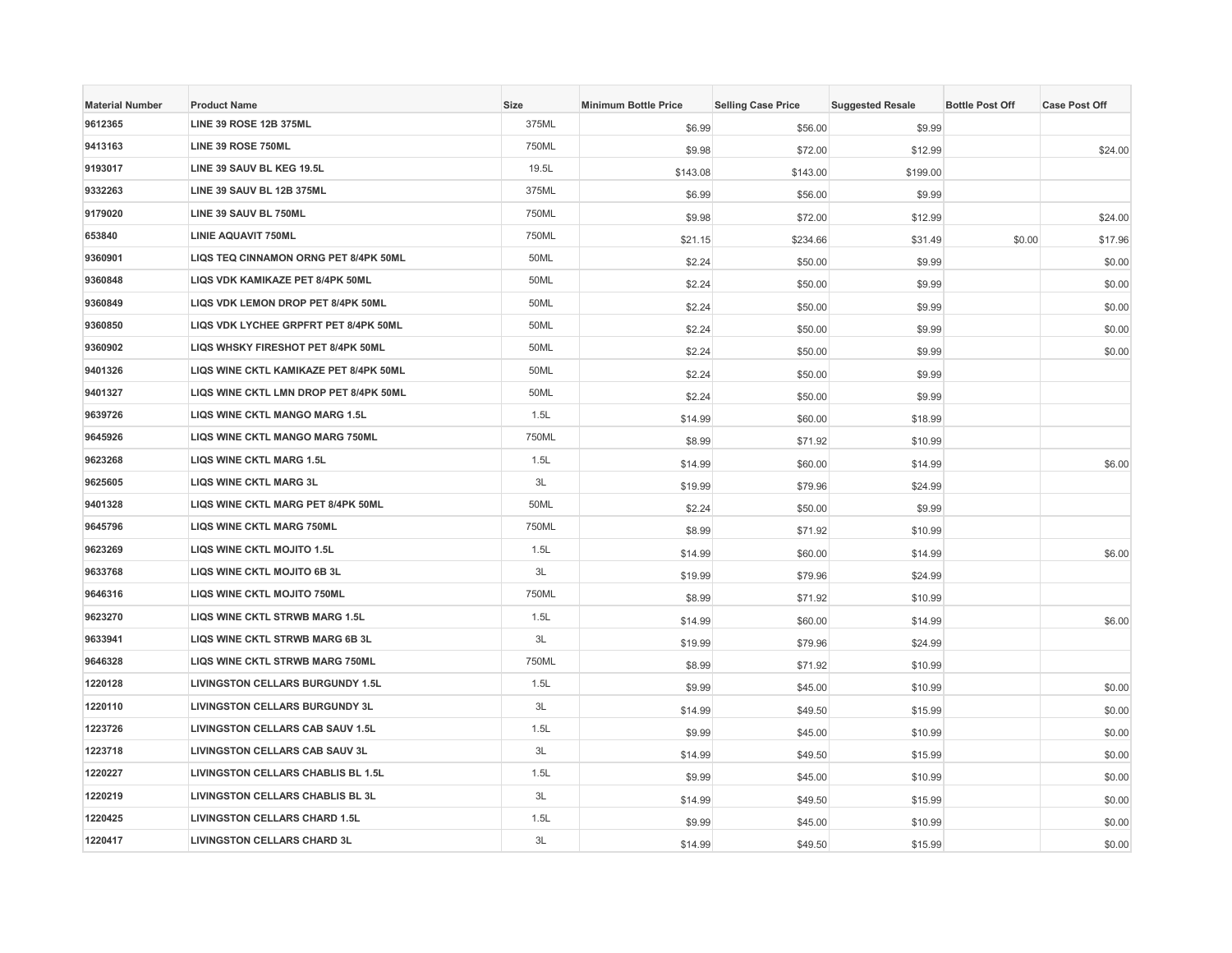| <b>Material Number</b> | <b>Product Name</b>                       | <b>Size</b> | <b>Minimum Bottle Price</b> | <b>Selling Case Price</b> | <b>Suggested Resale</b> | <b>Bottle Post Off</b> | <b>Case Post Off</b> |
|------------------------|-------------------------------------------|-------------|-----------------------------|---------------------------|-------------------------|------------------------|----------------------|
| 1222827                | <b>LIVINGSTON CELLARS MERLOT 1.5L</b>     | 1.5L        | \$9.99                      | \$45.00                   | \$10.99                 |                        | \$0.00               |
| 1222819                | <b>LIVINGSTON CELLARS MERLOT 3L</b>       | 3L          | \$14.99                     | \$49.50                   | \$15.99                 |                        | \$0.00               |
| 9174659                | <b>LIVINGSTON CELLARS MOSCATO CA 1.5L</b> | 1.5L        | \$9.99                      | \$45.00                   | \$10.99                 |                        | \$0.00               |
| 9115842                | <b>LIVINGSTON CELLARS P GRIGIO 1.5L</b>   | 1.5L        | \$9.99                      | \$45.00                   | \$10.99                 |                        | \$0.00               |
| 1220524                | LIVINGSTON CELLARS RED ROSE 1.5L          | 1.5L        | \$9.99                      | \$45.00                   | \$10.99                 |                        | \$0.00               |
| 9013360                | <b>LIVINGSTON CELLARS RED ROSE 3L</b>     | 3L          | \$14.99                     | \$49.50                   | \$15.99                 |                        | \$0.00               |
| 1220318                | <b>LIVINGSTON CELLARS RHINE 3L</b>        | 3L          | \$14.99                     | \$49.50                   | \$15.99                 |                        | \$0.00               |
| 1220821                | <b>LIVINGSTON CELLARS SANGRIA 1.5L</b>    | 1.5L        | \$9.99                      | \$45.00                   | \$10.99                 |                        | \$0.00               |
| 1220722                | <b>LIVINGSTON CELLARS WT ZIN 1.5L</b>     | 1.5L        | \$9.99                      | \$45.00                   | \$10.99                 |                        | \$0.00               |
| 1220714                | <b>LIVINGSTON CELLARS WT ZIN 3L</b>       | 3L          | \$14.99                     | \$49.50                   | \$15.99                 |                        | \$0.00               |
| 9417607                | L OCA CIUCA BRUNELLO EST 15 750ML         | 750ML       | \$34.08                     | \$408.00                  | \$59.99                 | \$0.00                 | \$0.00               |
| 9450825                | L OCA CIUCA CHIANTI 18 750ML              | 750ML       | \$10.98                     | \$88.00                   | \$14.99                 |                        | \$32.00              |
| 9640730                | L OCA CIUCA CHIANTI 19 750ML              | 750ML       | \$10.98                     | \$88.00                   | \$14.99                 |                        | \$32.00              |
| 9623147                | L OCA CIUCA CHIANTI RSV 18 750ML          | 750ML       | \$15.98                     | \$124.00                  | \$19.99                 | \$0.00                 | \$36.00              |
| 9627878                | <b>L OCA CIUCA DRUNKEN GOOSE 20 750ML</b> | 750ML       | \$9.98                      | \$88.00                   | \$10.99                 | \$12.00                | \$24.00              |
| 9260088                | <b>LOCATIONS CA RED 750ML</b>             | 750ML       | \$17.99                     | \$144.00                  | \$19.99                 |                        | \$17.52              |
| 9260111                | <b>LOCATIONS E RED 750ML</b>              | 750ML       | \$17.99                     | \$152.67                  | \$19.99                 | \$0.00                 | \$8.85               |
| 9260089                | <b>LOCATIONS F RED 750ML</b>              | 750ML       | \$17.99                     | \$152.67                  | \$19.99                 |                        | \$8.85               |
| 9202190                | <b>LOCATIONS F ROSE 750ML</b>             | 750ML       | \$17.99                     | \$152.67                  | \$19.99                 |                        | \$8.85               |
| 9260112                | <b>LOCATIONS I RED 750ML</b>              | 750ML       | \$17.99                     | \$152.67                  | \$19.99                 |                        | \$8.85               |
| 9262273                | <b>LOCATIONS NZ WT 750ML</b>              | 750ML       | \$17.99                     | \$144.00                  | \$19.99                 | \$0.00                 | \$17.52              |
| 9626672                | LOCK STOCK & BARREL STR RYE VAT 6B 750ML  | 750ML       | \$56.08                     | \$672.00                  | \$74.99                 | \$48.00                | \$48.00              |
| 9327712                | <b>LODI EST CAB SAUV 750ML</b>            | 750ML       | \$17.99                     | \$160.00                  | \$21.99                 |                        | \$16.24              |
| 9025583                | LOMBARDO MARSALA AMBRA DRY 1.5L           | 1.5L        | \$16.99                     | \$79.96                   | \$19.99                 | \$0.00                 | \$12.00              |
| 9025584                | LOMBARDO MARSALA AMBRA DRY 750ML          | 750ML       | \$9.99                      | \$87.92                   | \$10.99                 | \$0.00                 | \$12.00              |
| 9025587                | <b>LOMBARDO MARSALA SWT 1.5L</b>          | 1.5L        | \$16.99                     | \$79.96                   | \$19.99                 | \$0.00                 | \$12.00              |
| 9025588                | <b>LOMBARDO MARSALA SWT 750ML</b>         | 750ML       | \$9.99                      | \$87.92                   | \$10.99                 | \$0.00                 | \$12.00              |
| 9621494                | <b>LONG BARN CAB SAUV 750ML</b>           | 750ML       | \$5.95                      | \$70.00                   | \$12.99                 |                        |                      |
| 9621504                | <b>LONG BARN CHARD 750ML</b>              | 750ML       | \$5.95                      | \$70.00                   | \$12.99                 |                        |                      |
| 9621493                | <b>LONG BARN MERLOT 750ML</b>             | 750ML       | \$5.95                      | \$70.00                   | \$12.99                 |                        |                      |
| 9621505                | <b>LONG BARN P NOIR 750ML</b>             | 750ML       | \$5.95                      | \$70.00                   | \$12.99                 |                        |                      |
| 9621506                | <b>LONG BARN RED BLEND 750ML</b>          | 750ML       | \$5.95                      | \$70.00                   | \$12.99                 |                        |                      |
| 9018955                | <b>LONGMORN SCOTCH 16YR 3B 750ML</b>      | 750ML       | \$69.99                     | \$838.92                  | \$89.99                 | \$60.00                | \$60.00              |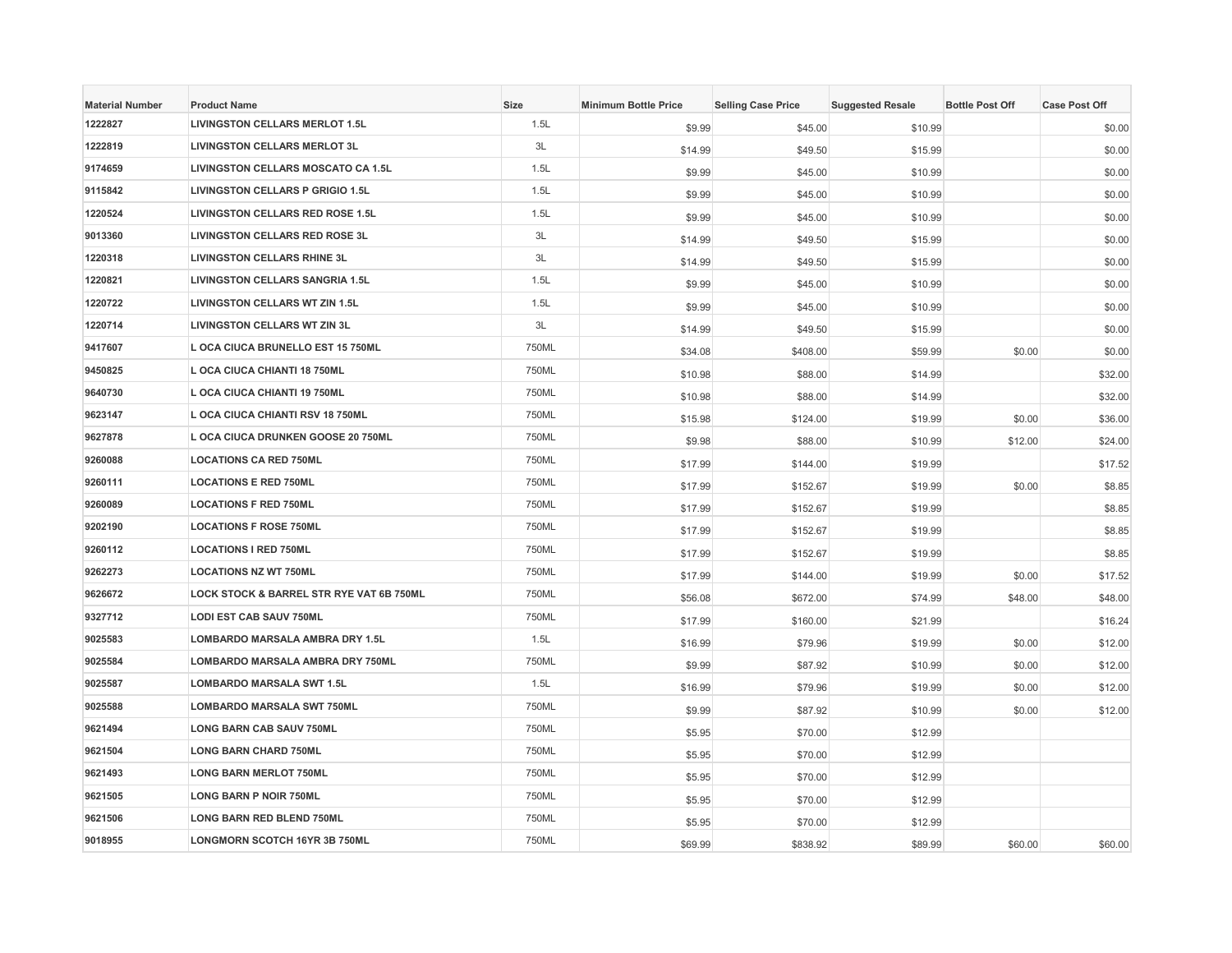| <b>Material Number</b> | <b>Product Name</b>                      | <b>Size</b> | <b>Minimum Bottle Price</b> | <b>Selling Case Price</b> | <b>Suggested Resale</b> | <b>Bottle Post Off</b> | <b>Case Post Off</b> |
|------------------------|------------------------------------------|-------------|-----------------------------|---------------------------|-------------------------|------------------------|----------------------|
| 9193763                | <b>LOOKING GLASS WT ZIN CA 750ML</b>     | 750ML       | \$2.08                      | \$24.00                   | \$3.99                  |                        |                      |
| 9025590                | <b>LORD CALVERT CANADIAN PET 1.75L</b>   | 1.75L       | \$16.99                     | \$86.36                   | \$22.79                 | \$12.00                | \$23.04              |
| 9025591                | <b>LORD CALVERT CANADIAN 1L</b>          | 1L          | \$13.19                     | \$150.58                  | \$17.29                 | \$8.40                 | \$12.50              |
| 9025592                | <b>LORD CALVERT CANADIAN PET 200ML</b>   | 200ML       | \$3.59                      | \$140.00                  | \$5.29                  | \$2.40                 | \$6.00               |
| 9025593                | LORD CALVERT CANADIAN PET 375ML          | 375ML       | \$5.59                      | \$124.00                  | \$7.99                  | \$2.40                 | \$6.00               |
| 9025594                | <b>LORD CALVERT CANADIAN 50ML</b>        | 50ML        | \$0.85                      | \$97.50                   | \$1.29                  | \$6.40                 | \$8.00               |
| 9025595                | <b>LORD CALVERT CANADIAN 750ML</b>       | 750ML       | \$10.99                     | \$117.67                  | \$13.49                 |                        | \$13.25              |
| 9062559                | LOS ARANGO TEQ ANEJO 6B 750ML            | 750ML       | \$36.49                     | \$432.48                  | \$44.99                 | \$36.00                | \$36.00              |
| 9173710                | LOS ARANGO TEQ BL 6B 750ML               | 750ML       | \$29.49                     | \$350.28                  | \$39.99                 | \$24.00                | \$24.00              |
| 9062560                | LOS ARANGO TEQ REP 6B 750ML              | 750ML       | \$32.99                     | \$385.32                  | \$44.99                 | \$36.00                | \$36.00              |
| 9331758                | LOS JAVIS MEZCAL JOVEN ESPADIN 6B 750ML  | 750ML       | \$27.99                     | \$330.14                  | \$29.99                 |                        |                      |
| 9331759                | LOS JAVIS MEZCAL REP ESPADIN 6B 750ML    | 750ML       | \$29.99                     | \$356.52                  | \$32.99                 |                        |                      |
| 9333711                | LOS VECINOS MEZCAL 6B 750ML              | 750ML       | \$25.69                     | \$289.98                  | \$31.99                 | \$54.00                | \$69.10              |
| 9007913                | L MARTINI CAB SAUV AV 6B 750ML           | 750ML       | \$26.99                     | \$160.75                  | \$34.99                 |                        |                      |
| 9300704                | L MARTINI CAB SAUV CA PET KEG 20L        | 20L         | \$240.08                    | \$240.00                  | \$240.00                |                        |                      |
| 9189351                | L MARTINI CAB SAUV CA 750ML              | 750ML       | \$10.08                     | \$120.00                  | \$10.00                 |                        |                      |
| 9266714                | L MARTINI CAB MONT ROSS BLK DES 6B 750ML | 750ML       | \$83.82                     | \$502.45                  | \$124.99                |                        |                      |
| 9448276                | L MARTINI CAB SAUV SON 12B 375ML         | 375ML       | \$10.13                     | \$120.51                  | \$14.99                 |                        |                      |
| 9025427                | L MARTINI CAB SAUV SON 750ML             | 750ML       | \$19.99                     | \$180.25                  | \$19.99                 |                        | \$0.00               |
| 9014403                | L MARTINI CAB SAUV LOT 1 6B 750ML        | 750ML       | \$151.49                    | \$904.45                  | \$199.99                | \$0.00                 | \$0.00               |
| 1286715                | L MARTINI CAB SAUV NAPA VLY 1B 3L        | 3L          | \$120.67                    | \$120.59                  | \$164.99                |                        |                      |
| 1286749                | L MARTINI CAB SAUV NAPA VLY 750ML        | 750ML       | \$30.23                     | \$361.71                  | \$39.99                 |                        | \$0.00               |
| 9607740                | L MARTINI CAB SAUV NAPA SEL 18 6B 750ML  | 750ML       | \$30.08                     | \$180.00                  | \$39.99                 |                        |                      |
| 9361090                | LUCA PARETTI DOC BRUT PROSECCO 24B 187ML | 187ML       | \$3.99                      | \$72.00                   | \$4.99                  |                        | \$16.00              |
| 9194388                | LUCA PARETTI DOC BRUT PROSECCO 750ML     | 750ML       | \$12.99                     | \$112.00                  | \$17.99                 | \$0.00                 | \$32.00              |
| 9620724                | LUCA PARETTI ROSE PROSECCO 750ML         | 750ML       | \$12.99                     | \$117.00                  | \$17.99                 |                        | \$32.00              |
| 9038897                | <b>LUCCIO MOSCATO D ASTI 750ML</b>       | 750ML       | \$10.99                     | \$95.99                   | \$12.99                 |                        | \$8.00               |
| 9021278                | L RIGHETTI AMARONE 750ML                 | 750ML       | \$27.29                     | \$317.43                  | \$36.99                 | \$24.00                | \$30.67              |
| 9012496                | L RIGHETTI VALPOLICELLA 750ML            | 750ML       | \$13.99                     | \$155.43                  | \$18.99                 | \$12.00                | \$19.67              |
| 721027                 | LUKSUSOWA VDK 1.75L                      | 1.75L       | \$24.99                     | \$131.46                  | \$36.99                 |                        | \$18.00              |
| 721035                 | LUKSUSOWA VDK 1L                         | 1L          | \$12.99                     | \$126.00                  | \$26.99                 | \$66.00                | \$75.48              |
| 9350064                | LUKSUSOWA VDK 12B 375ML                  | 375ML       | \$5.66                      | \$124.00                  | \$10.99                 | \$44.00                | \$44.00              |
| 721043                 | <b>LUKSUSOWA VDK 750ML</b>               | 750ML       | \$9.24                      | \$109.92                  | \$18.99                 | \$69.00                | \$69.00              |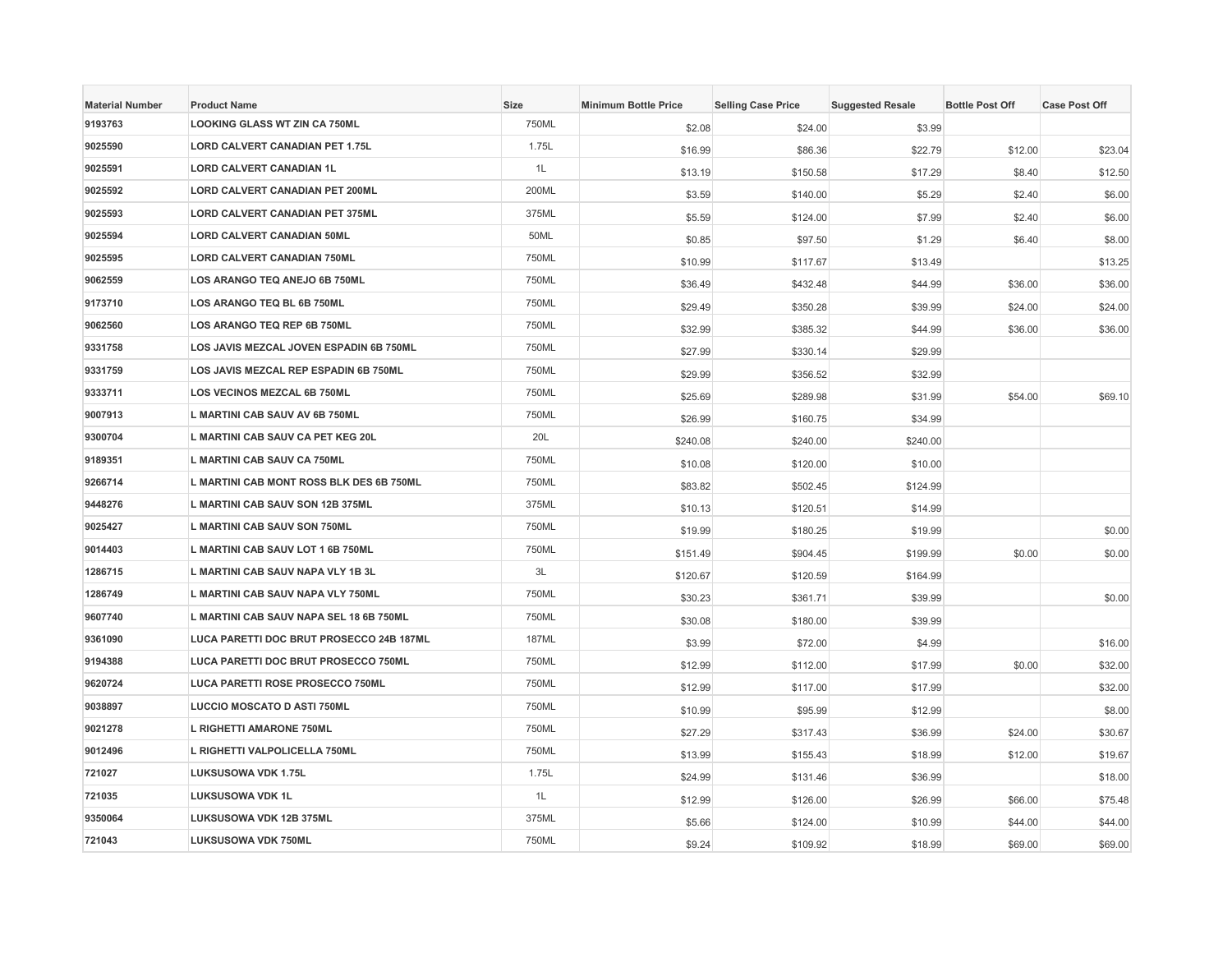| <b>Material Number</b> | <b>Product Name</b>                          | Size  | <b>Minimum Bottle Price</b> | <b>Selling Case Price</b> | <b>Suggested Resale</b> | <b>Bottle Post Off</b> | <b>Case Post Off</b> |
|------------------------|----------------------------------------------|-------|-----------------------------|---------------------------|-------------------------|------------------------|----------------------|
| 9446205                | <b>LUMINARA CHARD 12B 375ML</b>              | 375ML | \$10.99                     | \$88.00                   | \$13.99                 |                        |                      |
| 9446204                | <b>LUMINARA CHARD 750ML</b>                  | 750ML | \$19.99                     | \$160.00                  | \$24.99                 |                        |                      |
| 9446203                | LUMINARA RED BLEND NAPA VLY 12B 375ML        | 375ML | \$10.99                     | \$88.00                   | \$13.99                 |                        |                      |
| 9446202                | LUMINARA RED BLEND NAPA VLY 750ML            | 750ML | \$19.99                     | \$160.00                  | \$24.99                 |                        |                      |
| 9640171                | L'USINE P NOIR ANNAPOLIS 18 6B 750ML         | 750ML | \$83.99                     | \$500.00                  | \$124.99                |                        |                      |
| 9628867                | L'USINE P NOIR SANTA RITA 18 6B 750ML        | 750ML | \$40.99                     | \$240.00                  | \$67.99                 |                        |                      |
| 9635676                | L'USINE P NOIR SLEEPY HOLLOW 18 6B 750ML     | 750ML | \$67.99                     | \$402.00                  | \$110.99                |                        |                      |
| 9025602                | <b>MACIEIRA ROYAL OLD BRANDY 6B 1L</b>       | 1L    | \$17.01                     | \$180.12                  | \$21.49                 | \$11.76                | \$22.80              |
| 9263069                | SHACKLETON SCOTCH MALT BLEND 6B 750ML        | 750ML | \$27.49                     | \$328.00                  | \$34.99                 |                        |                      |
| 9018737                | <b>MACMURRAY RANCH P NOIR CEN CST 750ML</b>  | 750ML | \$16.99                     | \$144.63                  | \$19.99                 |                        | \$16.08              |
| 1284249                | <b>MACMURRAY RANCH P NOIR RRV 750ML</b>      | 750ML | \$20.99                     | \$241.11                  | \$26.99                 | \$0.00                 | \$0.00               |
| 9087508                | <b>MADRIA SANGRIA 1.5L</b>                   | 1.5L  | \$9.99                      | \$54.25                   | \$10.99                 |                        | \$0.00               |
| 9087509                | <b>MADRIA SANGRIA 750ML</b>                  | 750ML | \$5.99                      | \$50.31                   | \$6.99                  |                        | \$9.94               |
| 9150738                | <b>MADRIA SANGRIA MOSCATO 1.5L</b>           | 1.5L  | \$9.99                      | \$54.25                   | \$10.99                 |                        | \$0.00               |
| 9150617                | <b>MADRIA SANGRIA MOSCATO 750ML</b>          | 750ML | \$5.99                      | \$50.31                   | \$5.99                  |                        | \$9.94               |
| 9025607                | MAGELLAN GIN 88 6B 750ML                     | 750ML | \$23.49                     | \$280.92                  | \$29.99                 | \$12.00                | \$12.00              |
| 9025608                | MAGELLAN GIN 88 W/GLS 6B 750ML               | 750ML | \$23.49                     | \$280.92                  | \$29.99                 | \$12.00                | \$12.00              |
| 9194583                | <b>MAGGIO CAB SAUV 750ML</b>                 | 750ML | \$9.99                      | \$84.00                   | \$11.99                 |                        | \$12.26              |
| 9194584                | <b>MAGGIO CHARD 750ML</b>                    | 750ML | \$9.99                      | \$84.00                   | \$11.99                 |                        | \$12.26              |
| 9194588                | <b>MAGGIO P NOIR 750ML</b>                   | 750ML | \$9.99                      | \$84.00                   | \$11.99                 |                        | \$12.26              |
| 9626146                | MAGGY HAWK P NOIR AFLEET 18 6B 750ML         | 750ML | \$59.99                     | \$270.00                  | \$64.99                 |                        | \$30.00              |
| 9160777                | <b>MAGGY HAWK P NOIR HAWKSTER 6B 750ML</b>   | 750ML | \$45.08                     | \$260.00                  | \$66.99                 |                        | \$10.00              |
| 9139423                | <b>MAGGY HAWK P NOIR JOLIE 6B 750ML</b>      | 750ML | \$59.99                     | \$270.00                  | \$66.99                 | \$30.00                | \$30.00              |
| 9331760                | <b>MAHINA RUM RSV 6B 750ML</b>               | 750ML | \$20.75                     | \$248.04                  | \$22.99                 |                        |                      |
| 9220108                | MAISON GELAS ARMAGNAC SEL 6B 750ML           | 750ML | \$31.29                     | \$310.92                  | \$37.99                 | \$0.00                 | \$56.00              |
| 9435796                | MAISON NO. 9 ROSE 1.5L                       | 1.5L  | \$40.27                     | \$241.15                  | \$59.99                 | \$0.00                 | \$0.00               |
| 9435795                | <b>MAISON NO. 9 ROSE 750ML</b>               | 750ML | \$17.99                     | \$108.00                  | \$19.99                 |                        | \$0.00               |
| 9222242                | MAISON NOIR HORSESHOE HANDGRENADE 750ML      | 750ML | \$19.99                     | \$161.00                  | \$21.99                 | \$0.00                 | \$8.00               |
| 9297113                | <b>MAISON NOIR CHARD KNOCK ON WOOD 750ML</b> | 750ML | \$19.99                     | \$161.00                  | \$21.99                 | \$0.00                 | \$8.00               |
| 9297119                | <b>MAISON NOIR LOVE DRUNK ROSE 750ML</b>     | 750ML | \$18.99                     | \$142.00                  | \$20.99                 |                        | \$17.00              |
| 9297120                | MAISON NOIR P GRIS OTHER PEOPLE 750ML        | 750ML | \$19.99                     | \$161.00                  | \$23.99                 |                        | \$8.00               |
| 9297251                | <b>MAISON NOIR P NOIR OTHER PEOPLE 750ML</b> | 750ML | \$23.99                     | \$191.00                  | \$27.99                 |                        | \$29.00              |
| 9297253                | MAISON NOIR P NOIR OREGOGNE 750ML            | 750ML | \$31.98                     | \$353.00                  | \$49.99                 | \$0.00                 | \$24.00              |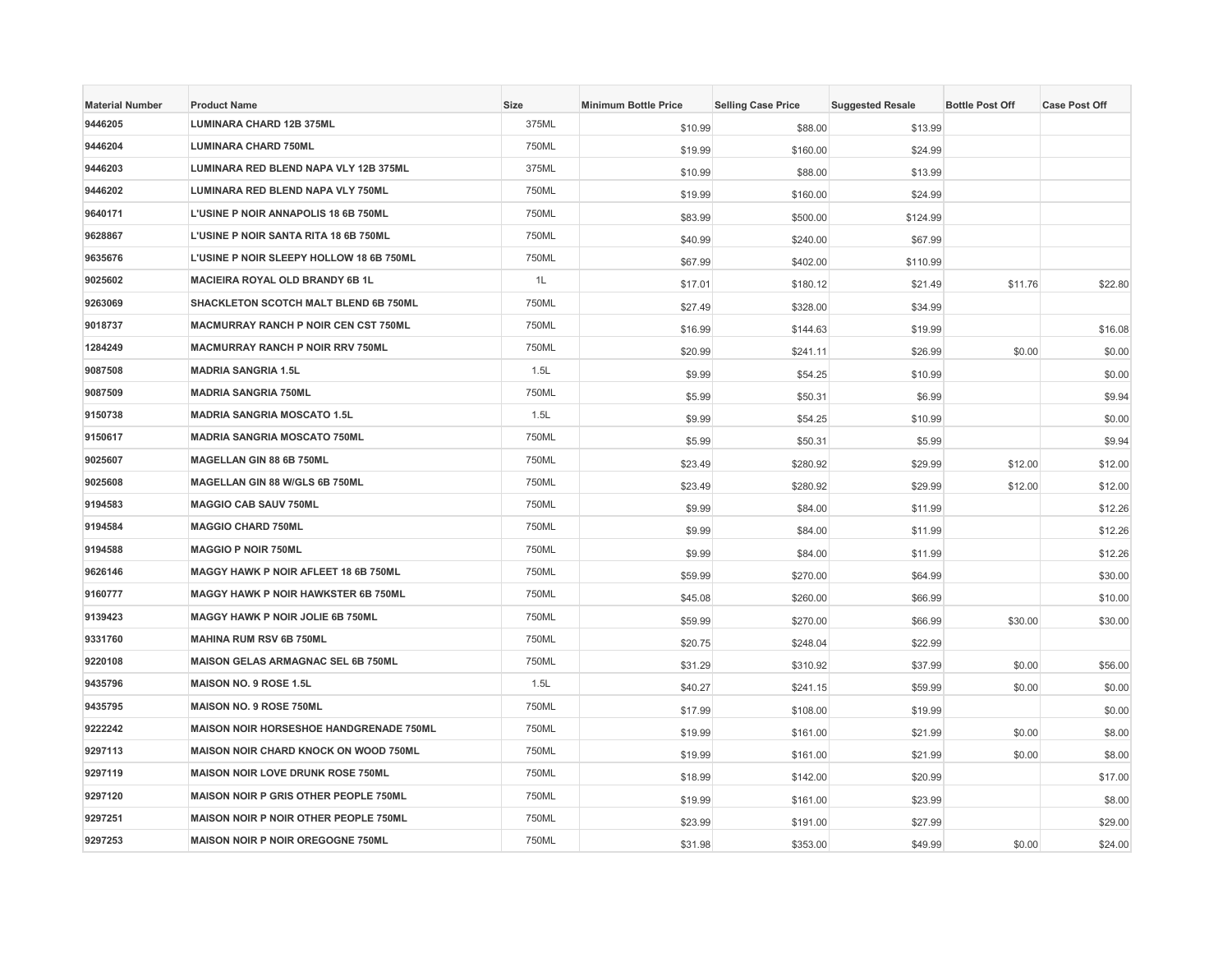| <b>Material Number</b> | <b>Product Name</b>                             | <b>Size</b> | <b>Minimum Bottle Price</b> | <b>Selling Case Price</b> | <b>Suggested Resale</b> | <b>Bottle Post Off</b> | <b>Case Post Off</b> |
|------------------------|-------------------------------------------------|-------------|-----------------------------|---------------------------|-------------------------|------------------------|----------------------|
| 9297254                | MAISON NOIR P NOIR P OUI 12B 375ML              | 375ML       | \$11.99                     | \$132.00                  | \$17.99                 | \$49.08                | \$60.00              |
| 9445767                | <b>MAKERS MARK BRBN 101 6B 750ML</b>            | 750ML       | \$29.99                     | \$358.92                  | \$38.99                 | \$120.00               | \$120.00             |
| 9188716                | <b>MAKERS 46 BRBN 94 12B 375ML</b>              | 375ML       | \$15.79                     | \$366.48                  | \$19.99                 | \$96.00                | \$96.00              |
| 9109720                | MAKERS 46 BRBN 94 6B 750ML                      | 750ML       | \$35.99                     | \$382.92                  | \$41.99                 | \$0.00                 | \$48.00              |
| 95125                  | <b>MAKERS MARK BRBN 90 1.75L</b>                | 1.75L       | \$56.99                     | \$341.46                  | \$74.99                 | \$21.00                | \$21.00              |
| 95133                  | <b>MAKERS MARK BRBN 90 1L</b>                   | 1L          | \$35.99                     | \$346.92                  | \$45.99                 | \$12.00                | \$96.00              |
| 9001785                | <b>MAKERS MARK BRBN 90 24B 200ML</b>            | 200ML       | \$10.37                     | \$475.20                  | \$12.49                 | \$24.00                | \$24.00              |
| 9014651                | <b>MAKERS MARK BRBN 90 12B 375ML</b>            | 375ML       | \$16.49                     | \$340.30                  | \$21.99                 | \$12.00                | \$60.00              |
| 9025610                | <b>MAKERS MARK BRBN 90 PET 50ML</b>             | 50ML        | \$2.97                      | \$326.40                  | \$4.59                  | \$0.00                 | \$12.00              |
| 95141                  | <b>MAKERS MARK BRBN 90 750ML</b>                | 750ML       | \$29.99                     | \$358.92                  | \$38.99                 | \$12.00                | \$12.00              |
| 9446047                | <b>MAKERS MARK BRN CASK ST TRI TP 3/3 375ML</b> | 375ML       | \$20.99                     | \$187.84                  | \$32.99                 | \$0.00                 | \$0.00               |
| 9619552                | MAKERS MARK BRBN CASK STR 109.4 6B 750ML        | 750ML       | \$30.99                     | \$370.92                  | \$39.99                 | \$36.00                | \$36.00              |
| 9647483                | MAKERS MARK BRBN CASK STR 112.5 6B 750ML        | 750ML       | \$30.99                     | \$370.92                  | \$39.99                 | \$36.00                | \$36.00              |
| 9273466                | <b>MAKERS MARK BRBN PS BBL 6B 750ML</b>         | 750ML       | \$54.99                     | \$658.92                  | \$69.99                 |                        |                      |
| 9624600                | <b>MAKERS MARK BRBN PS BBL MAX BVG 6B 750ML</b> | 750ML       | \$54.99                     | \$658.92                  | \$69.99                 |                        |                      |
| 9625451                | <b>MAKERS MARK BRBN PS BBL UNIVERS 6B 750ML</b> | 750ML       | \$54.99                     | \$658.92                  | \$69.99                 |                        |                      |
| 9161630                | MALIBU CKTL BLUE HAWAIIAN POUCH 1.75L           | 1.75L       | \$19.99                     | \$95.46                   | \$24.99                 | \$0.00                 | \$24.00              |
| 9622761                | MALIBU CKTL STRWB DAIQ CAN 6/4PK 355ML          | 355ML       | \$2.49                      | \$52.23                   | \$14.99                 | \$0.72                 | \$7.23               |
| 9622749                | MALIBU CKTL PINA COLADA CAN 6/4PK 355ML         | 355ML       | \$2.49                      | \$52.23                   | \$14.99                 | \$0.72                 | \$7.23               |
| 9633874                | MALIBU CKTL PINEAPL BAYBRZ CAN 6/4 355ML        | 355ML       | \$2.49                      | \$52.23                   | \$14.99                 | \$0.72                 | \$7.23               |
| 9113553                | MALIBU CKTL RUM PUNCH POUCH 1.75L               | 1.75L       | \$19.99                     | \$95.46                   | \$24.99                 | \$0.00                 | \$24.00              |
| 9633876                | <b>MALIBU CKTL WTRMLN MOJITO CAN 6/4 355ML</b>  | 355ML       | \$2.49                      | \$52.23                   | \$14.99                 | \$0.72                 | \$7.23               |
| 9129878                | <b>MALIBU RUM BLK 750ML</b>                     | 750ML       | \$13.51                     | \$161.16                  | \$25.99                 | \$77.80                | \$77.80              |
| 114231                 | <b>MALIBU RUM MANGO 1L</b>                      | 1L          | \$18.98                     | \$223.78                  | \$22.99                 | \$33.00                | \$36.00              |
| 114249                 | <b>MALIBU RUM MANGO 750ML</b>                   | 750ML       | \$16.99                     | \$188.05                  | \$20.99                 | \$45.08                | \$60.00              |
| 114538                 | <b>MALIBU RUM PSNFRT 1L</b>                     | 1L          | \$18.98                     | \$223.78                  | \$22.99                 | \$33.00                | \$36.00              |
| 114546                 | <b>MALIBU RUM PSNFRT 750ML</b>                  | 750ML       | \$16.99                     | \$188.05                  | \$20.99                 | \$45.08                | \$60.00              |
| 114132                 | <b>MALIBU RUM PINEAPL 1L</b>                    | 1L          | \$18.98                     | \$223.78                  | \$22.99                 | \$33.00                | \$36.00              |
| 114140                 | <b>MALIBU RUM PINEAPL 750ML</b>                 | 750ML       | \$16.99                     | \$188.05                  | \$20.99                 | \$45.08                | \$60.00              |
| 9609294                | <b>MALIBU RUM WTRMLN 1.75L</b>                  | 1.75        | \$29.99                     | \$154.46                  | \$38.99                 | \$15.00                | \$40.00              |
| 9609293                | <b>MALIBU RUM WTRMLN 1L</b>                     | 1L          | \$18.98                     | \$223.78                  | \$24.99                 | \$33.00                | \$36.00              |
| 9609291                | MALIBU RUM WTRMLN PET 12/10 50ML                | 50ML        | \$0.76                      | \$88.80                   | \$0.99                  | \$54.00                | \$54.00              |
| 9609292                | <b>MALIBU RUM WTRMLN 750ML</b>                  | 750ML       | \$16.99                     | \$188.05                  | \$21.99                 | \$45.08                | \$60.00              |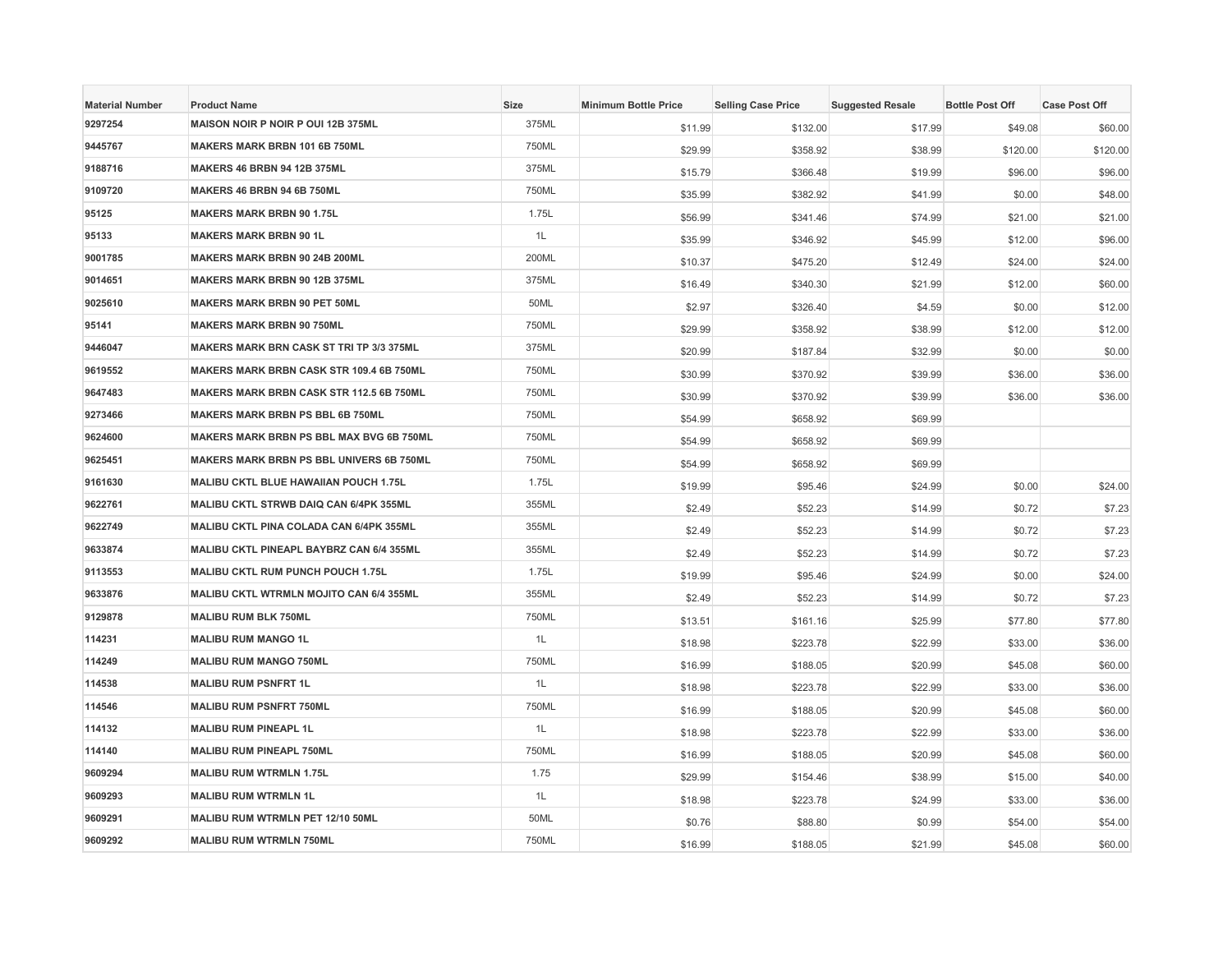| <b>Material Number</b> | <b>Product Name</b>                       | <b>Size</b> | <b>Minimum Bottle Price</b> | <b>Selling Case Price</b> | <b>Suggested Resale</b> | <b>Bottle Post Off</b> | <b>Case Post Off</b> |
|------------------------|-------------------------------------------|-------------|-----------------------------|---------------------------|-------------------------|------------------------|----------------------|
| 9275004                | <b>MALIBU RUM LIME PET 1.75L</b>          | 1.75L       | \$20.82                     | \$124.46                  | \$33.99                 | \$70.00                | \$70.00              |
| 9275002                | <b>MALIBU RUM LIME 1L</b>                 | 1L          | \$14.99                     | \$170.00                  | \$22.99                 | \$77.78                | \$77.78              |
| 9274990                | <b>MALIBU RUM LIME 750ML</b>              | 750ML       | \$16.99                     | \$188.05                  | \$20.99                 | \$45.08                | \$60.00              |
| 9417934                | <b>MALIBU RUM STRWB PET 1.75L</b>         | 1.75L       | \$29.99                     | \$154.46                  |                         | \$15.00                | \$40.00              |
| 9417932                | <b>MALIBU RUM STRWB 1L</b>                | 1L          | \$18.98                     | \$223.78                  | \$22.99                 | \$33.00                | \$36.00              |
| 9417933                | <b>MALIBU RUM STRWB 750ML</b>             | 750ML       | \$16.99                     | \$188.05                  | \$21.99                 | \$45.08                | \$60.00              |
| 114025                 | <b>MALIBU RUM COCO 1.75L</b>              | 1.75L       | \$29.99                     | \$179.46                  | \$36.99                 | \$15.00                | \$15.00              |
| 114033                 | <b>MALIBU RUM COCO 1L</b>                 | 1L          | \$21.73                     | \$223.78                  | \$25.99                 |                        | \$36.00              |
| 9000768                | <b>MALIBU RUM COCO 200ML</b>              | 200ML       | \$5.28                      | \$225.60                  | \$5.99                  |                        |                      |
| 114058                 | <b>MALIBU RUM COCO 375ML</b>              | 375ML       | \$9.41                      | \$211.95                  | \$10.29                 |                        |                      |
| 114090                 | <b>MALIBU RUM COCO 50ML</b>               | 50ML        | \$1.06                      | \$124.80                  | \$1.99                  | \$18.00                | \$18.00              |
| 114041                 | <b>MALIBU RUM COCO 750ML</b>              | 750ML       | \$19.99                     | \$188.05                  | \$22.99                 | \$9.08                 | \$60.00              |
| 9013516                | MALIBU RUM COCO PET 750ML                 | 750ML       | \$19.99                     | \$188.05                  | \$22.99                 | \$9.08                 | \$60.00              |
| 9234781                | MALIBU RUM COCO W/PINAPL JUICE 20B 1.75L  | 1.75L       | \$32.49                     | \$648.20                  | \$41.99                 |                        |                      |
| 9183861                | <b>MAMAMANGO 750ML</b>                    | 750ML       | \$10.99                     | \$90.00                   | \$13.99                 |                        | \$40.92              |
| 9044804                | <b>MANISCHEWITZ BLKB 1.5L</b>             | 1.5L        | \$8.99                      | \$46.00                   | \$10.99                 |                        | \$6.00               |
| 9044807                | <b>MANISCHEWITZ BLKB OUP 1.5L</b>         | 1.5L        | \$9.49                      | \$46.00                   | \$13.49                 |                        | \$6.00               |
| 9044803                | <b>MANISCHEWITZ BLKB 3L</b>               | 3L          | \$17.99                     | \$53.96                   | \$19.49                 |                        | \$6.00               |
| 9044806                | <b>MANISCHEWITZ BLKB OUP 3L</b>           | 3L          | \$17.99                     | \$53.96                   | \$19.49                 |                        | \$6.00               |
| 9044805                | <b>MANISCHEWITZ BLKB 750ML</b>            | 750ML       | \$5.99                      | \$58.50                   | \$7.49                  |                        | \$9.50               |
| 9044808                | MANISCHEWITZ BLKB OUP 750ML               | 750ML       | \$6.23                      | \$58.50                   | \$7.99                  |                        | \$9.50               |
| 9044821                | <b>MANISCHEWITZ CHRY OUP 1.5L</b>         | 1.5L        | \$9.49                      | \$46.00                   | \$13.99                 |                        | \$6.00               |
| 9044810                | <b>MANISCHEWITZ CHRY 750ML</b>            | 750ML       | \$5.99                      | \$58.50                   | \$6.99                  |                        | \$9.50               |
| 9044822                | <b>MANISCHEWITZ CHRY OUP 750ML</b>        | 750ML       | \$6.23                      | \$58.50                   | \$7.99                  |                        | \$9.50               |
| 9044827                | <b>MANISCHEWITZ CONCORD OUP 1.5L</b>      | 1.5L        | \$9.49                      | \$46.00                   | \$13.49                 |                        | \$6.00               |
| 9044826                | MANISCHEWITZ CONCORD OUP 3L               | 3L          | \$17.99                     | \$53.96                   | \$19.49                 |                        | \$6.00               |
| 9044829                | <b>MANISCHEWITZ CONCORD OUP 750ML</b>     | 750ML       | \$6.23                      | \$58.50                   | \$7.99                  |                        | \$9.50               |
| 9044834                | MANISCHEWITZ CONCORD CRM PEACH 750ML      | 750ML       | \$5.99                      | \$58.50                   | \$6.99                  |                        | \$9.50               |
| 9044839                | MANISCHEWITZ CONCORD CRM RED OUP 1.5L     | 1.5L        | \$9.49                      | \$46.00                   | \$13.49                 |                        | \$6.00               |
| 9044835                | <b>MANISCHEWITZ CONCORD CRM RED 3L</b>    | 3L          | \$15.49                     | \$53.96                   | \$19.99                 |                        | \$6.00               |
| 9044838                | MANISCHEWITZ CONCORD CRM RED OUP 3L       | 3L          | \$17.99                     | \$53.96                   | \$19.49                 |                        | \$6.00               |
| 9044837                | <b>MANISCHEWITZ CONCORD CRM RED 750ML</b> | 750ML       | \$5.99                      | \$58.50                   | \$6.99                  |                        | \$9.50               |
| 9044840                | MANISCHEWITZ CONCORD CRM RED OUP 750ML    | 750ML       | \$6.23                      | \$58.50                   | \$7.99                  |                        | \$9.50               |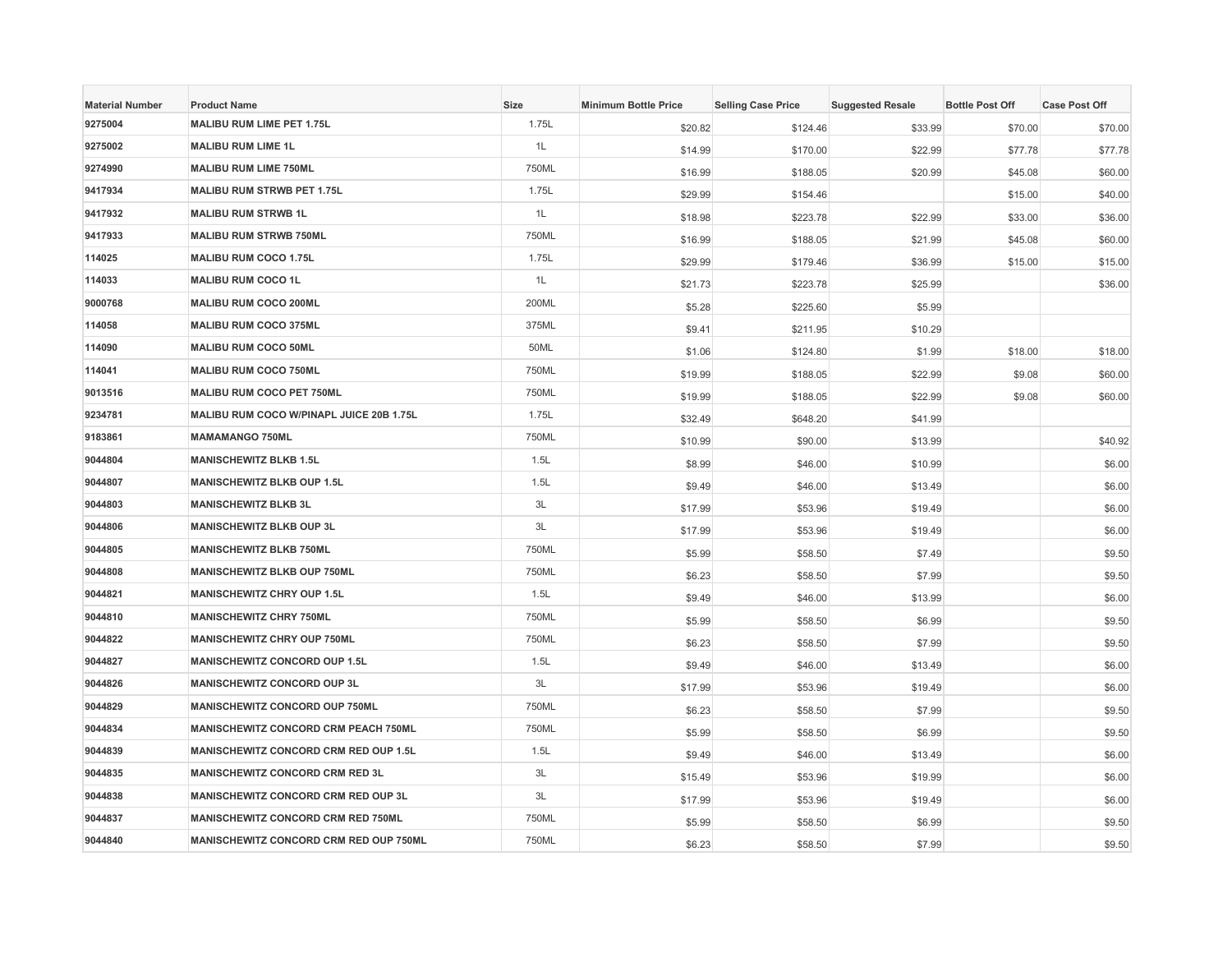| <b>Material Number</b> | <b>Product Name</b>                          | Size  | <b>Minimum Bottle Price</b> | <b>Selling Case Price</b> | <b>Suggested Resale</b> | <b>Bottle Post Off</b> | <b>Case Post Off</b> |
|------------------------|----------------------------------------------|-------|-----------------------------|---------------------------|-------------------------|------------------------|----------------------|
| 9044842                | <b>MANISCHEWITZ CONCORD CRM WT 1.5L</b>      | 1.5L  | \$8.99                      | \$46.00                   | \$10.99                 |                        | \$6.00               |
| 9044845                | <b>MANISCHEWITZ CONCORD CRM WT OUP 1.5L</b>  | 1.5L  | \$9.49                      | \$46.00                   | \$13.49                 |                        | \$6.00               |
| 9044841                | <b>MANISCHEWITZ CONCORD CRM WT 3L</b>        | 3L    | \$15.49                     | \$53.96                   | \$19.99                 |                        | \$6.00               |
| 9044844                | MANISCHEWITZ CONCORD CRM WT OUP 3L           | 3L    | \$17.99                     | \$53.96                   | \$19.49                 |                        | \$6.00               |
| 9044846                | MANISCHEWITZ CONCORD CRM WT OUP 750ML        | 750ML | \$6.23                      | \$58.50                   | \$7.99                  |                        | \$9.50               |
| 9044847                | <b>MANISCHEWITZ ELDERBERRY 750ML</b>         | 750ML | \$6.23                      | \$58.50                   | \$7.99                  |                        | \$9.50               |
| 9620164                | <b>MARCARINI BAROLO BRUNATE 16 6B 750ML</b>  | 750ML | \$61.99                     | \$349.46                  | \$86.99                 |                        | \$18.00              |
| 9620167                | <b>MARCARINI BAROLO LA MORRA 17 750ML</b>    | 750ML | \$32.99                     | \$382.92                  | \$47.99                 |                        | \$12.00              |
| 9378094                | <b>MARCARINI BAROLO LA SERRA 15 6B 750ML</b> | 750ML | \$45.39                     | \$251.46                  | \$62.99                 |                        | \$18.00              |
| 9620166                | MARCARINI BAROLO LA SERRA 17 6B 750ML        | 750ML | \$48.99                     | \$270.46                  | \$67.99                 |                        | \$18.00              |
| 9085953                | <b>MARCARINI DOLCETTO BOSCHI BERRI 750ML</b> | 750ML | \$27.99                     | \$238.92                  | \$30.99                 |                        | \$12.00              |
| 9025640                | <b>MARCARINI CHINATO 12B 375ML</b>           | 375ML | \$22.49                     | \$268.92                  | \$32.99                 |                        |                      |
| 9409743                | MARCARINI DOLCETTO FONTANAZZA 18 750ML       | 750ML | \$16.99                     | \$142.92                  | \$19.99                 |                        | \$16.00              |
| 9025644                | <b>MARCARINI MOSCATO D ASTI 750ML</b>        | 750ML | \$14.99                     | \$153.92                  | \$15.99                 |                        | \$25.00              |
| 9626609                | PANCRAZI P NOIR VILLA BAGNOLO 6B 750ML       | 750ML | \$31.99                     | \$173.46                  | \$44.99                 |                        | \$18.00              |
| 9104057                | M BRIZARD LIQ ANISETTE 6B 750ML              | 750ML | \$13.98                     | \$82.50                   | \$19.99                 |                        | \$0.00               |
| 9129170                | M BRIZARD LIQ BLKB 6B 750ML                  | 750ML | \$13.98                     | \$82.50                   | \$19.99                 |                        |                      |
| 9129336                | M BRIZARD LIQ PEAR WILLIAM 6B 750ML          | 750ML | \$13.98                     | \$82.50                   | \$19.99                 |                        |                      |
| 9005467                | <b>MARK WEST CHARD CALIF 750ML</b>           | 750ML | \$9.99                      | \$96.00                   | \$14.99                 |                        | \$0.00               |
| 9086797                | MARK WEST P NOIR CALIF CEL SEL 750ML         | 750ML | \$9.99                      | \$80.00                   | \$9.99                  |                        | \$0.00               |
| 9041054                | <b>MARK WEST P NOIR CALIF 1.5L</b>           | 1.5L  | \$18.99                     | \$80.00                   | \$26.99                 | \$0.00                 | \$8.00               |
| 9041055                | <b>MARK WEST P NOIR CALIF 750ML</b>          | 750ML | \$9.99                      | \$96.00                   | \$14.99                 |                        | \$0.00               |
| 9227839                | <b>MARK WEST P NOIR MONTEREY 750ML</b>       | 750ML | \$12.99                     | \$112.00                  | \$14.99                 |                        | \$6.92               |
| 9117987                | <b>MARK WEST P NOIR STA LUCIA 750ML</b>      | 750ML | \$15.99                     | \$120.00                  | \$24.99                 |                        | \$0.00               |
| 9623883                | <b>MARQUES DE CONCORDIA RIOJA RSV 750ML</b>  | 750ML | \$13.83                     | \$165.00                  | \$19.99                 |                        |                      |
| 9634264                | <b>MARQUIS DE MONS MARGAUX 750ML</b>         | 750ML | \$19.60                     | \$234.24                  | \$24.99                 |                        |                      |
| 9363177                | MARTELL COGN BLUE SWIFT DAY 24B 200ML        | 200ML | \$12.99                     | \$619.68                  |                         | \$0.00                 | \$0.00               |
| 9363178                | MARTELL COGN BLUE SWIFT DAY 12B 375ML        | 375ML | \$19.99                     | \$477.84                  |                         | \$72.00                | \$72.00              |
| 9277582                | MARTELL COGN BLUE SWIFT DAY 750ML            | 750ML | \$43.99                     | \$490.92                  | \$45.99                 | \$36.00                | \$72.00              |
| 9005336                | <b>MARTELL COGN CORDON BLEU 1L</b>           | 1L    | \$199.99                    | \$2,398.92                | \$179.99                | \$0.00                 | \$0.00               |
| 9005335                | MARTELL COGN CORDON BLEU 750ML               | 750ML | \$153.99                    | \$1,846.94                | \$155.99                | \$0.00                 | \$0.00               |
| 9144221                | MARTELL COGN L OR DE MARTELL 1B 750ML        | 750ML | \$3,161.07                  | \$37,931.88               | \$3,299.99              | \$180.00               | \$180.00             |
| 9264826                | MARTELL COGN VS SNGL DISTILLERY 6B 1L        | 1L    | \$40.49                     | \$484.92                  | \$45.99                 | \$36.00                | \$36.00              |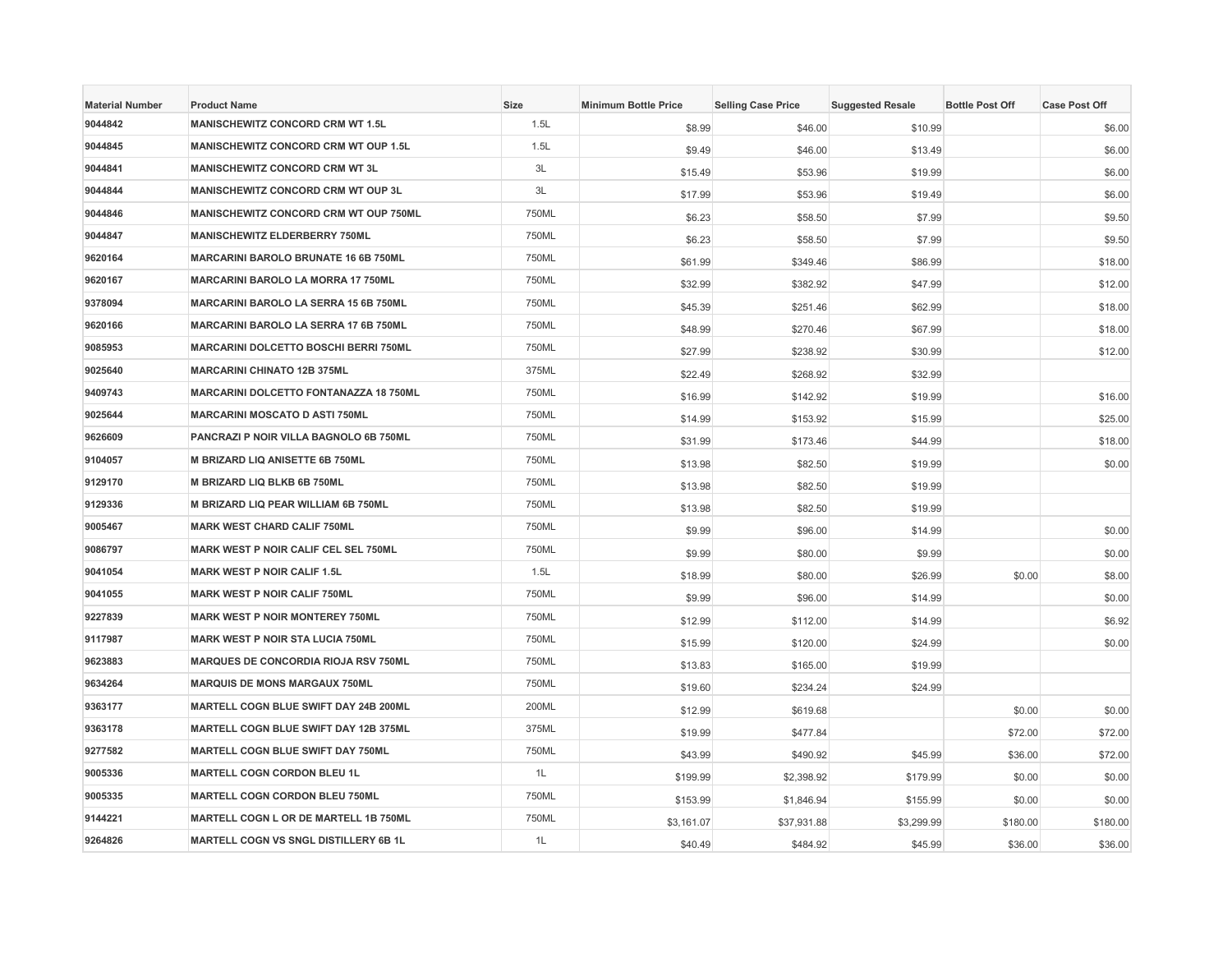| <b>Material Number</b> | <b>Product Name</b>                             | <b>Size</b>  | <b>Minimum Bottle Price</b> | <b>Selling Case Price</b> | <b>Suggested Resale</b> | <b>Bottle Post Off</b> | <b>Case Post Off</b> |
|------------------------|-------------------------------------------------|--------------|-----------------------------|---------------------------|-------------------------|------------------------|----------------------|
| 9263442                | MARTELL COGN VS SNGL DISTILLERY 750ML           | 750ML        | \$30.49                     | \$364.92                  | \$36.99                 | \$84.00                | \$84.00              |
| 9005327                | <b>MARTELL COGN VS 12B 375ML</b>                | 375ML        | \$15.28                     | \$352.76                  | \$19.99                 | \$24.00                | \$24.00              |
| 9346479                | <b>MARTELL COGN VSOP RED BBL 750ML</b>          | 750ML        | \$39.99                     | \$442.92                  | \$49.99                 |                        | \$36.00              |
| 9005339                | <b>MARTELL COGN XO 750ML</b>                    | 750ML        | \$166.99                    | \$2,002.88                | \$199.99                | \$72.00                | \$72.00              |
| 9018443                | <b>MARTIN CODAX ALBARINO BAIXAS 750ML</b>       | 750ML        | \$13.99                     | \$120.50                  | \$14.99                 |                        | \$8.05               |
| 9018444                | MARTIN CODAX ERGO RIOJA TEMP 750ML              | 750ML        | \$10.99                     | \$112.47                  | \$10.99                 |                        | \$0.00               |
| 9431184                | <b>MARTINI FROSECCO WINE CKTL PCH 24B 10Z</b>   | 10Z          | \$0.79                      | \$18.00                   | \$25.99                 | \$0.00                 | \$0.00               |
| 9383311                | <b>MARTINI FROSE FRZN WINE CKTL PCH 24B 10Z</b> | 10Z          | \$0.79                      | \$18.00                   | \$25.99                 | \$0.00                 | \$0.00               |
| 9264804                | <b>MARTINI LIQ BITTER 6B 750ML</b>              | 750ML        | \$20.99                     | \$110.96                  | \$27.99                 | \$24.00                | \$38.00              |
| 1045020                | <b>MARTINI ASTI 1.5L</b>                        | 1.5L         | \$19.98                     | \$90.00                   | \$24.99                 | \$24.00                | \$52.00              |
| 9000090                | <b>MARTINI ASTI 24B 187ML</b>                   | <b>187ML</b> | \$3.99                      | \$73.00                   | \$5.99                  |                        | \$20.00              |
| 9021657                | MARTINI ASTI 6/4PK 24B 187ML                    | <b>187ML</b> | \$3.99                      | \$73.00                   | \$5.99                  |                        | \$20.00              |
| 9180119                | <b>MARTINI ASTI 12B 375ML</b>                   | 375ML        | \$6.99                      | \$61.28                   | \$8.99                  |                        | \$11.00              |
| 1045046                | <b>MARTINI ASTI 750ML</b>                       | 750ML        | \$11.99                     | \$138.92                  | \$14.99                 | \$24.00                | \$24.00              |
| 9055831                | <b>MARTINI PROSECCO 6/4PKS 24B 187ML</b>        | <b>187ML</b> | \$3.99                      | \$73.00                   | \$24.99                 | \$0.00                 | \$20.00              |
| 9240541                | <b>MARTINI PROSECCO 750ML</b>                   | 750ML        | \$11.99                     | \$107.92                  | \$14.99                 | \$24.00                | \$55.00              |
| 9083832                | <b>MARTINI ROSE SPKL 6/4PK 187ML</b>            | <b>187ML</b> | \$3.99                      | \$73.00                   | \$23.99                 | \$0.00                 | \$20.00              |
| 9083831                | <b>MARTINI ROSE SPKL 750ML</b>                  | 750ML        | \$11.99                     | \$107.92                  | \$14.99                 | \$24.00                | \$55.00              |
| 9244517                | <b>MARTINI VERM BIANCO 6B 1L</b>                | 1L           | \$10.99                     | \$62.46                   | \$14.99                 | \$6.00                 | \$6.00               |
| 9250601                | <b>MARTINI VERM BIANCO 6B 750ML</b>             | 750ML        | \$8.99                      | \$53.00                   | \$13.89                 | \$7.00                 | \$7.00               |
| 9000080                | <b>MARTINI VERM DRY 1.5L</b>                    | 1.5L         | \$13.29                     | \$75.96                   | \$18.99                 | \$6.00                 | \$9.00               |
| 9244272                | <b>MARTINI VERM DRY 6B 1L</b>                   | 1L           | \$11.49                     | \$68.46                   | \$12.69                 |                        |                      |
| 1046275                | <b>MARTINI VERM DRY 375ML</b>                   | 375ML        | \$5.69                      | \$126.76                  | \$6.39                  |                        | \$5.00               |
| 9245799                | <b>MARTINI VERM DRY 6B 750ML</b>                | 750ML        | \$9.49                      | \$49.94                   | \$11.29                 |                        | \$6.00               |
| 9417412                | <b>MARTINI LIQ FIERO 6B 750ML</b>               | 750ML        | \$12.99                     | \$73.00                   | \$27.99                 | \$18.00                | \$20.00              |
| 9612924                | <b>MARTINI LIQ FIERO W/TONIC 6B 750ML</b>       | 750ML        | \$12.99                     | \$73.00                   | \$27.99                 | \$18.00                | \$20.00              |
| 9193360                | <b>MARTINI VERM AMBRATO RSV SP 6B 750ML</b>     | 750ML        | \$16.99                     | \$96.00                   | \$22.99                 | \$24.00                | \$24.00              |
| 9193361                | <b>MARTINI VERM RUBINO RSV SP 6B 750ML</b>      | 750ML        | \$16.99                     | \$96.00                   | \$22.99                 | \$24.00                | \$24.00              |
| 9000082                | <b>MARTINI VERM ROSSO SWT 1.5L</b>              | 1.5L         | \$13.29                     | \$75.96                   | \$18.99                 | \$6.00                 | \$9.00               |
| 9244273                | <b>MARTINI VERM ROSSO SWT 6B 1L</b>             | 1L           | \$11.49                     | \$68.46                   | \$12.69                 |                        |                      |
| 1046069                | <b>MARTINI VERM ROSSO SWT 375ML</b>             | 375ML        | \$5.69                      | \$126.76                  | \$6.39                  |                        | \$5.00               |
| 9245443                | <b>MARTINI VERM ROSSO SWT 6B 750ML</b>          | 750ML        | \$9.49                      | \$49.94                   | \$11.29                 |                        | \$6.00               |
| 9056781                | MASO CANALI P GRIGIO COLLEZIONE 6B 750ML        | 750ML        | \$11.09                     | \$66.00                   | \$12.99                 |                        | \$0.00               |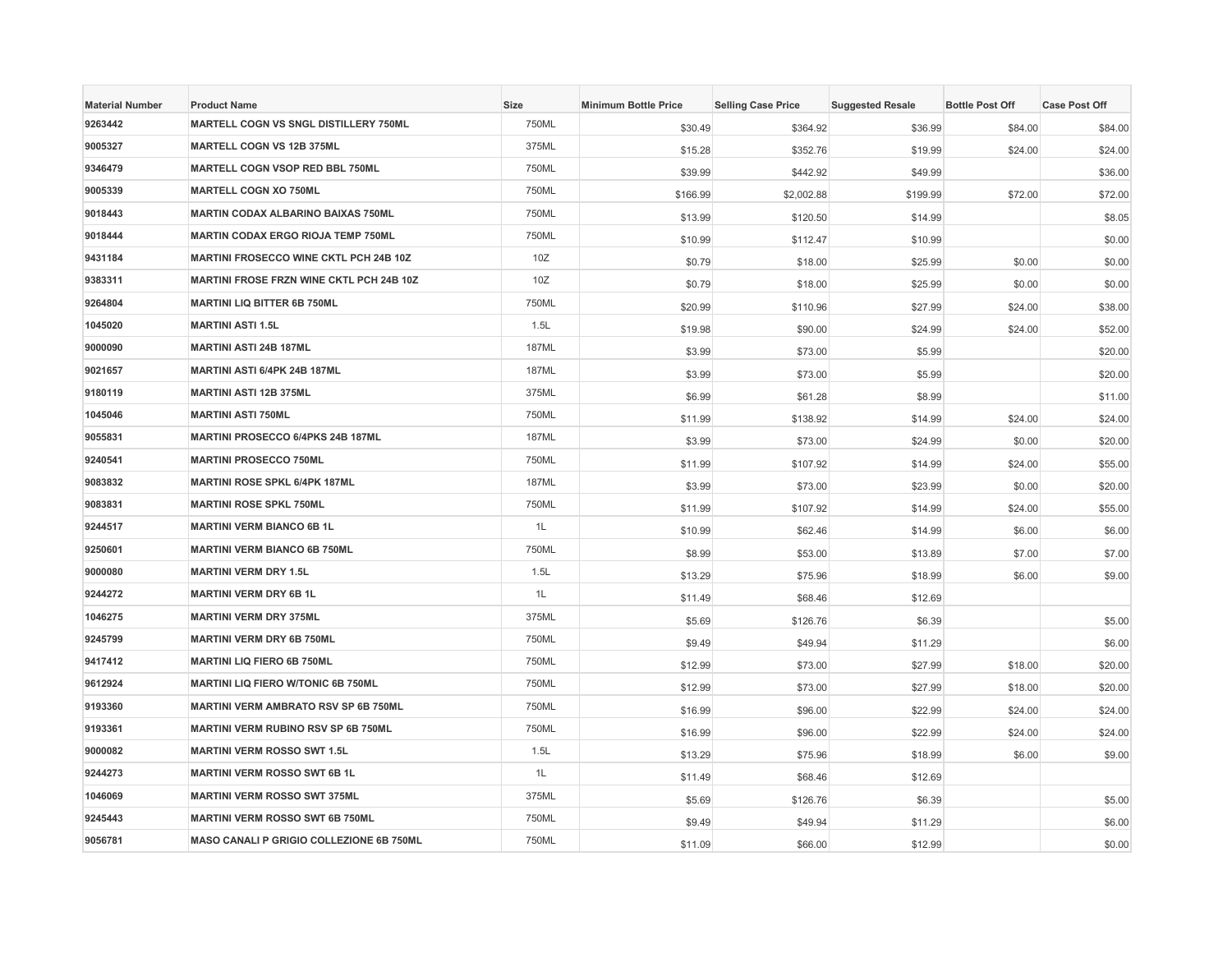| <b>Material Number</b> | <b>Product Name</b>                           | <b>Size</b>  | <b>Minimum Bottle Price</b> | <b>Selling Case Price</b> | <b>Suggested Resale</b> | <b>Bottle Post Off</b> | <b>Case Post Off</b> |
|------------------------|-----------------------------------------------|--------------|-----------------------------|---------------------------|-------------------------|------------------------|----------------------|
| 9080830                | <b>MASO CANALI P GRIGIO 750ML</b>             | 750ML        | \$17.99                     | \$170.91                  | \$17.99                 | \$0.00                 | \$0.00               |
| 9629933                | <b>MASON CELLARS CHARD NAPA 6B 750ML</b>      | 750ML        | \$19.99                     | \$100.00                  | \$24.99                 |                        | \$19.46              |
| 9254796                | <b>MASON CELLARS SAUV BL NAPA 12B 375ML</b>   | 375ML        | \$7.99                      | \$88.00                   | \$11.99                 |                        |                      |
| 9617264                | MASON CELLARS SAUV BL NAPA 20 750ML           | 750ML        | \$15.99                     | \$134.32                  | \$19.99                 |                        |                      |
| 9103448                | <b>MAST M LITE MARG NA 1.75L</b>              | 1.75L        | \$6.79                      | \$33.82                   | \$8.49                  |                        | \$5.00               |
| 9017796                | <b>MAST M MARG 1.75L</b>                      | 1.75L        | \$6.79                      | \$33.82                   | \$8.49                  |                        | \$5.00               |
| 3670247                | <b>MAST M MARG 1L</b>                         | 1L           | \$4.99                      | \$42.60                   | \$6.24                  |                        | \$6.00               |
| 3670320                | <b>MAST M PINA COLADA NA 1.75L</b>            | 1.75L        | \$6.79                      | \$33.82                   | \$8.49                  |                        | \$5.00               |
| 3670346                | <b>MAST M PINA COLADA 1L</b>                  | 1L           | \$4.99                      | \$42.60                   | \$6.24                  |                        | \$6.00               |
| 3670627                | <b>MAST M STRWB DAIQ NA 1.75L</b>             | 1.75L        | \$6.79                      | \$33.82                   | \$8.49                  |                        | \$5.00               |
| 3670643                | <b>MAST M STRWB DAIQ 1L</b>                   | 1L           | \$4.99                      | \$42.60                   | \$6.24                  |                        | \$6.00               |
| 3670023                | <b>MAST M SWT N SOUR NA 1.75L</b>             | 1.75L        | \$6.79                      | \$33.82                   | \$8.49                  |                        | \$5.00               |
| 3670049                | <b>MAST M SWT N SOUR 1L</b>                   | 1L           | \$4.99                      | \$42.60                   | \$6.24                  |                        | \$6.00               |
| 9187271                | <b>MAST M WTRMLN MARG/DAIQ NA 1L</b>          | 1L           | \$4.99                      | \$42.60                   | \$6.24                  |                        | \$6.00               |
| 9331726                | MAST M CKTL ESNTLS AGAVE NEC PET 12B 375      | 375ML        | \$5.99                      | \$61.80                   | \$7.49                  |                        |                      |
| 9139892                | MASTERSONS RYE WHSKY 10YR 6B 750ML            | 750ML        | \$54.99                     | \$578.28                  | \$79.99                 | \$66.82                | \$136.54             |
| 9393640                | MASTERSONS RYE WHSKY FRENCH OAK 6B 750ML      | 750ML        | \$69.99                     | \$838.92                  | \$99.99                 |                        |                      |
| 9084863                | <b>MATANE PRIMITIVO PUGLIA IGT 750ML</b>      | 750ML        | \$11.79                     | \$104.19                  | \$13.99                 |                        | \$12.00              |
| 9334047                | <b>MATANZAS CRK CHARD AV 750ML</b>            | 750ML        | \$27.99                     | \$240.00                  | \$33.99                 | \$0.00                 | \$94.92              |
| 1146646                | <b>MATANZAS CRK CHARD SON 750ML</b>           | 750ML        | \$21.99                     | \$180.00                  | \$29.99                 | \$0.00                 | \$82.92              |
| 1146240                | <b>MATANZAS CRK MERLOT SON 750ML</b>          | 750ML        | \$21.99                     | \$180.00                  | \$32.99                 |                        | \$13.92              |
| 9611624                | <b>MATANZAS CRK SAUV BL SON CNTY 19 750ML</b> | 750ML        | \$15.99                     | \$132.00                  | \$23.49                 |                        | \$12.00              |
| 9632228                | MATANZAS CRK SAUV BL AV STLV 20 750ML         | 750ML        | \$17.99                     | \$156.00                  | \$24.99                 |                        |                      |
| 9635853                | <b>MATANZAS CRK SAUV BL SON CNTY 20 750ML</b> | 750ML        | \$17.99                     | \$156.00                  | \$22.99                 |                        |                      |
| 9630489                | <b>MATEUS DRY ROSE 24B 187ML</b>              | <b>187ML</b> | \$3.99                      | \$55.00                   | \$3.99                  |                        | \$5.00               |
| 9630501                | <b>MATEUS DRY ROSE 750ML</b>                  | 750ML        | \$10.99                     | \$88.00                   | \$12.99                 |                        | \$12.00              |
| 9441761                | <b>MAYSARA P BLANC AUTEES 750ML</b>           | 750ML        | \$18.99                     | \$151.99                  | \$20.99                 |                        | \$16.01              |
| 9441700                | <b>MAYSARA P GRIS ARSHEEN 750ML</b>           | 750ML        | \$15.99                     | \$127.99                  | \$17.99                 |                        | \$36.01              |
| 9441763                | <b>MAYSARA P NOIR 3 DEGREE 750ML</b>          | 750ML        | \$19.99                     | \$159.99                  | \$21.99                 |                        | \$20.01              |
| 9441766                | <b>MAYSARA P NOIR ASHA 750ML</b>              | 750ML        | \$25.09                     | \$300.00                  | \$49.99                 | \$84.92                | \$84.92              |
| 9441765                | <b>MAYSARA P NOIR CYRUS 750ML</b>             | 750ML        | \$25.17                     | \$299.92                  | \$39.99                 |                        |                      |
| 9441764                | <b>MAYSARA P NOIR JAMSHEED 750ML</b>          | 750ML        | \$21.99                     | \$180.00                  | \$29.99                 |                        | \$0.00               |
| 9441762                | <b>MAYSARA SPKL ROSE 750ML</b>                | 750ML        | \$25.99                     | \$191.99                  | \$33.99                 | \$48.00                | \$62.01              |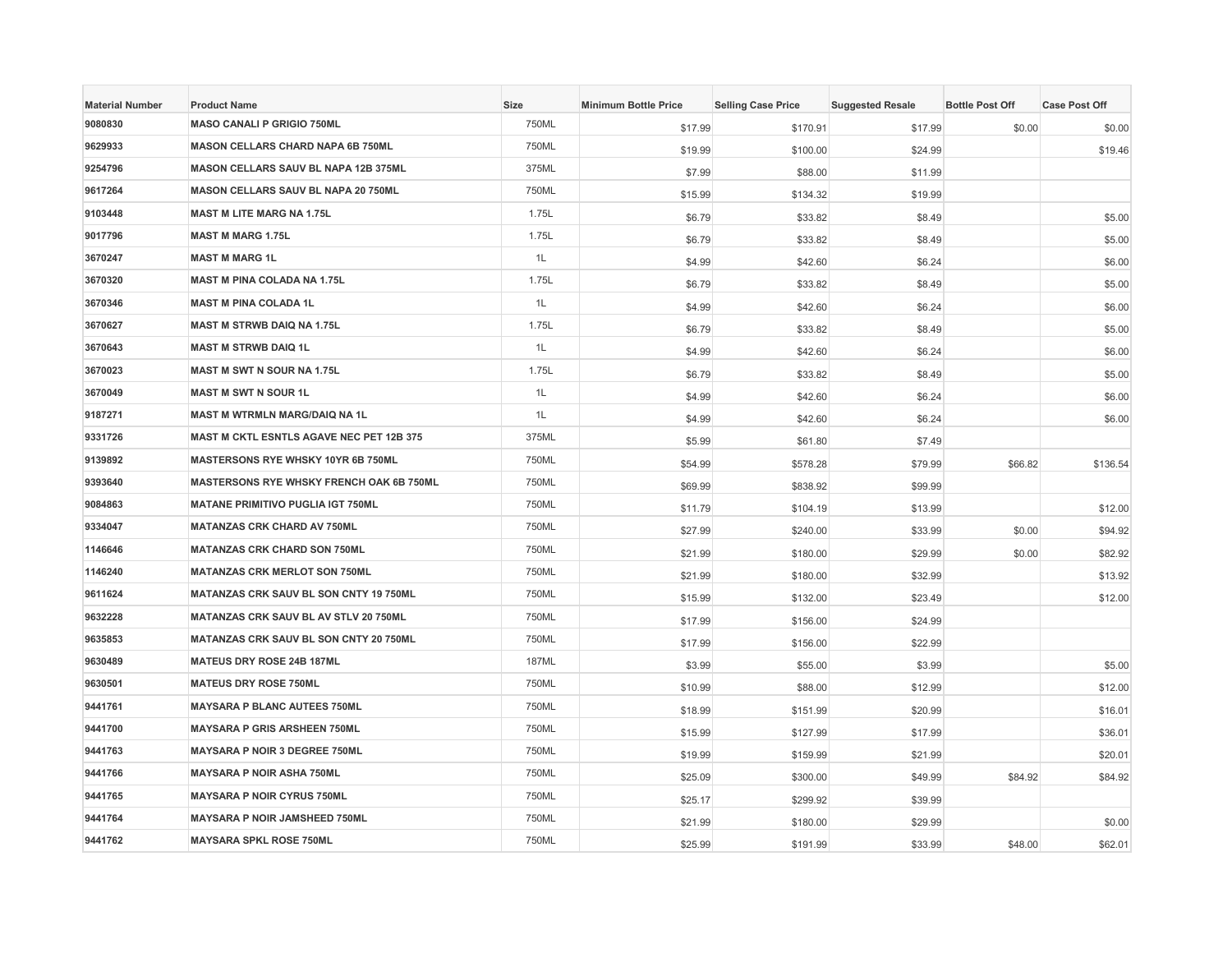| <b>Material Number</b> | <b>Product Name</b>                       | <b>Size</b> | <b>Minimum Bottle Price</b> | <b>Selling Case Price</b> | <b>Suggested Resale</b> | <b>Bottle Post Off</b> | <b>Case Post Off</b> |
|------------------------|-------------------------------------------|-------------|-----------------------------|---------------------------|-------------------------|------------------------|----------------------|
| 492835                 | <b>MCCORMICK LONG ISLAND ICED TEA 1L</b>  | 1L          | \$9.49                      | \$101.52                  | \$12.55                 | \$6.00                 | \$15.00              |
| 492736                 | <b>MCCORMICK TRIPLE SEC 23 1L</b>         | 1L          | \$5.87                      | \$58.48                   | \$8.55                  |                        | \$0.00               |
| 9020261                | <b>MCCORMICK GIN PET 1.75L</b>            | 1.75L       | \$15.99                     | \$76.10                   | \$20.39                 |                        | \$4.00               |
| 491530                 | <b>MCCORMICK GIN PET 1L</b>               | 1L          | \$8.69                      | \$90.36                   | \$9.39                  |                        | \$0.00               |
| 491597                 | <b>MCCORMICK GIN 1L</b>                   | 1L          | \$8.69                      | \$88.36                   | \$9.39                  |                        | \$2.00               |
| 495028                 | <b>MCCORMICK IRISH CRM 1.75L</b>          | 1.75L       | \$25.99                     | \$124.76                  | \$33.99                 | \$0.00                 | \$27.70              |
| 495036                 | <b>MCCORMICK IRISH CRM 1L</b>             | 1L          | \$13.99                     | \$154.92                  | \$17.69                 | \$0.00                 | \$12.00              |
| 495044                 | <b>MCCORMICK IRISH CRM 750ML</b>          | 750ML       | \$13.99                     | \$134.30                  | \$17.69                 |                        | \$26.62              |
| 9025673                | <b>MCCORMICK RUM SLVR PET 1.75L</b>       | 1.75L       | \$15.99                     | \$79.02                   | \$20.29                 |                        |                      |
| 499434                 | <b>MCCORMICK RUM SLVR 1L</b>              | 1L          | \$8.49                      | \$91.44                   | \$8.99                  |                        |                      |
| 9020251                | <b>MCCORMICK RUM SLVR PET 1L</b>          | 1L          | \$8.49                      | \$91.44                   | \$8.99                  |                        |                      |
| 9054928                | <b>MCCORMICK TEQ GLD PET 1L</b>           | 1L          | \$13.99                     | \$153.72                  | \$15.99                 |                        | \$0.00               |
| 9040401                | <b>MCCORMICK TEQ SLVR PET 1.75L</b>       | 1.75L       | \$28.99                     | \$141.66                  | \$35.25                 |                        |                      |
| 9040399                | <b>MCCORMICK TEQ SLVR 1L</b>              | 1L          | \$13.99                     | \$153.72                  | \$15.99                 |                        | \$0.00               |
| 9040400                | <b>MCCORMICK TEQ SLVR PET 1L</b>          | 1L          | \$13.99                     | \$153.72                  | \$15.29                 |                        | \$0.00               |
| 9020258                | <b>MCCORMICK VDK 80 PET 1.75L</b>         | 1.75L       | \$14.99                     | \$75.46                   | \$19.29                 |                        | \$14.00              |
| 492132                 | <b>MCCORMICK VDK 80 PET 1L</b>            | 1L          | \$7.99                      | \$88.56                   | \$9.25                  |                        | \$0.00               |
| 9025681                | <b>MCCORMICK VDK 80 1L</b>                | 1L          | \$7.99                      | \$88.56                   | \$9.25                  | \$0.00                 | \$0.00               |
| 9025682                | MCCORMICK VDK 80 PET 200ML                | 200ML       | \$1.99                      | \$83.52                   | \$2.10                  |                        | \$0.00               |
| 9025683                | <b>MCCORMICK VDK 80 PET 375ML</b>         | 375ML       | \$3.29                      | \$70.96                   | \$3.97                  | \$7.92                 | \$8.00               |
| 492207                 | MCCORMICK VDK 80 PET 6/10PK 50ML          | 50ML        | \$0.68                      | \$79.20                   | \$0.95                  |                        |                      |
| 492140                 | <b>MCCORMICK VDK 80 750ML</b>             | 750ML       | \$6.59                      | \$70.92                   | \$7.40                  | \$0.00                 | \$6.00               |
| 9103925                | <b>MCCORMICK VDK CITRUS 60 PET 1.75L</b>  | 1.75L       | \$15.75                     | \$75.40                   | \$19.29                 |                        | \$17.00              |
| 9018932                | <b>MCCORMICK VDK CITRUS 60 1L</b>         | 1L          | \$8.99                      | \$91.48                   | \$10.60                 |                        | \$8.00               |
| 9621295                | <b>MCCORMICK VDK CITRUS 60 PET 1L</b>     | 1L          | \$8.99                      | \$91.48                   | \$10.60                 |                        | \$8.00               |
| 9109348                | <b>MCCORMICK VDK GRAPE 60 1.75L</b>       | 1.75L       | \$15.49                     | \$60.84                   | \$19.29                 |                        | \$30.00              |
| 9103682                | <b>MCCORMICK VDK GRAPE 60 1L</b>          | 1L          | \$6.12                      | \$72.48                   | \$10.60                 | \$27.00                | \$27.00              |
| 9103926                | <b>MCCORMICK VDK ORNG 60 1.75L</b>        | 1.75L       | \$15.75                     | \$75.40                   | \$19.29                 |                        | \$17.00              |
| 497438                 | <b>MCCORMICK VDK RASPB 60 1L</b>          | 1L          | \$8.99                      | \$91.48                   | \$10.60                 |                        | \$8.00               |
| 9103928                | <b>MCCORMICK VDK VANILLA 60 1.75L</b>     | 1.75L       | \$15.75                     | \$75.40                   | \$19.29                 |                        | \$17.00              |
| 497537                 | <b>MCCORMICK VDK VANILLA 60 1L</b>        | 1L          | \$8.99                      | \$91.48                   | \$10.60                 |                        | \$8.00               |
| 9020249                | <b>MCCORMICK AMERICAN BLEND PET 1.75L</b> | 1.75L       | \$16.99                     | \$86.46                   | \$18.99                 |                        | \$15.00              |
| 491233                 | <b>MCCORMICK BLEND PET 1L</b>             | 1L          | \$8.49                      | \$97.92                   | \$9.99                  |                        | \$3.00               |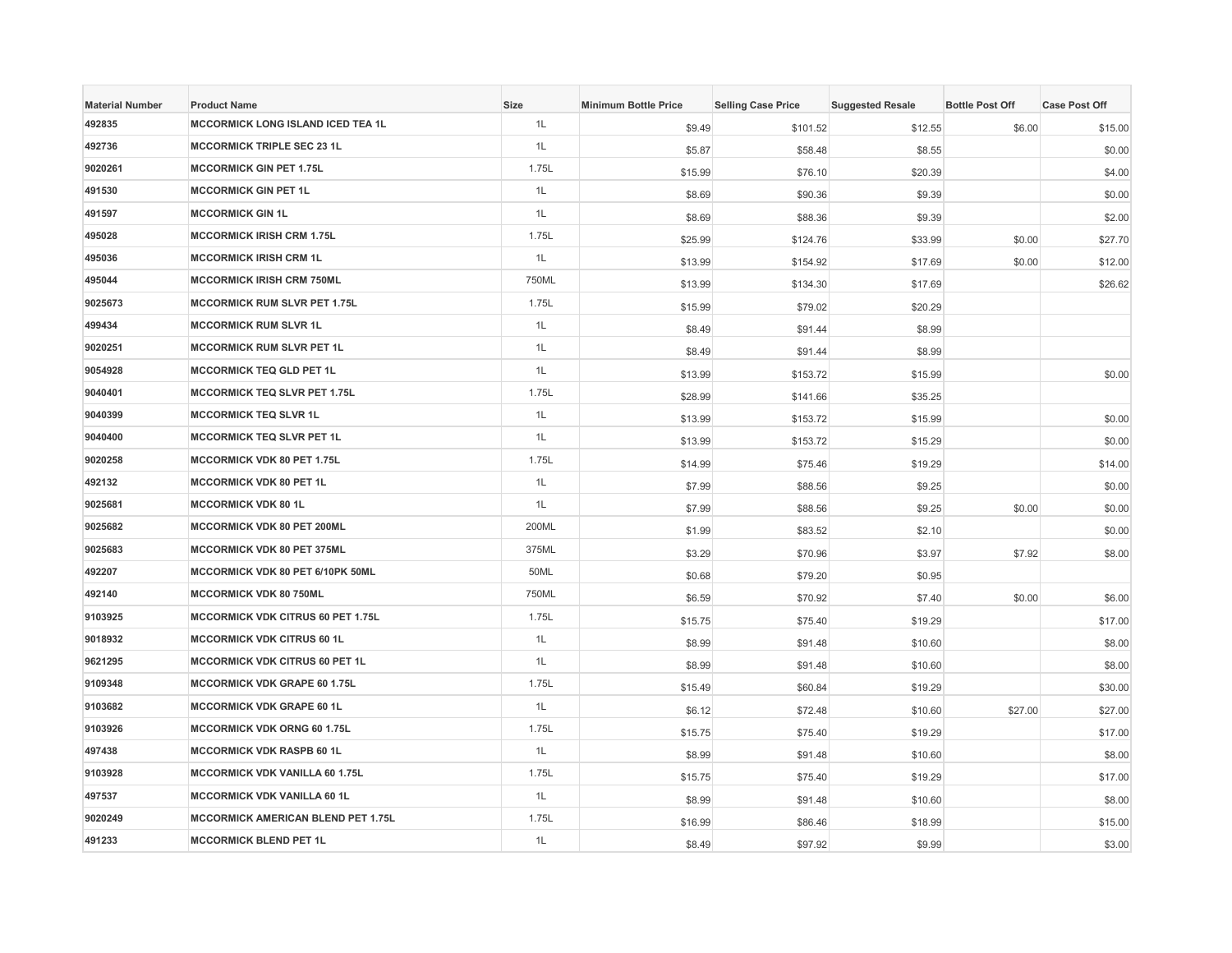| <b>Material Number</b> | <b>Product Name</b>                             | Size  | <b>Minimum Bottle Price</b> | <b>Selling Case Price</b> | <b>Suggested Resale</b> | <b>Bottle Post Off</b> | <b>Case Post Off</b> |
|------------------------|-------------------------------------------------|-------|-----------------------------|---------------------------|-------------------------|------------------------|----------------------|
| 491290                 | <b>MCCORMICK BLEND 80 1L</b>                    | 1L    | \$8.49                      | \$97.92                   | \$9.99                  |                        | \$3.00               |
| 9025669                | <b>MCCORMICK BRBN PET 1.75L</b>                 | 1.75L | \$18.99                     | \$95.26                   | \$18.99                 |                        | \$2.00               |
| 491092                 | <b>MCCORMICK BRBN OLD STYLE 1L</b>              | 1L    | \$9.49                      | \$106.92                  | \$10.99                 |                        | \$6.00               |
| 9025674                | <b>MCCORMICK SCOTCH PET 1.75L</b>               | 1.75L | \$22.99                     | \$113.98                  | \$27.39                 |                        | \$2.00               |
| 491894                 | <b>MCCORMICK SCOTCH 1L</b>                      | 1L    | \$11.49                     | \$127.32                  | \$12.75                 |                        |                      |
| 9380512                | MEMBERS MARK CAB SAUV PASO RO TRAY 750ML        | 750ML | \$6.23                      | \$73.80                   | \$8.99                  |                        |                      |
| 9625336                | <b>MEMBERS MARK CAB SAUV BRBN BBL FIN 750ML</b> | 750ML | \$7.28                      | \$86.40                   | \$10.99                 |                        |                      |
| 9625334                | <b>MEMBERS MARK CAB SAUV SPRING MTN 750ML</b>   | 750ML | \$13.58                     | \$162.00                  | \$19.99                 |                        |                      |
| 9264904                | <b>MEMBERS MARK CHARD CEN CST TRAY PK 750ML</b> | 750ML | \$6.99                      | \$74.98                   | \$10.99                 |                        |                      |
| 9641961                | <b>MEMBERS MARK CHARD SON 750ML</b>             | 750ML | \$7.02                      | \$83.25                   | \$12.99                 |                        |                      |
| 9387557                | <b>MEMBERS MARK RUM SLVR TRAY PK 1.75L</b>      | 1.75L | \$12.67                     | \$75.54                   | \$18.99                 |                        |                      |
| 9637677                | <b>MEMBERS MARK MARG RTD PARTY PK 1B 3L</b>     | 3L    | \$27.49                     | \$27.41                   | \$32.99                 |                        |                      |
| 9449077                | MEMBERS MARK VDK FRENCH TRAY PK 1.75L           | 1.75L | \$16.23                     | \$96.90                   | \$18.98                 |                        |                      |
| 9603655                | <b>MEMBERS MARK GIN LONDON DRY 1.75L</b>        | 1.75L | \$14.08                     | \$84.00                   | \$16.98                 |                        |                      |
| 9211698                | <b>MEMBERS MARK RTD GLD MARG 1.75L</b>          | 1.75L | \$7.42                      | \$44.04                   | \$11.99                 |                        |                      |
| 9250687                | <b>MEMBERS MARK SCOTCH WHSKY TRAY PK 1.75L</b>  | 1.75L | \$16.08                     | \$96.00                   | \$21.99                 |                        |                      |
| 9177822                | <b>MEMBERS MARK RUM SPICED TRAY 1.75L</b>       | 1.75L | \$13.57                     | \$80.94                   | \$19.58                 |                        |                      |
| 9636383                | <b>MEMBERS MARK RTD SPICY MARG 1.75L</b>        | 1.75L | \$8.48                      | \$44.04                   | \$9.99                  |                        | \$5.95               |
| 9219977                | <b>MEMBERS MARK TEQ TRAY PK 1.75L</b>           | 1.75L | \$22.54                     | \$134.76                  | \$23.98                 |                        |                      |
| 9177824                | <b>MEMBERS MARK VDK TRAY PK 1.75L</b>           | 1.75L | \$14.25                     | \$85.03                   | \$21.38                 |                        |                      |
| 9368410                | MEMBERS MARK RED BLEND TRAY PK 1.5L             | 1.5L  | \$8.99                      | \$44.98                   | \$11.99                 |                        |                      |
| 9626231                | <b>MEMBERS MARK DUMONT BRUT 750ML</b>           | 750ML | \$16.56                     | \$197.76                  | \$22.99                 |                        |                      |
| 9356782                | <b>MEMBERS MARK MALBEC TRAY PK 750ML</b>        | 750ML | \$4.82                      | \$56.88                   | \$6.99                  |                        |                      |
| 9384119                | <b>MEMBERS MARK MOSCATO D ASTI TRAY 750ML</b>   | 750ML | \$6.07                      | \$71.88                   | \$7.99                  |                        |                      |
| 9615832                | MEMBERS MARK P GRIGIO SAMS CLB TRAY 1.5L        | 1.5L  | \$7.42                      | \$44.04                   | \$8.99                  |                        |                      |
| 9399788                | MEMBERS MARK P NOIR TRAY PK 750ML               | 750ML | \$7.79                      | \$90.60                   | \$9.99                  |                        |                      |
| 9261154                | <b>MEMBERS MARK PROSECCO TRAY PK 750ML</b>      | 750ML | \$6.69                      | \$79.32                   | \$9.99                  |                        |                      |
| 9622042                | MEMBERS MARK PROSECCO 2 BTL CO PK 750ML         | 750ML | \$7.10                      | \$84.24                   | \$11.99                 |                        |                      |
| 9615808                | <b>MEMBERS MARK RIES 1.5L</b>                   | 1.5L  | \$8.60                      | \$50.70                   | \$9.99                  | \$0.00                 | \$0.00               |
| 9308157                | MEMBERS MARK ROSE CDP TRAY PK 750ML             | 750ML | \$8.55                      | \$101.64                  | \$7.99                  |                        |                      |
| 9258115                | <b>MEMBERS MARK SANGRIA TRAY PK 1.5L</b>        | 1.5L  | \$5.28                      | \$31.20                   | \$6.99                  |                        |                      |
| 9228560                | <b>MEMBERS MARK SAUV BL TRAY PK 750ML</b>       | 750ML | \$6.70                      | \$79.44                   | \$7.99                  |                        |                      |
| 9265108                | <b>MENAGE A TROIS CAB SAUV DECADENCE 750ML</b>  | 750ML | \$9.98                      | \$118.80                  | \$14.99                 | \$12.00                | \$12.00              |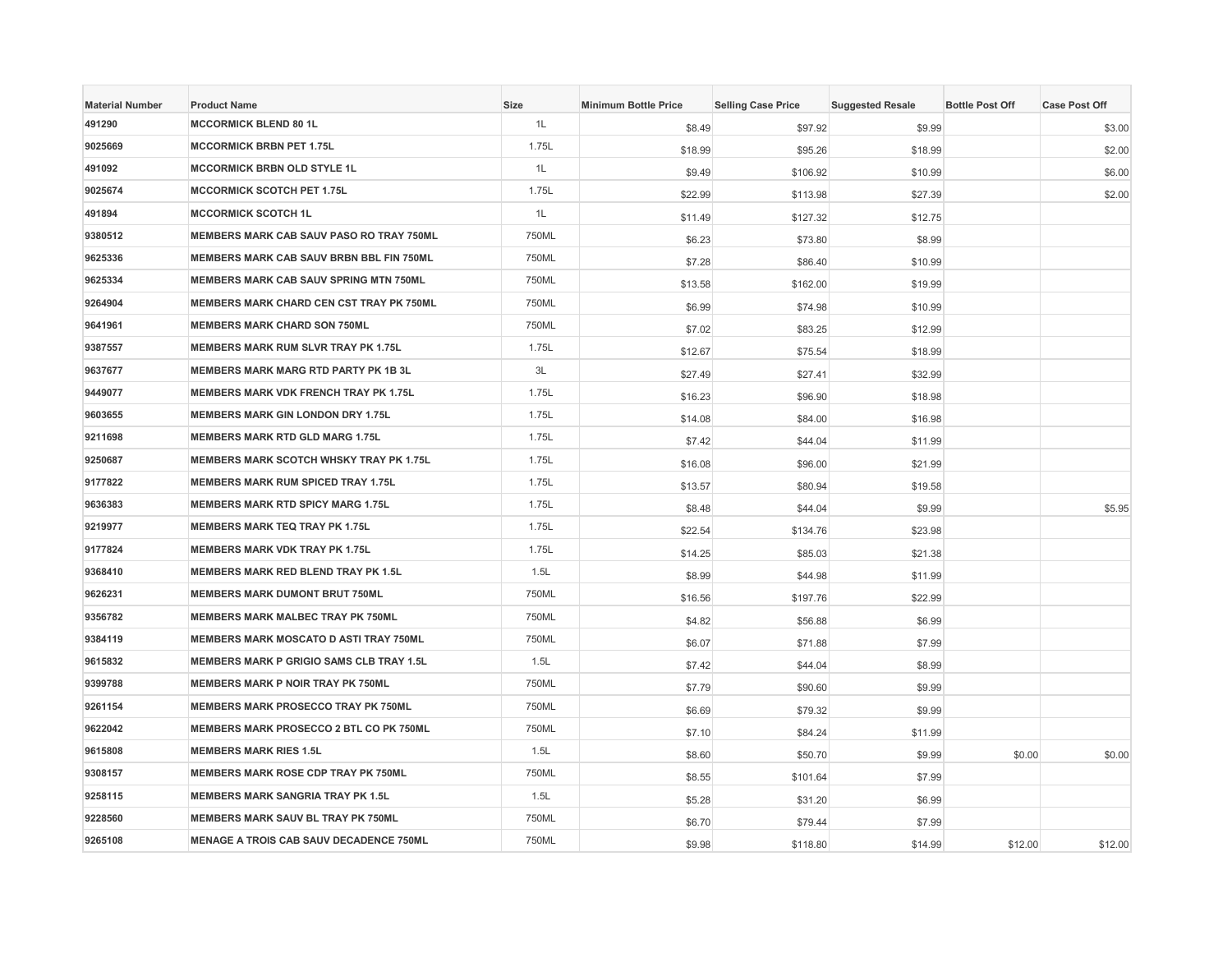| <b>Material Number</b> | <b>Product Name</b>                             | Size         | <b>Minimum Bottle Price</b> | <b>Selling Case Price</b> | <b>Suggested Resale</b> | <b>Bottle Post Off</b> | <b>Case Post Off</b> |
|------------------------|-------------------------------------------------|--------------|-----------------------------|---------------------------|-------------------------|------------------------|----------------------|
| 9145059                | <b>MENAGE A TROIS CAB SAUV 750ML</b>            | 750ML        | \$9.98                      | \$118.80                  | \$14.99                 | \$12.00                | \$12.00              |
| 9365305                | <b>MENAGE A TROIS CAB SAUV BRBN BBL 750ML</b>   | 750ML        | \$11.98                     | \$104.25                  | \$14.99                 |                        | \$15.75              |
| 9092381                | <b>MENAGE A TROIS CHARD 750ML</b>               | 750ML        | \$9.98                      | \$118.85                  | \$14.99                 | \$0.00                 | \$0.00               |
| 9243118                | <b>MENAGE A TROIS CHARD GLD 750ML</b>           | 750ML        | \$9.98                      | \$118.85                  | \$14.99                 | \$0.00                 | \$0.00               |
| 9166011                | <b>MENAGE A TROIS MALBEC 750ML</b>              | 750ML        | \$9.98                      | \$118.80                  | \$14.99                 | \$12.00                | \$12.00              |
| 9311525                | <b>MENAGE A TROIS MERLOT LAVISH 750ML</b>       | 750ML        | \$9.98                      | \$118.85                  | \$14.99                 |                        |                      |
| 9180803                | <b>MENAGE A TROIS MIDNIGHT 750ML</b>            | 750ML        | \$9.98                      | \$88.21                   | \$14.99                 |                        | \$30.64              |
| 9140755                | <b>MENAGE A TROIS MOSCATO 750ML</b>             | 750ML        | \$9.98                      | \$118.85                  | \$14.99                 | \$0.00                 | \$0.00               |
| 9416141                | <b>MENAGE A TROIS P GRIGIO LL PET 8/3 187ML</b> | <b>187ML</b> | \$2.99                      | \$49.28                   | \$13.99                 |                        | \$9.36               |
| 9416198                | <b>MENAGE A TROIS P GRIGIO LIMELIGHT 750ML</b>  | 750ML        | \$9.98                      | \$118.85                  | \$14.99                 |                        | \$0.00               |
| 9145060                | <b>MENAGE A TROIS P GRIGIO 750ML</b>            | 750ML        | \$9.98                      | \$118.85                  | \$14.99                 | \$0.00                 | \$0.00               |
| 9157045                | <b>MENAGE A TROIS P NOIR 750ML</b>              | 750ML        | \$9.98                      | \$118.80                  | \$14.99                 | \$12.00                | \$12.00              |
| 9328476                | <b>MENAGE A TROIS P NOIR LUSCIOUS 750ML</b>     | 750ML        | \$9.98                      | \$118.80                  | \$14.99                 | \$12.00                | \$12.00              |
| 9230626                | <b>MENAGE A TROIS PROSECCO 24B 187ML</b>        | <b>187ML</b> | \$5.99                      | \$96.25                   | \$6.99                  | \$0.00                 | \$45.59              |
| 9418329                | <b>MENAGE A TROIS PROSECCO 8/3PK 187ML</b>      | <b>187ML</b> | \$3.66                      | \$69.36                   | \$15.99                 |                        | \$5.28               |
| 9180963                | <b>MENAGE A TROIS PROSECCO 750ML</b>            | 750ML        | \$11.99                     | \$104.23                  | \$14.99                 |                        | \$15.75              |
| 9416142                | <b>MENAGE A TROIS RED PET 8/3PK 187ML</b>       | <b>187ML</b> | \$2.99                      | \$49.28                   | \$13.99                 |                        | \$9.36               |
| 9025103                | <b>MENAGE A TROIS RED 750ML</b>                 | 750ML        | \$9.98                      | \$88.21                   | \$14.99                 | \$0.00                 | \$30.64              |
| 9037441                | <b>MENAGE A TROIS ROSE 750ML</b>                | 750ML        | \$9.98                      | \$118.85                  | \$14.99                 | \$0.00                 | \$0.00               |
| 9328469                | <b>MENAGE A TROIS SPKL ROSE 750ML</b>           | 750ML        | \$11.99                     | \$104.23                  | \$14.99                 |                        | \$15.75              |
| 9194886                | <b>MENAGE A TROIS SILK RED 750ML</b>            | 750ML        | \$9.98                      | \$88.21                   | \$14.99                 | \$0.00                 | \$30.64              |
| 9609176                | <b>MENAGE A TROIS SWT MOSCATO 750ML</b>         | 750ML        | \$9.98                      | \$88.21                   | \$14.99                 | \$24.12                | \$31.75              |
| 9609175                | <b>MENAGE A TROIS SWT RED 750ML</b>             | 750ML        | \$9.98                      | \$88.21                   | \$14.99                 | \$24.12                | \$31.75              |
| 9624553                | <b>MENAGE A TROIS SWT SULTRY RED 750ML</b>      | 750ML        | \$9.98                      | \$88.21                   | \$14.99                 | \$24.12                | \$31.75              |
| 9624555                | <b>MENAGE A TROIS SWT HOT PINK 750ML</b>        | 750ML        | \$9.98                      | \$88.21                   | \$14.99                 | \$24.12                | \$31.75              |
| 9025105                | <b>MENAGE A TROIS EXOTIC WT 750ML</b>           | 750ML        | \$9.99                      | \$118.90                  | \$14.99                 | \$0.00                 | \$0.00               |
| 9173656                | <b>MENAGE A TROIS ZIN 750ML</b>                 | 750ML        | \$9.99                      | \$118.90                  | \$14.99                 |                        | \$0.00               |
| 9333383                | MEZCAL VAGO ELOTE 6B 750ML                      | 750ML        | \$41.99                     | \$502.92                  | \$59.99                 | \$24.00                | \$24.00              |
| 9333384                | MEZCAL VAGO ENSAMBLE BARRO TIO 6B 750ML         | 750ML        | \$69.99                     | \$838.92                  | \$89.99                 | \$24.00                | \$24.00              |
| 9446482                | MEZCAL VAGO ENSMBL JRQUN EMIGDI 6B 750ML        | 750ML        | \$69.99                     | \$838.92                  | \$89.99                 | \$24.00                | \$24.00              |
| 9333314                | MEZCAL VAGO ESPADIN JARQUIN 6B 750ML            | 750ML        | \$41.99                     | \$502.92                  | \$59.99                 | \$24.00                | \$24.00              |
| 9333315                | <b>MEZCAL VAGO ESPADIN JOEL 6B 750ML</b>        | 750ML        | \$34.29                     | \$410.58                  | \$42.99                 | \$84.00                | \$84.00              |
| 1722222                | <b>MEZZACORONA CAB SAUV 1.5L</b>                | 1.5L         | \$13.99                     | \$69.75                   | \$17.99                 |                        | \$11.75              |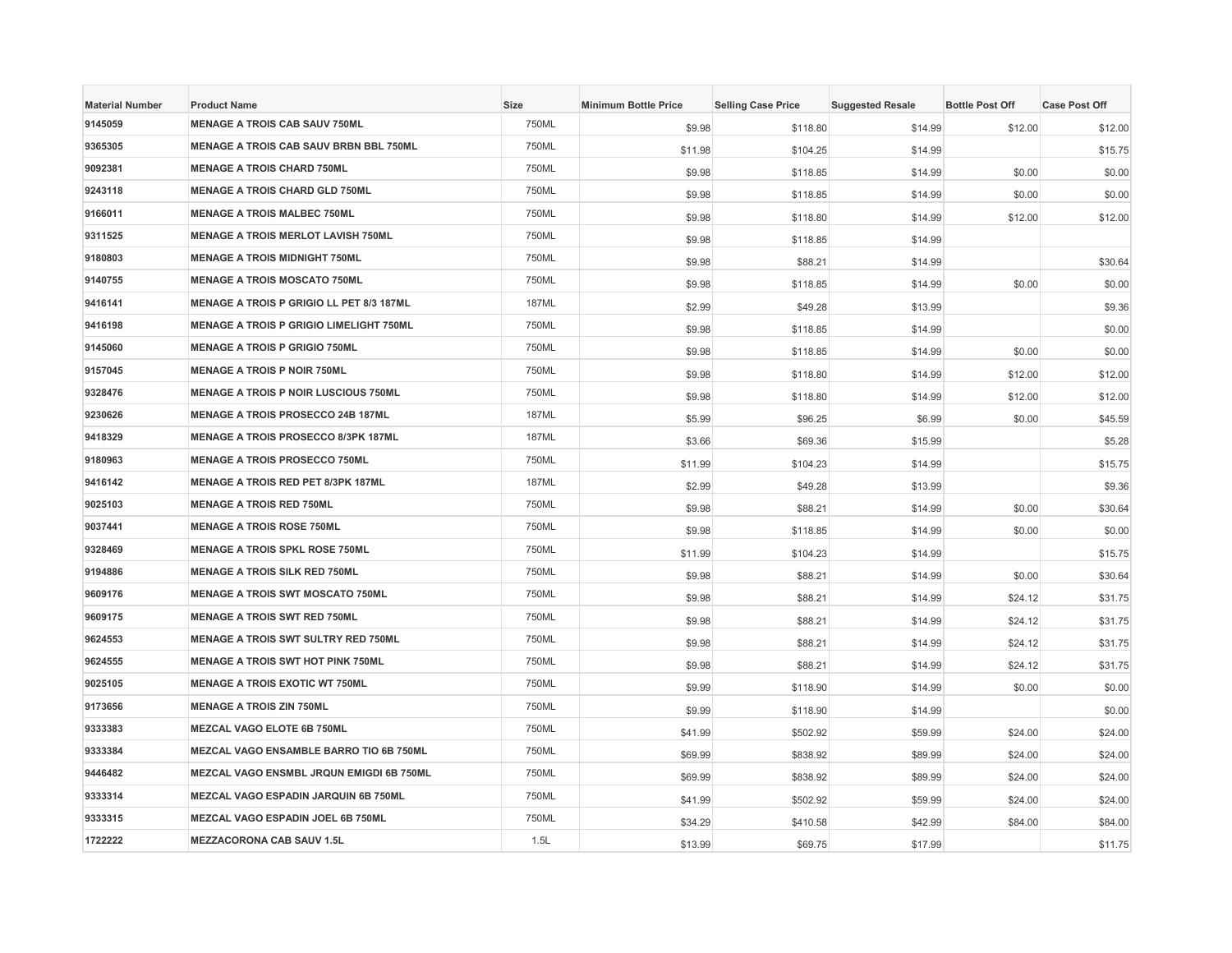| <b>Material Number</b> | <b>Product Name</b>                        | Size         | <b>Minimum Bottle Price</b> | <b>Selling Case Price</b> | <b>Suggested Resale</b> | <b>Bottle Post Off</b> | <b>Case Post Off</b> |
|------------------------|--------------------------------------------|--------------|-----------------------------|---------------------------|-------------------------|------------------------|----------------------|
| 1722248                | <b>MEZZACORONA CAB SAUV 750ML</b>          | 750ML        | \$9.49                      | \$85.00                   | \$12.99                 | \$12.00                | \$27.50              |
| 9025706                | <b>MEZZACORONA CHARD 1.5L</b>              | 1.5L         | \$13.99                     | \$69.46                   | \$15.99                 |                        | \$0.00               |
| 1720846                | <b>MEZZACORONA CHARD 750ML</b>             | 750ML        | \$9.49                      | \$85.00                   | \$12.99                 | \$12.00                | \$27.50              |
| 9633208                | <b>MEZZACORONA DELISA ROSE 750ML</b>       | 750ML        | \$9.49                      | \$85.00                   | \$12.99                 | \$12.00                | \$27.50              |
| 1721026                | <b>MEZZACORONA MERLOT 1.5L</b>             | 1.5L         | \$13.99                     | \$69.46                   | \$15.99                 |                        | \$0.00               |
| 1721042                | <b>MEZZACORONA MERLOT 750ML</b>            | 750ML        | \$9.49                      | \$85.00                   | \$12.99                 | \$12.00                | \$27.50              |
| 9250641                | <b>MEZZA DI MEZZACORONA BUBBLY 750ML</b>   | 750ML        | \$11.99                     | \$93.92                   | \$15.99                 | \$24.00                | \$69.00              |
| 9383501                | MEZZA DI MEZZACORONA BUBBLY ROSE 750ML     | 750ML        | \$11.99                     | \$93.92                   | \$15.99                 | \$24.00                | \$69.00              |
| 9617510                | MEZZACORONA P GRIGIO/DINOTT 6/2PK 750ML    | 750ML        | \$9.49                      | \$85.00                   | \$12.99                 | \$12.00                | \$27.50              |
| 1720929                | <b>MEZZACORONA P GRIGIO 1.5L</b>           | 1.5L         | \$13.99                     | \$69.75                   | \$17.99                 |                        | \$11.75              |
| 1720945                | <b>MEZZACORONA P GRIGIO 750ML</b>          | 750ML        | \$9.49                      | \$85.00                   | \$12.99                 | \$12.00                | \$27.50              |
| 9004997                | <b>MEZZACORONA P NOIR 1.5L</b>             | 1.5L         | \$13.99                     | \$69.75                   | \$17.99                 |                        | \$11.75              |
| 9015242                | <b>MEZZACORONA P NOIR 750ML</b>            | 750ML        | \$9.49                      | \$85.33                   | \$12.99                 | \$12.00                | \$27.17              |
| 9430415                | <b>MEZZACORONA RED BLEND DINOTTE 750ML</b> | 750ML        | \$9.49                      | \$85.00                   | \$12.99                 | \$12.00                | \$27.50              |
| 9017931                | <b>MEZZACORONA ROSE 750ML</b>              | 750ML        | \$9.49                      | \$85.00                   | \$12.99                 | \$12.00                | \$27.50              |
| 9201829                | <b>MEZZODI APERITIVO LIQ 1L</b>            | 1L           | \$15.99                     | \$190.90                  | \$21.99                 | \$35.00                | \$35.00              |
| 9409175                | MIA DOLCEA MOSCATO DOC 750ML               | 750ML        | \$8.99                      | \$104.43                  | \$16.99                 |                        |                      |
| 9337058                | MI CAMPO TEQ BL 6B 1L                      | 1L           | \$18.08                     | \$216.00                  | \$17.99                 |                        |                      |
| 9337059                | <b>MI CAMPO TEQ BL 750ML</b>               | 750ML        | \$21.99                     | \$199.92                  | \$24.99                 |                        | \$63.00              |
| 9337060                | MI CAMPO TEQ REP 6B 1L                     | 1L           | \$18.08                     | \$216.00                  | \$17.99                 |                        |                      |
| 9337061                | MI CAMPO TEQ REP 750ML                     | 750ML        | \$21.99                     | \$199.92                  | \$24.99                 |                        | \$63.00              |
| 9019836                | <b>MDW 6TH SENSE SYRAH 750ML</b>           | 750ML        | \$14.99                     | \$120.00                  | \$19.99                 |                        | \$58.92              |
| 9019762                | <b>MDW EARTHQUAKE CAB SAUV 750ML</b>       | 750ML        | \$21.99                     | \$208.92                  | \$24.99                 | \$36.00                | \$90.00              |
| 9019761                | <b>MDW EARTHQUAKE ZIN 750ML</b>            | 750ML        | \$21.99                     | \$208.92                  | \$24.99                 | \$36.00                | \$90.00              |
| 9361336                | MDW FREAKSHOW CAB SAUV CAN 6/4PK 187ML     | <b>187ML</b> | \$3.99                      | \$71.96                   | \$17.99                 | \$0.00                 | \$23.26              |
| 9135698                | MDW FREAKSHOW CAB SAUV 750ML               | 750ML        | \$19.99                     | \$151.99                  | \$24.99                 |                        | \$86.93              |
| 9416737                | <b>MDW FREAKSHOW CAB SAUV HEB 750ML</b>    | 750ML        | \$29.99                     | \$120.00                  | \$39.99                 |                        |                      |
| 9429152                | MDW FREAKSHOW CHARD CAN 6/4PK 187ML        | 187ML        | \$3.99                      | \$71.96                   | \$17.99                 | \$0.00                 | \$23.26              |
| 9386099                | <b>MDW FREAKSHOW CHARD 750ML</b>           | 750ML        | \$14.99                     | \$120.00                  | \$18.99                 |                        | \$58.92              |
| 9243076                | <b>MDW FREAKSHOW RED 750ML</b>             | 750ML        | \$19.99                     | \$151.99                  | \$24.99                 |                        | \$86.93              |
| 9333212                | <b>MDW FREAKSHOW ZIN 750ML</b>             | 750ML        | \$19.99                     | \$151.99                  | \$24.99                 |                        | \$86.93              |
| 9416738                | <b>MDW FREAKSHOW ZIN HEB 750ML</b>         | 750ML        | \$29.99                     | \$120.00                  | \$39.99                 |                        |                      |
| 9022992                | <b>MDW INCOGNITO RED 750ML</b>             | 750ML        | \$14.99                     | \$115.00                  | \$19.99                 |                        | \$44.99              |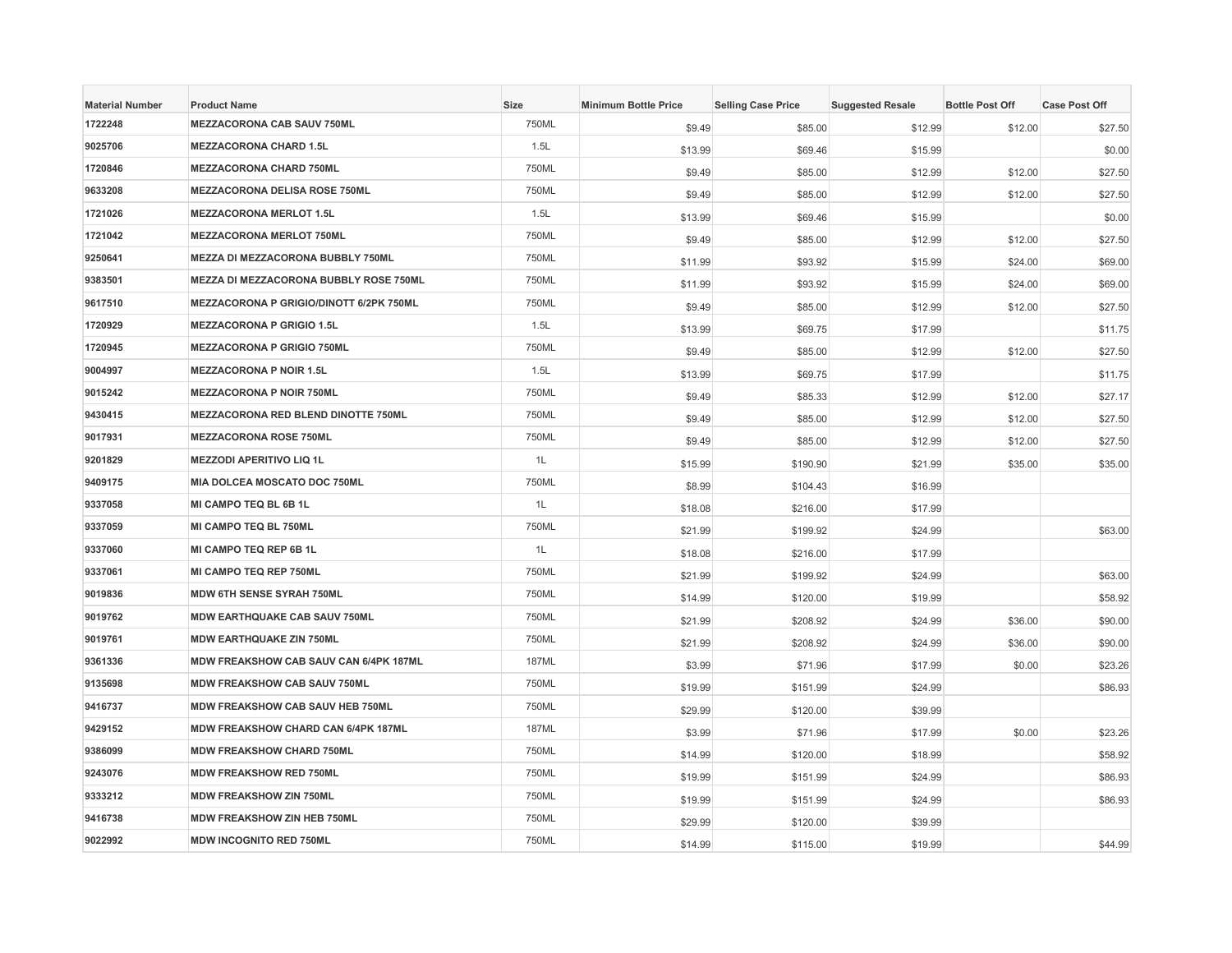| <b>Material Number</b> | <b>Product Name</b>                     | Size  | <b>Minimum Bottle Price</b> | <b>Selling Case Price</b> | <b>Suggested Resale</b> | <b>Bottle Post Off</b> | <b>Case Post Off</b> |
|------------------------|-----------------------------------------|-------|-----------------------------|---------------------------|-------------------------|------------------------|----------------------|
| 9135697                | MDW INKBLOT CAB FRANC 6B 750ML          | 750ML | \$29.99                     | \$120.00                  | \$39.99                 | \$0.00                 | \$59.46              |
| 9612735                | <b>MDW INKBLOT PETIT SIRAH 6B 750ML</b> | 750ML | \$29.99                     | \$120.00                  | \$39.99                 | \$0.00                 | \$59.46              |
| 9159675                | MDW INKBLOT PETIT VERDOT 6B 750ML       | 750ML | \$29.99                     | \$120.00                  | \$39.99                 | \$0.00                 | \$59.46              |
| 9078394                | <b>MDW GLUTTONY ZIN 6B 750ML</b>        | 750ML | \$40.19                     | \$239.99                  | \$64.99                 | \$20.00                | \$20.00              |
| 9019764                | MDW LUST 6B 750ML                       | 750ML | \$40.19                     | \$239.99                  | \$64.99                 | \$20.00                | \$20.00              |
| 9040214                | <b>MDW RAPTURE 6B 750ML</b>             | 750ML | \$40.19                     | \$239.99                  | \$64.99                 | \$20.00                | \$20.00              |
| 9617837                | <b>MDW PETITE PETIT BIB 1.5L</b>        | 1.5L  | \$24.99                     | \$100.00                  | \$36.99                 |                        | \$49.46              |
| 9019768                | <b>MDW PETITE PETIT 750ML</b>           | 750ML | \$14.99                     | \$128.00                  | \$19.99                 |                        | \$50.92              |
| 9068626                | <b>MDW LODI RED 750ML</b>               | 750ML | \$12.99                     | \$108.00                  | \$14.99                 |                        | \$46.92              |
| 9614000                | <b>MDW LODI ZIN 750ML</b>               | 750ML | \$12.99                     | \$108.00                  | \$14.99                 |                        | \$46.92              |
| 9167089                | <b>MDW CHARD 750ML</b>                  | 750ML | \$24.99                     | \$144.00                  | \$24.99                 |                        | \$154.92             |
| 9417317                | <b>MDW CHARD MDW 6B 750ML</b>           | 750ML | \$12.08                     | \$72.00                   | \$17.99                 |                        |                      |
| 9638352                | MDW SAUV BL 21 750ML                    | 750ML | \$14.99                     | \$128.00                  | \$19.99                 |                        | \$50.92              |
| 9114439                | <b>MIDORI MELON LIQ 6B 1L</b>           | 1L    | \$24.49                     | \$134.46                  | \$37.49                 | \$12.00                | \$24.00              |
| 9013438                | MIDORI MELON LIQ 12B 375ML              | 375ML | \$10.50                     | \$118.92                  | \$14.99                 | \$3.00                 | \$6.00               |
| 9015862                | <b>MIDORI MELON LIQ 750ML</b>           | 750ML | \$21.99                     | \$238.92                  | \$28.49                 | \$6.00                 | \$30.00              |
| 9001699                | MILAGRO TEQ ANEJO 6B 750ML              | 750ML | \$35.99                     | \$392.92                  | \$43.59                 | \$16.00                | \$48.00              |
| 9001698                | MILAGRO TEQ ANEJO SEL BBL RSV 6B 750ML  | 750ML | \$38.99                     | \$460.18                  | \$54.99                 | \$48.00                | \$48.00              |
| 9005890                | <b>MILAGRO TEQ REP 1.75L</b>            | 1.75L | \$39.99                     | \$235.46                  | \$65.29                 | \$90.00                | \$90.00              |
| 9392449                | MILAGRO TEQ REP 12B 375ML               | 375ML | \$11.99                     | \$286.84                  | \$14.99                 | \$48.00                | \$48.00              |
| 9001701                | MILAGRO TEQ REP 6B 750ML                | 750ML | \$29.99                     | \$296.92                  | \$34.59                 | \$36.00                | \$84.00              |
| 9001702                | MILAGRO TEQ REP SEL BBL RSV 6B 750ML    | 750ML | \$35.99                     | \$422.82                  | \$44.99                 | \$48.00                | \$48.00              |
| 9005886                | <b>MILAGRO TEQ SLVR 1.75L</b>           | 1.75L | \$39.99                     | \$235.46                  | \$65.29                 | \$90.00                | \$90.00              |
| 9070651                | <b>MILAGRO TEQ SLVR 1L</b>              | 1L    | \$31.99                     | \$367.48                  | \$41.99                 | \$48.00                | \$48.00              |
| 9005264                | MILAGRO TEQ SLVR 12B 375ML              | 375ML | \$11.99                     | \$286.84                  | \$14.99                 | \$48.00                | \$48.00              |
| 9001700                | MILAGRO TEQ SLVR 6B 750ML               | 750ML | \$29.99                     | \$296.92                  | \$34.59                 | \$36.00                | \$84.00              |
| 9018544                | MILAGRO TEQ SLVR SEL BBL RSV 6B 750ML   | 750ML | \$30.99                     | \$364.84                  | \$39.99                 | \$48.00                | \$48.00              |
| 9168062                | MILESTONE CAB SAUV 750ML                | 750ML | \$9.99                      | \$79.92                   | \$11.99                 |                        | \$0.00               |
| 9446201                | <b>MIND &amp; BODY CAB SAUV 750ML</b>   | 750ML | \$11.99                     | \$96.00                   | \$14.99                 |                        |                      |
| 9446139                | MIND & BODY P GRIGIO 750ML              | 750ML | \$11.99                     | \$96.00                   | \$14.99                 |                        |                      |
| 9446140                | MIND & BODY ROSE 750ML                  | 750ML | \$11.99                     | \$96.00                   | \$14.99                 |                        |                      |
| 9021223                | <b>MIRASSOU CAB SAUV 750ML</b>          | 750ML | \$8.99                      | \$84.25                   | \$8.99                  | \$0.00                 | \$0.00               |
| 9014275                | <b>MIRASSOU CHARD 750ML</b>             | 750ML | \$8.99                      | \$84.25                   | \$8.99                  | \$0.00                 | \$0.00               |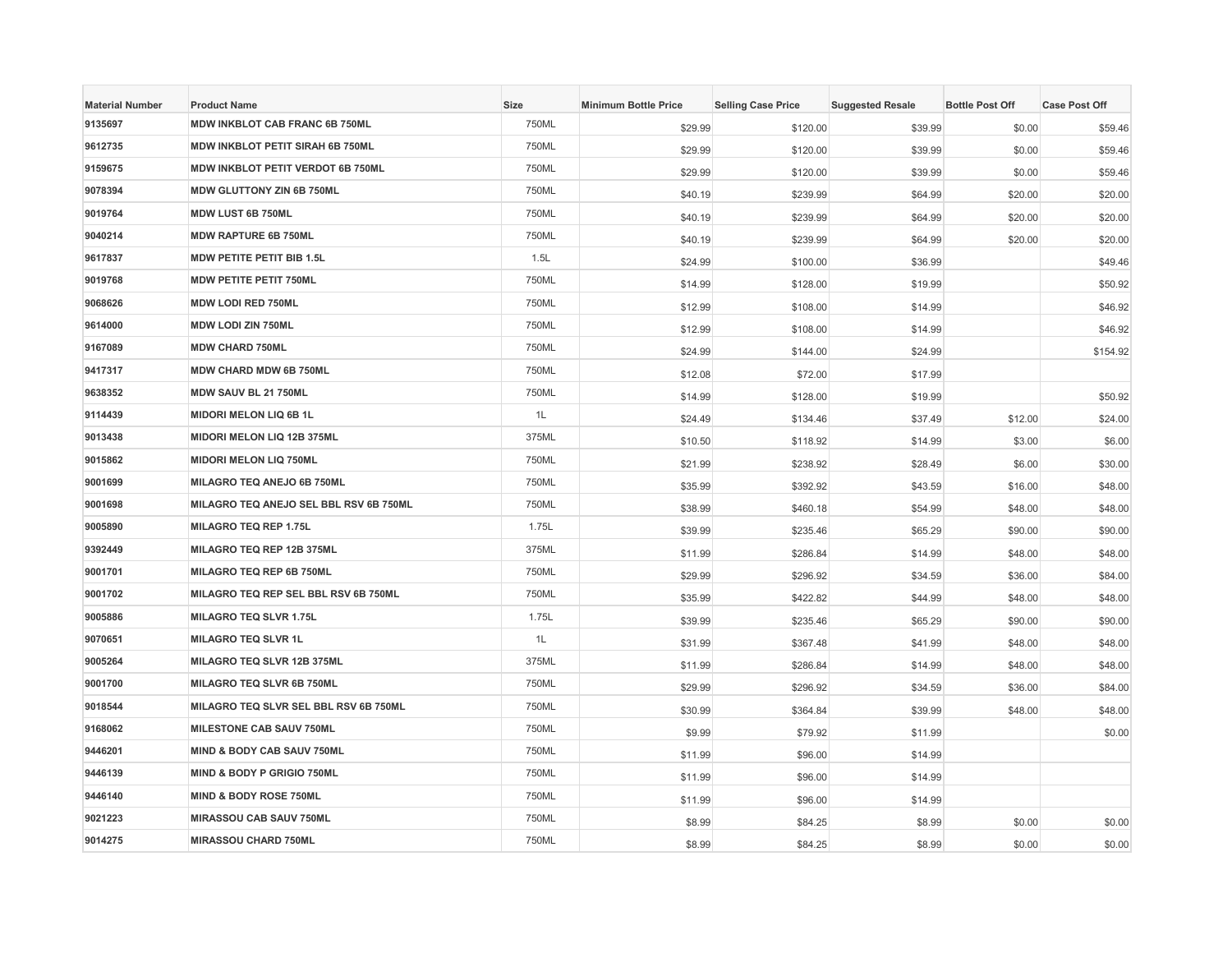| <b>Material Number</b> | <b>Product Name</b>                             | Size  | <b>Minimum Bottle Price</b> | <b>Selling Case Price</b> | <b>Suggested Resale</b> | <b>Bottle Post Off</b> | <b>Case Post Off</b> |
|------------------------|-------------------------------------------------|-------|-----------------------------|---------------------------|-------------------------|------------------------|----------------------|
| 9021225                | <b>MIRASSOU MERLOT 750ML</b>                    | 750ML | \$8.99                      | \$84.25                   | \$8.99                  | \$0.00                 | \$0.00               |
| 9129571                | <b>MIRASSOU MOSCATO SUN 750ML</b>               | 750ML | \$8.99                      | \$84.25                   | \$8.99                  | \$0.00                 | \$0.00               |
| 9042258                | <b>MIRASSOU P GRIGIO 750ML</b>                  | 750ML | \$8.99                      | \$84.25                   | \$8.99                  | \$0.00                 | \$0.00               |
| 9021226                | <b>MIRASSOU P NOIR 750ML</b>                    | 750ML | \$8.99                      | \$84.25                   | \$8.99                  | \$0.00                 | \$0.00               |
| 9438977                | ML LES CLEFS DE L'ENC CDR RGE 750ML             | 750ML | \$8.99                      | \$72.00                   | \$11.99                 |                        | \$24.00              |
| 9443303                | MOLLYDOOKER EUPHOIRA 19 6B 750ML                | 750ML | \$17.99                     | \$96.00                   | \$32.99                 |                        |                      |
| 9027477                | MOLLYDOOKER THE BOXER 750ML                     | 750ML | \$29.99                     | \$249.00                  | \$34.99                 | \$0.00                 | \$0.00               |
| 9448272                | MOLLYDOOKER CARNIVAL OF LOVE 18 6B 750ML        | 750ML | \$79.99                     | \$369.00                  | \$88.99                 |                        | \$0.00               |
| 9448273                | <b>MOLLYDOOKER ENCHANTED PATH 18 6B 750ML</b>   | 750ML | \$79.99                     | \$369.00                  | \$88.99                 |                        | \$0.00               |
| 9630545                | <b>MOLLYDOOKER GIGGLEPOT 6B 750ML</b>           | 750ML | \$41.79                     | \$250.00                  | \$73.99                 |                        | \$0.00               |
| 9057529                | <b>MOLLYDOOKER THE MAITRE D 750ML</b>           | 750ML | \$29.99                     | \$249.00                  | \$32.99                 | \$0.00                 | \$0.00               |
| 9027479                | MOLLYDOOKER THE SCOOTER 750ML                   | 750ML | \$29.99                     | \$249.00                  | \$32.99                 | \$0.00                 | \$0.00               |
| 9630544                | MOLLYDOOKER BLUE EYED BOY 6B 750ML              | 750ML | \$41.79                     | \$250.00                  | \$73.99                 |                        | \$0.00               |
| 9027481                | MOLLYDOOKER TWO LEFT FEET 750ML                 | 750ML | \$29.99                     | \$249.00                  | \$32.99                 | \$0.00                 | \$0.00               |
| 9448549                | MOLLYDOOKER VELVET GLOVE 18 3B 750ML            | 750ML | \$150.08                    | \$450.00                  | \$199.99                |                        | \$0.00               |
| 9176564                | <b>MOLO 8 LAMBRUSCO MANTOVANO 750ML</b>         | 750ML | \$11.99                     | \$98.22                   | \$11.99                 |                        | \$9.00               |
| 9198542                | MONACO VDK CKTL BLK RASPB CAN 12B 12Z           | 12Z   | \$2.49                      | \$26.05                   | \$2.99                  |                        |                      |
| 9261385                | <b>MONACO VDK CKTL BLUE CRUSH CAN 12B 12Z</b>   | 12Z   | \$2.49                      | \$26.05                   | \$2.99                  |                        |                      |
| 9320727                | MONACO VDK CKTL BLUE CRUSH CAN 6/4PK 12Z        | 12Z   | \$2.49                      | \$51.70                   | \$11.99                 |                        |                      |
| 9198543                | <b>MONACO VDK CKTL CITRUS RUSH CAN 12B 12Z</b>  | 12Z   | \$2.49                      | \$26.05                   | \$2.99                  |                        |                      |
| 9198544                | <b>MONACO VDK CKTL CRANB CAN 12B 12Z</b>        | 12Z   | \$2.49                      | \$26.05                   | \$2.99                  |                        |                      |
| 9336568                | <b>MONACO VDK CKTL KY MULE CAN 6/4PK 12Z</b>    | 12Z   | \$2.49                      | \$51.70                   | \$11.99                 |                        | \$0.00               |
| 9322793                | MONACO VDK CKTL LMN LM SODA CAN 6/4P 12Z        | 12Z   | \$2.49                      | \$51.70                   | \$11.99                 |                        | \$0.00               |
| 9622507                | <b>MONACO VDK CKTL MAI TAI CAN 12B 12Z</b>      | 12Z   | \$2.49                      | \$26.05                   | \$4.99                  |                        |                      |
| 9198546                | <b>MONACO VDK CKTL MANGO/PEACH CAN 12B 12Z</b>  | 12Z   | \$2.49                      | \$26.05                   | \$2.99                  |                        |                      |
| 9333962                | <b>MONACO VDK CKTL MOSCOW MULE CAN 6/4P 12Z</b> | 12Z   | \$2.49                      | \$51.70                   | \$11.99                 |                        | \$0.00               |
| 9368239                | MONACO VDK CKTL PURPLE CRUSH CAN 12B 12Z        | 12Z   | \$2.49                      | \$26.05                   | \$2.99                  |                        |                      |
| 9244434                | MONACO VDK CKTL TEQ LIME CAN 12B 12Z            | 12Z   | \$2.49                      | \$26.05                   | \$2.99                  |                        |                      |
| 9260969                | <b>MONACO VDK CKTL TEQ LIME CAN 6/4PK 12Z</b>   | 12Z   | \$2.49                      | \$51.70                   | \$11.99                 |                        |                      |
| 9619012                | MONACO TEQ CKTL SUN CRSH CAN 12B 12Z            | 12Z   | \$2.49                      | \$26.05                   | \$3.49                  |                        |                      |
| 9637277                | <b>MONACO TEQ CKTL SUN CRUSH CAN 6/4PK 12Z</b>  | 12Z   | \$2.49                      | \$51.70                   | \$11.99                 |                        |                      |
| 9300346                | <b>MONACO VDK CKTL TROPIC RUSH CAN 12B 12Z</b>  | 12Z   | \$2.49                      | \$26.05                   | \$2.99                  |                        |                      |
| 9608763                | <b>MONACO VDK CKTL VARIETY PK CAN 4/6PK 12Z</b> | 12Z   | \$2.49                      | \$51.70                   | \$19.99                 |                        |                      |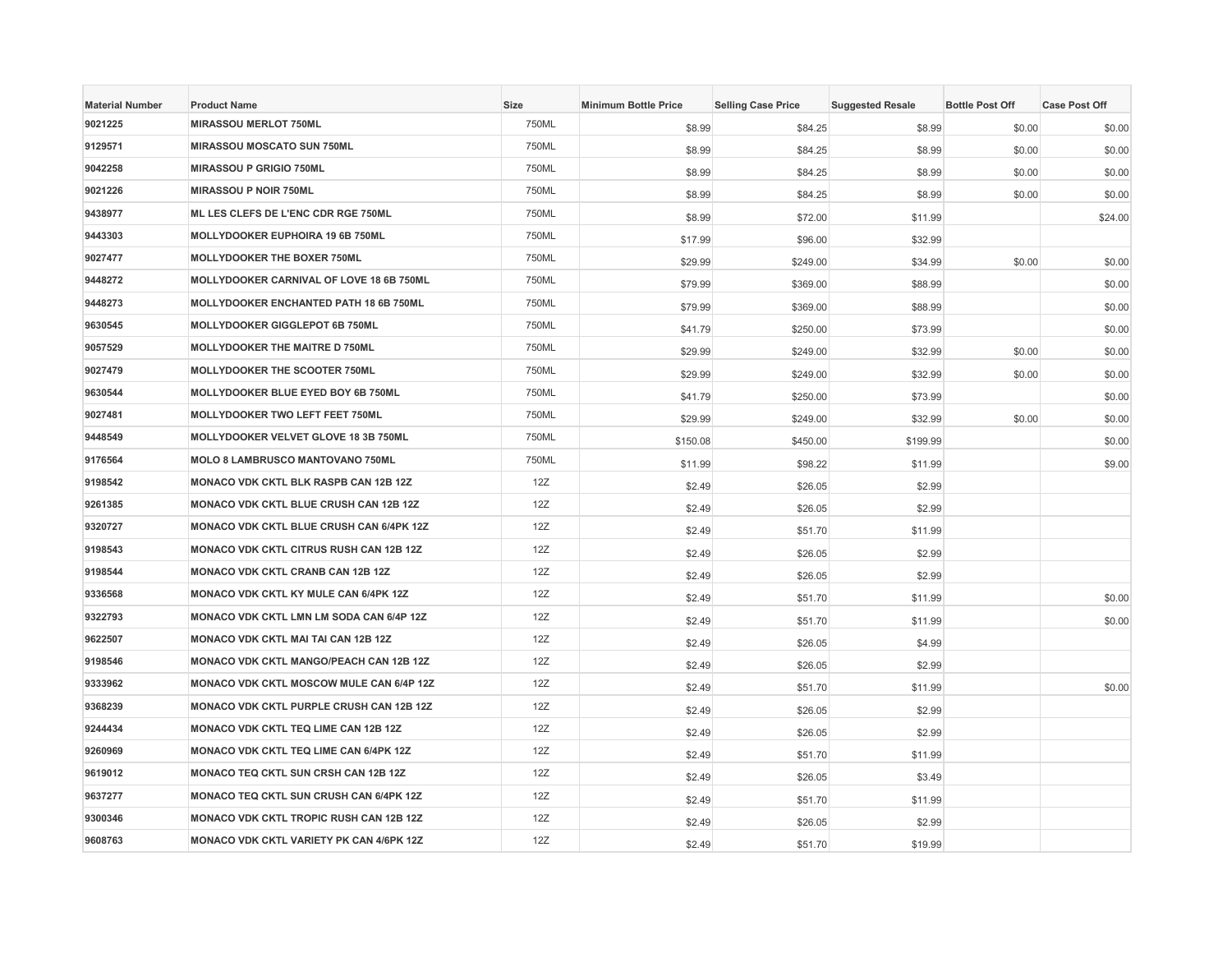| <b>Material Number</b> | <b>Product Name</b>                             | <b>Size</b> | <b>Minimum Bottle Price</b> | <b>Selling Case Price</b> | <b>Suggested Resale</b> | <b>Bottle Post Off</b> | <b>Case Post Off</b> |
|------------------------|-------------------------------------------------|-------------|-----------------------------|---------------------------|-------------------------|------------------------|----------------------|
| 9637302                | MONACO TEQ CKTL WTRMLN CRUSH CAN 12B 12Z        | 12Z         | \$2.49                      | \$26.05                   | \$10.99                 |                        |                      |
| 9380309                | MONACO 69 VDK CKTL BLK CHRY CAN 6/4P 12Z        | 12Z         | \$0.55                      | \$12.00                   | \$11.99                 |                        |                      |
| 9380571                | <b>MONACO 69 VDK CKTL LEMON SP CAN 6/4P 12Z</b> | 12Z         | \$0.55                      | \$12.00                   | \$11.99                 | \$0.00                 | \$0.00               |
| 9380310                | MONACO 69 VDK CKTL RED RAZZ CAN 6/4P 12Z        | 12Z         | \$0.55                      | \$12.00                   | \$11.99                 | \$0.00                 | \$0.00               |
| 9367571                | <b>MONKEY SHOULDER WHSKY 1.75L</b>              | 1.75L       | \$48.99                     | \$289.26                  | \$59.99                 | \$72.00                | \$72.00              |
| 9157494                | <b>MONKEY SHOULDER WHSKY 6B 750ML</b>           | 750ML       | \$27.99                     | \$334.92                  | \$39.99                 | \$72.00                | \$72.00              |
| 9425170                | <b>MONTANAS ROCOSAS CAVA BRUT 750ML</b>         | 750ML       | \$9.99                      | \$80.00                   | \$12.99                 |                        | \$24.00              |
| 9425181                | <b>MONTANAS ROCOSAS CAVA BRUT ROSE 750ML</b>    | 750ML       | \$9.99                      | \$80.00                   | \$12.99                 |                        | \$24.00              |
| 9025718                | <b>MONTE ANTICO ROSSO 1.5L</b>                  | 1.5L        | \$21.99                     | \$92.46                   | \$22.99                 |                        | \$33.00              |
| 9025719                | <b>MONTE ANTICO ROSSO 750ML</b>                 | 750ML       | \$9.99                      | \$99.76                   | \$12.99                 | \$12.00                | \$31.16              |
| 9632719                | <b>MONTECILLO ALBARINO 6B 750ML</b>             | 750ML       | \$19.99                     | \$80.96                   | \$21.99                 |                        | \$20.00              |
| 9056444                | <b>MONTECILLO CRIANZA 750ML</b>                 | 750ML       | \$11.99                     | \$104.00                  | \$15.99                 |                        |                      |
| 9339957                | <b>MONTECILLO RSV 750ML</b>                     | 750ML       | \$18.99                     | \$152.00                  | \$18.99                 |                        |                      |
| 9632733                | <b>MONTECILLO RIOJA GR RSV 6B 750ML</b>         | 750ML       | \$25.66                     | \$150.00                  | \$29.99                 |                        |                      |
| 9250518                | <b>MONTENEGRO AMARO 6B 1L</b>                   | 1L          | \$32.08                     | \$192.00                  |                         |                        |                      |
| 9284811                | MONTENEGRO AMARO 3/20PK 60B 50ML                | 50ML        | \$3.41                      | \$200.00                  | \$4.99                  |                        |                      |
| 9166583                | <b>MONTENEGRO AMARO 6B 750ML</b>                | 750ML       | \$28.75                     | \$172.00                  | \$34.99                 |                        |                      |
| 9085511                | <b>MONTEVINA CAB SAUV 750ML</b>                 | 750ML       | \$8.99                      | \$80.53                   | \$12.99                 |                        | \$15.47              |
| 9037483                | <b>MONTEVINA P GRIGIO 750ML</b>                 | 750ML       | \$8.99                      | \$80.53                   | \$12.99                 |                        | \$15.47              |
| 9025736                | <b>MONTEVINA ZIN 750ML</b>                      | 750ML       | \$9.99                      | \$96.25                   | \$12.99                 |                        | \$3.75               |
| 9314206                | THE COLLECTION CHENIN BL THE PEACH 750ML        | 750ML       | \$9.99                      | \$80.00                   | \$11.99                 |                        | \$16.00              |
| 9314203                | THE COLLECTION MERLOT THE COCO 750ML            | 750ML       | \$9.99                      | \$80.00                   | \$11.99                 | \$0.00                 | \$16.00              |
| 9314205                | THE COLLECTION PINOTAGE THE BEAN 750ML          | 750ML       | \$9.99                      | \$80.00                   | \$11.99                 |                        | \$16.00              |
| 9314204                | THE COLLECTION SAUV BL LEMONGRASS 750ML         | 750ML       | \$5.99                      | \$59.99                   | \$11.99                 | \$36.00                | \$36.01              |
| 9631170                | MOOIPLAAS CAB SAUV 18 6B 750ML                  | 750ML       | \$14.99                     | \$60.00                   | \$17.99                 |                        | \$12.00              |
| 9631160                | MOOIPLAAS SAUV BL 21 6B 750ML                   | 750ML       | \$17.99                     | \$72.00                   | \$19.99                 |                        | \$8.00               |
| 9616988                | <b>MOONLIT HARVEST CAB SAUV 750ML</b>           | 750ML       | \$19.99                     | \$127.00                  | \$24.99                 |                        |                      |
| 9616984                | <b>MOONLIT HARVEST CHARD 750ML</b>              | 750ML       | \$15.99                     | \$99.00                   | \$19.99                 |                        |                      |
| 9356827                | MOSS ROXX ZIN LODI AV 750ML                     | 750ML       | \$19.99                     | \$160.24                  | \$21.99                 |                        | \$16.00              |
| 9253659                | <b>MOTTURA PRIMITIVO 750ML</b>                  | 750ML       | \$11.89                     | \$97.92                   | \$16.99                 |                        | \$0.00               |
| 9268735                | MOUNT PEAK RED BLEND GRAVITY 6B 750ML           | 750ML       | \$32.08                     | \$192.00                  | \$44.99                 |                        | \$0.00               |
| 9636718                | MOUNT PEAK ZIN RATTLESNAKE 18 6B 750ML          | 750ML       | \$28.76                     | \$172.00                  | \$39.99                 |                        |                      |
| 9268734                | <b>MOUNT PEAK CAB SAUV SENTINEL 6B 750ML</b>    | 750ML       | \$43.41                     | \$260.00                  | \$64.99                 | \$0.00                 | \$0.00               |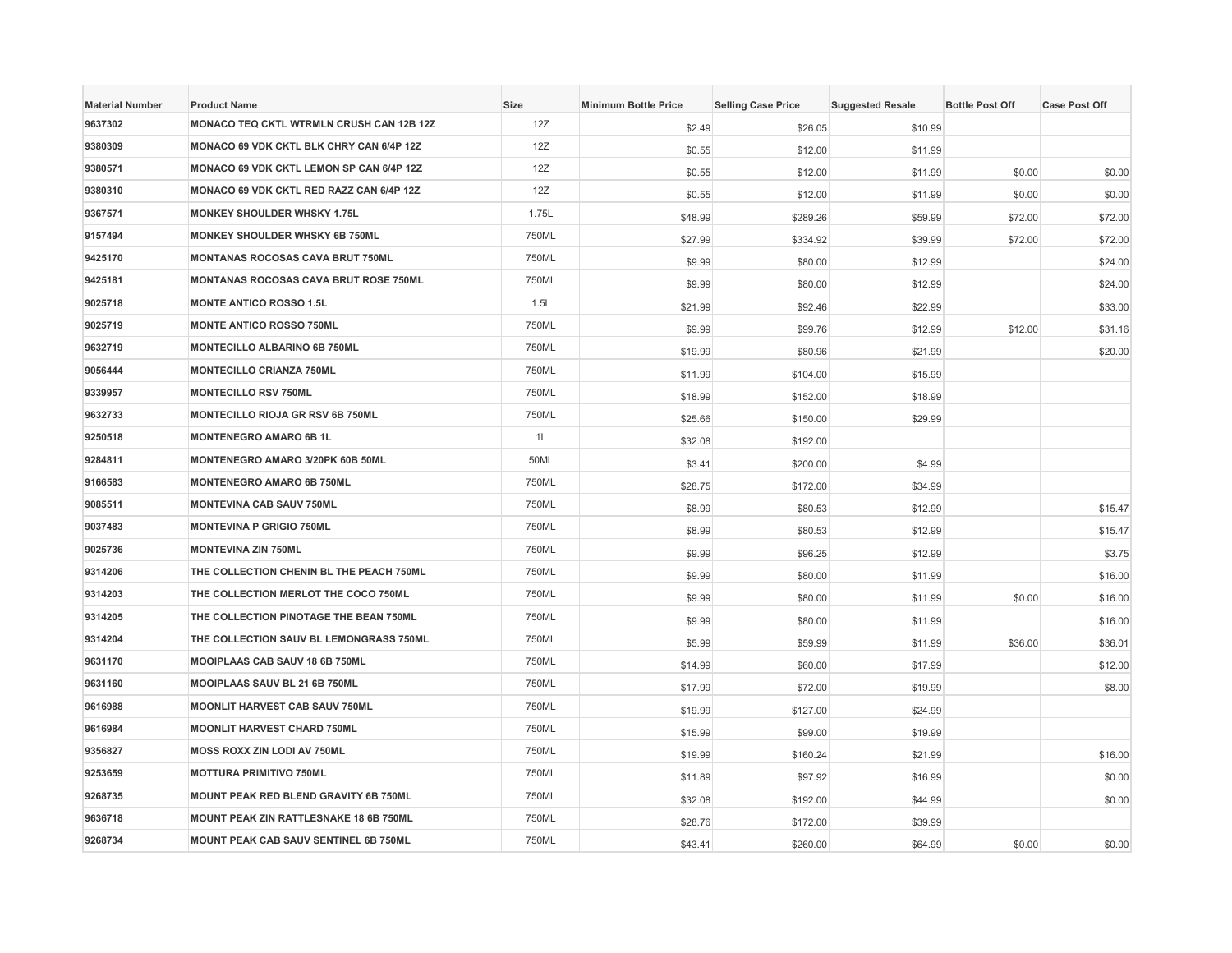| <b>Material Number</b> | <b>Product Name</b>                           | <b>Size</b> | <b>Minimum Bottle Price</b> | <b>Selling Case Price</b> | <b>Suggested Resale</b> | <b>Bottle Post Off</b> | <b>Case Post Off</b> |
|------------------------|-----------------------------------------------|-------------|-----------------------------|---------------------------|-------------------------|------------------------|----------------------|
| 9615203                | MR BLACK LIQ COLD BREW COFFEE 12B 200ML       | 200ML       | \$6.99                      | \$83.42                   | \$9.99                  | \$4.00                 | \$4.00               |
| 9326592                | <b>MR BLACK LIQ COLD BREW COFFEE 6B 750ML</b> | 750ML       | \$24.99                     | \$129.46                  | \$29.99                 | \$0.00                 | \$20.00              |
| 9447143                | MR BLACK LIQ COLD BREW W/8Z MUG 6B 750ML      | 750ML       | \$24.99                     | \$129.46                  | \$29.99                 | \$0.00                 | \$20.00              |
| 9631633                | MR BLACK LIQ COLD BREW COFF AMARO 6B 750      | 750ML       | \$36.99                     | \$221.46                  | \$49.99                 |                        |                      |
| 9254138                | MT BRAVE CAB SAUV 12B 375ML                   | 375ML       | \$39.99                     | \$298.92                  | \$45.99                 |                        | \$180.00             |
| 9625428                | MT BRAVE CAB SAUV 18 6B 750ML                 | 750ML       | \$100.07                    | \$450.00                  | \$124.99                |                        | \$149.94             |
| 9159417                | <b>MT BRAVE MALBEC 6B 750ML</b>               | 750ML       | \$79.99                     | \$320.00                  | \$107.99                |                        | \$30.00              |
| 9625432                | MT BRAVE MERLOT MT VEEDER 18 6B 750ML         | 750ML       | \$84.99                     | \$360.00                  | \$119.99                |                        | \$40.00              |
| 1050947                | <b>MUMM NAPA CUV M 750ML</b>                  | 750ML       | \$21.99                     | \$212.92                  | \$25.99                 | \$0.00                 | \$38.00              |
| 1050749                | MUMM NAPA BL DE BL 750ML                      | 750ML       | \$19.99                     | \$170.92                  | \$29.99                 | \$0.00                 | \$68.00              |
| 1051184                | MUMM NAPA BRUT PRESTIGE NV 24B 187ML          | 187ML       | \$6.99                      | \$119.76                  | \$8.99                  | \$0.00                 | \$46.08              |
| 1051143                | MUMM NAPA BRUT PRESTIGE NV 750ML              | 750ML       | \$21.99                     | \$212.92                  | \$25.99                 | \$0.00                 | \$38.00              |
| 1050848                | <b>MUMM NAPA ROSE 750ML</b>                   | 750ML       | \$21.99                     | \$212.92                  | \$29.99                 | \$0.00                 | \$38.00              |
| 1213743                | MURPHY GOODE CAB SAUV CA 750ML                | 750ML       | \$11.99                     | \$104.92                  | \$15.99                 |                        | \$38.00              |
| 1213347                | <b>MURPHY GOODE CHARD 750ML</b>               | 750ML       | \$11.99                     | \$104.92                  | \$15.99                 |                        | \$38.00              |
| 1213545                | MURPHY GOODE MERLOT 750ML                     | 750ML       | \$11.99                     | \$104.92                  | \$15.99                 |                        | \$38.00              |
| 9103711                | MURPHY GOODE P NOIR CA 750ML                  | 750ML       | \$9.99                      | \$89.92                   | \$12.99                 |                        | \$28.88              |
| 9238541                | MURPHY GOODE RED BLEND 750ML                  | 750ML       | \$9.99                      | \$89.92                   | \$14.99                 | \$0.00                 | \$29.00              |
| 9642394                | MURPHY GOODE ROSE 21 750ML                    | 750ML       | \$8.82                      | \$104.92                  | \$14.99                 | \$38.00                | \$38.00              |
| 9055993                | MURPHY GOODE SAUV BL THE FUME 750ML           | 750ML       | \$9.99                      | \$89.92                   | \$14.99                 |                        | \$29.00              |
| 1213644                | MURPHY GOODE ZIN LIARS DICE 750ML             | 750ML       | \$19.99                     | \$156.00                  | \$26.99                 |                        | \$82.92              |
| 9610689                | MURRIETAS WELL SAUV BL 6B 750ML               | 750ML       | \$16.99                     | \$68.00                   | \$19.99                 |                        | \$33.46              |
| 9228517                | MURRIETAS WELL SPUR RED 6B 750ML              | 750ML       | \$21.99                     | \$91.96                   | \$24.99                 |                        | \$39.50              |
| 9255563                | <b>MUSITA CAB SAUV 750ML</b>                  | 750ML       | \$11.99                     | \$101.92                  | \$13.99                 |                        | \$12.00              |
| 9000292                | <b>MYERS'S RUM DRK 1.75L</b>                  | 1.75L       | \$39.39                     | \$235.48                  | \$48.99                 |                        | \$0.00               |
| 9008019                | <b>MYERS'S RUM ORIGINAL DRK 1L</b>            | 1L          | \$30.29                     | \$325.51                  | \$36.99                 |                        | \$25.50              |
| 9000295                | <b>MYERS'S RUM DRK 375ML</b>                  | 375ML       | \$11.52                     | \$262.66                  | \$14.89                 | \$12.00                | \$12.00              |
| 9276575                | MYERS'S RUM ORIGINAL DRK PET FL 750ML         | 750ML       | \$24.15                     | \$244.71                  | \$29.99                 | \$0.00                 | \$44.00              |
| 9158012                | <b>NAKED TURTLE RUM WT 1.75L</b>              | 1.75L       | \$19.98                     | \$119.40                  | \$24.99                 |                        |                      |
| 9037525                | <b>NAPA CELLARS CAB SAUV 750ML</b>            | 750ML       | \$27.99                     | \$228.25                  | \$30.99                 |                        | \$11.75              |
| 9446135                | NAPA CELLARS CHARD 12B 375ML                  | 375ML       | \$7.99                      | \$88.00                   | \$10.99                 |                        |                      |
| 1463140                | <b>NAPA CELLARS CHARD 750ML</b>               | 750ML       | \$18.99                     | \$162.75                  | \$19.99                 |                        | \$24.25              |
| 9025742                | <b>NAPA CELLARS MERLOT 750ML</b>              | 750ML       | \$19.99                     | \$184.00                  | \$23.99                 |                        | \$8.00               |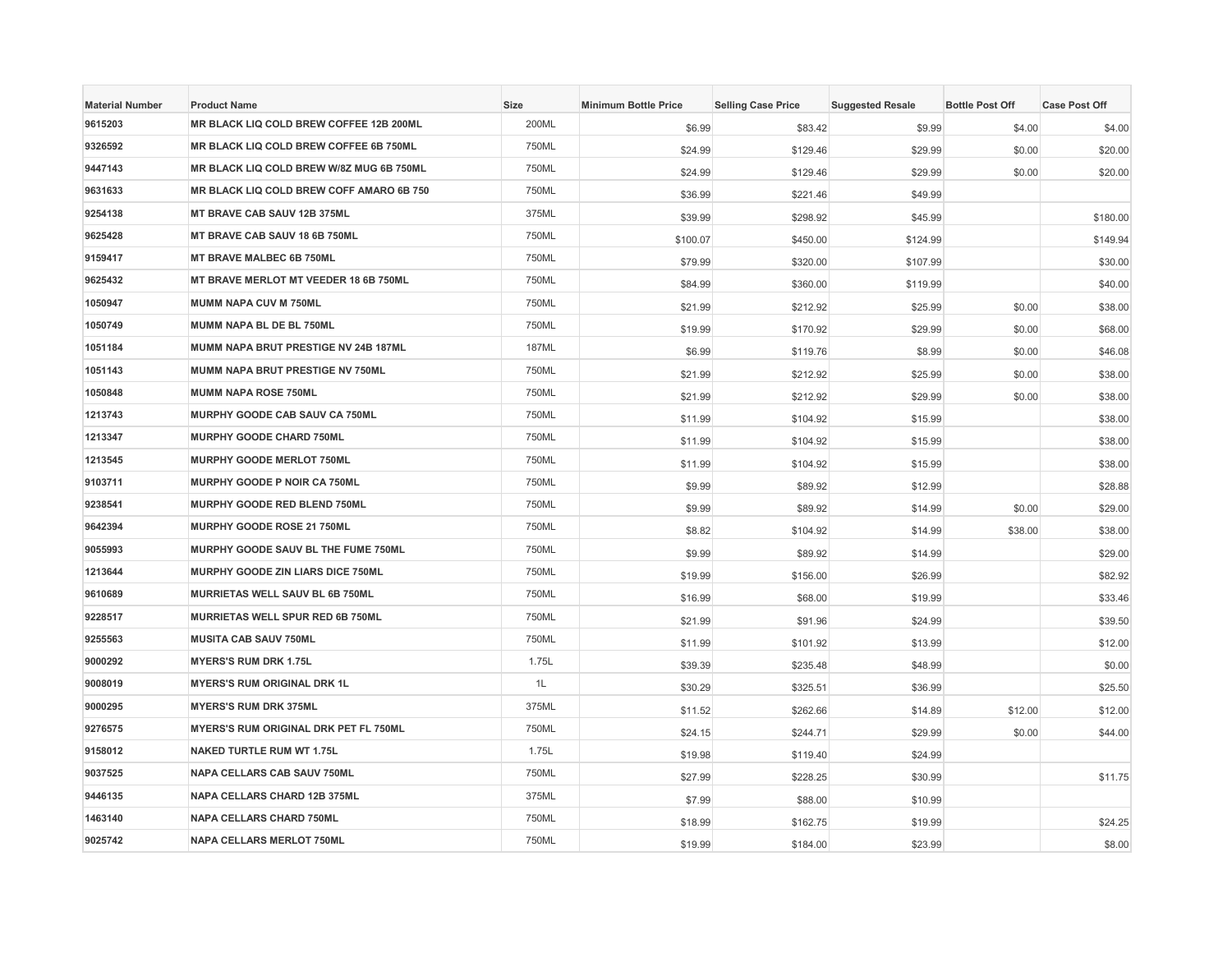| <b>Material Number</b> | <b>Product Name</b>                         | Size  | <b>Minimum Bottle Price</b> | <b>Selling Case Price</b> | <b>Suggested Resale</b> | <b>Bottle Post Off</b> | <b>Case Post Off</b> |
|------------------------|---------------------------------------------|-------|-----------------------------|---------------------------|-------------------------|------------------------|----------------------|
| 9025743                | <b>NAPA CELLARS P NOIR 750ML</b>            | 750ML | \$19.99                     | \$184.00                  | \$23.99                 |                        | \$8.00               |
| 9025744                | <b>NAPA CELLARS SAUV BL 750ML</b>           | 750ML | \$14.99                     | \$136.25                  | \$18.99                 |                        | \$19.75              |
| 9609173                | <b>NATURALIS CAB SAUV 750ML</b>             | 750ML | \$8.08                      | \$88.00                   | \$10.99                 |                        | \$8.00               |
| 9609172                | <b>NATURALIS CHARD 750ML</b>                | 750ML | \$8.08                      | \$88.00                   | \$10.99                 |                        | \$8.00               |
| 9609174                | NATURALIS SAUV BL 750ML                     | 750ML | \$8.08                      | \$88.00                   | \$10.99                 |                        | \$8.00               |
| 9640270                | <b>NAUGHTY FRENCH ROSE 21 750ML</b>         | 750ML | \$9.99                      | \$108.00                  | \$14.99                 |                        |                      |
| 9113777                | <b>NEIRANO MOSCATO D ASTI 750ML</b>         | 750ML | \$10.99                     | \$88.00                   | \$11.99                 |                        | \$8.00               |
| 9319979                | <b>NEIRANO PROSECCO BRUT 24B 187ML</b>      | 187ML | \$4.99                      | \$88.00                   | \$5.99                  | \$0.00                 | \$0.00               |
| 9319978                | <b>NEIRANO PROSECCO BRUT 750ML</b>          | 750ML | \$11.99                     | \$96.00                   | \$13.99                 |                        | \$16.00              |
| 9227375                | NEW AMSTERDAM VDK 100 1.75L                 | 1.75L | \$20.33                     | \$121.50                  | \$23.99                 | \$0.00                 | \$0.00               |
| 9227378                | NEW AMSTERDAM VDK 100 24B 200ML             | 200ML | \$3.99                      | \$186.00                  | \$4.99                  |                        |                      |
| 9227377                | NEW AMSTERDAM VDK 100 375ML                 | 375ML | \$6.75                      | \$160.00                  | \$8.99                  |                        |                      |
| 9240177                | NEW AMSTERDAM VDK 100 PET 10/12PK 50ML      | 50ML  | \$0.89                      | \$99.90                   | \$0.99                  |                        |                      |
| 9227376                | <b>NEW AMSTERDAM VDK 100 750ML</b>          | 750ML | \$13.45                     | \$160.00                  | \$12.99                 | \$0.00                 | \$0.00               |
| 9137925                | NEW AMSTERDAM VDK 80 FL 48B 100ML           | 100ML | \$1.83                      | \$80.00                   | \$2.99                  |                        |                      |
| 9137929                | <b>NEW AMSTERDAM VDK 80 1.75L</b>           | 1.75L | \$19.98                     | \$119.40                  | \$19.98                 |                        | \$0.00               |
| 9137928                | <b>NEW AMSTERDAM VDK 80 1L</b>              | 1L    | \$12.59                     | \$150.00                  | \$15.99                 | \$0.00                 | \$0.00               |
| 9137926                | NEW AMSTERDAM VDK 80 FL 24B 200ML           | 200ML | \$2.95                      | \$138.48                  | \$3.99                  | \$0.00                 | \$0.00               |
| 9137927                | NEW AMSTERDAM VDK 80 FL 375ML               | 375ML | \$5.09                      | \$118.88                  | \$6.99                  | \$0.00                 | \$0.00               |
| 9449856                | NEW AMSTERDAM VDK 80 EQUITY BTL 375ML       | 375ML | \$5.09                      | \$118.88                  | \$6.99                  |                        |                      |
| 9221240                | NEW AMSTERDAM VDK 80 PET 10/12PK 50ML       | 50ML  | \$0.70                      | \$81.00                   | \$0.99                  |                        | \$0.00               |
| 9137923                | NEW AMSTERDAM VDK 80 750ML                  | 750ML | \$10.99                     | \$123.88                  | \$12.99                 | \$31.04                | \$31.04              |
| 9435972                | NEW AMSTERDAM VDK 80 PET 750ML              | 750ML | \$10.99                     | \$123.88                  | \$12.99                 | \$31.04                | \$31.04              |
| 9617995                | NEW AMSTERDAM VDK BARSTOOL SPORTS 750ML     | 750ML | \$10.99                     | \$123.88                  | \$12.99                 | \$31.04                | \$31.04              |
| 9025746                | NEW AMSTERDAM GIN STRATUSPHERE 48B 100ML    | 100ML | \$1.79                      | \$81.00                   | \$2.99                  | \$0.00                 | \$0.00               |
| 9020827                | NEW AMSTERDAM GIN STRATUSPHERE 1.75L        | 1.75L | \$21.99                     | \$125.40                  | \$21.99                 |                        | \$0.00               |
| 9025747                | <b>NEW AMSTERDAM GIN STRATUSPHERE 1L</b>    | 1L    | \$13.75                     | \$164.04                  | \$16.99                 | \$0.00                 | \$0.00               |
| 9020830                | NEW AMSTERDAM GIN STRATUSPHERE 24B 200ML    | 200ML | \$2.82                      | \$134.48                  | \$5.39                  | \$0.00                 | \$0.00               |
| 9020829                | <b>NEW AMSTERDAM GIN STRATUSPHERE 375ML</b> | 375ML | \$4.99                      | \$118.88                  | \$6.99                  | \$0.00                 | \$0.00               |
| 9020831                | NEW AMSTERDAM GIN STRAT PET 10/12PK 50ML    | 50ML  | \$0.70                      | \$81.00                   | \$0.99                  | \$0.00                 | \$0.00               |
| 9020828                | NEW AMSTERDAM GIN STRATUSPHERE 750ML        | 750ML | \$11.99                     | \$139.17                  | \$13.99                 | \$30.88                | \$34.62              |
| 9353653                | <b>NEW AMSTERDAM GIN LONDON DRY 1.75L</b>   | 1.75L | \$19.90                     | \$118.40                  | \$24.99                 | \$23.00                | \$23.00              |
| 9353655                | NEW AMSTERDAM GIN LONDN DRY FL 24B 200ML    | 200ML | \$3.19                      | \$151.08                  | \$4.49                  |                        |                      |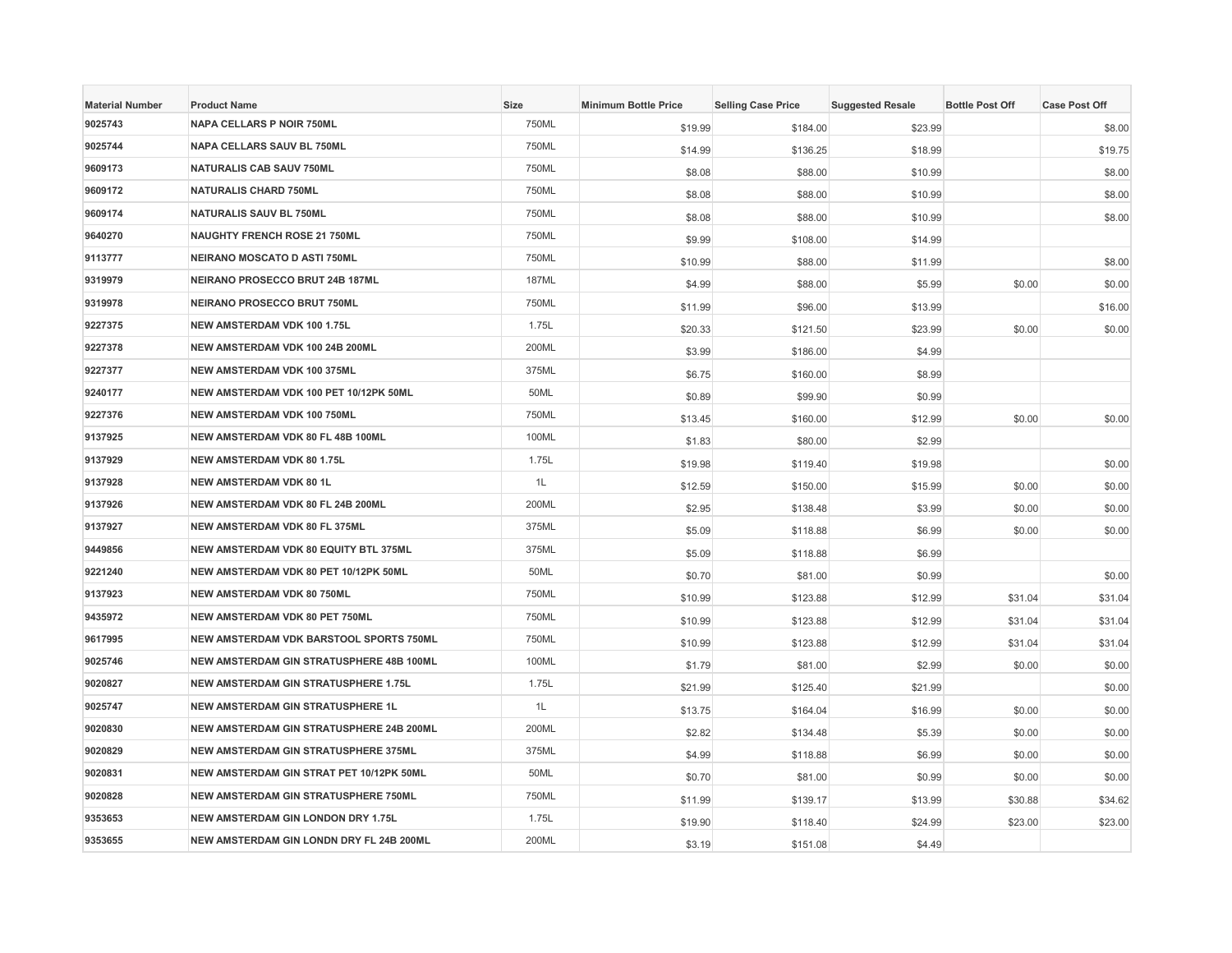| <b>Material Number</b> | <b>Product Name</b>                        | <b>Size</b> | <b>Minimum Bottle Price</b> | <b>Selling Case Price</b> | <b>Suggested Resale</b> | <b>Bottle Post Off</b> | <b>Case Post Off</b> |
|------------------------|--------------------------------------------|-------------|-----------------------------|---------------------------|-------------------------|------------------------|----------------------|
| 9353652                | NEW AMSTERDAM GIN LONDON DRY FL 375ML      | 375ML       | \$5.69                      | \$135.60                  | \$7.99                  |                        |                      |
| 9353651                | NEW AMSTERDAM GIN LONDN PET 10/12PK 50ML   | 50ML        | \$0.70                      | \$81.00                   | \$0.99                  |                        |                      |
| 9353654                | <b>NEW AMSTERDAM GIN LONDON DRY 750ML</b>  | 750ML       | \$12.36                     | \$147.40                  | \$15.99                 | \$30.00                | \$30.00              |
| 9358757                | NEW AMSTERDAM VDK GLUTEN FREE 1.75L        | 1.75L       | \$21.99                     | \$127.40                  | \$21.99                 | \$0.00                 | \$0.00               |
| 9359630                | NEW AMSTERDAM VDK GLUTEN PET 10/12P 50ML   | 50ML        | \$0.79                      | \$88.00                   | \$0.99                  |                        |                      |
| 9358506                | <b>NEW AMSTERDAM VDK GLUTEN FREE 750ML</b> | 750ML       | \$11.72                     | \$139.76                  | \$14.99                 | \$0.00                 | \$0.00               |
| 9630565                | <b>NEW AMSTERDAM VDK NHL BRUINS 750ML</b>  | 750ML       | \$10.99                     | \$123.88                  | \$12.99                 | \$31.04                | \$31.04              |
| 9417517                | NEW AMSTERDAM VDK PINK LMNADE 60 1L        | 1L          | \$14.08                     | \$168.00                  | \$15.99                 |                        | \$0.00               |
| 9607921                | NEW AMSTERDAM VDK PINK LMN 60 24B 200ML    | 200ML       | \$2.95                      | \$138.48                  | \$3.99                  |                        |                      |
| 9607922                | NEW AMSTERDAM VDK PINK LMN 60 375ML        | 375ML       | \$5.09                      | \$118.88                  | \$6.99                  |                        |                      |
| 9449779                | NEW AMSTERDAM VDK PINK LMN 60 12/10 50ML   | 50ML        | \$0.70                      | \$81.00                   | \$0.99                  |                        | \$0.00               |
| 9387208                | NEW AMSTERDAM VDK PINK LMNADE 60 750ML     | 750ML       | \$10.99                     | \$123.88                  | \$12.99                 | \$31.04                | \$31.04              |
| 9231889                | NEW AMSTERDAM VDK APL 70 1.75L             | 1.75L       | \$19.98                     | \$94.40                   | \$19.99                 |                        | \$25.00              |
| 9240880                | <b>NEW AMSTERDAM VDK APL 70 1L</b>         | 1L          | \$12.59                     | \$150.00                  | \$15.99                 |                        |                      |
| 9231932                | NEW AMSTERDAM VDK APL 70 FL 24B 200ML      | 200ML       | \$2.90                      | \$138.48                  | \$3.99                  |                        |                      |
| 9231931                | NEW AMSTERDAM VDK APL 70 FL 375ML          | 375ML       | \$5.03                      | \$118.88                  | \$6.99                  |                        |                      |
| 9231933                | NEW AMSTERDAM VDK APL 70 PET 10/12P 50ML   | 50ML        | \$0.70                      | \$81.00                   | \$0.99                  | \$0.00                 | \$0.00               |
| 9231890                | NEW AMSTERDAM VDK APL 70 750ML             | 750ML       | \$10.99                     | \$123.88                  | \$12.99                 | \$31.04                | \$31.04              |
| 9164063                | NEW AMSTERDAM VDK COCO 70 FL 48B 100ML     | 100ML       | \$1.83                      | \$80.00                   | \$2.99                  |                        |                      |
| 9166539                | NEW AMSTERDAM VDK COCO 70 1.75L            | 1.75L       | \$19.98                     | \$94.40                   | \$19.99                 |                        | \$25.00              |
| 9166538                | NEW AMSTERDAM VDK COCO 70 1L               | 1L          | \$12.59                     | \$150.00                  | \$15.99                 | \$0.00                 | \$0.00               |
| 9164065                | NEW AMSTERDAM VDK COCO 70 FL 24B 200ML     | 200ML       | \$2.95                      | \$138.48                  | \$3.99                  | \$0.00                 | \$0.00               |
| 9164067                | NEW AMSTERDAM VDK COCO 70 FL 375ML         | 375ML       | \$5.03                      | \$118.88                  | \$6.99                  | \$0.00                 | \$0.00               |
| 9196959                | NEW AMSTERDAM VDK COCO PET 10/12PK 50ML    | 50ML        | \$0.70                      | \$81.00                   | \$0.99                  |                        |                      |
| 9163999                | NEW AMSTERDAM VDK COCO 70 750ML            | 750ML       | \$10.99                     | \$123.88                  | \$12.99                 | \$31.04                | \$31.04              |
| 9299587                | NEW AMSTERDAM VDK GRPFRT 70 1.75L          | 1.75L       | \$19.98                     | \$94.40                   | \$19.98                 |                        | \$25.00              |
| 9299589                | NEW AMSTERDAM VDK GRPFRT 70 1L             | 1L          | \$12.59                     | \$150.00                  | \$15.99                 |                        |                      |
| 9299586                | NEW AMSTERDAM VDK GRPFRT 70 FL 24B 200ML   | 200ML       | \$2.95                      | \$138.48                  | \$3.99                  |                        |                      |
| 9299591                | NEW AMSTERDAM VDK GRPFRT 70 FL 375ML       | 375ML       | \$5.09                      | \$118.88                  | \$6.99                  |                        |                      |
| 9299590                | NEW AMSTERDAM VDK GRPFRT 70 PET 50ML       | 50ML        | \$0.70                      | \$81.00                   | \$0.99                  |                        | \$0.00               |
| 9299588                | NEW AMSTERDAM VDK GRPFRT 70 750ML          | 750ML       | \$10.99                     | \$123.88                  | \$12.99                 | \$31.04                | \$31.04              |
| 9263934                | <b>NEW AMSTERDAM VDK LEMON 70 1.75L</b>    | 1.75L       | \$19.98                     | \$94.40                   | \$19.99                 |                        | \$25.00              |
| 9263834                | NEW AMSTERDAM VDK LEMON 70 1L              | 1L          | \$12.59                     | \$150.00                  | \$15.99                 |                        |                      |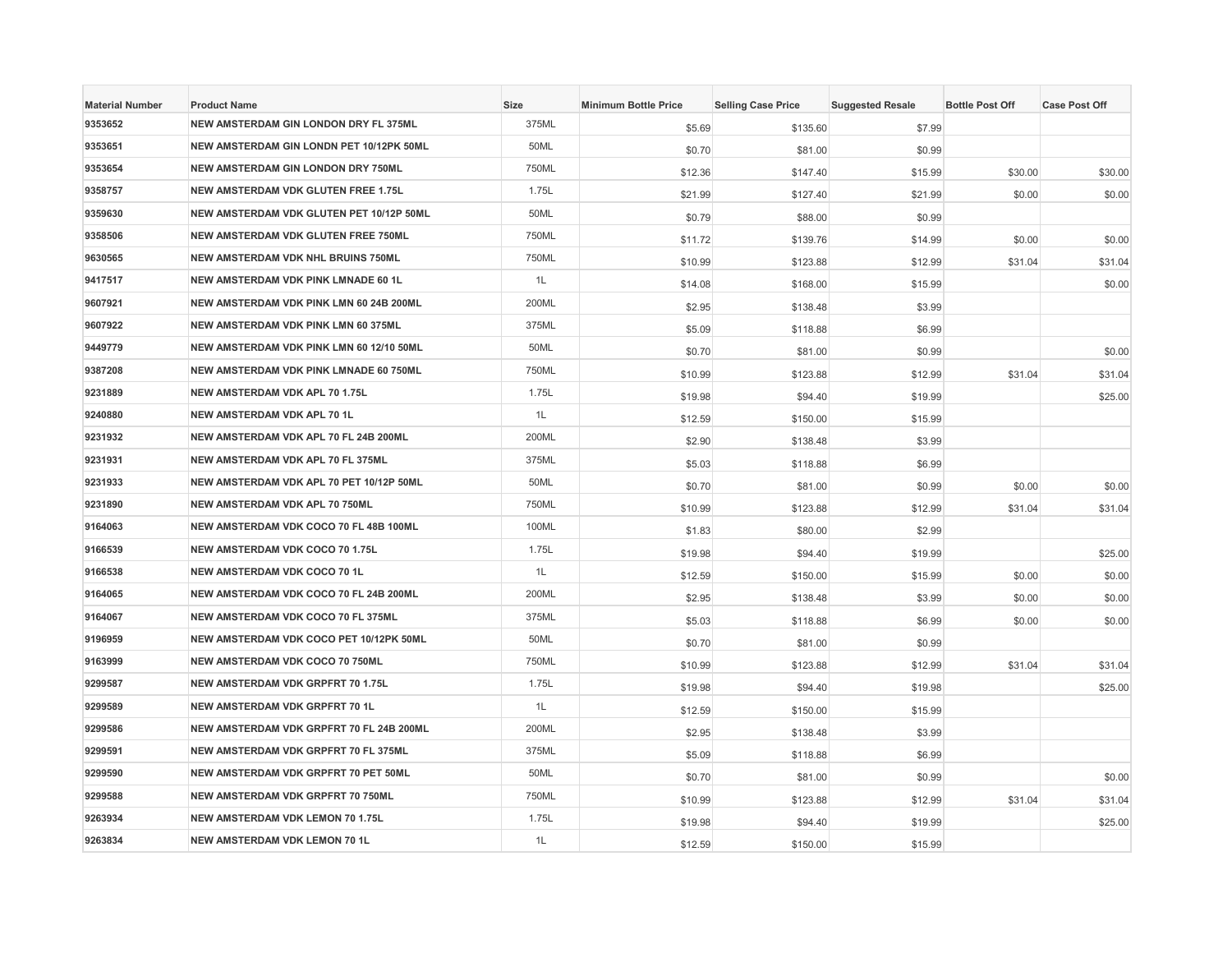| <b>Material Number</b> | <b>Product Name</b>                            | <b>Size</b> | <b>Minimum Bottle Price</b> | <b>Selling Case Price</b> | <b>Suggested Resale</b> | <b>Bottle Post Off</b> | <b>Case Post Off</b> |
|------------------------|------------------------------------------------|-------------|-----------------------------|---------------------------|-------------------------|------------------------|----------------------|
| 9270641                | NEW AMSTERDAM VDK LEMON PET 10/12PK 50ML       | 50ML        | \$0.70                      | \$81.00                   | \$0.99                  |                        | \$0.00               |
| 9263831                | NEW AMSTERDAM VDK LEMON 70 750ML               | 750ML       | \$10.99                     | \$123.88                  | \$12.99                 | \$31.04                | \$31.04              |
| 9185687                | <b>NEW AMSTERDAM VDK MANGO 70 1.75L</b>        | 1.75L       | \$19.98                     | \$94.40                   | \$19.99                 |                        | \$25.00              |
| 9185691                | NEW AMSTERDAM VDK MANGO 70 1L                  | 1L          | \$12.59                     | \$150.00                  | \$15.99                 | \$0.00                 | \$0.00               |
| 9185689                | NEW AMSTERDAM VDK MANGO 70 FL 24B 200ML        | 200ML       | \$2.95                      | \$138.48                  | \$3.99                  |                        |                      |
| 9185688                | <b>NEW AMSTERDAM VDK MANGO 70 FL 375ML</b>     | 375ML       | \$5.09                      | \$118.88                  | \$6.99                  |                        |                      |
| 9185711                | NEW AMSTERDAM VDK MANGO PET 10/12PK 50ML       | 50ML        | \$0.70                      | \$81.00                   | \$0.99                  | \$0.00                 | \$0.00               |
| 9185690                | <b>NEW AMSTERDAM VDK MANGO 70 750ML</b>        | 750ML       | \$10.99                     | \$123.88                  | \$12.99                 | \$31.04                | \$31.04              |
| 9176346                | NEW AMSTERDAM VDK ORNG 70 50ML                 | 50ML        | \$0.70                      | \$81.00                   | \$0.99                  | \$0.00                 | \$0.00               |
| 9636191                | NEW AMSTERDAM VDK PSNFRT 70 1.75L              | 1.75L       | \$19.98                     | \$94.40                   | \$24.99                 |                        |                      |
| 9636107                | NEW AMSTERDAM VDK PSNFRT 70 24B 200ML          | 200ML       | \$2.95                      | \$138.48                  | \$3.99                  |                        |                      |
| 9636193                | <b>NEW AMSTERDAM VDK PSNFRT 70 375ML</b>       | 375ML       | \$5.09                      | \$118.88                  | \$7.99                  |                        |                      |
| 9636238                | NEW AMSTERDAM VDK PSNFRT PET 10/12P 50ML       | 50ML        | \$0.75                      | \$81.00                   | \$1.49                  |                        |                      |
| 9631610                | <b>NEW AMSTERDAM VDK PSNFRT 70 750ML</b>       | 750ML       | \$10.99                     | \$123.88                  | \$12.99                 | \$31.04                | \$31.04              |
| 9152415                | <b>NEW AMSTERDAM VDK PEACH 70 FL 48B 100ML</b> | 100ML       | \$1.83                      | \$80.00                   | \$2.99                  |                        |                      |
| 9169166                | <b>NEW AMSTERDAM VDK PEACH 70 1.75L</b>        | 1.75L       | \$19.98                     | \$94.40                   | \$19.99                 |                        | \$25.00              |
| 9170246                | NEW AMSTERDAM VDK PEACH 70 1L                  | 1L          | \$12.59                     | \$150.00                  | \$15.99                 | \$0.00                 | \$0.00               |
| 9152414                | NEW AMSTERDAM VDK PEACH 70 FL 24B 200ML        | 200ML       | \$2.95                      | \$138.48                  | \$3.99                  | \$0.00                 | \$0.00               |
| 9152413                | NEW AMSTERDAM VDK PEACH 70 FL 375ML            | 375ML       | \$5.09                      | \$118.88                  | \$6.99                  | \$0.00                 | \$0.00               |
| 9152416                | NEW AMSTERDAM VDK PEACH PET 10/12PK 50ML       | 50ML        | \$0.70                      | \$81.00                   | \$0.99                  | \$0.00                 | \$0.00               |
| 9152412                | <b>NEW AMSTERDAM VDK PEACH 70 750ML</b>        | 750ML       | \$10.99                     | \$123.88                  | \$12.99                 | \$31.04                | \$31.04              |
| 9176191                | NEW AMSTERDAM VDK PINEAPL 70 FL 48B 100M       | 100ML       | \$1.83                      | \$80.00                   | \$2.99                  | \$0.00                 | \$0.00               |
| 9176362                | <b>NEW AMSTERDAM VDK PINEAPL 70 1.75L</b>      | 1.75L       | \$19.98                     | \$94.40                   | \$19.99                 | \$0.00                 | \$25.00              |
| 9176363                | NEW AMSTERDAM VDK PINEAPL 70 1L                | 1L          | \$12.59                     | \$150.00                  | \$15.99                 | \$0.00                 | \$0.00               |
| 9175978                | NEW AMSTERDAM VDK PINEAPL 70 FL 24B 200M       | 200ML       | \$2.95                      | \$138.48                  | \$3.99                  | \$0.00                 | \$0.00               |
| 9175977                | NEW AMSTERDAM VDK PINEAPL 70 FL 375ML          | 375ML       | \$5.09                      | \$118.88                  | \$6.99                  | \$0.00                 | \$0.00               |
| 9176350                | NEW AMSTERDAM VDK PINEAPL 10/12PK 50ML         | 50ML        | \$0.70                      | \$76.00                   | \$0.99                  | \$0.00                 | \$5.00               |
| 9176361                | NEW AMSTERDAM VDK PINEAPL 70 750ML             | 750ML       | \$10.99                     | \$123.88                  | \$12.99                 | \$31.04                | \$31.04              |
| 9259911                | <b>NEW AMSTERDAM VDK RASPB 70 1.75L</b>        | 1.75L       | \$19.98                     | \$94.40                   | \$19.99                 |                        | \$25.00              |
| 9280611                | <b>NEW AMSTERDAM VDK RASPB 70 1L</b>           | 1L          | \$12.59                     | \$150.00                  | \$15.99                 |                        |                      |
| 9259296                | NEW AMSTERDAM VDK RASPB 70 FL 24B 200ML        | 200ML       | \$2.95                      | \$138.48                  | \$3.99                  |                        |                      |
| 9259303                | NEW AMSTERDAM VDK RASPB 70 FL 375ML            | 375ML       | \$5.09                      | \$118.88                  | \$6.99                  |                        |                      |
| 9259913                | NEW AMSTERDAM VDK RASPB 70 10/12PK 50ML        | 50ML        | \$0.70                      | \$81.00                   | \$0.99                  |                        | \$0.00               |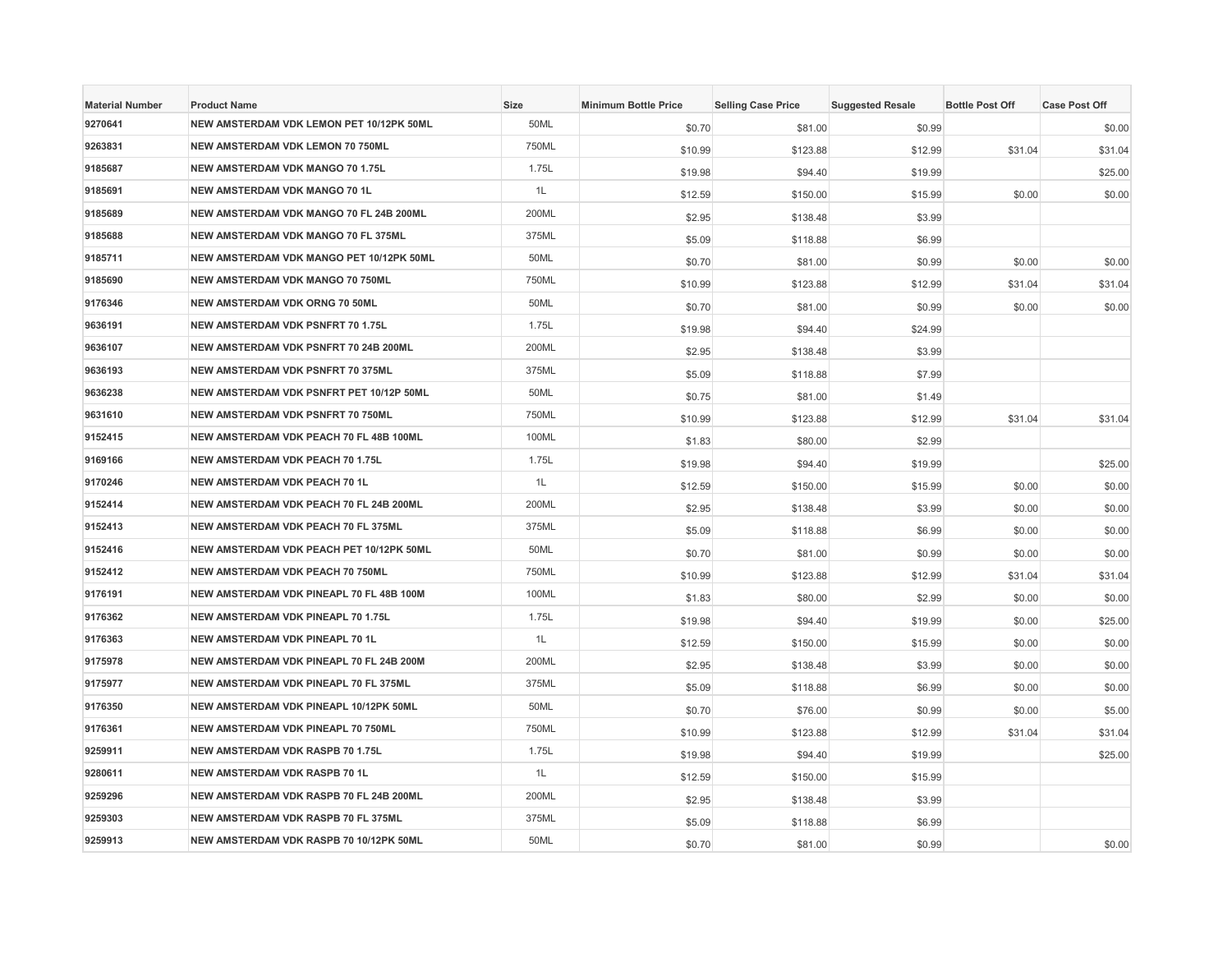| <b>Material Number</b> | <b>Product Name</b>                             | Size  | <b>Minimum Bottle Price</b> | <b>Selling Case Price</b> | <b>Suggested Resale</b> | <b>Bottle Post Off</b> | <b>Case Post Off</b> |
|------------------------|-------------------------------------------------|-------|-----------------------------|---------------------------|-------------------------|------------------------|----------------------|
| 9259912                | NEW AMSTERDAM VDK RASPB 70 750ML                | 750ML | \$10.99                     | \$123.88                  | \$12.99                 | \$31.04                | \$31.04              |
| 9152408                | NEW AMSTERDAM VDK RED BERRY 70 48B 100ML        | 100ML | \$1.83                      | \$80.00                   | \$2.99                  |                        |                      |
| 9169167                | NEW AMSTERDAM VDK RED BERRY 70 1.75L            | 1.75L | \$19.98                     | \$94.40                   | \$19.99                 |                        | \$25.00              |
| 9170245                | NEW AMSTERDAM VDK RED BERRY 70 1L               | 1L    | \$12.59                     | \$150.00                  | \$15.99                 | \$0.00                 | \$0.00               |
| 9152406                | NEW AMSTERDAM VDK RED BERRY 70 24B 200ML        | 200ML | \$2.95                      | \$138.48                  | \$3.99                  | \$0.00                 | \$0.00               |
| 9152359                | NEW AMSTERDAM VDK RED BERRY 70 375ML            | 375ML | \$5.09                      | \$118.88                  | \$6.99                  | \$0.00                 | \$0.00               |
| 9152411                | NEW AMSTERDAM VDK RED BERRY 12/10PK 50ML        | 50ML  | \$0.70                      | \$81.00                   | \$0.99                  | \$0.00                 | \$0.00               |
| 9152357                | NEW AMSTERDAM VDK RED BERRY 70 750ML            | 750ML | \$10.99                     | \$123.88                  | \$12.99                 | \$23.96                | \$31.04              |
| 9417240                | <b>NEW AMSTERDAM VDK WTRMLN 70 1.75L</b>        | 1.75L | \$19.98                     | \$94.40                   | \$19.98                 |                        | \$25.00              |
| 9417513                | NEW AMSTERDAM VDK WTRMLN 70 24B 200ML           | 200ML | \$2.95                      | \$138.48                  | \$3.99                  |                        |                      |
| 9417512                | <b>NEW AMSTERDAM VDK WTRMLN 70 375ML</b>        | 375ML | \$5.09                      | \$118.88                  | \$6.99                  |                        |                      |
| 9417514                | NEW AMSTERDAM VDK WTRMLN 70 10/12PK 50ML        | 50ML  | \$0.70                      | \$81.00                   | \$0.99                  |                        |                      |
| 9417511                | NEW AMSTERDAM VDK WTRMLN 70 750ML               | 750ML | \$10.99                     | \$123.88                  | \$12.99                 | \$31.04                | \$31.04              |
| 9640690                | <b>WILDCARD CKTL LEMON HARD TEA CN 6/4 355M</b> | 355ML | \$2.74                      | \$56.00                   | \$12.99                 |                        |                      |
| 9640617                | <b>WILDCARD CKTL CLS HARD PUNCH CN 6/4P 355</b> | 355ML | \$2.74                      | \$56.00                   | \$12.99                 |                        |                      |
| 9640619                | <b>WILDCARD CKTL ORIG HARD LMNDE CN 6/4 355</b> | 355ML | \$2.74                      | \$56.00                   | \$12.99                 |                        |                      |
| 9639298                | <b>NEXT ROUND CKTL MARG LIME 1.5L</b>           | 1.5L  | \$16.99                     | \$74.00                   | \$19.99                 | \$12.00                | \$39.46              |
| 9639299                | NEXT ROUND CKTL MARG LIME 12B 500ML             | 500ML | \$5.99                      | \$50.00                   | \$7.99                  |                        | \$20.92              |
| 9639315                | <b>NEXT ROUND CKTL SANGRIA ROSE 1.5L</b>        | 1.5L  | \$16.99                     | \$74.00                   | \$19.99                 | \$12.00                | \$39.46              |
| 9639329                | NEXT ROUND CKTL SANGRIA ROSE 12B 500ML          | 500ML | \$5.99                      | \$50.00                   | \$7.99                  |                        | \$20.92              |
| 9127581                | <b>NEXT RED 750ML</b>                           | 750ML | \$12.99                     | \$112.00                  | \$13.99                 |                        | \$20.00              |
| 9272019                | NEYERS CAB SAUV AME 6B 750ML                    | 750ML | \$66.99                     | \$400.25                  | \$94.99                 |                        |                      |
| 9272020                | NEYERS CAB SAUV NEYERS RNCH 750ML               | 750ML | \$47.99                     | \$560.25                  | \$66.99                 |                        |                      |
| 9273841                | <b>NEYERS CHARD CARNEROS 750ML</b>              | 750ML | \$20.99                     | \$240.25                  | \$29.99                 |                        |                      |
| 9273842                | NEYERS CHARD VYD 304 750ML                      | 750ML | \$16.99                     | \$200.25                  | \$24.99                 |                        |                      |
| 9273843                | <b>NEYERS RED LEFT BANK 750ML</b>               | 750ML | \$23.99                     | \$280.25                  | \$34.99                 |                        |                      |
| 9273844                | <b>NEYERS RED SAGE CANYON 750ML</b>             | 750ML | \$16.99                     | \$200.25                  | \$24.99                 |                        |                      |
| 9273845                | NEYERS ZIN VISTA LUNA 750ML                     | 750ML | \$16.99                     | \$200.25                  | \$24.99                 |                        |                      |
| 9259081                | NICOLAS BARREYRE BORDEAUX SUPER 750ML           | 750ML | \$10.99                     | \$109.20                  | \$15.99                 |                        | \$12.00              |
| 9185247                | NIEBAUM ESTATE CAB SAUV 1882 750ML              | 750ML | \$34.99                     | \$336.00                  | \$52.99                 | \$120.00               | \$202.92             |
| 9015572                | NIELSON BY BYRON CHARD STA BARB 750ML           | 750ML | \$15.99                     | \$108.00                  | \$23.99                 | \$0.00                 | \$82.92              |
| 9118452                | NIELSON BY BYRON P NOIR STA BARB 750ML          | 750ML | \$15.99                     | \$132.00                  | \$20.99                 | \$0.00                 | \$58.92              |
| 9058665                | <b>NOBILISSIMA P GRIGIO 750ML</b>               | 750ML | \$9.99                      | \$82.35                   | \$11.99                 | \$0.00                 | \$22.84              |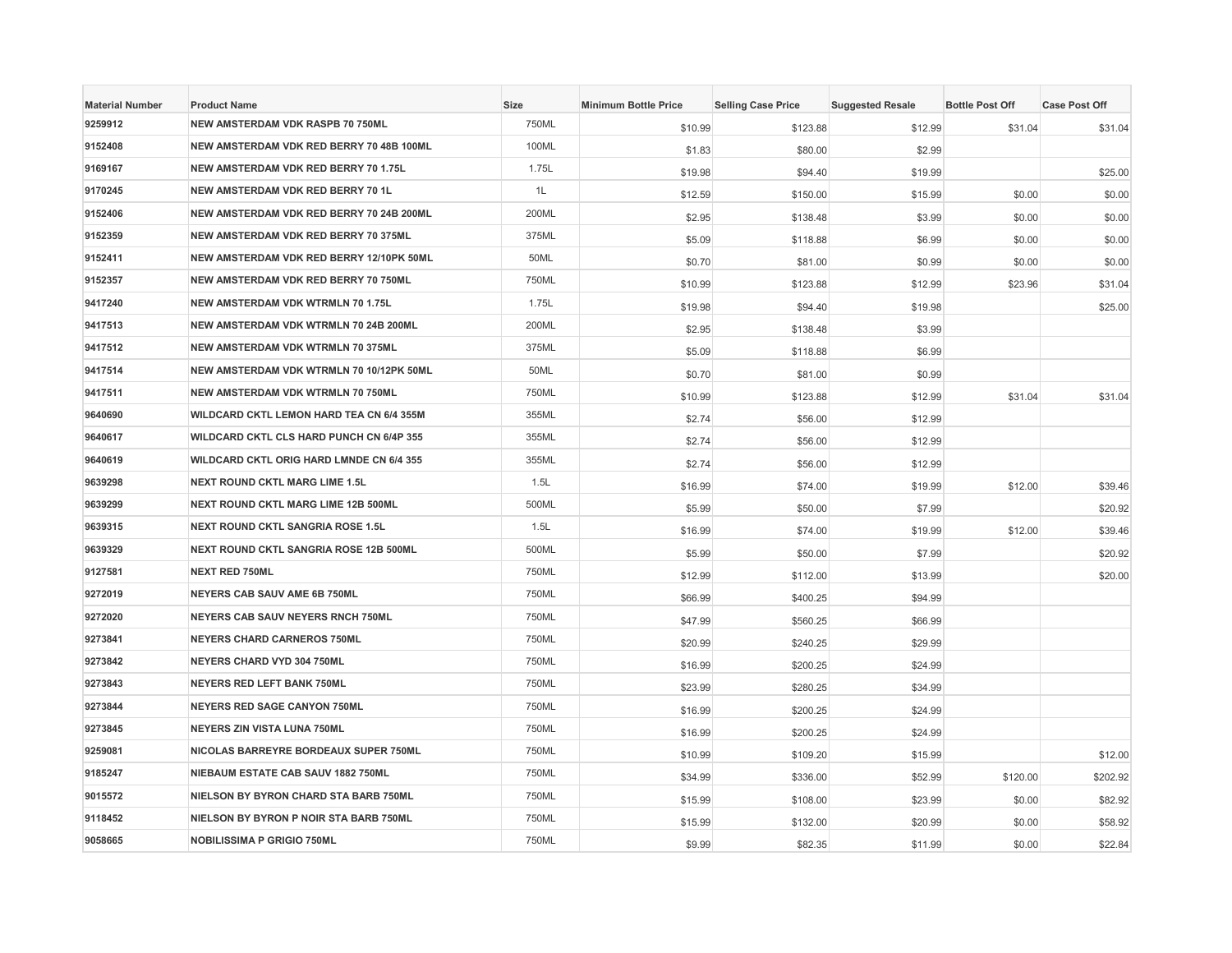| <b>Material Number</b> | <b>Product Name</b>                       | <b>Size</b> | <b>Minimum Bottle Price</b> | <b>Selling Case Price</b> | <b>Suggested Resale</b> | <b>Bottle Post Off</b> | <b>Case Post Off</b> |
|------------------------|-------------------------------------------|-------------|-----------------------------|---------------------------|-------------------------|------------------------|----------------------|
| 9247952                | <b>NOBILISSIMA PROSECCO 750ML</b>         | 750ML       | \$9.99                      | \$103.52                  | \$14.99                 |                        | \$6.00               |
| 9078682                | <b>NOBILO ICON P NOIR 6B 750ML</b>        | 750ML       | \$14.99                     | \$60.00                   | \$24.99                 |                        | \$0.00               |
| 9082545                | <b>NOBILO ICON SAUV BL 6B 750ML</b>       | 750ML       | \$14.99                     | \$60.00                   | \$24.99                 | \$0.00                 | \$0.00               |
| 9044575                | <b>NOBILO SAUV BL MARLB 750ML</b>         | 750ML       | \$11.99                     | \$96.00                   | \$14.99                 |                        | \$12.00              |
| 9438646                | <b>NOILLY PRAT VERM EX DRY 6B 1L</b>      | 1L          | \$10.99                     | \$61.96                   | \$16.99                 | \$4.50                 | \$4.50               |
| 9164460                | NOILLY PRAT VERM EX DRY 12B 375ML         | 375ML       | \$4.99                      | \$53.12                   | \$6.99                  |                        | \$5.00               |
| 9164459                | <b>NOILLY PRAT VERM EX DRY 750ML</b>      | 750ML       | \$10.49                     | \$122.92                  | \$12.99                 |                        |                      |
| 9438647                | <b>NOILLY PRAT VERM SWT 6B 1L</b>         | 1L          | \$10.99                     | \$61.96                   | \$16.99                 | \$4.50                 | \$4.50               |
| 9082073                | <b>NOILLY PRAT VERM SWT 12B 375ML</b>     | 375ML       | \$4.99                      | \$53.12                   | \$6.99                  | \$0.00                 | \$5.00               |
| 1048149                | <b>NOILLY PRAT VERM SWT 750ML</b>         | 750ML       | \$10.49                     | \$122.92                  | \$12.99                 | \$0.00                 | \$0.00               |
| 9077913                | <b>NOLET GIN RSV 1B 750ML</b>             | 750ML       | \$499.98                    | \$5,998.80                | \$599.99                | \$81.00                | \$81.00              |
| 9077914                | <b>NOLET GIN SLVR 4B 750ML</b>            | 750ML       | \$29.99                     | \$358.92                  | \$39.99                 | \$120.00               | \$120.00             |
| 9374713                | NOMADICA RED CAN 9/4PK 250ML              | 250ML       | \$4.49                      | \$124.91                  | \$19.99                 | \$21.60                | \$55.00              |
| 9374698                | <b>NOMADICA ROSE CAN 9/4PK 250ML</b>      | 250ML       | \$4.49                      | \$124.91                  | \$19.99                 | \$21.60                | \$55.00              |
| 9374700                | <b>NOMADICA SPKL ROSE CAN 9/4PK 250ML</b> | 250ML       | \$5.49                      | \$137.92                  | \$21.99                 | \$3.60                 | \$60.00              |
| 9374711                | <b>NOMADICA SPKL WT CAN 9/4PK 250ML</b>   | 250ML       | \$5.49                      | \$137.92                  | \$21.99                 | \$3.60                 | \$60.00              |
| 9645207                | <b>NOMADICA WT CAN 9/4PK 250ML</b>        | 250ML       | \$4.49                      | \$124.91                  | \$19.99                 | \$21.60                | \$55.00              |
| 9323233                | NORTH BY NORTHWEST RIES HHH 750ML         | 750ML       | \$6.99                      | \$60.00                   | \$9.99                  | \$0.00                 | \$0.00               |
| 9632836                | OFFLEY PORT FINE WT 750ML                 | 750ML       | \$9.66                      | \$108.00                  | \$12.99                 |                        |                      |
| 9632840                | OFFLEY PORT LBV 6B 750ML                  | 750ML       | \$15.98                     | \$92.00                   | \$19.99                 |                        |                      |
| 9632821                | OFFLEY PORT TAWNY 750ML                   | 750ML       | \$9.66                      | \$108.00                  | \$12.99                 |                        |                      |
| 9630611                | OFFLEY PORT RUBY 750ML                    | 750ML       | \$9.66                      | \$108.00                  | \$12.99                 |                        |                      |
| 9025763                | OLD CROW BRBN 1.75L                       | 1.75L       | \$22.99                     | \$137.46                  | \$28.99                 | \$0.00                 | \$0.00               |
| 9025764                | <b>OLD CROW BRBN 1L</b>                   | 1L          | \$13.49                     | \$145.92                  | \$28.99                 | \$0.00                 | \$15.00              |
| 9025766                | OLD CROW BRBN 375ML                       | 375ML       | \$4.99                      | \$112.56                  | \$6.29                  | \$0.00                 | \$0.00               |
| 9025767                | OLD CROW BRBN 750ML                       | 750ML       | \$12.99                     | \$154.92                  | \$15.89                 | \$0.00                 | \$0.00               |
| 9025769                | OLD GRAND DAD BRBN 100 BONDED 1L          | 1L          | \$22.99                     | \$256.92                  | \$26.99                 | \$12.00                | \$24.00              |
| 9025773                | OLD GRAND DAD BRBN 100 BONDED 750ML       | 750ML       | \$20.99                     | \$250.92                  | \$24.49                 | \$0.00                 | \$0.00               |
| 9025774                | OLD GRAND DAD BRBN 114 750ML              | 750ML       | \$23.49                     | \$272.92                  | \$29.99                 | \$12.00                | \$20.00              |
| 9025775                | OLD GRAND DAD BRBN 80 1.75L               | 1.75L       | \$28.99                     | \$143.46                  | \$34.99                 |                        | \$24.00              |
| 9025776                | OLD GRAND DAD BRBN 80 1L                  | 1L          | \$19.99                     | \$214.96                  | \$28.49                 | \$0.00                 | \$18.00              |
| 9025780                | OLD GRAND DAD BRBN 80 750ML               | 750ML       | \$17.99                     | \$212.52                  | \$24.49                 | \$0.00                 | \$0.00               |
| 9277678                | OLD OVERHOLT RYE WHSKY BONDED 100 1L      | 1L          | \$22.49                     | \$268.92                  | \$28.99                 | \$90.00                | \$90.00              |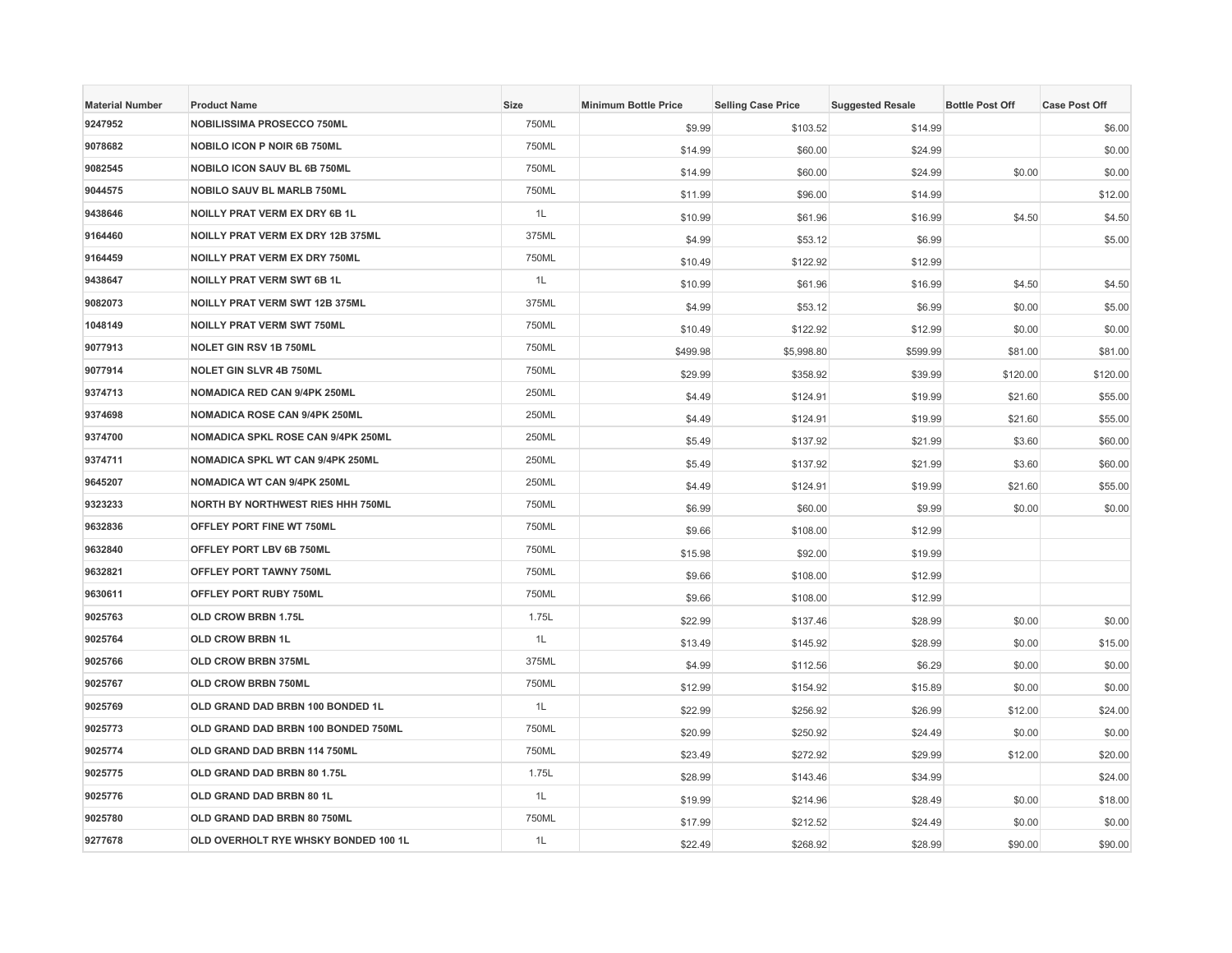| <b>Material Number</b> | <b>Product Name</b>                        | Size  | <b>Minimum Bottle Price</b> | <b>Selling Case Price</b> | <b>Suggested Resale</b> | <b>Bottle Post Off</b> | <b>Case Post Off</b> |
|------------------------|--------------------------------------------|-------|-----------------------------|---------------------------|-------------------------|------------------------|----------------------|
| 9615362                | OLD OVERHOLT RYE WHSKY 114 750ML           | 750ML | \$24.99                     | \$298.92                  | \$31.99                 | \$96.00                | \$96.00              |
| 9431610                | OLD OVERHOLT RYE WHSKY 86 1L               | 1L    | \$17.99                     | \$214.92                  | \$22.99                 |                        |                      |
| 9431608                | OLD OVERHOLT RYE WHSKY 86 750ML            | 750ML | \$16.99                     | \$190.92                  | \$16.49                 | \$42.00                | \$54.00              |
| 9027492                | OLD SMUGGLER SCOTCH 1.75L                  | 1.75L | \$21.78                     | \$95.01                   | \$28.99                 | \$4.26                 | \$22.24              |
| 9027493                | OLD SMUGGLER SCOTCH 1L                     | 1L    | \$11.99                     | \$133.16                  | \$15.99                 |                        | \$9.76               |
| 9194552                | OLD SOUL CAB SAUV 750ML                    | 750ML | \$12.99                     | \$96.25                   | \$14.99                 |                        | \$24.00              |
| 9194553                | OLD SOUL CHARD 750ML                       | 750ML | \$12.99                     | \$96.25                   | \$14.99                 |                        | \$24.00              |
| 9194554                | OLD SOUL PETITE SIRAH 750ML                | 750ML | \$12.99                     | \$96.25                   | \$14.99                 |                        | \$24.00              |
| 9194555                | OLD SOUL P NOIR 750ML                      | 750ML | \$12.99                     | \$96.25                   | \$14.99                 |                        | \$24.00              |
| 9439096                | OLD TUB BRBN 4YR 100 750ML                 | 750ML | \$17.49                     | \$166.92                  | \$24.99                 | \$66.00                | \$108.00             |
| 9251542                | OLMECA ALTOS TEQ ANEJO 6B 1L               | 1L    | \$34.99                     | \$418.92                  | \$42.99                 | \$84.00                | \$84.00              |
| 9251543                | OLMECA ALTOS TEQ ANEJO 6B 750ML            | 750ML | \$31.99                     | \$382.92                  | \$39.99                 | \$72.00                | \$72.00              |
| 9178585                | <b>OLMECA ALTOS TEQ PLATA 1.75L</b>        | 1.75L | \$49.99                     | \$233.46                  | \$49.99                 | \$12.00                | \$78.00              |
| 9182714                | OLMECA ALTOS TEQ PLATA 6B 1L               | 1L    | \$31.99                     | \$334.92                  | \$34.99                 | \$24.00                | \$72.00              |
| 9182713                | <b>OLMECA ALTOS TEQ PLATA 375ML</b>        | 375ML | \$12.99                     | \$253.91                  | \$16.99                 | \$60.00                | \$108.00             |
| 9647451                | OLMECA ALTOS TEQ PLATA 12B 375ML           | 375ML | \$12.99                     | \$253.91                  | \$16.99                 | \$60.00                | \$108.00             |
| 9164626                | OLMECA ALTOS TEQ PLATA 6B 750ML            | 750ML | \$29.99                     | \$286.92                  | \$29.99                 | \$0.00                 | \$72.00              |
| 9178587                | <b>OLMECA ALTOS TEQ REP 1.75L</b>          | 1.75L | \$49.99                     | \$233.46                  | \$49.99                 | \$12.00                | \$78.00              |
| 9182717                | OLMECA ALTOS TEQ REP 6B 1L                 | 1L    | \$31.99                     | \$334.92                  | \$34.99                 | \$24.00                | \$72.00              |
| 9182716                | OLMECA ALTOS TEQ REP 375ML                 | 375ML | \$12.99                     | \$253.91                  | \$16.99                 | \$60.00                | \$108.00             |
| 9647456                | OLMECA ALTOS TEQ REP 12B 375ML             | 375ML | \$12.99                     | \$253.91                  | \$16.99                 | \$60.00                | \$108.00             |
| 9164627                | OLMECA ALTOS TEQ REP 6B 750ML              | 750ML | \$29.99                     | \$286.92                  | \$29.99                 | \$0.00                 | \$72.00              |
| 9615456                | ONDA TEQ SELTZ BLOOD ORNG CAN 6/4PK 12Z    | 12Z   | \$2.49                      | \$46.00                   | \$9.99                  |                        | \$2.00               |
| 9615461                | ONDA TEQ SELTZ CLASS VRTY CAN 3/8PK 12Z    | 12Z   | \$2.49                      | \$46.00                   | \$19.99                 |                        | \$2.00               |
| 9622616                | ONDA TEQ SELTZ PRDISE VRTY CAN 3/8PK 12Z   | 12Z   | \$2.49                      | \$46.00                   | \$19.99                 |                        | \$2.00               |
| 9606282                | ONDA TEQ SELTZ GRPFRT CAN 6/4PK 12Z        | 12Z   | \$2.49                      | \$46.00                   | \$9.99                  |                        | \$2.00               |
| 9606283                | ONDA TEQ SELTZ LIME CAN 6/4PK 12Z          | 12Z   | \$2.49                      | \$46.00                   | \$9.99                  |                        | \$2.00               |
| 9635358                | ONDA TEQ SELTZ MANGO CAN 6/4PK 12Z         | 12Z   | \$2.49                      | \$46.00                   | \$9.99                  |                        | \$2.00               |
| 9635355                | ONDA TEQ SELTZ PINEAPL CAN 6/4PK 12Z       | 12Z   | \$2.49                      | \$46.00                   | \$9.99                  |                        | \$2.00               |
| 9615430                | <b>ONDA TEQ SELTZ WTRMLN CAN 6/4PK 12Z</b> | 12Z   | \$2.49                      | \$46.00                   | \$9.99                  |                        | \$2.00               |
| 9183465                | <b>ONEHOPE CAB SAUV 750ML</b>              | 750ML | \$10.99                     | \$89.23                   | \$16.99                 |                        | \$38.75              |
| 9183459                | <b>ONEHOPE CHARD 750ML</b>                 | 750ML | \$10.99                     | \$89.23                   | \$16.99                 |                        | \$38.75              |
| 9183472                | <b>ONEHOPE P NOIR PAWS 750ML</b>           | 750ML | \$10.99                     | \$89.23                   | \$16.99                 |                        | \$38.75              |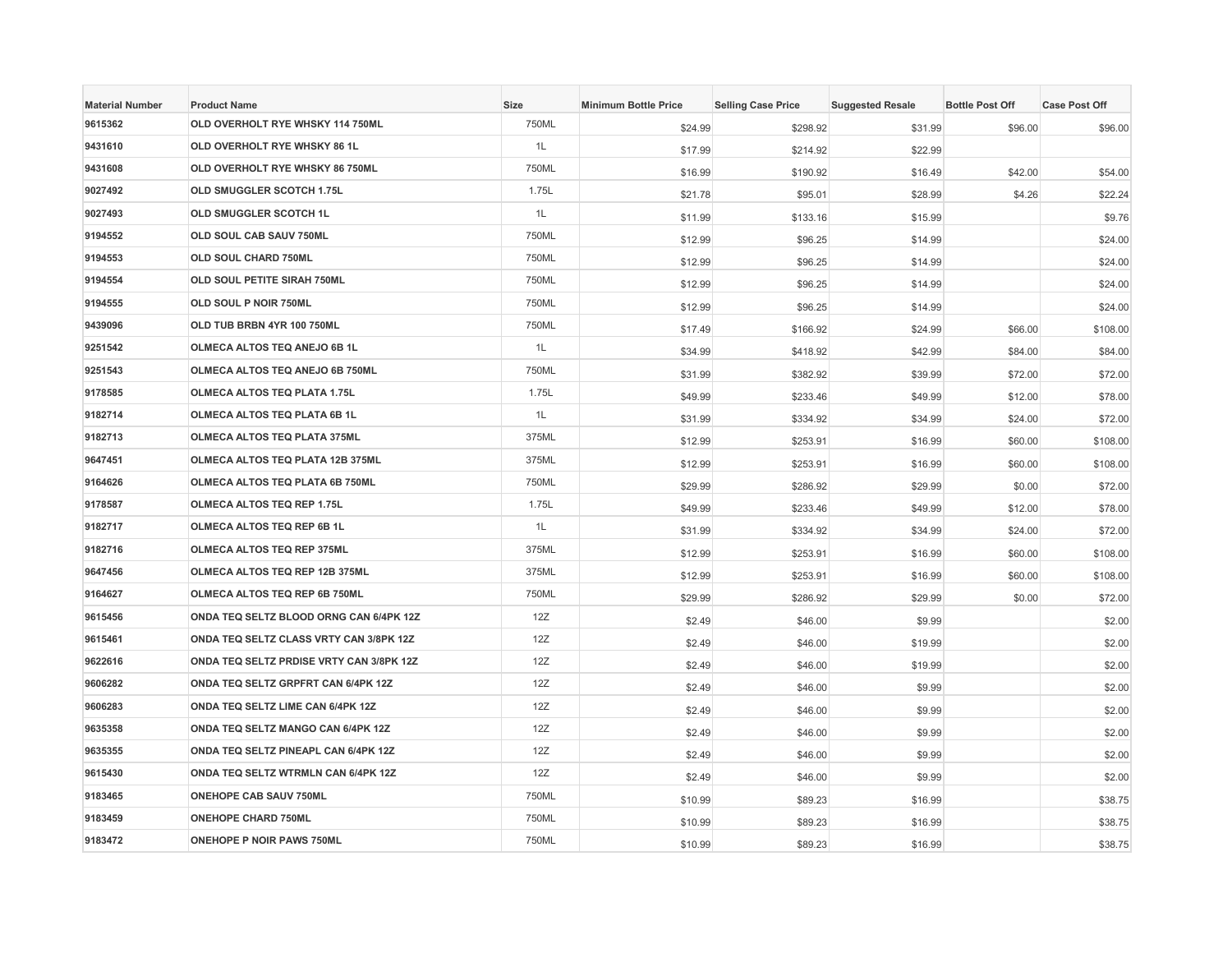| <b>Material Number</b> | <b>Product Name</b>                    | Size  | <b>Minimum Bottle Price</b> | <b>Selling Case Price</b> | <b>Suggested Resale</b> | <b>Bottle Post Off</b> | <b>Case Post Off</b> |
|------------------------|----------------------------------------|-------|-----------------------------|---------------------------|-------------------------|------------------------|----------------------|
| 9228184                | <b>ONEHOPE RED 750ML</b>               | 750ML | \$10.99                     | \$89.23                   | \$16.99                 |                        | \$38.75              |
| 9183471                | <b>ONEHOPE SPKL 750ML</b>              | 750ML | \$7.00                      | \$82.98                   | \$16.99                 | \$45.00                | \$45.00              |
| 9632282                | OPIA CHARD NA 750ML                    | 750ML | \$12.99                     | \$99.00                   | \$14.99                 |                        | \$21.00              |
| 9617045                | OPIA CHARD SPKL NA 750ML               | 750ML | \$12.99                     | \$99.00                   | \$14.99                 |                        | \$21.00              |
| 9619432                | <b>OREGON TERRITORY P NOIR 750ML</b>   | 750ML | \$18.99                     | \$162.96                  | \$20.99                 | \$12.00                | \$24.00              |
| 9332390                | ORIN SWIFT 8YR IN DESERT RED 750ML     | 750ML | \$30.22                     | \$361.71                  | \$44.99                 |                        |                      |
| 9245748                | ORIN SWIFT ABSTRACT 1.5L               | 1.5L  | \$55.58                     | \$333.00                  | \$82.99                 |                        |                      |
| 9239383                | ORIN SWIFT ABSTRACT 750ML              | 750ML | \$25.59                     | \$305.43                  | \$37.99                 |                        | \$0.00               |
| 9257130                | ORIN SWIFT BLANK STARE 750ML           | 750ML | \$24.99                     | \$281.31                  | \$24.99                 |                        |                      |
| 9239384                | ORIN SWIFT MACHETE 750ML               | 750ML | \$36.59                     | \$437.86                  | \$49.99                 |                        | \$0.00               |
| 9239385                | ORIN SWIFT MANNEQUIN 750ML             | 750ML | \$26.75                     | \$320.00                  | \$34.99                 |                        | \$0.00               |
| 9628388                | ORIN SWIFT MERCURY HEAD 18 1.5L        | 1.5L  | \$227.99                    | \$1,364.90                | \$275.00                |                        |                      |
| 9239386                | ORIN SWIFT MERCURY HEAD 6B 750ML       | 750ML | \$110.99                    | \$663.32                  | \$150.00                |                        | \$0.00               |
| 9239387                | <b>ORIN SWIFT PALERMO 750ML</b>        | 750ML | \$36.99                     | \$442.11                  | \$54.99                 |                        | \$0.00               |
| 9245746                | <b>ORIN SWIFT PAPILLON 1.5L</b>        | 1.5L  | \$114.08                    | \$684.00                  | \$144.99                |                        |                      |
| 9239388                | ORIN SWIFT PAPILLON 6B 750ML           | 750ML | \$50.34                     | \$301.45                  | \$69.99                 |                        | \$0.00               |
| 9277687                | ORIN SWIFT SLANDER 750ML               | 750ML | \$33.58                     | \$401.91                  | \$49.99                 |                        |                      |
| 9642135                | <b>OUTERBOUND CAB SAUV 6B 750ML</b>    | 750ML | \$40.07                     | \$160.00                  | \$39.99                 |                        | \$79.46              |
| 9642126                | OUTERBOUND CAB SAUV RSV 6B 750ML       | 750ML | \$60.07                     | \$240.00                  | \$59.99                 |                        | \$119.46             |
| 9642133                | OUTERBOUND CHARD 6B750ML               | 750ML | \$30.07                     | \$120.00                  | \$29.99                 |                        | \$59.46              |
| 9642137                | OUTERBOUND P NOIR 6B 750ML             | 750ML | \$40.07                     | \$160.00                  | \$39.99                 |                        | \$79.46              |
| 9613124                | <b>OVERBOARD P GRIGIO 750ML</b>        | 750ML | \$5.08                      | \$60.00                   | \$8.99                  | \$20.00                | \$20.00              |
| 9264830                | OXLEY GIN 6B 750ML                     | 750ML | \$25.99                     | \$298.92                  | \$34.99                 | \$108.00               | \$120.00             |
| 9194754                | OZV RED BLEND 750ML                    | 750ML | \$12.99                     | \$96.25                   | \$16.99                 |                        | \$24.00              |
| 9009589                | OZV ZIN LODI OV 750ML                  | 750ML | \$12.99                     | \$96.25                   | \$14.99                 |                        | \$24.00              |
| 9099662                | PADDY OLD IRISH WHSKY 1L               | 1L    | \$21.10                     | \$252.16                  | \$32.99                 | \$67.20                | \$67.20              |
| 9357565                | PADDY OLD IRISH WHSKY PET 10/12PK 50ML | 50ML  | \$0.71                      | \$82.20                   | \$0.99                  |                        |                      |
| 9159336                | PADDY OLD IRISH WHSKY 750ML            | 750ML | \$19.99                     | \$194.33                  | \$19.99                 | \$51.53                | \$96.00              |
| 9622837                | PAHLMEYER CHARD NAPA 20 6B 750ML       | 750ML | \$66.75                     | \$400.00                  | \$89.99                 |                        |                      |
| 9422623                | PAHLMEYER MERLOT 16 6B 750ML           | 750ML | \$76.99                     | \$460.00                  | \$94.99                 |                        |                      |
| 9431691                | PAHLMEYER MERLOT 17 6B 750ML           | 750ML | \$76.99                     | \$460.00                  | \$94.99                 |                        |                      |
| 9420737                | PAHLMEYER RED 16 6B 750ML              | 750ML | \$160.99                    | \$960.00                  | \$224.99                |                        |                      |
| 9616724                | PALAFOX PIONERO TINTO 750ML            | 750ML | \$13.07                     | \$155.92                  | \$25.99                 | \$52.08                | \$52.08              |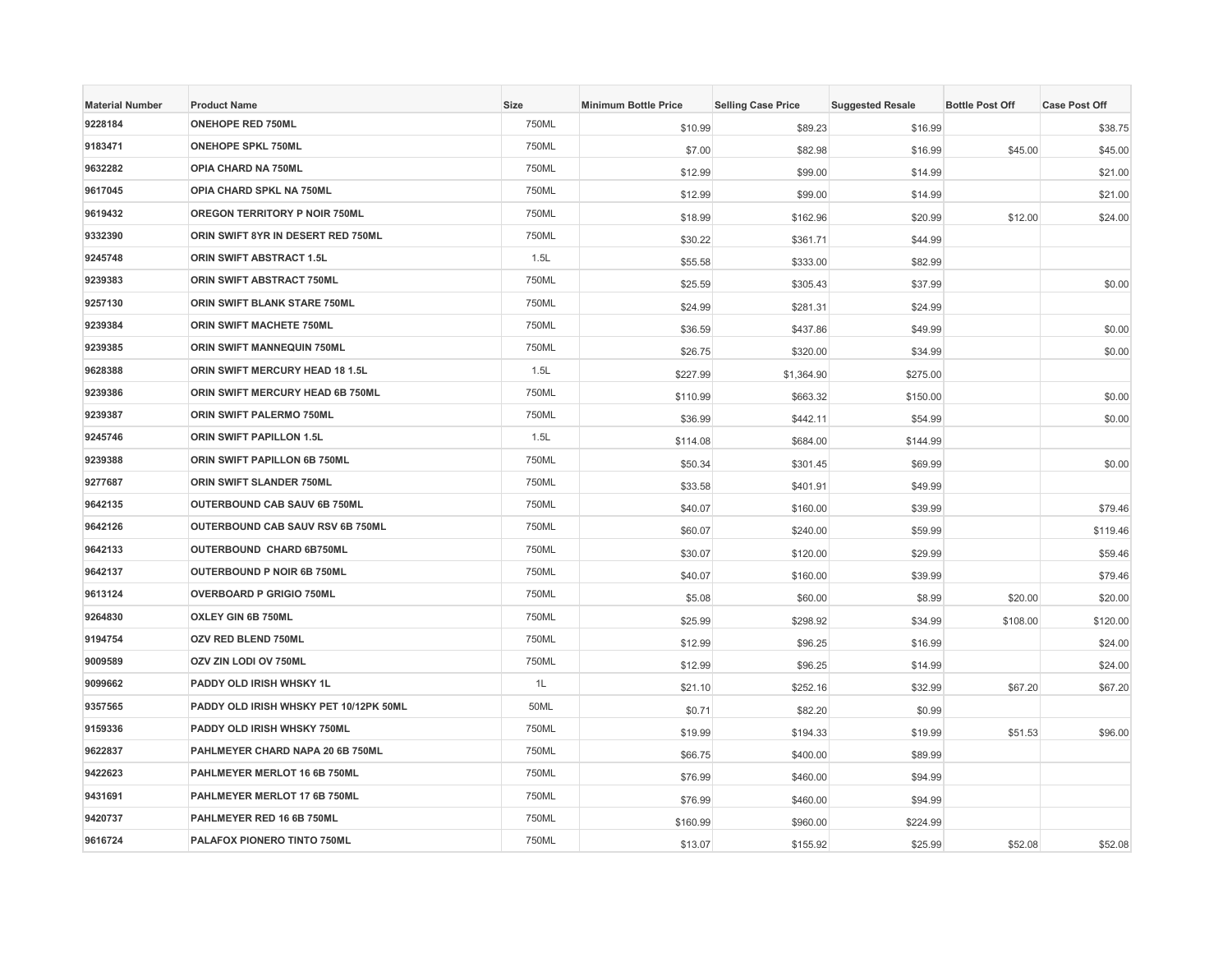| <b>Material Number</b> | <b>Product Name</b>                     | <b>Size</b> | <b>Minimum Bottle Price</b> | <b>Selling Case Price</b> | <b>Suggested Resale</b> | <b>Bottle Post Off</b> | <b>Case Post Off</b> |
|------------------------|-----------------------------------------|-------------|-----------------------------|---------------------------|-------------------------|------------------------|----------------------|
| 9027507                | PALO VIEJO RUM GLD PET 1.75L            | 1.75L       | \$18.49                     | \$95.46                   | \$23.59                 |                        | \$15.00              |
| 9027508                | PALO VIEJO RUM GLD 1L                   | 1L          | \$11.99                     | \$132.86                  | \$14.99                 |                        | \$10.06              |
| 9027509                | PALO VIEJO RUM GLD PET 200ML            | 200ML       | \$3.50                      | \$160.32                  | \$5.99                  | \$23.52                | \$23.52              |
| 9027510                | PALO VIEJO RUM GLD PET 375ML            | 375ML       | \$5.26                      | \$112.62                  | \$6.39                  | \$29.52                | \$35.46              |
| 9027511                | PALO VIEJO RUM GLD 750ML                | 750ML       | \$9.99                      | \$110.46                  | \$14.99                 |                        | \$8.46               |
| 9027512                | PALO VIEJO RUM WT PET 1.75L             | 1.75L       | \$18.49                     | \$95.46                   | \$23.59                 |                        | \$15.00              |
| 9027513                | PALO VIEJO RUM WT 1L                    | 1L          | \$11.99                     | \$132.86                  | \$15.49                 | \$12.00                | \$20.62              |
| 9027514                | PALO VIEJO RUM WT PET 200ML             | 200ML       | \$3.50                      | \$160.32                  | \$4.39                  | \$39.84                | \$39.84              |
| 9027515                | PALO VIEJO RUM WT PET 375ML             | 375ML       | \$5.26                      | \$112.62                  | \$6.39                  | \$29.52                | \$35.46              |
| 9027516                | PALO VIEJO RUM WT 750ML                 | 750ML       | \$9.99                      | \$110.46                  | \$14.99                 |                        | \$8.46               |
| 9622035                | PANCHO VILLA TEQ ROJO 1.75L             | 1.75L       | \$14.50                     | \$86.50                   | \$19.99                 |                        |                      |
| 144337                 | PANCHO VILLA TEQ ROJO 1L                | 1L          | \$8.29                      | \$98.52                   | \$10.39                 |                        | \$0.00               |
| 9331761                | PANIOLO WHSKY BLEND 6B 750ML            | 750ML       | \$18.69                     | \$223.28                  | \$26.99                 | \$70.00                | \$70.00              |
| 9407692                | PANIZA GARNACHA ULTIMA 6B 750ML         | 750ML       | \$7.99                      | \$47.46                   | \$23.99                 | \$0.00                 | \$0.00               |
| 9162196                | PAPAS PILAR RUM BLONDE 6B 750ML         | 750ML       | \$24.99                     | \$298.92                  | \$33.99                 | \$0.00                 | \$0.00               |
| 9162197                | PAPAS PILAR RUM DRK 6B 750ML            | 750ML       | \$33.99                     | \$406.92                  | \$44.99                 | \$0.00                 | \$0.00               |
| 9273744                | PAPAS PILAR RUM SHRY CASK #24 6B 750ML  | 750ML       | \$36.99                     | \$442.92                  | \$49.99                 | \$0.00                 | \$0.00               |
| 9601210                | PAPI CAB SAUV 750ML                     | 750ML       | \$8.99                      | \$72.00                   | \$10.99                 |                        | \$34.92              |
| 9601212                | PAPI MERLOT 750ML                       | 750ML       | \$8.99                      | \$72.00                   | \$10.99                 |                        | \$34.92              |
| 9601217                | PAPI PINK MOSCATO 750ML                 | 750ML       | \$8.99                      | \$72.00                   | \$10.99                 |                        | \$34.92              |
| 9601218                | PAPI P GRIGIO 750ML                     | 750ML       | \$8.99                      | \$72.00                   | \$10.99                 |                        | \$34.92              |
| 9601219                | PAPI PROSECCO 750ML                     | 750ML       | \$14.99                     | \$124.00                  | \$15.99                 | \$12.00                | \$66.92              |
| 9074631                | <b>PARKER STATION P NOIR 750ML</b>      | 750ML       | \$12.99                     | \$112.23                  | \$14.99                 |                        | \$8.00               |
| 9438858                | <b>BOUCHARD CHABLIS CLASSIQUE 750ML</b> | 750ML       | \$19.99                     | \$152.00                  | \$23.99                 |                        | \$39.00              |
| 9438859                | <b>BOUCHARD CHARD CLEOPHAS 750ML</b>    | 750ML       | \$9.99                      | \$64.00                   | \$13.99                 | \$24.00                | \$48.00              |
| 9438860                | <b>BOUCHARD P NOIR LOUIS 750ML</b>      | 750ML       | \$11.99                     | \$112.00                  | \$13.99                 |                        | \$0.00               |
| 9438971                | <b>BOUCHARD SAUV BL AMAND 750ML</b>     | 750ML       | \$11.99                     | \$80.00                   | \$13.99                 |                        | \$32.00              |
| 9005849                | PASSPORT SCOTCH PET 1.75L               | 1.75L       | \$24.99                     | \$131.46                  | \$29.99                 | \$0.00                 | \$18.00              |
| 9025829                | PATRON CITRONGE ORNG LIQ 1L             | 1L          | \$26.49                     | \$280.44                  | \$36.69                 | \$12.00                | \$36.00              |
| 9025828                | PATRON CITRONGE ORNG LIQ 12B 375ML      | 375ML       | \$10.99                     | \$113.64                  | \$15.69                 | \$18.00                | \$18.00              |
| 9025830                | PATRON CITRONGE ORNG LIQ 750ML          | 750ML       | \$20.99                     | \$202.92                  | \$30.39                 | \$24.00                | \$72.00              |
| 9262608                | PATRON TEQ ROCA ANEJO 12B 375ML         | 375ML       | \$34.99                     | \$821.04                  | \$43.99                 | \$72.00                | \$84.00              |
| 9180149                | PATRON TEQ ROCA ANEJO 6B 750ML          | 750ML       | \$68.99                     | \$797.92                  | \$89.99                 | \$120.00               | \$149.00             |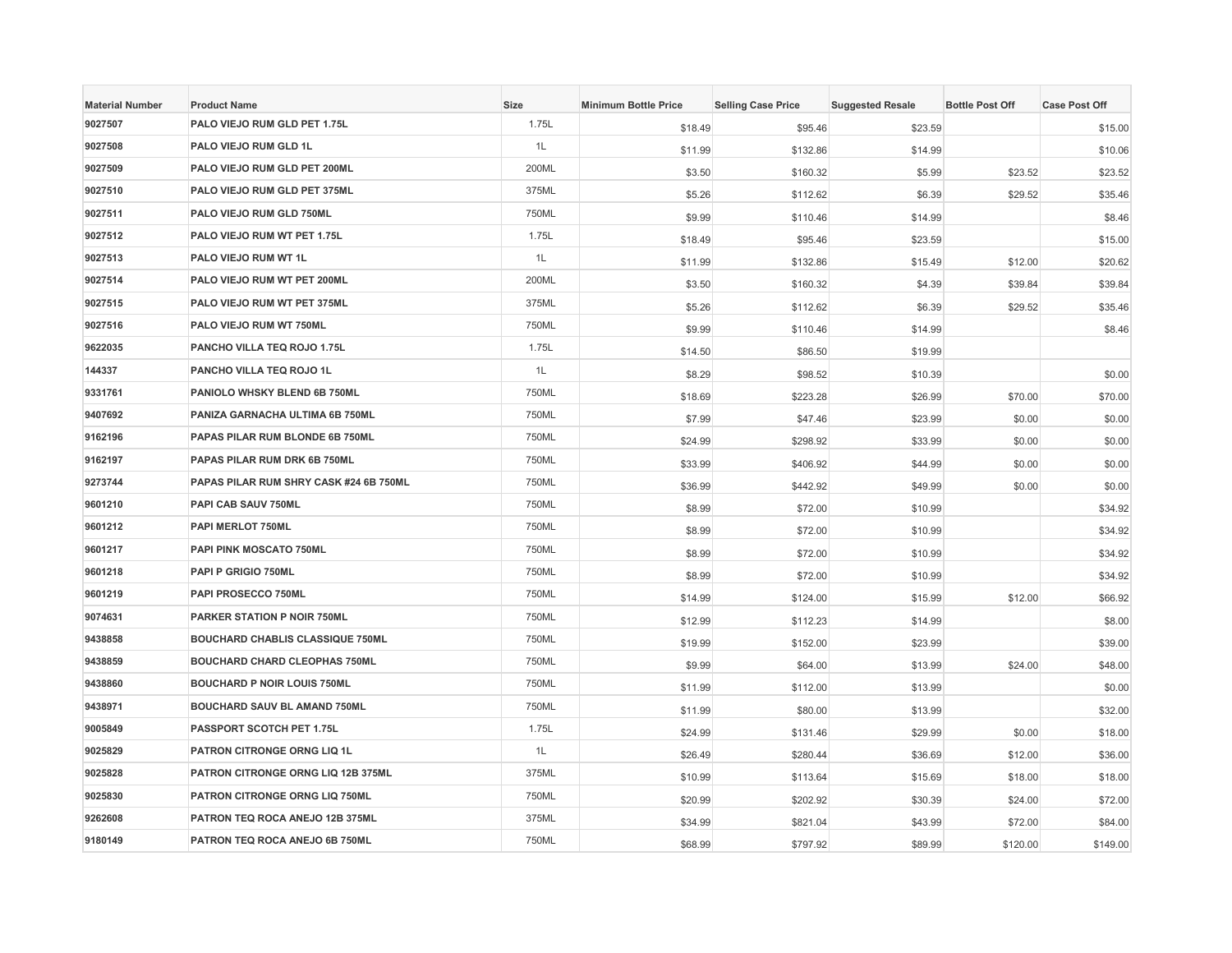| <b>Material Number</b> | <b>Product Name</b>                    | <b>Size</b> | <b>Minimum Bottle Price</b> | <b>Selling Case Price</b> | <b>Suggested Resale</b> | <b>Bottle Post Off</b> | <b>Case Post Off</b> |
|------------------------|----------------------------------------|-------------|-----------------------------|---------------------------|-------------------------|------------------------|----------------------|
| 9262609                | PATRON TEQ ROCA REP 12B 375ML          | 375ML       | \$29.99                     | \$701.04                  | \$38.99                 | \$72.00                | \$84.00              |
| 9180161                | PATRON TEQ ROCA REP 6B 750ML           | 750ML       | \$58.99                     | \$683.92                  | \$79.99                 | \$144.00               | \$167.00             |
| 9262610                | PATRON TEQ ROCA SLVR 12B 375ML         | 375ML       | \$25.99                     | \$617.04                  | \$33.99                 | \$72.00                | \$72.00              |
| 9180150                | PATRON TEQ ROCA SLVR 6B 750ML          | 750ML       | \$52.99                     | \$611.92                  | \$69.99                 | \$120.00               | \$143.00             |
| 9002003                | PATRON TEQ ANEJO 3B 1.75L              | 1.75L       | \$96.99                     | \$580.86                  | \$122.29                | \$0.00                 | \$0.00               |
| 9105585                | PATRON TEQ ANEJO 12B 200ML             | 200ML       | \$15.99                     | \$724.32                  | \$18.39                 |                        | \$24.00              |
| 9001993                | PATRON TEQ ANEJO 12B 375ML             | 375ML       | \$25.99                     | \$551.76                  | \$31.99                 |                        | \$41.28              |
| 9016392                | PATRON TEQ ANEJO 60B 50ML              | 50ML        | \$4.69                      | \$551.60                  | \$6.29                  | \$36.00                | \$40.00              |
| 9025831                | PATRON TEQ ANEJO 80 750ML              | 750ML       | \$49.99                     | \$558.96                  | \$62.39                 | \$0.00                 | \$36.00              |
| 9181491                | PATRON TEQ ANEJO BBL SEL 750ML         | 750ML       | \$49.99                     | \$558.96                  | \$62.39                 |                        | \$36.00              |
| 9265056                | PATRON TEQ EX ANEJO 12B 375ML          | 375ML       | \$29.99                     | \$713.04                  | \$44.99                 | \$144.00               | \$144.00             |
| 9265054                | PATRON TEQ EX ANEJO BAR PK 6B 750ML    | 750ML       | \$63.99                     | \$752.52                  | \$99.99                 | \$72.00                | \$84.00              |
| 9265055                | PATRON TEQ EX ANEJO BX 6B 750ML        | 750ML       | \$63.99                     | \$752.52                  | \$99.99                 | \$72.00                | \$84.00              |
| 9016394                | PATRON TEQ RAINBOW 20/3PK 50ML         | 50ML        | \$4.48                      | \$517.20                  | \$17.99                 | \$37.20                | \$37.20              |
| 9005341                | PATRON TEQ REP 3B 1.75L                | 1.75L       | \$92.99                     | \$556.86                  | \$114.99                |                        |                      |
| 9105583                | PATRON TEQ REP 12B 200ML               | 200ML       | \$14.99                     | \$676.32                  | \$17.19                 |                        | \$24.00              |
| 9001995                | PATRON TEQ REP 12B 375ML               | 375ML       | \$23.99                     | \$503.76                  | \$27.29                 |                        | \$41.28              |
| 9016393                | PATRON TEQ REP 60B 50ML                | 50ML        | \$4.69                      | \$546.00                  | \$5.99                  | \$36.00                | \$42.00              |
| 9001980                | PATRON TEQ REP 750ML                   | 750ML       | \$44.99                     | \$498.96                  | \$59.49                 | \$0.00                 | \$36.00              |
| 9397251                | PATRON TEQ REP BBL GUACOMOLE 750ML     | 750ML       | \$44.99                     | \$522.96                  | \$59.49                 |                        | \$12.00              |
| 9432959                | PATRON TEQ REP BBL MOHEGAN 750ML       | 750ML       | \$44.99                     | \$522.96                  | \$59.49                 |                        | \$12.00              |
| 9001991                | PATRON TEQ SLVR 3B 1.75L               | 1.75L       | \$83.99                     | \$461.94                  | \$101.29                |                        | \$40.92              |
| 9105584                | PATRON TEQ SLVR 12B 200ML              | 200ML       | \$13.99                     | \$575.52                  | \$16.99                 |                        | \$76.80              |
| 9001994                | PATRON TEQ SLVR 12B 375ML              | 375ML       | \$21.99                     | \$455.76                  | \$26.99                 |                        | \$41.28              |
| 9025840                | PATRON TEQ SLVR 60B 50ML               | 50ML        | \$4.69                      | \$478.20                  | \$5.89                  |                        | \$75.00              |
| 9025841                | PATRON TEQ SLVR BAR PK 750ML           | 750ML       | \$42.99                     | \$486.96                  | \$51.59                 |                        | \$24.00              |
| 9193620                | PATRON TEQ SLVR TIN MX HERITAGE 750ML  | 750ML       | \$44.99                     | \$510.96                  | \$51.59                 |                        |                      |
| 9025842                | PATRON TEQ SLVR BX 750ML               | 750ML       | \$42.99                     | \$486.96                  | \$51.59                 |                        | \$24.00              |
| 9113197                | PATRON XO CAFE LIQ CARTON 6B 750ML     | 750ML       | \$19.99                     | \$209.92                  | \$30.99                 | \$48.00                | \$56.00              |
| 9641071                | PAUL H LACROIX MACON BL AOC 21 750ML   | 750ML       | \$14.99                     | \$120.00                  | \$16.99                 |                        | \$16.00              |
| 9237511                | PAUL MASSON BRNDY GR AMB APL 1.75L     | 1.75L       | \$18.62                     | \$111.21                  | \$23.99                 | \$16.00                | \$16.00              |
| 9237514                | PAUL MASSON BRNDY GR AMB APL 24B 200ML | 200ML       | \$2.88                      | \$137.29                  | \$5.99                  | \$15.00                | \$15.00              |
| 9237513                | PAUL MASSON BRNDY GR AMB APL 375ML     | 375ML       | \$4.69                      | \$111.50                  | \$7.99                  | \$12.00                | \$12.00              |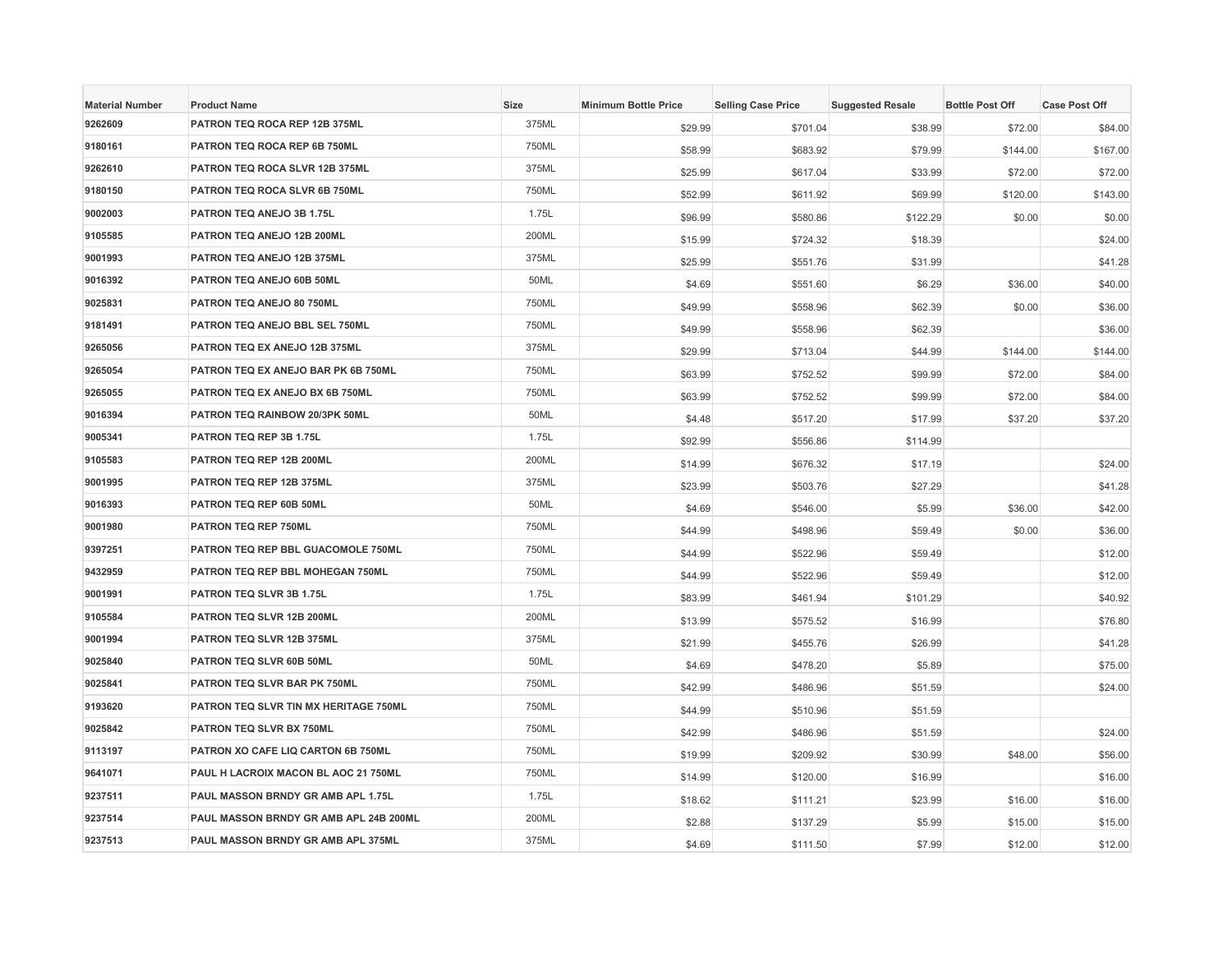| <b>Material Number</b> | <b>Product Name</b>                      | <b>Size</b> | <b>Minimum Bottle Price</b> | <b>Selling Case Price</b> | <b>Suggested Resale</b> | <b>Bottle Post Off</b> | <b>Case Post Off</b> |
|------------------------|------------------------------------------|-------------|-----------------------------|---------------------------|-------------------------|------------------------|----------------------|
| 9237515                | PAUL MASSON BRNDY GR AMB APL 12/10 50ML  | 50ML        | \$0.83                      | \$80.00                   | \$1.25                  | \$9.60                 | \$24.60              |
| 9237512                | PAUL MASSON BRNDY GR AMB APL 750ML       | 750ML       | \$9.99                      | \$99.53                   | \$16.99                 | \$13.56                | \$32.96              |
| 9189906                | PAUL MASSON BRNDY GR AMB BERRY 50ML      | 50ML        | \$0.83                      | \$80.00                   | \$1.25                  | \$9.60                 | \$24.60              |
| 9263412                | PAUL MASSON BRNDY GR AMB MANGO 1.75L     | 1.75L       | \$18.62                     | \$111.21                  | \$22.99                 | \$16.00                | \$16.00              |
| 9263415                | PAUL MASSON BRNDY GR AMB MANGO 24B 200ML | 200ML       | \$2.88                      | \$137.29                  | \$5.99                  | \$15.00                | \$15.00              |
| 9263414                | PAUL MASSON BRNDY GR AMB MANGO 375ML     | 375ML       | \$4.69                      | \$111.50                  | \$7.99                  | \$12.00                | \$12.00              |
| 9263416                | PAUL MASSON BRNDY GR AMB MANGO PET 50ML  | 50ML        | \$0.82                      | \$80.00                   | \$1.25                  | \$9.60                 | \$24.60              |
| 9263413                | PAUL MASSON BRNDY GR AMB MANGO 750ML     | 750ML       | \$9.99                      | \$99.53                   | \$16.99                 | \$13.56                | \$32.96              |
| 9187736                | PAUL MASSON BRNDY GR AMB PEACH 1.75L     | 1.75L       | \$18.62                     | \$111.21                  | \$22.99                 |                        | \$16.00              |
| 9187737                | PAUL MASSON BRNDY GR AMB PEACH 24B 200ML | 200ML       | \$2.88                      | \$137.29                  | \$5.99                  | \$15.00                | \$15.00              |
| 9173714                | PAUL MASSON BRNDY GR AMB PEACH 375ML     | 375ML       | \$4.69                      | \$111.50                  | \$7.99                  | \$12.00                | \$12.00              |
| 9173713                | PAUL MASSON BRNDY GR AMB PEACH 50ML      | 50ML        | \$0.82                      | \$80.00                   | \$1.25                  | \$9.60                 | \$24.60              |
| 9173712                | PAUL MASSON BRNDY GR AMB PEACH 750ML     | 750ML       | \$9.99                      | \$99.53                   | \$16.99                 | \$13.56                | \$32.96              |
| 9237517                | PAUL MASSON BRNDY GR AMB PINEAPL 1.75L   | 1.75L       | \$18.62                     | \$111.21                  | \$22.99                 | \$16.00                | \$16.00              |
| 9237520                | PAUL MASSON BRNDY GR AMB PINEA 24B 200ML | 200ML       | \$2.88                      | \$137.29                  | \$5.99                  | \$15.00                | \$15.00              |
| 9237519                | PAUL MASSON BRNDY GR AMB PINEAPL 375ML   | 375ML       | \$4.69                      | \$111.50                  | \$7.99                  | \$12.00                | \$12.00              |
| 9237518                | PAUL MASSON BRNDY GR AMB PINEAPL 750ML   | 750ML       | \$9.99                      | \$99.53                   | \$12.99                 |                        | \$32.96              |
| 9025849                | PAUL MASSON BRNDY GR AMB VS 48B 100ML    | 100ML       | \$1.75                      | \$83.16                   | \$2.99                  | \$3.00                 | \$3.00               |
| 9025848                | <b>PAUL MASSON BRNDY GR AMB VS 1.75L</b> | 1.75L       | \$18.62                     | \$111.21                  | \$22.99                 | \$16.00                | \$16.00              |
| 9025850                | PAUL MASSON BRNDY GR AMB VS 1L           | 1L          | \$11.66                     | \$137.95                  | \$17.99                 | \$31.00                | \$31.00              |
| 9025873                | PAUL MASSON BRNDY GR AMB VS 24B 200ML    | 200ML       | \$2.88                      | \$137.29                  | \$5.99                  | \$15.00                | \$15.00              |
| 9025851                | PAUL MASSON BRNDY GR AMB VS 375ML        | 375ML       | \$4.69                      | \$111.50                  | \$7.99                  | \$12.00                | \$12.00              |
| 9025852                | PAUL MASSON BRNDY GR AMB VS 12/10PK 50ML | 50ML        | \$0.83                      | \$80.00                   | \$1.25                  | \$9.60                 | \$24.60              |
| 9614956                | PAUL MASSON BRNDY GR AMB VS 10/12PK 50ML | 50ML        | \$0.83                      | \$80.00                   | \$1.25                  | \$9.60                 | \$24.60              |
| 9025853                | PAUL MASSON BRNDY GR AMB VS 750ML        | 750ML       | \$9.99                      | \$99.45                   | \$11.99                 | \$13.57                | \$33.04              |
| 9025875                | PAUL MASSON MADEIRA 750ML                | 750ML       | \$6.09                      | \$71.16                   | \$8.99                  |                        |                      |
| 9025876                | PAUL MASSON MARSALA 750ML                | 750ML       | \$6.09                      | \$71.16                   | \$8.99                  |                        |                      |
| 9025860                | PAUL MASSON BURGUNDY TOGGLE TWIST 18L    | 18L         | \$56.05                     | \$55.97                   | \$80.99                 |                        |                      |
| 9025854                | PAUL MASSON BURGUNDY 3L                  | 3L          | \$13.99                     | \$44.00                   | \$13.99                 |                        | \$0.00               |
| 9025869                | PAUL MASSON CHABLIS TOGGLE TWIST 18L     | 18L         | \$56.05                     | \$55.97                   | \$80.99                 |                        |                      |
| 9025863                | PAUL MASSON CHABLIS 3L                   | 3L          | \$13.99                     | \$44.00                   | \$13.99                 |                        | \$0.00               |
| 9025883                | <b>PAUL MASSON ROSE 3L</b>               | 3L          | \$13.99                     | \$44.00                   | \$13.99                 |                        | \$0.00               |
| 9619469                | PAUL O'BRIEN P NOIR UMP VLY 750ML        | 750ML       | \$19.99                     | \$238.92                  | \$29.99                 |                        |                      |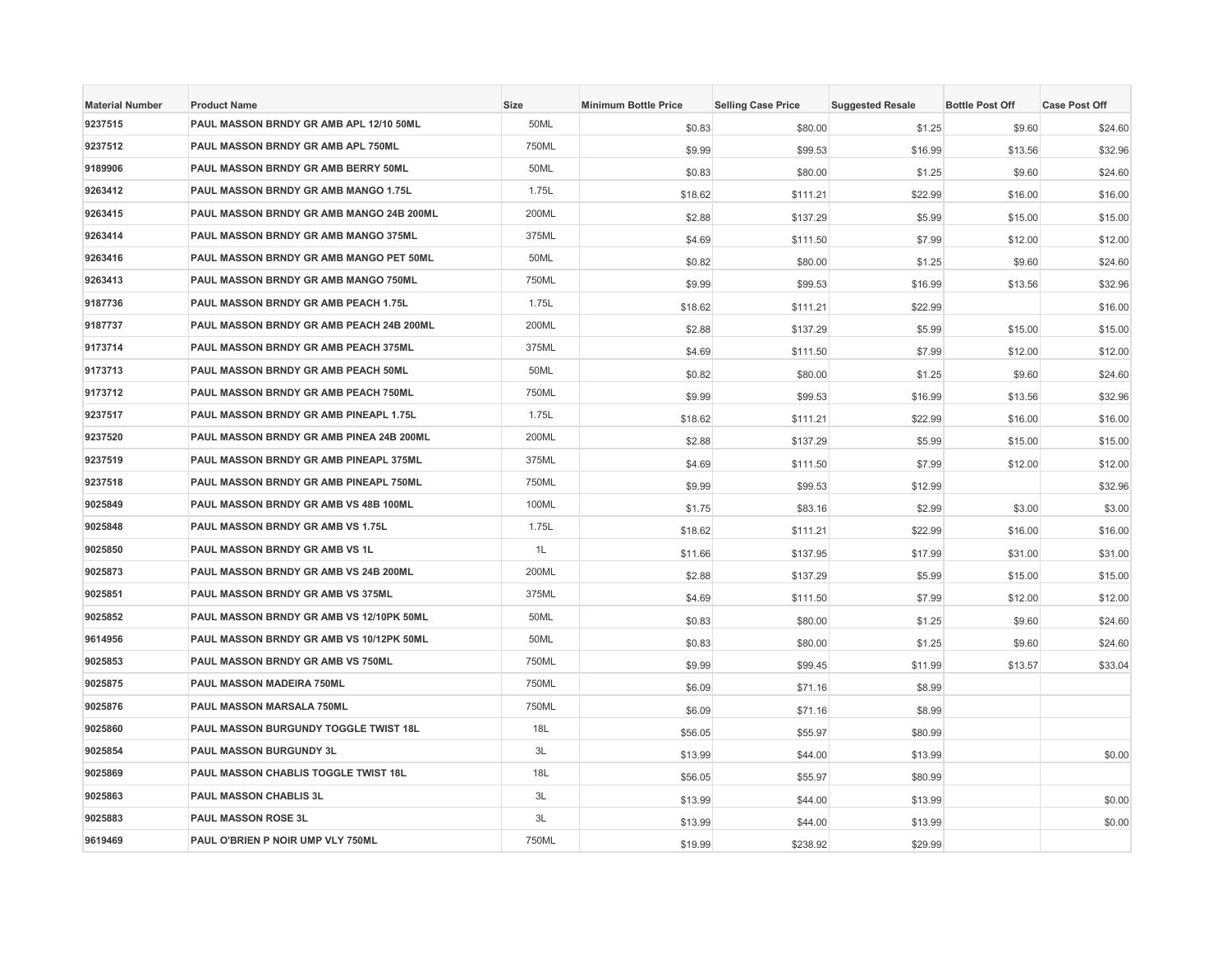| <b>Material Number</b> | <b>Product Name</b>                      | Size  | <b>Minimum Bottle Price</b> | <b>Selling Case Price</b> | <b>Suggested Resale</b> | <b>Bottle Post Off</b> | <b>Case Post Off</b> |
|------------------------|------------------------------------------|-------|-----------------------------|---------------------------|-------------------------|------------------------|----------------------|
| 9619468                | PAUL O'BRIEN P NOIR WILL VLY 750ML       | 750ML | \$19.99                     | \$238.92                  | \$29.99                 |                        |                      |
| 9431732                | PAU MAUI VDK 1.75L                       | 1.75L | \$27.08                     | \$132.00                  | \$29.99                 | \$6.00                 | \$36.00              |
| 9214868                | PAU MAUI VDK 750ML                       | 750ML | \$15.99                     | \$156.92                  | \$19.99                 | \$48.00                | \$82.00              |
| 9450067                | PERRIER JOUET BEL EPQ 1B 3L              | 3L    | \$859.00                    | \$690.00                  | \$889.00                |                        | \$168.92             |
| 9272628                | PERRIER JOUET BEL EPQ 6B 750ML           | 750ML | \$149.99                    | \$670.00                  | \$199.99                |                        | \$229.46             |
| 9450069                | PERRIER JOUET BEL EPQ ROSE 3B 1.5L       | 1.5L  | \$788.99                    | \$1,890.00                | \$829.00                |                        | \$476.73             |
| 1051846                | PERRIER JOUET BEL EPQ ROSE GFT 6B 750ML  | 750ML | \$299.99                    | \$1,309.96                | \$349.99                | \$0.00                 | \$489.50             |
| 9254573                | PERRIER JOUET BEL EPQ ROSE 6B 750ML      | 750ML | \$299.99                    | \$1,309.96                | \$349.99                | \$0.00                 | \$489.50             |
| 9189336                | PERRIER JOUET BEL EPQ BL BL 6B 750ML     | 750ML | \$349.99                    | \$1,424.46                | \$399.99                | \$0.00                 | \$675.00             |
| 9449532                | PERRIER JOUET BL DE BL GFT 6B 750ML      | 750ML | \$62.99                     | \$347.46                  | \$79.99                 |                        | \$30.00              |
| 9612909                | PERRIER JOUET BL DE BL 6B 750ML          | 750ML | \$62.99                     | \$347.46                  | \$79.99                 |                        | \$30.00              |
| 9625473                | PERRIER JOUET BL DE BL W/2FLUTES 6B 750M | 750ML | \$62.99                     | \$347.46                  | \$79.99                 |                        | \$30.00              |
| 9001895                | PERRIER JOUET BLASON ROSE 6B 750ML       | 750ML | \$59.99                     | \$272.46                  | \$69.99                 |                        | \$87.00              |
| 9450110                | PERRIER JOUET BLAS ROSE SHP GFT 6B 750ML | 750ML | \$59.99                     | \$272.46                  | \$69.99                 |                        | \$87.00              |
| 9014220                | PERRIER JOUET GR BRUT 3B 1.5L            | 1.5L  | \$119.99                    | \$279.00                  | \$129.99                |                        | \$80.73              |
| 1052166                | PERRIER JOUET GR BRUT 12B 375ML          | 375ML | \$23.99                     | \$234.92                  | \$29.99                 |                        | \$52.00              |
| 9039279                | PERRIER JOUET GR BRUT WD 6L              | 6L    | \$499.99                    | \$409.00                  | \$539.99                |                        | \$90.91              |
| 9450108                | PERRIER JOUET GR BRUT SHAPE 6B 750ML     | 750ML | \$54.99                     | \$273.46                  | \$64.99                 |                        | \$56.00              |
| 9054930                | PERRIER JOUET GR BRUT WD 9L              | 9L    | \$749.99                    | \$619.00                  | \$799.99                |                        | \$130.91             |
| 9025907                | PERRIER SPKL WTR 25Z                     | 25Z   | \$1.89                      | \$20.99                   | \$2.49                  |                        |                      |
| 9012104                | PETER VELLA BURGUNDY 4B 5L               | 5L    | \$20.99                     | \$63.80                   | \$20.99                 |                        | \$0.00               |
| 9012105                | PETER VELLA CAB SAUV 4B 5L               | 5L    | \$20.99                     | \$63.80                   | \$20.99                 |                        | \$0.00               |
| 9012106                | PETER VELLA CHABLIS 4B 5L                | 5L    | \$20.99                     | \$63.80                   | \$20.99                 |                        | \$0.00               |
| 9012107                | PETER VELLA CHARD 4B 5L                  | 5L    | \$20.99                     | \$63.80                   | \$20.99                 |                        | \$0.00               |
| 9128024                | PETER VELLA CRISP WT 4B 5L               | 5L    | \$16.99                     | \$52.00                   | \$17.99                 |                        | \$0.00               |
| 1279819                | PETER VELLA DELICIOUS BLUSH 4B 5L        | 5L    | \$16.99                     | \$52.00                   | \$17.99                 |                        | \$0.00               |
| 9012108                | PETER VELLA DELICIOUS RED 4B 5L          | 5L    | \$16.99                     | \$52.00                   | \$17.99                 |                        | \$0.00               |
| 9012109                | PETER VELLA MERLOT 4B 5L                 | 5L    | \$20.99                     | \$63.80                   | \$20.99                 |                        | \$0.00               |
| 9197976                | PETER VELLA MOSCATO SANGRIA 4B 5L        | 5L    | \$16.99                     | \$52.00                   | \$17.99                 |                        | \$0.00               |
| 9281824                | PETER VELLA PINK MOSCATO SANGRIA 4B 5L   | 5L    | \$16.99                     | \$52.00                   | \$17.99                 |                        | \$0.00               |
| 9071041                | PETER VELLA SANGRIA 4B 5L                | 5L    | \$16.99                     | \$52.00                   | \$17.99                 |                        | \$0.00               |
| 9340360                | PETER VELLA SWT RED BIB 4B 5L            | 5L    | \$16.99                     | \$52.00                   | \$17.99                 |                        | \$0.00               |
| 9012111                | PETER VELLA WT ZIN 4B 5L                 | 5L    | \$20.99                     | \$63.80                   | \$20.99                 |                        | \$0.00               |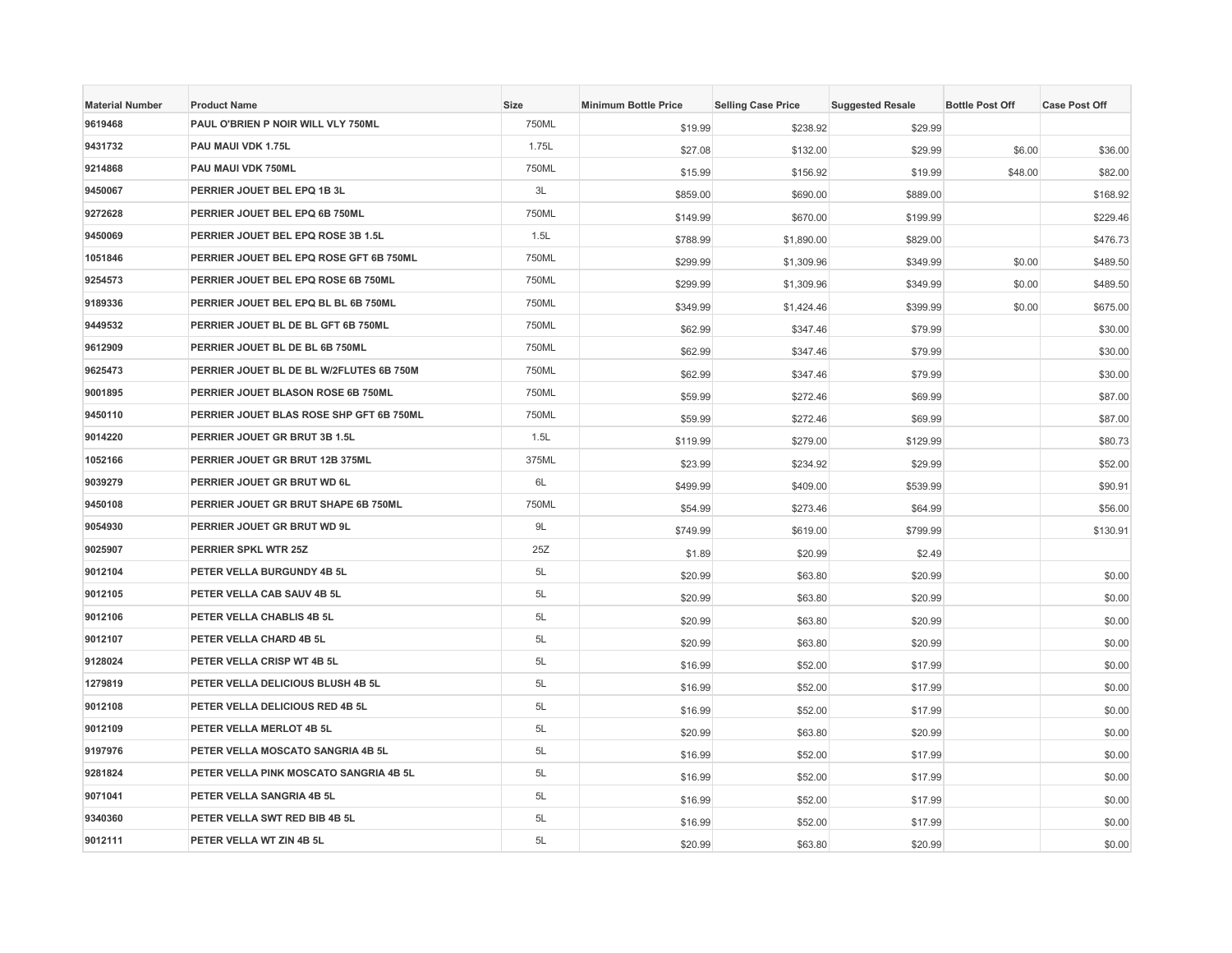| <b>Material Number</b> | <b>Product Name</b>                             | Size  | <b>Minimum Bottle Price</b> | <b>Selling Case Price</b> | <b>Suggested Resale</b> | <b>Bottle Post Off</b> | <b>Case Post Off</b> |
|------------------------|-------------------------------------------------|-------|-----------------------------|---------------------------|-------------------------|------------------------|----------------------|
| 9264331                | PHANTOM CHARD 750ML                             | 750ML | \$14.98                     | \$120.00                  | \$22.99                 |                        | \$48.00              |
| 2333144                | PHANTOM RED 750ML                               | 750ML | \$19.98                     | \$145.00                  | \$22.99                 |                        | \$39.00              |
| 9191997                | PIEROPAN SOAVE 6B 750ML                         | 750ML | \$13.99                     | \$66.00                   | \$17.99                 |                        | \$0.00               |
| 9025914                | PIEROPAN SOAVE CALVARINO 6B 750ML               | 750ML | \$32.99                     | \$139.96                  | \$37.99                 | \$0.00                 | \$0.00               |
| 9025915                | PIEROPAN SOAVE CLASS DOCG 750ML                 | 750ML | \$13.99                     | \$151.92                  | \$19.99                 | \$0.00                 | \$8.00               |
| 9025917                | PIEROPAN SOAVE LA ROCCA 6B 750ML                | 750ML | \$30.99                     | \$179.96                  | \$45.99                 | \$0.00                 | \$0.00               |
| 9178191                | PIETRADOLCE ARCHINERI ETNA ROSS 6B 750ML        | 750ML | \$28.19                     | \$155.59                  | \$38.99                 |                        | \$12.00              |
| 9244141                | PIETRADOLCE ETNA ROSSO 750ML                    | 750ML | \$19.99                     | \$179.17                  | \$23.99                 |                        | \$12.00              |
| 9331580                | PINOT ENVY P NOIR WILLAM VLY 750ML              | 750ML | \$17.98                     | \$208.00                  | \$29.99                 | \$0.00                 | \$0.00               |
| 494047                 | PLATTE VLY MOONSHINE JUG 750ML                  | 750ML | \$19.99                     | \$238.92                  | \$29.99                 | \$60.00                | \$60.00              |
| 9339156                | PLAYA REAL TEQ MANDARIN 6B 750ML                | 750ML | \$30.39                     | \$363.73                  | \$39.99                 | \$120.00               | \$120.00             |
| 9339155                | PLAYA REAL TEQ SLVR 6B 750ML                    | 750ML | \$30.39                     | \$363.73                  | \$39.99                 | \$120.00               | \$120.00             |
| 9614130                | PLUME & PETAL RTD VAR CAN 4/6PK 355ML           | 355ML | \$0.79                      | \$18.00                   | \$19.99                 | \$0.00                 | \$0.00               |
| 9614117                | PLUME & PETAL RTD CUCUM CAN 6/4PK 355ML         | 355ML | \$0.79                      | \$18.00                   | \$12.99                 | \$0.00                 | \$0.00               |
| 9614118                | PLUME & PETAL RTD LEMON CAN 6/4PK 355ML         | 355ML | \$0.79                      | \$18.00                   | \$12.99                 | \$0.00                 | \$0.00               |
| 9614119                | PLUME & PETAL RTD PEACH CAN 6/4PK 355ML         | 355ML | \$0.79                      | \$18.00                   | \$12.99                 | \$0.00                 | \$0.00               |
| 9424475                | PLUME & PETAL VDK CUCUM 40 6B 750ML             | 750ML | \$13.99                     | \$161.92                  | \$19.99                 | \$72.00                | \$77.00              |
| 9424473                | PLUME & PETAL VDK LEMON 40 6B 750ML             | 750ML | \$13.99                     | \$161.92                  | \$19.99                 | \$72.00                | \$77.00              |
| 9424474                | PLUME & PETAL VDK PEACH 40 6B 750ML             | 750ML | \$13.99                     | \$161.92                  | \$19.99                 | \$72.00                | \$77.00              |
| 9025921                | PLYMOUTH GIN 6B 1L                              | 1L    | \$35.49                     | \$400.92                  | \$44.99                 | \$12.00                | \$36.00              |
| 9025922                | PLYMOUTH GIN 6B 750ML                           | 750ML | \$28.61                     | \$340.92                  | \$39.99                 | \$36.00                | \$36.00              |
| 9172922                | PLYMOUTH GIN NAVY STRNGTH 6B 750ML              | 750ML | \$32.99                     | \$394.92                  | \$47.99                 | \$60.00                | \$60.00              |
| 9103265                | PLYMOUTH SLOE GIN 6B 750ML                      | 750ML | \$24.99                     | \$149.46                  | \$38.49                 | \$30.00                | \$30.00              |
| 9640856                | PODERE MARELLA SALTATEMPO 17 750ML              | 750ML | \$12.99                     | \$108.00                  | \$15.99                 | \$12.00                | \$20.00              |
| 9640858                | PODERE MARELLA SALTATEMPO 19 750ML              | 750ML | \$13.99                     | \$112.00                  | \$15.99                 |                        | \$16.00              |
| 9102749                | TESORO DEDICATO A WALT TOSCANA 6B 750ML         | 750ML | \$133.41                    | \$800.00                  | \$200.00                |                        |                      |
| 9390422                | <b>TESORO IL SEGGIO BOLGHERI 6B 750ML</b>       | 750ML | \$30.07                     | \$179.96                  | \$34.99                 |                        |                      |
| 9101853                | <b>TESORO MEDITERRA 750ML</b>                   | 750ML | \$19.99                     | \$175.92                  | \$24.99                 | \$0.00                 | \$0.00               |
| 9101855                | <b>TESORO SOLOSOLE VERMENTINO TOSCANA 750ML</b> | 750ML | \$19.99                     | \$175.92                  | \$21.99                 |                        | \$0.00               |
| 9237634                | TESORO SONDRAIA BOLGHERI SUPER 6B 750ML         | 750ML | \$53.99                     | \$319.96                  | \$74.99                 | \$0.00                 | \$0.00               |
| 9339956                | POMELO ROSE CALIF KEG 19.5L                     | 19.5L | \$210.33                    | \$210.25                  | \$299.99                |                        |                      |
| 9638085                | POMELO ROSE CALIF 19 750ML                      | 750ML | \$11.99                     | \$92.00                   | \$16.99                 |                        | \$5.17               |
| 9258117                | POMELO SAUV BL CALIF KEG 19.5L                  | 19.5L | \$210.33                    | \$210.25                  | \$299.99                |                        |                      |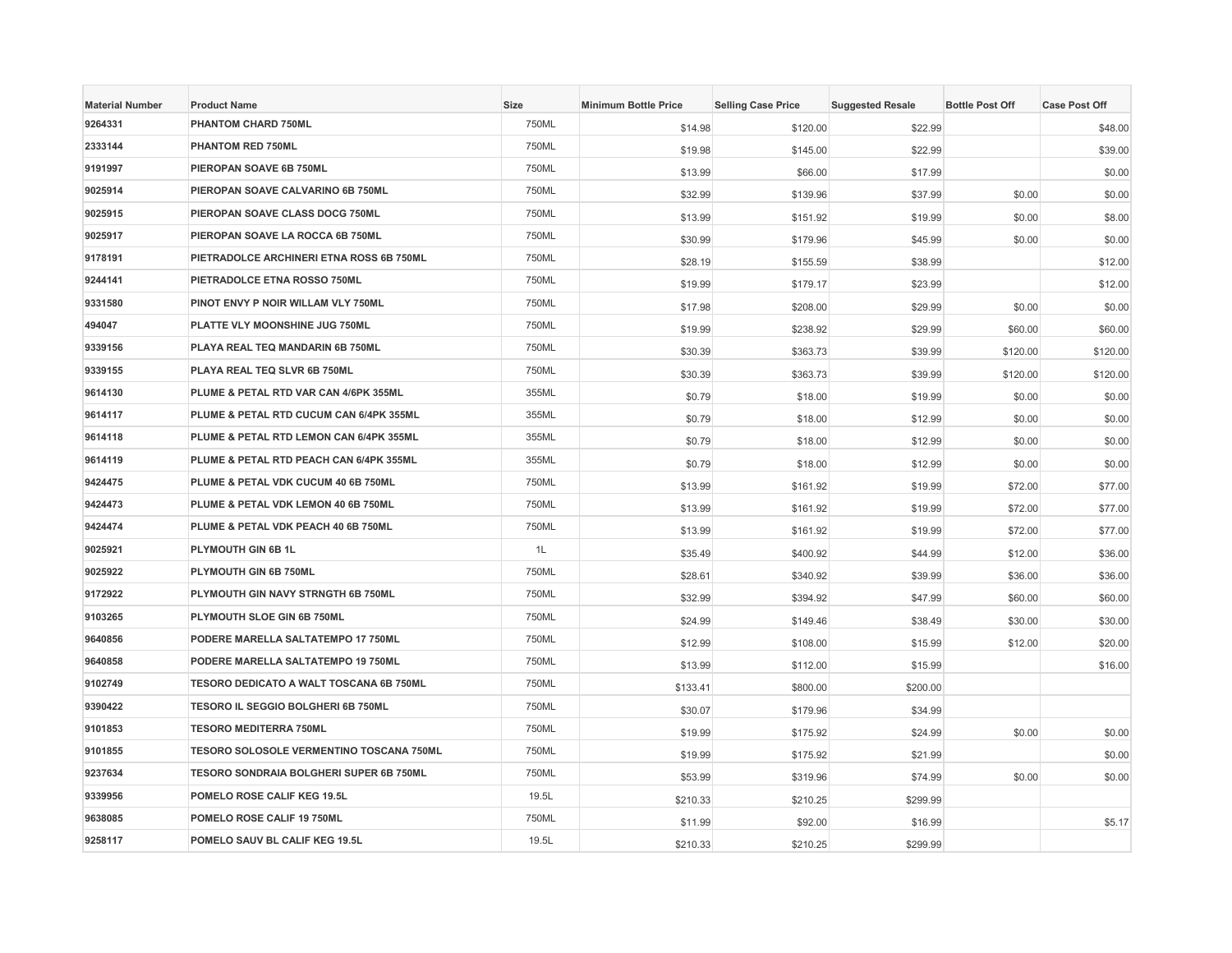| <b>Material Number</b> | <b>Product Name</b>                    | Size  | <b>Minimum Bottle Price</b> | <b>Selling Case Price</b> | <b>Suggested Resale</b> | <b>Bottle Post Off</b> | <b>Case Post Off</b> |
|------------------------|----------------------------------------|-------|-----------------------------|---------------------------|-------------------------|------------------------|----------------------|
| 9254800                | POMELO SAUV BL CALIF 750ML             | 750ML | \$11.99                     | \$92.00                   | \$16.99                 |                        | \$5.17               |
| 9019558                | POZZI CAB SAUV 750ML                   | 750ML | \$11.99                     | \$105.10                  | \$14.99                 | \$6.90                 | \$6.90               |
| 9342304                | POZZI GRILLO 750ML                     | 750ML | \$11.99                     | \$105.10                  | \$14.99                 | \$6.90                 | \$6.90               |
| 9142179                | POZZI MOSCATO 750ML                    | 750ML | \$11.99                     | \$105.10                  | \$14.99                 | \$6.90                 | \$6.90               |
| 9019559                | POZZI NERO D AVOLA 750ML               | 750ML | \$11.66                     | \$105.10                  | \$11.99                 | \$6.90                 | \$6.90               |
| 9019556                | <b>POZZI P GRIGIO 750ML</b>            | 750ML | \$11.99                     | \$105.10                  | \$14.99                 | \$6.90                 | \$6.90               |
| 9389626                | PRIMAL ROOTS RED BLEND 750ML           | 750ML | \$8.99                      | \$87.92                   | \$13.39                 |                        | \$19.00              |
| 9276619                | PRIQLY PEAR LIQ 42 6B 750ML            | 750ML | \$16.99                     | \$100.00                  | \$29.99                 | \$44.35                | \$44.35              |
| 9227984                | PROPHECY AMERICAN RED BLEND 750ML      | 750ML | \$9.99                      | \$88.28                   | \$10.99                 | \$0.00                 | \$17.60              |
| 9267749                | PROPHECY CAB SAUV CA 750ML             | 750ML | \$9.99                      | \$88.28                   | \$10.99                 |                        | \$17.60              |
| 9435797                | PROPHECY CHARD BUTTERY 18 750ML        | 750ML | \$9.99                      | \$88.28                   | \$10.99                 |                        | \$17.60              |
| 9227979                | PROPHECY P GRIGIO IGT 750ML            | 750ML | \$9.99                      | \$88.28                   | \$10.99                 | \$0.00                 | \$17.60              |
| 9190322                | PROPHECY P NOIR CA 750ML               | 750ML | \$9.99                      | \$88.28                   | \$10.99                 | \$0.00                 | \$17.60              |
| 9289032                | PROPHECY ROSE VIN DE FRANCE 750ML      | 750ML | \$9.99                      | \$88.28                   | \$10.99                 |                        | \$17.60              |
| 9190321                | PROPHECY SAUV BL MARLB 750ML           | 750ML | \$9.99                      | \$88.28                   | \$10.99                 | \$0.00                 | \$17.60              |
| 9632002                | <b>EMOTION ROSE 21 750ML</b>           | 750ML | \$18.98                     | \$136.00                  | \$21.99                 |                        | \$24.00              |
| 9617281                | <b>INSPIRATION ROSE 19 4B 1.5L</b>     | 1.5L  | \$39.99                     | \$112.00                  | \$44.99                 |                        |                      |
| 9617414                | <b>INSPIRATION ROSE 19 1B 3L</b>       | 3L    | \$79.99                     | \$59.00                   | \$74.99                 |                        |                      |
| 9617298                | <b>INSPIRATION ROSE 19 6L</b>          | 6L    | \$159.99                    | \$118.00                  | \$169.99                |                        |                      |
| 9609456                | <b>INSPIRATION ROSE 20 750ML</b>       | 750ML | \$19.98                     | \$176.00                  | \$21.99                 |                        | \$0.00               |
| 9632033                | <b>INSPIRATION ROSE 21 750ML</b>       | 750ML | \$19.98                     | \$176.00                  | \$21.99                 |                        | \$0.00               |
| 9632044                | <b>ROMANCE ROSE 21 750ML</b>           | 750ML | \$14.98                     | \$120.00                  | \$16.99                 |                        | \$16.00              |
| 9445978                | <b>ULTIMATE PROVENCE ROSE 18 1.5L</b>  | 1.5L  | \$39.99                     | \$125.00                  | \$44.99                 |                        |                      |
| 9602781                | ULTIMATE PROVENCE ROSE 19 1B 3L        | 3L    | \$79.99                     | \$62.00                   | \$89.99                 |                        |                      |
| 9617287                | <b>ULTIMATE PROVENCE ROSE 19 6L</b>    | 6L    | \$159.99                    | \$121.00                  | \$169.99                |                        |                      |
| 9632061                | <b>ULTIMATE PROVENCE ROSE 21 750ML</b> | 750ML | \$19.98                     | \$174.00                  | \$21.99                 |                        | \$2.00               |
| 9265603                | PROVERB CAB SAUV CA STLV 750ML         | 750ML | \$5.09                      | \$59.88                   | \$7.99                  |                        |                      |
| 9265590                | PROVERB CHARD CA STLV 750ML            | 750ML | \$5.09                      | \$59.88                   | \$7.49                  |                        |                      |
| 9265601                | <b>PROVERB MERLOT CA STLV 750ML</b>    | 750ML | \$5.09                      | \$59.88                   | \$7.49                  |                        |                      |
| 9265602                | PROVERB P GRIGIO CA STLV 750ML         | 750ML | \$5.09                      | \$59.88                   | \$7.49                  |                        |                      |
| 9265896                | PROVERB P NOIR CA STLV 750ML           | 750ML | \$5.09                      | \$59.88                   | \$7.49                  |                        |                      |
| 9293402                | PROVERB ROSE CA STLV 750ML             | 750ML | \$5.09                      | \$59.88                   | \$7.99                  |                        |                      |
| 9265925                | <b>PROVERB SAUV BL CA STLV 750ML</b>   | 750ML | \$5.09                      | \$59.88                   | \$7.49                  |                        |                      |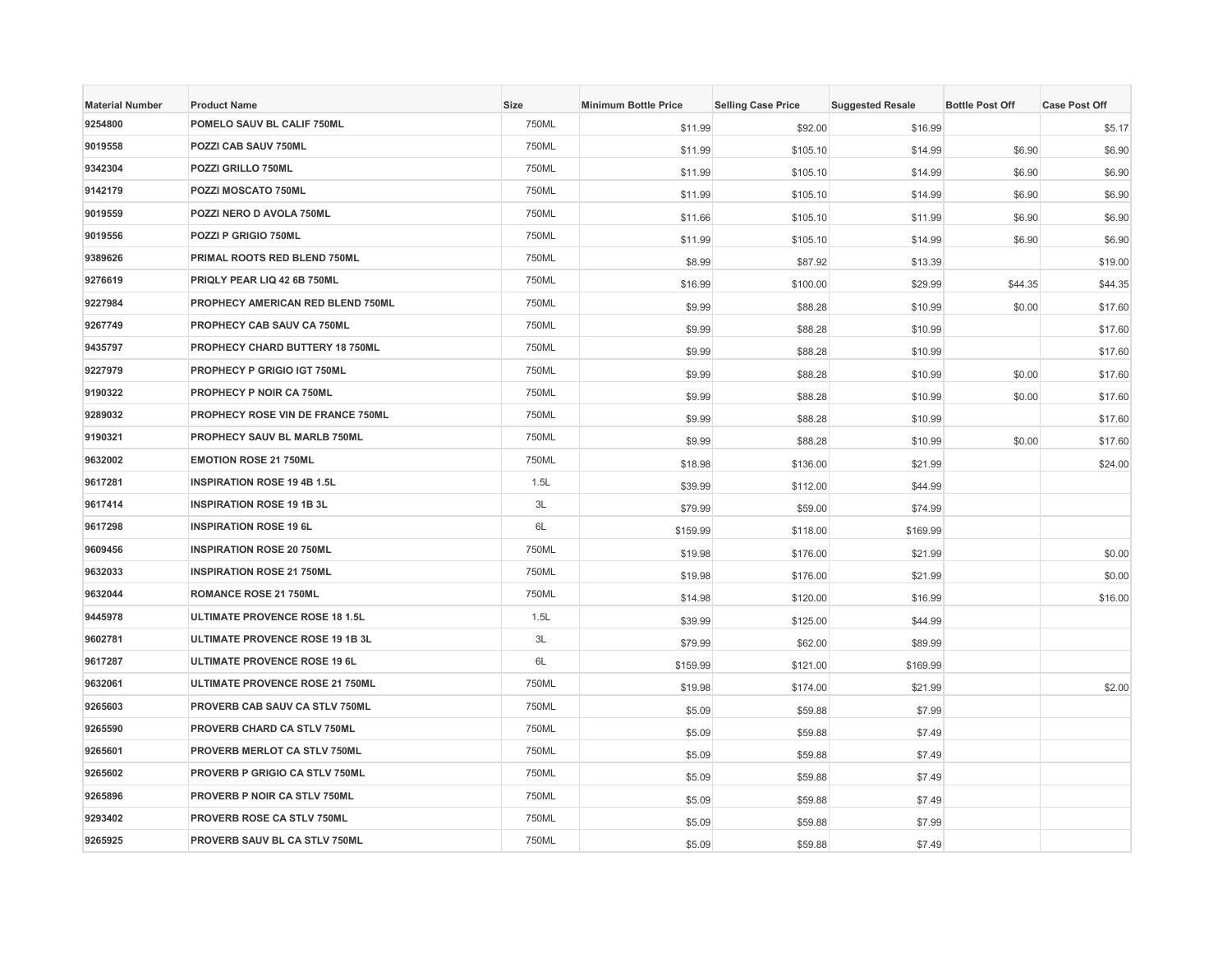| <b>Material Number</b> | <b>Product Name</b>                     | Size  | <b>Minimum Bottle Price</b> | <b>Selling Case Price</b> | <b>Suggested Resale</b> | <b>Bottle Post Off</b> | <b>Case Post Off</b> |
|------------------------|-----------------------------------------|-------|-----------------------------|---------------------------|-------------------------|------------------------|----------------------|
| 9220570                | PUEBLO VIEJO TEQ ANEJO 750ML            | 750ML | \$29.99                     | \$269.96                  | \$39.99                 |                        | \$24.00              |
| 9220572                | PUEBLO VIEJO TEQ BL 1L                  | 1L    | \$14.49                     | \$172.00                  | \$18.99                 |                        |                      |
| 9211683                | PUEBLO VIEJO TEQ BL 750ML               | 750ML | \$17.99                     | \$161.95                  | \$17.99                 |                        | \$24.00              |
| 9220575                | PUEBLO VIEJO TEQ REP 1L                 | 1L    | \$21.99                     | \$201.48                  | \$32.99                 |                        |                      |
| 9211684                | PUEBLO VIEJO TEQ REP 750ML              | 750ML | \$19.99                     | \$179.97                  | \$29.99                 |                        | \$24.00              |
| 9386303                | J LOHR RED PURE PASO 6B 750ML           | 750ML | \$23.99                     | \$96.45                   | \$35.99                 |                        | \$41.49              |
| 9005342                | PYRAT RUM XO RSV 12B 375ML              | 375ML | \$12.99                     | \$302.16                  | \$19.99                 | \$60.00                | \$60.00              |
| 9016861                | PYRAT RUM XO GLD RSV 6B 750ML           | 750ML | \$24.99                     | \$298.92                  | \$33.59                 | \$48.00                | \$48.00              |
| 9258157                | Q MIXERS CLASSIC TONIC 6/4PK 6.7Z       | 6.7Z  | \$1.04                      | \$24.79                   | \$5.99                  |                        |                      |
| 9217273                | Q MIXERS CLUB SODA 6/4PK 6.7Z           | 6.7Z  | \$1.04                      | \$24.79                   | \$5.99                  |                        |                      |
| 9245305                | Q MIXERS CLUB SODA LOOSE 24B 6.7Z       | 6.7Z  | \$1.04                      | \$24.79                   | \$2.99                  |                        |                      |
| 9631045                | Q MIXERS CLUB SODA 8B 750ML             | 750ML | \$3.76                      | \$30.00                   |                         |                        |                      |
| 9252261                | Q MIXERS CLUB SODA CAN 6/4PK 7.5Z       | 7.5Z  | \$1.03                      | \$24.49                   | \$5.99                  |                        |                      |
| 9367982                | Q MIXERS ELDERFLWR TONIC LOOSE 24B 6.7Z | 6.7Z  | \$1.04                      | \$24.79                   | \$2.99                  |                        |                      |
| 9371879                | Q MIXERS ELDERFLOWER TONIC 6/4PK 6.7Z   | 6.7Z  | \$1.04                      | \$24.79                   | \$5.99                  |                        |                      |
| 9217278                | Q MIXERS GINGER ALE 6/4PK 6.7Z          | 6.7Z  | \$1.04                      | \$24.79                   | \$5.99                  |                        |                      |
| 9631047                | Q MIXERS GINGER ALE 8B 750ML            | 750ML | \$3.76                      | \$30.00                   |                         |                        |                      |
| 9252262                | Q MIXERS GINGER ALE CAN 6/4PK 7.5Z      | 7.5Z  | \$1.03                      | \$24.49                   | \$5.99                  |                        |                      |
| 9250677                | Q MIXERS GINGER BEER NA 6/4PK 6.7Z      | 6.7Z  | \$1.04                      | \$24.79                   | \$5.99                  |                        |                      |
| 9250748                | Q MIXERS GINGER BEER NA LOOSE 24B 6.7Z  | 6.7Z  | \$1.04                      | \$24.79                   | \$2.99                  |                        |                      |
| 9631049                | Q MIXERS GINGER BEER NA 8B 750ML        | 750ML | \$3.76                      | \$30.00                   |                         |                        |                      |
| 9252263                | Q MIXERS GINGER BEER NA CAN 6/4PK 7.5Z  | 7.5Z  | \$1.03                      | \$24.49                   | \$5.99                  |                        |                      |
| 9217286                | Q MIXERS GRPFRT 6/4PK 6.7Z              | 6.7Z  | \$1.04                      | \$24.79                   | \$5.99                  |                        |                      |
| 9250749                | Q MIXERS GRPFRT LOOSE 24B 6.7Z          | 6.7Z  | \$1.04                      | \$24.79                   | \$2.99                  |                        |                      |
| 9252264                | Q MIXERS GRPFRT CAN 6/4PK 7.5Z          | 7.5Z  | \$1.03                      | \$24.49                   | \$5.99                  |                        |                      |
| 9252265                | Q MIXERS KOLA CAN 6/4PK 7.5Z            | 7.5Z  | \$1.03                      | \$24.49                   | \$5.99                  |                        |                      |
| 9631033                | Q MIXERS GRPFRT SPKL 8B 750ML           | 750ML | \$3.76                      | \$30.00                   |                         |                        |                      |
| 9631051                | Q MIXERS SPECTACULAR TONIC 8B 750ML     | 750ML | \$3.76                      | \$30.00                   |                         |                        |                      |
| 9217297                | Q MIXERS TONIC 6/4PK 6.7Z               | 6.7Z  | \$1.04                      | \$24.79                   | \$5.99                  |                        |                      |
| 9217300                | Q MIXERS TONIC LOOSE 24B 6.7Z           | 6.7Z  | \$1.04                      | \$24.79                   | \$2.99                  |                        |                      |
| 9252266                | Q MIXERS TONIC CAN 6/4PK 7.5Z           | 7.5Z  | \$1.03                      | \$24.49                   | \$5.99                  |                        |                      |
| 9627772                | QUIET GIANT SAKE EX DRY 12B 375ML       | 375ML | \$11.43                     | \$136.00                  | \$17.99                 |                        |                      |
| 9446268                | QUILT CAB SAUV NAPA VLY 12B 375ML       | 375ML | \$22.99                     | \$144.00                  | \$29.99                 |                        | \$0.00               |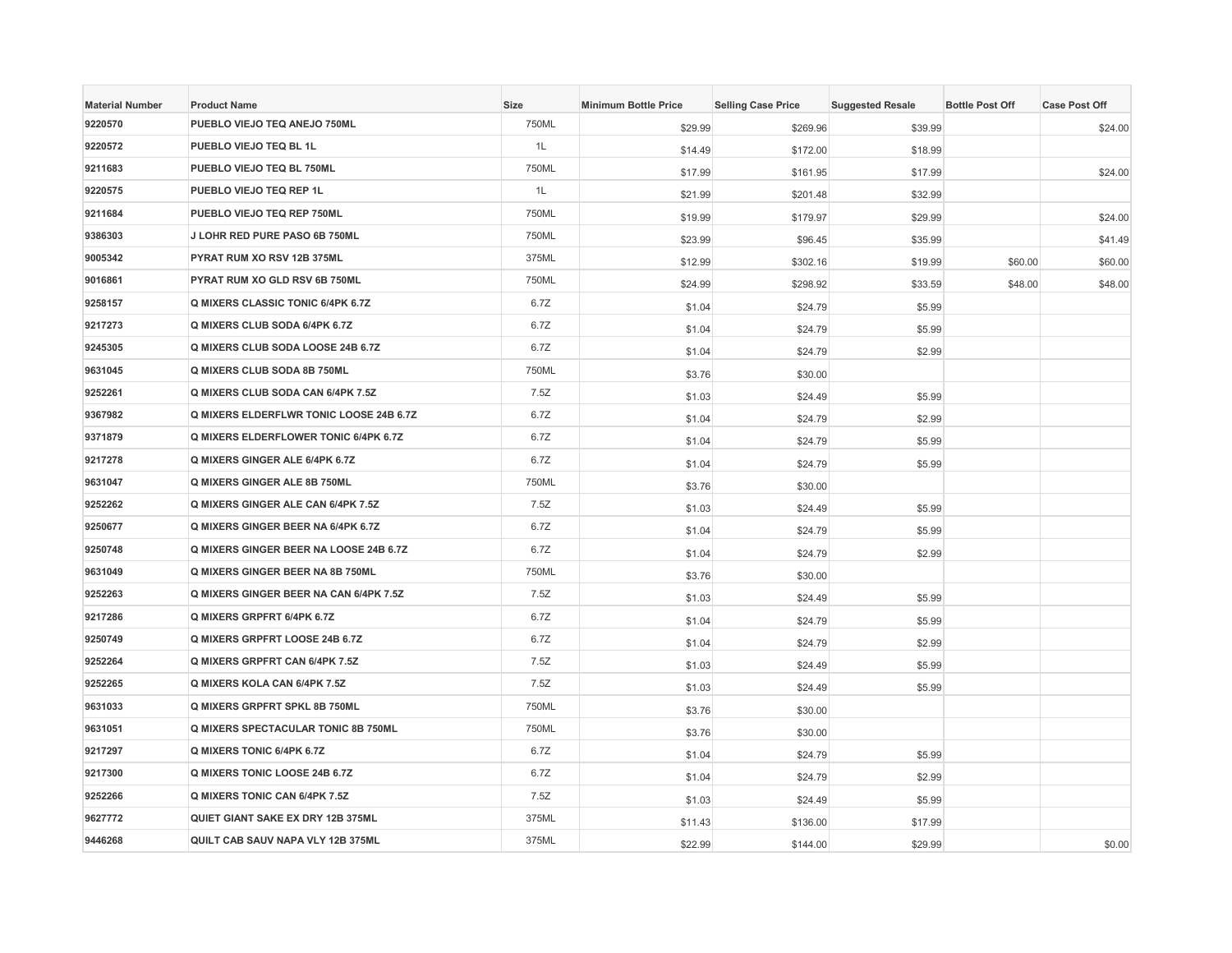| <b>Material Number</b> | <b>Product Name</b>                      | <b>Size</b>  | <b>Minimum Bottle Price</b> | <b>Selling Case Price</b> | <b>Suggested Resale</b> | <b>Bottle Post Off</b> | <b>Case Post Off</b> |
|------------------------|------------------------------------------|--------------|-----------------------------|---------------------------|-------------------------|------------------------|----------------------|
| 9627706                | QUILT CAB SAUV NAPA VLY 6L               | 6L           | \$399.99                    | \$259.99                  | \$399.99                |                        |                      |
| 9246172                | QUILT CAB SAUV NAPA VLY 750ML            | 750ML        | \$44.99                     | \$360.00                  | \$59.99                 | \$80.00                | \$80.00              |
| 9441199                | QUILT CAB SAUV NAPA VLY STANDRD 6B 750ML | 750ML        | \$44.99                     | \$120.00                  | \$44.99                 |                        |                      |
| 9640278                | QUILT CAB SAUV NAPA VLY RSV 6L           | 6L           | \$749.99                    | \$500.00                  | \$800.00                |                        |                      |
| 9257110                | QUILT CAB SAUV NAPA VLY RSV 6B 750ML     | 750ML        | \$99.99                     | \$380.00                  | \$119.99                | \$60.00                | \$100.00             |
| 9257109                | QUILT CHARD NAPA VLY STANDARD 6B 750ML   | 750ML        | \$29.99                     | \$90.00                   | \$29.99                 |                        |                      |
| 9295427                | QUILT CHARD NAPA VLY 750ML               | 750ML        | \$34.99                     | \$280.00                  | \$34.99                 | \$0.00                 | \$20.00              |
| 9387725                | QUILT RED NAPA VLY 750ML                 | 750ML        | \$37.99                     | \$296.00                  | \$38.99                 | \$0.00                 | \$24.00              |
| 9441198                | QUILT RED NAPA VLY STANDARD 6B 750ML     | 750ML        | \$37.99                     | \$108.00                  | \$37.99                 |                        |                      |
| 9638249                | <b>QUINTARA CHARD CA 750ML</b>           | 750ML        | \$9.99                      | \$76.80                   | \$12.99                 |                        |                      |
| 9364539                | QUINTA SARDONIA Q RED BLEND 6B 750ML     | 750ML        | \$49.99                     | \$280.21                  | \$69.99                 |                        |                      |
| 9364540                | QUINTA SARDONIA SARDON RED BLND 6B 750ML | 750ML        | \$17.99                     | \$72.19                   | \$17.99                 |                        |                      |
| 9286357                | RABBIT HOLE BRBN DARE PX CASK 6B 750ML   | 750ML        | \$56.66                     | \$678.92                  | \$79.99                 | \$280.00               | \$280.00             |
| 9286356                | RABBIT HOLE BRBN WHSKY CAVEHILL 6B 750ML | 750ML        | \$43.07                     | \$515.86                  | \$59.99                 | \$170.00               | \$170.00             |
| 9389623                | RABBIT HOLE BRBN WHSKY HEIGOLD 6B 750ML  | 750ML        | \$50.73                     | \$607.86                  | \$65.99                 | \$170.00               | \$170.00             |
| 9432529                | RABBIT HOLE GIN BESPOKE 6B 750ML         | 750ML        | \$36.32                     | \$434.92                  | \$48.99                 | \$170.00               | \$170.00             |
| 9286358                | RABBIT HOLE WHSKY RYE BXGR STR 6B 750ML  | 750ML        | \$36.32                     | \$434.92                  | \$49.99                 | \$170.00               | \$170.00             |
| 9252519                | RABBLE CAB SAUV 750ML                    | 750ML        | \$19.99                     | \$176.00                  | \$24.99                 | \$24.00                | \$24.00              |
| 9252553                | RABBLE RED BLEND 750ML                   | 750ML        | \$14.99                     | \$128.00                  | \$17.99                 | \$12.00                | \$16.00              |
| 9615234                | RABBLE ROSE 20 750ML                     | 750ML        | \$14.99                     | \$128.00                  | \$17.99                 | \$12.00                | \$16.00              |
| 9252552                | RABBLE ZIN 750ML                         | 750ML        | \$19.99                     | \$176.00                  | \$24.99                 | \$24.00                | \$24.00              |
| 9313972                | RACK & BARREL CAB SAUV BRBN BBL 750ML    | 750ML        | \$14.99                     | \$119.99                  | \$19.99                 |                        | \$40.00              |
| 9343445                | RACK & BARREL RED BRBN BBL 750ML         | 750ML        | \$14.99                     | \$120.00                  | \$18.99                 |                        | \$16.00              |
| 9291006                | RACKHOUSE CAB SAUV BRBN BBL 750ML        | 750ML        | \$14.99                     | \$119.24                  | \$15.99                 |                        | \$36.00              |
| 9016781                | RAMAZZOTTI AMARO 6B 750ML                | 750ML        | \$21.79                     | \$127.99                  | \$29.99                 | \$6.00                 | \$8.01               |
| 9390706                | RAMAZZOTTI ROSATO 6B 750ML               | 750ML        | \$14.79                     | \$84.92                   | \$17.99                 | \$18.00                | \$18.00              |
| 9645466                | RAMAZZOTTI SAMBUCA 6B 750ML              | 750ML        | \$20.79                     | \$120.46                  | \$29.99                 |                        |                      |
| 9613198                | RANCHO GLORIA CKTL BLUEB MARG 1.5L       | 1.5L         | \$14.99                     | \$64.02                   | \$15.99                 |                        | \$15.98              |
| 9613712                | RANCHO GLORIA CKTL BLUEB MARG 750ML      | 750ML        | \$9.99                      | \$84.00                   | \$10.99                 |                        | \$16.00              |
| 9628126                | RANCHO GLORIA CKTL GREEN APL MARG 750ML  | 750ML        | \$9.99                      | \$84.00                   | \$10.99                 |                        | \$16.00              |
| 9393572                | RANCHO GLORIA CKTL MANGO MARG 1.5L       | 1.5L         | \$14.99                     | \$64.02                   | \$15.99                 |                        | \$15.98              |
| 9604394                | RANCHO GLORIA CKTL MANGO MARG PT 6/4 187 | <b>187ML</b> | \$2.49                      | \$43.98                   | \$11.99                 |                        | \$5.00               |
| 9436475                | RANCHO GLORIA CKTL MANGO MARG 750ML      | 750ML        | \$9.99                      | \$84.00                   | \$10.99                 |                        | \$16.00              |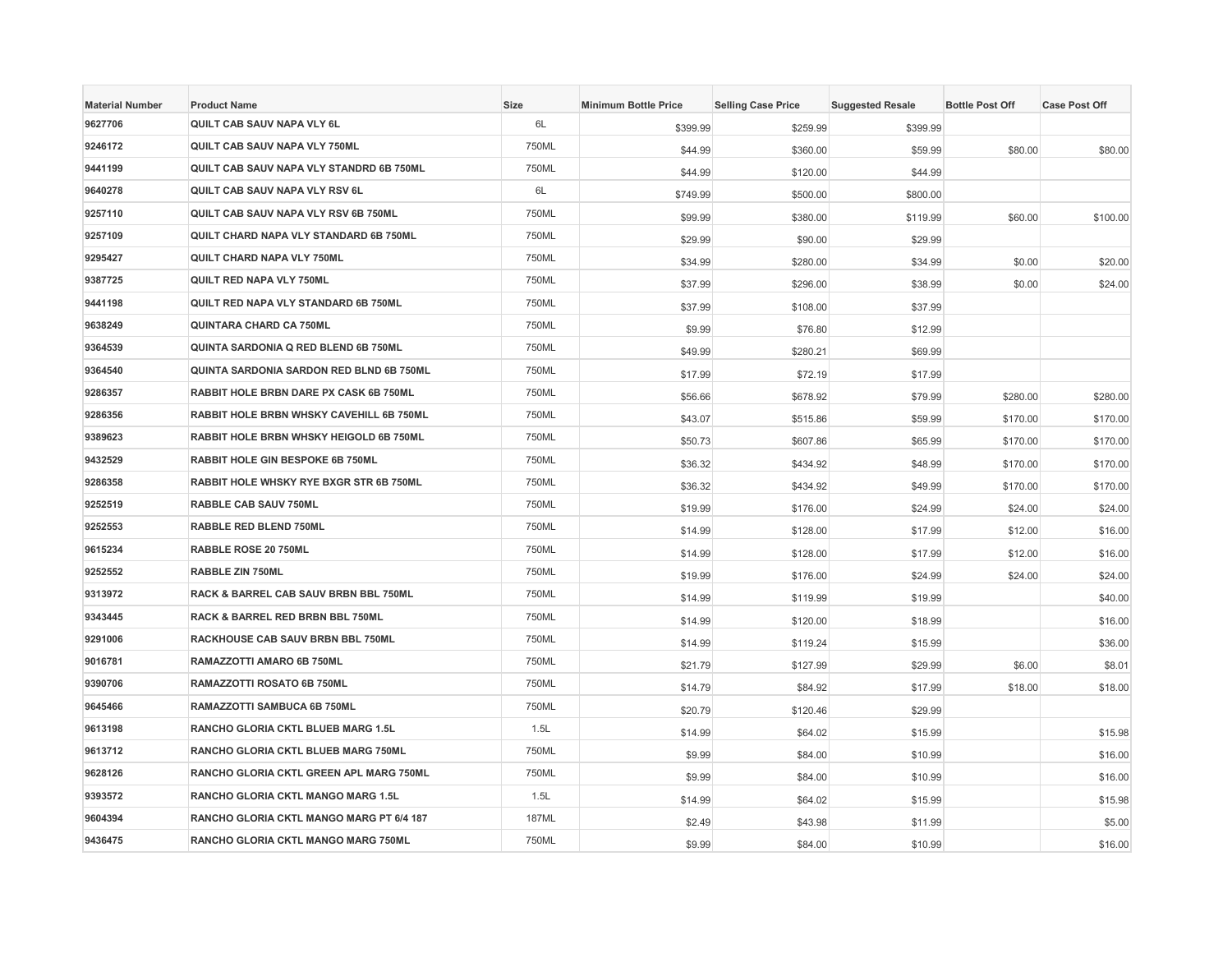| <b>Material Number</b> | <b>Product Name</b>                      | <b>Size</b>  | <b>Minimum Bottle Price</b> | <b>Selling Case Price</b> | <b>Suggested Resale</b> | <b>Bottle Post Off</b> | <b>Case Post Off</b> |
|------------------------|------------------------------------------|--------------|-----------------------------|---------------------------|-------------------------|------------------------|----------------------|
| 9243938                | RANCHO GLORIA CKTL MARG 1.5L             | 1.5L         | \$14.99                     | \$64.02                   | \$15.99                 | \$0.00                 | \$15.98              |
| 9308838                | RANCHO GLORIA CKTL MARG PET 6/4PK 187ML  | 187ML        | \$2.49                      | \$43.98                   | \$11.99                 | \$0.00                 | \$5.00               |
| 9633869                | <b>RANCHO GLORIA CKTL MARG 3L</b>        | 3L           | \$21.99                     | \$99.46                   | \$24.99                 |                        | \$32.00              |
| 9618121                | RANCHO GLORIA CKTL MARG TETRA 12B 500ML  | 500ML        | \$5.99                      | \$56.04                   | \$6.99                  | \$8.40                 | \$24.00              |
| 9243939                | RANCHO GLORIA CKTL MARG 750ML            | 750ML        | \$9.99                      | \$84.00                   | \$10.99                 |                        | \$16.00              |
| 9622620                | RANCHO GLORIA CKTL MARG DEAD 750ML       | 750ML        | \$9.99                      | \$84.00                   | \$10.99                 |                        | \$16.00              |
| 9441185                | RANCHO GLORIA POPSC VAR PCH 12/12P 100ML | 100ML        | \$1.25                      | \$138.00                  | \$16.99                 |                        | \$33.96              |
| 9437720                | RANCHO GLORIA CKTL PEACH MARG 1.5L       | 1.5L         | \$14.99                     | \$64.02                   | \$15.99                 |                        | \$15.98              |
| 9604395                | RANCHO GLORIA CKTL PEACH MARG PT 6/4 187 | 187ML        | \$2.49                      | \$43.98                   | \$11.99                 |                        | \$5.00               |
| 9436474                | RANCHO GLORIA CKTL PEACH MARG 750ML      | 750ML        | \$9.99                      | \$84.00                   | \$10.99                 |                        | \$16.00              |
| 9628118                | RANCHO GLORIA CKTL PINK LMNDE MARG 750ML | 750ML        | \$9.99                      | \$84.00                   | \$10.99                 |                        | \$16.00              |
| 9626163                | RANCHO GLORIA CKTL SKNY LIME MARG 750    | 750ML        | \$8.66                      | \$84.00                   | \$10.99                 |                        | \$16.00              |
| 9626165                | RANCHO GLORIA CKTL SKNY STRWB MARG 750ML | 750ML        | \$9.99                      | \$84.00                   | \$10.99                 |                        | \$16.00              |
| 9321092                | RANCHO GLORIA CKTL STRWB MARG 1.5L       | 1.5L         | \$14.99                     | \$64.02                   | \$15.99                 | \$0.00                 | \$15.98              |
| 9308837                | RANCHO GLORIA CKTL STRWB MARG 6/4P 187ML | <b>187ML</b> | \$2.49                      | \$43.98                   | \$11.99                 | \$0.00                 | \$5.00               |
| 9633883                | RANCHO GLORIA CKTL STRWB MARG 6B 3L      | 3L           | \$21.99                     | \$99.46                   | \$24.99                 |                        | \$32.00              |
| 9618124                | RANCHO GLORIA CKTL STRW MRG TET 12B 500M | 500ML        | \$5.99                      | \$56.04                   | \$6.99                  | \$8.40                 | \$24.00              |
| 9260232                | RANCHO GLORIA CKTL STRWB MARG 750ML      | 750ML        | \$9.99                      | \$84.00                   | \$10.99                 |                        | \$16.00              |
| 9437731                | RANCHO GLORIA CKTL WTRMLN MARG 1.5L      | 1.5L         | \$14.99                     | \$64.02                   | \$15.99                 |                        | \$15.98              |
| 9604396                | RANCHO GLORIA CKTL WTRML MARG PT 6/4 187 | <b>187ML</b> | \$2.49                      | \$43.98                   | \$11.99                 |                        | \$5.00               |
| 9436476                | RANCHO GLORIA CKTL WTRMLN MARG 750ML     | 750ML        | \$9.99                      | \$84.00                   | \$10.99                 |                        | \$16.00              |
| 9626326                | RANCHO GLORIA AGAVIDA STRWB 750ML        | 750ML        | \$12.99                     | \$112.00                  | \$15.99                 |                        | \$42.92              |
| 9626406                | RANCHO GLORIA AGAVIDA GRN APL 750ML      | 750ML        | \$12.99                     | \$112.00                  | \$15.99                 |                        | \$42.92              |
| 9626403                | RANCHO GLORIA AGAVIDA MANGO 750ML        | 750ML        | \$12.99                     | \$112.00                  | \$15.99                 |                        | \$42.92              |
| 9626396                | RANCHO GLORIA AGAVIDA PEACH 750ML        | 750ML        | \$12.99                     | \$112.00                  | \$15.99                 |                        | \$42.92              |
| 1264647                | R ZABACO DANCING BULL ZIN 750ML          | 750ML        | \$8.99                      | \$80.25                   | \$9.99                  |                        | \$0.00               |
| 1258342                | R ZABACO ZIN DCV/SON HERITAGE 750ML      | 750ML        | \$14.99                     | \$128.25                  | \$18.99                 |                        | \$0.00               |
| 9355221                | LIL RASCAL P GRIS CAN 6/4PK 187ML        | <b>187ML</b> | \$0.29                      | \$6.00                    | \$14.99                 | \$0.00                 | \$0.00               |
| 9219571                | RASCAL P GRIS 750ML                      | 750ML        | \$11.99                     | \$96.26                   | \$14.99                 | \$12.00                | \$32.00              |
| 9644150                | <b>RASCAL P GRIGIO 750ML</b>             | 750ML        | \$11.99                     | \$96.26                   | \$14.99                 | \$12.00                | \$32.00              |
| 9219566                | RASCAL P NOIR 750ML                      | 750ML        | \$11.99                     | \$96.26                   | \$14.99                 | \$12.00                | \$32.00              |
| 9355223                | LIL RASCAL ROSE CAN 6/4PK 187ML          | <b>187ML</b> | \$0.29                      | \$6.00                    | \$14.99                 | \$0.00                 | \$0.00               |
| 9322366                | LIL RASCAL ROSE CAN 12PK 375ML           | 375ML        | \$5.99                      | \$47.99                   | \$7.99                  | \$12.00                | \$24.00              |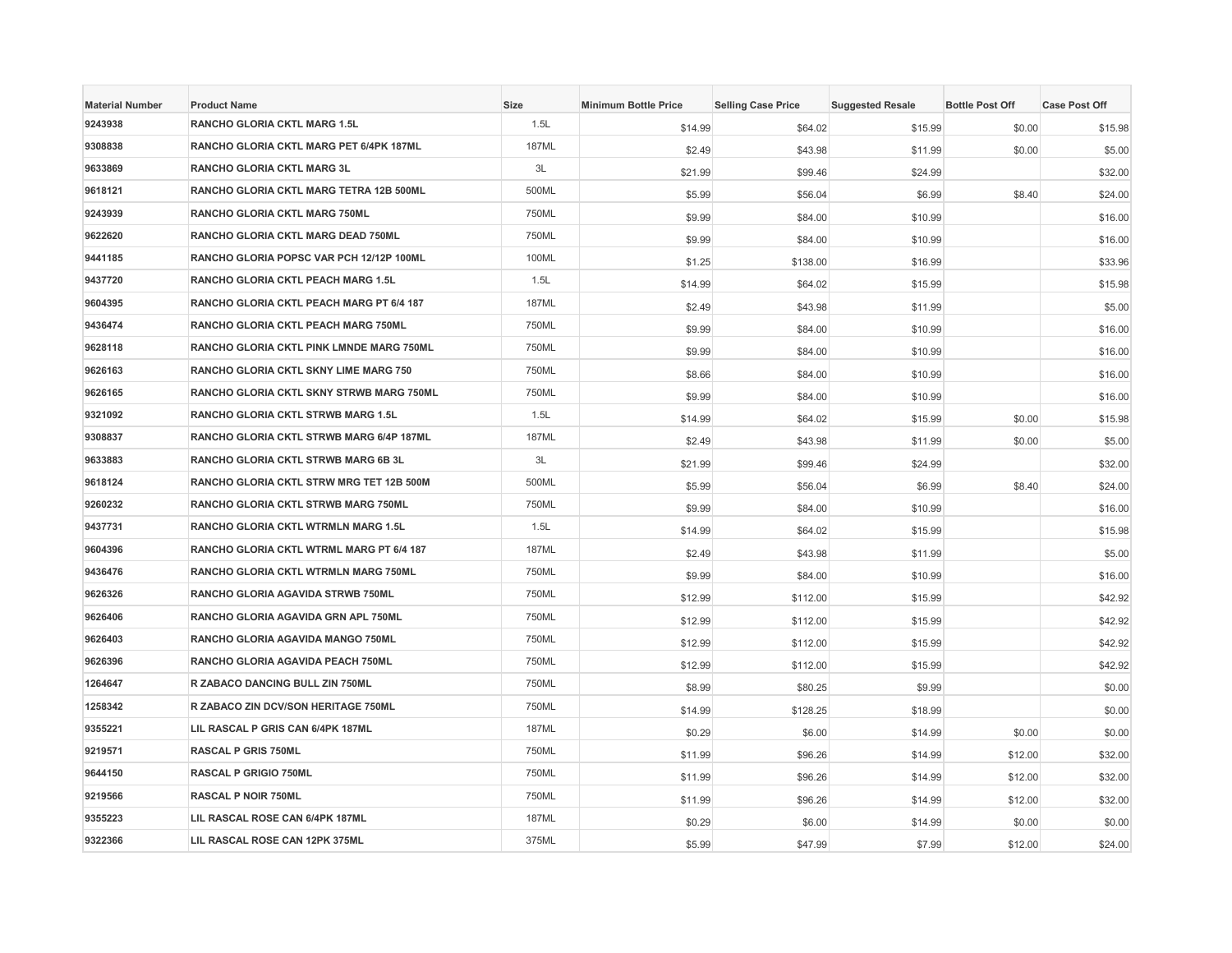| <b>Material Number</b> | <b>Product Name</b>                           | Size  | <b>Minimum Bottle Price</b> | <b>Selling Case Price</b> | <b>Suggested Resale</b> | <b>Bottle Post Off</b> | <b>Case Post Off</b> |
|------------------------|-----------------------------------------------|-------|-----------------------------|---------------------------|-------------------------|------------------------|----------------------|
| 9048204                | RAVENSWOOD CAB SAUV VINTERS 750ML             | 750ML | \$9.99                      | \$88.00                   | \$13.99                 |                        | \$16.00              |
| 9048206                | <b>RAVENSWOOD MERLOT VINTNERS 750ML</b>       | 750ML | \$9.99                      | \$88.00                   | \$13.99                 |                        | \$16.00              |
| 9078360                | <b>RAVENSWOOD PETITE SIRAH VINTNERS 750ML</b> | 750ML | \$9.99                      | \$88.00                   | \$13.99                 |                        | \$16.00              |
| 9054054                | RAVENSWOOD ZIN CALIF 1.5L                     | 1.5L  | \$18.99                     | \$96.00                   | \$20.99                 |                        | \$0.00               |
| 9102981                | RAVENSWOOD ZIN DICKERSON 750ML                | 750ML | \$33.78                     | \$200.00                  | \$49.99                 |                        | \$0.00               |
| 9047752                | RAVENSWOOD ZIN LODI 750ML                     | 750ML | \$14.99                     | \$112.00                  | \$19.99                 |                        | \$0.00               |
| 9047757                | RAVENSWOOD ZIN MENDOCINO CNTY 750ML           | 750ML | \$13.65                     | \$112.00                  | \$20.99                 |                        | \$0.00               |
| 9047762                | RAVENSWOOD ZIN SON CNTY 750ML                 | 750ML | \$17.99                     | \$140.00                  | \$26.99                 |                        |                      |
| 9048207                | RAVENSWOOD ZIN VINTNERS 750ML                 | 750ML | \$9.99                      | \$88.00                   | \$13.99                 |                        | \$16.00              |
| 9048152                | RAVENSWOOD ZIN ZEN OF ZIN 750ML               | 750ML | \$9.99                      | \$88.00                   | \$13.99                 |                        | \$0.92               |
| 9019465                | RAYNAL BRANDY VSOP FRENCH 1.75L               | 1.75L | \$27.99                     | \$167.46                  | \$35.89                 | \$6.00                 | \$6.00               |
| 9019466                | RAYNAL BRANDY VSOP FRENCH 1L                  | 1L    | \$17.99                     | \$211.32                  | \$21.49                 | \$6.00                 | \$6.00               |
| 9019467                | RAYNAL BRANDY VSOP FRENCH 750ML               | 750ML | \$13.99                     | \$164.52                  | \$18.79                 | \$12.00                | \$12.00              |
| 9006278                | REAL COCO CRM COCO 12B 16.9Z                  | 16.9Z | \$5.29                      | \$41.64                   | \$6.61                  | \$0.00                 | \$6.00               |
| 9627759                | <b>REAL MAGIC SAKE JUNMAI 12B 375ML</b>       | 375ML | \$9.68                      | \$115.00                  | \$14.99                 |                        |                      |
| 9251422                | REAL APL NA PET 6B 16.9Z                      | 16.9Z | \$6.09                      | \$30.38                   | \$7.61                  |                        | \$4.00               |
| 9291910                | REAL BANANA PET 6B 16.9Z                      | 16.9Z | \$6.29                      | \$31.60                   | \$7.86                  |                        | \$2.00               |
| 9291909                | REAL BLKB PET 6B 16.9Z                        | 16.9Z | \$6.09                      | \$30.38                   | \$7.61                  |                        | \$4.00               |
| 9247644                | REAL BLK CHRY PET 6B 16.9Z                    | 16.9Z | \$6.09                      | \$30.38                   | \$7.61                  |                        | \$4.00               |
| 9247646                | REAL BLUEB NA PET 6B 16.9Z                    | 16.9Z | \$6.09                      | \$30.38                   | \$7.61                  |                        | \$4.00               |
| 9247647                | REAL GINGER NA PET 6B 16.9Z                   | 16.9Z | \$6.09                      | \$30.38                   | \$7.61                  |                        | \$4.00               |
| 9435144                | REAL GUAVA PUREE NA PET 6B 16.9Z              | 16.9Z | \$6.09                      | \$30.38                   | \$7.61                  |                        | \$4.00               |
| 9247649                | REAL KIWI PET 6B 16.9Z                        | 16.9Z | \$6.09                      | \$30.38                   | \$7.61                  |                        | \$4.00               |
| 9429081                | REAL LYCHEE FRUIT PUREE PET 6B 16.9Z          | 16.9Z | \$6.09                      | \$30.38                   | \$7.61                  |                        | \$4.00               |
| 9247650                | REAL MANGO NA PET 6B 16.9Z                    | 16.9Z | \$6.09                      | \$30.38                   | \$7.61                  |                        | \$4.00               |
| 9247652                | REAL PSNFRT NA PET 6B 16.9Z                   | 16.9Z | \$6.99                      | \$36.02                   | \$8.74                  |                        | \$4.00               |
| 9247654                | REAL PEACH NA PET 6B 16.9Z                    | 16.9Z | \$6.09                      | \$30.38                   | \$7.61                  |                        | \$4.00               |
| 9247655                | REAL PINEAPL PET 6B 16.9Z                     | 16.9Z | \$5.99                      | \$30.38                   | \$7.49                  |                        | \$4.00               |
| 9247657                | REAL PUMPKIN NA PET 6B 16.9Z                  | 16.9Z | \$5.81                      | \$30.38                   | \$7.26                  |                        | \$4.00               |
| 9247658                | REAL RASPB NA PET 6B 16.9Z                    | 16.9Z | \$5.81                      | \$30.38                   | \$7.26                  |                        | \$4.00               |
| 9247659                | REAL STRWB NA PET 6B 16.9Z                    | 16.9Z | \$6.09                      | \$30.38                   | \$7.61                  |                        | \$4.00               |
| 9636328                | REAL PRICKLY PEAR NA PET 6B 16.9Z             | 16.9Z | \$6.09                      | \$30.38                   | \$7.61                  |                        | \$4.00               |
| 9625829                | RECESS BLKB CHAI CAN 12B 12Z                  | 12Z   | \$4.01                      | \$48.00                   | \$5.99                  |                        |                      |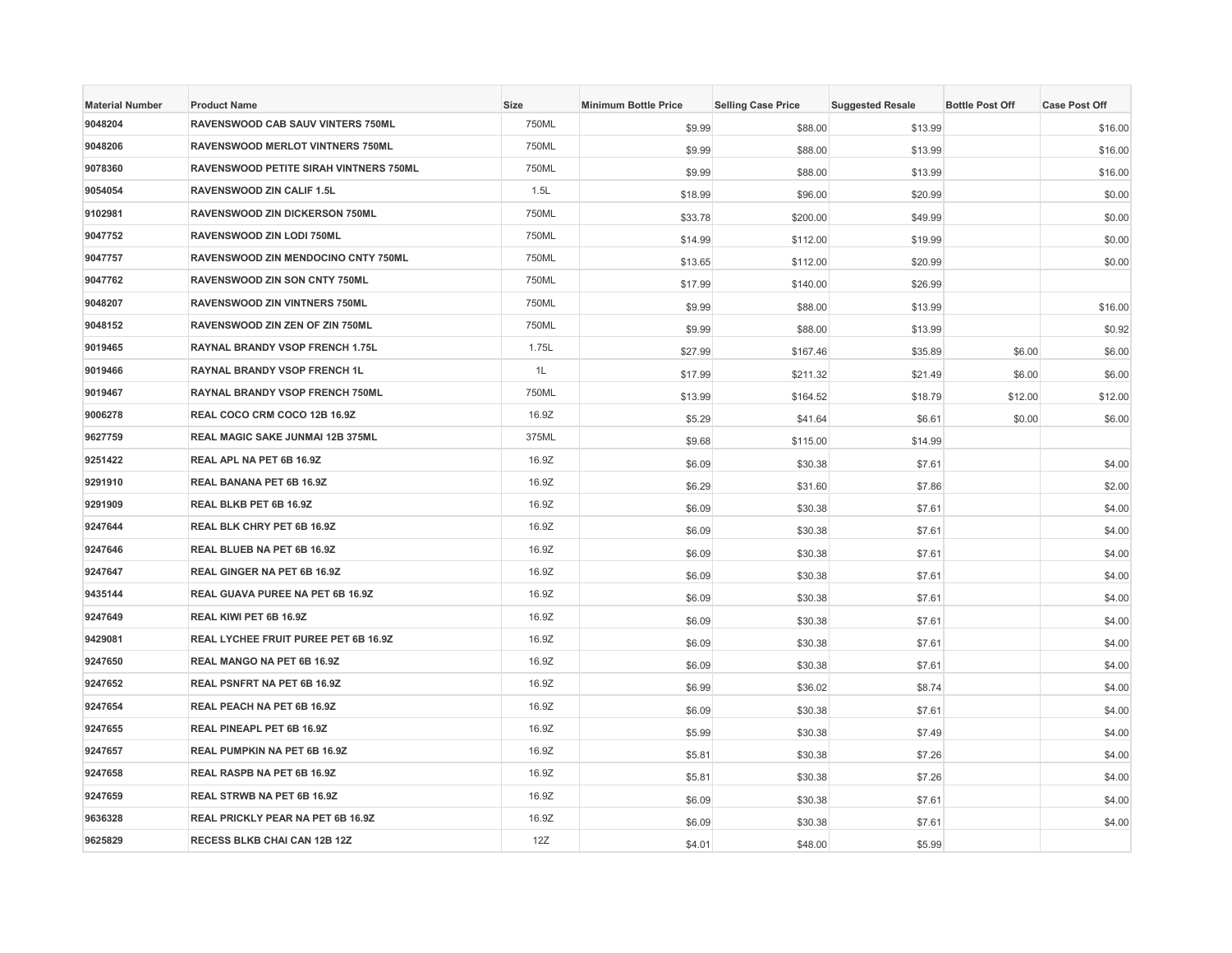| <b>Material Number</b> | <b>Product Name</b>                             | <b>Size</b> | <b>Minimum Bottle Price</b> | <b>Selling Case Price</b> | <b>Suggested Resale</b> | <b>Bottle Post Off</b> | <b>Case Post Off</b> |
|------------------------|-------------------------------------------------|-------------|-----------------------------|---------------------------|-------------------------|------------------------|----------------------|
| 9625874                | RECESS BLK CHRY CAN 12B 12Z                     | 12Z         | \$4.01                      | \$48.00                   | \$5.99                  |                        |                      |
| 9625862                | RECESS COCO LIME CAN 12B 12Z                    | 12Z         | \$4.01                      | \$48.00                   | \$5.99                  |                        |                      |
| 9625867                | RECESS BLOOD ORNG CAN 12B 12Z                   | 12Z         | \$4.01                      | \$48.00                   | \$5.99                  |                        |                      |
| 9625825                | RECESS PEACH GINGER CAN 12B 12Z                 | 12Z         | \$4.01                      | \$48.00                   | \$5.99                  |                        |                      |
| 9625828                | RECESS POMEGRNT HIBISCUS CAN 12B 12Z            | 12Z         | \$4.01                      | \$48.00                   | \$5.99                  |                        |                      |
| 9625878                | RECESS MOOD BLK CHRY CAN 12B 12Z                | 12Z         | \$4.01                      | \$48.00                   | \$5.99                  |                        |                      |
| 9625877                | RECESS MOOD BLOOD ORNG CAN 12B 12Z              | 12Z         | \$4.01                      | \$48.00                   | \$5.99                  |                        |                      |
| 9625876                | RECESS MOOD PEACH CAN 12B 12Z                   | 12Z         | \$4.01                      | \$48.00                   | \$5.99                  |                        |                      |
| 9625875                | <b>RECESS MOOD STRWB CAN 12B 12Z</b>            | 12Z         | \$4.01                      | \$48.00                   | \$5.99                  |                        |                      |
| 9612403                | <b>REDEMPTION BRBN 88 750ML</b>                 | 750ML       | \$19.99                     | \$211.10                  | \$29.99                 | \$36.00                | \$63.82              |
| 9238246                | REDEMPTION BRBN BBL PRF 9YR 82 6B 750ML         | 750ML       | \$72.07                     | \$863.88                  | \$99.99                 | \$95.04                | \$95.04              |
| 9193821                | <b>REDEMPTION HIGH RYE BRBN 750ML</b>           | 750ML       | \$19.99                     | \$211.10                  | \$29.99                 | \$36.00                | \$63.82              |
| 9449357                | REDEMPTION HIGH RYE BRBN SB CDI 6B 750ML        | 750ML       | \$34.25                     | \$410.00                  | \$45.99                 | \$30.00                | \$30.00              |
| 9449358                | REDEMPTION HIGH RYE BRBN SB TWM 6B 750ML        | 750ML       | \$34.25                     | \$410.00                  | \$45.99                 | \$30.00                | \$30.00              |
| 9626121                | <b>REDEMPTION HIGH RYE BRBN SB GFS 6B 750ML</b> | 750ML       | \$34.25                     | \$410.00                  | \$45.99                 | \$30.00                | \$30.00              |
| 9626126                | REDEMPTION HIGH RYE BRBN SB YOW 6B 750ML        | 750ML       | \$34.25                     | \$410.00                  | \$45.99                 | \$30.00                | \$30.00              |
| 9626720                | REDEMPTION HIGH RYE BRBN SB RHK 6B 750ML        | 750ML       | \$34.25                     | \$410.00                  | \$45.99                 | \$30.00                | \$30.00              |
| 9637012                | REDEMPTION HIGH RYE BRBN SB WA 6B 750ML         | 750ML       | \$34.25                     | \$410.00                  | \$45.99                 | \$30.00                | \$30.00              |
| 9273725                | REDEMPTION HIGH RYE BBL PRF 10Y 6B 750ML        | 750ML       | \$72.07                     | \$863.88                  | \$99.99                 | \$95.04                | \$95.04              |
| 9262325                | REDEMPTION BRBN WHEATED 6B 750ML                | 750ML       | \$34.25                     | \$410.00                  | \$39.99                 | \$30.00                | \$30.00              |
| 9622240                | REDEMPTION BRBN COGN CSK FIN 6B 750ML           | 750ML       | \$47.99                     | \$571.10                  | \$65.99                 | \$58.64                | \$58.80              |
| 9327471                | REDEMPTION WHSKY TYLERS MIS 6B 750ML            | 750ML       | \$34.25                     | \$410.00                  | \$39.99                 | \$30.00                | \$30.00              |
| 9193316                | <b>REDEMPTION RYE 750ML</b>                     | 750ML       | \$19.99                     | \$211.10                  | \$29.99                 | \$36.00                | \$63.82              |
| 9273724                | REDEMPTION RYE BBL PRF 10YR 110 6B 750ML        | 750ML       | \$72.07                     | \$863.88                  | \$99.99                 | \$95.04                | \$95.04              |
| 9445690                | REDEMPTION RYE PLANT RUM CASK 6B 750ML          | 750ML       | \$34.25                     | \$410.00                  | \$39.99                 | \$30.00                | \$30.00              |
| 9328294                | REDNECK RIVIERA WHSKY 6B 750ML                  | 750ML       | \$14.29                     | \$170.50                  | \$19.99                 | \$44.00                | \$44.00              |
| 9620256                | <b>REDNECK RIVIERA WHSKY GTK 6B 750ML</b>       | 750ML       | \$14.29                     | \$170.50                  | \$19.99                 | \$44.00                | \$44.00              |
| 9100993                | <b>RED ROCK MALBEC 750ML</b>                    | 750ML       | \$9.99                      | \$88.25                   | \$13.99                 |                        | \$0.00               |
| 9006134                | <b>RED ROCK MERLOT 750ML</b>                    | 750ML       | \$9.99                      | \$88.25                   | \$13.99                 |                        | \$0.00               |
| 9163019                | RED SHOT CINNAMON WHSKY 6B 750ML                | 750ML       | \$9.99                      | \$118.92                  | \$12.99                 | \$36.00                | \$36.00              |
| 9179064                | <b>REDTREE CAB SAUV 750ML</b>                   | 750ML       | \$7.99                      | \$64.00                   | \$10.99                 |                        | \$16.00              |
| 9179065                | <b>REDTREE CHARD 750ML</b>                      | 750ML       | \$7.99                      | \$64.00                   | \$10.99                 |                        | \$16.00              |
| 9179066                | <b>REDTREE P GRIGIO 750ML</b>                   | 750ML       | \$7.99                      | \$64.00                   | \$10.99                 |                        | \$16.00              |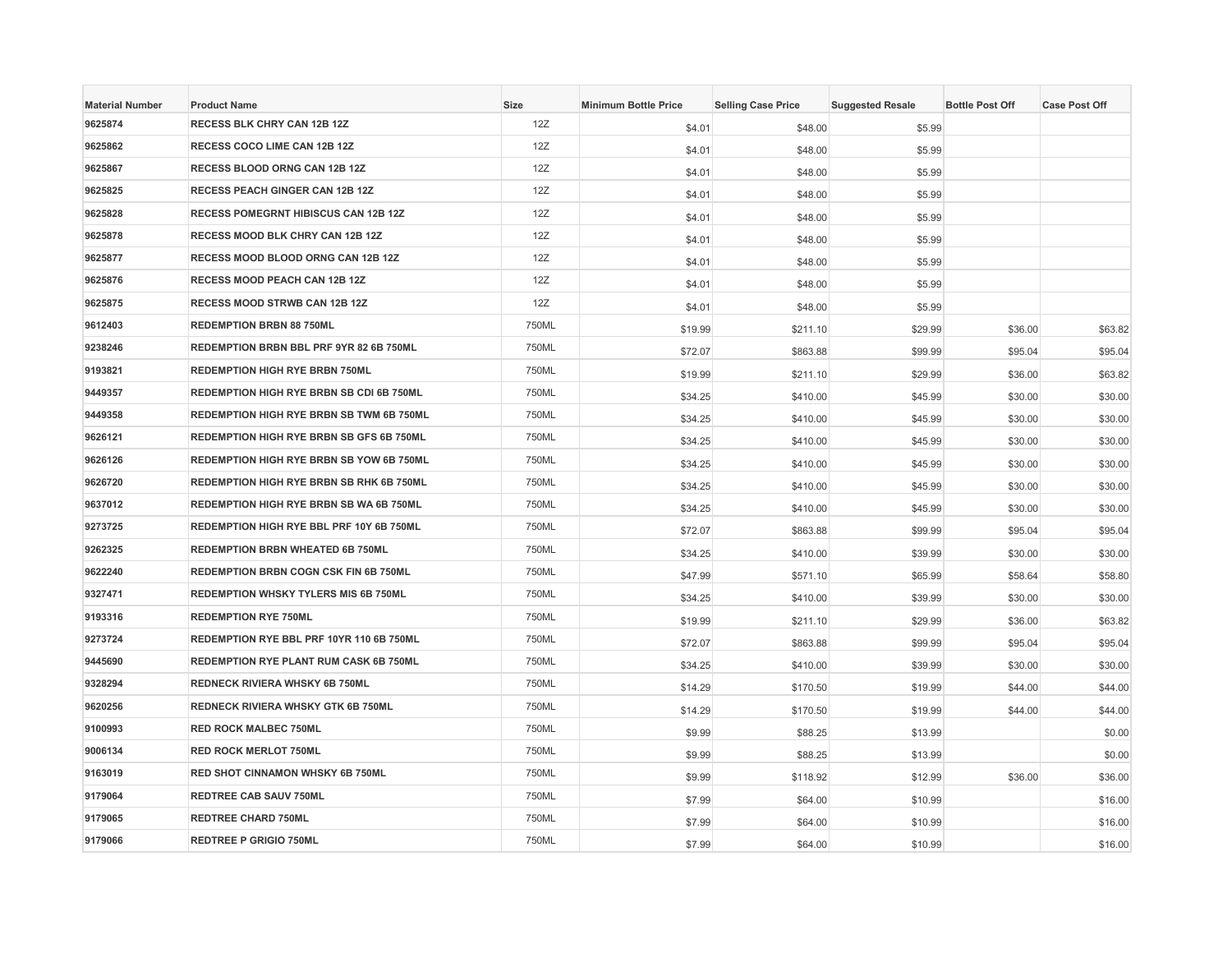| <b>Material Number</b> | <b>Product Name</b>                          | Size  | <b>Minimum Bottle Price</b> | <b>Selling Case Price</b> | <b>Suggested Resale</b> | <b>Bottle Post Off</b> | <b>Case Post Off</b> |
|------------------------|----------------------------------------------|-------|-----------------------------|---------------------------|-------------------------|------------------------|----------------------|
| 9179067                | <b>REDTREE P NOIR 750ML</b>                  | 750ML | \$7.99                      | \$64.00                   | \$10.99                 |                        | \$16.00              |
| 9640869                | <b>REGINE BARON PERLE ROSE BRUT NV 750ML</b> | 750ML | \$28.99                     | \$340.00                  | \$44.99                 | \$20.00                | \$20.00              |
| 9640881                | <b>REGINE BARON SAPHIR BRUT NV 750ML</b>     | 750ML | \$24.99                     | \$288.00                  | \$39.99                 | \$24.00                | \$32.00              |
| 9230414                | RATTI BARBERA ASTI BATTAGLIONE 750ML         | 750ML | \$19.99                     | \$175.92                  | \$19.99                 | \$0.00                 | \$0.00               |
| 9230415                | RATTI BAROLO CONCA 6B 750ML                  | 750ML | \$90.08                     | \$540.00                  | \$99.99                 |                        |                      |
| 9230416                | RATTI BAROLO MARCENASCO 6B 750ML             | 750ML | \$47.99                     | \$280.00                  | \$49.99                 |                        |                      |
| 9230417                | RATTI LANGHE NEBBIOLO OCHETTI 750ML          | 750ML | \$17.32                     | \$199.96                  | \$22.99                 | \$0.00                 | \$0.00               |
| 9230418                | RATTI BAROLO ROCHE ANNUNZIATA 6B 750ML       | 750ML | \$96.75                     | \$580.00                  | \$119.99                |                        |                      |
| 9610686                | RENIERI BRUNELLO 16 750ML                    | 750ML | \$79.98                     | \$660.00                  | \$119.99                |                        | \$120.00             |
| 9610684                | RENIERI BRUNELLO RSV 15 6B 750ML             | 750ML | \$89.98                     | \$390.00                  | \$134.99                |                        | \$126.00             |
| 9633220                | RENIERI BRUNELLO RSV 16 6B 750ML             | 750ML | \$106.98                    | \$450.00                  | \$149.98                |                        | \$126.00             |
| 9618642                | RENIERI INVETRO 18 750ML                     | 750ML | \$15.98                     | \$143.92                  | \$17.99                 | \$12.00                | \$48.08              |
| 9640733                | RENIERI INVETRO 19 750ML                     | 750ML | \$16.98                     | \$155.92                  | \$19.99                 |                        | \$44.08              |
| 9618607                | RENIERI RE DI RENIERI IGT 17 750ML           | 750ML | \$29.98                     | \$263.90                  | \$30.99                 | \$228.10               | \$228.10             |
| 9627858                | RENIERI RE DI RENIERI IGT 18 750ML           | 750ML | \$33.98                     | \$311.90                  | \$42.99                 | \$180.10               | \$180.10             |
| 9615632                | RENIERI REGINA DI RENIERI IGT 17 750ML       | 750ML | \$23.98                     | \$215.92                  | \$25.99                 | \$180.08               | \$216.08             |
| 9626963                | RENIERI REGINA DI RENIERI IGT 18 750ML       | 750ML | \$33.98                     | \$311.90                  | \$42.99                 | \$180.08               | \$192.10             |
| 9611488                | RENIERI ROSSO MONTALCINO 19 750ML            | 750ML | \$18.98                     | \$155.92                  | \$20.99                 | \$12.00                | \$64.08              |
| 9259634                | REPLICA CAB SAUV JUST RIGHT 750ML            | 750ML | \$14.99                     | \$119.99                  | \$17.99                 | \$0.00                 | \$40.00              |
| 9259633                | REPLICA CHARD RETROFIT 750ML                 | 750ML | \$14.99                     | \$119.99                  | \$17.99                 |                        | \$40.00              |
| 9259636                | REPLICA RED PICKPOCKET 750ML                 | 750ML | \$8.00                      | \$95.00                   | \$17.99                 |                        | \$0.00               |
| 9447025                | <b>RESVE DE CHARMIGNY VOUVRAY 750ML</b>      | 750ML | \$11.99                     | \$96.00                   | \$13.99                 |                        | \$16.00              |
| 9389690                | <b>REX GOLIATH CAB SAUV AMERICA 750ML</b>    | 750ML | \$5.99                      | \$54.00                   | \$6.99                  |                        | \$0.00               |
| 9044562                | REX GOLIATH CAB SAUV AMERICAN 1.5L           | 1.5L  | \$9.99                      | \$59.46                   | \$16.49                 | \$0.00                 | \$0.00               |
| 9044564                | REX GOLIATH CHARD AMERICAN 1.5L              | 1.5L  | \$9.99                      | \$59.46                   | \$10.99                 | \$0.00                 | \$0.00               |
| 9044565                | REX GOLIATH CHARD AMERICAN 750ML             | 750ML | \$5.99                      | \$54.00                   | \$6.99                  |                        | \$0.00               |
| 9044566                | <b>REX GOLIATH MERLOT 1.5L</b>               | 1.5L  | \$9.99                      | \$59.46                   | \$10.99                 | \$0.00                 | \$0.00               |
| 9044567                | <b>REX GOLIATH MERLOT 750ML</b>              | 750ML | \$5.99                      | \$54.00                   | \$6.99                  |                        | \$0.00               |
| 9389741                | <b>REX GOLIATH MOSCATO 1.5L</b>              | 1.5L  | \$9.99                      | \$59.46                   | \$10.99                 | \$0.00                 | \$0.00               |
| 9389742                | <b>REX GOLIATH MOSCATO 750ML</b>             | 750ML | \$5.99                      | \$54.00                   | \$6.99                  |                        | \$0.00               |
| 9044568                | <b>REX GOLIATH P GRIGIO 1.5L</b>             | 1.5L  | \$9.99                      | \$59.46                   | \$10.99                 | \$0.00                 | \$0.00               |
| 9044569                | <b>REX GOLIATH P GRIGIO 750ML</b>            | 750ML | \$5.99                      | \$54.00                   | \$6.99                  |                        | \$0.00               |
| 9389936                | <b>REX GOLIATH P NOIR 1.5L</b>               | 1.5L  | \$9.99                      | \$59.46                   | \$10.99                 | \$0.00                 | \$0.00               |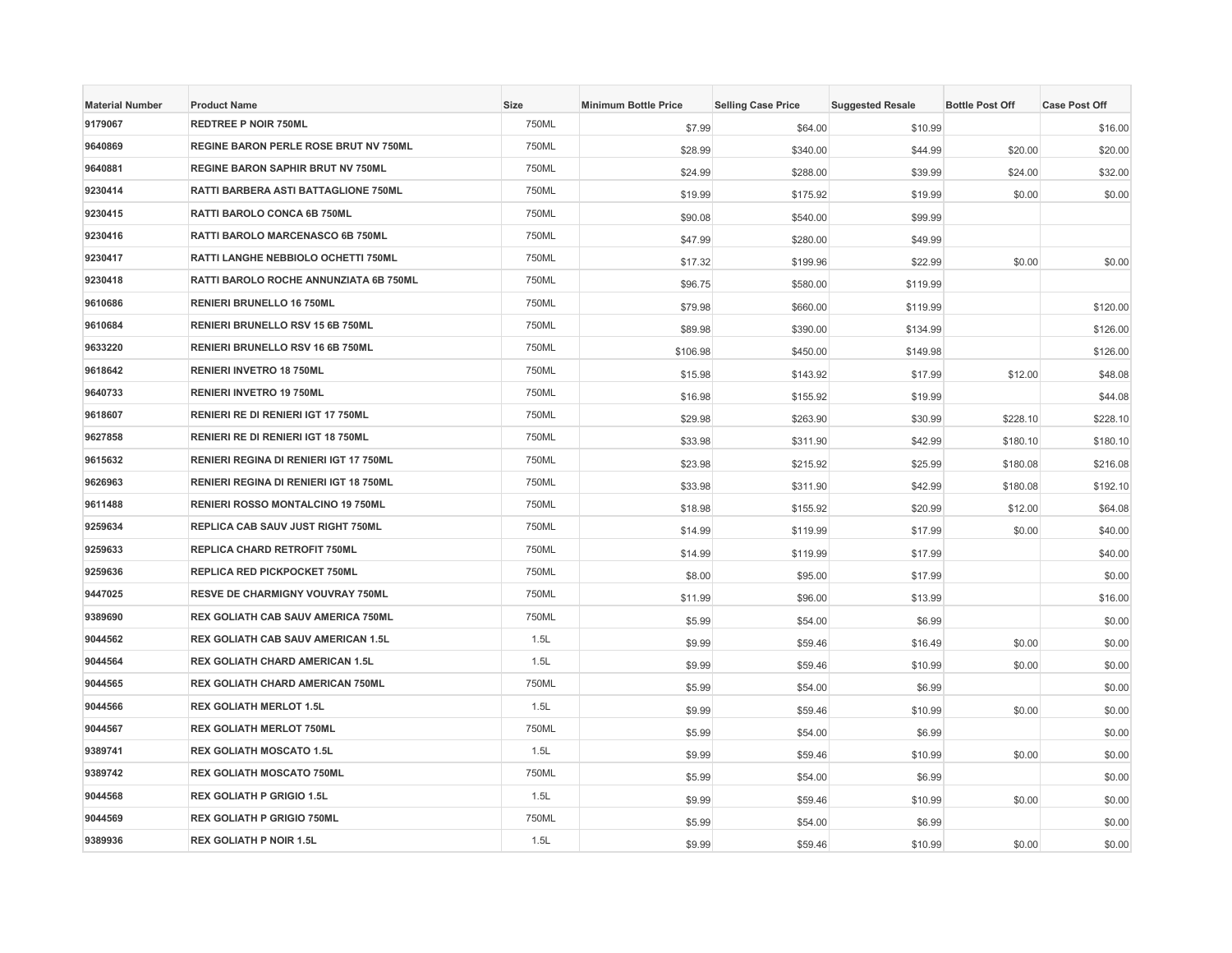| <b>Material Number</b> | <b>Product Name</b>                             | Size         | <b>Minimum Bottle Price</b> | <b>Selling Case Price</b> | <b>Suggested Resale</b> | <b>Bottle Post Off</b> | <b>Case Post Off</b> |
|------------------------|-------------------------------------------------|--------------|-----------------------------|---------------------------|-------------------------|------------------------|----------------------|
| 9044570                | <b>REX GOLIATH P NOIR 750ML</b>                 | 750ML        | \$5.99                      | \$54.00                   | \$6.99                  |                        | \$0.00               |
| 9389937                | REX GOLIATH RED FREE RANGE 1.5L                 | 1.5L         | \$9.99                      | \$59.46                   | \$10.99                 | \$0.00                 | \$0.00               |
| 9389938                | <b>REX GOLIATH RED FREE RANGE 750ML</b>         | 750ML        | \$5.99                      | \$54.00                   | \$6.99                  |                        | \$0.00               |
| 9391101                | REX GOLIATH SAUV BL AUSTRALIA 750ML             | 750ML        | \$5.99                      | \$54.00                   | \$6.99                  |                        | \$0.00               |
| 9019698                | REYKA VDK 80 1.75L                              | 1.75L        | \$34.99                     | \$191.46                  | \$52.49                 | \$36.00                | \$54.00              |
| 9001706                | REYKA VDK 80 6B 1L                              | 1L           | \$25.99                     | \$303.48                  | \$34.39                 | \$18.00                | \$18.00              |
| 9005266                | REYKA VDK 80 6B 750ML                           | 750ML        | \$19.99                     | \$220.92                  | \$29.49                 | \$36.00                | \$54.00              |
| 9026025                | RICARD ANISE PASTIS 750ML                       | 750ML        | \$26.99                     | \$322.92                  | \$34.29                 |                        |                      |
| 9391102                | RICHARDS WILD IRISH RSE MOSCATO 17% 375M        | 375ML        | \$1.99                      | \$42.48                   | \$2.49                  |                        | \$0.00               |
| 9391103                | RICHARDS WILD IRISH RSE MOSCATO 17% 750M        | 750ML        | \$3.61                      | \$36.00                   | \$3.99                  |                        | \$4.00               |
| 9044860                | RICHARDS WILD IRISH RSE 17% 1.5L                | 1.5L         | \$6.49                      | \$30.70                   | \$9.49                  |                        | \$7.00               |
| 9082000                | RICHARDS WILD IRISH RSE RED 13.9 1.5L           | 1.5L         | \$7.21                      | \$35.00                   | \$7.99                  |                        | \$7.00               |
| 9044861                | RICHARDS WILD IRISH RSE 17% 187ML               | <b>187ML</b> | \$1.08                      | \$42.92                   | \$1.29                  |                        | \$7.00               |
| 9044858                | <b>RICHARDS WILD IRISH RSE 17% 1L</b>           | 1L           | \$4.49                      | \$47.00                   | \$5.49                  |                        | \$4.00               |
| 9044862                | RICHARDS WILD IRISH RSE 17% 375ML               | 375ML        | \$1.99                      | \$42.48                   | \$2.49                  |                        | \$0.00               |
| 9044859                | RICHARDS WILD IRISH RSE 17% 3L                  | 3L           | \$10.58                     | \$38.00                   | \$11.99                 |                        | \$4.00               |
| 9059852                | RICHARDS WILD IRISH RSE 17% 750ML               | 750ML        | \$3.61                      | \$36.00                   | \$3.99                  |                        | \$4.00               |
| 9044866                | RICHARDS WILD IRISH RSE WT 17% 1.5L             | 1.5L         | \$7.21                      | \$35.00                   | \$7.99                  |                        | \$7.00               |
| 9054707                | RICHARDS WILD IRISH RSE WT 17% 750ML            | 750ML        | \$3.61                      | \$36.00                   | \$3.99                  |                        | \$4.00               |
| 9180941                | RICURA CRM LIQ PET CLEAR 60B 50ML               | 50ML         | \$0.99                      | \$43.00                   | \$1.49                  |                        | \$7.00               |
| 9163987                | RICURA CRM LIQ 6B 750ML                         | 750ML        | \$17.99                     | \$80.94                   | \$19.99                 | \$0.00                 | \$26.52              |
| 9400668                | RIDGEVIEW BLOOMSBURY 6B 750ML                   | 750ML        | \$38.66                     | \$162.00                  | \$55.99                 | \$38.00                | \$38.00              |
| 9400669                | RIDGEVIEW BRUT CAVENDISH 6B 750ML               | 750ML        | \$38.66                     | \$162.00                  | \$55.99                 | \$38.00                | \$38.00              |
| 9354994                | RIED BAR FIZZ REST 12PK GLASS                   | <b>GLASS</b> | \$6.03                      | \$72.22                   |                         |                        |                      |
| 9354995                | RIED BAR SOUR REST 12PK GLASS                   | <b>GLASS</b> | \$6.03                      | \$72.22                   |                         |                        |                      |
| 9023324                | RIED REST AMADEO DECANTER 1B GLASS              | <b>GLASS</b> | \$181.07                    | \$180.99                  |                         |                        |                      |
| 9059845                | RIED AMADEO DECANTER 1B GLASS                   | <b>GLASS</b> | \$337.33                    | \$337.32                  | \$525.00                |                        |                      |
| 9353325                | RIED BAR HIGHBALL REST 12PK GLASS               | <b>GLASS</b> | \$6.03                      | \$72.22                   |                         |                        |                      |
| 9353326                | <b>RIED BAR NICK &amp; NORA REST 12PK GLASS</b> | <b>GLASS</b> | \$6.03                      | \$72.22                   |                         |                        |                      |
| 9353324                | <b>RIED BAR ROCKS REST 12PK GLASS</b>           | <b>GLASS</b> | \$6.03                      | \$72.22                   |                         |                        |                      |
| 9120794                | RIED BAR SINGLE MALT WHISKEY 12PK GLASS         | <b>GLASS</b> | \$7.02                      | \$84.15                   |                         |                        |                      |
| 9312302                | <b>RIED CABERNET DECANTER 4B GLASS</b>          | <b>GLASS</b> | \$44.56                     | \$178.21                  | \$276.00                |                        |                      |
| 9023293                | <b>RIED CARRYING CASE 4B GLASS</b>              | <b>EACH</b>  | \$63.01                     | \$252.00                  | \$396.00                |                        |                      |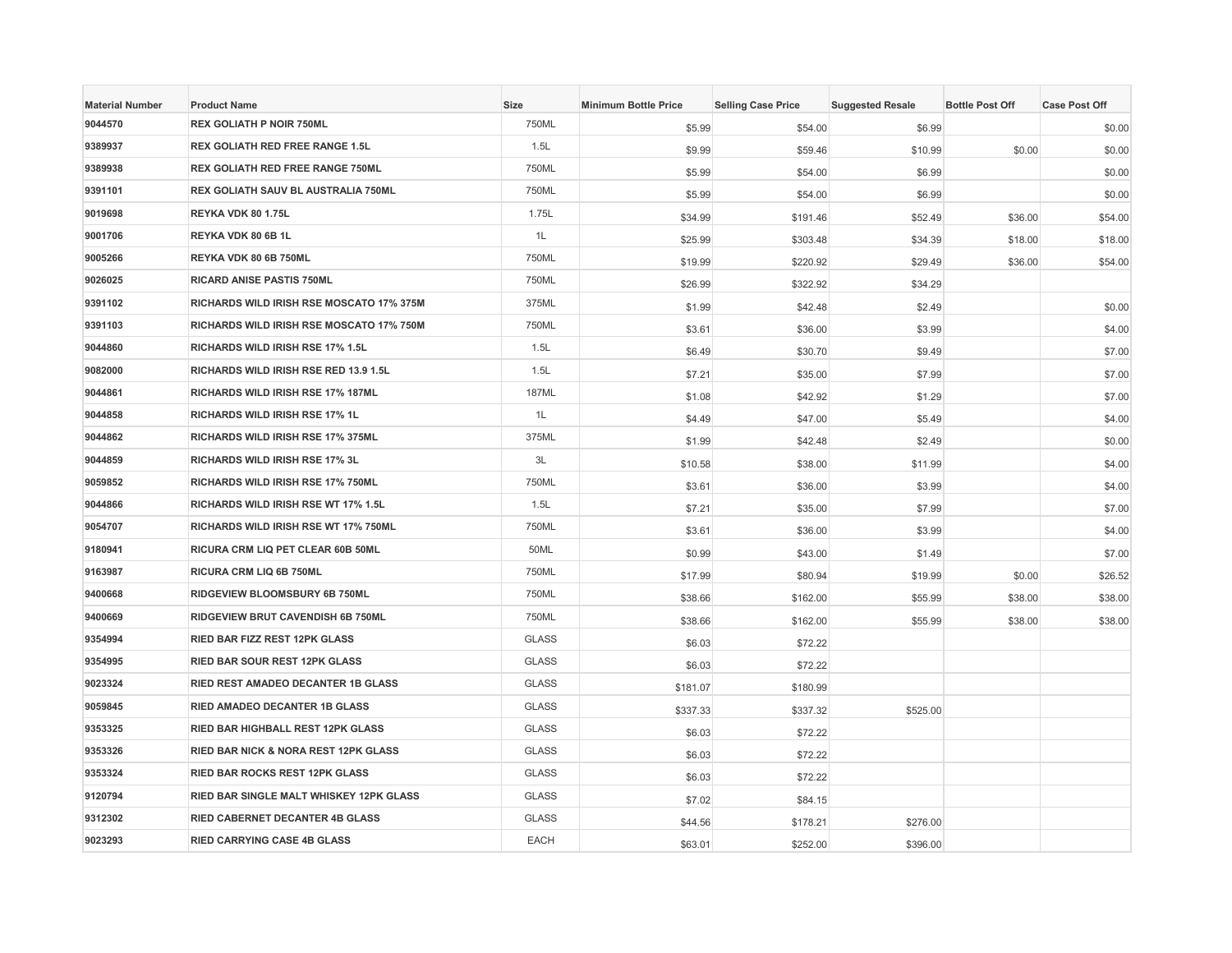| <b>Material Number</b> | <b>Product Name</b>                         | Size         | <b>Minimum Bottle Price</b> | <b>Selling Case Price</b> | <b>Suggested Resale</b> | <b>Bottle Post Off</b> | <b>Case Post Off</b> |
|------------------------|---------------------------------------------|--------------|-----------------------------|---------------------------|-------------------------|------------------------|----------------------|
| 9632869                | <b>RIED SYRAH DECANTER 6B GLASS</b>         | <b>GLASS</b> | \$18.68                     | \$112.00                  |                         |                        |                      |
| 9194140                | <b>RIED EVE DECANTER 1B GLASS</b>           | <b>GLASS</b> | \$378.87                    | \$378.86                  | \$590.00                |                        |                      |
| 9188273                | <b>RIED MANHATTAN DOUBLE 12B GLASS</b>      | <b>GLASS</b> | \$6.03                      | \$72.22                   |                         |                        |                      |
| 9188274                | RIED MANHATTAN HIGHBALL 12B GLASS           | <b>GLASS</b> | \$6.10                      | \$72.22                   |                         |                        |                      |
| 9023280                | RIED REST O CAB/MERLOT 12B GLASS            | <b>GLASS</b> | \$5.63                      | \$67.45                   |                         |                        |                      |
| 9023301                | <b>RIED O CAB/MERLOT 8B GLASS</b>           | <b>GLASS</b> | \$12.26                     | \$98.00                   | \$132.00                |                        |                      |
| 9023279                | <b>RIED REST O CHARD/VIOGNER 12B GLASS</b>  | <b>GLASS</b> | \$5.63                      | \$67.45                   |                         |                        |                      |
| 9023302                | RIED O CHARD/VIOGNIER 8B GLASS              | <b>GLASS</b> | \$12.26                     | \$98.00                   | \$132.00                |                        |                      |
| 9174895                | <b>RIED REST DEGUSTAZIONE O 12B GLASS</b>   | <b>GLASS</b> | \$7.00                      | \$83.90                   |                         |                        |                      |
| 9177213                | <b>RIED POLISHING CLOTH 20</b>              | EACH         | \$14.01                     | \$280.00                  | \$198.00                |                        |                      |
| 9023278                | RIED REST O RIES/SAUV BL 12B GLASS          | <b>GLASS</b> | \$5.63                      | \$67.45                   |                         |                        |                      |
| 9023298                | RIED REST OUVERTURE MAGNUM 12B GLASS        | <b>GLASS</b> | \$6.03                      | \$72.22                   |                         |                        |                      |
| 9186508                | <b>RIED O WHISKEY 8B GLASS</b>              | <b>GLASS</b> | \$12.26                     | \$98.00                   |                         |                        |                      |
| 9238274                | RIED REST 001 12B GLASS                     | <b>GLASS</b> | \$7.62                      | \$91.31                   |                         |                        |                      |
| 9023315                | <b>RIED REST BEER 12B GLASS</b>             | <b>GLASS</b> | \$7.02                      | \$84.15                   |                         |                        |                      |
| 9023281                | RIED REST CAB/MERLOT 12B GLASS              | <b>GLASS</b> | \$7.02                      | \$84.15                   |                         |                        |                      |
| 9023307                | RIED REST EXT CAB/MERLOT 12B GLASS          | <b>GLASS</b> | \$7.62                      | \$91.31                   |                         |                        |                      |
| 9095761                | RIED REST XL CAB/MERLOT 12B GLASS           | <b>GLASS</b> | \$7.58                      | \$90.00                   |                         |                        |                      |
| 9023282                | <b>RIED REST VIOGNIER/CHARD 12B GLASS</b>   | <b>GLASS</b> | \$7.02                      | \$84.15                   |                         |                        |                      |
| 9140809                | RIED REST CORNETTO DECANTER 1B GLASS        | <b>GLASS</b> | \$209.53                    | \$209.52                  | \$325.00                |                        |                      |
| 9023276                | RIED REST DECANTER 6B GLASS                 | <b>GLASS</b> | \$17.12                     | \$102.64                  |                         |                        |                      |
| 9190879                | RIED REST DEGUSTAZIONE CHAMP FLT 12B GLS    | <b>GLASS</b> | \$5.26                      | \$63.02                   |                         |                        |                      |
| 9104802                | RIED REST DEGUSTAZIONE RED 12B GLASS        | <b>GLASS</b> | \$5.26                      | \$63.02                   |                         |                        |                      |
| 9104801                | RIED REST DEGUSTAZIONE WT 12B GLASS         | <b>GLASS</b> | \$5.26                      | \$63.02                   |                         |                        |                      |
| 9023312                | RIED REST EXT MARTINI 12B GLASS             | <b>GLASS</b> | \$7.62                      | \$91.31                   |                         |                        |                      |
| 9023309                | RIED REST EXT P NOIR 12B GLASS              | <b>GLASS</b> | \$7.62                      | \$91.31                   |                         |                        |                      |
| 9059844                | <b>RIED REST XL OREGON P NOIR 12B GLASS</b> | <b>GLASS</b> | \$7.02                      | \$84.15                   |                         |                        |                      |
| 9023308                | RIED REST EXT SAUV BL/RIES 12B GLASS        | <b>GLASS</b> | \$7.62                      | \$91.31                   |                         |                        |                      |
| 9326596                | <b>RIED REST EXT ROSE 12B GLASS</b>         | <b>GLASS</b> | \$7.62                      | \$91.31                   |                         |                        |                      |
| 9023286                | RIED REST CHAMPAGNE 12B GLASS               | <b>GLASS</b> | \$7.02                      | \$84.15                   |                         |                        |                      |
| 9141231                | RIED REST OUVERTURE WATER 12B GLASS         | <b>GLASS</b> | \$7.02                      | \$84.15                   |                         |                        |                      |
| 9023283                | RIED REST P NOIR/NEBBIOLO 12B GLASS         | <b>GLASS</b> | \$7.02                      | \$84.15                   |                         |                        |                      |
| 9058658                | RIED REST COGNAC/PORT 12B GLASS             | <b>GLASS</b> | \$7.02                      | \$84.15                   |                         |                        |                      |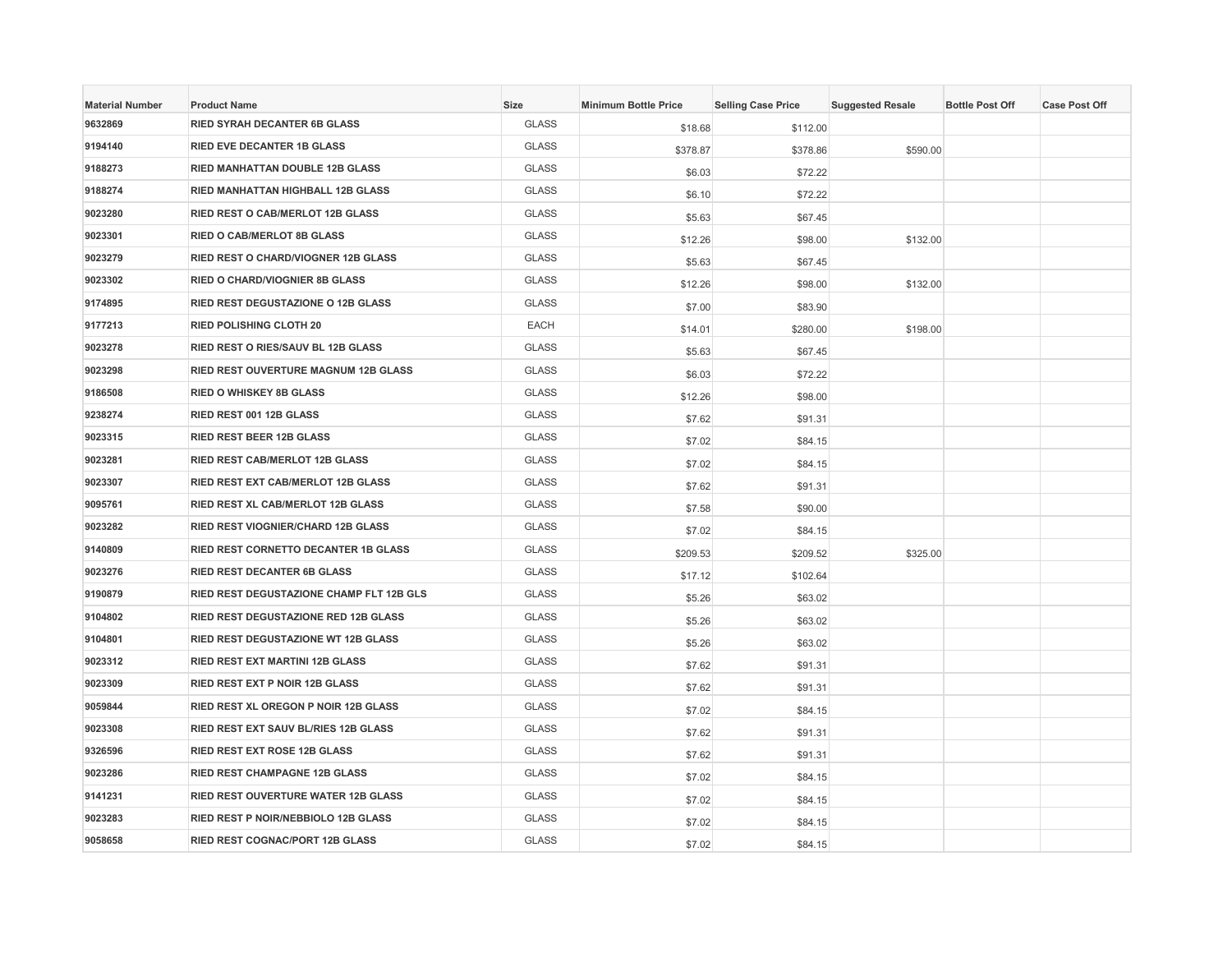| <b>Material Number</b> | <b>Product Name</b>                      | Size         | <b>Minimum Bottle Price</b> | <b>Selling Case Price</b> | <b>Suggested Resale</b> | <b>Bottle Post Off</b> | <b>Case Post Off</b> |
|------------------------|------------------------------------------|--------------|-----------------------------|---------------------------|-------------------------|------------------------|----------------------|
| 9138107                | RIED REST BAR PORT 12B GLASS             | <b>GLASS</b> | \$7.02                      | \$84.15                   |                         |                        |                      |
| 9023285                | RIED REST SAUV BL/RIES/SANGIO 12B GLASS  | <b>GLASS</b> | \$7.02                      | \$84.15                   |                         |                        |                      |
| 9023284                | RIED REST SYRAH/SHIRAZ 12B GLASS         | <b>GLASS</b> | \$7.02                      | \$84.15                   |                         |                        |                      |
| 9239573                | RIED REST SYRAH/SHIRAZ W/AID 12B GLASS   | <b>GLASS</b> | \$4.97                      | \$59.40                   |                         |                        |                      |
| 9058577                | <b>RIED REST TEQ 12B GLASS</b>           | <b>GLASS</b> | \$7.02                      | \$84.15                   |                         |                        |                      |
| 9023287                | <b>RIED REST WATER 12B GLASS</b>         | <b>GLASS</b> | \$6.91                      | \$65.00                   |                         |                        | \$17.80              |
| 9168547                | <b>RIED REST XL HERMITAGE 12B GLASS</b>  | <b>GLASS</b> | \$7.02                      | \$84.15                   |                         |                        |                      |
| 9630898                | RIED REST STEMLESS WW CAB SAUV 6B GLS    | EACH         | \$14.91                     | \$89.40                   |                         |                        |                      |
| 9167192                | <b>RIED SOMMELIER BORDEAUX 6B GLASS</b>  | <b>GLASS</b> | \$15.13                     | \$90.71                   |                         |                        |                      |
| 9238273                | RIED SPEY DOUBLE OLD FASHIONED 12B GLASS | <b>GLASS</b> | \$4.76                      | \$57.06                   |                         |                        |                      |
| 9245958                | <b>RIED VERITAS REST COUPE 6B GLASS</b>  | <b>GLASS</b> | \$14.80                     | \$82.20                   |                         |                        | \$0.00               |
| 9181771                | <b>RIED VINUM BRANDY 8B GLASS</b>        | <b>GLASS</b> | \$21.01                     | \$167.99                  | \$260.00                |                        |                      |
| 9023296                | RIED CAB SAUV MAGNUM DECANTER 1B GLASS   | <b>GLASS</b> | \$65.19                     | \$65.11                   | \$79.00                 |                        |                      |
| 9071059                | <b>RIED WINE CAB/MERLOT 8B GLASS</b>     | <b>GLASS</b> | \$14.51                     | \$116.00                  | \$132.00                |                        |                      |
| 9071071                | <b>RIED WINE VIOGNIER/CHARD 8B GLASS</b> | <b>GLASS</b> | \$14.51                     | \$116.00                  | \$132.00                |                        |                      |
| 9127522                | <b>RIED WINE CHARD 4/2PK GLASS</b>       | <b>GLASS</b> | \$8.99                      | \$71.40                   |                         |                        |                      |
| 9635846                | RIED WINEWINGS TASTING SET 2B GLASS      | <b>GLASS</b> | \$90.01                     | \$180.00                  | \$90.00                 |                        |                      |
| 9026026                | RIO GRANDE TEQ GLD PET 1.75L             | 1.75L        | \$24.99                     | \$127.50                  | \$24.99                 |                        |                      |
| 9026027                | RIO GRANDE TEQ GLD PET 1L                | 1L           | \$11.99                     | \$139.92                  | \$11.99                 |                        |                      |
| 9631681                | RIPORTA NERO D AVOLA DOC 750ML           | 750ML        | \$12.99                     | \$104.00                  | \$14.99                 |                        | \$16.00              |
| 9631349                | RIPORTA PRIMITIVO PUGLIA IGP 750ML       | 750ML        | \$12.99                     | \$104.00                  | \$14.99                 |                        | \$16.00              |
| 9631708                | <b>RIPORTA SANGIO IGP 750ML</b>          | 750ML        | \$12.99                     | \$104.00                  | \$14.99                 |                        | \$16.00              |
| 9346141                | RISATA MOSCATO D ASTI 187ML              | 187ML        | \$3.99                      | \$82.55                   | \$4.99                  |                        | \$6.00               |
| 9039106                | RISATA MOSCATO D ASTI 6B 750ML           | 750ML        | \$14.98                     | \$60.00                   | \$17.99                 | \$0.00                 | \$29.40              |
| 9164223                | RISATA MOSCATO PINK 6B 750ML             | 750ML        | \$14.98                     | \$60.00                   | \$17.99                 | \$0.00                 | \$29.40              |
| 9254503                | RISATA MOSCATO RED 6B 750ML              | 750ML        | \$14.98                     | \$60.00                   | \$17.99                 | \$0.00                 | \$29.40              |
| 9374119                | <b>RISATA ROSE SPKL 6B 750ML</b>         | 750ML        | \$14.98                     | \$60.00                   | \$17.99                 | \$0.00                 | \$29.40              |
| 9602789                | ROAMING DOG CAB SAUV 750ML               | 750ML        | \$11.99                     | \$102.00                  | \$13.99                 |                        | \$40.92              |
| 9603152                | ROAMING DOG CAB SAUV ROSE 750ML          | 750ML        | \$11.99                     | \$102.00                  | \$13.99                 |                        | \$40.92              |
| 9603151                | ROAMING DOG CHARD 750ML                  | 750ML        | \$11.99                     | \$102.00                  | \$13.99                 |                        | \$40.92              |
| 9602790                | ROAMING DOG RED BLEND 750ML              | 750ML        | \$11.99                     | \$102.00                  | \$13.99                 |                        | \$40.92              |
| 9633165                | ROBERT HALL CAB SAUV ART COLL 750ML      | 750ML        | \$16.99                     | \$120.00                  | \$22.99                 |                        |                      |
| 9139048                | ROBERT HALL CAB SAUV PASO ROBLES 750ML   | 750ML        | \$14.99                     | \$120.00                  | \$19.99                 | \$0.00                 | \$12.00              |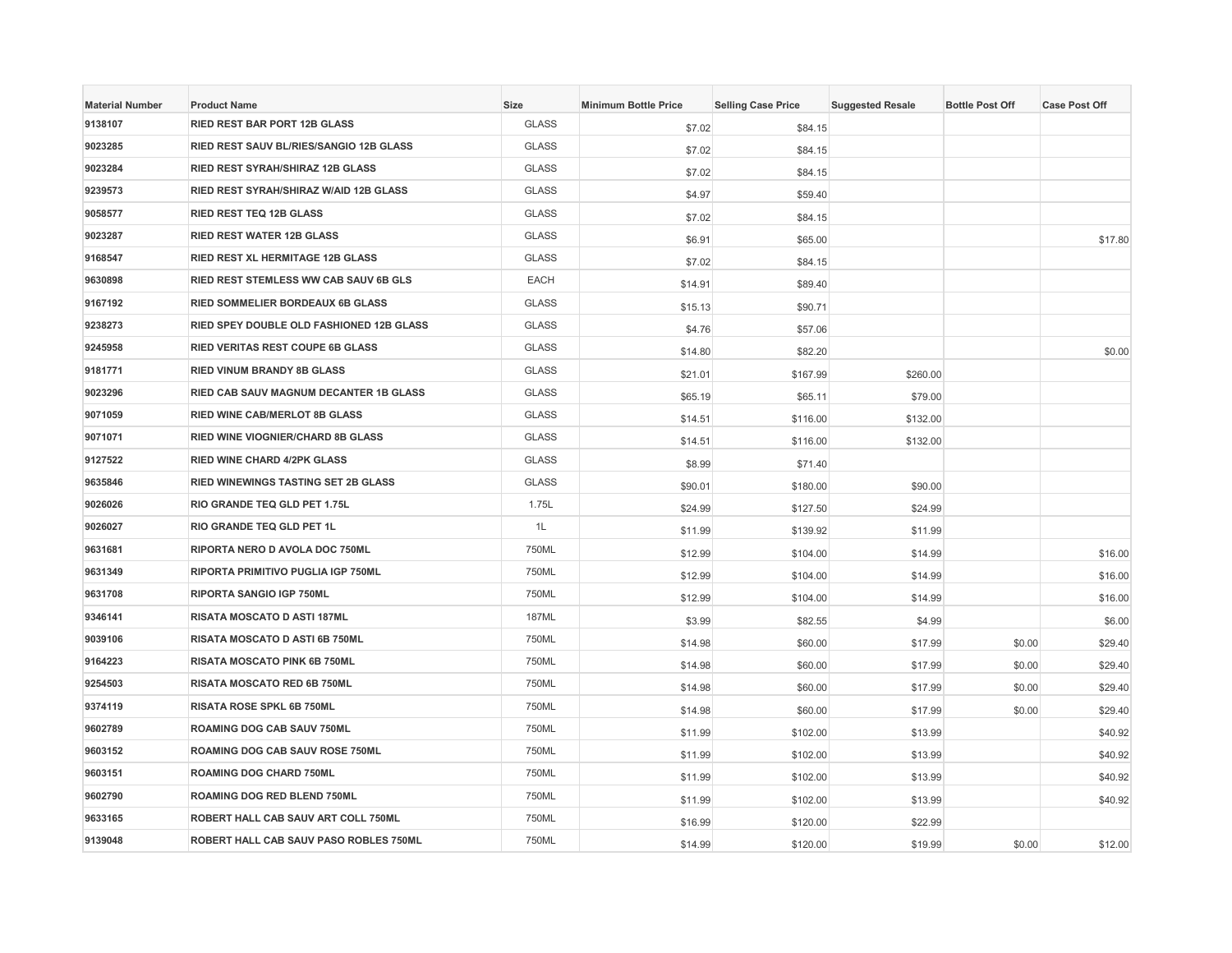| <b>Material Number</b> | <b>Product Name</b>                      | Size  | <b>Minimum Bottle Price</b> | <b>Selling Case Price</b> | <b>Suggested Resale</b> | <b>Bottle Post Off</b> | <b>Case Post Off</b> |
|------------------------|------------------------------------------|-------|-----------------------------|---------------------------|-------------------------|------------------------|----------------------|
| 9115247                | ROBERT HALL CHARD PASO ROBLES 750ML      | 750ML | \$12.99                     | \$104.00                  | \$17.99                 |                        | \$16.00              |
| 9113506                | ROBERT HALL MERLOT PASO ROBLES 750ML     | 750ML | \$14.99                     | \$120.00                  | \$19.99                 | \$0.00                 | \$12.00              |
| 9416918                | ROBERT HALL RED BLEND 750ML              | 750ML | \$14.99                     | \$120.00                  | \$19.99                 | \$0.00                 | \$12.00              |
| 9408623                | ROBERT HALL SAUV BL ARTISAN COL 6B 750ML | 750ML | \$8.67                      | \$52.00                   | \$14.99                 |                        |                      |
| 9115250                | ROBERT HALL SAUV BL PASO ROBLES 750ML    | 750ML | \$12.99                     | \$104.00                  | \$17.99                 |                        | \$16.00              |
| 9632863                | <b>ROMANS BAY SAUV BL 1.5L</b>           | 1.5L  | \$13.99                     | \$56.00                   | \$17.99                 |                        | \$16.00              |
| 9632849                | <b>ROMANS BAY SAUV BL 750ML</b>          | 750ML | \$9.99                      | \$80.00                   | \$11.99                 |                        | \$16.00              |
| 9006516                | RON MEDELLIN RUM ANEJO 750ML             | 750ML | \$17.49                     | \$166.92                  | \$24.99                 | \$30.00                | \$72.00              |
| 9026033                | RONRICO RUM GLD 1.75L                    | 1.75L | \$16.99                     | \$101.46                  | \$22.49                 | \$0.00                 | \$0.00               |
| 9026037                | RONRICO RUM GLD 750ML                    | 750ML | \$9.49                      | \$112.92                  | \$11.89                 | \$0.00                 | \$0.00               |
| 9026042                | <b>RONRICO RUM WT 1.75L</b>              | 1.75L | \$16.99                     | \$101.46                  | \$22.49                 | \$0.00                 | \$0.00               |
| 9026046                | <b>RONRICO RUM WT 750ML</b>              | 750ML | \$9.49                      | \$112.92                  | \$11.89                 | \$0.00                 | \$0.00               |
| 9295888                | ROSEHAVEN ROSE CA 750ML                  | 750ML | \$7.58                      | \$90.00                   | \$9.99                  |                        |                      |
| 9615344                | <b>ROSITA TEQ GLD 1L</b>                 | 1L    | \$9.49                      | \$112.97                  | \$11.79                 |                        |                      |
| 9045361                | <b>ROSITA TEQ WT 1L</b>                  | 1L    | \$9.49                      | \$112.97                  | \$11.79                 |                        |                      |
| 9621637                | ROSITA LIQ TRIPLE SEC 25 1L              | 1L    | \$4.89                      | \$57.48                   | \$6.99                  |                        |                      |
| 9447163                | ROTARI BRUT TRENTO 750ML                 | 750ML | \$14.99                     | \$118.92                  | \$16.99                 | \$12.00                | \$68.00              |
| 9313217                | ROWEN RED 6B 750ML                       | 750ML | \$31.99                     | \$191.46                  | \$45.99                 | \$90.00                | \$90.00              |
| 9194336                | ROYAL BRACKLA SCOTCH 12YR 6B 750ML       | 750ML | \$39.99                     | \$448.92                  | \$59.99                 | \$120.00               | \$150.00             |
| 9195859                | ROYAL BRACKLA SCOTCH 21YR 6B 750ML       | 750ML | \$159.99                    | \$1,838.92                | \$249.99                | \$180.00               | \$240.00             |
| 9115559                | ROYALE MONTAINE COGN & ORNG 6B 750ML     | 750ML | \$18.69                     | \$103.16                  | \$23.99                 |                        | \$8.50               |
| 9018337                | R STRONG CAB SAUV ALEXANDER VLY 750ML    | 750ML | \$21.99                     | \$257.00                  | \$26.99                 | \$0.00                 | \$0.00               |
| 9192719                | R STRONG CAB SAUV KNIGHTS VLY 750ML      | 750ML | \$24.99                     | \$298.92                  | \$29.99                 | \$0.00                 | \$0.00               |
| 9004265                | R STRONG CHARD CHALK HILL 750ML          | 750ML | \$16.99                     | \$168.25                  | \$20.99                 |                        | \$34.67              |
| 9004270                | R STRONG P NOIR RRV 750ML                | 750ML | \$17.99                     | \$160.25                  | \$21.99                 |                        | \$54.67              |
| 9252678                | R STRONG ROSE OF P NOIR RRV 750ML        | 750ML | \$17.99                     | \$152.25                  | \$21.99                 |                        | \$62.67              |
| 9017291                | R STRONG SAUV BL CHARL HOME 750ML        | 750ML | \$12.99                     | \$108.25                  | \$15.99                 | \$0.00                 | \$46.67              |
| 9004260                | R STRONG ZIN OV 750ML                    | 750ML | \$18.99                     | \$217.00                  | \$23.99                 |                        | \$0.00               |
| 9004269                | R STRONG CAB SAUV RSV 6B 750ML           | 750ML | \$32.99                     | \$195.15                  | \$61.99                 | \$84.00                | \$51.81              |
| 9004271                | <b>R STRONG SYMMETRY 6B 750ML</b>        | 750ML | \$35.99                     | \$214.98                  | \$49.99                 | \$60.00                | \$60.48              |
| 9102688                | R STRONG CAB SAUV BROS RIDGE 6B 750ML    | 750ML | \$54.99                     | \$324.15                  | \$82.99                 | \$42.00                | \$7.85               |
| 9128574                | R STRONG CAB SAUV ALEX CROWN 6B 750ML    | 750ML | \$56.99                     | \$341.46                  | \$74.99                 | \$0.00                 | \$0.00               |
| 9324413                | R STRONG CAB SAUV ROCKAWAY 15 6B 750ML   | 750ML | \$56.99                     | \$341.46                  | \$74.99                 | \$0.00                 | \$0.00               |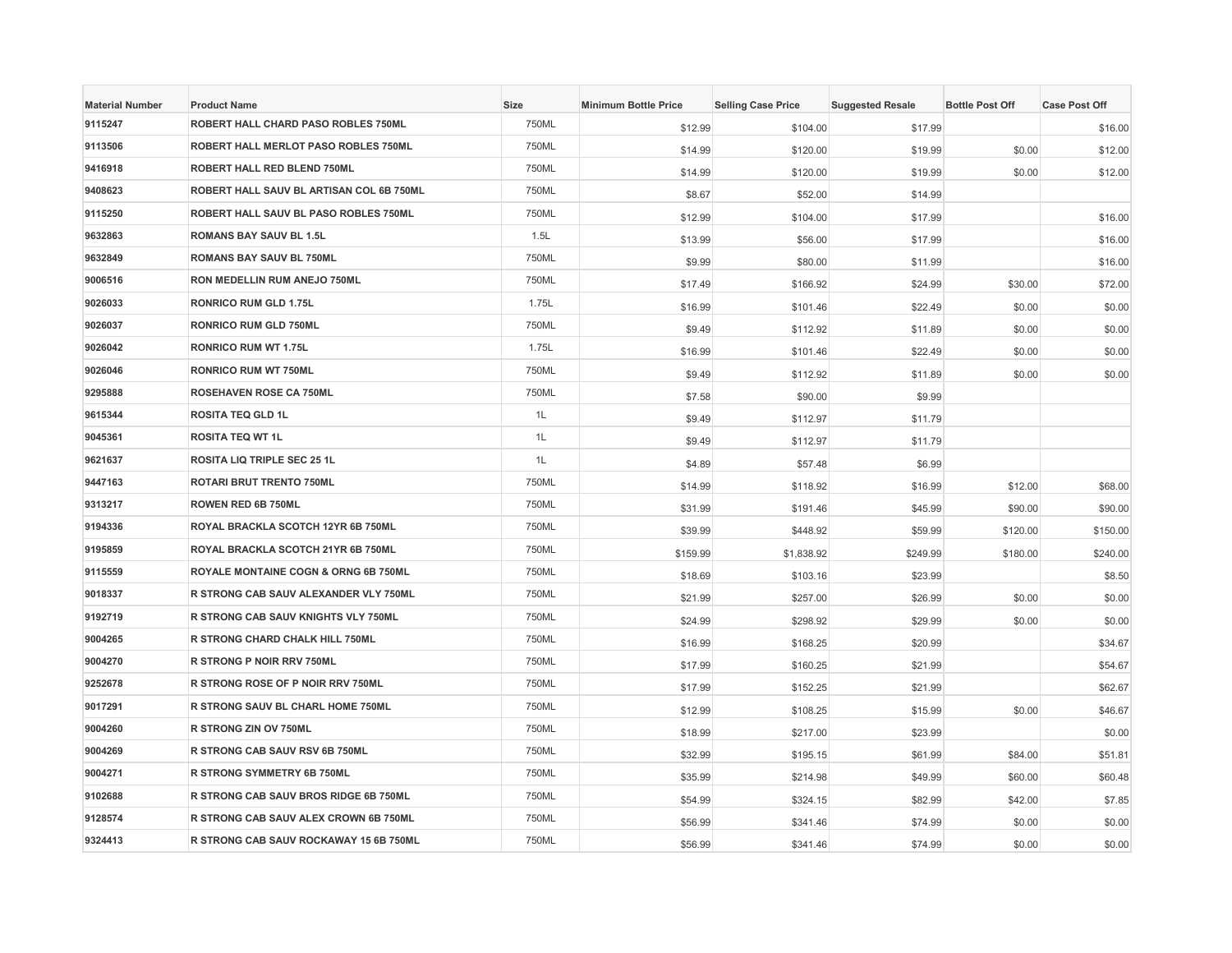| <b>Material Number</b> | <b>Product Name</b>                      | <b>Size</b> | <b>Minimum Bottle Price</b> | <b>Selling Case Price</b> | <b>Suggested Resale</b> | <b>Bottle Post Off</b> | <b>Case Post Off</b> |
|------------------------|------------------------------------------|-------------|-----------------------------|---------------------------|-------------------------|------------------------|----------------------|
| 9017292                | R STRONG CAB SAUV SON 750ML              | 750ML       | \$18.99                     | \$153.25                  | \$18.99                 | \$0.00                 | \$49.65              |
| 9163314                | R STRONG CHARD SON SELECT 750ML          | 750ML       | \$8.99                      | \$99.00                   | \$12.99                 |                        |                      |
| 9017294                | <b>R STRONG CHARD 750ML</b>              | 750ML       | \$12.99                     | \$108.25                  | \$15.99                 |                        | \$46.65              |
| 9017290                | R STRONG MERLOT SON CNTY 750ML           | 750ML       | \$16.99                     | \$153.25                  | \$18.99                 |                        | \$49.65              |
| 9084597                | R STRONG MERLOT SON SEL 750ML            | 750ML       | \$9.99                      | \$117.00                  | \$12.99                 |                        |                      |
| 9631795                | R STRONG RED SONOMA 750ML                | 750ML       | \$18.99                     | \$153.25                  | \$18.99                 |                        | \$49.65              |
| 9243107                | <b>INGLENOOK RUBICON 3B 1.5L</b>         | 1.5L        | \$299.00                    | \$846.00                  | \$399.99                | \$78.00                | \$114.00             |
| 9388918                | <b>INGLENOOK RUBICON 15 6B 750ML</b>     | 750ML       | \$138.41                    | \$829.96                  | \$159.99                |                        |                      |
| 9623439                | <b>INGLENOOK RUBICON 17 6B 750ML</b>     | 750ML       | \$138.41                    | \$829.96                  | \$199.99                |                        |                      |
| 9193985                | RUMCHATA GOCHATAS PET 20/3PKS 100ML      | 100ML       | \$3.99                      | \$152.00                  | \$15.99                 |                        |                      |
| 9179730                | <b>RUMCHATA 1.75L</b>                    | 1.75L       | \$40.99                     | \$245.46                  | \$60.99                 |                        | \$0.00               |
| 9148466                | <b>RUMCHATA 6B 1L</b>                    | 1L          | \$26.99                     | \$161.46                  | \$38.99                 |                        |                      |
| 9179731                | RUMCHATA 12B 375ML                       | 375ML       | \$13.99                     | \$156.92                  | \$18.99                 |                        |                      |
| 9179732                | <b>RUMCHATA 50ML</b>                     | 50ML        | \$1.49                      | \$164.00                  | \$3.99                  |                        |                      |
| 9216927                | <b>RUMCHATA 750ML</b>                    | 750ML       | \$24.99                     | \$298.92                  | \$37.99                 |                        |                      |
| 9419680                | RUMCHATA LIMON 6/8PK 100ML               | 100ML       | \$2.99                      | \$112.00                  | \$3.99                  |                        | \$0.00               |
| 9610500                | RUMCHATA LIMON 12B 375ML                 | 375ML       | \$13.99                     | \$156.92                  | \$15.99                 |                        | \$0.00               |
| 9422337                | <b>RUMCHATA LIMON 6B 750ML</b>           | 750ML       | \$24.99                     | \$149.46                  | \$34.99                 |                        | \$0.00               |
| 9447831                | RUMCHATA W/LIMON & PEPT BARK 6B 750ML    | 750ML       | \$24.99                     | \$149.46                  | \$37.99                 |                        |                      |
| 9437919                | RUMCHATA PEPPRMNT BARK 750ML             | 750ML       | \$24.99                     | \$298.92                  | \$34.99                 |                        |                      |
| 9192187                | RUMHAVEN RUM CARIB COCO 42 1.75L         | 1.75L       | \$28.99                     | \$142.00                  | \$28.99                 | \$0.00                 | \$31.46              |
| 9232135                | RUMHAVEN RUM CARIB COCO 42 1L            | 1L          | \$16.99                     | \$202.96                  | \$19.99                 |                        |                      |
| 9192185                | RUMHAVEN RUM CARIB COCO 42 PET 50ML      | 50ML        | \$0.75                      | \$81.00                   | \$0.99                  |                        |                      |
| 9192186                | RUMHAVEN RUM CARIB COCO 42 750ML         | 750ML       | \$19.16                     | \$181.92                  | \$18.99                 | \$0.00                 | \$47.00              |
| 9004625                | SABROSO COFFEE LIQ 1L                    | 1L          | \$9.99                      | \$115.92                  | \$14.99                 |                        | \$2.00               |
| 9026073                | SABROSO COFFEE LIQ 750ML                 | 750ML       | \$7.99                      | \$91.92                   | \$11.99                 |                        | \$3.00               |
| 9634844                | SAGAMORE CKTL RYE HNY PALO CAN 6/4 355ML | 355ML       | \$3.99                      | \$71.00                   | \$15.99                 |                        | \$23.80              |
| 9634831                | SAGAMORE CKTL RYE LEM TEA CAN 6/4 355ML  | 355ML       | \$3.99                      | \$71.00                   | \$15.99                 |                        | \$23.80              |
| 9319019                | SAGAMORE RYE WHSKY 83 12B 375ML          | 375ML       | \$15.99                     | \$358.80                  | \$21.99                 | \$0.00                 | \$24.00              |
| 9245843                | SAGAMORE RYE WHSKY 83 6B 750ML           | 750ML       | \$29.99                     | \$334.92                  | \$39.99                 | \$0.00                 | \$24.00              |
| 9624504                | SAGAMORE RYE WHSKY 8YR STRAIGHT 6B 750ML | 750ML       | \$56.99                     | \$682.92                  | \$79.99                 |                        |                      |
| 9395416                | SAGAMORE RYE WHSKY BBL SEL 110 6B 750ML  | 750ML       | \$47.99                     | \$562.92                  | \$59.99                 | \$0.00                 | \$12.00              |
| 9611486                | SAGAMORE RYE WHSKY TEQ FINISH 6B 750ML   | 750ML       | \$50.99                     | \$610.92                  | \$69.99                 | \$0.00                 | \$0.00               |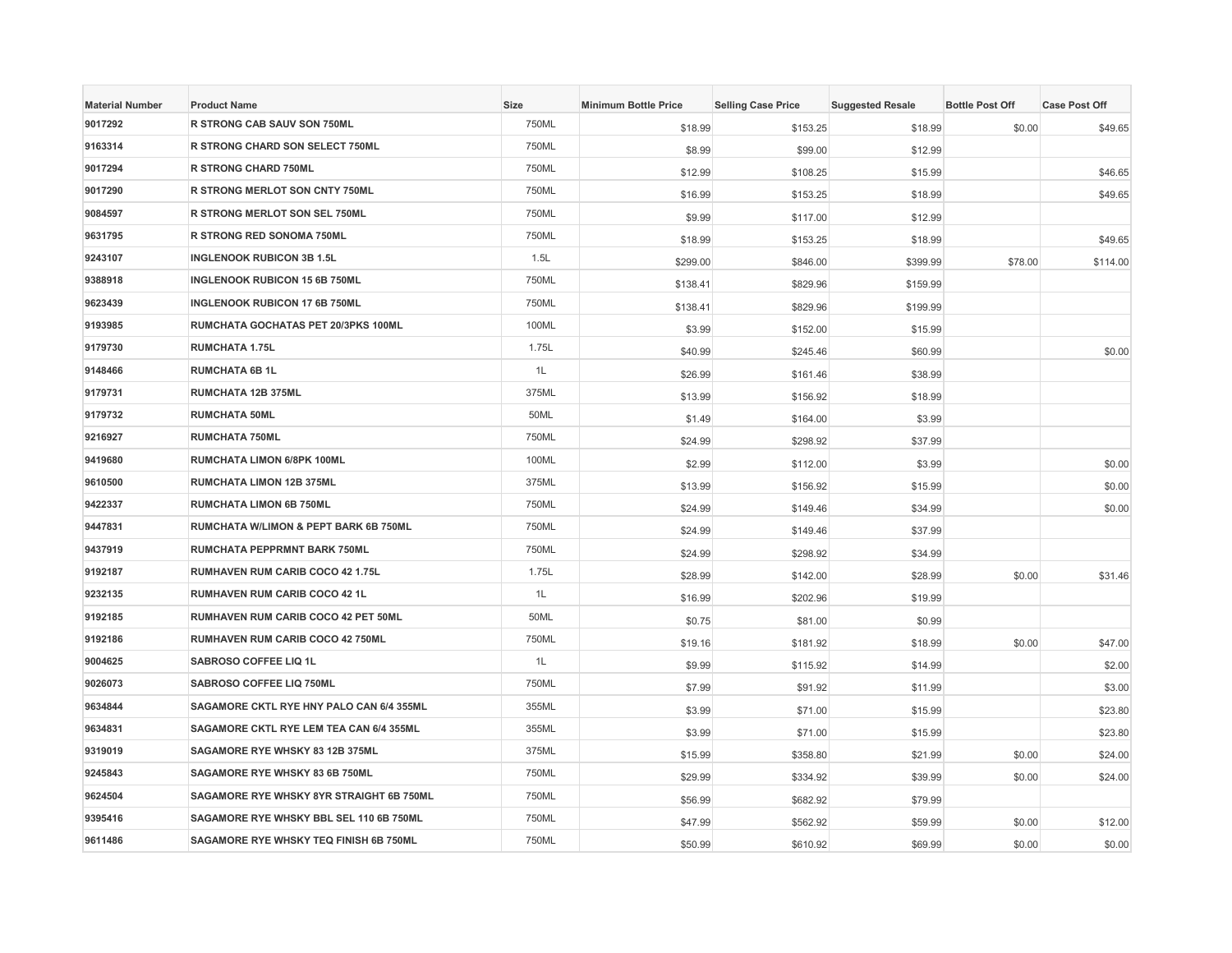| <b>Material Number</b> | <b>Product Name</b>                      | <b>Size</b> | <b>Minimum Bottle Price</b> | <b>Selling Case Price</b> | <b>Suggested Resale</b> | <b>Bottle Post Off</b> | <b>Case Post Off</b> |
|------------------------|------------------------------------------|-------------|-----------------------------|---------------------------|-------------------------|------------------------|----------------------|
| 9319020                | SAGAMORE RYE WHSKY CASK ST 113 12B 375ML | 375ML       | \$21.99                     | \$514.79                  | \$29.99                 | \$0.00                 | \$12.00              |
| 9252680                | SAGAMORE RYE WHSKY CASK STR 113 6B 750ML | 750ML       | \$43.99                     | \$514.92                  | \$59.99                 | \$0.00                 | \$12.00              |
| 9267590                | SAGAMORE RYE WHSKY DBL OAK 96.6 6B 750ML | 750ML       | \$47.99                     | \$562.92                  | \$59.99                 | \$0.00                 | \$12.00              |
| 9628756                | SAGAMORE RYE WHSKY STR BTL BOND 6B 750ML | 750ML       | \$43.99                     | \$514.92                  | \$59.99                 |                        |                      |
| 9638035                | SAGAMORE RYE WHSKY RUM FINISH 6B 750ML   | 750ML       | \$56.99                     | \$682.92                  | \$79.99                 |                        |                      |
| 9316895                | SAGOORA VDK 80 1L                        | 1L          | \$13.99                     | \$166.92                  | \$15.99                 | \$0.00                 | \$0.00               |
| 9632508                | SAGOORA VDK FRESH BLACKRAZBERRY 1L       | 1L          | \$13.99                     | \$166.92                  | \$15.99                 |                        |                      |
| 9632506                | <b>SAGOORA VDK FRESH CITRUS 1L</b>       | 1L          | \$13.99                     | \$166.92                  | \$15.99                 |                        |                      |
| 9632531                | SAGOORA VDK FRESH VANILLA 1L             | 1L          | \$13.99                     | \$166.92                  | \$15.99                 |                        |                      |
| 9632533                | <b>SAGOORA VDK ORNG 1L</b>               | 1L          | \$13.99                     | \$166.92                  | \$15.99                 |                        |                      |
| 9001703                | SAILOR JERRY RUM SPICED NAVY 1.75L       | 1.75L       | \$26.99                     | \$128.46                  | \$41.99                 | \$42.00                | \$75.00              |
| 9001739                | SAILOR JERRY RUM SPICED NAVY 1L          | 1L          | \$22.99                     | \$269.88                  | \$30.99                 | \$24.00                | \$24.00              |
| 9001705                | SAILOR JERRY RUM SPICED NAVY 200ML       | 200ML       | \$4.25                      | \$180.95                  | \$6.99                  | \$48.00                | \$48.00              |
| 9005265                | SAILOR JERRY RUM SPICED NAVY 375ML       | 375ML       | \$7.75                      | \$172.08                  | \$11.99                 | \$48.00                | \$48.00              |
| 9239479                | SAILOR JERRY RUM SPICED PET 12/10PK 50ML | 50ML        | \$2.07                      | \$214.92                  | \$2.99                  | \$6.00                 | \$6.00               |
| 9001735                | SAILOR JERRY RUM SPICED NAVY 750ML       | 750ML       | \$14.99                     | \$142.92                  | \$26.99                 | \$96.00                | \$132.00             |
| 9287042                | SAINT CLAIR SAUV BL MARLB 6B 750ML       | 750ML       | \$14.99                     | \$84.00                   | \$19.99                 |                        | \$0.00               |
| 9058120                | SAINTSBURY P NOIR LEE VYD 6B 750ML       | 750ML       | \$31.99                     | \$180.00                  | \$59.99                 | \$60.00                | \$60.12              |
| 9338805                | SAINTSBURY P NOIR PRATT 16 6B 750ML      | 750ML       | \$31.99                     | \$180.00                  | \$59.99                 | \$60.00                | \$60.12              |
| 9058132                | SAINTSBURY P NOIR STANLY 6B 750ML        | 750ML       | \$31.99                     | \$180.00                  | \$59.99                 | \$60.00                | \$60.12              |
| 9422119                | FLEUR DE MER ROSE ST TROPEZ 12B 375ML    | 375ML       | \$8.74                      | \$104.43                  | \$11.99                 |                        |                      |
| 9308505                | FLEUR DE MER ROSE ST TROPEZ 750ML        | 750ML       | \$19.99                     | \$168.75                  | \$19.99                 |                        | \$35.52              |
| 9615491                | FLEUR DE MER ROSE ST TROPEZ 20 750ML     | 750ML       | \$19.99                     | \$168.75                  | \$19.99                 |                        | \$10.77              |
| 9642050                | FLEUR DE MER ROSE LA JOLIE 21 750ML      | 750ML       | \$10.08                     | \$120.00                  | \$12.99                 |                        |                      |
| 9027826                | HARUSHIKA JUNMAI SAKE 720ML              | 720ML       | \$20.79                     | \$240.87                  | \$31.99                 | \$6.00                 | \$12.00              |
| 9027827                | HITORIMUSUME SAYAKA SAKE 12B 300ML       | 300ML       | \$7.69                      | \$85.91                   | \$11.99                 | \$3.00                 | \$6.00               |
| 9027829                | KARIHO NAMAHAGE SAKE 720ML               | 720ML       | \$23.05                     | \$267.95                  | \$35.99                 | \$6.00                 | \$12.00              |
| 9004127                | <b>MEIBO YAWANOTSU SAKE 12B 500ML</b>    | 500ML       | \$18.95                     | \$219.09                  | \$29.99                 | \$6.00                 | \$12.00              |
| 9027828                | HITORIMUSUME SAYAKA SAKE 720ML           | 720ML       | \$18.46                     | \$211.84                  | \$28.99                 | \$6.00                 | \$12.00              |
| 127027                 | SALIGNAC COGN VS 1.75L                   | 1.75L       | \$45.99                     | \$257.46                  | \$57.99                 | \$0.00                 | \$18.00              |
| 127035                 | SALIGNAC COGN VS 1L                      | 1L          | \$26.99                     | \$316.92                  | \$34.99                 | \$12.00                | \$12.00              |
| 127084                 | SALIGNAC COGN VS 24B 200ML               | 200ML       | \$6.59                      | \$274.80                  | \$7.99                  |                        | \$30.00              |
| 127050                 | SALIGNAC COGN VS 12B 375ML               | 375ML       | \$12.24                     | \$251.92                  | \$12.99                 |                        | \$36.00              |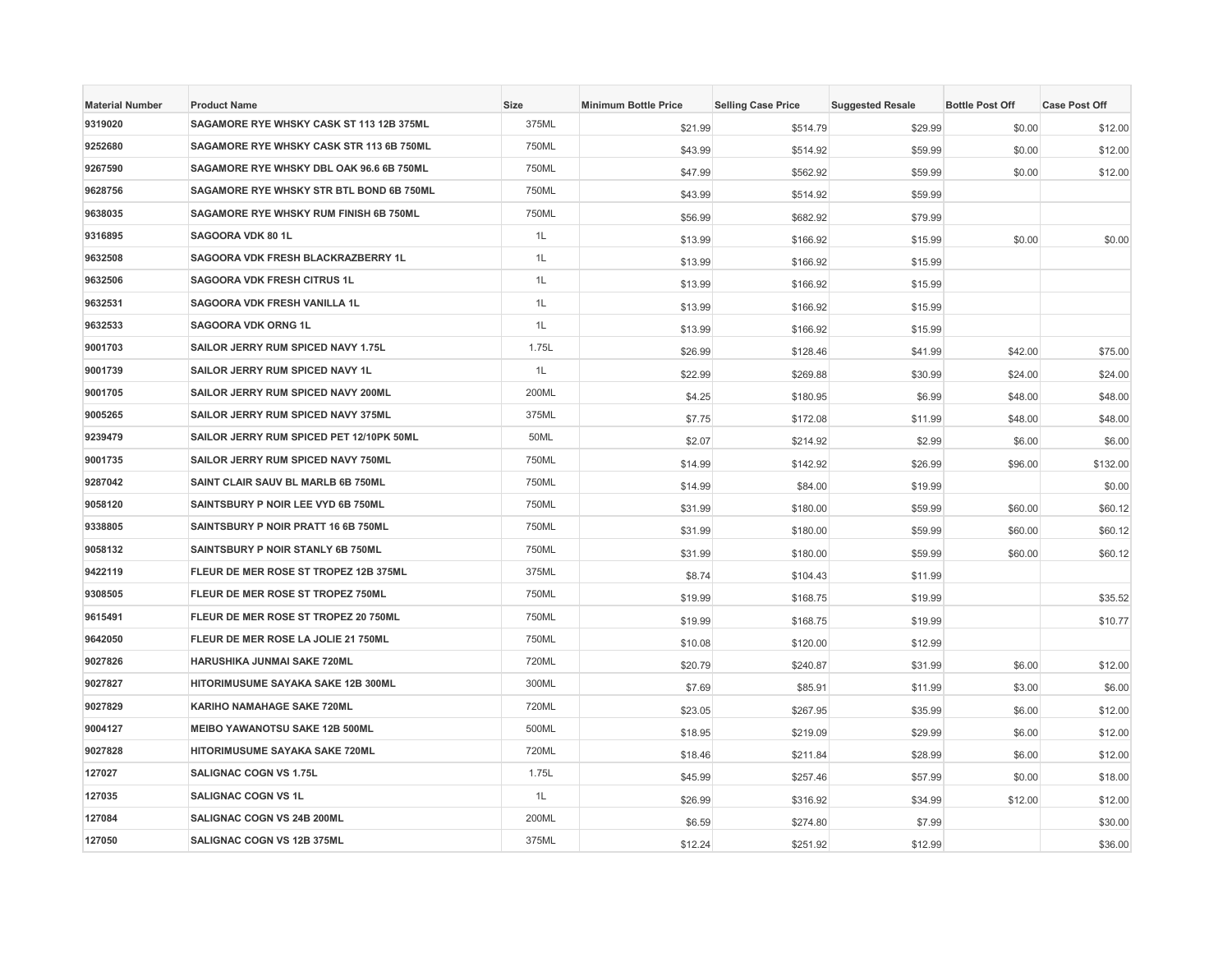| <b>Material Number</b> | <b>Product Name</b>                      | <b>Size</b> | <b>Minimum Bottle Price</b> | <b>Selling Case Price</b> | <b>Suggested Resale</b> | <b>Bottle Post Off</b> | <b>Case Post Off</b> |
|------------------------|------------------------------------------|-------------|-----------------------------|---------------------------|-------------------------|------------------------|----------------------|
| 127043                 | SALIGNAC COGN VS 750ML                   | 750ML       | \$22.99                     | \$250.92                  | \$19.99                 | \$0.00                 | \$24.00              |
| 9015081                | <b>SAMPLE SPIRIT 750ML</b>               | 750ML       | \$999.99                    | \$11,988.00               | \$1,499.00              |                        |                      |
| 9627652                | SANDBAR WINE WATER FRT PUNCH CN 4/6 250M | 250ML       | \$1.92                      | \$41.00                   | \$14.99                 | \$0.48                 | \$5.00               |
| 9627640                | SANDBAR WINE WATER TROP PUN CN 4/6 250ML | 250ML       | \$1.92                      | \$41.00                   | \$14.99                 | \$0.48                 | \$5.00               |
| 9021396                | SANDEMAN PORT FNDRS RSV 750ML            | 750ML       | \$15.99                     | \$176.00                  | \$19.99                 | \$0.00                 | \$4.00               |
| 9368039                | SANDEMAN PORT APTIV WT 750ML             | 750ML       | \$15.99                     | \$176.00                  | \$19.99                 |                        | \$4.00               |
| 9021397                | <b>SANDEMAN PORT RUBY 750ML</b>          | 750ML       | \$14.16                     | \$144.00                  | \$24.99                 | \$5.04                 | \$30.00              |
| 9005224                | <b>SANDEMAN PORT TAWNY 750ML</b>         | 750ML       | \$13.99                     | \$135.92                  | \$24.99                 | \$18.00                | \$29.00              |
| 9075678                | SANDEMAN PORT TAWNY 10YR 6B 750ML        | 750ML       | \$27.16                     | \$143.99                  | \$34.99                 | \$0.00                 | \$15.01              |
| 9005220                | SANDEMAN PORT TAWNY 20YR 6B 750ML        | 750ML       | \$41.99                     | \$247.96                  | \$57.99                 | \$8.50                 | \$12.00              |
| 9079742                | SANDEMAN PORT TAWNY 30YR 6B 750ML        | 750ML       | \$74.66                     | \$432.11                  | \$107.99                | \$6.00                 | \$9.85               |
| 9016476                | SANDEMAN PORT TAWNY 40YR 6B 750ML        | 750ML       | \$120.79                    | \$714.99                  | \$164.99                | \$27.74                | \$37.01              |
| 9445249                | SANDEMAN SHERRY ARMADA CRM 6B 500ML      | 500ML       | \$10.79                     | \$64.26                   | \$19.99                 | \$4.00                 | \$4.00               |
| 9445250                | SANDEMAN SHERRY CHARACTER 6B 500ML       | 500ML       | \$14.00                     | \$76.00                   | \$19.99                 | \$4.00                 | \$4.00               |
| 9445591                | SANDEMAN SHERRY DON FINO 6B 500ML        | 500ML       | \$10.79                     | \$64.26                   | \$19.99                 | \$4.00                 | \$4.00               |
| 9001199                | SANDEMAN MADEIRA FINE RICH 750ML         | 750ML       | \$14.08                     | \$167.99                  | \$19.99                 | \$6.01                 | \$6.01               |
| 9001180                | SANDEMAN MADEIRA RAINWTR 750ML           | 750ML       | \$13.79                     | \$159.99                  | \$19.99                 | \$3.48                 | \$8.01               |
| 9021398                | SANDEMAN PORT LBV 6B 750ML               | 750ML       | \$25.79                     | \$154.00                  | \$39.99                 | \$0.00                 | \$0.00               |
| 9607445                | SANDEMAN PORT VINT 18 6B 750ML           | 750ML       | \$93.79                     | \$560.00                  | \$150.00                |                        |                      |
| 9314210                | VILLA SAN MARTINO P GRIGIO 1.5L          | 1.5L        | \$12.99                     | \$60.00                   | \$14.99                 | \$0.00                 | \$8.00               |
| 9417618                | SAN MATTEO GAVI 19 750ML                 | 750ML       | \$11.98                     | \$96.00                   | \$14.99                 | \$0.00                 | \$24.00              |
| 9623149                | SAN MATTEO GAVI 20 750ML                 | 750ML       | \$11.98                     | \$100.00                  | \$14.99                 |                        | \$24.00              |
| 9026077                | SAN PELLEGRINO SPKL WTR 1L               | 1L          | \$1.89                      | \$20.79                   | \$2.59                  |                        |                      |
| 9026078                | SAN PELLEGRINO SPKL WTR 4/6PK 250ML      | 250ML       | \$0.99                      | \$19.99                   | \$1.19                  |                        |                      |
| 9026079                | SAN PELLEGRINO SPKL WTR 500ML            | 500ML       | \$1.10                      | \$24.79                   | \$1.49                  |                        |                      |
| 9026076                | SAN PELLEGRINO SPKL WTR 15B 750ML        | 750ML       | \$1.69                      | \$22.99                   | \$2.19                  |                        |                      |
| 9621408                | SAN POLO BRUNELLO RSV 6B 750ML           | 750ML       | \$166.99                    | \$1,000.00                | \$249.99                |                        |                      |
| 9446238                | SAN POLO PODERNOVI 6B 750ML              | 750ML       | \$101.99                    | \$600.00                  | \$149.99                |                        |                      |
| 9446194                | SAN POLO ROSSO 6B 750ML                  | 750ML       | \$20.99                     | \$120.00                  | \$29.99                 |                        |                      |
| 9446195                | SAN POLO RUBIO 6B 750ML                  | 750ML       | \$12.99                     | \$72.00                   | \$17.99                 |                        |                      |
| 9237608                | SANTADI ROCCA RUBIA 6B 750ML             | 750ML       | \$29.99                     | \$137.62                  | \$38.99                 | \$0.00                 | \$18.00              |
| 9277703                | SANTADI TERRE BRUNE 13 6B 750ML          | 750ML       | \$47.99                     | \$280.58                  | \$67.99                 |                        | \$6.00               |
| 9618882                | SANTADI VERMENTINO VILLA SOLAIS 20 750ML | 750ML       | \$12.99                     | \$110.18                  | \$14.99                 |                        | \$9.00               |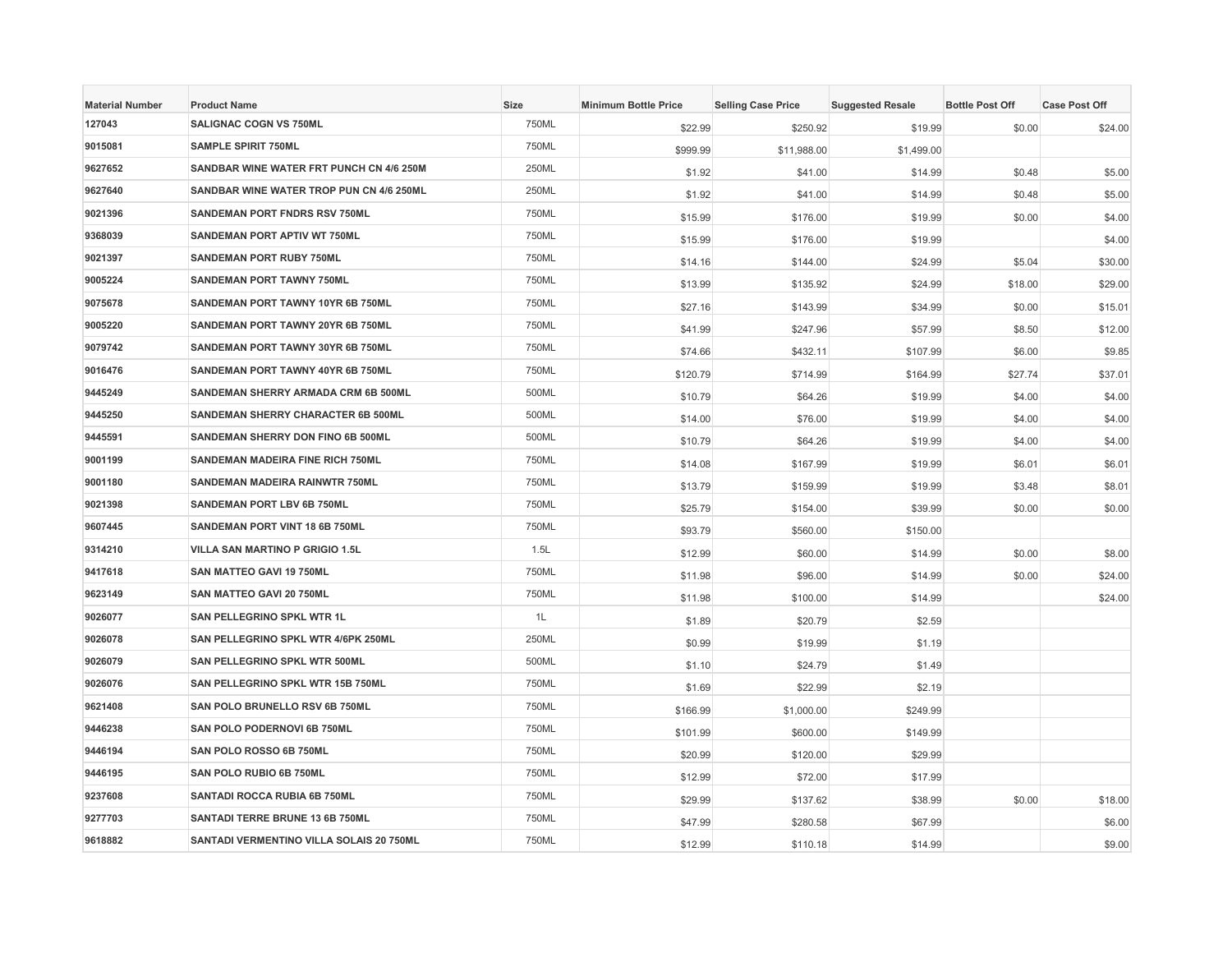| <b>Material Number</b> | <b>Product Name</b>                    | Size  | <b>Minimum Bottle Price</b> | <b>Selling Case Price</b> | <b>Suggested Resale</b> | <b>Bottle Post Off</b> | <b>Case Post Off</b> |
|------------------------|----------------------------------------|-------|-----------------------------|---------------------------|-------------------------|------------------------|----------------------|
| 9253972                | SANTA EMA RIVALTA 13 6B 750ML          | 750ML | \$73.99                     | \$436.13                  | \$109.99                | \$12.00                | \$14.00              |
| 9447003                | SANTA EMA CAB SAUV RSV 17 750ML        | 750ML | \$17.99                     | \$152.25                  | \$19.99                 |                        |                      |
| 2582849                | <b>SANTA EMA MERLOT RSV 750ML</b>      | 750ML | \$16.99                     | \$140.25                  | \$19.99                 | \$0.00                 | \$12.00              |
| 2702124                | <b>SANTA EMA CAB SAUV 1.5L</b>         | 1.5L  | \$13.99                     | \$78.75                   | \$16.99                 | \$0.00                 | \$0.00               |
| 2702140                | SANTA EMA CAB SAUV 750ML               | 750ML | \$8.99                      | \$80.21                   | \$10.99                 |                        | \$8.00               |
| 2702447                | <b>SANTA EMA CHARD 750ML</b>           | 750ML | \$8.99                      | \$80.21                   | \$10.99                 |                        | \$8.00               |
| 2702322                | <b>SANTA EMA MERLOT 1.5L</b>           | 1.5L  | \$13.99                     | \$78.75                   | \$16.99                 | \$0.00                 | \$0.00               |
| 2702348                | <b>SANTA EMA MERLOT 750ML</b>          | 750ML | \$8.99                      | \$80.21                   | \$10.99                 | \$0.00                 | \$8.00               |
| 9017844                | <b>SANTA EMA SAUV BL 1.5L</b>          | 1.5L  | \$13.99                     | \$78.75                   | \$16.99                 | \$0.00                 | \$0.00               |
| 2702546                | SANTA EMA SAUV BL 750ML                | 750ML | \$8.99                      | \$80.21                   | \$10.99                 |                        | \$8.00               |
| 9257900                | SANTA TERESA RUM 1796 SOLERA 6B 750ML  | 750ML | \$29.99                     | \$346.92                  | \$49.99                 | \$120.00               | \$132.00             |
| 9016935                | <b>SARATOGA SPRING WTR SPKL 12Z</b>    | 12Z   | \$1.35                      | \$25.50                   | \$1.99                  |                        |                      |
| 9016934                | SARATOGA SPRING WTR SPKL 28Z           | 28Z   | \$2.46                      | \$24.50                   | \$2.99                  |                        |                      |
| 9016940                | <b>SARATOGA SPRING WTR 12Z</b>         | 12Z   | \$1.35                      | \$25.50                   | \$1.99                  |                        |                      |
| 9016938                | <b>SARATOGA SPRING WTR 28Z</b>         | 28Z   | \$2.46                      | \$24.50                   | \$2.99                  |                        |                      |
| 9017711                | SAUVION MUSCADET 750ML                 | 750ML | \$17.99                     | \$161.98                  | \$19.49                 |                        | \$9.02               |
| 9019086                | SAUVION ROSE D ANJOU 750ML             | 750ML | \$16.99                     | \$137.04                  | \$21.49                 |                        | \$9.96               |
| 9017712                | <b>SAUVION SANCERRE 750ML</b>          | 750ML | \$32.23                     | \$385.82                  | \$41.99                 | \$38.18                | \$38.18              |
| 9017710                | <b>SAUVION VOUVRAY 750ML</b>           | 750ML | \$17.99                     | \$156.29                  | \$21.49                 |                        | \$14.71              |
| 9265391                | SAUZA TEQ HORNITOS ANEJO CRIST 750ML   | 750ML | \$22.49                     | \$268.92                  | \$29.99                 | \$24.00                | \$24.00              |
| 9026109                | SAUZA TEQ HORNITOS ANEJO 750ML         | 750ML | \$23.49                     | \$280.92                  | \$27.99                 | \$48.00                | \$48.00              |
| 9234079                | SAUZA TEQ HORNITOS BLK BBL ANEJO 1L    | 1L    | \$26.99                     | \$322.92                  | \$36.99                 | \$24.00                | \$24.00              |
| 9631430                | SAUZA TEQ HORNITOS BLK BBL ANEJO 6B 1L | 1L    | \$26.99                     | \$322.92                  | \$36.99                 | \$24.00                | \$24.00              |
| 9172582                | SAUZA TEQ HORNITOS BLK BBL ANEJO 750ML | 750ML | \$22.49                     | \$268.92                  | \$29.99                 | \$24.00                | \$24.00              |
| 9161033                | SAUZA HORNITOS LIME SHOT 750ML         | 750ML | \$23.99                     | \$262.92                  | \$28.49                 | \$24.00                | \$48.00              |
| 9026110                | SAUZA TEQ HORNITOS PLATA 1.75L         | 1.75L | \$41.99                     | \$203.46                  | \$54.99                 | \$24.00                | \$72.00              |
| 9026111                | <b>SAUZA TEQ HORNITOS PLATA 1L</b>     | 1L    | \$28.99                     | \$328.92                  | \$36.99                 | \$13.00                | \$25.00              |
| 9026112                | SAUZA TEQ HORNITOS PLATA 24B 200ML     | 200ML | \$7.05                      | \$323.76                  | \$10.09                 | \$99.26                | \$99.26              |
| 9431953                | SAUZA TEQ HORNITOS PLATA 12B 375ML     | 375ML | \$12.29                     | \$251.76                  | \$15.69                 | \$36.00                | \$72.00              |
| 9026114                | SAUZA TEQ HORNITOS PLATA 750ML         | 750ML | \$23.99                     | \$262.92                  | \$30.99                 | \$24.00                | \$48.00              |
| 9026116                | SAUZA TEQ HORNITOS REP 1.75L           | 1.75L | \$41.99                     | \$203.46                  | \$57.19                 | \$24.00                | \$72.00              |
| 9026117                | <b>SAUZA TEQ HORNITOS REP 1L</b>       | 1L    | \$28.99                     | \$328.92                  | \$36.99                 | \$13.00                | \$25.00              |
| 9026118                | SAUZA TEQ HORNITOS REP 24B 200ML       | 200ML | \$7.05                      | \$323.76                  | \$10.99                 | \$99.26                | \$99.26              |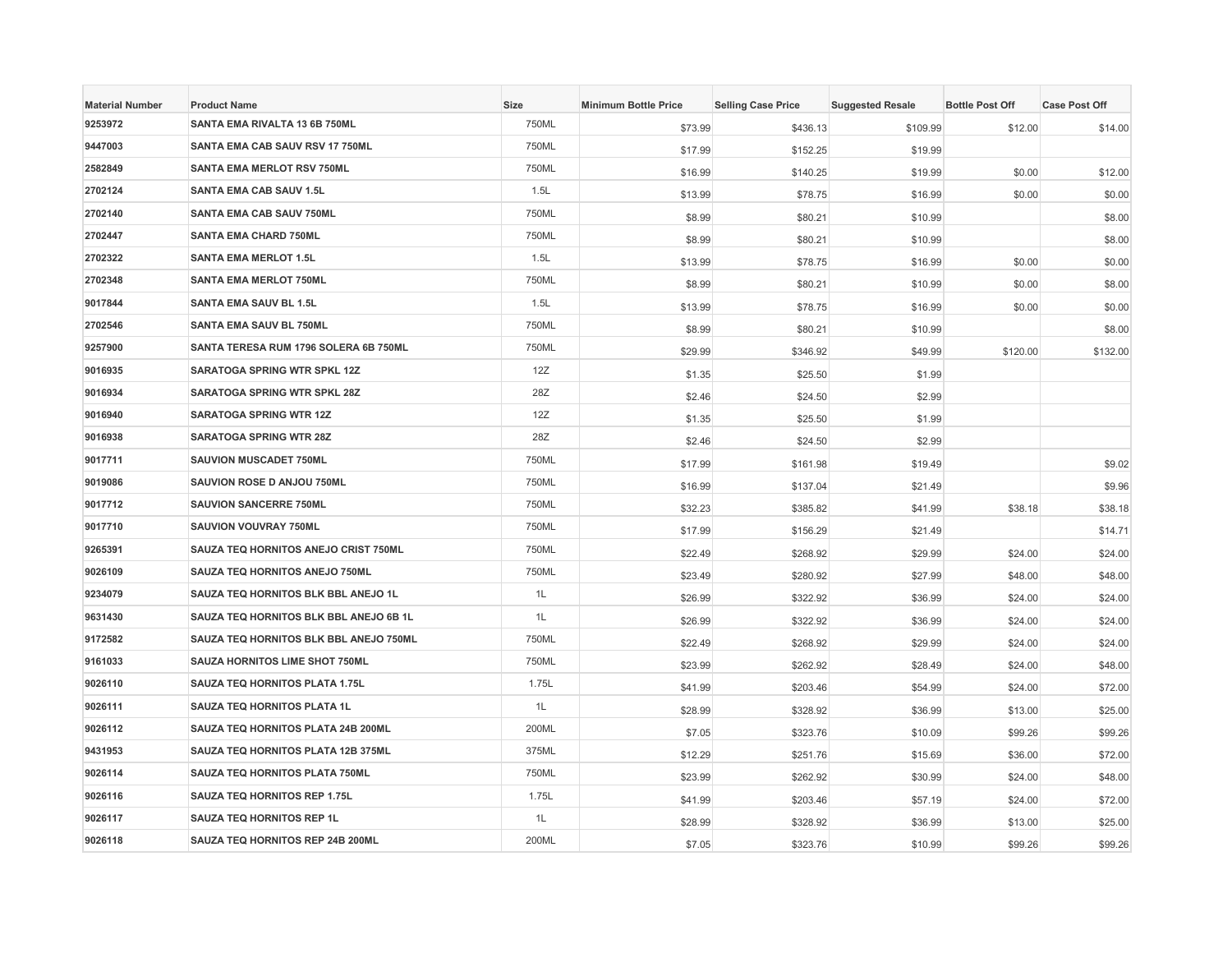| <b>Material Number</b> | <b>Product Name</b>                            | Size  | <b>Minimum Bottle Price</b> | <b>Selling Case Price</b> | <b>Suggested Resale</b> | <b>Bottle Post Off</b> | <b>Case Post Off</b> |
|------------------------|------------------------------------------------|-------|-----------------------------|---------------------------|-------------------------|------------------------|----------------------|
| 9437530                | SAUZA TEQ HORNITOS REP 12B 375ML               | 375ML | \$12.29                     | \$251.76                  | \$15.69                 | \$36.00                | \$72.00              |
| 9026121                | <b>SAUZA TEQ HORNITOS REP 750ML</b>            | 750ML | \$23.99                     | \$262.92                  | \$29.99                 | \$24.00                | \$48.00              |
| 9619436                | SAUZA HORNITOS SELTZ LIME CAN 6/4P 355ML       | 355ML | \$2.95                      | \$41.91                   | \$14.99                 | \$0.80                 | \$28.80              |
| 9619452                | SAUZA HORNITOS SELTZ MANGO CAN 6/4 355ML       | 355ML | \$2.95                      | \$41.91                   | \$14.99                 | \$0.80                 | \$28.80              |
| 9637265                | SAUZA HORNITOS SELTZ VAR CAN 3/8PK 355ML       | 355ML | \$2.95                      | \$41.91                   | \$14.99                 | \$0.80                 | \$28.80              |
| 9640327                | SAUZA HORNITOS SELTZ VAR TRA CN 2/12 355       | 355ML | \$2.99                      | \$42.71                   | \$14.99                 | \$0.80                 | \$28.00              |
| 9635855                | SAUZA HORNITOS SELTZ PSNFRT CAN 6/4 355M       | 355ML | \$2.95                      | \$41.91                   | \$14.99                 | \$0.80                 | \$28.80              |
| 9626654                | SAUZA HORNITOS SELTZ PINEAPL CAN 6/4 355       | 355ML | \$2.95                      | \$41.91                   | \$14.99                 | \$0.80                 | \$28.80              |
| 9642457                | SAUZA HORNITOS SELTZ RANCH CAN 6/4 355ML       | 355ML | \$3.49                      | \$57.84                   | \$15.99                 |                        | \$24.00              |
| 9636229                | SAUZA HORNITOS MARG BLOOD ORNG 1.75L           | 1.75L | \$19.99                     | \$95.46                   | \$24.99                 | \$12.00                | \$36.00              |
| 9615179                | <b>SAUZA HORNITOS MARG LIME HIBISCUS 1.75L</b> | 1.75L | \$19.99                     | \$95.46                   | \$24.99                 | \$12.00                | \$36.00              |
| 9615181                | SAUZA HORNITOS MARG PINEAPL POBLAN 1.75L       | 1.75L | \$19.99                     | \$95.46                   | \$24.99                 | \$12.00                | \$36.00              |
| 9615178                | SAUZA HORNITOS MARG STRWB TAMARIND 1.75L       | 1.75L | \$19.99                     | \$95.46                   | \$24.99                 | \$12.00                | \$36.00              |
| 9048750                | SAUZA TEQ 100 ANOS BL MIXTO 750ML              | 750ML | \$16.99                     | \$196.92                  | \$25.39                 | \$18.00                | \$24.00              |
| 9048748                | SAUZA TEQ 100 ANOS REP AZUL MIXTO 750ML        | 750ML | \$16.99                     | \$196.92                  | \$20.79                 | \$18.00                | \$24.00              |
| 123323                 | SAUZA TEQ SLVR 1.75L                           | 1.75L | \$33.49                     | \$200.48                  | \$42.29                 | \$0.00                 | \$0.00               |
| 123331                 | <b>SAUZA TEQ SLVR 1L</b>                       | 1L    | \$20.28                     | \$228.92                  | \$26.09                 | \$12.00                | \$24.00              |
| 9239429                | SAUZA TEQ SLVR PET 50ML                        | 50ML  | \$0.95                      | \$95.92                   | \$0.99                  | \$3.00                 | \$9.00               |
| 123349                 | <b>SAUZA TEQ SLVR 750ML</b>                    | 750ML | \$18.99                     | \$178.88                  | \$22.29                 | \$0.00                 | \$48.00              |
| 123638                 | SAUZA TEQ CONMEMORATIVO 1L                     | 1L    | \$23.49                     | \$256.92                  | \$29.99                 | \$12.00                | \$30.00              |
| 123646                 | SAUZA TEQ CONMEMORATIVO 750ML                  | 750ML | \$20.99                     | \$244.92                  | \$25.49                 | \$24.00                | \$30.00              |
| 123026                 | SAUZA TEQ GLD 1.75L                            | 1.75L | \$33.83                     | \$202.48                  | \$42.29                 | \$0.00                 | \$0.00               |
| 123034                 | <b>SAUZA TEQ GLD 1L</b>                        | 1L    | \$20.28                     | \$228.92                  | \$26.09                 | \$12.00                | \$24.00              |
| 123091                 | <b>SAUZA TEQ GLD 50ML</b>                      | 50ML  | \$0.96                      | \$95.92                   | \$0.99                  | \$3.00                 | \$9.00               |
| 123042                 | SAUZA TEQ GLD 750ML                            | 750ML | \$18.99                     | \$178.88                  | \$22.39                 | \$0.00                 | \$48.00              |
| 9630259                | SAUZA TEQ 3GS ANEJO CRISTAL 6B 750ML           | 750ML | \$37.99                     | \$454.92                  | \$45.99                 | \$144.00               | \$144.00             |
| 9026122                | SAUZA TEQ 3GS ANEJO 6B 750ML                   | 750ML | \$37.99                     | \$454.92                  | \$52.79                 | \$48.00                | \$48.00              |
| 124248                 | SAUZA TEQ 3GS PLATA 6B 750ML                   | 750ML | \$32.99                     | \$394.92                  | \$46.39                 | \$48.00                | \$48.00              |
| 9625774                | SAUZA TEQ 3GS PLATA CENOBIO 6B 750ML           | 750ML | \$54.99                     | \$658.92                  | \$75.99                 | \$216.00               | \$216.00             |
| 9001802                | SAUZA TEQ 3GS REP 6B 750ML                     | 750ML | \$33.99                     | \$406.92                  | \$47.69                 | \$48.00                | \$48.00              |
| 9642459                | SAUZA TEQ 3GS REP LA COLONIAL 6B 750ML         | 750ML | \$65.99                     | \$790.92                  | \$75.99                 | \$288.00               | \$288.00             |
| 9014314                | SAVORY & JAMES AMONTILLADO 6B 750ML            | 750ML | \$8.99                      | \$46.46                   | \$13.99                 | \$3.00                 | \$9.54               |
| 9017383                | SAVORY & JAMES SHERRY CRM 1.5L                 | 1.5L  | \$17.99                     | \$101.46                  | \$27.49                 | \$6.00                 | \$8.54               |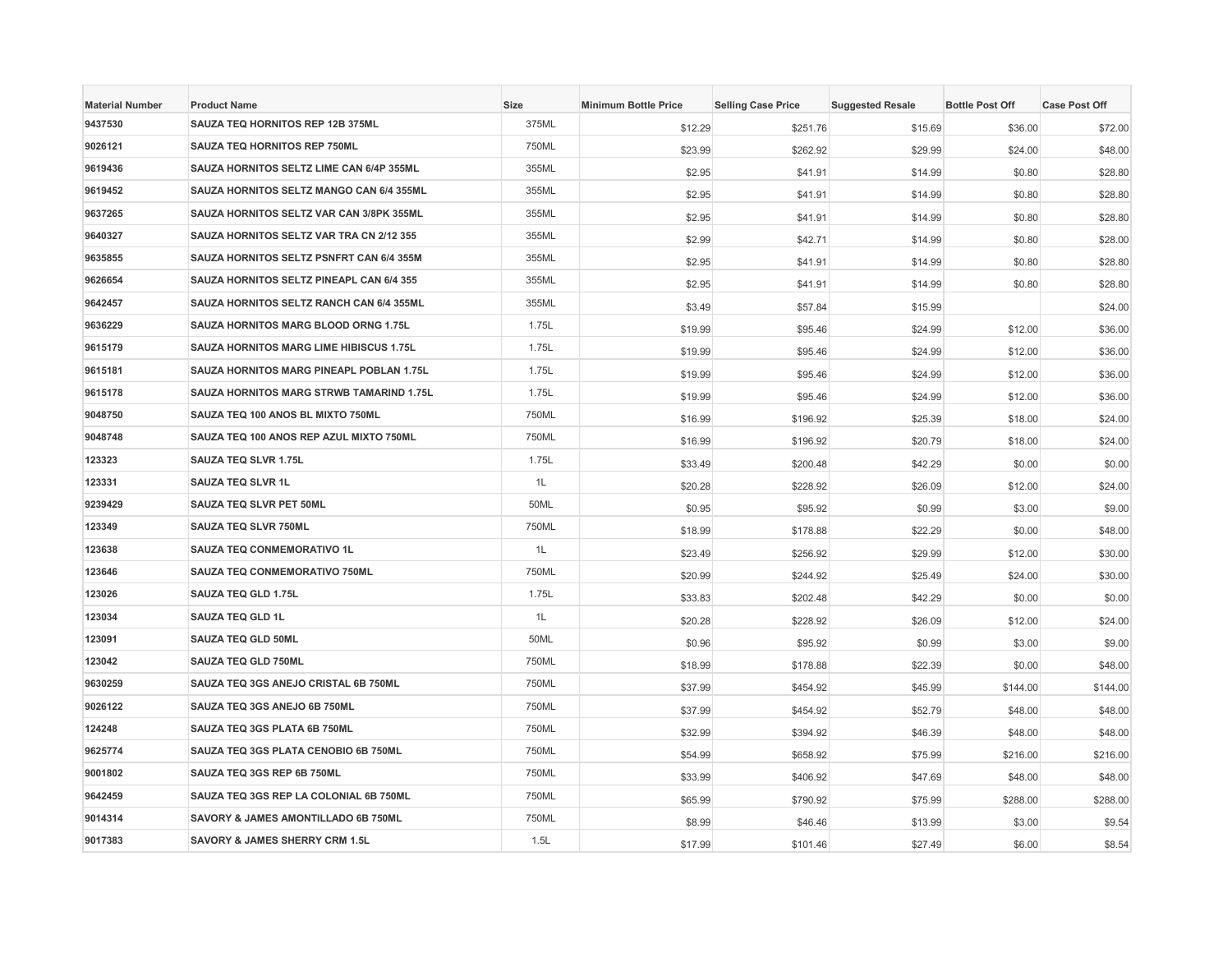| <b>Material Number</b> | <b>Product Name</b>                          | <b>Size</b>  | <b>Minimum Bottle Price</b> | <b>Selling Case Price</b> | <b>Suggested Resale</b> | <b>Bottle Post Off</b> | <b>Case Post Off</b> |
|------------------------|----------------------------------------------|--------------|-----------------------------|---------------------------|-------------------------|------------------------|----------------------|
| 9017510                | SAVORY & JAMES SHERRY CRM 6B 750ML           | 750ML        | \$8.99                      | \$46.46                   | \$13.99                 | \$3.00                 | \$9.54               |
| 9014319                | SAVORY & JAMES SHERRY FINO 6B 750ML          | 750ML        | \$8.99                      | \$46.46                   | \$13.99                 | \$3.00                 | \$9.54               |
| 9240039                | <b>SCRAPPYS ORG BITTERS AROMATIC 12B 10Z</b> | 10Z          | \$18.99                     | \$226.92                  | \$24.99                 |                        |                      |
| 9239998                | <b>SCRAPPYS ORG BITTERS AROMATIC 12B 5Z</b>  | 5Z           | \$12.99                     | \$153.96                  | \$19.99                 |                        |                      |
| 9355781                | <b>SCRAPPYS ORG BITTERS BERGAMOT 12B 5Z</b>  | 5Z           | \$23.99                     | \$286.92                  | \$29.99                 |                        |                      |
| 9240036                | <b>SCRAPPYS ORG BITTERS BLK LEMON 12B 5Z</b> | 5Z           | \$12.99                     | \$153.96                  | \$19.99                 |                        |                      |
| 9239995                | <b>SCRAPPYS ORG BITTERS CARDAMOM 12B 5Z</b>  | 5Z           | \$12.99                     | \$153.96                  | \$19.99                 |                        |                      |
| 9239996                | <b>SCRAPPYS ORG BITTERS CELERY 12B 5Z</b>    | 5Z           | \$12.99                     | \$153.96                  | \$19.99                 |                        |                      |
| 9239997                | <b>SCRAPPYS ORG BITTERS CHOC 12B 5Z</b>      | 5Z           | \$12.99                     | \$153.96                  | \$19.99                 |                        |                      |
| 9240032                | <b>SCRAPPYS ORG BITTERS FIREWATER 12B 5Z</b> | 5Z           | \$12.99                     | \$153.96                  | \$19.99                 |                        |                      |
| 9239999                | <b>SCRAPPYS ORG BITTERS GRPFRT 12B 5Z</b>    | 5Z           | \$12.99                     | \$153.96                  | \$19.99                 |                        |                      |
| 9240016                | <b>SCRAPPYS ORG BITTERS LAVENDER 12B 5Z</b>  | 5Z           | \$12.99                     | \$153.96                  | \$19.99                 |                        |                      |
| 9240040                | <b>SCRAPPYS ORG BITTERS ORNG 12B 10Z</b>     | 10Z          | \$18.99                     | \$226.92                  | \$24.99                 |                        |                      |
| 9240000                | <b>SCRAPPYS ORG BITTERS ORNG 12B 5Z</b>      | 5Z           | \$12.99                     | \$153.96                  | \$19.99                 |                        |                      |
| 9240041                | SCRAPPYS BITTERS ORG/AR/ORL/CEL 160B 5Z      | 5Z           | \$3.49                      | \$537.20                  | \$22.99                 |                        |                      |
| 9177544                | SEAGLASS CAB SAUV 750ML                      | 750ML        | \$11.98                     | \$100.21                  | \$15.99                 |                        | \$23.75              |
| 9619456                | <b>SEAGLASS CHARD KEG 19.5L</b>              | 19.5L        | \$225.96                    | \$182.55                  | \$350.00                |                        | \$43.33              |
| 9129971                | <b>SEAGLASS CHARD 750ML</b>                  | 750ML        | \$9.98                      | \$84.25                   | \$15.99                 |                        | \$19.75              |
| 9159371                | <b>SEAGLASS CHARD SS 750ML</b>               | 750ML        | \$9.98                      | \$84.25                   | \$15.99                 |                        | \$19.75              |
| 9418296                | SEAGLASS P GRIGIO 8/3PK 187ML                | 187ML        | \$2.77                      | \$64.00                   | \$13.99                 | \$5.28                 | \$5.28               |
| 9145351                | <b>SEAGLASS P GRIGIO 750ML</b>               | 750ML        | \$9.98                      | \$84.25                   | \$15.99                 |                        | \$19.75              |
| 9269149                | <b>SEAGLASS P NOIR KEG 19.5L</b>             | 19.5L        | \$210.33                    | \$210.25                  | \$315.00                |                        |                      |
| 9129972                | <b>SEAGLASS P NOIR 750ML</b>                 | 750ML        | \$11.98                     | \$100.21                  | \$15.99                 |                        | \$23.75              |
| 9159372                | SEAGLASS P NOIR SS 750ML                     | 750ML        | \$11.24                     | \$100.21                  | \$15.99                 | \$0.00                 | \$23.75              |
| 9103422                | <b>SEAGLASS RIES 750ML</b>                   | 750ML        | \$9.98                      | \$84.25                   | \$15.99                 |                        | \$19.75              |
| 9159373                | <b>SEAGLASS RIES SS 750ML</b>                | 750ML        | \$9.98                      | \$84.25                   | \$15.99                 |                        | \$19.75              |
| 9222708                | <b>SEAGLASS ROSE 750ML</b>                   | 750ML        | \$9.98                      | \$84.25                   | \$15.99                 |                        | \$19.75              |
| 9418295                | SEAGLASS SAUV BL 8/3PK 187ML                 | <b>187ML</b> | \$2.77                      | \$64.00                   | \$13.99                 | \$5.28                 | \$5.28               |
| 9047479                | SEAGLASS SAUV BL 750ML                       | 750ML        | \$9.98                      | \$84.25                   | \$15.99                 |                        | \$19.75              |
| 9159374                | SEAGLASS SAUV BL SS 750ML                    | 750ML        | \$9.98                      | \$84.25                   | \$15.99                 |                        | \$19.75              |
| 9096862                | SEAGRAMS 7 CROWN DRK HONEY 1L                | 1L           | \$15.79                     | \$184.44                  | \$18.99                 | \$12.96                | \$15.60              |
| 9096863                | <b>SEAGRAMS 7 CROWN DRK HONEY 750ML</b>      | 750ML        | \$11.66                     | \$138.92                  | \$14.99                 | \$40.00                | \$40.00              |
| 9000305                | <b>SEAGRAMS 7 CROWN PET 1.75L</b>            | 1.75L        | \$22.99                     | \$137.46                  | \$27.99                 |                        | \$0.00               |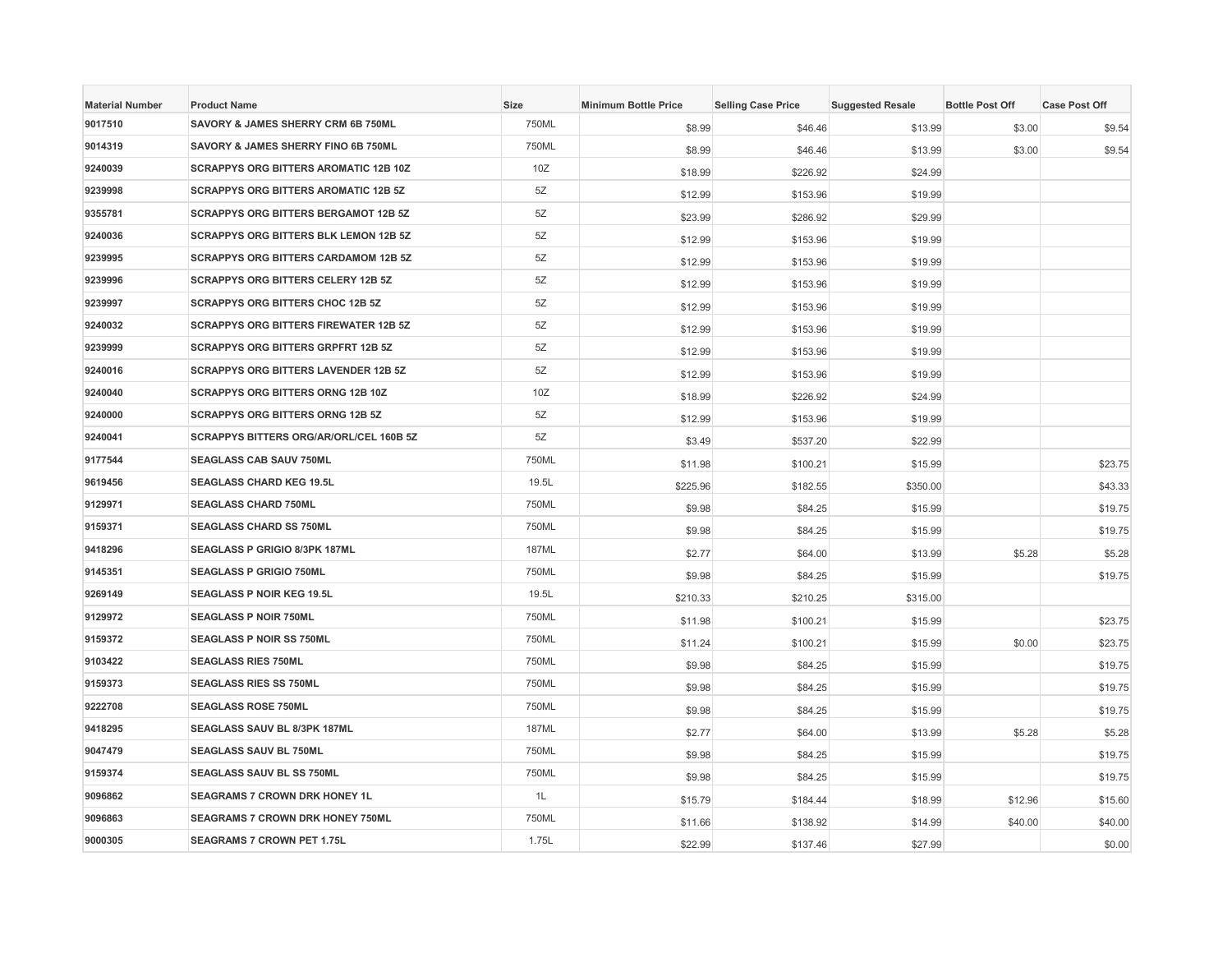| <b>Material Number</b> | <b>Product Name</b>                         | Size  | <b>Minimum Bottle Price</b> | <b>Selling Case Price</b> | <b>Suggested Resale</b> | <b>Bottle Post Off</b> | <b>Case Post Off</b> |
|------------------------|---------------------------------------------|-------|-----------------------------|---------------------------|-------------------------|------------------------|----------------------|
| 9000306                | <b>SEAGRAMS 7 CROWN 1L</b>                  | 1L    | \$17.99                     | \$184.44                  | \$19.29                 |                        | \$15.60              |
| 9348498                | <b>SEAGRAMS 7 CROWN PET FL 24B 200ML</b>    | 200ML | \$4.32                      | \$186.50                  | \$5.19                  |                        | \$5.50               |
| 9348533                | <b>SEAGRAMS 7 CROWN PET FLSK 12B 375ML</b>  | 375ML | \$7.60                      | \$168.22                  | \$8.99                  |                        | \$6.50               |
| 9000304                | SEAGRAMS 7 CROWN PET 12/10PK 50ML           | 50ML  | \$1.37                      | \$162.00                  | \$1.99                  |                        | \$0.00               |
| 9000307                | SEAGRAMS 7 CROWN 750ML                      | 750ML | \$15.99                     | \$190.92                  | \$18.99                 |                        | \$0.00               |
| 9016641                | <b>SEAGRAMS VDK APL PET 1.75L</b>           | 1.75L | \$16.99                     | \$79.96                   | \$18.99                 | \$40.02                | \$45.83              |
| 9016642                | <b>SEAGRAMS VDK APL 1L</b>                  | 1L    | \$10.47                     | \$124.70                  | \$16.99                 | \$30.22                | \$30.22              |
| 9097415                | SEAGRAMS VDK APL 24B 200ML                  | 200ML | \$2.98                      | \$104.88                  | \$3.99                  | \$6.00                 | \$36.00              |
| 9016653                | <b>SEAGRAMS VDK APL 375ML</b>               | 375ML | \$4.10                      | \$95.81                   | \$6.99                  | \$18.00                | \$18.67              |
| 9097414                | SEAGRAMS VDK APL 12B 375ML                  | 375ML | \$4.10                      | \$95.81                   | \$6.99                  | \$18.00                | \$18.67              |
| 9016644                | SEAGRAMS VDK APL 70 PET 12/10PK 50ML        | 50ML  | \$0.62                      | \$72.00                   | \$0.99                  | \$0.00                 | \$0.00               |
| 9016643                | <b>SEAGRAMS VDK APL 750ML</b>               | 750ML | \$8.99                      | \$106.92                  | \$13.99                 | \$24.00                | \$24.00              |
| 9331495                | SEAGRAMS VDK JUICY WTRMLN PET 1.75L         | 1.75L | \$13.99                     | \$79.96                   | \$19.99                 | \$24.00                | \$27.50              |
| 9262559                | <b>SEAGRAMS VDK JUICY WTRMLN 1L</b>         | 1L    | \$10.99                     | \$124.92                  | \$16.59                 | \$24.00                | \$30.00              |
| 9367290                | <b>SEAGRAMS VDK JUICY WTRMLN 24B 200ML</b>  | 200ML | \$2.98                      | \$104.88                  | \$3.99                  | \$6.00                 | \$36.00              |
| 9262127                | SEAGRAMS VDK JUICY WTRMLN 12B 375ML         | 375ML | \$4.10                      | \$95.81                   | \$6.99                  | \$18.00                | \$18.67              |
| 9262129                | SEAGRAMS VDK JUICY WTRMLN PET 12/10 50ML    | 50ML  | \$0.62                      | \$72.00                   | \$0.99                  |                        |                      |
| 9262126                | SEAGRAMS VDK JUICY WTRMLN 750ML             | 750ML | \$8.99                      | \$106.92                  | \$13.99                 | \$24.00                | \$24.00              |
| 9381997                | <b>SEAGRAMS VDK LIME PET 1.75L</b>          | 1.75L | \$13.99                     | \$79.96                   | \$19.99                 | \$24.00                | \$27.50              |
| 9381325                | SEAGRAMS VDK LIME 24B 200ML                 | 200ML | \$2.98                      | \$104.88                  | \$3.99                  | \$6.00                 | \$36.00              |
| 9374008                | SEAGRAMS VDK LIME 12B 375ML                 | 375ML | \$4.10                      | \$95.81                   | \$6.99                  | \$18.00                | \$18.67              |
| 9374031                | SEAGRAMS VDK LIME PET 12/10PK 50ML          | 50ML  | \$0.90                      | \$79.20                   | \$0.99                  |                        | \$0.00               |
| 9374009                | <b>SEAGRAMS VDK LIME 750ML</b>              | 750ML | \$8.99                      | \$106.92                  | \$13.99                 | \$24.00                | \$24.00              |
| 9629328                | SEAGRAMS VDK MANGO PINEAPL PET 1.75L        | 1.75L | \$13.99                     | \$79.96                   | \$19.99                 | \$24.00                | \$27.50              |
| 9629342                | SEAGRAMS VDK MANGO PINEAPL 24B 200ML        | 200ML | \$3.00                      | \$104.88                  | \$3.99                  | \$6.00                 | \$36.00              |
| 9629540                | SEAGRAMS VDK STRWB LMNADE 24B 200ML         | 200ML | \$3.00                      | \$104.88                  | \$3.99                  | \$6.00                 | \$36.00              |
| 9629346                | <b>SEAGRAMS VDK MANGO PINEAPL 12B 375ML</b> | 375ML | \$4.10                      | \$95.81                   | \$6.99                  | \$18.00                | \$18.67              |
| 9629371                | SEAGRAMS VDK MANGO PINEAPL 10/12PK 50ML     | 50ML  | \$0.90                      | \$79.20                   | \$0.99                  |                        |                      |
| 9629330                | SEAGRAMS VDK MANGO PINEAPL PET 750ML        | 750ML | \$8.99                      | \$106.92                  | \$13.99                 | \$24.00                | \$24.00              |
| 9331493                | <b>SEAGRAMS VDK PEACH PET 1.75L</b>         | 1.75L | \$13.99                     | \$79.96                   | \$19.99                 | \$24.00                | \$27.50              |
| 9208101                | SEAGRAMS VDK PEACH 24B 200ML                | 200ML | \$2.98                      | \$104.88                  | \$3.99                  | \$6.00                 | \$36.00              |
| 9208099                | <b>SEAGRAMS VDK PEACH 12B 375ML</b>         | 375ML | \$4.10                      | \$95.81                   | \$6.99                  | \$18.00                | \$18.67              |
| 9208100                | SEAGRAMS VDK PEACH 70 PET 12/10PK 50ML      | 50ML  | \$0.90                      | \$79.20                   | \$0.99                  | \$0.00                 | \$0.00               |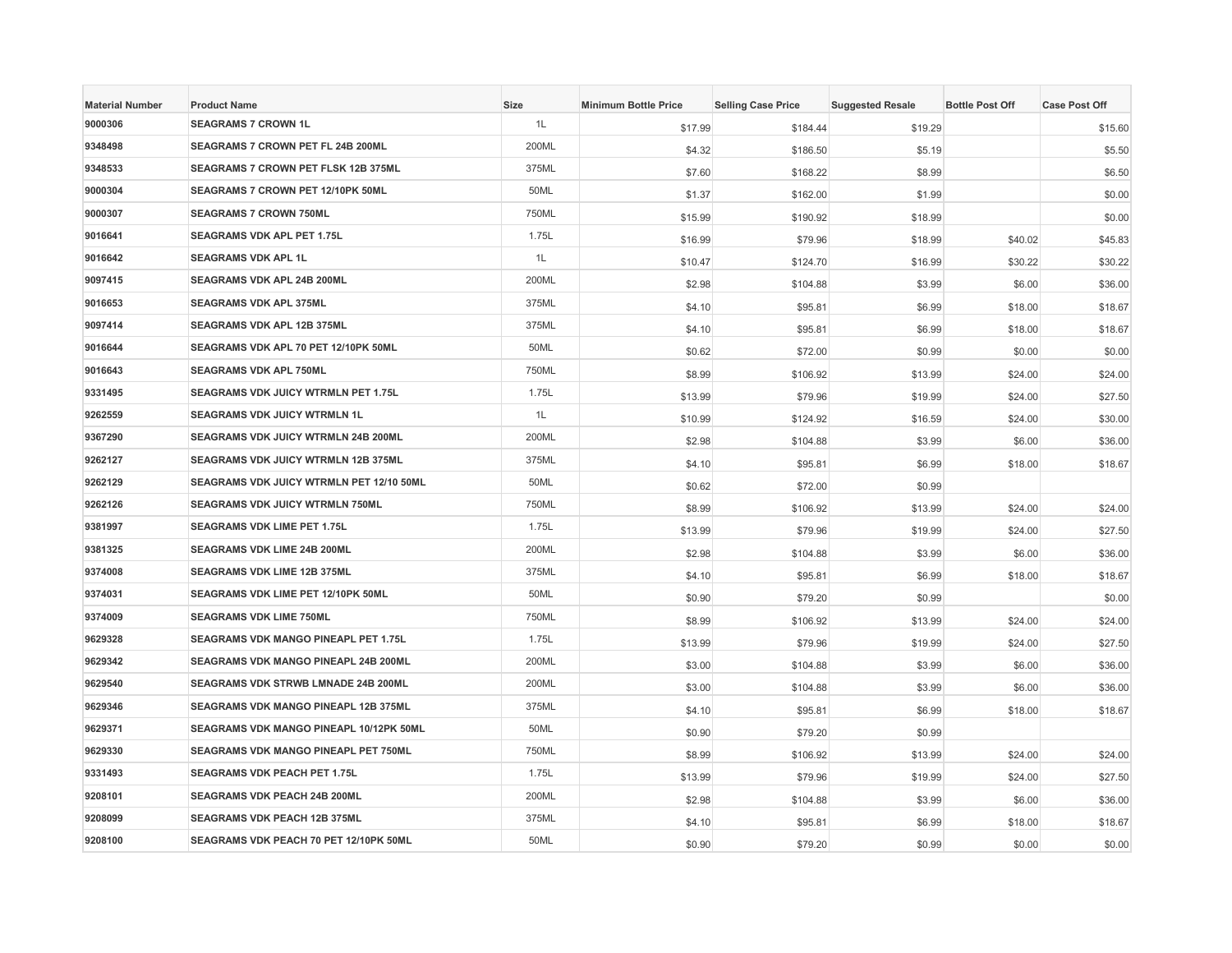| <b>Material Number</b> | <b>Product Name</b>                        | <b>Size</b> | <b>Minimum Bottle Price</b> | <b>Selling Case Price</b> | <b>Suggested Resale</b> | <b>Bottle Post Off</b> | <b>Case Post Off</b> |
|------------------------|--------------------------------------------|-------------|-----------------------------|---------------------------|-------------------------|------------------------|----------------------|
| 9208102                | <b>SEAGRAMS VDK PEACH 750ML</b>            | 750ML       | \$8.99                      | \$106.92                  | \$13.99                 | \$24.00                | \$24.00              |
| 9244701                | SEAGRAMS VDK RUBY RED GRPFRT 70 1.75L      | 1.75L       | \$13.99                     | \$79.96                   | \$24.99                 | \$24.00                | \$27.50              |
| 9244702                | SEAGRAMS VDK RUBY RED GRPFR 70 24B 200ML   | 200ML       | \$2.98                      | \$104.88                  | \$3.99                  | \$6.00                 | \$36.00              |
| 9244227                | SEAGRAMS VDK RUBY RED GRPFR 70 12B 375ML   | 375ML       | \$4.10                      | \$95.81                   | \$6.99                  | \$18.00                | \$18.67              |
| 9261493                | SEAGRAMS VDK RUBY RED GRF PET 12/10 50ML   | 50ML        | \$0.90                      | \$79.20                   | \$0.99                  |                        | \$0.00               |
| 9240499                | SEAGRAMS VDK RUBY RED GRPFRT 70 750ML      | 750ML       | \$8.99                      | \$106.92                  | \$13.99                 | \$24.00                | \$24.00              |
| 9629434                | <b>SEAGRAMS VDK STRWB LMNADE PET 1.75L</b> | 1.75L       | \$13.99                     | \$79.96                   | \$19.99                 | \$24.00                | \$27.50              |
| 9629452                | SEAGRAMS VDK STRWB LMNADE 12B 375ML        | 375ML       | \$4.10                      | \$95.81                   | \$6.99                  | \$18.00                | \$18.67              |
| 9629455                | SEAGRAMS VDK STRWB LMNAD PET 10/12P 50ML   | 50ML        | \$0.90                      | \$79.20                   | \$0.99                  |                        |                      |
| 9629416                | SEAGRAMS VDK STRWB LMNADE PET 750ML        | 750ML       | \$8.99                      | \$106.92                  | \$13.99                 | \$24.00                | \$24.00              |
| 9086511                | <b>SEAGRAMS VDK SWT TEA 1.75L</b>          | 1.75L       | \$13.41                     | \$79.96                   | \$19.99                 | \$27.50                | \$27.50              |
| 9330916                | <b>SEAGRAMS VDK SWT TEA PET 1.75L</b>      | 1.75L       | \$13.99                     | \$79.96                   | \$19.99                 | \$24.00                | \$27.50              |
| 9078080                | <b>SEAGRAMS VDK SWT TEA 1L</b>             | 1L          | \$7.99                      | \$94.00                   | \$18.50                 | \$53.04                | \$56.67              |
| 9086513                | <b>SEAGRAMS VDK SWT TEA 375ML</b>          | 375ML       | \$4.10                      | \$95.81                   | \$6.99                  | \$18.00                | \$18.67              |
| 9078081                | SEAGRAMS VDK SWT TEA PET 12/10PK 50ML      | 50ML        | \$0.90                      | \$79.20                   | \$0.99                  | \$0.00                 | \$0.00               |
| 9078079                | <b>SEAGRAMS VDK SWT TEA 750ML</b>          | 750ML       | \$7.99                      | \$94.00                   | \$15.99                 | \$35.92                | \$35.92              |
| 9326962                | SEAGRAMS VDK TROPICAL PINEAPL PET 1.75L    | 1.75L       | \$13.99                     | \$79.96                   | \$19.99                 | \$24.00                | \$27.50              |
| 9326965                | SEAGRAMS VDK TROPICAL PINEAPL 24B 200ML    | 200ML       | \$2.98                      | \$104.88                  | \$3.99                  | \$6.00                 | \$36.00              |
| 9326964                | SEAGRAMS VDK TROPICAL PINEAPL 12B 375ML    | 375ML       | \$4.10                      | \$95.81                   | \$6.99                  | \$18.00                | \$18.67              |
| 9326966                | SEAGRAMS VDK TROPICAL PIN PET 12/10 50ML   | 50ML        | \$0.90                      | \$79.20                   | \$0.99                  | \$0.00                 | \$0.00               |
| 9326963                | SEAGRAMS VDK TROPICAL PINEAPL 750ML        | 750ML       | \$8.99                      | \$106.92                  | \$13.99                 | \$24.00                | \$24.00              |
| 9006044                | SEAGRAMS GIN DISTILLERS RSV 375ML          | 375ML       | \$6.30                      | \$149.15                  | \$8.09                  |                        |                      |
| 9005843                | <b>SEAGRAMS GIN DISTILLERS RSV 750ML</b>   | 750ML       | \$13.49                     | \$160.92                  | \$17.29                 |                        |                      |
| 9005304                | <b>SEAGRAMS GIN LIME TWISTED 1.75L</b>     | 1.75L       | \$18.25                     | \$108.99                  | \$26.89                 | \$30.00                | \$30.00              |
| 9005307                | SEAGRAMS GIN LIME TWISTED 375ML            | 375ML       | \$5.46                      | \$117.09                  | \$6.99                  | \$9.00                 | \$9.00               |
| 9005306                | <b>SEAGRAMS GIN LIME TWISTED 750ML</b>     | 750ML       | \$11.37                     | \$135.50                  | \$16.99                 | \$36.00                | \$36.00              |
| 9431900                | SEAGRAMS GIN WTRMLN TWISTED 1.75L          | 1.75L       | \$18.25                     | \$108.99                  | \$26.89                 | \$30.00                | \$30.00              |
| 9431901                | <b>SEAGRAMS GIN WTRMLN TWISTED 375ML</b>   | 375ML       | \$5.46                      | \$117.09                  | \$6.99                  | \$9.00                 | \$9.00               |
| 9431902                | SEAGRAMS GIN WTRMLN TWISTED 12/10PK 50ML   | 50ML        | \$0.78                      | \$80.90                   | \$0.99                  | \$32.80                | \$32.80              |
| 9431903                | SEAGRAMS GIN WTRMLN TWISTED 750ML          | 750ML       | \$11.37                     | \$135.50                  | \$16.99                 | \$36.00                | \$36.00              |
| 9020032                | <b>SEAGRAMS GIN EXTRA DRY 1.75L</b>        | 1.75L       | \$21.99                     | \$105.99                  | \$26.89                 | \$7.58                 | \$33.00              |
| 9020033                | <b>SEAGRAMS GIN EXTRA DRY 1L</b>           | 1L          | \$14.81                     | \$176.79                  | \$19.99                 | \$7.40                 | \$7.40               |
| 9020037                | SEAGRAMS GIN EXTRA DRY 200ML               | 200ML       | \$2.99                      | \$133.83                  | \$3.99                  | \$21.16                | \$21.16              |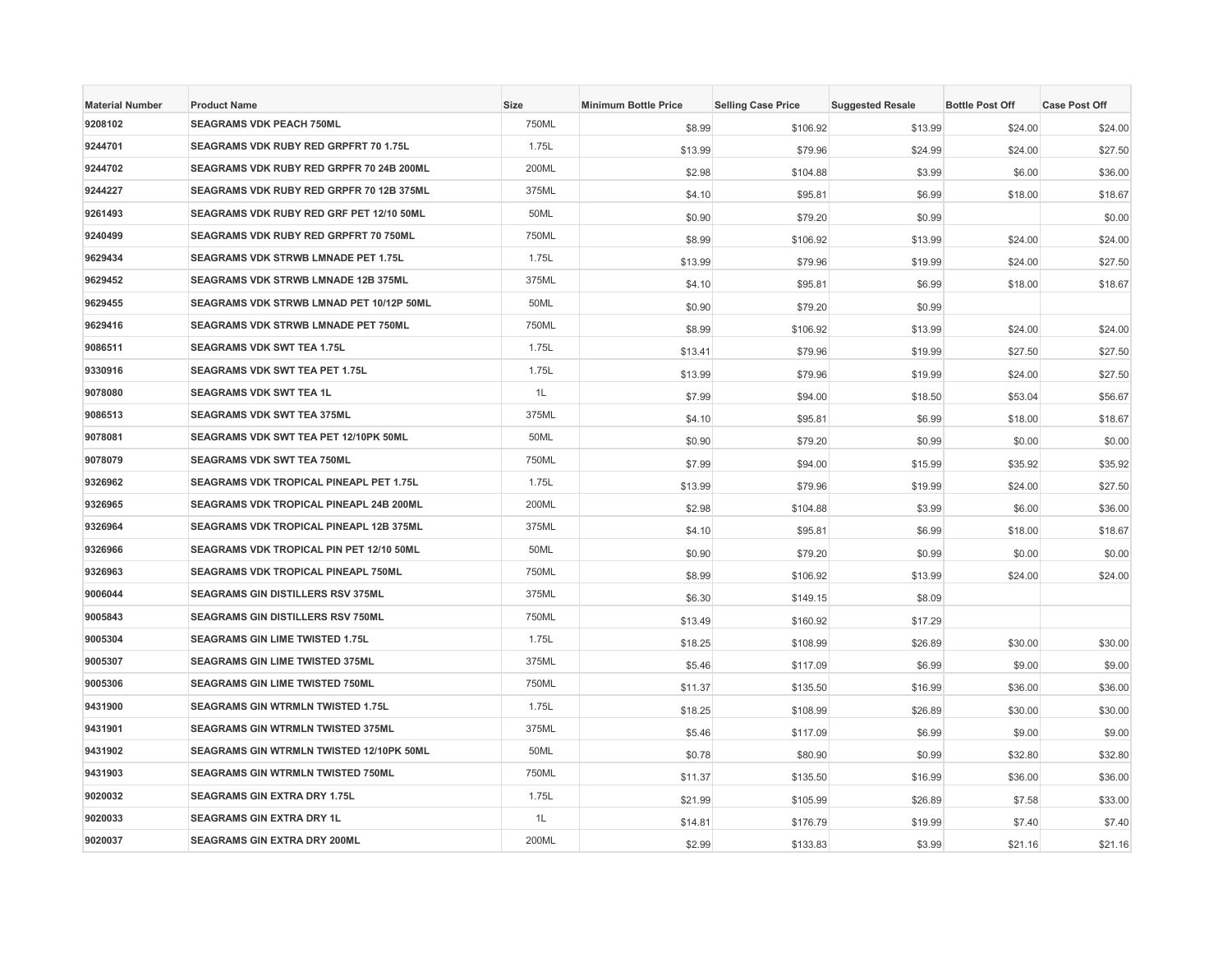| <b>Material Number</b> | <b>Product Name</b>                         | <b>Size</b>  | <b>Minimum Bottle Price</b> | <b>Selling Case Price</b> | <b>Suggested Resale</b> | <b>Bottle Post Off</b> | <b>Case Post Off</b> |
|------------------------|---------------------------------------------|--------------|-----------------------------|---------------------------|-------------------------|------------------------|----------------------|
| 9020036                | <b>SEAGRAMS GIN EXTRA DRY 375ML</b>         | 375ML        | \$5.46                      | \$117.09                  | \$6.99                  | \$9.00                 | \$9.00               |
| 9020038                | SEAGRAMS GIN EXTRA DRY 50ML                 | 50ML         | \$0.78                      | \$80.90                   | \$0.99                  | \$32.80                | \$32.80              |
| 9020034                | <b>SEAGRAMS GIN EXTRA DRY 750ML</b>         | 750ML        | \$14.37                     | \$135.50                  | \$16.99                 |                        | \$36.00              |
| 9016376                | <b>SEAGRAMS VO PET 1.75L</b>                | 1.75L        | \$20.34                     | \$100.35                  | \$24.99                 | \$0.00                 | \$21.00              |
| 9000313                | <b>SEAGRAMS VO 1L</b>                       | 1L           | \$21.99                     | \$251.91                  | \$25.99                 | \$0.00                 | \$0.00               |
| 9157592                | SEAGRAMS VO PET FLSK 200ML                  | 200ML        | \$5.05                      | \$207.09                  | \$5.99                  |                        | \$6.50               |
| 9160745                | <b>SEAGRAMS VO PET FL 375ML</b>             | 375ML        | \$8.19                      | \$183.63                  | \$9.99                  |                        | \$5.00               |
| 9000317                | SEAGRAMS VO PET 10/12PK 50ML                | 50ML         | \$1.69                      | \$82.80                   | \$1.99                  |                        |                      |
| 9000314                | <b>SEAGRAMS VO 750ML</b>                    | 750ML        | \$16.14                     | \$173.17                  | \$20.39                 | \$0.00                 | \$19.50              |
| 9016660                | SEAGRAMS VDK PLATINUM 100 PET 1.75L         | 1.75L        | \$17.99                     | \$79.96                   | \$19.99                 |                        | \$27.50              |
| 9016662                | SEAGRAMS VDK PLATINUM 100 375ML             | 375ML        | \$4.99                      | \$114.48                  | \$6.99                  |                        |                      |
| 9097412                | SEAGRAMS VDK PLATINUM 100 12B 375ML         | 375ML        | \$4.99                      | \$114.48                  | \$6.99                  |                        |                      |
| 9016664                | SEAGRAMS VDK PLATINUM 100 12/10PK 50ML      | 50ML         | \$1.17                      | \$95.33                   | \$1.58                  |                        | \$36.00              |
| 9016661                | SEAGRAMS VDK PLATINUM 100 750ML             | 750ML        | \$11.99                     | \$118.92                  | \$16.99                 | \$12.00                | \$24.00              |
| 9059060                | SEAGRAMS VDK EXTRA SMOOTH 80 1.75L          | 1.75L        | \$17.99                     | \$79.96                   | \$19.99                 |                        | \$27.50              |
| 9059061                | SEAGRAMS VDK EXTRA SMOOTH 80 1L             | 1L           | \$10.47                     | \$124.70                  | \$16.99                 | \$30.22                | \$30.22              |
| 9097417                | SEAGRAMS VDK EXTRA SMOOTH 80 24B 200ML      | 200ML        | \$2.16                      | \$100.46                  | \$4.99                  | \$48.00                | \$49.67              |
| 9059064                | <b>SEAGRAMS VDK EXTRA SMOOTH 80 375ML</b>   | 375ML        | \$3.82                      | \$89.84                   | \$6.99                  | \$16.00                | \$16.00              |
| 9097416                | SEAGRAMS VDK EXTRA SMOOTH 80 12B 375ML      | 375ML        | \$3.82                      | \$89.84                   | \$6.99                  | \$16.00                | \$16.00              |
| 9000006                | SEAGRAMS VDK EX SMOOTH PET 12/10PK 50ML     | 50ML         | \$0.90                      | \$67.00                   | \$0.99                  |                        | \$12.20              |
| 9059062                | SEAGRAMS VDK EXTRA SMOOTH 80 750ML          | 750ML        | \$8.99                      | \$106.92                  | \$13.99                 | \$24.00                | \$24.00              |
| 9000335                | <b>SEAGRAMS VO GLD 1.75L</b>                | 1.75L        | \$33.49                     | \$165.97                  | \$41.99                 | \$0.00                 | \$34.00              |
| 9000299                | <b>SEAGRAMS VO GLD 750ML</b>                | 750ML        | \$18.13                     | \$188.62                  | \$22.99                 | \$0.00                 | \$28.00              |
| 9450254                | <b>SEA SLOPES P NOIR 750ML</b>              | 750ML        | \$24.99                     | \$295.92                  | \$32.99                 |                        |                      |
| 9447431                | <b>SECOND WIND SAUV BL 750ML</b>            | 750ML        | \$8.99                      | \$66.89                   | \$10.99                 |                        | \$21.10              |
| 9021309                | SEGHESIO ZIN CORTINA 6B 750ML               | 750ML        | \$28.89                     | \$172.12                  | \$42.99                 | \$12.00                | \$12.00              |
| 9021308                | SEGHESIO ZIN HOME RNCH 6B 750ML             | 750ML        | \$40.29                     | \$240.11                  | \$59.99                 |                        |                      |
| 9135642                | SEGHESIO ZIN OV 6B 750ML                    | 750ML        | \$28.79                     | \$171.99                  | \$45.99                 | \$12.00                | \$12.00              |
| 9021310                | <b>SEGHESIO ZIN SON 750ML</b>               | 750ML        | \$19.99                     | \$179.99                  | \$19.99                 |                        | \$52.00              |
| 9366774                | SEGHESIO ZIN ANGELA TABLE 750ML             | 750ML        | \$17.98                     | \$144.26                  | \$19.99                 |                        | \$16.00              |
| 9167031                | DAD'S DAY OFF CHIANTI 750ML                 | 750ML        | \$9.99                      | \$71.99                   | \$10.99                 |                        | \$16.00              |
| 9160039                | MOMMY'S TIME OUT DELICIOUS PINK 750ML       | 750ML        | \$9.99                      | \$95.88                   | \$11.99                 |                        |                      |
| 9113928                | <b>MOMMY'S TIME OUT DELICIOUS RED 750ML</b> | <b>750ML</b> | \$9.99                      | \$95.88                   | \$11.99                 |                        |                      |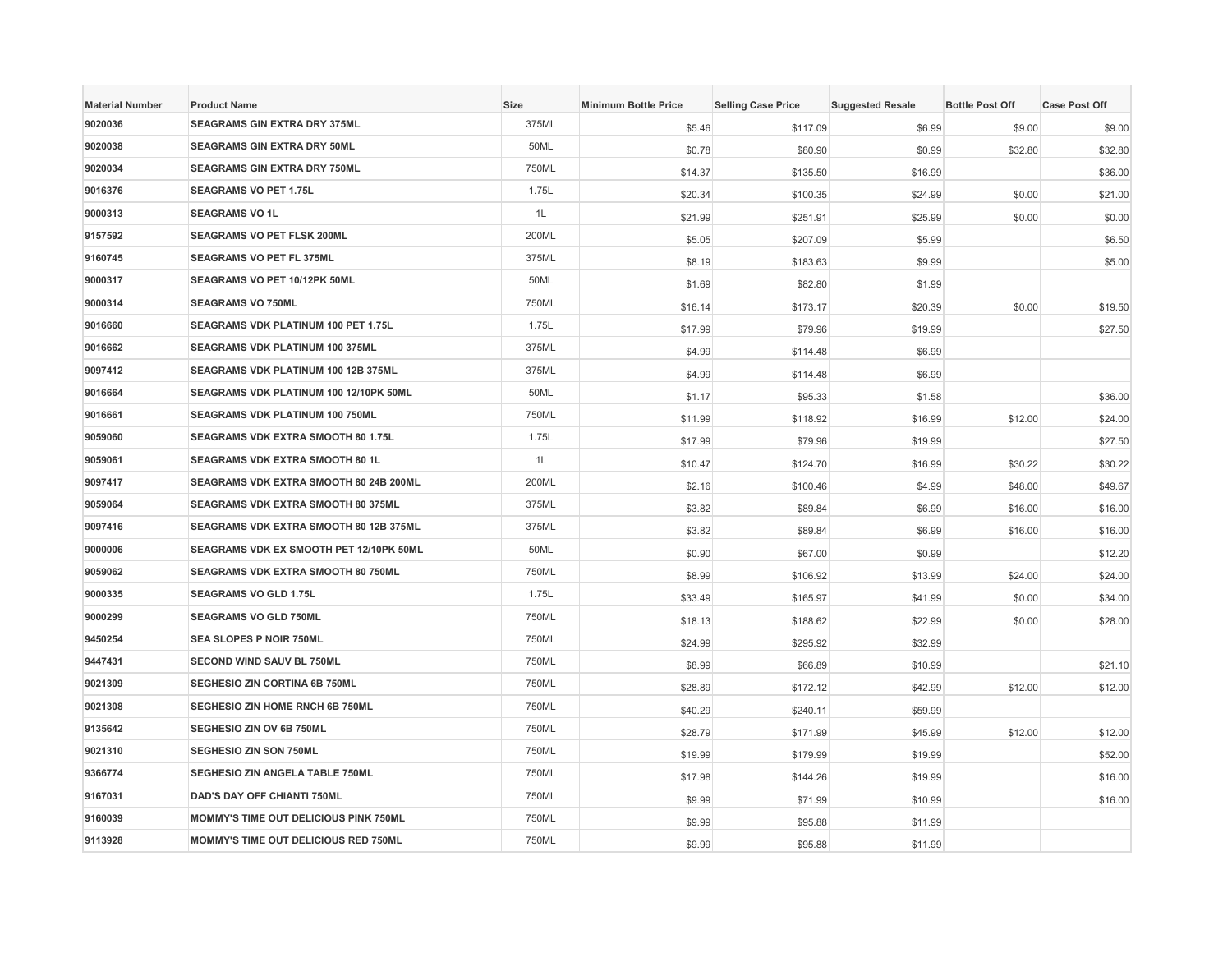| <b>Material Number</b> | <b>Product Name</b>                          | <b>Size</b> | <b>Minimum Bottle Price</b> | <b>Selling Case Price</b> | <b>Suggested Resale</b> | <b>Bottle Post Off</b> | <b>Case Post Off</b> |
|------------------------|----------------------------------------------|-------------|-----------------------------|---------------------------|-------------------------|------------------------|----------------------|
| 9134678                | <b>MOMMY'S TIME OUT MOSCATO 750ML</b>        | 750ML       | \$9.99                      | \$95.88                   | \$11.99                 |                        |                      |
| 9316679                | MOMMY'S TIME OUT P GRIGIO BLEND 1.5L         | 1.5L        | \$12.99                     | \$51.88                   | \$12.99                 | \$24.00                | \$44.00              |
| 9113929                | <b>MOMMY'S TIME OUT P GRIGIO BLEND 750ML</b> | 750ML       | \$9.99                      | \$95.88                   | \$11.99                 |                        |                      |
| 9313790                | SENSEI JAPANESE WHSKY BLEND 750ML            | 750ML       | \$31.99                     | \$382.92                  | \$44.99                 | \$28.00                | \$28.00              |
| 9627765                | SERENITY NOW SAKE DAIGINJO 12B 375ML         | 375ML       | \$16.68                     | \$199.00                  | \$24.99                 |                        |                      |
| 9416308                | <b>SHARDANA CARIGNANO SHIRAZ 6B 750ML</b>    | 750ML       | \$29.99                     | \$155.46                  | \$39.99                 |                        | \$18.00              |
| 9326387                | <b>SHATTER GRENACHE 750ML</b>                | 750ML       | \$19.99                     | \$180.25                  | \$29.99                 | \$48.00                | \$99.75              |
| 9616980                | SHORTHORN CANYON CAB SAUV 750ML              | 750ML       | \$11.99                     | \$71.89                   | \$14.99                 |                        |                      |
| 9630511                | SILK & SPICE RED BLEND 750ML                 | 750ML       | \$11.99                     | \$88,00                   | \$15.99                 |                        | \$0.00               |
| 9019779                | SILVER PALM CAB SAUV 750ML                   | 750ML       | \$15.99                     | \$133.00                  | \$20.99                 |                        | \$57.92              |
| 9632622                | SINGLETON SCOTCH 39YR GLEN ORD 3B 750ML      | 750ML       | \$1,999.99                  | \$23,998.92               | \$2,700.00              |                        |                      |
| 9621642                | SINGLETON SCOTCH 54YR DUFF BOX 1B 750ML      | 750ML       | \$33,750.00                 | \$404,999.00              | \$44,999.99             |                        |                      |
| 9238383                | SINGLETON GLENDULLAN 12YR SNGLM 6B 750ML     | 750ML       | \$29.99                     | \$358.92                  | \$39.99                 | \$0.00                 | \$0.00               |
| 9238384                | SINGLETON GLENDULLAN 15YR SNGLM 6B 750ML     | 750ML       | \$48.82                     | \$584.88                  | \$64.99                 | \$0.00                 | \$0.00               |
| 9238385                | SINGLETON GLENDULLAN 18YR SNGLM 6B 750ML     | 750ML       | \$64.99                     | \$765.00                  | \$84.99                 | \$0.00                 | \$0.00               |
| 9624083                | SINGLETON GLENDULLAN 19YR SR21 6B 750ML      | 750ML       | \$131.37                    | \$1,575.48                | \$174.99                |                        |                      |
| 9619534                | SIPSMITH GIN STRWB SMASH 6B 750ML            | 750ML       | \$27.99                     | \$334.92                  | \$41.99                 | \$84.00                | \$84.00              |
| 9619529                | SIPSMITH GIN ZESTY ORNG 6B 750ML             | 750ML       | \$27.99                     | \$334.92                  | \$41.99                 | \$84.00                | \$84.00              |
| 9344252                | SIPSMITH LONDON DRY GIN 12B 375ML            | 375ML       | \$14.49                     | \$333.84                  | \$18.99                 | \$144.00               | \$144.00             |
| 9168788                | SIPSMITH LONDON DRY GIN 6B 750ML             | 750ML       | \$27.99                     | \$334.92                  | \$35.99                 | \$84.00                | \$84.00              |
| 9185298                | SIPSMITH SLOE GIN 6B 750ML                   | 750ML       | \$34.99                     | \$418.92                  | \$46.99                 | \$60.00                | \$60.00              |
| 9187539                | SIPSMITH VJOP GIN 6B 750ML                   | 750ML       | \$40.49                     | \$484.92                  | \$53.99                 | \$90.00                | \$90.00              |
| 9356576                | SIPSMITH GIN LEMON DRIZ 6B 750ML             | 750ML       | \$27.99                     | \$334.92                  | \$37.99                 | \$84.00                | \$84.00              |
| 9638271                | SIRENA DEL MARE ROSE 750ML                   | 750ML       | \$9.99                      | \$76.80                   | \$12.99                 |                        |                      |
| 9624417                | SIX SPKL NIGHTS GFT 6B 375ML                 | 375ML       | \$5.99                      | \$35.00                   | \$7.99                  |                        |                      |
| 9437475                | SKREWBALL WHSKY PEANUT BUTTR 70 6B 1L        | 1L          | \$29.99                     | \$346.92                  | \$34.99                 | \$36.00                | \$48.00              |
| 9445809                | SKREWBALL WHSKY PEANUT BUTTR 70 200ML        | 200ML       | \$5.99                      | \$279.68                  | \$9.99                  | \$96.00                | \$100.00             |
| 9619859                | SKREWBALL WHSKY PNUT BUTTR 70 12B 375ML      | 375ML       | \$9.99                      | \$229.84                  | \$14.99                 | \$72.00                | \$80.00              |
| 9387987                | SKREWBALL WHSKY PEANUT B PET 12/10P 50ML     | 50ML        | \$2.32                      | \$238.80                  | \$2.99                  |                        | \$30.72              |
| 9611201                | SKREWBALL WHSKY PEA B PET KREW 15/8 50ML     | 50ML        | \$2.32                      | \$238.80                  | \$2.99                  |                        | \$30.72              |
| 9380562                | SKREWBALL WHSKY PEANUT BUTTR 70 6B 750ML     | 750ML       | \$24.99                     | \$240.00                  | \$29.99                 | \$60.00                | \$118.92             |
| 9614966                | SLIQ SPIRITED ICE AGAVE POUC 12/9P 100ML     | 100ML       | \$1.60                      | \$143.00                  | \$16.99                 | \$4.32                 | \$30.00              |
| 9614976                | SLIQ SPIRITED ICE RUM POUCH 12/9PK 100ML     | 100ML       | \$1.60                      | \$143.00                  | \$16.99                 | \$4.32                 | \$30.00              |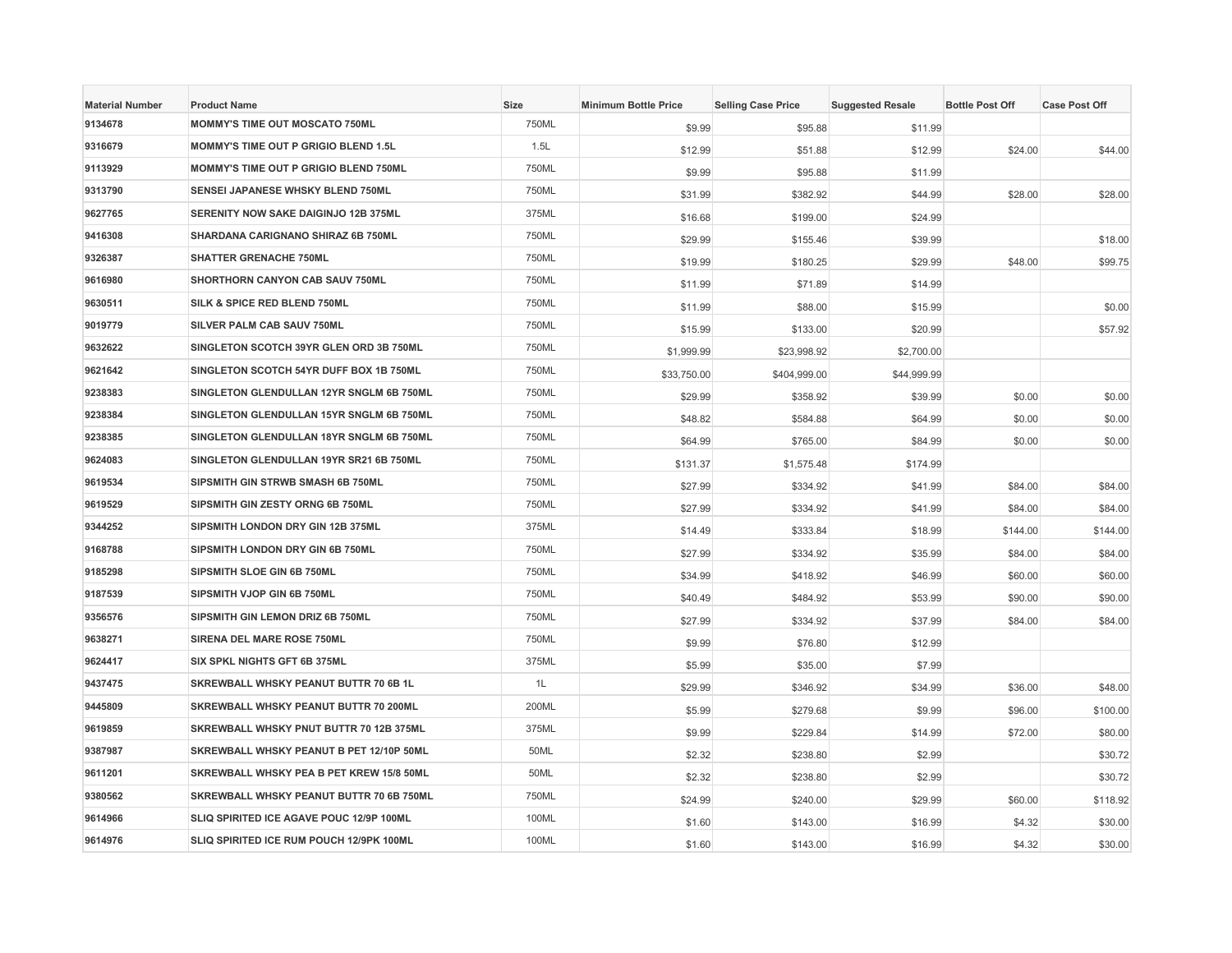| <b>Material Number</b> | <b>Product Name</b>                            | <b>Size</b>  | <b>Minimum Bottle Price</b> | <b>Selling Case Price</b> | <b>Suggested Resale</b> | <b>Bottle Post Off</b> | <b>Case Post Off</b> |
|------------------------|------------------------------------------------|--------------|-----------------------------|---------------------------|-------------------------|------------------------|----------------------|
| 9614993                | SLIQ SPIRITED ICE VDK POUCH 12/9PK 100ML       | 100ML        | \$1.60                      | \$143.00                  | \$16.99                 | \$4.32                 | \$30.00              |
| 9617559                | SMOKE LAB VDK ANISEED 15/4PK 50ML              | 50ML         | \$0.74                      | \$84.00                   | \$0.99                  | \$84.00                | \$84.00              |
| 9617432                | SMOKE LAB VDK ANISEED 6B 750ML                 | 750ML        | \$13.99                     | \$156.00                  | \$13.99                 | \$72.00                | \$82.92              |
| 9617538                | SMOKE LAB VDK CLASSIC 80 15/4PK 50ML           | 50ML         | \$0.74                      | \$84.00                   | \$0.99                  | \$84.00                | \$84.00              |
| 9617429                | SMOKE LAB VDK CLASSIC 80 6B 750ML              | 750ML        | \$13.99                     | \$156.00                  | \$13.99                 | \$72.00                | \$82.92              |
| 9282150                | SOCIAL PARTY PACK CAN 3/8PK 10Z                | 10Z          | \$1.99                      | \$43.99                   | \$20.99                 | \$2.16                 | \$3.00               |
| 9282146                | SOCIAL ELDERFLOWER APL CAN 6/4PK 10Z           | 10Z          | \$1.99                      | \$43.99                   | \$9.99                  | \$2.16                 | \$3.00               |
| 9240472                | SOCIAL HIBISCUS CUCUM CAN 6/4PK 10Z            | 10Z          | \$1.99                      | \$43.99                   | \$10.99                 | \$2.16                 | \$3.00               |
| 9629996                | SOCIAL PINK GRPFRT GINGER CAN 6/4PK 12Z        | 12Z          | \$1.99                      | \$43.99                   | \$10.99                 | \$2.16                 | \$3.00               |
| 9282171                | SOCIAL STRWB ROSE CAN 6/4PK 10Z                | 10Z          | \$1.99                      | \$43.99                   | \$10.99                 | \$2.16                 | \$3.00               |
| 9630034                | SOCIAL STRWB ROSE CAN 6/4PK 12Z                | 12Z          | \$1.99                      | \$43.99                   | \$10.99                 | \$2.16                 | \$3.00               |
| 9010930                | COPPOLA SOFIA BL DE BL CAN LOOSE 187ML         | <b>187ML</b> | \$4.99                      | \$91.72                   | \$6.99                  |                        | \$0.00               |
| 9017855                | COPPOLA SOFIA BL DE BL CAN 6/4PK 187ML         | <b>187ML</b> | \$4.99                      | \$80.48                   | \$19.99                 |                        | \$11.24              |
| 9010974                | COPPOLA SOFIA BL DE BL 750ML                   | 750ML        | \$16.99                     | \$136.00                  | \$21.99                 |                        | \$66.92              |
| 9256832                | <b>COPPOLA SOFIA BRUT ROSE CAN 6/4PK 187ML</b> | <b>187ML</b> | \$4.99                      | \$80.48                   | \$19.99                 |                        | \$11.24              |
| 9257172                | COPPOLA SOFIA BRUT ROSE CAN LOOSE 187ML        | <b>187ML</b> | \$4.99                      | \$80.48                   | \$6.99                  |                        | \$11.24              |
| 9256831                | COPPOLA SOFIA BRUT ROSE 750ML                  | 750ML        | \$16.99                     | \$136.00                  | \$23.99                 | \$0.00                 | \$66.92              |
| 9164706                | <b>COPPOLA SOFIA CHARD 750ML</b>               | 750ML        | \$14.99                     | \$120.00                  | \$23.99                 |                        | \$58.92              |
| 9633121                | COPPOLA SOFIA ROSE 20 750ML                    | 750ML        | \$14.99                     | \$120.00                  | \$17.99                 |                        | \$58.92              |
| 9079658                | SOLERNO BLOOD ORNG LIQ 6B 750ML                | 750ML        | \$31.99                     | \$185.84                  | \$43.99                 | \$24.00                | \$24.00              |
| 9239011                | SOMRUS CRM LIQ CHAI PET 6/10PK 50ML            | 50ML         | \$0.72                      | \$42.00                   | \$0.99                  | \$6.00                 | \$6.00               |
| 9188301                | SOMRUS CRM LIQ CHAI 6B 750ML                   | 750ML        | \$17.99                     | \$95.46                   | \$24.99                 | \$30.00                | \$42.00              |
| 9447960                | SOMRUS CRM LIQ CHAI/COFF/MANGO 6B 750ML        | 750ML        | \$17.99                     | \$95.46                   | \$24.99                 | \$30.00                | \$42.00              |
| 9434918                | SOMRUS CRM LIQ COFFEE 6/10PK 50ML              | 50ML         | \$0.72                      | \$42.00                   | \$0.99                  | \$6.00                 | \$6.00               |
| 9434917                | SOMRUS CRM LIQ COFFEE 6B 750ML                 | 750ML        | \$17.99                     | \$95.46                   | \$24.99                 | \$30.00                | \$42.00              |
| 9256327                | SOMRUS CRM LIQ MANGO 6/10PK 50ML               | 50ML         | \$0.72                      | \$42.00                   | \$0.99                  | \$6.00                 | \$6.00               |
| 9256326                | SOMRUS CRM LIQ MANGO 6B 750ML                  | 750ML        | \$17.99                     | \$95.46                   | \$24.99                 | \$30.00                | \$42.00              |
| 9447971                | SOMRUS CRM LIQ CH/COF/MANG PET 60B 50ML        | 50ML         | \$0.72                      | \$42.00                   | \$0.99                  | \$6.00                 | \$6.00               |
| 9617562                | SONOROSO RED BLEND DARK/VELV 6/2PK 750ML       | 750ML        | \$10.99                     | \$84.00                   | \$31.98                 |                        | \$40.00              |
| 9617684                | SONOROSO SWT RED/WHT 6/2PK 750ML               | 750ML        | \$10.99                     | \$84.00                   | \$31.98                 |                        | \$40.00              |
| 9430414                | SONOROSO RED BLEND DARK 750ML                  | 750ML        | \$10.99                     | \$84.00                   | \$15.99                 |                        | \$40.00              |
| 9430413                | SONOROSO RED BLEND VELVET 750ML                | 750ML        | \$10.99                     | \$84.00                   | \$15.99                 |                        | \$40.00              |
| 9391152                | SONOROSO SWT RED 750ML                         | 750ML        | \$10.99                     | \$84.00                   | \$15.99                 |                        | \$40.00              |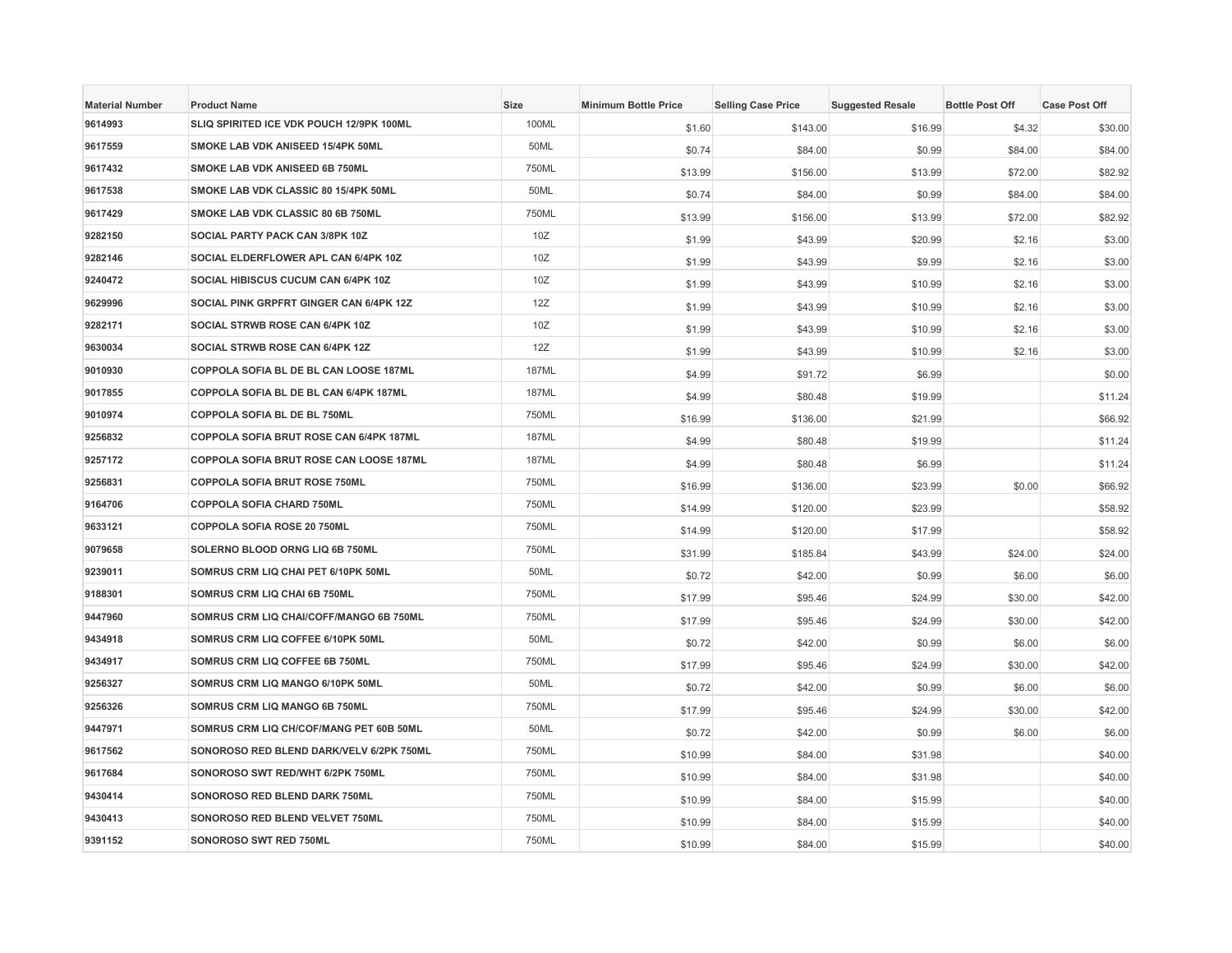| <b>Material Number</b> | <b>Product Name</b>                      | <b>Size</b> | <b>Minimum Bottle Price</b> | <b>Selling Case Price</b> | <b>Suggested Resale</b> | <b>Bottle Post Off</b> | <b>Case Post Off</b> |
|------------------------|------------------------------------------|-------------|-----------------------------|---------------------------|-------------------------|------------------------|----------------------|
| 9391154                | SONOROSO SWT ROSE 750ML                  | 750ML       | \$10.99                     | \$84.00                   | \$15.99                 |                        | \$40.00              |
| 9391153                | SONOROSO SWT WT 750ML                    | 750ML       | \$10.99                     | \$84.00                   | \$15.99                 |                        | \$40.00              |
| 9613463                | DOUBLE SHOT COFF BRBN CRM 6/10 60B 50ML  | 50ML        | \$0.78                      | \$44.40                   | \$0.99                  | \$6.00                 | \$6.00               |
| 9313268                | DOUBLE SHOT COFF BRBN CRM 6B 750ML       | 750ML       | \$19.19                     | \$111.64                  | \$25.99                 | \$36.00                | \$39.00              |
| 9095891                | SPERI AMARONE SANT URBANO 6B 750ML       | 750ML       | \$49.99                     | \$299.46                  | \$74.99                 | \$36.00                | \$36.00              |
| 9625482                | <b>SPRIG ORG CITRUS 12B 12Z</b>          | 12Z         | \$4.01                      | \$48.00                   | \$5.99                  |                        |                      |
| 9625483                | SPRIG ZERO SUGAR CITRUS 12B 12Z          | 12Z         | \$4.01                      | \$48.00                   | \$5.99                  |                        |                      |
| 9625486                | SPRIG ZERO SUGAR LEMON TEA 12B 12Z       | 12Z         | \$4.01                      | \$48.00                   | \$5.99                  |                        |                      |
| 9625485                | SPRIG ZERO SUGAR MELON 12B 12Z           | 12Z         | \$4.01                      | \$48.00                   | \$5.99                  |                        |                      |
| 9300856                | STARBOROUGH SAUV BL PET KEG 20L          | 20L         | \$200.08                    | \$200.00                  |                         |                        |                      |
| 9042292                | STARBOROUGH SAUV BL 750ML                | 750ML       | \$11.98                     | \$96.25                   | \$17.98                 | \$0.00                 | \$12.00              |
| 9618386                | STARBOROUGH SAUV BL STARLITE 20 750ML    | 750ML       | \$11.98                     | \$96.25                   | \$15.99                 |                        | \$12.00              |
| 9643929                | STARBOROUGH SAUV BL STARLITE 750ML       | 750ML       | \$11.98                     | \$96.25                   | \$15.99                 |                        | \$12.00              |
| 9334396                | STARWARD WHSKY NOVA 82 6B 750ML          | 750ML       | \$35.99                     | \$430.90                  | \$49.99                 | \$48.00                | \$48.00              |
| 9334397                | STARWARD WHSKY SOLERA 86 6B 750ML        | 750ML       | \$49.99                     | \$598.90                  | \$69.99                 | \$48.00                | \$48.00              |
| 9382499                | STARWARD WHSKY TWO FOLD 6B 750ML         | 750ML       | \$17.99                     | \$209.90                  | \$29.99                 | \$72.00                | \$77.00              |
| 1729144                | STEMMARI NERO D AVOLA 750ML              | 750ML       | \$9.99                      | \$84.75                   | \$10.99                 |                        | \$27.75              |
| 9028039                | <b>STEMMARI P GRIGIO 750ML</b>           | 750ML       | \$9.99                      | \$84.75                   | \$10.99                 |                        | \$27.75              |
| 9028038                | <b>STEMMARI P NOIR 750ML</b>             | 750ML       | \$9.99                      | \$84.75                   | \$10.99                 |                        | \$27.75              |
| 9620375                | <b>STEORRA BRUT 750ML</b>                | 750ML       | \$19.99                     | \$144.00                  | \$24.99                 | \$12.00                | \$96.00              |
| 9135882                | ST GERMAIN LIQ 12B 200ML                 | 200ML       | \$9.99                      | \$117.60                  | \$14.99                 | \$60.00                | \$60.00              |
| 9235623                | ST GERMAIN LIQ 12B 375ML                 | 375ML       | \$15.29                     | \$173.92                  | \$21.99                 | \$48.00                | \$48.00              |
| 9031259                | ST GERMAIN LIQ 4/12PK 50ML               | 50ML        | \$3.29                      | \$136.10                  | \$4.99                  | \$8.00                 | \$16.00              |
| 9031258                | ST GERMAIN LIQ 6B 750ML                  | 750ML       | \$29.99                     | \$178.26                  | \$35.99                 | \$17.00                | \$17.00              |
| 9176132                | ST GERMAIN LIQ W/CRF 6B 750ML            | 750ML       | \$29.99                     | \$178.26                  | \$35.99                 | \$17.00                | \$17.00              |
| 9446506                | STOLEN WHSKY X ROCK & RYE 70 CN 24B 100M | 100ML       | \$3.37                      | \$79.00                   | \$3.99                  |                        |                      |
| 9422108                | STOLEN WHSKY X ROCK & RYE 6B 1L          | 1L          | \$18.99                     | \$113.46                  | \$24.99                 | \$36.00                | \$36.00              |
| 9351726                | STOLEN WHSKY X ROCK & RYE 6B 750ML       | 750ML       | \$17.99                     | \$107.46                  | \$21.99                 | \$0.00                 | \$0.00               |
| 9254059                | STONESTREET CAB SAUV EST 6B 750ML        | 750ML       | \$39.99                     | \$180.00                  | \$39.99                 | \$0.00                 | \$37.50              |
| 9637457                | STONESTREET CAB SAUV EST 12 6B 750ML     | 750ML       | \$75.08                     | \$337.50                  | \$99.99                 |                        | \$112.50             |
| 9169269                | STONESTREET CAB SAUV RCKFALL 10 6B 750ML | 750ML       | \$149.99                    | \$675.00                  | \$199.99                | \$6.00                 | \$225.00             |
| 9185016                | STONESTREET CHARD EST 6B 750ML           | 750ML       | \$39.99                     | \$150.00                  | \$34.99                 | \$0.00                 | \$30.00              |
| 9601243                | STONESTREET CHARD UPPER BARN 17 6B 750ML | 750ML       | \$124.99                    | \$500.00                  | \$199.99                |                        | \$100.00             |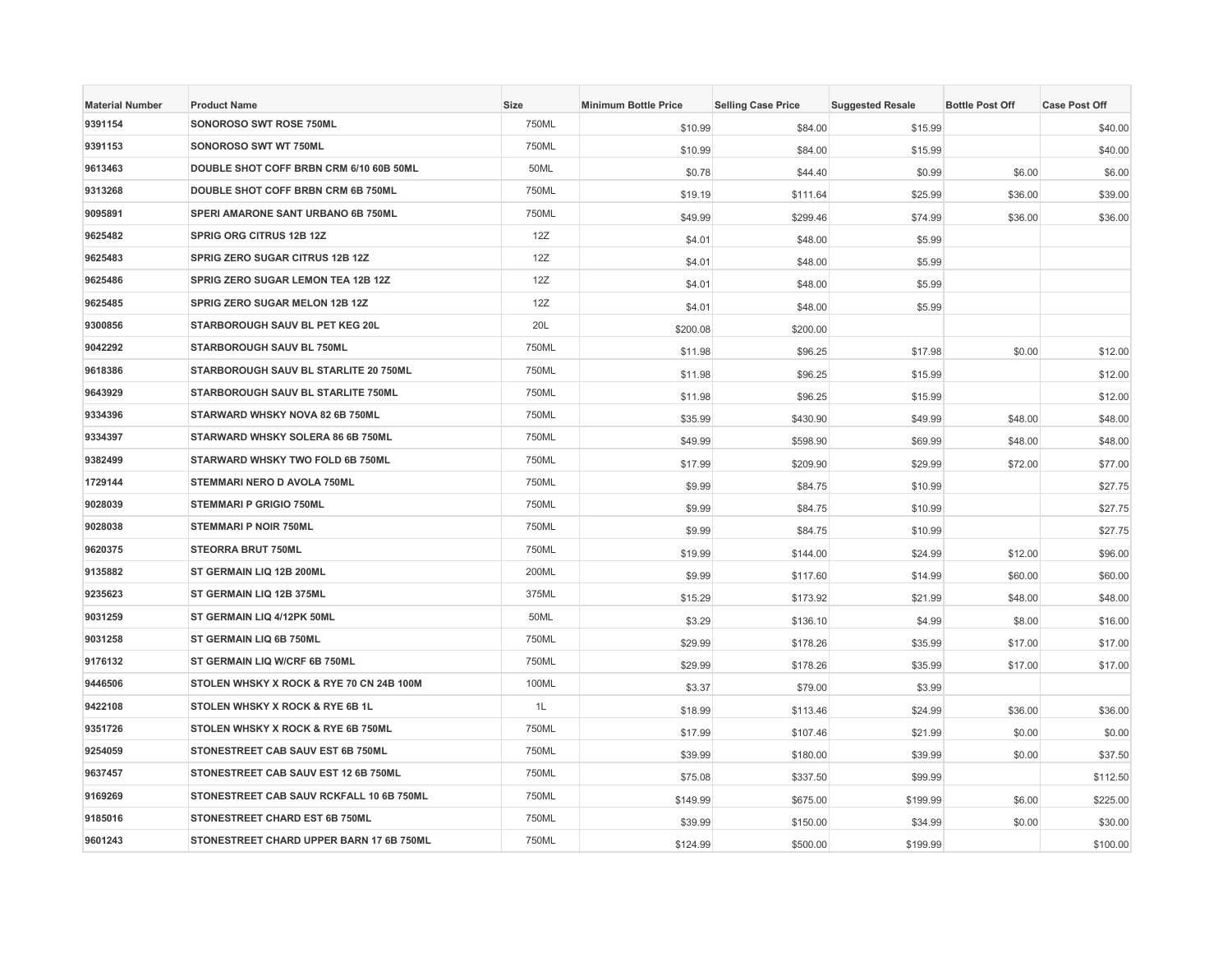| <b>Material Number</b> | <b>Product Name</b>                      | Size         | <b>Minimum Bottle Price</b> | <b>Selling Case Price</b> | <b>Suggested Resale</b> | <b>Bottle Post Off</b> | <b>Case Post Off</b> |
|------------------------|------------------------------------------|--------------|-----------------------------|---------------------------|-------------------------|------------------------|----------------------|
| 9227056                | STORYPOINT CAB SAUV CA 750ML             | 750ML        | \$12.99                     | \$114.00                  | \$14.99                 |                        | \$20.91              |
| 9388403                | STORYPOINT CAB SAUV CA 17 750ML          | 750ML        | \$12.99                     | \$120.00                  | \$14.99                 |                        | \$14.91              |
| 9226641                | STORYPOINT CHARD CA 750ML                | 750ML        | \$12.99                     | \$102.00                  | \$14.99                 |                        | \$32.91              |
| 9361974                | STORYPOINT CHARD RETAIL 750ML            | 750ML        | \$12.99                     | \$120.00                  | \$14.99                 |                        | \$14.91              |
| 9250809                | STORYPOINT P NOIR CA 750ML               | 750ML        | \$12.99                     | \$102.00                  | \$20.99                 |                        | \$41.52              |
| 9361972                | STORYPOINT P NOIR RETAIL 750ML           | 750ML        | \$12.99                     | \$120.00                  | \$14.99                 |                        | \$23.52              |
| 9026207                | <b>STREGA LIQUORE 750ML</b>              | 750ML        | \$28.49                     | \$333.74                  | \$36.99                 | \$6.00                 | \$12.00              |
| 9169567                | SUGAR ISLAND RUM COCO 750ML              | 750ML        | \$14.29                     | \$168.21                  | \$19.99                 | \$36.00                | \$36.00              |
| 9089322                | SUPREMUS TOSCANA IGT 6B 750ML            | 750ML        | \$22.99                     | \$101.60                  | \$24.99                 | \$0.00                 | \$12.00              |
| 9633921                | SUTTER HOME CKTL LMNADE 1.5L             | 1.5L         | \$9.99                      | \$46.00                   | \$14.99                 | \$6.00                 | \$19.46              |
| 9633909                | SUTTER HOME CKTL LMNADE PET 24B 187ML    | <b>187ML</b> | \$1.74                      | \$29.96                   | \$7.99                  |                        | \$5.10               |
| 9633917                | SUTTER HOME CKTL LMNADE 750ML            | 750ML        | \$5.99                      | \$56.25                   | \$8.99                  |                        | \$14.67              |
| 9633912                | SUTTER HOME CKTL PEACH TEA 1.5L          | 1.5L         | \$9.99                      | \$46.00                   | \$14.99                 | \$6.00                 | \$19.46              |
| 9633907                | SUTTER HOME CKTL PEACH TEA PET 24B 187ML | <b>187ML</b> | \$1.74                      | \$29.96                   | \$7.99                  |                        | \$5.10               |
| 9633905                | SUTTER HOME CKTL PEACH TEA 750ML         | 750ML        | \$5.99                      | \$56.25                   | \$8.99                  |                        | \$14.67              |
| 9633933                | SUTTER HOME CKTL SWEET TEA 1.5L          | 1.5L         | \$9.99                      | \$46.00                   | \$14.99                 | \$6.00                 | \$19.46              |
| 9633932                | SUTTER HOME CKTL SWEET TEA PET 24B 187ML | <b>187ML</b> | \$1.74                      | \$29.96                   | \$7.99                  |                        | \$5.10               |
| 9633931                | SUTTER HOME CKTL SWEET TEA 750ML         | 750ML        | \$5.99                      | \$56.25                   | \$8.99                  |                        | \$14.67              |
| 9026210                | <b>SUTTER HOME CAB SAUV 1.5L</b>         | 1.5L         | \$9.99                      | \$46.00                   | \$14.99                 | \$6.00                 | \$19.46              |
| 9037610                | SUTTER HOME CAB SAUV PET 24B 187ML       | <b>187ML</b> | \$1.74                      | \$29.96                   | \$7.99                  |                        | \$5.10               |
| 9211511                | SUTTER HOME CAB SAUV TETRA 12B 500ML     | 500ML        | \$3.99                      | \$31.92                   | \$7.99                  |                        | \$15.04              |
| 9026212                | SUTTER HOME CAB SAUV 750ML               | 750ML        | \$5.99                      | \$56.25                   | \$8.99                  |                        | \$14.67              |
| 9037616                | <b>SUTTER HOME CHARD 1.5L</b>            | 1.5L         | \$9.99                      | \$46.00                   | \$14.99                 | \$6.00                 | \$19.46              |
| 9037617                | SUTTER HOME CHARD PET 24B 187ML          | <b>187ML</b> | \$1.74                      | \$29.96                   | \$7.99                  |                        | \$5.10               |
| 9211514                | SUTTER HOME CHARD TETRA 12B 500ML        | 500ML        | \$3.99                      | \$31.92                   | \$7.99                  |                        | \$15.04              |
| 9037614                | SUTTER HOME CHARD 750ML                  | 750ML        | \$5.99                      | \$56.25                   | \$8.99                  |                        | \$14.67              |
| 9037619                | <b>SUTTER HOME CHENIN BL 1.5L</b>        | 1.5L         | \$10.99                     | \$46.00                   | \$14.99                 |                        | \$19.46              |
| 9026217                | SUTTER HOME CHENIN BL 750ML              | 750ML        | \$3.58                      | \$42.00                   | \$8.99                  | \$27.00                | \$27.00              |
| 9102952                | <b>SUTTER HOME MERLOT 1.5L</b>           | 1.5L         | \$9.99                      | \$46.00                   | \$14.99                 | \$6.00                 | \$19.46              |
| 9037661                | SUTTER HOME MERLOT PET 24B 187ML         | <b>187ML</b> | \$1.74                      | \$29.96                   | \$7.99                  |                        | \$5.10               |
| 9037655                | SUTTER HOME MERLOT 750ML                 | 750ML        | \$5.99                      | \$56.25                   | \$8.99                  |                        | \$14.67              |
| 9037662                | <b>SUTTER HOME MOSCATO 1.5L</b>          | 1.5L         | \$9.99                      | \$46.00                   | \$14.99                 | \$6.00                 | \$19.46              |
| 9037629                | SUTTER HOME MOSCATO PET 6/4PK 187ML      | <b>187ML</b> | \$1.74                      | \$29.96                   | \$7.99                  |                        | \$5.10               |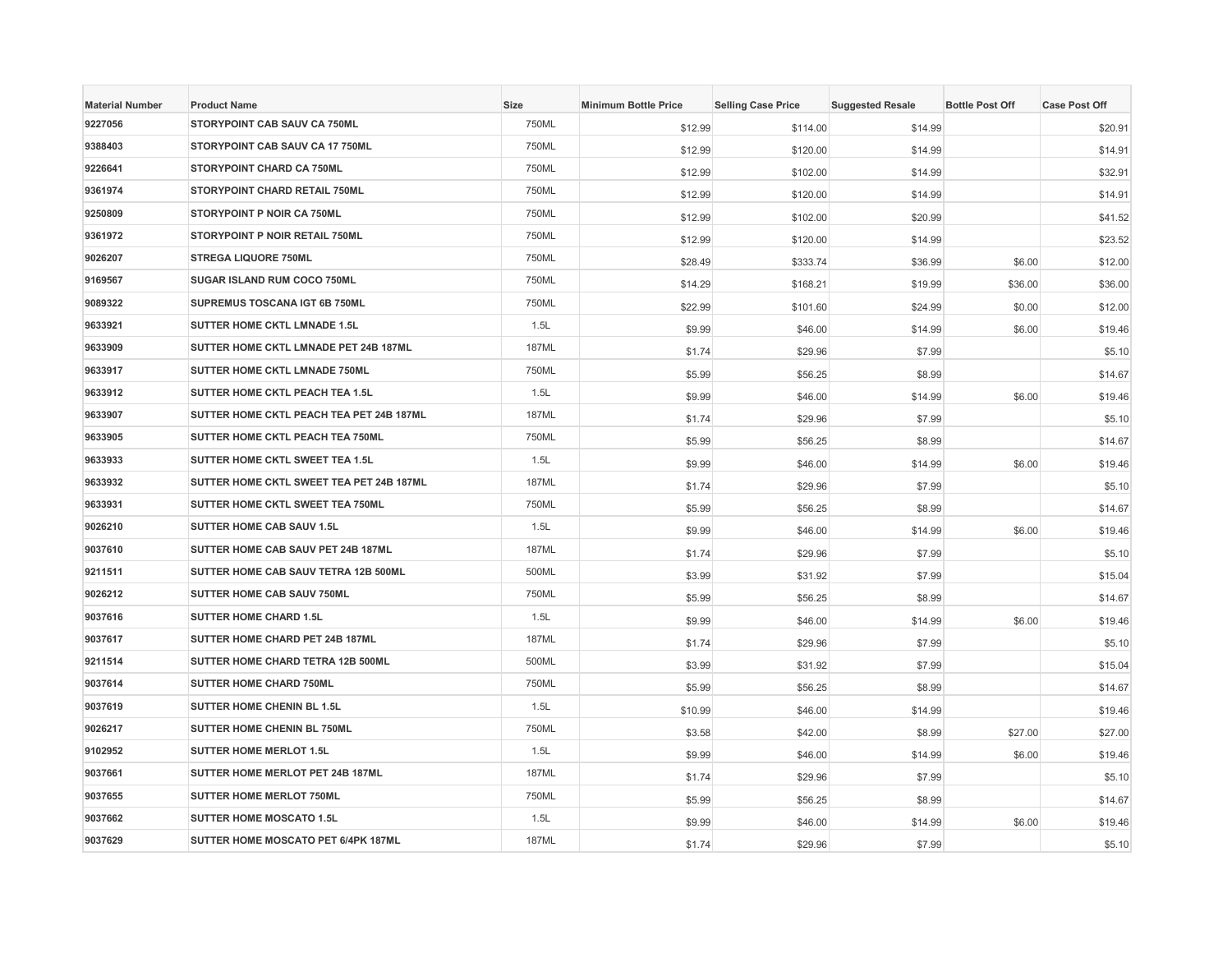| <b>Material Number</b> | <b>Product Name</b>                     | Size         | <b>Minimum Bottle Price</b> | <b>Selling Case Price</b> | <b>Suggested Resale</b> | <b>Bottle Post Off</b> | <b>Case Post Off</b> |
|------------------------|-----------------------------------------|--------------|-----------------------------|---------------------------|-------------------------|------------------------|----------------------|
| 9060542                | SUTTER HOME MOSCATO 750ML               | 750ML        | \$5.99                      | \$56.25                   | \$8.99                  |                        | \$14.67              |
| 9262551                | <b>SUTTER HOME MOSCATO SANGRIA 1.5L</b> | 1.5L         | \$9.99                      | \$46.00                   | \$14.99                 | \$6.00                 | \$19.46              |
| 9268405                | SUTTER HOME MOSCATO SANGRIA 750ML       | 750ML        | \$5.99                      | \$56.25                   | \$8.99                  |                        | \$14.67              |
| 9145155                | SUTTER HOME PINK MOSCATO 1.5L           | 1.5L         | \$9.99                      | \$46.00                   | \$14.99                 | \$6.00                 | \$19.46              |
| 9145181                | SUTTER HOME PINK MOSCATO PET 24B 187ML  | 187ML        | \$1.74                      | \$29.96                   | \$7.99                  |                        | \$5.10               |
| 9139712                | <b>SUTTER HOME PINK MOSCATO 750ML</b>   | 750ML        | \$5.99                      | \$56.25                   | \$8.99                  |                        | \$14.67              |
| 9037702                | <b>SUTTER HOME P GRIGIO 1.5L</b>        | 1.5L         | \$9.99                      | \$46.00                   | \$14.99                 | \$6.00                 | \$19.46              |
| 9037630                | SUTTER HOME P GRIGIO PET 24B 187ML      | 187ML        | \$1.74                      | \$29.96                   | \$7.99                  |                        | \$5.10               |
| 9211517                | SUTTER HOME P GRIGIO TETRA 12B 500ML    | 500ML        | \$3.99                      | \$31.92                   | \$7.99                  |                        | \$15.04              |
| 9071124                | SUTTER HOME P GRIGIO 750ML              | 750ML        | \$5.99                      | \$56.25                   | \$8.99                  |                        | \$14.67              |
| 9184217                | SUTTER HOME RED BLEND 1.5L              | 1.5L         | \$9.99                      | \$46.00                   | \$14.99                 | \$6.00                 | \$19.46              |
| 9184218                | SUTTER HOME RED BLEND PET 6/4PK 187ML   | <b>187ML</b> | \$1.75                      | \$29.96                   | \$7.99                  |                        | \$5.10               |
| 9156934                | SUTTER HOME RED MOSCATO 1.5L            | 1.5L         | \$9.99                      | \$46.00                   | \$14.99                 | \$6.00                 | \$19.46              |
| 9156936                | SUTTER HOME RED MOSCATO PET 24B 187ML   | <b>187ML</b> | \$1.74                      | \$29.96                   | \$7.99                  |                        | \$5.10               |
| 9156935                | SUTTER HOME RED MOSCATO 750ML           | 750ML        | \$5.99                      | \$56.25                   | \$8.99                  |                        | \$14.67              |
| 9230627                | SUTTER HOME SANGRIA RED 1.5L            | 1.5L         | \$9.99                      | \$46.00                   | \$14.99                 | \$6.00                 | \$19.46              |
| 9188710                | SUTTER HOME SANGRIA RED 6/4PKS 187ML    | <b>187ML</b> | \$1.74                      | \$29.96                   | \$7.99                  |                        | \$5.10               |
| 9188709                | SUTTER HOME SANGRIA RED 750ML           | 750ML        | \$5.99                      | \$56.25                   | \$8.99                  | \$0.00                 | \$14.67              |
| 9153984                | SUTTER HOME RIES/SWT RIES 1.5L          | 1.5L         | \$9.99                      | \$46.00                   | \$14.99                 | \$6.00                 | \$19.46              |
| 9138435                | SUTTER HOME RIES/SWT RIES PET 24B 187ML | <b>187ML</b> | \$1.74                      | \$29.96                   | \$7.99                  |                        | \$5.10               |
| 9357905                | SUTTER HOME ROSE 1.5L                   | 1.5L         | \$9.99                      | \$46.00                   | \$14.99                 | \$6.00                 | \$19.46              |
| 9294290                | SUTTER HOME ROSE PET 187ML              | <b>187ML</b> | \$1.74                      | \$29.96                   | \$7.99                  |                        | \$5.10               |
| 9358084                | SUTTER HOME ROSE TETRA 12B 500ML        | 500ML        | \$3.99                      | \$31.92                   | \$7.99                  |                        | \$15.04              |
| 9294541                | <b>SUTTER HOME ROSE 750ML</b>           | 750ML        | \$5.99                      | \$56.25                   | \$8.99                  |                        | \$14.67              |
| 9037706                | SUTTER HOME SAUV BL 1.5L                | 1.5L         | \$9.99                      | \$46.00                   | \$14.99                 | \$6.00                 | \$19.46              |
| 9037633                | SUTTER HOME SAUV BL PET 24B 187ML       | <b>187ML</b> | \$1.74                      | \$29.96                   | \$7.99                  |                        | \$5.10               |
| 9037676                | SUTTER HOME SAUV BL 750ML               | 750ML        | \$5.99                      | \$56.25                   | \$8.99                  |                        | \$14.67              |
| 9075697                | SUTTER HOME SWT RED 1.5L                | 1.5L         | \$9.99                      | \$46.00                   | \$14.99                 | \$6.00                 | \$19.46              |
| 9091959                | SUTTER HOME SWT RED PET 24B 187ML       | <b>187ML</b> | \$1.74                      | \$29.96                   | \$7.99                  |                        | \$5.10               |
| 9075696                | SUTTER HOME SWT RED 750ML               | 750ML        | \$5.99                      | \$56.25                   | \$8.99                  |                        | \$14.67              |
| 9071127                | SUTTER HOME WT MERLOT 1.5L              | 1.5L         | \$9.99                      | \$46.00                   | \$14.99                 | \$6.00                 | \$19.46              |
| 9037638                | SUTTER HOME WT MERLOT PET 24B 187ML     | <b>187ML</b> | \$1.74                      | \$29.96                   | \$7.99                  |                        | \$5.10               |
| 9071128                | SUTTER HOME WT MERLOT 750ML             | 750ML        | \$5.99                      | \$56.25                   | \$8.99                  |                        | \$14.67              |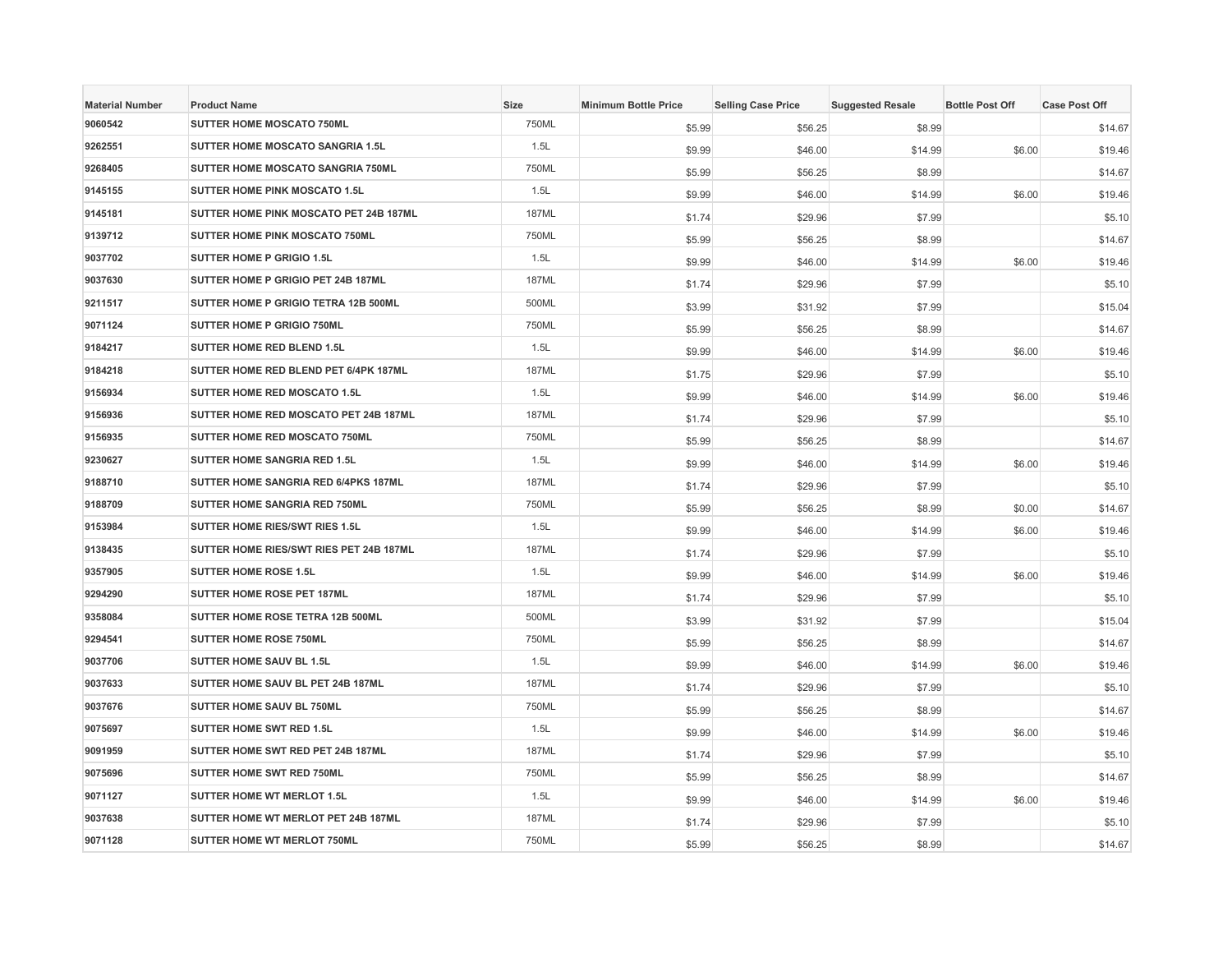| <b>Material Number</b> | <b>Product Name</b>                      | <b>Size</b>  | <b>Minimum Bottle Price</b> | <b>Selling Case Price</b> | <b>Suggested Resale</b> | <b>Bottle Post Off</b> | <b>Case Post Off</b> |
|------------------------|------------------------------------------|--------------|-----------------------------|---------------------------|-------------------------|------------------------|----------------------|
| 9049195                | <b>SUTTER HOME WT ZIN 1.5L</b>           | 1.5L         | \$9.99                      | \$46.00                   | \$14.99                 | \$6.00                 | \$19.46              |
| 9037635                | SUTTER HOME WT ZIN PET 24B 187ML         | <b>187ML</b> | \$1.74                      | \$29.96                   | \$7.99                  |                        | \$5.10               |
| 9292249                | SUTTER HOME WT ZIN TETRA 12B 500ML       | 500ML        | \$3.99                      | \$31.92                   | \$7.99                  |                        | \$15.04              |
| 9026255                | SUTTER HOME WT ZIN 750ML                 | 750ML        | \$5.99                      | \$56.25                   | \$8.99                  |                        | \$14.67              |
| 9037718                | SUTTER HOME WT ZIN SELECT 1.5L           | 1.5L         | \$9.99                      | \$46.00                   | \$11.99                 | \$6.00                 | \$19.46              |
| 9037601                | SUTTER HOME WT ZIN SELECT 15B 750ML      | 750ML        | \$4.10                      | \$60.25                   | \$5.99                  |                        |                      |
| 9037723                | <b>SUTTER HOME ZIN 1.5L</b>              | 1.5L         | \$9.99                      | \$46.00                   | \$14.99                 | \$6.00                 | \$19.46              |
| 9640831                | SUTTER HOME BLUEB WTRM FRT INFUSION 1.5L | 1.5L         | \$9.99                      | \$52.00                   | \$14.99                 | \$6.00                 | \$13.46              |
| 9640827                | SUTTER HOME BLUEB WTRM FRT INFU 24B 187M | <b>187ML</b> | \$1.74                      | \$29.96                   | \$7.99                  |                        | \$5.10               |
| 9640825                | SUTTER HOME BLUEB WTRM FRT INFUSION 750M | 750ML        | \$5.99                      | \$56.25                   | \$8.99                  |                        | \$14.67              |
| 9614141                | SUTTER HOME TRP PNAPL FRT INFUSION 1.5L  | 1.5L         | \$9.99                      | \$52.00                   | \$14.99                 | \$6.00                 | \$13.46              |
| 9614132                | SUTTER HOME TRP PNAPL FRT INFU 24B 187ML | <b>187ML</b> | \$1.74                      | \$29.96                   | \$7.99                  |                        | \$5.10               |
| 9613665                | SUTTER HOME TRP PNAPL FRT INFUSION 750ML | 750ML        | \$5.99                      | \$56.25                   | \$8.99                  |                        | \$14.67              |
| 9640872                | SUTTER HOME STRWB ORNG FRT INFUSION 1.5L | 1.5L         | \$9.99                      | \$52.00                   | \$14.99                 | \$6.00                 | \$13.46              |
| 9640888                | SUTTER HOME STRWB ORNG FRT INFU 24B 187M | <b>187ML</b> | \$1.74                      | \$29.96                   | \$7.99                  |                        | \$5.10               |
| 9640892                | SUTTER HOME STRWB ORNG FRT INFUSION 750M | 750ML        | \$5.99                      | \$56.25                   | \$8.99                  |                        | \$14.67              |
| 9614137                | SUTTER HOME SWT PEACH FRT INFUSION 1.5L  | 1.5L         | \$9.99                      | \$52.00                   | \$14.99                 | \$6.00                 | \$13.46              |
| 9614125                | SUTTER HOME SWT PEACH FRT INFU 24B 187ML | <b>187ML</b> | \$1.74                      | \$29.96                   | \$7.99                  |                        | \$5.10               |
| 9613662                | SUTTER HOME SWT PEACH FRT INFUSION 750ML | 750ML        | \$5.99                      | \$56.25                   | \$8.99                  |                        | \$14.67              |
| 9614140                | SUTTER HOME WLD BERRY FRT INFUSION 1.5L  | 1.5L         | \$9.99                      | \$52.00                   | \$14.99                 | \$6.00                 | \$13.46              |
| 9614135                | SUTTER HOME WLD BERRY FRT INFU 24B 187ML | <b>187ML</b> | \$1.74                      | \$29.96                   | \$7.99                  |                        | \$5.10               |
| 9613664                | SUTTER HOME WLD BERRY FRT INFUSION 750ML | 750ML        | \$5.99                      | \$56.25                   | \$8.99                  |                        | \$14.67              |
| 9026260                | <b>SYCAMORE LANE CAB SAUV 1.5L</b>       | 1.5L         | \$15.99                     | \$46.20                   | \$16.99                 |                        |                      |
| 9037727                | SYCAMORE LANE CAB SAUV 750ML             | 750ML        | \$9.99                      | \$48.60                   | \$14.99                 |                        |                      |
| 9037729                | <b>SYCAMORE LANE CHARD 1.5L</b>          | 1.5L         | \$15.99                     | \$46.20                   | \$16.99                 |                        |                      |
| 9037733                | <b>SYCAMORE LANE CHARD 750ML</b>         | 750ML        | \$9.99                      | \$48.60                   | \$14.99                 |                        |                      |
| 9037737                | <b>SYCAMORE LANE MERLOT 1.5L</b>         | 1.5L         | \$15.99                     | \$46.20                   | \$16.99                 |                        |                      |
| 9037735                | <b>SYCAMORE LANE MERLOT 750ML</b>        | 750ML        | \$9.99                      | \$48.60                   | \$14.99                 |                        |                      |
| 9026266                | <b>SYCAMORE LANE P GRIGIO 1.5L</b>       | 1.5L         | \$15.99                     | \$46.20                   | \$16.99                 |                        |                      |
| 9026267                | <b>SYCAMORE LANE P GRIGIO 750ML</b>      | 750ML        | \$9.99                      | \$48.60                   | \$14.99                 |                        |                      |
| 9180950                | <b>COMPLICATED P NOIR 750ML</b>          | 750ML        | \$17.99                     | \$138.25                  | \$25.99                 |                        | \$37.76              |
| 9617173                | <b>COMPLICATED RED 18 750ML</b>          | 750ML        | \$17.99                     | \$138.25                  | \$25.99                 |                        | \$37.76              |
| 9641347                | <b>COMPLICATED RED 19 750ML</b>          | 750ML        | \$17.99                     | \$138.25                  | \$25.99                 |                        | \$37.76              |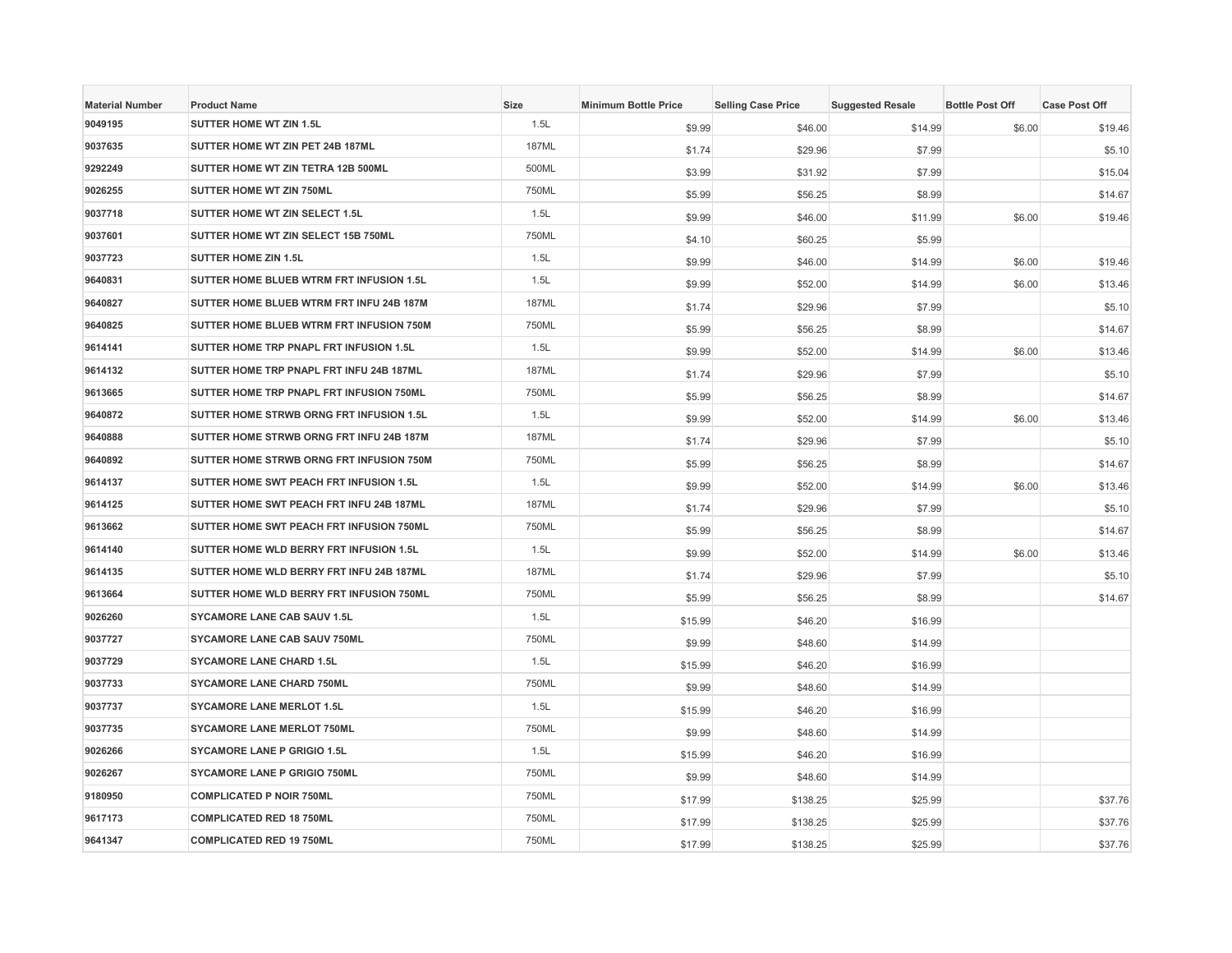| <b>Material Number</b> | <b>Product Name</b>                     | Size  | <b>Minimum Bottle Price</b> | <b>Selling Case Price</b> | <b>Suggested Resale</b> | <b>Bottle Post Off</b> | <b>Case Post Off</b> |
|------------------------|-----------------------------------------|-------|-----------------------------|---------------------------|-------------------------|------------------------|----------------------|
| 9167950                | TAKEN RED BLEND 6B 750ML                | 750ML | \$39.99                     | \$160.25                  | \$59.99                 |                        | \$79.21              |
| 9609879                | <b>TAKEN CHARD 750ML</b>                | 750ML | \$11.49                     | \$136.00                  | \$16.99                 |                        | \$0.00               |
| 9645691                | <b>TAKEN RED BLEND 750ML</b>            | 750ML | \$39.99                     | \$320.50                  | \$59.99                 |                        | \$158.42             |
| 9195388                | TALBOTT CHARD KALI HART 750ML           | 750ML | \$18.99                     | \$160.25                  | \$21.99                 |                        |                      |
| 9617109                | TALBOTT CHARD SLEEPY HOLLOW 6B 750ML    | 750ML | \$22.08                     | \$132.00                  | \$32.99                 |                        |                      |
| 9195385                | TALBOTT P NOIR KALI HART 750ML          | 750ML | \$20.99                     | \$184.25                  | \$23.99                 |                        |                      |
| 9625953                | TALBOTT P NOIR SLEEPY HOLLOW 6B 750ML   | 750ML | \$26.99                     | \$160.00                  | \$32.99                 |                        |                      |
| 9403245                | TALL SAGE CAB SAUV 750ML                | 750ML | \$4.99                      | \$57.00                   | \$6.99                  |                        |                      |
| 9417812                | <b>TANGENT ALBARINO 750ML</b>           | 750ML | \$14.99                     | \$95.44                   | \$15.99                 |                        | \$95.48              |
| 9417811                | TANGENT P GRIS PARAGON 750ML            | 750ML | \$14.99                     | \$120.00                  | \$16.99                 |                        | \$24.00              |
| 9266144                | <b>TANGENT ROSE PARAGON CAN 375ML</b>   | 375ML | \$5.99                      | \$96.00                   | \$6.99                  |                        | \$16.00              |
| 9265761                | TANGENT SAUV BL PARAGON CAN 375ML       | 375ML | \$5.99                      | \$96.00                   | \$6.99                  |                        | \$16.00              |
| 9222270                | TANGENT SAUV BL PARAGON 750ML           | 750ML | \$14.99                     | \$120.00                  | \$16.99                 |                        | \$24.00              |
| 9411298                | TANTEO TEQ BL 6B 750ML                  | 750ML | \$31.99                     | \$382.92                  | \$41.99                 |                        |                      |
| 9613553                | TANTEO TEQ BL W/1Z SALT 6B 750ML        | 750ML | \$31.99                     | \$382.92                  | \$41.99                 |                        |                      |
| 9238863                | TANTEO TEQ CHIPOTLE 6B 750ML            | 750ML | \$31.99                     | \$382.92                  | \$41.99                 |                        |                      |
| 9613551                | TANTEO TEQ CHIPOTLE W/1Z SALT 6B 750ML  | 750ML | \$31.99                     | \$382.92                  | \$41.99                 |                        |                      |
| 9263717                | TANTEO TEQ HABANERO 6B 750ML            | 750ML | \$31.99                     | \$382.92                  | \$41.99                 |                        |                      |
| 9613552                | TANTEO TEQ HABANERO W/1Z SALT 6B 750ML  | 750ML | \$31.99                     | \$382.92                  | \$41.99                 |                        |                      |
| 9437689                | TANTEO TEQ JALAPENO 5/12PK 50ML         | 50ML  | \$1.81                      | \$215.00                  | \$2.99                  | \$36.00                | \$36.00              |
| 9121233                | TANTEO TEQ JALAPENO 6B 750ML            | 750ML | \$31.99                     | \$382.92                  | \$41.99                 |                        |                      |
| 9437690                | TANTEO TEQ JALAPENO W/1Z SALT 6B 750ML  | 750ML | \$31.99                     | \$382.92                  | \$41.99                 |                        |                      |
| 494443                 | <b>TARANTULA AZUL 750ML</b>             | 750ML | \$19.99                     | \$178.92                  | \$24.39                 |                        | \$60.00              |
| 9020267                | TARANTULA AZUL W/MARG MIX 6B 750ML      | 750ML | \$19.99                     | \$178.92                  | \$24.39                 |                        | \$60.00              |
| 9026279                | TARANTULA RTD AZUL MARG 19.9 PET 1.75L  | 1.75L | \$11.49                     | \$68.00                   | \$24.99                 | \$39.46                | \$39.46              |
| 9329375                | TARANTULA RTD AZUL MARG 19.9 24B 200ML  | 200ML | \$2.24                      | \$44.96                   | \$10.99                 | \$7.75                 | \$14.50              |
| 9317796                | TARANTULA RTD STRWB MARG 19.9 PET 1.75L | 1.75L | \$18.99                     | \$81.46                   | \$24.99                 |                        | \$26.00              |
| 9317744                | TARANTULA RTD STRWB MARG 19.9 24B 200ML | 200ML | \$2.24                      | \$44.96                   | \$10.99                 | \$7.75                 | \$14.50              |
| 9317794                | TARANTULA RTD LIME MARG 19.9 PET 1.75L  | 1.75L | \$11.49                     | \$68.00                   | \$24.99                 | \$39.46                | \$39.46              |
| 9317795                | TARANTULA RTD LIME MARG 19.9 24B 200ML  | 200ML | \$2.24                      | \$44.96                   | \$10.99                 | \$7.75                 | \$14.50              |
| 9044188                | <b>TAYLOR MADEIRA 750ML</b>             | 750ML | \$4.99                      | \$56.00                   | \$7.79                  |                        |                      |
| 9026292                | <b>TAYLOR MARSALA 18% 1.5L</b>          | 1.5L  | \$9.99                      | \$54.00                   | \$13.89                 |                        |                      |
| 9026293                | TAYLOR MARSALA 18% 750ML                | 750ML | \$4.99                      | \$56.00                   | \$7.79                  |                        |                      |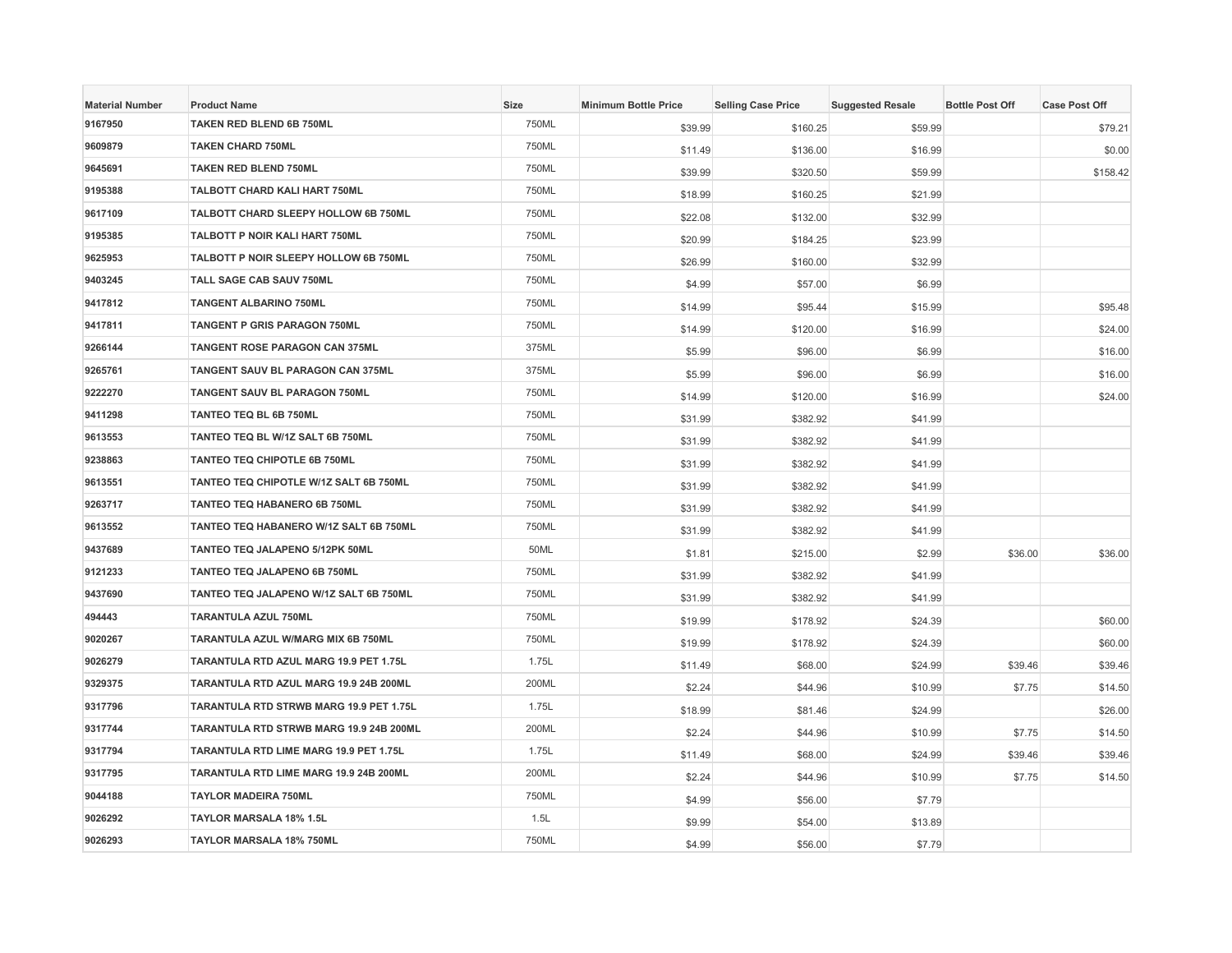| <b>Material Number</b> | <b>Product Name</b>                      | Size  | <b>Minimum Bottle Price</b> | <b>Selling Case Price</b> | <b>Suggested Resale</b> | <b>Bottle Post Off</b> | <b>Case Post Off</b> |
|------------------------|------------------------------------------|-------|-----------------------------|---------------------------|-------------------------|------------------------|----------------------|
| 9004912                | <b>TAYLOR PORT 1.5L</b>                  | 1.5L  | \$9.99                      | \$54.00                   | \$13.89                 |                        |                      |
| 9026294                | <b>TAYLOR PORT 3L</b>                    | 3L    | \$15.99                     | \$57.00                   | \$22.49                 |                        |                      |
| 9026295                | <b>TAYLOR PORT 750ML</b>                 | 750ML | \$4.99                      | \$56.00                   | \$7.79                  |                        |                      |
| 9026296                | <b>TAYLOR PORT TAWNY 1.5L</b>            | 1.5L  | \$9.99                      | \$54.00                   | \$13.89                 |                        |                      |
| 9026297                | <b>TAYLOR PORT TAWNY 3L</b>              | 3L    | \$15.99                     | \$57.00                   | \$22.49                 |                        |                      |
| 9026298                | <b>TAYLOR PORT TAWNY 750ML</b>           | 750ML | \$4.99                      | \$56.00                   | \$7.79                  |                        |                      |
| 9404138                | <b>TAYLOR SHERRY CRM 18% 1.5L</b>        | 1.5L  | \$9.99                      | \$54.00                   | \$13.89                 |                        |                      |
| 9026300                | <b>TAYLOR SHERRY CRM 3L</b>              | 3L    | \$15.99                     | \$57.00                   | \$22.49                 |                        |                      |
| 9026301                | TAYLOR SHERRY CRM 18% 750ML              | 750ML | \$4.99                      | \$56.00                   | \$7.79                  |                        |                      |
| 9004910                | TAYLOR SHERRY DRY 18% 1.5L               | 1.5L  | \$9.99                      | \$54.00                   | \$13.89                 |                        |                      |
| 9004909                | TAYLOR SHERRY DRY 18% 3L                 | 3L    | \$15.99                     | \$57.00                   | \$22.49                 |                        |                      |
| 9004911                | TAYLOR SHERRY DRY 18% 750ML              | 750ML | \$4.99                      | \$56.00                   | \$7.79                  |                        |                      |
| 9026302                | <b>TAYLOR SHERRY GOLDEN 18% 1.5L</b>     | 1.5L  | \$9.99                      | \$54.00                   | \$13.89                 |                        |                      |
| 9043140                | <b>TAYLOR COOKING SHERRY 750ML</b>       | 750ML | \$4.99                      | \$56.00                   | \$7.79                  |                        |                      |
| 9007902                | <b>TAYLOR LAKE CNTRY RED 1.5L</b>        | 1.5L  | \$6.99                      | \$36.00                   | \$8.99                  |                        | \$0.00               |
| 9007904                | TAYLOR LAKE CNTRY RED 3L                 | 3L    | \$12.99                     | \$40.00                   | \$15.99                 | \$0.00                 | \$0.00               |
| 9014649                | TAYLOR LAKE CNTRY SOFT RED 1.5L          | 1.5L  | \$6.99                      | \$36.00                   | \$8.99                  |                        | \$0.00               |
| 9007905                | <b>TAYLOR LAKE CNTRY WT 3L</b>           | 3L    | \$12.99                     | \$40.00                   | \$15.99                 | \$0.00                 | \$0.00               |
| 9026285                | <b>TAYLOR COUNTRY CELLARS RED 3L</b>     | 3L    | \$12.99                     | \$40.00                   | \$20.99                 |                        | \$0.00               |
| 9026287                | TAYLOR CALIF CELLARS CHABLIS 3L          | 3L    | \$12.99                     | \$40.00                   | \$20.99                 |                        | \$0.00               |
| 9091755                | TAYLOR CALIF CELLARS RED BIB 18L         | 18L   | \$54.07                     | \$53.99                   | \$53.99                 |                        |                      |
| 9192835                | <b>TAYLOR CALIF CELLARS WT BIB 18L</b>   | 18L   | \$54.07                     | \$53.99                   | \$53.99                 |                        |                      |
| 72025                  | <b>TEACHERS SCOTCH 1.75L</b>             | 1.75L | \$24.99                     | \$116.46                  | \$31.99                 | \$0.00                 | \$33.00              |
| 9400666                | TEARS OF LLORONA TEQ EX ANEJO 6B 1L      | 1L    | \$199.99                    | \$2,300.00                | \$249.99                |                        |                      |
| 9263482                | TEMPLETON RYE WHSKY 6B 1L                | 1L    | \$32.99                     | \$394.92                  | \$47.99                 | \$48.00                | \$48.00              |
| 9331654                | TEMPLETON RYE WHSKY 12B 375ML            | 375ML | \$14.49                     | \$345.84                  | \$19.99                 | \$24.00                | \$24.00              |
| 9156825                | TEMPLETON RYE WHSKY 6B 750ML             | 750ML | \$25.99                     | \$310.92                  | \$38.99                 | \$48.00                | \$48.00              |
| 9269268                | TEMPLETON RYE WHSKY W/2 ROCKGLS 6B 750ML | 750ML | \$25.99                     | \$310.92                  | \$38.99                 | \$48.00                | \$48.00              |
| 9239617                | TEMPLETON RYE WHSKY 6YR 6B 750ML         | 750ML | \$32.99                     | \$394.92                  | \$45.99                 | \$36.00                | \$36.00              |
| 9347057                | TEMPLETON RYE WHSKY BBL STR 6B 750ML     | 750ML | \$45.99                     | \$550.92                  | \$58.99                 |                        |                      |
| 9444865                | TEMPLETON RYE WHSKY RUM CASK 6B 750ML    | 750ML | \$31.99                     | \$382.92                  | \$39.99                 |                        |                      |
| 9614736                | TEMPLETON RYE WHSKY 10YR SBBL R 6B 750ML | 750ML | \$62.99                     | \$718.92                  | \$79.99                 |                        | \$36.00              |
| 9026304                | <b>TEMPO TRIPLE SEC 30 1L</b>            | 1L    | \$5.99                      | \$67.56                   | \$8.19                  |                        | \$0.00               |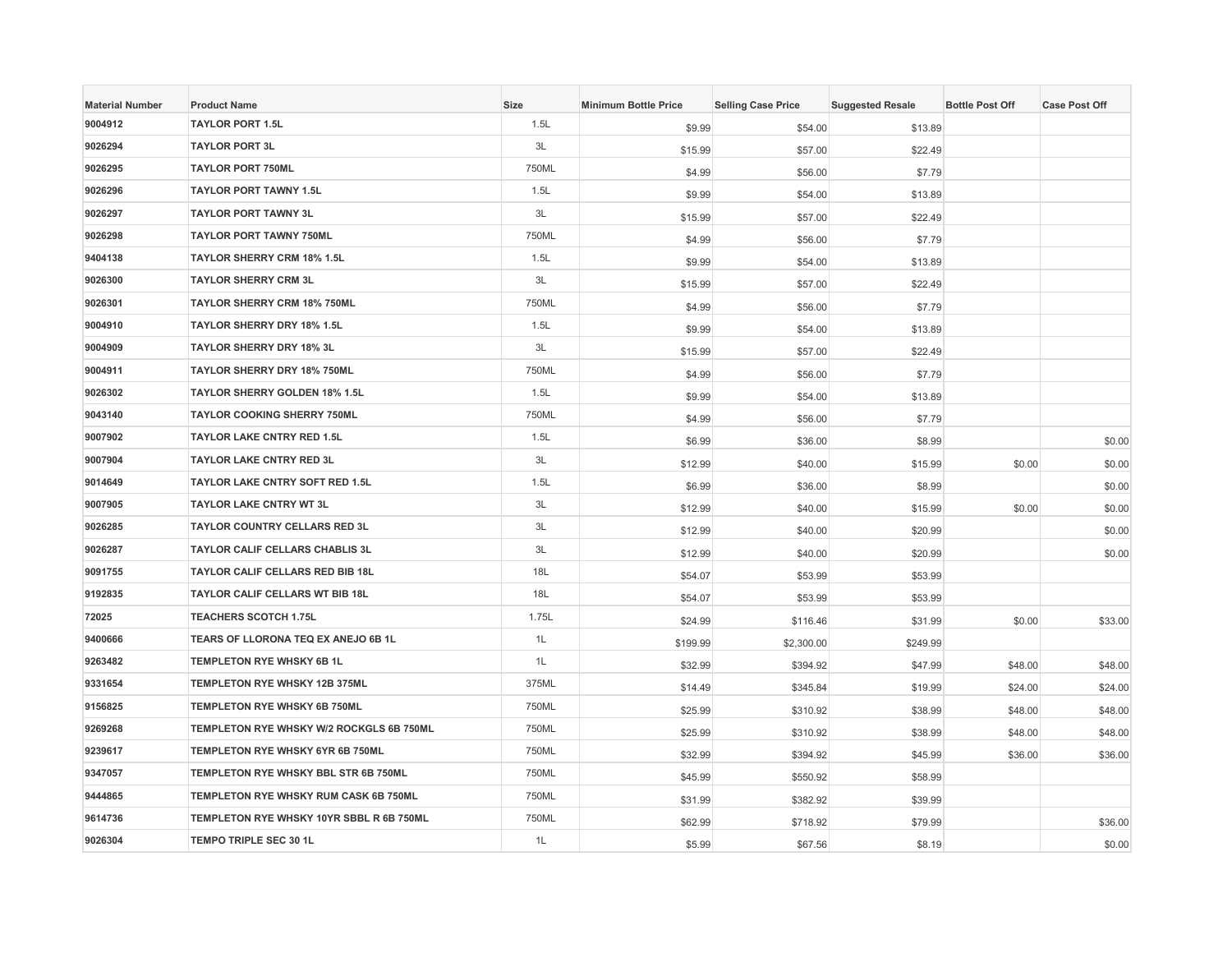| <b>Material Number</b> | <b>Product Name</b>                       | Size  | <b>Minimum Bottle Price</b> | <b>Selling Case Price</b> | <b>Suggested Resale</b> | <b>Bottle Post Off</b> | <b>Case Post Off</b> |
|------------------------|-------------------------------------------|-------|-----------------------------|---------------------------|-------------------------|------------------------|----------------------|
| 9632382                | TENJAKU GIN 6B 700ML                      | 700ML | \$21.99                     | \$131.46                  | \$28.99                 | \$12.00                | \$12.00              |
| 9432470                | TENJAKU WHSKY 6B 750ML                    | 750ML | \$29.99                     | \$358.92                  | \$39.99                 | \$36.00                | \$36.00              |
| 9449966                | TENJAKU WHSKY PURE MALT 6B 750ML          | 750ML | \$52.99                     | \$634.92                  | \$69.99                 | \$36.00                | \$36.00              |
| 9182302                | TENSHEN RHONE RED BLEND 750ML             | 750ML | \$21.99                     | \$176.17                  | \$28.79                 |                        | \$30.00              |
| 9189409                | TENSHEN RHONE WT BLEND 750ML              | 750ML | \$19.99                     | \$126.00                  | \$26.99                 |                        | \$53.18              |
| 9168897                | BELLAFONTE MONTE SAGRANTINO 6B 750ML      | 750ML | \$39.99                     | \$239.46                  | \$50.99                 | \$24.00                | \$24.00              |
| 9169307                | ARCENO STRADA AL SASSO 6B 750ML           | 750ML | \$54.99                     | \$220.00                  | \$69.99                 | \$0.00                 | \$30.00              |
| 9135629                | <b>ARCENO CHIANTI CLASS 6B 750ML</b>      | 750ML | \$29.99                     | \$120.00                  | \$24.99                 | \$0.00                 | \$59.46              |
| 9018238                | ARCENO CHIANTI RSV 6B 750ML               | 750ML | \$37.99                     | \$180.00                  | \$39.99                 |                        | \$47.46              |
| 9615619                | RENIERI CHIANTI CLASS GR SEL 18 6B 750ML  | 750ML | \$29.98                     | \$161.92                  | \$55.99                 | \$66.00                | \$66.00              |
| 9623423                | <b>RENIERI CHIANTI CLASS 19 750ML</b>     | 750ML | \$16.98                     | \$155.92                  | \$18.99                 | \$12.00                | \$48.08              |
| 9640736                | RENIERI CHIANTI CLASS 20 750ML            | 750ML | \$16.98                     | \$155.92                  | \$18.99                 | \$12.00                | \$48.08              |
| 9600656                | <b>RENIERI CHIANTI CLASS RSV 17 750ML</b> | 750ML | \$25.98                     | \$227.92                  | \$27.99                 |                        | \$60.00              |
| 9626962                | <b>RENIERI CHIANTI CLASS RSV 18 750ML</b> | 750ML | \$26.98                     | \$231.92                  | \$28.99                 |                        | \$60.00              |
| 9628845                | TENUTA DI SESTA BRUNELLO 16 750ML         | 750ML | \$26.79                     | \$320.00                  | \$44.99                 |                        |                      |
| 9647428                | TENUTA DI SESTA BRUNELLO 17 750ML         | 750ML | \$28.79                     | \$340.00                  | \$44.99                 | \$20.00                | \$20.00              |
| 9609651                | TENUTA DI SESTA CAMPONOVO 750ML           | 750ML | \$14.99                     | \$118.00                  | \$17.99                 |                        | \$26.00              |
| 9609650                | TENUTA DI SESTA POGGIO D ARNA 750ML       | 750ML | \$19.99                     | \$149.00                  | \$21.99                 | \$0.00                 | \$27.00              |
| 9633154                | TENUTA LA RISERVA CHARD 21 750ML          | 750ML | \$13.98                     | \$99.92                   | \$15.99                 |                        | \$20.00              |
| 9626956                | TENUTA LA RISERVA FALERIO 20 750ML        | 750ML | \$11.98                     | \$99.92                   | \$14.99                 |                        | \$24.00              |
| 9626958                | TENUTA LA RISERVA PECORINO 20 750ML       | 750ML | \$13.95                     | \$111.96                  | \$15.99                 |                        | \$24.00              |
| 9626977                | TENUTA LA RISERVA ROSSO PICENO 20 750ML   | 750ML | \$11.98                     | \$99.92                   | \$14.99                 |                        | \$24.00              |
| 9626979                | TENUTA LA RISER ROSSO PICENO SUP 18 750M  | 750ML | \$13.95                     | \$111.92                  | \$15.99                 |                        | \$24.00              |
| 9633158                | TENUTA LA RISERVA VERDICCHIO 21 750ML     | 750ML | \$14.98                     | \$119.92                  | \$16.99                 |                        | \$36.00              |
| 9094701                | TEQUILA OCHO ANEJO 6B 750ML               | 750ML | \$50.59                     | \$606.16                  | \$69.99                 | \$48.00                | \$48.00              |
| 9614463                | TEQUILA OCHO PLATA 6B 1L                  | 1L    | \$46.94                     | \$562.36                  | \$54.99                 |                        |                      |
| 9094702                | <b>TEQUILA OCHO PLATA 6B 750ML</b>        | 750ML | \$36.59                     | \$438.16                  | \$49.99                 | \$48.00                | \$48.00              |
| 9617890                | TEQUILA OCHO REP 6B 1L                    | 1L    | \$51.81                     | \$620.76                  | \$59.99                 |                        |                      |
| 9094703                | TEQUILA OCHO REP 6B 750ML                 | 750ML | \$43.59                     | \$522.16                  | \$59.99                 | \$48.00                | \$48.00              |
| 9026307                | <b>TEQUILA ROSE STRWB CRM 30 1.75L</b>    | 1.75L | \$36.99                     | \$221.46                  | \$45.99                 |                        | \$0.00               |
| 9026309                | TEQUILA ROSE STRWB CRM 30 1L              | 1L    | \$26.99                     | \$297.48                  | \$32.99                 |                        | \$18.00              |
| 494971                 | TEQUILA ROSE 30 24B 200ML                 | 200ML | \$6.49                      | \$143.99                  | \$6.89                  |                        | \$6.00               |
| 9026308                | TEQUILA ROSE STRWB CRM 30 12B 375ML       | 375ML | \$10.99                     | \$125.85                  | \$12.89                 | \$0.00                 | \$3.07               |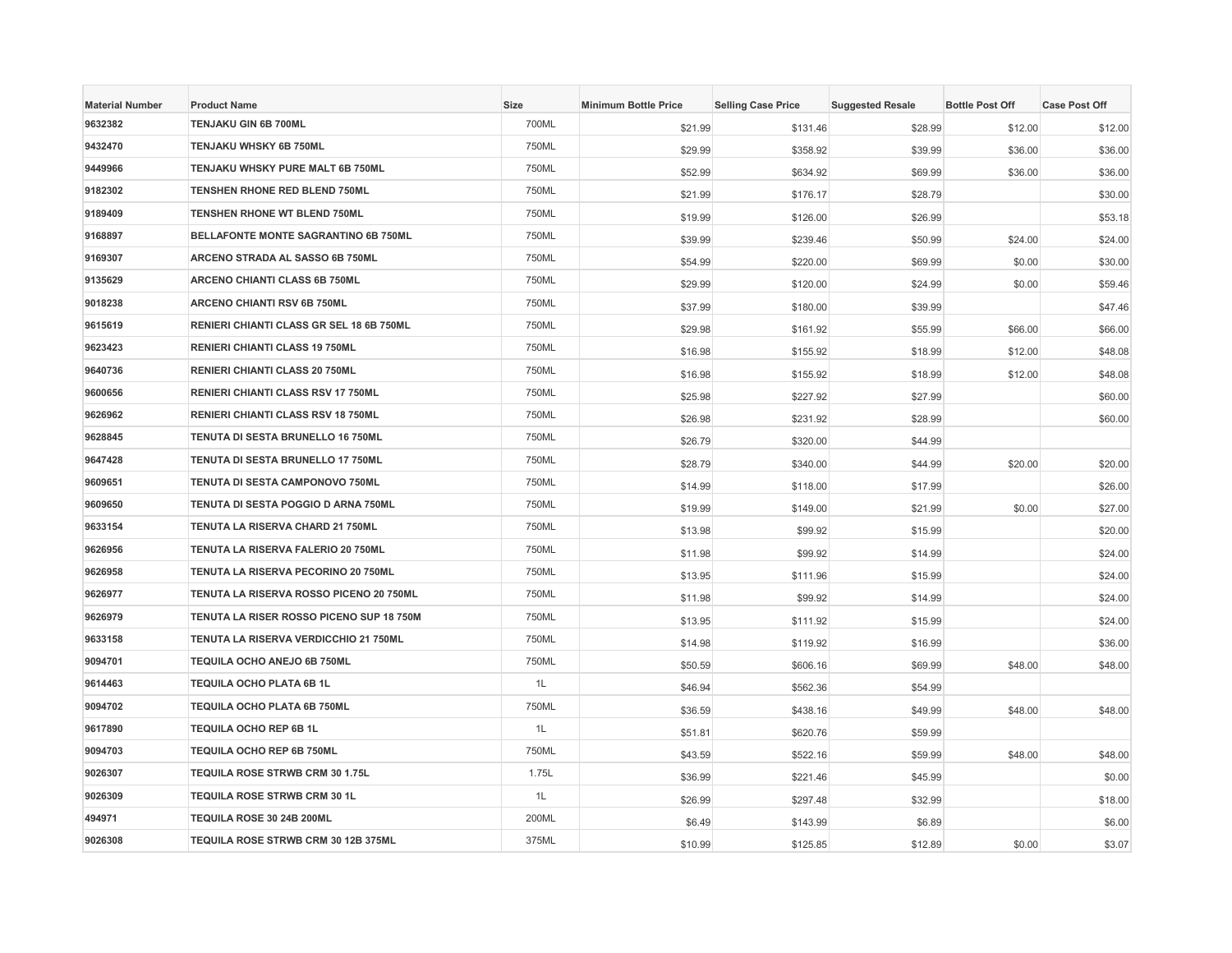| <b>Material Number</b> | <b>Product Name</b>                             | <b>Size</b> | <b>Minimum Bottle Price</b> | <b>Selling Case Price</b> | <b>Suggested Resale</b> | <b>Bottle Post Off</b> | <b>Case Post Off</b> |
|------------------------|-------------------------------------------------|-------------|-----------------------------|---------------------------|-------------------------|------------------------|----------------------|
| 9026311                | TEQUILA ROSE 30 60B 50ML                        | 50ML        | \$1.29                      | \$42.40                   | \$1.49                  | \$0.00                 | \$21.60              |
| 9058410                | <b>TEQUILA ROSE STRWB CRM 30 750ML</b>          | 750ML       | \$21.99                     | \$238.92                  | \$24.99                 |                        | \$24.00              |
| 9059405                | TEQUILA ROSE 30 VALENTINE W/GLS 6B 750ML        | 750ML       | \$20.99                     | \$113.46                  | \$24.99                 |                        | \$12.00              |
| 9609875                | TEQUILA ROSE/360 DBL CHOC PET 50ML CMB          | COMBO       | \$1.29                      | \$127.92                  | \$1.69                  |                        |                      |
| 9343015                | TERLANO P BIANCO VORBERG RSV 6B 750ML           | 750ML       | \$30.08                     | \$173.14                  | \$53.99                 | \$20.49                | \$27.00              |
| 9085952                | <b>TERRABIANCA CAMPACCIO 1.5L</b>               | 1.5L        | \$53.03                     | \$299.70                  | \$64.99                 |                        | \$0.00               |
| 9026314                | <b>TERRABIANCA CAMPACCIO 12B 375ML</b>          | 375ML       | \$16.99                     | \$178.92                  | \$21.99                 |                        | \$24.00              |
| 9026315                | <b>TERRABIANCA CAMPACCIO 1B 3L</b>              | 3L          | \$108.09                    | \$107.99                  | \$159.99                |                        |                      |
| 9346327                | <b>TERRABIANCA CAMPACCIO 6B 750ML</b>           | 750ML       | \$39.99                     | \$213.46                  | \$52.99                 |                        | \$24.00              |
| 9026317                | TERRABIANCA CAMPACCIO RSV 6B 750ML              | 750ML       | \$52.99                     | \$302.70                  | \$67.99                 |                        | \$12.00              |
| 9183526                | <b>TERRABIANCA CHIANTI VIGNA CROCE 6B 750ML</b> | 750ML       | \$22.99                     | \$117.96                  | \$29.99                 |                        | \$19.50              |
| 9037516                | <b>TERRA ORO BARBERA 750ML</b>                  | 750ML       | \$13.99                     | \$120.15                  | \$22.99                 | \$24.00                | \$59.85              |
| 9177334                | TERRA ORO CHENIN BL/VIOGNIER 750ML              | 750ML       | \$13.99                     | \$104.25                  | \$19.99                 | \$12.00                | \$45.75              |
| 9085514                | <b>TERRA ORO MOSCATO 750ML</b>                  | 750ML       | \$13.99                     | \$104.25                  | \$19.99                 | \$12.00                | \$45.75              |
| 9179853                | <b>TERRA ORO PET SIRAH 750ML</b>                | 750ML       | \$13.99                     | \$120.15                  | \$22.99                 | \$24.00                | \$59.85              |
| 9037513                | <b>TERRA ORO P GRIGIO 750ML</b>                 | 750ML       | \$5.99                      | \$24.00                   | \$0.00                  | \$0.00                 | \$0.00               |
| 9617184                | TERRA ORO P GRIGIO 19 750ML                     | 750ML       | \$13.99                     | \$104.25                  | \$19.99                 | \$12.00                | \$45.75              |
| 9025732                | <b>TERRA ORO ZIN 750ML</b>                      | 750ML       | \$13.99                     | \$120.15                  | \$22.99                 | \$24.00                | \$59.85              |
| 9107598                | TERRA ORO ZIN DEAVER RNCH 6B 750ML              | 750ML       | \$29.99                     | \$96.25                   | \$29.99                 |                        | \$39.75              |
| 9048777                | TERRA ORO ZIN HOME VYD 6B 750ML                 | 750ML       | \$29.99                     | \$96.25                   | \$29.99                 |                        | \$39.75              |
| 9037507                | TERRA ORO ZIN PORT 6B 750ML                     | 750ML       | \$16.99                     | \$90.25                   | \$22.99                 |                        | \$5.75               |
| 9367486                | TERRAS GAUDA O'ROSAL 6B 750ML                   | 750ML       | \$16.99                     | \$96.19                   | \$23.99                 |                        |                      |
| 9446839                | TERRE TALAMO MORELLINO RSV 17 750ML             | 750ML       | \$17.98                     | \$145.00                  | \$21.99                 |                        | \$35.00              |
| 9616067                | TERRE TALAMO MORELLINO RSV 18 750ML             | 750ML       | \$17.98                     | \$148.92                  | \$21.99                 |                        | \$35.00              |
| 9611879                | TERRE TALAMO MORELLINO 19 750ML                 | 750ML       | \$13.98                     | \$123.92                  | \$15.99                 | \$0.00                 | \$36.00              |
| 9618624                | TERRE TALAMO VENTO VERMENTINO 20 750ML          | 750ML       | \$15.98                     | \$132.00                  | \$19.99                 | \$0.00                 | \$48.00              |
| 9633441                | TERRE TALAMO VENTO VERMENTINO 21 750ML          | 750ML       | \$17.98                     | \$139.92                  | \$20.99                 |                        | \$48.00              |
| 9151690                | THE CALLING OUR TRIBUTE 6B 750ML                | 750ML       | \$39.99                     | \$239.48                  | \$66.99                 | \$30.00                | \$30.00              |
| 9151688                | THE CALLING CAB SAUV ALEXANDER VLY 750ML        | 750ML       | \$29.99                     | \$255.92                  | \$36.99                 | \$0.00                 | \$43.00              |
| 9623870                | THE CALLING CHARD DUTTON RNCH 19 750ML          | 750ML       | \$29.99                     | \$250.92                  | \$34.99                 |                        | \$25.08              |
| 9267812                | THE CALLING CHARD SON CST 750ML                 | 750ML       | \$24.99                     | \$214.92                  | \$30.99                 | \$0.00                 | \$61.08              |
| 9373638                | THE CALLING CHARD SULLIVAN 6B 750ML             | 750ML       | \$30.08                     | \$180.00                  | \$59.99                 | \$59.46                | \$59.46              |
| 9641348                | THE CALLING P NOIR RRV 20 750ML                 | 750ML       | \$29.99                     | \$255.92                  | \$44.99                 |                        | \$43.00              |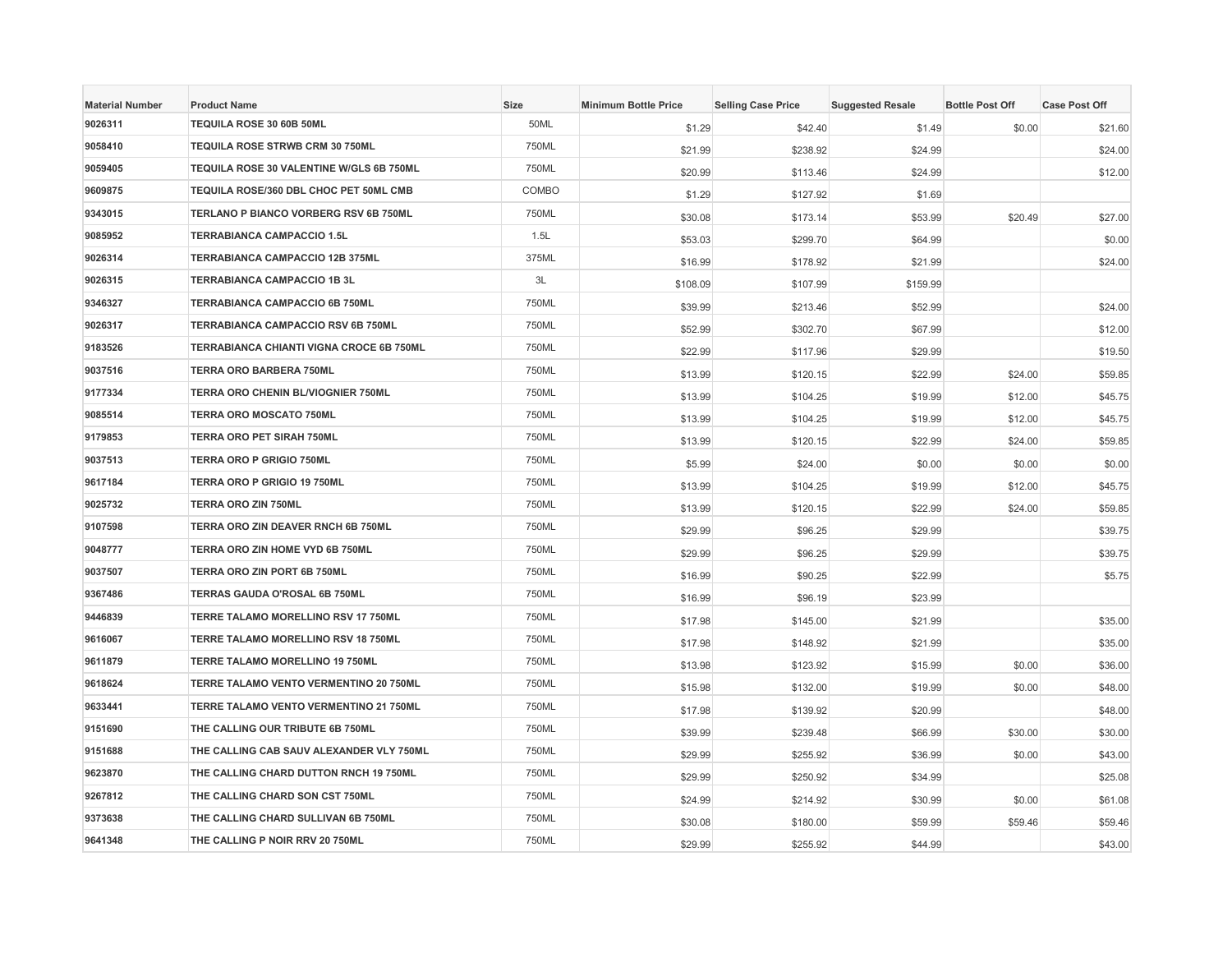| <b>Material Number</b> | <b>Product Name</b>                      | Size  | <b>Minimum Bottle Price</b> | <b>Selling Case Price</b> | <b>Suggested Resale</b> | <b>Bottle Post Off</b> | <b>Case Post Off</b> |
|------------------------|------------------------------------------|-------|-----------------------------|---------------------------|-------------------------|------------------------|----------------------|
| 9176123                | THE CALLING P NOIR FOX DEN 6B 750ML      | 750ML | \$39.99                     | \$239.48                  | \$59.99                 | \$30.00                | \$30.00              |
| 9386006                | THE CALLING P NOIR MONTEREY 750ML        | 750ML | \$15.99                     | \$190.92                  | \$19.99                 | \$48.00                | \$48.00              |
| 9346524                | THE CLOVER BRBN 92 6B 750ML              | 750ML | \$37.99                     | \$454.92                  | \$45.99                 | \$60.00                | \$60.00              |
| 9635970                | THE CLOVER BRBN TENN 90 6B 750ML         | 750ML | \$37.99                     | \$454.92                  | \$46.00                 | \$60.00                | \$60.00              |
| 9643846                | THE CLOVER BRBN SNGL BBL CDI 6B 750ML    | 750ML | \$49.99                     | \$598.92                  | \$59.99                 |                        |                      |
| 9645512                | THE CLOVER BRBN SNGL BBL BTB 6B 750ML    | 750ML | \$49.99                     | \$598.92                  | \$59.99                 |                        |                      |
| 9427367                | THE CLOVER WHSKY RYE 91 6B 750ML         | 750ML | \$37.99                     | \$454.92                  | \$45.99                 | \$60.00                | \$60.00              |
| 9017713                | <b>CROSSINGS P NOIR 750ML</b>            | 750ML | \$14.99                     | \$120.00                  | \$22.49                 | \$12.00                | \$58.92              |
| 9017714                | <b>CROSSINGS SAUV BL 750ML</b>           | 750ML | \$10.99                     | \$97.00                   | \$19.49                 | \$24.00                | \$42.92              |
| 9244631                | DALMORE SCOTCH SNGL MALT 35YR 1B 750ML   | 750ML | \$5,625.00                  | \$67,498.92               | \$6,000.00              |                        |                      |
| 9183164                | DALMORE SCOTCH CONST 1964 1B 750ML       | 750ML | \$38,500.08                 | \$462,000.00              | \$55,000.00             |                        |                      |
| 9183169                | DALMORE SCOTCH CONST 1966 C45 1B 750ML   | 750ML | \$24,500.08                 | \$294,000.00              | \$35,000.00             |                        |                      |
| 9183170                | DALMORE SCOTCH CONST 1969 C42 1B 750ML   | 750ML | \$25,500.08                 | \$306,000.00              | \$36,500.00             |                        |                      |
| 9183171                | DALMORE SCOTCH CONST 1969 C43 1B 750ML   | 750ML | \$21,000.08                 | \$252,000.00              | \$30,000.00             |                        |                      |
| 9183175                | DALMORE SCOTCH CONST 1971 C2 1B 750ML    | 750ML | \$17,850.08                 | \$214,200.00              | \$25,500.00             |                        |                      |
| 9183176                | DALMORE SCOTCH CONST 1972 C1 1B 750ML    | 750ML | \$17,500.08                 | \$210,000.00              | \$25,000.00             |                        |                      |
| 9183178                | DALMORE SCOTCH CONST 1973 C10 1B 750ML   | 750ML | \$15,050.08                 | \$180,600.00              | \$21,500.00             |                        |                      |
| 9183179                | DALMORE SCOTCH CONST 1976 C3 1B 750ML    | 750ML | \$10,850.08                 | \$130,200.00              | \$15,500.00             |                        |                      |
| 9183180                | DALMORE SCOTCH CONST 1978 C1 1B 750ML    | 750ML | \$8,800.00                  | \$105,599.04              | \$12,499.99             |                        |                      |
| 9183182                | DALMORE SCOTCH CONST 1979 C594 1B 750ML  | 750ML | \$7,500.00                  | \$89,998.92               | \$10,000.00             |                        |                      |
| 9183183                | DALMORE SCOTCH CONST 1979 C1093 1B 750ML | 750ML | \$7,000.08                  | \$84,000.00               | \$10,000.00             |                        |                      |
| 9183184                | DALMORE SCOTCH CONST 1980 C495 1B 750ML  | 750ML | \$5,600.08                  | \$67,200.00               | \$8,000.00              |                        |                      |
| 9183185                | DALMORE SCOTCH CONST 1980 C2140 1B 750ML | 750ML | \$5,600.08                  | \$67,200.00               | \$8,000.00              |                        |                      |
| 9183187                | DALMORE SCOTCH CONST 1981 CN3 1B 750ML   | 750ML | \$4,900.08                  | \$58,800.00               | \$7,000.00              |                        |                      |
| 9183188                | DALMORE SCOTCH CONST 1981 C4 1B 750ML    | 750ML | \$4,900.08                  | \$58,800.00               | \$7,000.00              |                        |                      |
| 9183189                | DALMORE SCOTCH CONST 1983 C2 1B 750ML    | 750ML | \$9,450.08                  | \$113,400.00              | \$13,500.00             |                        |                      |
| 9183190                | DALMORE SCOTCH CONST 1989 C6 1B 750ML    | 750ML | \$3,850.08                  | \$46,200.00               | \$5,500.00              |                        |                      |
| 9183191                | DALMORE SCOTCH CONST 1990 C18 1B 750ML   | 750ML | \$3,500.08                  | \$42,000.00               | \$5,000.00              |                        |                      |
| 9183192                | DALMORE SCOTCH CONST 1991 C1 1B 750ML    | 750ML | \$3,500.08                  | \$42,000.00               | \$5,000.00              |                        |                      |
| 9183193                | DALMORE SCOTCH CONST 1991 C27 1B 750ML   | 750ML | \$3,150.08                  | \$37,800.00               | \$4,500.00              |                        |                      |
| 9183194                | DALMORE SCOTCH CONST 1992 C18 1B 750ML   | 750ML | \$2,800.08                  | \$33,600.00               | \$4,000.00              |                        |                      |
| 9628868                | DALMORE SCOTCH SNGL MALT 30YR 1B 700ML   | 700ML | \$4,125.00                  | \$49,499.04               | \$4,999.99              |                        |                      |
| 9148342                | DALMORE SCOTCH SNGL MALT 40YR 1B 750ML   | 750ML | \$9,000.00                  | \$107,999.04              | \$9,999.99              |                        |                      |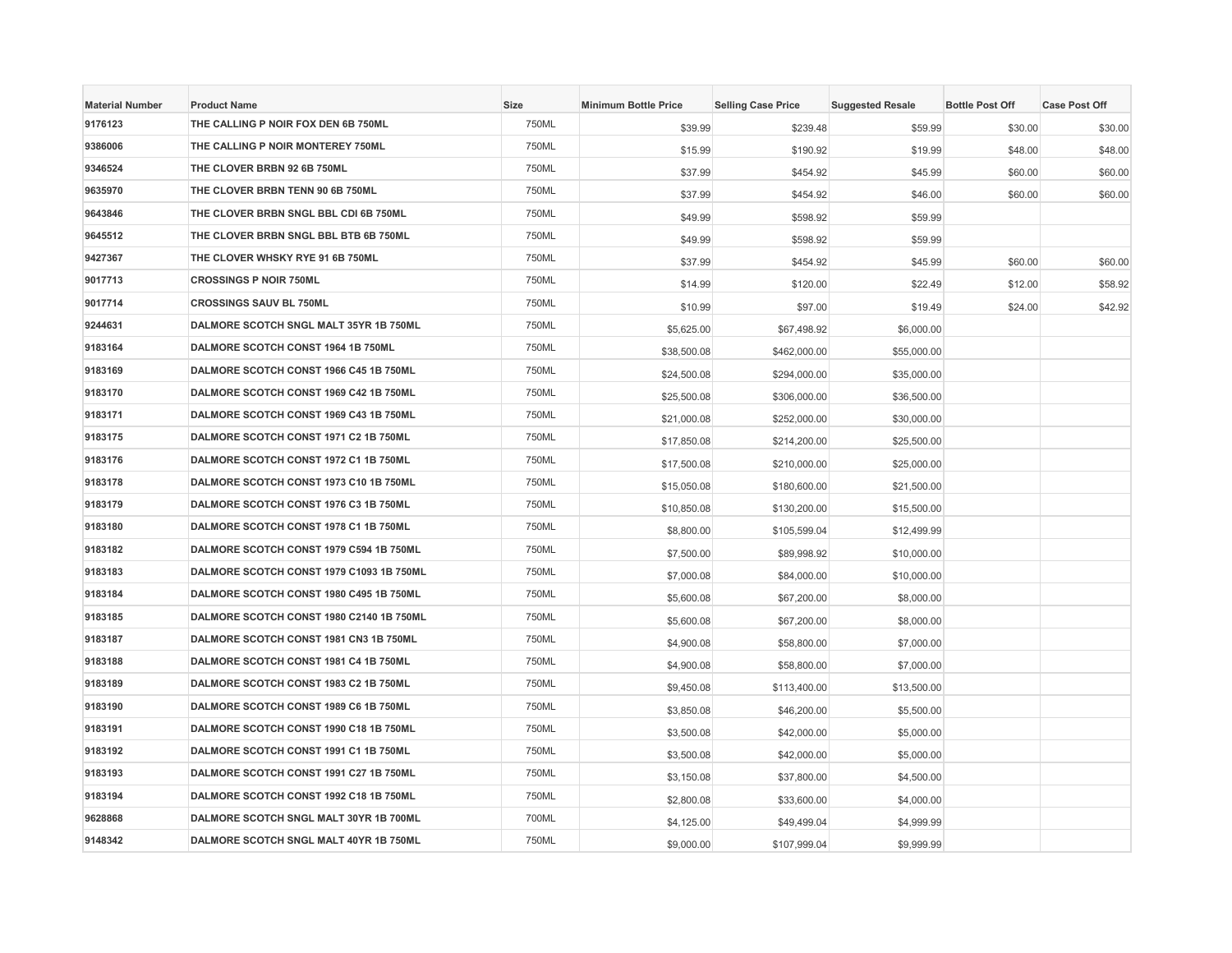| <b>Material Number</b> | <b>Product Name</b>                        | <b>Size</b> | <b>Minimum Bottle Price</b> | <b>Selling Case Price</b> | <b>Suggested Resale</b> | <b>Bottle Post Off</b> | <b>Case Post Off</b> |
|------------------------|--------------------------------------------|-------------|-----------------------------|---------------------------|-------------------------|------------------------|----------------------|
| 9306749                | DALMORE SCOTCH SNGL MALT 45YR 1B 750ML     | 750ML       | \$10,950.00                 | \$131,399.00              | \$14,000.00             |                        |                      |
| 9325756                | <b>LONG DRINK CAN 4/6PK 12Z</b>            | 12Z         | \$2.16                      | \$39.00                   | \$14.99                 | \$10.45                | \$21.00              |
| 9602181                | <b>LONG DRINK CAN 6/4PK 12Z</b>            | 12Z         | \$2.49                      | \$48.00                   | \$12.99                 |                        |                      |
| 9619011                | LONG DRINK CAN 2/12PK 12Z                  | 12Z         | \$2.16                      | \$39.00                   | \$24.99                 | \$10.45                | \$21.00              |
| 9406471                | LONG DRINK CRANB CAN 4/6PK 12Z             | 12Z         | \$2.16                      | \$39.00                   | \$14.99                 | \$10.45                | \$21.00              |
| 9626341                | <b>LONG DRINK VARIETY PK CAN 3/8PK 12Z</b> | 12Z         | \$2.49                      | \$47.50                   | \$19.99                 | \$2.75                 | \$12.50              |
| 9396931                | <b>LONG DRINK STRONG CAN 4/6PK 12Z</b>     | 12Z         | \$2.68                      | \$55.00                   | \$16.99                 | \$6.10                 | \$13.00              |
| 9377177                | LONG DRINK ZERO SUGAR CAN 4/6PK 12Z        | 12Z         | \$2.16                      | \$39.00                   | \$14.99                 | \$10.45                | \$21.00              |
| 9116923                | THE NAKED GRAPE P NOIR 750ML               | 750ML       | \$5.99                      | \$63.31                   | \$8.99                  |                        | \$0.00               |
| 9285086                | THE PEDALER CAB SAUV 1.5L                  | 1.5L        | \$9.99                      | \$40.26                   | \$13.99                 |                        | \$16.02              |
| 9285087                | THE PEDALER CHARD 1.5L                     | 1.5L        | \$9.99                      | \$40.26                   | \$13.99                 |                        | \$16.02              |
| 9288178                | THE PEDALER MERLOT 1.5L                    | 1.5L        | \$9.99                      | \$40.26                   | \$13.99                 |                        | \$16.02              |
| 9026347                | THE SHOW CAB SAUV 750ML                    | 750ML       | \$11.99                     | \$104.53                  | \$15.99                 |                        | \$15.47              |
| 9104759                | <b>THE SHOW MALBEC 750ML</b>               | 750ML       | \$11.99                     | \$104.53                  | \$15.99                 |                        | \$15.47              |
| 9437056                | THE SOLDIER CAB SAUV 750ML                 | 750ML       | \$21.99                     | \$180.00                  | \$24.99                 | \$18.00                | \$35.00              |
| 9609880                | THE SPECIALYST ZIN 750ML                   | 750ML       | \$12.08                     | \$144.00                  | \$17.99                 |                        |                      |
| 9367168                | THREE PEARS CHENIN BL/VIOGNIER 750ML       | 750ML       | \$11.99                     | \$97.17                   | \$16.99                 |                        | \$45.75              |
| 9279804                | THREE PEARS P GRIGIO CALIF KEG 19.5L       | 19.5L       | \$210.33                    | \$210.25                  | \$299.99                |                        |                      |
| 9446138                | THREE PEARS P GRIGIO CALIF 12B 375ML       | 375ML       | \$4.99                      | \$56.00                   | \$6.99                  |                        |                      |
| 9217040                | THREE PEARS P GRIGIO CALIF 750ML           | 750ML       | \$11.99                     | \$97.17                   | \$16.99                 |                        | \$45.75              |
| 9187510                | THREE THIEVES CHARD 750ML                  | 750ML       | \$7.99                      | \$66.00                   | \$11.99                 |                        | \$14.00              |
| 9187521                | THREE THIEVES P GRIGIO 750ML               | 750ML       | \$7.99                      | \$66.00                   | \$11.99                 |                        | \$14.00              |
| 9187509                | THREE THIEVES CAB SAUV 750ML               | 750ML       | \$7.99                      | \$66.00                   | \$11.99                 |                        | \$14.00              |
| 9187522                | THREE THIEVES P NOIR 750ML                 | 750ML       | \$7.99                      | \$66.00                   | \$11.99                 |                        | \$14.00              |
| 92536                  | TIA MARIA COFFEE LIQ 1L                    | 1L          | \$27.99                     | \$314.92                  | \$35.99                 | \$0.00                 | \$20.00              |
| 92544                  | <b>TIA MARIA COFFEE LIQ 750ML</b>          | 750ML       | \$20.99                     | \$242.92                  | \$26.99                 | \$0.92                 | \$9.00               |
| 9610978                | TIA MARIA MATCHA LIQ 750ML                 | 750ML       | \$24.07                     | \$269.92                  | \$31.99                 |                        | \$18.00              |
| 9622057                | TIA MARIA MATCHA LIQ W/GLS 6B 750ML        | 750ML       | \$24.07                     | \$134.96                  | \$31.99                 |                        | \$9.00               |
| 9429338                | TIA MARIA FRAPPE CAN 6/4PK 200ML           | 200ML       | \$2.49                      | \$46.00                   | \$12.99                 |                        |                      |
| 9361423                | TIPPY COW CHOC PET 6/10PK 50ML             | 50ML        | \$1.41                      | \$80.00                   | \$1.99                  |                        |                      |
| 9182826                | TIPPY COW CHOC 6B 750ML                    | 750ML       | \$18.99                     | \$99.46                   | \$25.99                 |                        | \$0.00               |
| 9361425                | TIPPY COW ORNG PET 6/10PK 50ML             | 50ML        | \$1.41                      | \$80.00                   | \$1.99                  |                        |                      |
| 9182827                | <b>TIPPY COW ORNG 6B 750ML</b>             | 750ML       | \$18.99                     | \$99.46                   | \$25.99                 |                        | \$0.00               |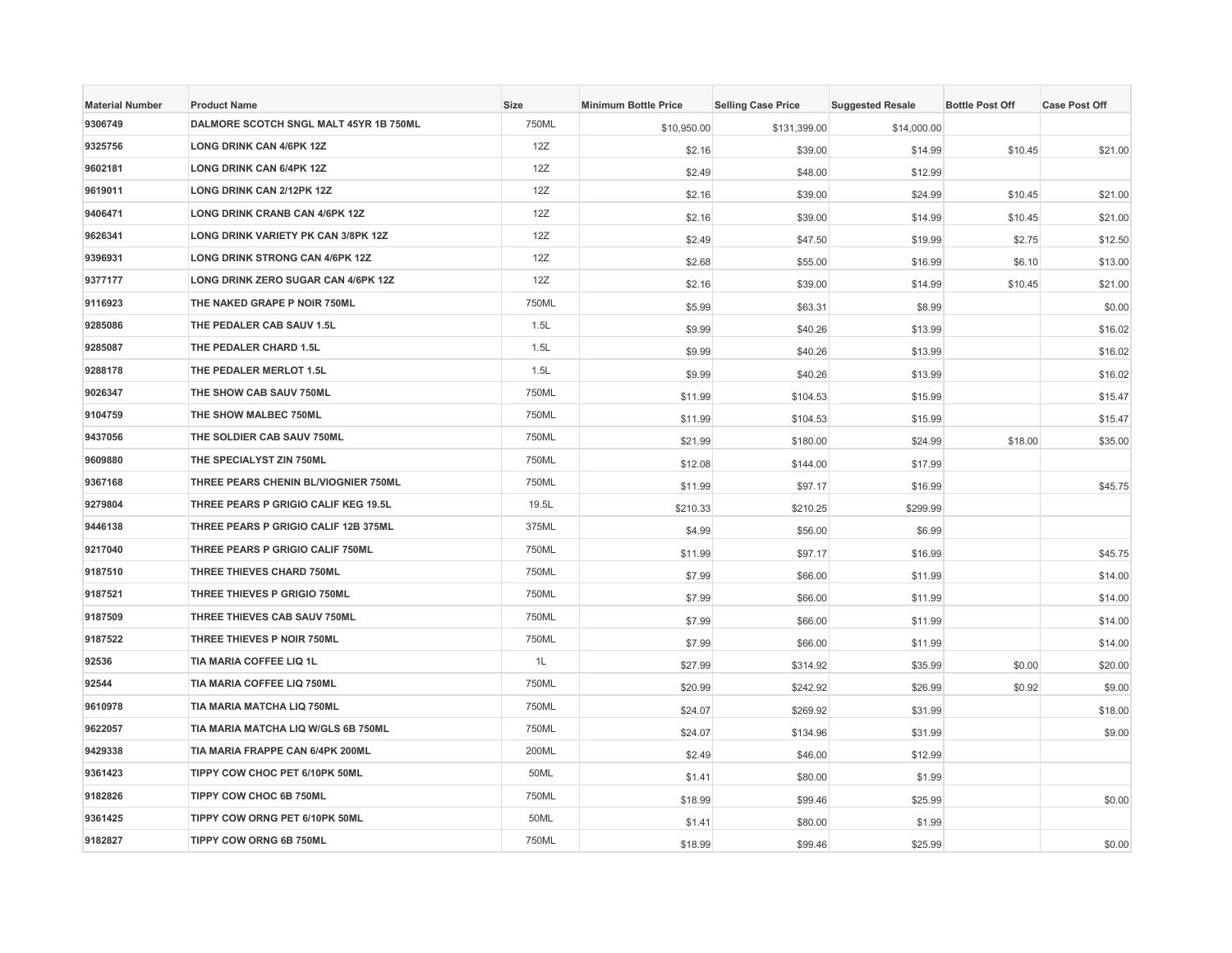| <b>Material Number</b> | <b>Product Name</b>                      | Size  | <b>Minimum Bottle Price</b> | <b>Selling Case Price</b> | <b>Suggested Resale</b> | <b>Bottle Post Off</b> | <b>Case Post Off</b> |
|------------------------|------------------------------------------|-------|-----------------------------|---------------------------|-------------------------|------------------------|----------------------|
| 9361426                | TIPPY COW SHAMROCK MINT PET 6/10PK 50ML  | 50ML  | \$1.41                      | \$80.00                   | \$1.99                  |                        |                      |
| 9182832                | TIPPY COW SHAMROCK MINT 6B 750ML         | 750ML | \$18.99                     | \$99.46                   | \$25.99                 |                        | \$0.00               |
| 9361424                | TIPPY COW VANILLA PET 6/10PK 50ML        | 50ML  | \$1.41                      | \$80.00                   | \$1.99                  |                        |                      |
| 9182830                | TIPPY COW VANILLA 6B 750ML               | 750ML | \$18.99                     | \$99.46                   | \$25.99                 |                        | \$0.00               |
| 1250042                | <b>TISDALE CAB SAUV 750ML</b>            | 750ML | \$4.49                      | \$41.75                   | \$5.49                  |                        | \$3.50               |
| 9020970                | <b>TISDALE CHARD 750ML</b>               | 750ML | \$4.49                      | \$41.75                   | \$5.49                  |                        | \$3.50               |
| 1250141                | <b>TISDALE MERLOT 750ML</b>              | 750ML | \$4.49                      | \$41.75                   | \$5.49                  |                        | \$3.50               |
| 9101935                | <b>TISDALE MOSCATO 750ML</b>             | 750ML | \$4.49                      | \$41.75                   | \$5.49                  |                        | \$3.50               |
| 9174658                | <b>TISDALE MOSCATO PINK 750ML</b>        | 750ML | \$4.49                      | \$41.75                   | \$5.49                  |                        | \$3.50               |
| 9115845                | <b>TISDALE P GRIGIO 750ML</b>            | 750ML | \$4.49                      | \$41.75                   | \$5.49                  |                        | \$3.50               |
| 9101936                | <b>TISDALE P NOIR 750ML</b>              | 750ML | \$4.49                      | \$41.75                   | \$5.49                  |                        | \$3.50               |
| 1250349                | <b>TISDALE SHIRAZ 750ML</b>              | 750ML | \$4.49                      | \$41.75                   | \$5.49                  |                        | \$3.50               |
| 9115846                | <b>TISDALE SWT RED 750ML</b>             | 750ML | \$4.49                      | \$41.75                   | \$5.49                  |                        | \$3.50               |
| 9006885                | <b>TOASTED HEAD CAB SAUV 750ML</b>       | 750ML | \$8.99                      | \$94.92                   | \$9.99                  | \$0.00                 | \$0.00               |
| 9046992                | TOASTED HEAD CHARD LOT 33 SS 750ML       | 750ML | \$8.99                      | \$84.00                   | \$9.99                  |                        | \$0.00               |
| 9006879                | <b>TOASTED HEAD CHARD 750ML</b>          | 750ML | \$8.99                      | \$94.92                   | \$9.99                  |                        | \$0.00               |
| 9004287                | <b>TOLAINI AL PASSO 750ML</b>            | 750ML | \$24.99                     | \$208.28                  | \$29.99                 | \$0.00                 | \$32.00              |
| 9415690                | TOLAINI CAB SAUV LEGIT 750ML             | 750ML | \$21.99                     | \$260.00                  | \$49.99                 | \$120.00               | \$120.00             |
| 9040042                | TOLAINI VALDISANTI TOSCANA 750ML         | 750ML | \$25.09                     | \$299.20                  | \$39.99                 | \$42.00                | \$42.00              |
| 9618007                | TOOTH & NAIL CAB SAUV 750ML              | 750ML | \$19.99                     | \$160.00                  | \$19.99                 |                        | \$78.92              |
| 9618000                | TOOTH & NAIL RED BLEND 750ML             | 750ML | \$19.99                     | \$160.00                  | \$19.99                 |                        | \$78.92              |
| 9618013                | TOOTH & NAIL SAUV BL 750ML               | 750ML | \$19.99                     | \$160.00                  | \$19.99                 |                        | \$78.92              |
| 9305390                | TOOTH & NAIL THE POSSESSOR 750ML         | 750ML | \$24.99                     | \$208.00                  | \$24.99                 |                        | \$90.92              |
| 9306498                | TOOTH & NAIL THE STAND 750ML             | 750ML | \$24.99                     | \$208.00                  | \$24.99                 |                        | \$90.92              |
| 9451093                | <b>TORNATORE BIANCO ETNA 750ML</b>       | 750ML | \$16.74                     | \$199.92                  | \$24.99                 | \$0.00                 | \$0.00               |
| 9616796                | TORNATORE PIETRA BIANCO ETNA 19 6B 750ML | 750ML | \$28.08                     | \$168.00                  | \$37.99                 | \$0.00                 | \$0.00               |
| 9638422                | TORNATORE PIETRA BIANCO ETNA 21 6B 750ML | 750ML | \$28.08                     | \$168.00                  | \$37.99                 | \$0.00                 | \$0.00               |
| 9644492                | TORNATORE PIETRA BIANCO ETNA 20 6B 750ML | 750ML | \$28.08                     | \$168.00                  | \$37.99                 |                        |                      |
| 9300884                | TORNATORE PIETRARIZZO ETNA 15 6B 750ML   | 750ML | \$28.08                     | \$168.00                  | \$37.99                 | \$0.00                 | \$0.00               |
| 9600755                | <b>TORNATORE ROSSO ETNA 750ML</b>        | 750ML | \$16.99                     | \$199.92                  | \$24.99                 | \$37.00                | \$40.00              |
| 9300885                | TORNATORE TRIMARCHISA ETNA 15 6B 750ML   | 750ML | \$45.99                     | \$270.00                  | \$59.99                 | \$49.98                | \$49.98              |
| 9434407                | <b>TORRACCIA BARLAN ROSE 750ML</b>       | 750ML | \$16.99                     | \$140.92                  | \$17.99                 |                        | \$12.00              |
| 9434406                | TORRACCIA ERBAVOGLIO BIANCO 750ML        | 750ML | \$18.99                     | \$148.92                  | \$19.99                 |                        | \$12.00              |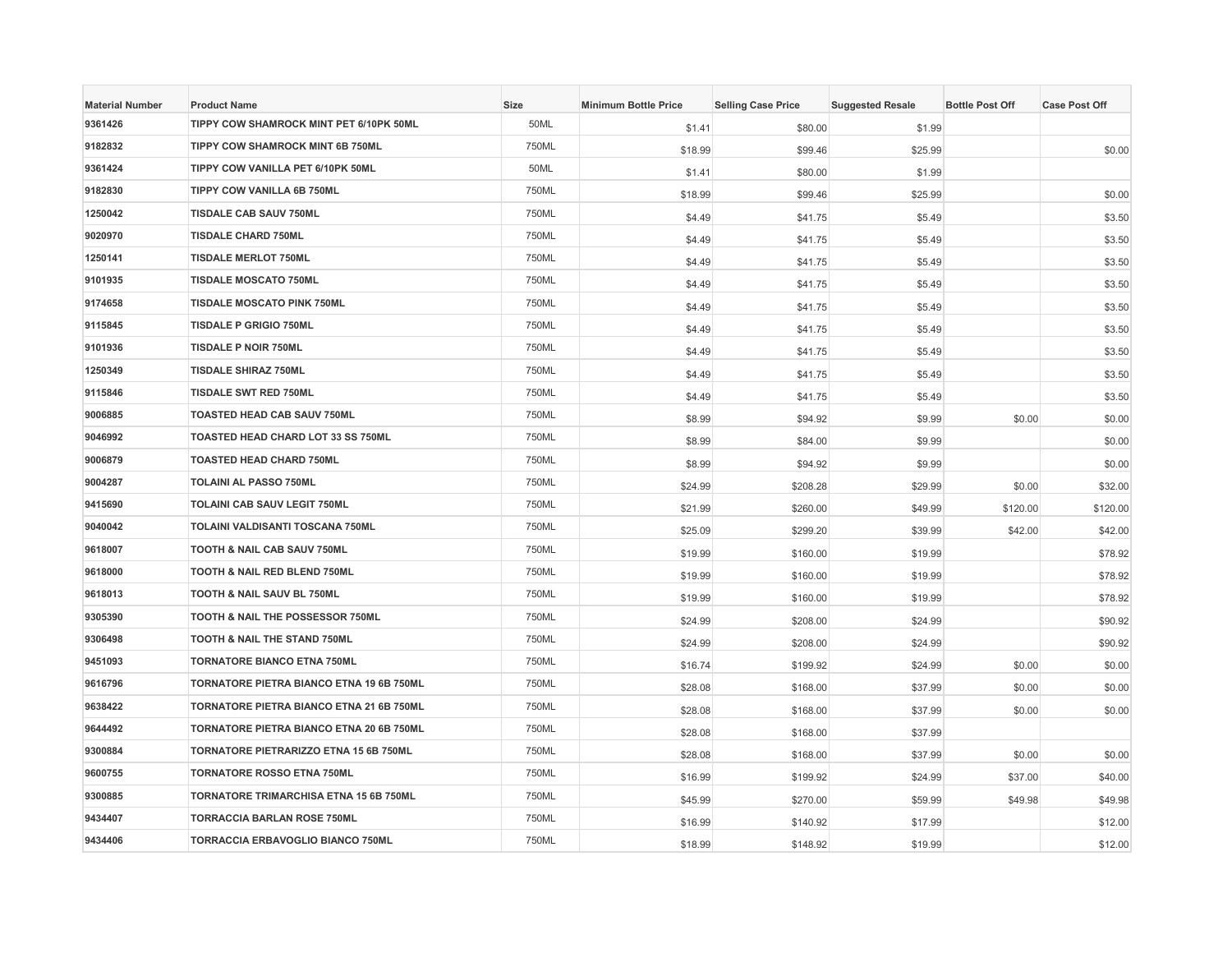| <b>Material Number</b> | <b>Product Name</b>                         | <b>Size</b> | <b>Minimum Bottle Price</b> | <b>Selling Case Price</b> | <b>Suggested Resale</b> | <b>Bottle Post Off</b> | <b>Case Post Off</b> |
|------------------------|---------------------------------------------|-------------|-----------------------------|---------------------------|-------------------------|------------------------|----------------------|
| 9106160                | <b>TORRACCIA GATTINARA 6B 750ML</b>         | 750ML       | \$29.49                     | \$164.46                  | \$40.99                 |                        | \$12.00              |
| 9107593                | <b>TORRACCIA GHEMME 6B 750ML</b>            | 750ML       | \$29.99                     | \$167.46                  | \$41.99                 | \$6.00                 | \$18.00              |
| 9434404                | TORRACCIA NEBBIOLO COL NOVARESI 750ML       | 750ML       | \$18.99                     | \$148.92                  | \$19.99                 |                        | \$12.00              |
| 9315498                | TORRE RAONE MONTEPUL D ABRUZ 750ML          | 750ML       | \$12.99                     | \$100.00                  | \$14.99                 |                        | \$20.00              |
| 9315499                | <b>TORRE RAONE PECORINO 750ML</b>           | 750ML       | \$12.99                     | \$120.00                  | \$14.99                 |                        | \$0.00               |
| 9197909                | <b>TORRES GARNACHA 5G 750ML</b>             | 750ML       | \$14.99                     | \$119.92                  | \$17.99                 |                        | \$24.00              |
| 9094605                | TORRES SANGRE TORO ORIGINAL RED 750ML       | 750ML       | \$11.99                     | \$95.16                   | \$14.99                 |                        | \$24.76              |
| 9106094                | TORRES SANGRE TORO TEMPRANILLO 750ML        | 750ML       | \$11.99                     | \$95.16                   | \$14.99                 |                        | \$24.76              |
| 9634318                | TORRES SPKL VINA ESMERALDA 6B 750ML         | 750ML       | \$17.99                     | \$79.98                   | \$19.99                 |                        | \$12.00              |
| 9094644                | <b>TORRES VINA ESMERALDA 750ML</b>          | 750ML       | \$12.99                     | \$119.16                  | \$15.99                 | \$0.00                 | \$24.00              |
| 9183142                | <b>TORRES VINA SOL WT 750ML</b>             | 750ML       | \$11.99                     | \$95.92                   | \$12.99                 |                        | \$27.00              |
| 9359034                | TORRES BRANDY 10YR GR RSV 6B 750ML          | 750ML       | \$18.41                     | \$208.96                  | \$22.99                 |                        | \$11.00              |
| 9094597                | TORRES BRANDY 20YR HORS D AGE 6B 750ML      | 750ML       | \$51.11                     | \$612.35                  | \$69.99                 | \$12.00                | \$12.00              |
| 9195281                | TORRES BRANDY 30YR JAIME I 6B 750ML         | 750ML       | \$111.25                    | \$1,334.00                | \$149.99                |                        |                      |
| 9307377                | TORRES BRANDY PISCO GOBERNADOR 6B 750ML     | 750ML       | \$26.13                     | \$312.58                  | \$34.99                 |                        |                      |
| 9281453                | TORRES LIQ MAGDALA ORNG 6B 750ML            | 750ML       | \$19.49                     | \$232.92                  | \$26.99                 | \$18.00                | \$18.00              |
| 9026363                | <b>TOSCOLO CHIANTI CLASS 750ML</b>          | 750ML       | \$15.99                     | \$143.92                  | \$17.99                 |                        | \$12.00              |
| 9026365                | <b>TOSCOLO CHIANTI DOCG 750ML</b>           | 750ML       | \$10.99                     | \$88.96                   | \$14.99                 |                        | \$12.00              |
| 9355000                | <b>TOSCOLO VERNACCIA DOC 750ML</b>          | 750ML       | \$14.99                     | \$127.92                  | \$15.99                 |                        | \$12.00              |
| 9331765                | TOSCO TEQ REP 6B 750ML                      | 750ML       | \$19.99                     | \$194.00                  | \$29.99                 | \$12.00                | \$36.00              |
| 9331763                | TOSCO TEQ ANEJO 6B 750ML                    | 750ML       | \$30.16                     | \$359.88                  | \$34.99                 |                        |                      |
| 9331764                | TOSCO TEQ ANEJO CRISTALINO 6B 750ML         | 750ML       | \$32.49                     | \$387.84                  | \$34.99                 |                        |                      |
| 9331766                | <b>TOSCO TEQ SLVR 6B 750ML</b>              | 750ML       | \$19.99                     | \$194.00                  | \$29.99                 | \$12.00                | \$36.00              |
| 1234046                | <b>TOTTS BRUT 750ML</b>                     | 750ML       | \$8.99                      | \$72.63                   | \$9.99                  | \$0.00                 | \$18.08              |
| 1234244                | <b>TOTTS EXTRA DRY 750ML</b>                | 750ML       | \$8.99                      | \$72.63                   | \$9.99                  | \$0.00                 | \$18.08              |
| 9026368                | <b>TRAVE AMARETTO 1L</b>                    | 1L          | \$7.99                      | \$79.42                   | \$10.19                 | \$0.00                 | \$8.00               |
| 9290712                | <b>TRAVERSE CITY PREM CKTL CHRY 6B 16Z</b>  | 16Z         | \$11.99                     | \$68.00                   | \$16.99                 |                        |                      |
| 9241170                | TRAVERSE CITY WHSKY AMER CHRY 70 750ML      | 750ML       | \$27.49                     | \$324.87                  | \$35.99                 | \$32.40                | \$36.00              |
| 9263756                | TRAVERSE CITY BRBN BBL PROOF 750ML          | 750ML       | \$59.29                     | \$710.00                  | \$79.99                 | \$0.00                 | \$0.00               |
| 9613479                | TRAVERSE CITY BBL RYE 750ML                 | 750ML       | \$59.29                     | \$710.00                  | \$79.99                 |                        |                      |
| 9241221                | TRAVERSE CITY RYE N CST 90 750ML            | 750ML       | \$27.19                     | \$324.87                  | \$36.99                 | \$36.00                | \$36.00              |
| 9241169                | <b>TRAVERSE CITY BRBN STRT XXX 86 750ML</b> | 750ML       | \$27.49                     | \$324.87                  | \$35.99                 | \$32.40                | \$36.00              |
| 9158911                | TRES AGAVES ORG BLOODY MARY MIX NA 1L       | 1L          | \$7.99                      | \$80.00                   | \$8.99                  | \$5.95                 | \$16.00              |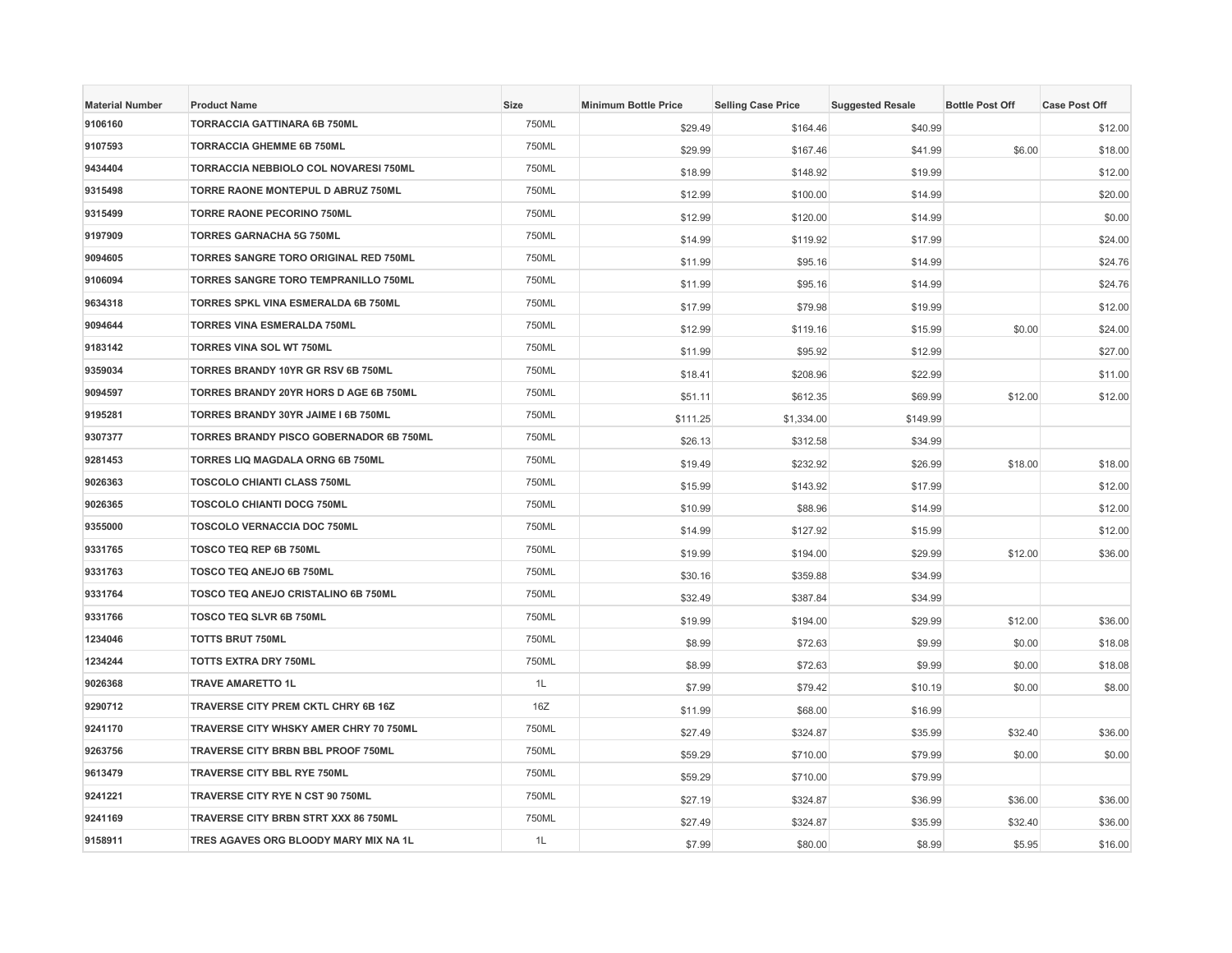| <b>Material Number</b> | <b>Product Name</b>                      | <b>Size</b> | <b>Minimum Bottle Price</b> | <b>Selling Case Price</b> | <b>Suggested Resale</b> | <b>Bottle Post Off</b> | <b>Case Post Off</b> |
|------------------------|------------------------------------------|-------------|-----------------------------|---------------------------|-------------------------|------------------------|----------------------|
| 9611109                | TRES AGAVES ORG MANGO CHILI MARG NA 1L   | 1L          | \$7.99                      | \$80.00                   | \$8.99                  | \$5.95                 | \$16.00              |
| 9611110                | TRES AGAVES ORG PINEAPL GING MARG NA 1L  | 1L          | \$7.99                      | \$80.00                   | \$8.99                  | \$5.95                 | \$16.00              |
| 9158899                | TRES AGAVES ORG MARG MIX NA 1L           | 1L          | \$7.99                      | \$80.00                   | \$8.99                  | \$5.95                 | \$16.00              |
| 9647471                | TRES AGAVES ORG AGAVE NECTAR 1L          | 1L          | \$10.99                     | \$118.92                  | \$14.99                 |                        | \$12.00              |
| 9158912                | TRES AGAVES ORG AGAVE NECTAR 750ML       | 750ML       | \$7.99                      | \$89.88                   | \$9.99                  | \$4.00                 | \$9.00               |
| 9188777                | TRES AGAVES ORGANIC STRWB MARG MIX NA 1L | 1L          | \$7.99                      | \$80.00                   | \$8.99                  | \$5.95                 | \$16.00              |
| 9158897                | TRES AGAVES TEQ ANEJO 6B 750ML           | 750ML       | \$29.99                     | \$357.21                  | \$36.99                 | \$27.95                | \$29.71              |
| 9645687                | TRES AGAVES TEQ BL ORGANIC 6B 1L         | 1L          | \$27.99                     | \$328.00                  | \$34.99                 | \$24.00                | \$30.92              |
| 9163313                | TRES AGAVES TEQ BL W/MARG MIX 6B 750ML   | 750ML       | \$23.99                     | \$270.21                  | \$24.99                 | \$10.00                | \$26.71              |
| 9354181                | TRES AGAVES TEQ BL ORGANIC 6B 750ML      | 750ML       | \$23.99                     | \$270.21                  | \$29.99                 | \$10.00                | \$26.71              |
| 9158896                | TRES AGAVES TEQ REP 6B 750ML             | 750ML       | \$26.99                     | \$314.92                  | \$35.99                 | \$27.00                | \$35.00              |
| 9625585                | TRES AGAVES TEQ REP W/GLS 6B 750ML       | 750ML       | \$26.99                     | \$314.92                  | \$35.99                 | \$27.00                | \$35.00              |
| 9447032                | TRESOR DE LOIRE CHARD 750ML              | 750ML       | \$8.99                      | \$72.00                   | \$10.99                 |                        | \$24.00              |
| 9447034                | TRESOR DE LOIRE P NOIR 750ML             | 750ML       | \$8.99                      | \$72.00                   | \$10.99                 |                        | \$24.00              |
| 9447033                | DIAMONT DE LOIRE SAUV BL 750ML           | 750ML       | \$8.99                      | \$72.00                   | \$10.99                 |                        | \$24.00              |
| 9328481                | TRINCHERI VERM DRY 6B 750ML              | 750ML       | \$17.89                     | \$87.25                   | \$19.99                 |                        | \$17.75              |
| 9328479                | TRINCHERI VERM SWT 6B 750ML              | 750ML       | \$17.89                     | \$87.25                   | \$19.99                 |                        | \$17.75              |
| 9642261                | TRINCHERO CAB SAUV MARIO RSV 20 6B 750ML | 750ML       | \$49.99                     | \$200.25                  | \$54.99                 |                        | \$99.21              |
| 9632404                | TRINCHERO SAUV BL MARYS RSV 20 6B 750ML  | 750ML       | \$19.99                     | \$100.25                  | \$27.99                 |                        | \$19.21              |
| 9372435                | TRINCHERO RED BLEND FORTE 14 6B 750ML    | 750ML       | \$69.99                     | \$280.25                  | \$0.00                  |                        | \$139.21             |
| 9037839                | TRINITY OAKS CAB SAUV 750ML              | 750ML       | \$8.99                      | \$73.56                   | \$11.99                 |                        | \$8.16               |
| 9026394                | TRINITY OAKS CHARD 750ML                 | 750ML       | \$8.99                      | \$73.56                   | \$11.99                 |                        | \$8.16               |
| 9037851                | TRINITY OAKS MERLOT 750ML                | 750ML       | \$8.99                      | \$73.56                   | \$11.99                 |                        | \$8.16               |
| 9037868                | <b>TRINITY OAKS P GRIGIO 750ML</b>       | 750ML       | \$8.99                      | \$73.56                   | \$11.99                 |                        | \$8.16               |
| 9047333                | TRINITY OAKS P NOIR 750ML                | 750ML       | \$8.99                      | \$73.56                   | \$11.99                 |                        | \$8.16               |
| 9417600                | TRUE MYTH CAB SAUV PASO ROBLES 750ML     | 750ML       | \$18.99                     | \$152.00                  | \$21.99                 |                        | \$40.00              |
| 9222272                | <b>TRUE MYTH CHARD 750ML</b>             | 750ML       | \$14.99                     | \$120.00                  | \$17.99                 |                        | \$32.00              |
| 9640266                | TRULY VDK PARTY BAG PET TRAY 6/15PK 50ML | 50ML        | \$0.85                      | \$61.20                   | \$1.29                  |                        |                      |
| 9642378                | TRULY VDK PINEAPL MANGO 1.75L            | 1.75L       | \$23.99                     | \$113.46                  | \$25.99                 |                        | \$30.00              |
| 9636385                | TRULY VDK PINEAPL MANGO 1L               | 1L          | \$14.49                     | \$172.92                  | \$15.99                 | \$30.00                | \$30.00              |
| 9636386                | TRULY VDK PINEAPL MANGO PET 375ML        | 375ML       | \$5.99                      | \$141.94                  | \$9.99                  | \$48.00                | \$48.00              |
| 9636387                | TRULY VDK PINEAPL MANGO PET 12/10PK 50ML | 50ML        | \$0.85                      | \$82.00                   | \$1.29                  |                        | \$10.00              |
| 9636389                | TRULY VDK PINEAPL MANGO 750ML            | 750ML       | \$11.99                     | \$118.92                  | \$15.99                 | \$48.00                | \$72.00              |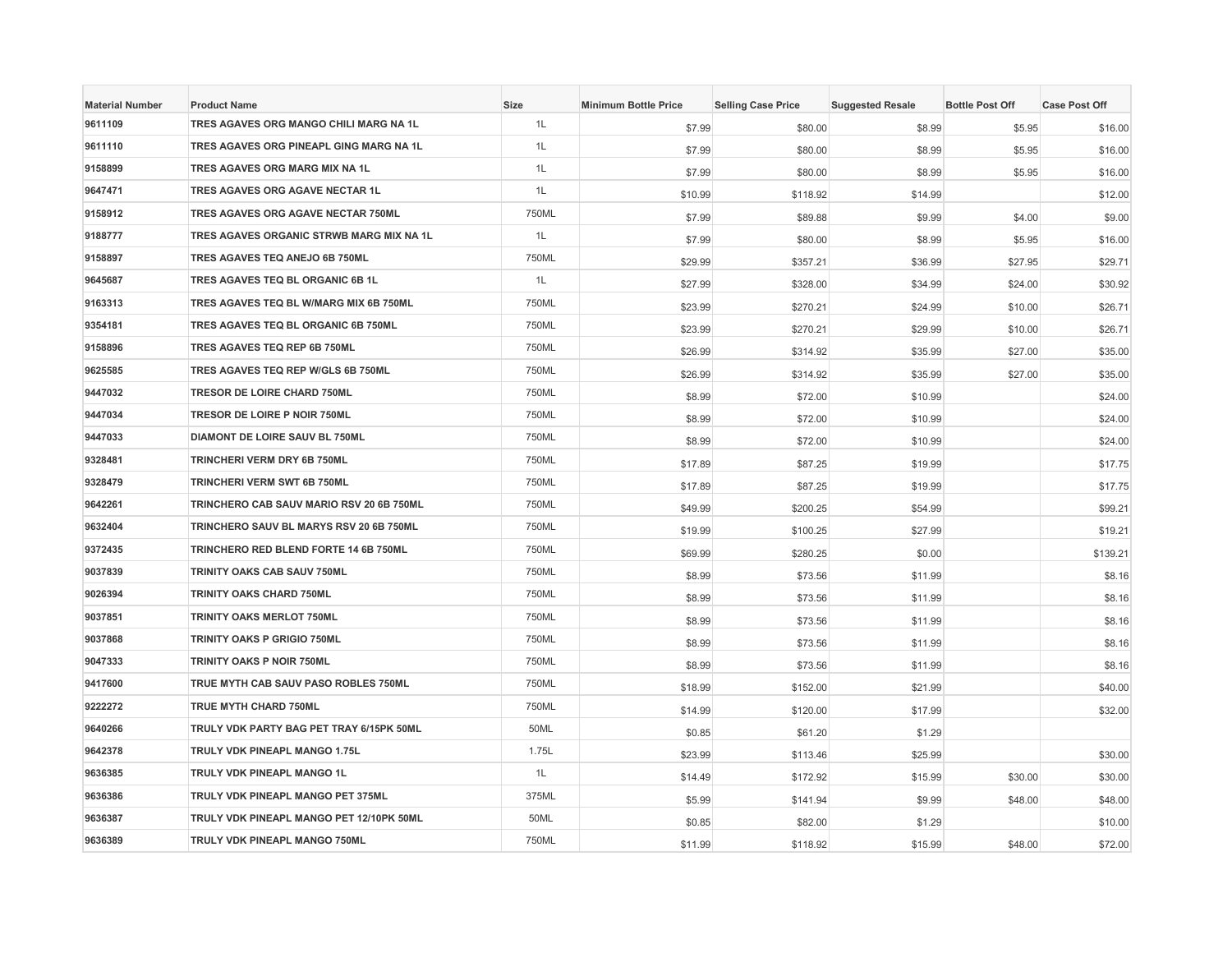| <b>Material Number</b> | <b>Product Name</b>                    | <b>Size</b> | <b>Minimum Bottle Price</b> | <b>Selling Case Price</b> | <b>Suggested Resale</b> | <b>Bottle Post Off</b> | <b>Case Post Off</b> |
|------------------------|----------------------------------------|-------------|-----------------------------|---------------------------|-------------------------|------------------------|----------------------|
| 9642380                | TRULY VDK WILD BERRY 1.75L             | 1.75L       | \$23.99                     | \$113.46                  | \$25.99                 |                        | \$30.00              |
| 9636497                | TRULY VDK WILD BERRY 1L                | 1L          | \$14.49                     | \$172.92                  | \$15.99                 | \$30.00                | \$30.00              |
| 9636508                | TRULY VDK WILD BERRY PET 375ML         | 375ML       | \$5.99                      | \$141.94                  | \$9.99                  | \$48.00                | \$48.00              |
| 9636479                | TRULY VDK WILD BERRY PET 12/10PK 50ML  | 50ML        | \$0.85                      | \$82.00                   | \$1.29                  |                        | \$10.00              |
| 9642382                | TRULY VDK STRWB LMNADE 1.75L           | 1.75L       | \$23.99                     | \$113.46                  | \$25.99                 |                        | \$30.00              |
| 9636462                | TRULY VDK STRWB LMND 1L                | 1L          | \$14.49                     | \$172.92                  | \$15.99                 | \$30.00                | \$30.00              |
| 9636459                | TRULY VDK STRWB LMND PET 375ML         | 375ML       | \$5.99                      | \$141.94                  | \$9.99                  | \$48.00                | \$48.00              |
| 9636474                | TRULY VDK STRWB LMND PET 12/10PK 50ML  | 50ML        | \$0.85                      | \$82.00                   | \$1.29                  |                        | \$10.00              |
| 9636492                | TRULY VDK STRWB LMND 750ML             | 750ML       | \$11.99                     | \$118.92                  | \$15.99                 | \$48.00                | \$72.00              |
| 9636472                | TRULY VDK WILD BERRY 750ML             | 750ML       | \$11.99                     | \$118.92                  | \$15.99                 | \$48.00                | \$72.00              |
| 9359656                | TRUMP CAB SAUV EST MONTICELLO 750ML    | 750ML       | \$24.99                     | \$208.21                  | \$27.99                 |                        | \$20.08              |
| 9603517                | <b>TRUMP MERITAGE EST 750ML</b>        | 750ML       | \$21.99                     | \$219.17                  | \$28.99                 |                        | \$12.00              |
| 2351641                | TRUMPETER MALBEC 750ML                 | 750ML       | \$7.49                      | \$87.92                   | \$10.99                 |                        |                      |
| 9388827                | TRUMP BL DE BL 750ML                   | 750ML       | \$33.99                     | \$275.98                  | \$36.99                 |                        | \$24.02              |
| 9603516                | <b>TRUMP CHARD 750ML</b>               | 750ML       | \$18.99                     | \$179.17                  | \$25.99                 |                        | \$6.00               |
| 9388828                | TRUMP ROSE SPKL 750ML                  | 750ML       | \$31.99                     | \$376.00                  | \$49.99                 | \$24.00                | \$24.00              |
| 9445896                | <b>TUCK GIN 94 1.75L</b>               | 1.75L       | \$44.99                     | \$269.46                  | \$56.99                 | \$30.00                | \$30.00              |
| 9445895                | <b>TUCK GIN 94 12B 375ML</b>           | 375ML       | \$14.99                     | \$357.84                  | \$19.99                 | \$120.00               | \$120.00             |
| 9445893                | TUCK GIN 94 750ML                      | 750ML       | \$24.99                     | \$269.92                  | \$29.99                 | \$60.00                | \$89.00              |
| 9445897                | TUCK GIN BBL FIN 94 750ML              | 750ML       | \$29.99                     | \$358.92                  | \$39.99                 | \$60.00                | \$60.00              |
| 9615640                | TUCK & GREEN TEA RTD CAN 6/4PK 355ML   | 355ML       | \$3.74                      | \$67.32                   | \$15.99                 | \$0.72                 | \$22.14              |
| 9445900                | TUCK & TEA RTD CAN 6/4PK 355ML         | 355ML       | \$3.74                      | \$67.32                   | \$15.99                 | \$0.72                 | \$22.14              |
| 9098050                | TULLAMORE DEW 12YR 6B 750ML            | 750ML       | \$39.99                     | \$475.02                  | \$52.99                 | \$36.00                | \$36.00              |
| 9238634                | TULLAMORE DEW 14YR SNGL MALT 6B 750ML  | 750ML       | \$56.88                     | \$680.00                  | \$69.99                 | \$48.00                | \$48.00              |
| 9238635                | TULLAMORE DEW 18YR SNGL MALT 6B 750ML  | 750ML       | \$97.65                     | \$1,169.40                | \$139.99                | \$52.08                | \$53.52              |
| 9327914                | TULLAMORE DEW CIDER CASK FINSH 750ML   | 750ML       | \$24.99                     | \$294.74                  | \$29.99                 | \$48.00                | \$48.00              |
| 9027858                | <b>TULLAMORE DEW 1.75L</b>             | 1.75L       | \$49.99                     | \$215.46                  | \$61.99                 | \$0.00                 | \$72.00              |
| 9088152                | <b>TULLAMORE DEW 6B 1L</b>             | 1L          | \$31.99                     | \$378.80                  | \$37.99                 | \$12.00                | \$12.00              |
| 9251401                | TULLAMORE DEW 12B 375ML                | 375ML       | \$11.76                     | \$270.22                  | \$14.99                 | \$72.00                | \$82.08              |
| 9027861                | <b>TULLAMORE DEW 50ML</b>              | 50ML        | \$1.48                      | \$165.20                  | \$2.19                  | \$19.20                | \$19.20              |
| 9026411                | TULLAMORE DEW CROCK 6B 750ML           | 750ML       | \$28.99                     | \$346.92                  | \$37.99                 | \$48.00                | \$48.00              |
| 9027862                | <b>TULLAMORE DEW 750ML</b>             | 750ML       | \$28.99                     | \$284.36                  | \$36.99                 | \$0.00                 | \$60.00              |
| 9284714                | TULLAMORE DEW XO RUM CASK FIN 6B 750ML | 750ML       | \$25.99                     | \$305.88                  | \$33.99                 | \$48.00                | \$48.00              |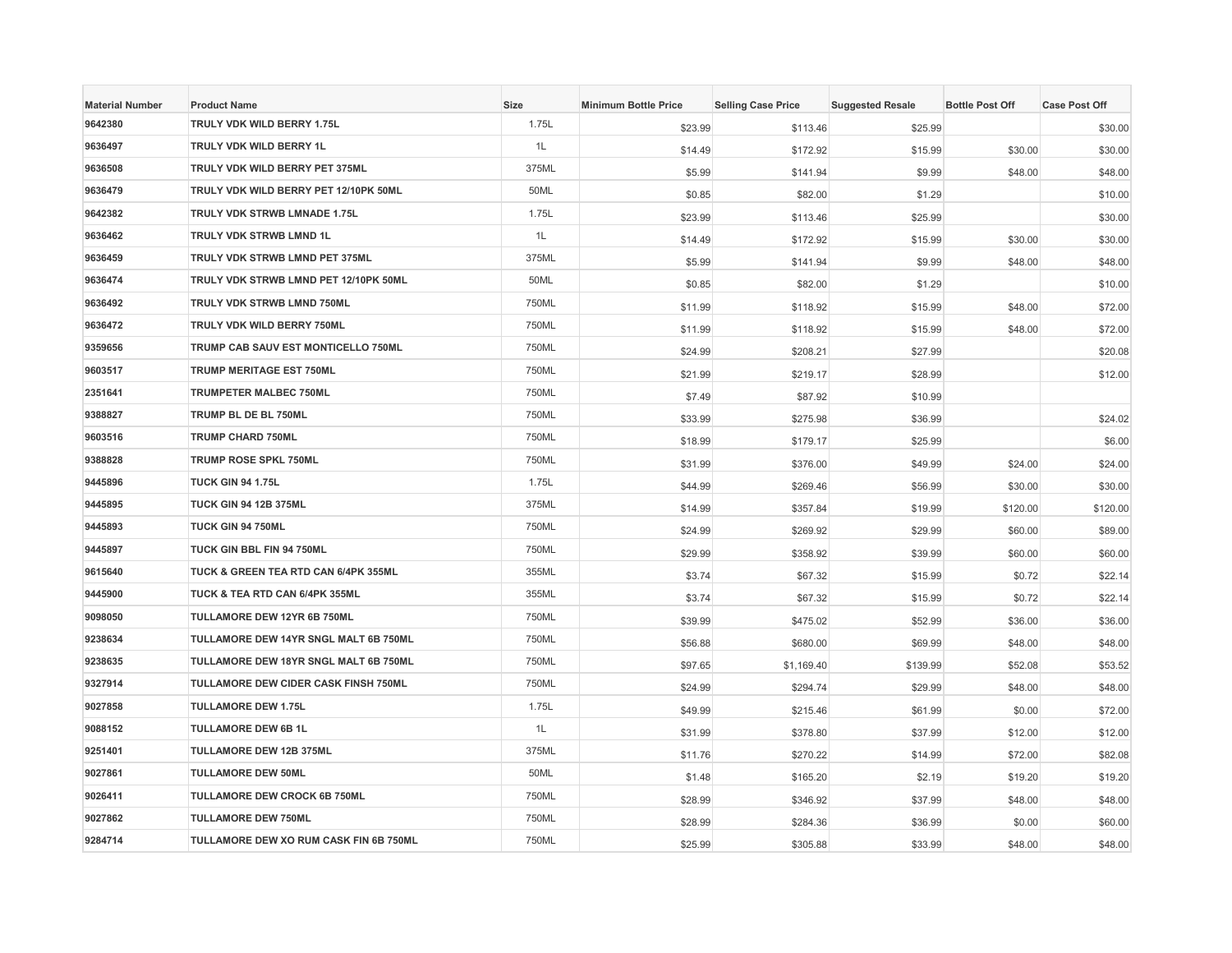| <b>Material Number</b> | <b>Product Name</b>                             | <b>Size</b>  | <b>Minimum Bottle Price</b> | <b>Selling Case Price</b> | <b>Suggested Resale</b> | <b>Bottle Post Off</b> | <b>Case Post Off</b> |
|------------------------|-------------------------------------------------|--------------|-----------------------------|---------------------------|-------------------------|------------------------|----------------------|
| 1253228                | TURNING LEAF CAB SAUV 1.5L                      | 1.5L         | \$12.99                     | \$54.80                   | \$13.99                 | \$0.00                 | \$17.45              |
| 1253244                | TURNING LEAF CAB SAUV 750ML                     | 750ML        | \$5.99                      | \$70.92                   | \$8.99                  |                        | \$0.00               |
| 1253921                | <b>TURNING LEAF CHARD 1.5L</b>                  | 1.5L         | \$12.99                     | \$54.80                   | \$13.99                 | \$0.00                 | \$17.45              |
| 1253947                | <b>TURNING LEAF CHARD 750ML</b>                 | 750ML        | \$5.99                      | \$70.92                   | \$8.99                  |                        | \$0.00               |
| 1254226                | <b>TURNING LEAF MERLOT 1.5L</b>                 | 1.5L         | \$12.99                     | \$54.80                   | \$13.99                 | \$0.00                 | \$17.45              |
| 1254242                | <b>TURNING LEAF MERLOT 750ML</b>                | 750ML        | \$5.99                      | \$70.92                   | \$8.99                  |                        | \$0.00               |
| 9013902                | <b>TURNING LEAF P GRIGIO 1.5L</b>               | 1.5L         | \$12.99                     | \$54.80                   | \$13.99                 | \$0.00                 | \$17.45              |
| 9015141                | <b>TURNING LEAF P NOIR 750ML</b>                | 750ML        | \$5.99                      | \$70.92                   | \$8.99                  |                        | \$0.00               |
| 9625179                | TWELVE DAYS OF CAB SAUV 12B 375ML               | 375ML        | \$4.44                      | \$52.80                   | \$6.99                  |                        |                      |
| 9611290                | <b>TWENTY ACRES CAB SAUV 750ML</b>              | 750ML        | \$12.98                     | \$87.00                   | \$19.99                 | \$0.12                 | \$67.92              |
| 9611301                | <b>TWENTY ACRES CHARD 750ML</b>                 | 750ML        | \$12.98                     | \$87.00                   | \$19.99                 | \$0.12                 | \$67.92              |
| 9316843                | TWO OCEANS MOSCATO 1.5L                         | 1.5L         | \$8.16                      | \$48.00                   | \$15.99                 |                        | \$0.00               |
| 9314295                | TWO OCEANS SAUV BL 1.5L                         | 1.5L         | \$14.99                     | \$60.00                   | \$17.99                 |                        | \$12.00              |
| 9451080                | <b>UGLY SWEATER WINE ADVENT COLL 24PK 187ML</b> | <b>187ML</b> | \$3.33                      | \$59.99                   | \$89.99                 |                        | \$10.01              |
| 9428724                | <b>UMIKI WHSKY 750ML</b>                        | 750ML        | \$31.99                     | \$382.92                  | \$42.99                 | \$24.00                | \$24.00              |
| 9331762                | UNCLE BOBS WHSKY BLEND 80 6B 750ML              | 750ML        | \$15.99                     | \$184.92                  | \$22.99                 |                        |                      |
| 9448430                | <b>UNCORKED CAB SAUV 750ML</b>                  | 750ML        | \$9.99                      | \$90.00                   | \$14.99                 | \$12.00                | \$30.00              |
| 9448429                | <b>UNCORKED CHARD 750ML</b>                     | 750ML        | \$9.99                      | \$90.00                   | \$14.99                 | \$12.00                | \$30.00              |
| 9448431                | <b>UNCORKED P NOIR 750ML</b>                    | 750ML        | \$9.99                      | \$90.00                   | \$14.99                 | \$12.00                | \$30.00              |
| 9448432                | <b>UNCORKED ROSE 750ML</b>                      | 750ML        | \$12.99                     | \$108.00                  | \$14.99                 |                        | \$12.00              |
| 9268220                | R STRONG UPSHOT RED 750ML                       | 750ML        | \$14.99                     | \$120.00                  | \$15.99                 | \$0.00                 | \$50.28              |
| 9157364                | ARCANUM VALADORNA 6B 750ML                      | 750ML        | \$50.08                     | \$210.00                  | \$74.99                 | \$0.00                 | \$90.00              |
| 9390930                | VAL D'OCA PROSECCO DOC 24B 187ML                | <b>187ML</b> | \$4.99                      | \$80.00                   | \$5.99                  |                        | \$16.00              |
| 9390929                | VAL D'OCA PROSECCO DOC 750ML                    | 750ML        | \$12.99                     | \$94.92                   | \$14.99                 |                        | \$45.08              |
| 9390928                | VAL D'OCA PROSECCO DOCG MILLES 6B 750ML         | 750ML        | \$19.99                     | \$74.00                   | \$19.99                 |                        | \$24.00              |
| 9390927                | VAL D'OCA PROSECCO DOCG RIVE 6B 750ML           | 750ML        | \$27.99                     | \$118.00                  | \$34.99                 | \$0.00                 | \$30.00              |
| 9613673                | VAL D'OCA PROSECCO ROSE DOCG MILLE 750ML        | 750ML        | \$12.99                     | \$94.92                   | \$14.99                 |                        | \$45.08              |
| 9391062                | VAL D'OCA SPKL ROSE 24B 187ML                   | <b>187ML</b> | \$4.99                      | \$80.00                   | \$5.99                  |                        | \$16.00              |
| 9314124                | VALLESANTA ORVIETO CLASS 750ML                  | 750ML        | \$12.99                     | \$104.00                  | \$14.99                 |                        | \$16.00              |
| 9201939                | <b>VENDANGE CAB SAUV 1.5L</b>                   | 1.5L         | \$8.99                      | \$40.00                   | \$9.99                  |                        | \$10.00              |
| 9203814                | VENDANGE CAB SAUV TETRA PK 12B 500ML            | 500ML        | \$3.83                      | \$31.41                   | \$3.99                  |                        | \$4.11               |
| 9616172                | <b>VENDANGE CHARD 1.5L</b>                      | 1.5L         | \$8.99                      | \$40.00                   | \$9.99                  |                        | \$10.00              |
| 9220877                | <b>VENDANGE CHARD TETRA PK 1L</b>               | 1L           | \$7.49                      | \$67.41                   | \$13.49                 |                        | \$0.00               |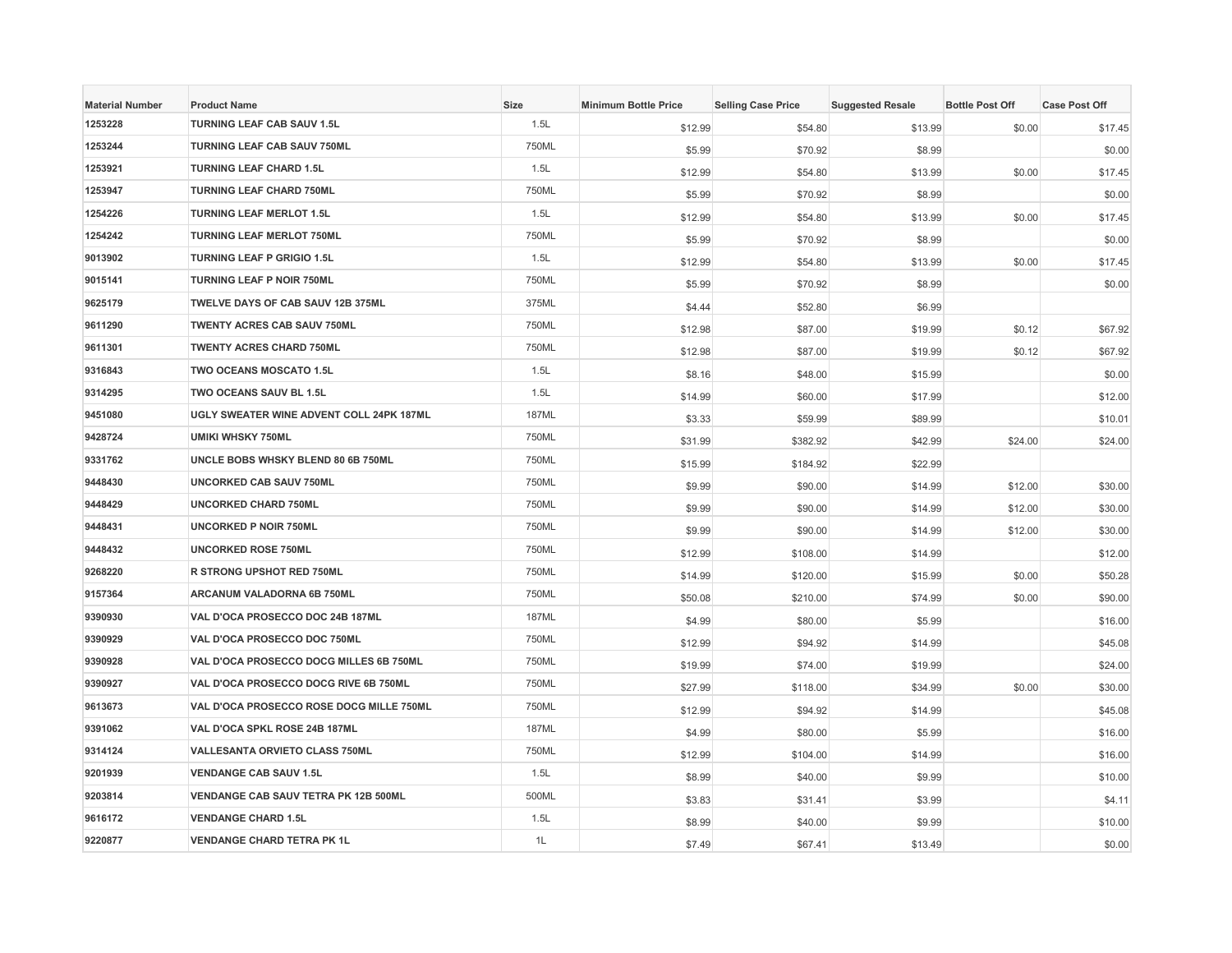| <b>Material Number</b> | <b>Product Name</b>                         | <b>Size</b> | <b>Minimum Bottle Price</b> | <b>Selling Case Price</b> | <b>Suggested Resale</b> | <b>Bottle Post Off</b> | <b>Case Post Off</b> |
|------------------------|---------------------------------------------|-------------|-----------------------------|---------------------------|-------------------------|------------------------|----------------------|
| 9203817                | <b>VENDANGE CHARD TETRA PK 12B 500ML</b>    | 500ML       | \$3.83                      | \$31.41                   | \$3.99                  |                        | \$4.11               |
| 9205231                | <b>VENDANGE MERLOT 1.5L</b>                 | 1.5L        | \$8.99                      | \$40.00                   | \$9.99                  |                        | \$10.00              |
| 9205234                | <b>VENDANGE MERLOT TETRA PK 12B 500ML</b>   | 500ML       | \$3.83                      | \$31.41                   | \$3.99                  |                        | \$4.11               |
| 9205235                | <b>VENDANGE P GRIGIO 1.5L</b>               | 1.5L        | \$8.99                      | \$40.00                   | \$9.99                  |                        | \$10.00              |
| 9281838                | <b>VENDANGE P GRIGIO TETRA PK 1L</b>        | 1L          | \$7.49                      | \$67.41                   | \$13.49                 |                        | \$0.00               |
| 9205236                | <b>VENDANGE P GRIGIO TETRA PK 12B 500ML</b> | 500ML       | \$3.83                      | \$31.41                   | \$3.99                  |                        | \$4.11               |
| 9004904                | <b>VENDANGE SAUV BL 1.5L</b>                | 1.5L        | \$8.99                      | \$40.00                   | \$9.99                  |                        | \$10.00              |
| 9403985                | <b>VENDANGE WT ZIN 1.5L</b>                 | 1.5L        | \$8.99                      | \$40.00                   | \$9.99                  |                        | \$10.00              |
| 9429085                | <b>VENDANGE WT ZIN 1L</b>                   | 1L          | \$7.49                      | \$67.41                   | \$10.99                 |                        | \$0.00               |
| 9205248                | VENDANGE WT ZIN TETRA PK 12B 500ML          | 500ML       | \$3.83                      | \$31.41                   | \$3.99                  |                        | \$4.11               |
| 9259370                | VERITE LA JOIE 1B 1.5L                      | 1.5L        | \$250.08                    | \$250.00                  | \$799.99                |                        |                      |
| 9408439                | VERITE LA JOIE 16 3B 750ML                  | 750ML       | \$410.08                    | \$922.00                  | \$599.99                |                        | \$308.00             |
| 9449992                | VERITE LA JOIE 17 3B 750ML                  | 750ML       | \$410.08                    | \$922.00                  | \$599.99                |                        | \$308.00             |
| 9626154                | VERITE LA JOIE 18 3B 750ML                  | 750ML       | \$410.08                    | \$922.00                  | \$499.99                |                        | \$308.00             |
| 9170278                | VERITE LA MUSE 09 3B 750ML                  | 750ML       | \$375.00                    | \$780.00                  | \$499.99                |                        | \$156.00             |
| 9196482                | VERITE LA MUSE 12 3B 750ML                  | 750ML       | \$375.00                    | \$780.00                  | \$499.99                |                        | \$156.00             |
| 9247282                | VERITE LA MUSE 13 3B 750ML                  | 750ML       | \$375.00                    | \$780.00                  | \$499.99                | \$105.24               | \$450.00             |
| 9449994                | VERITE LA MUSE 17 3B 750ML                  | 750ML       | \$410.08                    | \$922.00                  | \$599.99                |                        | \$308.00             |
| 9626148                | VERITE LA MUSE 18 3B 750ML                  | 750ML       | \$410.08                    | \$922.00                  | \$499.99                |                        | \$308.00             |
| 9170272                | VERITE LE DESIR 09 3B 750ML                 | 750ML       | \$375.00                    | \$780.00                  | \$499.99                |                        | \$156.00             |
| 9626149                | VERITE LE DESIR 18 3B 750ML                 | 750ML       | \$410.08                    | \$922.00                  | \$499.99                |                        | \$308.00             |
| 9362771                | <b>VICOLO CHIANTI 18 750ML</b>              | 750ML       | \$8.98                      | \$68.00                   | \$9.99                  |                        | \$24.00              |
| 9427816                | VICOLO MONTEPULCIANO D ABRUZZO 19 1.5L      | 1.5L        | \$11.98                     | \$51.99                   | \$12.99                 |                        |                      |
| 9620796                | VICOLO MONTEPULCIANO D ABRUZZO 20 1.5L      | 1.5L        | \$11.98                     | \$51.99                   | \$12.99                 |                        |                      |
| 9618608                | VICOLO MONTEPULCIANO D ABRUZZO 20 750ML     | 750ML       | \$7.98                      | \$55.91                   | \$8.99                  |                        |                      |
| 9627813                | VICOLO P GRIGIO 21 1.5L                     | 1.5L        | \$11.98                     | \$53.95                   | \$12.99                 |                        |                      |
| 9627824                | VICOLO P GRIGIO 21 750ML                    | 750ML       | \$7.98                      | \$62.32                   | \$8.99                  |                        | \$9.60               |
| 9620798                | VICOLO P NOIR 20 1.5L                       | 1.5L        | \$11.98                     | \$56.00                   | \$13.99                 |                        | \$2.00               |
| 9640752                | VICOLO P NOIR 21 1.5L                       | 1.5L        | \$11.98                     | \$56.00                   | \$13.99                 |                        | \$2.00               |
| 9627224                | VICOLO P NOIR 20 750ML                      | 750ML       | \$7.98                      | \$62.32                   | \$8.99                  |                        | \$9.60               |
| 9640755                | VICOLO P NOIR 21 750ML                      | 750ML       | \$7.98                      | \$62.32                   | \$8.99                  |                        | \$9.60               |
| 9362720                | <b>VICOLO PRIMITIVO 18 750ML</b>            | 750ML       | \$6.98                      | \$57.99                   | \$7.99                  | \$0.00                 | \$22.01              |
| 9613490                | <b>VIDE VDK SODA MULTI PK CAN 355ML</b>     | 355ML       | \$2.37                      | \$45.00                   | \$18.99                 |                        |                      |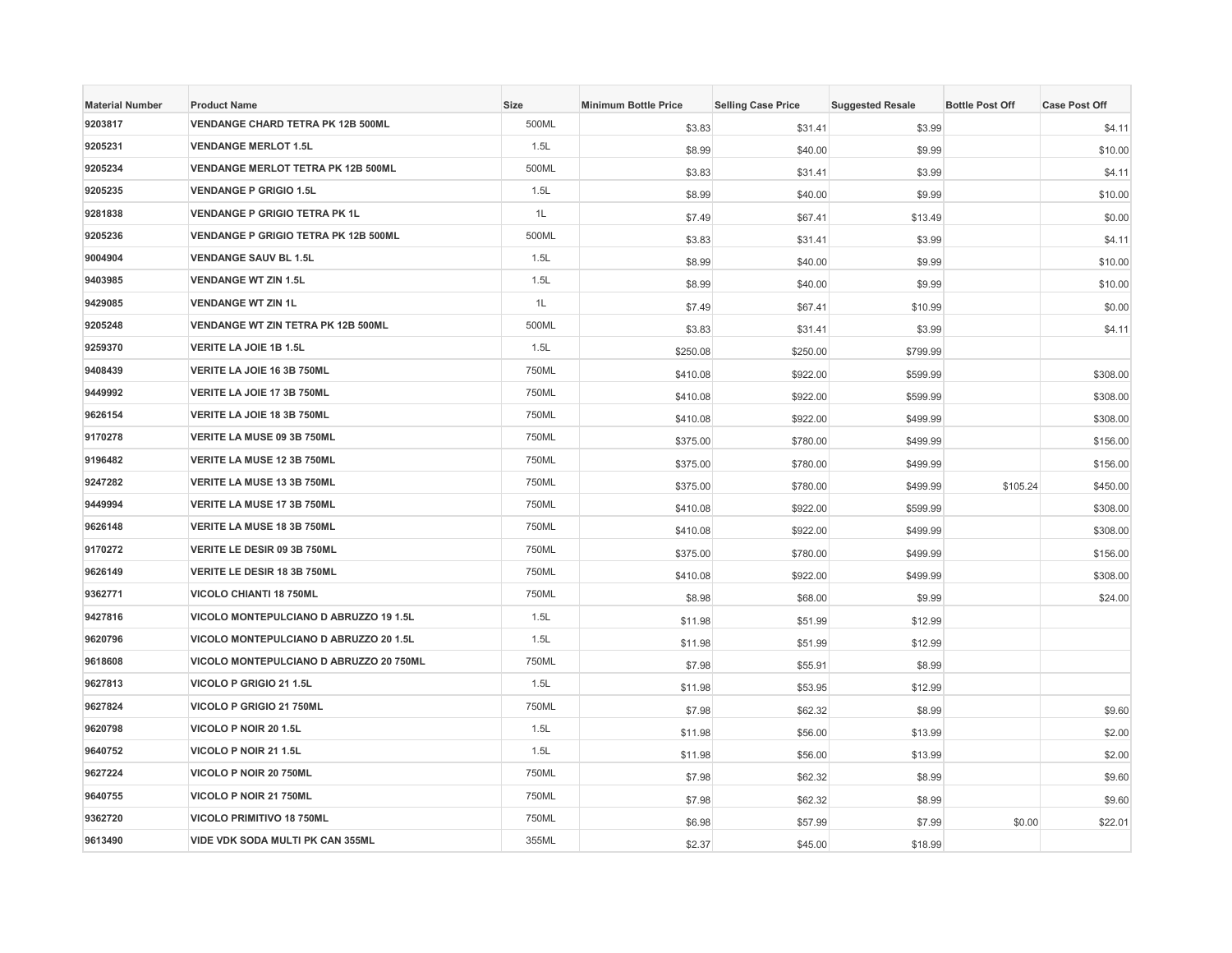| <b>Material Number</b> | <b>Product Name</b>                             | Size  | <b>Minimum Bottle Price</b> | <b>Selling Case Price</b> | <b>Suggested Resale</b> | <b>Bottle Post Off</b> | <b>Case Post Off</b> |
|------------------------|-------------------------------------------------|-------|-----------------------------|---------------------------|-------------------------|------------------------|----------------------|
| 9613429                | VIDE TEQ SODA GRPFRT CAN 355ML                  | 355ML | \$2.49                      | \$48.00                   | \$10.99                 |                        |                      |
| 9613434                | <b>VIDE TEQ SODA PINEAPL CAN 355ML</b>          | 355ML | \$2.49                      | \$48.00                   | \$10.99                 |                        |                      |
| 9436045                | <b>VIDE VDK SODA CRANB CAN 355ML</b>            | 355ML | \$2.49                      | \$45.00                   | \$9.99                  |                        |                      |
| 9613419                | VIDE VDK SODA MANGO CAN 355ML                   | 355ML | \$2.49                      | \$45.00                   | \$9.99                  |                        |                      |
| 9613431                | VIDE VDK SODA PEACH CAN 355ML                   | 355ML | \$2.49                      | \$45.00                   | \$9.99                  |                        |                      |
| 9436044                | <b>VIDE VDK SODA WTRMLN CAN 355ML</b>           | 355ML | \$2.49                      | \$45.00                   | \$9.99                  |                        |                      |
| 9615501                | VIE VITE ROSE CDP 20 750ML                      | 750ML | \$20.99                     | \$168.00                  | \$21.99                 |                        | \$8.00               |
| 9637684                | VIE VITE ROSE CDP 21 750ML                      | 750ML | \$20.99                     | \$168.00                  | \$21.99                 |                        | \$8.00               |
| 9176568                | VIGNETI VUL PIANO AGLIANICO 6B 750ML            | 750ML | \$26.99                     | \$142.59                  | \$36.99                 |                        | \$7.00               |
| 9615811                | VIGNETI VUL PIPOLI AGLIANCO 18 6B 750ML         | 750ML | \$18.99                     | \$74.46                   | \$19.99                 |                        | \$6.00               |
| 9176565                | VIGNETI VUL PIPOLI GRECO/FIANO 6B 750ML         | 750ML | \$13.99                     | \$59.60                   | \$14.99                 |                        | \$12.00              |
| 9638247                | VIN 21 SAUV BL CA 750ML                         | 750ML | \$9.99                      | \$76.80                   | \$12.99                 |                        |                      |
| 9614565                | VINETTI DE FIORINI P GRIGIO 750ML               | 750ML | \$8.99                      | \$79.92                   | \$9.99                  |                        | \$12.00              |
| 9614551                | <b>VINETTI DE FIORINI P NOIR 750ML</b>          | 750ML | \$10.99                     | \$94.92                   | \$11.99                 |                        | \$12.00              |
| 9643136                | <b>VIRGINIA WHSKY HIGHLND COFF PIT 6B 750ML</b> | 750ML | \$42.57                     | \$509.88                  | \$57.99                 |                        |                      |
| 9249238                | <b>VIRGINIA WHSKY HIGHLND CIDR FIN 6B 750ML</b> | 750ML | \$32.08                     | \$384.00                  | \$49.99                 | \$166.92               | \$166.92             |
| 9241320                | VIRGINIA WHSKY HIGHLND PORT FIN 6B 750ML        | 750ML | \$35.99                     | \$430.92                  | \$49.99                 | \$120.00               | \$120.00             |
| 9613654                | VIRGINIA WHSKY HIGHLND SHRY FIN 6B 750ML        | 750ML | \$42.57                     | \$509.88                  | \$57.99                 | \$185.00               | \$185.00             |
| 9445746                | <b>VIRGINIA WHSKY HIGHLND SHRY CS 6B 750ML</b>  | 750ML | \$51.74                     | \$619.88                  | \$69.99                 | \$220.00               | \$220.00             |
| 9385175                | VIRGINIA WHSKY CHRD/CIDR/PRT 4/3PK 375ML        | 375ML | \$13.32                     | \$318.92                  | \$54.99                 | \$400.00               | \$400.00             |
| 9315167                | <b>VISTAMAR CAB SAUV 1.5L</b>                   | 1.5L  | \$4.08                      | \$24.00                   | \$15.99                 |                        | \$0.00               |
| 9341747                | VIVANCO LA MALDITA GARNACHA 750ML               | 750ML | \$11.99                     | \$96.00                   | \$12.99                 |                        | \$8.00               |
| 9026447                | VOX VDK 6B 750ML                                | 750ML | \$16.99                     | \$184.92                  | \$23.99                 | \$12.00                | \$30.00              |
| 9610943                | WALT CHARD SON CST 18 750ML                     | 750ML | \$34.99                     | \$300.00                  | \$39.99                 |                        | \$88.00              |
| 9616928                | WALT P NOIR BOBS RNCH 19 6B 750ML               | 750ML | \$79.99                     | \$360.00                  | \$84.99                 |                        |                      |
| 9293129                | WALT P NOIR CLOS PEPE 16 6B 750ML               | 750ML | \$64.99                     | \$310.00                  | \$74.99                 |                        | \$20.00              |
| 9633511                | WALT P NOIR LA BRISA SON 19 750ML               | 750ML | \$39.99                     | \$348.00                  | \$42.99                 |                        | \$47.00              |
| 9610970                | WALT P NOIR STA RITA 18 750ML                   | 750ML | \$39.99                     | \$336.26                  | \$42.99                 |                        | \$58.92              |
| 9622679                | WALT P NOIR SHEA VYD 18 6B 750ML                | 750ML | \$64.99                     | \$310.00                  | \$74.99                 |                        | \$20.00              |
| 9030986                | <b>WASHINGTON HILLS RIES 750ML</b>              | 750ML | \$9.99                      | \$88.00                   | \$13.99                 |                        | \$7.99               |
| 9104775                | WASHINGTON HILLS RIES LH SWT 750ML              | 750ML | \$9.99                      | \$87.99                   | \$13.99                 |                        | \$8.00               |
| 9641586                | <b>WELLSLEY FARMS SAUV BL 750ML</b>             | 750ML | \$7.99                      | \$60.00                   | \$9.99                  |                        | \$34.92              |
| 9221922                | WENTE CAB SAUV SOUTHERN HILLS 750ML             | 750ML | \$14.99                     | \$120.00                  | \$17.99                 |                        | \$58.92              |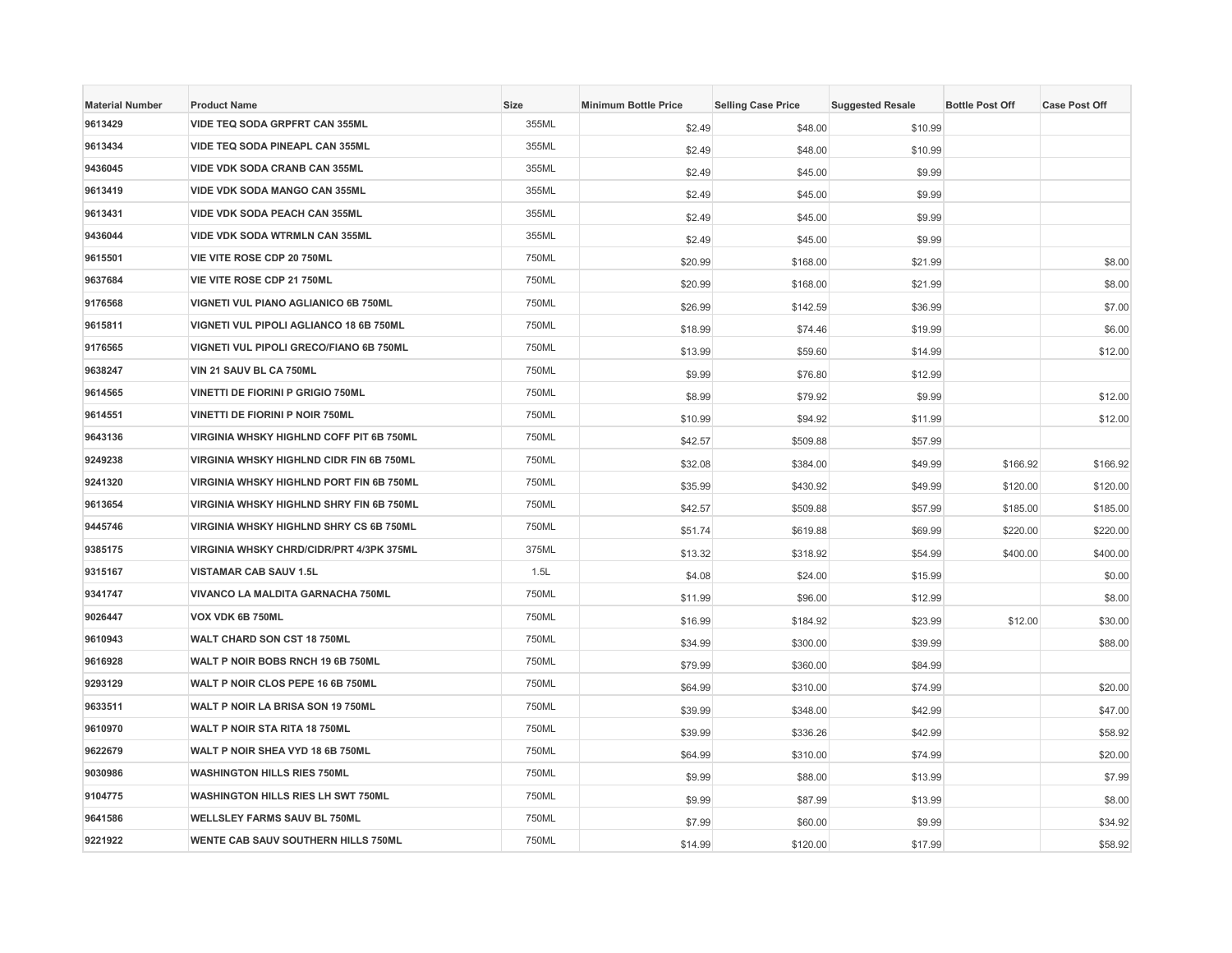| <b>Material Number</b> | <b>Product Name</b>                        | <b>Size</b> | <b>Minimum Bottle Price</b> | <b>Selling Case Price</b> | <b>Suggested Resale</b> | <b>Bottle Post Off</b> | <b>Case Post Off</b> |
|------------------------|--------------------------------------------|-------------|-----------------------------|---------------------------|-------------------------|------------------------|----------------------|
| 9228177                | <b>WENTE CHARD EST GROWN 750ML</b>         | 750ML       | \$10.49                     | \$108.00                  | \$14.99                 |                        | \$11.99              |
| 9221920                | <b>WENTE CHARD MORNING FOG 750ML</b>       | 750ML       | \$11.99                     | \$99.96                   | \$16.99                 | \$12.00                | \$54.96              |
| 9221943                | <b>WENTE MERLOT SANDSTONE 750ML</b>        | 750ML       | \$14.99                     | \$120.00                  | \$17.99                 |                        | \$58.92              |
| 9221947                | <b>WENTE RIES RIVERBANK 750ML</b>          | 750ML       | \$10.99                     | \$88.00                   | \$13.99                 | \$0.00                 | \$42.92              |
| 9228180                | WENTE SAUV BL LOUIS MEL 750ML              | 750ML       | \$11.99                     | \$99.96                   | \$16.99                 | \$12.00                | \$54.96              |
| 9228176                | <b>WENTE CAB SAUV WETMORE 750ML</b>        | 750ML       | \$24.99                     | \$207.99                  | \$29.99                 |                        | \$32.00              |
| 9228175                | <b>WENTE CAB SAUV NTH DEGREE 6B 750ML</b>  | 750ML       | \$65.39                     | \$391.86                  | \$99.99                 | \$8.00                 | \$8.00               |
| 9292967                | <b>WENTE CHARD ERICS SM LOT 750ML</b>      | 750ML       | \$20.08                     | \$180.00                  | \$29.99                 |                        | \$60.00              |
| 9228178                | <b>WENTE CHARD NTH DEGREE 6B 750ML</b>     | 750ML       | \$42.99                     | \$199.99                  | \$63.99                 |                        | \$56.00              |
| 9407807                | <b>WENTE CHARD RIVA 12B 375ML</b>          | 375ML       | \$10.99                     | \$96.00                   | \$15.99                 |                        | \$28.00              |
| 9221923                | <b>WENTE CHARD RIVA 750ML</b>              | 750ML       | \$17.99                     | \$147.92                  | \$21.99                 |                        | \$67.00              |
| 9228179                | <b>WENTE P NOIR RIVA 750ML</b>             | 750ML       | \$24.99                     | \$207.99                  | \$29.99                 |                        | \$32.00              |
| 9611317                | <b>WESAKE SAKE CAN 6/4PK 250ML</b>         | 250ML       | \$2.07                      | \$49.00                   | \$24.99                 | \$0.00                 | \$0.00               |
| 9623166                | WESTERN SON BLUEB MINT LMNADE 6/4P 200ML   | 200ML       | \$2.74                      | \$48.00                   | \$10.99                 | \$0.25                 | \$17.46              |
| 9623716                | <b>WESTERN SON CKTL BLUEB LMNADE 1.75L</b> | 1.75L       | \$18.99                     | \$85.00                   | \$19.99                 |                        | \$28.46              |
| 9623258                | <b>WESTERN SON CKTL LMNADE 1.75L</b>       | 1.75L       | \$18.99                     | \$85.00                   | \$19.99                 |                        | \$28.46              |
| 9623214                | WESTERN SON CKTL LIME COCO PET 6/4P 200M   | 200ML       | \$2.74                      | \$48.00                   | \$10.99                 | \$0.25                 | \$17.46              |
| 9623248                | <b>WESTERN SON CKTL PEACH LMNADE 1.75L</b> | 1.75L       | \$18.99                     | \$85.00                   | \$19.99                 |                        | \$28.46              |
| 9623219                | WESTERN SON CKTL PRCK PEAR PET 6/4P 200M   | 200ML       | \$2.74                      | \$48.00                   | \$10.99                 | \$0.25                 | \$17.46              |
| 9623725                | <b>WESTERN SON CKTL STRWB LMNADE 1.75L</b> | 1.75L       | \$18.99                     | \$85.00                   | \$19.99                 |                        | \$28.46              |
| 9623209                | WESTERN SON CKTL WTRMLN CUC PET 6/4 200M   | 200ML       | \$2.74                      | \$48.00                   | \$10.99                 | \$0.25                 | \$17.46              |
| 9607873                | WESTERN SON SPKD ICE MX PET 8/12PK 100ML   | 100ML       | \$1.25                      | \$106.37                  | \$18.99                 |                        | \$5.60               |
| 9257811                | <b>WESTERN SON VDK 1.75L</b>               | 1.75L       | \$18.99                     | \$107.96                  | \$24.99                 | \$36.00                | \$41.50              |
| 9331561                | WESTERN SON VDK 6/10PK 50ML                | 50ML        | \$0.58                      | \$66.60                   | \$0.99                  | \$11.40                | \$11.40              |
| 9257810                | <b>WESTERN SON VDK 750ML</b>               | 750ML       | \$11.32                     | \$134.92                  | \$17.99                 | \$26.00                | \$26.00              |
| 9607469                | <b>WESTERN SON VDK BLUEB 1.75L</b>         | 1.75L       | \$18.99                     | \$107.96                  | \$24.99                 | \$36.00                | \$41.50              |
| 9607530                | WESTERN SON VDK BLUEB PET 6/10PK 50ML      | 50ML        | \$0.58                      | \$66.60                   | \$0.99                  | \$11.40                | \$11.40              |
| 9618382                | WESTERN SON VDK BLUEB 750ML                | 750ML       | \$11.32                     | \$134.92                  | \$17.99                 | \$26.00                | \$26.00              |
| 9607756                | <b>WESTERN SON VDK CUCUM 1.75L</b>         | 1.75L       | \$18.99                     | \$107.96                  | \$24.99                 | \$36.00                | \$41.50              |
| 9607758                | WESTERN SON VDK CUCUM PET 6/10PK 50ML      | 50ML        | \$0.58                      | \$66.60                   | \$1.29                  | \$11.40                | \$11.40              |
| 9618393                | <b>WESTERN SON VDK CUCUM 750ML</b>         | 750ML       | \$11.32                     | \$134.92                  | \$17.99                 | \$26.00                | \$26.00              |
| 9607513                | <b>WESTERN SON VDK LEMON 1.75L</b>         | 1.75L       | \$18.99                     | \$107.96                  | \$24.99                 | \$36.00                | \$41.50              |
| 9609178                | WESTERN SON VDK LEMON PET 6/10PK 50ML      | 50ML        | \$0.58                      | \$66.60                   | \$0.99                  | \$11.40                | \$11.40              |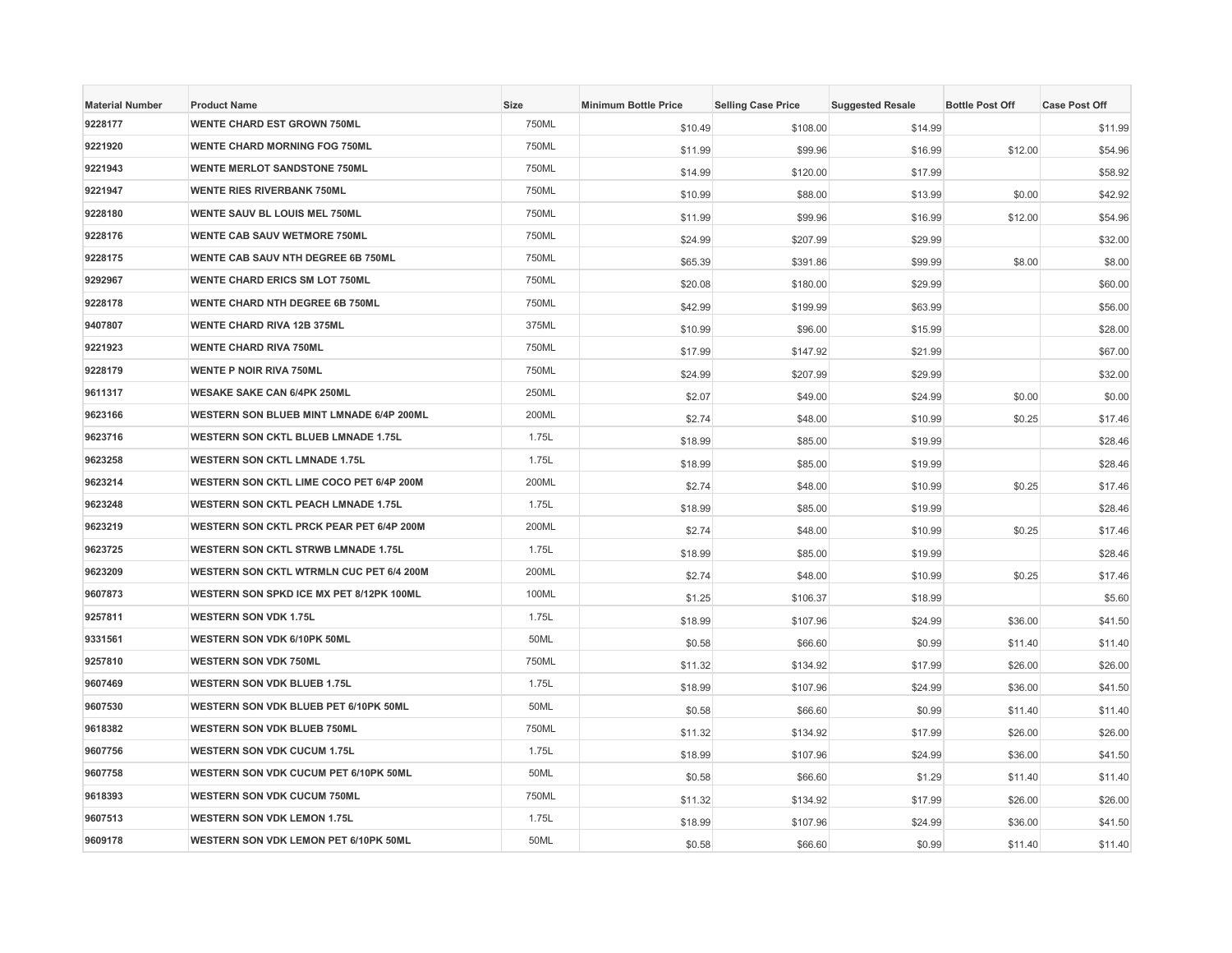| <b>Material Number</b> | <b>Product Name</b>                             | Size  | <b>Minimum Bottle Price</b> | <b>Selling Case Price</b> | <b>Suggested Resale</b> | <b>Bottle Post Off</b> | <b>Case Post Off</b> |
|------------------------|-------------------------------------------------|-------|-----------------------------|---------------------------|-------------------------|------------------------|----------------------|
| 9618464                | <b>WESTERN SON VDK LEMON 750ML</b>              | 750ML | \$11.32                     | \$134.92                  | \$17.99                 | \$26.00                | \$26.00              |
| 9607517                | <b>WESTERN SON VDK LIME 1.75L</b>               | 1.75L | \$18.99                     | \$107.96                  | \$24.99                 | \$36.00                | \$41.50              |
| 9607519                | WESTERN SON VDK LIME PET 6/10PK 50ML            | 50ML  | \$0.58                      | \$66.60                   | \$0.99                  | \$11.40                | \$11.40              |
| 9618379                | <b>WESTERN SON VDK LIME 750ML</b>               | 750ML | \$11.32                     | \$134.92                  | \$17.99                 | \$26.00                | \$26.00              |
| 9607622                | <b>WESTERN SON VDK PEACH 1.75L</b>              | 1.75L | \$18.99                     | \$107.96                  | \$24.99                 | \$36.00                | \$41.50              |
| 9607621                | WESTERN SON VDK PEACH PET 6/10PK 50ML           | 50ML  | \$0.58                      | \$66.60                   | \$0.99                  | \$11.40                | \$11.40              |
| 9618459                | <b>WESTERN SON VDK PEACH 750ML</b>              | 750ML | \$11.32                     | \$134.92                  | \$17.99                 | \$26.00                | \$26.00              |
| 9607625                | WESTERN SON VDK PRICKLY PEAR 1.75L              | 1.75L | \$18.99                     | \$107.96                  | \$24.99                 | \$36.00                | \$41.50              |
| 9258295                | WESTERN SON VDK PRICKLY PR PET 6/10 50ML        | 50ML  | \$0.58                      | \$66,60                   | \$0.99                  | \$11.40                | \$11.40              |
| 9618460                | <b>WESTERN SON VDK PRICKLY PEAR 750ML</b>       | 750ML | \$11.32                     | \$134.92                  | \$17.99                 | \$26.00                | \$26.00              |
| 9607668                | <b>WESTERN SON VDK RASPB 1.75L</b>              | 1.75L | \$18.99                     | \$107.96                  | \$24.99                 | \$36.00                | \$41.50              |
| 9607716                | WESTERN SON VDK RASPB PET 6/10PK 50ML           | 50ML  | \$0.58                      | \$66.60                   | \$0.99                  | \$11.40                | \$11.40              |
| 9618462                | <b>WESTERN SON VDK RASPB 750ML</b>              | 750ML | \$11.32                     | \$134.92                  | \$17.99                 | \$26.00                | \$26.00              |
| 9607512                | WESTERN SON VDK RUBY RED GRPFRT 1.75L           | 1.75L | \$18.99                     | \$107.96                  | \$24.99                 | \$36.00                | \$41.50              |
| 9607511                | WESTERN SON VDK RUBY GRPFR PET 6/10 50ML        | 50ML  | \$0.58                      | \$66.60                   | \$0.99                  | \$11.40                | \$11.40              |
| 9618395                | WESTERN SON VDK RUBY RED GRPFRT 750ML           | 750ML | \$11.32                     | \$134.92                  | \$17.99                 | \$26.00                | \$26.00              |
| 9607711                | <b>WESTERN SON VDK WTRMLN 1.75L</b>             | 1.75L | \$18.99                     | \$107.96                  | \$24.99                 | \$36.00                | \$41.50              |
| 9607713                | WESTERN SON VDK WTRMLN PET 6/10PK 50ML          | 50ML  | \$0.58                      | \$66.60                   | \$0.99                  | \$11.40                | \$11.40              |
| 9618449                | <b>WESTERN SON VDK WTRMLN 750ML</b>             | 750ML | \$11.32                     | \$134.92                  | \$17.99                 | \$26.00                | \$26.00              |
| 9164606                | <b>WESTWARD STRAIGHT WHSKY 12B 375ML</b>        | 375ML | \$28.99                     | \$693.92                  | \$39.99                 | \$36.00                | \$36.00              |
| 9336606                | WESTWARD WHSKY SNGL MALT AMER 6B 750ML          | 750ML | \$49.99                     | \$598.93                  | \$69.99                 | \$60.00                | \$60.00              |
| 9422217                | WESTWARD WHSKY SNGL BBL CDI 125 6B 750ML        | 750ML | \$69.99                     | \$838.92                  | \$99.99                 |                        |                      |
| 9622380                | <b>WESTWARD WHSKY SNGL BBL PITSTOP 6B 750ML</b> | 750ML | \$69.99                     | \$838.92                  | \$99.99                 |                        |                      |
| 9629953                | WESTWARD WHSKY SNGL BBL GREEN F 6B 750ML        | 750ML | \$69.99                     | \$838.92                  | \$99.99                 |                        |                      |
| 9628221                | WESTWARD WHSKY SNGL MALT PINOT 12B 375ML        | 375ML | \$36.49                     | \$873.84                  | \$49.99                 | \$12.00                | \$12.00              |
| 9604006                | WESTWARD WHSKY SNGLM P NOIR CSK 6B 750ML        | 750ML | \$64.99                     | \$778.92                  | \$89.99                 | \$60.00                | \$60.00              |
| 9628217                | <b>WESTWARD MALT WHSKY STOUT CASK 12B 375ML</b> | 375ML | \$36.49                     | \$873.84                  | \$49.99                 | \$12.00                | \$12.00              |
| 9405082                | WESTWARD WHSKY SNGLM STOUT CASK 6B 750ML        | 750ML | \$64.99                     | \$778.92                  | \$89.99                 | \$60.00                | \$60.00              |
| 9606529                | WHICKED WHSKY PICKLE PET 6/10PK 50ML            | 50ML  | \$0.75                      | \$39.96                   | \$0.99                  |                        |                      |
| 9606530                | <b>WHICKED WHSKY PICKLE 750ML</b>               | 750ML | \$14.99                     | \$160.92                  | \$19.99                 | \$24.00                | \$42.00              |
| 9616789                | WHISKEY ROW BRBN 100 PROOF 6B 750ML             | 750ML | \$56.99                     | \$682.92                  | \$79.99                 | \$36.00                | \$36.00              |
| 9616799                | WHISKEY ROW BRBN 4YR 6B 750ML                   | 750ML | \$19.99                     | \$238.92                  | \$27.99                 | \$24.00                | \$24.00              |
| 9616798                | WHISKEY ROW BRBN SHIPPINGPORT 6B 750ML          | 750ML | \$42.99                     | \$514.92                  | \$58.99                 | \$36.00                | \$36.00              |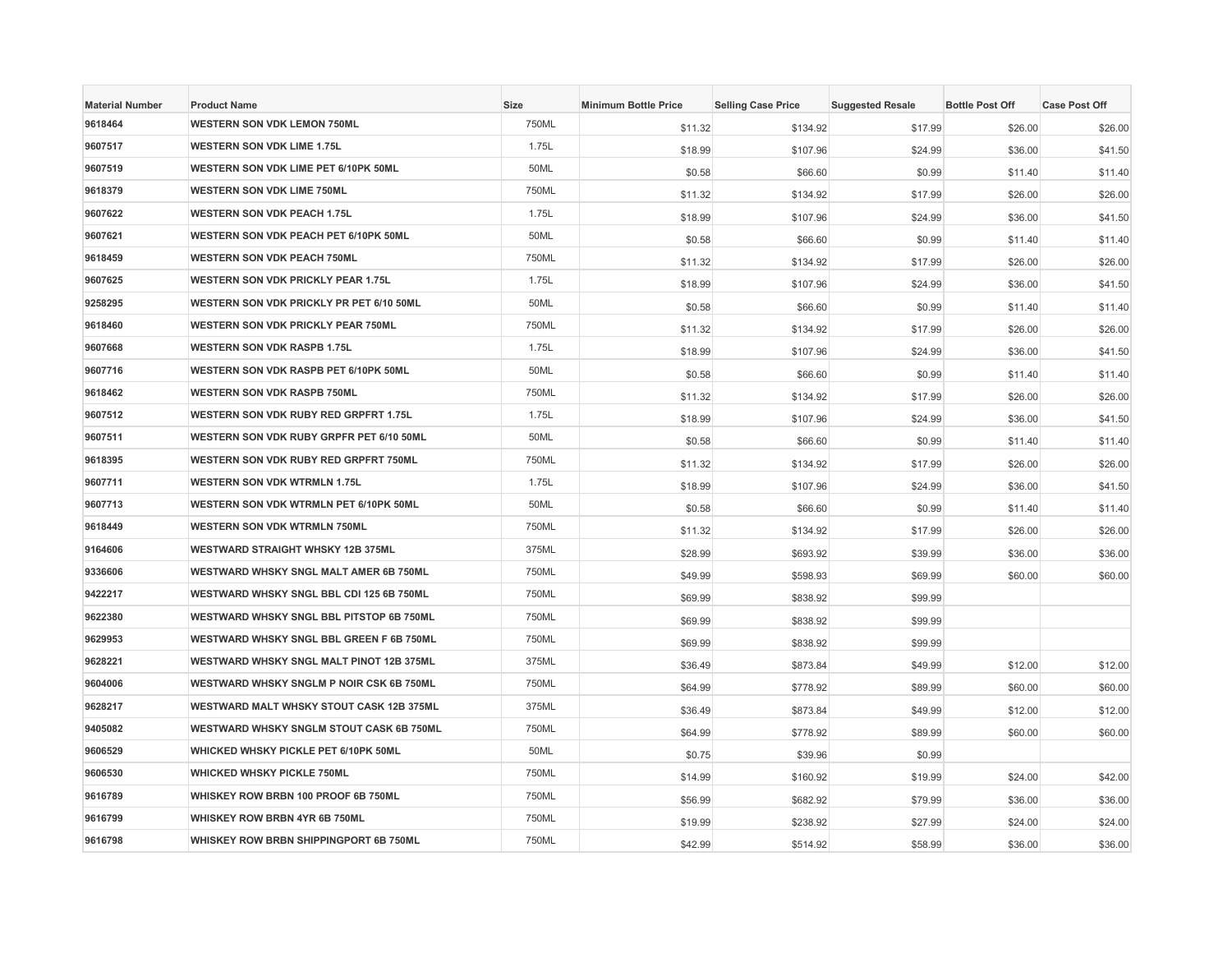| <b>Material Number</b> | <b>Product Name</b>                             | Size  | <b>Minimum Bottle Price</b> | <b>Selling Case Price</b> | <b>Suggested Resale</b> | <b>Bottle Post Off</b> | <b>Case Post Off</b> |
|------------------------|-------------------------------------------------|-------|-----------------------------|---------------------------|-------------------------|------------------------|----------------------|
| 9257146                | WHISTLEPIG RYE 10YR 100 12B 375ML               | 375ML | \$34.99                     | \$837.92                  | \$44.99                 | \$24.00                | \$24.00              |
| 9445871                | WHISTLEPIG RYE 10YR 100 2/18PK 50ML             | 50ML  | \$5.99                      | \$401.52                  | \$7.99                  | \$0.00                 | \$24.00              |
| 9183531                | WHISTLEPIG RYE 10YR 100 6B 750ML                | 750ML | \$62.99                     | \$706.92                  | \$81.49                 | \$12.00                | \$60.00              |
| 9394093                | WHISTLEPIG RYE 10YR SBBL TWM 121 6B 750M        | 750ML | \$78.75                     | \$944.00                  | \$109.99                | \$0.00                 | \$0.00               |
| 9394827                | WHISTLEPIG RYE 10YR BBL SEL 119.9 6B 750        | 750ML | \$78.75                     | \$944.00                  | \$109.99                |                        | \$0.00               |
| 9447814                | WHISTLEPIG RYE 10YR SB TWM 106 6B 750ML         | 750ML | \$78.75                     | \$944.00                  | \$109.99                |                        | \$0.00               |
| 9613314                | WHISTLEPIG RYE 10YR BBL SEL MAX 6B 750ML        | 750ML | \$78.75                     | \$944.00                  | \$109.99                |                        | \$0.00               |
| 9613485                | WHISTLEPIG RYE 10YR BBL SAVRITE 6B 750ML        | 750ML | \$78.75                     | \$944.00                  | \$109.99                |                        | \$0.00               |
| 9614659                | WHISTLEPIG RYE 10YR TWM NATPROG 6B 750ML        | 750ML | \$78.75                     | \$944.00                  | \$109.99                |                        | \$0.00               |
| 9628711                | WHISTLEPIG RYE 10YR SBBL SALTBR 6B 750ML        | 750ML | \$73.99                     | \$880.00                  | \$89.99                 |                        | \$0.00               |
| 9630387                | WHISTLEPIG RYE 10Y SBBL CANTER 6B 750ML         | 750ML | \$78.75                     | \$944.00                  | \$109.99                |                        | \$0.00               |
| 9634479                | WHISTLEPIG RYE 10YR TWM #133815 6B 750ML        | 750ML | \$78.75                     | \$944.00                  | \$109.99                |                        |                      |
| 9642824                | WHISTLEPIG RYE 10Y BBL SEL 106.7 6B 750         | 750ML | \$78.75                     | \$944.00                  | \$109.99                |                        |                      |
| 9642853                | WHISTLEPIG RYE 10YR BBL SEL 105.3 6B 750        | 750ML | \$78.75                     | \$944.00                  | \$109.99                |                        |                      |
| 9644299                | WHISTLEPIG RYE 10YR 109.8 SALTB 6B 750ML        | 750ML | \$78.75                     | \$944.00                  | \$109.99                |                        |                      |
| 9646583                | WHISTLEPIG RYE 10YR SB 109.5 WHSE 6B 750        | 750ML | \$78.75                     | \$944.00                  | \$109.99                |                        |                      |
| 9394829                | WHISTLEPIG RYE 12YR OLD WLD 86 6B 750ML         | 750ML | \$108.99                    | \$1,300.00                | \$138.89                | \$0.00                 | \$0.00               |
| 9394094                | WHISTLEPIG RYE 12YR BESP TWM 6B 750ML           | 750ML | \$133.41                    | \$1,600.00                | \$179.99                | \$0.00                 | \$0.00               |
| 9634447                | WHISTLEPIG RYE 12Y BESP TWM642511 6B 750        | 750ML | \$129.99                    | \$1,500.00                | \$179.99                |                        |                      |
| 9227113                | WHISTLEPIG RYE 15YR 92 3B 750ML                 | 750ML | \$166.99                    | \$2,002.92                | \$208.89                | \$0.00                 | \$216.00             |
| 9435799                | WHISTLEPIG RYE 15YR SBBL CDI 3B 750ML           | 750ML | \$225.08                    | \$2,700.00                | \$299.99                |                        | \$0.00               |
| 9387293                | WHISTLEPIG RYE 18YR 92 3B 750ML                 | 750ML | \$309.08                    | \$3,708.00                | \$399.99                | \$0.00                 | \$0.00               |
| 9613488                | WHISTLEPIG RYE 18YR S PEIRCE 92 3B 750ML        | 750ML | \$309.08                    | \$3,708.00                | \$399.99                | \$0.00                 | \$0.00               |
| 9628606                | WHISTLEPIG RYE 18YR CDI 3B 750ML                | 750ML | \$299.99                    | \$3,598.92                | \$399.99                |                        |                      |
| 9617350                | WHISTLEPIG BRBN BEYOND BONDED 6B 750ML          | 750ML | \$77.99                     | \$934.92                  | \$99.99                 |                        |                      |
| 9620985                | WHISTLEPIG RYE FARMSTOCK TWM 6B 750ML           | 750ML | \$56.99                     | \$670.92                  | \$72.99                 | \$36.00                | \$48.00              |
| 9379711                | <b>WHISTLEPIG RYE FARMSTOCK CROP#3 6B 750ML</b> | 750ML | \$56.99                     | \$670.92                  | \$72.99                 | \$36.00                | \$48.00              |
| 9609888                | WHISTLEPIG RYE PIGGYBACK 4/18PK 50ML            | 50ML  | \$3.91                      | \$275.52                  | \$5.49                  | \$150.00               | \$150.00             |
| 9361173                | <b>WHISTLEPIG RYE PIGGYBACK 6B 750ML</b>        | 750ML | \$37.49                     | \$424.92                  | \$49.99                 | \$30.00                | \$54.00              |
| 9629065                | WHISTLEPIG MAPLE SYRUP BBL AGE 6B 375ML         | 375ML | \$13.37                     | \$80.00                   | \$17.99                 |                        |                      |
| 9617348                | WHISTLEPIG RYE BEYOND BONDED 6B 750ML           | 750ML | \$77.99                     | \$934.92                  | \$99.99                 |                        |                      |
| 9640447                | <b>WHISTLEPIG RYE SMOKESTOCK 6B 750ML</b>       | 750ML | \$56.99                     | \$670.92                  | \$72.99                 | \$36.00                | \$48.00              |
| 9415673                | <b>WHISTLER IRISH CRM 6B 750ML</b>              | 750ML | \$20.99                     | \$125.46                  | \$27.99                 | \$24.00                | \$24.00              |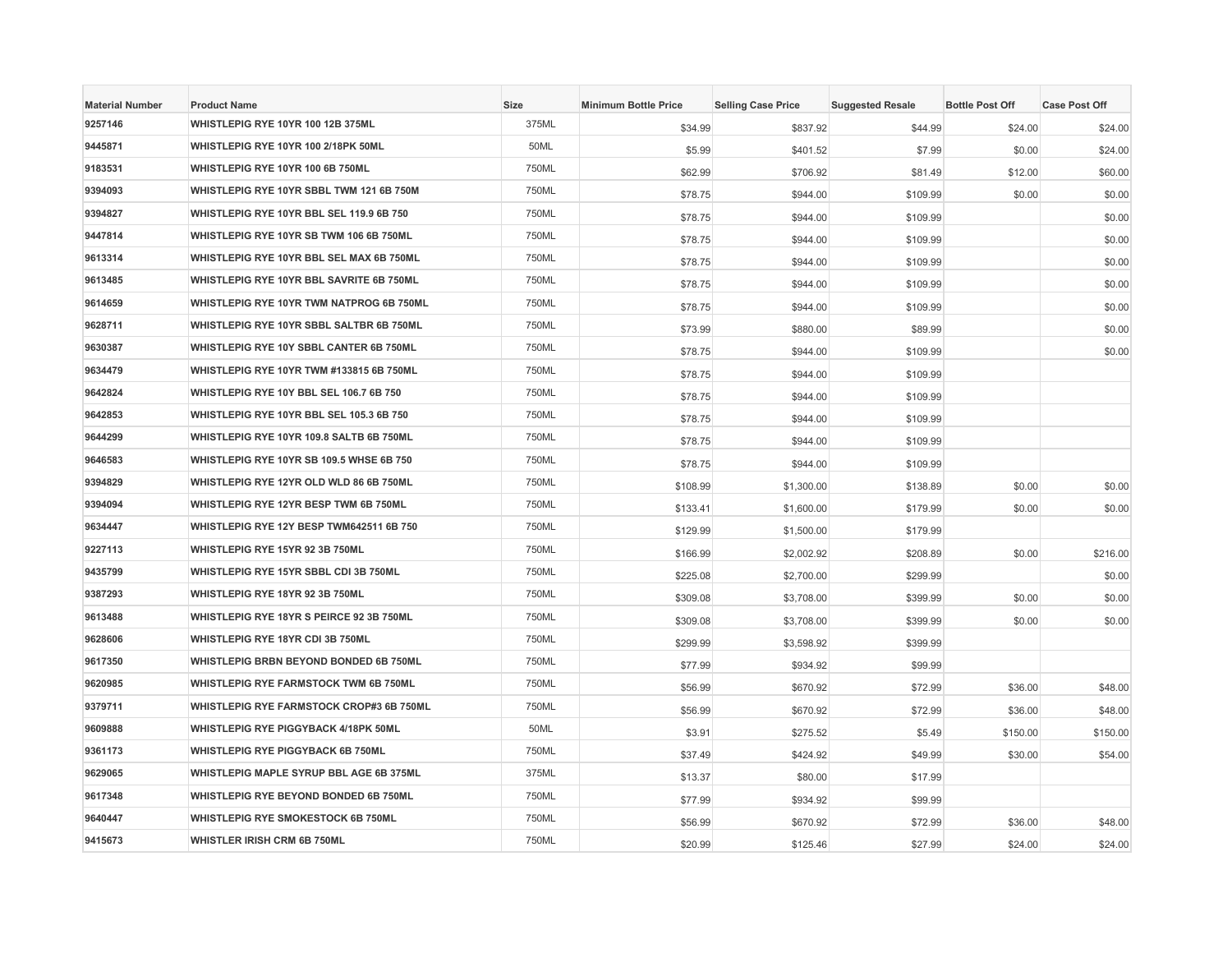| <b>Material Number</b> | <b>Product Name</b>                      | Size  | <b>Minimum Bottle Price</b> | <b>Selling Case Price</b> | <b>Suggested Resale</b> | <b>Bottle Post Off</b> | <b>Case Post Off</b> |
|------------------------|------------------------------------------|-------|-----------------------------|---------------------------|-------------------------|------------------------|----------------------|
| 9415672                | WHISTLER IRISH WHSKY HONEY 6B 750ML      | 750ML | \$20.99                     | \$250.92                  | \$27.99                 | \$48.00                | \$48.00              |
| 9446269                | WHISTLER IRISH WHSKY CALVADOS 6B 750ML   | 750ML | \$39.99                     | \$360.00                  | \$49.99                 | \$0.00                 | \$118.92             |
| 9415671                | WHISTLER IRISH WHSKY DBL OAKED 6B 750ML  | 750ML | \$20.99                     | \$250.92                  | \$27.99                 | \$48.00                | \$48.00              |
| 9379575                | WHISTLER IRISH WHSKY STOUT 6B 750ML      | 750ML | \$39.99                     | \$360.00                  | \$49.99                 | \$0.00                 | \$118.92             |
| 9353669                | WHITEHAVEN SAUV BL MARLB 12B 375ML       | 375ML | \$8.08                      | \$96.01                   | \$11.99                 |                        |                      |
| 9076053                | WHITEHAVEN SAUV BL MARLB SEL 6B 750ML    | 750ML | \$11.41                     | \$67.80                   | \$13.99                 |                        |                      |
| 9265118                | WHITEHAVEN SAUV BL MARLB STLV 750ML      | 750ML | \$17.99                     | \$164.48                  | \$17.99                 |                        | \$0.00               |
| 9013091                | <b>WHITE HORSE SCOTCH 1.75L</b>          | 1.75L | \$25.99                     | \$125.67                  | \$49.99                 | \$84.00                | \$113.79             |
| 9628099                | WIDOW JANE BBRN 10YR BEVMAX CUST 6B 750M | 750ML | \$61.99                     | \$742.92                  | \$84.99                 |                        |                      |
| 9387146                | WIDOW JANE BRBN 12YR SBBL 6B 750ML       | 750ML | \$66.99                     | \$802.92                  | \$95.99                 | \$48.00                | \$48.00              |
| 9430714                | WIDOW JANE BRBN DECADENCE 91 6B 750ML    | 750ML | \$64.99                     | \$778.92                  | \$89.99                 |                        |                      |
| 9430449                | WIDOW JANE BBRN 13YR LUCKY 13 6B 750ML   | 750ML | \$72.99                     | \$874.92                  | \$99.99                 |                        | \$0.00               |
| 9281443                | WIDOW JANE BRBN 12YR BBL TWM 6B 750ML    | 750ML | \$66.99                     | \$802.92                  | \$95.99                 | \$48.00                | \$48.00              |
| 9359526                | WIDOW JANE BRBN STR NEW BT 10Y 12B 375ML | 375ML | \$28.99                     | \$693.84                  | \$39.99                 | \$48.00                | \$48.00              |
| 9171441                | WIDOW JANE BRBN STRAIGHT 10YR 6B 750ML   | 750ML | \$57.99                     | \$658.92                  | \$69.99                 | \$0.00                 | \$36.00              |
| 9359151                | WIDOW JANE RYE MASH OAK AGED 12B 375ML   | 375ML | \$19.74                     | \$471.84                  | \$26.99                 | \$74.00                | \$74.00              |
| 9180933                | WIDOW JANE RYE MASH OAK AGED 6B 750ML    | 750ML | \$35.99                     | \$430.92                  | \$49.99                 | \$48.00                | \$48.00              |
| 9180934                | WIDOW JANE RYE APLWD 6B 750ML            | 750ML | \$35.99                     | \$430.92                  | \$49.99                 | \$48.00                | \$48.00              |
| 9111773                | <b>WILD HORSE CAB SAUV 750ML</b>         | 750ML | \$17.99                     | \$144.63                  | \$28.49                 |                        | \$26.29              |
| 9058510                | <b>WILD HORSE CHARD 750ML</b>            | 750ML | \$14.99                     | \$120.51                  | \$22.49                 |                        | \$22.41              |
| 9624390                | WILD HORSE CHARD UNBRIDLED 6B 750ML      | 750ML | \$6.08                      | \$36.00                   | \$12.99                 |                        |                      |
| 9058521                | <b>WILD HORSE MERLOT 750ML</b>           | 750ML | \$14.99                     | \$120.51                  | \$22.49                 |                        | \$22.41              |
| 9058522                | <b>WILD HORSE P GRIS 750ML</b>           | 750ML | \$14.99                     | \$120.51                  | \$22.49                 |                        | \$22.41              |
| 9058523                | WILD HORSE P NOIR 750ML                  | 750ML | \$17.99                     | \$144.63                  | \$28.49                 |                        | \$26.29              |
| 9280926                | WILD SARDINIA MIRTO LIQ 6B 750ML         | 750ML | \$25.99                     | \$131.46                  | \$29.99                 | \$0.00                 | \$18.00              |
| 9280925                | <b>WILD SARDINIA VERMOUTH 6B 750ML</b>   | 750ML | \$23.99                     | \$143.46                  | \$35.99                 | \$24.00                | \$24.00              |
| 1273341                | WILD VINES MERLOT BLKB 750ML             | 750ML | \$5.99                      | \$52.25                   | \$7.99                  |                        | \$8.00               |
| 9623163                | <b>WILLAKENZIE CHARD EST 18 6B 750ML</b> | 750ML | \$28.99                     | \$124.00                  | \$32.99                 |                        | \$49.46              |
| 9022764                | <b>WILLAKENZIE P GRIS 750ML</b>          | 750ML | \$15.99                     | \$190.92                  | \$26.99                 |                        | \$0.00               |
| 9620075                | WILLAKENZIE P NOIR EST CUV 18 6B 750ML   | 750ML | \$34.99                     | \$209.46                  | \$49.99                 | \$60.00                | \$60.00              |
| 9612698                | WILLAKENZIE P NOIR WILLAM VLY 17 750ML   | 750ML | \$25.99                     | \$192.00                  | \$37.99                 |                        | \$8.00               |
| 9632442                | WILLAKENZIE P NOIR WILLAM VLY 18 6B 750M | 750ML | \$36.99                     | \$140.00                  | \$38.99                 |                        | \$60.00              |
| 9617842                | WILLAKENZIE ROSE BLEND WILL VLY 19 750ML | 750ML | \$13.49                     | \$108.00                  | \$19.99                 |                        |                      |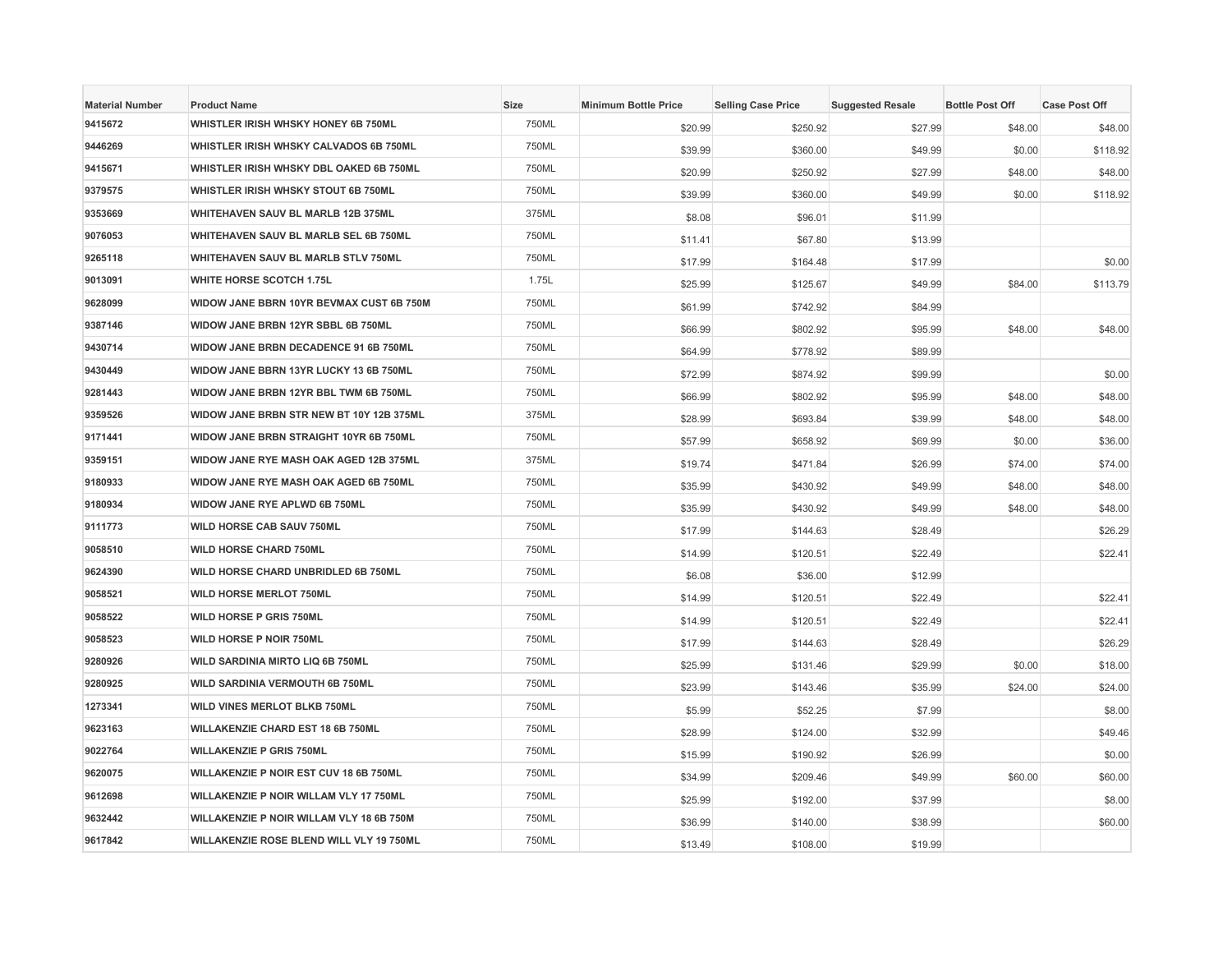| <b>Material Number</b> | <b>Product Name</b>                            | Size  | <b>Minimum Bottle Price</b> | <b>Selling Case Price</b> | <b>Suggested Resale</b> | <b>Bottle Post Off</b> | <b>Case Post Off</b> |
|------------------------|------------------------------------------------|-------|-----------------------------|---------------------------|-------------------------|------------------------|----------------------|
| 9168912                | WM HILL CAB SAUV N CST 750ML                   | 750ML | \$14.99                     | \$124.00                  | \$18.99                 |                        | \$28.67              |
| 9101091                | WM HILL CAB SAUV CENT CST 750ML                | 750ML | \$12.99                     | \$114.00                  | \$17.99                 |                        | \$0.00               |
| 9100890                | WM HILL CHARD CENT CST 750ML                   | 750ML | \$12.99                     | \$102.00                  | \$17.99                 |                        | \$0.00               |
| 9168425                | WM HILL CHARD N CST 750ML                      | 750ML | \$12.99                     | \$108.00                  | \$18.99                 |                        | \$28.59              |
| 9168426                | WM HILL MERLOT CEN CST 750ML                   | 750ML | \$12.99                     | \$108.00                  | \$18.99                 |                        | \$28.59              |
| 9189517                | WM HILL P NOIR CENT CST 750ML                  | 750ML | \$14.99                     | \$124.00                  | \$18.99                 |                        | \$28.67              |
| 9176690                | WM HILL SAUV BL N CST 750ML                    | 750ML | \$9.98                      | \$108.00                  | \$18.99                 | \$28.59                | \$28.59              |
| 1076744                | WM HILL CAB SAUV NAPA 750ML                    | 750ML | \$33.57                     | \$401.91                  | \$44.99                 | \$0.00                 | \$0.00               |
| 1077445                | WM HILL CHARD NAPA 750ML                       | 750ML | \$20.99                     | \$241.11                  | \$23.99                 | \$0.00                 | \$0.00               |
| 1233048                | WILLIAM WYCLIFF BRUT CHAMP 750ML               | 750ML | \$4.75                      | \$56.00                   | \$9.99                  |                        |                      |
| 9250258                | <b>WILLIAM WYCLIFF ROSE SPKL 750ML</b>         | 750ML | \$4.75                      | \$56.00                   | \$9.99                  |                        |                      |
| 9612577                | <b>WINDSOR CANADIAN PET 1.75L</b>              | 1.75L | \$19.99                     | \$86.96                   | \$19.99                 |                        | \$32.50              |
| 9026463                | <b>WINDSOR CANADIAN 1L</b>                     | 1L    | \$12.49                     | \$119.88                  | \$15.99                 | \$0.00                 | \$29.04              |
| 9026464                | <b>WINDSOR CANADIAN 200ML</b>                  | 200ML | \$2.99                      | \$132.00                  | \$4.99                  | \$0.00                 | \$0.00               |
| 9026465                | <b>WINDSOR CANADIAN PET 375ML</b>              | 375ML | \$5.08                      | \$120.00                  | \$6.99                  | \$4.00                 | \$4.00               |
| 9264843                | WINDSOR CANADIAN PET 12/10PK 50ML              | 50ML  | \$0.98                      | \$81.00                   | \$1.25                  |                        | \$31.80              |
| 9026467                | <b>WINDSOR CANADIAN 750ML</b>                  | 750ML | \$10.16                     | \$107.88                  | \$12.99                 | \$1.08                 | \$14.16              |
| 9153500                | WINDSOR CANADIAN BLK CHRY PET 1.75L            | 1.75L | \$19.99                     | \$86.96                   | \$19.99                 |                        | \$32.50              |
| 9628658                | WINDSOR CANADIAN BLK CHRY PET 12/10 50ML       | 50ML  | \$0.98                      | \$81.00                   | \$1.25                  |                        | \$31.80              |
| 9402443                | WINE ADVENT CALENDAR 375ML                     | 375ML | \$3.75                      | \$88.00                   | \$4.99                  |                        |                      |
| 9451091                | CNTDWN NEW YR WINE ADVENT COLL 7B 187ML        | 187ML | \$5.73                      | \$24.00                   | \$49.99                 |                        | \$16.00              |
| 9635112                | WINE VOYAGE MIX 12B 375ML                      | 375ML | \$3.75                      | \$44.00                   | \$4.99                  |                        |                      |
| 9174447                | <b>WOLFSCHMIDT VDK PET 1.75L</b>               | 1.75L | \$16.17                     | \$96.55                   | \$19.99                 |                        |                      |
| 9174445                | <b>WOLFSCHMIDT VDK PET 375ML</b>               | 375ML | \$4.99                      | \$81.20                   | \$5.59                  |                        | \$4.25               |
| 9174450                | WOLFSCHMIDT VDK 12/10PK 50ML                   | 50ML  | \$0.99                      | \$79.00                   | \$0.99                  |                        |                      |
| 9174449                | <b>WOLFSCHMIDT VDK 750ML</b>                   | 750ML | \$8.99                      | \$68.15                   | \$9.99                  |                        | \$18.37              |
| 9642716                | <b>WORKS &amp; DAYS CHARD DURREL VYD 750ML</b> | 750ML | \$46.75                     | \$560.00                  | \$69.99                 | \$36.00                | \$36.00              |
| 9642732                | <b>WORKS &amp; DAYS CHARD HEINTZ 750ML</b>     | 750ML | \$46.75                     | \$560.00                  | \$69.99                 | \$36.00                | \$36.00              |
| 9633052                | <b>WORKS &amp; DAYS P NOIR SON CST 750ML</b>   | 750ML | \$36.75                     | \$440.00                  | \$54.99                 | \$36.00                | \$36.00              |
| 9642678                | WORKS & DAYS P NOIR SPRING HILL 750ML          | 750ML | \$50.08                     | \$600.00                  | \$74.99                 | \$36.00                | \$36.00              |
| 9026475                | WRAY & NEPHEW RUM WT OVERPROOF 1.75L           | 1.75L | \$42.49                     | \$233.46                  | \$50.99                 | \$3.00                 | \$24.00              |
| 9026476                | <b>WRAY &amp; NEPHEW RUM WT OVERPROOF 1L</b>   | 1L    | \$25.62                     | \$294.48                  | \$32.99                 | \$12.00                | \$24.00              |
| 9161691                | WRAY & NEPHEW RUM WT OVERPROOF 24B 200ML       | 200ML | \$5.74                      | \$243.12                  | \$7.59                  |                        | \$18.00              |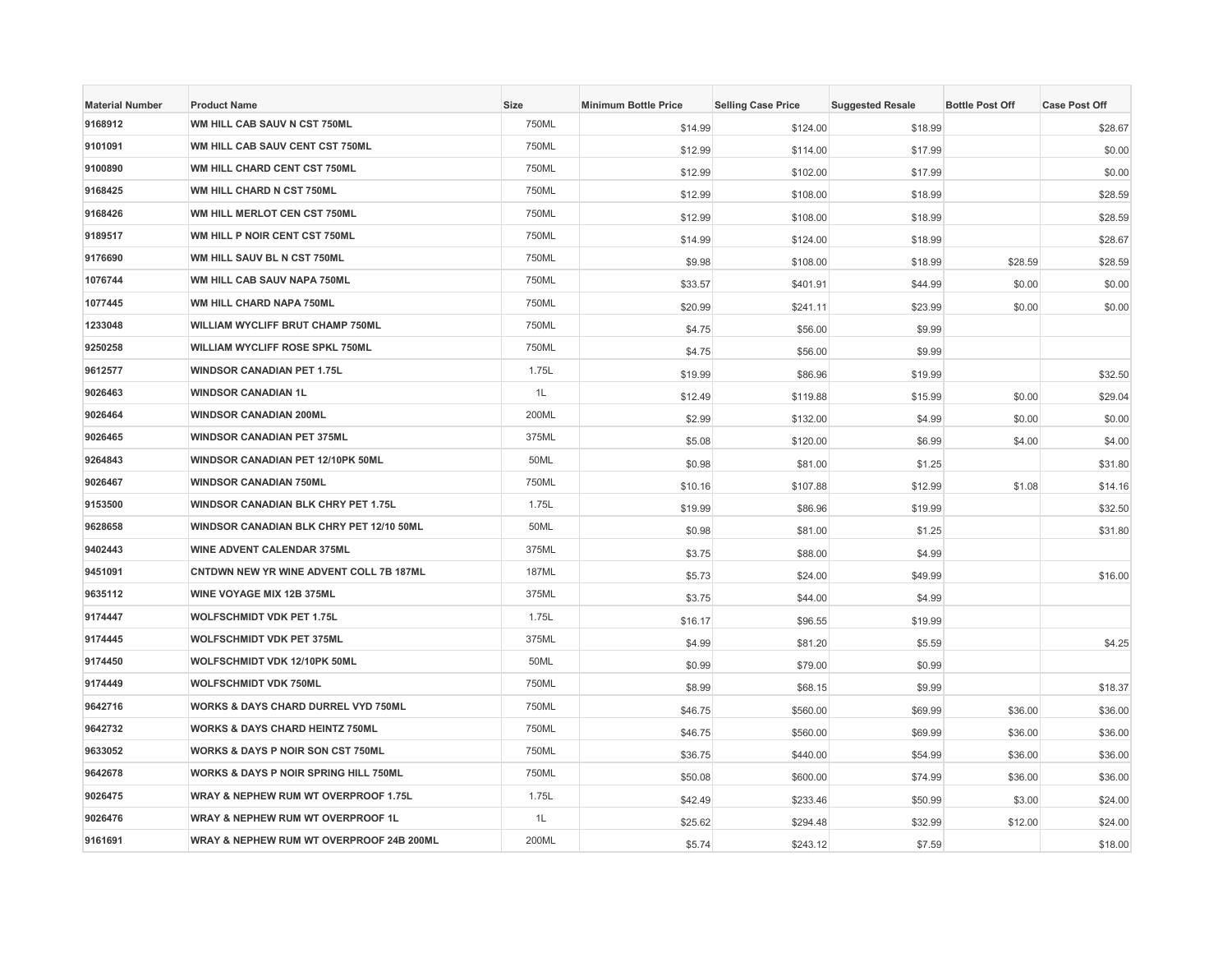| <b>Material Number</b> | <b>Product Name</b>                      | <b>Size</b> | <b>Minimum Bottle Price</b> | <b>Selling Case Price</b> | <b>Suggested Resale</b> | <b>Bottle Post Off</b> | <b>Case Post Off</b> |
|------------------------|------------------------------------------|-------------|-----------------------------|---------------------------|-------------------------|------------------------|----------------------|
| 9026478                | WRAY & NEPHEW RUM WT OVERPROOF 375ML     | 375ML       | \$10.74                     | \$226.08                  | \$13.99                 |                        | \$24.00              |
| 9015287                | WRAY & NEPHEW RUM WT OVERPROOF 50ML      | 50ML        | \$1.68                      | \$180.00                  | \$2.29                  | \$0.00                 | \$12.00              |
| 9020136                | WRAY & NEPHEW RUM WT OVERPROOF 750ML     | 750ML       | \$20.49                     | \$226.92                  | \$24.99                 | \$6.00                 | \$24.00              |
| 9609960                | WULIANGYE RICE LIQ 6B 750ML              | 750ML       | \$172.99                    | \$1,031.95                | \$249.99                |                        |                      |
| 9620104                | YAMATO TAKEDA SHING JAPAN WHSKY 6B 750ML | 750ML       | \$100.08                    | \$1,200.00                | \$114.99                |                        |                      |
| 9631755                | YANGARRA EST GRENACHE OVITEL 19 6B 750ML | 750ML       | \$59.99                     | \$269.96                  | \$79.99                 |                        | \$89.50              |
| 9158954                | YELLOW TAIL BIG BOLD RED 1.5L            | 1.5L        | \$11.98                     | \$71.40                   | \$16.99                 |                        |                      |
| 9158955                | YELLOW TAIL BIG BOLD RED 750ML           | 750ML       | \$6.99                      | \$82.92                   | \$9.99                  |                        |                      |
| 9013143                | YELLOW TAIL CAB SAUV/MERLOT 1.5L         | 1.5L        | \$11.98                     | \$71.40                   | \$16.99                 |                        | \$0.00               |
| 9013142                | YELLOW TAIL CAB SAUV/MERLOT 750ML        | 750ML       | \$6.99                      | \$82.92                   | \$9.99                  |                        |                      |
| 9013141                | YELLOW TAIL CAB SAUV 1.5L                | 1.5L        | \$11.98                     | \$71.40                   | \$16.99                 |                        | \$0.00               |
| 9013140                | YELLOW TAIL CAB SAUV 750ML               | 750ML       | \$6.99                      | \$82.92                   | \$9.99                  |                        |                      |
| 9619445                | YELLOW TAIL CAB SAUV WHSKY BBL AGED 750M | 750ML       | \$9.99                      | \$118.92                  | \$14.99                 |                        |                      |
| 9013145                | YELLOW TAIL CHARD 1.5L                   | 1.5L        | \$11.98                     | \$71.40                   | \$16.99                 |                        | \$0.00               |
| 9013144                | YELLOW TAIL CHARD 750ML                  | 750ML       | \$6.99                      | \$82.92                   | \$9.99                  |                        |                      |
| 9103663                | YELLOW TAIL CHARD CRISP 1.5L             | 1.5L        | \$11.98                     | \$71.40                   | \$16.99                 |                        |                      |
| 9103664                | YELLOW TAIL CHARD CRISP 750ML            | 750ML       | \$6.99                      | \$82.92                   | \$9.99                  |                        |                      |
| 9371534                | YELLOW TAIL JAMMY RED ROO 1.5L           | 1.5L        | \$11.98                     | \$71.40                   | \$16.99                 |                        |                      |
| 9371533                | YELLOW TAIL JAMMY RED ROO 750ML          | 750ML       | \$6.99                      | \$82.92                   | \$9.99                  |                        |                      |
| 9013147                | YELLOW TAIL MERLOT 1.5L                  | 1.5L        | \$11.98                     | \$71.40                   | \$16.99                 |                        | \$0.00               |
| 9013146                | YELLOW TAIL MERLOT 750ML                 | 750ML       | \$6.99                      | \$82.92                   | \$9.99                  |                        |                      |
| 9123764                | YELLOW TAIL MOSCATO 1.5L                 | 1.5L        | \$11.98                     | \$71.40                   | \$16.99                 |                        | \$0.00               |
| 9123761                | YELLOW TAIL MOSCATO 750ML                | 750ML       | \$6.99                      | \$82.92                   | \$9.99                  |                        |                      |
| 9159013                | <b>YELLOW TAIL PINK MOSCATO 1.5L</b>     | 1.5L        | \$11.98                     | \$71.40                   | \$16.99                 |                        | \$0.00               |
| 9159012                | YELLOW TAIL PINK MOSCATO 750ML           | 750ML       | \$6.99                      | \$82.92                   | \$9.99                  |                        |                      |
| 9018985                | YELLOW TAIL P GRIGIO 1.5L                | 1.5L        | \$11.98                     | \$71.40                   | \$16.99                 |                        | \$0.00               |
| 9013156                | YELLOW TAIL P GRIGIO 750ML               | 750ML       | \$6.99                      | \$82.92                   | \$9.99                  |                        |                      |
| 9056520                | YELLOW TAIL P NOIR 1.5L                  | 1.5L        | \$11.98                     | \$71.40                   | \$16.99                 |                        | \$0.00               |
| 9013157                | YELLOW TAIL P NOIR 750ML                 | 750ML       | \$6.99                      | \$82.92                   | \$9.99                  |                        |                      |
| 9619449                | YELLOW TAIL RED BLEND WHSKY BBL AGED 750 | 750ML       | \$9.99                      | \$118.92                  | \$14.99                 |                        |                      |
| 9013149                | YELLOW TAIL RIES 1.5L                    | 1.5L        | \$11.98                     | \$71.40                   | \$16.99                 |                        | \$0.00               |
| 9013148                | YELLOW TAIL RIES 750ML                   | 750ML       | \$6.99                      | \$82.92                   | \$9.99                  |                        |                      |
| 9342665                | <b>YELLOW TAIL ROSE 1.5L</b>             | 1.5L        | \$11.98                     | \$71.40                   | \$16.99                 |                        | \$0.00               |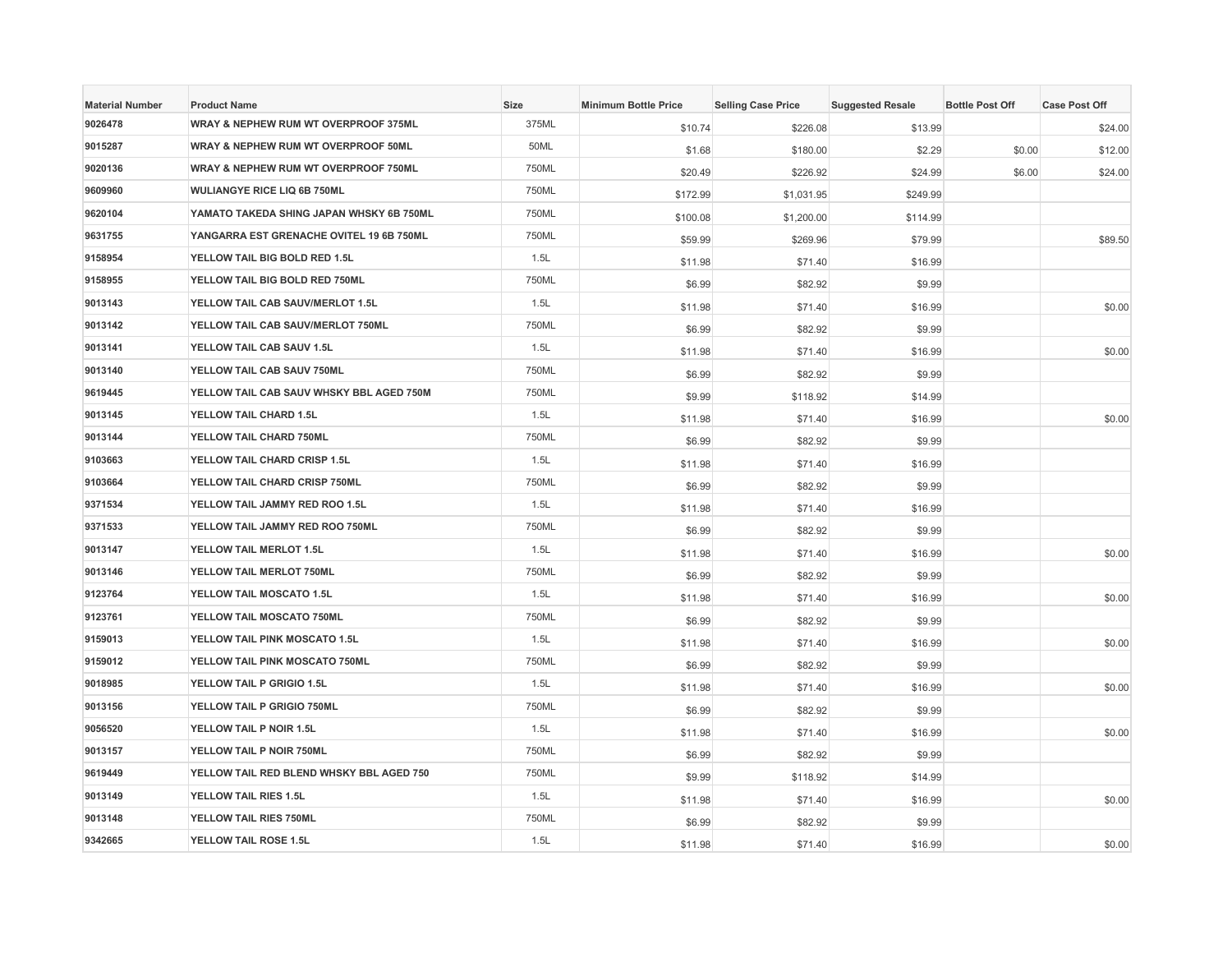| <b>Material Number</b> | <b>Product Name</b>                      | Size  | <b>Minimum Bottle Price</b> | <b>Selling Case Price</b> | <b>Suggested Resale</b> | <b>Bottle Post Off</b> | <b>Case Post Off</b> |
|------------------------|------------------------------------------|-------|-----------------------------|---------------------------|-------------------------|------------------------|----------------------|
| 9018522                | YELLOW TAIL ROSE 750ML                   | 750ML | \$6.99                      | \$82.92                   | \$9.99                  |                        |                      |
| 9185596                | YELLOW TAIL SANGRIA BL 1.5L              | 1.5L  | \$11.98                     | \$71.40                   | \$16.99                 |                        | \$0.00               |
| 9185597                | YELLOW TAIL SANGRIA BL 750ML             | 750ML | \$6.99                      | \$82.92                   | \$9.99                  |                        |                      |
| 9165154                | YELLOW TAIL SANGRIA RED 1.5L             | 1.5L  | \$11.98                     | \$71.40                   | \$16.99                 |                        | \$0.00               |
| 9165153                | YELLOW TAIL SANGRIA RED 750ML            | 750ML | \$6.99                      | \$82.92                   | \$9.99                  |                        |                      |
| 9103662                | YELLOW TAIL SAUV BL 1.5L                 | 1.5L  | \$11.98                     | \$71.40                   | \$16.99                 |                        | \$0.00               |
| 9088131                | YELLOW TAIL SAUV BL 750ML                | 750ML | \$6.99                      | \$82.92                   | \$9.99                  |                        |                      |
| 9013151                | YELLOW TAIL SHIRAZ 1.5L                  | 1.5L  | \$11.98                     | \$71.40                   | \$16.99                 |                        | \$0.00               |
| 9013150                | YELLOW TAIL SHIRAZ 750ML                 | 750ML | \$6.99                      | \$82.92                   | \$9.99                  |                        |                      |
| 9013153                | YELLOW TAIL SHIRAZ/CAB SAUV 1.5L         | 1.5L  | \$11.98                     | \$71.40                   | \$16.99                 |                        | \$0.00               |
| 9013152                | YELLOW TAIL SHIRAZ/CAB SAUV 750ML        | 750ML | \$6.99                      | \$82.92                   | \$9.99                  |                        |                      |
| 9259886                | YELLOW TAIL SMOOTH RED 1.5L              | 1.5L  | \$11.98                     | \$71.40                   | \$16.99                 |                        | \$0.00               |
| 9259885                | YELLOW TAIL SMOOTH RED 750ML             | 750ML | \$6.99                      | \$82.92                   | \$9.99                  |                        |                      |
| 9611795                | YELLOW TAIL PURE BRIGHT CHARD 1.5L       | 1.5L  | \$11.99                     | \$71.40                   | \$16.99                 |                        |                      |
| 9436227                | YELLOW TAIL PURE BRIGHT CHARD 750ML      | 750ML | \$6.99                      | \$82.92                   | \$9.99                  |                        |                      |
| 9611793                | YELLOW TAIL PURE BRIGHT P GRIGIO 1.5L    | 1.5L  | \$11.99                     | \$71.40                   | \$16.99                 |                        |                      |
| 9436226                | YELLOW TAIL PURE BRIGHT P GRIGIO 750ML   | 750ML | \$6.99                      | \$82.92                   | \$9.99                  |                        |                      |
| 9611794                | YELLOW TAIL PURE BRIGHT SAUV BL 1.5L     | 1.5L  | \$11.99                     | \$71.40                   | \$16.99                 |                        |                      |
| 9436224                | YELLOW TAIL PURE BRIGHT SAUV BL 750ML    | 750ML | \$6.99                      | \$82.92                   | \$9.99                  |                        |                      |
| 9040278                | YELLOW TAIL SPKL ROSE 750ML              | 750ML | \$3.08                      | \$36.00                   | \$14.99                 |                        | \$0.00               |
| 9355779                | YES WAY ROSE CAN 6/4PK 250ML             | 250ML | \$4.24                      | \$72.00                   | \$16.99                 |                        | \$27.92              |
| 9288046                | <b>YES WAY ROSE 750ML</b>                | 750ML | \$14.99                     | \$120.00                  | \$17.99                 |                        | \$58.92              |
| 9646820                | YES WAY ROSE DUSEN DUSEN ART SERIES 750M | 750ML | \$14.99                     | \$120.00                  | \$17.99                 |                        | \$58.92              |
| 9331317                | YES WAY ROSE BUBBLES 750ML               | 750ML | \$9.99                      | \$84.00                   | \$19.99                 | \$36.00                | \$36.00              |
| 9436536                | YES WAY ROSE PEACH GINGER 6/4P CAN 250ML | 250ML | \$2.24                      | \$48.00                   | \$16.99                 | \$6.00                 | \$6.00               |
| 9436534                | YES WAY ROSE PINK LMNADE 6/4PK CAN 250ML | 250ML | \$2.24                      | \$48.00                   | \$16.99                 | \$6.00                 | \$6.00               |
| 9015221                | YSIOS RIOJA RSV 6B 750ML                 | 750ML | \$19.99                     | \$100.00                  | \$24.99                 | \$0.00                 | \$19.46              |
| 9190690                | ZABU NERO D AVOLA 6B 750ML               | 750ML | \$10.99                     | \$56.07                   | \$11.99                 |                        | \$4.00               |
| 9620401                | ZAYA RUM ALTA FUERZA 6B 750ML            | 750ML | \$31.99                     | \$382.92                  | \$44.99                 |                        |                      |
| 9620403                | ZAYA RUM COCOBANA 6B 750ML               | 750ML | \$25.99                     | \$310.92                  | \$39.99                 |                        |                      |
| 9213779                | ZAYA RUM GR RSV 16YR 6B 750ML            | 750ML | \$24.99                     | \$294.92                  | \$38.99                 | \$64.00                | \$64.00              |
| 9621304                | ZENA CROWN P NOIR CONIFER 17 6B 750ML    | 750ML | \$75.08                     | \$320.00                  | \$129.99                |                        | \$130.00             |
| 9421592                | ZENA CROWN P NOIR SUM 16 6B 750ML        | 750ML | \$75.08                     | \$320.00                  | \$91.99                 |                        | \$130.00             |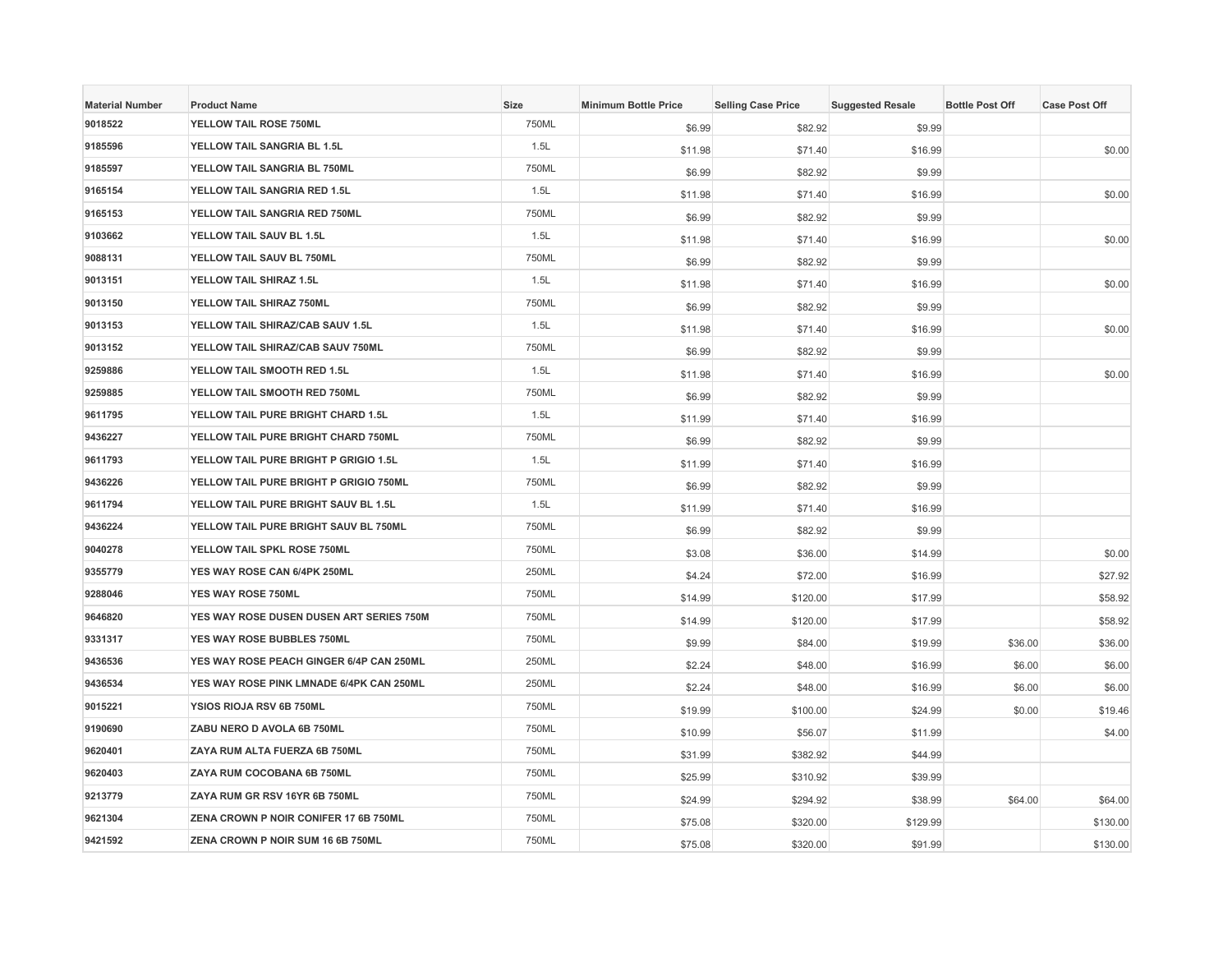| <b>Material Number</b> | <b>Product Name</b>                      | Size  | <b>Minimum Bottle Price</b> | <b>Selling Case Price</b> | <b>Suggested Resale</b> | <b>Bottle Post Off</b> | <b>Case Post Off</b> |
|------------------------|------------------------------------------|-------|-----------------------------|---------------------------|-------------------------|------------------------|----------------------|
| 9633450                | ZENA CROWN P NOIR SUM 18 6B 750ML        | 750ML | \$75.08                     | \$320.00                  | \$91.99                 |                        | \$130.00             |
| 9387113                | ZIATA CAB SAUV METEOR 3B 750ML           | 750ML | \$88.96                     | \$266.00                  | \$129.99                |                        |                      |
| 9387083                | ZIATA P NOIR RRV 6B 750ML                | 750ML | \$33.99                     | \$200.23                  | \$49.99                 |                        |                      |
| 9422853                | ZIATA RED BLEND MIA MADRE 6B 750ML       | 750ML | \$66.99                     | \$400.14                  | \$99.99                 |                        |                      |
| 9387082                | ZIATA SAUV BL 6B 750ML                   | 750ML | \$20.99                     | \$120.25                  | \$29.99                 |                        |                      |
| 9439089                | ZILLINGER REVOLUTION PINK SOLERA 750ML   | 750ML | \$19.99                     | \$171.92                  | \$24.99                 |                        | \$28.08              |
| 9439090                | ZILLINGER REVOLUTION RED SOLERA 750ML    | 750ML | \$19.99                     | \$171.92                  | \$24.99                 |                        | \$28.08              |
| 9439091                | ZILLINGER REVOLUTION WT SOLERA 750ML     | 750ML | \$19.99                     | \$171.92                  | \$24.99                 |                        | \$28.08              |
| 9266044                | ZING ZANG BLOODY MARY MIX NA PET 1.75L   | 1.75L | \$6.95                      | \$39.50                   | \$9.99                  | \$3.50                 | \$3.50               |
| 9059843                | ZING ZANG BLOODY MARY MIX NA PET 32Z     | 32Z   | \$4.68                      | \$46.25                   | \$4.89                  |                        |                      |
| 9275668                | ZING ZANG BLOODY MARY MIX CAN 4/6PK 8Z   | 8Z    | \$1.45                      | \$27.25                   | \$9.99                  | \$2.00                 | \$8.00               |
| 9619664                | ZING ZANG MARG MANGO NA ULB 6B 32Z       | 32Z   | \$4.25                      | \$23.10                   | \$4.89                  |                        |                      |
| 9298592                | ZING ZANG MARG MIX NA PET 1.75L          | 1.75L | \$6.95                      | \$39.50                   | \$9.99                  | \$3.50                 | \$3.50               |
| 9620443                | ZING ZANG MARG NA ULB 32Z                | 32Z   | \$4.68                      | \$46.25                   | \$4.89                  |                        |                      |
| 9299248                | ZING ZANG MARG MIX NA CAN 4/6PK 8Z       | 8Z    | \$1.45                      | \$27.25                   | \$9.99                  | \$2.00                 | \$8.00               |
| 9620480                | ZING ZANG PINA COLADA MIX ULB 6B 32Z     | 32Z   | \$4.25                      | \$23.10                   | \$4.89                  |                        |                      |
| 9352998                | ZING ZANG PINA COLADA MIX NA CAN 4/6P 8Z | 8Z    | \$1.45                      | \$27.25                   | \$9.99                  | \$2.00                 | \$8.00               |
| 9635488                | ZING ZANG SPICY MARG NA ULB 6B 32Z       | 32Z   | \$4.25                      | \$23.10                   | \$4.89                  |                        |                      |
| 9620507                | ZING ZANG STRWB DAIQ MIX NA ULB 6B 32Z   | 32Z   | \$4.25                      | \$23.10                   | \$4.89                  |                        |                      |
| 9352999                | ZING ZANG STRWB DAIQ MIX NA CAN 4/6PK 8Z | 8Z    | \$1.45                      | \$27.25                   | \$9.99                  | \$2.00                 | \$8.00               |
| 9620451                | ZING ZANG SWT & SOUR MIX NA ULB 6B 32Z   | 32Z   | \$4.25                      | \$23.10                   | \$4.89                  |                        |                      |
| 9353000                | ZING ZANG SWT & SOUR MIX NA CAN 4/6PK 8Z | 8Z    | \$1.45                      | \$27.25                   | \$9.99                  | \$2.00                 | \$8.00               |
| 9609622                | ZING ZANG RTD BLDY MARY CANS 6/4PK 12Z   | 12Z   | \$2.70                      | \$54.50                   | \$12.99                 |                        | \$8.44               |
| 9609623                | ZING ZANG RTD BRBN SOUR CANS 6/4PK 12Z   | 12Z   | \$2.70                      | \$54.50                   | \$12.99                 |                        | \$8.44               |
| 9635540                | ZING ZANG RTD MANGO MARG CANS 6/4PK 12Z  | 12Z   | \$2.70                      | \$54.50                   | \$12.99                 |                        | \$8.44               |
| 9609624                | ZING ZANG RTD MARG CANS 6/4PK 12Z        | 12Z   | \$2.70                      | \$54.50                   | \$12.99                 |                        | \$8.44               |
| 9441772                | <b>ZOCKER GRUNER 750ML</b>               | 750ML | \$19.99                     | \$160.00                  | \$21.99                 |                        | \$16.00              |
| 9222418                | ZUCCA AMARO RABARBARO 60 6B 750ML        | 750ML | \$22.99                     | \$137.46                  | \$29.99                 | \$0.00                 | \$0.00               |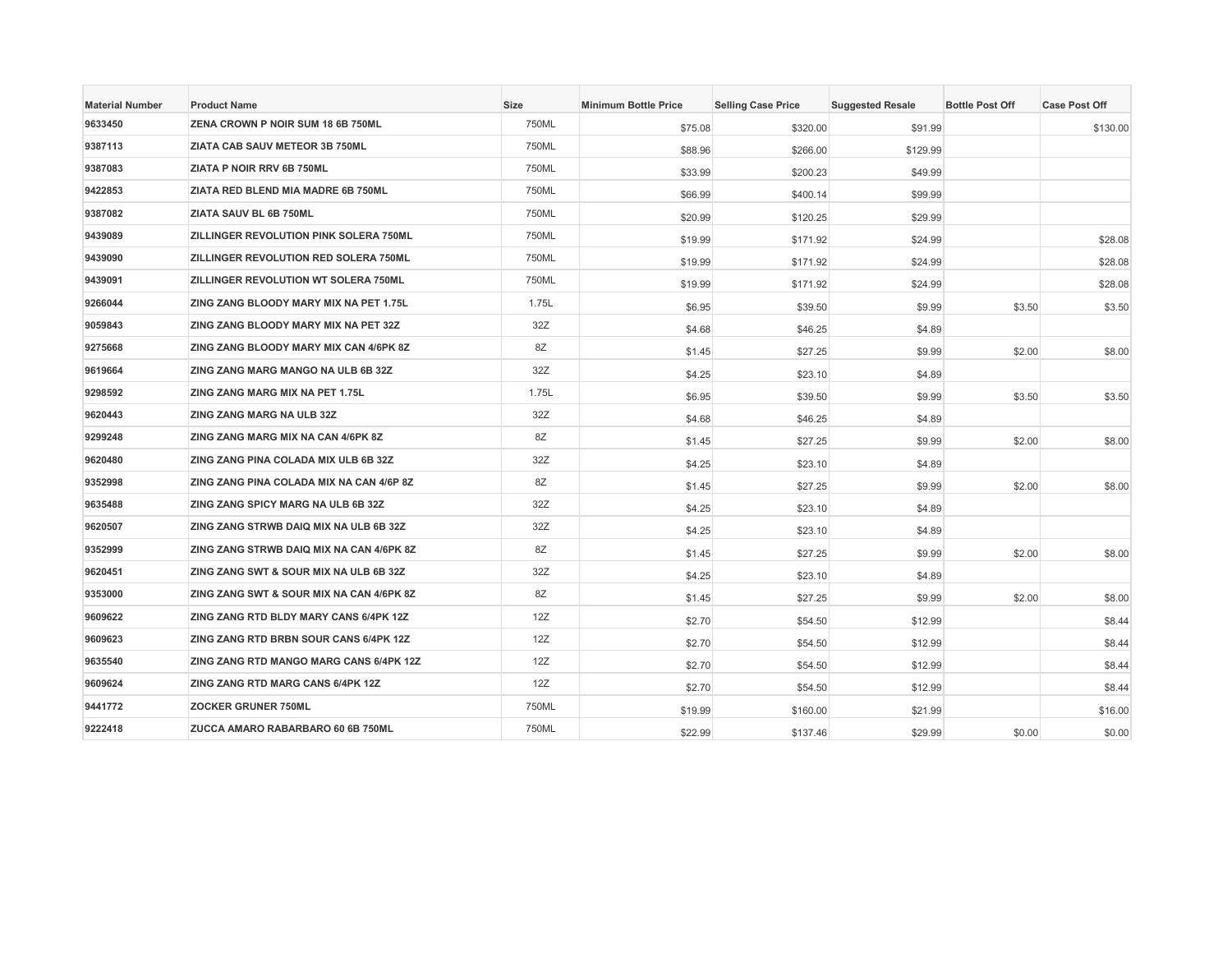| Vtg  | Product                                                                                 |     | Btl Vol  Cs Size |                      |     | Price Min Bottle |
|------|-----------------------------------------------------------------------------------------|-----|------------------|----------------------|-----|------------------|
| 2013 | De Loach Private Collection Sonoma County Zinfandel, US                                 | 750 | 12               | $116.36 \; \simeq$   |     | 9.78             |
| 2013 | De Loach Private Collection Chalk Hill Sonoma County Chardonnay, US                     | 750 | 12               | $137.36 \div$        |     | 11.53            |
| NV   | Baronesa de Vilar 20 Year Old Tawny Porto, Portugal                                     | 750 | 12               | 271.71 \$            |     | 22.72            |
| 2011 | Chateau La Gravette des Lucques Bordeaux Superieure Merlot Cabernet Sauvignon, France   | 750 | 12               | $108.10 \pm$         |     | 9.09             |
| 2014 | La Basardia Vino de la Tierra de Castilla Sauvignon Blanc, Spain                        | 750 | 12               | 52.16                | \$  | 4.43             |
| 2014 | Laithwaites Le Chai Au Quai Bordeaux Sauvignon Blanc, France                            | 750 | 12               | 87.20                | \$  | 7.35             |
| 2014 | Domaine du Mistral Cotes du Rhone Grenache Syrah, France                                | 750 | 12               | 73.16                | \$  | 6.18             |
| 2012 | Collezione di Paolo Il Corto Dei Colli Della Toscana Centrale Red Wine, Italy           | 750 | 12               | 182.96 \$            |     | 15.33            |
| 2014 | Alambrado Mendoza Malbec, Argentina                                                     | 750 | 12               | 64.52                | \$  | 5.46             |
| 2014 | The Assayer of Buena Vista Sonoma County Red Wine, US                                   | 750 | 12               | 134.48               | \$  | 11.29            |
| 2014 |                                                                                         | 750 | 12               | 44.60                | \$  |                  |
|      | Domaine de Nalys Le Dix Salmees Excellence White Chateauneuf du Pape, France            |     |                  |                      |     | 3.80             |
| 2013 | Lockwood Prestige Collection Monterey County Red Meritage, US                           | 750 | 12               | 100.88               | \$  | 8.49             |
| 2013 | Alambrado Mendoza Torrontes Pinot Grigio, Argentina                                     | 750 | 12               | 64.88                | \$  | 5.49             |
| 2014 | Domaine de la Chanade La Coste Blanche Gaillac White Wine, France                       | 750 | 12               | 76.04                | \$  | 6.42             |
| 2015 | Pierre Brecht Cremant Blanc de Noirs Pinot Noir Sparkling Wine, France                  | 750 | 12               | 134.67 \$            |     | 11.30            |
| 2010 | Los Hermanos Manzanos Reserva Red Rioja, Spain                                          | 750 | 12               | 98.96                | \$  | 8.33             |
| 2013 | Legacy Collection By DeLoach Vineyards Russian River Valley Sonoma County Zinfandel, US | 750 | 12               | $172.28 \; \text{S}$ |     | 14.44            |
| 2014 | Black St Peter Old Vine Lodi Zinfandel, US                                              | 750 | 12               | 71.48                | \$  | 6.04             |
| 2014 | Dirtyrich McLaren Vale Shiraz Cabernet Sauvignon, Australia                             | 750 | 12               | 89.96                | \$  | 7.58             |
| 2015 | Schroeder Estate Patagonia Pinot Noir, Argentina                                        | 750 | 12               | 86.60                | \$  | 7.30             |
| 2015 | Alma Andina Salta Torrontes, Argentina                                                  | 750 | 12               | 60.32                | \$  | 5.11             |
| 2013 | HJ Fabre Mendoza Malbec Gran Reserva, Argentina                                         | 750 | 12               | 138.68               | \$  | 11.64            |
| 2014 | San Lucas Mendoza Malbec Reserva, Argentina                                             | 750 | 12               | 113.48               | -\$ | 9.54             |
| 2014 | San Lucas Mendoza Cabernet Sauvignon Reserva, Argentina                                 | 750 | 12               | 111.80               | \$  | 9.40             |
| 2015 | Yarrunga Field Special Reserve South Eastern Australia White Wine, Australia            | 750 | 12               | 60.44                | \$  | 5.12             |
| 2014 | Alambrado Mendoza Cabernet Sauvignon, Argentina                                         | 750 | 12               | 75.68                | \$  | 6.39             |
|      |                                                                                         | 750 | 12               |                      | \$  |                  |
| 2014 | Ascencion Winemaker's Reserve Salta Red Wine, Argentina                                 |     |                  | 105.32               |     | 8.86             |
| 2014 | Affogato Puglia Nero di Troia Negroamaro Primitivo, Italy                               | 750 | 12               | 55.40                | \$  | 4.70             |
| 2014 | Mangan Estate South Eastern Australia Cabernet Sauvignon, Australia                     | 750 | 12               | 59.60                | \$  | 5.05             |
| 2014 | Chateau Chantalouette Red Pomerol Wine, Italy                                           | 750 | 12               | 237.80               | \$  | 19.90            |
| 2014 | Naegele Fass No. 98 Pfalz Riesling Halbtrocken, Germany                                 | 750 | 12               | 88.64                | \$  | 7.47             |
| 2015 | Pardimiglio Est! Est!! Est!!! di Montefiascone White Wine, Italy                        | 750 | 12               | 66.80                | \$  | 5.65             |
| 2014 | Cinco Manos Valle de Colchagua Pinot Noir, Chile                                        | 750 | 12               | 87.44                | \$  | 7.37             |
| 2015 | Bellarine Bay New South Wales Fiano, Australia                                          | 750 | 12               | 62.48                | \$  | 5.29             |
| 2012 | La Tirela Amarone della Volpolicella Classica Red Wine, Italy                           | 750 | 12               | 265.28               | \$  | 22.19            |
| 2010 | Altos "R" Pigeage Rioja Red Wine, Spain                                                 | 750 | 12               | 257.84               |     | \$21.57          |
| 2015 | El Bombero Carinena Grenache, Spain                                                     | 750 | 12               | 73.16                | \$  | 6.18             |
| 2013 | Tenuta di Montecucco Montecucco Passonaia Rosso, Italy                                  | 750 | 12               | 121.88               | \$  | 10.24            |
| 2008 | Palacio del Conde Gran Reserva Valencia Tempranillo, Spain                              | 750 | 12               | 62.60                | \$  | 5.30             |
| 2015 | Vignobles Canet Picpoul de Pinet White Wine, France                                     | 750 | 12               | 81.92                | \$  | 6.91             |
| 2015 | La Vida Bonita Valencia Moscatel, Spain                                                 | 750 | 12               | 54.44                | \$  | 4.62             |
| 2015 | Paolo Valle Friuli Colli Orientali Pinot Grigio, Italy                                  | 750 | 12               | 87.20                | \$  | 7.35             |
| 2015 | Il Pino Pinot Grigio delle Venezie, Italy                                               | 750 | 12               | 63.08                | \$  | 5.34             |
| 2009 | La Cantera Reserva Red Carinena Wine, Spain                                             | 750 | 12               | 64.76                | \$  | 5.48             |
| 2009 | Don Mendo Gran Reserva Carinena Red Wine, Spain                                         | 750 | 12               | 71.48                | \$  | 6.04             |
| 2013 | The Magpie Napa Valley Cabernet Sauvignon                                               | 750 | 12               | 222.68 \$ 18.64      |     |                  |
| 2012 | Ca' Vescovo Pinot Grigio delle Venezi, Italy                                            | 750 | 12               | $64.88$ \$           |     | 5.49             |
|      |                                                                                         |     |                  |                      |     |                  |
| 2014 | Monte Ronca Monte Calvarina Soave White Wine, Italy                                     | 750 | 12               | $102.92 \div$        |     | 8.66             |
| 2014 | Chateau du Clos Sainte Anne Sauvignon Blanc Semillon White Bordeaux, France             | 750 | 12               | 84.68                | \$  | 7.14             |
| 2015 | Ca' Vescovo Pinot Grigio delle Venezi, Italy                                            | 750 | 12               | 65.84                | \$  | 5.57             |
| 2014 | Gomez Cruzado Rioja Viura, Spain                                                        | 750 | 12               | 121.28               | \$  | 10.19            |
| 2015 | Tangent Block Selection Edna Valley Sauvignon Blanc, US                                 | 750 | 12               | 88.28                | \$  | 7.44             |
| 2015 | Chardonnay d'Oro Monterey County Chardonnay, US                                         | 750 | 12               | 116.36               | -\$ | 9.78             |
| 2010 | Tenuta di Tuscaia Brunello di Montalcino, Italy                                         | 750 | 12               | 295.28               | \$  | 24.69            |
| 2014 | Chateau Vieux Lartigue Saint-Emilion Grand Cru Red Wine, France                         | 750 | 12               | 188.48               |     | \$15.79          |
| 2014 | Chateau Les Vieux Ormes Lalande de Pomerol Red Wine, France                             | 750 | 12               | 196.04               | \$  | 16.42            |
| 2015 | The Essentials California Cabernet Sauvignon, US (new appellation)                      | 750 | 12               | 70.16                | \$  | 5.93             |
| 2014 | The Mission Santa Barbara County Chardonnay, US                                         | 750 | 12               | 130.28               | \$  | 10.94            |
| 2015 | Laithwaites Le Chai Au Quai Bordeaux Sauvignon Blanc, France                            | 750 | 12               | 87.20                | \$  | 7.35             |
| 2015 | Chateau la Clariere Laithwaite Castillon Cotes de Bordeaux Red Wine, France             | 750 | 12               | 299.96               | \$  | 25.08            |
| 2015 | Villa Farnia di Farnese Terre di Chieti Pecorino, Italy                                 | 750 | 12               | 73.40                | \$  | 6.20             |
| 2014 | Giesta Dao Red Wine, Portugal                                                           | 750 | 12               | 65.00                | \$  | 5.50             |
| 2014 | Black Crown Washington Cabernet Sauvignon, US                                           | 750 | 12               | 112.16               | \$  | 9.43             |
| 2014 | Windswept Columbia Valley Cabernet Sauvignon, US                                        | 750 | 12               | 112.16               | \$  | 9.43             |
| 2014 | G&C Lurton Sonoma County Red, US                                                        | 750 | 12               | 247.88               | - Ş | 20.74            |
|      |                                                                                         |     |                  |                      |     |                  |
| 2014 | Chateau Haut Langlade Montagne St Emilion Merlot Cabernet Sauvignon, France             | 750 | 12               | $123.32 \quad$ \$    |     | 10.36            |
| 2015 | Summersday Lodi Viognier Chenin Blanc, US                                               | 750 | 12               | 67.28                | \$  | 5.69             |
| 2015 | Coco Rotie McLaren Vale Syrah Viognier, Australia                                       | 750 | 12               | 107.60               | \$  | 9.05             |
| 2013 | Valle des Aigles Cotes du Roussillon Red Wine, France                                   | 750 | 12               | 143.24               | \$  | 12.02            |
| 2014 | i Corleonesi Terre Siciliane Cabernet Sauvignon, Italy                                  | 750 | 12               | 69.68                | \$  | 5.89             |
| 2014 | Le Prince de Courthezon Chateauneuf du Pape Red Wine, France                            | 750 | 12               | 192.80               |     | \$16.15          |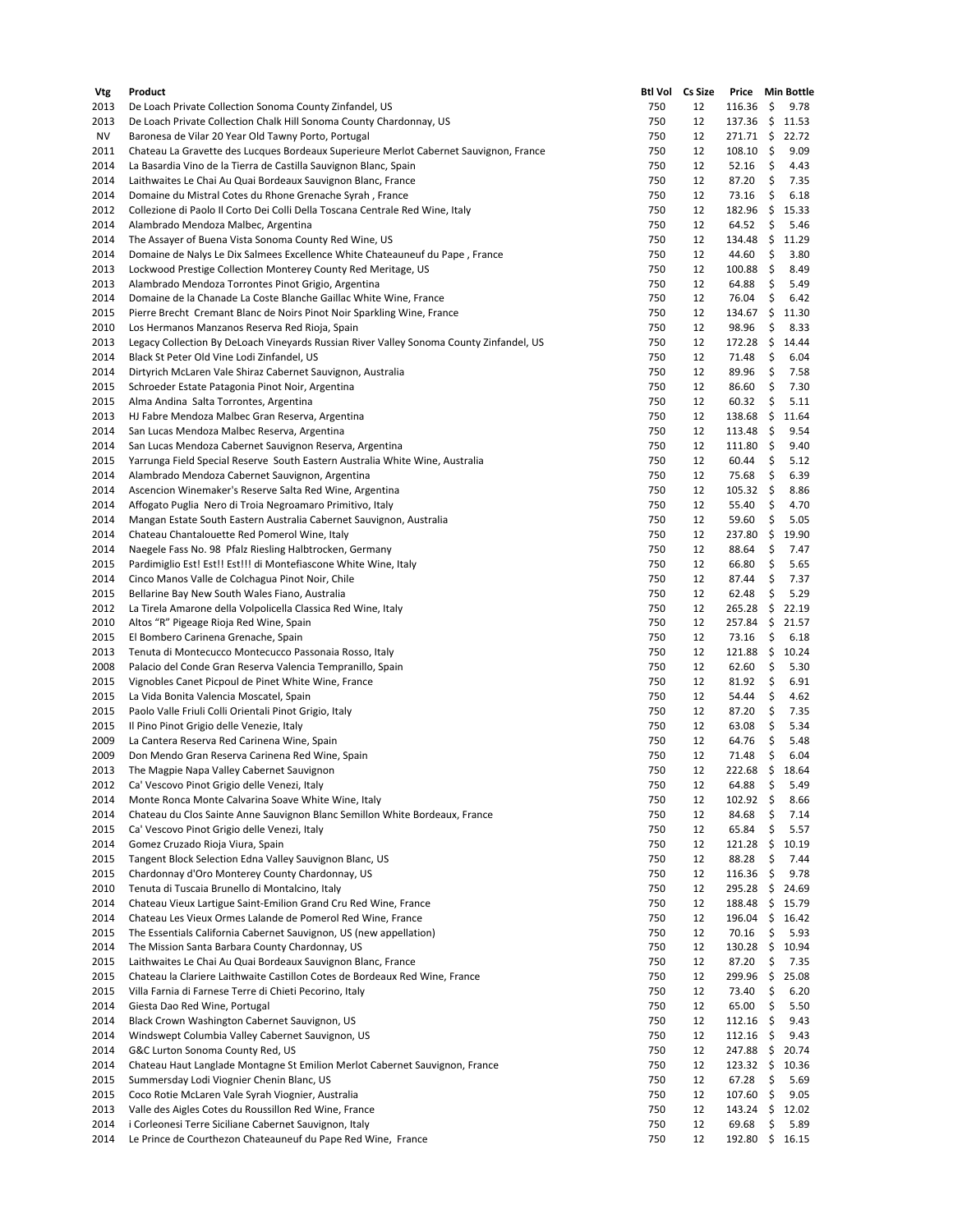| 2015      | Grande Fleur de Lyeth Reserve California Red Wine, US                                                  | 750  | 12 | 88.28               | \$   | 7.44  |
|-----------|--------------------------------------------------------------------------------------------------------|------|----|---------------------|------|-------|
| 2014      | Pedroncelli Special Selection Dry Creek Valley Zinfandel, US                                           | 750  | 12 | $103.40 \pm$        |      | 8.70  |
| 2016      | Dark Corner South Eastern Australia Durif Shiraz, Australia                                            | 750  | 12 | 62.60               | \$   | 5.30  |
| 2015      | Monte Ronca Monte Calvarina Soave White Wine, Italy                                                    | 750  | 12 | $102.92 \div$       |      | 8.66  |
| 2015      | Monte Ronca Gardellino Soave White Wine, Italy                                                         | 750  | 12 | $150.20\frac{1}{5}$ |      | 12.60 |
| 2015      | Valoroso Vinho Regional Peninsula de Setubal Chardonnay, Portugal                                      | 750  | 12 | 67.52               | \$   | 5.71  |
| 2014      | Raymond District Collection The Bench Press Raymond Rutherford Napa Cabernet Sauvignon, US             | 750  | 12 | 267.56              | -\$  | 22.38 |
| 2011      | Monteguelfo Vino Nobile di Montepulciano Red Wine, Italy                                               | 750  | 12 | 117.92              | \$   | 9.91  |
|           |                                                                                                        | 750  | 12 |                     |      |       |
| NV        | Abbesse de Loire Cremant Blanc Sparkling Wine, France (2672716)                                        |      |    | 97.83               | \$   | 8.23  |
| <b>NV</b> | Didier Chopin Brut Rose Champagne Sparkling Wine, France (2529015)                                     | 750  | 12 | 233.07 \$           |      | 19.50 |
| 2011      | Pieve di Spaltenna Chianti Classico Gran Selezione Red Wine, Italy                                     | 750  | 12 | 219.08 \$ 18.34     |      |       |
| 2015      | Chateau les Trois Manoirs Medoc Red Wine, France                                                       | 750  | 12 | 132.80 \$           |      | 11.15 |
| 2015      | Villa Broglia Gavi di Gavi White Wine, Italy                                                           | 750  | 12 | 114.92 \$           |      | 9.66  |
| 2014      | The Creamery Santa Lucia Highlands Chardonnay, US                                                      | 750  | 12 | 75.68               | \$   | 6.39  |
| 2014      | Château de Dracy Bourgogne Pinot Noir, France                                                          | 750  | 12 | $133.64 \quad $$    |      | 11.22 |
| 2013      | Windsor Great Park Vineyard English Sparkling Wine, England                                            | 750  | 12 | 364.47 \$           |      | 30.45 |
| 2015      | Le Grand Chai Medoc, Red Wine, France                                                                  | 750  | 12 | $102.80\frac{1}{5}$ |      | 8.65  |
| 2015      | Le Grand Chai Reserve Bordeaux Blanc, France                                                           | 750  | 12 | 94.16               | \$   | 7.93  |
| 2015      | Domaine Daniel Reverdy Cuvee Malie Sancerre Sauvignon Blanc, France                                    | 750  | 12 | 147.44              | \$   | 12.37 |
| 2015      | Mont Gigant Mediterranee Viognier, France                                                              | 750  | 12 | 107.00              | \$   | 9.00  |
| 2012      | Cordone Barolo Red Wine, Italy                                                                         | 750  | 12 | 196.88              | -\$  | 16.49 |
| 2016      | Clifton Estate 1837 Barossa Malbec, Australia                                                          | 750  | 12 | 89.96               | \$   | 7.58  |
|           |                                                                                                        |      |    |                     |      |       |
| NV        | Didier Chopin Champagne Brut Sparkling Wine, France (2380316)                                          | 750  | 12 | 196.95              | - \$ | 16.49 |
| 2015      | Lake Breeze Chapel Road Langhorne Creek Cabernet Sauvignon, Australia                                  | 750  | 12 | 89.96               | \$   | 7.58  |
| 2015      | Al-Ria Tinto Touriga Nacional Syrah Algarve Red Wine, Spain                                            | 750  | 12 | 71.00               | \$   | 6.00  |
| 2011      | Sartirano Figli Rabaja Barbaresco Red Wine, Italy                                                      | 750  | 12 | 180.68              | \$   | 15.14 |
| 2015      | Chateau Lacaussade Saint Martin Trois Moulins Red Blaye Cotes de Bordeaux Wine, France                 | 750  | 12 | 105.08              | \$   | 8.84  |
| 2010      | Angeles de Amaren Rioja Tempranillo Graciano, Spain                                                    | 750  | 12 | 185.48 \$           |      | 15.54 |
| 2015      | Petralava Etna White Wine, Italy                                                                       | 750  | 12 | 107.00%             |      | 9.00  |
| 2010      | Pagos de Tahola Reserva Red Rioja Wine, Spain                                                          | 1.5  | 6  | 55.40               | \$   | 9.31  |
| 2016      | J Opi Mendoza Cabernet Sauvignon, Argentina                                                            | 750  | 12 | 63.08               | \$   | 5.34  |
| 2015      | Aluado Lisboa Alicante Bouschet, Portugal                                                              | 750  | 12 | 68.48               | \$   | 5.79  |
| 2015      | Nykteri Santorini Assyrtiko Athiri Aidani, Greece                                                      | 750  | 12 | $103.64 \quad $$    |      | 8.72  |
|           | Vieux Chateau Guibeau Puisseguin Saint Emilion Merlot Cabernet Sauvignon Cabernet Franc Bordeaux Wine, |      |    |                     |      |       |
| 2014      | France                                                                                                 | 750  | 12 | $143.60 \div$       |      | 12.05 |
|           |                                                                                                        | 750  | 12 | 59.48               | \$   | 5.04  |
| 2016      | The Full Fifteen South Eastern Australia Red Wine, Australia                                           |      |    |                     |      |       |
| 2013      | Belmonte Amarone della Valpolicella Red Wine, Italy                                                    | 750  | 12 | 269.72 \$ 22.56     |      |       |
| 2013      | Chateau de Callac Cuvee Prestige Graves White Wine, France                                             | 750  | 12 | 73.88               | \$   | 6.24  |
| 2012      | Chateau les Trois Manoirs Medoc Red Wine, France                                                       | 750  | 12 | $132.80 \div$       |      | 11.15 |
| 2014      | Domaine de Nalys Les Dix Salmees Chateauneuf du Pape, France                                           | 750  | 12 | $243.20\frac{1}{2}$ |      | 20.35 |
| 2016      | Field of Stones Marlborough Sauvignon Blanc, New Zealand                                               | 750  | 12 | $118.04 \div$       |      | 9.92  |
| 2015      | Domaine Martin Rasteau Grenache Syrah, France                                                          | 750  | 12 | 126.68 \$ 10.64     |      |       |
| 2015      | Les Rochettes Sauvignon Blanc Pouilly Fume, France                                                     | 750  | 12 | 144.92 \$           |      | 12.16 |
| 2016      | San Lucas Mendoza Malbec, Argentina                                                                    | 750  | 12 | 57.68               | \$   | 4.89  |
| 2013      | William Knuttel Cabernet Sauvignon, Vineyard Designate Series, Sage Canyon Ranch, Napa Valley          | 750  | 12 | 371.12 \$           |      | 31.01 |
| 2015      | Cantina Siliciana Terre Siciliane Perricone Syrah, Italy                                               | 750  | 12 | 63.44               | \$   | 5.37  |
| 2014      | Stones & Bones Vinho Regional Lisboa Red Wine, Portugal                                                | 1.5L | 6  | 33.56               | \$   | 5.67  |
| 2014      | Stones & Bones Vinho Regional Lisboa Red Wine, Portugal                                                | 750  | 12 | $62.24$ \$          |      | 5.27  |
| 2015      | Casona Cordilera Valle de Colchagua Merlot, Chile                                                      | 750  | 12 | 82.16               | \$   | 6.93  |
| 2015      | Chateau Beaumont Les Perrieres Blay Cotes de Bordeaux Red Wine, France                                 | 750  | 12 | 92.72               | \$   | 7.81  |
| 2015      |                                                                                                        | 750  | 12 |                     | \$   | 4.52  |
|           | Altos de la Guardia Rioja Tempranillo, Spain                                                           |      |    | 53.24               |      |       |
| 2015      | Casona Cordillera Valle de Colchagua Cabernet Sauvignon< Chile                                         | 750  | 12 | 67.76               | \$   | 5.73  |
| 2015      | Lornano Chianti Colli Senesi Red Wine, Italy                                                           | 750  | 12 | 70.16               | \$   | 5.93  |
| 2017      | Dark Corner South Eastern Australia Durif Shiraz, Australia                                            | 750  | 12 | 44.12               | \$   | 3.76  |
| 2016      | Torrerosa Edizione Limitada Castel del Monte Bombino Nero, Italy                                       | 750  | 12 | 77.36               | \$   | 6.53  |
| 2012      | Vigna Pedale Limited Edition Castel Del Monte Nero di Troia Riserva, Italy                             | 750  | 12 | 95.84               | \$   | 8.07  |
| 2016      | Villa Farnia di Farnese Trebbiano d'Abruzzo, Italy                                                     | 750  | 12 | 42.80               | \$   | 3.65  |
| 2016      | Villa Farnia di Farnese Terre di Chieti Pecorino, Italy                                                | 750  | 12 | 55.16               | \$   | 4.68  |
| 2016      | Tenuta di Montecucco Passionaia Montecucco Vermentino, Italy                                           | 750  | 12 | 79.76               | \$   | 6.73  |
| 2015      | HJ Fabre Barrel Selection Patagonian Malbec, Argentina                                                 | 750  | 12 | 76.76               | \$   | 6.48  |
| 2015      | Mas Grange Blanche La Font de Bessounes Chateauneuf du Pape Red Wine, France                           | 750  | 12 | 211.40              | \$   | 17.70 |
| 2015      | Cuvee du Vatican Reserve de l'Abbe Chateauneuf du Pape Red Wine, France                                | 750  | 12 | 164.00              | \$   | 13.75 |
| 2015      | Tenuta di Somaro Puglia Aglianico Primitivo, Italy                                                     | 750  | 12 | 46.52               | \$   | 3.96  |
| 2015      | Republique Wines Cabernet Sauvignon, Paso Robles, CA                                                   | 750  | 12 | 86.24               | \$   | 7.27  |
|           |                                                                                                        |      |    |                     |      |       |
| 2016      | Ramsden Estate Sauvignon Blanc, Reserve, Monterey Co.                                                  | 750  | 12 | 74.24               | \$   | 6.27  |
| 2015      | Jonathan Pey Red Wine, Snaps, Oakville, Napa Vly.                                                      | 750  | 12 | 309.20              | \$   | 25.85 |
| 2008      | Primo Salice Salentino Negroamaro Malvasia Nera Rosso Riserva, Italy                                   | 750  | 12 | 71.72               | \$   | 6.06  |
| 2016      | HJ Fabre Mendoza Malbec Rose Wine, Argentina                                                           | 750  | 12 | 58.74               | \$   | 4.97  |
| 2016      | Domaine de Valgencelle Coteaux Varois en Provence Rose Wine, France                                    | 750  | 12 | 60.49               | \$   | 5.12  |
| 2015      |                                                                                                        |      |    |                     |      |       |
|           | Wighel Quaranta Filari Lugana White Wine                                                               | 750  | 12 | 80.62               | \$   | 6.80  |
| 2016      | Campanula Dunantuli Pinot Grigio, Hungary                                                              | 750  | 12 | 34.26               | \$   | 2.93  |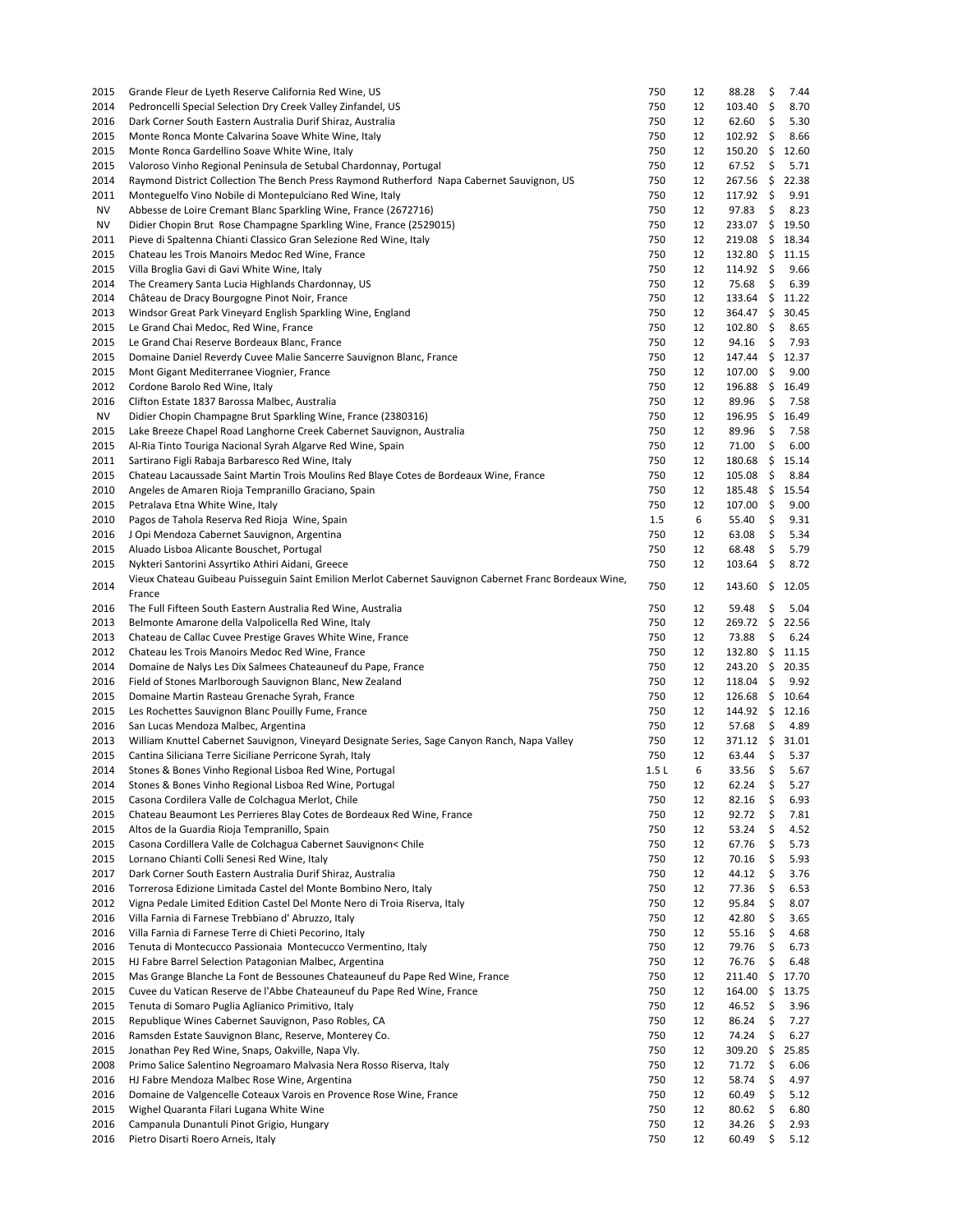| 2016 | La Trombetta Cortese Gavi, Italy                                              | 750 | 12 | 64.51         | \$  | 5.46  |
|------|-------------------------------------------------------------------------------|-----|----|---------------|-----|-------|
| 2016 | Vigne del Pareto Gavi White Wine, Italy                                       | 750 | 12 | 62.24         | \$  | 5.27  |
| 2014 | Tenuta di Montecucco Montecucco Passonaia Rosso, Italy                        | 750 | 12 | 79.76         | \$  | 6.73  |
| 2014 | Tenuta di Montecucco Le Coste Riserva Montecucco Red Wine, Italy              | 750 | 12 | 109.46        | \$  | 9.20  |
| 2009 | Los Hermanos Manzanos Gran Reserva Rioja Red Wine, Spain                      | 750 | 12 | 103.99        | \$  | 8.75  |
| 2016 | Belle Roche Pays d' Oc Cabernet Sauvignon, France                             | 750 | 12 | 53.27         | \$  | 4.52  |
| 2016 | Schroeder Estate Patagonia Pinot Noir, Argentina                              | 750 | 12 | 64.78         | \$  | 5.48  |
| 2016 | Cabalie Pays d' Oc Red Wine, France                                           | 750 | 12 | 45.08         | \$  | 3.84  |
| 2016 | Saints & Zinners Zinfandel, Paso Robles                                       | 750 | 12 | 81.20         | \$  | 6.85  |
| 2015 | Café Zoetrope Cabernet Sauvignon, CA                                          | 750 | 12 | 74.24         | \$  | 6.27  |
| 2016 | Kore Sauvignon Blanc, Dry Creek Vly., Sonoma Co.                              | 750 | 12 | 81.20         | \$  | 6.85  |
| 2016 | Sentiero dei Pini Pinot Griogio Rosato delle Venezie, Italy                   | 750 | 12 | 41.12         | \$  | 3.51  |
| 2015 | Chateau Chantalouette Red Pomerol Wine, Italy                                 | 750 | 12 | 172.88        | \$  | 14.49 |
| 2015 | Chateau Labatut Cuvee Prestige Red Bordeaux Superieur, France                 | 750 | 12 | 66.20         | \$  | 5.60  |
| 2015 | Baron de Barbon Seleccion Especial Rioja Tempranillo, Spain                   | 750 | 12 | 45.68         | \$  | 3.89  |
| 2016 | Nino de las Uvas Bullas Monastrell Rosado, Spain                              | 750 | 12 | 43.64         | \$  | 3.72  |
|      |                                                                               |     |    |               |     |       |
| 2016 | Le Champ des Etoiles Pinot Noir Vin De Pays d Oc, France                      | 750 | 12 | 54.80         | \$  | 4.65  |
| 2015 | Les Deux Cotes Crozes Hermitage Syrah, France                                 | 750 | 12 | 112.04        | \$  | 9.42  |
| 2016 | Domaine Saint Andre Pays d' Oc Chardonnay, France                             | 750 | 12 | 49.40         | \$  | 4.20  |
| 2016 | Vignobles Canet Picpoul de Pinet White Wine, France                           | 750 | 12 | 58.52         | \$  | 4.96  |
| 2016 | Ricella Alta Gavi White Wine, Italy                                           | 750 | 12 | 61.88         | \$  | 5.24  |
| 2015 | Feudi del Vulcano Irpinia Aglianico, Italy                                    | 750 | 12 | 78.20         | \$  | 6.60  |
| 2015 | Manus Dei de Sixtine Chateauneuf-du-Pape Red Wine, France                     | 750 | 12 | 145.76        | \$  | 12.23 |
| 2015 | Pillastro Nero Rosso Puglia Cabernet Sauvignon Primitivo, Italy               | 750 | 12 | 65.12         | \$  | 5.51  |
| 2016 | Pieve di Spaltenna Toscana Vermentino, Italy                                  | 750 | 12 | 112.88        | \$  | 9.49  |
| 2016 | Karl May Rheinhessen Rielsing, Germany                                        | 750 | 12 | 73.52         | \$  | 6.21  |
| 2015 | Chateau Tour la Verite Bordeaux Red Wine, France                              | 750 | 12 | 57.32         | \$  | 4.86  |
| 2014 | Chateau Vieille Dynastie Lalande de Pomerol Red Wine, France                  | 750 | 12 | 116.84        | \$  | 9.82  |
| 2013 | Villa Trasqua Fonterosi Chianti Classico Red Wine, Italy                      | 750 | 12 | 78.20         | \$  | 6.60  |
| 2016 | Sebes Estate Romanian Sauvignon Blanc, Romania                                | 750 | 12 | 34.04         | \$  | 2.92  |
| 2016 | La Catina Estate Dealurile Munteniei Chardonnay, Romania                      | 750 | 12 | 49.64         | \$  | 4.22  |
| 2016 | Fortazzo Appassite Rosso Terre Siciliane, Italy                               | 750 | 12 | 74.96         | \$  | 6.33  |
| 2016 | Gold Pocket Cabernet Sauvignon, Lodi                                          | 750 | 12 | 66.80         | \$  | 5.65  |
| 2015 | Pedra do Cribo Rias Baixas Albarino, Spain                                    | 750 | 12 | 82.16         | \$  | 6.93  |
| 2012 | Poggio Celsi Brunello di Montalcino Red Wine, Italy                           | 750 | 12 | 224.24        | \$  | 18.77 |
|      |                                                                               |     |    | 128.12        | \$  |       |
| 2014 | Collezione di Paolo Il Corto Dei Colli Della Toscana Centrale Red Wine, Italy | 750 | 12 |               |     | 10.76 |
| 2016 | Carravacas de Primicia Rioja Tempranillo Mazuello Tinto, Spain                | 750 | 12 | 49.40         | \$  | 4.20  |
| 2015 | Château de Dracy Bourgogne Pinot Noir, France                                 | 750 | 12 | 113.48        | \$  | 9.54  |
| 2016 | Stonewall Marlborough Riesling, New Zealand                                   | 750 | 12 | 71.36         | \$  | 6.03  |
| 2016 | Lobo e Falcao Red Tejo Wine, Portugal                                         | 750 | 12 | 43.64         | \$  | 3.72  |
| 2013 | Cordone Barolo Red Wine, Italy                                                | 750 | 12 | 149.72        | -\$ | 12.56 |
| 2016 | Chateau Le Coin Bordeaux Sauvignon Gris, France                               | 750 | 12 | 51.68         | \$  | 4.39  |
| NV   | Ca' Bolani Prosecco Edizione Limitada Sparkling Wine, Italy 2016              | 750 | 12 | 60.15         | \$  | 5.09  |
| 2016 | Principe Strozzi Vernaccia di San Gimignano, Italy                            | 750 | 12 | 50.96         | \$  | 4.33  |
| 2016 | Vesuvium Beneventano Falanghina, Italy                                        | 750 | 12 | 76.52         | \$  | 6.46  |
| 2016 | Montevasco di Vicchiomaggio Toscana Red Wine, Italy                           | 750 | 12 | 63.68         | \$  | 5.39  |
| 2016 | Villa Vaggemaggiore Governo All'Uso Tuscano Rosso Red Wine, Italy             | 750 | 12 | 81.32         | \$  | 6.86  |
| 2016 | Corsiero Nero Puglia Nero di Troia, Italy                                     | 750 | 12 | 45.68         | \$  | 3.89  |
| 2016 | Tierras de la Reina Rioja Blanco, Spain                                       | 750 | 12 | 53.24         | \$  | 4.52  |
| 2012 | Luciani Brunello di Montalcino Red Wine, Italy                                | 750 | 12 | 232.28        | \$  | 19.44 |
| 2013 | Il Poeta Nebbiolo Barolo, Italy                                               | 750 | 12 | 151.40        | \$  | 12.70 |
| 2015 | The Holdings Cab. Sauv., Vnyd Select, CA                                      | 750 | 12 | 67.04         | \$  | 5.67  |
| 2015 | Chateau Haut Langlade Montagne St Emilion Merlot Cabernet Sauvignon, France   | 750 | 12 | 95.12         | \$  | 8.01  |
| 2016 | Nespolino Rubicone Sangiovese Italy                                           | 750 | 12 | 35.00         | \$  | 3.00  |
| 2016 | Affogato Puglia Nero di Troia Negroamaro Primitivo, Italy                     | 750 | 12 | 38.00         | \$  | 3.25  |
| 2013 | Collezione di Paolo Gran Premio Chianti Riserva Red Wine, Italy               | 750 | 12 | 75.08         | \$  | 6.34  |
| NV   | Il Papavero Rosso Vino da Tavola, Italy                                       | 750 | 12 | 33.68         | \$  | 2.89  |
|      |                                                                               |     |    |               |     |       |
| 2013 | Lornano Le Macchie Chianti Classico, Italy                                    | 750 | 12 | 75.92         | \$  | 6.41  |
| 2013 | Lornano Le Macchie Chianti Classico Riserva Red Wine, Italy                   | 750 | 12 | 104.00        | \$  | 8.75  |
| 2014 | Vecciano Toscana Red Wine, Italy                                              | 750 | 12 | 96.92         | \$  | 8.16  |
| 2014 | Poggio Celsi Rosso di Montalcino Red Wine, Italy                              | 750 | 12 | 121.64        | \$  | 10.22 |
| 2015 | i Corleonesi Terre Siciliane Cabernet Sauvignon, Italy                        | 750 | 12 | 49.28         | \$  | 4.19  |
| 2016 | Le Prince de Courthezon Cotes du Rhone White Wine, France                     | 750 | 12 | 55.52         | \$  | 4.71  |
| 2015 | Le Prince de Courthezon Chateauneuf du Pape Red Wine, France                  | 750 | 12 | 153.56        | \$  | 12.88 |
| 2015 | Domaine les Escondudes Chateauneuf du Pape Red Wine, France                   | 750 | 12 | $154.52 \div$ |     | 12.96 |
| 2016 | Altos de la Guardia Rioja Tempranillo, Spain                                  | 750 | 12 | 53.24         | \$  | 4.52  |
| 2015 | Whip-Hand by RedHeads Studio Barossa Cabernet Sauvignon, Australia            | 750 | 12 | 198.80        | \$  | 16.65 |
| 2014 | Domainede la Garenne Bandol Mourvedre, France                                 | 750 | 12 | 107.24        | \$  | 9.02  |
| 2015 | Valle Collezione Araldica Friuli Colli Orientali Pinot Grigio, Italy          | 750 | 12 | 79.88         | \$  | 6.74  |
| 2015 | Los Hermanos Manzanos Rioja Viura Chardonnay, Spain                           | 750 | 12 | 59.84         | \$  | 5.07  |
| 2013 | Lornano Chianti Colle Senesi Riserva Red Wine, Italy                          | 750 | 12 | 75.92         | \$  | 6.41  |
| 2015 | Corderi Barbera d'Asti Superiore Red Wine, Italy                              | 750 | 12 | 69.44         | \$  | 5.87  |
|      |                                                                               |     |    |               |     |       |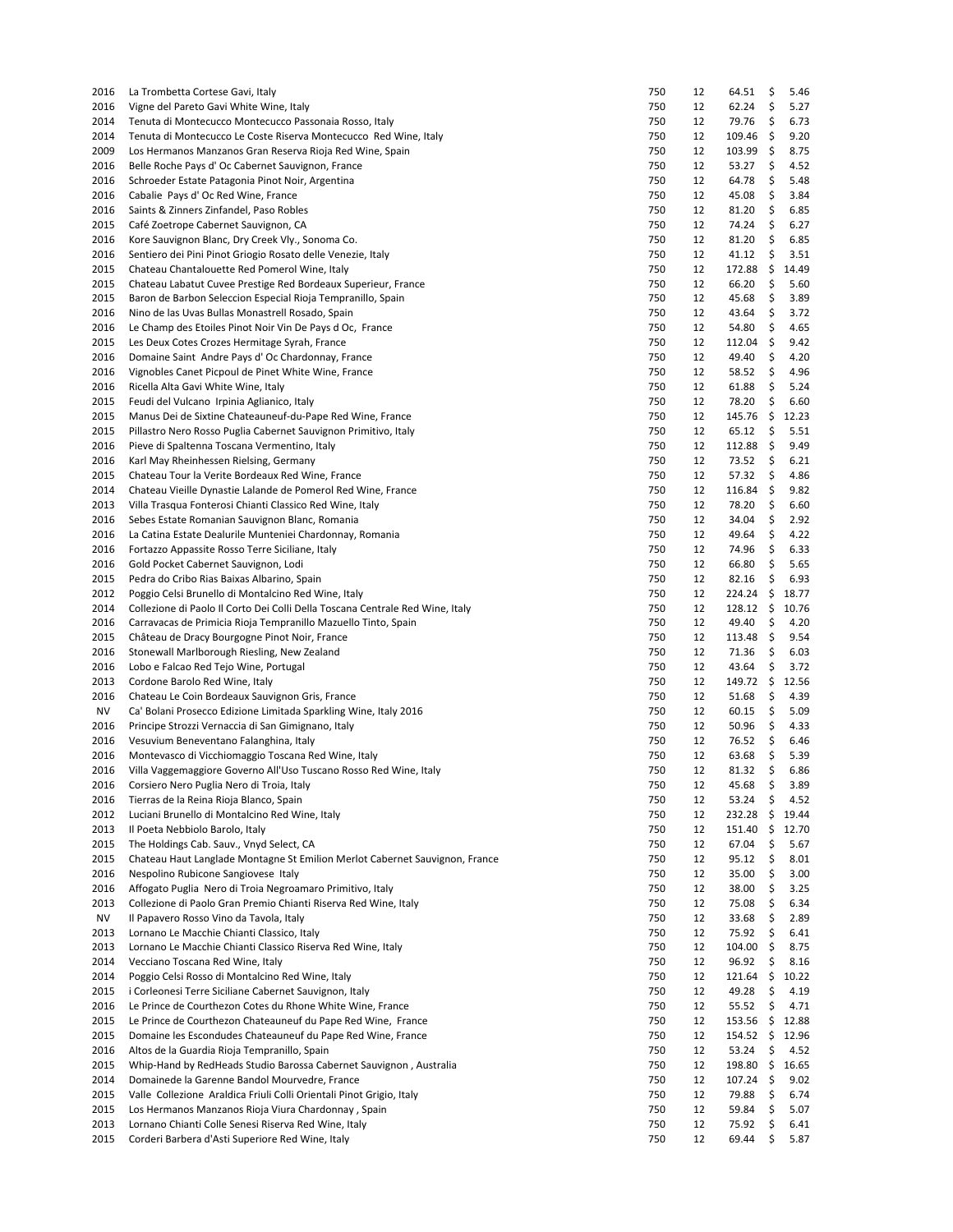| 2015 | Fortazzo Terre Siciliane Cabernet Sauvignon, Italy                             | 750 | 12 | 71.72           | \$  | 6.06  |
|------|--------------------------------------------------------------------------------|-----|----|-----------------|-----|-------|
| 2017 | Yarrunga Field Special Reserve New South Wales Rose, Australia                 | 750 | 12 | 39.44           | \$  | 3.37  |
| 2016 | Etienne Bailly Beaujolais-Villages Red Wine, France                            | 750 | 12 | 65.48           | \$  | 5.54  |
| 2016 | Borgo San Lorenzo Soave Classico Garganega Trebbiano, Italy                    | 750 | 12 | 46.16           | \$  | 3.93  |
| 2016 | Basilium Terre dei Portali Aglianico del Vulture, Italy                        | 750 | 12 | 60.32           | \$  | 5.11  |
| 2017 | Split Rock Nelson Sauvignon Blanc, New Zealand                                 | 750 | 12 | 63.44           | \$  | 5.37  |
| 2017 | Brightwater Nelson Sauvignon Blanc, New Zealand                                | 750 | 12 | 89.84           | \$  | 7.57  |
| 2010 | Lornano Vinsanto del Chianti Classico Dessert Wine, Italy                      | 750 | 12 | 127.88          | \$  | 10.74 |
| 2016 | Le XV du President VDP des Cotes Catalanes Red Wine, France                    | 750 | 12 | 47.96           | \$  | 4.08  |
| 2016 | Goose Chase Chardonnay, Barrel Fermented, CA                                   | 750 | 12 | 65.84           | \$  | 5.57  |
| 2016 | Geneseo Cellars Grenache Blanc, Paso Robles                                    | 750 | 12 | 81.20           | \$  | 6.85  |
| 2016 | The Waxed Bat Reserve Mendoza Cabernet Sauvignon Malbec, Argentina             | 750 | 12 | 63.68           | \$  | 5.39  |
| 2015 | Triunfo Carinena Cabernet Sauvignon, Spain                                     | 750 | 12 | 35.72           | \$  | 3.06  |
| 2015 | Collezione di Paolo Selezione Privata di Anna Rita, Italy                      | 750 | 12 | 71.72           | \$  | 6.06  |
| 2015 | San Blas Friuli Colli Orientali Friulano, Italy                                | 750 | 12 | 79.88           | \$  | 6.74  |
| 2016 | Chateau de Colombe Castillon Cotes de Bordeaux Red Wine, France                | 750 | 12 | 71.84           | \$  | 6.07  |
| 2015 | Jean-Pierre Moueix Bordeaux Red Wine, France                                   | 750 | 12 | 78.32           | \$  | 6.61  |
| 2015 | Jean-Pierre Moueix Saint Emilion Red Wine, France                              | 750 | 12 | 120.08          | \$  | 10.09 |
| 2015 | Schroeder Estate Patagonia Malbec Reserve, Argentina                           | 750 | 12 | 91.04           | \$  | 7.67  |
| 2017 | NPR All Grapes Considered Mendoza Malbec, Argentina                            | 750 | 12 | 55.28           | \$  | 4.69  |
|      |                                                                                | 750 | 12 | 169.76          |     |       |
| 2015 | Chateau Magnan La Gaffeliere Saint Emilon Grand Cru Red Wine, France           |     |    |                 | -\$ | 14.23 |
| 2016 | DeLoach Private Collection Chardonnay, Sonoma County                           | 750 | 12 | 117.20          | \$  | 9.85  |
| 2016 | Buena Vista Stone Caves Pinot Noir, North Coast                                | 750 | 12 | 102.56          | -\$ | 8.63  |
| 2016 | Buena Vista Stone Caves Chardonnay, North Coast                                | 750 | 12 | 64.52           | \$  | 5.46  |
| 2016 | Buena Vista Stone Caves Merlot, North Coast                                    | 750 | 12 | 97.04           | \$  | 8.17  |
| 2015 | Book of Shadows Zinfandel, Lodi                                                | 750 | 12 | 69.20           | \$  | 5.85  |
| 2015 | Momtazi Family Estate Pinot Noir, Willamette Vly.                              | 750 | 12 | 189.20          | \$  | 15.85 |
| 2016 | Pazo de Rubianes Rias Baixas Albarino, Spain                                   | 750 | 12 | 119.96          | \$  | 10.08 |
| 2015 | Les Hauts de Gromel Bel Air Red Bordeaux Wine, France                          | 750 | 12 | 54.20           | \$  | 4.60  |
| 2013 | Il Poeta Barbera d'Asti Superiore Red Wine, Italy                              | 750 | 12 | 57.44           | \$  | 4.87  |
| 2016 | La Voute VDF Chardonnay, France                                                | 750 | 12 | 71.84           | \$  | 6.07  |
| 2015 | HJ Fabre Mendoza Malbec Reserva, Argentina                                     | 750 | 12 | 67.64           | \$  | 5.72  |
| 2017 | Don Cayetano Valle Central Chardonnay, Chile                                   | 750 | 12 | 39.20           | \$  | 3.35  |
| 2017 | Clifton Estate Barossa Shiraz, Australia                                       | 750 | 12 | 78.44           | \$  | 6.62  |
| 2016 | Chateau Franc Le Maine St. Emilion Grand Cru Red Wine, France                  | 750 | 12 | 185.60          | \$  | 15.55 |
| 2017 | Domaine de la Garenne Bandol Rose Wine, France                                 | 750 | 12 | 105.44          | \$  | 8.87  |
| 2017 | Domaine de Valgencelle Coteaux Varois en Provence Rose Wine, France            | 750 | 12 | 61.28           | \$  | 5.19  |
| 2016 | NPR Weekend Edition Cabernet Sauvignon, CA                                     | 750 | 12 | 50.24           | \$  | 4.27  |
| 2015 | McKenzie River Pinot Noir, Willamette Vly., OR                                 | 750 | 12 | 114.80          | \$  | 9.65  |
| 2016 | DeLoach Private Collection Syrah, Russian River Vly., Sonoma Co                | 750 | 12 | 124.40          | \$  | 10.45 |
| 2015 | Raymond District Collection Cab. Sauv., The Bench Press, Rutherford, Napa Vly. | 750 | 12 | 285.20 \$       |     | 23.85 |
| 2016 | Belle Vigne Chardonnay, Napa Vly.                                              | 750 | 12 | 110.00          | -\$ | 9.25  |
| 2016 | Belle Vigne Pinot Noir, Napa Vly.                                              | 750 | 12 | 118.64          | \$  | 9.97  |
| 2016 | The Essentials Toscana Vermentino, Italy                                       | 750 | 12 | 53.12           | \$  | 4.51  |
| 2016 | Henry Greuzard Macaon La Roche Vineuse Chardonnay, France                      | 750 | 12 | 80.12           | \$  | 6.76  |
| 2015 |                                                                                | 750 | 12 | 73.88           | \$  | 6.24  |
|      | Chateau Mayne Mazerolles Blayes Cote de Bordeaux Red Wine, France              | 750 | 12 | 146.12 \$ 12.26 |     |       |
| 2014 | Epigone du Chateau Vieux Verdot St Emilion Red Wine, France                    | 750 | 12 | 78.68 \$        |     | 6.64  |
| 2016 | Tinita Rueda Verdejo, Spain                                                    |     |    |                 |     |       |
| 2016 | Chateau Marquisat de Binet Montagne St Emilion Red Wine, France                | 750 | 12 | 78.68           | \$  | 6.64  |
| 2016 | Fili Prosecco Brut Sparkling Wine, Italy                                       | 750 | 12 | 72.63           | \$  | 6.13  |
| 2016 | HJ Fabre Mendoza Chardonnay Reserva, Argentina                                 | 750 | 12 | 68.00           | \$  | 5.75  |
| 2014 | HJ Fabre Mendoza Malbec Gran Reserva, Argentina                                | 750 | 12 | 104.96          | \$  | 8.83  |
| 2017 | Lobster Shack Western Cape Pinotage Shiraz Rose, South Africa                  | 750 | 12 | 50.72           | \$  | 4.31  |
| 2017 | Schroeder Estate Patagonia Cabernet Sauvignon, Argentina                       | 750 | 12 | 62.48           | \$  | 5.29  |
| 2012 | 47 Anno Domini Raboso del Piave Red Wine, Italy                                | 750 | 12 | 91.28           | \$  | 7.69  |
| 2013 | Pietro Disarti Bussia Barolo Red Wine, Italy                                   | 750 | 12 | 182.48          | \$  | 15.29 |
| 2017 | Schroeder Estate Patagonia Malbec, Argentina                                   | 750 | 12 | 62.48           | \$  | 5.29  |
| 2016 | Lime Leaf Spainish Verdejo, Spain                                              | 750 | 12 | 38.96           | \$  | 3.33  |
| 2015 | Raymond Stewardship Collection Cab. Sauv., Napa Vly                            | 750 | 12 | 207.20          | \$  | 17.35 |
| 2016 | Raymond Prodigal Collection Chardonnay, North Coast                            | 750 | 12 | 94.64           | \$  | 7.97  |
| 2016 | Buena Vista Stone Caves Zinfandel, AngelZ, CA                                  | 750 | 12 | 76.40           | \$  | 6.45  |
| 2015 | Raymond District Collection Cab. Sauv., Le Premier, Howell Mtn., Napa Vly.     | 750 | 12 | 584.24          | \$  | 48.77 |
| 2016 | Saserello Terre Siciliane Bianco, Italy                                        | 750 | 12 | 37.73           | \$  | 3.22  |
| 2017 | Alambrado Mendoza Malbec, Argentina                                            | 750 | 12 | 51.77           | \$  | 4.39  |
| 2016 | Cafe Zoetrope Chardonnay, CA                                                   | 750 | 12 | 61.13           | \$  | 5.17  |
| 2016 | Black Saint Peter Zinfandel, Old Vine, Lodi, CA                                | 750 | 12 | 64.25           | \$  | 5.43  |
| 2016 | The Prospector Red Wine, CA                                                    | 750 | 12 | 58.49           | \$  | 4.95  |
| 2017 | Farinelli Colline Pescaresi Pinot Grigio, Italy                                | 750 | 12 | 32.48           | \$  | 2.79  |
| 2014 | Chateau Le Castelot Cuvee Selection St Emilion Grand Cru Red Wine, Frane       | 750 | 12 | 124.88          | \$  | 10.49 |
| 2017 | El Grigio Mendoza Pinot Grigio, Argentina                                      | 750 | 12 | 47.96           | \$  | 4.08  |
| 2013 | Castello Giulio Brunello di Montalcino Red Wine, Italy                         | 750 | 12 | 218.60          | \$  | 18.30 |
| 2016 | I Corleonesi Terre Siciliane Chardonnay, Italy                                 | 750 | 12 | 49.40           | \$  | 4.20  |
|      |                                                                                |     |    |                 |     |       |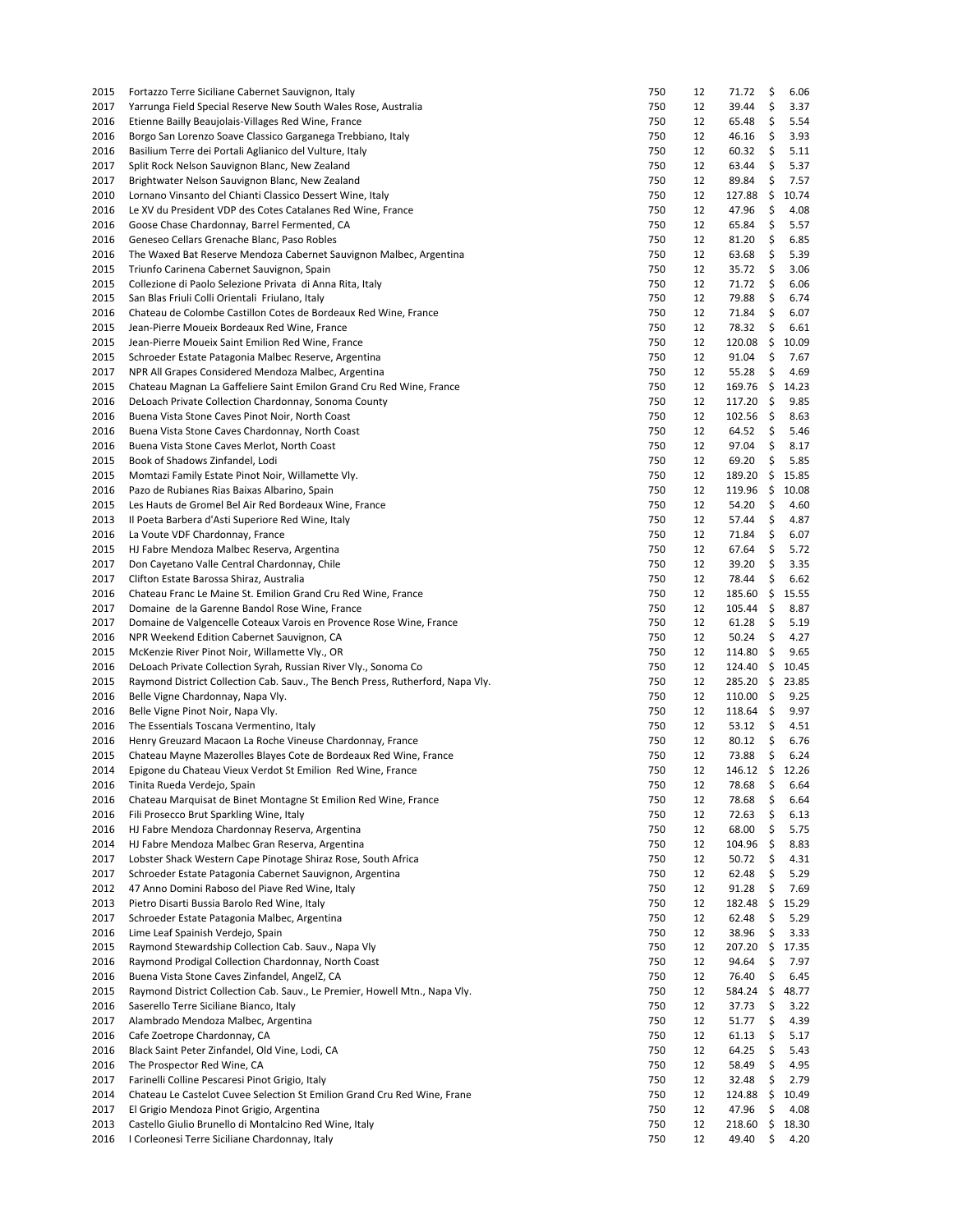| 2017 | Tikohi Marlborough Sauvignon Blanc, New Zealand                              | 750   | 12 | 55.40          | \$<br>4.70  |
|------|------------------------------------------------------------------------------|-------|----|----------------|-------------|
| 2016 | Blanc Neuf La Bastide VDP d' Oc White Wine, France                           | 750   | 12 | 49.40          | \$<br>4.20  |
| 2015 | Pillastro Selezione d'Oro Puglia Rosso Wine, Italy                           | 750   | 12 | 64.16          | \$<br>5.43  |
|      | Grill House Western Cape Shiraz Pinotage, South Africa                       | 750   | 12 |                |             |
| 2017 |                                                                              |       |    | 50.24          | \$<br>4.27  |
| 2017 | Grill House Western Cape Malbec, South Africa                                | 750   | 12 | 50.24          | \$<br>4.27  |
| 2015 | Casa Taurini Barbera d'Asti Superiore Red Wine, Italy                        | 750   | 12 | 102.08         | \$<br>8.59  |
| 2017 | Asado Mendoza Cabernet Sauvignon, Argentina                                  | 750   | 12 | 73.28          | \$<br>6.19  |
| 2017 | J Opi Mendoza Malbec Rose, Argentina                                         | 750   | 12 | 43.28          | \$<br>3.69  |
| 2017 | Wild Child Coastal Region Chardonnay, South Africa                           | 750   | 12 | 48.92          | \$<br>4.16  |
|      |                                                                              |       |    |                |             |
| 2015 | Domaine de Nalys Les Dix Salmees Chateauneuf du Pape, France                 | 750   | 12 | 202.76         | \$<br>16.98 |
| 2015 | Tobias Winemaker's Selection Mendocino Blue Oaks Vineyard Chardonnay, US     | 750   | 12 | 58.88          | \$<br>4.99  |
| 2017 | Alambrado Mendoza Torrontes Pinot Grigio, Argentina                          | 750   | 12 | 51.56          | \$<br>4.38  |
| 2016 | Saserello Terre Siciliane Red Wine, Italy                                    | 750   | 12 | 43.88          | \$<br>3.74  |
| 2017 | Bees Knees Western Cape Chenin Blanc Viognier, South Africa                  | 750   | 12 | 42.56          | \$<br>3.63  |
|      |                                                                              |       |    |                |             |
| 2013 | Luciani Brunello di Montalcino Red Wine, Italy                               | 750   | 12 | 228.20         | \$<br>19.10 |
| 2014 | Duca di Cardino Chianti Riserva Red Wine, Italy                              | 750   | 12 | 57.44          | \$<br>4.87  |
| 2015 | Domaine de Nalys Le Dix Salmees Excellence White Chateauneuf du Pape, France | 750   | 12 | 265.88         | \$<br>22.24 |
| 2016 | Alambrado Gran Seleccion Mendoza Malbec, Argentina                           | 750   | 12 | 63.68          | \$<br>5.39  |
| 2016 | A Tavola Cabernet Sauvignon, CA                                              | 750   | 12 | 69.20          | \$<br>5.85  |
|      |                                                                              |       |    |                |             |
| 2016 | Shroud Mountain California Cabernet Sauvignon, US                            | 750   | 12 | 62.00          | \$<br>5.25  |
| 2016 | Invinobilia Red Wine, CA                                                     | 750   | 12 | 63.20          | \$<br>5.35  |
| 2008 | Los Hermanos Manzanos Gran Reserva Rioja Red Wine, Spain                     | 750   | 12 | 110.00         | \$<br>9.25  |
| 2017 | Chateau du Clos Sainte Anne Sauvignon Blanc Semillon White Bordeaux, France  | 750   | 12 | 65.24          | \$<br>5.52  |
|      |                                                                              |       |    |                |             |
| 2017 | Le Champ des Etoiles Pinot Noir Vin De Pays d Oc, France                     | 750   | 12 | 54.08          | \$<br>4.59  |
| 2016 | Alfred Hitchcock Master of Suspense Rioja Tempranillo, Spain                 | 750   | 12 | 41.48          | \$<br>3.54  |
| 2013 | Monti Pier Paolo Langhe Red Wine, Italy                                      | 750   | 12 | 102.08         | \$<br>8.59  |
| 2016 | Massaro del Fondo Appassimento Puglia Red Passito Wine, Italy                | 750   | 12 | 55.04          | \$<br>4.67  |
| 2016 | Spier Farmhouse Coastal Region Malbec, South Africa                          | 750   | 12 | 54.44          | \$<br>4.62  |
|      |                                                                              |       |    |                |             |
| 2015 | Creation d'Emilie Chateauneuf du Pape Red Wine, France                       | 750   | 12 | 185.48         | \$<br>15.54 |
| 2017 | Petit Zebra Western Cape Chenin Blanc, South Africa                          | 750   | 12 | 40.16          | \$<br>3.43  |
| 2017 | Buena Vista Stone Caves Sauv. Blanc, Soda Bay Vnyd., Lake Co., CA            | 750   | 12 | 86.00          | \$<br>7.25  |
| 2014 | Tiny Desk Merlot, Livermore Vly., CA                                         | 750   | 12 | 68.24          | \$<br>5.77  |
| 2016 | Pepper & Spice Paso Robles Syrah, US                                         | 750   | 12 | 67.28          | \$<br>5.69  |
|      |                                                                              | 750   | 12 |                |             |
| 2016 | River Rock Russian River Valley Sonoma Chardonnay, US                        |       |    | 93.68          | \$<br>7.89  |
| 2016 | Black Saint Peter Old Vine Lodi Zinfandel, US                                | 750   | 12 | 68.96          | \$<br>5.83  |
| 2016 | Torretta del Lago Terre Sicilaine Red Wine, Italy                            | 750   | 12 | 35.24          | \$<br>3.02  |
| 2016 | Cabalie Vin de France White Wine, France                                     | 750   | 12 | 38.24          | \$<br>3.27  |
| 2016 | Drawbridge Lodi Pinot Grigio, US                                             | 750   | 12 | 58.88          | \$<br>4.99  |
| 2016 | Rolling Valley Napa Valley Sauvignon Blanc, US                               | 750   | 12 | 72.08          | \$<br>6.09  |
|      |                                                                              |       |    |                |             |
| 2016 | Marcelin Cuvee 1907 Pays d' Oc Cabernet Sauvignon, France                    | 750   | 12 | 37.04          | \$<br>3.17  |
| 2017 | Porta Flavio Sardegna Carignano del Sulcis Rosato, Italy                     | 750   | 12 | 72.20          | \$<br>6.10  |
| 2016 | Rex Mundi Cuvee Cathare Pays d'Oc Red Wine, France                           | 750   | 12 | 58.04          | \$<br>4.92  |
| 2017 | La Nuit Blanche Vin de France Cabernet Blanc, France                         | 750   | 12 | 59.00          | \$<br>5.00  |
| 2017 | Chateau de Colombe Castillon Cotes de Bordeaux Red Wine, France              | 750   | 12 | 70.76          | \$<br>5.98  |
|      |                                                                              |       |    |                |             |
| 2016 | Le Bordeaux de Tour du Roch-Milon Bordeaux Red Wine, France                  | 750   | 12 | 64.88          | \$<br>5.49  |
| 2017 | Laithwaites Le Chai Au Quai Bordeaux Sauvignon Blanc, France                 | 750   | 12 | 51.08          | \$<br>4.34  |
| 2017 | Le Grand Chai Reserve Bordeaux Blanc, France                                 | 750   | 12 | 59.72          | \$<br>5.06  |
| 2017 | Altos de la Guardia Rioja Tempranillo, Spain                                 | 750   | 12 | 54.92          | \$<br>4.66  |
| 2015 | Domainede la Garenne Bandol Mourvedre, France                                | 750   | 12 | 108.44         | \$<br>9.12  |
| 2017 | Domaine Proux Var Rose, France                                               | 750   | 12 | 51.56          | \$<br>4.38  |
|      |                                                                              |       |    |                |             |
| 2016 | Fortazzo Terre Siciliane Chardonnay, Italy                                   | 750   | 12 | 71.72          | \$<br>6.06  |
| 2016 | Le Grand Chai Bordeaux, Red Wine, France                                     | 750   | 12 | 67.52          | \$<br>5.71  |
| 2016 | Domaine Martin Rasteau Red Wine, France                                      | 750   | 12 | 91.28          | \$<br>7.69  |
| 2017 | Campanula Dunantuli Pinot Grigio, Hungary                                    | 750   | 12 | 38.72          | \$<br>3.31  |
| 2017 | Basilium Terre dei Portali Basilicata Rosato, Italy                          | 750   | 12 | 55.64          | \$<br>4.72  |
|      |                                                                              |       |    |                |             |
| 2016 | Chateau la Clariere Laithwaite Castillon Cotes de Bordeaux Red Wine, France  | 750   | 12 | 117.80         | \$<br>9.90  |
| 2017 | Chateau la Clariere Laithwaite Castillon Cotes de Bordeaux Red Wine, France  | 750   | 12 | 117.80         | \$<br>9.90  |
| 2016 | Republique Wines Cabernet Sauvignon, Paso Robles, CA                         | 750   | 12 | 86.24          | \$<br>7.27  |
| 2017 | Cuvee du Vatican Cotes du Rhone White Wine, France                           | 750   | 12 | 55.76          | \$<br>4.73  |
| 2016 | Les Templiers de Cayran Cuvee Prestige Cairanne Red Wine, France             | 750   | 12 | 76.40          | \$<br>6.45  |
|      |                                                                              |       |    |                |             |
| 2017 | Sentiero dei Pini Pinot Griogio Rosato delle Venezie, Italy                  | 750   | 12 | 42.92          | \$<br>3.66  |
| ΝV   | Alessandro Gallici Prosecco Brut Sparkling Wine, Italy (0109317)             | 750   | 12 | 62.43          | \$<br>5.28  |
| 2011 | Chateau Verniotte Castillon Cotes de Bordeaux Merlot Cabernet Franc, France  | 750   | 12 | 157.04         | \$<br>13.17 |
| 2016 | Le Bordeaux de Tour du Roch-Milon Bordeaux Red Wine, France                  | 1.5 L | 6  | 65.18          | \$<br>10.94 |
| 2016 | Califia Cabernet Sauvignon, CA                                               | 750   | 12 | 68.24          | \$<br>5.77  |
| 2014 | Ask Me Another Malbec, Lodi                                                  | 750   | 12 | 58.64          | \$<br>4.97  |
|      |                                                                              |       |    |                |             |
| 2015 | How I Built This Cabernet Sauvignon, CA                                      | 750   | 12 | 62.00          | \$<br>5.25  |
| 2016 | Tablas Creek Vineyard Select Viognier, Paso Robles                           | 750   | 12 | 159.20         | \$<br>13.35 |
| 2017 | DeLoach Private Collection Rose of Pinot Noir, Sonoma Coast, Sonoma Co.      | 750   | 12 | 104.24         | \$<br>8.77  |
| 2017 | Domaine de l'Estan Cotes de Provence Rose Wine, France Magnum                | 1.5   | 6  | 75.92          | \$<br>12.73 |
| 2017 | Roche Bellemont Cotes de Provence Rose Wine, France                          | 750   | 12 |                | \$<br>6.51  |
|      |                                                                              |       | 12 | 77.12<br>63.08 | \$<br>5.34  |
| 2015 | Seleccion Especial Numerada Numerada No. 29 Spanish Tempranillo, Spain       | 750   |    |                |             |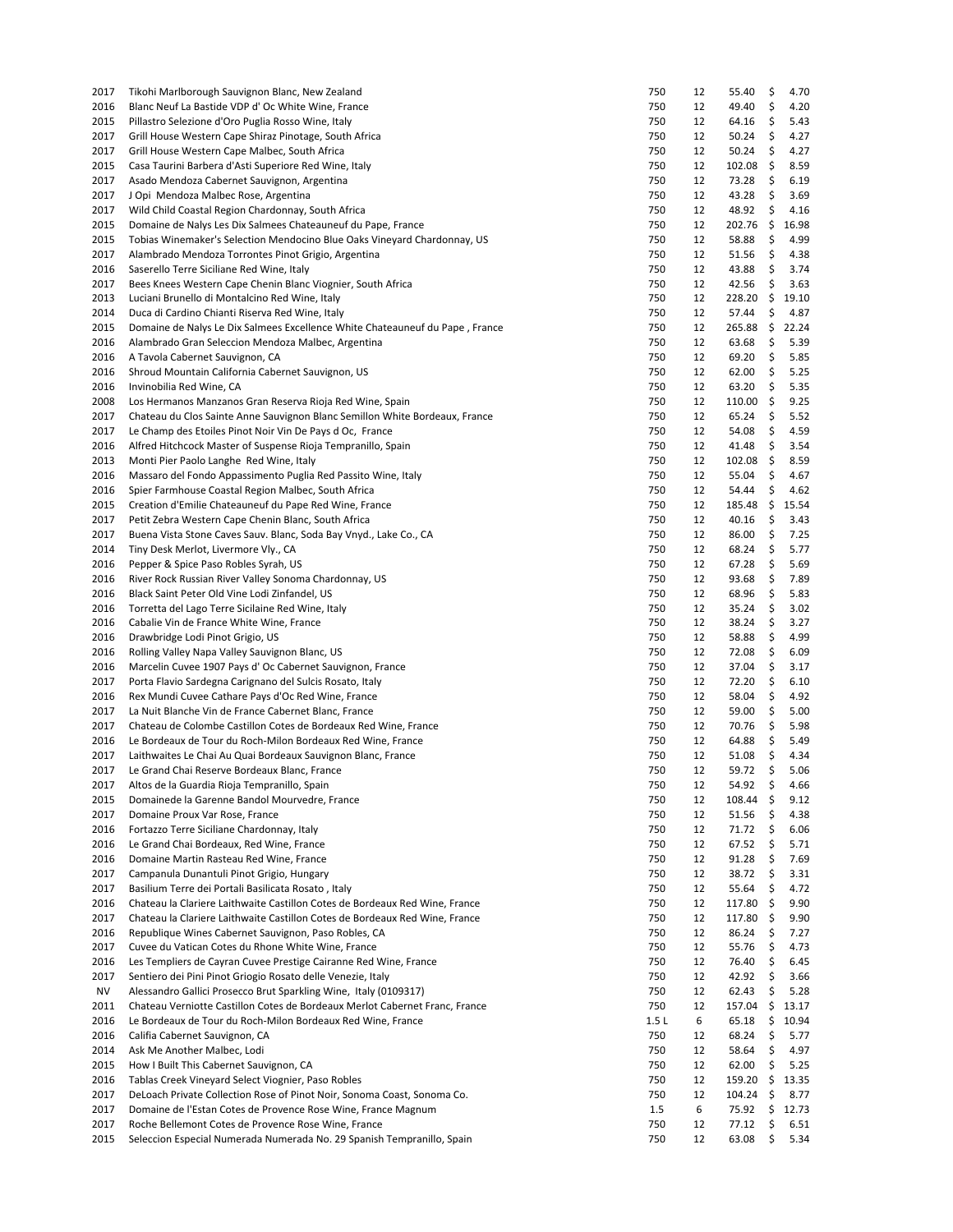| 2017         | Heritiers Dubois L'Angevine Rose D' Anjou Rose Wine, France                                      | 750        | 12 | 51.32           | \$        | 4.36    |
|--------------|--------------------------------------------------------------------------------------------------|------------|----|-----------------|-----------|---------|
| 2017         | Domaine du Mas Ensoleillé Mediterranee Grenache Syrah Rose, France                               | 750        | 12 | 48.56           | \$        | 4.13    |
| 2017         | Pagos de Tahola Rioja Tempranillo Rosado, Spain                                                  | 750        | 12 | 51.68           | \$        | 4.39    |
| 2017         | La Revelation Vin De France Roussanne, France                                                    | 750        | 12 | 55.64           | \$        | 4.72    |
| 2017         | Fili Prosecco Brut Sparkling Wine, Italy                                                         | 750        | 12 | 80.19           | \$        | 6.76    |
| 2017         | Chateau Pavillon de Villenouvette Corbieres Syrah Carignan, France                               | 750        | 12 | 48.08           | \$        | 4.09    |
| NV           | Abbesse de Loire Cremant de Loire Rose Sparkling Wine, France (1704515)                          | 750        | 12 | 75.03           | \$        | 6.33    |
| 2017         | Domaine Tour Lamothe Cotes de Gascogne Sauvignon Blanc, France                                   | 750        | 12 | 46.40           | \$        | 3.95    |
| 2016         | Whip-Hand by RedHeads Studio Barossa Cabernet Sauvignon, Australia                               | 750        | 12 | 210.20          | \$        | 17.60   |
| 2016         | Creation d'Emilie Chateauneuf du Pape Red Wine, France                                           | 750        | 12 | 201.80          | \$        | 16.90   |
| 2017         | Villa Broglia Gavi di Gavi White Wine, Italy                                                     | 750        | 12 | 83.48           | \$        | 7.04    |
| 2016         | Pillastro Primitivo Puglia, Italy                                                                | 750        | 12 | 44.00           | \$        | 3.75    |
| ΝV           | Il Papavero Brut Prosecco Sparkling Wine, Italy (843717)                                         | 750        | 12 | 62.79           | \$        | 5.31    |
| 2016         | Chateau Gabarey Red Bordeaux Wine, France                                                        | 750        | 12 | 68.96           | \$        | 5.83    |
| 2017         | Villa Farnia di Farnese Terre di Chieti Pecorino, Italy                                          | 750        | 12 | 56.60           | \$        | 4.80    |
| 2017         | Il Papavero Primitivo Puglia, Italy                                                              | 750        | 12 | 43.28           | \$        | 3.69    |
| 2017         | Fortazzo Appassite Rosso Terre Siciliane, Italy                                                  | 750        | 12 | 79.04           | \$        | 6.67    |
| 2017         | Camino de Seda Jumilla Red, Spain                                                                | 750        | 12 | 42.20           | \$        | 3.60    |
| 2017         | Chateau Le Coin Bordeaux Sauvignon Gris, France                                                  | 750        | 12 | 53.12           | \$        | 4.51    |
| 2017         | Al-Ria Tinto Algarve Red Wine, Spain                                                             | 750        | 12 | 52.40           | \$        | 4.45    |
| 2017         | Valoroso Vinho Regional Peninsula de Setubal Chardonnay, Portugal                                | 750        | 12 | 48.80           | \$        | 4.15    |
| 2015         | Barao de Vilar Garrafeira douro Red Wine, Portugal                                               | 750        | 12 | 82.04           | \$        | 6.92    |
| 2015         | Baronesa de Vilar Douro Touriga Nacional, Portugal                                               | 750        | 12 | 61.40           | \$        | 5.20    |
| 2017         | Carravacas de Primicia Rioja Tempranillo Mazuello Tinto, Spain                                   | 750        | 12 | 52.28           | \$        | 4.44    |
| 2016         | Los Hermanos Manzanos Rioja Viura Chardonnay, Spain                                              | 750        | 12 | 61.28           | \$        | 5.19    |
| 2016         | Duca di Cardino Rosso di Montepulciano, Italy                                                    | 750        | 12 | 53.84           | \$        | 4.57    |
| 2016         | Duca di Cardino Sangiovese di Toscana, Italy                                                     | 750        | 12 | 50.24           | \$        | 4.27    |
| 2014         | Duca di Cardino Vino Nobile di Montepulciano Red Wine, Italy                                     | 750        | 12 | 85.52           | \$        | 7.21    |
| 2017         | Saserello Terre Siciliane Red Wine, Italy                                                        | 750        | 12 | 47.84           | \$        | 4.07    |
| 2016         | ContraPosto Vino Rosso D' Italia Italian Red Wine, Italy                                         | 750        | 12 | 51.92           | \$        | 4.41    |
| 2016         | Podere Altero Toscana White Wine, Italy                                                          | 750        | 12 | 72.20           | \$        | 6.10    |
| 2011         | Las Barracas Catalunya Tempranillo Cabernet Sauvignon Gran Reserva, Spain                        | 750        | 12 | 44.60           | \$        | 3.80    |
| 2012         | Don Mendo Gran Reserva Carinena Red Wine, Spain                                                  | 750        | 12 | 50.24           | \$        | 4.27    |
| 2017         | Chateau de Dracy Bourgogne Chardonnay, France                                                    | 750        | 12 | 107.12          | - \$      | 9.01    |
| 2016         | Windswept Cabernet Sauvignon, Columbia Valley                                                    | 750        | 12 | 87.20           | \$        | 7.35    |
| 2016         | Danny Kaye Petit Verdot, The Court Jester, CA                                                    | 750        | 12 | 65.84           | \$        | 5.57    |
| 2016         |                                                                                                  | 750        | 12 | 56.12           | \$        | 4.76    |
|              | Tri-Tip Malbec, Paso Robles, CA<br>Abbesse de Loire Cremant de Loire Rose Sparkling Wine, France |            | 12 |                 |           |         |
| 2013<br>2016 |                                                                                                  | 750<br>750 | 12 | 103.71<br>58.76 | -\$<br>\$ | 8.72    |
|              | Eremo Tuscolano Cerquola Frascati White Wine, Italy                                              |            |    |                 |           | 4.98    |
| 2015         | I Palazzi Vino Nobile di Montepulciano Red Wine, Italy                                           | 750        | 12 | $115.52 \div$   |           | 9.71    |
| ΝV           | Visionario Vino Spumante Bianco White Sparkling Wine, Italy (2669317)                            | 750        | 12 | 48.15           | \$        | 4.09    |
| NV           | Virginie T Champagne Brut Sparkling Wine, France (1911516)                                       | 750        | 12 | 272.79          | \$        | 22.81   |
| 2017         | Cabalie Pays d' Oc Red Wine, France                                                              | 750        | 12 | 45.56           | \$        | 3.88    |
| 2017         | Seven5zero Galilee Cabernet Sauvignon, Israel                                                    | 750        | 12 | 80.48           | \$        | 6.79    |
| 2016         | Pillastro Selezione d'Oro Puglia Rosso Wine, Italy                                               | 1.5L       | 6  | 35.90           | \$        | 6.06    |
| 2017         | Benedictus de Vatican Vin de France Red Wine, France                                             | 1.5L       | 6  | 33.08           | \$        | 5.59    |
| 2017         | Torrerosa Edizione Limitada Castel del Monte Bombino Nero, Italy                                 | 750        | 12 | 79.52           | \$        | 6.71    |
| 2017         | Domaine Daniel Reverdy Sancerre Sauvignon Blanc, France                                          | 750        | 12 | 116.96          | \$        | 9.83    |
| 2014         | Manga del Brujo Calatayud Red Wine, Spain                                                        | 750        | 12 | 73.88           | \$        | 6.24    |
| 2014         | Manga del Brujo Calatayud Red Wine, Spain                                                        | 1.5L       | 6  | 39.32           | \$        | 6.63    |
| 2017         | Cabalie Coup de Coeur Red Pays d' Oc Wine, France                                                | 750        | 12 | 60.44           | \$        | 5.12    |
| 2017         | Coco Rotie McLaren Vale Syrah Viognier, Australia                                                | 750        | 12 | 69.68           | \$        | 5.89    |
| <b>NV</b>    | Virginie T Champagne Rose Sparkling Wine, France (2425518)                                       | 750        | 12 | 300.27          | \$        | 25.10   |
| <b>NV</b>    | Fabulo Prosecco Spumante Sparkling Wine, Italy (3554518)                                         | 750        | 12 | 61.47           | \$        | 5.20    |
| 2016         | Anarquista Calatayud Garnacha, Spain                                                             | 750        | 12 | 44.60           | \$        | 3.80    |
| 2015         | Chateau La Haille Bordeaux Superieur Red Wine, France                                            | 750        | 12 | 73.76           | \$        | 6.23    |
| 2016         | Domaine Daniel Reverdy Le Clos de Chaudenay White Sancerre Wine, France                          | 750        | 12 | 163.52          | \$        | 13.71   |
| 2016         | Les Deux Cotes Saint Joseph Marsanne Blanc, France                                               | 750        | 12 | 152.72          | \$        | 12.81   |
| 2016         | Amelior Petit Verdot, CA                                                                         | 750        | 12 | 62.24           | \$        | 5.27    |
| 2017         | Shell Bay Semillon, CA                                                                           | 750        | 12 | 52.64           | \$        | 4.47    |
| 2017         | Inside Track Chardonnay, Limited Release, Napa Vly.                                              | 750        | 12 | 95.60           | \$        | 8.05    |
| 2016         | The Mission Chardonnay, Santa Barbara Co.                                                        | 750        | 12 | 101.84          | \$        | 8.57    |
| 2016         | Chateau Sixtine Chateauneuf-du-Pape White Wine, France                                           | 750        | 12 | 265.04          | \$        | 22.17   |
| 2017         | Les Chemins de L' Abbaye Pouilly Fume White Wine, France                                         | 750        | 12 | 121.16          | \$        | 10.18   |
| 2012         | Capitanio Biferno Rosso Riserva Red Wine, Italy                                                  | 750        | 12 | 58.04           | \$        | 4.92    |
| 2008         | Chateau Pomone St. Emilion Grand Cru Red Bordeaux, France                                        | 750        | 12 | 180.20          | \$        | 15.10   |
| 2012         | Diego de Almagro Reserva Valdepenas Tempranillo, Spain                                           | 750        | 12 | 42.20           | \$        | 3.60    |
| 2017         | Baia de Troia Peninsula de Sebutal Castelao, Portugal                                            | 750        | 12 | 52.28           | \$        | 4.44    |
| ΝV           | Domaine B&B Bouche Cremant de Limoux Blanc Sparkling Wine, France (3552518)                      | 750        | 12 | 72.39           | \$        | 6.11    |
| ΝV           | Domaine B&B Bouche Cremant de Limoux Rose Sparkling Wine, France (3552618)                       | 750        | 12 | 74.10           | \$        | 6.26    |
| 2016         | Chateau Boutet Mercier Bordeaux Red Wine, France                                                 | 750        | 12 | 64.64           | \$        | 5.47    |
| 2009         | Pagos de Tahola Gran Reserva Rioja, Spain                                                        | 750        | 12 | 123.68          |           | \$10.39 |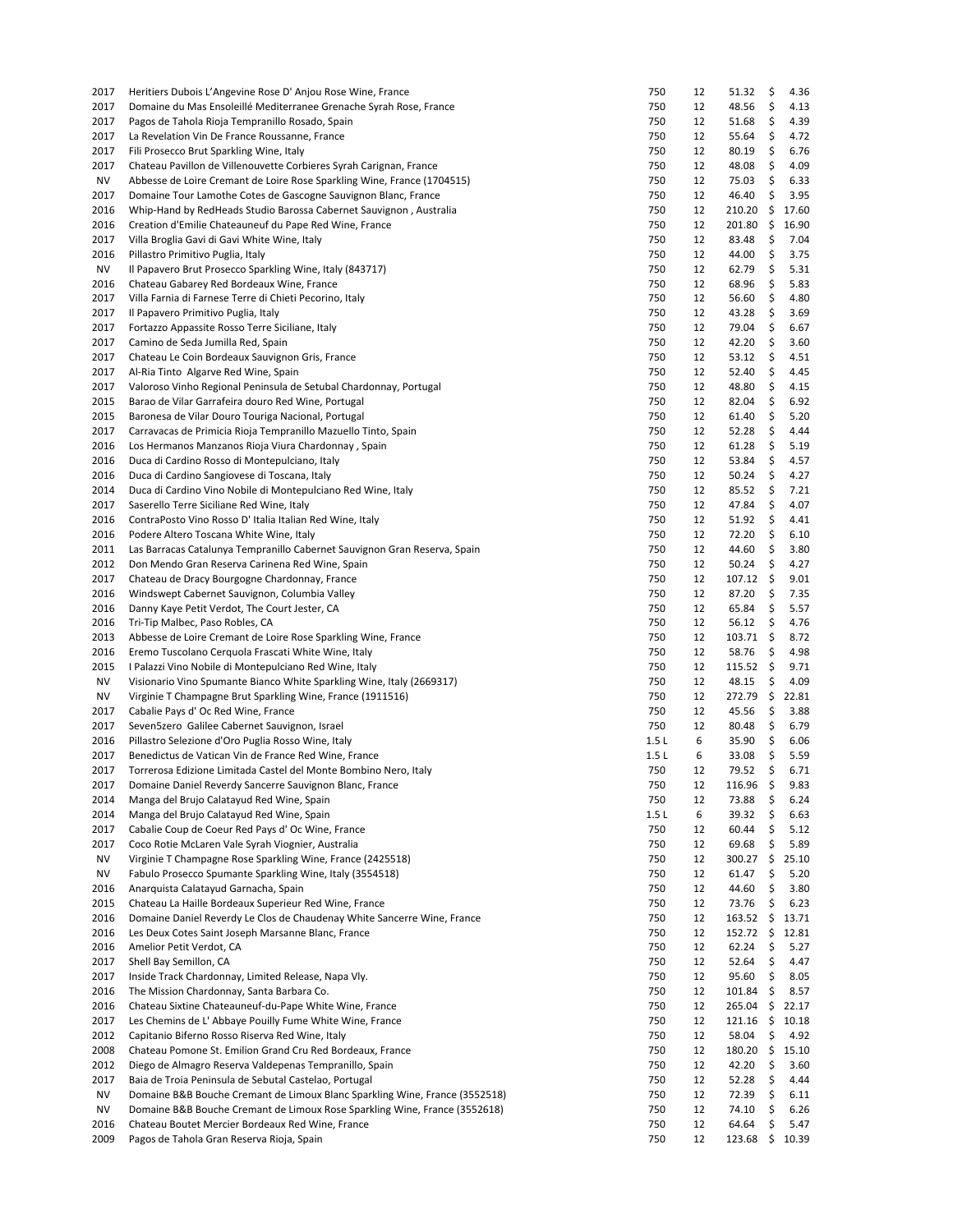| 2012 | Pagos de Tahola Reserva Red Rioja Wine, Spain                           | 750  | 12 | 83.00  | \$       | 7.00  |
|------|-------------------------------------------------------------------------|------|----|--------|----------|-------|
| 2015 | Pagos de Tahola Rioja Crianza Red Wine, Spain                           | 750  | 12 | 65.48  | \$       | 5.54  |
| 2015 | Palazzo Grimani Amarone della Valpolicella, Italy                       | 750  | 12 | 240.08 | \$       | 20.09 |
| 2016 | Pillastro Nero Rosso Puglia Cabernet Sauvignon Primitivo, Italy         | 750  | 12 | 67.04  | \$       | 5.67  |
| 2016 | Lornano Chianti Colle Senesi Riserva Red Wine, Italy                    | 750  | 12 | 78.08  | \$       | 6.59  |
| 2015 | Lornano Le Macchie Chianti Classico, Italy                              | 750  | 12 | 81.20  | \$       | 6.85  |
| 2016 | Feudi del Vulcano Irpinia Aglianico, Italy                              | 750  | 12 | 80.60  | \$       | 6.80  |
| 2017 | Schroeder Estate Patagonia Malbec, Argentina                            | 1.5L | 6  | 33.62  | \$       | 5.68  |
| 2013 | Baronesa de Vilar Late Bottled Vintage Porto, Portugal                  | 750  | 12 | 91.42  | \$       | 7.70  |
| 2017 | Le Prince de Courthezon Prestige Cotes du Rhone Red Wine, France        | 750  | 12 | 60.80  | \$       | 5.15  |
| 2017 | Mont Gigant Mediterranee Viognier, France                               | 750  | 12 | 69.20  | \$       | 5.85  |
| 2017 | Ricella Alta Gavi White Wine, Italy                                     | 750  | 12 | 69.92  | \$       | 5.91  |
| 2017 | Domaine Martin Rasteau Red Wine, France                                 | 750  | 12 | 95.36  | \$       | 8.03  |
| 2017 | Domaine Saint Michel Cotes du Rhone Red Wine, France                    | 750  | 12 | 50.96  | \$       | 4.33  |
| 2016 | Meridion par Pierre Perrin Red Cotes du Rhone Wine, France              | 750  | 12 | 73.88  | \$       | 6.24  |
| 2017 | Le Prince de Courthezon Cotes du Rhone White Wine, France               | 750  | 12 | 56.96  | \$       | 4.83  |
| 2017 | Domaine du Vallon Plan de Dieu Red Cotes du Rhone Villages Wine, France | 750  | 12 | 55.40  | \$       | 4.70  |
| 2013 | La Cantera Reserva Red Carinena Wine, Spain                             | 750  | 12 | 49.64  | \$       | 4.22  |
| 2014 | La Cantera Reserva Red Carinena Wine, Spain                             | 750  | 12 | 49.76  | \$       | 4.23  |
| 2016 | Collezione di Paolo Verso Cielo Rosso di Toscana, Italy                 | 750  | 12 | 67.04  | \$       | 5.67  |
| 2017 | Collezione di Paolo Sangiovese di Toscana, Italy                        | 750  | 12 | 44.84  | \$       | 3.82  |
| 2017 | Collezione di Paolo Chianti, Italy                                      | 750  | 12 | 50.48  | \$       | 4.29  |
| 2015 | Altos de la Guardia Tempranillo Rioja Crianza, Spain                    | 750  | 12 | 78.92  | \$       | 6.66  |
| 2016 | Saracosa Governo Toscano Red Wine, Italy                                | 1.5L | 6  | 43.46  | \$       | 7.32  |
| 2018 | The Black Stump Clare Valley Reserve Shiraz, Australia                  | 750  | 12 | 66.32  | \$       | 5.61  |
| 2018 | The Black Stump South Eastern Australia Durif Shiraz, Australia         | 750  | 12 | 44.96  | \$       | 3.83  |
| 2018 | Dark Corner South Eastern Australia Durif Shiraz, Australia             | 750  | 12 | 44.96  | \$       | 3.83  |
| 2017 | Les Heritieres Dubois Cuvee Speciale Touraine Sauvignon Blanc, France   | 750  | 12 | 60.20  | \$       | 5.10  |
| 2017 | La Roccaccia Verdicchio di Matelica White Wine, Italy                   | 750  | 12 | 45.44  | \$       | 3.87  |
| 2017 | San Blas Friuli Colli Orientali Friulano, Italy                         | 750  | 12 | 82.16  | \$       | 6.93  |
| 2017 | Matervitae I Classici Puglia Fiano, Italy                               | 750  | 12 | 47.12  | \$       | 4.01  |
| 2016 | It's Been a Minute Pt Sirah/Zin/Mrlt/Mrvdre/Syrah/Tmprnlo, CA           | 750  | 12 | 62.00  | \$       | 5.25  |
| 2017 | Grande Fleur de Lyeth Red Wine, Reserve, CA                             | 750  | 12 | 64.04  | \$       | 5.42  |
| 2016 | Schocken Hill Red Wine, CA                                              | 750  | 12 | 61.04  | \$       | 5.17  |
| 2016 | Book of Shadows Zinfandel, Lodi                                         | 750  | 12 | 69.20  | \$       | 5.85  |
| 2017 | Château Canet Minervois Roussanne Bourboulenc, France                   | 750  | 12 | 70.52  | \$       | 5.96  |
| 2015 | Chateau Lauretan Red Bordeaux Superieur, France                         | 750  | 12 | 80.36  | \$       | 6.78  |
| 2017 | Dinastia Manzanos Rioja Tempranillo, Spain (48 187 ml btls/cs)          | 187  | 48 | 110.48 | \$       | 2.38  |
| 2017 | El Bombero Carinena Grenache, Spain                                     | 750  | 12 | 41.00  | \$       | 3.50  |
| 2015 | Jean-Pierre Moueix Pomerol Red Wine, France                             | 750  | 12 | 198.68 | \$       | 16.64 |
| 2016 | Jean-Pierre Moueix Saint Emilion Red Wine, France                       | 750  | 12 | 140.48 | \$       | 11.79 |
| 2016 | Tenuta di Somaro Puglia Aglianico Primitivo, Italy                      | 750  | 12 | 48.80  | \$       | 4.15  |
|      |                                                                         | 750  | 12 |        |          |       |
| 2018 | Brightwater Lord Rutherford Nelson Sauvignon Blanc, New Zealand         | 750  |    | 109.04 | \$<br>\$ | 9.17  |
| 2018 | Brightwater Nelson Sauvignon Blanc, New Zealand                         |      | 12 | 92.12  |          | 7.76  |
| 2018 | Sunday Bay Marlborough Sauvignon Blanc, New Zealand                     | 750  | 12 | 58.28  | \$       | 4.94  |
| 2018 | Stonewall Marlborough Sauvignon Blanc, New Zealand (Low Alcohol)        | 750  | 12 | 65.12  | \$       | 5.51  |
| 2018 | Etienne Bailly Beaujolais Nouveau Red Wine, France                      | 750  | 12 | 64.64  | \$       | 5.47  |
| 2017 | Etienne Bailly Beaujolais-Villages Red Wine, France                     | 750  | 12 | 67.88  | \$       | 5.74  |
| 2016 | Christophe Cordier Pouilly Fuisse Vielles Vignes, France                | 750  | 12 | 240.20 | \$       | 20.10 |
| 2018 | Company Bay Marlborough Sauvignon Blanc, New Zealand                    | 750  | 12 | 58.28  | \$       | 4.94  |
| 2018 | Field of Stones Marlborough Sauvignon Blanc, New Zealand                | 750  | 12 | 81.80  | \$       | 6.90  |
| 2018 | Mahau Sound Marlborough Sauvignon Blanc, New Zealand                    | 750  | 12 | 58.16  | \$       | 4.93  |
| 2018 | Spotlight Marlborough Sauvignon Blanc, New Zealand                      | 750  | 12 | 71.00  | \$       | 6.00  |
| 2018 | Split Rock Nelson Sauvignon Blanc, New Zealand                          | 750  | 12 | 63.68  | Ş        | 5.39  |
| 2017 | The Inaugural R Collection Cabernet Sauvignon, CA                       | 750  | 12 | 71.84  | \$       | 6.07  |
| 2017 | Drawbridge Cabernet Sauvignon, CA                                       | 750  | 12 | 50.24  | \$       | 4.27  |
| 2017 | Full Rack Red Wine, CA                                                  | 750  | 12 | 50.12  | \$       | 4.26  |
| 2017 | Doohickey Red Wine, CA                                                  | 750  | 12 | 49.04  | \$       | 4.17  |
| 2017 | Capital Zinfandel, Lodi                                                 | 750  | 12 | 44.24  | \$       | 3.77  |
| 2017 | The Wild Barry Petite Sirah/Pinot Noir, Lodi                            | 750  | 12 | 68.24  | \$       | 5.77  |
| 2017 | Jackie Gleason Red Wine, The Great One, Lodi                            | 750  | 12 | 68.24  | \$       | 5.77  |
| 2016 | The 4 Marx Brothers Merlot, Central Coast                               | 750  | 12 | 69.20  | \$       | 5.85  |
| 2016 | Goldstrike Cabernet Sauvignon, Lodi                                     | 750  | 12 | 87.20  | \$       | 7.35  |
| 2017 | Goldstrike Chardonnay, Lodi                                             | 750  | 12 | 68.24  | \$       | 5.77  |
| 2017 | Petticoat White Zinfandel, CA                                           | 750  | 12 | 45.44  | \$       | 3.87  |
| 2017 | Cafe Zoetrope Chardonnay, CA                                            | 750  | 12 | 65.84  | \$       | 5.57  |
| 2017 | Cabalie Cuvee Anniversaire Pays d'Oc Grenache Carignan, France          | 750  | 12 | 45.77  | \$       | 3.89  |
| 2008 | Didier Chopin Brut Millesime Sparkling Wine, France (2380208)           | 750  | 12 | 198.36 | \$       | 16.61 |
| 2016 | Feudi Bordonaro Terriesiciliane Perricone, Italy                        | 750  | 12 | 50.48  | \$       | 4.29  |
| 2017 | Bambera de Barbadillo Vino de la Tierra de Cadiz Red Wine, Spain        | 750  | 12 | 48.80  | \$       | 4.15  |
| 2017 | Benedictus de Vatican Reserve Sacree Vin de France Red Wine, France     | 750  | 12 | 69.68  | \$       | 5.89  |
| 2016 | Picco Attila Merlot Refosco delle Venezie, Italy (48 187 ml btls/cs)    | 187  | 48 | 95.12  | \$       | 2.06  |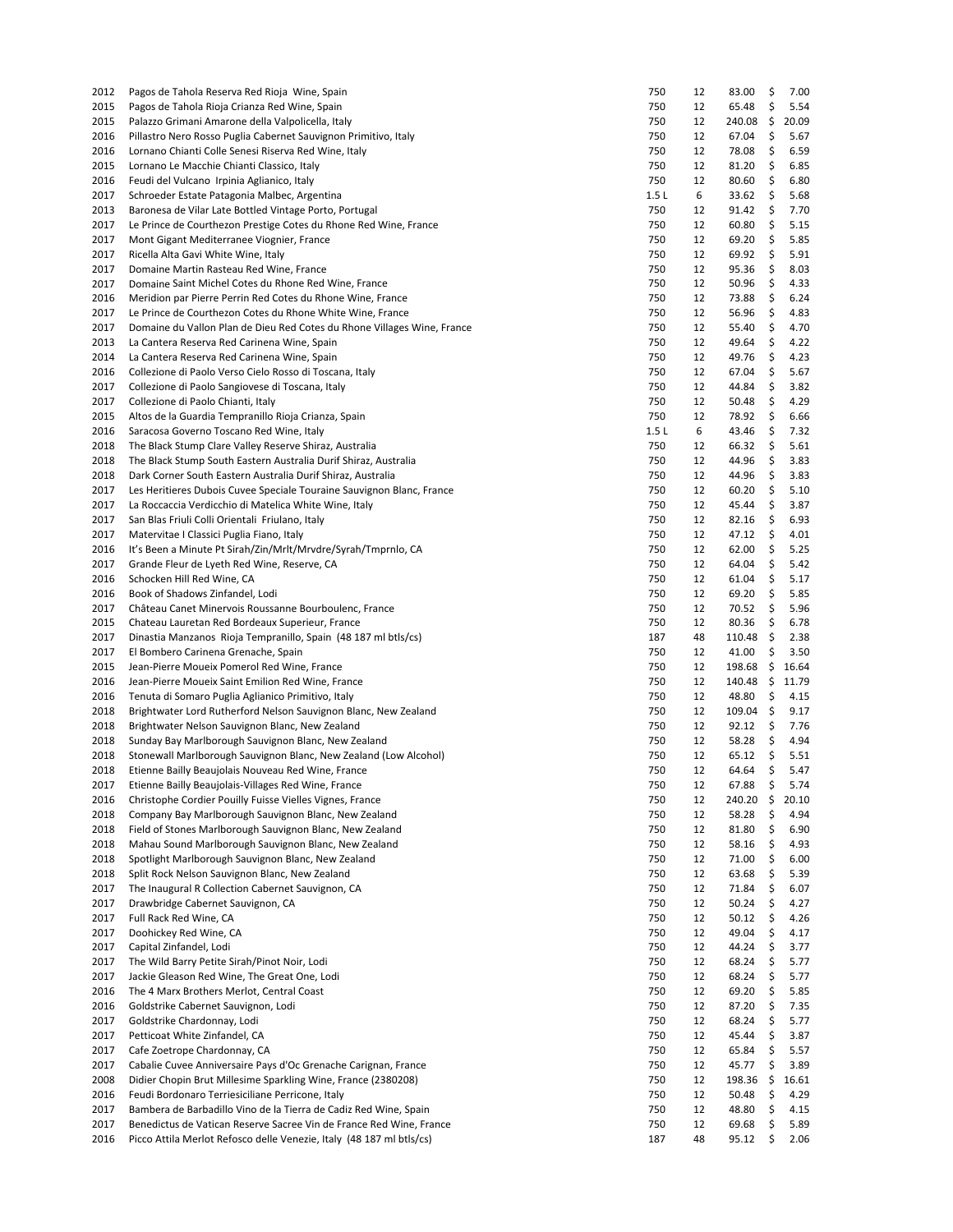| 2017      | Visionario Bianco TreVenezie White Blend, Italy (48 187 ml btls/cs)                                      | 187  | 48 | 94.64            | \$  | 2.05  |
|-----------|----------------------------------------------------------------------------------------------------------|------|----|------------------|-----|-------|
| 2018      | J Opi Mendoza Malbec, Argentina                                                                          | 750  | 12 | 45.44            | \$  | 3.87  |
| <b>NV</b> | The Full Fifteen Australian Sparkling Red Wine, Australia (1843818)                                      | 750  | 12 | 43.71            | \$  | 3.72  |
| 2017      | Visionario Bianco Tre Venezie White Blend, Italy                                                         | 750  | 12 | 41.00            | \$  | 3.50  |
| 2017      | The Waxed Bat 10th Anniversary Mendoza Malbec, Argentina                                                 | 750  | 12 | 68.36            | \$  | 5.78  |
| 2017      | Buena Vista Stone Caves Pinot Noir, North Coast                                                          | 750  | 12 | 103.40           | \$  | 8.70  |
| 2017      | Buena Vista Stone Caves Merlot, North Coast                                                              | 750  | 12 | 97.04            | \$  | 8.17  |
| 2015      | Road Unknown Cabernet Sauvignon, Napa Co.                                                                | 750  | 12 | 165.20           | \$  | 13.85 |
| 2016      | Thick Skin Tannat, Clarksburg                                                                            | 750  | 12 | 58.64            | \$  | 4.97  |
| 2016      | Bestseller Chardonnay, North Coast                                                                       | 750  | 12 | 75.44            | \$  | 6.37  |
| 2017      | The Provider Petite Sirah, Lodi                                                                          | 750  | 12 | 56.00            | \$  | 4.75  |
| 2016      | Cotes d'Ynez Grenache/Mourvedre/Syrah, Santa Ynez Vly.                                                   | 750  | 12 | 59.72            | \$  | 5.06  |
| 2017      | CA Bear Nay Cab. Sauv., CA                                                                               | 750  | 12 | 51.20            | \$  | 4.35  |
| 2017      | WSJWine 10th Anniversary Edition by Raymond Cab. Sauv., CA                                               | 750  | 12 | 72.80            | \$  | 6.15  |
| 2017      | Chateau La Clariere Laithwaite Castillon Cotes de Bordeaux White Wine, France                            | 750  | 12 | 90.44            | \$  | 7.62  |
| 2018      | Lobster Shack Western Cape Chardonnay Viognier Chenin Blanc, South Africa                                | 750  | 12 | 51.68            | \$  | 4.39  |
| 2016      | Bartolomeo Lorenzi Valpolicella Ripasso Classico Superiore Red Wine, Italy                               | 750  | 12 | 80.60            | \$  | 6.80  |
| 2015      | Chateau Troussas Medoc Red Wine, France                                                                  | 750  | 12 | 119.60           | \$  | 10.05 |
| 2017      | Karl May Rheinhessen Rielsing, Germany                                                                   | 750  | 12 | 78.56            | \$  | 6.63  |
| 2017      | Naegele Fass No. 98 Pfalz Riesling Halbtrocken, Germany                                                  | 750  | 12 | 73.88            | \$  | 6.24  |
| 2018      | The Gooseberry Bush Robertson Colombard Sauvignon Blanc, South Africa                                    | 750  | 12 | 34.52            | \$  | 2.96  |
| 2017      | Le Bordeaux de Tour du Roch-Milon Bordeaux Red Wine, France Magnum                                       | 1.5L | 6  | 71.00            | \$  | 11.91 |
| 2017      | Califia Cabernet Sauvignon, CA                                                                           | 750  | 12 | 69.20            | \$  | 5.85  |
| 2016      | Rough Translation Red Wine, CA                                                                           | 750  | 12 | 61.04            | \$  | 5.17  |
| 2016      | Robert Mitchum Pinot Noir, Classic Noir, CA                                                              | 750  | 12 | 66.80            | \$  | 5.65  |
| 2016      | Foxen Cellar Select Pinot Noir, Sta. Rita Hills                                                          | 750  | 12 | 190.40           | \$  | 15.95 |
| 2012      | Shimmin Rock Cabernet Sauvignon, Paso Robles, CA                                                         | 750  | 12 | 62.00            | \$  | 5.25  |
| 2017      | Tri-Tip Malbec, Paso Robles, CA                                                                          | 750  | 12 | 57.20            | \$  | 4.85  |
| 2017      | Tablas Creek Vineyard Select Syrah/Grnche/Mrvdre/Counoise, Cuvee Paso, Paso Robles                       | 750  | 12 | 159.20           | \$  | 13.35 |
|           | Chateau de Courbon Graves Sauvignon Blanc Semillon, France                                               |      |    |                  |     |       |
| 2016      |                                                                                                          | 750  | 12 | 94.40            | \$  | 7.95  |
| 2017      | Julien Bouchard Coteaux Bourguignons Blanc, France                                                       | 750  | 12 | 87.32            | \$  | 7.36  |
| 2016      | Julien Bouchard Coteaux Bourguignons Rouge, France                                                       | 750  | 12 | 75.08            | \$  | 6.34  |
| 2018      | Schroeder Estate Patagonia Pinot Noir Rose, Argentina                                                    | 750  | 12 | 64.76            | \$  | 5.48  |
| 2017      | Uncle Zin Appassimento Salento Zinfandel, Italy                                                          | 750  | 12 | 66.32            | \$  | 5.61  |
| 2017      | Saracosa Governo Toscano Red Wine, Italy                                                                 | 750  | 12 | 61.16            | \$  | 5.18  |
| 2017      | Saracosa Toscano Rosso Red Wine, Italy                                                                   | 750  | 12 | 50.36            | \$  | 4.28  |
| 2017      | Schroeder Estate Patagonia Malbec Reserve, Argentina                                                     | 750  | 12 | 90.80            | \$  | 7.65  |
| 2018      | Schroeder Estate Patagonia Pinot Noir, Argentina                                                         | 750  | 12 | 54.68            | \$  | 4.64  |
| 2018      | Schroeder Estate Patagonia Malbec, Argentina                                                             | 750  | 12 | 62.48            | \$  | 5.29  |
| 2018      | Schroeder Estate Patagonia Cabernet Sauvignon, Argentina                                                 | 750  | 12 | 62.36            | \$  | 5.28  |
| 2016      | Vieux Chateau Guibeau Puisseguin Saint Emilion Merlot Cabernet Sauvignon Cabernet Franc Bordeaux Wine, F | 750  | 12 | 95.36            | \$  | 8.03  |
| 2017      | Alma Andina Mendoza Malbec Reserve, Argentina                                                            | 750  | 12 | 56.24            | \$  | 4.77  |
| 2017      | Principe Strozzi Vernaccia di San Gimignano, Italy                                                       | 750  | 12 | 55.28            | \$  | 4.69  |
| 2018      | Bourg Lachamps Ardeche Pinot Noir, France                                                                | 750  | 12 | 56.72            | \$  | 4.81  |
| 2018      | Alma Andina Salta Torrontes, Argentina                                                                   | 750  | 12 | 43.28            | \$  | 3.69  |
| 2018      | Granger Bay Western Cape Sauvignon Blanc, South Africa                                                   | 750  | 12 | 112.88           | \$  | 9.49  |
| 2017      | Belle Vigne Chardonnay, Napa Vly.                                                                        | 750  | 12 | $109.04 \quad $$ |     | 9.17  |
| 2016      | Ingrid Bergman Cab. Sauv., CA                                                                            | 750  | 12 | $62.24$ \$       |     | 5.27  |
| 2016      | The Future Is Red Red Wine, CA                                                                           | 750  | 12 | 62.24            | \$  | 5.27  |
| 2017      | Maria Zasa Cab. Sauv., Pine Mtn./Cloverdale Pk., Sonoma Co.                                              | 750  | 12 | 188.24           | \$  | 15.77 |
| 2016      | The Creamery Chardonnay, Santa Lucia Highlands                                                           | 750  | 12 | 66.80            | \$  | 5.65  |
| 2016      | Cooper Point Cab. Sauv., CA                                                                              | 750  | 12 | 62.24            | \$  | 5.27  |
| 2017      | Ticking Clock Chardonnay, Lodi                                                                           | 750  | 12 | 62.00            | \$  | 5.25  |
| 2017      | The Prospector White Wine, CA                                                                            | 750  | 12 | 46.64            | \$  | 3.97  |
| 2017      | Tri-Tip Malbec, Paso Robles, CA                                                                          | 1.5L | 6  | 55.70            | \$  | 9.36  |
| 2016      | Domaine de Buadelle Minervois Carignan, Grenache Noir, Syrah, France                                     | 750  | 12 | 52.28            | \$  | 4.44  |
| 2015      | Vina Izadi Rioja Tempranillo Crianza, Spain                                                              | 750  | 12 | 94.28            | \$  | 7.94  |
| 2017      | Pillastro WSJWine 10th Anniversary Edition Puglia Primitivo, Italy                                       | 1.5L | 6  | 37.22            | \$  | 6.28  |
| 1961      | Manzanos Spanish Red Wine, Spain                                                                         | 750  | 12 | 278.00           | \$  | 23.25 |
| 2017      | Palha Canas Vinho Regional Lisboa White Wine, Portugal                                                   | 750  | 12 | 52.40            | \$  | 4.45  |
| 2018      | Black Duck New South Wales Durif, Australia                                                              | 750  | 12 | 44.24            | \$. | 3.77  |
| 2017      | Les Vivandieres Ventoux White Wine, France                                                               | 750  | 12 | 50.48            | \$  | 4.29  |
| 2017      | The Waxed Bat Reserve Mendoza Cabernet Sauvignon Malbec, Argentina                                       | 750  | 12 | 63.68            | \$  | 5.39  |
| 2018      | Wild Child Coastal Region Chardonnay, South Africa                                                       | 750  | 12 | 49.76            | \$  | 4.23  |
| 2018      | Bees Knees Western Cape Chenin Blanc Viognier, South Africa                                              | 750  | 12 | 42.32            | \$  | 3.61  |
| 2018      | Oxenberry Pedler Creek McLaren Vale Shiraz, Australia                                                    | 750  | 12 | 59.48            | \$  | 5.04  |
| 2018      | Ink Shed Riverland Petit Verdot Shiraz, Australia                                                        | 750  | 12 | 43.64            | \$  | 3.72  |
| 2017      | Saracosa Governo Toscano Red Wine, Italy                                                                 | 1.5L | 6  | 45.20            | \$  | 7.61  |
| 2017      | Schroeder Estate Patagonia Pinot Noir Reserve, Argentina                                                 | 750  | 12 | 95.48            | \$  | 8.04  |
| 2017      | Gold Pocket Cabernet Sauvignon, Lodi                                                                     | 750  | 12 | 65.84            | \$  | 5.57  |
| 2017      | Coyote Mint Semillon/Sauv. Blanc, Napa Vly.                                                              | 750  | 12 | 86.24            | \$  | 7.27  |
|           |                                                                                                          |      |    |                  |     |       |
| 2014      | Cru Secret Morgon Red Wine, France                                                                       | 750  | 12 | 69.80            | \$  | 5.90  |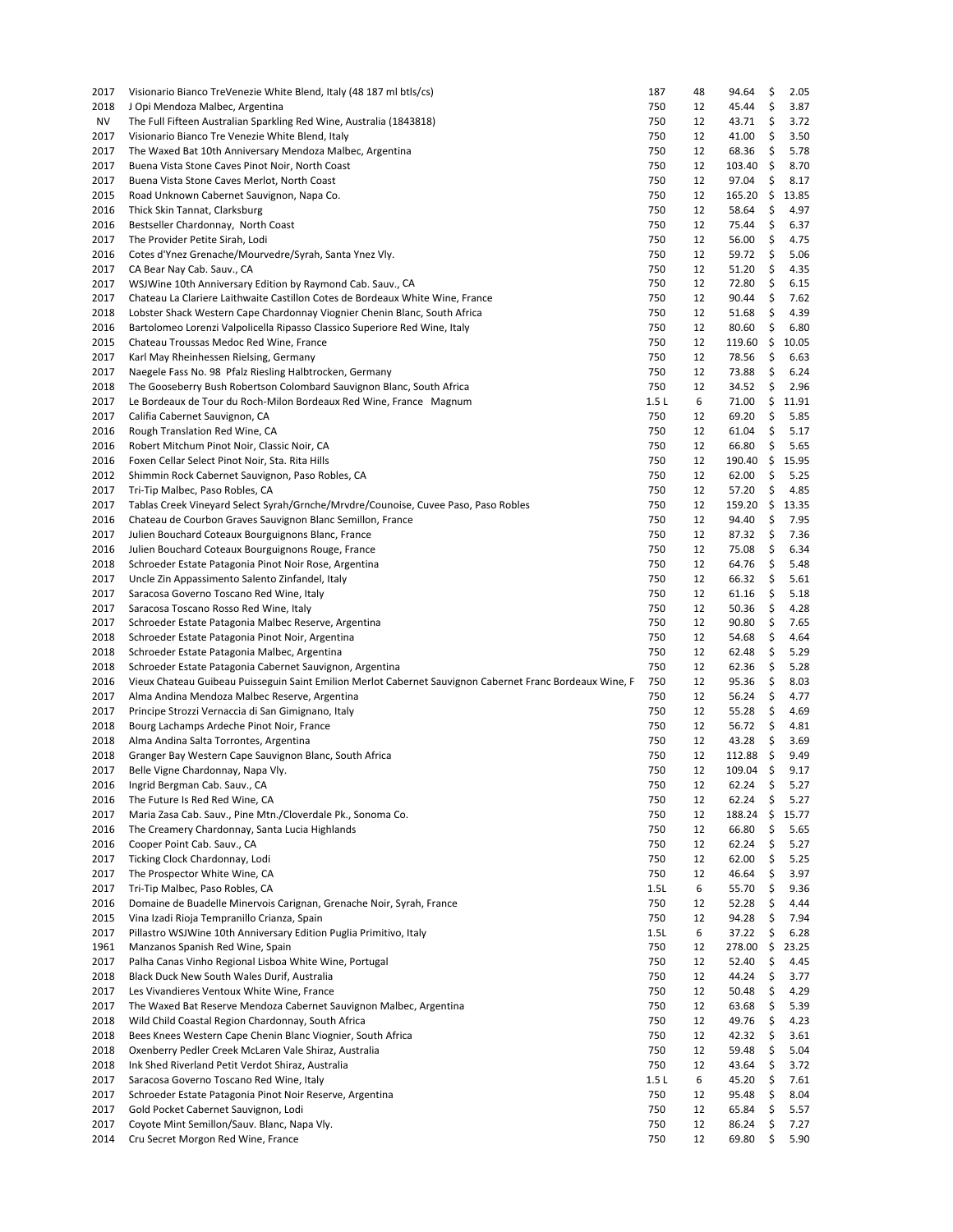| 2018         | Westend Estate No.1 Riverina Chardonnay, Australia                                                            | 750        | 12       | 41.12          | \$       | 3.51         |
|--------------|---------------------------------------------------------------------------------------------------------------|------------|----------|----------------|----------|--------------|
| 2016         | Chateau Rochebert Bordeaux White Wine, France                                                                 | 750        | 12       | 62.96          | \$       | 5.33         |
| 2017         | Trunk Road 80 South Eastern Australia Petite Sirah, AU                                                        | 750        | 12       | 47.12          | \$       | 4.01         |
| <b>NV</b>    | Ultima Edizione 50th Anniversary Red Wine, Italy                                                              | 750        | 12       | 82.04          | \$       | 6.92         |
| 2016         | Chateau Chantalouette Red Pomerol Wine, Italy                                                                 | 750        | 12       | 260.12         | \$       | 21.76        |
| 2016         | HJ Fabre Mendoza Cabernet Sauvignon Reserva, Argentina                                                        | 750        | 12       | 67.76          | \$       | 5.73         |
| 2016         | HJ Fabre Barrel Selection Patagonian Malbec, Argentina                                                        | 750        | 12       | 76.88          | \$       | 6.49         |
| 2016         | HJ Fabre Mendoza Malbec Reserva, Argentina                                                                    | 750        | 12       | 67.64          | \$       | 5.72         |
| 2018         | Bambera de Barbadillo Vino de la Tierra de Cadiz Red Wine, Spain                                              | 750        | 12       | 50.72          | \$       | 4.31         |
| 2018         | Baroota South Australia Shiraz, Australia                                                                     | 750        | 12       | 67.40          | \$       | 5.70         |
| 2016         | Le Prince de Courthezon Chateauneuf du Pape Red Wine, France                                                  | 750        | 12       | 197.48         | \$       | 16.54        |
| 2018         | Le Champ des Etoiles Vin de France Chardonnay, France                                                         | 750        | 12       | 58.40          | \$       | 4.95         |
| 2018         | Charles Back Fairview Western Cape White Wine, South Africa                                                   | 750<br>750 | 12<br>12 | 54.56          | \$       | 4.63<br>4.94 |
| 2018<br>2018 | Le Champ des Etoiles Pinot Noir Vin De Pays d Oc, France<br>Chateau Le Coin Bordeaux Sauvignon Gris, France   | 750        | 12       | 58.28<br>55.52 | \$<br>\$ | 4.71         |
| 2016         | Pedroncelli Special Selection Zinfandel, Dry Creek Vly., Sonoma Co.                                           | 750        | 12       | 87.44          | \$       | 7.37         |
| 2017         | Republique Cabernet Sauvignon, Paso Robles, CA                                                                | 750        | 12       | 86.24          | \$       | 7.27         |
| 2017         | McIntyre Alluvial Collection Chardonnay, Arroyo Seco                                                          | 750        | 12       | 172.40         | \$       | 14.45        |
| 2017         | Lana Turner Zinfandel, Lodi                                                                                   | 750        | 12       | 63.32          | \$       | 5.36         |
| 2017         | Marx Brothers White Wine, CA                                                                                  | 750        | 12       | 47.60          | \$       | 4.05         |
| 2017         | Gold Star Grenache Blanc, Santa Barbara Co.                                                                   | 750        | 12       | 58.64          | \$       | 4.97         |
| 2017         | River Rock Sauv. Blanc, Russian River Vly., Sonoma Co.                                                        | 750        | 12       | 88.40          | \$       | 7.45         |
| 2016         | Lone Horseman Merlot, Mendocino Co.                                                                           | 750        | 12       | 61.04          | \$       | 5.17         |
| 2016         | The Archduke Zinfandel, Sonoma Co.                                                                            | 750        | 12       | 80.24          | \$       | 6.77         |
| 2016         | Matervitae I Classici Puglia Fiano, Italy                                                                     | 750        | 12       | 64.88          | \$       | 5.49         |
| 2016         | Domaine de Pontfract Cotes de Provence Rose Wine, France                                                      | 750        | 12       | 64.88          | \$       | 5.49         |
| 2016         | Alma Andina Salta Torrontes, Argentina                                                                        | 750        | 12       | 64.88          | \$       | 5.49         |
| 2015         | Principe Strozzi Vernaccia di San Gimignano, Italy                                                            | 750        | 12       | 64.88          | \$       | 5.49         |
| 2015         | Duca di Cardino Rosso di Montepulciano, Italy                                                                 | 750        | 12       | 64.88          | \$       | 5.49         |
| 2016         | Il Pino Pinot Grigio delle Venezie, Italy                                                                     | 750        | 12       | 64.88          | \$       | 5.49         |
| 2015         | Tenuta Albrizzi Cabernet Sauvignon Primitivo, Italy                                                           | 750        | 12       | 64.88          | \$       | 5.49         |
| 2015         | Vina Baccana Pinot Grigio Venzia Giulia, Italy                                                                | 750        | 12       | 64.88          | \$       | 5.49         |
| 2015         | Cuvee du Vatican Reserve de l' Abbe Cotes du Rhone Red Wine, France                                           | 750        | 12       | 64.88          | \$       | 5.49         |
| 2014         | Grill House Western Cape Shiraz Pinotage, South Africa                                                        | 750        | 12       | 64.88          | \$       | 5.49         |
| 2015         | Alambrado Mendoza Torrontes Pinot Grigio, Argentina                                                           | 750        | 12       | 64.88          | \$       | 5.49         |
| 2014         | Ca' Vescovo Pinot Grigio delle Venezi, Italy                                                                  | 750        | 12       | 64.88          | \$       | 5.49         |
| 2013         | Giesta Dao Red Wine, Portugal                                                                                 | 750        | 12       | 64.88          | \$       | 5.49         |
| 2014         | Doohickey Red Wine, CA                                                                                        | 750        | 12       | 64.88          | \$       | 5.49         |
| 2015         | Le Citronnier Cotes de Gascogne Colombard Sauvignon Blanc, France                                             | 750        | 12       | 64.88          | \$       | 5.49         |
| 2016         | The Gooseberry Bush Robertson Colombard Sauvignon Blanc, South Africa                                         | 750        | 12       | 64.88          | \$       | 5.49         |
| 2013         | Baron de Barbon Seleccion Especial Rioja Tempranillo, Spain                                                   | 750        | 12       | 64.88          | \$       | 5.49         |
| 2014         | Tenuta di Somaro Puglia Aglianico Primitivo, Italy                                                            | 750        | 12       | 64.88          | \$       | 5.49         |
| 2013         | Tenuta di Somaro Puglia Aglianico Primitivo, Italy                                                            | 1.5L       | 6        | 64.88          | \$       | 10.89        |
| 2016         | Domaine de Paris Cotes de Provence Rose Wine, France                                                          | 750        | 12       | 64.88          | \$       | 5.49         |
| 2015         | Paris Street Dealurile Munteniei Pinot Noir Rose, Romania                                                     | 750        | 12       | 64.88          | \$       | 5.49         |
| 2015         | Chateau Lestours Clocher Les Penitents Vacqueyras Grenache, Syrah, Mourvedre, France                          | 750        | 12       | 146.96         | \$       | 12.33        |
| 2017         | Antonio Federici Bianco Roma DOC Malvasia Puntinata, Italy                                                    | 750        | 12       | 61.88          | \$       | 5.24         |
| 2018         | Tarvisium Prosecco Treviso Sparkling Extra Dry Wine, Italy                                                    | 750        | 12       | 61.35          | Ş        | 5.19         |
| NV           | Alessandro Gallici Anniversario 50th Vino Spumante Sparkling Wine, Italy                                      | 750        | 12       | 84.87          | \$       | 7.15         |
| 2018         | Flor de San Martin Navarra Garnacha Blanca, Spain                                                             | 750        | 12       | 38.24          | \$       | 3.27         |
| 2018         | El Grigio Mendoza Pinot Grigio, Argentina                                                                     | 750        | 12       | 48.08          | \$       | 4.09         |
| 2016         | Monasterio de Santa Cruz Tarragona Red Wine, Spain                                                            | 750        | 12       | 38.24          | \$       | 3.27         |
| 2018         | Ascencion Salta Malbec, Argentina                                                                             | 750        | 12       | 57.56          | \$       | 4.88         |
| 2018         | Alambrado Mendoza Malbec, Argentina                                                                           | 750        | 12       | 56.60          | \$       | 4.80         |
| 2017         | San Lucas Mendoza Cabernet Sauvignon Malbec, Argentina                                                        | 750        | 12       | 40.64          | \$       | 3.47         |
| 2017         | San Lucas Mendoza Malbec Reserva, Argentina                                                                   | 750        | 12       | 73.88          | \$       | 6.24         |
| 2013         | El Bombero Gran Reserva Carinena Red Wine, Spain                                                              | 750        | 12       | 52.04          | \$       | 4.42         |
| 2018<br>2018 | Belle Roche Pays d' Oc Cabernet Sauvignon, France                                                             | 750<br>750 | 12<br>12 | 56.60<br>63.92 | \$       | 4.80         |
|              | La Nuit Blanche Vin de France Cabernet Blanc, France                                                          |            |          |                | \$<br>\$ | 5.41         |
| 2018<br>2018 | Baron de Barbon Seleccion Especial Rioja Tempranillo, Spain<br>Los Hermanos Manzanos Tempranillo Rioja, Spain | 750<br>750 | 12       | 49.64<br>50.72 | \$       | 4.22         |
| 2018         | Yarrunga Field Special Reserve New South Wales Rose, Australia                                                | 750        | 12<br>12 | 38.24          | \$       | 4.31<br>3.27 |
| 2018         | Les Cailloux Dores Vin de France Chardonnay, France                                                           | 750        | 12       | 58.52          | \$       | 4.96         |
| 2018         | La Voute VDF Chardonnay, France                                                                               | 750        | 12       | 78.20          | \$       | 6.60         |
| 2018         | La Revelation Vin De France Roussanne Viognier, France                                                        | 750        | 12       | 60.32          | \$       | 5.11         |
| 2017         | Maria Zasa Cab. Sauv., CA                                                                                     | 750        | 12       | 75.20          | \$       | 6.35         |
| 2017         | The Rocky Horror Picture Show Zinfandel, Lodi                                                                 | 750        | 12       | 64.40          | \$       | 5.45         |
| 2018         | Pink Fork Merlot/Cab. Franc, Rose, North Fork of Long Island                                                  | 750        | 12       | 110.00         | \$       | 9.25         |
| 2017         | Riveted Cab. Sauv., Paso Robles                                                                               | 750        | 12       | 81.20          | \$       | 6.85         |
| 2017         | Barrel Notes Chardonnay, Reserve, Santa Maria Vly.                                                            | 750        | 12       | 97.04          | \$       | 8.17         |
| 2016         | Groove Pinot Noir, CA                                                                                         | 750        | 12       | 68.24          | \$       | 5.77         |
| 2017         | Al Hirschfeld Edward G Robinson Puglia Primitivo, Italy                                                       | 750        | 12       | 57.68          | \$       | 4.89         |
|              |                                                                                                               |            |          |                |          |              |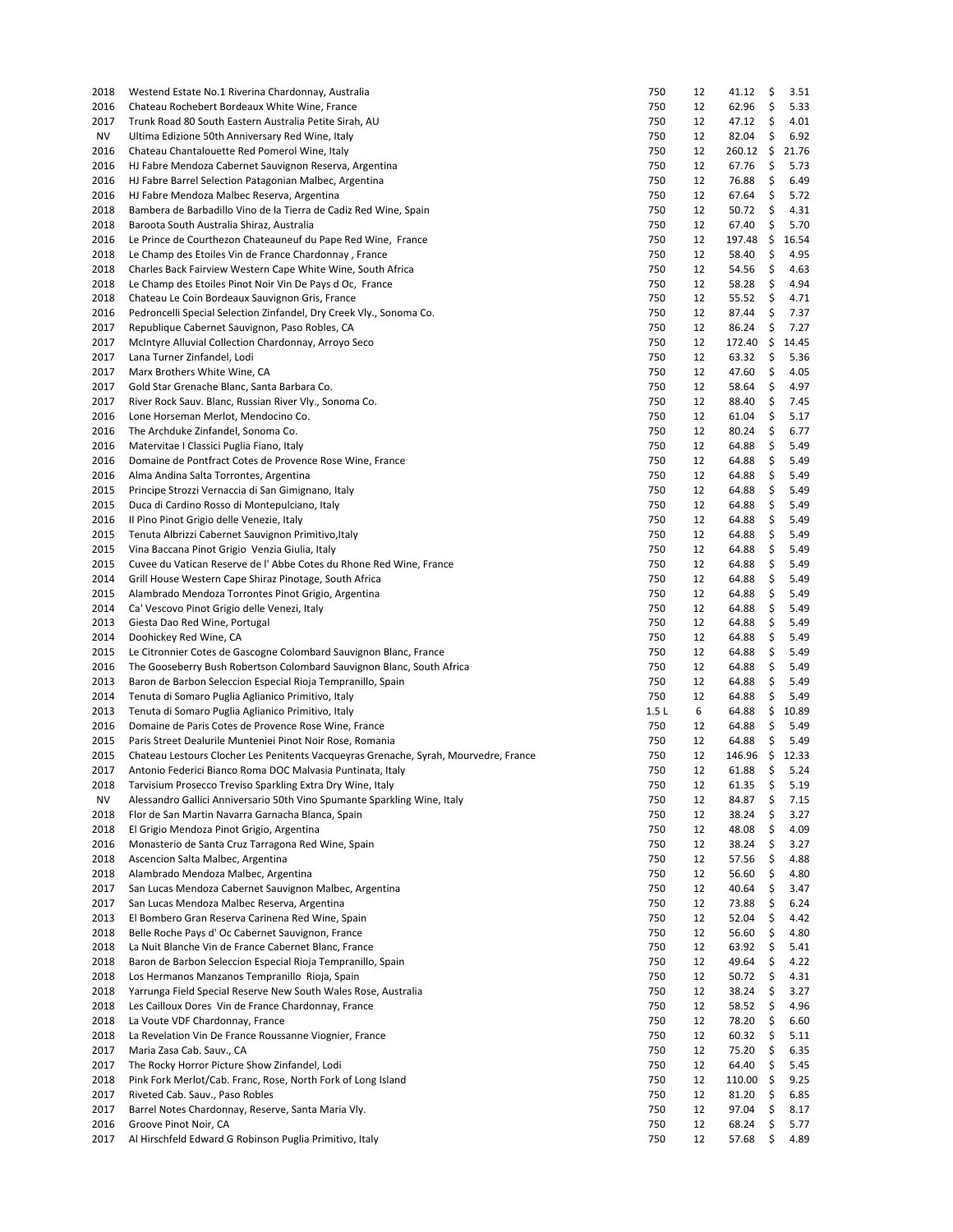| 2017 | Matervitae I Classici Puglia Fiano Falanghina, Italy                            | 750  | 12       | 54.08          | \$  | 4.59         |
|------|---------------------------------------------------------------------------------|------|----------|----------------|-----|--------------|
| 2016 | Jean-Pierre Moueix 50th Anniversary Edition Red Boredeaux Wine, France          | 750  | 12       | 85.52          | \$  | 7.21         |
| 2018 | Hedy Lamarr Cotes de Gascogne Sauvignon Blanc, France                           | 750  | 12       | 47.96          | \$  | 4.08         |
| NV   | Brezza del Drago Venezia Spumante Rosato Sparkling Wine, Italy                  | 750  | 12       | 49.06          | \$  | 4.17         |
| 2017 | El Bombero 50th Anniversario Carninena Red Wine, Spain                          | 750  | 12       | 42.32          | \$  | 3.61         |
| 2018 | Suelo Mendoza Malbec, Argentina                                                 | 750  | 12       | 58.76          | \$  | 4.98         |
| 2017 | Il Sogno di Arianna delle Venezie Pinot Grigio, Italy                           | 750  | 12       | 40.88          | \$  | 3.49         |
| 2018 | Il Sogno di Arianna delle Venezie Pinot Grigio, Italy                           | 750  | 12       | 40.88          | \$  | 3.49         |
| 2018 | Santa Magdalena Maule Valley Carmenere, Chile                                   | 750  | 12       | 53.96          | \$  | 4.58         |
| 2018 | Chateau La Clariere Laithwaite Castillon Cotes de Bordeaux White Wine, France   | 750  | 12       | 94.40          | \$  | 7.95         |
| 2018 | Chateau de Colombe Castillon Cotes de Bordeaux Red Wine, France                 | 750  | 12       | 76.76          | \$  | 6.48         |
| 2018 | Chateau le Coin Red Bordeaux Wine, France                                       | 750  | 12       | 58.28          | \$  | 4.94         |
| 2018 | Chateau du Tertre Belair Cotes de Bordeaux Red Wine, France                     | 750  | 12       | 72.56          | \$  | 6.13         |
| 2018 | Chateau la Clariere Laithwaite Castillon Cotes de Bordeaux Red Wine, France     | 750  | 12       | 129.32         | \$  | 10.86        |
| 2016 | Bolo Nero Edizione Limitata Castel del Monte Red Wine, Italy                    | 750  | 12       | 71.72          | \$  | 6.06         |
| 2016 | Pedra do Cribo Rias Baixas Albarino, Spain                                      | 750  | 12       | 88.28          | \$  | 7.44         |
| 2018 | Don Cayetano Colchagua Valley Cabernet Sauvignon Reserva Especial, Chile        | 750  | 12       | 54.08          | \$  | 4.59         |
| 2018 | Pagos de Tahola, Rioja Red Wine, Spain                                          | 750  | 12       | 53.24          | \$  | 4.52         |
| 2018 | Tenuta Fenice Sicila Nero d' Avola, Italy                                       | 750  | 12       | 45.20          | \$  | 3.85         |
| 2018 | Altos de la Guardia Rioja Tempranillo, Spain                                    | 750  | 12       | 59.24          | \$  | 5.02         |
| 2018 | Pagos de Tahola Rioja Tempranillo Rosado, Spain                                 | 750  | 12       | 55.76          | \$  | 4.73         |
| 2018 | Domaine Tour Lamothe Cotes de Gascogne Sauvignon Blanc, France                  | 750  | 12       | 48.08          | \$  | 4.09         |
| 2018 | Palacio de Menade Vino de la Tierra de Castilla Y Leon Verdejo, Spain           | 750  | 12       | 50.48          | \$  | 4.29         |
| 2018 | Domaine du Mas Ensoleillé Mediterranee Grenache Syrah Rose, France              | 750  | 12       | 55.76          | \$  | 4.73         |
| 2018 | Domaine de l'Estan Cotes de Provence Rose Wine, France                          | 750  | 12       | 88.28          | \$  | 7.44         |
| 2018 | L'Art Provencal Alpes de Haute Provence Rose, France                            | 750  | 12       | 57.56          | \$  | 4.88         |
| 2018 | Vitese Cabernet Sauvignon Terre Siciliane, Italy                                | 750  | 12       | 43.40          | \$  | 3.70         |
| 2018 | Contessa Giovanna Manci Trentino Pinot Grigio, Italy                            | 750  | 12       | 61.16          | \$  | 5.18         |
| 2018 | Vina Baccana Pinot Grigio Venzia Giulia, Italy                                  | 750  | 12       | 45.92          | \$  | 3.91         |
| 2017 | Cafe Zoetrope Cabernet Sauvignon, CA                                            | 750  | 12       | 75.20          | \$  | 6.35         |
| 2018 | William Knuttel Sauv. Blanc, Saber Selection, Sonoma Co.                        | 750  | 12       | 75.20          | \$  | 6.35         |
| 2017 | William Knuttel Cab. Sauv., Broadsword Blend, Dry Creek Vly., Sonoma Co.        | 750  | 12       | 122.00         | \$  | 10.25        |
| 2017 | Brushstroke White Wine, CA                                                      | 750  | 12       | 47.60          | \$  | 4.05         |
| 2017 | NPR Uncorked Valle de Colchagua Cabernet Sauvignon, Chile                       | 750  | 12       | 54.08          | \$  | 4.59         |
| 2016 | Saint Tropez Cotes de Provence Rose Wine, France                                | 750  | 12       | 64.88          | \$  | 5.49         |
| 2015 | Campi Levante Edizione dell Anniversario Chianti Rufina Riserva Red Wine, Italy | 750  | 12       | 85.64          | \$  | 7.22         |
| 2018 | De Foretti Lugana White Wine, Italy                                             | 750  | 12       | 71.48          | \$  | 6.04         |
| 2018 | Tenuta Fenice Bianco Sicilia White Wine, Italy                                  | 750  | 12       | 43.52          | \$  | 3.71         |
| 2016 | Seleccion Especial Numerada 37 Crianza Red Wine, Spain                          | 750  | 12       | 61.16          | \$  | 5.18         |
| 2016 | Chateau Haut Chevalier Cuvee Marine Bordeaux Merlot, Cab, Malbec, France        | 750  | 12       | 66.44          | \$  | 5.62         |
| 2012 | Palacio del Conde Gran Reserva Valencia Tempranillo, Spain                      | 750  | 12       | 40.16          | \$  | 3.43         |
| 2018 |                                                                                 | 750  | 12       | 50.48          | \$  | 4.29         |
|      | Colle Marianna Soave White Wine, Italy                                          |      |          |                |     |              |
| 2012 | Chateau La Clariere Cuvee (50th) Anniversaire Bordeaux Red Blend, France        | 750  | 12<br>12 | 129.44         | \$  | 10.87        |
| 2018 | Finca Los Trinos Rioja Tempranillo, Spain                                       | 750  |          | 53.24          | \$  | 4.52         |
| 2014 | Diego de Almagro Reserva Valdepenas Tempranillo, Spain                          | 750  | 12       | 43.64          | \$  | 3.72         |
| 2015 | Duca di Cardino Chianti Riserva Red Wine, Italy                                 | 750  | 12       | 62.00          | \$  | 5.25<br>9.98 |
| 2017 | Monte Ronca Gardellino Soave White Wine, Italy                                  | 750  | 12       | $118.76 \pm 5$ |     |              |
| 2018 | Ca' Vescovo Pinot Grigio delle Venezi, Italy                                    | 750  | 12       | 44.00          | \$  | 3.75         |
| 2018 | Alessandro Gallici Pinot Grigio delle Venezie, Italy                            | 750  | 12       | 40.04          | \$  | 3.42         |
| 2017 | Pillastro Primitivo Puglia, Italy                                               | 750  | 12       | 45.92          | \$  | 3.91         |
| 2018 | Farinelli Colline Pescaresi Pinot Grigio, Italy                                 | 750  | 12       | 37.04          | \$  | 3.17         |
| ΝV   | Il Papavero Brut Prosecco Sparkling Wine, Italy (843718)                        | 750  | 12       | 61.35          | \$  | 5.19         |
| 2017 | Pillastro 50th Anniversary Edition Puglia Primitivo, Italy                      | 1.5L | 6        | 43.52          | \$  | 7.33         |
| 2018 | Valle Collezione Araldica Friuli Colli Orientali Pinot Grigio, Italy            | 750  | 12       | 85.64          | \$  | 7.22         |
| 2018 | Paolo Valle Friuli Colli Orientali Pinot Grigio, Italy                          | 750  | 12       | 61.04          | \$  | 5.17         |
| 2018 | Blanc Neuf La Bastide VDP d' Oc White Wine, France                              | 750  | 12       | 54.92          | \$  | 4.66         |
| 2017 | TCM Classic Film Festival Cab Sauv, CA                                          | 750  | 12       | 68.24          | \$  | 5.77         |
| 2017 | Shroud Mountain Cabernet Sauvignon, CA                                          | 750  | 12       | 61.04          | \$  | 5.17         |
| 2017 | De Loach Private Collection Syrah, Russian River Vly., Sonoma Co.               | 750  | 12       | 128.12         | -\$ | 10.76        |
| 2017 | Forbes Creek Pinot Noir, Vintage Selection, CA                                  | 750  | 12       | 76.40          | \$  | 6.45         |
| 2017 | Fetters Springs Pinot Noir, CA                                                  | 750  | 12       | 76.40          | \$  | 6.45         |
| 2018 | De Loach Private Collection Rose of Pinot Noir, Sonoma Coast, Sonoma Co.        | 750  | 12       | 105.20         | \$  | 8.85         |
| 2018 | Up First Pinot Grigio (NPR) Delle Venezie Pinot Grigio, Italy                   | 750  | 12       | 40.04          | \$  | 3.42         |
| 2016 | Chateau Rocher Gardat Montagne Saint Emilion Red Bordeaux, France               | 750  | 12       | 124.16         | \$  | 10.43        |
| 2015 | Chateau Roquegrave Medoc Cru Bourgeois Red Bordeaux, France                     | 750  | 12       | 103.16         | -\$ | 8.68         |
| 2013 | Roche Lacour 50th Anniversary Cremant de Limoux White/Chard, France             | 750  | 12       | 88.64          | \$  | 7.47         |
| 2018 | Colombe Bordeaux Sauvignon Blanc, France (Magnum)                               | 1.5L | 6        | 62.36          | \$  | 10.47        |
| 2018 | Stellenrust Heritage Collection Stellenbosch Shiraz, South Africa               | 750  | 12       | 51.68          | \$  | 4.39         |
| 2018 | Manga del Brujo Calatayud Macabeo, Spain                                        | 750  | 12       | 68.12          | \$  | 5.76         |
| 2017 | Chateau L'Esparrou Cuvee Bisconte Red Cotes du Roussillon Wine, France          | 750  | 12       | 69.92          | \$  | 5.91         |
| 2018 | Reserve de Luch Pays d' Oc Pinot Noir, France                                   | 750  | 12       | 50.48          | \$  | 4.29         |
| 2016 | Chateau Les Moines Medoc Red Wine, France                                       | 750  | 12       | 111.80         | \$  | 9.40         |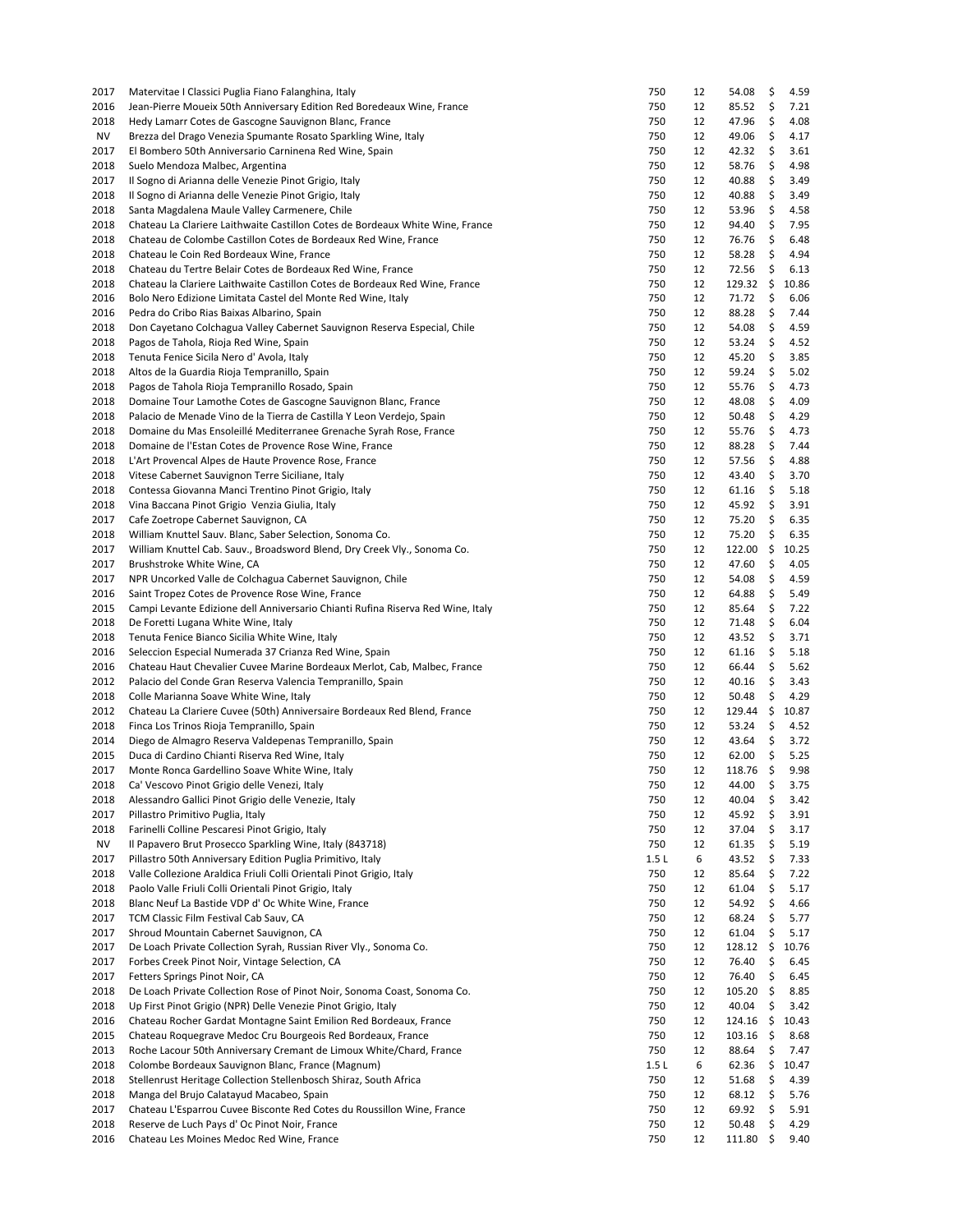| 2018 | Chateau Moulin du Prieur Red Bordeaux Wine, France                             | 750            | 12 | 52.40  | \$  | 4.45  |
|------|--------------------------------------------------------------------------------|----------------|----|--------|-----|-------|
| 2017 | Domaine Brenac Pays d' Oc Cabernet Sauvignon, France                           | 750            | 12 | 49.76  | \$  | 4.23  |
| 2018 | Private Beach Italian Sparkling Rose Wine, Italy (4 250 ml cans)               | 1 <sub>L</sub> | 6  | 43.21  | \$  | 7.28  |
| 2018 | El Bombero Carinena Grenache, Spain                                            | 750            | 12 | 47.29  | \$  | 4.02  |
| 2017 | Chateau Sixtine Chateauneuf-du-Pape Red Wine, France                           | 750            | 12 | 273.80 | \$  | 22.90 |
| 2018 | Chateau Sixtine Chateauneuf-du-Pape White Wine, France                         | 750            | 12 | 273.32 | \$  | 22.86 |
| 2018 | Cuvee du Vatican Reserve de l'Abbe Chateauneuf du Pape Red Wine, France        | 750            | 12 | 189.68 | \$  | 15.89 |
| 2018 | Cuvee du Vatican Cotes du Rhone White Wine, France                             | 750            | 12 | 61.16  | \$  | 5.18  |
| 2018 | Cuvee du Vatican Reserve de l'Abbe Cotes du Rhone Red Wine, France             | 750            | 12 | 53.48  | \$  | 4.54  |
| 2018 | Casa de Vila Verde Vinho Verde White Wine, Portugal                            | 750            | 12 | 41.96  | \$  | 3.58  |
| 2018 | Benedictus de Vatican Reserve Sacree Vin de France Red Wine, France            | 750            | 12 | 63.68  | \$  | 5.39  |
| 2018 | Cabalie Coup de Coeur Red Pays d' Oc Wine, France                              | 750            | 12 | 59.48  | \$  | 5.04  |
| 2018 | Tenuta Albrizzi Cabernet Sauvignon Primitivo, Italy                            | 750            | 12 | 51.56  | \$  | 4.38  |
| 2018 | Cabalie Cuvee Vieilles Vignes Pays d' Oc Red Wine, France                      | 750            | 12 | 48.92  | \$  | 4.16  |
| 2017 | Henry Greuzard Macon La Roche Vineuse Chardonnay, France                       | 750            | 12 | 87.44  | \$  | 7.37  |
| 2018 | Domaine de Buadelle Minervois Carignan, Grenache Noir, Syrah, France           | 750            | 12 | 52.28  | \$  | 4.44  |
|      |                                                                                |                |    |        |     |       |
| 2017 | Eremo Tuscolano Cerquola Frascati White Wine, Italy                            | 750            | 12 | 61.16  | \$  | 5.18  |
| 2018 | Grande Reserve de Gassac Vin de Pays de l'Herault White Languedoc Wine, France | 750            | 12 | 55.04  | \$  | 4.67  |
| 2018 | Chateau Canet Minervois Syrah Grenache, France                                 | 750            | 12 | 59.48  | \$  | 5.04  |
| 2018 | Grande Reserve de Gassac Vin de Pays de l'Herault Red Languedoc Wine, France   | 750            | 12 | 59.24  | \$  | 5.02  |
| 2018 | Les Heritieres Dubois Cuvee Speciale Touraine Sauvignon Blanc, France          | 750            | 12 | 70.76  | \$  | 5.98  |
| 2018 | Les Chemins de L' Abbaye Pouilly Fume White Wine, France                       | 750            | 12 | 126.80 | \$  | 10.65 |
| 2018 | Abbesse de Loire VDP du Val de Loire Sauvignon Blanc, France                   | 750            | 12 | 52.40  | \$  | 4.45  |
| 2019 | Stellenrust Heritage Collection Stellenbosch Chenin Blanc, South Africa        | 750            | 12 | 51.68  | \$  | 4.39  |
| 2018 | Campanula Dunantuli Pinot Grigio, Hungary                                      | 750            | 12 | 35.12  | \$  | 3.01  |
| 2018 | Abbesse de Loire VDP du Val de Loire Rose Wine, France                         | 750            | 12 | 39.80  | \$  | 3.40  |
| 2018 | Chateau de Dracy Bourgogne Chardonnay, France                                  | 750            | 12 | 108.32 | -\$ | 9.11  |
| 2017 | Lobo e Falcao Reserva Tejo Red Wine, Spain                                     | 750            | 12 | 77.24  | \$  | 6.52  |
| 2018 | Lobo e Falcao Vinho Regional Tejo White Wine, Portugal                         | 750            | 12 | 45.92  | \$  | 3.91  |
| 2017 | Lobo e Falcao Red Tejo Wine, Portugal                                          | 750            | 12 | 45.44  | \$  | 3.87  |
| 2018 | Domaine Dampt Vieilles Vignes Chablis, France                                  | 750            | 12 | 122.24 | \$  | 10.27 |
| 2018 | Aluado Lisboa Alicante Bouschet, Portugal                                      | 750            | 12 | 46.88  | \$  | 3.99  |
| 2018 | Domaine Daniel Reverdy Sancerre Sauvignon Blanc, France                        | 750            | 12 | 124.52 | \$  | 10.46 |
| 2016 | Aluado Lisboa Alicante Bouschet Reserva, Portugal                              | 750            | 12 | 59.48  | \$  | 5.04  |
| 2012 | Pagos de Tahola Reserva Red Rioja Wine, Spain                                  | 1.5L           | 6  | 54.02  | \$  | 9.08  |
| 2017 | Butler Hill Wines Pinot Gris, Willamette Vly., OR                              | 750            | 12 | 63.20  | \$  | 5.35  |
| 2017 | Butler Hill Wines Pinot Noir, Willamette Vly., OR                              | 750            | 12 | 73.28  | \$  | 6.19  |
|      |                                                                                |                |    |        |     |       |
| 2016 | William Knuttel Zinfandel, Parry & Feint Blend, Sonoma Co.                     | 750            | 12 | 90.80  | \$  | 7.65  |
| 2017 | Woodstock 50 Years Red Wine, CA                                                | 750            | 12 | 68.24  | \$  | 5.77  |
| 2016 | Brick & Tin Tempranillo, Lodi                                                  | 750            | 12 | 51.80  | \$  | 4.40  |
| 2017 | Ocellus Viognier, Paso Robles                                                  | 750            | 12 | 61.64  | \$  | 5.22  |
| 2017 | Blazing Star Chardonnay, Paso Robles                                           | 750            | 12 | 54.80  | \$  | 4.65  |
| 2016 | Barrel Notes Malbec, Sonoma Co.                                                | 750            | 12 | 77.84  | \$  | 6.57  |
| 2018 | Back Garden Cortese, Clarksburg                                                | 750            | 12 | 60.80  | \$  | 5.15  |
| 2018 | El Enhebro Valencia White Wine, Spain                                          | 750            | 12 | 45.32  | \$  | 3.86  |
| 2018 | Spier Farmhouse Coastal Region Red Wine, South Africa                          | 750            | 12 | 57.44  | \$  | 4.87  |
| 2018 | Violette de Mireval Comte Tolosan Negrette Rose, France                        | 750            | 12 | 53.12  | \$  | 4.51  |
| 2018 | La Vina del Cartero Red Spanish Wine, Spain                                    | 750            | 12 | 61.16  | \$  | 5.18  |
| 2017 | Bajoz Roble Toro Tempranillo, Spain                                            | 750            | 12 | 45.44  | \$  | 3.87  |
| 2018 | Lillian Gish Delle Venezie Pinot Grigio, Italy                                 | 750            | 12 | 40.04  | \$  | 3.42  |
| 2016 | Seleccion Especial Numerada Num No. 0038 Spanish Tempranillo, Spain            | 750            | 12 | 65.72  | \$  | 5.56  |
| 2017 | J Opi Reserve Mendoza Malbec, Argentina                                        | 750            | 12 | 73.16  | \$  | 6.18  |
| 2018 | Escudo de Oro Vino Varietal Malbec, Spain                                      | 750            | 12 | 48.92  | \$  | 4.16  |
| 2018 | Stones & Bones Lisboa White Wine, Portugal                                     | 750            | 12 | 47.72  | \$  | 4.06  |
| 2017 | Stones & Bones Lisboa Red Wine, Portugal                                       | 750            | 12 | 47.48  | \$  | 4.04  |
| 2018 | Valcatrina Alentejano Red Wine, Portugal                                       | 750            | 12 | 54.68  | \$  | 4.64  |
| 2017 | Quinta do Espirito Santo Tinta Roriz Castelao Lisboa Red Wine, Portugal        | 750            | 12 | 43.88  | \$  | 3.74  |
| 2017 | Valoroso Vinho Regional Peninsula de Setubal Cabernet Sauvignon, Portugal      | 750            | 12 | 49.76  | \$  | 4.23  |
| 2018 | Le XV du President Pays d' Oc Red Wine, France                                 | 750            | 12 | 52.04  | \$  | 4.42  |
| 2016 | Baronesa de Vilar Douro Touriga Nacional, Portugal                             | 750            | 12 | 63.80  | \$  | 5.40  |
| 2018 | Anselmo Mendes Vinho Minho Alvarinho, Portugal                                 | 750            | 12 | 77.84  | \$  | 6.57  |
|      |                                                                                | 750            |    |        |     |       |
| 2015 | Morgadio de Mora Vinho Regional Alentejano Reserva Red Wine, Portugal          |                | 12 | 51.56  | \$  | 4.38  |
| 2017 | Vinha do Fava Peninsula du Setubal Touriga Nacional, Portugal                  | 750            | 12 | 45.44  | \$  | 3.87  |
| 2015 | Vecciano Toscana Red Wine, Italy                                               | 750            | 12 | 104.24 | \$  | 8.77  |
| 2018 | Saracosa Vermentino di Toscana, Italy                                          | 750            | 12 | 59.48  | \$  | 5.04  |
| 2018 | Asado Mendoza Malbec, Argentina                                                | 750            | 12 | 73.28  | \$  | 6.19  |
| 2019 | Elqui River Valle de Elqui Sauvignon Blanc, Chile                              | 750            | 12 | 40.88  | \$  | 3.49  |
| 2018 | Lobo e Falcao Red Tejo Wine, Portugal                                          | 750            | 12 | 45.44  | \$  | 3.87  |
| 2018 | De Loach Private Collection Chardonnay, CA                                     | 750            | 12 | 62.00  | \$  | 5.25  |
| 2017 | Beach Pass Rose of Barbera, CA                                                 | 750            | 12 | 51.92  | \$  | 4.41  |
| 2017 | Rolling Stone Chardonnay, CA                                                   | 750            | 12 | 68.24  | \$  | 5.77  |
| 2016 | Janis Joplin Pinot Noir, Willamette Vly.                                       | 750            | 12 | 68.24  | \$  | 5.77  |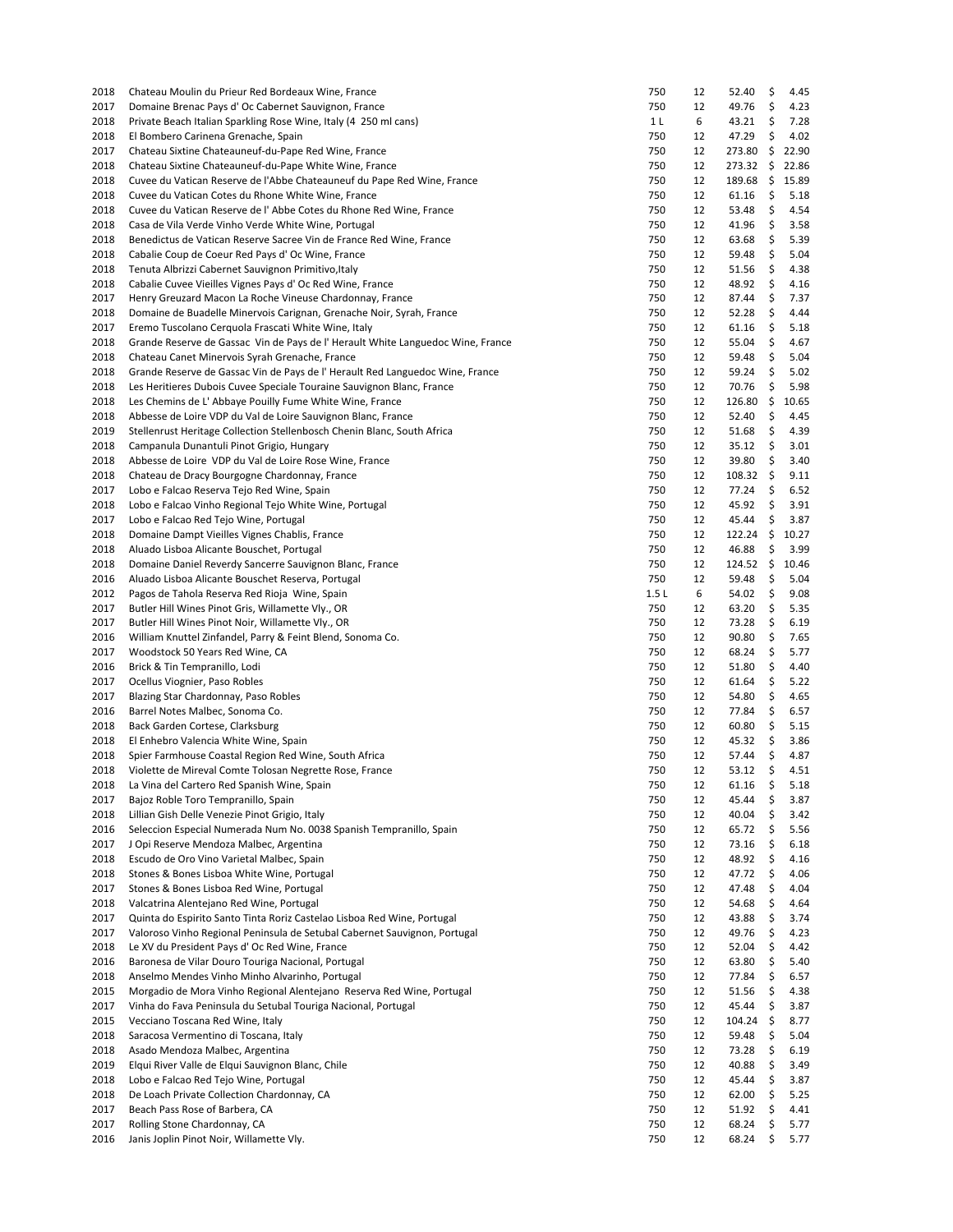| NV   | Illustrious Red Wine, Napa Vly.                                           | 750  | 12 | 92.00     | \$   | 7.75  |
|------|---------------------------------------------------------------------------|------|----|-----------|------|-------|
| 2016 | Late Arrival Carignane, Lodi                                              | 750  | 12 | 51.44     | \$   | 4.37  |
| 2010 | Domini Veneti Recioto della Valpolicella Classico, Italy                  | 750  | 12 | 180.70    | \$   | 15.14 |
| 2015 | Chateau Lagrange Pomerol Red Wine, France                                 | 750  | 12 | 328.15    | \$   | 27.43 |
| 2014 | Chateau Tour du Roch Milon Pauillac Red Wine, France                      | 750  | 12 | 262.28    | \$   | 21.94 |
| 2016 | Chateau Sixtine Châteauneuf-du-Pape Red Wine, France                      | 750  | 12 | 281.95    | \$   | 23.58 |
| 2016 | Christine Andrew Cabernet Franc, Lodi                                     | 750  | 12 | 81.18     | \$   | 6.84  |
| 2015 | Chateau Pauillac Red Bordeaux Wine, France                                | 750  | 12 | 511.23    | \$   | 42.68 |
| 2016 | Chateau Pauillac Red Bordeaux Wine, France                                | 750  | 12 | 657.09    | \$   | 54.84 |
| 2015 | Chateau Magnan La Gaffeliere Saint Emilion Grand Cru                      | 750  | 12 | 186.25    | - \$ | 15.60 |
| 2015 | Le Margaux du Chateau de Malleret Margaux Red Bordeaux, FR                | 750  | 12 | 286.70    | \$   | 23.97 |
| 2015 | Quinta da Oliveirinha Reserva Douro Red Wine, Spain                       | 750  | 12 | 79.33     | \$   | 6.69  |
| 2015 | Alfred Hitchcock Presents Lodi Zinfandel                                  | 750  | 12 | 99.39     | \$   | 8.36  |
| 2015 | Les Hauts de Font Rocher Lirac Red Wine, France (Magnum)                  | 1.5L | 6  | 79.59     | \$   | 13.35 |
| 2015 | Sunset Boulevard Zinfandel, Old Vine, Lodi                                | 750  | 12 | 69.03     | \$   | 5.83  |
| 2014 | Chateau Haut Cabut Cotes de Bordeaux Blaye Red Wine, France               | 750  | 12 | 86.32     | \$   | 7.27  |
| 2015 | Les Grandes Barriques de Bourgogne Vosne-Romanée Red Wine, France         | 750  | 12 | 564.30    | \$   | 47.10 |
| 2013 | Monte Ronca Amarone della Valpolicella, Italy                             | 750  | 12 | 281.55    | \$   | 23.54 |
|      |                                                                           |      |    |           | \$   |       |
| 2016 | Al Hirschfeld Zinfandel, Self Portrait, CA                                | 750  | 12 | 138.99    |      | 11.66 |
| 2017 | Domaine de l'Estan Cotes de Provence Rose Wine, France                    | 750  | 12 | 78.93     | \$   | 6.66  |
| 2018 | Don Cayetano Valle Central Sauvignon Blanc, Chile (48 187 ml btls/cs)     | 187  | 48 | 86.19     | \$   | 1.88  |
| 2018 | Don Cayetano Valle Central Chardonnay, Chile (48 187 ml btls/cs)          | 187  | 48 | 86.19     | \$   | 1.88  |
| 2018 | Don Cayetano Colchagua Valley Merlot, Chile (48 187 ml btls/cs)           | 187  | 48 | 86.72     | \$   | 1.89  |
| 1979 | Poggio Salvi Brunello di Montalcino, Italy                                | 750  | 12 | 691.94    | \$   | 57.74 |
| 1995 | Poggio Salvi Brunello di Montalcino, Italy                                | 750  | 12 | 691.94    | \$   | 57.74 |
| 2016 | The Prophet by Chapel Hill McLaren Vale Cabernet Sauvignon, Australia     | 750  | 12 | 95.17     | \$   | 8.01  |
| 2016 | Lornano Le Macchie Toscana Rosato, Italy                                  | 750  | 12 | 77.35     | \$   | 6.53  |
| 2017 | Los Hermanos Manzanos Rioja Viura Chardonnay, Spain (48 187 ml btls/cs)   | 187  | 48 | 117.87    | \$   | 2.54  |
| 2014 | Chateau Haut Coustet Sauternes White Wine, France                         | 500  | 24 | 245.91 \$ |      | 10.33 |
| 2016 | Rolling Stones Cab. Sauv., Horse Heaven Hills                             | 750  | 12 | 66.66     | \$   | 5.63  |
| 2017 | KISS Malbec, Paso Robles                                                  | 750  | 12 | 62.48     | \$   | 5.29  |
| 2016 | The Police Red Wine, Synchronicity, CA                                    | 750  | 12 | 67.98     | \$   | 5.74  |
| 2016 | NPR Pop Culture Happy Hour Zinfandel, Lodi                                | 750  | 12 | 74.58     | \$   | 6.29  |
| 2015 | Jean Harlow Petite Sirah, North Coast                                     | 750  | 12 | 75.63     | \$   | 6.38  |
| 2015 | Ricossa Ca' dei Mandorli Nizza Barbera, Italy                             | 750  | 12 | 98.48     | \$   | 8.29  |
| 2018 | Barrel Monkeys McLaren Vale Shiraz, Australia                             | 750  | 12 | 62.60     | \$   | 5.30  |
| 2015 | Chateau Tour de Miot Bordeaux Merlot, France                              | 750  | 12 | 62.96     | \$   | 5.33  |
| 2015 | Seleccion Especial Numerada No. 0040 Reserva Rioja Tempranillo, Spain     | 750  | 12 | 85.52     | \$   | 7.21  |
| 2018 | 100 Anos Reserva Familiar Canelones Tannat, Uruguay                       | 750  | 12 | 59.60     | \$   | 5.05  |
| 2016 | Chateau Saint Sauveur Red Bordeaux Superieur Wine, France                 | 750  | 12 | 67.16     | \$   | 5.68  |
| 2016 |                                                                           | 750  | 12 | 63.68     | \$   | 5.39  |
|      | Edizione Limitata Numero 013 Red Toscana Wine, Italy                      |      |    |           |      |       |
| 2018 | De Manzanos Rioja Garnacha, Spain                                         | 750  | 12 | 68.12     | \$   | 5.76  |
| 2018 | Pierre Brecht Cuvee Cinq Alsace White Wine, France                        | 750  | 12 | 56.60     | \$   | 4.80  |
| 2018 | Meritoire Pays d'Oc Pinot Noir, France                                    | 750  | 12 | 49.76     | \$   | 4.23  |
| 2016 | Vina Izadi Rioja Tempranillo Crianza, Spain                               | 750  | 12 | 94.40     | \$   | 7.95  |
| 2017 | Domaine de Ju Ventoux Red Wine, France                                    | 750  | 12 | 39.08     | \$   | 3.34  |
| 2018 | Le Prince de Courthezon Cotes du Rhone White Wine, France                 | 750  | 12 | 60.08     | \$   | 5.09  |
| 2018 | Collezione di Paolo Sangiovese di Toscana, Italy                          | 750  | 12 | 45.20     | \$   | 3.85  |
| 2017 | Collezione di Paolo Verso Cielo Rosso di Toscana, Italy                   | 750  | 12 | 68.84     | \$   | 5.82  |
| 2018 | Collezione di Paolo Bianco Vergine Valdiciana Toscana, Italy              | 750  | 12 | 43.40     | \$   | 3.70  |
| 2016 | Collezione di Paolo Chianti Riserva, Italy                                | 750  | 12 | 69.08     | \$   | 5.84  |
| 2018 | Collezione di Paolo Chianti, Italy                                        | 750  | 12 | 51.92     | \$   | 4.41  |
| 2014 | Capitanio Biferno Rosso Riserva Red Wine, Italy                           | 750  | 12 | 60.32     | \$   | 5.11  |
| 2018 | Borgo di Marte Appassimento Puglia Red Wine, Italy                        | 750  | 12 | 59.24     | \$   | 5.02  |
| 2017 | Roche Lacour Cremant de Limoux Brut Sparkling Blanc, France               | 750  | 12 | 85.83     | \$   | 7.23  |
| 2016 | Giesta Dao Red Wine, Portugal                                             | 750  | 12 | 45.56     | \$   | 3.88  |
| 2018 | Nespolino Rubicone Sangiovese Italy                                       | 750  | 12 | 36.80     | \$   | 3.15  |
| 2018 | Scaranto Leggermente Appassito Toscana Red Wine, Italy                    | 750  | 12 | 92.72     | \$   | 7.81  |
| 2015 | Le Fughe Toscana Rosso Cabernet Sauvignon, Italy                          | 750  | 12 | 111.92    | \$   | 9.41  |
| 2018 | Matervitae I Classici Puglia Fiano, Italy                                 | 750  | 12 | 48.92     | \$   | 4.16  |
| 2012 | Las Barracas Catalunya Tempranillo Cabernet Sauvignon Gran Reserva, Spain | 750  | 12 | 46.16     | \$   | 3.93  |
| 2018 | Affogato Puglia Nero di Troia Negroamaro Primitivo, Italy                 | 750  | 12 | 41.60     | \$   | 3.55  |
| 2018 | Duca di Cardino Sangiovese di Toscana, Italy                              | 750  | 12 | 51.20     | \$   | 4.35  |
| 2017 | ContraPosto Vino Rosso D' Italia Italian Red Wine, Italy                  | 750  | 12 | 53.00     | \$   | 4.50  |
|      |                                                                           |      |    |           |      |       |
| 2018 | Il Papavero Primitivo Puglia, Italy                                       | 750  | 12 | 45.44     | \$   | 3.87  |
| 2018 | The Prophet by Chapel Hill McLaren Vale Cabernet Sauvignon, Australia     | 750  | 12 | 79.88     | \$   | 6.74  |
| 2018 | Pierre Brecht Alsace Gewurztraminer, France                               | 750  | 12 | 87.56     | \$   | 7.38  |
| 2018 | Pillastro Puglia Primitivo Rosato, Italy                                  | 750  | 12 | 50.72     | \$   | 4.31  |
| 2018 | Slate Mountain Burgenland White Wine, Austria                             | 750  | 12 | 61.16     | \$   | 5.18  |
| 2018 | Silver Sandhill Viognier, Lodi                                            | 750  | 12 | 65.84     | \$   | 5.57  |
| 2018 | Sheer Unoaked Chardonnay, CA                                              | 750  | 12 | 62.24     | \$   | 5.27  |
| 2018 | Silk Hat Pinot Noir, Lodi                                                 | 750  | 12 | 66.80     | \$   | 5.65  |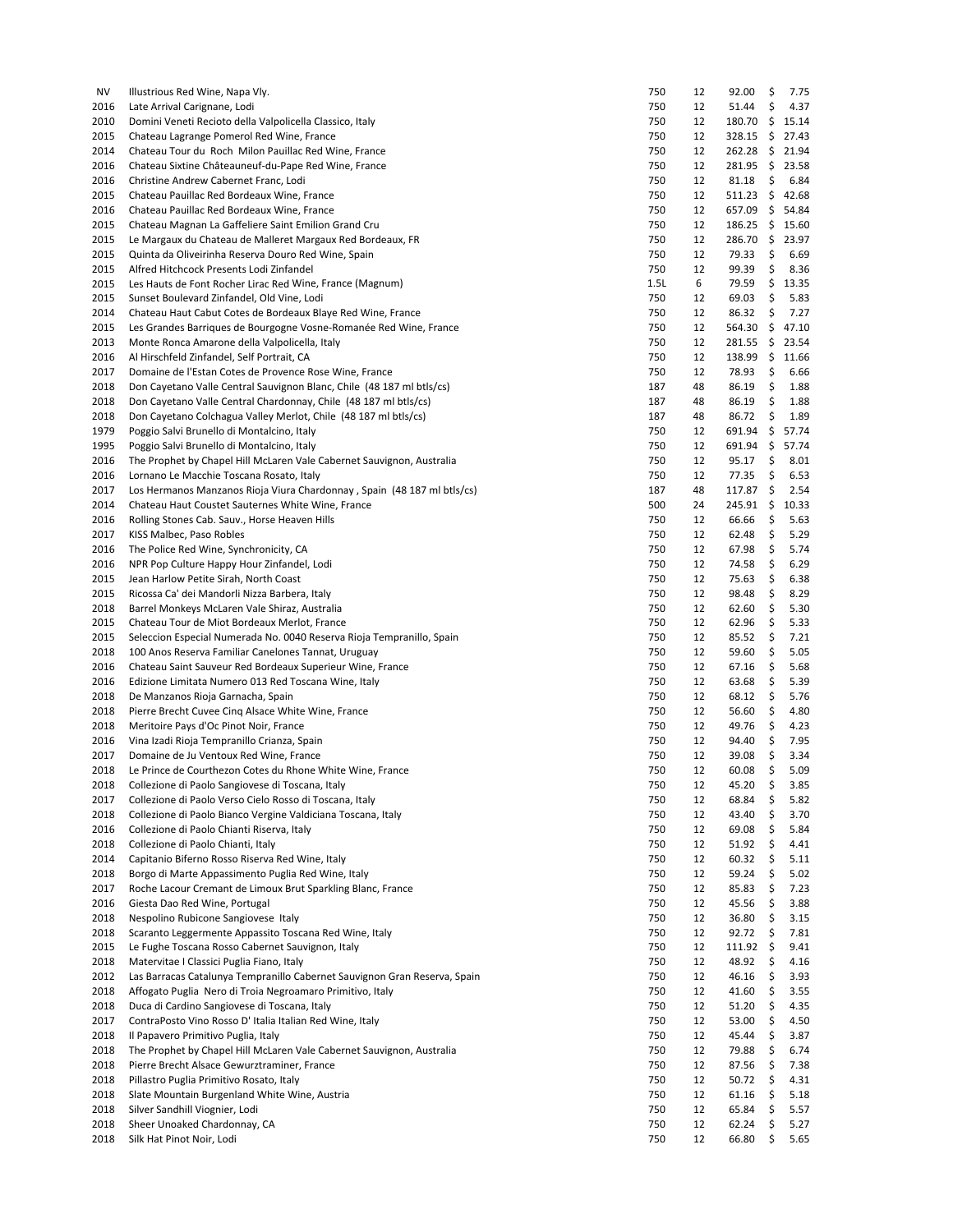| 2017 | TCM Backlot Red Wine, CA                                                           | 750   | 12 | 69.20  | \$ | 5.85  |
|------|------------------------------------------------------------------------------------|-------|----|--------|----|-------|
| 2018 | Bold Move Red Wine, CA                                                             | 750   | 12 | 51.20  | \$ | 4.35  |
| 2017 | 1826 Zinfandel, Bourbon Barrel Aged, CA                                            | 750   | 12 | 66.80  | \$ | 5.65  |
| 2017 | 1826 Zinfandel, Bourbon Barrel Aged, CA                                            | 1.5L  | 6  | 64.64  | \$ | 10.85 |
| 2017 | The Magpie Cab. Sauv., Lot 11, Napa Valley                                         | 750   | 12 | 177.20 | \$ | 14.85 |
| 2018 | Benedictus de Vatican Reserve du 50eme Anniversaire Vin de France Red Wine, France | 750   | 12 | 67.16  | \$ | 5.68  |
| 2019 | The Black Stump 50th Anniversary SEA Durif, AU                                     | 750   | 12 | 40.88  | \$ | 3.49  |
| 2016 | Chateau Mouquet Bordeaux Superieur Red Blend, France                               | 750   | 12 | 63.68  | \$ | 5.39  |
| 2018 | L'Epiphanie de Saint-Emilion Reserve d'Elegance Red Wine, France                   | 750   | 12 | 129.44 | \$ | 10.87 |
| 2018 | L' Orangeraie Pays d'Oc Pinot Noir, France                                         | 750   | 12 | 63.80  | \$ | 5.40  |
| 2018 | Domaine Patrick Vauvy Touraine Sauvignon Blanc, France                             | 750   | 12 | 64.16  | Ş  | 5.43  |
| 2018 | Pagos de Tahola Rioja Viura, Spain                                                 | 750   | 12 | 55.04  | \$ | 4.67  |
|      |                                                                                    |       |    |        |    |       |
| 2017 | Willem the Silent Principaute d'Orange Red Wine, France                            | 750   | 12 | 44.60  | \$ | 3.80  |
| 2018 | Domaine de l'Oselier Côteaux de Giennois Sauvignon Blanc, France                   | 750   | 12 | 94.28  | \$ | 7.94  |
| 2018 | Villa Farnia Terre di Chieti Pecorino White Wine, Italy                            | 750   | 12 | 59.24  | \$ | 5.02  |
| 2018 | Villa Farnia Trebbiano d'Abruzzo White Wine, Italy                                 | 750   | 12 | 49.76  | \$ | 4.23  |
| 2018 | Le Grand Chai Reserve Anniversaire Bordeaux Sauvignon Blanc, France                | 750   | 12 | 71.72  | \$ | 6.06  |
| 2018 | Villa Farnia Montepulciano d'Abruzzo Red Wine, Italy                               | 750   | 12 | 49.40  | \$ | 4.20  |
| 2016 | Jean-Pierre Moueix 50th Anniversary Edition Red Boredeaux Wine, France             | 1.5 L | 6  | 10.28  | \$ | 1.79  |
| 2018 | Le Prince de Courthezon Prestige Cotes du Rhone Red Wine, France                   | 750   | 12 | 64.16  | \$ | 5.43  |
| 2018 | Rex Mundi Cuvee Cathare Pays d'Oc Red Wine, France                                 | 750   | 12 | 59.24  | \$ | 5.02  |
| 2018 | Carravacas de Primicia Rioja Tempranillo Mazuello Tinto, Spain                     | 750   | 12 | 54.20  | \$ | 4.60  |
| 2015 | Altos de la Guardia Reserva Rioja Tempranillo, Spain                               | 750   | 12 | 119.84 | \$ | 10.07 |
| 2017 | Basilium Terre dei Portali Aglianico del Vulture, Italy                            | 750   | 12 | 64.28  | \$ | 5.44  |
| 2018 | Vesuvium Beneventano Falanghina, Italy                                             | 750   | 12 | 66.32  | \$ | 5.61  |
| 2018 | Vesuvium Greco di Tufo White Wine, Italy                                           | 750   | 12 | 66.32  | \$ | 5.61  |
| 2017 | Zolla Primitivo di Manduria, Italy                                                 | 750   | 12 | 93.44  | \$ | 7.87  |
| 2013 | Carravacas de Primicia Reserva Rioja Tempranillo, Spain                            | 750   | 12 | 97.88  | \$ | 8.24  |
| 2014 | Pagos de Tahola Reserva Red Rioja Wine, Spain                                      | 750   | 12 | 94.40  | \$ | 7.95  |
| 2018 | Conti Crivelli Benevento Falanghina, Italy                                         | 750   | 12 | 46.16  | \$ | 3.93  |
|      | Didier Chopin Champagne Brut Sparkling Wine, France (2018)                         | 750   |    |        | \$ |       |
| NV   |                                                                                    |       | 12 | 179.43 |    | 15.03 |
| NV   | Didier Chopin Brut Rose Champagne Sparkling Wine, France (2018)                    | 750   | 12 | 203.07 | \$ | 17.00 |
| 2018 | Il Brutto Salento Negroamaro Primitivo, Italy                                      | 750   | 12 | 41.72  | \$ | 3.56  |
| 2018 | Fortazzo Terre Siciliane Cabernet Sauvignon, Italy                                 | 750   | 12 | 76.88  | \$ | 6.49  |
| 2018 | Pillastro Nero Rosso Puglia Cabernet Sauvignon Primitivo, Italy                    | 750   | 12 | 69.80  | \$ | 5.90  |
| 2018 | Pillastro Selezione d'Oro Puglia Rosso Wine, Italy                                 | 750   | 12 | 69.56  | \$ | 5.88  |
| 2014 | Los Hermanos Manzanos Reserva Red Rioja, Spain                                     | 750   | 12 | 90.08  | \$ | 7.59  |
| 2014 | Baron de Barbon Rioja Tempranillo Reserva, Spain                                   | 750   | 12 | 84.92  | \$ | 7.16  |
| 2018 | Al-Ria Tinto Algarve Red Wine, Spain                                               | 750   | 12 | 54.32  | \$ | 4.61  |
| 2018 | Cinco Manos Valle de Colchagua Pinot Noir, Chile                                   | 750   | 12 | 65.24  | \$ | 5.52  |
| 2018 | Carravacas de Primicia Rioja Rosado Tempranillo Rose Wine, Spain                   | 750   | 12 | 40.28  | \$ | 3.44  |
| 2018 | Principe Strozzi Vernaccia di San Gimignano, Italy                                 | 750   | 12 | 57.44  | \$ | 4.87  |
| 2018 | Odd One Out Petite Sirah, Lodi                                                     | 750   | 12 | 65.84  | \$ | 5.57  |
| 2017 | Pescadero Rock Pinot Noir, CA                                                      | 750   | 12 | 66.80  | \$ | 5.65  |
| 2018 | Grande Fleur de Lyeth Red Wine, Reserve, CA                                        | 750   | 12 | 65.12  | \$ | 5.51  |
| 2018 | Currant Bun Red Wine, CA                                                           | 750   | 12 | 49.04  | \$ | 4.17  |
| 2018 | Silver Puffs Sauvignon Blanc, CA                                                   | 750   | 12 | 48.92  | \$ | 4.16  |
| 2018 | Doohickey Red Wine, CA                                                             | 750   | 12 | 49.04  | \$ | 4.17  |
| 2018 | The Clink Petite Sirah/Petit Verdot, CA                                            | 750   | 12 | 51.20  | \$ | 4.35  |
| 2018 | GFF Zinfandel, Lodi                                                                | 750   | 12 | 56.00  | \$ | 4.75  |
| 2017 | Ask Me Another Petite Sirah, CA                                                    | 750   | 12 | 68.24  | \$ | 5.77  |
| 2018 | Muddy Waters Malbec, CA                                                            | 750   | 12 | 68.24  | \$ | 5.77  |
| 2015 | Hollow Tree Syrah, Mendocino Co.                                                   | 750   | 12 | 66.80  | \$ |       |
|      |                                                                                    |       |    |        |    | 5.65  |
| 2018 | Diving Board Pinot Grigio, Lodi                                                    | 750   | 12 | 57.20  | \$ | 4.85  |
| 2018 | The Assist Cab. Sauv., CA                                                          | 750   | 12 | 51.20  | \$ | 4.35  |
| 2018 | Buena Vista Stone Caves Zinfandel, AngelZ, CA                                      | 750   | 12 | 76.40  | \$ | 6.45  |
| 2018 | De Loach Private Collection Pinot Noir, CA                                         | 750   | 12 | 66.80  | \$ | 5.65  |
| 2018 | Glass Beach White Wine, CA                                                         | 750   | 12 | 53.84  | \$ | 4.57  |
| 2018 | Koroni Cab. Sauv., Lodi                                                            | 750   | 12 | 57.20  | \$ | 4.85  |
| 2017 | Round the Blend Red Wine, CA                                                       | 750   | 12 | 62.00  | \$ | 5.25  |
| 2017 | The Provider Roussanne, Paso Robles Highlands District                             | 750   | 12 | 65.84  | Ş  | 5.57  |
| 2018 | Ticking Clock Chardonnay, Central Coast                                            | 750   | 12 | 65.84  | \$ | 5.57  |
| 2018 | Capital Zinfandel, Lodi                                                            | 750   | 12 | 38.12  | \$ | 3.26  |
| 2018 | Drawbridge Cabernet Sauvignon, CA                                                  | 750   | 12 | 50.24  | \$ | 4.27  |
| 2017 | Spier Farmhouse Coastal Region Red Wine, South Africa                              | 750   | 12 | 57.44  | \$ | 4.87  |
| ΝV   | Ultima Edizione White Italian Wine, Italy (3796318)                                | 750   | 12 | 55.76  | \$ | 4.73  |
| 2016 | Vila de Rei Reserva Dao Red Blend, Portugal                                        | 750   | 12 | 68.00  | \$ | 5.75  |
| 2018 | Les Belons Vin de France Sauvignon Blanc Gros Manseng, France                      | 750   | 12 | 50.36  | \$ | 4.28  |
| 2008 | Vecciano Toscana Red Wine, Italy (Magnum)                                          | 1.5   | 6  | 89.00  | \$ | 14.91 |
| 2018 | La Catina Estate Dealu Mare Pinot Noir, Romainia                                   | 750   | 12 | 54.92  | \$ | 4.66  |
| 2018 | La Catina Estate Romanian Chardonnay, Romania                                      | 750   | 12 | 54.68  | \$ | 4.64  |
| 2018 | Alto Pina Peninsula de Setubal Red Wine, Portugal                                  | 750   | 12 | 36.92  | \$ | 3.16  |
|      |                                                                                    |       |    |        |    |       |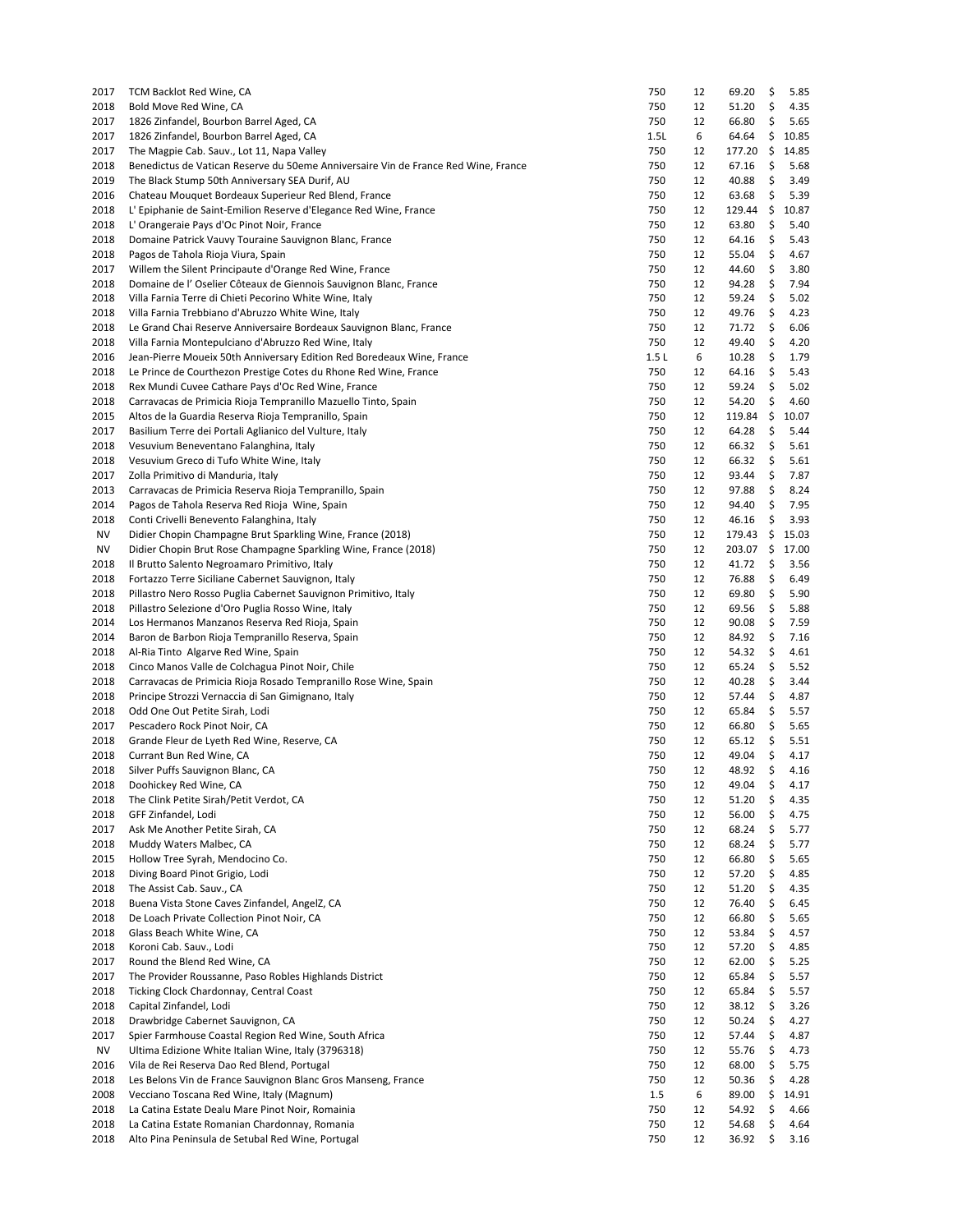| 2016 | Le Roi de Bordeaux Cabernet Sauvignon Bordeaux, France                 | 750  | 12 | 61.16         | \$ | 5.18  |
|------|------------------------------------------------------------------------|------|----|---------------|----|-------|
| 2018 | Julien Revillon White Beaujolais Wine, France                          | 750  | 12 | 85.64         | \$ | 7.22  |
| 2018 | Fratelli Fusco Beneventano Coda di Volpe, Italy                        | 750  | 12 | 94.04         | \$ | 7.92  |
| 2018 | Velho e Novo Alentejano Trincadeira, Portugal                          | 750  | 12 | 59.48         | \$ | 5.04  |
| 2017 | Stones & Bones Reserva Lisboa Red Wine, Portugal                       | 750  | 12 | 59.48         | \$ | 5.04  |
| 2016 | Calos Reserve Cahors Malbec, France                                    | 750  | 12 | 83.72         | \$ | 7.06  |
| 2018 | Alambrado Mendoza Pinot Noir, Argentina                                | 750  | 12 | 58.88         | \$ | 4.99  |
| 2018 | Le Partisan Vin de France Red Wine, France                             | 750  | 12 | 50.72         | \$ | 4.31  |
| 2018 | TCM 25th Anniversary Prosecco Sparkling Wine, Italy                    | 750  | 12 | 55.95         | \$ | 4.74  |
| 2015 | Subbia Antica Rosso di Montalcino Sangiovese, Italy                    | 750  | 12 | $131.12 \div$ |    | 11.01 |
| 2018 | Fili Prosecco Brut Sparkling Wine, Italy                               | 750  | 12 | 78.87         | \$ | 6.65  |
| 2016 | Bartolomeo Lorenzi Amarone Della Valpolicella Red Wine, Italy          | 750  | 12 | 171.20        | \$ | 14.35 |
|      |                                                                        |      | 12 |               | \$ |       |
| 2018 | Camino de Seda Jumilla Red, Spain                                      | 750  |    | 42.68         |    | 3.64  |
| 2018 | Camino de Seda Jumilla Red, Spain                                      | 1.5L | 6  | 24.26         | \$ | 4.12  |
| 2018 | Ricella Alta Gavi White Wine, Italy                                    | 750  | 12 | 69.92         | \$ | 5.91  |
| 2018 | La Vida Bonita Valencia Sparkling Moscatel, Spain                      | 750  | 12 | 41.07         | \$ | 3.50  |
| 2018 | Massaro del Fondo Appassimento Puglia Red Passito Wine, Italy          | 750  | 12 | 59.24         | \$ | 5.02  |
| 2014 | Pirineos Seleccion Somontano Cabernet Sauvignon Crianza, Spain         | 750  | 12 | 52.40         | \$ | 4.45  |
| 2018 | Sebes Estate Romanian Sauvignon Blanc, Romania                         | 750  | 12 | 38.60         | \$ | 3.30  |
| 2018 | Hospices de Strasbourg Willy Gisselbrecht Alsace Riesling, France      | 750  | 12 | 103.04        | \$ | 8.67  |
| 2019 | The Gooseberry Bush Robertson Colombard Sauvignon Blanc, South Africa  | 750  | 12 | 36.32         | \$ | 3.11  |
| 2017 | Fazzoletto Plemonte Barbera Passito, Italy                             | 750  | 12 | 59.84         | \$ | 5.07  |
| 2018 | Julien Revillon Fleurie Red Wine, France                               | 750  | 12 | 94.40         | \$ | 7.95  |
| 2018 | Chemins de Casel Pays D' Oc Pinot Noir, France                         | 750  | 12 | 61.88         | \$ | 5.24  |
| 2018 | Chateau le Bonalguet Bordeaux Blanc White Wine, France                 | 750  | 12 | 62.72         | \$ | 5.31  |
| 2018 | Principe Strozzi Selvascura Toscana Red Wine, Italy                    | 750  | 12 | 54.20         | \$ | 4.60  |
| 2019 | Bees Knees Western Cape Chenin Blanc Viognier, South Africa            | 750  | 12 | 42.80         | \$ | 3.65  |
| 2017 | Chemins de Casel Pays d' Oc Chardonnay, France                         | 750  | 12 | 62.00         | \$ | 5.25  |
| 2018 | Chemins de Casel Pays d' Oc Chardonnay, France                         | 750  | 12 | 62.00         | \$ | 5.25  |
| 2018 | Schroeder Estate Patagonia Malbec, Argentina                           | 1.5L | 6  | 45.50         | \$ | 7.66  |
| 2016 | Duca di Cardino Vino Nobile di Montepulciano Red Wine, Italy           | 750  | 12 | 89.12         | \$ | 7.51  |
| 2018 | Etienne Bailly Beaujolais-Villages Red Wine, France                    | 750  | 12 | 69.80         | \$ | 5.90  |
| 2009 | Chateau Ramage La Batisse Haut Medoc Cabernet Sauvignon Merlot, France | 750  | 12 | 86.24         | \$ | 7.27  |
| 2017 | Chateau Saumade Cuvee Sainte Chapelle Red Corbieres Wine, France       | 750  | 12 | 48.08         | \$ | 4.09  |
| 2018 | Collezione di Paolo Poggerisi Toscana Red Wine, Italy                  | 750  | 12 | 40.88         | \$ | 3.49  |
| 2018 | Portinho do Covo Portugues White Wine, Portugal                        | 750  | 12 | 48.20         | \$ | 4.10  |
| 2018 | Portinho do Covo Portuguese Red Wine, Portugal                         | 750  | 12 | 48.20         | \$ | 4.10  |
|      |                                                                        |      |    |               | \$ |       |
| 2018 | Lime Leaf Spainish Verdejo, Spain                                      | 750  | 12 | 38.96         |    | 3.33  |
| 2018 | Luigi e Lucina Friuli Pinot Grigio, Italy                              | 750  | 12 | 41.36         | \$ | 3.53  |
| 2018 | The Inaugural R Collection Cabernet Sauvignon, CA                      | 750  | 12 | 71.84         | \$ | 6.07  |
| 2018 | Grande Fleur de Lyeth Red Wine, Reserve, Anniversary, CA               | 750  | 12 | 71.84         | \$ | 6.07  |
| 2018 | CA Bear Nay Cab. Sauv., CA                                             | 750  | 12 | 51.20         | \$ | 4.35  |
| 2017 | Book of Shadows Zinfandel, Lodi                                        | 750  | 12 | 69.20         | \$ | 5.85  |
| 2017 | Goldstrike Cabernet Sauvignon, Lodi                                    | 750  | 12 | 86.24         | \$ | 7.27  |
| 2018 | Republique Cabernet Sauvignon, Paso Robles, CA                         | 750  | 12 | 87.20         | \$ | 7.35  |
| 2016 | Gold Star Pinot Noir, Santa Barbara Co.                                | 750  | 12 | 66.80         | \$ | 5.65  |
| 2018 | Buena Vista Stone Caves Petite Sirah, The Daredevil, CA                | 750  | 12 | 71.84         | \$ | 6.07  |
| 2018 | Green Darner Riesling, Columbia Vly.                                   | 750  | 12 | 66.80         | \$ | 5.65  |
| 2018 | A Trip To The Moon Malbec, El Dorado Co.                               | 750  | 12 | 69.20         | \$ | 5.85  |
| 2018 | Dorothy Lamour Petite Sirah, Road to Cali, CA                          | 750  | 12 | 68.24         | \$ | 5.77  |
| 2018 | Douglas Fairbanks Chardonnay, Matinee Idol, Paso Robles                | 750  | 12 | 66.80         | \$ | 5.65  |
| 2018 | Cooper Point Merlot, Lodi                                              | 750  | 12 | 38.12         | \$ | 3.26  |
| 2018 | Pedroncelli Special Selection Sauv. Blanc, Dry Creek Vly., Sonoma Co.  | 750  | 12 | 75.20         | \$ | 6.35  |
| 2018 | Inside Track Chardonnay, Limited Release, Napa Vly.                    | 750  | 12 | 71.84         | \$ | 6.07  |
| 2018 | A Tavola Pinot Grigio, CA                                              | 750  | 12 | 63.20         | \$ | 5.35  |
| 2018 | Rex Mundi Pays d'Oc Shiraz Grenache, France                            | 187  | 48 | 222.32        | \$ | 4.71  |
| 2018 | Chateau Tour de Mirambeau Entre Deux Mers Blanc, France                | 187  | 48 | 142.64        | \$ | 3.05  |
| 2016 | Chateau Tour de Mirambeau Bordeaux Rouge, France                       | 187  | 48 | 142.16        | \$ | 3.04  |
| 2018 | Cabalie Pays d' Oc Red Wine, France                                    | 187  | 48 | 99.92         | \$ | 2.16  |
| 2018 | Alambrado Mendoza Malbec, Argentina                                    | 187  | 48 | 110.48        | \$ | 2.38  |
| 2018 | Black Duck New South Wales Durif, Australia                            | 187  | 48 | 103.28        | \$ | 2.23  |
| 2018 | Dinastia Manzanos Rioja Tempranillo, Spain                             | 187  | 48 | 114.80        | \$ | 2.47  |
| 2018 | Los Hermanos Manzanos Rioja Tempranillo Garnacha Rose Wine, Spain      | 187  | 48 | 100.40        | \$ | 2.17  |
| 2018 | Los Hermanos Manzanos Rioja Viura Chardonnay, Spain                    | 187  | 48 | 110.96        | \$ | 2.39  |
| 2016 | Vina Marichalar Rioja Tempranillo Garnacha Crianza, Spain              | 187  | 48 | 124.40        | \$ | 2.67  |
| 2018 | Lobo e Falcao Red Tejo Wine, Portugal                                  | 187  | 48 | 159.44        | Ş  | 3.40  |
| 2018 | El Bombero Carinena Grenache, Spain                                    | 187  | 48 | 78.80         | \$ | 1.72  |
| 2015 | La Cantera Reserva Red Carinena Wine, Spain                            | 187  | 48 | 82.64         | \$ | 1.80  |
|      |                                                                        | 187  |    |               | \$ |       |
| 2018 | Vina Baccana Venzia Giulia Pinot Grigio, Italy                         |      | 48 | 98.00         |    | 2.12  |
| 2017 | Saracosa Toscano Rosso Red Wine, Italy                                 | 187  | 48 | 109.04        | \$ | 2.35  |
| 2017 | Chateau Rauzan Despagne Bordeaux Red Wine, France                      | 187  | 48 | 142.64        | \$ | 3.05  |
| 2018 | Chateau Rauzan Despagne Bordeaux White Wine, France                    | 187  | 48 | 142.64        | \$ | 3.05  |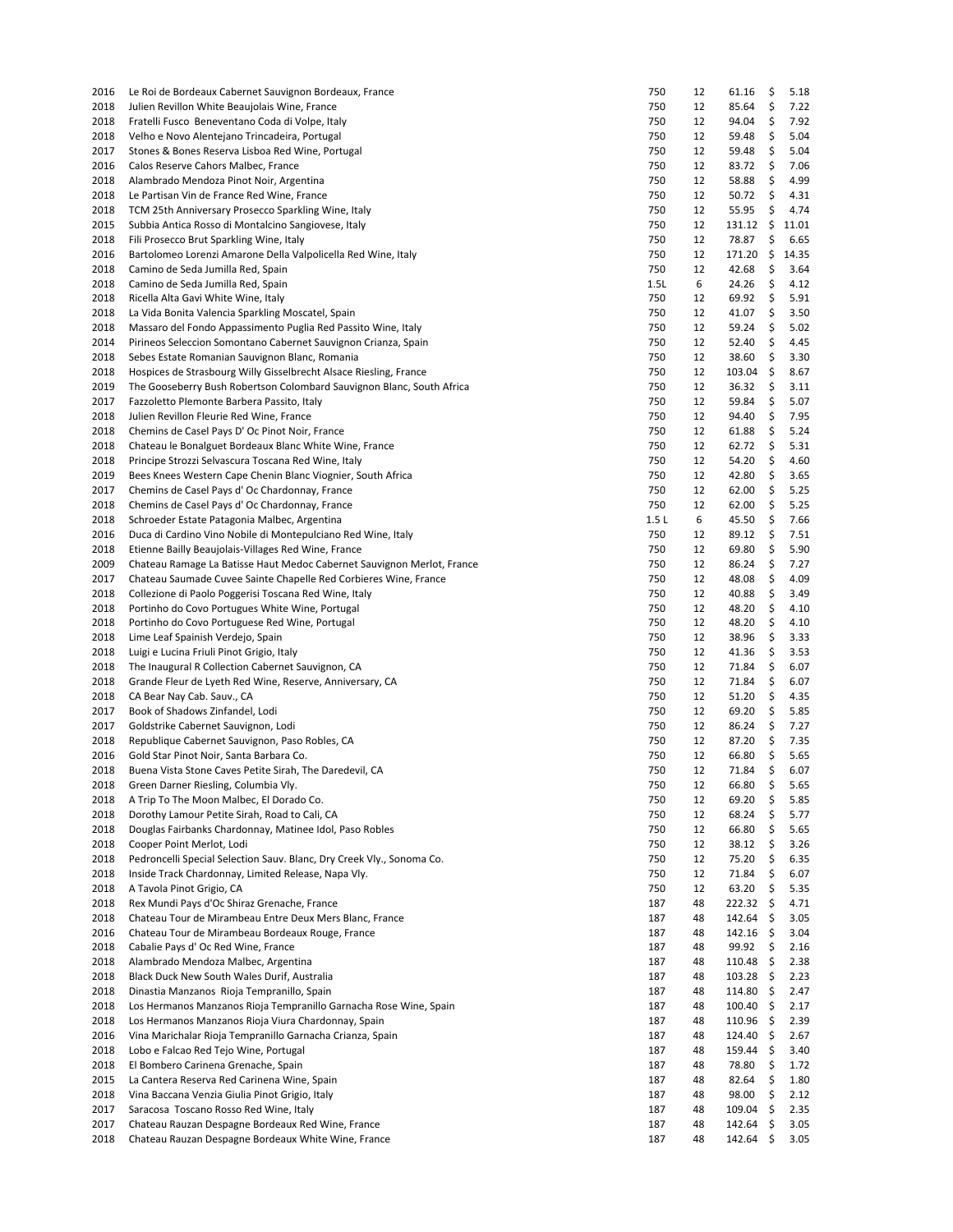| 2019 | Don Cayetano Valle Central Chardonnay, Chile                                      | 187  | 48 | 68.72  | \$<br>1.51  |
|------|-----------------------------------------------------------------------------------|------|----|--------|-------------|
| 2018 | Don Cayetano Colchagua Valley Cabernet Sauvignon Reserva Especial, Chile          | 187  | 48 | 81.20  | \$<br>1.77  |
| 2019 | Riversong Maule Valley Sauvignon Blanc, Chile                                     | 187  | 48 | 82.64  | \$<br>1.80  |
| 2018 | Visionario Bianco TreVenezie White Blend, Italy                                   | 187  | 48 | 97.04  | \$<br>2.10  |
| 2017 | Picco Attila TreVenezie Merlot, Italy                                             | 187  | 48 | 97.04  | \$<br>2.10  |
| NV   | Santo Isidro Vinho Espumante de Portugal Sparkling Wine, Portugal                 | 750  | 12 | 45.63  | \$<br>3.88  |
| 2018 | Pino Pino Provincia di Pavia Pinot Noir, Italy                                    | 750  | 12 | 65.12  | \$<br>5.51  |
| 2018 | Chateau La Mauberte Red Bordeaux Wine, France                                     | 750  | 12 | 50.36  | \$<br>4.28  |
| 2017 | Chateau Grand Dignitaire Cotes du Rhone Villages Gadagne Red Wine, France         | 750  | 12 | 84.80  | \$<br>7.15  |
| 2018 | Avvolto Appassimento Puglia Rosso Red Wine, Italy                                 | 750  | 12 | 63.68  | \$<br>5.39  |
| 2013 | Conti Uttieri Taurasi Red Wine, Italy                                             | 750  | 12 | 129.44 | \$<br>10.87 |
| 2018 | Terra di Nonno Terre Siciliane Vermentino, Italy                                  | 750  | 12 | 39.56  | \$<br>3.38  |
| 2018 | Chateau La Clariere White Bordeaux White, France                                  | 750  | 12 | 94.40  | \$<br>7.95  |
| 2019 | The Black Stump Clare Valley Reserve Shiraz, Australia                            | 750  | 12 | 62.48  | \$<br>5.29  |
| 2019 | The Black Stump South Eastern Australia Durif Shiraz, Australia                   | 750  | 12 | 41.24  | \$<br>3.52  |
| 2018 | Sentiero dei Pini Pinot Grigio delle Venezie, Italy                               | 750  | 12 | 45.80  | \$<br>3.90  |
| 2018 | La Roccaccia Verdicchio di Matelica White Wine, Italy                             | 750  | 12 | 47.12  | \$<br>4.01  |
| 2019 | Split Rock Nelson Sauvignon Blanc, New Zealand                                    | 750  | 12 | 63.68  | \$<br>5.39  |
| 2016 | Le Fughe Toscana Rosso Cabernet Sauvignon, Italy                                  | 750  | 12 | 111.92 | \$<br>9.41  |
| 2018 | Tierras de la Reina Rias Baixas Albarino, Spain                                   | 750  | 12 | 68.00  | \$<br>5.75  |
| 2018 | Les Vivandieres Ventoux White Wine, France                                        | 750  | 12 | 51.32  | \$<br>4.36  |
| 2015 |                                                                                   | 750  | 12 | 52.28  | \$<br>4.44  |
| 2019 | Pirineos Seleccion Somontano Cabernet Sauvignon Crianza, Spain                    | 750  | 12 | 41.24  | \$<br>3.52  |
|      | Dark Corner South Eastern Australia Durif Shiraz, Australia                       |      |    |        |             |
| 2016 | Altos de la Guardia Tempranillo Rioja Crianza, Spain                              | 750  | 12 | 80.36  | \$<br>6.78  |
| 2015 | Manga del Brujo Calatayud Red Wine, Spain                                         | 750  | 12 | 76.88  | \$<br>6.49  |
| 2017 | Windswept Cabernet Sauvignon, Columbia Valley                                     | 750  | 12 | 86.24  | \$<br>7.27  |
| 2018 | Tri-Tip Malbec, Paso Robles                                                       | 750  | 12 | 56.12  | \$<br>4.76  |
| 2018 | Tri-Tip Malbec, Paso Robles                                                       | 1.5L | 6  | 55.70  | \$<br>9.36  |
| 2017 | Pedroncelli Special Selection Zinfandel, Dry Creek Vly., Sonoma Co.               | 750  | 12 | 88.40  | \$<br>7.45  |
| 2017 | Pedroncelli Special Selection Red Wine, Dry Creek Vly., Sonoma Co.                | 750  | 12 | 84.80  | \$<br>7.15  |
| 2018 | Rolling Valley Chardonnay, Napa Valley                                            | 750  | 12 | 70.40  | \$<br>5.95  |
| 2017 | A Tavola Cabernet Sauvignon, CA                                                   | 750  | 12 | 69.20  | \$<br>5.85  |
| 2018 | Debbie Harry Chardonnay, Lodi                                                     | 750  | 12 | 69.20  | \$<br>5.85  |
| 2018 | Bette Davis Malbec, Paso Robles                                                   | 750  | 12 | 56.12  | \$<br>4.76  |
| 2017 | White Christmas Cab. Sauv., CA                                                    | 750  | 12 | 57.20  | \$<br>4.85  |
| 2017 | Steely Dan Cab. Sauv, Gaucho, CA                                                  | 750  | 12 | 69.20  | \$<br>5.85  |
| 2018 | Deeply Rooted Merlot, Mendocino Co.                                               | 750  | 12 | 57.20  | \$<br>4.85  |
| 2017 | Donati Vineyard Selection Cab. Sauv., Deano's Block, Paicines, Central Coast      | 750  | 12 | 80.24  | \$<br>6.77  |
| 2018 | Punta de Locos Central Valley Sauvignon Blanc, Chile                              | 750  | 12 | 42.32  | \$<br>3.61  |
| 2019 | Hole in the Clouds Marlborough Sauvignon Blanc, New Zealand                       | 750  | 12 | 58.16  | \$<br>4.93  |
| 2018 | The Prestige Apasamiento Mendoza Malbec Syrah, Argentina                          | 750  | 12 | 68.24  | \$<br>5.77  |
| 2019 | Salvatore New South Wales Trebbiano, Australia                                    | 750  | 12 | 38.96  | \$<br>3.33  |
| 2019 | Salvatore New South Wales Red Blend, Australia                                    | 750  | 12 | 46.64  | \$<br>3.97  |
| 2018 | Tiny Desk Concerts Ucles Tempranillo, Spain                                       | 750  | 12 | 54.44  | \$<br>4.62  |
| 2019 | Stonewall Marlborough Sauvignon Blanc, New Zealand                                | 750  | 12 | 61.40  | \$<br>5.20  |
| 2019 | Field of Stones Marlborough Sauvignon Blanc, New Zealand                          | 750  | 12 | 76.40  | \$<br>6.45  |
| 2019 | Tikohi Marlborough Sauvignon Blanc, New Zealand                                   | 750  | 12 | 58.16  | \$<br>4.93  |
| 2017 | Dragone Selezione Calabria Rosso Magliocco Merlot, Italy                          | 750  | 12 | 62.72  | \$<br>5.31  |
| 2017 | Il Poeta Gavi White Wine, Italy                                                   | 750  | 12 | 78.68  | \$<br>6.64  |
| 2018 | Le Grand Chai Bordeaux, Red Wine, France                                          | 750  | 12 | 71.84  | \$<br>6.07  |
| 2019 | Granger Bay Western Cape Sauvignon Blanc, South Africa                            | 750  | 12 | 51.20  | \$<br>4.35  |
| 2018 | Saracosa Governo Toscano Red Wine, Italy                                          | 1.5L | 6  | 49.40  | \$<br>8.31  |
| 2017 | Amoras Lisboa Red Wine, Portugal                                                  | 750  | 12 | 37.64  | \$<br>3.22  |
| 2018 | Alma Andina Mendoza Malbec Reserve, Argentina                                     | 750  | 12 | 56.24  | \$<br>4.77  |
| 2018 | Villa Broglia Gavi di Gavi White Wine, Italy                                      | 750  | 12 | 87.08  | \$<br>7.34  |
| 2018 | Chateau Le Bonalguet Red Bordeaux Wine, France                                    | 750  | 12 | 66.32  | \$<br>5.61  |
| 2019 | Sunday Bay Marlborough Sauvignon Blanc, New Zealand                               | 750  | 12 | 58.16  | \$<br>4.93  |
| 2019 |                                                                                   | 750  | 12 |        | \$          |
|      | The Jumper Marlborough Sauvignon Blanc, New Zealand                               |      |    | 56.12  | 4.76        |
| 2018 | Chateau Lanscade Red Bordeaux Wine, France                                        | 750  | 12 | 62.48  | \$<br>5.29  |
| 2018 | Château Haut Bardin Red Bordeaux Wine, France                                     | 750  | 12 | 62.48  | \$<br>5.29  |
| 2018 | Il Basso Puglia Red Wine, Italy                                                   | 750  | 12 | 53.00  | \$<br>4.50  |
| 2018 | Potenza Montepulciano d' Abruzzo Red Wine, Italy                                  | 750  | 12 | 50.48  | \$<br>4.29  |
| 2018 | Collezione Privata Selezione Vendemia Numero 003 Rosso di Toscano Red Wine, Italy | 750  | 12 | 40.88  | \$<br>3.49  |
| 2017 | Code Switch Zinfandel, Lodi                                                       | 750  | 12 | 69.20  | \$<br>5.85  |
| 2018 | William Knuttel Pinot Noir, Epee Cuvee, Sonoma Coast                              | 750  | 12 | 108.80 | \$<br>9.15  |
| 2017 | The Creamery Chardonnay, Santa Barbara Co.                                        | 750  | 12 | 41.60  | \$<br>3.55  |
| 2018 | McIntyre Alluvial Collection Chardonnay, Santa Lucia Highlands                    | 750  | 12 | 171.32 | \$<br>14.36 |
| 2016 | Nine-Four Wines Riesling, Rhysling, Finger Lakes                                  | 750  | 12 | 167.72 | \$<br>14.06 |
| 2018 | Breaking Waves Western Cape Sauvignon Blanc Semillon, South Africa                | 750  | 12 | 38.36  | \$<br>3.28  |
| 2018 | Il Vispo Toscana Red Wine, Italy                                                  | 750  | 12 | 74.96  | \$<br>6.33  |
| 2018 | L'Epiphanie de Saint-Estephe Saint-Estephe Red Wine, France                       | 750  | 12 | 150.08 | \$<br>12.59 |
| 2018 | The Great Bonza Reserve SEA Shiraz Cabernet Sauvignon, Australia                  | 750  | 12 | 51.08  | \$<br>4.34  |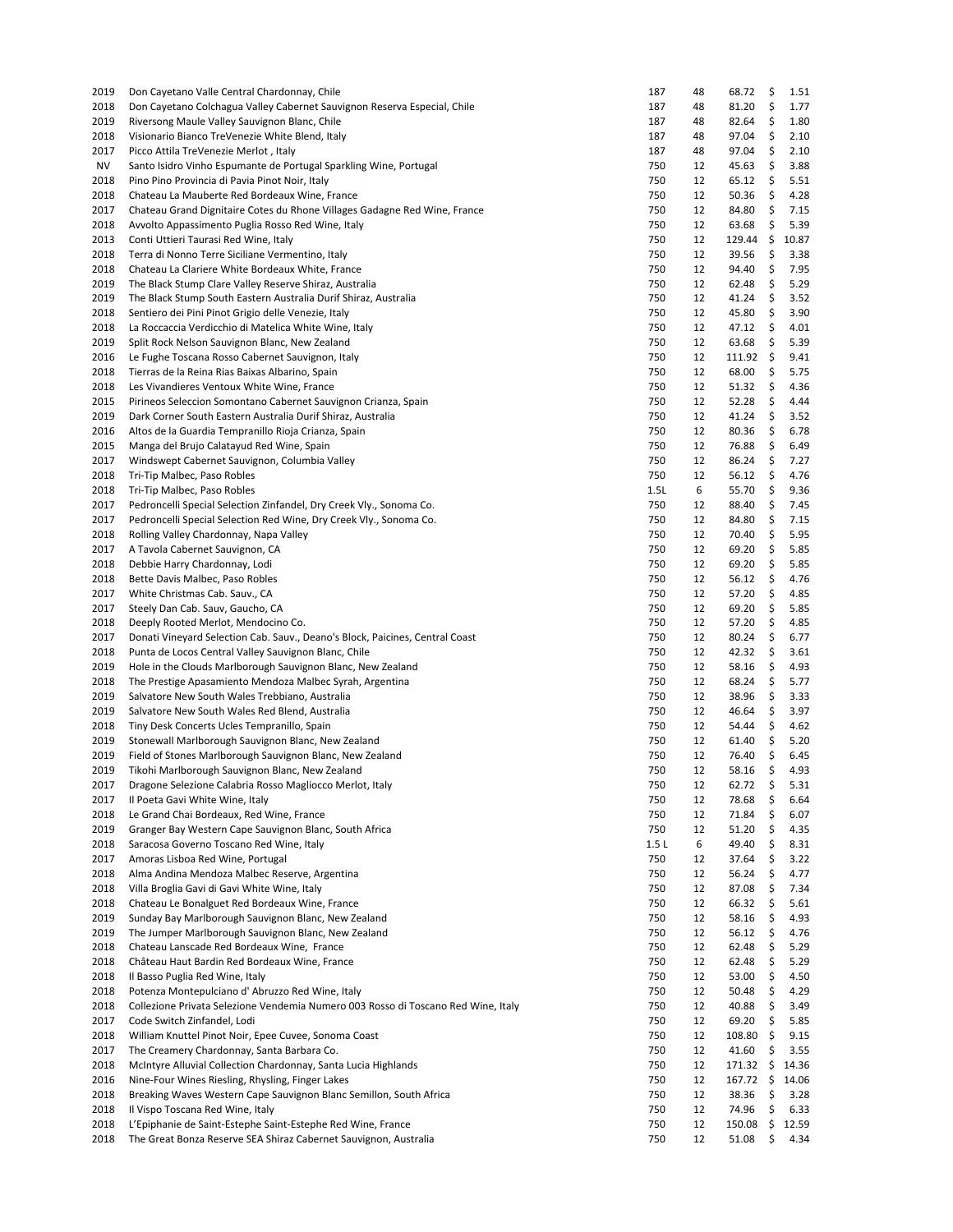| 2017 | Hawkes Bay Estate Hawk'es Bay Cabernet Merlot Malbec, New Zealand                  | 750            | 12 | 52.16         | \$   | 4.43  |
|------|------------------------------------------------------------------------------------|----------------|----|---------------|------|-------|
| 2009 | Domaine de Guingal Cahors Malbec, France                                           | 750            | 12 | 83.60         | \$   | 7.05  |
| 2018 | Barbuto Puglia Primitivo, Italy                                                    | 750            | 12 | 58.16         | \$   | 4.93  |
| 2018 | 50 Barricas Pruno Ribera de Duero Red Wine, Spain                                  | 750            | 12 | 108.20        | \$   | 9.10  |
| 2017 | Poggio Tempesta Chianti Superiore Red Wine, Italy                                  | 750            | 12 | 68.48         | \$   | 5.79  |
| 2019 | Lobster Shack Western Cape Pinotage Shiraz Rose, South Africa                      | 750            | 12 | 49.76         | \$   | 4.23  |
| 2018 | Bellevue Stellenbosch Chardonnay, South Africa                                     | 750            | 12 | 125.72        | \$   | 10.56 |
| 2019 | Koffieklip Kop Swartland Tinta Barocca Touriga Nacional, South Africa              | 750            | 12 | 51.44         | \$   | 4.37  |
| 2018 | Haut de Bel-Air Red Bordeaux Wine, France                                          | 750            | 12 | 49.40         | \$   | 4.20  |
| 2018 | Chateau Jean l'Arc Red Bordeaux Wine, France                                       | 750            | 12 | 58.16         | \$   | 4.93  |
| 2019 | Dizzy Heights Western Cape Chenin Blanc Pinot Grigio, South Africa                 | 750            | 12 | 36.44         | \$   | 3.12  |
| 2018 | Chateau Aumedos La Bergerie Corbieres Roussanne Marsanne, France                   | 750            | 12 | 70.16         | \$   | 5.93  |
|      |                                                                                    |                |    | 126.44        |      |       |
| 2015 | Chateau Le Monteil d'Arsac Haut-Medoc Merlot Cabernet Sauvignon, France            | 750            | 12 |               | \$   | 10.62 |
| 2018 | L'Epiphanie de Margaux Margaux Red Wine, France                                    | 750            | 12 | 194.48        | \$   | 16.29 |
| 2018 | Pietro Disarti Roero Arneis, Italy                                                 | 750            | 12 | 64.64         | \$   | 5.47  |
| 2011 | Lornano Vinsanto del Chianti Classico Dessert Wine, Italy                          | 750            | 12 | 340.88        | \$   | 28.49 |
| 2019 | Grill House Western Cape Shiraz Pinotage, South Africa                             | 375            | 24 | 49.76         | \$   | 2.15  |
| 2019 | The Rustler Western Cape Chenin Blanc, South Africa                                | 750            | 12 | 39.80         | \$   | 3.40  |
| 2018 | The Rustler Western Cape Chenin Blanc, South Africa                                | 750            | 12 | 38.96         | \$   | 3.33  |
| 2014 | Baronesa de Vilar Late Bottled Vintage Porto, Portugal                             | 750            | 12 | 98.07         | \$   | 8.25  |
| 2010 | Chateau Ramage La Batisse Haut Medoc Cabernet Sauvignon Merlot, France             | 750            | 12 | 133.88        | \$   | 11.24 |
| 2018 | J Opi Reserve Mendoza Malbec, Argentina                                            | 750            | 12 | 73.16         | \$   | 6.18  |
| 2018 | Pillastro 50th Anniversary Edition Puglia Primitivo, Italy                         | 750            | 12 | 68.24         | \$   | 5.77  |
| 2019 | J Opi Mendoza Malbec, Argentina                                                    | 750            | 12 | 44.00         | \$   | 3.75  |
| 2018 | Seleccion Especial Numerada Pila No. 5 Navarra, Cabernet Sauvignon (no 46), Spain  | 750            | 12 | 47.60         | \$   | 4.05  |
| 2018 | Con Carne Mendoza Red Wine, Argentina                                              | 750            | 12 | 40.04         | \$   | 3.42  |
| 2016 | Undercurrent Pinot Noir, Monterey Co.                                              | 750            | 12 | 57.20         | \$   | 4.85  |
| 2017 | Rock Hudson Cab. Sauv CA                                                           | 750            | 12 | 61.04         | \$   | 5.17  |
| 2018 | Bob Hope Sauv. Blanc, Road to Cali, Edna Vly.                                      | 750            | 12 | 68.00         | \$   | 5.75  |
| 2018 | Illustrious Cab. Sauv, Rutherford, Napa Vly.                                       | 750            | 12 | 152.24        | \$   | 12.77 |
| 2018 | Salt Shaker Sauv. Blanc, Edna Vly.                                                 | 750            | 12 | 68.00         | \$   | 5.75  |
| 2018 | Shadow Slant Cab. Sauv., Wahluke Slope, WA                                         | 1.5L           | 6  | 77.72         | \$   | 13.03 |
| 2018 | Ricochet Chardonnay, RRV, Sonoma Co.                                               | 750            | 12 | 61.04         | \$   | 5.17  |
| 2018 | Fine Form Chardonnay, Mendocino Co.                                                | 750            | 12 | 69.44         | \$   | 5.87  |
| 2017 | Fine Form Cab. Sauv., North Coast                                                  | 750            | 12 | 75.44         | \$   | 6.37  |
| 2019 | Bristed Brothers Marlborough Sauvignon Blanc, New Zealand                          | 750            | 12 | 68.24         | \$   | 5.77  |
| 2018 | Chateau Maison Noble Saint Martin Bordeaux White Wine, France                      | 750            | 12 | 53.60         | \$   | 4.55  |
|      |                                                                                    | 750            | 12 |               | \$   |       |
| 2018 | Chateau Paris Medoc Merlot Cabernet Sauvignon, France                              |                |    | 80.48         |      | 6.79  |
| 2018 | Crin Roja Vino de la Tierra de Castilla Cabernet Sauvignon, Spain                  | 750            | 12 | 42.56         | \$   | 3.63  |
| 2018 | Domaine Martin Cotes du Rhone Villages Grenache Syrah, France                      | 750            | 12 | 65.00         | \$   | 5.50  |
| 2016 | Domaine Martin Plan de Dieu Cotes du Rhone Villages Grenache Syrah, France         | 750            | 12 | 122.72        | - \$ | 10.31 |
| 2019 | Farinelli Vino Rosato Italian Rose Wine, Italy                                     | 750            | 12 | 31.64         | \$   | 2.72  |
| 2018 | Le Vin Blanc de Mademoiselle Fifi Cotes de Gascogne Colombard Sauv Blanc, France   | 750            | 12 | 49.40         | \$   | 4.20  |
| 2018 | Planet Money NPR Pays d' Oc Malbec, France                                         | 750            | 12 | 50.48         | \$   | 4.29  |
| 2013 | Pozzo Vecchio Cortona Syrah, Italy                                                 | 750            | 12 | 74.96         | \$   | 6.33  |
| 2019 | Sol de Valencia Valencia Gewurztraminer, Spain                                     | 750            | 12 | 42.80         | \$   | 3.65  |
| 2018 | Castel del Lago Garda White Wine, Italy                                            | 750            | 12 | 43.52         | \$   | 3.71  |
| 2018 | Creation d'Emilie Chateauneuf du Pape Red Wine, France                             | 750            | 12 | $211.52 \div$ |      | 17.71 |
| 2019 | Etienne Bailly Beaujolais Nouveau Red Wine, France                                 | 750            | 12 | 65.60         | \$   | 5.55  |
| 2011 | Los Hermanos Manzanos Gran Reserva Rioja Red Wine, Spain                           | 750            | 12 | 109.40        | \$   | 9.20  |
| 2018 | Orvini Orvieto Classico Abboccato White Wine, Italy                                | 750            | 12 | 60.20         | \$   | 5.10  |
| 2019 | Private Beach Italian Sparkling Rose Wine, Italy (4 250 ml cans)                   | 1 <sub>L</sub> | 6  | 41.23         | \$   | 6.95  |
| 2019 | Spotlight Marlborough Sauvignon Blanc, New Zealand                                 | 750            | 12 | 73.40         | \$   | 6.20  |
| 2018 | Stellenrust 54 Stellenbosch Chenin Blanc, South Africa                             | 750            | 12 | 111.20        | \$   | 9.35  |
| 2019 | The Waxed Bat Mendoza Shiraz Cabernet Sauvignon Malbec, Argentina                  | 750            | 12 | 45.32         | \$   | 3.86  |
| 2018 | Whip-Hand by RedHeads Studio Barossa Cabernet Sauvignon, Australia                 | 750            | 12 | 177.68        | \$   | 14.89 |
| 2019 | Wild Child Coastal Region Chardonnay, South Africa                                 | 750            | 12 | 48.20         | \$   | 4.10  |
| 2015 | Windsor Great Park Vineyard English Sparkling Wine, England                        | 750            | 12 | 248.19        | \$   | 20.76 |
| 2018 | Barn Swallow Cellars Albarino, Paso Robles Highlands District                      | 750            | 12 | 78.80         | \$   | 6.65  |
| 2018 | Ocellus Pinot Noir, Edna Vly.                                                      | 750            | 12 | 76.40         | \$   | 6.45  |
| 2018 | Top Draw Cab. Sauv., Napa Vly.                                                     | 750            | 12 | 95.60         | \$   | 8.05  |
| 2018 | Iggy and the Stooges Zinfandel, Mendocino Co.                                      | 750            | 12 | 68.24         | \$   | 5.77  |
| 2018 | Crab & Sole Sauv. Blanc, Sonoma Co.                                                | 750            | 12 | 62.00         | \$   | 5.25  |
| 2018 | Esule by RedHeads Studio McLaren Vale Cabernet Franc Cabernet Sauvignon, Australia | 750            | 12 | 193.76        | \$   | 16.23 |
| 2019 | Diemersdal Winter Ferment Durbanville Sauvignon Blanc, South Africa                | 750            | 12 | 140.84        | \$   | 11.82 |
| 2019 | Terre de Cocagne Cotes du Tarn White Wine, France                                  | 750            | 12 | 47.96         | \$   | 4.08  |
| 2018 | Yuli's Dream Thracian Valley Syrah, Bulgaria                                       | 750            | 12 | 28.04         | \$   | 2.42  |
| NV   | Pezzo Provincia di Pavia Pinot Grigio, Italy (4 Cans x 250ml)                      | 1 <sub>L</sub> | 6  | 40.97         | \$   | 6.91  |
|      |                                                                                    |                |    |               |      |       |
| 2011 | Pagos de Tahola Seleccion de Martin Rioja Tempranillo, Spain                       | 750            | 12 | 117.92        | \$   | 9.91  |
| 2018 | 1888 Barossa Cabernet Sauvignon, Australia                                         | 750            | 12 | 93.44         | \$   | 7.87  |
| 2019 | Schroeder Estate Patagonia Chardonnay Sauvignon Blanc, Argentina                   | 750            | 12 | 76.40         | \$   | 6.45  |
| 2017 | L'Epiphanie de Pauillac Red Wine, France                                           | 750            | 12 | 194.72 \$     |      | 16.31 |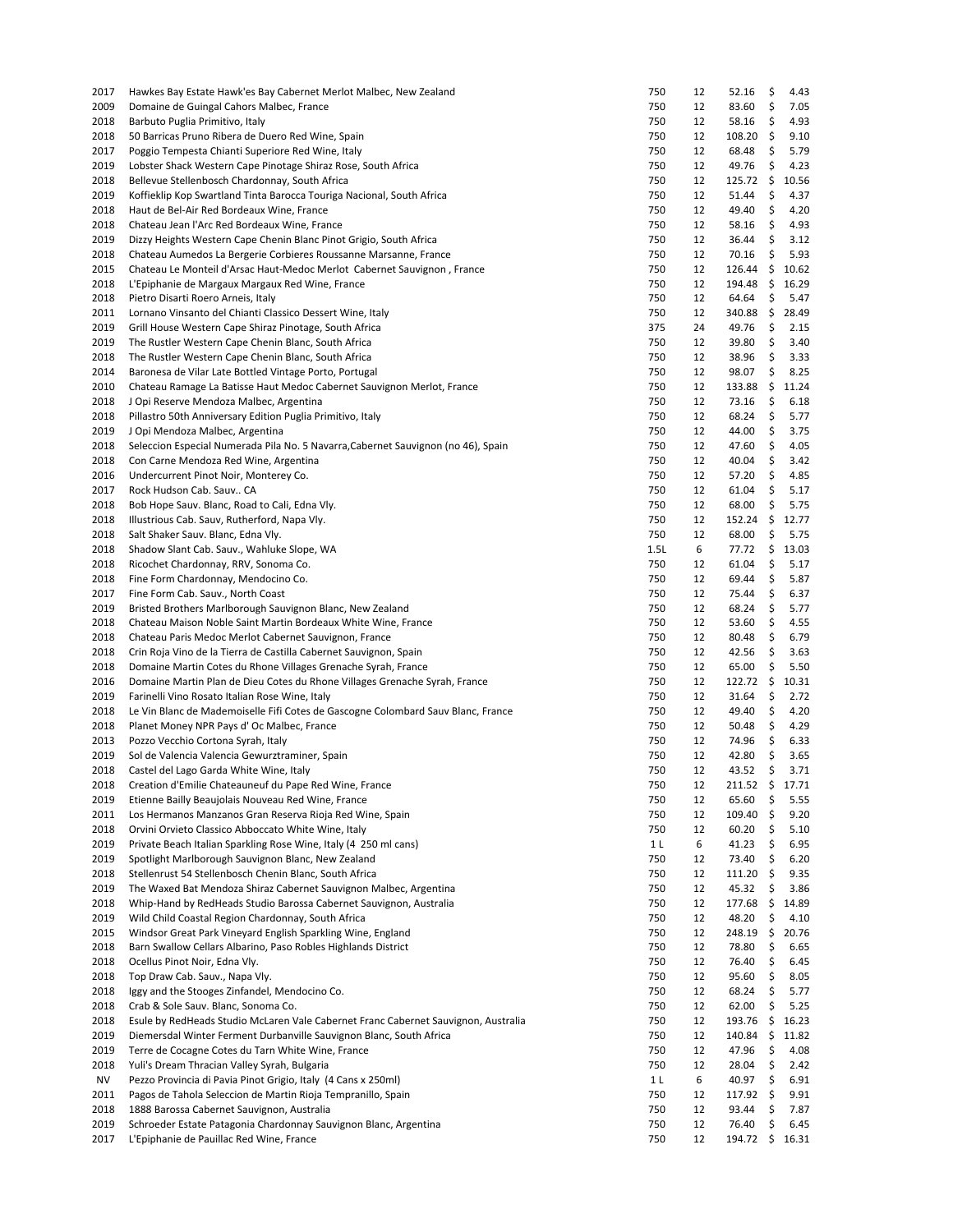| 2019         | Albastrele Codru Region Blanc de Cabernet, Moldova                                                                | 750        | 12       | 37.16          | \$       | 3.18         |
|--------------|-------------------------------------------------------------------------------------------------------------------|------------|----------|----------------|----------|--------------|
| 2019         | Schroeder Estate Patagonia Malbec, Argentina                                                                      | 750        | 12       | 62.36          | \$       | 5.28         |
| 2019         | Schroeder Estate Patagonia Cabernet Sauvignon, Argentina                                                          | 750        | 12       | 62.00          | \$       | 5.25         |
| 2019         | Schroeder Estate Patagonia Pinot Noir Rose, Argentina                                                             | 750        | 12       | 64.52          | \$       | 5.46         |
| 2019         | Schroeder Estate Patagonia Pinot Noir, Argentina                                                                  | 750        | 12       | 64.40          | \$       | 5.45         |
| 2012         | Ermita de San Lorenzo Gran Seleccion Campo de Borja Red Wine, Spain                                               | 750        | 12       | 52.28          | \$       | 4.44         |
| 2019         | Borgo di Marte Appassimento Puglia Red Wine, Italy                                                                | 750        | 12       | 58.16          | \$       | 4.93         |
| 2018         | Chateau le Pre du Moine Bordeaux Red Wine, France                                                                 | 750<br>750 | 12<br>12 | 68.48          | \$       | 5.79         |
| 2017<br>2019 | HJ Fabre Mendoza Malbec Reserva, Argentina<br>Avvolto Appassimento Puglia Rosso Red Wine, Italy                   | 750        | 12       | 67.40<br>62.12 | \$<br>\$ | 5.70<br>5.26 |
| 2018         | Black Saint Peter Zinfandel, Old Vine, Lodi, CA                                                                   | 750        | 12       | 68.00          | \$       | 5.75         |
| 2018         | Black Saint Peter Zinfandel, Old Vine, Lodi, CA                                                                   | 1.5L       | 6        | 67.76          | \$       | 11.37        |
| 2018         | 94558 Cab. Sauv., Napa Vly.                                                                                       | 750        | 12       | 94.64          | \$       | 7.97         |
| 2018         | Gold Star Pinot Grigio, Oak Knoll District of Napa Vly.                                                           | 750        | 12       | 65.84          | \$       | 5.57         |
| 2018         | Bing Crosby Zinfandel, Road to Cali, Mendocino Co.                                                                | 750        | 12       | 68.24          | \$       | 5.77         |
| 2018         | Life Kit Pinot Noir, Edna Vly.                                                                                    | 750        | 12       | 74.24          | \$       | 6.27         |
| 2018         | Chateau Saint Jean Bordeaux Sauvignon Blanc Semillon, France                                                      | 750        | 12       | 44.60          | \$       | 3.80         |
| 2018         | Le Secret des Etoiles Vin de France Pinot Noir, France                                                            | 750        | 12       | 78.56          | \$       | 6.63         |
| 2018         | Domaine Rabier Cotes du Rhone Red Wine, France                                                                    | 750        | 12       | 68.60          | \$       | 5.80         |
| 2018         | Antonio Federici Rosso Roma DOC Montepulciano, Cesanese, Italy                                                    | 750        | 12       | 60.80          | \$       | 5.15         |
| 2018         | Don't Tell Gary Victoria Shiraz, Australia                                                                        | 750        | 12       | 80.12          | \$       | 6.76         |
| 2019         | Black Duck New South Wales Durif, Australia                                                                       | 750        | 12       | 41.84          | \$       | 3.57         |
| 2017         | HJ Fabre Barrel Selection Patagonian Malbec, Argentina                                                            | 750        | 12       | 76.76          | \$       | 6.48         |
| 2017         | HJ Fabre Mendoza Malbec Gran Reserva, Argentina                                                                   | 750        | 12       | 104.48         | \$       | 8.79         |
| <b>NV</b>    | Virginie T Champagne Brut Sparkling Wine, France                                                                  | 750        | 12       | 281.19         | \$       | 23.51        |
| 2019         | Charles Back Fairview Western Cape White Wine, South Africa                                                       | 750        | 12       | 53.96          | \$       | 4.58         |
| 2018         | HJ Fabre Reserva Mendoza Cabernet Franc, Argentina                                                                | 750        | 12       | 76.04          | \$       | 6.42         |
| 2018         | HJ Fabre Mendoza Cabernet Sauvignon Reserva, Argentina                                                            | 750        | 12       | 67.64          | \$       | 5.72         |
| 2015<br>2019 | Capitanio Biferno Rosso Riserva Red Wine, Italy                                                                   | 750<br>750 | 12<br>12 | 58.76<br>49.64 | \$<br>\$ | 4.98<br>4.22 |
| 2019         | Colle Marianna Soave White Wine, Italy<br>Brightwater Lord Rutherford Nelson Sauvignon Blanc, New Zealand         | 750        | 12       | 104.36         | \$       | 8.78         |
| 2019         | William Knuttel Sauv. Blanc, Saber Selection, Sonoma Co.                                                          | 750        | 12       | 69.20          | \$       | 5.85         |
| 2018         | William Knuttel Chardonnay, Broadsword Blend, Napa Vly.                                                           | 750        | 12       | 124.40         | \$       | 10.45        |
| 2018         | His Master's Voice Red Wine, CA                                                                                   | 750        | 12       | 68.24          | \$       | 5.77         |
| 2018         | Late Arrival Barbera, North Coast                                                                                 | 750        | 12       | 58.64          | \$       | 4.97         |
| 2017         | Inside Track Semillon, Ltd. Release, Napa Vly.                                                                    | 750        | 12       | 68.24          | \$       | 5.77         |
| 2019         | NPR It's Vin a Minute Pays d' Oc Sauvignon Blanc, France                                                          | 750        | 12       | 56.84          | \$       | 4.82         |
| 2018         | NPR Throughline Toscana Red Wine, Italy                                                                           | 750        | 12       | 64.64          | \$       | 5.47         |
| 2013         | Seleccion Especial Numerada No 48 Fila 8 Rioja Reserva Red Wine, Spain                                            | 750        | 12       | 59.60          | \$       | 5.05         |
| 2015         | Castello Giulio Brunello di Montalcino Red Wine, Italy                                                            | 750        | 12       | 237.32         | \$       | 19.86        |
| 2017         | Aluado Lisboa Alicante Bouschet Reserva, Portugal                                                                 | 750        | 12       | 58.76          | \$       | 4.98         |
| 2019         | Aluado Lisboa Alicante Bouschet, Portugal                                                                         | 750        | 12       | 46.40          | \$       | 3.95         |
| 2010         | Baron de Barbon Gran Reserva Rioja Tempranillo, Spain                                                             | 750        | 12       | 112.76         | \$       | 9.48         |
| 2019         | Benedictus de Vatican Reserve Sacree Vin de France Red Wine, France                                               | 750        | 12       | 62.12          | \$       | 5.26         |
| 2019         | Casa de Vila Verde Vinho Verde White Wine, Portugal                                                               | 750        | 12       | 41.24          | \$       | 3.52         |
| 2019         | Chateau Le Coin Bordeaux Sauvignon Gris, France                                                                   | 750        | 12       | 54.20          | \$       | 4.60         |
| 2019         | Collezione di Paolo Toscana Rosato, Italy                                                                         | 750        | 12       | 44.36          | \$       | 3.78         |
| 2018         | Corsiero Nero Puglia Nero di Troia, Italy                                                                         | 750        | 12       | 47.12          | \$       | 4.01         |
| 2019         | Fleur du Mistral Vin de Mediteranee Rose Wine, France                                                             | 750        | 12       | 44.24          | \$       | 3.77         |
| 2019         | Il Sogno di Arianna Bardolino Chiaretto Rose Wine, Italy<br>Il Sogno di Arianna delle Venezie Pinot Grigio, Italy | 750        | 12       | 41.96          | \$       | 3.58         |
| 2019<br>2019 | L' Orangeraie Pays d'Oc Pinot Noir, France                                                                        | 750<br>750 | 12<br>12 | 40.28<br>62.72 | \$<br>\$ | 3.44<br>5.31 |
| 2019         | Lobo e Falcao Red Tejo Wine, Portugal                                                                             | 750        | 12       | 46.28          | \$       | 3.94         |
| 2018         | Lobo e Falcao Reserva Tejo Red Wine, Spain                                                                        | 750        | 12       | 75.56          | \$       | 6.38         |
| 2019         | Lobo e Falcao Vinho Regional Tejo White Wine, Portugal                                                            | 750        | 12       | 45.32          | \$       | 3.86         |
| 2015         | Luciani Brunello di Montalcino Red Wine, Italy                                                                    | 750        | 12       | 245.96         | \$       | 20.58        |
| 2019         | Pillastro Puglia Primitivo Rosato, Italy                                                                          | 750        | 12       | 49.40          | \$       | 4.20         |
| 2018         | Saracosa Governo Toscano Red Wine, Italy                                                                          | 750        | 12       | 59.96          | \$       | 5.08         |
| 2018         | Saracosa Toscano Rosso Red Wine, Italy                                                                            | 750        | 12       | 48.92          | \$       | 4.16         |
| 2018         | Saracosa Toscano Rosso Red Wine, Italy                                                                            | 1.5L       | 6        | 31.88          | \$       | 5.39         |
| 2018         | Saserello Terre Siciliane Red Wine, Italy                                                                         | 750        | 12       | 47.12          | \$       | 4.01         |
| 2016         | Alambrado Gran Seleccion Mendoza Cabernet Sauvignon, Argentina                                                    | 750        | 12       | 63.68          | \$       | 5.39         |
| 2018         | Shroud Mountain Cabernet Sauvignon, CA                                                                            | 750        | 12       | 62.00          | \$       | 5.25         |
| 2018         | Amelior Cab. Sauv., CA                                                                                            | 750        | 12       | 61.88          | \$       | 5.24         |
| 2016         | Shadow Slant Chardonnay, Horse Heaven Hills, WA                                                                   | 750        | 12       | 46.52          | \$       | 3.96         |
| 2018         | Ricochet Pinot Noir, Anderson Vly.                                                                                | 750        | 12       | 67.76          | \$       | 5.73         |
| 2018         | Vimioso Tejo Red Wine, Portugal                                                                                   | 750        | 12       | 57.44          | \$       | 4.87         |
| 2019         | Aix Quisite Coteaux d'Aix en Provence Rose Wine, France                                                           | 750        | 12       | 89.36          | \$       | 7.53         |
| 2019         | Costero Valle de Leyda Pinot Noir, Chile                                                                          | 750        | 12       | 66.92          | \$       | 5.66         |
| 2019         | Costero Valle de Leyda Sauvignon Blanc, Chile                                                                     | 750        | 12       | 66.92          | \$       | 5.66         |
| 2019         | Domaine La Domitienne Pays D' Oc Red Wine, France                                                                 | 750        | 12       | 44.72          | \$       | 3.81         |
| 2015         | Otto Decenni Toscana Red Wine, Italy                                                                              | 750        | 12       | 143.24         | \$       | 12.02        |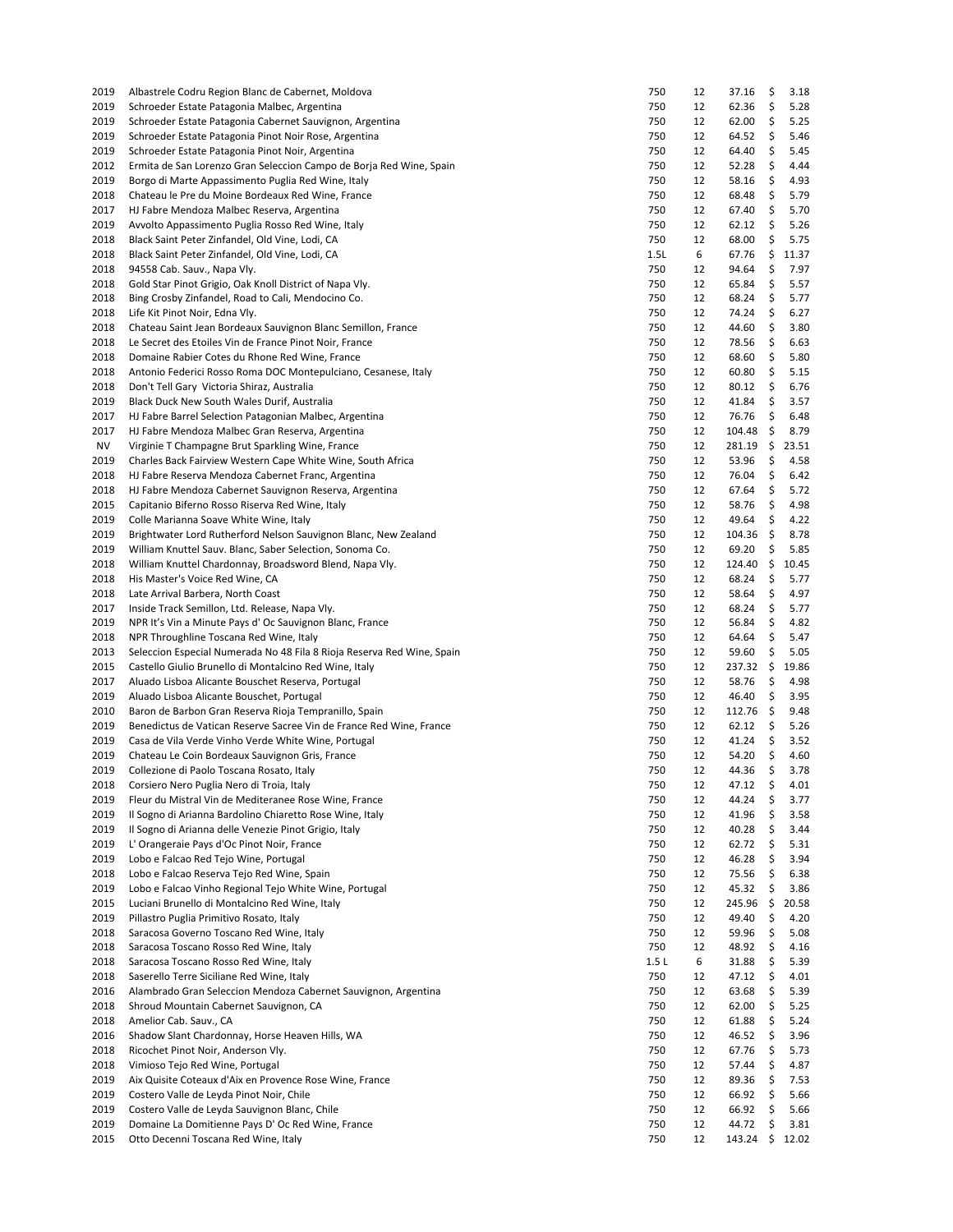| 2019 | Premier Bain Beaujolais Gamay Noir Rose, France                                          | 750 | 12 | 58.88  | \$<br>4.99  |
|------|------------------------------------------------------------------------------------------|-----|----|--------|-------------|
| 2019 | Le Champ des Etoiles Pinot Noir Vin De Pays d Oc, France                                 | 750 | 12 | 67.04  | \$<br>5.67  |
| 2019 | Le Champ des Etoiles Vin de France Chardonnay, France                                    | 750 | 12 | 66.68  | \$<br>5.64  |
| 2019 | Roche Bellemont Cotes de Provence Rose Wine, France                                      | 750 | 12 | 93.32  | \$<br>7.86  |
| 2019 | Cuvee du Vatican Cotes du Rhone White Wine, France                                       | 750 | 12 | 58.28  | \$<br>4.94  |
| 2019 | Cuvee du Vatican Reserve de l'Abbe Cotes du Rhone Red Wine, France                       | 750 | 12 | 51.92  | \$<br>4.41  |
| 2018 | Calos Reserve Cahors Malbec, France                                                      | 750 | 12 | 81.32  | \$<br>6.86  |
| 2019 | Domaine du Mas Ensoleillé Mediterranee Grenache Syrah Rose, France                       | 750 | 12 | 59.84  | \$<br>5.07  |
| 2019 | La Nuit Blanche Vin de France Cabernet Blanc, France                                     | 750 | 12 | 78.56  | \$<br>6.63  |
| 2019 | McPherson Family Series Lucie's Promise South Eastern Australia Grenache Rose, Australia | 750 | 12 | 41.12  | \$<br>3.51  |
| 2018 |                                                                                          | 750 | 12 | 50.24  | \$<br>4.27  |
|      | Villa Quinziana Squinzano Red Blend, Italy                                               |     |    |        |             |
| 2019 | Visionario Bianco TreVenezie White Blend, Italy                                          | 750 | 12 | 40.16  | \$<br>3.43  |
| 2018 | The Waxed Bat Reserve Mendoza Cabernet Sauvignon Malbec, Argentina                       | 750 | 12 | 63.44  | \$<br>5.37  |
| 2019 | Tenuta Albrizzi Salento Cabernet Sauvignon Primitivo, Italy                              | 750 | 12 | 50.12  | \$<br>4.26  |
| 2019 | Pillastro Primitivo Puglia, Italy                                                        | 750 | 12 | 44.84  | \$<br>3.82  |
| 2019 | Pillastro Selezione d'Oro Puglia Rosso Wine, Italy                                       | 750 | 12 | 67.88  | \$<br>5.74  |
| 2018 | Schroeder Estate Patagonia Malbec Reserve, Argentina                                     | 750 | 12 | 90.56  | \$<br>7.63  |
| 2018 | Schroeder Estate Patagonia Pinot Noir Reserve, Argentina                                 | 750 | 12 | 95.36  | \$<br>8.03  |
| 2017 | Baronesa de Vilar Douro Red Wne, Portugal                                                | 750 | 12 | 74.60  | \$<br>6.30  |
| 2019 | Tenuta Fenice Sicila Nero d'Avola, Italy                                                 | 750 | 12 | 43.76  | \$<br>3.73  |
| 2019 | Moulin de Pontfract Var Rose Wine, France                                                | 750 | 12 | 64.76  | \$<br>5.48  |
| 2019 | L'Art Provencal Alpes de Haute Provence Rose, France                                     | 750 | 12 | 65.12  | \$<br>5.51  |
| 2019 | Cabalie Pays d' Oc Red Wine, France                                                      | 750 | 12 | 52.16  | \$<br>4.43  |
| 2019 | El Enhebro Valencia White Wine, Spain                                                    | 750 | 12 | 51.08  | \$<br>4.34  |
| 2018 | Chateau Sixtine Chateauneuf-du-Pape Red Wine, France                                     | 750 | 12 | 264.32 | \$<br>22.11 |
| 2019 | Colombe Bordeaux Sauvignon Blanc, France                                                 | 750 | 12 | 57.56  | \$<br>4.88  |
| 2019 | Fortazzo Terre Siciliane Cabernet Sauvignon, Italy                                       | 750 | 12 | 74.24  | \$<br>6.27  |
| 2019 | Nespolino Rubicone Sangiovese Italy                                                      | 750 | 12 | 35.96  | \$<br>3.08  |
| 2019 | Il Papavero Primitivo Puglia, Italy                                                      | 750 | 12 | 44.24  | \$<br>3.77  |
| 2019 |                                                                                          | 750 | 12 | 79.64  | \$<br>6.72  |
|      | Fortazzo Appassite Rosso Terre Siciliane, Italy                                          |     |    |        |             |
| 2019 | Seven5zero Galilee Cabernet Sauvignon, Israel                                            | 750 | 12 | 80.48  | \$<br>6.79  |
| 2019 | Cuvee du Vatican Reserve de l'Abbe Chateauneuf du Pape Red Wine, France                  | 750 | 12 | 183.08 | \$<br>15.34 |
| 2018 | Gold Star Cabernet Sauvignon, Alexander Valley                                           | 750 | 12 | 76.40  | \$<br>6.45  |
| 2017 | Riveted Cabernet Sauvignon, Columbia Valley                                              | 750 | 12 | 56.00  | \$<br>4.75  |
| 2019 | GFF Chardonnay, Lodi                                                                     | 750 | 12 | 54.80  | \$<br>4.65  |
| 2018 | Hollow Tree Merlot, Lake County                                                          | 750 | 12 | 52.52  | \$<br>4.46  |
| 2019 | Diving Board Pinot Grigio, California                                                    | 750 | 12 | 52.52  | \$<br>4.46  |
| 2018 | Eartha Kitt Red Wine, California                                                         | 750 | 12 | 69.20  | \$<br>5.85  |
| 2019 | Silver Puffs Sauvignon Blanc, California                                                 | 750 | 12 | 50.00  | \$<br>4.25  |
| 2018 | Blazing Star Malvasia Bianca, Santa Barbara County                                       | 750 | 12 | 52.52  | \$<br>4.46  |
| 2019 | The Arch Pinot Noir, Lodi                                                                | 750 | 12 | 56.00  | \$<br>4.75  |
| 2017 | Rookery Red Wine, Sierra Foothills                                                       | 750 | 12 | 48.92  | \$<br>4.16  |
| 2018 | Laurence Olivier Merlot, California                                                      | 750 | 12 | 53.60  | \$<br>4.55  |
| 2018 | Montgomery Clift Chenin Blanc, Santa Barbara County                                      | 750 | 12 | 51.44  | \$<br>4.37  |
| 2017 | All Out Red Wine, El Dorado                                                              | 750 | 12 | 48.92  | \$<br>4.16  |
| 2018 | The Provider Petite Sirah, Lodi                                                          | 750 | 12 | 51.44  | \$<br>4.37  |
| 2019 | Late Arrival Carignane, Lodi                                                             | 750 | 12 | 52.40  | \$<br>4.45  |
| 2019 | Salt Shaker Sauvignon Blanc, Sonoma County                                               | 750 | 12 | 62.24  | \$<br>5.27  |
| 2018 | Mountain Drive Cabernet Sauvignon, Sonoma County                                         | 750 | 12 | 76.40  | \$<br>6.45  |
| 2019 | Signwriter Pinot Grigio, Mendocino County                                                | 750 | 12 | 52.52  | \$<br>4.46  |
| 2017 | Bowhead Cabernet Sauvignon, Columbia Valley                                              | 750 | 12 | 56.00  | \$<br>4.75  |
| 2019 | Back Garden Chenin Blanc, Clarksburg                                                     | 750 | 12 | 54.80  | \$<br>4.65  |
| 2019 | Purple Owl Pinot Noir, California                                                        | 750 | 12 | 48.80  | \$          |
|      |                                                                                          |     |    |        | 4.15        |
| 2019 | The Assist Cabernet Sauvignon, California                                                | 750 | 12 | 51.20  | \$<br>4.35  |
| 2019 | CA Bear Nay Cabernet Sauvignon, California                                               | 750 | 12 | 51.20  | \$<br>4.35  |
| 2019 | Bold Move Red Wine, CA                                                                   | 750 | 12 | 51.20  | \$<br>4.35  |
| 2019 | The Clink Petite Sirah/Petit Verdot, California                                          | 750 | 12 | 51.20  | \$<br>4.35  |
| 2019 | Koroni Cabernet Sauvignon, Lodi                                                          | 750 | 12 | 57.20  | \$<br>4.85  |
| 2019 | Doohickey Red Wine, California                                                           | 750 | 12 | 51.20  | \$<br>4.35  |
| 2019 | Pagos de Tahola Rioja Tempranillo Rosado, Spain                                          | 750 | 12 | 64.04  | \$<br>5.42  |
| 2018 | Villa Rasina Soave Classico White Wine, Italy                                            | 750 | 12 | 45.92  | \$<br>3.91  |
| 2018 | Fortissimo Alentejano Red Wine, Portugal                                                 | 750 | 12 | 48.20  | \$<br>4.10  |
| 2019 | Baronesa de Vilar Rose Porto Wine, Portugal                                              | 750 | 12 | 80.00  | \$<br>6.75  |
| 2019 | Flavius Reserva White Douro Wine, Portugal                                               | 750 | 12 | 54.08  | \$<br>4.59  |
| 2019 | Manciata Generosa Vino Rosso Ancellotta, Petit Verdot, Italy                             | 750 | 12 | 45.08  | \$<br>3.84  |
| 2018 | Chateau Rollin Cru Bourgeois Haut-Medoc Red Blend, France                                | 750 | 12 | 81.92  | \$<br>6.91  |
| 2018 | Chateau Cazalis Bordeaux Red Wine, France                                                | 750 | 12 | 77.72  | \$<br>6.56  |
| 2019 | Les Belons Vin de France Sauvignon Blanc Gros Manseng, France                            | 750 | 12 | 57.44  | \$<br>4.87  |
| 2019 | Il Poeta Gavi White Wine, Italy                                                          | 750 | 12 | 76.28  | \$<br>6.44  |
| 2019 | Pietro Disarti Roero Arneis White Wine, Italy                                            | 750 | 12 | 62.48  | \$<br>5.29  |
| 2019 | Le Prince de Courthezon Prestige Cotes du Rhone Red Wine, France                         | 750 | 12 | 62.24  | \$<br>5.27  |
| 2019 | Reserve de Luch Pays d' Oc Pinot Noir, France                                            | 750 | 12 | 54.32  | \$<br>4.61  |
|      |                                                                                          |     |    |        |             |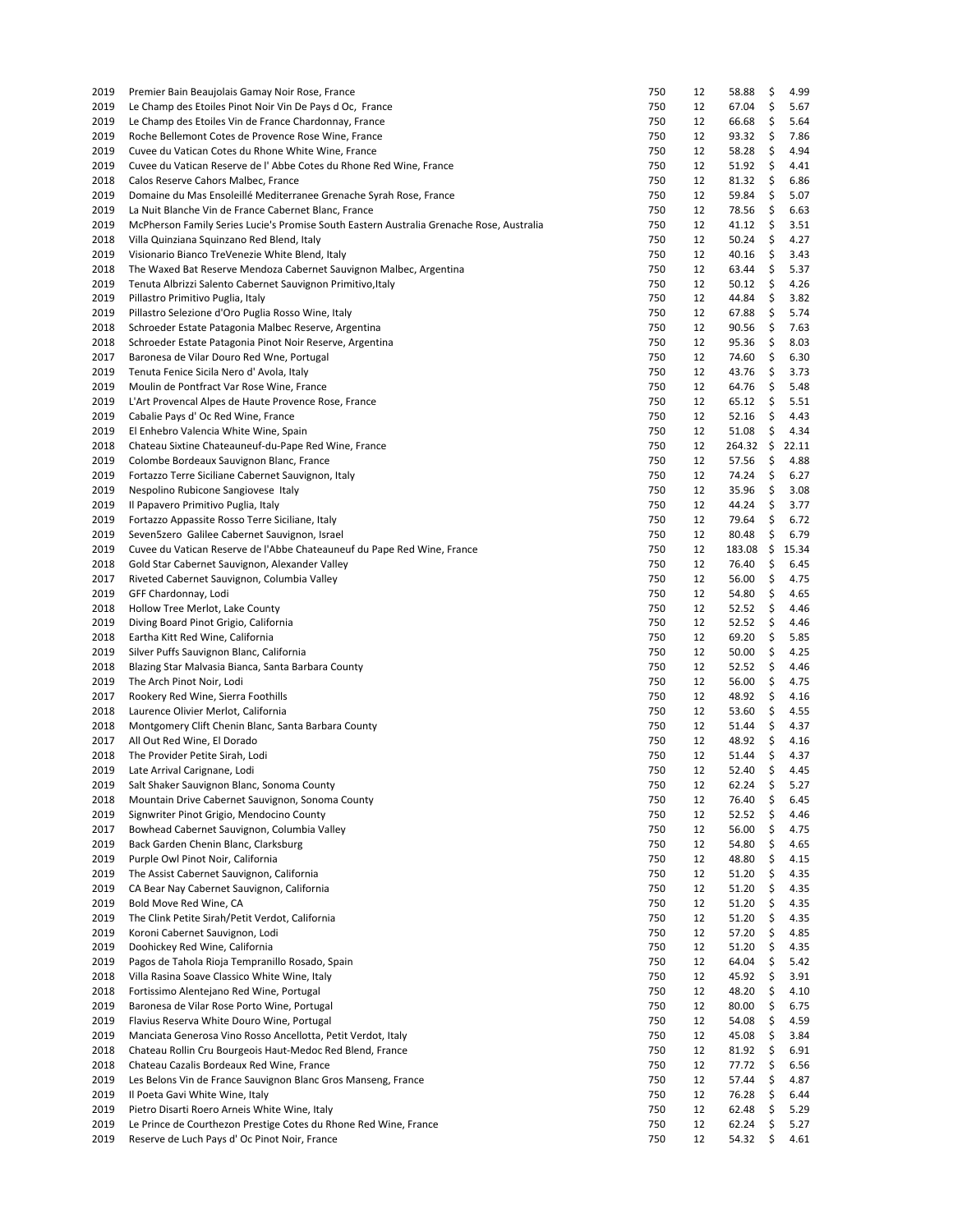| 2017 | Sartirano Figli Piemonte Rosso Red Wine, Italy                                       | 750 | 12 | 47.60         | \$   | 4.05  |
|------|--------------------------------------------------------------------------------------|-----|----|---------------|------|-------|
| 2017 | Palazzo Grimani Amarone della Valpolicella, Italy                                    | 750 | 12 | 227.96        | \$   | 19.08 |
| 2019 | Domaine Daniel Reverdy Sancerre Sauvignon Blanc, France                              | 750 | 12 | 146.60        | \$   | 12.30 |
| NV   | Domaine B&B Bouche Cremant de Limoux Blanc Sparkling Wine, France                    | 750 | 12 | 72.87         | \$   | 6.15  |
| 2019 | Pagos de Tahola, Rioja Red Wine, Spain                                               | 750 | 12 | 51.56         | \$   | 4.38  |
| 2019 | Meritoire Pays d'Oc Pinot Noir, France                                               | 750 | 12 | 48.44         | \$   | 4.12  |
| 2019 | La Catina Estate Romanian Chardonnay, Romania                                        | 750 | 12 | 53.00         | \$   | 4.50  |
| 2019 | Campanula Dunantuli Pinot Grigio, Hungary                                            | 750 | 12 | 35.12         | \$   | 3.01  |
| 2018 | Le Fughe Toscana Rosso Cabernet Sauvignon, Italy                                     | 750 | 12 | 108.32        | \$   | 9.11  |
|      |                                                                                      |     |    |               |      |       |
| 2017 | Foxen Cellar Select Pinot Noir, Santa Rita Hills                                     | 750 | 12 | 191.36        | - \$ | 16.03 |
| 2019 | Drawbridge Cabernet Sauvignon, California                                            | 750 | 12 | 51.20         | \$   | 4.35  |
| 2019 | GFF Zinfandel, Lodi                                                                  | 750 | 12 | 56.00         | \$   | 4.75  |
| 2019 | Currant Bun Red Wine, California                                                     | 750 | 12 | 50.00         | \$   | 4.25  |
| 2018 | On the Line Petite Sirah, California                                                 | 750 | 12 | 51.44         | \$   | 4.37  |
| 2015 | Vallino Costa Toscana Rosso Cabernet Sauvignon, Sangiovese, Italy                    | 750 | 12 | 86.36         | \$   | 7.28  |
| 2019 | Le Roi Boeuf Vin de France Tannat Red Wine, France                                   | 750 | 12 | 75.92         | \$   | 6.41  |
| 2016 | La Botte Segreta Amarone della Valpolicella Red Wine, Italy                          | 750 | 12 | 148.76        | \$   | 12.48 |
| 2019 | NPR Alt Latino Patagonia Pinot Noir, Argentina                                       | 750 | 12 | 64.40         | \$   | 5.45  |
| 2015 | Primo Salice Salentino Negroamaro Malvasia Nera Rosso Riserva, Italy                 | 750 | 12 | 74.96         | \$   | 6.33  |
| 2011 | Pagos de Tahola Gran Reserva Rioja, Spain                                            | 750 | 12 | 152.36        | \$   | 12.78 |
| 2019 | Il Pino Pinot Grigio delle Venezie, Italy                                            | 750 | 12 | 42.08         | \$   | 3.59  |
| 2019 | Ca' Vescovo Pinot Grigio delle Venezi, Italy                                         | 750 | 12 | 41.36         | \$   | 3.53  |
|      |                                                                                      | 750 | 12 | 59.00         | \$   | 5.00  |
| 2019 | Antonio Federici Bianco Roma DOC Malvasia Puntinata, Italy                           |     |    |               |      |       |
| 2019 | Vina Baccana Friuli Pinot Grigio, Italy                                              | 750 | 12 | 44.48         | \$   | 3.79  |
| 2019 | Collezione di Paolo Chianti, Italy                                                   | 750 | 12 | 49.04         | \$   | 4.17  |
| 2019 | Collezione di Paolo Sangiovese di Toscana, Italy                                     | 750 | 12 | 42.92         | \$   | 3.66  |
| 2019 | Belle Roche Pays d' Oc Cabernet Sauvignon, France                                    | 750 | 12 | 54.92         | \$   | 4.66  |
| 2017 | Collezione di Paolo Chianti Riserva, Italy                                           | 750 | 12 | 66.68         | \$   | 5.64  |
| 2019 | Farinelli Colline Pescaresi Pinot Grigio, Italy                                      | 750 | 12 | 35.36         | \$   | 3.03  |
| 2019 | Le XV du President Pays d' Oc Red Wine, France                                       | 750 | 12 | 50.36         | \$   | 4.28  |
| 2018 | Dragone Selezione Calabria Rosso Magliocco Merlot, Italy                             | 750 | 12 | 60.80         | \$   | 5.15  |
| 2019 | Sebes Estate Romanian Sauvignon Blanc, Romania                                       | 750 | 12 | 37.40         | \$   | 3.20  |
| 2019 | Flor de San Martin Navarra Garnacha Blanca, Spain                                    | 750 | 12 | 42.68         | \$   | 3.64  |
| 2018 | Stones & Bones Lisboa Red Wine, Portugal                                             | 750 | 12 | 45.92         | \$   | 3.91  |
|      |                                                                                      |     |    |               |      |       |
| 2019 | Barbuto Puglia Primitivo, Italy                                                      | 750 | 12 | 57.44         | \$   | 4.87  |
| 2018 | Duca di Cardino Rosso di Montepulciano, Italy                                        | 750 | 12 | 54.08         | \$   | 4.59  |
| 2019 | Les Chemins de L' Abbaye Pouilly Fume White Wine, France                             | 750 | 12 | 139.64        | \$   | 11.72 |
| 2019 | Vigne-Lourac Les Perles Gaillac White Wine, France                                   | 750 | 12 | 58.88         | \$   | 4.99  |
| 2019 | Corsiero Nero Puglia Nero di Troia, Italy                                            | 187 | 78 | 121.10        | \$   | 1.63  |
| 2019 | Rex Mundi Pays d'Oc Shiraz Grenache, France                                          | 187 | 48 | 79.76         | \$   | 1.74  |
| 2019 | Cabalie Pays d' Oc Red Wine, France                                                  | 187 | 48 | 79.76         | \$   | 1.74  |
| 2019 | Black Duck New South Wales Durif, Australia                                          | 187 | 48 | 65.84         | \$   | 1.45  |
| 2019 | Lobo e Falcao Red Tejo Wine, Portugal                                                | 187 | 48 | 125.36        | -\$  | 2.69  |
| 2018 | Saracosa Toscano Rosso Red Wine, Italy                                               | 187 | 48 | 76.40         | \$   | 1.67  |
| 2019 | Alambrado Mendoza Malbec, Argentina                                                  | 187 | 48 | 79.76         | \$   | 1.74  |
| 2018 | Chateau Tour de Mirambeau Bordeaux Rouge, France                                     | 187 | 48 | $131.60 \div$ |      | 2.82  |
| 2008 | Chateau Rauzan Despagne Bordeaux Red Wine, France                                    | 187 | 48 | $131.60 \div$ |      | 2.82  |
| 2016 | La Cantera Reserva Red Carinena Wine, Spain                                          | 187 | 48 | 59.60         | \$   | 1.32  |
|      |                                                                                      |     |    |               |      |       |
| 2019 | Vina Baccana Friuli Pinot Grigio, Italy                                              | 187 | 48 | 65.36         | \$   | 1.44  |
| 2019 | Los Hermanos Manzanos Rioja Viura Chardonnay, Spain                                  | 187 | 48 | 93.68         | \$   | 2.03  |
| 2019 | Visionario Bianco TreVenezie White Blend, Italy                                      | 187 | 48 | 65.36         | \$   | 1.44  |
| 2018 | Picco Attila TreVenezie Merlot, Italy                                                | 187 | 48 | 65.36         | \$   | 1.44  |
| 2019 | Castel del Lago Garda White Wine, Italy                                              | 750 | 12 | 42.08         | \$   | 3.59  |
| 2019 | Alambrado Mendoza Malbec, Argentina                                                  | 750 | 12 | 56.12         | \$   | 4.76  |
| 2019 | Chateau Tour de Mirambeau Entre Deux Mers Blanc, France                              | 187 | 48 | 131.60        | -\$  | 2.82  |
| 2019 | Chateau Rauzan Despagne Bordeaux White Wine, France                                  | 187 | 48 | 131.60        | -\$  | 2.82  |
| 2019 | Chateau Moulin Prieur Red Bordeaux Wine, France                                      | 750 | 12 | 52.40         | \$   | 4.45  |
| 2018 | Donati Vineyard Selection Cabernet Sauvignon, Deano's Block, Paso Robles             | 750 | 12 | 81.20         | \$   | 6.85  |
| 2019 | Rushrose Grenache/Syrah/Mourvedre (GSM), Paso Robles                                 | 750 | 12 | 69.20         | \$   | 5.85  |
| 2018 | All Vines Considered Cabernet Sauvignon, Paso Robles                                 | 750 | 12 | 68.00         | \$   | 5.75  |
| 2018 | Currant Bun Cabernet Sauvignon, California                                           | 750 | 12 | 56.00         | \$   | 4.75  |
|      |                                                                                      |     |    |               |      |       |
| 2019 | Ca Bear Nay Rose of Cabernet Sauvignon, Paso Robles                                  | 750 | 12 | 58.40         | \$   | 4.95  |
| 2018 | Gold Star Gamay Noir, Napa Valley                                                    | 750 | 12 | 86.72         | \$   | 7.31  |
| 2019 | Domaine Saint Martin Cite de Carcassonne Cabernet Sauvignon, France                  | 750 | 12 | 94.88         | \$   | 7.99  |
| 2019 | Aleta Penedes Red Wine, Spain                                                        | 750 | 12 | 51.56         | \$   | 4.38  |
| 2019 | Dinastia Manzanos Rioja Tempranillo, Spain                                           | 187 | 48 | 39.68         | \$   | 0.91  |
| 2019 | Los Hermanos Manzanos Rioja Tempranillo Garnacha Rose Wine, Spain                    | 187 | 48 | 57.92         | \$   | 1.29  |
| 2017 | Vina Marichalar Rioja Tempranillo Garnacha Crianza, Spain (187 ml)                   | 187 | 48 | 110.48        | -\$  | 2.38  |
| 2019 | El Bombero Carinena Grenache, Spain (187 ml)                                         | 187 | 48 | 47.12         | \$   | 1.06  |
| 2017 | Altos de la Guardia Tempranillo Rioja Crianza, Spain                                 | 750 | 12 | 79.28         | \$   | 6.69  |
| 2016 | Vecciano Toscana Red Wine, Italy                                                     | 750 | 12 | 100.64        | \$   | 8.47  |
| 2013 | El Campeador Reserva Jumilla Monastrell Tempranillo, Spain (vtg chg to 2012 per Ben) | 750 | 12 | 54.56         | \$   | 4.63  |
|      |                                                                                      |     |    |               |      |       |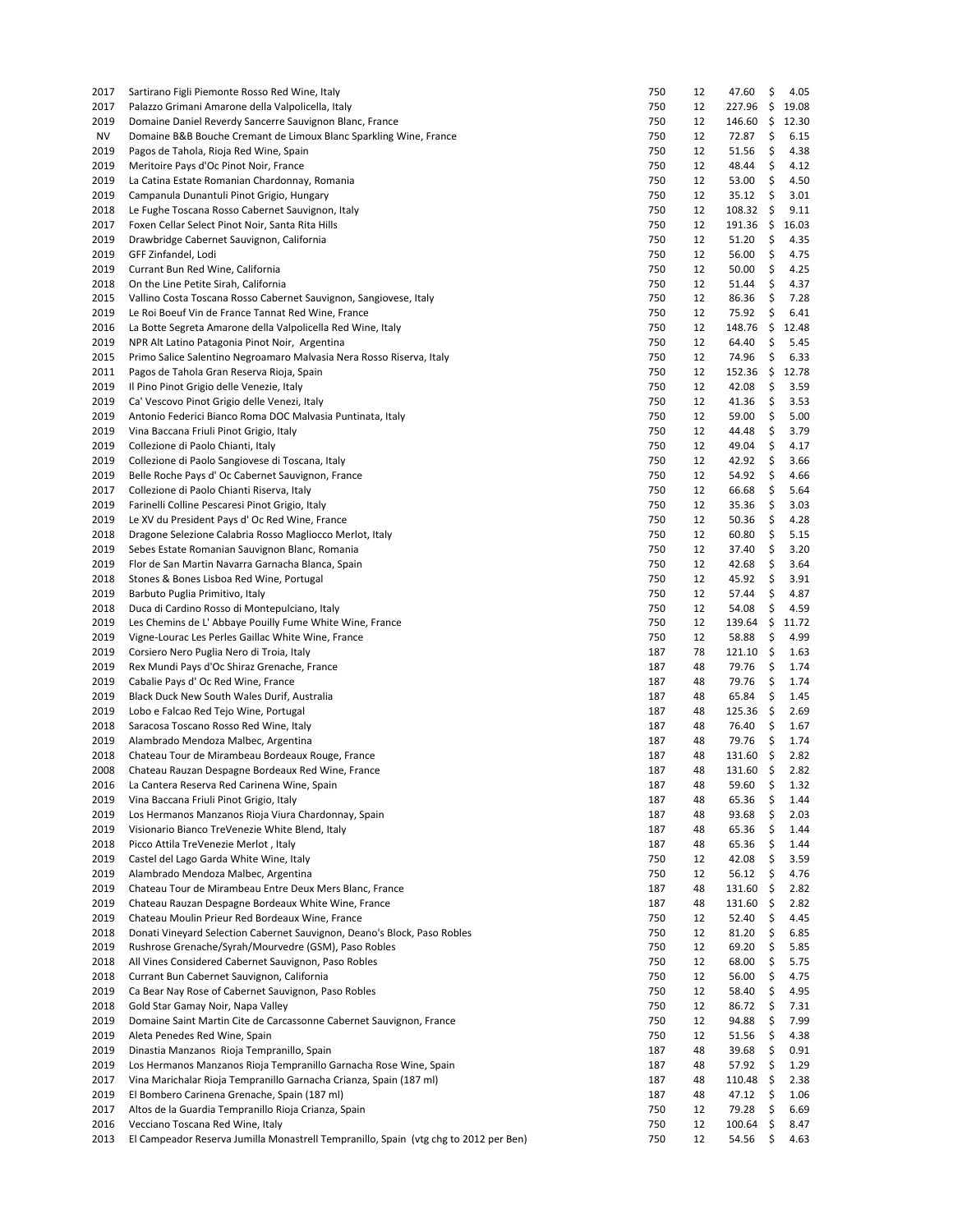| 2019 | Altos de la Guardia Rioja Tempranillo, Spain                                      | 750  | 12 | 57.92  | \$  | 4.91  |
|------|-----------------------------------------------------------------------------------|------|----|--------|-----|-------|
| 2019 | Antonio Federici Rosso Roma DOC Montepulciano, Cesanese, Italy                    | 750  | 12 | 59.84  | \$  | 5.07  |
| 2019 | Chateau le Coin Red Bordeaux Wine, France                                         | 750  | 12 | 56.84  | \$  | 4.82  |
| 2019 | El Bombero Carinena Grenache, Spain                                               | 750  | 12 | 41.00  | \$  | 3.50  |
| 2019 | Principe Strozzi Vernaccia di San Gimignano, Italy                                | 750  | 12 | 55.52  | \$  | 4.71  |
| 2019 | Grande Reserve de Gassac Vin de Pays de l'Herault White Languedoc Wine, France    | 750  | 12 | 55.04  | \$  | 4.67  |
| 2019 | Tablas Creek Vineyard Select Grenache Blanc, Paso Robles                          | 750  | 12 | 159.20 | \$  | 13.35 |
| 2019 | Buena Vista Stone Caves Merlot, North Coast                                       | 750  | 12 | 90.80  | \$  | 7.65  |
| 2018 | Buena Vista Stone Caves Pinot Noir, North Coast                                   | 750  | 12 | 95.60  | \$  | 8.05  |
| 2019 |                                                                                   | 750  |    | 72.80  | \$  |       |
|      | Buena Vista Stone Caves Petite Sirah, The Daredevil, California                   |      | 12 |        |     | 6.15  |
| 2018 | Pedroncelli Special Selection Zinfandel, Dry Creek Vly., Sonoma County            | 750  | 12 | 88.40  | \$  | 7.45  |
| 2019 | The Inaugural R Collection Cabernet Sauvignon, California                         | 750  | 12 | 72.80  | \$  | 6.15  |
| 2019 | Portinho do Covo White Wine, Portugal                                             | 750  | 12 | 50.00  | \$  | 4.25  |
| 2019 | Salt Shaker Sauvignon Blanc, Santa Barbara County                                 | 1.5L | 6  | 64.40  | \$  | 10.81 |
| 2019 | Kapa Cabernet Sauvignon, Lodi                                                     | 750  | 12 | 57.20  | \$  | 4.85  |
| 2018 | Jimmy Stewart Cabernet Sauvignon, Paso Robles                                     | 750  | 12 | 68.00  | \$  | 5.75  |
| 2019 | Crab & Sole Pinot Blanc, Chalone                                                  | 750  | 12 | 62.00  | \$  | 5.25  |
| 2019 | Ocellus Pinot Grigio, Santa Lucia Highlands                                       | 750  | 12 | 154.88 | \$  | 12.99 |
| 2019 | Brasero Malbec, Mendoza                                                           | 750  | 12 | 100.88 | \$  | 8.49  |
| 2019 | Chateau De La Grande Tour Red Wine, Bordeaux                                      | 750  | 12 | 112.88 | -\$ | 9.49  |
| 2018 | Rocksand Peninsula de Setubal Red Blend, Portugal                                 | 750  | 12 | 48.08  | \$  | 4.09  |
| 2019 | National Geographic Guina Mendoza Malbec 2019                                     | 750  | 12 | 45.68  | \$  | 3.89  |
| 2016 | Lusus Reserva Beira Atlantico Baga Wine, Portugal                                 | 750  | 12 | 57.20  | \$  | 4.85  |
| 2019 | Charles Cros Hauterive Red Wine, France                                           | 750  | 12 | 46.40  | \$  | 3.95  |
| 2019 | Grande Reserve de Gassac Pays d'Herault White Languedoc Wine, France              | 750  | 12 | 55.04  | \$  | 4.67  |
| 2018 | Senorio de Irati Navarra Garnacha, Spain                                          | 750  | 12 | 43.88  | \$  | 3.74  |
| 2019 | National Geographic Salamander Puglia Primitivo, Italy                            | 750  | 12 | 44.60  | \$  | 3.80  |
| 2019 | Brightwater Nelson Sauvignon Blanc, New Zealand                                   | 750  | 12 | 88.28  | \$  | 7.44  |
| 2016 | Lornano Le Macchie Chianti Classico, Italy                                        | 750  | 12 | 84.32  | \$  | 7.11  |
| 2019 |                                                                                   | 750  |    |        | \$  | 4.85  |
|      | Ascencion Salta Malbec, Argentina                                                 |      | 12 | 57.20  |     |       |
| 2018 | Principe Strozzi Chianti, Italy                                                   | 750  | 12 | 55.76  | \$  | 4.73  |
| 2018 | Pardimiglio Est! Est!! Est!!! di Montefiascone White Wine, Italy                  | 750  | 12 | 53.48  | \$  | 4.54  |
| 2015 | Altos R Pigeage Rioja Red Wine, Spain                                             | 750  | 12 | 86.00  | \$  | 7.25  |
| 2019 | Baron de Barbon Rias Baixas Albarino, Spain                                       | 750  | 12 | 70.16  | \$  | 5.93  |
| 2019 | Chateau La Clariere White Bordeaux White, France                                  | 750  | 12 | 91.16  | \$  | 7.68  |
| NV   | Alessandro Gallici Anniversario 50th Prosecco Vino Spumante Sparkling Wine, Italy | 750  | 12 | 83.19  | \$  | 7.01  |
| 2019 | Abbesse de Loire Cremant de Loire Rose Sparkling Wine, France                     | 750  | 12 | 78.63  | \$  | 6.63  |
| 2014 | El Bombero Gran Reserva Carinena Red Wine, Spain                                  | 750  | 12 | 50.48  | \$  | 4.29  |
| 2018 | ContraPosto Vino Rosso D' Italia Italian Red Wine, Italy                          | 750  | 12 | 51.44  | \$  | 4.37  |
| 2018 | Dragone Selezione Calabria Rosso Magliocco Merlot, Italy                          | 1.5L | 6  | 15.32  | \$  | 2.63  |
| 2019 | Le Grand Chai Bordeaux Sauvignon Blanc, France                                    | 750  | 12 | 74.24  | \$  | 6.27  |
| 2019 | Los Hermanos Manzanos Tempranillo Rioja, Spain                                    | 750  | 12 | 50.00  | \$  | 4.25  |
| 2019 | De Manzanos Rioja Garnacha, Spain                                                 | 750  | 12 | 66.08  | \$  | 5.59  |
| 2013 | Los Hermanos Manzanos Gran Reserva Rioja Red Wine, Spain                          | 750  | 12 | 119.36 | \$  | 10.03 |
| 2018 | Vinha do Fava Peninsula du Setubal Touriga Nacional, Portugal                     | 750  | 12 | 43.88  | \$  | 3.74  |
| 2019 | Valoroso Vinho Regional Peninsula de Setubal Cabernet Sauvignon, Portugal         | 750  | 12 | 48.68  | \$  | 4.14  |
| 2019 | Palha Canas Vinho Regional Lisboa White Wine, Portugal                            | 750  | 12 | 50.72  | \$  | 4.31  |
| 2019 | Stones & Bones Lisboa White Wine, Portugal                                        | 750  | 12 | 46.04  | Ş   | 3.92  |
| 2019 | Al-Ria Tinto Algarve Red Wine, Spain                                              | 750  | 12 | 53.00  | \$  | 4.50  |
| 2018 | Quinta do Espirito Santo Tinta Roriz Castelao Lisboa Red Wine, Portugal           | 750  | 12 | 42.56  | \$  | 3.63  |
| 2018 | Stones & Bones Reserva Lisboa Red Wine, Portugal                                  | 750  | 12 | 58.28  | \$  | 4.94  |
| 2019 | Valoroso Vinho Regional Peninsula de Setubal Chardonnay, Portugal                 | 750  | 12 | 48.92  | \$  | 4.16  |
| 2017 | Valoroso Reserva Vinho Regional Peninsula de Setubal Red Wine, Portugal           | 750  | 12 | 57.44  | \$  | 4.87  |
|      |                                                                                   |      |    |        |     |       |
| 2020 | The Black Stump South Eastern Australia Durif Shiraz, Australia                   | 750  | 12 | 39.32  | \$  | 3.36  |
| 2019 | Manga del Brujo Calatayud Macabeo, Spain                                          | 750  | 12 | 65.84  | \$  | 5.57  |
| 2019 | Massaro del Fondo Appassimento Puglia Red Passito Wine, Italy                     | 750  | 12 | 57.44  | \$  | 4.87  |
| ΝV   | Ultima Edizione White Italian Wine, Italy                                         | 750  | 12 | 53.84  | \$  | 4.57  |
| 2019 | Chateau Sixtine Chateauneuf-du-Pape White Wine, France                            | 750  | 12 | 331.64 | \$  | 27.72 |
| 2019 | Pedroncelli Special Selection Sauvignon Blanc, Dry Creek Valley., Sonoma County   | 750  | 12 | 75.20  | \$  | 6.35  |
| 2018 | Pedroncelli Special Selection Red Wine, Dry Creek Valley, Sonoma County           | 750  | 12 | 84.80  | \$  | 7.15  |
| 2019 | Black Saint Peter Zinfandel, Old Vine, Lodi, California                           | 750  | 12 | 68.96  | \$  | 5.83  |
| 2019 | Black Saint Peter Zinfandel, Old Vine, Lodi, California                           | 1.5L | 6  | 67.76  | \$  | 11.37 |
| 2019 | The Mission Sauvignon Blanc, Santa Barbara County                                 | 750  | 12 | 66.80  | \$  | 5.65  |
| 2018 | Chateau Bois De Galet Red Wine, Bordeaux                                          | 750  | 12 | 56.72  | \$  | 4.81  |
| 2019 | Portinho do Covo Aragones/Syrah/Cabernet Sauvignon, Portugal                      | 750  | 12 | 50.00  | \$  | 4.25  |
| 2019 | Chateau Tours Lescours Red Wine, Saint Emilion                                    | 750  | 12 | 104.48 | -\$ | 8.79  |
| 2018 | Chateau Cerestin La Lande Red Wine, Medoc                                         | 750  | 12 | 63.92  | \$  | 5.41  |
| 2019 | Green Darner Riesling, Yakima Valley                                              | 750  | 12 | 64.40  | \$  | 5.45  |
| 2018 | Tri-Tip Red Wine, California                                                      | 750  | 12 | 60.20  | \$  | 5.10  |
| 2018 | Chateau Les Aubitries Bordeaux Red Wine, France                                   | 750  | 12 | 46.40  | \$  | 3.95  |
| 2019 | L'Epiphanie de Bordeaux Blanc, France                                             | 750  | 12 | 76.40  | \$  | 6.45  |
| NV   | NPR 50 Prosecco Sparkling Wine, Italy (4013919)                                   | 750  | 12 | 54.03  | \$  | 4.58  |
|      |                                                                                   |      |    |        |     |       |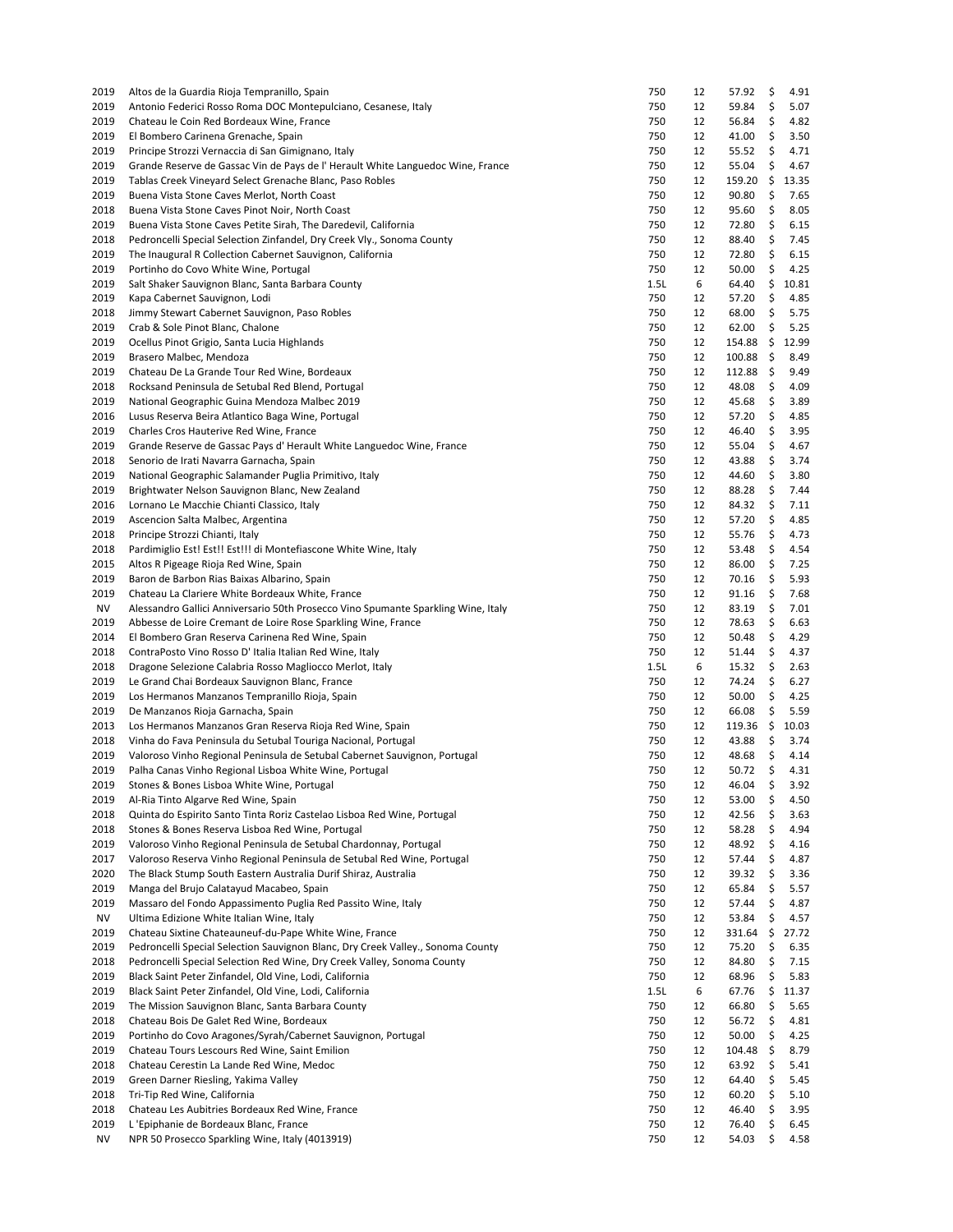| 2018 | Chateau Reignac de Tizac Red Bordeaux Wine, France                                                                                                | 750  | 12 | 64.16         | \$  | 5.43  |
|------|---------------------------------------------------------------------------------------------------------------------------------------------------|------|----|---------------|-----|-------|
| 2018 | Claude Lafond Reuilly Loire Red Wine, France                                                                                                      | 750  | 12 | 90.08         | \$  | 7.59  |
| NV   | Brigitte Delmotte Champagne Sparkling Wine, France (3635520)                                                                                      | 750  | 12 | 169.83        | \$  | 14.23 |
| 2019 | NPR Barrel Select Navarra Cabernet Sauvignon, Spain                                                                                               | 750  | 12 | 51.56         | \$  | 4.38  |
| 2018 | Collezione Privata Produzione Limitata No 004 Friuli Colli Orientali Sauvignon Blanc 2018                                                         | 750  | 12 | 52.40         | \$  | 4.45  |
| 2020 | Hole in the Clouds Marlborough Sauvignon Blanc, New Zealand                                                                                       | 750  | 12 | 59.00         | \$  | 5.00  |
| 2019 | J Opi Mendoza Malbec, Argentina magnum                                                                                                            | 1.5L | 6  | 26.12         | \$  | 4.43  |
| 2019 | Le Secret des Etoiles Vin de France Pinot Noir, France                                                                                            | 750  | 12 | 77.84         | \$  | 6.57  |
| 2020 | Tikohi Marlborough Sauvignon Blanc, New Zealand                                                                                                   | 750  | 12 | 59.00         | \$  | 5.00  |
| 2019 | La Revelation Vin De France Roussanne, France                                                                                                     | 750  | 12 | 58.28         | \$  | 4.94  |
| 2019 | Vignobles Canet Picpoul de Pinet White Wine, France                                                                                               | 750  | 12 | 65.00         | \$  | 5.50  |
| 2019 | Manoir des Herbauges Melon de Bourgogne Muscadet Cotes de Grandlieu Sur Lie, France                                                               | 750  | 12 | 53.24         | \$  | 4.52  |
| 2019 | La Voute VDF Chardonnay, France                                                                                                                   | 750  | 12 | 75.44         | \$  | 6.37  |
| 2016 | Altos de la Guardia Reserva Rioja Tempranillo, Spain                                                                                              | 750  | 12 | 115.64        | -\$ | 9.72  |
| 2020 | Dark Corner South Eastern Australia Durif Shiraz, Australia                                                                                       | 750  | 12 | 39.32         | \$  | 3.36  |
| 2017 | Manga del Brujo Calatayud Red Wine, Spain                                                                                                         | 750  | 12 | 74.24         | \$  | 6.27  |
| 2019 | Terra di Nonno Terre Siciliane Vermentino, Italy                                                                                                  | 750  | 12 | 37.88         | \$  | 3.24  |
| 2019 | Cabalie Cuvee Vieilles Vignes Pays d' Oc Red Wine, France                                                                                         | 750  | 12 | 47.36         | \$  | 4.03  |
| 2019 | Chateau du Tertre Belair Cotes de Bordeaux Red Wine, France                                                                                       | 750  | 12 | 75.92         | \$  | 6.41  |
| 2020 | Stellenrust Heritage Collection Stellenbosch Chenin Blanc, South Africa                                                                           | 750  | 12 | 49.04         | \$  | 4.17  |
|      |                                                                                                                                                   |      |    |               |     | 6.62  |
| 2019 | Chateau du Clos Sainte Anne Sauvignon Blanc Semillon White Bordeaux, France                                                                       | 750  | 12 | 78.44         | \$  |       |
| 2020 | Ascencion Salta Torrontes, Argentina                                                                                                              | 750  | 12 | 47.60         | \$  | 4.05  |
| 2017 | Lake Breeze Arthur's Reserve Langhorne Creek Red Wine, Australia                                                                                  | 750  | 12 | 239.12        | \$  | 20.01 |
| 2018 | Lake Breeze Chapel Road Langhorne Creek Cabernet Sauvignon, Australia                                                                             | 750  | 12 | 63.20         | \$  | 5.35  |
| 2020 | Yarrunga Field Special Reserve New South Wales White Wine, Australia                                                                              | 750  | 12 | 33.20         | \$  | 2.85  |
| 2020 | Granger Bay Western Cape Sauvignon Blanc, South Africa                                                                                            | 750  | 12 | 49.64         | \$  | 4.22  |
| 2020 | The Gooseberry Bush Robertson Colombard Sauvignon Blanc, South Africa                                                                             | 750  | 12 | 33.68         | \$  | 2.89  |
| 2020 | McPherson Family Series Lucie's Promise South Eastern Australia Grenache Rose, Australia                                                          | 750  | 12 | 40.04         | \$  | 3.42  |
| 2020 | Company Bay Marlborough Sauvignon Blanc, New Zealand                                                                                              | 750  | 12 | 59.00         | \$  | 5.00  |
| 2016 | Bartolomeo Lorenzi Amarone Della Valpolicella Red Wine, Italy                                                                                     | 1.5L | 6  | 88.04         | \$  | 14.75 |
| 2019 | Von Reben Mosel Riesling, Germany                                                                                                                 | 750  | 12 | 55.16         | \$  | 4.68  |
| 2019 | Pierre Brecht Cuvee Cinq Alsace White Wine, France                                                                                                | 750  | 12 | 64.76         | \$  | 5.48  |
| 2019 | De Loach Private Collection Chardonnay, California                                                                                                | 750  | 12 | 62.00         | \$  | 5.25  |
| 2019 | De Loach Private Collection Pinot Noir, California                                                                                                | 750  | 12 | 66.80         | \$  | 5.65  |
| 2019 | DeLoach Private Collection Zinfandel, Lodi                                                                                                        | 750  | 12 | 62.00         | \$  | 5.25  |
| 2018 | National Geographic Cabernet Sauvignon, California                                                                                                | 750  | 12 | 49.52         | \$  | 4.21  |
| 2019 | Grande Fleur de Lyeth Red Wine, Reserve, California                                                                                               | 750  | 12 | 65.12         | \$  | 5.51  |
| 2019 | Fine Form Chardonnay, Mendocino County                                                                                                            | 750  | 12 | 70.40         | \$  | 5.95  |
| 2018 | Fine Form Cabernet Sauvignon, North Coast                                                                                                         | 750  | 12 | 76.16         | \$  | 6.43  |
| 2018 | Cafe Zoetrope Cabernet Sauvignon, CA                                                                                                              | 750  | 12 | 75.20         | \$  | 6.35  |
| 1996 | Lyeth Library Collection Red Wine, Napa County                                                                                                    | 750  | 12 | $165.20 \div$ |     | 13.85 |
| 1982 | Raymond Library Collection Cabernet Sauvignon, Napa Valley                                                                                        | 750  | 12 | 273.20        | \$  | 22.85 |
| 2019 | Pescadero Rock Pinot Noir, CA                                                                                                                     | 750  | 12 | 66.80         | \$  | 5.65  |
| 2019 | The Inaugural R Collection Cabernet Sauvignon, Gold Edition, California                                                                           | 750  | 12 | 77.60         | \$  | 6.55  |
| 2018 | William Knuttel Cabernet Sauvignon, Oakville, Napa Valley                                                                                         | 750  | 12 | 146.00        | \$  | 12.25 |
| 2019 |                                                                                                                                                   | 750  | 12 | 46.52         | \$  | 3.96  |
| 2019 | Luigi e Lucina Pinot Grigio, Friuli, Italy                                                                                                        | 750  | 12 | 65.24         |     | 5.52  |
|      | Chateau Saumade Red Wine, Cuvee Sainte Chapelle, Corbieres<br>Seleccion Especial Numerada Cabernet Sauvignon., Pila No. 5, No. 47, Navarra, Spain |      |    |               | \$  |       |
| 2019 |                                                                                                                                                   | 750  | 12 | 41.60         | \$  | 3.55  |
| 2019 | Ricochet Chardonnay, Mendocino County                                                                                                             | 750  | 12 | 59.60         | \$  | 5.05  |
| 2019 | Silver Sandhill Pinot Grigio, Lodi                                                                                                                | 750  | 12 | 62.00         | \$  | 5.25  |
| 2019 | The Creamery Chardonnay, Santa Lucia Highlands                                                                                                    | 750  | 12 | 60.80         | \$  | 5.15  |
| 2019 | Highway 253 Gewurztraminer, Mendocino County                                                                                                      | 750  | 12 | 59.60         | \$  | 5.05  |
| 2019 | Coyote Mint Gruner Veltliner, Yakima Valley                                                                                                       | 750  | 12 | 68.72         | \$  | 5.81  |
| 2017 | Undercurrent Pinot Noir, Monterey County                                                                                                          | 750  | 12 | 57.20         | \$  | 4.85  |
| 2018 | Shroud Mountain Cabernet Sauvignon, California (6/1.5L)                                                                                           | 1.5L | 6  | 63.20         | \$  | 10.61 |
| 2019 | La Colombette Vin de France Souvignier Gris Muscaris, France                                                                                      | 750  | 12 | 51.44         | \$  | 4.37  |
| 2018 | La Porte des Princes Châteauneuf du Pape Red Blend, France                                                                                        | 750  | 12 | 171.20        | \$  | 14.35 |
| 2018 | Hommage a l'Amour Costieres de Nimes Red Blend, France                                                                                            | 750  | 12 | 64.16         | \$  | 5.43  |
| 2020 | Salvatore New South Wales Red Blend, Australia                                                                                                    | 750  | 12 | 45.32         | \$  | 3.86  |
| 2020 | Salvatore New South Wales Trebbiano, Australia                                                                                                    | 750  | 12 | 38.12         | \$  | 3.26  |
| 2019 | Chateau de Colombe Castillon Cotes de Bordeaux Red Wine, France                                                                                   | 750  | 12 | 74.24         | \$  | 6.27  |
| 2019 | Abbesse de Loire VDP du Val de Loire Sauvignon Blanc, France                                                                                      | 750  | 12 | 58.64         | \$  | 4.97  |
| 2019 | Aquarius Central Victoria Marsanne Viognier, Australia                                                                                            | 750  | 12 | 52.64         | \$  | 4.47  |
| 2020 | The Full Fifteen South Eastern Australia Red Wine, Australia                                                                                      | 750  | 12 | 40.88         | \$  | 3.49  |
| 2020 | Westend Estate No.1 Riverina Chardonnay, Australia                                                                                                | 750  | 12 | 38.12         | \$  | 3.26  |
| 2020 | Black Duck New South Wales Durif, Australia                                                                                                       | 750  | 12 | 41.12         | \$  | 3.51  |
| 2013 | Luciani Brunello di Montalcino Riserva Red Wine, Italy                                                                                            | 750  | 12 | 320.48        | \$  | 26.79 |
| 2020 | Schroeder Estate Patagonia Chardonnay Sauvignon Blanc, Argentina                                                                                  | 750  | 12 | 76.40         | \$  | 6.45  |
| 2020 | The Jumper Marlborough Sauvignon Blanc, New Zealand                                                                                               | 750  | 12 | 61.04         | \$  | 5.17  |
| 2017 | Vila de Rei Reserva Dao Red Blend, Portugal                                                                                                       | 750  | 12 | 64.76         | \$  | 5.48  |
| 2020 | J Opi Mendoza Malbec, Argentina                                                                                                                   | 750  | 12 | 44.00         | \$  | 3.75  |
| 2018 | Book of Shadows Zinfandel, Lodi                                                                                                                   | 750  | 12 | 69.20         | \$  | 5.85  |
|      |                                                                                                                                                   |      |    |               |     |       |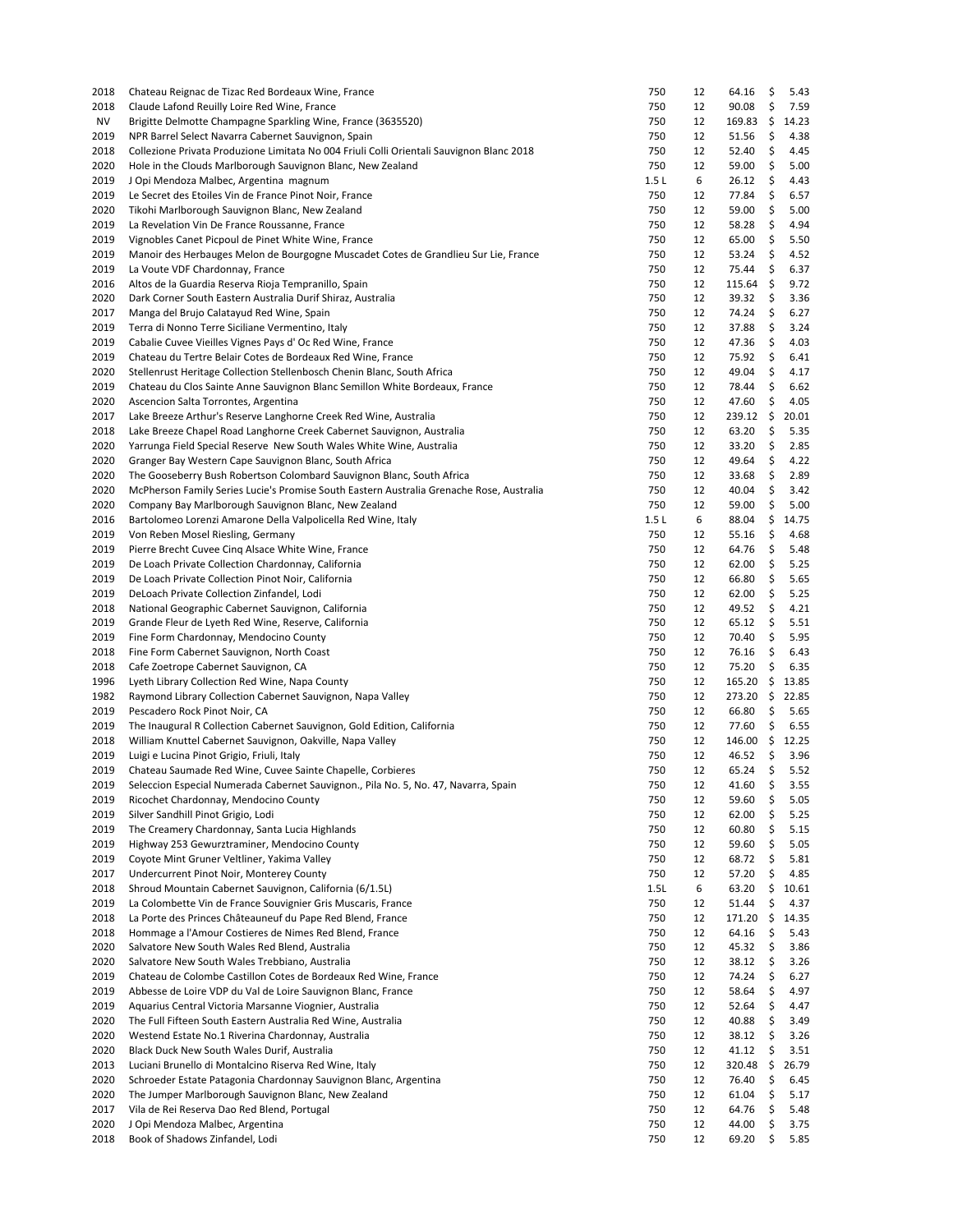| 2019      | William Knuttel Pinot Noir, Epee Cuvee, Russian River Valley, Sonoma County | 750            | 12 | 99.20            | \$  | 8.35  |
|-----------|-----------------------------------------------------------------------------|----------------|----|------------------|-----|-------|
| 2019      | Gold Pocket Cabernet Sauvignon, Lodi                                        | 750            | 12 | 66.80            | \$  | 5.65  |
| 2018      | Inside Track Cabernet Sauvignon, Limited Release, Napa Valley               | 750            | 12 | 110.00           | \$  | 9.25  |
| 2018      | Nina Totenblend Red Wine, Lodi                                              | 750            | 12 | 54.80            | \$  | 4.65  |
| 2019      | Pescadero Rock Albarino, Edna Valley                                        | 750            | 12 | 64.40            | \$  | 5.45  |
| 2019      | Potter's Bowl Sauvignon Blanc, Potter Valley                                | 750            | 12 | 64.40            | \$  | 5.45  |
| 2019      | Hollow Tree Malbec, Mendocino County                                        | 750            | 12 | 65.60            | \$  | 5.55  |
| 2019      | Pioneer Peak Chardonnay, Chalone                                            | 750            | 12 | 64.40            | \$  | 5.45  |
| 2019      | The Mission Sauvignon Blanc, Central Coast                                  | 750            | 12 | 63.20            | \$  | 5.35  |
| 2019      | The Mission Sauvignon Blanc, Central Coast (6/1.5L)                         | 1.5L           | 6  | 63.20            | \$  | 10.61 |
| 2018      | James Dean Pinot Noir, California                                           | 750            | 12 | 68.00            | \$  | 5.75  |
| 2018      | Due Nipoti Merlot/Cabernet Sauvignon, Toscana                               | 750            | 12 | 62.48            | \$  | 5.29  |
| 2019      | Fogbound Chenin Blanc, Clarksburg                                           | 750            | 12 | 62.00            | \$  | 5.25  |
| 2019      | Bowhead Chardonnay, Horse Heaven Hills                                      | 750            | 12 | 57.20            | \$  | 4.85  |
| 2020      | Punta de Locos Sauvignon Blanc, Valle Central, Chile                        | 750            | 12 | 43.76            | \$  | 3.73  |
| 2020      | Mahau Sound Sauvignon Blanc, Marlborough, New Zealand                       | 750            | 12 | 65.60            | \$  | 5.55  |
| 2018      | Valade La Clape Bourboulenc Grenache Blanc Marsanne, France                 | 750            | 12 | 59.72            | \$  | 5.06  |
| 2013      | Marqués de Valtier Reserva Utiel-Rquena Red Wine, Spain                     | 750            | 12 | 47.36            | \$  | 4.03  |
| 2018      | La Porte des Princes Chateauneuf du Pape Red Blend, France                  | 750            | 12 | 171.20           | \$  | 14.35 |
| 2019      | Il Papavero Rose Prosecco Brut, Italy                                       | 750            | 12 | 54.44            | \$  | 4.62  |
| 2018      | Chateau Saint Louis Corbieres Red Wine, France                              | 750            | 12 | 52.40            | \$  | 4.45  |
| 2017      | Ascencion Reserve Salta Malbec Cabernet Franc Bonarda, Argentina            | 750            | 12 | 119.48           | \$  | 10.04 |
| 2019      | Chateau la Clariere Castillon Cotes de Bordeaux Red Wine, France            | 750            | 12 | 124.88           | -\$ | 10.49 |
| 2012      | Baron de Barbon Gran Reserva Rioja Tempranillo, Spain                       | 750            | 12 | 111.44           | \$  | 9.37  |
| 2020      | Bees Knees Western Cape Chenin Blanc Viognier, South Africa                 | 750            | 12 | 41.72            | \$  | 3.56  |
| 2020      | Belle Roche Pays d' Oc Cabernet Sauvignon, France                           | 750            | 12 | 56.12            | \$  | 4.76  |
| 2020      | Le Champ des Etoiles Vin de France Chardonnay, France                       | 750            | 12 | 50.12            | \$  | 4.26  |
| 2020      | Le Champ des Etoiles Pinot Noir Vin De Pays d Oc. France                    | 750            | 12 | 55.16            | \$  | 4.68  |
| 2020      | Le Secret des Etoiles Vin de France Pinot Noir, France                      | 750            | 12 | 65.12            | \$  | 5.51  |
| 2020      | Bosman Family Vineyards Wellington Pinot Gris, South Africa                 | 750            | 12 | 53.00            | \$  | 4.50  |
| 2019      | Anselmo Mendes Vinho Minho Alvarinho, Portugal                              | 750            | 12 | 73.88            | \$  | 6.24  |
| 2020      | Bristed Brothers Marlborough Sauvignon Blanc, New Zealand                   | 750            | 12 | 69.44            | \$  | 5.87  |
| 2020      | The Waxed Bat Mendoza Shiraz Cabernet Sauvignon Malbec, Argentina           | 750            | 12 | 45.08            | \$  | 3.84  |
| 2020      | Etienne Bailly Beaujolais Nouveau Red Wine, France                          | 750            | 12 | 76.16            | \$  | 6.43  |
| 2020      | The Rustler Western Cape Chenin Blanc, South Africa                         | 750            | 12 | 41.00            | \$  | 3.50  |
| 2019      | J Opi Reserve Mendoza Malbec, Argentina                                     | 750            | 12 | 72.80            | \$  | 6.15  |
| 2019      | Saracosa Toscano Rosso Red Wine, Italy                                      | 750            | 12 | 47.84            | \$  | 4.07  |
| 2020      | Stonewall Marlborough Sauvignon Blanc, New Zealand                          | 750            | 12 | 63.20            | \$  | 5.35  |
| 2019      | Saracosa Governo Toscano Red Wine, Italy                                    | 750            | 12 | 57.32            | \$  | 4.86  |
| 2019      | The Prophet by Chapel Hill McLaren Vale Cabernet Sauvignon, Australia       | 750            | 12 | 73.04            | \$  | 6.17  |
| 2019      | The Waxed Bat Reserve Mendoza Cabernet Sauvignon Malbec, Argentina          | 750            | 12 | 63.20            | \$  | 5.35  |
| 2019      | Stones & Bones Vinho Regional Lisboa Red Wine, Portugal                     | 750            | 12 | 45.32            | \$  | 3.86  |
| 2016      | Il Poeta Nebbiolo del Comune di Barolo, Italy                               | 750            | 12 | 163.76           | \$  | 13.73 |
| 2019      | Bartolomeo Lorenzi Valpolicella Ripasso Classico Superiore Red Wine, Italy  | 750            | 12 | 79.64            | \$  | 6.72  |
| 2017      | Bartolomeo Lorenzi Amarone Della Valpolicella Red Wine, Italy               | 750            | 12 | 162.08           | -\$ | 13.59 |
| 2019      | Conti Crivelli Benevento Falanghina, Italy                                  | 750            | 12 | 42.44            | \$  | 3.62  |
| 2016      | La Cantera Reserva Red Carinena Wine, Spain                                 | 750            | 12 | 49.76            | \$  | 4.23  |
| 2019      | Bloom & Bounty Arneis, Paso Robles                                          | 750            | 12 | 69.20            | \$  | 5.85  |
| 2019      | The Mission Pinot Noir, Central Coast                                       | 750            | 12 | $100.52$ \$      |     | 8.46  |
| 2019      | Ricochet Pinot Noir, Cienega Valley                                         | 750            | 12 | 100.52           | \$  | 8.46  |
| 2018      | Ocellus Pinot Noir, Santa Margarita Ranch, Paso Robles                      | 750            | 12 | 66.92            | \$  | 5.66  |
| 2019      | East West Cabernet Sauvignon, Paso Robles                                   | 750            | 12 | 81.32            | \$  | 6.86  |
| 2019      | Esprit De La Cite Sauvignon Blanc, France                                   | 750            | 12 | 50.72            | \$  | 4.31  |
| 2019      | Capital Zinfandel, California                                               | 750            | 12 | 50.12            | \$  | 4.26  |
| 2018      | Shimmin Rock Cabernet Sauvignon, Paso Robles                                | 750            | 12 | 61.04            | \$  | 5.17  |
| 2015      | Chateau La Conseillante Pomerol Red Wine, France                            | 750            | 12 | 2104.88 \$175.49 |     |       |
| 2009      | La Chapelle de la Mission Haut-Brion Pessac Leognan Red Wine, France        | 750            | 12 | 1192.88 \$       |     | 99.49 |
| 2009      | Les Pagodes de Cos Sainte Estephe Red Wine, France                          | 750            | 12 | 880.88           | \$  | 73.49 |
| 2018      | Domaine Sainte Eloise Grande Reserve Apalta Red Wine, Chile                 | 750            | 12 | 80.60            | \$  | 6.80  |
| 2019      | Capisco Friuli Pinot Grigio, Italy                                          | 750            | 12 | 31.52            | \$  | 2.71  |
| 2019      | Vilarissa Valley Douro Red Wine, Portugal                                   | 750            | 12 | 47.36            | \$  | 4.03  |
| 2018      | Domaine de Ju Ventoux Red Wine, France                                      | 750            | 12 | 39.08            | \$  | 3.34  |
| 2018      | Chateau Grand Dignitaire Cotes du Rhone Villages Gadagne Red Wine, France   | 750            | 12 | 80.48            | \$  | 6.79  |
| 2019      | Creation d'Emilie Chateauneuf du Pape Red Wine, France                      | 750            | 12 | 205.04           | \$  | 17.17 |
| <b>NV</b> | Pezzo Provincia di Pavia Pinot Grigio, Italy (4 Cans x 250ml)               | 1 <sub>L</sub> | 6  | 42.41            | \$  | 7.15  |
| 2019      | Saracosa Governo Toscano Red Wine, Italy                                    | 1.5L           | 6  | 48.20            | \$  | 8.11  |
| 2020      | Schroeder Estate Patagonia Pinot Noir Rose, Argentina                       | 750            | 12 | 64.52            | \$  | 5.46  |
| 2020      | Schroeder Estate Patagonia Malbec, Argentina                                | 750            | 12 | 62.00            | \$  | 5.25  |
| 2011      | Chateau Ramage La Batisse Haut Medoc Cabernet Sauvignon Merlot, France      | 750            | 12 | 114.32           | \$  | 9.61  |
| 2020      | Split Rock Nelson Sauvignon Blanc, New Zealand                              | 750            | 12 | 63.20            | \$  | 5.35  |
| 2018      | Domaines Bournet-Lapostolle Grande Reserve Red Wine, Chile                  | 750            | 12 | 80.60            | \$  | 6.80  |
| 2019      | 1888 Barossa Valley Cabernet Sauvignon, Australia                           | 750            | 12 | 93.32            | \$  | 7.86  |
|           |                                                                             |                |    |                  |     |       |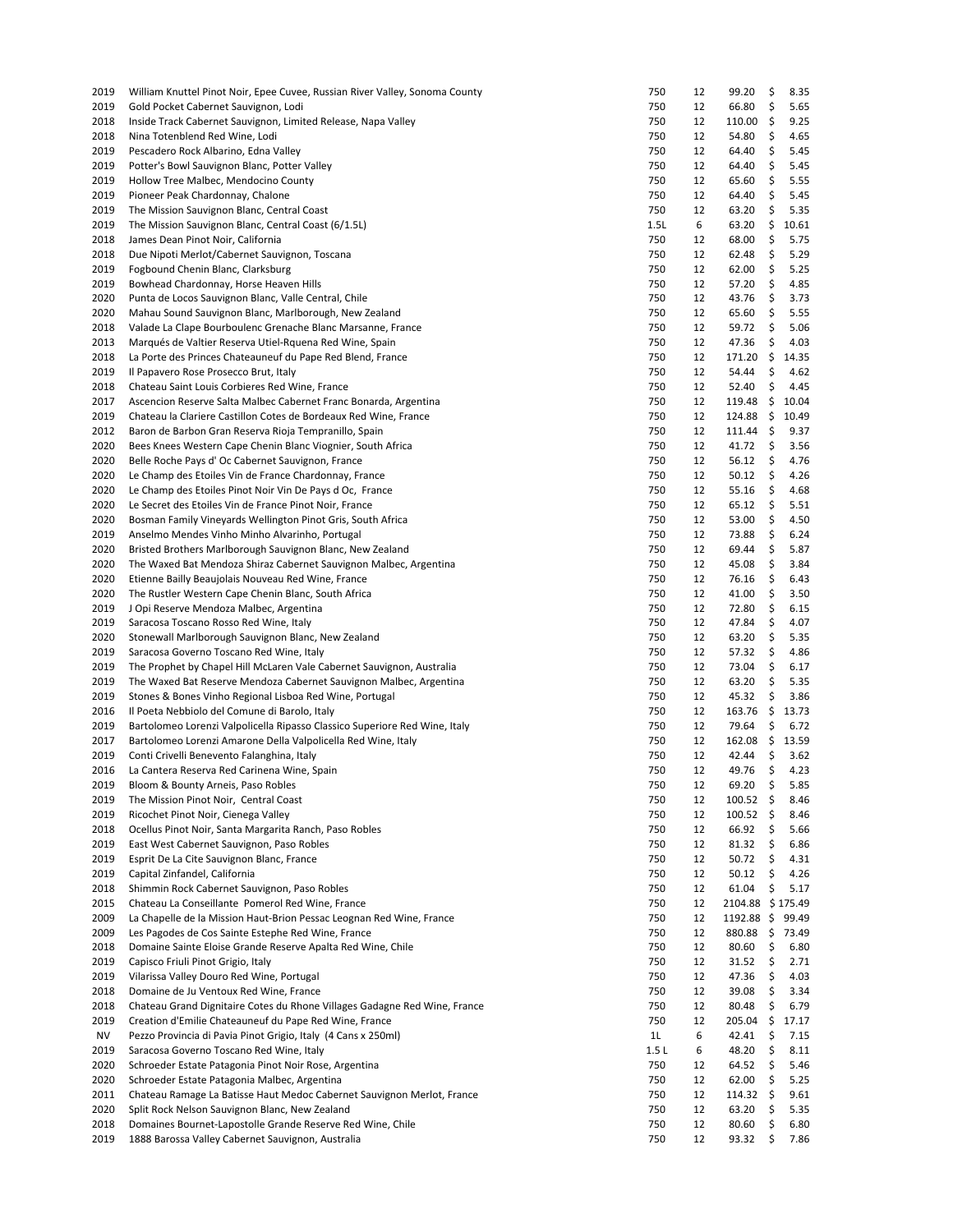| 2018 | Goldstrike Cabernet Sauvignon, Lodi                                                                      | 750 | 12 | 87.20         | Ş  | 7.35  |
|------|----------------------------------------------------------------------------------------------------------|-----|----|---------------|----|-------|
| 2018 | Cafe Zoetrope Merlot, California                                                                         | 750 | 12 | 68.96         | \$ | 5.83  |
| 2018 | Raymond District Collection Cabernet Sauvignon, The Bench Press, Rutherford, Napa Valley                 | 750 | 12 | 285.20        | \$ | 23.85 |
| 2019 | Forbes Creek Pinot Noir, Vintage Selection, California                                                   | 750 | 12 | 69.20         | \$ | 5.85  |
| 2019 | Shroud Mountain Cabernet Sauvignon, California                                                           | 750 | 12 | 62.00         | \$ | 5.25  |
| 2018 | NPR Listen First Pinot Noir, Paso Robles                                                                 | 750 | 12 | 66.80         | \$ | 5.65  |
| 2019 | Blazing Star Chardonnay, California                                                                      | 750 | 12 | 57.20         | \$ | 4.85  |
| 2019 | Cooper Point Merlot, California                                                                          | 750 | 12 | 57.20         | \$ | 4.85  |
|      |                                                                                                          |     |    |               |    |       |
| 2018 | Round the Blend Red Wine, California                                                                     | 750 | 12 | 62.00         | \$ | 5.25  |
| 2019 | Barrel Notes Chardonnay, Reserve, Cienega Valley                                                         | 750 | 12 | 95.60         | \$ | 8.05  |
| 2019 | Elvis At The Movies Cabernet Sauvignon, California                                                       | 750 | 12 | 63.20         | \$ | 5.35  |
| 2017 | The Blues Brothers Red Wine, Paso Robles                                                                 | 750 | 12 | 63.20         | \$ | 5.35  |
| 2018 | Big Hitter Souzao, Lodi                                                                                  | 750 | 12 | 62.00         | \$ | 5.25  |
| 2018 | Profondita Cabernet Sauvignon, California                                                                | 750 | 12 | 69.20         | \$ | 5.85  |
| 2018 | NPR Grapecast Cabernet Franc, Lodi                                                                       | 750 | 12 | 64.40         | \$ | 5.45  |
| 2018 | Fruit & Spice Cabernet Franc, Lodi                                                                       | 750 | 12 | 64.52         | \$ | 5.46  |
| 2016 | Windsor Great Park Vineyard English Sparkling Wine, England                                              | 750 | 12 | 260.31        | \$ | 21.77 |
| 2019 | La Chiamata Montepulciano d'Abruzzo Red Wine, Italy                                                      | 750 | 12 | 42.80         | \$ | 3.65  |
| 2020 |                                                                                                          | 750 | 12 | 42.80         |    | 3.65  |
|      | La Chiamata Trebbiano d'Abruzzo Trebbiano, Italy                                                         |     |    |               | \$ |       |
| 2019 | Chateau Bel Air Savignac Bordeaux Red Wine, France                                                       | 750 | 12 | 49.04         | \$ | 4.17  |
| 2020 | Domaine Lamargue Costieres de Nimes Rose Wine, France                                                    | 750 | 12 | 53.24         | \$ | 4.52  |
| 2019 | Chateau Cabos Red Bordeaux, France                                                                       | 750 | 12 | 56.60         | \$ | 4.80  |
| 2019 | Chateau Mondain Bordeaux Red Wine, France                                                                | 750 | 12 | 56.60         | \$ | 4.80  |
| NV   | Alesandro Gallici Prosecco Rosato, Italy                                                                 | 750 | 12 | 80.48         | \$ | 6.79  |
| 2018 | Stone Pine Navarra Cabernet Sauvignon, Spain                                                             | 750 | 12 | 60.80         | \$ | 5.15  |
| 2020 | NPR Music Friuli Pinot Grigio, Italy                                                                     | 750 | 12 | 43.76         | \$ | 3.73  |
|      |                                                                                                          |     |    |               | \$ |       |
| 2018 | Edizione Speciale Numerata Particella 21 Numero 003 Chianti Red Wine, Italy                              | 750 | 12 | 59.72         |    | 5.06  |
| 2018 | Vintage NPR Reserva Lisboa Red Wine, Portugal                                                            | 750 | 12 | 54.80         | \$ | 4.65  |
| 2019 | Eremo Tuscolano Cerquola Frascati White Wine, Italy                                                      | 750 | 12 | 58.16         | \$ | 4.93  |
| 2020 | Pagos de Tahola Rioja Tempranillo Rosado, Spain                                                          | 750 | 12 | 53.24         | \$ | 4.52  |
| 2020 | Il Papavero Rose Prosecco Brut, Italy                                                                    | 750 | 12 | 54.44         | \$ | 4.62  |
| 2019 | Fratelli Fusco Beneventano Coda di Volpe, Italy                                                          | 750 | 12 | 59.60         | \$ | 5.05  |
| 2019 | Vesuvium Greco di Tufo White Wine, Italy                                                                 | 750 | 12 | 63.92         | \$ | 5.41  |
| 2018 | Bartolomeo Lorenzi Valpolicella Ripasso Classico Superiore Red Wine, Italy                               | 750 | 12 | 79.64         | \$ | 6.72  |
|      |                                                                                                          |     |    |               |    |       |
| 2019 | Tenuta di Montecucco Passionaia Montecucco Vermentino, Italy                                             | 750 | 12 | 81.20         | \$ | 6.85  |
| 2018 | Le Bordeaux de Tour du Roch-Milon Bordeaux Red Wine, France                                              | 750 | 12 | 63.92         | \$ | 5.41  |
| 2018 | Vieux Chateau Guibeau Puisseguin Saint Emilion Merlot Cabernet Sauvignon Cabernet Franc Bordeaux Wine, F | 750 | 12 | 105.92        | \$ | 8.91  |
| 2020 | Elqui River Valle de Elqui Sauvignon Blanc, Chile                                                        | 750 | 12 | 47.60         | \$ | 4.05  |
| 2020 | Domaine Patrick Vauvy Touraine Sauvignon Blanc, France                                                   | 750 | 12 | 60.92         | \$ | 5.16  |
| 2020 | Diemersdal Winter Ferment Durbanville Sauvignon Blanc, South Africa                                      | 750 | 12 | 141.80        | \$ | 11.90 |
| 2019 | Domaine Dampt Vieilles Vignes Chablis, France                                                            | 750 | 12 | 143.00        | \$ | 12.00 |
| 2015 | Pagos de Tahola Seleccion de Martin Rioja Tempranillo, Spain                                             | 750 | 12 | 114.32        | \$ | 9.61  |
|      |                                                                                                          |     |    |               |    |       |
| 2020 | Ca' Vescovo Pinot Grigio delle Venezi, Italy                                                             | 750 | 12 | 40.88         | \$ | 3.49  |
| 2019 | Chateau de Dracy Bourgogne Chardonnay, France                                                            | 750 | 12 | $124.52 \div$ |    | 10.46 |
| 2020 | Il Sogno di Arianna Bardolino Chiaretto Rose Wine, Italy                                                 | 750 | 12 | 40.88         | \$ | 3.49  |
| 2020 | Il Sogno di Arianna delle Venezie Pinot Grigio, Italy                                                    | 750 | 12 | 39.20         | \$ | 3.35  |
| 2020 | Pagos de Tahola, Rioja Red Wine, Spain                                                                   | 750 | 12 | 50.72         | \$ | 4.31  |
| 2017 | Altos R Pigeage Rioja Blanco White Wine, Spain                                                           | 750 | 12 | 80.36         | \$ | 6.78  |
| 2020 | Paolo Valle Friuli Colli Orientali Pinot Grigio, Italy                                                   | 750 | 12 | 58.16         | \$ | 4.93  |
| 2020 | L' Orangeraie Pays d'Oc Pinot Noir, France                                                               | 750 | 12 | 61.64         | \$ | 5.22  |
| 2020 | Baron de Barbon Rias Baixas Albarino, Spain                                                              | 750 | 12 | 71.00         | \$ | 6.00  |
|      |                                                                                                          |     |    |               |    |       |
| 2020 | Vina Baccana Friuli Pinot Grigio, Italy                                                                  | 750 | 12 | 43.76         | \$ | 3.73  |
| 2020 | Alessandro Gallici Pinot Grigio delle Venezie, Italy                                                     | 750 | 12 | 37.76         | \$ | 3.23  |
| 2020 | Farinelli Colline Pescaresi Pinot Grigio, Italy                                                          | 750 | 12 | 32.72         | \$ | 2.81  |
| 2020 | Aix Quisite Coteaux d'Aix en Provence Rose Wine, France                                                  | 750 | 12 | 86.36         | \$ | 7.28  |
| 2020 | Ascencion Salta Malbec Rose, Argentina                                                                   | 750 | 12 | 48.80         | \$ | 4.15  |
| 2019 | Villa Broglia Gavi di Gavi White Wine, Italy                                                             | 750 | 12 | 82.64         | \$ | 6.97  |
| 2020 | Corsiero Nero Puglia Nero di Troia, Italy                                                                | 750 | 12 | 46.04         | \$ | 3.92  |
| 2020 | Roche Bellemont Cotes de Provence Rose Wine, France                                                      | 750 | 12 | 89.96         | \$ | 7.58  |
|      |                                                                                                          |     |    |               |    |       |
| 2020 | Domaine du Mas Ensoleillée Mediterranee Grenache Syrah Rose, France                                      | 750 | 12 | 56.60         | \$ | 4.80  |
| 2020 | Moulin de Pontfract Var Rose Wine, France                                                                | 750 | 12 | 61.64         | Ş  | 5.22  |
| 2018 | Aluado Lisboa Alicante Bouschet Reserva, Portugal                                                        | 750 | 12 | 56.96         | \$ | 4.83  |
| 2019 | A Tavola Cabernet Sauvignon, California                                                                  | 750 | 12 | 68.96         | \$ | 5.83  |
| NV   | Café Zoetrope Pinot Noir, California (4x250ml)                                                           | 1 L | 6  | 61.04         | \$ | 10.25 |
| 2020 |                                                                                                          | 750 | 12 | 69.20         | \$ | 5.85  |
| 2016 | Donati Vineyard Selection Chardonnay, Piedra Del Leon, Central Coast                                     |     |    |               |    |       |
|      |                                                                                                          |     |    |               |    |       |
|      | Surf & Turf Red Wine, Paso Robles                                                                        | 750 | 12 | 54.80         | \$ | 4.65  |
| 2016 | PR Red Wine, Paso Robles                                                                                 | 750 | 12 | 54.80         | \$ | 4.65  |
| 2018 | Ruta 7 Cabernet Sauvignon, Seleccion 003, Mendoza                                                        | 750 | 12 | 54.44         | \$ | 4.62  |
| 2018 | Ruta 7 Malbec, Seleccion 002, Mendoza                                                                    | 750 | 12 | 48.68         | \$ | 4.14  |
| 2020 | Punta de Locos Cabernet Sauvignon, Valle Central                                                         | 750 | 12 | 52.40         | \$ | 4.45  |
| 2019 | Cleopatra White Wine, Paso Robles                                                                        | 750 | 12 | 69.20         | \$ | 5.85  |
| 2019 | Chateau Duprat Merlot/Cabernet Franc/Cabernet Sauvignon, Bordeaux                                        | 750 | 12 | 55.28         | \$ | 4.69  |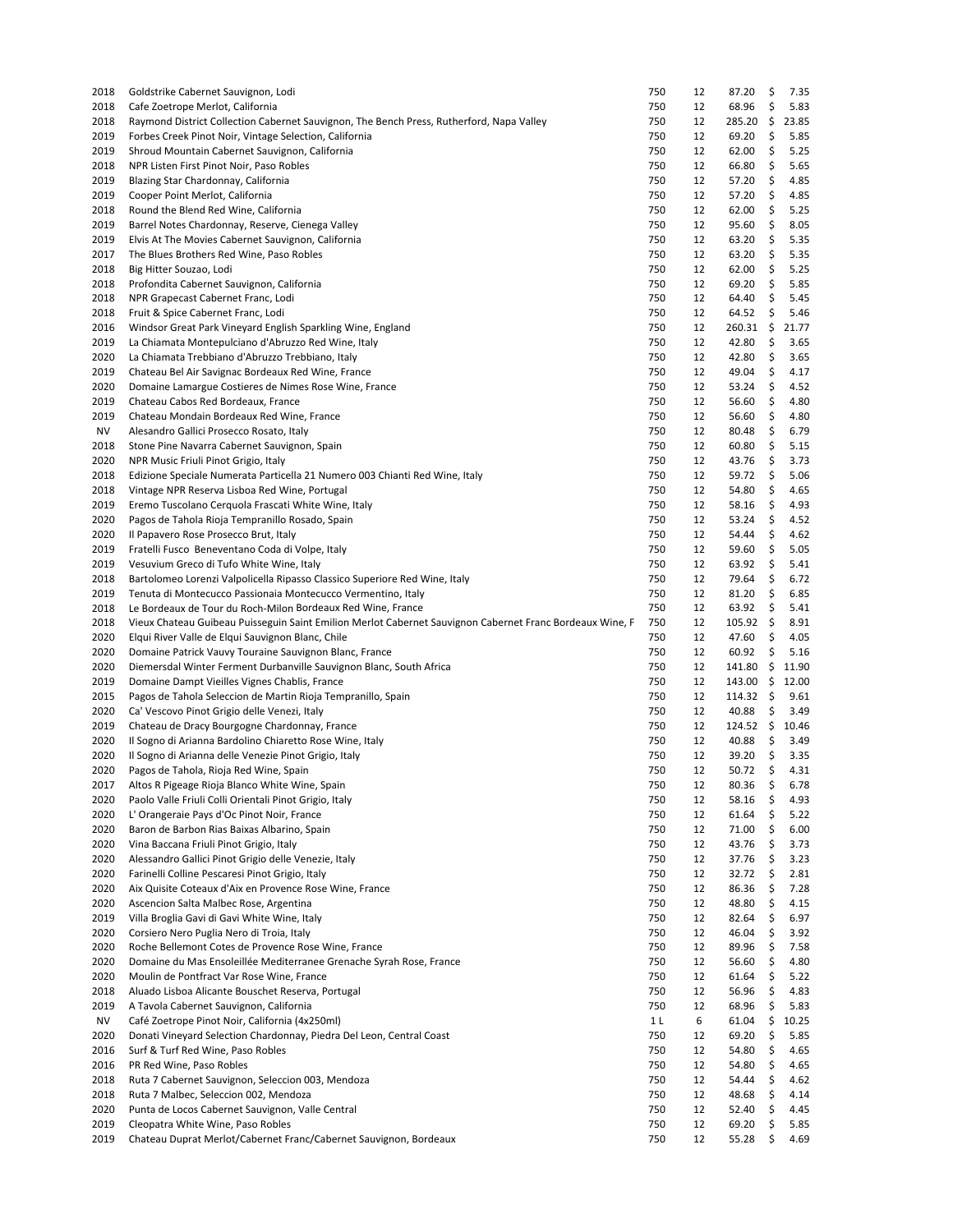| 2019 | Bowhead Sauvignon Blanc, Columbia Valley                                          | 750  | 12 | 63.20           | \$  | 5.35  |
|------|-----------------------------------------------------------------------------------|------|----|-----------------|-----|-------|
| 2019 | Bowhead Sauvignon Blanc, Columbia Valley (1.5L)                                   | 1.5L | 6  | 63.20           | \$  | 10.61 |
| 2016 | Momtazi Family Estate Pinot Noir, Willamette Valley                               | 750  | 12 | 189.20          | \$  | 15.85 |
| 2019 | Amelior Cabernet Sauvignon, California                                            | 750  | 12 | 62.00           | \$  | 5.25  |
| 2019 | Deeply Rooted Merlot, Mendocino County                                            | 750  | 12 | 60.80           | \$  | 5.15  |
| 2019 | Chateau Matalin Bordeaux Merlot, Cabernet Sauvignon, Cabernet Franc, France       | 750  | 12 | 43.16           | \$  | 3.68  |
| 2019 | Borgo Torre Superiore Bianchello del Metauro White Wine, Italy                    | 750  | 12 | 118.16          | \$  | 9.93  |
| 2014 | Julien Bouchard Nuits-Saint-Georges Red Wine, France                              | 750  | 12 | 273.20          | \$  | 22.85 |
| 2020 | Guyendac Bergerac Sec White Wine, France                                          | 750  | 12 | 44.96           | \$  | 3.83  |
| 2020 | Palacio de Menade Vino de la Tierra de Castilla Y Leon White Wine, Spain          | 750  | 12 | 56.24           | \$  | 4.77  |
| 2018 | Julien Bouchard Coteaux Bourguignons Blanc, France                                | 750  | 12 | 94.76           | \$  | 7.98  |
| 2014 | El Campeador Reserva Jumilla Monastrell Tempranillo, Spain                        | 750  | 12 | 54.80           | \$  | 4.65  |
| 2020 | El Enhebro Valencia White Wine, Spain                                             | 750  | 12 | 50.36           | \$  | 4.28  |
| 2019 | Il Vispo Toscana Red Wine, Italy                                                  | 750  | 12 | 73.04           | \$  | 6.17  |
| 2019 | L'Epiphanie de Margaux Margaux Red Wine, France                                   | 750  | 12 | 261.80          | \$  | 21.90 |
| 2019 | Saserello Terre Siciliane Red Wine, Italy                                         | 750  | 12 | 45.80           | \$  | 3.90  |
| 2019 | Saserello Terre Siciliane Bianco, Italy                                           | 750  | 12 | 43.28           | \$  | 3.69  |
| 2020 | Fleur du Mistral Vin de Mediteranee Rose Wine, France                             | 750  | 12 | 44.24           | \$  | 3.77  |
|      |                                                                                   | 750  |    |                 | \$  |       |
| 2020 | Pillastro Puglia Primitivo Rosato, Italy                                          |      | 12 | 48.20           |     | 4.10  |
| 2020 | Campanula Dunantuli Pinot Grigio, Hungary                                         | 750  | 12 | 36.44           | \$  | 3.12  |
| 2017 | Duca di Cardino Vino Nobile di Montepulciano Red Wine, Italy                      | 750  | 12 | 84.56           | \$  | 7.13  |
| 2020 | Saracosa Vermentino di Toscana, Italy                                             | 750  | 12 | 56.60           | -\$ | 4.80  |
| 2015 | Pagos de Tahola Reserva Red Rioja Wine, Spain                                     | 750  | 12 | 75.44           | \$  | 6.37  |
| 2020 | Heredad Chavarri Rias Biaxas Albarino, Spain                                      | 750  | 12 | 77.12           | \$  | 6.51  |
| 2020 | Manga del Brujo Calatayud Macabeo, Spain                                          | 750  | 12 | 64.76           | \$  | 5.48  |
| 2018 | Manga del Brujo Calatayud Red Wine, Spain                                         | 750  | 12 | 73.04           | \$  | 6.17  |
| 2014 | Palacio del Conde Gran Reserva Valencia Tempranillo, Spain                        | 750  | 12 | 45.20           | \$  | 3.85  |
| 2020 | El Bombero Carinena Grenache, Spain                                               | 750  | 12 | 40.40           | \$  | 3.45  |
| 2020 | Premier Bain Beaujolais Gamay Noir Rose, France                                   | 750  | 12 | 58.04           | \$  | 4.92  |
| 2016 | Castello Giulio Brunello di Montalcino Red Wine, Italy                            | 750  | 12 | 231.44          | \$  | 19.37 |
| 2020 | Sebes Estate Romanian Sauvignon Blanc, Romania                                    | 750  | 12 | 36.80           | \$  | 3.15  |
| 2019 | La Catina Estate Dealu Mare Pinot Noir, Romainia                                  | 750  | 12 | 52.40           | \$  | 4.45  |
| 2020 | Camino de Seda Jumilla Red, Spain                                                 | 750  | 12 | 40.88           | \$  | 3.49  |
| 2017 | Pirineos Seleccion Somontano Cabernet Sauvignon Crianza, Spain                    | 750  | 12 | 61.64           | \$  | 5.22  |
| 2020 | Aleta Penedes Red Wine, Spain                                                     | 750  | 12 | 50.72           | \$  | 4.31  |
| 2015 | Los Hermanos Manzanos Reserva Red Rioja, Spain                                    | 750  | 12 | 102.92          | \$  | 8.66  |
| 2020 | Los Hermanos Manzanos Tempranillo Rioja, Spain                                    | 750  | 12 | 55.28           | \$  | 4.69  |
|      |                                                                                   |      |    |                 |     |       |
| 2020 | Carravacas de Primicia Rioja Rosado Tempranillo Rose Wine, Spain                  | 750  | 12 | 43.11           | \$  | 3.67  |
| 2018 | Poggio Tempesta Chianti Superiore Red Wine, Italy                                 | 750  | 12 | 66.32           | \$  | 5.61  |
|      | 2020 or N\ Farinelli Vino Rosato Italian Rose Wine, Italy                         | 750  | 12 | 31.04           | \$  | 2.67  |
| 2020 | Le Grand Chai Bordeaux Sauvignon Blanc, France                                    | 750  | 12 | 53.24           | \$  | 4.52  |
| 2017 | Altos de la Guardia Reserva Rioja Tempranillo, Spain                              | 750  | 12 | 113.48          | -\$ | 9.54  |
| 2019 | Wait Wait Don't Tell Me Cabernet Sauvignon, Monterey County                       | 750  | 12 | 66.80           | \$  | 5.65  |
| 2019 | Pinot Du Nord Pinot Noir, Willamette Valley                                       | 750  | 12 | 95.60           | \$  | 8.05  |
| 2019 | Buena Vista Stone Caves Zinfandel, AngelZ, California                             | 750  | 12 | 76.28           | \$  | 6.44  |
| 2020 | William Knuttel Sauvignon Blanc, Saber Selection, Sonoma County                   | 750  | 12 | 69.20           | \$  | 5.85  |
| 2019 | William Knuttel Chardonnay, Broadsword Blend, Napa Valley                         | 750  | 12 | 128.00 \$ 10.75 |     |       |
| 2020 | Pedroncelli Special Selection Sauvignon Blanc, Dry Creek Valley, Sonoma County    | 750  | 12 | 74.84           | \$  | 6.32  |
| 2018 | Peter Sellers Teroldego, California                                               | 750  | 12 | 68.00           | \$  | 5.75  |
| 2019 | Mickey Rooney Chardonnay, Paso Robles                                             | 750  | 12 | 68.00           | \$  | 5.75  |
| 2018 | Inside Track Cabernet Sauvignon, Limited Release, Alexander Valley, Sonoma County | 750  | 12 | 100.40          | \$  | 8.45  |
| 2020 | Silver Sandhill Sauvignon Blanc, Lodi                                             | 750  | 12 | 61.76           | \$  | 5.23  |
| 2018 | Outside Chance Teroldego, California                                              | 750  | 12 | 65.60           | \$  | 5.55  |
| 2018 | Illustrious Red Wine, Napa Valley                                                 | 750  | 12 | 153.20          | \$  | 12.85 |
| 2020 | The Arch Sauvignon Blanc, Lodi                                                    | 750  | 12 | 61.76           | \$  | 5.23  |
| 2019 | Tri-Tip Red Wine, California                                                      | 750  | 12 | 60.32           | \$  | 5.11  |
| 2020 | Petticoat White Zinfandel, California                                             | 750  | 12 | 44.96           | \$  | 3.83  |
|      |                                                                                   |      | 12 |                 |     |       |
| 2014 | Altos R Pigeage Rioja Red Wine, Spain                                             | 750  |    | 196.88          | \$  | 16.49 |
| 2018 | Domaine du Chay Red Bordeaux Wine, France                                         | 750  | 12 | 54.32           | \$  | 4.61  |
| 2020 | Wilson Gunn Bellum Coonawarra Barossa Valley Cabernet Sauvignon Shiraz, Australia | 750  | 12 | 95.43           | \$  | 8.03  |
| 2020 | Abbesse de Loire VDP du Val de Loire Sauvignon Blanc, France                      | 750  | 12 | 56.60           | \$  | 4.80  |
| 2018 | Altos de la Guardia Tempranillo Rioja Crianza, Spain                              | 750  | 12 | 77.84           | \$  | 6.57  |
| 2018 | Baronesa de Vilar Douro Red Wne, Portugal                                         | 750  | 12 | 73.04           | \$  | 6.17  |
| 2020 | Benedictus de Vatican Reserve Sacree Vin de France Red Wine, France               | 750  | 12 | 59.02           | \$  | 5.00  |
| 2020 | Chateau du Clos Sainte Anne Sauvignon Blanc Semillon White Bordeaux, France       | 750  | 12 | 79.76           | \$  | 6.73  |
| 2020 | Chateau le Bonalguet Bordeaux Blanc White Wine, France                            | 750  | 12 | 62.60           | \$  | 5.30  |
| 2019 | Chateau Sixtine Chateauneuf-du-Pape Red Wine, France                              | 750  | 12 | 272.96          | \$  | 22.83 |
| 2020 | Chateau Sixtine Chateauneuf-du-Pape White Wine, France                            | 750  | 12 | 324.68          | \$  | 27.14 |
| 2019 | Carravacas de Primicia Rioja Tempranillo, Spain                                   | 750  | 12 | 52.88           | \$  | 4.49  |
| 2020 | Domaine Daniel Reverdy Sancerre Sauvignon Blanc, France                           | 750  | 12 | 144.08          | \$  | 12.09 |
| 2019 | Domaine Martin Rasteau Red Wine, France                                           | 750  | 12 | 95.36           | \$  | 8.03  |
| 2020 | Flor de San Martin Navarra Garnacha Blanca, Spain                                 | 750  | 12 | 42.08           | \$  | 3.59  |
|      |                                                                                   |      |    |                 |     |       |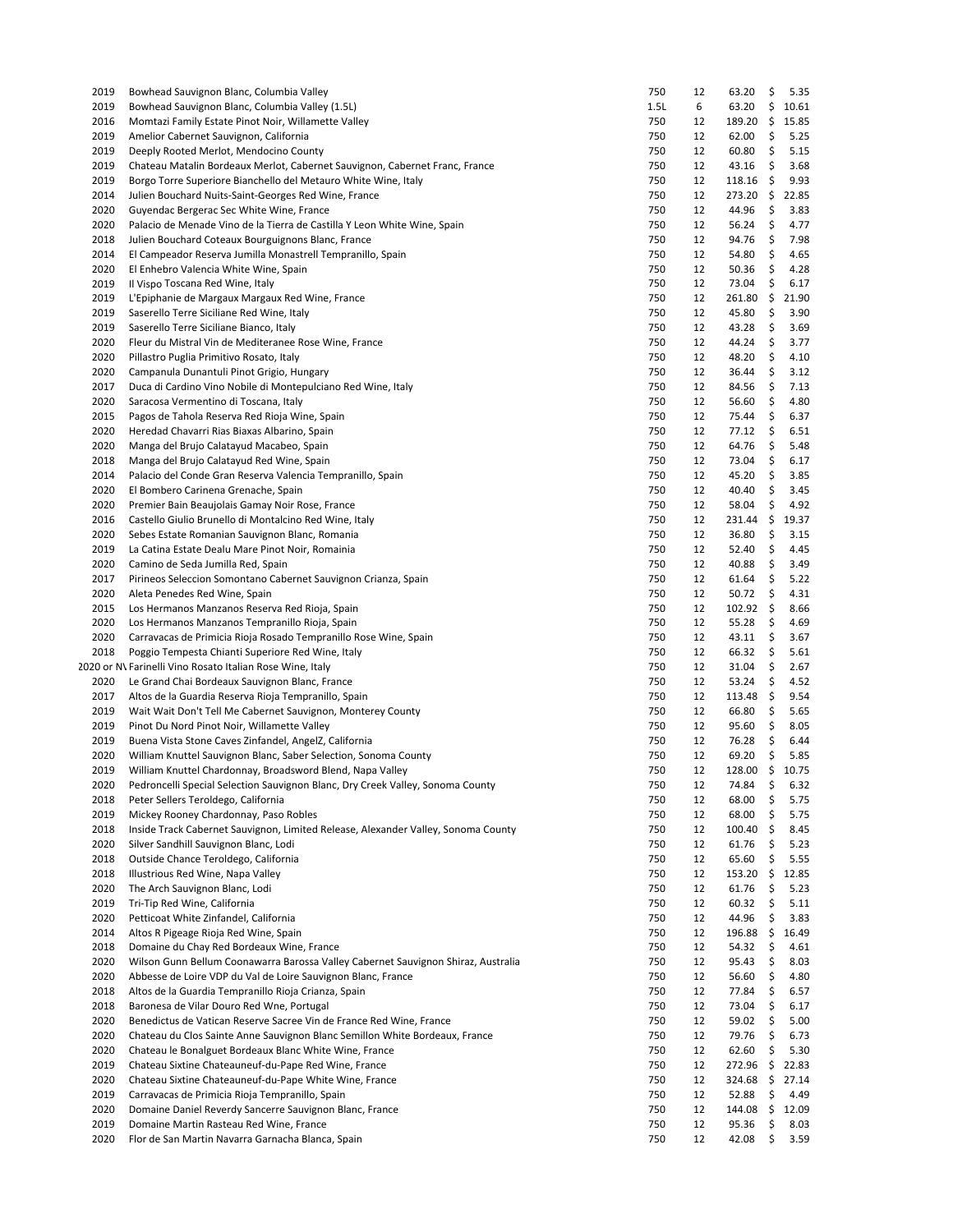| 2020 | Grande Reserve de Gassac Pays d' Herault White Languedoc Wine, France                | 750  | 12 | 57.32      | \$  | 4.86    |
|------|--------------------------------------------------------------------------------------|------|----|------------|-----|---------|
| ΝV   | Hacienda de Lluna Valencia Moscatel Rosato, Spain 2017                               | 750  | 12 | 41.36      | \$  | 3.53    |
| 2019 | HJ Fabre Barrel Selection Patagonian Malbec, Argentina                               | 750  | 12 | 76.40      | \$  | 6.45    |
| 2019 | HJ Fabre Mendoza Cabernet Sauvignon Reserva, Argentina                               | 750  | 12 | 67.52      | \$  | 5.71    |
| 2018 | HJ Fabre Mendoza Malbec Gran Reserva, Argentina                                      | 750  | 12 | 104.36     | \$  | 8.78    |
| 2018 | HJ Fabre Mendoza Malbec Reserva, Argentina                                           | 750  | 12 | 67.52      | \$  | 5.71    |
| 2020 | Il Pino Pinot Grigio delle Venezie, Italy                                            | 750  | 12 | 41.48      | \$  | 3.54    |
| 2018 | Jean-Pierre Moueix Pomerol Red Wine, France                                          | 750  | 12 | 205.04     | \$  | 17.17   |
| 2019 | L'Epiphanie de Saint-Emilion Reserve d'Elegance Red Wine, France                     | 750  | 12 | 188.00     | \$  | 15.75   |
| 2020 | Les Chemins de L' Abbaye Pouilly Fume White Wine, France                             | 750  | 12 | 117.68     | \$  | 9.89    |
| 2018 | Le Bordeaux de Tour du Roch-Milon Bordeaux Red Wine, France Magnum                   | 1.5L | 6  | 64.76      | \$  | 10.87   |
| 2019 | Le Fughe Toscana Rosso Cabernet Sauvignon, Italy                                     | 750  | 12 | 105.92     | \$  | 8.91    |
| 2020 | Les Belons Vin de France Sauvignon Blanc Gros Manseng, France                        | 750  | 12 | 53.60      | \$  | 4.55    |
| 2020 | Manoir des Herbauges Melon de Bourgogne Muscadet Cotes de Grandlieu Sur Lie, France  | 750  | 12 | 63.08      | \$  | 5.34    |
|      |                                                                                      |      | 12 |            | \$  |         |
| 2020 | Ricella Alta Gavi White Wine, Italy                                                  | 750  |    | 65.36      |     | 5.53    |
| 2020 | Schroeder Estate Patagonia Cabernet Sauvignon, Argentina                             | 750  | 12 | 62.24      | \$  | 5.27    |
| 2020 | Schroeder Estate Patagonia Pinot Noir, Argentina                                     | 750  | 12 | 64.52      | \$  | 5.46    |
| 2020 | Sentiero dei Pini Pinot Grigio delle Venezie, Italy                                  | 750  | 12 | 44.36      | \$  | 3.78    |
| 2020 | Chateau Le Coin Bordeaux Sauvignon Gris, France                                      | 750  | 12 | 62.96      | \$  | 5.33    |
| 2020 | Visionario Bianco TreVenezie White Blend, Italy                                      | 750  | 12 | 39.68      | \$  | 3.39    |
| 2020 | Casa de Vila Verde Vinho Verde White Wine, Portugal                                  | 750  | 12 | 41.12      | \$  | 3.51    |
| 2019 | Dee & Davis Souzao, Lodi                                                             | 750  | 12 | 65.60      | \$  | 5.55    |
| 2019 | Rolling Valley Cabernet Sauvignon, Sonoma County                                     | 750  | 12 | 153.20     | \$  | 12.85   |
| 2019 | Linchpin Cabernet Sauvignon, California                                              | 750  | 12 | 60.56      | \$  | 5.13    |
| 2019 | The Archduke Zinfandel, Alexander Valley, Sonoma County                              | 750  | 12 | 96.80      | \$  | 8.15    |
| 2020 | Portinho do Covo White Wine, Portugal                                                | 750  | 12 | 51.80      | \$  | 4.40    |
| 2020 | Crab & Sole Pinot Blanc, Monterey County                                             | 750  | 12 | 65.60      | \$  | 5.55    |
| 2020 | Crab & Sole Pinot Blanc, Monterey County (6/1.5L)                                    | 1.5L | 6  | 65.60      | \$  | 11.01   |
| 2020 | Chateau de Vaure Sauvignon Blanc, Bordeaux                                           | 750  | 12 | 62.96      | \$  | 5.33    |
| 2015 | Subbia Antica Brunello di Montalcino Sangiovese, Italy                               | 750  | 12 | 240.87     | \$  | 20.15   |
| 2020 | Pignello Pignoletto Sparkling Wine, Italy                                            | 750  | 12 | 50.48      | \$  | 4.29    |
| 2019 | Chateau du Moulin Neuf Medoc Red Wine, France                                        | 750  | 12 | 76.16      | \$  | 6.43    |
| 2020 | Chateau de la Grande Tour Bordeaux Red Wine, France                                  | 750  | 12 | 54.32      | \$  | 4.61    |
| 2020 | Chateau du Tastet Bordeaux Red Wine, France                                          | 750  | 12 | 54.32      | \$  | 4.61    |
| 2020 | Chateau Petit Moulin de Pourquey Bordeaux Red Wine, France                           | 750  | 12 | 54.32      | \$  | 4.61    |
| 2020 | Baronesa de Vilar Porto White Port, Portugal                                         | 750  | 12 | 73.88      | \$  | 6.24    |
| 2020 | Solustro Verdicchio dei Castelli di Jesi Classico                                    | 750  | 12 | 49.04      | \$  | 4.17    |
| 2019 | Domaine Les Picareles Cotes du Rhone Syrah Grenache Noir Cinsault, France            | 750  | 12 | 67.52      | \$  | 5.71    |
| 2020 | Cascata Vinho Verde Rose Wine, Portugal                                              | 750  | 12 | 42.44      | \$  | 3.62    |
| 2016 | Chateau La Fagnouse Saint Emilion Grand Cru Red Wine, France                         | 750  | 12 | 122.48     | \$  | 10.29   |
| 2016 | Jean-Pierre Moueix Medoc Red Wine, France                                            | 750  | 12 | 108.68     | \$  | 9.14    |
| 2017 | Pedra do Cribo Rias Baixas Albarino, Spain                                           | 750  | 12 | 100.76     | \$  | 8.48    |
|      |                                                                                      |      |    |            |     |         |
| 2019 | Amoras Lisboa Red Wine, Portugal                                                     | 750  | 12 | 37.88      | \$  | 3.24    |
| 2019 | Pino Pino Provincia di Pavia Pinot Noir, Italy                                       | 750  | 12 | 63.08      | \$  | 5.34    |
| 2019 | Chateau Reignac de Tizac Red Bordeaux Wine, France                                   | 750  | 12 | 71.00      | \$  | 6.00    |
| 2019 | The Red Sedan South Australia Shiraz Cabernet Sauvignon, Australia                   | 750  | 12 | 63.08      | \$  | 5.34    |
| 2016 | Jean-Pierre Moueix Bordeaux Red Wine, France                                         | 750  | 12 | 88.28      | \$  | 7.44    |
| 2016 | Baronesa de Vilar Late Bottled Vintage Porto, Portugal                               | 750  | 12 | $90.32$ \$ |     | 7.61    |
| 2018 | Subbia Antica Rosso di Montalcino Sangiovese, Italy                                  | 750  | 12 | 91.76      | \$  | 7.73    |
| 2020 | La Voute VDF Chardonnay, France                                                      | 750  | 12 | 88.88      | \$  | 7.49    |
| 2015 | Luciani Brunello di Montalcino Riserva Red Wine, Italy                               | 750  | 12 | 328.76     | \$  | 27.48   |
| 2020 | La Revelation Vin De France Roussanne, France                                        | 750  | 12 | 68.36      | \$. | 5.78    |
| 2019 | Rocksand Peninsula de Setubal Red Blend, Portugal                                    | 750  | 12 | 47.36      | \$  | 4.03    |
| 2020 | Aluado Lisboa Alicante Bouschet, Portugal                                            | 750  | 12 | 45.08      | \$  | 3.84    |
| 2020 | Lobo e Falcao Red Tejo Wine, Portugal                                                | 750  | 12 | 45.32      | \$  | 3.86    |
| 2020 | Lobo e Falcao Vinho Regional Tejo White Wine, Portugal                               | 750  | 12 | 44.60      | \$  | 3.80    |
| 2019 | Lobo e Falcao Reserva Tejo Red Wine, Portugal                                        | 750  | 12 | 74.00      | \$  | 6.25    |
| 2020 | Valoroso Vinho Regional Peninsula de Setubal Cabernet Sauvignon, Portugal            | 750  | 12 | 47.36      | \$  | 4.03    |
| 2019 | Stones & Bones Reserva Lisboa Red Wine, Portugal                                     | 750  | 12 | 57.32      | \$  | 4.86    |
| 2020 | Valoroso Vinho Regional Peninsula de Setubal Chardonnay, Portugal                    | 750  | 12 | 48.20      | \$  | 4.10    |
| 2018 | Giesta Dao Red Wine, Portugal                                                        | 750  | 12 | 44.96      | \$. | 3.83    |
| 2020 | Colle Marianna Soave White Wine, Italy                                               | 750  | 12 | 48.20      | \$  | 4.10    |
| 2020 | Pillastro Primitivo Puglia, Italy                                                    | 750  | 12 | 44.48      | \$  | 3.79    |
| 2019 | Domaine de Ju Ventoux Red Wine, France                                               | 750  | 12 | 61.52      | \$  | 5.21    |
| 2020 | Le XV du President Pays d' Oc Red Wine, France                                       | 750  | 12 | 58.76      | \$  | 4.98    |
| 2014 | Ermita de San Lorenzo Gran Seleccion Campo de Borja Red Wine, Spain                  | 750  | 12 | 50.72      | \$  | 4.31    |
| 2020 | Tenuta Albrizzi Salento Cabernet Sauvignon Primitivo, Italy                          | 750  | 12 | 49.04      | \$  | 4.17    |
| 2020 | Pillastro Selezione d'Oro Puglia Rosso Wine, Italy                                   | 750  | 12 | 66.32      | \$  | 5.61    |
| 2020 | Pillastro Nero Rosso Puglia Cabernet Sauvignon Primitivo, Italy                      | 750  | 12 | 66.20      | \$  | 5.60    |
| 2020 | Conti Crivelli Benevento Falanghina, Italy                                           | 750  | 12 | 42.44      | \$  | 3.62    |
| 2020 | Creation d'Emilie Chateauneuf du Pape Red Wine, France                               | 750  | 12 | 252.44     | \$  | 21.12   |
| 2017 | Chateau Lestours Clocher Les Penitents Vacqueyras Grenache, Syrah, Mourvedre, France | 750  | 12 | 159.68     |     | \$13.39 |
|      |                                                                                      |      |    |            |     |         |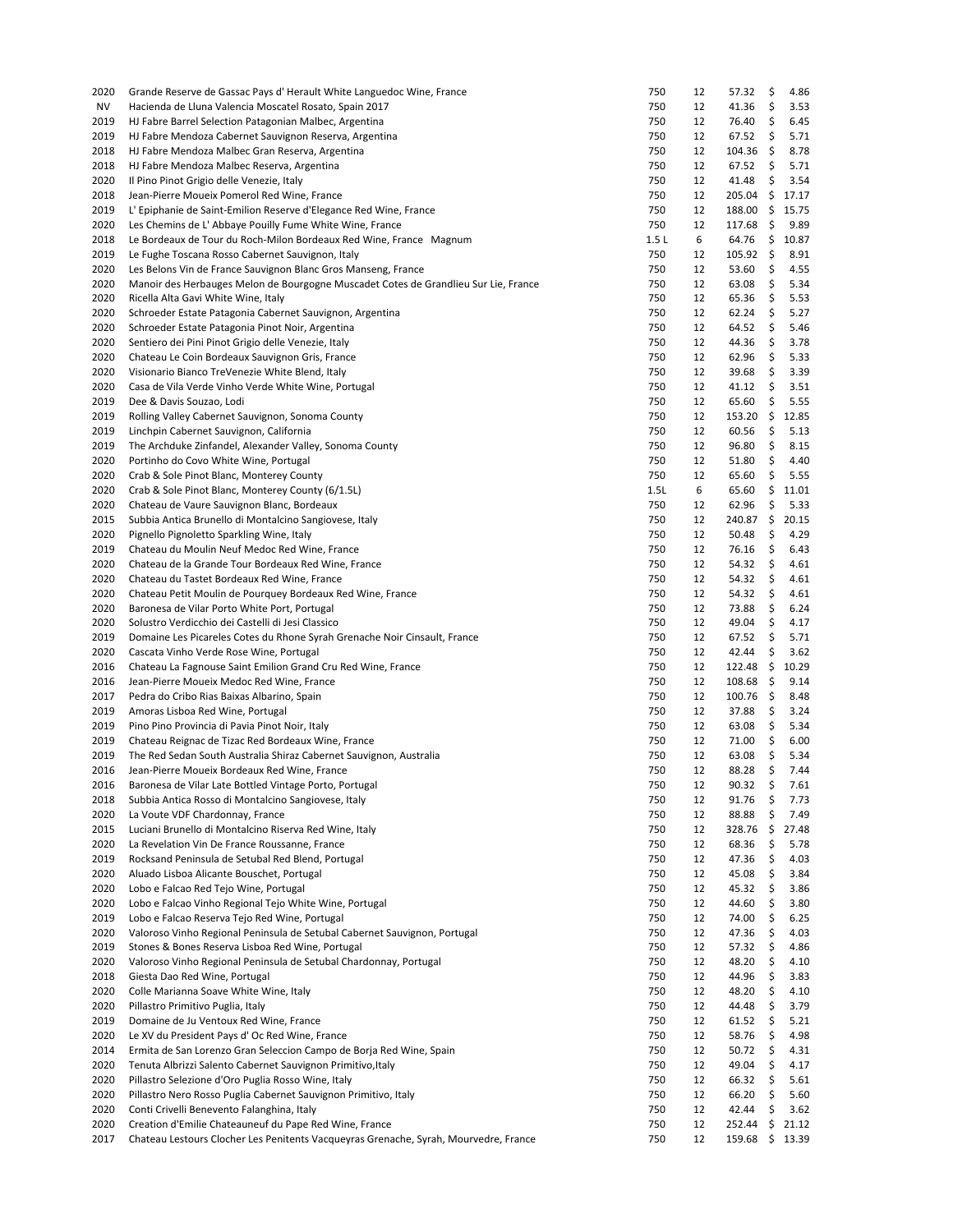| 2018 | Bartolomeo Lorenzi Amarone Della Valpolicella Red Wine, Italy                                | 750 | 12 | 162.08 | - \$ | 13.59 |
|------|----------------------------------------------------------------------------------------------|-----|----|--------|------|-------|
| 2020 | Meritoire Pays d'Oc Pinot Noir, France                                                       | 750 | 12 | 54.44  | \$   | 4.62  |
| 2020 | Tenuta Fenice Sicila Nero d'Avola, Italy                                                     | 750 | 12 | 43.16  | \$   | 3.68  |
| 2020 | Pierre Brecht Cuvee Cinq Alsace White Wine, France                                           | 750 | 12 | 63.80  | \$   | 5.40  |
| 2020 | Tarvisium Prosecco Treviso Sparkling Extra Dry Wine, Italy                                   | 750 | 12 | 55.11  | \$   | 4.67  |
| 2018 | Palazzo Grimani Amarone della Valpolicella, Italy                                            | 750 | 12 | 238.04 | \$   | 19.92 |
| 2019 | Sartirano Figli Piemonte Rosso Red Wine, Italy                                               | 750 | 12 | 46.64  | \$   | 3.97  |
| 2020 | Terra di Nonno Terre Siciliane Vermentino, Italy                                             | 750 | 12 | 37.88  | \$   | 3.24  |
| 2020 | Grande Reserve de Gassac Vin de Pays de l'Herault Red Languedoc Wine, France                 | 750 | 12 | 56.72  | \$   | 4.81  |
| 2019 | L'Chateau Red Wine, California                                                               | 750 | 12 | 65.12  | \$   | 5.51  |
| 2019 | Initial Cabernet Sauvignon, California                                                       | 750 | 12 | 72.80  | \$   | 6.15  |
| 2018 | Gold Star Red Wine, Napa Valley                                                              | 750 | 12 | 110.00 | \$   | 9.25  |
| 2016 | Penumbra Petite Sirah, Paso Robles                                                           | 750 | 12 | 69.20  | \$   | 5.85  |
| 2018 | Allegiance Malbec, Sonoma Valley                                                             | 750 | 12 | 95.72  | \$   | 8.06  |
| 2019 | La Reine Chardonnay, California                                                              | 750 | 12 | 61.76  | \$   | 5.23  |
| 2020 |                                                                                              | 750 | 12 | 50.00  | \$   | 4.25  |
|      | Silver Puffs Sauvignon Blanc, California                                                     |     |    |        |      |       |
| 2020 | Blazing Star Viognier/Roussanne, Lake County                                                 | 750 | 12 | 58.40  | \$   | 4.95  |
| 2020 | Illustrious Chardonnay, Atlas Peak, Napa Valley                                              | 750 | 12 | 101.84 | \$   | 8.57  |
| 2020 | Sunny Farm Chardonnay, Lodi                                                                  | 750 | 12 | 54.80  | \$   | 4.65  |
| 2020 | Tablas Creek Vineyard Select Grenache Blanc/Viognier/Marsanne, Cuvee Paso Blanc, Paso Robles | 750 | 12 | 159.20 | \$   | 13.35 |
| NV   | All Out Red Wine, Livermore Valley                                                           | 750 | 12 | 46.64  | \$   | 3.97  |
| 2018 | Foxen Cellar Select Pinot Noir, Santa Rita Hills                                             | 750 | 12 | 201.20 | \$   | 16.85 |
| 2020 | Pescadero Rock Rose of Pinot Noir, Monterey County                                           | 750 | 12 | 69.44  | \$   | 5.87  |
| 2020 | 200 Gallons Reserva Vinho Regional Peninsula de Setubal Alicante Bouchet, Portugal           | 750 | 12 | 55.76  | \$   | 4.73  |
| 2020 | Alambrado Mendoza Malbec, Argentina (187)                                                    | 187 | 48 | 79.76  | \$   | 1.74  |
| 2020 | Alessandro Gallici Prosecco Brut Sparkling Wine, Italy (187ML)                               | 187 | 48 | 88.35  | \$   | 1.92  |
| 2020 | Alessandro Gallici Prosecco Brut Sparkling Wine, Italy (375ML)                               | 375 | 24 | 82.11  | \$   | 3.50  |
| 2020 | Cabalie Blanc Vin de France White Wine, France (187ml)                                       | 187 | 48 | 80.24  | \$   | 1.75  |
| 2020 | Cabalie Cuvee Vieilles Vignes Pays d' Oc Red Wine, France (187ML)                            | 187 | 48 | 82.16  | \$   | 1.79  |
| 2020 | Cabalie Origine Pays d' Oc Red Wine, Italy                                                   | 750 | 12 | 86.36  | \$   | 7.28  |
| 2016 | Castillo de Epifania Reserva Rioja Alta Tempranillo, Spain                                   | 750 | 12 | 86.24  | \$   | 7.27  |
| 2020 | Castillo de Epifania Rioja Alta Tempranillo, Spain                                           | 750 | 12 | 48.08  | \$   | 4.09  |
| NV   | Champagne Brigitte Delmotte Reserve Champagne, France                                        | 750 | 12 | 216.03 | \$   | 18.08 |
| 2019 | Chateau Grand Bourry Costières de Nîmes Red Wine, France                                     | 750 | 12 | 59.60  | \$   | 5.05  |
| 2020 | Le Malbec d'Herve Pays d'Oc Malbec, France                                                   | 750 | 12 | 51.44  | \$   | 4.37  |
| 2019 | Domaine de Valori Chateauneuf du Pape Red Wine, France                                       | 750 | 12 | 210.20 | \$   | 17.60 |
| 2020 | Domaine La Domitienne Rose Wine, France                                                      | 750 | 12 | 64.76  | \$   | 5.48  |
|      |                                                                                              |     |    |        |      |       |
| 2020 | Domaine La Domitienne Rose Wine, France (187ml)                                              | 187 | 48 | 82.16  | \$   | 1.79  |
| 2021 | Don Aldo Olivier Valle de Elqui Pedro Ximenez Chardonnay, Chile                              | 750 | 12 | 42.92  | \$   | 3.66  |
| 2019 | Don Cayetano Colchagua Valley Cabernet Sauvignon Reserva Especial, Chile (187ml)             | 187 | 48 | 65.84  | \$   | 1.45  |
| 2018 | El Principe de Laguardia Navarra Tempranillo, Spain                                          | 750 | 12 | 36.56  | \$   | 3.13  |
| 2019 | Ervideira Lusitano Alentejano Branco White, Portugal                                         | 750 | 12 | 47.96  | \$   | 4.08  |
| 2019 | Fortissimo Alentejano Red Wine, Portugal                                                     | 750 | 12 | 47.36  | \$   | 4.03  |
| 2017 | Gibilmoro Sicilia Nero d'Avola Red Wine, Italy                                               | 750 | 12 | 77.84  | \$   | 6.57  |
| 2020 | Il Brutto Salento Negroamaro Primitivo, Italy                                                | 750 | 12 | 40.64  | \$   | 3.47  |
| 2020 | La Belle Saison Vin de France Sauvignon Blanc, France (187ml)                                | 187 | 48 | 82.16  | \$   | 1.79  |
| 2019 | Le Prince de Courthezon Prestige Cotes du Rhone Blanc, France                                | 750 | 12 | 61.04  | \$   | 5.17  |
| 2018 | Les Deux Vallees Savennieres Chenin Blanc, France                                            | 750 | 12 | 126.68 | \$   | 10.64 |
| 2019 | Palumbo Puglia Red Wine, Italy                                                               | 750 | 12 | 43.04  | \$   | 3.67  |
| 2020 | Prestige de Mireval Comte Tolosan Cabernet Sauvignon, France                                 | 750 | 12 | 47.84  | \$   | 4.07  |
| 2021 | Queen Bee Western Cape Viognier, South Africa                                                | 750 | 12 | 44.96  | \$   | 3.83  |
| 2017 | Selvarossa dei Confratelli Salice Salentino Rosso Riserva Red, Italy                         | 750 | 12 | 117.68 | \$   | 9.89  |
| 2020 | Toinon Bordeaux Merlot, France                                                               | 750 | 12 | 67.40  | \$   | 5.70  |
| 2006 | Vallino Toscana Rosso Red Wine, Italy                                                        | 750 | 12 | 84.56  | \$   | 7.13  |
| 2020 | Vina Baccana Friuli Pinot Grigio, Italy (187ML)                                              | 187 | 48 | 64.40  | \$   | 1.42  |
| 2019 | Visionario Bianco TreVenezie White Blend, Italy (187ML)                                      | 187 | 48 | 64.40  | \$   | 1.42  |
| 2020 | Abbesse de Loire VDP du Val de Loire Sauvignon Blanc, France (187ML)                         | 187 | 48 | 94.16  | \$   | 2.04  |
| 2020 | Abbesse de Loire VDP du Val de Loire Sauvignon Blanc, France (375ML)                         | 375 | 24 | 79.76  | \$   | 3.40  |
| 2020 | Affogato Puglia Nero di Troia Negroamaro Primitivo, Italy                                    | 750 | 12 | 39.68  | \$   | 3.39  |
| 2020 | Alambrado Mendoza Malbec, Argentina                                                          | 750 | 12 | 52.52  | \$   | 4.46  |
| 2014 | Altos R Pigeage Rioja Red Wine, Spain                                                        | 750 | 12 | 196.88 | \$   | 16.49 |
| 2020 | Aluado Lisboa Alicante Bouschet, Portugal (187ML)                                            | 187 | 48 | 67.28  | \$   | 1.48  |
| 2020 | Anselmo Mendes Vinho Minho Alvarinho, Portugal                                               | 750 | 12 | 45.44  | \$   | 3.87  |
|      |                                                                                              |     |    |        |      |       |
| 2020 | Barbuto Puglia Primitivo, Italy                                                              | 750 | 12 | 56.60  | \$   | 4.80  |
| 2021 | Bees Knees Western Cape Chenin Blanc Viognier, South Africa                                  | 750 | 12 | 44.60  | \$   | 3.80  |
| 2020 | Black Duck New South Wales Durif, Australia (187ML)                                          | 187 | 48 | 72.08  | \$   | 1.58  |
| 2020 | Blanc Neuf La Bastide VDP d' Oc White Wine, France                                           | 750 | 12 | 62.00  | \$   | 5.25  |
| 2017 | Capitanio Biferno Rosso Riserva Red Wine, Italy                                              | 750 | 12 | 57.32  | \$   | 4.86  |
| 2020 | Castel del Lago Garda White Wine, Italy                                                      | 750 | 12 | 41.48  | \$   | 3.54  |
| 2020 | Chateau de Colombe Castillon Cotes de Bordeaux Red Wine, France                              | 750 | 12 | 87.44  | \$   | 7.37  |
| 2020 | Chateau la Clariere Castillon Cotes de Bordeaux Red Wine, France                             | 750 | 12 | 151.28 | \$   | 12.69 |
| 2020 | Chateau La Clariere White Bordeaux White, France                                             | 750 | 12 | 110.48 | \$   | 9.29  |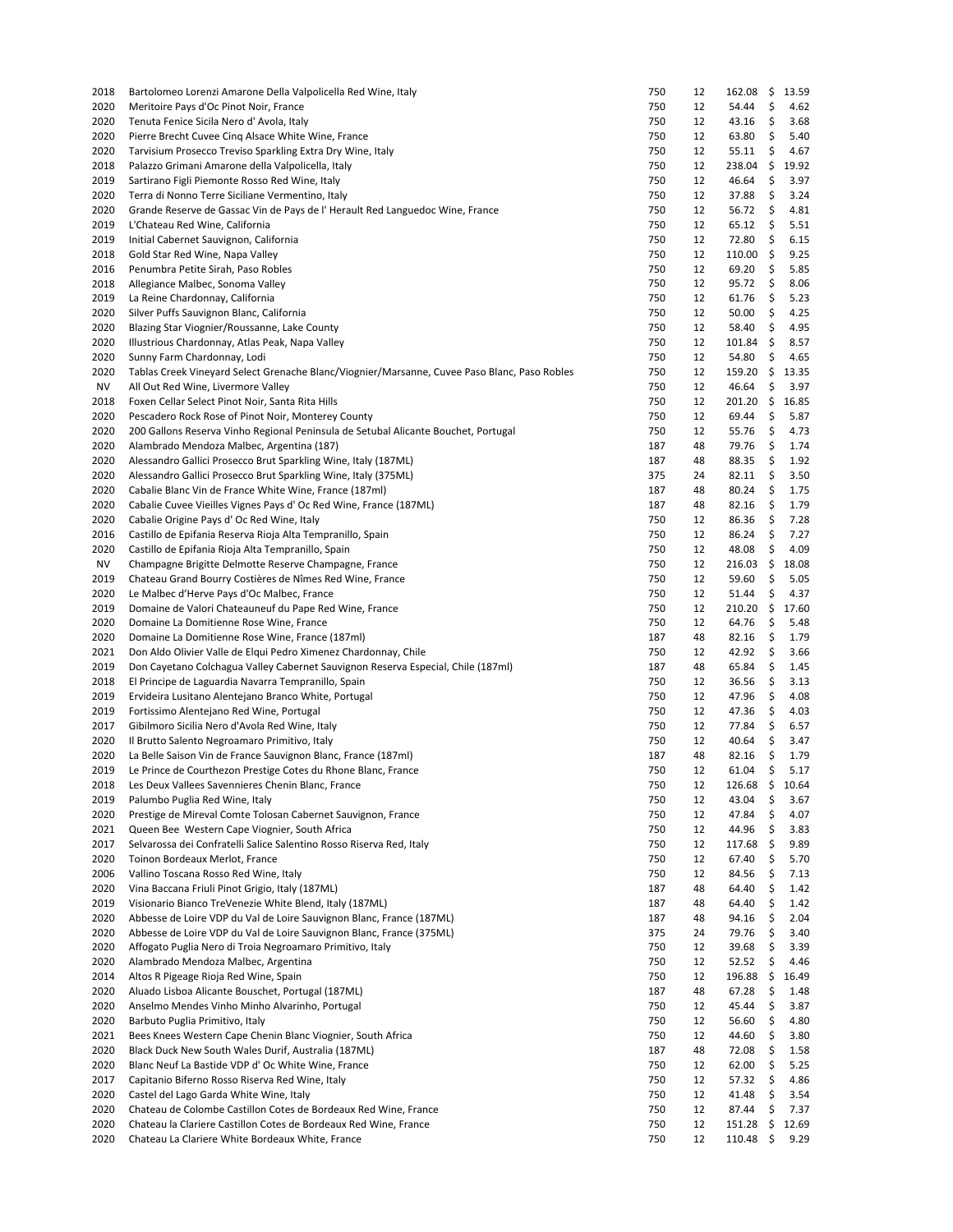| 2020<br>2020 | Chateau le Coin Red Bordeaux Wine, France                                                                                                  | 750        | 12       | 65.60             | \$       | 5.55         |
|--------------|--------------------------------------------------------------------------------------------------------------------------------------------|------------|----------|-------------------|----------|--------------|
|              | Chateau Saumade Cuvee Sainte Chapelle Corbieres Red Wine, France                                                                           | 750        | 12       | 41.36             | \$       | 3.53         |
|              |                                                                                                                                            |            |          |                   |          |              |
| 2019         | Chateau Tour de Mirambeau Bordeaux Rouge, France (187ML)                                                                                   | 187        | 48       | $128.72 \quad$ \$ |          | 2.76         |
| 2020         | Chateau Tour de Mirambeau Entre Deux Mers Blanc, France (187ML)                                                                            | 187        | 48       | 128.72 \$         |          | 2.76         |
| 2020         | Collezione di Paolo Bianco Vergine Valdiciana Toscana, Italy                                                                               | 750        | 12       | 41.48             | \$       | 3.54         |
| 2018         | Collezione di Paolo Chianti Riserva, Italy                                                                                                 | 750        | 12       | 65.60             | \$       | 5.55         |
|              |                                                                                                                                            |            |          |                   |          |              |
| 2020         | Collezione di Paolo Chianti, Italy                                                                                                         | 750        | 12       | 48.20             | \$       | 4.10         |
| 2020         | Collezione di Paolo Chianti, Italy (375ML)                                                                                                 | 375        | 24       | 61.04             | \$       | 2.62         |
| 2020         | Collezione di Paolo Poggerissi Red Wine, Italy                                                                                             | 750        | 12       | 42.32             | \$       | 3.61         |
|              |                                                                                                                                            |            |          |                   |          |              |
| 2020         | Collezione di Paolo Toscana Rosato, Italy                                                                                                  | 750        | 12       | 46.04             | \$       | 3.92         |
| 2020         | Corsiero Nero Puglia Nero di Troia, Italy (187 mL)                                                                                         | 187        | 48       | 74.96             | \$       | 1.64         |
| 2020         | Cuvee du Vatican Reserve de l'Abbe Cotes du Rhone Red Wine, France                                                                         | 750        | 12       | 61.16             | \$       | 5.18         |
| 2019         | Don Cayetano Colchagua Valley Cabernet Sauvignon Reserva Especial, Chile                                                                   | 750        | 12       | 61.16             | \$       | 5.18         |
|              |                                                                                                                                            |            |          |                   |          |              |
| 2020         | El Bombero Carinena Grenache, Spain (187ML)                                                                                                | 187        | 48       | 47.60             | \$       | 1.07         |
| 2020         | Fortazzo Appassite Rosso Terre Siciliane, Italy                                                                                            | 750        | 12       | 79.64             | \$       | 6.72         |
| 2020         | Fortazzo Terre Siciliane Cabernet Sauvignon, Italy                                                                                         | 750        | 12       | 73.04             | \$       | 6.17         |
|              |                                                                                                                                            |            |          |                   |          |              |
| 2020         | Il Poeta Gavi White Wine, Italy                                                                                                            | 750        | 12       | 73.28             | \$       | 6.19         |
| 2018         | La Botte Segreta Amarone della Valpolicella Red Wine, Italy                                                                                | 750        | 12       | $145.52 \div$     |          | 12.21        |
| 2017         | La Cantera Reserva Red Carinena Wine, Spain (187ML)                                                                                        | 187        | 48       | 59.12             | \$       | 1.31         |
| 2019         | La Porte des Princes Chateauneuf du Pape Red Blend, France                                                                                 | 750        | 12       | 210.20            | \$       | 17.60        |
|              |                                                                                                                                            |            |          |                   |          |              |
| 2020         | L'Art Provencal Alpes de Haute Provence Rose, France (375mL)                                                                               | 375        | 24       | 84.32             | \$       | 3.59         |
| 2020         | Le Champ des Etoiles Vin de France Chardonnay, France (187ML)                                                                              | 187        | 48       | 85.04             | \$       | 1.85         |
| 2020         | Le Prince de Courthezon Prestige Cotes du Rhone Red Wine, France                                                                           | 750        | 12       | 65.60             | \$       | 5.55         |
|              |                                                                                                                                            |            |          |                   |          |              |
| 2018         | L'Epiphanie de Pauillac Red Wine, France                                                                                                   | 750        | 12       | 238.04 \$         |          | 19.92        |
| 2020         | Lobo e Falcao Red Tejo Wine, Portugal (187ML)                                                                                              | 187        | 48       | $122.96 \quad$ \$ |          | 2.64         |
| 2016         | Lornano Le Macchie Chianti Classico Riserva Red Wine, Italy                                                                                | 750        | 12       | $105.92 \quad$ \$ |          | 8.91         |
| 2020         | Los Hermanos Manzanos Tempranillo Rioja, Spain (187ML)                                                                                     | 187        | 48       | 80.24             | \$       | 1.75         |
|              |                                                                                                                                            |            |          |                   |          |              |
| 2020         | Pietro Disarti Roero Arneis White Wine, Italy                                                                                              | 750        | 12       | 64.64             | \$       | 5.47         |
| 2020         | Reserve de Luch Pays d' Oc Pinot Noir, France                                                                                              | 750        | 12       | 57.56             | \$       | 4.88         |
| 2020         | Riversong Valle Central Sauvignon Blanc, Chile (187ML)                                                                                     | 187        | 48       | 52.88             | -Ş       | 1.18         |
|              |                                                                                                                                            |            |          |                   |          |              |
| 2021         | Salvatore New South Wales Trebbiano, Australia (187ml)                                                                                     | 187        | 48       | 79.28             | \$       | 1.73         |
| 2019         | Saracosa Toscano Rosso Red Wine, Italy (187ml)                                                                                             | 187        | 48       | 74.96             | \$       | 1.64         |
| 2020         | Spotlight Marlborough Sauvignon Blanc, New Zealand                                                                                         | 750        | 12       | 73.40             | \$       | 6.20         |
| 2020         | Stones & Bones Lisboa White Wine, Portugal                                                                                                 | 750        | 12       | 45.44             | \$       | 3.87         |
|              |                                                                                                                                            |            |          |                   |          |              |
| 2020         | The Waxed Bat Mendoza Shiraz Cabernet Sauvignon Malbec, Argentina (375mL)                                                                  | 375        | 24       | 54.80             | \$       | 2.36         |
| NV           | Ultima Edizione Italian White Wine, Italy                                                                                                  | 750        | 12       | 55.76             | \$       | 4.73         |
| 2019         | Valcatrina Alentejano Red Wine, Portugal                                                                                                   | 750        | 12       | 52.52             | \$       | 4.46         |
|              |                                                                                                                                            |            |          |                   |          |              |
| 2018         | Vallino Toscana Rosso Cabernet Sauvignon, Sangiovese, Italy                                                                                | 750        | 12       | 84.56             | \$       | 7.13         |
| 2017         | Vallino Toscana Rosso Cabernet Sauvignon, Sangiovese, Italy                                                                                | 750        | 12       | 84.56             | \$       | 7.13         |
| 2020         | Vesuvium Greco di Tufo White Wine, Italy                                                                                                   | 750        | 12       | 63.92             | \$       | 5.41         |
| 2020         | Zolla Primitivo di Manduria, Italy                                                                                                         |            |          |                   |          |              |
|              |                                                                                                                                            |            |          |                   |          |              |
|              |                                                                                                                                            | 750        | 12       | 88.64             | \$       | 7.47         |
| 2019         | Code Switch Merlot, North Coast                                                                                                            | 750        | 12       | 60.80             | \$       | 5.15         |
| 2020         | Danaris Gruner Veltliner, Niedrosterreich                                                                                                  | 750        | 12       | 59.60             | \$       | 5.05         |
|              |                                                                                                                                            |            |          |                   |          |              |
| 2020         | David Niven Viognier, Lodi                                                                                                                 | 750        | 12       | 63.80             | \$       | 5.40         |
| 2020         | NPR Weekend Edition Viognier, Lodi                                                                                                         | 750        | 12       | 63.80             | - \$     | 5.40         |
| 2020         | GFF Chardonnay, Lodi                                                                                                                       | 750        | 12       | 54.80             | \$       | 4.65         |
| 2020         |                                                                                                                                            | 750        | 12       | 50.24             |          |              |
|              | Purple Owl Pinot Noir, California                                                                                                          |            |          |                   | \$       | 4.27         |
| 2017         | Armagia Etna Rosso Red Wine, Italy                                                                                                         | 750        | 12       | 89.60 \$          |          | 7.55         |
| ΝV           | Baronesa de Vilar Porto Ruby Port, Portugal (48/200mL)                                                                                     | 200        | 48       | 198.32            | \$       | 4.21         |
| 2020         | Prezza Prosecco DOC Rose Millesimato Rose Sparkling Wine, Italy                                                                            | 750        | 12       | 70.95             | \$       | 5.99         |
|              |                                                                                                                                            |            |          |                   |          |              |
| 2017         | Altos R Pigeage Rioja Red Wine, Spain                                                                                                      | 750        | 12       | 122.48            | \$       | 10.29        |
| 2019         | Antonio Federici Rosso Roma DOC Montepulciano, Cesanese, Italy                                                                             | 1.5L       | 6        | 69.62             | \$       | 11.68        |
| 2020         | Brightwater Lord Rutherford Nelson Sauvignon Blanc, New Zealand                                                                            | 750        | 12       | 110.72            | \$       | 9.31         |
|              | Dark Corner South Eastern Australia Durif, Shiraz, Australia                                                                               |            |          |                   |          |              |
| 2021         |                                                                                                                                            | 750        | 12       | 44.36             | \$       | 3.78         |
| 2020         | Domaine Martin Cotes du Rhone Villages Grenache Syrah, France                                                                              | 750        | 12       | 74.96             | \$       | 6.33         |
| 2018         | Fazzoletto Plemonte Barbera Passito, Italy                                                                                                 | 750        | 12       | 63.68             | \$       | 5.39         |
| 2021         | The Black Stump Durif Shiraz 2021                                                                                                          | 750        | 12       | 44.36             | \$       | 3.78         |
|              |                                                                                                                                            |            |          |                   |          |              |
| 2021         | The Black Stump Reserve South Australia Shiraz, Australia                                                                                  | 750        | 12       | 66.08             | \$       | 5.59         |
| 2019         | Harold Lloyd Petite Sirah, Lodi                                                                                                            | 750        | 12       | 69.20             | \$       | 5.85         |
| 2017         | Lustrum Red Wine, Paso Robles                                                                                                              | 750        | 12       | 73.76             | \$       | 6.23         |
|              | Nespolino Sangiovese, Rubicone, IGT                                                                                                        |            |          |                   |          |              |
| 2020         |                                                                                                                                            | 750        | 12       | 45.08             | \$.      | 3.84         |
| 2017         | Perpetuity Cabernet Sauvignon, Sonoma County                                                                                               | 750        | 12       | 99.20             | \$       | 8.35         |
| 2020         | Summer Movies Malbec, Lodi                                                                                                                 | 750        | 12       | 68.24             | \$       | 5.77         |
| 2019         | The Creamery Chardonnay, Dunnigan Hills                                                                                                    | 750        | 12       |                   | \$       |              |
|              |                                                                                                                                            |            |          | 62.96             |          | 5.33         |
| 2020         | Black Saint Peter Zinfandel, Old Vine, Lodi                                                                                                | 750        | 12       | 68.72             | \$       | 5.81         |
| 2020         | Black Saint Peter Zinfandel, Old Vine, Lodi (12/375mL)                                                                                     | 375        | 12       | 50.48             | \$       | 4.29         |
| 2020         | Bold Move Red Wine, California                                                                                                             | 750        | 12       | 51.20             | \$       | 4.35         |
|              |                                                                                                                                            |            |          |                   |          |              |
| 2018         | Perpetuity Cabernet Sauvignon, Sonoma County                                                                                               | 750        | 12       | 98.96             | \$       | 8.33         |
| 2020         | Portinho do Covo Aragones/Syrah/Cabernet Sauvignon, Portugal                                                                               | 750        | 12       | 51.80             | \$       | 4.40         |
| 2019         | The Creamery Chardonnay, Dunnigan Hills (12/375mL)                                                                                         | 375        | 12       | 48.08             | \$       | 4.09         |
|              |                                                                                                                                            |            |          |                   |          |              |
| 2020<br>2021 | Capeto Est!Est!!Est!!! di Montefiascone White, Italy<br>Granger Bay Western CapeSauvignon Blanc Cabernet Sauvignon Rose Wine, South Africa | 750<br>750 | 12<br>12 | 47.60<br>53.84    | \$<br>\$ | 4.05<br>4.57 |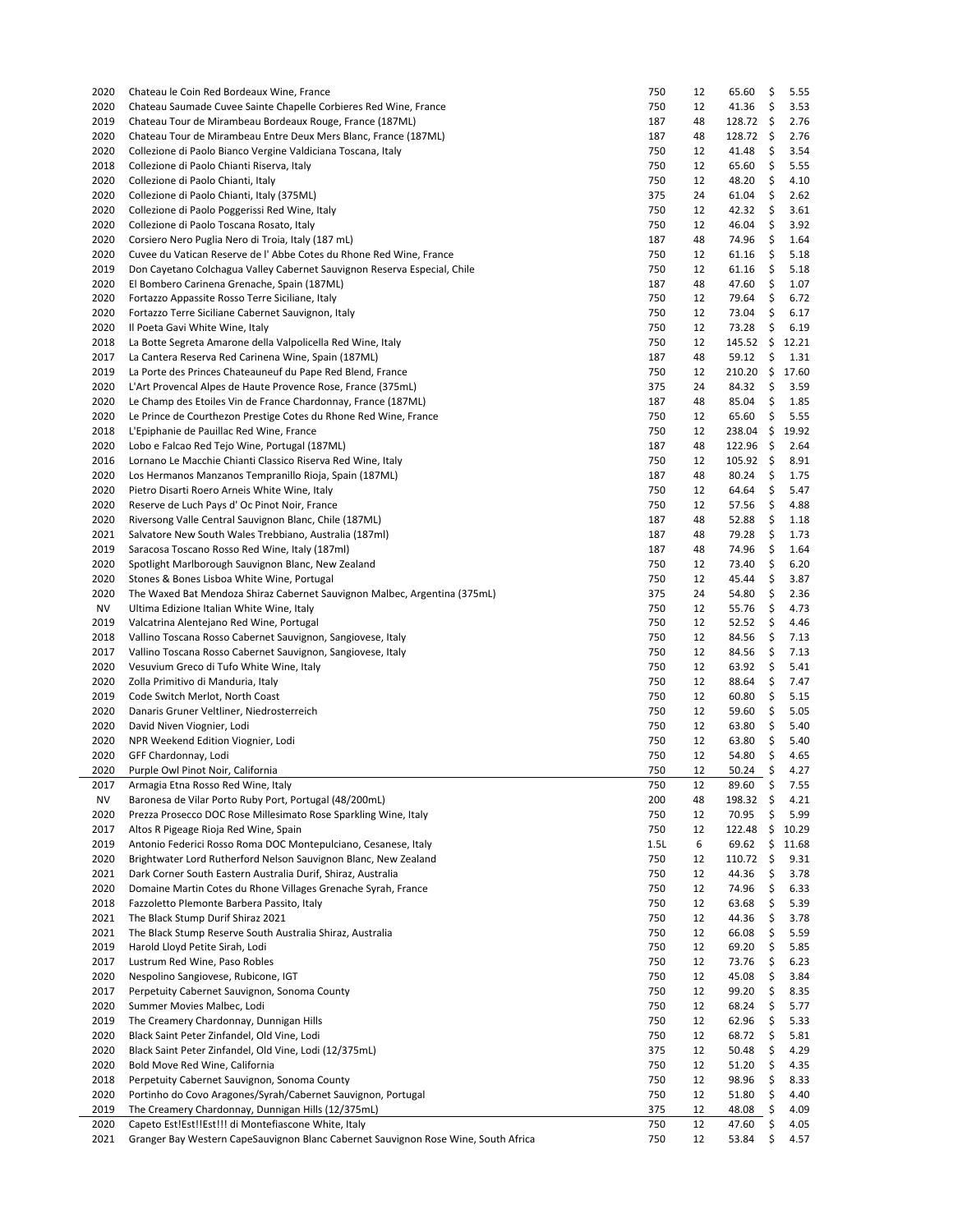|              | Le Vin Blanc de Mademoiselle Fifi Vin de France Sauv Blanc, Colombard, France                                  | 750        | 12       | 46.40            | \$       | 3.95         |
|--------------|----------------------------------------------------------------------------------------------------------------|------------|----------|------------------|----------|--------------|
| 2019         | Luciani Rosso di Montalcino Red Wine, Italy                                                                    | 750        | 12       | 119.48 \$        |          | 10.04        |
| 2016         | Senda de Los Olivos Ribera del Duero Tempranillo, Spain                                                        | 750        | 12       | $101.96$ \$      |          | 8.58         |
|              |                                                                                                                |            |          |                  |          |              |
| 2020         | Villa Pani Brachello d' Acqui Brachetto, Italy                                                                 | 500        | 12       | 54.84            | \$       | 4.65         |
| 2017         | Wyfold Vineyard English Sparkling Brut Rose, England                                                           | 750        | 12       | 288.39 \$        |          | 24.11        |
| 2016         | Wyfold Vineyard English Sparkling Brut White, England                                                          | 750        | 12       | 288.39           |          | \$24.11      |
| 2020         | Albastrele Codru Region Blanc de Cabernet, Moldova                                                             | 750        | 12       | 38.96            | \$       | 3.33         |
| 2021         | Aquarius Central Victoria Marsanne Viognier, Australia                                                         | 750        | 12       | 60.08            | \$       | 5.09         |
| 2020         | Ascencion Reserve Salta Malbec Cabernet Franc Bonarda, Argentina                                               | 750        | 12       | 119.96           | - \$     | 10.08        |
|              |                                                                                                                |            |          |                  |          |              |
| 2021         | Ascencion Salta Malbec Rose, Argentina                                                                         | 750        | 12       | 49.28            | \$       | 4.19         |
| 2020         | Ascencion Salta Malbec, Argentina                                                                              | 750        | 12       | 57.56            | -\$      | 4.88         |
| 2021         | Ascencion Salta Malbec, Argentina                                                                              | 750        | 12       | 57.56            | \$       | 4.88         |
| 2021         | Ascencion Salta Torrontes, Argentina                                                                           | 750        | 12       | 47.60            | \$       | 4.05         |
| 2017         | Baronesa de Vilar Late Bottled Vintage Porto, Portugal                                                         | 750        | 12       | 95.12            | \$       | 8.01         |
| 2020         | Borgo di Marte Appassimento Puglia Red Wine, Italy                                                             | 750        | 12       | 58.40            | \$       | 4.95         |
|              |                                                                                                                | 750        |          |                  |          |              |
| 2020         | Cabalie Blanc Vin de France White Wine, France                                                                 |            | 12       | 47.24            | -\$      | 4.02         |
| 2020         | Cabalie Pays d' Oc Red Wine, France                                                                            | 750        | 12       | 44.24            | -\$      | 3.77         |
| 2020         | Collezione Privata Produzione Limitata No 005 Friuli Colli Orientali Sauvignon Blanc 2018                      | 750        | 12       | 54.32            | \$       | 4.61         |
| 2021         | Diemersdal Winter Ferment Durbanville Sauvignon Blanc, South Africa                                            | 750        | 12       | $150.92 \div$    |          | 12.66        |
| 2001         | Ermita de San Lorenzo Gran Reserva Campo de Borja Red Wine, Spain                                              | 750        | 12       | $122.72 \div$    |          | 10.31        |
| 2021         | Etienne Bailly Beaujolais Nouveau Red Wine, France                                                             | 750        | 12       | 65.84            | \$       | 5.57         |
|              |                                                                                                                |            |          |                  |          |              |
| 2020         | Etienne Bailly Beaujolais-Villages Red Wine, France                                                            | 750        | 12       | 67.52            | -\$      | 5.71         |
| 2021         | Granger Bay Western Cape Sauvignon Blanc, South Africa                                                         | 750        | 12       | 53.84            | \$       | 4.57         |
| 2017         | Il Poeta del Comune di Barolo Red Wine, Italy                                                                  | 750        | 12       | $165.56 \quad $$ |          | 13.88        |
| 2020         | Julien Revillon Fleurie Red Wine, France                                                                       | 750        | 12       | 91.40            | \$       | 7.70         |
| 2020         | Julien Revillon White Beaujolais Wine, France                                                                  | 750        | 12       | 83.12            | \$       | 7.01         |
|              |                                                                                                                |            |          |                  |          |              |
| 2020         | L'Epiphanie de Bordeaux Blanc, France                                                                          | 750        | 12       | 66.32            | \$       | 5.61         |
| 2018         | Le Bordeaux de Tour du Roch-Milon Bordeaux Red Wine, France                                                    | 375        | 24       | 82.40            | \$       | 3.51         |
| 2019         | Le Bordeaux de Tour du Roch-Milon Bordeaux Red Wine, France                                                    | 750        | 12       | 63.92            | \$       | 5.41         |
| 2021         | McPherson Family Series Lucie's Promise South Eastern Australia Grenache Rose, Australia                       | 750        | 12       | 45.32            | -\$      | 3.86         |
| 2019         | Orvini Orvieto Classico Abboccato White Wine, Italy                                                            | 750        | 12       | 55.88            | \$       | 4.74         |
| 2020         | Perla Del Mar White Spanish Wine, Spain                                                                        | 750        | 12       | 47.24            | \$       | 4.02         |
|              |                                                                                                                |            |          |                  |          |              |
| 2020         | Saracosa Governo Toscano Red Wine, Italy                                                                       | 750        | 12       | 57.32            | \$       | 4.86         |
| 2020         | Saserello Terre Siciliane Red Wine, Italy                                                                      | 750        | 12       | 47.60            | \$       | 4.05         |
| 2021         | Stellenrust Heritage Collection Stellenbosch Chenin Blanc, South Africa                                        | 750        | 12       | 54.68            | \$       | 4.64         |
| 2021         | The Gooseberry Bush Robertson Colombard Sauvignon Blanc, South Africa                                          | 750        | 12       | 36.44            | -\$      | 3.12         |
| 2021         | The Jumper Marlborough Sauvignon Blanc, New Zealand                                                            | 750        | 12       | 66.08            | \$       | 5.59         |
|              |                                                                                                                |            |          |                  |          |              |
| 2020         | Vignobles Canet Picpoul de Pinet White Wine, France                                                            | 750        | 12       | 63.92            | \$       | 5.41         |
| 2020         | Fine Form Cabernet Sauvignon, North Coast                                                                      | 750        | 12       | 93.20            | \$       | 7.85         |
| 2020         | Fine Form Chardonnay, Mendocino County                                                                         | 750        | 12       | 70.40            | \$       | 5.95         |
| 2020         | McKenzie River Pinot Noir, Willamette Valley, Oregon                                                           | 750        | 12       | $107.24$ \$      |          | 9.02         |
| 2019         | Pedroncelli Special Selection Zinfandel, Dry Creek Vly., Sonoma County                                         |            |          |                  | -\$      | 7.43         |
|              |                                                                                                                |            |          |                  |          | 36.83        |
|              |                                                                                                                | 750        | 12       | 88.16            |          |              |
| 2000         | Raymond Library Collection Cabernet Sauvignon, Generations, Napa Valley                                        | 750        | 12       | 440.96 \$        |          |              |
| 2019         | Republique Cabernet Sauvignon, Paso Robles, CA                                                                 | 750        | 12       | 87.20            | \$       | 7.35         |
| 2020         | Beach Pass Rose, Paso Robles                                                                                   | 750        | 12       | 55.28            | -\$      | 4.69         |
| 2020         | CA Bear Nay Cabernet Sauvignon, California                                                                     | 750        | 12       | $51.20$ \$       |          | 4.35         |
|              |                                                                                                                |            |          |                  |          |              |
| 2020         | Capital Zinfandel, Lodi                                                                                        | 750        | 12       | 50.00            | -\$      | 4.25         |
| 2020         | Currant Bun Red Wine, California                                                                               | 750        | 12       | $50.00$ \$       |          | 4.25         |
| 2020         | Doohickey Red Wine, California                                                                                 | 750        | 12       | 51.20            | \$       | 4.35         |
| 2020         | Drawbridge Cabernet Sauvignon, California                                                                      | 750        | 12       | 51.20            | \$       | 4.35         |
| 2018         | Fruit & Spice Petit Verdot, Dunnigan Hills                                                                     | 750        | 12       | 69.68            | \$       | 5.89         |
| 2020         | GFF Zinfandel, Lodi                                                                                            | 750        | 12       | 56.00            | \$       | 4.75         |
|              |                                                                                                                |            |          |                  |          |              |
| 2020         | Kapa Cabernet Sauvignon, Lodi                                                                                  | 750        | 12       | 57.20            | \$       | 4.85         |
| 2020         | Pescadero Rock Pinot Noir, CA                                                                                  | 750        | 12       | 66.56            | \$       | 5.63         |
| 2018         | Pioneer Peak Merlot, Sonoma Mountain, Sonoma County                                                            | 750        | 12       | 103.28           | \$       | 8.69         |
| 2019         | Planet Money Cabernet Sauvignon, Microface, Horse Heaven Hills                                                 | 750        | 12       | 69.68            | \$       | 5.89         |
| 2021         | Punta de Locos Sauvignon Blanc, Valle Central, Chile                                                           | 750        | 12       | 44.60            | \$       | 3.80         |
| 2020         | Seleccion Especial Numerada Cabernet Sauvignon., Pila No. 5, No. 48, Navarra, Spain                            | 750        | 12       | 51.20            | \$       |              |
|              |                                                                                                                |            |          |                  |          | 4.35         |
| 2020         | SVB Sauvignon Blanc, Russian River Valley, Sonoma County                                                       | 750        | 12       | 74.00            | \$       | 6.25         |
| 2020         | The Assist Cabernet Sauvignon, California                                                                      | 750        | 12       | 51.20            | \$       | 4.35         |
| 2020         | The Clink Petite Sirah/Petit Verdot, California                                                                | 750        | 12       | 51.20            | \$       | 4.35         |
| 2020         | Thick Skin Cabernet Sauvignon, Lodi                                                                            | 750        | 12       | 56.84            | \$       | 4.82         |
| 2019         | Chateau Les Moutins Bordeaux Red Wine, France                                                                  | 750        | 12       | 76.64            | \$       | 6.47         |
|              |                                                                                                                |            |          |                  |          |              |
| 2020         | Chateau Les Moutins Bordeaux Sauvignon Blanc, France                                                           | 750        | 12       | 76.64            | \$       | 6.47         |
| 2020         | Clos de la Vierge Le Carre de Pees Jurancon SEC Gros Manseng, France                                           | 750        | 12       | 83.12            | \$       | 7.01         |
| 2020         | Donna Ninetta Terre Siciliane Nerello Mscalese, Italy                                                          | 750        | 12       | 48.08            | \$       | 4.09         |
| 2021         | Fire & Foal Western Cape Sauvignon Blanc, South Africa                                                         | 750        | 12       | 42.92            | \$       | 3.66         |
| 2021         | Harmonie Rox Coonawarra Chardonnay, Australia                                                                  | 750        | 12       | 77.72            | \$       | 6.56         |
| 2020         | Inverted Flamingo Mendoza Malbec, Argentina                                                                    | 750        | 12       | 48.08            | \$       | 4.09         |
|              |                                                                                                                |            |          |                  |          |              |
| 2019         | L'Epiphanie Saint-Emilion Grand Cru Red Wine, France                                                           | 750        | 12       | 164.84           | \$       | 13.82        |
| 2021<br>2020 | St Sebastian Bay Western Cape Sauvignon Blanc, South Africa<br>Stones & Bones Lisboa Sauvignon Blanc, Portugal | 750<br>750 | 12<br>12 | 47.84<br>49.28   | \$<br>\$ | 4.07<br>4.19 |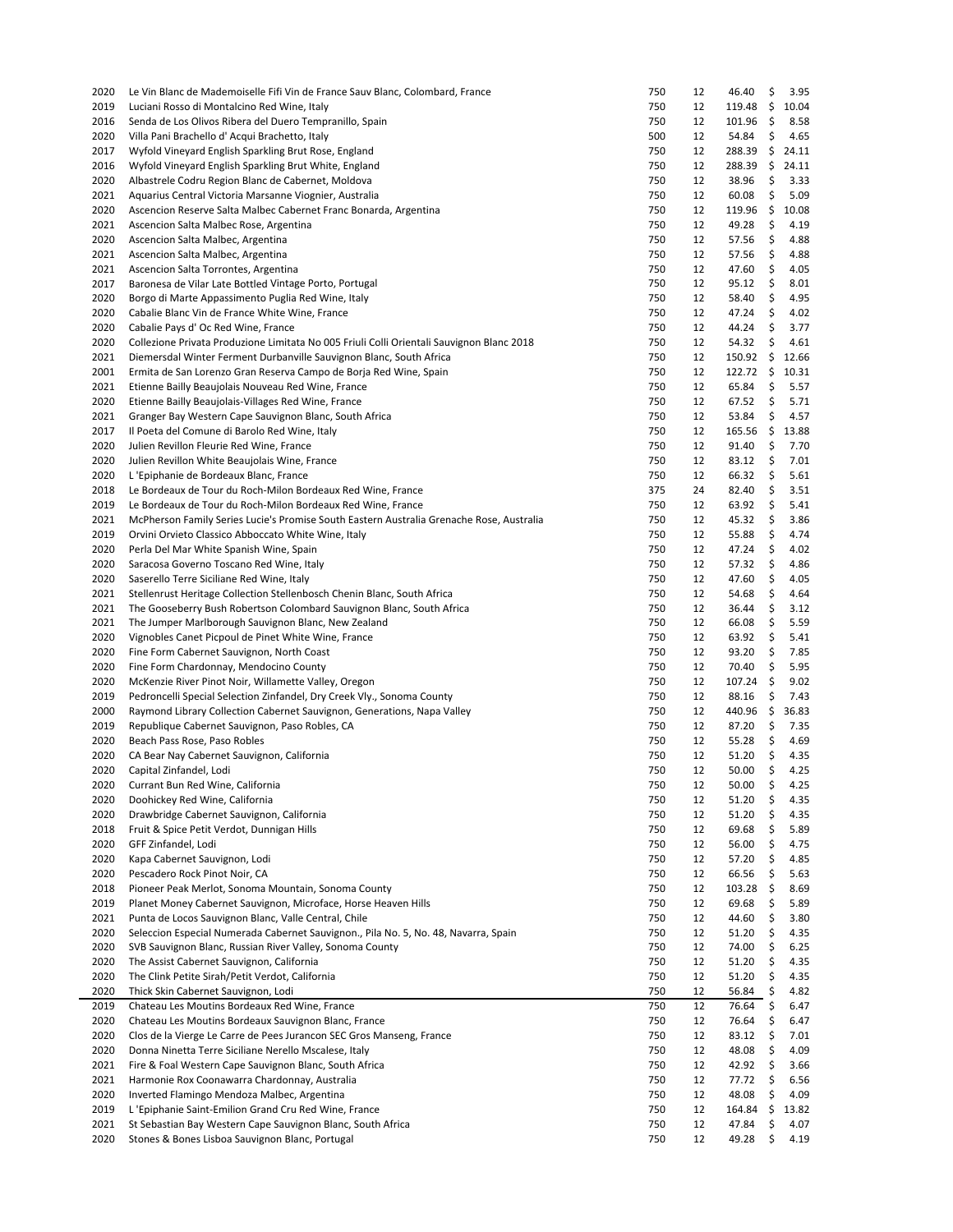| 2020         | Chateau du Tertre Belair Cotes de Bordeaux Red Wine, France                             | 750        | 12       | 75.44                | \$       | 6.37         |
|--------------|-----------------------------------------------------------------------------------------|------------|----------|----------------------|----------|--------------|
| 2020         | Cinco Manos Valle de Colchagua Pinot Noir, Chile                                        | 750        | 12       | 64.88                | \$       | 5.49         |
| 2020         | Cuvee du Vatican Reserve de l'Abbe Chateauneuf du Pape Red Wine, France                 | 750        | 12       | $181.28 \div$        |          | 15.19        |
| 2020         | Eremo Tuscolano Cerquola Frascati White Wine, Italy                                     | 750        | 12       | 61.04                | \$       | 5.17         |
| 2020         | Julien Bouchard Coteaux Bourguignons Blanc, France                                      | 750        | 12       | 96.32                | \$       | 8.11         |
| 2021         | Split Rock Nelson Sauvignon Blanc, New Zealand                                          | 750        | 12       | 77.72                | \$       | 6.56         |
|              |                                                                                         |            |          |                      |          |              |
| 2021         | The Full Fifteen South Eastern Australia Red Wine, Australia                            | 750        | 12       | 46.40                | -\$      | 3.95         |
| 2020         | Villa Broglia Gavi di Gavi White Wine, Italy                                            | 750        | 12       | 84.56                | \$       | 7.13         |
| 2019         | Book of Shadows Zinfandel, Lodi                                                         | 750        | 12       | 71.24                | \$       | 6.02         |
| 2020         | Rushrose Grenache/Syrah/Mourvedre (GSM), Paso Robles                                    | 750        | 12       | 74.84                | \$       | 6.32         |
| 2018         | Amador Trail Barbera, Amador County                                                     | 750        | 12       | 58.16                | \$       | 4.93         |
| 2021         | Avera Sauvignon Blanc, Adelaide Hills                                                   | 750        | 12       | 62.24                | \$       | 5.27         |
| 2020         | Bloom & Bounty Vermentino, Lodi                                                         | 750        | 12       | 65.60                | \$       | 5.55         |
| 2020         | Chateau Despagnet Merlot/Cabernet Sauvignon/Cabernet Franc, France                      | 750        | 12       | 117.68               | - \$     | 9.89         |
| 2020         | Chateau Le Vieux Duche Merlot/Cabernet Sauvignon/Cabernet Franc, France                 | 750        | 12       | $117.68 \; \text{S}$ |          | 9.89         |
| 2020         | Fogbound White Wine, Monterey County                                                    | 750        | 12       | 61.04                | \$       | 5.17         |
| 2019         | Knotwood Cabernet Sauvignon, Horse Heaven Hills                                         | 750        | 12       | 69.68                | \$       | 5.89         |
| 2019         |                                                                                         | 1.5L       |          | 69.68                |          | \$11.69      |
|              | Knotwood Cabernet Sauvignon, Horse Heaven Hills (6/1.5L)                                |            | 6        |                      |          |              |
| 2019         | Le Roi Pinot Noir, Sonoma County                                                        | 750        | 12       | 148.88               | - \$     | 12.49        |
| 2020         | On The Line Pinot Noir, California                                                      | 750        | 12       | 53.84                | \$       | 4.57         |
| 2019         | Profondita Cabernet Sauvignon, California                                               | 750        | 12       | 68.96                | \$       | 5.83         |
| 2021         | Seekat Bay Chenin Blanc, Western Cape, South Africa                                     | 750        | 12       | 48.08                | \$       | 4.09         |
| NV           | Seleccion Especial Numerada Tempranillo, Unico, No. 0059, Spain                         | 750        | 12       | 70.40 \$             |          | 5.95         |
| 2015         | Chateau Moine Vieux Saint-Emilion Grand Cru Red Wine, France                            | 750        | 12       | 147.44 \$            |          | 12.37        |
| 2017         | Hand Selected Cellar Special McLaren Vale Cabernet Sauvignon, Australia                 | 750        | 12       | 51.92                | \$       | 4.41         |
| 2021         | Lobster Shack Western Cape Sauvignon Blanc, South Africa                                | 750        | 12       | 42.80                | \$       | 3.65         |
| 2021         | McPherson Family Series Pickles South Eastern Australia Sauvignon Blanc Rose, Australia | 750        | 12       | 44.00                | \$       | 3.75         |
| 2021         | Stonecast Western Cape Sauvignon Blanc South Africa                                     | 750        | 12       | 69.68                | \$       | 5.89         |
| 2021         |                                                                                         | 750        | 12       | 40.16                | -\$      | 3.43         |
|              | The Huguenot Western Cape Chenin Blanc, South Africa                                    |            |          |                      |          |              |
| 2020         | The Prophet by Chapel Hill McLaren Vale Grenache Shiraz, Mourvedre, South Africa        | 750        | 12       | 84.68                | -\$      | 7.14         |
| 2021         | Brightwater Lord Rutherford Nelson Sauvignon Blanc, New Zealand                         | 750        | 12       | $109.40 \div$        |          | 9.20         |
| 2021         | Brightwater Nelson Sauvignon Blanc, New Zealand                                         | 750        | 12       | 92.60                | \$       | 7.80         |
| 2020         | Capisco Friuli Pinot Grigio, Italy                                                      | 750        | 12       | 35.96                | \$       | 3.08         |
| 2021         | Elqui River Valle de Elqui Sauvignon Blanc, Chile                                       | 750        | 12       | 48.08                | \$       | 4.09         |
| 2021         | Riversong Valle Central Sauvignon Blanc, Chile                                          | 750        | 12       | 41.48                | \$       | 3.54         |
| 2019         | Stellenrust 55 Stellenbosch Chenin Blanc, South Africa                                  | 750        | 12       | 123.08               | - \$     | 10.34        |
| 2020         | The Red Sedan South Australia Shiraz Cabernet Sauvignon, Australia                      | 750        | 12       | 65.48                | \$       | 5.54         |
| 2020         | Maison Sassy Normandy Brut Sparkling Cider, France                                      | 750        | 12       | 48.20                | \$       | 4.10         |
| 2020         | Maison Sassy Normandy Rose Sparkling Cider, France                                      | 750        | 12       | 48.20                | \$       | 4.10         |
| 2020         | Burt Reynolds Zinfandel, Lodi                                                           | 750        | 12       | 70.52                | \$       | 5.96         |
|              |                                                                                         |            |          |                      |          |              |
| 2019         | Elvis Presley Red Wine, California                                                      | 750        | 12       | 67.52                | \$       | 5.71         |
| 2020         | NPR 50 Zinfandel, Lodi                                                                  | 750        | 12       | 70.52                | \$       | 5.96         |
| 2019         | NPR Pop Culture Happy Hour Red Wine, California                                         | 750        | 12       | 70.52                | \$       | 5.96         |
| 2019         | The Blues Brothers Petite Sirah, California                                             | 750        | 12       | 70.52                | \$       | 5.96         |
| 2020         | The Mission Cabernet Sauvignon, Santa Barbara County                                    | 750        | 12       | $105.68 \quad $$     |          | 8.89         |
| 2020         | The Sea Hawk Pinot Blanc, Monterey County                                               |            |          |                      |          | 5.17         |
| 2021         |                                                                                         | 750        | 12       | 61.04                | \$       |              |
| 2021         | Alambrado Malbec Mendoza Malbec White Wine, Argentina                                   | 750        | 12       | 51.68                | - \$     | 4.39         |
|              | Only Show My Shoes Wellington Pinot Gris, South Africa                                  |            |          |                      |          |              |
|              |                                                                                         | 750        | 12       | 56.72                | \$       | 4.81         |
| 2021         | Pink Duck New South Wales Montepulciano, Australia                                      | 750        | 12       | 43.76                | \$       | 3.73         |
| 2020         | Roche Bellemont Coteaux D'Aix En Provence White Wine, France                            | 750        | 12       | 77.84                | \$       | 6.57         |
| 2019         | Senda de los Olivos Navarra Chardonnay, Spain                                           | 750        | 12       | 51.20                | \$       | 4.35         |
| 2021         | Sognatore Toscana Rose Wine, Italy                                                      | 750        | 12       | 60.08                | \$       | 5.09         |
| 2019         | Vilarissa Valley Grande Reserva Douro DOC Red Wine, Portugal                            | 750        | 12       | 84.80                | \$       | 7.15         |
| 2020         | Antonio Federici Bianco Roma DOC Malvasia Puntinata, Italy                              | 750        | 12       | 62.48                | \$       | 5.29         |
| 2021         | Charles Back Fairview Western Cape White Wine, South Africa                             | 750        | 12       | 63.80                | \$       | 5.40         |
| 2019         | Chateau Canet Minervois Syrah Grenache, France                                          | 750        | 12       | 59.48                | \$       | 5.04         |
| 2019         | HJ Fabre Mendoza Malbec Reserva, Argentina                                              | 750        | 12       | 67.76                | \$       | 5.73         |
|              | HJ Fabre Reserva Mendoza Cabernet Franc, Argentina                                      | 750        | 12       |                      | \$       |              |
| 2019         |                                                                                         |            |          | 76.16                |          | 6.43         |
| 2020         | La Porte des Princes Chateauneuf du Pape Red Blend, France                              | 750        | 12       | $179.12 \div$        |          | 15.01        |
| 2020         | Palumbo Puglia Red Wine, Italy                                                          | 750        | 12       | 42.44                | \$       | 3.62         |
| 2019         | Whip-Hand by RedHeads Studio Barossa Cabernet Sauvignon, Australia                      | 750        | 12       | $197.24 \quad$ \$    |          | 16.52        |
| 2020         | Willy Willy South Eastern Australia Shiraz, Australia                                   | 750        | 12       | 47.84                | \$       | 4.07         |
| 2020         | De Loach Private Collection Chardonnay, California                                      | 750        | 12       | 61.76                | \$       | 5.23         |
| 2020         | Gold Pocket Cabernet Sauvignon, Lodi                                                    | 750        | 12       | 67.28                | \$       | 5.69         |
| 2021         | Long Bay Sauvignon Blanc, Western Cape                                                  | 750        | 12       | 58.16                | \$       | 4.93         |
| 2020         | Sheer Unoaked Chardonnay, California                                                    | 750        | 12       | 63.68                | -\$      | 5.39         |
| 2020         | Long Bay Sauvignon Blanc, Western Cape                                                  | 750        | 12       | 58.16                | \$       | 4.93         |
| 2019         | River Rock Syrah, Russian River Valley, Sonoma County                                   | 750        | 12       | 153.68               | - \$     | 12.89        |
| 2020         |                                                                                         | 750        | 12       |                      |          |              |
|              | Summersday White Wine, Monterey County                                                  |            |          | 66.80                | \$       | 5.65         |
| 2021         | Alambrado Malbec Mendoza Malbec White Wine, Argentina (6 x 1.5L)                        | 1.5L       | 6        | 13.46                | \$       | 2.32         |
| 2021<br>2021 | Aleli Piemonte Rosato, Italy<br>Atakarma Reserva Valle de Curico Sauvignon Blanc, Chile | 750<br>750 | 12<br>12 | 67.64<br>49.64       | \$<br>\$ | 5.72<br>4.22 |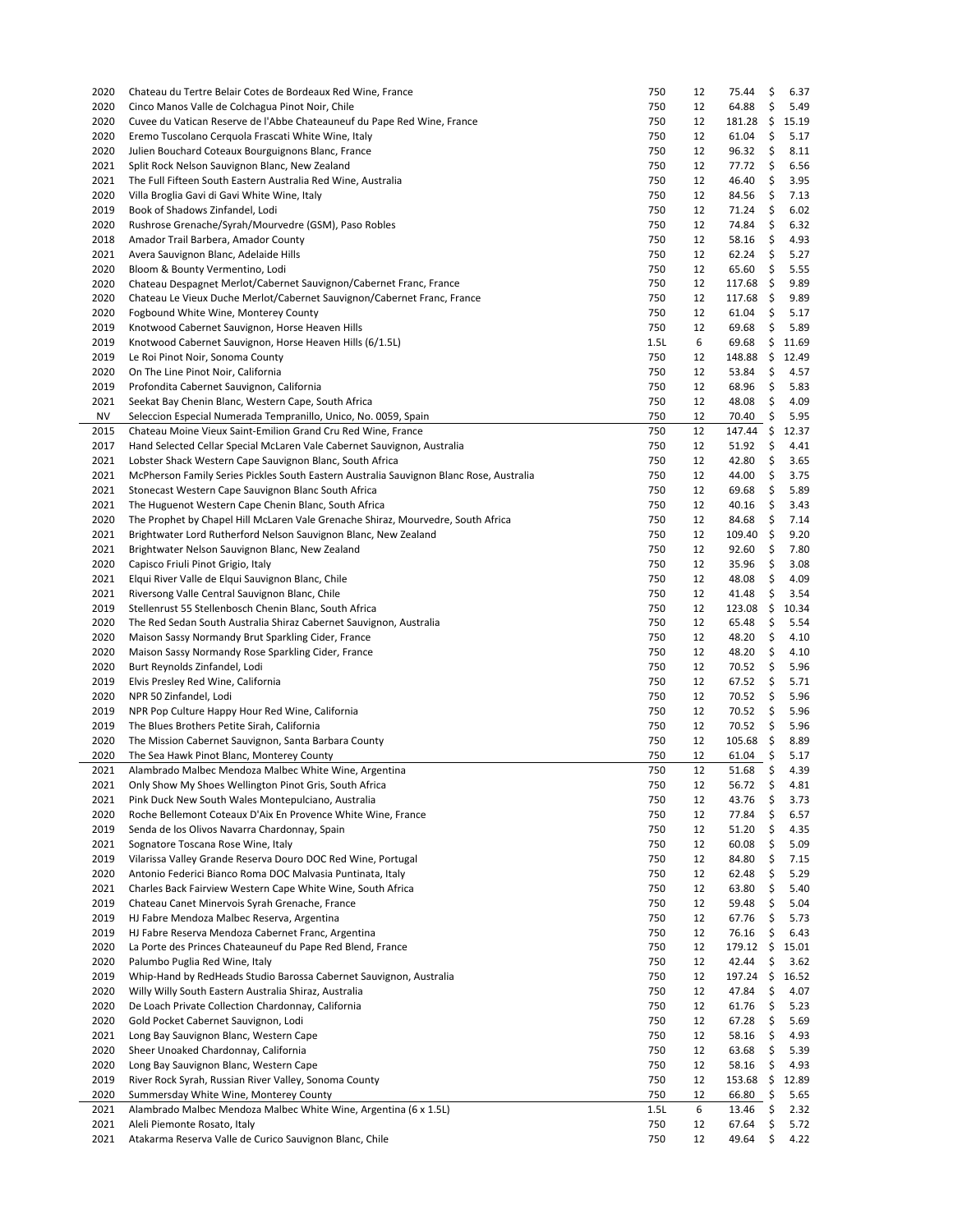| 2020         | Chemin du Belvedere Vin de France Marsanne White, France                                                 | 750        | 12       | 87.44          | \$       | 7.37         |
|--------------|----------------------------------------------------------------------------------------------------------|------------|----------|----------------|----------|--------------|
| 2020         | Number Ten Peninsula de Setubal Red Wine, Portugal                                                       | 750        | 12       | 51.20          | \$       | 4.35         |
| 2020         | Vinha do Fava Reserva Red Wine, Portugal                                                                 | 750        | 12       | 53.24          | \$       | 4.52         |
| 2020         | W/O Terre Siciliane Frappato, Italy                                                                      | 750        | 12       | 54.32          | \$       | 4.61         |
| 2020         | Altos de la Guardia Rioja Tempranillo, Spain                                                             | 750        | 12       | 57.92          | \$       | 4.91         |
| 2020         | Chateau Canet Minervois Roussanne Bourboulenc, France                                                    | 750        | 12       | 79.16          | \$       | 6.68         |
|              |                                                                                                          |            |          |                |          |              |
| 2020         | Pinot Du Nord Pinot Gris, Willamette Valley                                                              | 750        | 12       | 71.96          | \$       | 6.08         |
| ΝV           | Edenvale South Eastern Australia Sparkling White Cuvee, Australia                                        | 750        | 12       | 68.31          | \$       | 5.77         |
| 2019         | East West Red Wine, Columbia Valley                                                                      | 750        | 12       | 61.16          | \$       | 5.18         |
| 2020         | How I Built This Tannat, Lodi                                                                            | 750        | 12       | 63.68          | \$       | 5.39         |
| 2020         | Collezione di Paolo Contrappasso Rosso di Toscana Red Wine, Italy                                        | 750        | 12       | 65.12          | \$       | 5.51         |
| 2020         | Reboul Salze Blaye Cotes de Bordeaux Merlot, France                                                      | 750        | 12       | 64.76          | \$       | 5.48         |
| 2019         | Clark Gable Chardonnay, California                                                                       | 750        | 12       | 64.76          | \$       | 5.48         |
| 2019         | Diego Merlot San Diego County, California                                                                | 750        | 12       | 64.76          | \$       | 5.48         |
| 2020         | James Dean Red Wine, California                                                                          | 750        | 12       | 69.68          | \$       | 5.89         |
| 2020         | The Phantom Of The Opera Cabernet Sauvignon, Lodi                                                        | 750        | 12       | 67.28          | \$       | 5.69         |
| 2020         | Initial Cabernet Sauvignon, California                                                                   | 750        | 12       | 73.28          | \$       | 6.19         |
|              |                                                                                                          | 750        | 12       | 54.08          | \$       |              |
| 2018         | Fuente de Irache Crianza Navarra Red Wine, Spain                                                         |            |          |                |          | 4.59         |
| 2020         | Hommage a J Dueze Chateauneuf du Pape Red Wine, France                                                   | 750        | 12       | 177.56         | \$       | 14.88        |
| 2021         | J Opi Blanc de Blancs Mendoza White Wine, Argentina                                                      | 750        | 12       | 44.48          | \$       | 3.79         |
| 2020         | Orangutan Austrian Gruner Veltliner, Austria                                                             | 750        | 12       | 66.08          | \$       | 5.59         |
| 2021         | Roccoloro Classico Bardolino Red Wine, Italy                                                             | 750        | 12       | 54.08          | \$       | 4.59         |
| 2020         | Sendero das Meigas Spanish White Wine, Spain                                                             | 750        | 12       | 68.72          | \$       | 5.81         |
| 2020         | 1888 Barossa Valley Cabernet Sauvignon, Australia                                                        | 750        | 12       | 103.40         | \$       | 8.70         |
| 2021         | J Opi Mendoza Malbec, Argentina                                                                          | 750        | 12       | 44.48          | \$       | 3.79         |
| 2020         | J Opi Reserve Mendoza Malbec, Argentina                                                                  | 750        | 12       | 73.28          | \$       | 6.19         |
| 2019         | Le Vieux Chateau Guibeau Puisseguin Saint Emilion Merlot Cabernet Sauvignon Cabernet Franc Bordeaux Wine | 750        | 12       | 112.40         | \$       | 9.45         |
|              |                                                                                                          | 750        | 12       |                |          |              |
| 2021         | The Waxed Bat Mendoza Shiraz Cabernet Sauvignon Malbec, Argentina                                        |            |          | 45.44          | \$       | 3.87         |
| 2020         | The Waxed Bat Reserve Mendoza Cabernet Sauvignon Malbec, Argentina                                       | 750        | 12       | 63.68          | \$       | 5.39         |
| 2021         | Brasero Malbec, San Juan, Argentina                                                                      | 750        | 12       | 57.56          | \$       | 4.88         |
| 2020         | Dawn Felder Dornfelder, Rheinhessen, Germany                                                             | 750        | 12       | 55.88          | \$       | 4.74         |
| 2020         | L'Chateau Red Wine, California                                                                           | 750        | 12       | 66.20          | \$       | 5.60         |
| 2020         | Linchpin Cabernet Sauvignon, California                                                                  | 750        | 12       | 63.20          | \$       | 5.35         |
| 2020         | Linchpin Cabernet Sauvignon, California                                                                  | 1.5L       | 6        | 61.70          | \$       | 10.36        |
| 2020         | PR Chardonnay, Paso Robles                                                                               | 750        | 12       | 65.48          | \$       | 5.54         |
|              |                                                                                                          |            |          |                | \$       |              |
|              |                                                                                                          |            |          |                |          |              |
| 2020         | Sealicious Gewurztraminer, Monterey County, California                                                   | 750        | 12       | 69.08          |          | 5.84         |
| 2020         | The Vale McLaren Vale Shiraz, Australia                                                                  | 750        | 12       | 62.24          | \$       | 5.27         |
| 2021         | Private Beach Italian Semi Sparkling Rose Wine, Italy                                                    | 750        | 12       | 51.75          | \$       | 4.39         |
| 2021         | Aleta Penedes Red Wine, Spain                                                                            | 750        | 12       | 64.40          | \$       | 5.45         |
| 2020         | Esule by RedHeads Studio McLaren Vale Cabernet Franc Cabernet Sauvignon, Australia                       | 750        | 12       | 204.80         | \$       | 17.15        |
| 2019         | Esule by RedHeads Studio McLaren Vale Cabernet Franc Cabernet Sauvignon, Australia                       | 750        | 12       | 204.80         | \$       | 17.15        |
| 2021         | Schroeder Estate Patagonia Chardonnay Sauvignon Blanc, Argentina                                         | 750        | 12       | 76.88          | \$       | 6.49         |
| 2021         | Schroeder Estate Patagonia Malbec, Argentina                                                             | 750        | 12       | 62.48          | \$       | 5.29         |
| 2021         | Schroeder Estate Patagonia Pinot Noir Rose, Argentina                                                    | 750        | 12       | 64.88          | \$       | 5.49         |
| 2021         | Schroeder Estate Patagonia Pinot Noir, Argentina                                                         | 750        | 12       | 64.76          | \$       | 5.48         |
| 2020         |                                                                                                          | 750        | 12       | 64.40          | \$       | 5.45         |
|              | The Inaugural R Collection Cabernet Sauvignon, California                                                | 750        | 12       | 65.48          | \$       | 5.54         |
| 2020         | Airplane! Chardonnay, Paso Robles                                                                        |            |          |                |          |              |
| 2021         | Back Garden Albarino, Clarksburg                                                                         | 750        | 12       | 64.40          | \$       | 5.45         |
| 2020         | NPR Grapecast Cabernet Sauvignon, Paso Robles                                                            | 750        | 12       | 76.28          | \$       | 6.44         |
| 2020         | NPR Tiny Desk Chardonnay, Paso Robles                                                                    | 750        | 12       | 65.48          | \$       | 5.54         |
| 2020         | Saturday Night Fever Cabernet Sauvignon, Paso Robles                                                     | 750        | 12       | 76.28          | \$       | 6.44         |
| 2020         | TCM Classic Film Festival Merlot, Paso Robles                                                            | 750        | 12       | 72.68          | \$       | 6.14         |
| 2020         | Vintage NPR Merlot, Paso Robles                                                                          | 750        | 12       | 72.68          | \$       | 6.14         |
| 2021         | Le Gris d'Herbauges Vin de Pays du Val de Loire Rose, France                                             | 750        | 12       | 57.92          | \$       | 4.91         |
| 2021         | Alambrado Mendoza Malbec, Argentina                                                                      | 750        | 12       | 56.60          | \$       | 4.80         |
| <b>NV</b>    | Alessandro Gallici Prosecco Brut Sparkling Wine NV, Italy                                                | 750        | 12       |                | \$       | 5.60         |
|              |                                                                                                          |            |          | 66.27          |          |              |
| 2018         | Altos R Pigeage Rioja Red Wine, Spain                                                                    | 750        | 12       | 134.60         | \$       | 11.30        |
| 2021         | Cabalie Blanc Vin de France White Wine, France                                                           | 750        | 12       | 54.08          | \$       | 4.59         |
| 2021         | Cabalie Pays d' Oc Red Wine, France                                                                      | 750        | 12       | 46.88          | \$       | 3.99         |
| 2021         | Capisco Friuli Pinot Grigio, Italy                                                                       | 750        | 12       | 40.28          | \$       | 3.44         |
| 2021         | Casa de Vila Verde Vinho Verde White Wine, Portugal                                                      | 750        | 12       | 46.16          | \$       | 3.93         |
| 2021         | Domaine Daniel Reverdy Sancerre Sauvignon Blanc, France                                                  | 750        | 12       | 140.72         | \$       | 11.81        |
| 2021         | Domaine du Mas Ensoleillee Mediterranee Grenache Syrah Rose, France                                      | 750        | 12       | 54.08          | \$       | 4.59         |
| 2021         | Domaine La Domitienne Rose Wine, France                                                                  | 750        | 12       | 61.88          | \$       | 5.24         |
| 2021         | L'Art Provencal Alpes de Haute Provence Rose Wine, France                                                | 750        | 12       | 59.36          | \$       | 5.03         |
| 2021         | Le Malbec d'Herve Pays d'Oc Malbec, France                                                               | 750        | 12       | 51.56          | \$       | 4.38         |
|              |                                                                                                          | 750        |          |                |          |              |
| 2017         | Luciani Brunello di Montalcino Red Wine, Italy                                                           |            | 12       | 255.44         | \$       | 21.37        |
| 2021         | Rex Mundi Cuvee Cathare Pays d'Oc Red Wine, France                                                       | 750        | 12       | 52.16          | \$       | 4.43         |
| 2021         | Vignobles Canet Picpoul de Pinet White Wine, France                                                      | 750        | 12       | 79.04          | \$       | 6.67         |
| 2021         | Vina Baccana Friuli Pinot Grigio, Italy                                                                  | 750        | 12       | 46.40          | \$       | 3.95         |
| 2021<br>2021 | Visionario Bianco TreVenezie White Blend, Italy<br>Lunatic Fringe Merlot, Valle Central, Chile           | 750<br>750 | 12<br>12 | 45.20<br>52.64 | \$<br>\$ | 3.85<br>4.47 |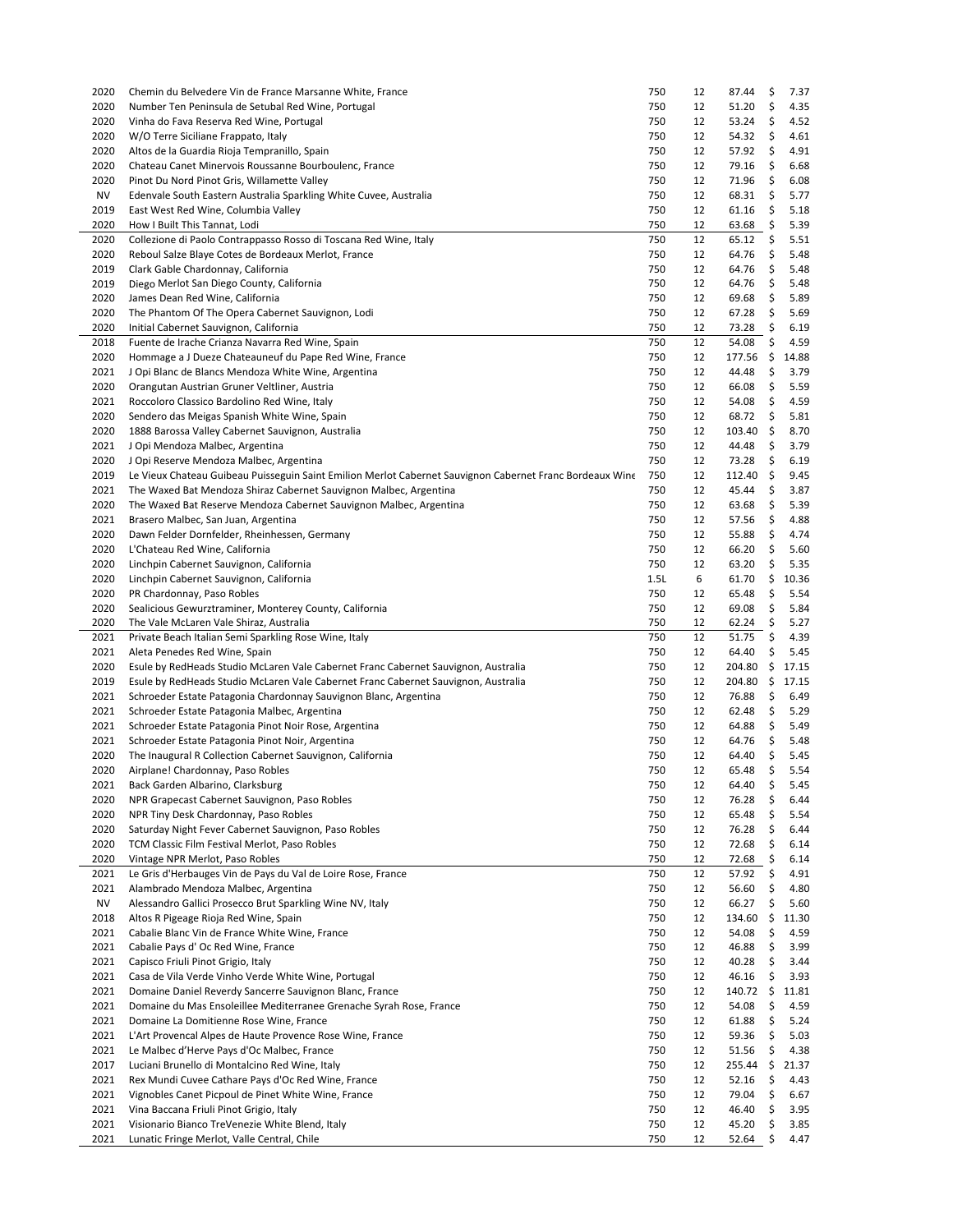| 2021         | Maria Fadista Peninsula de Setubal Rose Wine, Portugal                              | 750        | 12       | 46.88               | \$       | 3.99         |
|--------------|-------------------------------------------------------------------------------------|------------|----------|---------------------|----------|--------------|
| 2021         | ROC Clairet Bordeaux Merlot Rose Wine, France                                       | 750        | 12       | 68.12               | \$       | 5.76         |
| 2019         | Stones & Bones Vinho Regional Lisboa Red Wine, Portugal Bones (3L Bag in Box)       | 3 L        | 3        | 41.36               | \$       | 13.87        |
| 2021         | Benedictus de Vatican Reserve Sacree Vin de France Red Wine, France                 | 750        | 12       | 63.32               | \$       | 5.36         |
| 2021         | Chateau Le Coin Bordeaux Sauvignon Gris, France                                     | 750        | 12       | 57.92               | \$       | 4.91         |
| 2021         | Chateau Moulin Prieur Red Bordeaux Wine, France                                     | 750        | 12       | 58.16               | \$       | 4.93         |
|              |                                                                                     |            |          |                     |          |              |
| 2021         | Cuvee du Vatican Cotes du Rhone White Wine, France                                  | 750        | 12       | 60.92               | \$       | 5.16         |
| NV           | Domaine B&B Bouche Cremant de Limoux Blanc Sparkling Wine, France                   | 750        | 12       | 83.31               | \$       | 7.02         |
| 2020         | Domaine de Ju Ventoux Red Wine, France                                              | 750        | 12       | 55.28               | \$       | 4.69         |
| 2021         | Grande Reserve de Gassac Pays d'Herault White Languedoc Wine, France                | 750        | 12       | 58.76               | \$       | 4.98         |
| 2021         | Grande Reserve de Gassac Vin de Pays de l'Herault Red Languedoc Wine, France        | 750        | 12       | 58.76               | \$       | 4.98         |
| 2021         | Le Prince de Courthezon Prestige Cotes du Rhone Red Wine, France                    | 750        | 12       | 64.76               | \$       | 5.48         |
| 2019         | Les Deux Vallees Savennieres Chenin Blanc, France                                   | 750        | 12       | $114.92 \div$       |          | 9.66         |
| 2021         | Manoir des Herbauges Melon de Bourgogne Muscadet Cotes de Grandlieu Sur Lie, France | 750        | 12       | 60.32               | \$       | 5.11         |
| 2021         | Palacio de Menade Vino de la Tierra de Castilla Y Leon Verdejo, Spain               | 750        | 12       | 52.64               | \$       | 4.47         |
| <b>NV</b>    |                                                                                     | 1 L        | 6        |                     |          |              |
|              | Private Beach Italian Semi Sparkling Rose Wine, Italy (4 x 250 ml cans)             |            |          | 42.55               | \$       | 7.17         |
| 2021         | Sendero das Meigas Spanish White Wine, Spain                                        | 750        | 12       | 67.40               | \$       | 5.70         |
| 2021         | Willy Willy South Eastern Australia Shiraz, Australia                               | 750        | 12       | 44.72               | \$       | 3.81         |
| <b>NV</b>    | Alessandro Gallici Prosecco Brut Sparkling Wine, Italy (375ML) 2021                 | 375        | 24       | 97.23               | \$       | 4.13         |
| 2021         | Antonio Federici Bianco Roma DOC Malvasia Puntinata, Italy (187ML)                  | 187        | 48       | 134.48              | - \$     | 2.88         |
| 2021         | Antonio Federici Rosso Roma DOC Montepulciano, Cesanese, Italy (187ML)              | 187        | 48       | $134.48 \pm$        |          | 2.88         |
| 2021         | Baron de Barbon Seleccion Especial Rioja Tempranillo, Spain (187ML)                 | 187        | 48       | 82.64               | \$       | 1.80         |
| 2021         | Cabalie Blanc Vin de France White Wine, France (187ml)                              | 187        | 48       | 88.40               | \$       | 1.92         |
|              |                                                                                     |            |          |                     |          |              |
| 2021         | Cabalie Pays d' Oc Red Wine, France                                                 | 187        | 48       | 85.52               | \$       | 1.86         |
| 2020         | Chateau Tour de Mirambeau Bordeaux Rouge, France (187ML)                            | 187        | 48       | 126.80              | \$       | 2.72         |
| 2021         | Chateau Tour de Mirambeau Entre Deux Mers Blanc, France (187ML)                     | 187        | 48       | $126.80\frac{1}{2}$ |          | 2.72         |
| 2021         | Corsiero Nero Puglia Nero di Troia, Italy (187 mL)                                  | 187        | 48       | 95.12               | \$       | 2.06         |
| 2021         | Domaine La Domitienne Rose Wine, France (187ml)                                     | 187        | 48       | 86.48               | \$       | 1.88         |
| 2021         | Don Cayetano Colchagua Valley Cabernet Sauvignon Reserva Especial, Chile (187ml)    | 187        | 48       | 82.16               | \$       | 1.79         |
| 2021         | Le Champ des Etoiles Vin de France Chardonnay, France (187ML)                       | 187        | 48       | 90.80               | \$       | 1.97         |
|              |                                                                                     |            |          |                     |          |              |
| 2021         | Rex Mundi Pays d'Oc Shiraz Grenache, France                                         | 187        | 48       | 85.52               | \$       | 1.86         |
| 2020         | Saracosa Toscano Rosso Red Wine, Italy (187ml)                                      | 187        | 48       | 95.12               | \$       | 2.06         |
| 2021         | Tenuta Fenice Sicila Nero d' Avola, Italy (187ml)                                   | 187        | 48       | 67.28               | \$       | 1.48         |
| 2021         | Vina Baccana Friuli Pinot Grigio, Italy (187ML)                                     | 187        | 48       | 88.40               | \$       | 1.92         |
| 2021         | Visionario Bianco TreVenezie White Blend, Italy (187ML)                             | 187        | 48       | 88.40               | \$       | 1.92         |
|              |                                                                                     |            |          |                     |          |              |
|              |                                                                                     |            |          |                     |          |              |
| 2020         | Berry & Spice Zinfandel, Paso Robles                                                | 750        | 12       | 70.40               | \$       | 5.95         |
| 2021         | Diving Board White Wine, California                                                 | 750        | 12       | 61.88               | \$       | 5.24         |
| 2020         | Inside Track Chardonnay, Limited Release, Willamette Valley, Oregon                 | 750        | 12       | 84.80               | \$       | 7.15         |
| 2021         | Petticoat Moscato, California                                                       | 750        | 12       | 61.88               | \$       | 5.24         |
| 2020         | Shroud Mountain Cabernet Sauvignon, California                                      | 750        | 12       | 65.48               | \$       | 5.54         |
| 2020         | Concettina Terre Degli Osci Rosso Red Wine, Italy                                   | 750        | 12       | 49.28               | \$       | 4.19         |
| 2019         | La Renarde a Pattes Noires Cotes du Ceressou Merlot, France                         | 750        | 12       | 36.08               | \$       | 3.09         |
| 2012         | Palumbo Casel del Monte Riserva Nero di Troia, Italy                                | 750        | 12       | 93.56               | \$       | 7.88         |
| 2021         |                                                                                     | 750        | 12       |                     |          |              |
|              | The Dip Spanish Red Wine, Spain                                                     |            |          | 50.48               | \$       | 4.29         |
| 2021         | Violette de Mireval Comte Tolosan Negrette Rose Wine, France                        | 750        | 12       | 53.24               | \$       | 4.52         |
| 2021         | Belle Roche Pays d' Oc Cabernet Sauvignon, France                                   | 750        | 12       | 292.76 \$           |          | 24.48        |
| 2021         | Blanc Neuf La Bastide VDP d' Oc White Wine, France                                  | 750        | 12       | 57.44               | \$       | 4.87         |
| 2020         | Chateau Sixtine Chateauneuf-du-Pape Red Wine, France                                | 750        | 12       | 266.00 \$ 22.25     |          |              |
| 2021         | Chateau Sixtine Chateauneuf-du-Pape White Wine, France                              | 750        | 12       | 266.00              | \$       | 22.25        |
| 2020         | Domaine Martin Rasteau Red Wine, France                                             | 750        | 12       | 100.88              | \$       | 8.49         |
| 2021         | Domaine Patrick Vauvy Touraine Sauvignon Blanc, France                              | 750        | 12       | 66.68               | \$       | 5.64         |
|              |                                                                                     |            |          |                     |          |              |
| 2021         | El Bombero Carinena Granacha, Spain (187mL)                                         | 187        | 48       | 62.96               | \$       | 1.39         |
| 2021         | Fratelli Fusco Beneventano Coda di Volpe, Italy                                     | 750        | 12       | 68.24               | \$       | 5.77         |
| 2021         | Il Pino Pinot Grigio delle Venezie, Italy                                           | 750        | 12       | 49.04               | \$       | 4.17         |
| 2021         | La Nuit Blanche Vin de France Cabernet Blanc, France                                | 750        | 12       | 292.76              | \$       | 24.48        |
| 2021         | La Revelation Vin De France Roussanne, France                                       | 750        | 12       | 263.96              | \$       | 22.08        |
| 2021         | Le Champ des Etoiles Pinot Noir Vin De Pays d Oc, France                            | 750        | 12       | 292.76              | \$       | 24.48        |
| 2021         | Le Champ des Etoiles Vin de France Chardonnay, France                               | 750        | 12       | 278.36              | \$       | 23.28        |
| 2020         |                                                                                     | 750        | 12       |                     |          |              |
|              | Le Fughe Toscana Rosso Cabernet Sauvignon, Italy                                    |            |          | 110.00              | \$       | 9.25         |
| 2021         | Les Chemins de L' Abbaye Pouilly Fume White Wine, France                            | 750        | 12       | $128.84 \; \simeq$  |          | 10.82        |
| 2021         | Meritoire Pays d'Oc Pinot Noir, France                                              | 750        | 12       | 56.72               | \$       | 4.81         |
| 2021         | Palumbo Puglia Red Wine, Italy                                                      | 750        | 12       | 46.76               | \$       | 3.98         |
| 2021         | Pillastro Selezione d'Oro Puglia Rosso Wine, Italy                                  | 750        | 12       | 70.52               | \$       | 5.96         |
| 2021         | Prestige de Mireval Comte Tolosan Cabernet Sauvignon, France                        | 750        | 12       | 47.96               | \$       | 4.08         |
| 2021         | PS Petillant Semi Sparkling Rose, France NV                                         | 750        | 12       | 46.59               | \$       | 3.96         |
| 2021         | Reserve de Luch Pays d' Oc Pinot Noir, France                                       | 750        | 12       | 57.44               | \$       | 4.87         |
| 2021         | Riversong Valle Central Sauvignon Blanc, Chile (187ML)                              | 187        | 48       | 73.04               | \$       | 1.60         |
|              |                                                                                     |            |          |                     |          |              |
| 2020         | Saracosa Toscano Rosso Red Wine, Italy                                              | 750        | 12       | 55.28               | \$       | 4.69         |
| 2018         | Selvarossa dei Confratelli Salice Salentino Rosso Riserva Red, Italy                | 750        | 12       | 121.52              | \$       | 10.21        |
| 2021         | William Knuttel Sauvignon Blanc, Saber Selection, North Coast                       | 750        | 12       | 70.40               | \$       | 5.95         |
| 2019<br>2021 | All Out Red Wine, North Coast<br>Bottle Poetry Pinot Noir, California               | 750<br>750 | 12<br>12 | 70.40<br>53.60      | \$<br>\$ | 5.95<br>4.55 |